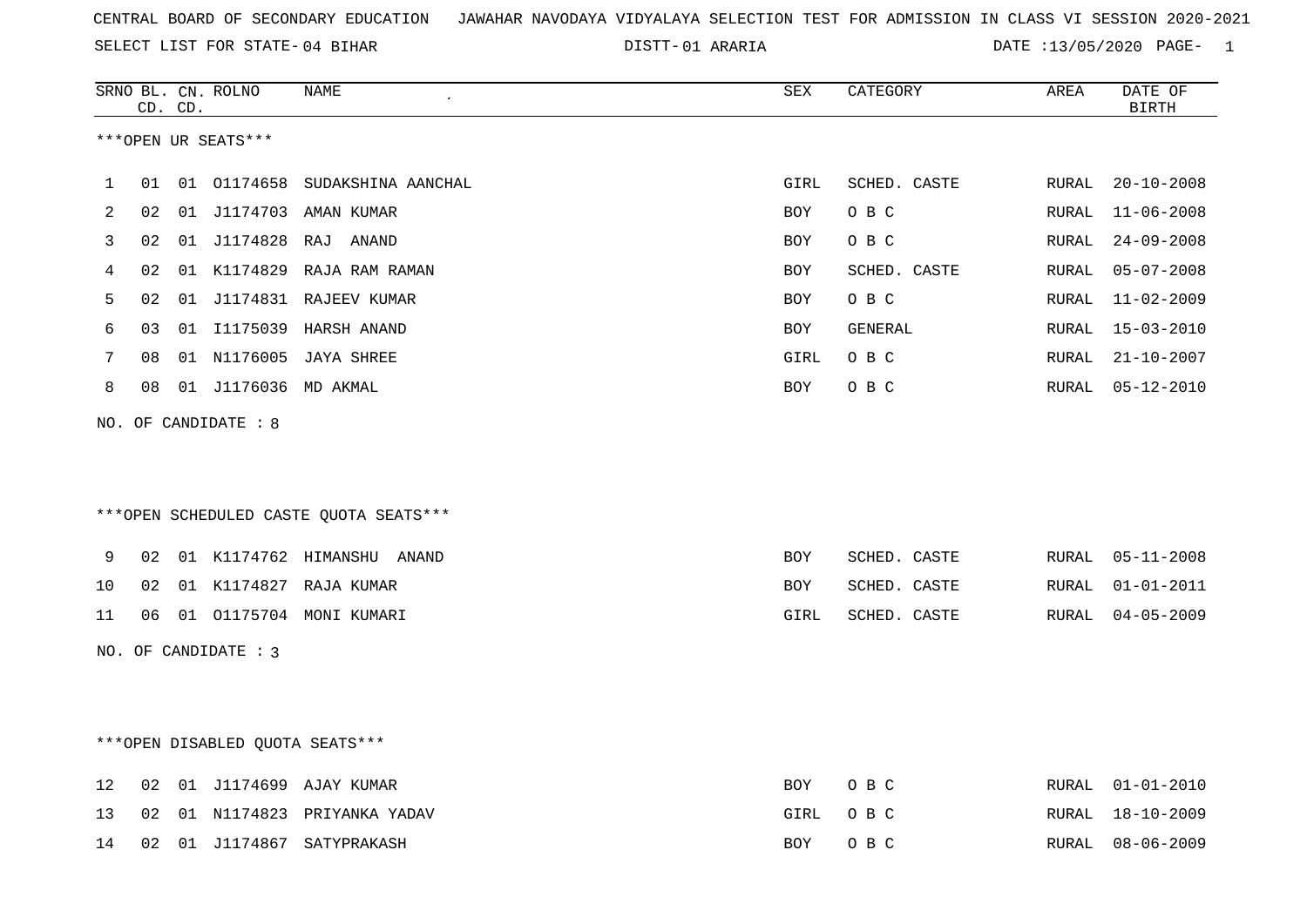| CENTRAL BOARD OF SECONDARY EDUCATION – JAWAHAR NAVODAYA VIDYALAYA SELECTION TEST FOR ADMISSION IN CLASS VI SESSION 2020-2021 |  |
|------------------------------------------------------------------------------------------------------------------------------|--|
|------------------------------------------------------------------------------------------------------------------------------|--|

01 ARARIA DATE :13/05/2020 PAGE- 2

|    | CD. CD. | SRNO BL. CN. ROLNO     | NAME                                   | SEX        | CATEGORY     | AREA  | DATE OF<br><b>BIRTH</b> |
|----|---------|------------------------|----------------------------------------|------------|--------------|-------|-------------------------|
|    |         | NO. OF CANDIDATE : 3   |                                        |            |              |       |                         |
|    |         |                        |                                        |            |              |       |                         |
|    |         |                        |                                        |            |              |       |                         |
|    |         |                        | *** OPEN BACKWARD CLASS QUOTA SEATS*** |            |              |       |                         |
| 15 |         |                        | 01 01 J1174527 KAIF REZA               | BOY        | O B C        | RURAL | $26 - 03 - 2011$        |
| 16 |         |                        | 01 01 N1174682 ZAIRA SHAMEEM           | GIRL       | O B C        | RURAL | $01 - 01 - 2011$        |
| 17 | 03      |                        | 01 N1175162 NITI JAISWAL               | GIRL       | O B C        | RURAL | $23 - 12 - 2007$        |
| 18 | 06      |                        | 01 N1175621 AMRISHA KUMARI             | GIRL       | O B C        | RURAL | $23 - 05 - 2009$        |
| 19 | 07      |                        | 01 J1175907 SATYAM KUMAR               | BOY        | O B C        | RURAL | $28 - 02 - 2008$        |
|    |         | NO. OF CANDIDATE : 5   |                                        |            |              |       |                         |
|    |         |                        |                                        |            |              |       |                         |
|    |         |                        |                                        |            |              |       |                         |
|    |         |                        | ***OPEN SCHEDULED TRIBE QUOTA SEATS*** |            |              |       |                         |
| 20 |         |                        | 03 01 L1174934 AMAN KUMAR              | BOY        | SCHED. TRIBE | RURAL | $01 - 01 - 2008$        |
|    |         | NO. OF CANDIDATE : 1   |                                        |            |              |       |                         |
|    |         |                        |                                        |            |              |       |                         |
|    |         |                        |                                        |            |              |       |                         |
|    |         | ***RURAL OPEN SEATS*** |                                        |            |              |       |                         |
|    |         |                        |                                        |            |              |       |                         |
| 21 |         |                        | 01  01  J1174479  AUSAF  HUSSAIN       | BOY        | O B C        | RURAL | $20 - 09 - 2007$        |
| 22 |         |                        | 01 01 J1174509 HAJAS ALAM              | <b>BOY</b> | O B C        | RURAL | $01 - 01 - 2008$        |
| 23 | 01      |                        | 01 J1174593 PARWEEN RAJ                | BOY        | O B C        | RURAL | 18-12-2009              |
| 24 |         |                        | 01 01 M1174686 ZIKRA NAZ               | GIRL       | GENERAL      | RURAL | $13 - 10 - 2009$        |
| 25 |         |                        | 02 01 J1174830 RAJAT KUMAR             | BOY        | O B C        | RURAL | $11 - 02 - 2009$        |
| 26 |         |                        | 02 01 J1174832 RAJESH KUMAR            | BOY        | O B C        | RURAL | $09 - 02 - 2009$        |
| 27 |         |                        | 02 01 M1174907 ZARKA TANAZ             | GIRL       | GENERAL      |       | RURAL 22-12-2009        |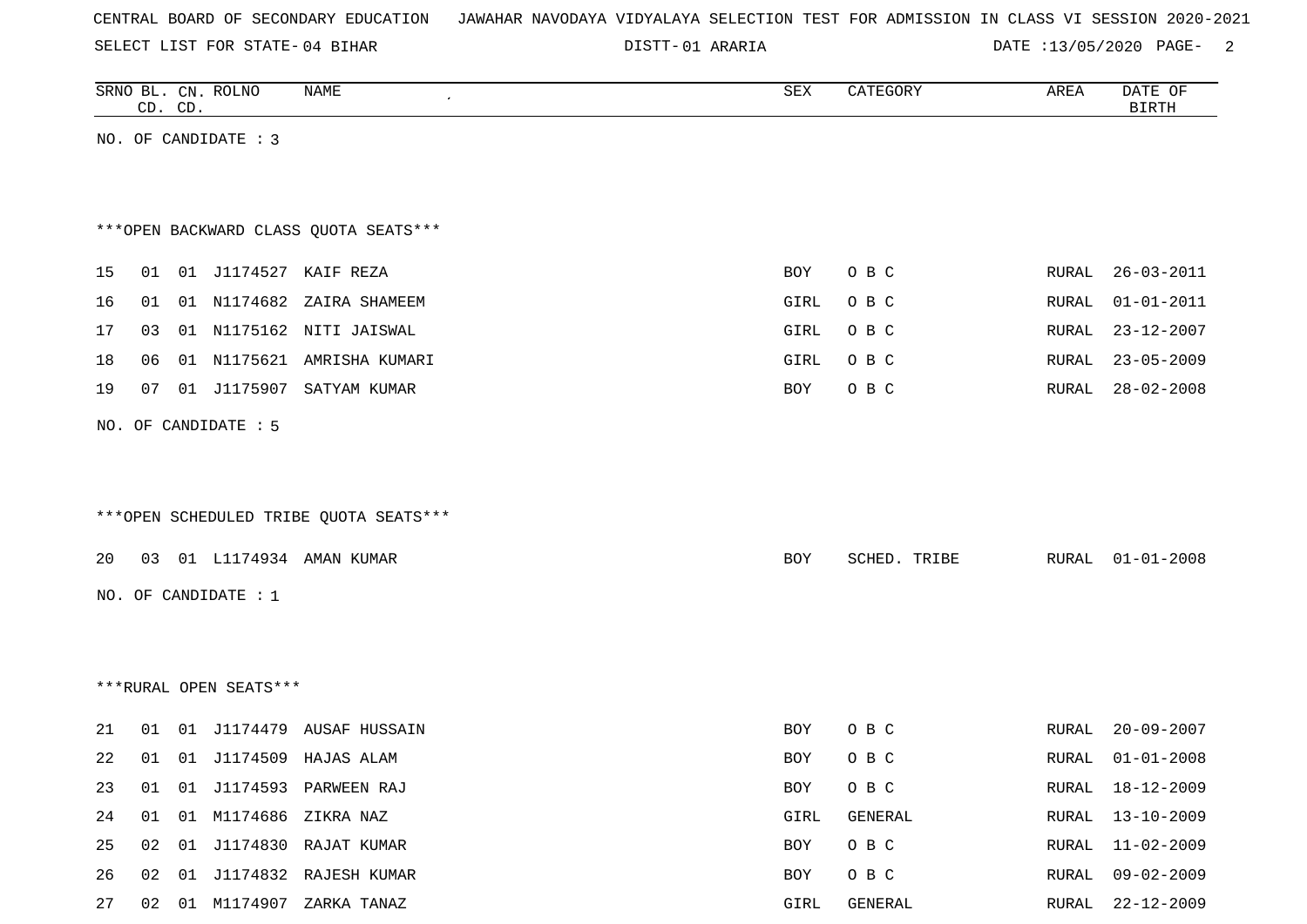01 ARARIA DATE :13/05/2020 PAGE- 3

|    |    | CD. CD. | SRNO BL. CN. ROLNO     | NAME<br>$\cdot$             | ${\tt SEX}$ | CATEGORY     | AREA         | DATE OF<br><b>BIRTH</b> |
|----|----|---------|------------------------|-----------------------------|-------------|--------------|--------------|-------------------------|
|    |    |         | ***RURAL OPEN SEATS*** |                             |             |              |              |                         |
|    |    |         |                        |                             |             |              |              |                         |
| 28 | 03 | 01      | J1175013               | DHONI KUMAR GUPTA           | <b>BOY</b>  | O B C        | RURAL        | $31 - 12 - 2010$        |
| 29 | 03 |         | 01 M1175060            | JOYA MOJAHID                | GIRL        | GENERAL      | RURAL        | $15 - 04 - 2010$        |
| 30 | 03 | 01      |                        | J1175115 MAYANK KUMAR       | BOY         | O B C        | RURAL        | $20 - 10 - 2009$        |
| 31 | 03 | 01      |                        | J1175237 RITIK RAJ          | BOY         | O B C        | RURAL        | $14 - 10 - 2008$        |
| 32 | 04 | 01      | J1175425               | DEHYA KALBI                 | <b>BOY</b>  | O B C        | RURAL        | $01 - 01 - 2010$        |
| 33 | 04 | 01      |                        | J1175461 MD DILNAWAZ ALAM   | <b>BOY</b>  | O B C        | RURAL        | $05 - 09 - 2009$        |
| 34 | 04 | 01      |                        | J1175468 MD MUNAZIR HUSSAIN | BOY         | O B C        | RURAL        | $01 - 01 - 2010$        |
| 35 | 04 | 01      |                        | J1175483 MOAZZAM HUSSAIN    | BOY         | O B C        | RURAL        | $01 - 01 - 2008$        |
| 36 | 05 | 01      |                        | J1175542 BIVEK KUMAR KARDAR | <b>BOY</b>  | O B C        | RURAL        | $13 - 03 - 2009$        |
| 37 | 05 | 01      | J1175595               | YASH KUMAR GUPTA            | BOY         | O B C        | <b>RURAL</b> | $23 - 10 - 2009$        |
| 38 | 06 | 01      |                        | J1175637 ARUN KUMAR SAH     | <b>BOY</b>  | O B C        | RURAL        | $05 - 04 - 2008$        |
| 39 | 06 | 01      |                        | J1175640 ASHWANI KUMAR      | BOY         | O B C        | RURAL        | $05 - 10 - 2009$        |
| 40 | 06 |         |                        | 01 N1175679 KIRAN KUMARI    | GIRL        | O B C        | RURAL        | $10 - 07 - 2010$        |
| 41 | 06 | 01      |                        | J1175753 RAVI PARKASH       | BOY         | O B C        | RURAL        | $02 - 01 - 2011$        |
| 42 | 07 | 01      |                        | J1175843 AYUSH KUM AR       | <b>BOY</b>  | O B C        | RURAL        | $11 - 08 - 2009$        |
| 43 | 07 | 01      | J1175846 BADSHAH       |                             | <b>BOY</b>  | O B C        | RURAL        | $01 - 05 - 2008$        |
| 44 | 07 | 01      | J1175906               | SATYAM KUMAR                | BOY         | O B C        | RURAL        | $15 - 01 - 2008$        |
| 45 | 08 | 01      |                        | J1175973 ASHISH KUMAR       | BOY         | O B C        | RURAL        | $04 - 03 - 2009$        |
| 46 | 08 | 01      | N1175989               | DEEP SHIKHA                 | GIRL        | O B C        | RURAL        | $28 - 11 - 2008$        |
| 47 | 08 |         | 01 N1175992            | GARGI PRIYDARSHANI          | GIRL        | O B C        | RURAL        | $01 - 01 - 2009$        |
| 48 | 08 | 01      | J1176025               | LOKESH KUMAR                | BOY         | O B C        | RURAL        | $13 - 02 - 2010$        |
| 49 | 09 | 01      | K1176178               | GAURAV KUMAR                | BOY         | SCHED. CASTE | RURAL        | $13 - 10 - 2007$        |
| 50 | 09 | 01      |                        | J1176220 PUSHPRAJ KUMAR     | <b>BOY</b>  | O B C        | RURAL        | $13 - 04 - 2009$        |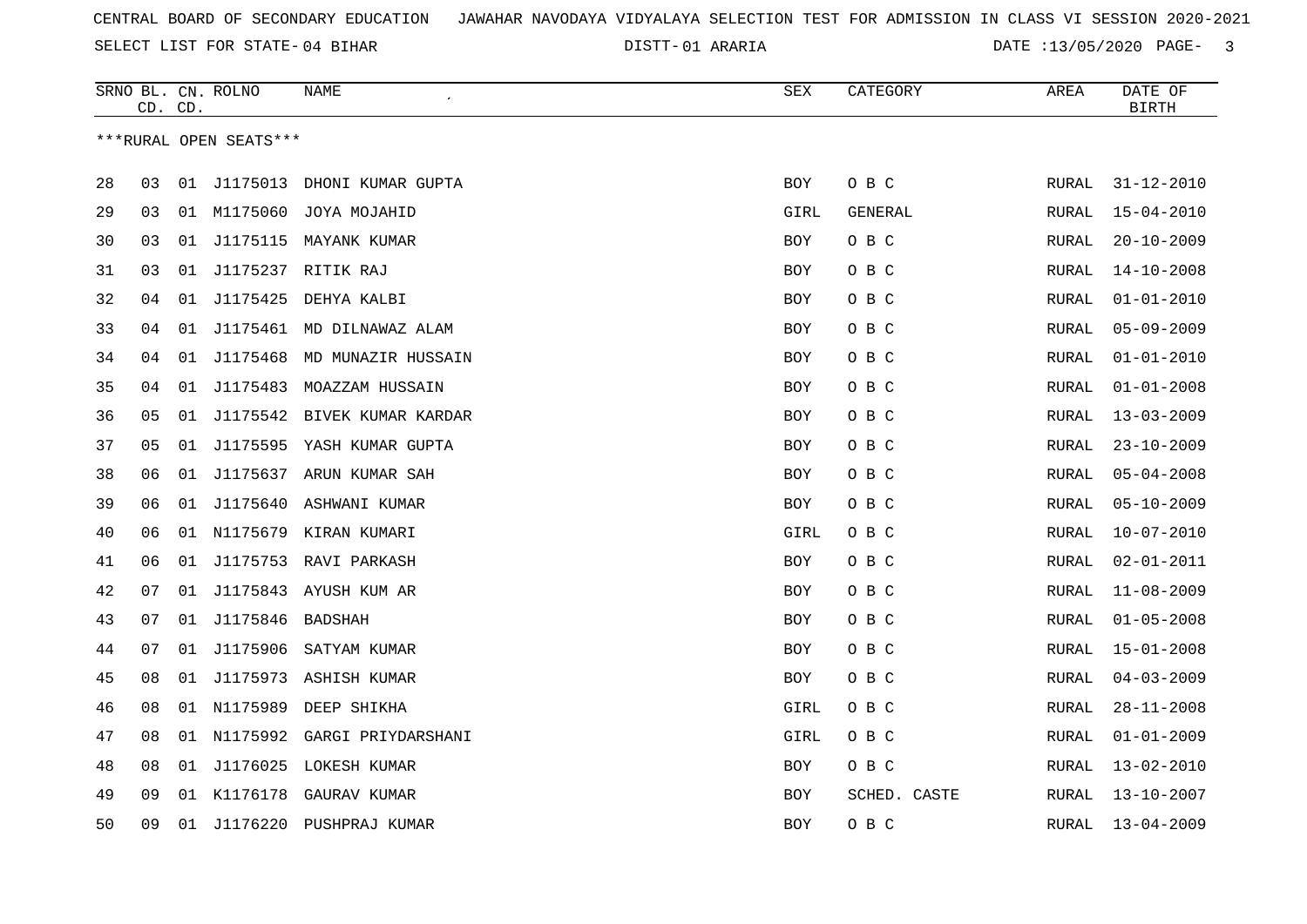|  |  |  |  | CENTRAL BOARD OF SECONDARY EDUCATION – JAWAHAR NAVODAYA VIDYALAYA SELECTION TEST FOR ADMISSION IN CLASS VI SESSION 2020-2021 |  |  |  |  |  |  |  |  |  |  |  |  |  |
|--|--|--|--|------------------------------------------------------------------------------------------------------------------------------|--|--|--|--|--|--|--|--|--|--|--|--|--|
|--|--|--|--|------------------------------------------------------------------------------------------------------------------------------|--|--|--|--|--|--|--|--|--|--|--|--|--|

| SELECT LIST FOR STATE-04 BIHAR                                              | DISTT-01 ARARIA |              |              | DATE : 13/05/2020 PAGE- 4 |
|-----------------------------------------------------------------------------|-----------------|--------------|--------------|---------------------------|
| SRNO BL. CN. ROLNO<br><b>NAME</b><br>$\mathcal{L}_{\mathcal{A}}$<br>CD. CD. | <b>SEX</b>      | CATEGORY     | AREA         | DATE OF<br><b>BIRTH</b>   |
| NO. OF CANDIDATE : 30                                                       |                 |              |              |                           |
|                                                                             |                 |              |              |                           |
|                                                                             |                 |              |              |                           |
| ***RURAL SCHEDULED CASTE OUOTA SEATS***                                     |                 |              |              |                           |
| 51<br>01 K1174674 VIKASH KUMAR<br>01                                        | BOY             | SCHED. CASTE | RURAL        | $12 - 10 - 2008$          |
| 52<br>01 K1174787 MANISH KUMAR<br>02                                        | BOY             | SCHED. CASTE | RURAL        | $07 - 01 - 2009$          |
| 53<br>02<br>01 K1174859 SATYAM KUMAR                                        | BOY             | SCHED. CASTE | <b>RURAL</b> | $08 - 04 - 2009$          |
| 54<br>01 K1174903 VIPEN KUMAR<br>02                                         | BOY             | SCHED. CASTE | RURAL        | $01 - 01 - 2008$          |
| 55<br>01 K1174969 ARJUN TATMA<br>03                                         | BOY             | SCHED. CASTE | RURAL        | $10 - 08 - 2008$          |
| 56<br>01 01175448 LAKSHMI KUMARI<br>04                                      | GIRL            | SCHED. CASTE | RURAL        | $08 - 04 - 2008$          |
| 57<br>01 K1175604 ADARSH KUMAR<br>06                                        | BOY             | SCHED. CASTE | RURAL        | $01 - 08 - 2009$          |
| 58<br>06<br>01 K1175610 AJEET RAJAK                                         | BOY             | SCHED. CASTE | RURAL        | $01 - 01 - 2008$          |
| 59<br>07<br>01 K1175840 ASHUTOSH ANAND                                      | BOY             | SCHED. CASTE |              | RURAL 15-04-2010          |
| NO. OF CANDIDATE : 9                                                        |                 |              |              |                           |
|                                                                             |                 |              |              |                           |
|                                                                             |                 |              |              |                           |
| ***RURAL BACKWARD CLASS OUOTA SEATS***                                      |                 |              |              |                           |

| 60  | . N 1 | O 1            | N1174467           | ANJALI ROY                | GIRL       | O B C | RURAL | 27-09-2009       |
|-----|-------|----------------|--------------------|---------------------------|------------|-------|-------|------------------|
| 61  | . O 1 |                | 01 N1174665        | TAMANNA NAAZ              | GIRL       | O B C | RURAL | 05-05-2009       |
| 62  | 02    |                |                    | 01 J1174695 ADITYA ANAND  | <b>BOY</b> | O B C |       | RURAL 17-08-2009 |
| 63  | 02    |                | 01 N1174714        | ANJU KUMARI               | GIRL       | O B C |       | RURAL 07-08-2008 |
| 64  | 02    |                |                    | 01 J1174836 RAJNISH KUMAR | BOY        | O B C | RURAL | 06-09-2008       |
| 65. | 03    |                | 01 J1175229        | REHAN ANSARI              | <b>BOY</b> | O B C |       | RURAL 17-04-2009 |
| 66. | 04    |                | 01 N1175415 ASHIFA |                           | GIRL       | O B C | RURAL | 10-12-2008       |
| 67  | 04    | $\overline{1}$ | N1175489           | NISHTHA PRIYADARSHI       | GIRL       | O B C | RURAL | $26 - 09 - 2008$ |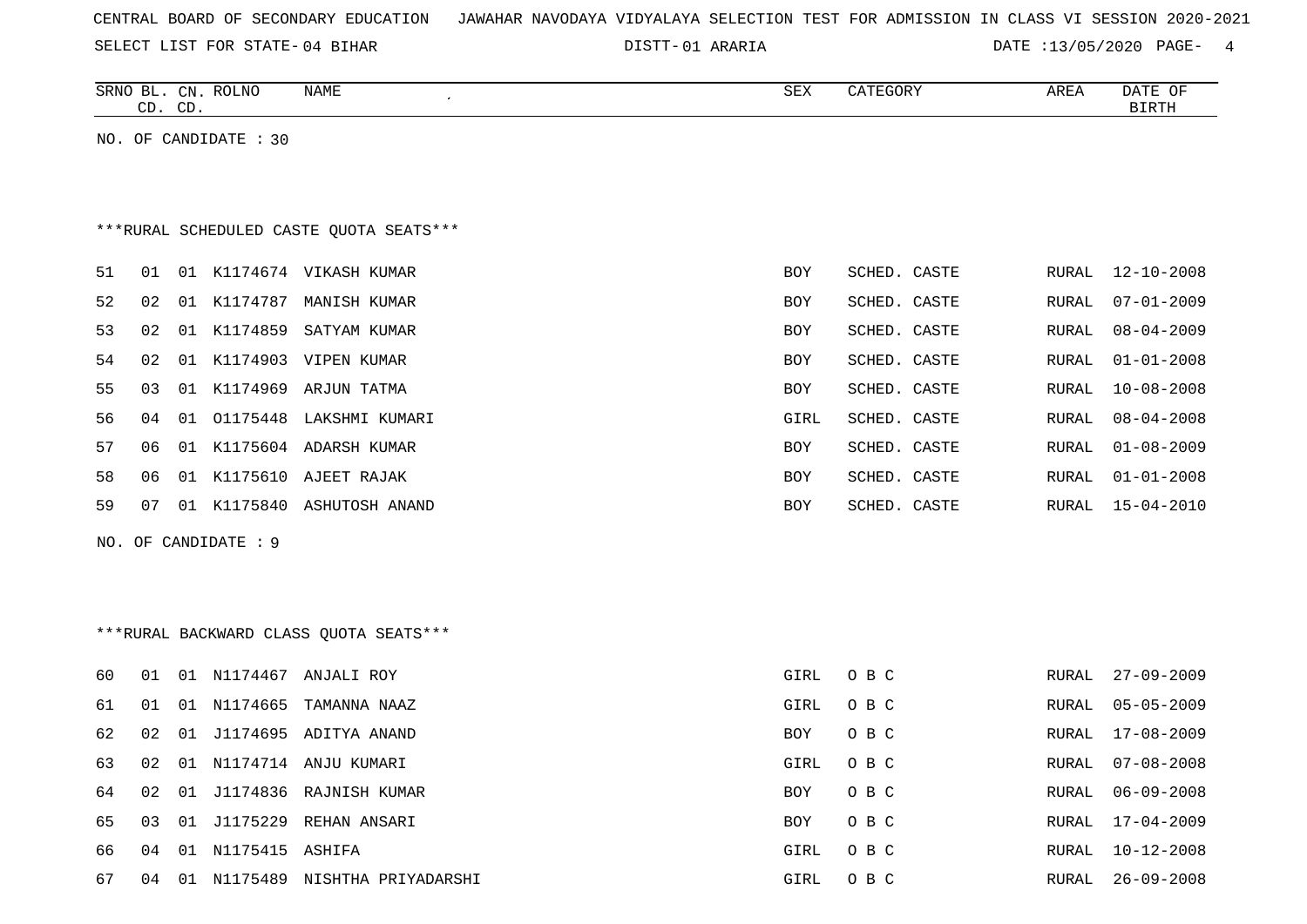SELECT LIST FOR STATE- DISTT- 04 BIHAR

01 ARARIA DATE :13/05/2020 PAGE- 5

|    | CD. CD. |    | SRNO BL. CN. ROLNO    | <b>NAME</b>                             | <b>SEX</b> | CATEGORY     | AREA  | DATE OF<br><b>BIRTH</b> |
|----|---------|----|-----------------------|-----------------------------------------|------------|--------------|-------|-------------------------|
|    |         |    |                       | *** RURAL BACKWARD CLASS QUOTA SEATS*** |            |              |       |                         |
| 68 | 07      |    |                       | 01 N1175822 AALIA JABEEN                | GIRL       | O B C        | RURAL | $01 - 02 - 2009$        |
| 69 | 07      | 01 | N1175903              | SAJIA JABEEN                            | GIRL       | O B C        | RURAL | $03 - 04 - 2008$        |
| 70 | 07      | 01 | N1175905              | SANIA ABBAS                             | GIRL       | O B C        | RURAL | $20 - 06 - 2010$        |
| 71 | 07      | 01 | J1175912              | SHIVAM KUMAR YADAV                      | BOY        | O B C        | RURAL | $01 - 10 - 2009$        |
| 72 | 07      |    |                       | 01 N1175921 SHUBHANGI KUMARI            | GIRL       | O B C        | RURAL | $31 - 01 - 2008$        |
| 73 | 08      | 01 |                       | N1175961 ANJALI KUMARI                  | GIRL       | O B C        | RURAL | $06 - 01 - 2009$        |
| 74 | 08      |    |                       | 01 N1176022 KSHEMA PRIYA                | GIRL       | O B C        | RURAL | $27 - 11 - 2007$        |
| 75 | 09      |    |                       | 01 N1176166 ANSHU PRIYA                 | GIRL       | O B C        | RURAL | $30 - 08 - 2009$        |
|    |         |    | NO. OF CANDIDATE : 16 |                                         |            |              |       |                         |
|    |         |    |                       |                                         |            |              |       |                         |
|    |         |    |                       |                                         |            |              |       |                         |
|    |         |    |                       | ***RURAL SCHEDULED TRIBE OUOTA SEATS*** |            |              |       |                         |
|    |         |    |                       |                                         |            |              |       |                         |
| 76 | 03      | 01 |                       | P1175321 SIMA KUMARI MARANDI            | GIRL       | SCHED. TRIBE | RURAL | $01 - 01 - 2009$        |
| 77 | 06      |    | 01 L1175663           | <b>GOLU KUMAR</b>                       | BOY        | SCHED. TRIBE | RURAL | $01 - 01 - 2008$        |
| 78 | 06      | 01 | L1175735              | PRIYANSHU RAJ                           | <b>BOY</b> | SCHED. TRIBE | RURAL | $01 - 07 - 2007$        |
| 79 | 06      |    |                       | 01 L1175767 ROSHAN KUMAR URAON          | <b>BOY</b> | SCHED. TRIBE | RURAL | $06 - 03 - 2008$        |
| 80 | 07      |    | 01 L1175929           | SONU KUMAR SHARMA                       | <b>BOY</b> | SCHED. TRIBE | RURAL | $15 - 04 - 2008$        |

NO. OF CANDIDATE : 5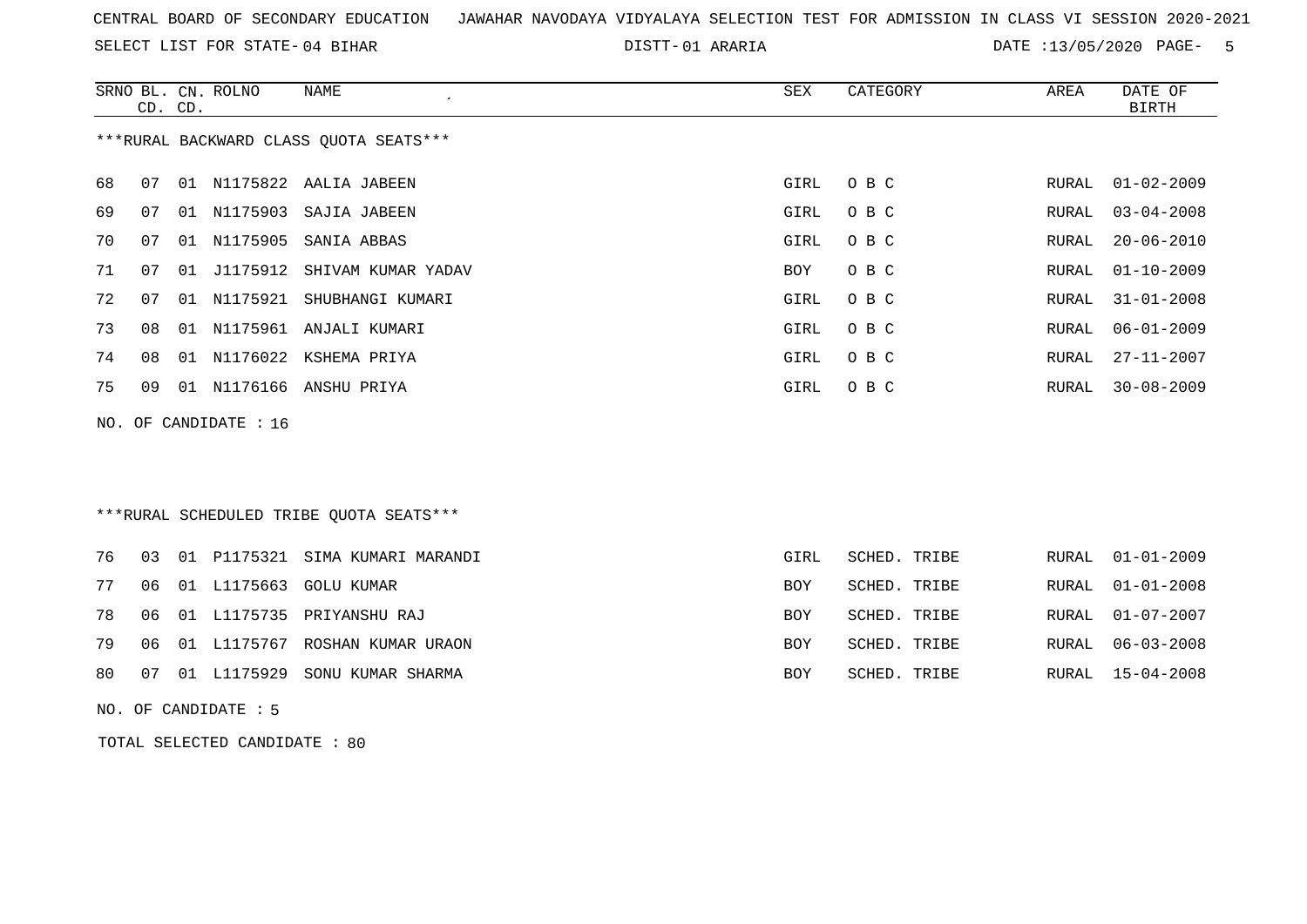SELECT LIST FOR STATE- DISTT- 04 BIHAR

DISTT-02 AURANGABAD DATE :13/05/2020 PAGE- 1

|    | CD.            | CD. | SRNO BL. CN. ROLNO               | NAME                                   | SEX        | CATEGORY     | AREA  | DATE OF<br><b>BIRTH</b> |
|----|----------------|-----|----------------------------------|----------------------------------------|------------|--------------|-------|-------------------------|
|    |                |     | ***OPEN UR SEATS***              |                                        |            |              |       |                         |
| 1  | 03             |     |                                  | 01 01176984 PRITY KUMARI               | GIRL       | SCHED. CASTE | RURAL | $26 - 09 - 2009$        |
| 2  | 0 <sub>5</sub> |     |                                  | 01 M1177396 AMISHA KUMARI              | GIRL       | GENERAL      | RURAL | $30 - 05 - 2009$        |
| 3  | 05             |     |                                  | 01 N1177412 ANJALI KUMARI              | GIRL       | O B C        | RURAL | $19 - 03 - 2009$        |
| 4  | 05             |     | 01 J1177623                      | SUNIL KUMAR                            | <b>BOY</b> | O B C        | RURAL | $20 - 06 - 2009$        |
| 5  | 08             |     |                                  | 01 J1178030 DYANAND KUMAR              | BOY        | O B C        | RURAL | $28 - 07 - 2008$        |
| 6  | 08             |     |                                  | 01 K1178085 PIYUSH KUMAR               | BOY        | SCHED. CASTE | RURAL | $08 - 05 - 2008$        |
|    |                |     | NO. OF CANDIDATE $: 6$           |                                        |            |              |       |                         |
|    |                |     |                                  |                                        |            |              |       |                         |
|    |                |     |                                  |                                        |            |              |       |                         |
|    |                |     |                                  | ***OPEN SCHEDULED CASTE QUOTA SEATS*** |            |              |       |                         |
| 7  | 02             |     |                                  | 01 K1176460 ADITYA KUMAR               | BOY        | SCHED. CASTE | RURAL | $15 - 05 - 2009$        |
| 8  | 03             |     |                                  | 01 K1176722 ABHISHEK KUMAR             | <b>BOY</b> | SCHED. CASTE | RURAL | $02 - 03 - 2011$        |
| 9  | 05             |     |                                  | 01 01177434 ASMINA KUMARI              | GIRL       | SCHED. CASTE | RURAL | $10 - 05 - 2009$        |
| 10 | 08             |     |                                  | 01 K1178087 PRATEEK KUMAR              | BOY        | SCHED. CASTE | RURAL | $07 - 11 - 2009$        |
| 11 | 09             |     |                                  | 01 K1178263 KARTIK VISHVASH            | <b>BOY</b> | SCHED. CASTE | RURAL | $02 - 07 - 2010$        |
|    |                |     | NO. OF CANDIDATE : 5             |                                        |            |              |       |                         |
|    |                |     |                                  |                                        |            |              |       |                         |
|    |                |     |                                  |                                        |            |              |       |                         |
|    |                |     | *** OPEN DISABLED QUOTA SEATS*** |                                        |            |              |       |                         |
| 12 | 03             |     |                                  | 01 J1176817 DEEPAK KUMAR               | <b>BOY</b> | O B C        | RURAL | $01 - 01 - 2009$        |
| 13 | 05             |     |                                  | 01 J1177614 SOURABH KUMAR              | BOY        | O B C        | RURAL | $10 - 10 - 2008$        |
| 14 | 09             |     |                                  | 01 K1178272 MANISH KUMAR               | BOY        | SCHED. CASTE | RURAL | $01 - 01 - 2008$        |
|    |                |     |                                  |                                        |            |              |       |                         |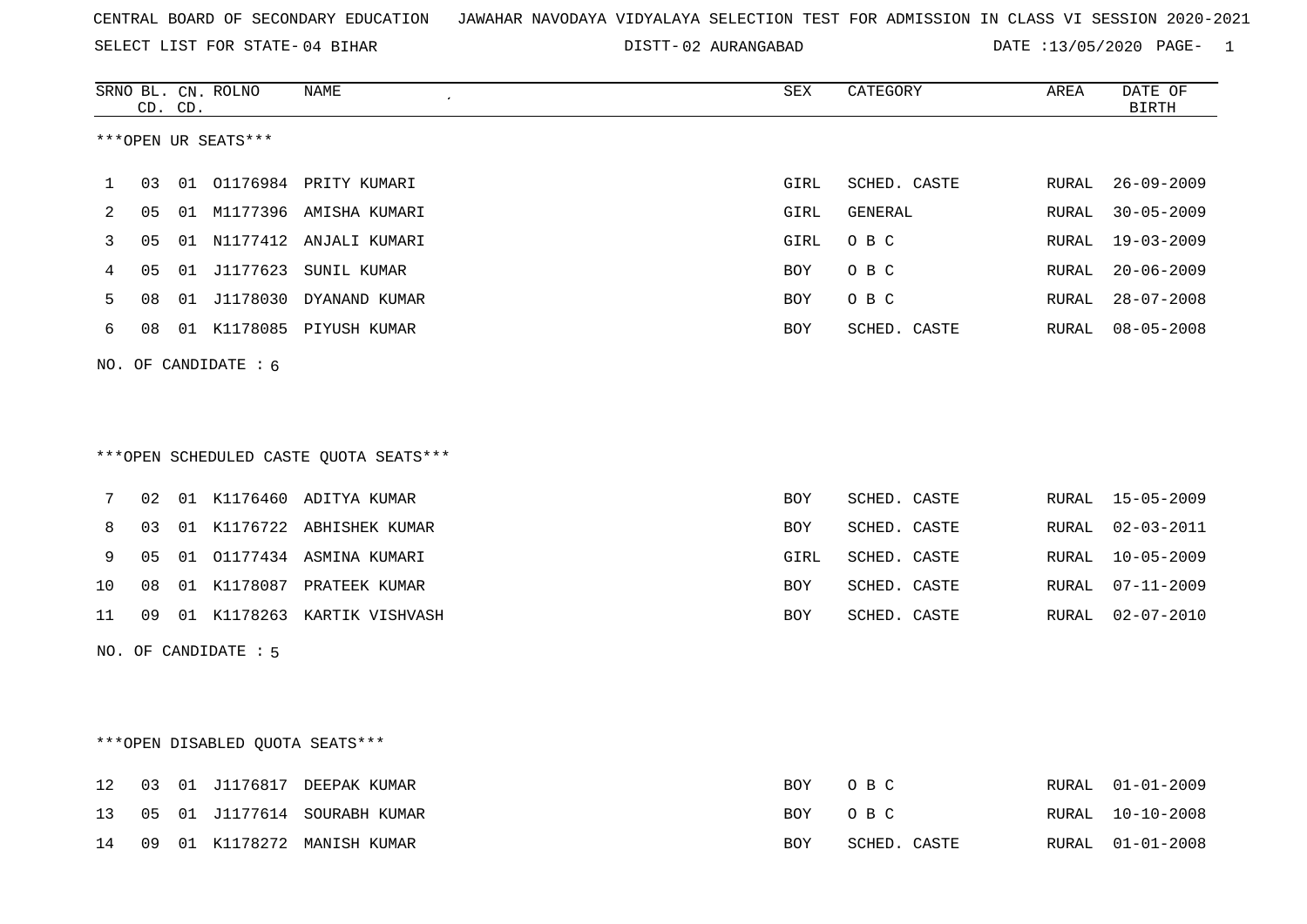SELECT LIST FOR STATE- DISTT- 04 BIHAR

02 AURANGABAD DATE :13/05/2020 PAGE- 2

|    | CD. CD. | SRNO BL. CN. ROLNO     | <b>NAME</b><br>$\pmb{\cdot}$           | ${\tt SEX}$ | CATEGORY     | AREA  | DATE OF<br><b>BIRTH</b> |
|----|---------|------------------------|----------------------------------------|-------------|--------------|-------|-------------------------|
|    |         | NO. OF CANDIDATE : 3   |                                        |             |              |       |                         |
|    |         |                        |                                        |             |              |       |                         |
|    |         |                        | *** OPEN BACKWARD CLASS QUOTA SEATS*** |             |              |       |                         |
| 15 | 05      |                        | 01 N1177502 MENKA KUMARI               | GIRL        | O B C        | RURAL | $26 - 12 - 2007$        |
| 16 | 07      |                        | 01 N1177903 PALAK RAJ                  | GIRL        | O B C        | RURAL | $16 - 08 - 2009$        |
| 17 | 08      |                        | 01 J1178064 MOHIT KUMAR                | <b>BOY</b>  | O B C        | RURAL | $26 - 11 - 2009$        |
| 18 | 10      |                        | 01 J1178418 AMIT KUMAR                 | BOY         | O B C        | RURAL | $18 - 09 - 2008$        |
| 19 | 10      |                        | 01 N1178500 PRINCE KUMAR               | GIRL        | O B C        | RURAL | $07 - 05 - 2008$        |
|    |         | NO. OF CANDIDATE : 5   |                                        |             |              |       |                         |
|    |         |                        |                                        |             |              |       |                         |
|    |         |                        |                                        |             |              |       |                         |
|    |         |                        | ***OPEN SCHEDULED TRIBE QUOTA SEATS*** |             |              |       |                         |
| 20 |         |                        | 08 01 L1178065 MOHIT KUMAR             | <b>BOY</b>  | SCHED. TRIBE |       | RURAL 10-07-2008        |
|    |         | NO. OF CANDIDATE : $1$ |                                        |             |              |       |                         |
|    |         |                        |                                        |             |              |       |                         |
|    |         |                        |                                        |             |              |       |                         |
|    |         | ***RURAL OPEN SEATS*** |                                        |             |              |       |                         |
| 21 | 01      |                        | 01 N1176380 RAJANI KANT                | GIRL        | O B C        | RURAL | $05 - 06 - 2009$        |
| 22 | 01      |                        | 01 J1176393 RITESH RAJ                 | BOY         | O B C        | RURAL | $05 - 07 - 2009$        |
| 23 |         |                        | 02 01 J1176472 AMIT KUMAR              | BOY         | O B C        | RURAL | $01 - 08 - 2008$        |
| 24 |         |                        | 02 01 J1176618 PRIYE RANJAN KUMAR      | BOY         | O B C        | RURAL | $02 - 03 - 2010$        |
| 25 |         |                        | 03 01 J1176935 NIRAJ KUMAR             | BOY         | O B C        | RURAL | $09 - 02 - 2010$        |
| 26 |         |                        | 03 01 J1177083 SHIVAM KUMAR            | BOY         | O B C        | RURAL | $14 - 07 - 2008$        |
| 27 |         |                        | 04 01 I1177174 ABHINAV RAJ             | BOY         | GENERAL      |       | RURAL 31-01-2009        |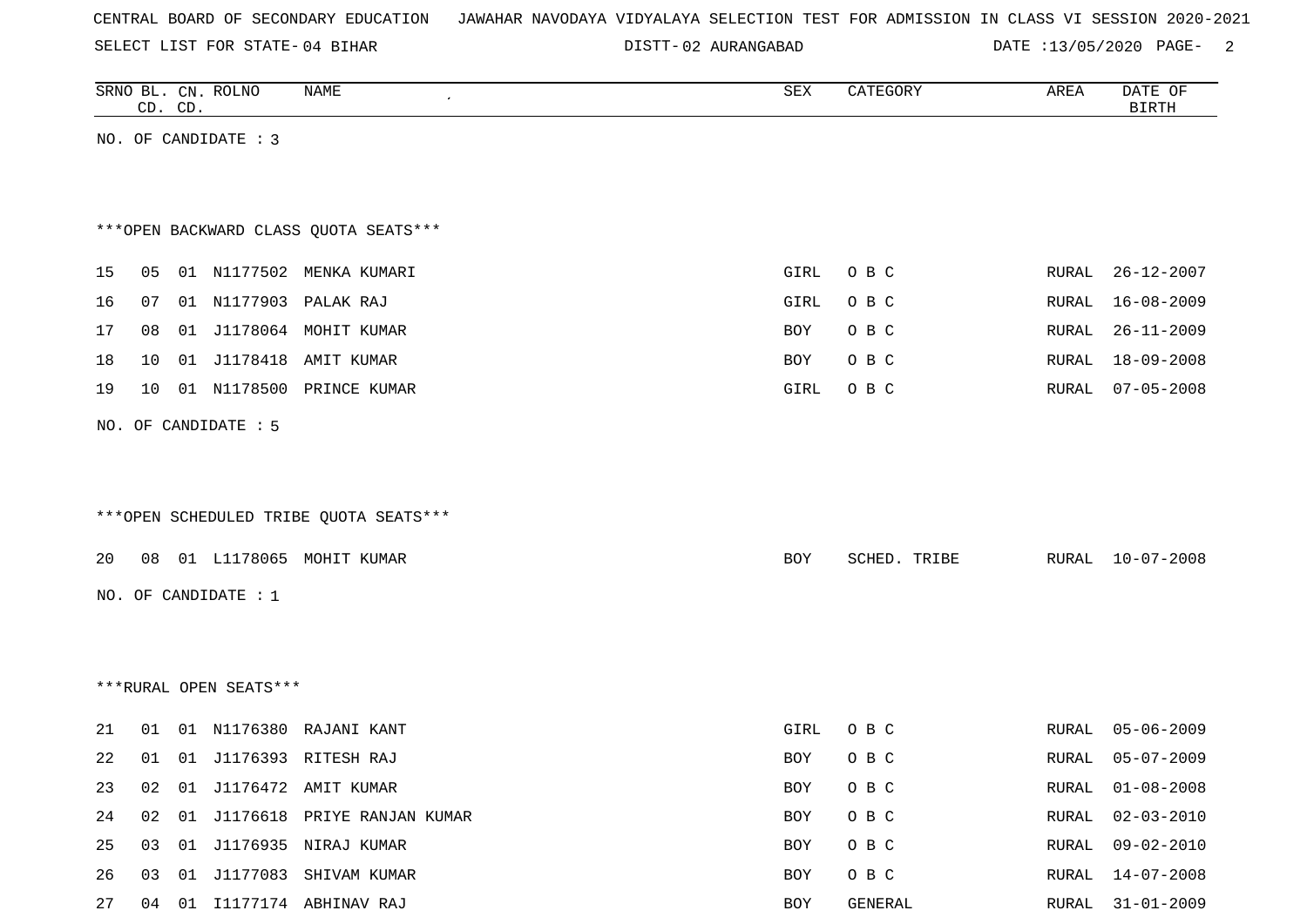DISTT-02 AURANGABAD DATE :13/05/2020 PAGE- 3

|    | CD. CD. |    | SRNO BL. CN. ROLNO     | <b>NAME</b><br>$\pmb{\cdot}$ | <b>SEX</b> | CATEGORY       | AREA  | DATE OF<br><b>BIRTH</b> |
|----|---------|----|------------------------|------------------------------|------------|----------------|-------|-------------------------|
|    |         |    | ***RURAL OPEN SEATS*** |                              |            |                |       |                         |
| 28 | 04      | 01 |                        | J1177203 AVIRAJ KUMAR        | <b>BOY</b> | O B C          | RURAL | $26 - 11 - 2008$        |
| 29 | 05      | 01 | J1177455               | DEEPRAJ KUMAR                | BOY        | O B C          | RURAL | $01 - 11 - 2007$        |
| 30 | 05      | 01 | J1177615               | SOURAV KUMAR                 | <b>BOY</b> | O B C          | RURAL | $04 - 06 - 2008$        |
| 31 | 06      | 01 | J1177758               | RAVI KUMAR                   | <b>BOY</b> | O B C          | RURAL | $02 - 02 - 2009$        |
| 32 | 06      | 01 | J1177775               | SANDEEP KUMAR                | BOY        | O B C          | RURAL | $15 - 10 - 2009$        |
| 33 | 07      | 01 | J1177904               | PANKAJ KUMAR                 | <b>BOY</b> | O B C          | RURAL | $06 - 05 - 2009$        |
| 34 | 07      | 01 | N1177925               | PRIYA SAGAR                  | GIRL       | O B C          | RURAL | $01 - 06 - 2009$        |
| 35 | 08      | 01 |                        | J1177984 AJAY KUMAR          | <b>BOY</b> | O B C          | RURAL | $11 - 05 - 2009$        |
| 36 | 08      | 01 | I1178080               | OM KUMAR                     | <b>BOY</b> | <b>GENERAL</b> | RURAL | $08 - 03 - 2009$        |
| 37 | 09      | 01 | J1178201               | ANKIT KUMAR                  | <b>BOY</b> | O B C          | RURAL | $23 - 10 - 2008$        |
| 38 | 09      | 01 | J1178313               | RAHUL KUMAR                  | <b>BOY</b> | O B C          | RURAL | $15 - 08 - 2009$        |
| 39 | 09      | 01 | J1178385               | TARKESHWAR KUMAR             | BOY        | O B C          | RURAL | $23 - 12 - 2008$        |
| 40 | 10      | 01 | J1178404               | ABHISHEK KUMAR               | <b>BOY</b> | O B C          | RURAL | $05 - 04 - 2008$        |
| 41 | 10      | 01 | J1178461               | HARSHIT RAJ                  | <b>BOY</b> | O B C          | RURAL | $15 - 08 - 2009$        |
| 42 | 11      | 01 |                        | J1178612 AMIT KUMAR          | <b>BOY</b> | O B C          | RURAL | $10 - 05 - 2008$        |
| 43 | 11      | 01 | N1178625               | ANUSHKA<br>KUMARI            | GIRL       | O B C          | RURAL | $11 - 12 - 2008$        |
| 44 | 11      | 01 | I1178635               | BALA JI                      | <b>BOY</b> | <b>GENERAL</b> | RURAL | $01 - 01 - 2009$        |

NO. OF CANDIDATE : 24

\*\*\*RURAL SCHEDULED CASTE QUOTA SEATS\*\*\*

|  |  | 45 01 01 K1176294 ARYAN RAJ   | BOY  | SCHED. CASTE |  | RURAL 02-03-2008 |
|--|--|-------------------------------|------|--------------|--|------------------|
|  |  | 46 02 01 K1176450 ABHAY KUMAR | BOY  | SCHED. CASTE |  | RURAL 01-01-2008 |
|  |  | 47 03 01 01176758 ANJU KUMARI | GIRL | SCHED. CASTE |  | RURAL 27-12-2010 |
|  |  | 48 03 01 K1176818 DEEPU KUMAR | BOY  | SCHED. CASTE |  | RURAL 11-09-2008 |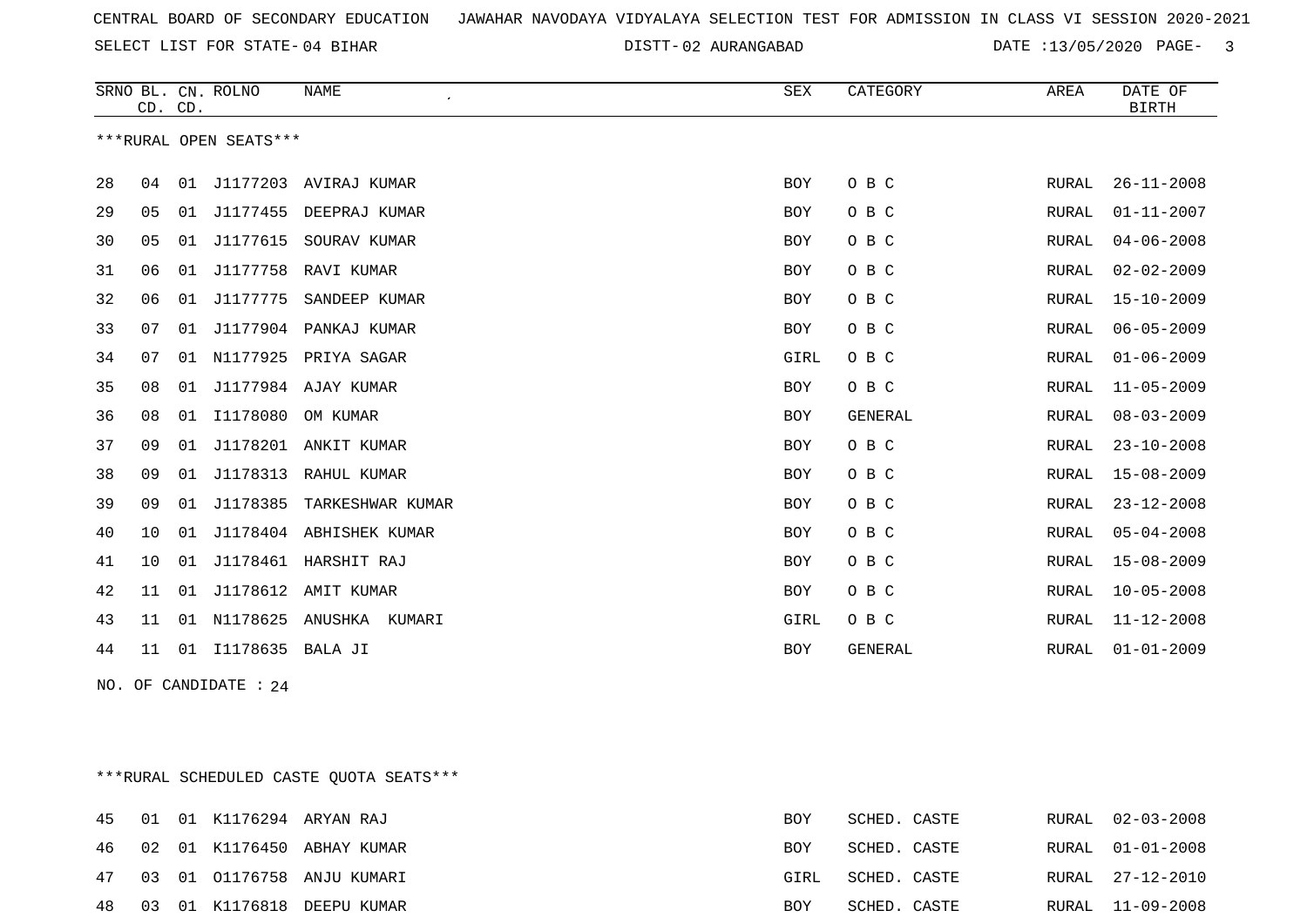SELECT LIST FOR STATE- DISTT- 04 BIHAR

DISTT-02 AURANGABAD DATE :13/05/2020 PAGE- 4

|    | CD. CD. |    | SRNO BL. CN. ROLNO    | NAME                                    | SEX        | CATEGORY     | AREA  | DATE OF<br><b>BIRTH</b> |
|----|---------|----|-----------------------|-----------------------------------------|------------|--------------|-------|-------------------------|
|    |         |    |                       | ***RURAL SCHEDULED CASTE QUOTA SEATS*** |            |              |       |                         |
| 49 | 03      |    |                       | 01 K1177108 SONU KUMAR                  | <b>BOY</b> | SCHED. CASTE | RURAL | $01 - 01 - 2010$        |
| 50 | 04      | 01 |                       | K1177291 PRINCE KUMAR                   | <b>BOY</b> | SCHED. CASTE | RURAL | $25 - 12 - 2008$        |
| 51 | 05      | 01 |                       | K1177574 RITESH KUMAR                   | <b>BOY</b> | SCHED. CASTE | RURAL | 05-08-2008              |
| 52 | 07      | 01 | K1177836              | AMAN RAJ                                | <b>BOY</b> | SCHED. CASTE | RURAL | $15 - 08 - 2009$        |
| 53 | 07      |    | 01 01177971           | SWATI PRIYADARSHI                       | GIRL       | SCHED. CASTE | RURAL | $01 - 01 - 2009$        |
| 54 | 08      | 01 |                       | K1177978 AARUSH RAJ                     | BOY        | SCHED. CASTE | RURAL | $26 - 12 - 2009$        |
| 55 | 09      | 01 |                       | 01178166 AARYA NIRALA                   | GIRL       | SCHED. CASTE | RURAL | $10 - 08 - 2008$        |
| 56 | 09      | 01 |                       | K1178231 BADAL KUMAR                    | <b>BOY</b> | SCHED. CASTE | RURAL | $10 - 01 - 2009$        |
| 57 | 10      | 01 | K1178400              | ABHINANDAN KUMAR                        | <b>BOY</b> | SCHED. CASTE | RURAL | $15 - 08 - 2009$        |
| 58 | 10      | 01 |                       | K1178577 VIVEK KUMAR                    | <b>BOY</b> | SCHED. CASTE | RURAL | $20 - 04 - 2009$        |
| 59 | 11      | 01 |                       | K1178797 VISHAL PASWAN                  | <b>BOY</b> | SCHED. CASTE | RURAL | $01 - 01 - 2008$        |
|    |         |    | NO. OF CANDIDATE : 15 |                                         |            |              |       |                         |

\*\*\*RURAL BACKWARD CLASS QUOTA SEATS\*\*\*

| 60 | 02 | 01 | N1176484    | ANJALI KUMARI                 | GIRL       | O B C | RURAL | $16 - 08 - 2010$ |
|----|----|----|-------------|-------------------------------|------------|-------|-------|------------------|
| 61 | 02 |    |             | 01 N1176619 PUJA KUMARI       | GIRL       | O B C | RURAL | 25-06-2009       |
| 62 | 03 |    |             | 01 J1176796 AYUSH KUMAR       | BOY        | O B C | RURAL | 05-06-2009       |
| 63 | 03 |    |             | 01 J1176812 DARSH KUMAR       | <b>BOY</b> | O B C | RURAL | 07-01-2009       |
| 64 | 03 |    | 01 N1176909 | MENIKA<br>KUMARI              | GIRL       | O B C | RURAL | 13-06-2008       |
| 65 | 03 |    |             | 01 J1177016 RAVI BHASKAR      | BOY        | O B C | RURAL | $10 - 03 - 2010$ |
| 66 | 03 |    |             | 01 J1177049 SANDEEP KUMAR     | BOY        | O B C | RURAL | 14-11-2008       |
| 67 | 03 |    |             | 01 N1177088 SHIVANJALI KUMARI | GIRL       | O B C | RURAL | $13 - 09 - 2009$ |
| 68 | 04 | 01 | N1177239    | KASHISH KUMARI                | GIRL       | O B C | RURAL | $24 - 11 - 2009$ |
| 69 | 05 |    |             | 01 J1177392 AMAN KUMAR PATEL  | <b>BOY</b> | O B C | RURAL | $11 - 12 - 2010$ |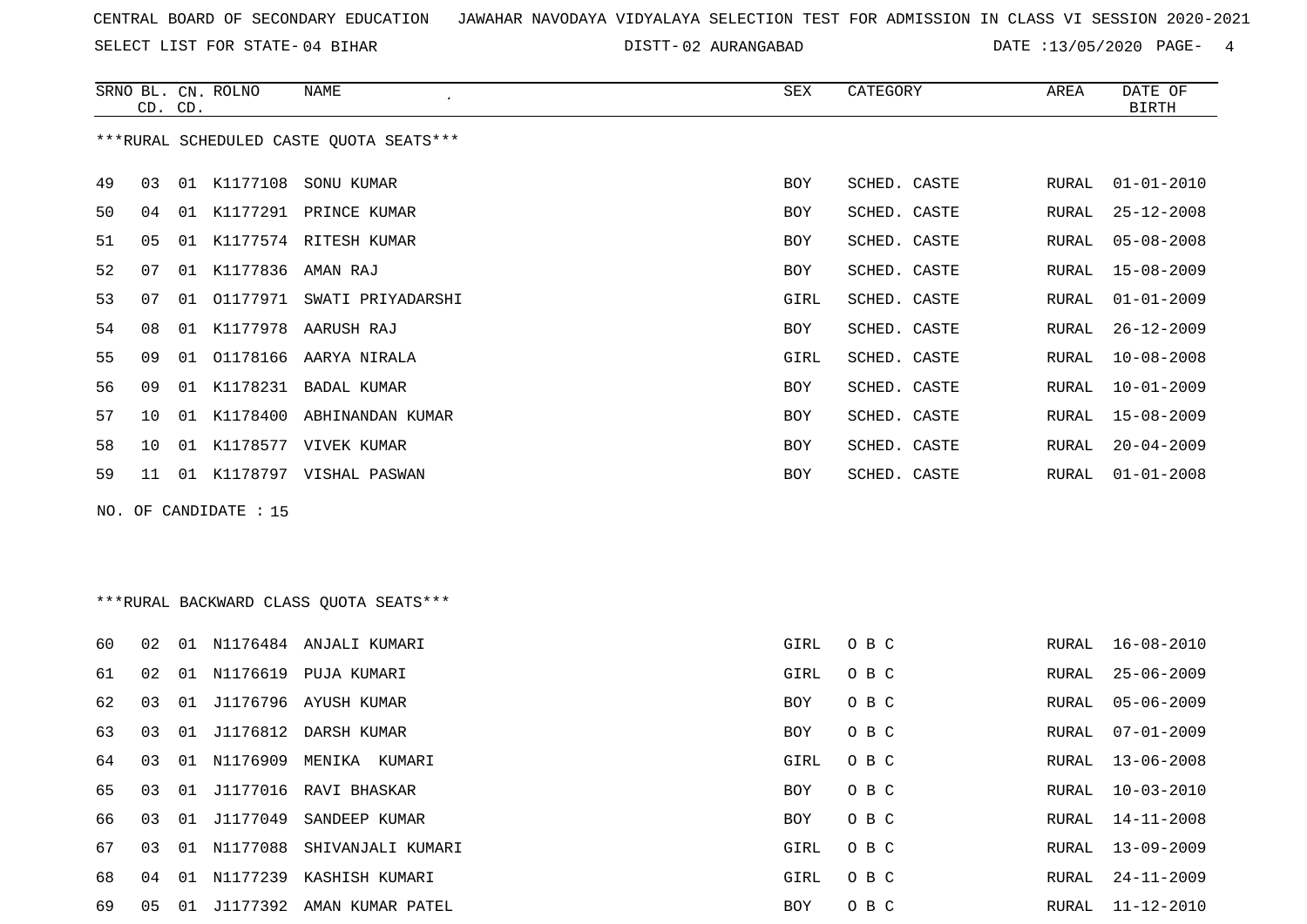SELECT LIST FOR STATE- DISTT- 04 BIHAR

02 AURANGABAD DATE :13/05/2020 PAGE- 5

|    | CD. CD. |    | SRNO BL. CN. ROLNO      | NAME                                   | SEX  | CATEGORY | AREA  | DATE OF<br>BIRTH |
|----|---------|----|-------------------------|----------------------------------------|------|----------|-------|------------------|
|    |         |    |                         | ***RURAL BACKWARD CLASS QUOTA SEATS*** |      |          |       |                  |
| 70 | 05      |    | 01 N1177545             | RAGNI KUMARI                           | GIRL | O B C    |       | RURAL 18-03-2008 |
| 71 | 05      |    |                         | 01 N1177610 SITA SAWARI KUMARI         | GIRL | O B C    |       | RURAL 21-11-2007 |
| 72 | 06      | 01 | N1177685                | BEAUTY KUMARI                          | GIRL | O B C    |       | RURAL 05-08-2008 |
| 73 | 06      | 01 |                         | N1177740 PRACHI KUMARI                 | GIRL | O B C    | RURAL | $08 - 12 - 2009$ |
| 74 | 10      |    |                         | 01 N1178491 PALLAVI KUMARI             | GIRL | O B C    |       | RURAL 15-08-2009 |
| 75 | 1 O     | 01 |                         | N1178520 RANJITA RANJAN                | GIRL | O B C    |       | RURAL 12-04-2009 |
|    |         |    | NO. OF CANDIDATE : $16$ |                                        |      |          |       |                  |

# \*\*\*RURAL SCHEDULED TRIBE QUOTA SEATS\*\*\*

|  |  | 76 03 01 P1176888 KUMARI AKANKSHA SHARMA | GIRL | SCHED. TRIBE | RURAL 13-04-2008 |
|--|--|------------------------------------------|------|--------------|------------------|
|  |  | 77 03 01 L1176944 NITISH KUMAR           | BOY  | SCHED. TRIBE | RURAL 10-10-2009 |
|  |  | 78 05 01 L1177385 AJIT KUMAR             | BOY  | SCHED. TRIBE | RURAL 17-03-2008 |
|  |  | 79 10 01 P1178540 SAKSHI KUMARI          | GIRL | SCHED. TRIBE | RURAL 03-04-2008 |
|  |  | 80   10   01   P1178547   SAVRI KUMARI   | GIRL | SCHED. TRIBE | RURAL 03-04-2008 |
|  |  |                                          |      |              |                  |

NO. OF CANDIDATE : 5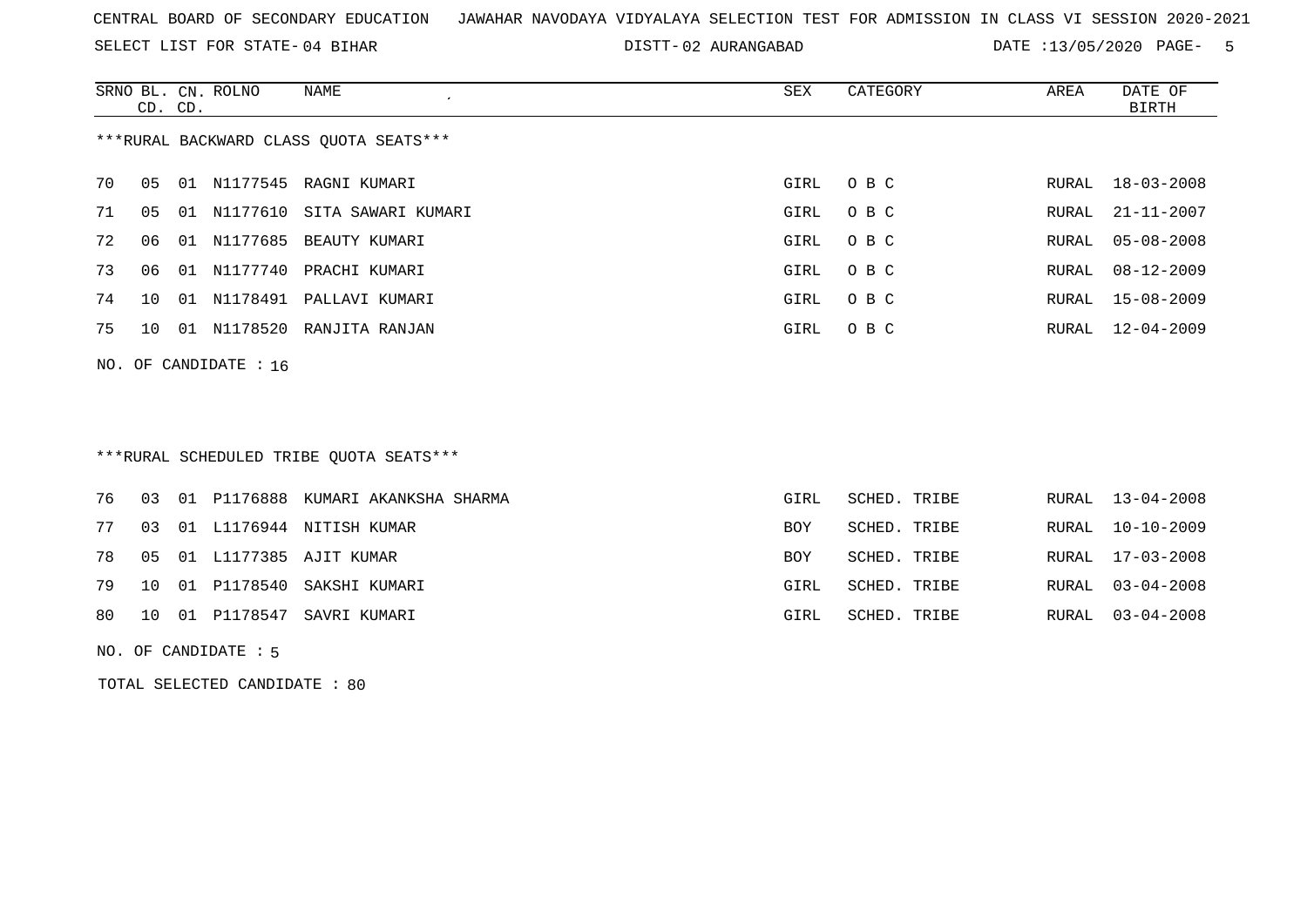03 BANKA DATE :13/05/2020 PAGE- 1

|    |    | CD. CD. | SRNO BL. CN. ROLNO              | NAME                                    | SEX        | CATEGORY     | AREA  | DATE OF<br><b>BIRTH</b> |
|----|----|---------|---------------------------------|-----------------------------------------|------------|--------------|-------|-------------------------|
|    |    |         | ***OPEN UR SEATS***             |                                         |            |              |       |                         |
| 1  | 01 |         |                                 | 01 K1178948 PRINCE RAJ                  | BOY        | SCHED. CASTE | RURAL | 18-10-2009              |
| 2  | 01 |         |                                 | 01 J1179014 SONU KUMAR                  | BOY        | O B C        | RURAL | $19 - 03 - 2010$        |
| 3  | 05 |         |                                 | 01 J1179485 AMIT KUMAR                  | BOY        | O B C        | RURAL | $12 - 04 - 2009$        |
| 4  | 05 |         |                                 | 01 J1179538 KRISHN KUMAR                | BOY        | O B C        | RURAL | $08 - 08 - 2008$        |
| 5  | 05 |         |                                 | 01 J1179639 SUMAN SOURABH               | <b>BOY</b> | O B C        | RURAL | $20 - 02 - 2009$        |
| 6  | 05 |         | 01 N1179642                     | TANNU KUMARI                            | GIRL       | O B C        | RURAL | $08 - 10 - 2008$        |
| 7  | 09 |         |                                 | 01 J1179890 ADITYA RAJ                  | BOY        | O B C        | RURAL | $31 - 01 - 2010$        |
| 8  | 09 |         |                                 | 01 J1179914 KARAN KUMAR                 | BOY        | O B C        | RURAL | $01 - 01 - 2010$        |
| 9  | 10 |         |                                 | 01 J1180001 ARYAN RAJ                   | <b>BOY</b> | O B C        | RURAL | $10 - 03 - 2009$        |
|    |    |         | NO. OF CANDIDATE : 9            |                                         |            |              |       |                         |
|    |    |         |                                 | *** OPEN SCHEDULED CASTE QUOTA SEATS*** |            |              |       |                         |
| 10 | 02 |         |                                 | 01 K1179235 SONU KUMAR                  | BOY        | SCHED. CASTE | RURAL | $09 - 10 - 2010$        |
| 11 | 09 |         |                                 | 01 01179896 ANKITA KUMARI               | GIRL       | SCHED. CASTE | RURAL | $25 - 12 - 2009$        |
| 12 |    |         |                                 | 10 01 K1180018 HARSH KUMAR              | BOY        | SCHED. CASTE | RURAL | $20 - 11 - 2009$        |
|    |    |         | NO. OF CANDIDATE : 3            |                                         |            |              |       |                         |
|    |    |         | ***OPEN DISABLED OUOTA SEATS*** |                                         |            |              |       |                         |

|  |  | 13 04 01 J1179401 KAUSHAL RAJ   | BOY OBC |  | RURAL 09-09-2009 |
|--|--|---------------------------------|---------|--|------------------|
|  |  | 14 11 01 J1180198 SHARVAN KUMAR | BOY OBC |  | RURAL 01-08-2008 |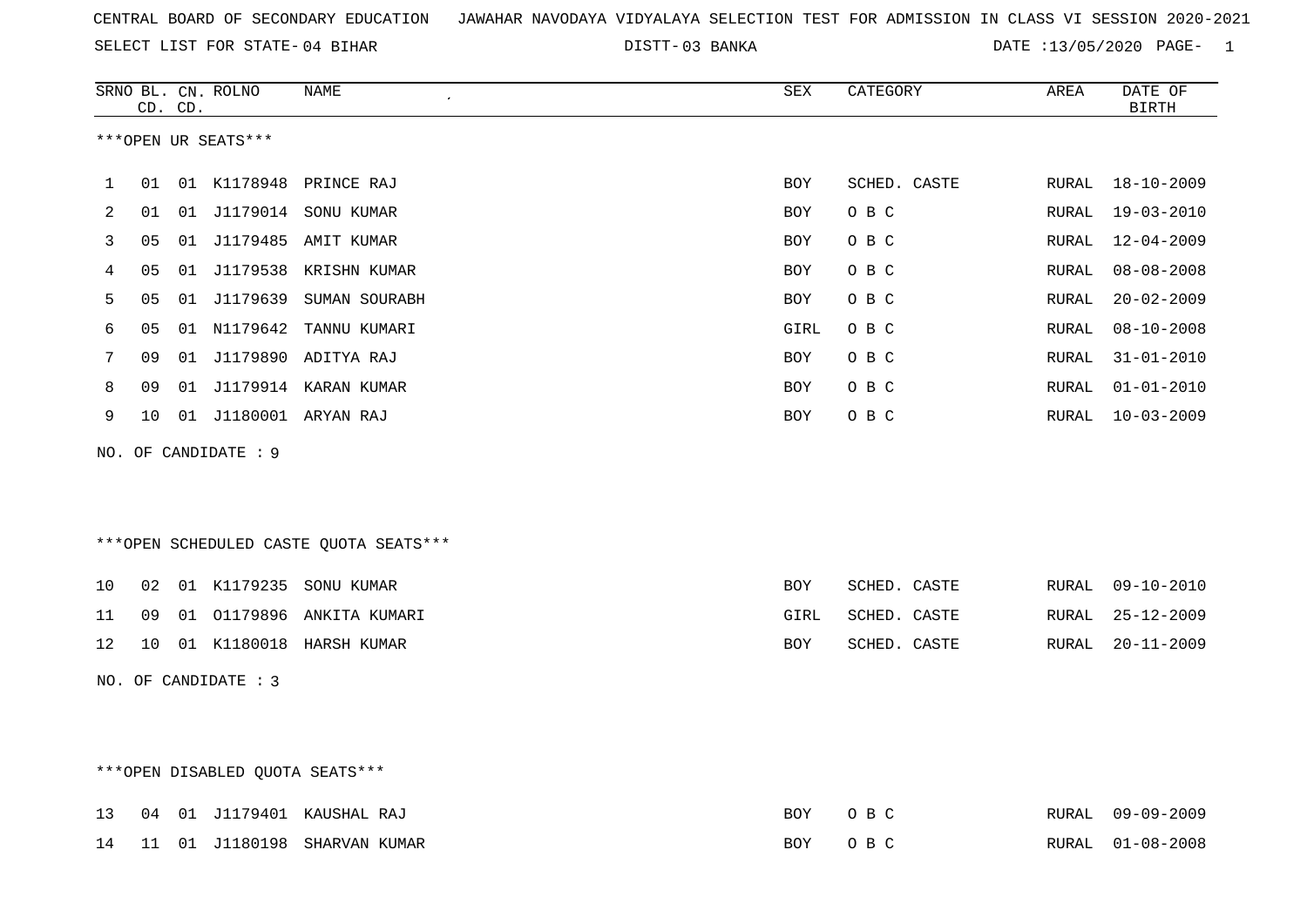| CENTRAL BOARD OF SECONDARY EDUCATION – JAWAHAR NAVODAYA VIDYALAYA SELECTION TEST FOR ADMISSION IN CLASS VI SESSION 2020-2021 |  |  |  |  |
|------------------------------------------------------------------------------------------------------------------------------|--|--|--|--|
|------------------------------------------------------------------------------------------------------------------------------|--|--|--|--|

03 BANKA DATE :13/05/2020 PAGE- 2

|    |    | CD. CD. | SRNO BL. CN. ROLNO     | NAME                                   | ${\tt SEX}$ | CATEGORY     | AREA         | DATE OF<br><b>BIRTH</b> |
|----|----|---------|------------------------|----------------------------------------|-------------|--------------|--------------|-------------------------|
|    |    |         | NO. OF CANDIDATE : 2   |                                        |             |              |              |                         |
|    |    |         |                        |                                        |             |              |              |                         |
|    |    |         |                        |                                        |             |              |              |                         |
|    |    |         |                        | *** OPEN BACKWARD CLASS QUOTA SEATS*** |             |              |              |                         |
| 15 | 01 |         | 01 N1178980 RIYA RAJ   |                                        | GIRL        | O B C        | RURAL        | $21 - 02 - 2009$        |
| 16 | 02 |         |                        | 01 N1179173 PRIYA KUMARI               | GIRL        | O B C        | <b>RURAL</b> | $10 - 02 - 2009$        |
| 17 | 03 |         |                        | 01 N1179370 SWETA KUMARI               | GIRL        | O B C        | RURAL        | $08 - 01 - 2008$        |
| 18 | 05 |         | 01 N1179625            | SHIVANI SAH                            | GIRL        | O B C        | RURAL        | $05 - 05 - 2009$        |
| 19 | 08 |         | 01 N1179870            | SAKSHI PRIYA                           | GIRL        | O B C        | RURAL        | $23 - 09 - 2009$        |
|    |    |         | NO. OF CANDIDATE : 5   |                                        |             |              |              |                         |
|    |    |         |                        |                                        |             |              |              |                         |
|    |    |         |                        |                                        |             |              |              |                         |
|    |    |         |                        | ***OPEN SCHEDULED TRIBE QUOTA SEATS*** |             |              |              |                         |
| 20 | 05 |         |                        | 01 L1179647 VISHAL MARANDI             | BOY         | SCHED. TRIBE | RURAL        | $01 - 10 - 2008$        |
|    |    |         |                        |                                        |             |              |              |                         |
|    |    |         | NO. OF CANDIDATE : 1   |                                        |             |              |              |                         |
|    |    |         |                        |                                        |             |              |              |                         |
|    |    |         |                        |                                        |             |              |              |                         |
|    |    |         | ***RURAL OPEN SEATS*** |                                        |             |              |              |                         |
| 21 | 01 |         |                        | 01 J1178819 ANISH KUMAR                | BOY         | O B C        | RURAL        | $03 - 04 - 2009$        |
| 22 | 01 |         |                        | 01 J1178834 ATUL ANAND                 | BOY         | O B C        | RURAL        | $10 - 02 - 2009$        |
| 23 | 02 |         |                        | 01 J1179040 ABHINANDAN KUMAR           | BOY         | O B C        | RURAL        | $15 - 03 - 2009$        |
| 24 | 02 |         |                        | 01 J1179054 AMAN KUMAR                 | BOY         | O B C        | <b>RURAL</b> | $10 - 12 - 2009$        |
| 25 | 02 |         |                        | 01 J1179071 ANKIT KUMAR PANDIT         | BOY         | O B C        | RURAL        | $04 - 12 - 2008$        |
| 26 | 02 |         |                        | 01 J1179098 DHIRAJ KUMAR               | BOY         | O B C        | RURAL        | $01 - 01 - 2010$        |
| 27 | 02 |         |                        | 01 J1179109 JAYKANT KUMAR              | BOY         | O B C        |              | RURAL 10-07-2008        |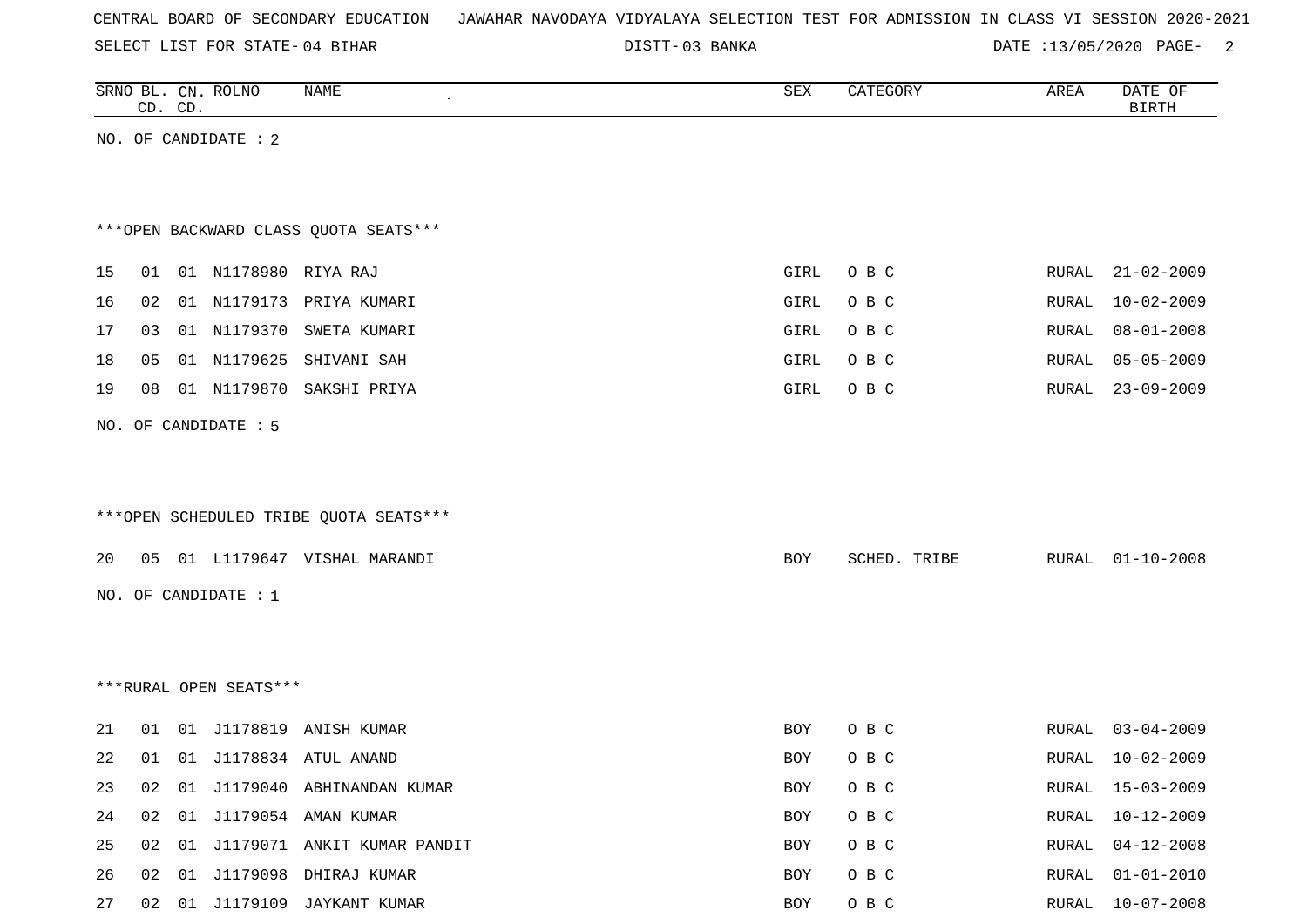03 BANKA DATE :13/05/2020 PAGE- 3

|    | CD. CD. |    | SRNO BL. CN. ROLNO     | NAME                      | SEX        | CATEGORY       | AREA         | DATE OF<br><b>BIRTH</b> |
|----|---------|----|------------------------|---------------------------|------------|----------------|--------------|-------------------------|
|    |         |    | ***RURAL OPEN SEATS*** |                           |            |                |              |                         |
|    |         |    |                        |                           |            |                |              |                         |
| 28 | 02      | 01 |                        | I1179121 KRISHNA KUMAR    | BOY        | GENERAL        | RURAL        | $16 - 04 - 2011$        |
| 29 | 02      | 01 |                        | J1179125 KUNAL KUMAR      | <b>BOY</b> | O B C          | RURAL        | $04 - 06 - 2008$        |
| 30 | 02      | 01 |                        | J1179138 MIHIR KUMAR      | <b>BOY</b> | O B C          | RURAL        | $24 - 08 - 2009$        |
| 31 | 02      | 01 | J1179210               | SAGAR KUMAR               | <b>BOY</b> | O B C          | RURAL        | $01 - 01 - 2008$        |
| 32 | 02      | 01 | J1179220               | SHARNAM KUMAR             | <b>BOY</b> | O B C          | RURAL        | $18 - 12 - 2010$        |
| 33 | 02      | 01 | I1179222               | SHIVAM KUMAR              | <b>BOY</b> | GENERAL        | RURAL        | $10 - 08 - 2010$        |
| 34 | 02      | 01 | I1179223               | SHIVCHARAN SINGH          | BOY        | GENERAL        | RURAL        | $15 - 04 - 2009$        |
| 35 | 02      | 01 | J1179226               | SHRAVAN KUMAR             | <b>BOY</b> | O B C          | RURAL        | $01 - 01 - 2010$        |
| 36 | 02      | 01 | J1179248               | TUSHAR BHARTI             | BOY        | O B C          | RURAL        | $05 - 08 - 2009$        |
| 37 | 02      | 01 | J1179249               | UDAY KUMAR                | <b>BOY</b> | O B C          | RURAL        | $01 - 12 - 2007$        |
| 38 | 02      | 01 |                        | J1179257 YASH KUMAR       | <b>BOY</b> | O B C          | RURAL        | $15 - 07 - 2009$        |
| 39 | 03      | 01 | J1179360               | SHIVAM                    | <b>BOY</b> | O B C          | RURAL        | $11 - 12 - 2008$        |
| 40 | 04      | 01 | I1179446               | SHIV KUMAR                | <b>BOY</b> | <b>GENERAL</b> | RURAL        | $02 - 06 - 2008$        |
| 41 | 05      | 01 | J1179512               | DEEP RAJ                  | BOY        | O B C          | RURAL        | $19 - 05 - 2009$        |
| 42 | 06      | 01 | J1179679               | MUKESH KUMAR              | <b>BOY</b> | O B C          | RURAL        | $04 - 06 - 2008$        |
| 43 | 07      | 01 |                        | J1179775 MANISH KUMAR     | <b>BOY</b> | O B C          | RURAL        | $25 - 12 - 2007$        |
| 44 | 07      | 01 |                        | J1179803 RUPESH KUMAR     | <b>BOY</b> | O B C          | <b>RURAL</b> | $08 - 04 - 2009$        |
| 45 | 08      | 01 |                        | J1179831 AMISH KUMAR      | BOY        | O B C          | RURAL        | $06 - 03 - 2009$        |
| 46 | 08      | 01 |                        | J1179842 DIBYAM KUMAR     | <b>BOY</b> | O B C          | RURAL        | $01 - 01 - 2008$        |
| 47 | 09      | 01 |                        | J1179888 ABHAY KUMAR AMAN | BOY        | O B C          | RURAL        | $10 - 07 - 2008$        |
| 48 | 10      | 01 | J1179989               | AISHWRY RAJ               | <b>BOY</b> | O B C          | RURAL        | $05 - 02 - 2009$        |
| 49 | 10      |    |                        | 01 N1180069 RAJ LAXMI     | GIRL       | O B C          | RURAL        | $25 - 05 - 2009$        |
| 50 | 11      | 01 |                        | M1180147 KALYANI KUMARI   | GIRL       | GENERAL        | RURAL        | $27 - 07 - 2007$        |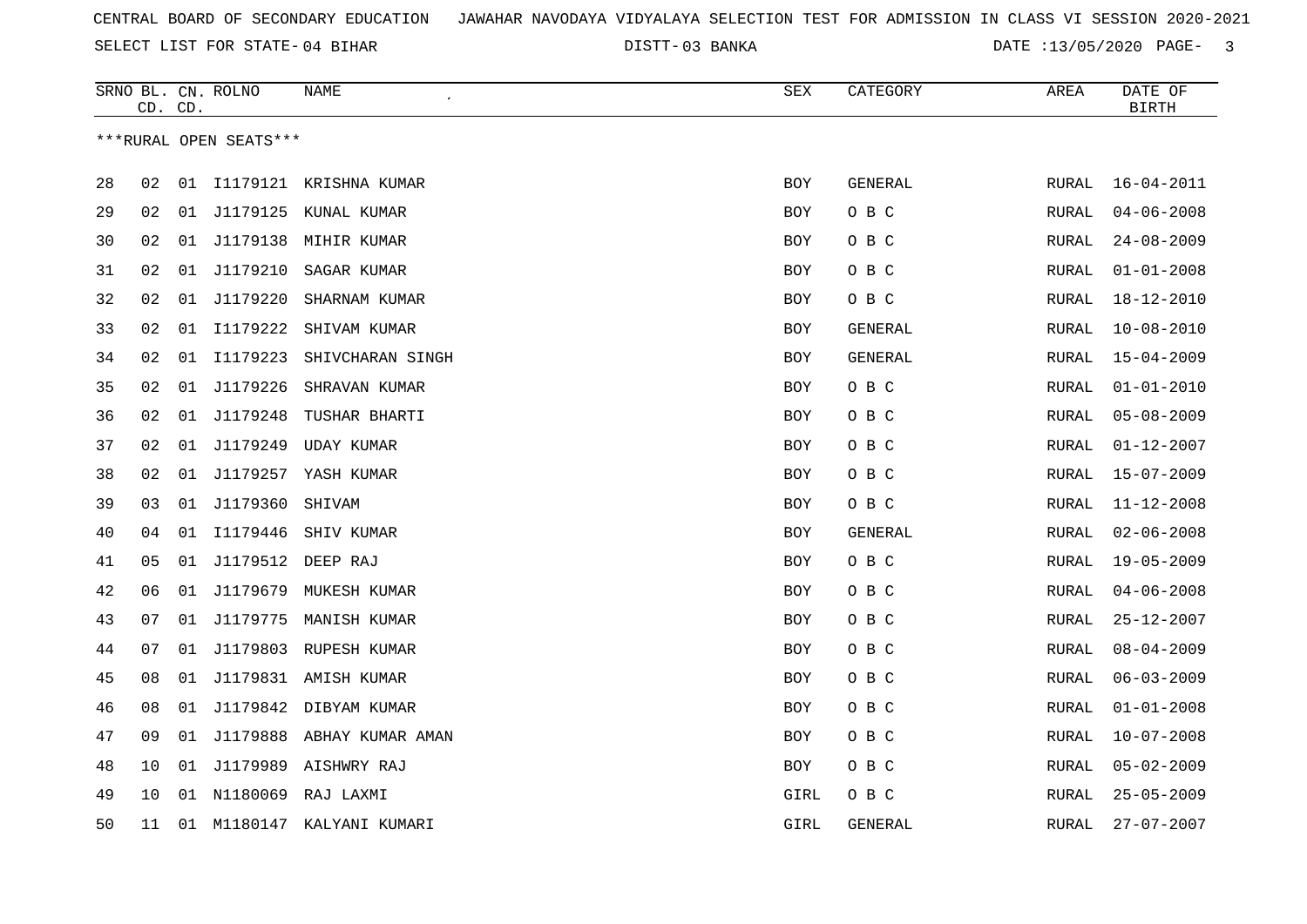| CENTRAL BOARD OF SECONDARY EDUCATION – JAWAHAR NAVODAYA VIDYALAYA SELECTION TEST FOR ADMISSION IN CLASS VI SESSION 2020-2021 |  |  |  |  |  |  |  |
|------------------------------------------------------------------------------------------------------------------------------|--|--|--|--|--|--|--|
|------------------------------------------------------------------------------------------------------------------------------|--|--|--|--|--|--|--|

03 BANKA DATE :13/05/2020 PAGE- 4

|    | CD. CD. |    | SRNO BL. CN. ROLNO    | <b>NAME</b>                             | <b>SEX</b> | CATEGORY     | AREA  | DATE OF<br><b>BIRTH</b> |
|----|---------|----|-----------------------|-----------------------------------------|------------|--------------|-------|-------------------------|
|    |         |    | NO. OF CANDIDATE : 30 |                                         |            |              |       |                         |
|    |         |    |                       |                                         |            |              |       |                         |
|    |         |    |                       |                                         |            |              |       |                         |
|    |         |    |                       | ***RURAL SCHEDULED CASTE QUOTA SEATS*** |            |              |       |                         |
| 51 | 01      |    |                       | 01 K1178974 RISHIKESH KUMAR             | BOY        | SCHED. CASTE | RURAL | $27 - 12 - 2008$        |
| 52 | 02      | 01 |                       | K1179241 SUMIT RANJAN                   | BOY        | SCHED. CASTE | RURAL | $15 - 04 - 2010$        |
| 53 | 04      |    | 01 K1179409           | NAVNEET PASWAN                          | BOY        | SCHED. CASTE | RURAL | $26 - 11 - 2009$        |
| 54 | 04      |    |                       | 01 K1179439 SANDEEP KUMAR TANTI         | BOY        | SCHED. CASTE | RURAL | $01 - 05 - 2008$        |
| 55 | 07      | 01 |                       | K1179724 AMIT KUMAR                     | BOY        | SCHED. CASTE | RURAL | $07 - 08 - 2009$        |
| 56 | 08      |    |                       | 01 K1179851 NIKHIL KUMAR                | <b>BOY</b> | SCHED. CASTE | RURAL | $05 - 03 - 2009$        |
| 57 | 09      |    |                       | 01 K1179961 SHIVAM KUMAR                | BOY        | SCHED. CASTE | RURAL | $15 - 09 - 2010$        |
| 58 | 10      | 01 |                       | 01179976 AARTI KUMARI                   | GIRL       | SCHED. CASTE | RURAL | $10 - 03 - 2009$        |
| 59 | 10      |    |                       | 01 01180097 VANDANA KUMARI              | GIRL       | SCHED. CASTE | RURAL | 07-11-2007              |
|    |         |    | NO. OF CANDIDATE : 9  |                                         |            |              |       |                         |
|    |         |    |                       |                                         |            |              |       |                         |
|    |         |    |                       |                                         |            |              |       |                         |
|    |         |    |                       | *** RURAL BACKWARD CLASS QUOTA SEATS*** |            |              |       |                         |
| 60 | 01      |    |                       | 01 N1178985 RUPA KUMARI                 | GIRL       | O B C        |       | RURAL 15-06-2010        |
| 61 | 01      |    | 01 N1179028           | SWATI PRIYA                             | GIRL       | O B C        | RURAL | $06 - 01 - 2009$        |
| 62 | 02      |    |                       | 01 N1179058 AMISHA PRIYA                | GIRL       | O B C        | RURAL | 15-01-2009              |
| 63 | 02      |    |                       | 01 N1179128 LAKSHMI RANI                | GIRL       | O B C        | RURAL | $03 - 11 - 2008$        |
| 64 | 02      |    |                       | 01 N1179172 PRIYA BHARTI                | GIRL       | O B C        | RURAL | $15 - 10 - 2008$        |
| 65 | 02      |    |                       | 01 N1179175 PRIYA KUMARI                | GIRL       | O B C        | RURAL | $18 - 10 - 2008$        |
| 66 | 02      |    |                       | 01 N1179179 PRIYANSHI PRIYA             | GIRL       | O B C        | RURAL | $05 - 06 - 2008$        |

67 04 01 N1179385 ANAMIKA RAJ PRAJAPATI GIRL O B C RURAL 07-08-2008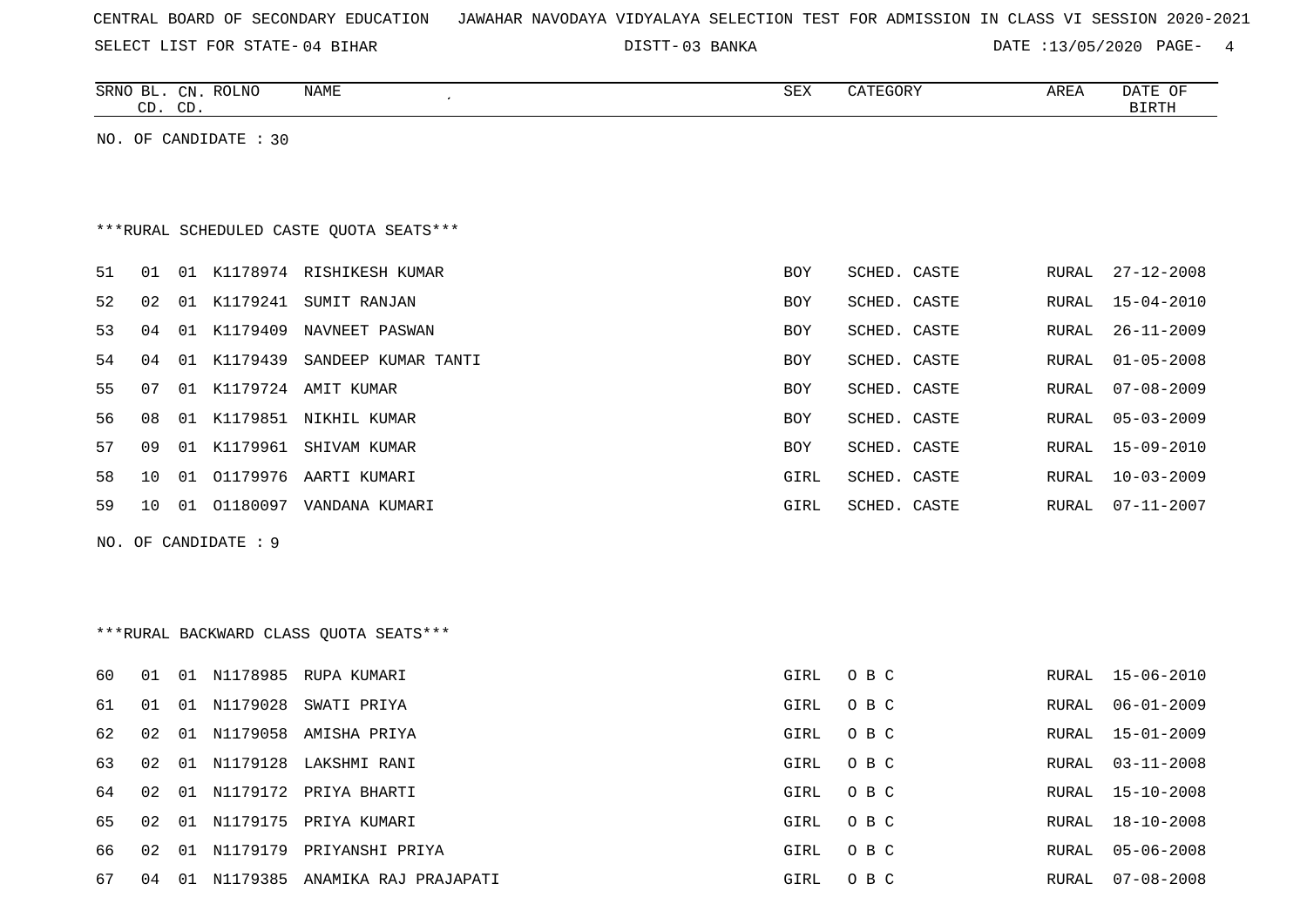SELECT LIST FOR STATE- DISTT- 04 BIHAR

03 BANKA DATE :13/05/2020 PAGE- 5

|     | CD. CD.        |    | SRNO BL. CN. ROLNO | NAME                                    | SEX  | CATEGORY | AREA  | DATE OF<br>BIRTH |  |
|-----|----------------|----|--------------------|-----------------------------------------|------|----------|-------|------------------|--|
|     |                |    |                    | *** RURAL BACKWARD CLASS QUOTA SEATS*** |      |          |       |                  |  |
| 68  | 04             |    |                    | 01 N1179436 SAKSHI KUMARI               | GIRL | O B C    | RURAL | $05 - 10 - 2009$ |  |
| 69  | 04             | 01 | N1179440           | SANVI PRIYA                             | GIRL | O B C    | RURAL | 16-11-2009       |  |
| 70  | 04             |    |                    | 01 N1179456 SUJAL KUMARI                | GIRL | O B C    | RURAL | $05 - 03 - 2009$ |  |
| 71  | 04             |    | 01 N1179461        | SUPRIYA KUMARI                          | GIRL | O B C    | RURAL | $08 - 12 - 2010$ |  |
| 72  | 05             |    |                    | 01 N1179493 ANNU SHREE KUMARI           | GIRL | O B C    | RURAL | $10 - 04 - 2008$ |  |
| 73  | 0 <sub>5</sub> |    | 01 N1179610        | SAKSHI KUMARI                           | GIRL | O B C    | RURAL | $01 - 04 - 2008$ |  |
| 74  | 05             |    |                    | 01 N1179611 SAKSHI KUMARI               | GIRL | O B C    | RURAL | $29 - 05 - 2008$ |  |
| 75  | 07             |    | 01 N1179762        | JAY SHREE KUMARI                        | GIRL | O B C    | RURAL | $28 - 09 - 2008$ |  |
| NO. |                |    | OF CANDIDATE : 16  |                                         |      |          |       |                  |  |
|     |                |    |                    |                                         |      |          |       |                  |  |
|     |                |    |                    |                                         |      |          |       |                  |  |
|     |                |    |                    | ***RURAL SCHEDULED TRIBE QUOTA SEATS*** |      |          |       |                  |  |

|  |  | 76 05 01 L1179484 AMIT KUMAR     | BOY        | SCHED. TRIBE | RURAL 01-01-2008 |
|--|--|----------------------------------|------------|--------------|------------------|
|  |  | 77 05 01 L1179529 JIWESH HEMBRAM | <b>BOY</b> | SCHED. TRIBE | RURAL 10-05-2009 |
|  |  | 78 05 01 L1179618 SAURABH KUMAR  | <b>BOY</b> | SCHED. TRIBE | RURAL 20-06-2009 |
|  |  | 79 06 01 L1179704 SUNIL KUMAR    | <b>BOY</b> | SCHED. TRIBE | RURAL 15-04-2009 |
|  |  | 80 08 01 L1179859 RAHUL HANSDA   | BOY        | SCHED. TRIBE | RURAL 17-05-2007 |
|  |  |                                  |            |              |                  |

NO. OF CANDIDATE : 5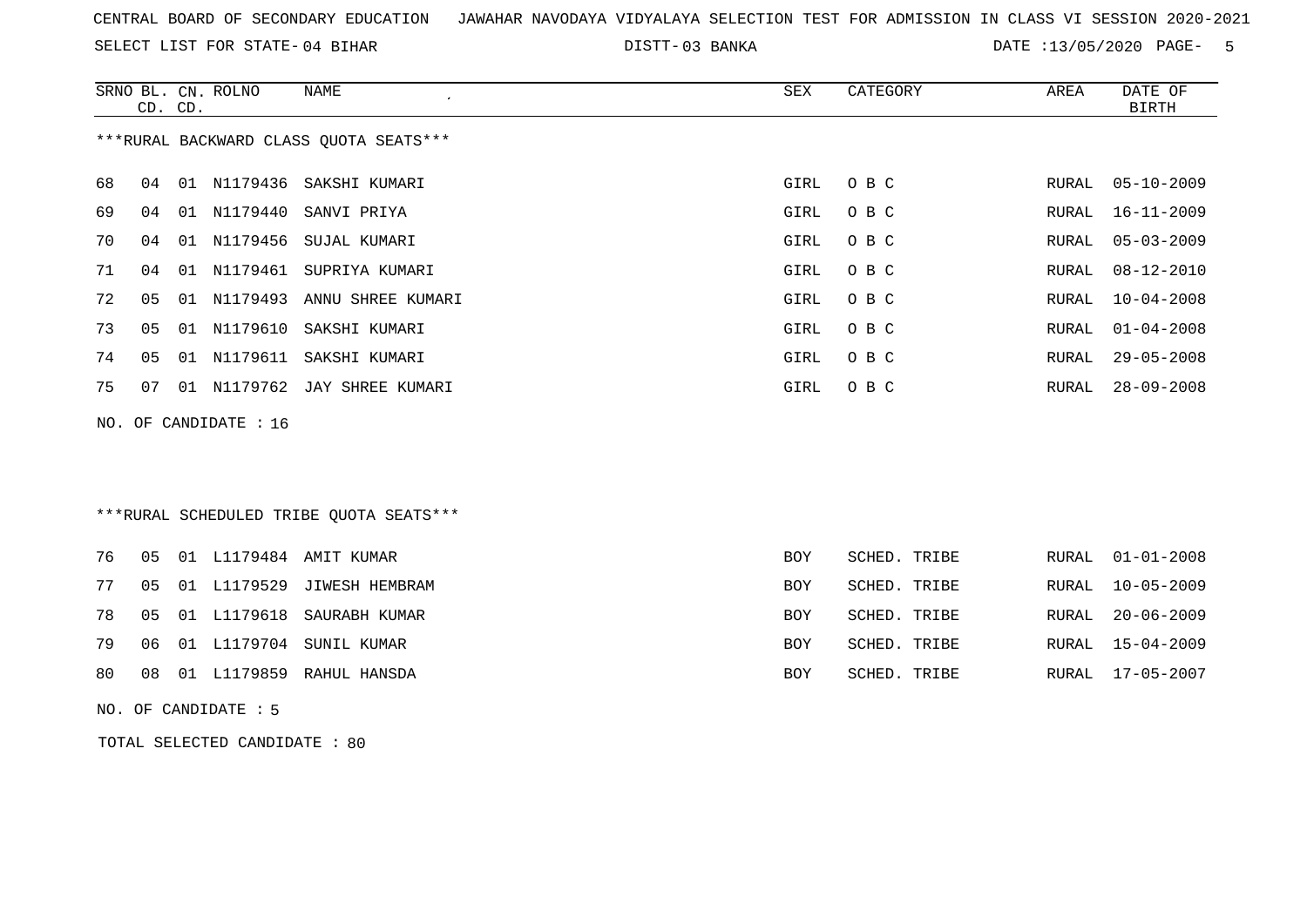SELECT LIST FOR STATE- DISTT- 04 BIHAR

04 BEGUSARAI DATE :13/05/2020 PAGE- 1

|    |    | CD. CD. | SRNO BL. CN. ROLNO   | NAME                                    | ${\tt SEX}$ | CATEGORY       | AREA  | DATE OF<br><b>BIRTH</b> |
|----|----|---------|----------------------|-----------------------------------------|-------------|----------------|-------|-------------------------|
|    |    |         | ***OPEN UR SEATS***  |                                         |             |                |       |                         |
| 1  | 05 |         |                      | 01 I1181278 ABHY VATS                   | <b>BOY</b>  | GENERAL        | RURAL | $06 - 09 - 2007$        |
| 2  | 05 |         |                      | 01 B1181581 KAUSHIK KUMAR               | <b>BOY</b>  | O B C          | URBAN | $30 - 04 - 2008$        |
| 3  | 05 |         |                      | 01 M1182061 SUPRITA MISHRA              | GIRL        | GENERAL        | RURAL | $08 - 10 - 2008$        |
| 4  | 05 |         |                      | 01 M1182083 TEJASHWINI KUMARI           | GIRL        | GENERAL        | RURAL | $05 - 08 - 2009$        |
| 5  | 05 |         |                      | 01 J1182089 UJJWAL KUMAR                | <b>BOY</b>  | O B C          | RURAL | $09 - 04 - 2009$        |
| 6  | 05 |         |                      | 01 I1182101 VISHAL KUMAR                | BOY         | <b>GENERAL</b> | RURAL | $22 - 05 - 2008$        |
| 7  | 11 |         | 01 J1183122 SRIJAN   |                                         | <b>BOY</b>  | O B C          | RURAL | $10 - 09 - 2009$        |
| 8  |    |         |                      | 13 01 I1183389 NIKHIL KUMAR             | BOY         | GENERAL        | RURAL | $28 - 06 - 2009$        |
|    |    |         | NO. OF CANDIDATE : 8 |                                         |             |                |       |                         |
|    |    |         |                      |                                         |             |                |       |                         |
|    |    |         |                      | *** OPEN SCHEDULED CASTE QUOTA SEATS*** |             |                |       |                         |
| 9  | 05 |         |                      | 01 K1181638 MAAN SINGH                  | <b>BOY</b>  | SCHED. CASTE   | RURAL | $02 - 08 - 2008$        |
| 10 | 05 |         |                      | 01 G1181837 RAJNANDANI KUMARI           | GIRL        | SCHED. CASTE   | URBAN | $02 - 01 - 2010$        |
| 11 |    |         |                      | 13 01 K1183339 BISHWAS BIVEK            | BOY         | SCHED. CASTE   | RURAL | $05 - 01 - 2009$        |
|    |    |         | NO. OF CANDIDATE : 3 |                                         |             |                |       |                         |
|    |    |         |                      |                                         |             |                |       |                         |
|    |    |         |                      |                                         |             |                |       |                         |
|    |    |         |                      | ***OPEN DISABLED QUOTA SEATS***         |             |                |       |                         |
| 12 | 05 |         |                      | 01 I1181533 HARSH KUMAR                 | BOY         | GENERAL        |       | RURAL 15-02-2009        |
| 13 |    |         |                      | 05 01 01182072 SWATI KUMARI             | GIRL        | SCHED. CASTE   | RURAL | $20 - 04 - 2008$        |

14 13 01 I1183383 MICKU KUMAR BOY GENERAL RURAL 08-03-2008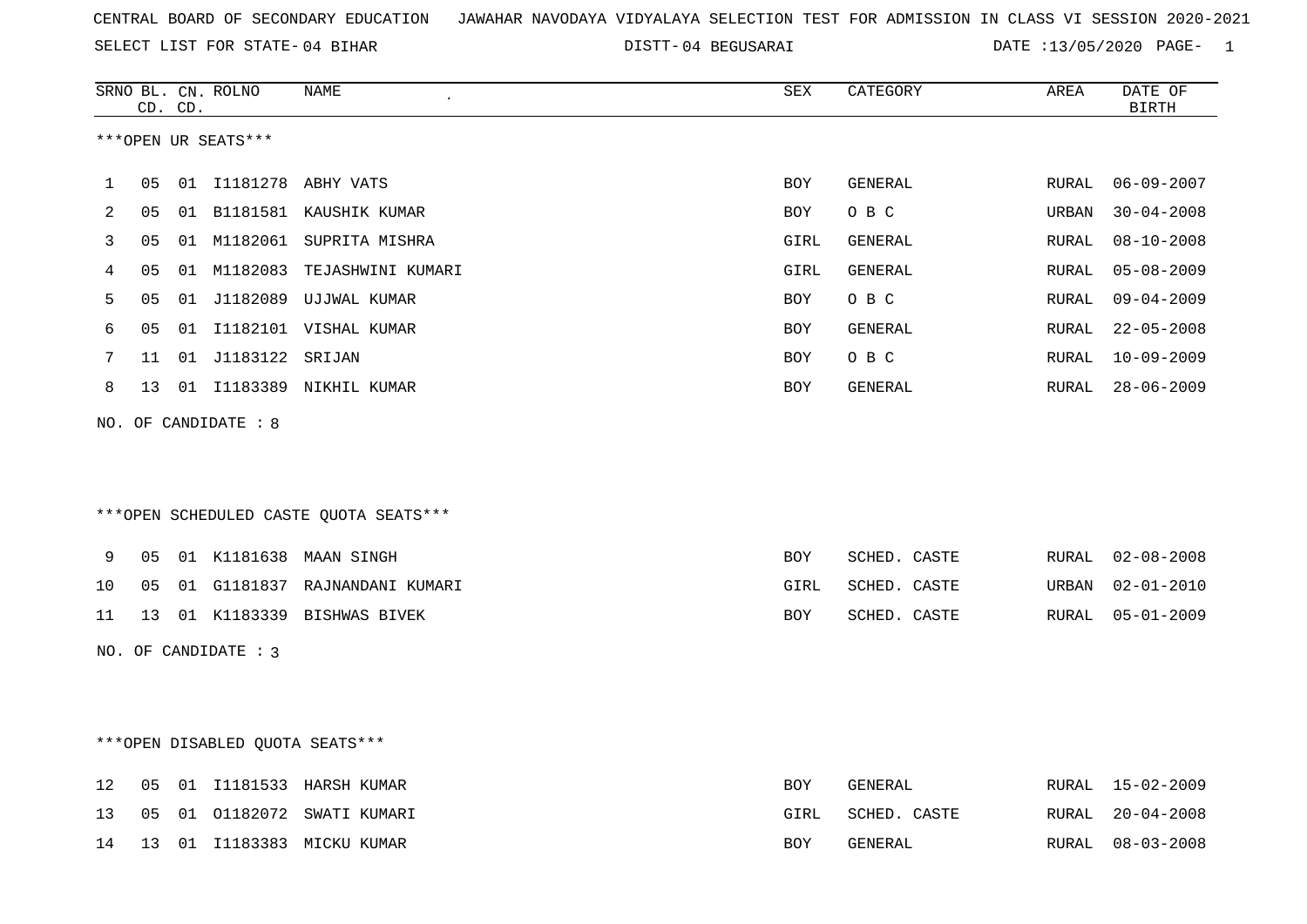SELECT LIST FOR STATE- DISTT- 04 BIHAR

04 BEGUSARAI DATE :13/05/2020 PAGE- 2

|    |    | CD. CD. | SRNO BL. CN. ROLNO     | NAME                                                | SEX  | CATEGORY       | AREA         | DATE OF<br><b>BIRTH</b> |
|----|----|---------|------------------------|-----------------------------------------------------|------|----------------|--------------|-------------------------|
|    |    |         | NO. OF CANDIDATE : 3   |                                                     |      |                |              |                         |
|    |    |         |                        |                                                     |      |                |              |                         |
|    |    |         |                        |                                                     |      |                |              |                         |
|    |    |         |                        | *** OPEN BACKWARD CLASS QUOTA SEATS***              |      |                |              |                         |
| 15 | 05 |         |                        | 01 B1181289 ADITYA KUMAR RAJ                        |      |                |              |                         |
|    |    |         |                        | SWATI KUMARI                                        | BOY  | O B C          | URBAN        | $01 - 01 - 2010$        |
| 16 | 05 |         | 01 F1182073            |                                                     | GIRL | O B C          | URBAN        | $08 - 05 - 2008$        |
| 17 | 05 |         |                        | 01 N1182075 SWEETI KUMARI                           | GIRL | O B C          | RURAL        | $10 - 05 - 2009$        |
| 18 | 10 |         |                        | 01 J1182897 PRASHANT KUMAR                          | BOY  | O B C          | RURAL        | $23 - 08 - 2008$        |
| 19 | 17 |         | 01 N1184016            | SONAKSHI KUMARI                                     | GIRL | O B C          | RURAL        | $01 - 01 - 2008$        |
|    |    |         | NO. OF CANDIDATE : 5   |                                                     |      |                |              |                         |
|    |    |         |                        |                                                     |      |                |              |                         |
|    |    |         |                        |                                                     |      |                |              |                         |
|    |    |         |                        | ***OPEN SCHEDULED TRIBE QUOTA SEATS***              |      |                |              |                         |
| 20 |    |         |                        | 05 01 D1181466 CHANDRA KISHOR KUMAR                 | BOY  | SCHED. TRIBE   | URBAN        | $02 - 01 - 2008$        |
|    |    |         |                        |                                                     |      |                |              |                         |
|    |    |         | NO. OF CANDIDATE : $1$ |                                                     |      |                |              |                         |
|    |    |         |                        |                                                     |      |                |              |                         |
|    |    |         |                        |                                                     |      |                |              |                         |
|    |    |         | ***RURAL OPEN SEATS*** |                                                     |      |                |              |                         |
| 21 | 01 |         | 01 11180220            | ADARSH KUMAR                                        | BOY  | GENERAL        | RURAL        | $01 - 09 - 2008$        |
| 22 | 01 |         |                        | 01 N1180319 RICHA BHARATI                           | GIRL | O B C          | RURAL        | $22 - 03 - 2010$        |
| 23 | 01 |         |                        | 01 M1180345 SHIVANI KUMARI                          | GIRL | GENERAL        | RURAL        | $25 - 12 - 2008$        |
| 24 | 02 |         |                        | 01 I1180390 ADITYA VATSA                            | BOY  | GENERAL        | RURAL        | $04 - 09 - 2008$        |
|    |    |         |                        |                                                     |      |                |              |                         |
| 25 | 03 |         |                        |                                                     | BOY  |                | <b>RURAL</b> | $07 - 02 - 2009$        |
| 26 | 03 |         |                        | 01 J1180574 ANSHU KUMAR<br>01 J1180742 RISHAV KUMAR | BOY  | O B C<br>O B C | RURAL        | $09 - 08 - 2008$        |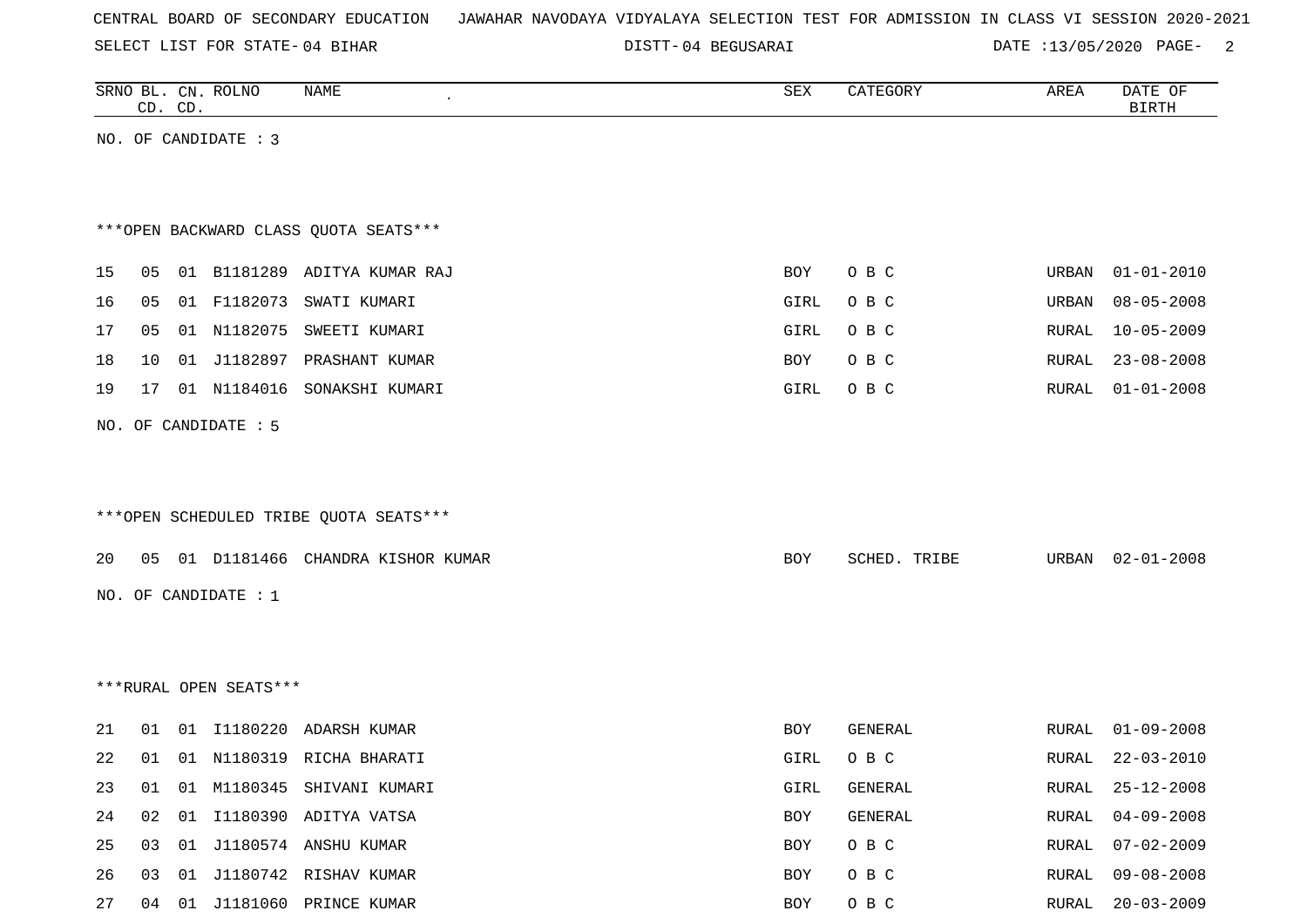SELECT LIST FOR STATE- DISTT- 04 BIHAR

04 BEGUSARAI DATE :13/05/2020 PAGE- 3

|    | CD. CD. |    | SRNO BL. CN. ROLNO     | NAME                         | SEX        | CATEGORY       | AREA          | DATE OF<br><b>BIRTH</b> |
|----|---------|----|------------------------|------------------------------|------------|----------------|---------------|-------------------------|
|    |         |    | ***RURAL OPEN SEATS*** |                              |            |                |               |                         |
| 28 | 04      |    | 01 I1181229            | TEJASWI GAUTAM               | <b>BOY</b> | GENERAL        | RURAL         | $17 - 12 - 2009$        |
| 29 | 05      |    |                        | 01 J1181440 BANTI KUMAR      | <b>BOY</b> | O B C          | RURAL         | $07 - 07 - 2009$        |
| 30 | 05      | 01 |                        | M1181561 JANVI PRIYA         | GIRL       | GENERAL        | RURAL         | $01 - 01 - 2008$        |
| 31 | 05      | 01 |                        | I1181584 KESHAV KUMAR        | <b>BOY</b> | GENERAL        | RURAL         | $29 - 10 - 2009$        |
| 32 | 05      | 01 | J1181947               | SAURABH KUMAR                | BOY        | O B C          | RURAL         | $05 - 01 - 2009$        |
| 33 | 06      | 01 | J1182245               | RAVI KUMAR                   | <b>BOY</b> | O B C          | RURAL         | $19 - 03 - 2008$        |
| 34 | 06      |    | 01 N1182278            | SHRUTI SAHU                  | GIRL       | O B C          | <b>RURAL</b>  | $02 - 04 - 2010$        |
| 35 | 07      | 01 | I1182495               | RAVI RAUSHAN                 | <b>BOY</b> | GENERAL        | <b>RURAL</b>  | $15 - 10 - 2008$        |
| 36 | 07      |    | 01 J1182578            | SUMAN KUMAR                  | BOY        | O B C          | RURAL         | $26 - 12 - 2007$        |
| 37 | 08      |    |                        | 01 J1182619 ADITYA RAJ       | BOY        | O B C          | RURAL         | $05 - 07 - 2010$        |
| 38 | 08      |    |                        | 01 J1182660 NITISH KUMAR     | <b>BOY</b> | O B C          | RURAL         | $25 - 08 - 2008$        |
| 39 | 09      |    | 01 K1182715            | ANKIT KUMAR                  | BOY        | SCHED. CASTE   | RURAL         | $01 - 02 - 2009$        |
| 40 | 10      |    |                        | 01 M1182894 PRAGYA PAYASWINI | GIRL       | GENERAL        | RURAL         | $03 - 06 - 2007$        |
| 41 | 11      | 01 | N1183125               | SUMAN BHARTI                 | GIRL       | O B C          | RURAL         | $29 - 12 - 2007$        |
| 42 | 12      |    |                        | 01 N1183181 JULI KUMARI      | GIRL       | O B C          | RURAL         | $04 - 07 - 2009$        |
| 43 | 13      | 01 | M1183358               | HARSHITA KUMARI              | GIRL       | GENERAL        | ${\tt RURAL}$ | $12 - 08 - 2009$        |
| 44 | 13      | 01 | M1183470               | SHRISHTI KUMARI              | GIRL       | GENERAL        | RURAL         | $25 - 05 - 2010$        |
| 45 | 14      |    |                        | 01 I1183642 UTSAV KUMAR      | BOY        | GENERAL        | ${\tt RURAL}$ | $26 - 12 - 2009$        |
| 46 | 15      |    | 01 I1183708            | MD FAHAD                     | <b>BOY</b> | GENERAL        | RURAL         | $03 - 03 - 2009$        |
| 47 | 15      |    |                        | 01 J1183736 RAJ KAMAL        | BOY        | O B C          | RURAL         | $01 - 05 - 2009$        |
| 48 | 17      | 01 | K1183912               | GAURAV BHARTI                | BOY        | SCHED. CASTE   | RURAL         | $15 - 08 - 2010$        |
| 49 | 17      | 01 |                        | I1183984 RISHI KUMAR         | BOY        | <b>GENERAL</b> | RURAL         | $08 - 10 - 2009$        |
| 50 | 18      |    |                        | 01 M1184067 ANUSHKA KUMARI   | GIRL       | GENERAL        | RURAL         | $20 - 10 - 2009$        |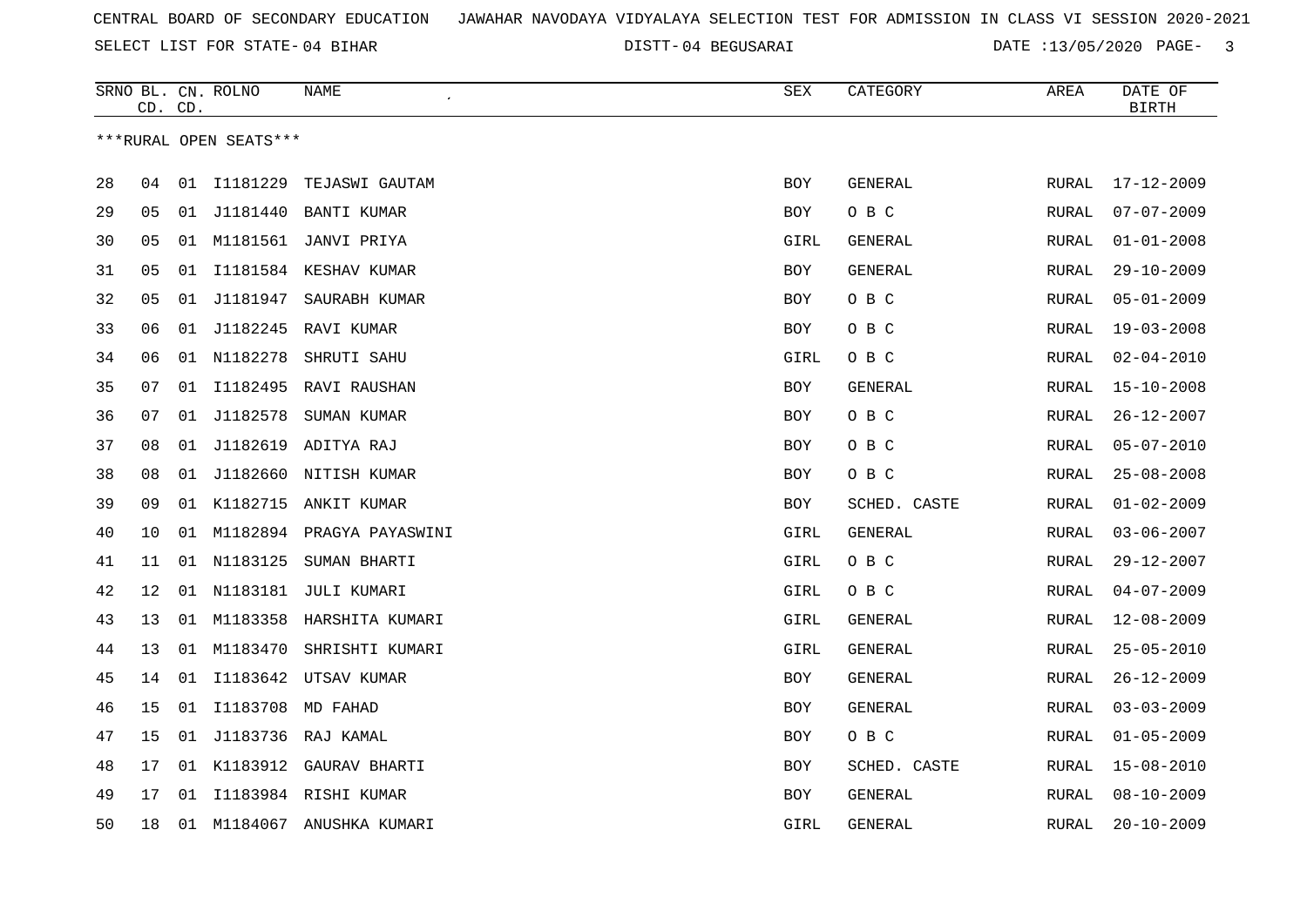SELECT LIST FOR STATE- DISTT- 04 BIHAR

04 BEGUSARAI DATE :13/05/2020 PAGE- 4

| <b>ROLNC</b><br><b>NAME</b><br>SRNO<br>CN<br>⊔כ | CDZ<br>∡∟د | ~~~~<br>EGUR) | ARE <sub>A</sub> | DATE<br>$\cap$ T<br>. |
|-------------------------------------------------|------------|---------------|------------------|-----------------------|
| $\cap$ T<br>$\sim$<br>ىت<br>ىب                  |            |               |                  | RTRTH                 |

NO. OF CANDIDATE : 30

# \*\*\*RURAL SCHEDULED CASTE QUOTA SEATS\*\*\*

| 51 | 02 | 01  | 01180402 | ANSHU KUMARI          | GIRL | SCHED. CASTE | RURAL | $09 - 08 - 2009$ |
|----|----|-----|----------|-----------------------|------|--------------|-------|------------------|
| 52 | 05 | O 1 | K1181302 | AJIT KUMAR            | BOY  | SCHED. CASTE | RURAL | 05-04-2009       |
| 53 | 05 | 01  |          | K1181942 SATYAM KUMAR | BOY  | SCHED. CASTE | RURAL | 06-06-2010       |
| 54 | 05 | 01  | K1182108 | VISHNU KANT           | BOY  | SCHED. CASTE | RURAL | 01-10-2008       |
| 55 | 07 | 01  | 01182400 | KHUSHI KUMARI         | GIRL | SCHED. CASTE | RURAL | 31-01-2010       |
| 56 | 13 | 01  | K1183353 | GOVIND KUMAR          | BOY  | SCHED. CASTE | RURAL | 10-10-2008       |
| 57 | 13 | 01  | K1183361 | HIMANSHU KUMAR        | BOY  | SCHED. CASTE | RURAL | 17-03-2009       |
| 58 | 13 | O 1 | K1183399 | PRABHAT KUMAR         | BOY  | SCHED. CASTE | RURAL | $06 - 07 - 2008$ |
| 59 | 13 | 01  | K1183490 | SUNNY KUMAR           | BOY  | SCHED. CASTE | RURAL | 10-07-2008       |
|    |    |     |          |                       |      |              |       |                  |

NO. OF CANDIDATE : 9

# \*\*\*RURAL BACKWARD CLASS QUOTA SEATS\*\*\*

| 60  | 05  | . O 1 | J1181249    | AADITYA RAJ            | BOY.       | O B C |       | RURAL 06-03-2009 |
|-----|-----|-------|-------------|------------------------|------------|-------|-------|------------------|
| 61  | 05  | - 01  |             | J1181768 PRABHAT KUMAR | BOY.       | O B C | RURAL | 02-08-2009       |
| 62  | 05  | 01    |             | J1181772 PRANAV KUMAR  | BOY        | O B C | RURAL | 10-12-2008       |
| 63  | 05  | 01    |             | N1182048 SUHANI KUMARI | GIRL       | O B C | RURAL | 13-04-2008       |
| 64  | 05  |       |             | 01 J1182070 SUYASH RAJ | BOY.       | O B C | RURAL | 18-07-2009       |
| 65  | 07  |       | 01 J1182315 | AMRESH KUMAR           | BOY.       | O B C | RURAL | 19-04-2009       |
| 66. | 07  | . N 1 | N1182538    | SHAHNAJ KHATUN         | GIRL       | O B C | RURAL | 25-04-2009       |
| 67  | -07 | 01    | J1182598    | UTSAV KUMAR            | <b>BOY</b> | O B C | RURAL | 26-08-2010       |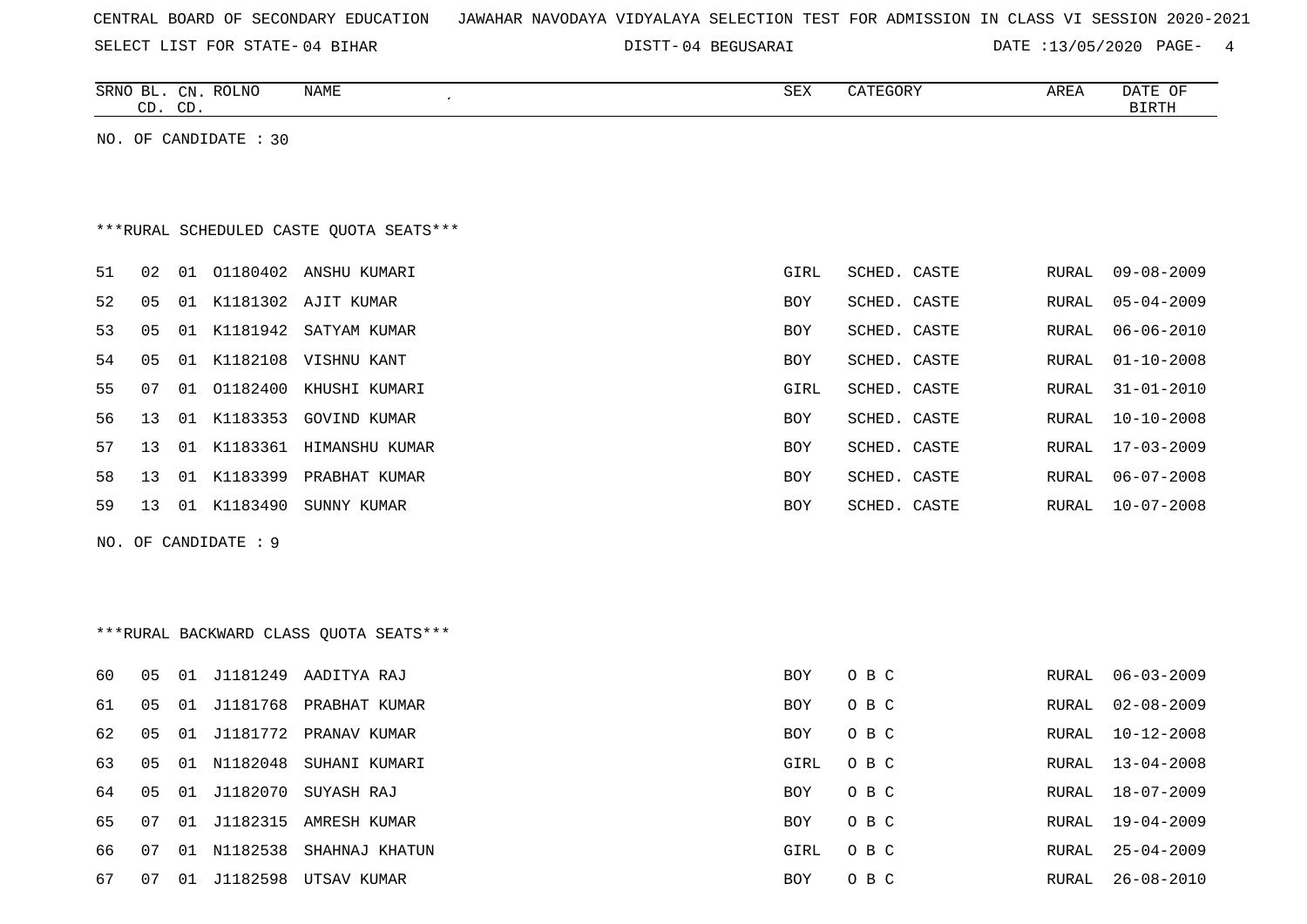SELECT LIST FOR STATE- DISTT- 04 BIHAR

04 BEGUSARAI DATE :13/05/2020 PAGE- 5

|    | CD. CD.                                 |    | SRNO BL. CN. ROLNO    | NAME<br>$\epsilon$        | SEX  | CATEGORY | AREA  | DATE OF<br>BIRTH |  |  |  |
|----|-----------------------------------------|----|-----------------------|---------------------------|------|----------|-------|------------------|--|--|--|
|    | *** RURAL BACKWARD CLASS QUOTA SEATS*** |    |                       |                           |      |          |       |                  |  |  |  |
| 68 | 09                                      | 01 | N1182789              | SHAKSHI KUMARI            | GIRL | O B C    | RURAL | $28 - 06 - 2007$ |  |  |  |
| 69 | 10 <sup>°</sup>                         |    |                       | 01 J1182904 PRINCE KUMAR  | BOY  | O B C    | RURAL | $03 - 06 - 2007$ |  |  |  |
| 70 | 11                                      | 01 | N1183103              | RUPAM KUMARI              | GIRL | O B C    | RURAL | $04 - 10 - 2008$ |  |  |  |
| 71 | $12^{\circ}$                            | 01 |                       | J1183187 KARTIK RAJ       | BOY  | O B C    | RURAL | $06 - 08 - 2008$ |  |  |  |
| 72 | $12 \,$                                 |    |                       | 01 N1183198 LOVELY KUMARI | GIRL | O B C    | RURAL | $18 - 04 - 2008$ |  |  |  |
| 73 | 13                                      | 01 | N1183345              | DIVYA KUMARI              | GIRL | O B C    | RURAL | $26 - 10 - 2009$ |  |  |  |
| 74 | 18                                      |    |                       | 01 J1184136 PRANAV KUMAR  | BOY  | O B C    | RURAL | $13 - 06 - 2010$ |  |  |  |
| 75 | 18                                      |    | 01 N1184216           | VARSHA RANI               | GIRL | O B C    | RURAL | $10 - 11 - 2008$ |  |  |  |
|    |                                         |    | NO. OF CANDIDATE : 16 |                           |      |          |       |                  |  |  |  |
|    |                                         |    |                       |                           |      |          |       |                  |  |  |  |
|    |                                         |    |                       |                           |      |          |       |                  |  |  |  |
|    | ***RURAL SCHEDULED TRIBE QUOTA SEATS*** |    |                       |                           |      |          |       |                  |  |  |  |

|  |  | 76  05  01  L1181387  ANUJ CHAUDHARI | BOY        | SCHED. TRIBE | RURAL 02-02-2010 |
|--|--|--------------------------------------|------------|--------------|------------------|
|  |  | 77 05 01 P1181447 BHANU KUMARI       | GIRL       | SCHED. TRIBE | RURAL 20-03-2010 |
|  |  | 78 05 01 L1181637 LUCKY KUMAR        | BOY.       | SCHED. TRIBE | RURAL 09-01-2010 |
|  |  | 79 07 01 L1182327 ANKIT KUMAR        | <b>BOY</b> | SCHED. TRIBE | RURAL 15-04-2009 |
|  |  | 80 13 01 L1183488 SUNIL KUMAR        | BOY        | SCHED. TRIBE | RURAL 08-11-2008 |

NO. OF CANDIDATE : 5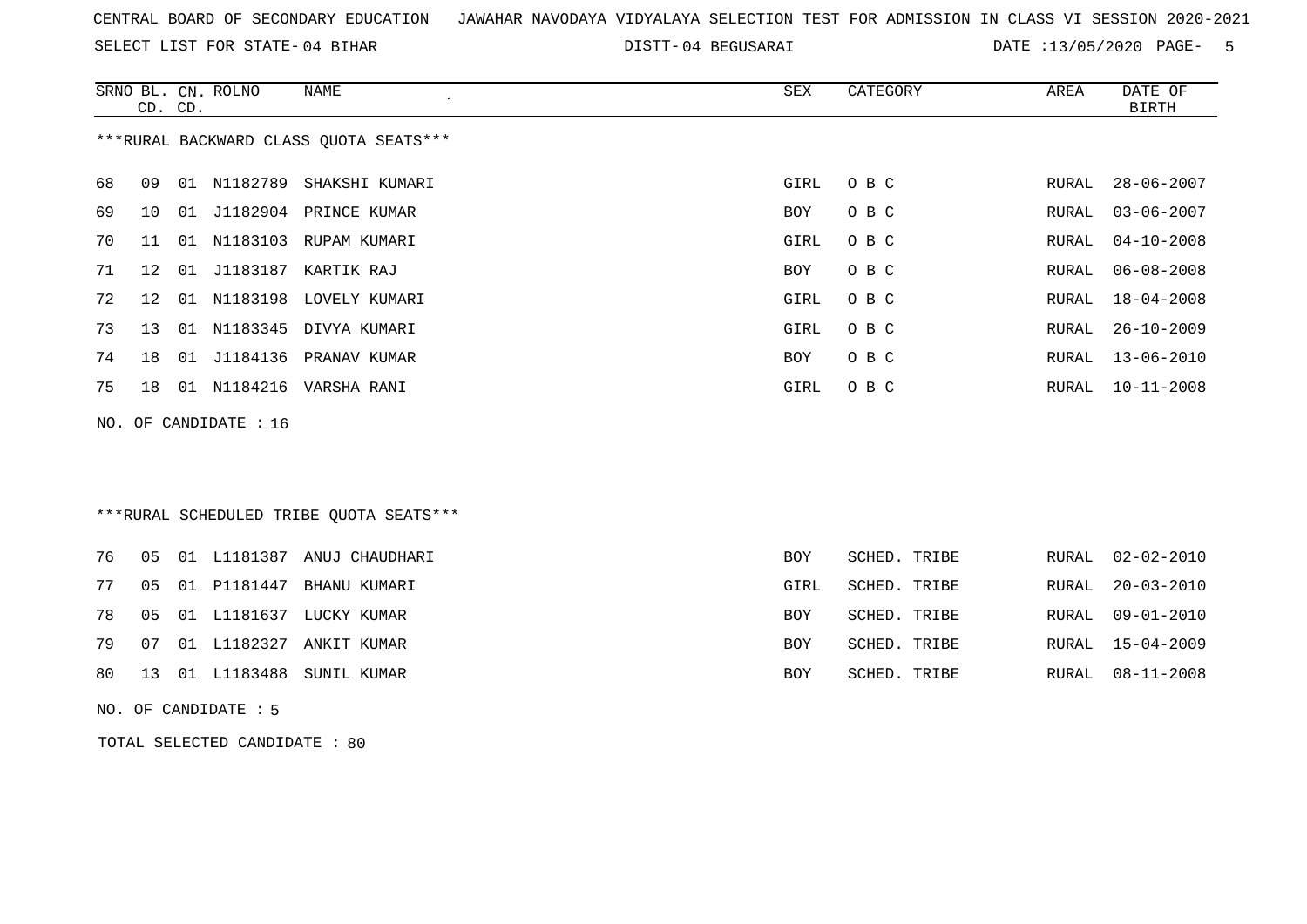SELECT LIST FOR STATE- DISTT- 04 BIHAR

05 BHAGALPUR DATE :13/05/2020 PAGE- 1

|     |    | CD. CD. | SRNO BL. CN. ROLNO  | <b>NAME</b>                            | SEX        | CATEGORY       | AREA         | DATE OF<br><b>BIRTH</b> |
|-----|----|---------|---------------------|----------------------------------------|------------|----------------|--------------|-------------------------|
|     |    |         | ***OPEN UR SEATS*** |                                        |            |                |              |                         |
| 1   | 01 | 01      |                     | I1184382 RAJ NARAYAN                   | <b>BOY</b> | GENERAL        | RURAL        | $08 - 08 - 2009$        |
| 2   | 02 | 01      | J1184486            | AMAR KUMAR                             | <b>BOY</b> | O B C          | <b>RURAL</b> | $09 - 06 - 2008$        |
| 3   | 02 | 01      | E1184640            | SANIYA HUSSAIN                         | GIRL       | <b>GENERAL</b> | URBAN        | $15 - 05 - 2008$        |
| 4   | 07 | 01      |                     | J1185536 NISHANT KUMAR                 | <b>BOY</b> | O B C          | RURAL        | $14 - 08 - 2009$        |
| 5   | 08 | 01      |                     | J1185749 NEERAJ NIRALA                 | <b>BOY</b> | O B C          | RURAL        | $15 - 11 - 2010$        |
| 6   | 15 |         |                     | 01 N1186590 NEHA RANI                  | GIRL       | O B C          | RURAL        | $02 - 02 - 2009$        |
| 7   | 16 | 01      |                     | J1186729 RAUNAK KUMAR                  | <b>BOY</b> | O B C          | RURAL        | $04 - 02 - 2010$        |
| 8   | 17 |         |                     | 01 K1186755 ANURAG RAJ                 | <b>BOY</b> | SCHED. CASTE   | <b>RURAL</b> | $12 - 06 - 2008$        |
| 9   | 17 |         |                     | 01 K1186774 DIWAKAR ROY                | <b>BOY</b> | SCHED. CASTE   | RURAL        | $25 - 08 - 2008$        |
| 10  | 17 |         |                     | 01 J1186840 RITESH RAJ                 | <b>BOY</b> | O B C          | <b>RURAL</b> | $26 - 01 - 2010$        |
| NO. |    |         | OF CANDIDATE : 10   |                                        |            |                |              |                         |
|     |    |         |                     |                                        |            |                |              |                         |
|     |    |         |                     | ***OPEN SCHEDULED CASTE QUOTA SEATS*** |            |                |              |                         |
| 11  | 10 | 01      |                     | 01186014 DIPA BHARTI                   | GIRL       | SCHED. CASTE   | RURAL        | $08 - 12 - 2008$        |
| 12  | 15 |         |                     | 01 K1186484 ANKIT KUMAR                | <b>BOY</b> | SCHED. CASTE   | RURAL        | $15 - 07 - 2009$        |
| 13  | 17 | 01      |                     | 01186756 ARPANA BHARTI                 | GIRL       | SCHED. CASTE   | RURAL        | $16 - 10 - 2008$        |

NO. OF CANDIDATE : 3

\*\*\*OPEN DISABLED QUOTA SEATS\*\*\*

14 03 01 I1184737 KISLAY KUMAR BOY GENERAL RURAL 13-02-2010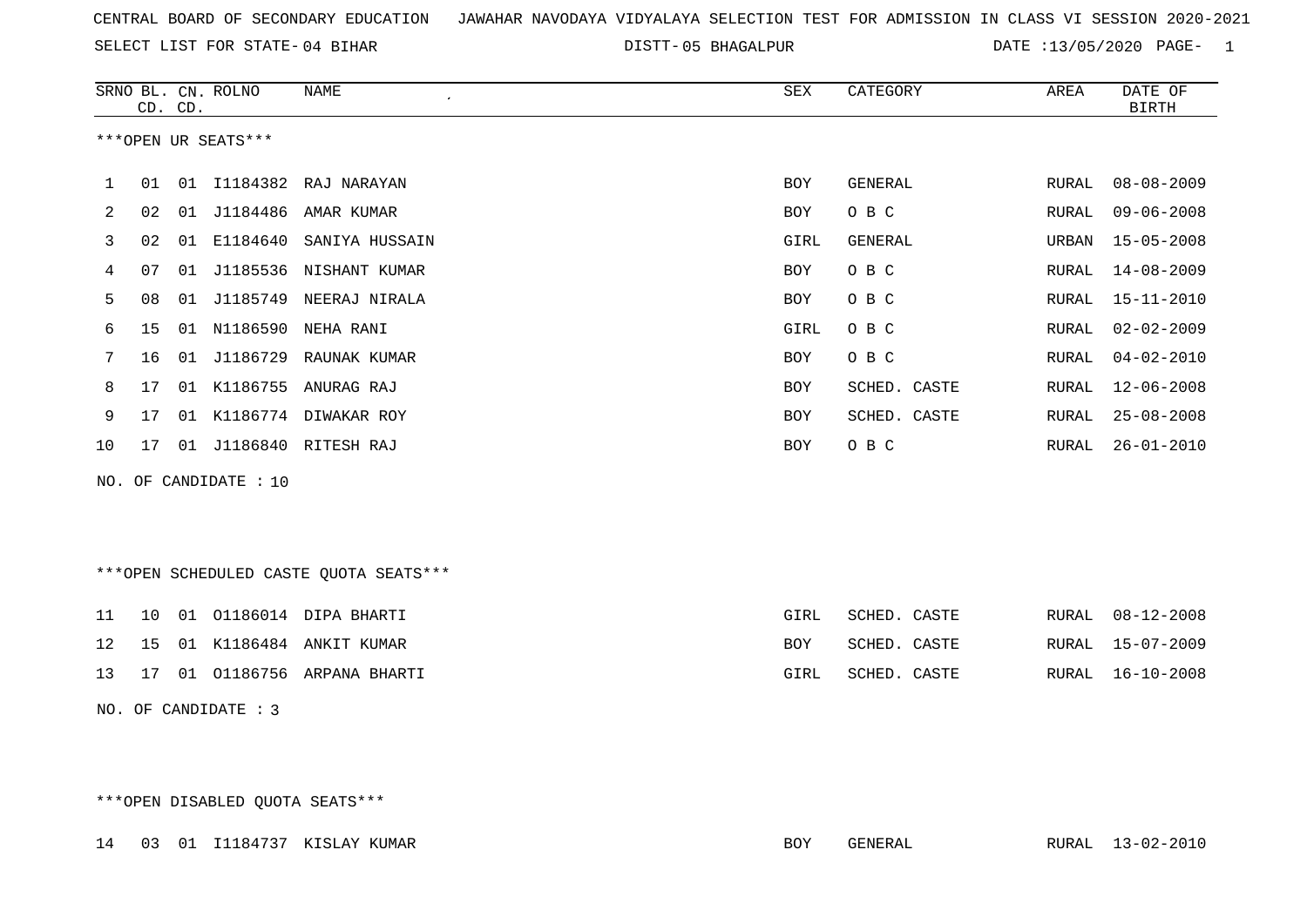SELECT LIST FOR STATE- DISTT- 04 BIHAR

05 BHAGALPUR DATE :13/05/2020 PAGE- 2

| SEX                                            | CD. CD.              |          | SRNO BL. CN. ROLNO     | <b>NAME</b>                                                                                                                                                                                       | CATEGORY                                                                             | AREA                                               | DATE OF<br><b>BIRTH</b>                                                                    |
|------------------------------------------------|----------------------|----------|------------------------|---------------------------------------------------------------------------------------------------------------------------------------------------------------------------------------------------|--------------------------------------------------------------------------------------|----------------------------------------------------|--------------------------------------------------------------------------------------------|
|                                                |                      |          | NO. OF CANDIDATE : 1   |                                                                                                                                                                                                   |                                                                                      |                                                    |                                                                                            |
|                                                |                      |          |                        |                                                                                                                                                                                                   |                                                                                      |                                                    |                                                                                            |
|                                                |                      |          |                        |                                                                                                                                                                                                   |                                                                                      |                                                    |                                                                                            |
|                                                |                      |          |                        | *** OPEN BACKWARD CLASS QUOTA SEATS***                                                                                                                                                            |                                                                                      |                                                    |                                                                                            |
| GIRL                                           | 02                   |          |                        | 01 F1184629 ROSY KUMARI                                                                                                                                                                           | O B C                                                                                | URBAN                                              | $29 - 12 - 2008$                                                                           |
|                                                | 08                   |          |                        | 01 N1185751 NIDHI KUMARI                                                                                                                                                                          |                                                                                      |                                                    |                                                                                            |
| GIRL                                           |                      |          |                        |                                                                                                                                                                                                   | O B C                                                                                | RURAL                                              | $12 - 03 - 2010$                                                                           |
| BOY                                            | 12                   |          |                        | 01 B1186243 ADITYA KUMAR                                                                                                                                                                          | O B C                                                                                |                                                    | URBAN 13-02-2008                                                                           |
| GIRL                                           | 14                   |          |                        | 01 N1186387 ISHA RANI                                                                                                                                                                             | O B C                                                                                | RURAL                                              | $24 - 02 - 2009$                                                                           |
| BOY                                            | 14                   |          | 01 J1186446            | SUMAN KUMAR                                                                                                                                                                                       | O B C                                                                                | RURAL                                              | $05 - 06 - 2010$                                                                           |
|                                                |                      |          |                        |                                                                                                                                                                                                   |                                                                                      |                                                    |                                                                                            |
|                                                |                      |          |                        |                                                                                                                                                                                                   |                                                                                      |                                                    |                                                                                            |
|                                                |                      |          |                        |                                                                                                                                                                                                   |                                                                                      |                                                    |                                                                                            |
|                                                |                      |          |                        | ***OPEN SCHEDULED TRIBE QUOTA SEATS***                                                                                                                                                            |                                                                                      |                                                    |                                                                                            |
|                                                |                      |          |                        |                                                                                                                                                                                                   |                                                                                      |                                                    |                                                                                            |
| BOY                                            | 17                   |          |                        | 01 L1186778 JOHN KUMAR                                                                                                                                                                            | SCHED. TRIBE                                                                         |                                                    | RURAL 15-12-2009                                                                           |
|                                                |                      |          | NO. OF CANDIDATE : 1   |                                                                                                                                                                                                   |                                                                                      |                                                    |                                                                                            |
|                                                |                      |          |                        |                                                                                                                                                                                                   |                                                                                      |                                                    |                                                                                            |
|                                                |                      |          |                        |                                                                                                                                                                                                   |                                                                                      |                                                    |                                                                                            |
|                                                |                      |          | ***RURAL OPEN SEATS*** |                                                                                                                                                                                                   |                                                                                      |                                                    |                                                                                            |
|                                                |                      |          |                        |                                                                                                                                                                                                   |                                                                                      |                                                    | $05 - 12 - 2008$                                                                           |
|                                                |                      |          |                        |                                                                                                                                                                                                   |                                                                                      |                                                    | $09 - 01 - 2010$                                                                           |
|                                                |                      |          |                        |                                                                                                                                                                                                   |                                                                                      |                                                    |                                                                                            |
|                                                |                      |          |                        |                                                                                                                                                                                                   |                                                                                      |                                                    |                                                                                            |
|                                                |                      |          |                        |                                                                                                                                                                                                   |                                                                                      |                                                    |                                                                                            |
|                                                |                      |          |                        |                                                                                                                                                                                                   |                                                                                      |                                                    |                                                                                            |
|                                                |                      |          |                        |                                                                                                                                                                                                   |                                                                                      |                                                    |                                                                                            |
| BOY<br>BOY<br>BOY<br>BOY<br>GIRL<br>BOY<br>BOY | 01<br>01<br>03<br>04 | 03<br>04 | 01 K1184253            | ANAND KUMAR<br>01 I1184302 HIMANSHU KUMAR<br>01 J1184767 RAUSHAN KUMAR<br>01 I1184796 SUDARSHAN KUMAR<br>01 P1184836 ANSHU PRIYA RANI<br>01 L1184841 AVNISH KUMAR<br>04 01 J1184883 NARAYAN YADAV | SCHED. CASTE<br>GENERAL<br>O B C<br>GENERAL<br>SCHED. TRIBE<br>SCHED. TRIBE<br>O B C | RURAL<br>RURAL<br>RURAL<br>RURAL<br>RURAL<br>RURAL | 05-04-2009<br>$05 - 11 - 2010$<br>$04 - 07 - 2010$<br>$15 - 12 - 2010$<br>RURAL 13-06-2008 |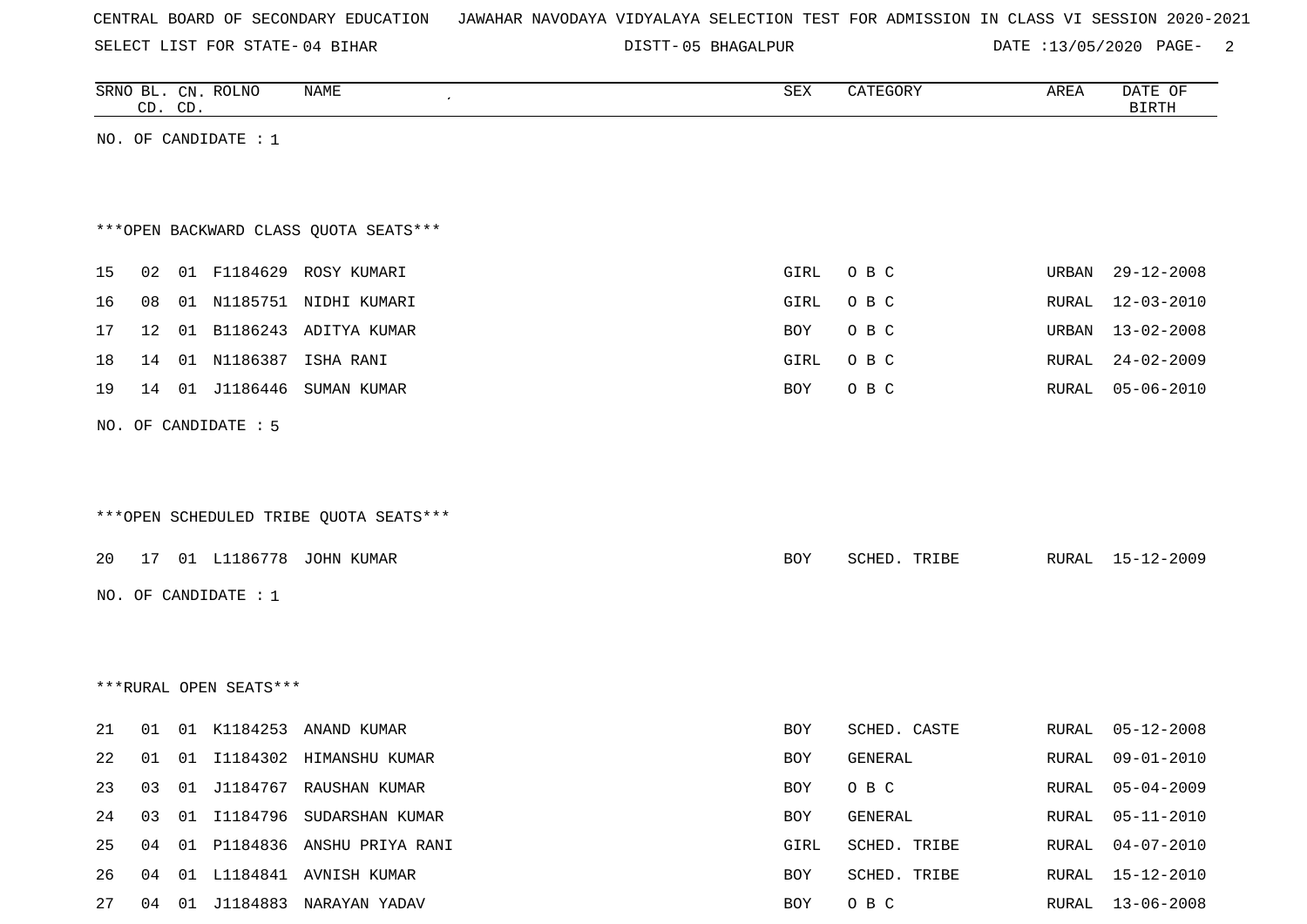05 BHAGALPUR DATE :13/05/2020 PAGE- 3

|    |    | CD. CD. | SRNO BL. CN. ROLNO     | <b>NAME</b><br>$\pmb{\cdot}$ | SEX        | CATEGORY     | AREA         | DATE OF<br><b>BIRTH</b> |
|----|----|---------|------------------------|------------------------------|------------|--------------|--------------|-------------------------|
|    |    |         | ***RURAL OPEN SEATS*** |                              |            |              |              |                         |
| 28 | 04 | 01      | J1184906               | RAJ KUMAR                    | <b>BOY</b> | O B C        | RURAL        | $01 - 01 - 2009$        |
| 29 | 04 | 01      | J1184923               | SAURAV RAJ                   | <b>BOY</b> | O B C        | <b>RURAL</b> | $21 - 07 - 2010$        |
| 30 | 06 | 01      | J1185366               | ANKIT KUMAR                  | <b>BOY</b> | O B C        | RURAL        | $10 - 06 - 2008$        |
| 31 | 06 |         |                        | 01 K1185372 BADAL PASWAN     | BOY        | SCHED. CASTE | RURAL        | $06 - 07 - 2009$        |
| 32 | 06 | 01      | J1185429               | RITESH KUMAR                 | BOY        | O B C        | RURAL        | $05 - 03 - 2009$        |
| 33 | 07 |         |                        | 01 J1185461 ADITYA JAISWAL   | BOY        | O B C        | RURAL        | $19 - 03 - 2011$        |
| 34 | 07 | 01      |                        | K1185537 NISHANT RAJ         | <b>BOY</b> | SCHED. CASTE | <b>RURAL</b> | $30 - 12 - 2009$        |
| 35 | 08 | 01      |                        | J1185638 ANIKET RAJ          | <b>BOY</b> | O B C        | RURAL        | $02 - 11 - 2009$        |
| 36 | 08 | 01      | J1185748               | NAVNEET KUMAR                | <b>BOY</b> | O B C        | RURAL        | $15 - 09 - 2010$        |
| 37 | 09 | 01      |                        | I1185908 AKSHAT RAJ          | BOY        | GENERAL      | RURAL        | $01 - 01 - 2010$        |
| 38 | 09 | 01      | M1185965               | SNEHA BHARTI                 | GIRL       | GENERAL      | RURAL        | $30 - 10 - 2008$        |
| 39 | 10 | 01      |                        | J1185972 ABHIJIT ANAND       | BOY        | O B C        | RURAL        | $25 - 08 - 2007$        |
| 40 | 10 | 01      | J1185990               | ANKESH RAJ                   | <b>BOY</b> | O B C        | RURAL        | $16 - 09 - 2009$        |
| 41 | 10 | 01      |                        | J1186077 RISHABH KUMAR       | <b>BOY</b> | O B C        | RURAL        | $01 - 11 - 2008$        |
| 42 | 13 | 01      | J1186285               | ANAND KUMAR                  | <b>BOY</b> | O B C        | RURAL        | $22 - 10 - 2010$        |
| 43 | 13 |         |                        | 01 K1186311 MOHIT KUMAR      | BOY        | SCHED. CASTE | RURAL        | $25 - 12 - 2010$        |
| 44 | 14 | 01      |                        | J1186347 ADITYA ANAND        | BOY        | O B C        | RURAL        | $05 - 01 - 2010$        |
| 45 | 14 | 01      |                        | J1186349 ALTAF ALAM          | BOY        | O B C        | RURAL        | $06 - 05 - 2010$        |
| 46 | 15 | 01      | M1186479               | ANANYA JHA                   | GIRL       | GENERAL      | RURAL        | $26 - 04 - 2010$        |
| 47 | 15 | 01      | J1186662               | SATYAM PRASAD                | <b>BOY</b> | O B C        | RURAL        | $14 - 10 - 2008$        |
| 48 | 16 | 01      | J1186737               | SOHIT KUMAR                  | BOY        | O B C        | RURAL        | $12 - 08 - 2010$        |
| 49 | 17 |         |                        | 01 J1186750 ANKESH KUMAT     | BOY        | O B C        | RURAL        | $05 - 05 - 2008$        |
|    |    |         |                        |                              |            |              |              |                         |

NO. OF CANDIDATE : 29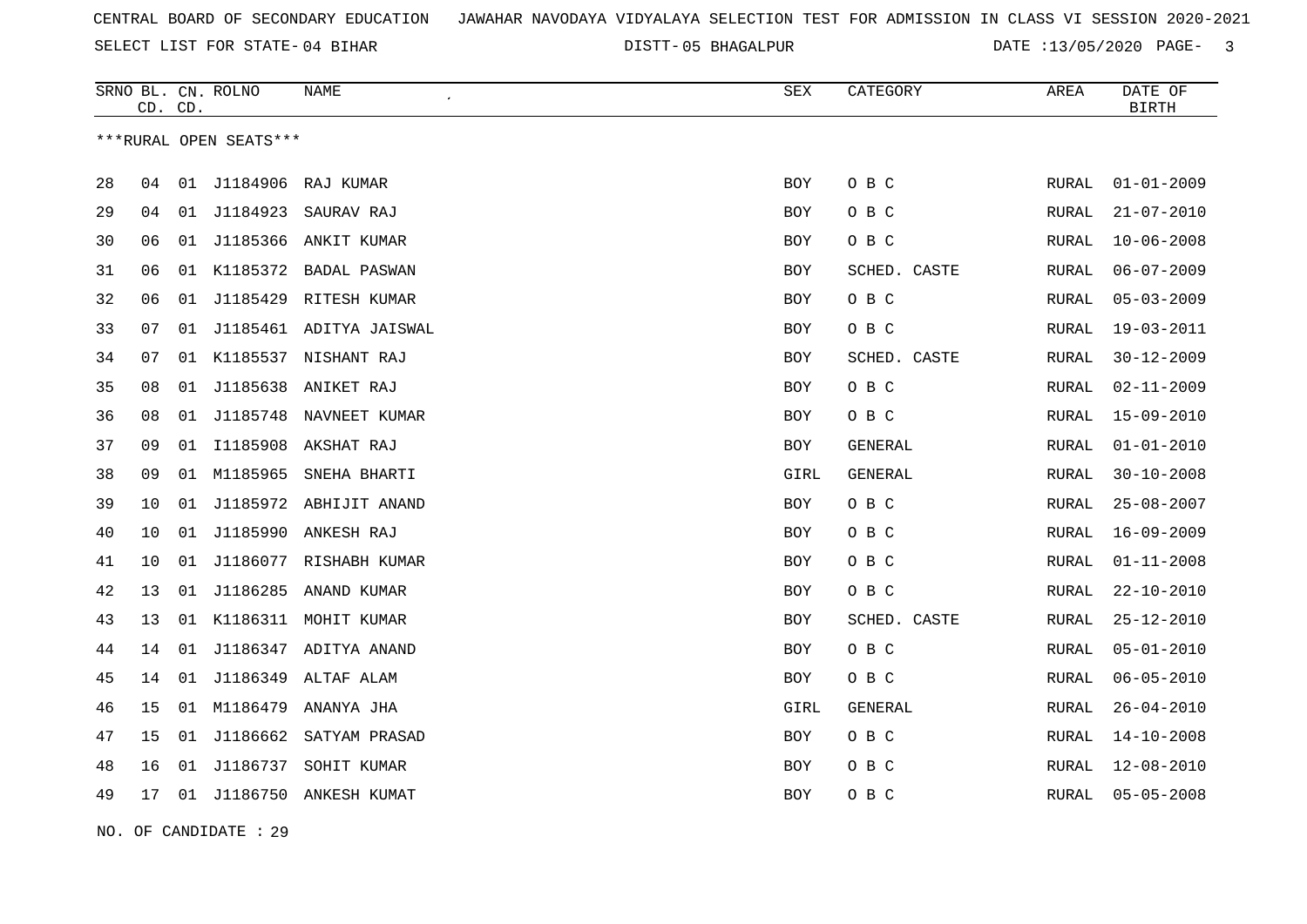SELECT LIST FOR STATE- DISTT- 04 BIHAR

05 BHAGALPUR DATE :13/05/2020 PAGE- 4

|    |    | <b>NAME</b>                                                        | <b>SEX</b>                                                                                                                                                                                                                                                                                                                                                                                                              | CATEGORY     | AREA                    | DATE OF<br><b>BIRTH</b>   |
|----|----|--------------------------------------------------------------------|-------------------------------------------------------------------------------------------------------------------------------------------------------------------------------------------------------------------------------------------------------------------------------------------------------------------------------------------------------------------------------------------------------------------------|--------------|-------------------------|---------------------------|
|    |    |                                                                    |                                                                                                                                                                                                                                                                                                                                                                                                                         |              |                         |                           |
| 01 |    |                                                                    | BOY                                                                                                                                                                                                                                                                                                                                                                                                                     | SCHED. CASTE | RURAL                   | $07 - 02 - 2009$          |
| 01 |    |                                                                    | GIRL                                                                                                                                                                                                                                                                                                                                                                                                                    | SCHED. CASTE | RURAL                   | $12 - 03 - 2009$          |
| 03 |    |                                                                    | <b>BOY</b>                                                                                                                                                                                                                                                                                                                                                                                                              | SCHED. CASTE | RURAL                   | $15 - 05 - 2009$          |
| 08 |    |                                                                    | BOY                                                                                                                                                                                                                                                                                                                                                                                                                     | SCHED. CASTE | RURAL                   | $12 - 02 - 2009$          |
| 08 | 01 |                                                                    | <b>BOY</b>                                                                                                                                                                                                                                                                                                                                                                                                              | SCHED. CASTE | RURAL                   | $12 - 11 - 2010$          |
| 08 | 01 |                                                                    | GIRL                                                                                                                                                                                                                                                                                                                                                                                                                    | SCHED. CASTE | RURAL                   | $04 - 07 - 2008$          |
| 13 | 01 |                                                                    | GIRL                                                                                                                                                                                                                                                                                                                                                                                                                    | SCHED. CASTE | <b>RURAL</b>            | $22 - 11 - 2010$          |
| 13 |    |                                                                    | GIRL                                                                                                                                                                                                                                                                                                                                                                                                                    | SCHED. CASTE | RURAL                   | $05 - 02 - 2010$          |
| 15 |    |                                                                    | <b>BOY</b>                                                                                                                                                                                                                                                                                                                                                                                                              | SCHED. CASTE | RURAL                   | $01 - 05 - 2008$          |
| 16 |    |                                                                    | BOY                                                                                                                                                                                                                                                                                                                                                                                                                     | SCHED. CASTE | RURAL                   | $14 - 05 - 2009$          |
|    |    |                                                                    |                                                                                                                                                                                                                                                                                                                                                                                                                         |              |                         |                           |
|    |    |                                                                    |                                                                                                                                                                                                                                                                                                                                                                                                                         |              |                         |                           |
|    |    |                                                                    |                                                                                                                                                                                                                                                                                                                                                                                                                         |              |                         | $01 - 02 - 2011$          |
|    |    |                                                                    |                                                                                                                                                                                                                                                                                                                                                                                                                         |              |                         |                           |
|    | 01 | SRNO BL. CN. ROLNO<br>CD. CD.<br>01<br>01<br>NO. OF CANDIDATE : 10 | ***RURAL SCHEDULED CASTE OUOTA SEATS***<br>01 K1184303 HRITIK RAJ<br>01 01184319 KUMARI RIYA<br>01 K1184695 ANAND KUMAR<br>01 K1185631 AMAR KUMAR<br>K1185659 ARYANAV KUMAR<br>O1185750 NIDHI KUMARI<br>01186340 VEENA KUMARI<br>01186341 VIDYA KUMARI<br>K1186499 ASHUTOSH KUMAR<br>01 K1186722 MANISH KUMAR<br>*** RURAL BACKWARD CLASS QUOTA SEATS***<br>01 N1184260 AROHI RAJ<br>01 01 N1184277 RHAWANA PRIYADARSHI | GIRL         | O B C<br>GTRI.<br>O B C | RURAL<br>RURAL 10-08-2009 |

| 60  | 01    |    |             | 01 N1184260 AROHI RAJ           | GIRL | O B C | RURAL | 01-02-2011       |
|-----|-------|----|-------------|---------------------------------|------|-------|-------|------------------|
| 61  | 01    |    | 01 N1184277 | BHAWANA PRIYADARSHI             | GIRL | O B C | RURAL | 10-08-2009       |
| 62  | . N 1 |    |             | 01 N1184458 TANYA TEJASWI GUPTA | GIRL | O B C | RURAL | $23 - 01 - 2009$ |
| 63  | O 2.  |    |             | 01 N1184491 AMRITA KUMARI       | GIRL | O B C |       | RURAL 12-10-2008 |
| 64  | 02    |    |             | 01 J1184521 BADAL KUMAR         | BOY  | O B C | RURAL | $09 - 09 - 2009$ |
| 65  | 02    |    | 01 N1184638 | SAKSHI KUMARI                   | GIRL | O B C | RURAL | $26 - 08 - 2008$ |
| 66. | 03    |    | 01 N1184741 | MANISHA RANI                    | GIRL | O B C | RURAL | 10-02-2009       |
| 67  | 07    |    |             | 01 N1185576 SHILPA RANI         | GIRL | O B C | RURAL | $25 - 12 - 2010$ |
| 68  | 08    |    | 01 N1185779 | PRERNA BHARTI                   | GIRL | O B C | RURAL | $05 - 08 - 2009$ |
| 69  | 08    | 01 | N1185798    | PUSHPA KUMARI                   | GIRL | O B C | RURAL | $02 - 01 - 2009$ |
| 70  | 10    | 01 | N1186088    | SHABNAM<br>KUMARI               | GIRL | O B C | RURAL | 21-12-2010       |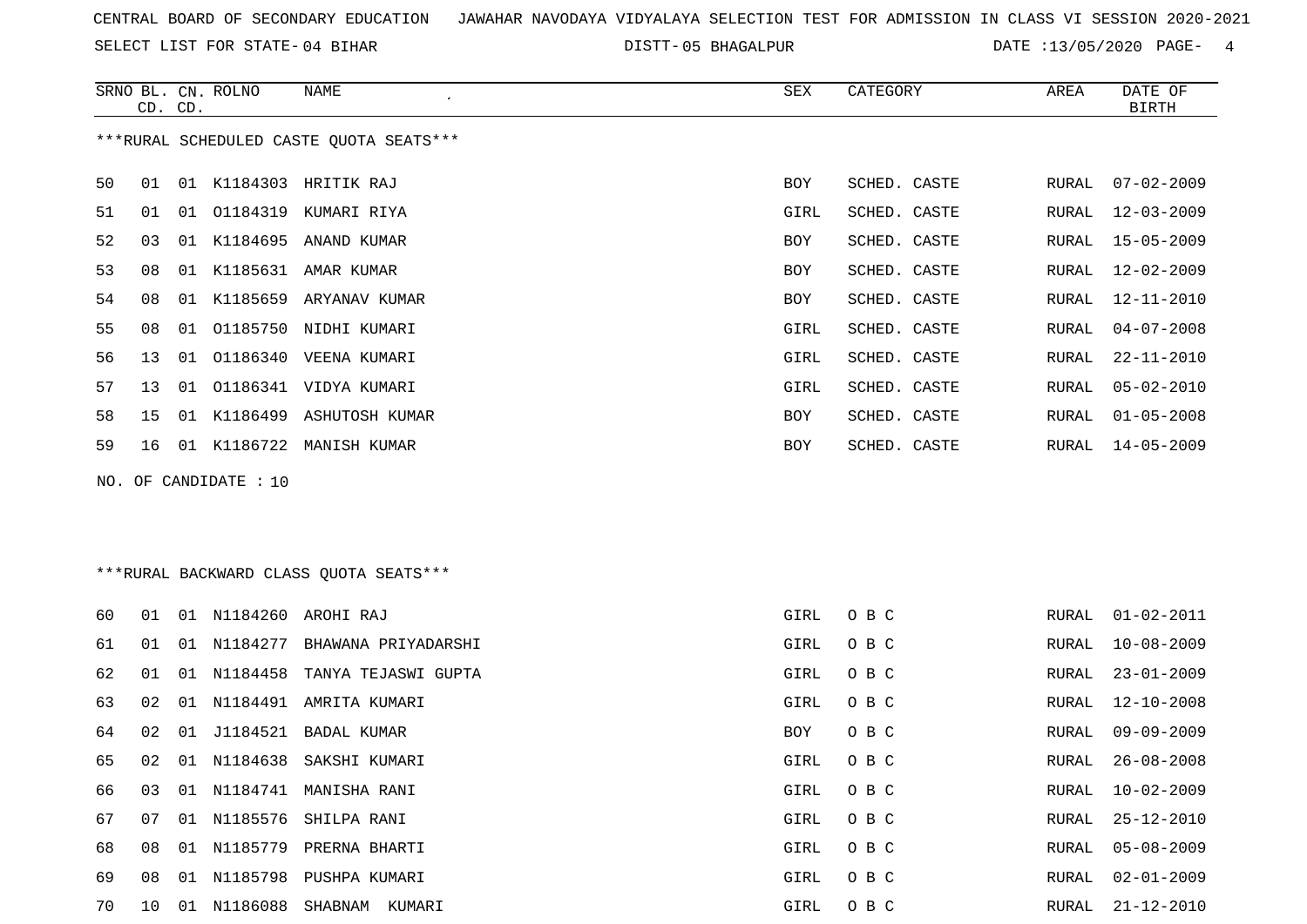SELECT LIST FOR STATE- DISTT- 04 BIHAR

05 BHAGALPUR DATE :13/05/2020 PAGE- 5

|    | CD. CD.                                |       | SRNO BL. CN. ROLNO | NAME                  | SEX  | CATEGORY | AREA | DATE OF<br>BIRTH |  |  |  |  |  |
|----|----------------------------------------|-------|--------------------|-----------------------|------|----------|------|------------------|--|--|--|--|--|
|    | ***RURAL BACKWARD CLASS OUOTA SEATS*** |       |                    |                       |      |          |      |                  |  |  |  |  |  |
| 71 | 11                                     | 01    | J1186229           | SUJIT KUMAR           | BOY  | O B C    |      | RURAL 03-01-2010 |  |  |  |  |  |
| 72 | 15                                     | 01    | N1186577           | MUSKAN KUMARI         | GIRL | O B C    |      | RURAL 01-01-2011 |  |  |  |  |  |
| 73 | 15                                     | . N 1 | J1186603           | PRADUMAN KUMAR SHARMA | BOY  | O B C    |      | RURAL 04-07-2007 |  |  |  |  |  |
| 74 | 15                                     | 01    | N1186706           | TULIKA GUPTA          | GIRL | O B C    |      | RURAL 19-03-2009 |  |  |  |  |  |
| 75 | 17                                     | 01    | N1186872           | SMRITI RAJ            | GIRL | O B C    |      | RURAL 04-12-2007 |  |  |  |  |  |
|    |                                        |       |                    |                       |      |          |      |                  |  |  |  |  |  |

NO. OF CANDIDATE : 16

# \*\*\*RURAL SCHEDULED TRIBE QUOTA SEATS\*\*\*

|  |  | 76 03 01 L1184759 RAHUL KUMAR  | BOY        | SCHED. TRIBE |  | RURAL 05-07-2009 |
|--|--|--------------------------------|------------|--------------|--|------------------|
|  |  | 77 04 01 L1184835 ANSHU KUMAR  | <b>BOY</b> | SCHED. TRIBE |  | RURAL 15-11-2010 |
|  |  | 78 04 01 L1184902 PRINCE RAJ   | <b>BOY</b> | SCHED. TRIBE |  | RURAL 06-07-2008 |
|  |  | 79 04 01 L1184927 SHIVAM KUMAR | <b>BOY</b> | SCHED. TRIBE |  | RURAL 01-01-2009 |
|  |  | 80 17 01 L1186848 RUPAK KUMAR  | <b>BOY</b> | SCHED. TRIBE |  | RURAL 18-07-2009 |
|  |  |                                |            |              |  |                  |

NO. OF CANDIDATE : 5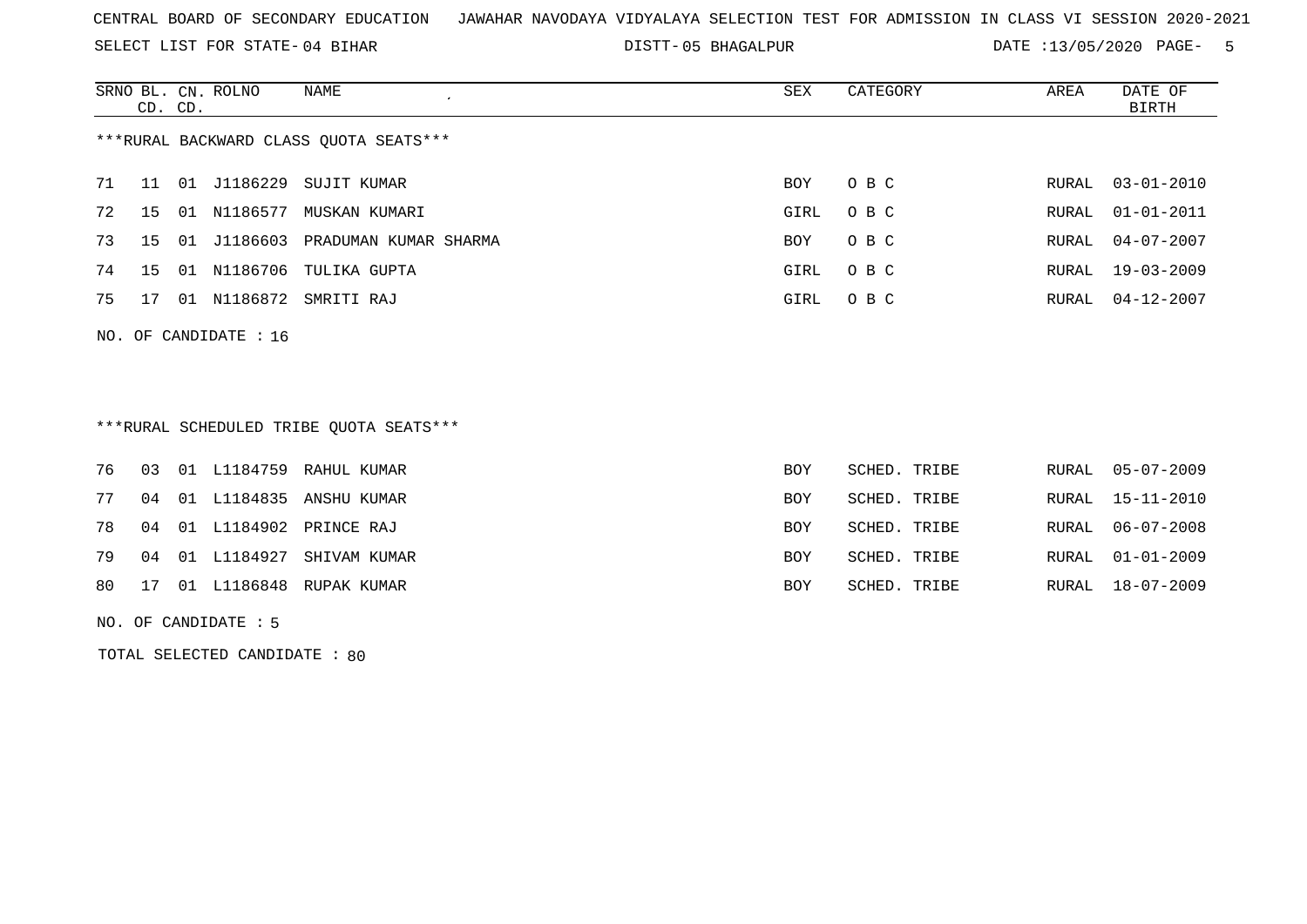06 BHOJPUR DATE :13/05/2020 PAGE- 1

|    |    | CD. CD. | SRNO BL. CN. ROLNO   | NAME                                   | SEX        | CATEGORY     | AREA  | DATE OF<br><b>BIRTH</b> |
|----|----|---------|----------------------|----------------------------------------|------------|--------------|-------|-------------------------|
|    |    |         | ***OPEN UR SEATS***  |                                        |            |              |       |                         |
| 1  | 03 |         |                      | 01 I1187305 ALQMA AHMAD                | <b>BOY</b> | GENERAL      |       | RURAL 21-12-2009        |
| 2  | 03 |         |                      | 01 J1187313 AMIT YADAV                 | <b>BOY</b> | O B C        | RURAL | 17-09-2007              |
| 3  | 03 |         |                      | 01 J1187329 CHANDRA PRAKASH            | BOY        | O B C        | RURAL | $17 - 04 - 2009$        |
| 4  | 07 |         |                      | 01 M1187805 MRIDULA GARG               | GIRL       | GENERAL      | RURAL | $10 - 10 - 2009$        |
| 5  | 12 | 01      |                      | M1188447 KHUSHBU KUMARI                | GIRL       | GENERAL      | RURAL | $05 - 07 - 2009$        |
| 6  | 13 |         |                      | 01 I1188593 OM NARAYAN                 | BOY        | GENERAL      | RURAL | $02 - 03 - 2009$        |
| 7  | 13 |         |                      | 01 J1188604 RAJA KUMAR                 | <b>BOY</b> | O B C        | RURAL | $30 - 09 - 2009$        |
| 8  | 13 |         |                      | 01 K1188608 RISHI RAJ                  | BOY        | SCHED. CASTE | RURAL | $04 - 06 - 2009$        |
|    |    |         | NO. OF CANDIDATE : 8 |                                        |            |              |       |                         |
|    |    |         |                      | ***OPEN SCHEDULED CASTE QUOTA SEATS*** |            |              |       |                         |
| 9  | 13 |         |                      | 01 K1188585 MANTU KUMAR                | BOY        | SCHED. CASTE | RURAL | $24 - 06 - 2008$        |
| 10 | 13 |         |                      | 01 K1188606 RAVI KUMAR                 | BOY        | SCHED. CASTE | RURAL | $10 - 10 - 2009$        |
| 11 | 13 |         |                      | 01 K1188609 RITESH KUMAR               | <b>BOY</b> | SCHED. CASTE | RURAL | 12-05-2009              |
|    |    |         | NO. OF CANDIDATE : 3 |                                        |            |              |       |                         |
|    |    |         |                      | ***OPEN DISABLED QUOTA SEATS***        |            |              |       |                         |
| 12 | 05 |         |                      | 01 J1187579 SANJEEV KUMAR              | BOY        | O B C        |       | RURAL 05-12-2008        |
| 13 | 07 | 01      |                      | J1187855 RAUSHAN PATEL                 | BOY        | O B C        | RURAL | $14 - 10 - 2009$        |
| 14 | 09 |         |                      | 01 N1188172 SONALI GIRI                | GIRL       | O B C        | RURAL | 08-10-2008              |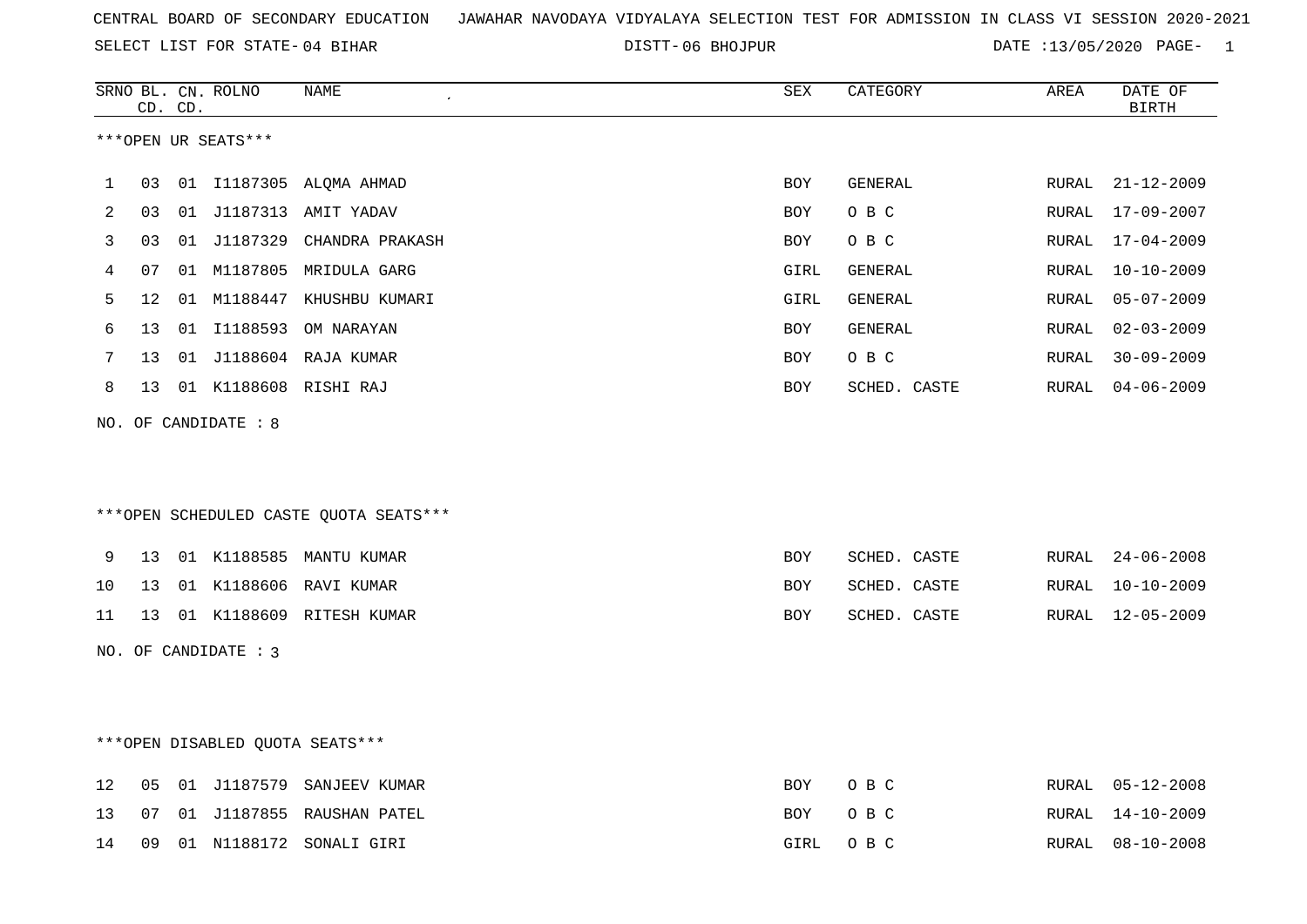SELECT LIST FOR STATE- DISTT- 04 BIHAR

06 BHOJPUR DATE :13/05/2020 PAGE- 2

|    | CD. CD. |    | SRNO BL. CN. ROLNO     | NAME                                   | SEX  | CATEGORY     | AREA  | DATE OF<br><b>BIRTH</b> |
|----|---------|----|------------------------|----------------------------------------|------|--------------|-------|-------------------------|
|    |         |    | NO. OF CANDIDATE : 3   |                                        |      |              |       |                         |
|    |         |    |                        |                                        |      |              |       |                         |
|    |         |    |                        |                                        |      |              |       |                         |
|    |         |    |                        | *** OPEN BACKWARD CLASS QUOTA SEATS*** |      |              |       |                         |
| 15 | 01      |    | 01 N1186996            | SAKSHI KUMARI                          | GIRL | O B C        | RURAL | $23 - 01 - 2009$        |
| 16 | 01      |    | 01 N1187001            | SANVI SHREYA                           | GIRL | O B C        | RURAL | $02 - 07 - 2008$        |
| 17 | 08      |    | 01 N1188008            | SONAM KUMARI                           | GIRL | O B C        | RURAL | $30 - 12 - 2009$        |
| 18 | 12      | 01 | J1188516               | SHIVAM KUMAR                           | BOY  | O B C        | RURAL | $21 - 09 - 2010$        |
| 19 | 13      |    |                        | 01 N1188594 PALVI RAJ                  | GIRL | O B C        | RURAL | $20 - 01 - 2009$        |
|    |         |    | NO. OF CANDIDATE : 5   |                                        |      |              |       |                         |
|    |         |    |                        |                                        |      |              |       |                         |
|    |         |    |                        |                                        |      |              |       |                         |
|    |         |    |                        | ***OPEN SCHEDULED TRIBE QUOTA SEATS*** |      |              |       |                         |
|    |         |    |                        |                                        |      |              |       |                         |
| 20 | 02      |    | 01 L1187128            | DEVID KUMAR                            | BOY  | SCHED. TRIBE | RURAL | $11 - 11 - 2009$        |
|    |         |    | NO. OF CANDIDATE : 1   |                                        |      |              |       |                         |
|    |         |    |                        |                                        |      |              |       |                         |
|    |         |    |                        |                                        |      |              |       |                         |
|    |         |    | ***RURAL OPEN SEATS*** |                                        |      |              |       |                         |
| 21 | 01      |    | 01 J1186998            | SAMAR KUMAR                            | BOY  | O B C        | RURAL | $16 - 07 - 2007$        |
| 22 | 01      |    | 01 M1187002            | SANVI SHREYA                           | GIRL | GENERAL      | RURAL | $11 - 04 - 2008$        |
| 23 |         |    |                        | 02 01 J1187084 ANKIT KUMAR             | BOY  | O B C        |       | RURAL 19-04-2009        |
| 24 |         |    |                        | 02 01 N1187102 AROHI KUMARI            | GIRL | O B C        | RURAL | $10 - 08 - 2009$        |
| 25 |         |    |                        | 02 01 J1187251 SARVJEET KUMAR          | BOY  | O B C        | RURAL | 23-11-2009              |
| 26 |         |    |                        | 03 01 K1187332 DHEERAJ SAGAR           | BOY  | SCHED. CASTE |       | RURAL 15-10-2009        |
| 27 |         |    |                        | 03 01 J1187363 PRITAM KUMAR            | BOY  | O B C        |       | RURAL 03-05-2009        |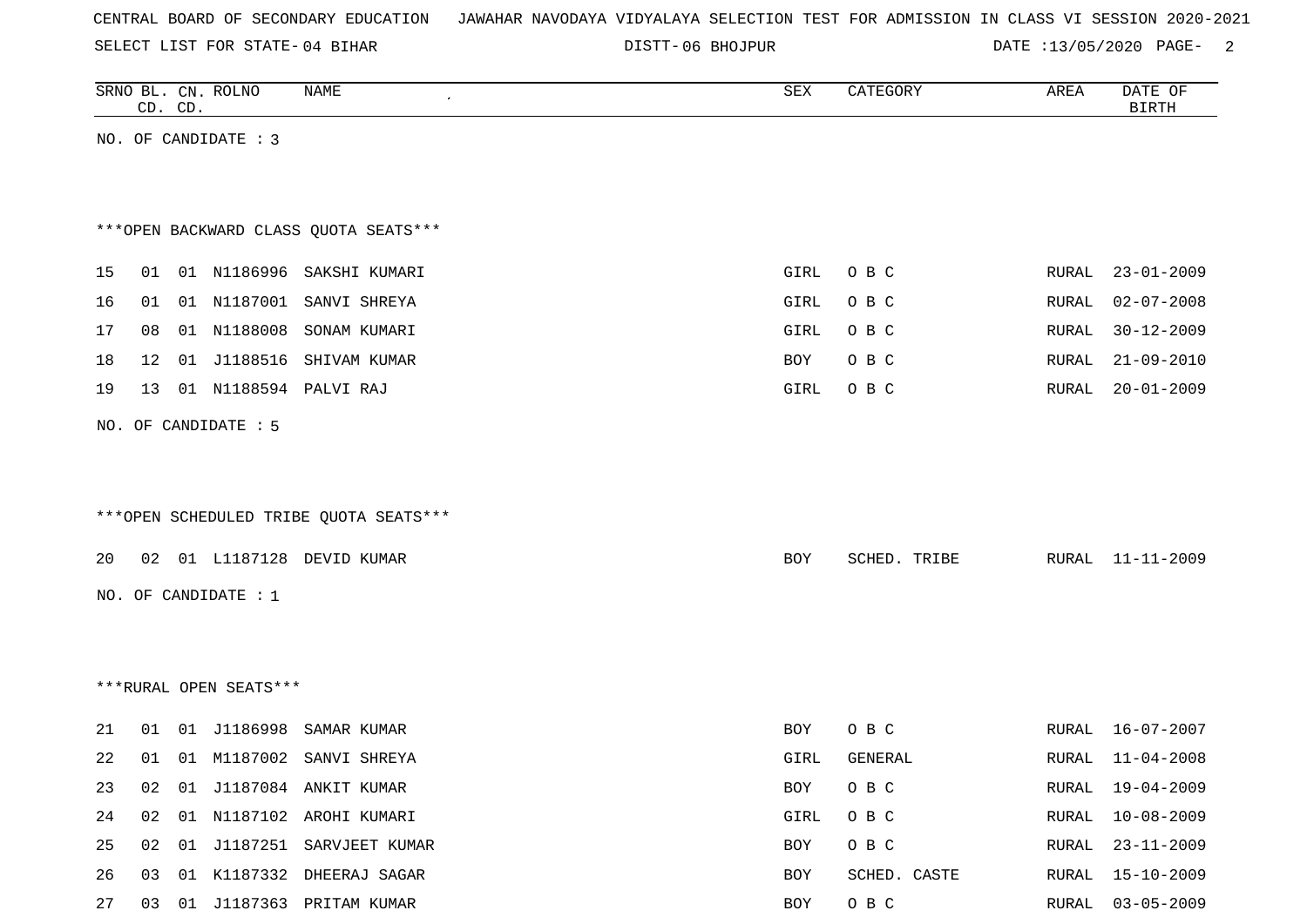06 BHOJPUR DATE :13/05/2020 PAGE- 3

|    |    | CD. CD. | SRNO BL. CN. ROLNO     | <b>NAME</b>                     | <b>SEX</b> | CATEGORY       | AREA         | DATE OF<br><b>BIRTH</b> |
|----|----|---------|------------------------|---------------------------------|------------|----------------|--------------|-------------------------|
|    |    |         | ***RURAL OPEN SEATS*** |                                 |            |                |              |                         |
| 28 | 03 |         |                        | 01 J1187377 SHIV SAGAR KUMAR    | <b>BOY</b> | O B C          | RURAL        | $01 - 09 - 2009$        |
| 29 | 04 | 01      |                        | I1187427 KRISHNA OJHA           | BOY        | GENERAL        | <b>RURAL</b> | $13 - 08 - 2009$        |
| 30 | 04 |         | 01 M1187469            | SAPNA KUMARI                    | GIRL       | GENERAL        | <b>RURAL</b> | $23 - 07 - 2008$        |
| 31 | 05 |         | 01 I1187508            | AMRIT RAJ                       | <b>BOY</b> | GENERAL        | RURAL        | $11 - 04 - 2009$        |
| 32 | 06 | 01      | J1187637               | MANU KUMAR                      | <b>BOY</b> | O B C          | RURAL        | $04 - 05 - 2010$        |
| 33 | 07 | 01      | J1187676               | ABHISHEK KUMAR                  | <b>BOY</b> | O B C          | RURAL        | $14 - 08 - 2009$        |
| 34 | 07 | 01      |                        | J1187845 RAJAT KUMAR            | <b>BOY</b> | O B C          | <b>RURAL</b> | $30 - 06 - 2009$        |
| 35 | 07 | 01      | J1187860               | RINTU KUMAR                     | <b>BOY</b> | O B C          | <b>RURAL</b> | $02 - 06 - 2008$        |
| 36 | 08 |         |                        | 01 J1187922 ABHIMANYU KUMAR     | <b>BOY</b> | O B C          | <b>RURAL</b> | $06 - 06 - 2009$        |
| 37 | 08 |         |                        | 01 K1187968 NISHANT KUMAR       | <b>BOY</b> | SCHED. CASTE   | RURAL        | $24 - 08 - 2008$        |
| 38 | 09 |         |                        | 01 N1188039 ANIKA KUMARI        | GIRL       | O B C          | RURAL        | $27 - 06 - 2008$        |
| 39 | 09 | 01      | M1188120               | PRITI KUMARI                    | GIRL       | GENERAL        | RURAL        | $22 - 01 - 2008$        |
| 40 | 09 |         | 01 N1188148            | SAKSHI KESHRI                   | GIRL       | O B C          | <b>RURAL</b> | $30 - 06 - 2009$        |
| 41 | 10 | 01      | J1188269               | PRINCE KUMAR                    | <b>BOY</b> | O B C          | <b>RURAL</b> | $23 - 08 - 2009$        |
| 42 | 10 | 01      |                        | J1188284 ROHIT KUMAR            | <b>BOY</b> | O B C          | RURAL        | $11 - 12 - 2009$        |
| 43 | 11 | 01      | J1188377               | SONU NIGAM                      | BOY        | O B C          | RURAL        | $24 - 04 - 2009$        |
| 44 | 12 | 01      | I1188399               | AKASH KUMAR                     | <b>BOY</b> | GENERAL        | RURAL        | $06 - 05 - 2008$        |
| 45 | 12 |         |                        | 01 K1188461 MOHIT KUMAR PRAKASH | BOY        | SCHED. CASTE   | <b>RURAL</b> | $25 - 04 - 2008$        |
| 46 | 12 |         | 01 M1188489            | RACHNA KUMARI                   | GIRL       | <b>GENERAL</b> | <b>RURAL</b> | $10 - 01 - 2009$        |
| 47 | 13 | 01      |                        | J1188611 SAMAR KUMAR            | <b>BOY</b> | O B C          | RURAL        | $22 - 08 - 2009$        |
| 48 | 13 | 01      | K1188613               | SAMIR KUMAR                     | <b>BOY</b> | SCHED. CASTE   | <b>RURAL</b> | $25 - 10 - 2008$        |
| 49 | 14 | 01      |                        | I1188642 ADITYA RAJ             | <b>BOY</b> | <b>GENERAL</b> | RURAL        | $19 - 01 - 2010$        |
| 50 | 14 |         |                        | 01 J1188661 EKLAVYA KUMAR       | <b>BOY</b> | O B C          | <b>RURAL</b> | 14-12-2007              |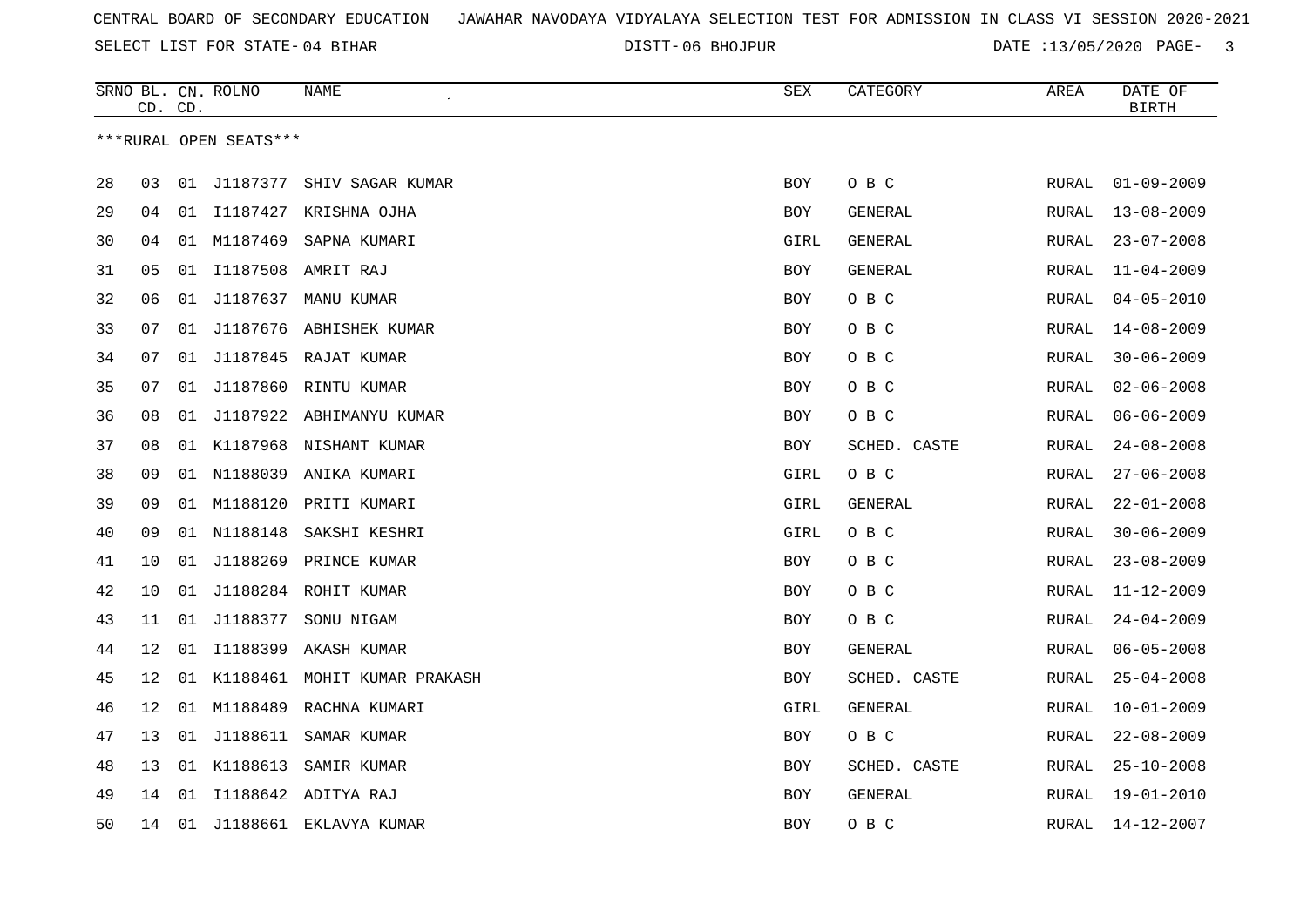| CENTRAL BOARD OF SECONDARY EDUCATION – JAWAHAR NAVODAYA VIDYALAYA SELECTION TEST FOR ADMISSION IN CLASS VI SESSION 2020-2021 |  |  |  |  |
|------------------------------------------------------------------------------------------------------------------------------|--|--|--|--|
|------------------------------------------------------------------------------------------------------------------------------|--|--|--|--|

06 BHOJPUR DATE :13/05/2020 PAGE- 4

|    | CD. CD. |    | SRNO BL. CN. ROLNO    | NAME                                    | SEX        | CATEGORY     | AREA  | DATE OF<br><b>BIRTH</b> |
|----|---------|----|-----------------------|-----------------------------------------|------------|--------------|-------|-------------------------|
|    |         |    | NO. OF CANDIDATE : 30 |                                         |            |              |       |                         |
|    |         |    |                       |                                         |            |              |       |                         |
|    |         |    |                       |                                         |            |              |       |                         |
|    |         |    |                       | ***RURAL SCHEDULED CASTE QUOTA SEATS*** |            |              |       |                         |
| 51 | 01      |    |                       | 01 K1186965 PRASHANT KUMAR              | <b>BOY</b> | SCHED. CASTE | RURAL | $25 - 10 - 2009$        |
| 52 | 01      |    | 01 K1187020           | SURAJ KUMAR                             | BOY        | SCHED. CASTE | RURAL | $06 - 02 - 2009$        |
| 53 | 07      | 01 | 01187806              | NANCY KUMARI                            | GIRL       | SCHED. CASTE | RURAL | $05 - 02 - 2009$        |
| 54 | 08      |    |                       | 01 K1187982 RANJEET KUMAR RAM           | BOY        | SCHED. CASTE | RURAL | $03 - 08 - 2009$        |
| 55 | 09      |    | 01 K1188047           | ANKIT KUMAR                             | <b>BOY</b> | SCHED. CASTE | RURAL | $01 - 02 - 2010$        |
| 56 | 11      |    | 01 K1188378           | SUMAN KUMAR                             | BOY        | SCHED. CASTE | RURAL | $15 - 07 - 2008$        |
| 57 | 12      |    |                       | 01 K1188390 ABHISHEK KUMAR              | <b>BOY</b> | SCHED. CASTE | RURAL | $10 - 02 - 2009$        |
| 58 | 12      |    |                       | 01 K1188495 RAJRISHI KUMAR              | <b>BOY</b> | SCHED. CASTE | RURAL | $27 - 04 - 2010$        |
| 59 | 12      |    |                       | 01 K1188512 SANJEET KUMAR RAM           | <b>BOY</b> | SCHED. CASTE | RURAL | $02 - 03 - 2010$        |
|    |         |    | NO. OF CANDIDATE : 9  |                                         |            |              |       |                         |
|    |         |    |                       |                                         |            |              |       |                         |
|    |         |    |                       |                                         |            |              |       |                         |
|    |         |    |                       | *** RURAL BACKWARD CLASS QUOTA SEATS*** |            |              |       |                         |
|    |         |    |                       |                                         |            |              |       |                         |
| 60 | 01      |    |                       | 01 J1186919 ANKIT CHANDRA               | BOY        | O B C        | RURAL | $16 - 01 - 2009$        |
| 61 | 01      |    |                       | 01 N1187005 SHALU KUMARI                | GIRL       | O B C        | RURAL | $21 - 02 - 2008$        |
| 62 | 01      | 01 |                       | J1187033 VIVEK KUMAR GUPTA              | BOY        | O B C        | RURAL | $23 - 08 - 2009$        |
| 63 | 03      |    |                       | 01 N1187361 PRIDHEE RAJ                 | GIRL       | O B C        | RURAL | $04 - 11 - 2009$        |
| 64 | 05      | 01 |                       | N1187561 PRIYA KUMARI                   | GIRL       | O B C        | RURAL | $07 - 11 - 2009$        |
| 65 | 05      |    |                       | 01 N1187583 SHREYA KUMARI               | GIRL       | O B C        | RURAL | $27 - 12 - 2009$        |
| 66 | 06      |    |                       | 01 N1187601 AASHANA RAJ                 | GIRL       | O B C        | RURAL | $05 - 04 - 2009$        |

67 06 01 N1187647 PRATIGYA KUMARI 67 CHRL O B C RURAL 10-10-2009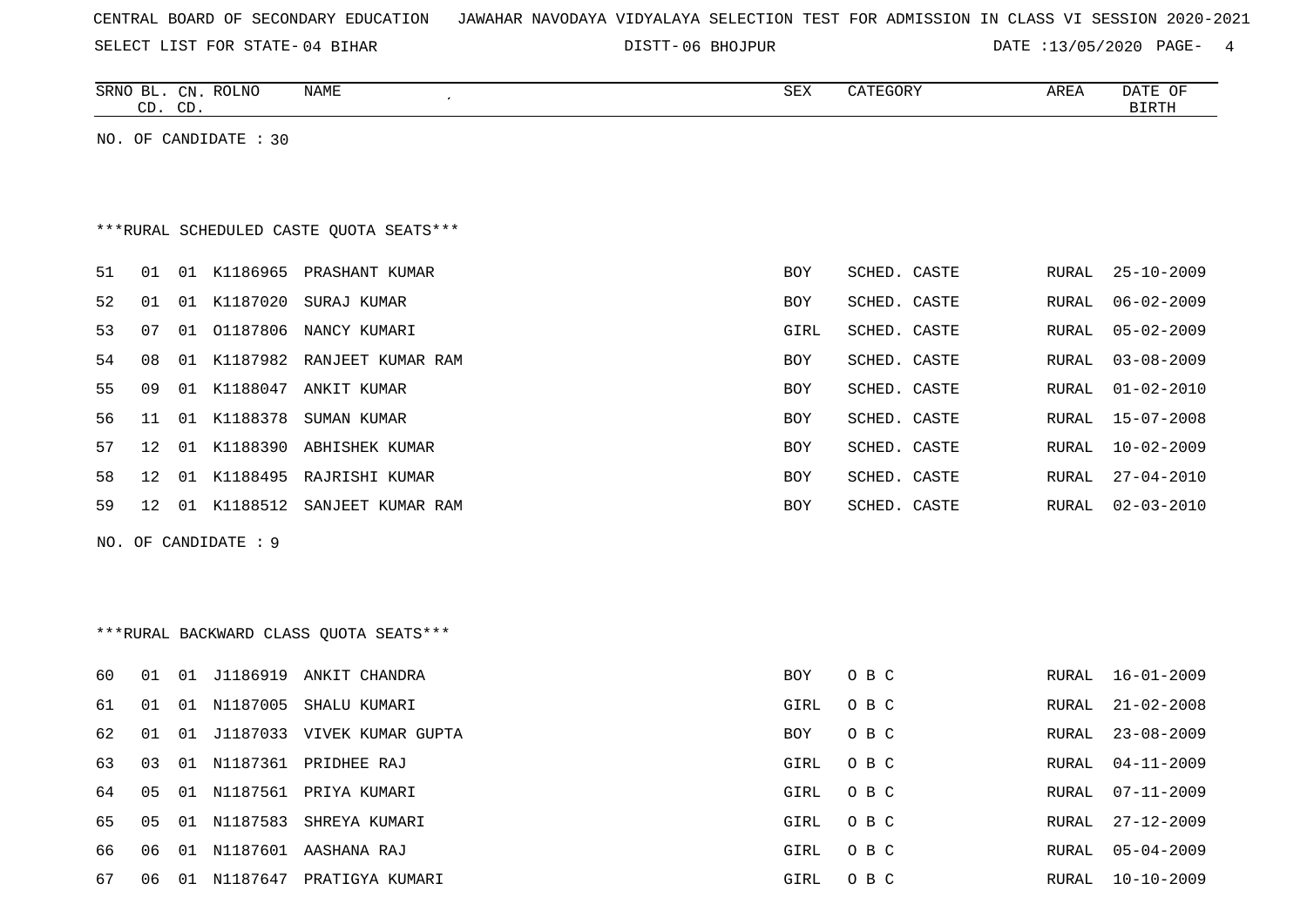SELECT LIST FOR STATE- DISTT- 04 BIHAR

06 BHOJPUR DATE :13/05/2020 PAGE- 5

|    | CD. CD. |    | SRNO BL. CN. ROLNO    | <b>NAME</b>                             | <b>SEX</b> | CATEGORY     | AREA  | DATE OF<br><b>BIRTH</b> |
|----|---------|----|-----------------------|-----------------------------------------|------------|--------------|-------|-------------------------|
|    |         |    |                       | *** RURAL BACKWARD CLASS QUOTA SEATS*** |            |              |       |                         |
| 68 | 07      |    |                       | 01 N1187683 AKRITI CHANDRA              | GIRL       | O B C        | RURAL | $03 - 04 - 2010$        |
| 69 | 09      |    |                       | 01 N1188152 SAMA KUMARI                 | GIRL       | O B C        | RURAL | $25 - 11 - 2008$        |
| 70 | 10      |    |                       | 01 N1188247 JULI KUMARI                 | GIRL       | O B C        | RURAL | $23 - 10 - 2009$        |
| 71 | 10      |    |                       | 01 J1188254 KUMAR UTKARSH TIWARI        | BOY        | O B C        | RURAL | $01 - 01 - 2010$        |
| 72 | 10      | 01 | N1188259              | MISHA RAJ                               | GIRL       | O B C        | RURAL | $07 - 07 - 2009$        |
| 73 | 10      | 01 |                       | J1188272 RAHUL KUMAR                    | BOY        | O B C        | RURAL | $23 - 08 - 2008$        |
| 74 | 13      |    | 01 N1188583           | KOMAL KUMARI                            | GIRL       | O B C        | RURAL | $02 - 04 - 2009$        |
| 75 |         |    |                       | 14 01 N1188705 SIMRAN KUMARI            | GIRL       | O B C        | RURAL | $22 - 11 - 2009$        |
|    |         |    | NO. OF CANDIDATE : 16 |                                         |            |              |       |                         |
|    |         |    |                       |                                         |            |              |       |                         |
|    |         |    |                       |                                         |            |              |       |                         |
|    |         |    |                       | ***RURAL SCHEDULED TRIBE QUOTA SEATS*** |            |              |       |                         |
| 76 | 05      |    |                       | 01 L1187549 NIRANCHAL KUMAR             | BOY        | SCHED. TRIBE | RURAL | $10 - 08 - 2008$        |
| 77 | 06      |    |                       | 01 L1187649 RAHUL KUMAR SHARMA          | BOY        | SCHED. TRIBE | RURAL | $22 - 08 - 2008$        |
| 78 | 07      |    |                       | 01 L1187754 HIMANSHU KUMAR              | BOY        | SCHED. TRIBE | RURAL | $03 - 05 - 2009$        |
| 79 | 08      |    |                       | 01 L1187963 MANISH KUMAR SHARMA         | BOY        | SCHED. TRIBE | RURAL | $01 - 01 - 2010$        |
| 80 | 14      | 01 |                       | L1188704 SHUBHAM SHARMA                 | BOY        | SCHED. TRIBE | RURAL | $01 - 01 - 2010$        |
|    |         |    |                       |                                         |            |              |       |                         |

NO. OF CANDIDATE : 5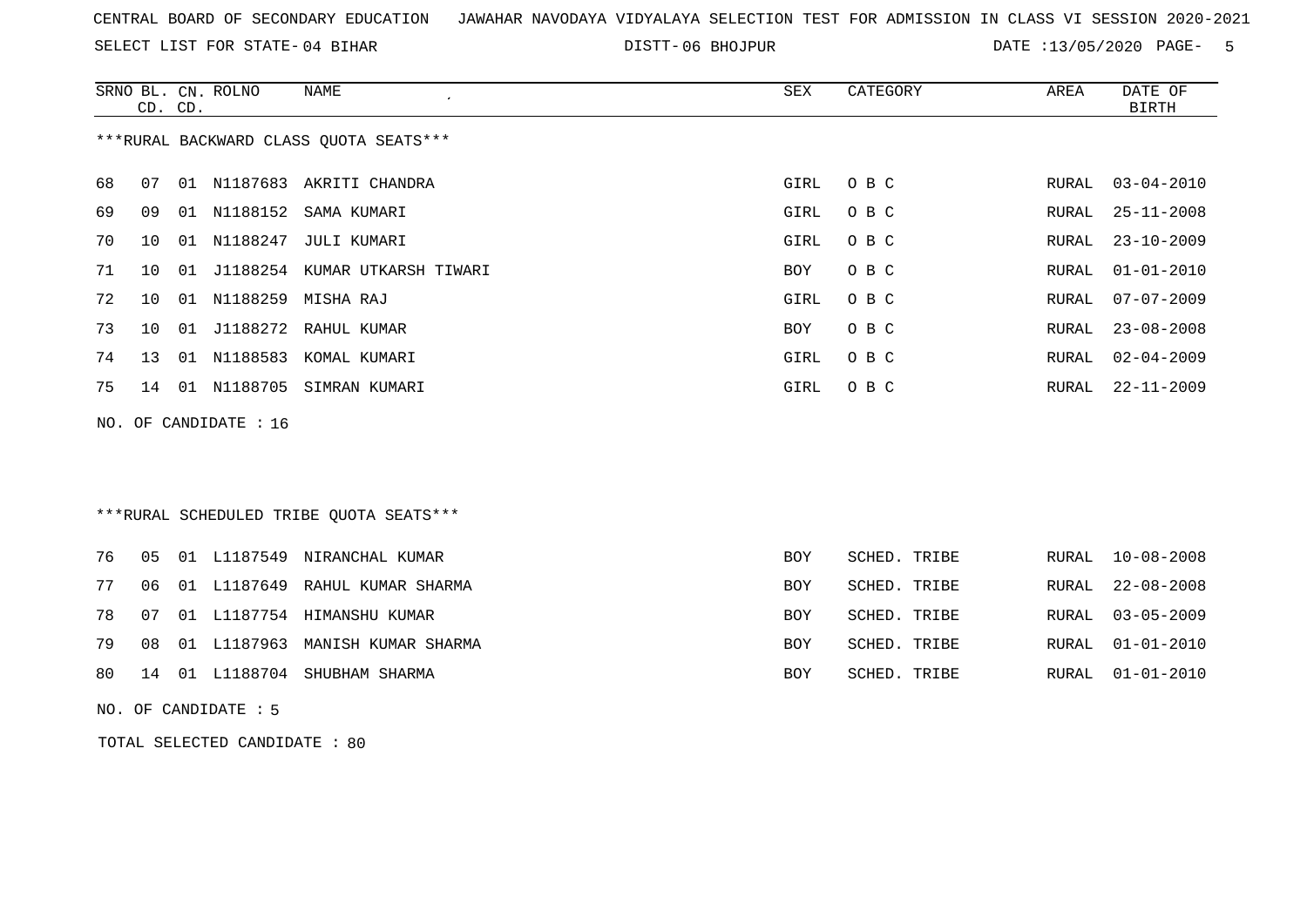07 BUXAR DATE :13/05/2020 PAGE- 1

|    |    | CD. CD. | SRNO BL. CN. ROLNO   | NAME                                   | <b>SEX</b> | CATEGORY       | AREA          | DATE OF<br><b>BIRTH</b> |
|----|----|---------|----------------------|----------------------------------------|------------|----------------|---------------|-------------------------|
|    |    |         | ***OPEN UR SEATS***  |                                        |            |                |               |                         |
| 1  | 01 |         |                      | 01 I1188908 SHIVAM KUMAR CHOUBEY       | <b>BOY</b> | GENERAL        | RURAL         | 15-03-2009              |
| 2  | 01 |         |                      | 01 J1188933 TEJASWI KUMAR              | BOY        | O B C          | RURAL         | $08 - 05 - 2008$        |
| 3  | 03 |         |                      | 01 N1189384 VIPASHNA MAURYA            | GIRL       | O B C          | RURAL         | $15 - 09 - 2008$        |
| 4  | 05 |         |                      | 01 J1189613 ARYAN KUMAR                | BOY        | O B C          | ${\tt RURAL}$ | $13 - 06 - 2008$        |
| 5  | 06 |         |                      | 01 N1189985 CHANCHALA KUMARI           | GIRL       | O B C          | RURAL         | $23 - 09 - 2007$        |
| 6  | 09 |         |                      | 01 J1190444 KUNDAN KUMAR               | BOY        | O B C          | RURAL         | $09 - 02 - 2008$        |
| 7  | 11 |         |                      | 01 J1190625 AMIT KUMAR                 | <b>BOY</b> | O B C          | RURAL         | $06 - 05 - 2010$        |
| 8  | 11 |         |                      | 01 J1190715 RISHABH RAMAN              | <b>BOY</b> | O B C          | RURAL         | $05 - 11 - 2010$        |
|    |    |         | NO. OF CANDIDATE : 8 | ***OPEN SCHEDULED CASTE QUOTA SEATS*** |            |                |               |                         |
| 9  | 01 |         |                      | 01 K1188759 ASHISH KUMAR               | BOY        | SCHED. CASTE   | RURAL         | $13 - 08 - 2009$        |
| 10 | 09 |         | 01 K1190411 AMAN RAJ |                                        | BOY        | SCHED. CASTE   | RURAL         | 13-11-2009              |
| 11 | 09 |         |                      | 01 K1190460 RAHUL KUMAR                | BOY        | SCHED. CASTE   | RURAL         | 15-09-2008              |
|    |    |         | NO. OF CANDIDATE : 3 |                                        |            |                |               |                         |
|    |    |         |                      | ***OPEN DISABLED QUOTA SEATS***        |            |                |               |                         |
| 12 | 05 |         |                      | 01 J1189898 SURAJ KUMAR                | <b>BOY</b> | O B C          | RURAL         | $10 - 08 - 2009$        |
| 13 | 07 |         |                      | 01 I1190132 ADITYA RAJ                 | <b>BOY</b> | <b>GENERAL</b> | RURAL         | $18 - 09 - 2009$        |
| 14 | 08 |         |                      | 01 J1190325 ABHISHEK KUMAR             | <b>BOY</b> | O B C          | RURAL         | $05 - 02 - 2009$        |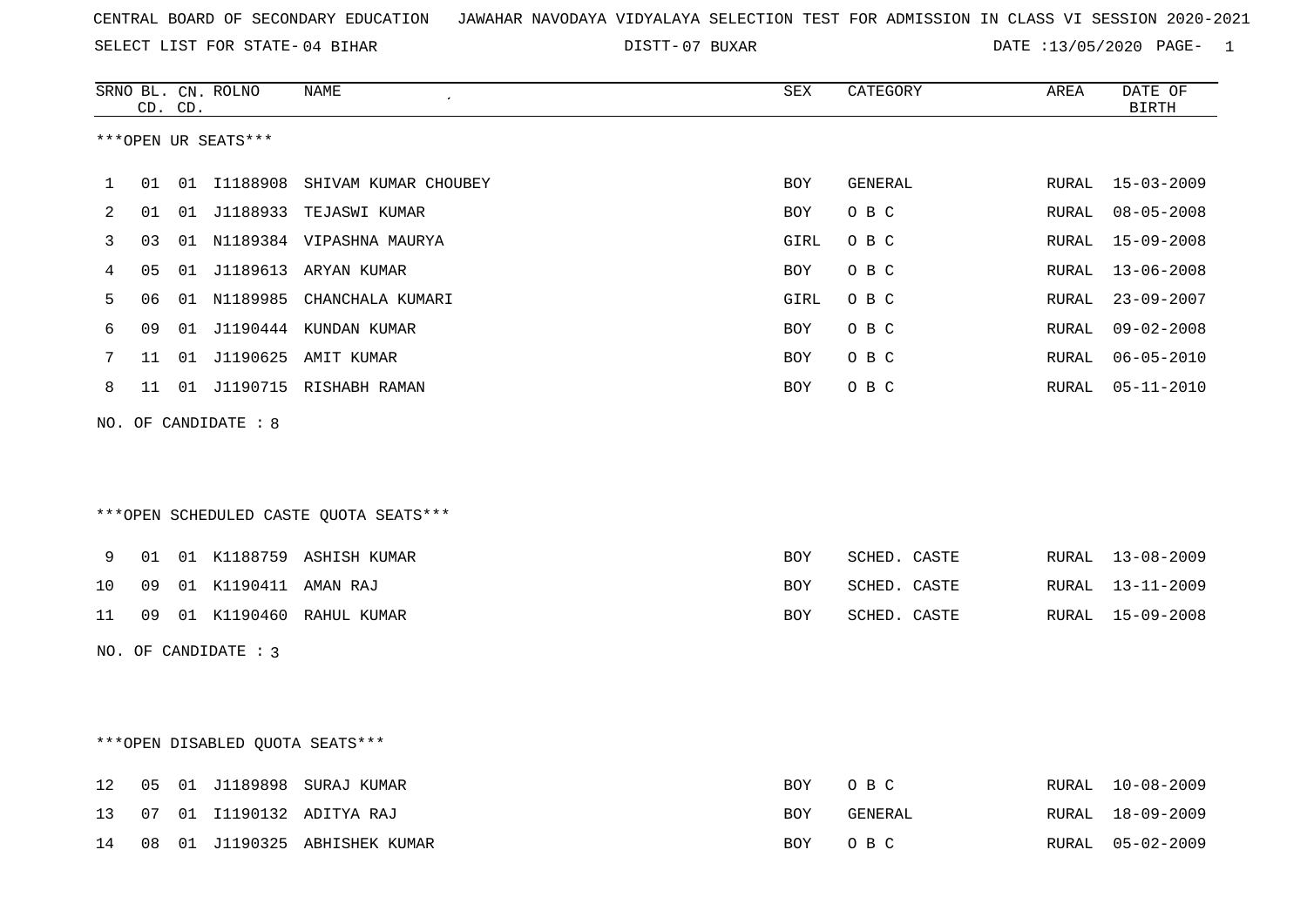|  |  |  |  | CENTRAL BOARD OF SECONDARY EDUCATION – JAWAHAR NAVODAYA VIDYALAYA SELECTION TEST FOR ADMISSION IN CLASS VI SESSION 2020-2021 |  |  |  |  |  |  |  |  |  |  |  |  |  |
|--|--|--|--|------------------------------------------------------------------------------------------------------------------------------|--|--|--|--|--|--|--|--|--|--|--|--|--|
|--|--|--|--|------------------------------------------------------------------------------------------------------------------------------|--|--|--|--|--|--|--|--|--|--|--|--|--|

07 BUXAR DATE :13/05/2020 PAGE- 2

|    |    | CD. CD. | SRNO BL. CN. ROLNO     | NAME                                   | SEX        | CATEGORY       | AREA          | DATE OF<br><b>BIRTH</b> |
|----|----|---------|------------------------|----------------------------------------|------------|----------------|---------------|-------------------------|
|    |    |         | NO. OF CANDIDATE : 3   |                                        |            |                |               |                         |
|    |    |         |                        |                                        |            |                |               |                         |
|    |    |         |                        |                                        |            |                |               |                         |
|    |    |         |                        | *** OPEN BACKWARD CLASS QUOTA SEATS*** |            |                |               |                         |
| 15 | 05 |         |                        | 01 F1189721 MANISHA KUMARI             | GIRL       | O B C          | URBAN         | $11 - 10 - 2008$        |
| 16 | 09 |         |                        | 01 N1190407 AFRIN PARVEEN              | GIRL       | O B C          | RURAL         | $23 - 04 - 2008$        |
| 17 | 09 |         |                        | 01 N1190450 NATASHA KUMARI             | GIRL       | O B C          | RURAL         | $09 - 08 - 2008$        |
| 18 | 09 |         |                        | 01 N1190452 NISHA KUMARI               | GIRL       | O B C          | RURAL         | $13 - 05 - 2009$        |
| 19 | 09 |         |                        | 01 N1190453 POOJA KUMARI               | GIRL       | O B C          | RURAL         | $03 - 06 - 2009$        |
|    |    |         | NO. OF CANDIDATE : 5   |                                        |            |                |               |                         |
|    |    |         |                        |                                        |            |                |               |                         |
|    |    |         |                        |                                        |            |                |               |                         |
|    |    |         |                        | ***OPEN SCHEDULED TRIBE QUOTA SEATS*** |            |                |               |                         |
| 20 | 09 |         |                        | 01 L1190404 ADITYA KUMAR               | BOY        | SCHED. TRIBE   | RURAL         | $20 - 09 - 2009$        |
|    |    |         | NO. OF CANDIDATE : 1   |                                        |            |                |               |                         |
|    |    |         |                        |                                        |            |                |               |                         |
|    |    |         |                        |                                        |            |                |               |                         |
|    |    |         | ***RURAL OPEN SEATS*** |                                        |            |                |               |                         |
|    |    |         |                        |                                        |            |                |               |                         |
| 21 | 01 |         |                        | 01 J1188755 ARYAN KUMAR                | BOY        | O B C          | RURAL         | $01 - 01 - 2009$        |
| 22 |    |         |                        | 01  01  M1188827  PARI RANI            | GIRL       | <b>GENERAL</b> | RURAL         | $15 - 09 - 2008$        |
| 23 | 01 |         | 01 J1188898            | SANDEEP KUMAR                          | <b>BOY</b> | O B C          | ${\tt RURAL}$ | $04 - 01 - 2009$        |
| 24 | 01 |         | 01 J1188918            | SHYAMJEE PAL                           | BOY        | O B C          | RURAL         | $21 - 03 - 2010$        |
| 25 | 02 |         |                        | 01 J1189057 MANISH KUMAR               | BOY        | O B C          | RURAL         | $14 - 01 - 2009$        |
| 26 | 02 |         |                        | 01 J1189113 RANJIT KUMAR               | BOY        | O B C          | RURAL         | $05 - 01 - 2009$        |
| 27 | 02 |         |                        | 01 N1189145 SANVI KUMARI               | GIRL       | O B C          | RURAL         | $11 - 10 - 2008$        |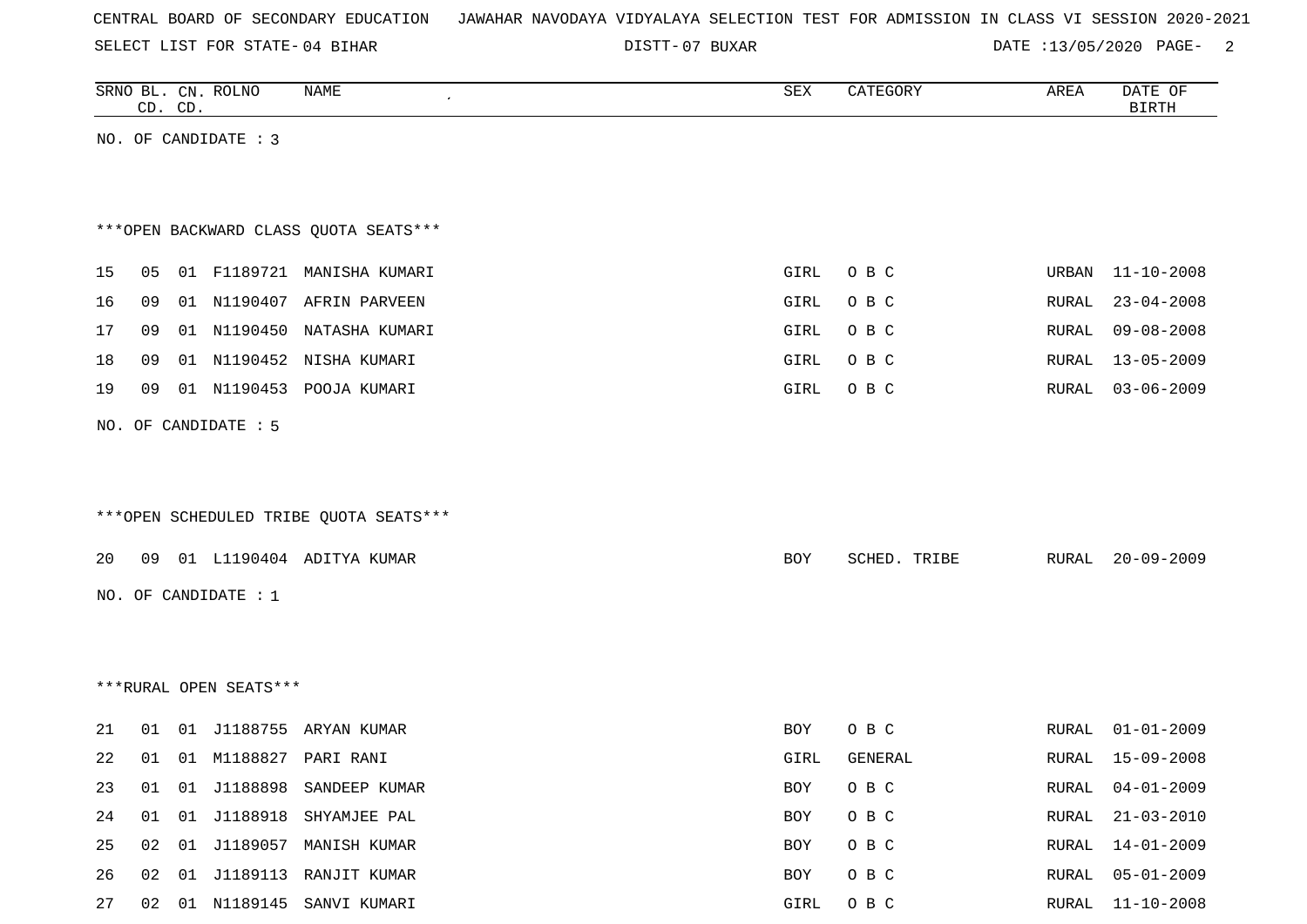07 BUXAR DATE :13/05/2020 PAGE- 3

|                        | CD. CD. |    | SRNO BL. CN. ROLNO | NAME                           | SEX        | CATEGORY     | AREA         | DATE OF<br><b>BIRTH</b> |  |  |  |
|------------------------|---------|----|--------------------|--------------------------------|------------|--------------|--------------|-------------------------|--|--|--|
| ***RURAL OPEN SEATS*** |         |    |                    |                                |            |              |              |                         |  |  |  |
|                        |         |    |                    |                                |            |              |              |                         |  |  |  |
| 28                     | 02      |    | 01 K1189189        | SURAJ KUMAR                    | <b>BOY</b> | SCHED. CASTE | RURAL        | $13 - 06 - 2008$        |  |  |  |
| 29                     | 03      |    |                    | 01 I1189205 ABHISHEK UPADHYAY  | <b>BOY</b> | GENERAL      | RURAL        | $14 - 01 - 2009$        |  |  |  |
| 30                     | 03      | 01 |                    | J1189288 NITISH KUMAR          | BOY        | O B C        | RURAL        | $18 - 08 - 2008$        |  |  |  |
| 31                     | 03      |    |                    | 01 J1189297 PRINCE KUMAR       | BOY        | O B C        | RURAL        | $26 - 06 - 2009$        |  |  |  |
| 32                     | 04      | 01 |                    | J1189392 AFROJ ANSARI          | <b>BOY</b> | O B C        | RURAL        | $04 - 01 - 2009$        |  |  |  |
| 33                     | 04      | 01 |                    | J1189442 NAVIN RAJ             | <b>BOY</b> | O B C        | RURAL        | $21 - 03 - 2009$        |  |  |  |
| 34                     | 04      |    |                    | 01 I1189481 RUDRA PRATAP SINGH | <b>BOY</b> | GENERAL      | RURAL        | $16 - 02 - 2010$        |  |  |  |
| 35                     | 05      | 01 | M1189882           | SLONI KUMARI                   | GIRL       | GENERAL      | RURAL        | $11 - 08 - 2009$        |  |  |  |
| 36                     | 05      |    |                    | 01 J1189900 SUSHIL PRATAP      | BOY        | O B C        | RURAL        | $02 - 11 - 2009$        |  |  |  |
| 37                     | 05      | 01 |                    | I1189903 UDIT KUMAR            | BOY        | GENERAL      | RURAL        | $23 - 10 - 2009$        |  |  |  |
| 38                     | 06      | 01 |                    | N1189951 ANAMIKA KUMARI        | GIRL       | O B C        | RURAL        | $01 - 04 - 2009$        |  |  |  |
| 39                     | 06      | 01 |                    | J1190034 PRINCE KUMAR          | <b>BOY</b> | O B C        | RURAL        | $25 - 04 - 2008$        |  |  |  |
| 40                     | 06      |    |                    | 01 J1190093 SUDHANSHU KUMAR    | BOY        | O B C        | RURAL        | $20 - 05 - 2008$        |  |  |  |
| 41                     | 06      | 01 |                    | J1190115 YASH PRAKASH          | BOY        | O B C        | RURAL        | $14 - 11 - 2009$        |  |  |  |
| 42                     | 07      | 01 |                    | J1190246 PRINCE GUPTA          | BOY        | O B C        | RURAL        | $10 - 04 - 2009$        |  |  |  |
| 43                     | 07      |    |                    | 01 J1190264 RAUNAK MAURAYA     | BOY        | O B C        | RURAL        | $25 - 01 - 2009$        |  |  |  |
| 44                     | 07      |    |                    | 01 J1190275 ROHIT KUMAR        | <b>BOY</b> | O B C        | RURAL        | $28 - 12 - 2007$        |  |  |  |
| 45                     | 07      |    |                    | 01 J1190292 SATYAM PRASAD      | <b>BOY</b> | O B C        | RURAL        | $31 - 12 - 2008$        |  |  |  |
| 46                     | 08      | 01 | J1190332 ANSH RAJ  |                                | <b>BOY</b> | O B C        | RURAL        | $25 - 09 - 2008$        |  |  |  |
| 47                     | 09      | 01 |                    | J1190441 KRISH KUMAR           | BOY        | O B C        | RURAL        | $24 - 04 - 2009$        |  |  |  |
| 48                     | 10      | 01 | J1190515           | ANKIT KUMAR                    | BOY        | O B C        | RURAL        | $01 - 03 - 2010$        |  |  |  |
| 49                     | 10      | 01 |                    | M1190598 SRISHTI KUMARI        | GIRL       | GENERAL      | RURAL        | $10 - 04 - 2008$        |  |  |  |
| 50                     | 11      |    | 01 J1190721        | SAHIL KUMAR                    | <b>BOY</b> | O B C        | <b>RURAL</b> | $09 - 10 - 2009$        |  |  |  |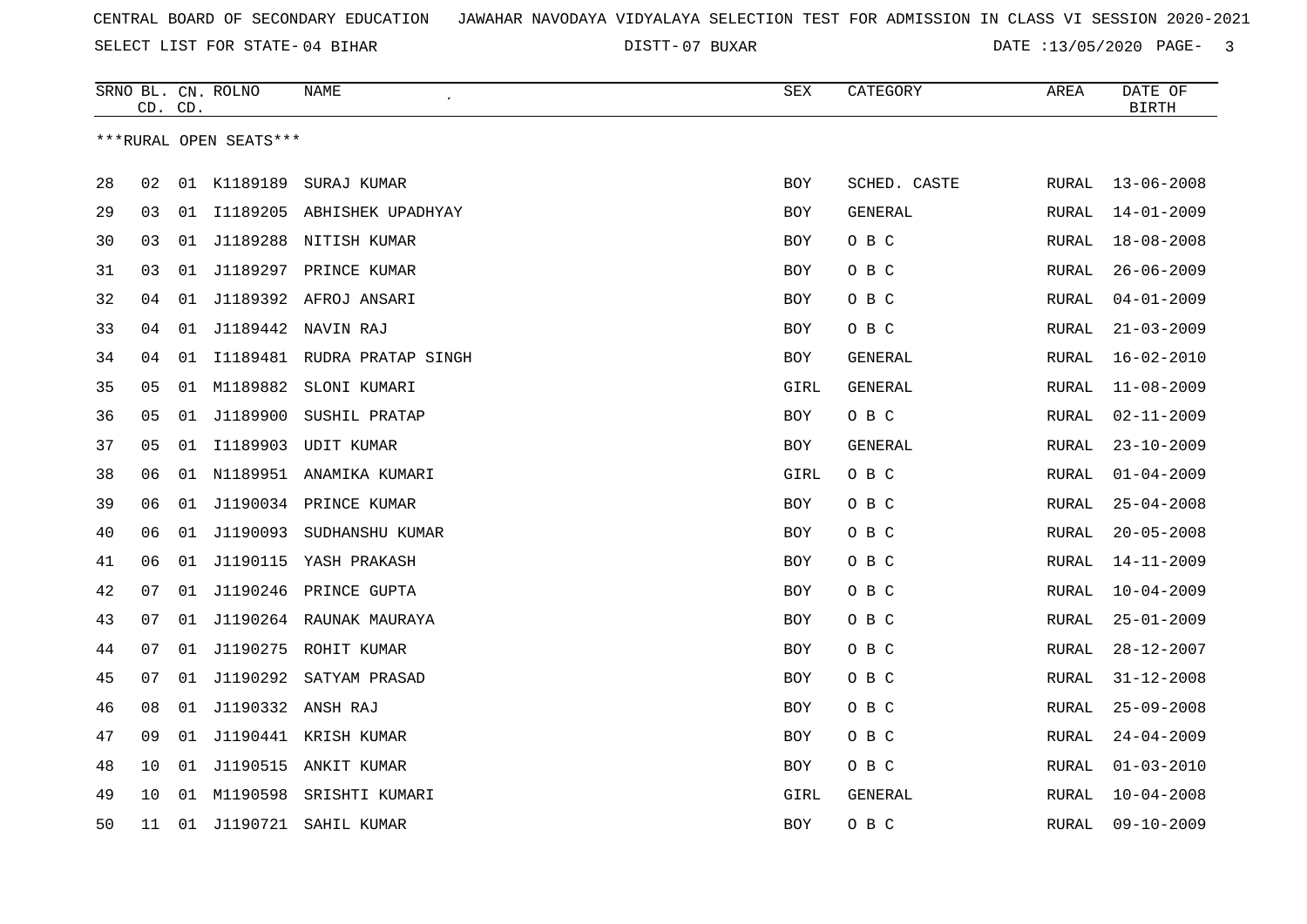| CENTRAL BOARD OF SECONDARY EDUCATION – JAWAHAR NAVODAYA VIDYALAYA SELECTION TEST FOR ADMISSION IN CLASS VI SESSION 2020-2021 |  |
|------------------------------------------------------------------------------------------------------------------------------|--|
|------------------------------------------------------------------------------------------------------------------------------|--|

07 BUXAR DATE :13/05/2020 PAGE- 4

|    |                |    | SRNO BL. CN. ROLNO      | NAME                                    | SEX        | CATEGORY     | AREA  | DATE OF          |
|----|----------------|----|-------------------------|-----------------------------------------|------------|--------------|-------|------------------|
|    | CD. CD.        |    |                         | $\epsilon$                              |            |              |       | <b>BIRTH</b>     |
|    |                |    | NO. OF CANDIDATE : $30$ |                                         |            |              |       |                  |
|    |                |    |                         | ***RURAL SCHEDULED CASTE QUOTA SEATS*** |            |              |       |                  |
| 51 | 01             |    | 01 K1188910 SHIV RAJ    |                                         | <b>BOY</b> | SCHED. CASTE | RURAL | 15-08-2008       |
| 52 | 03             |    |                         | 01 K1189214 AMARJIT KUMAR               | BOY        | SCHED. CASTE | RURAL | $20 - 10 - 2009$ |
| 53 | 03             |    | 01 K1189268             | KUNDAN KUMAR                            | <b>BOY</b> | SCHED. CASTE | RURAL | $12 - 07 - 2007$ |
| 54 | 0 <sub>5</sub> |    |                         | 01 K1189808 RANJEET KUMAR               | <b>BOY</b> | SCHED. CASTE | RURAL | $03 - 06 - 2009$ |
| 55 | 05             |    | 01 K1189894             | SUMIT KUMAR                             | BOY        | SCHED. CASTE | RURAL | $25 - 05 - 2008$ |
| 56 | 07             |    | 01 K1190300             | SHUBHAM KUMAR                           | BOY        | SCHED. CASTE | RURAL | $14 - 10 - 2008$ |
| 57 | 09             | 01 | 01190415                | AMRITA KUMARI                           | GIRL       | SCHED. CASTE | RURAL | $07 - 08 - 2009$ |
| 58 | 09             | 01 |                         | 01190432 DIVYA KUMARI                   | GIRL       | SCHED. CASTE | RURAL | 24-05-2008       |

59 09 01 O1190473 ROMA KUMARI GIRL SCHED. CASTE RURAL 15-02-2009

NO. OF CANDIDATE : 9

| ***RURAL BACKWARD CLASS OUOTA SEATS*** |  |  |
|----------------------------------------|--|--|

| 60  | O 1 | 01 | N1188780    | CHHOTI KUMARI               | GIRL       | O B C | RURAL | 26-07-2009       |
|-----|-----|----|-------------|-----------------------------|------------|-------|-------|------------------|
| 61  | -01 |    |             | 01 N1188790 KAJAL KUMARI    | GIRL       | O B C | RURAL | 01-01-2009       |
| 62  | -01 |    | 01 N1188919 | SMRITI KUMARI               | GIRL       | O B C |       | RURAL 13-04-2008 |
| 63  | 03  |    |             | 01 N1189264 KHUSHBOO KUMARI | GIRL       | O B C |       | RURAL 16-01-2009 |
| 64  | 04  |    | 01 N1189486 | SAUMYA KUMARI               | GIRL       | O B C | RURAL | 22-01-2009       |
| 65  | በ4  |    |             | 01 N1189489 SHILPI KUMARI   | GIRL       | O B C | RURAL | 12-09-2008       |
| 66. | 04  |    | 01 N1189507 | VANSHIKA KUMARI             | GIRL       | O B C | RURAL | 09-04-2010       |
| 67  | 05  | 01 | J1189597    | ANSH KUMAR                  | <b>BOY</b> | O B C |       | RURAL 25-06-2009 |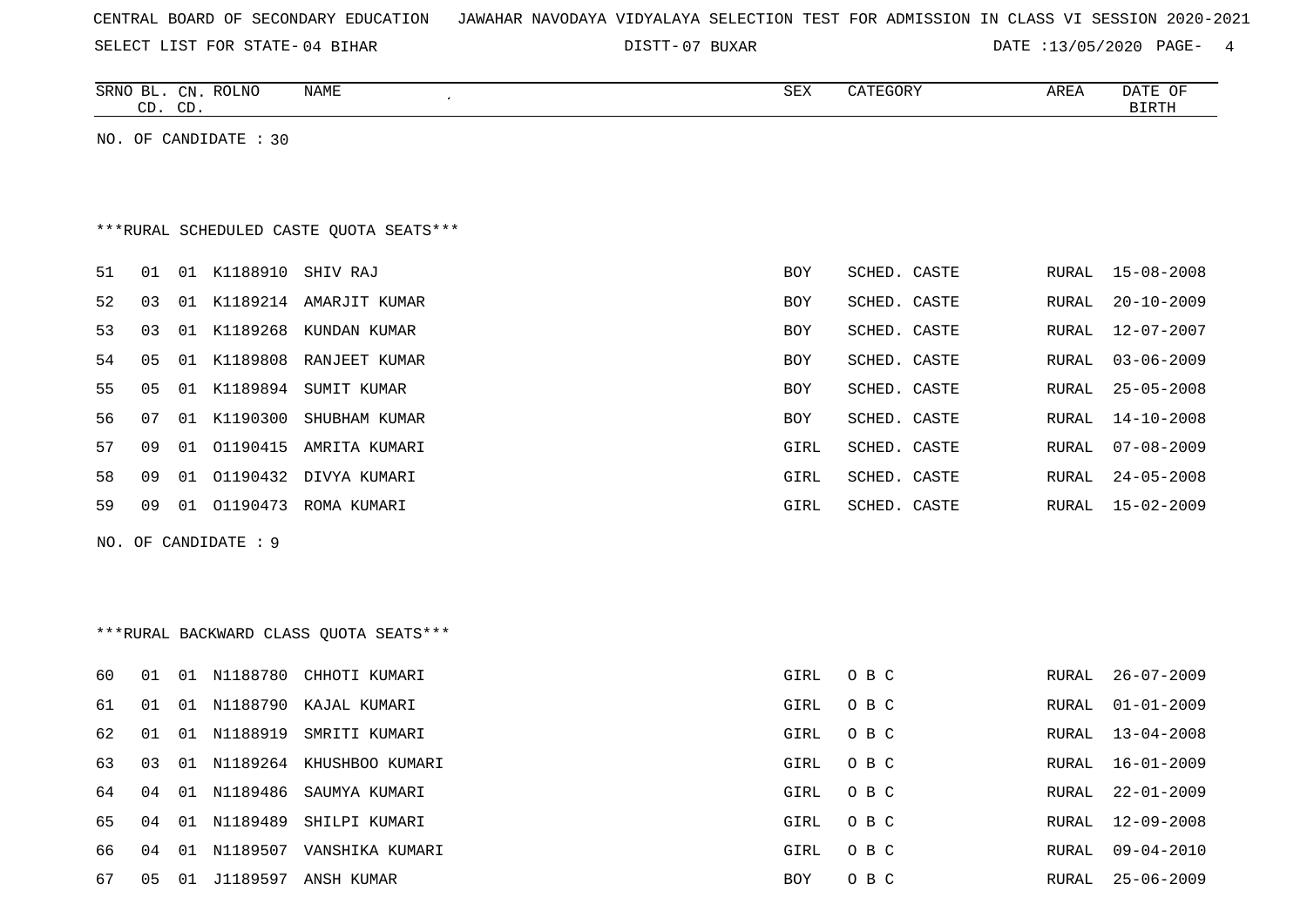SELECT LIST FOR STATE- DISTT- 04 BIHAR

DISTT-07 BUXAR DATE :13/05/2020 PAGE- 5

|                                         |                                                                                    | CD. CD. | SRNO BL. CN. ROLNO | NAME<br>$\mathcal{L}_{\mathcal{L}}$ | SEX        | CATEGORY | AREA  | DATE OF<br><b>BIRTH</b> |  |  |  |
|-----------------------------------------|------------------------------------------------------------------------------------|---------|--------------------|-------------------------------------|------------|----------|-------|-------------------------|--|--|--|
| *** RURAL BACKWARD CLASS QUOTA SEATS*** |                                                                                    |         |                    |                                     |            |          |       |                         |  |  |  |
| 68                                      | 05                                                                                 |         |                    | 01 J1189636 CHANDRESH RAJ AWWAL     | <b>BOY</b> | O B C    | RURAL | $25 - 08 - 2008$        |  |  |  |
| 69                                      | 05                                                                                 |         |                    | 01 N1189772 PRAMILA KUMARI          | GIRL       | O B C    | RURAL | $25 - 06 - 2009$        |  |  |  |
| 70                                      | 05                                                                                 | 01      | J1189889           | SOPAL KUMAR                         | <b>BOY</b> | O B C    | RURAL | $05 - 04 - 2009$        |  |  |  |
| 71                                      | 05                                                                                 |         |                    | 01 J1189915 VIKASH KUMAR            | BOY        | O B C    | RURAL | $12 - 01 - 2009$        |  |  |  |
| 72                                      | 09                                                                                 |         |                    | 01 N1190419 ANJALI KUMARI           | GIRL       | O B C    | RURAL | $19 - 09 - 2008$        |  |  |  |
| 73                                      | 09                                                                                 | 01      | N1190427           | CHANDANI KHATOON                    | GIRL       | O B C    | RURAL | $01 - 12 - 2008$        |  |  |  |
| 74                                      | 09                                                                                 | 01      | N1190489           | SMITA KUMARI                        | GIRL       | O B C    | RURAL | $11 - 11 - 2009$        |  |  |  |
| 75                                      | 11                                                                                 |         |                    | 01 J1190630 ANKIT KUMAR             | <b>BOY</b> | O B C    | RURAL | $05 - 05 - 2008$        |  |  |  |
|                                         | NO. OF CANDIDATE : 16                                                              |         |                    |                                     |            |          |       |                         |  |  |  |
|                                         |                                                                                    |         |                    |                                     |            |          |       |                         |  |  |  |
|                                         |                                                                                    |         |                    |                                     |            |          |       |                         |  |  |  |
| ***RURAL SCHEDULED TRIBE QUOTA SEATS*** |                                                                                    |         |                    |                                     |            |          |       |                         |  |  |  |
|                                         | 01 01 TJ188932 SURAJ KUMAR<br>RURAL 12-12-2009<br>76<br><b>BOY</b><br>SCHED, TRIBE |         |                    |                                     |            |          |       |                         |  |  |  |

|  |  | <u>IO OI UI DIIOOGGA BUNAU NUMAN</u> | DV 1       | OUNN. INIDE  | NUNALI 14-14-4009 |
|--|--|--------------------------------------|------------|--------------|-------------------|
|  |  | 77 02 01 L1189199 VIVEK KUMAR SHARMA | BOY        | SCHED. TRIBE | RURAL 10-03-2008  |
|  |  | 78 03 01 L1189211 AKASH KUMAR        | <b>BOY</b> | SCHED. TRIBE | RURAL 05-05-2009  |
|  |  | 79 06 01 L1190054 RITIK KUMAR        | BOY        | SCHED. TRIBE | RURAL 05-04-2008  |
|  |  | 80 09 01 P1190457 PRIYA KUMARI       | GIRL       | SCHED. TRIBE | RURAL 20-06-2009  |
|  |  |                                      |            |              |                   |

NO. OF CANDIDATE : 5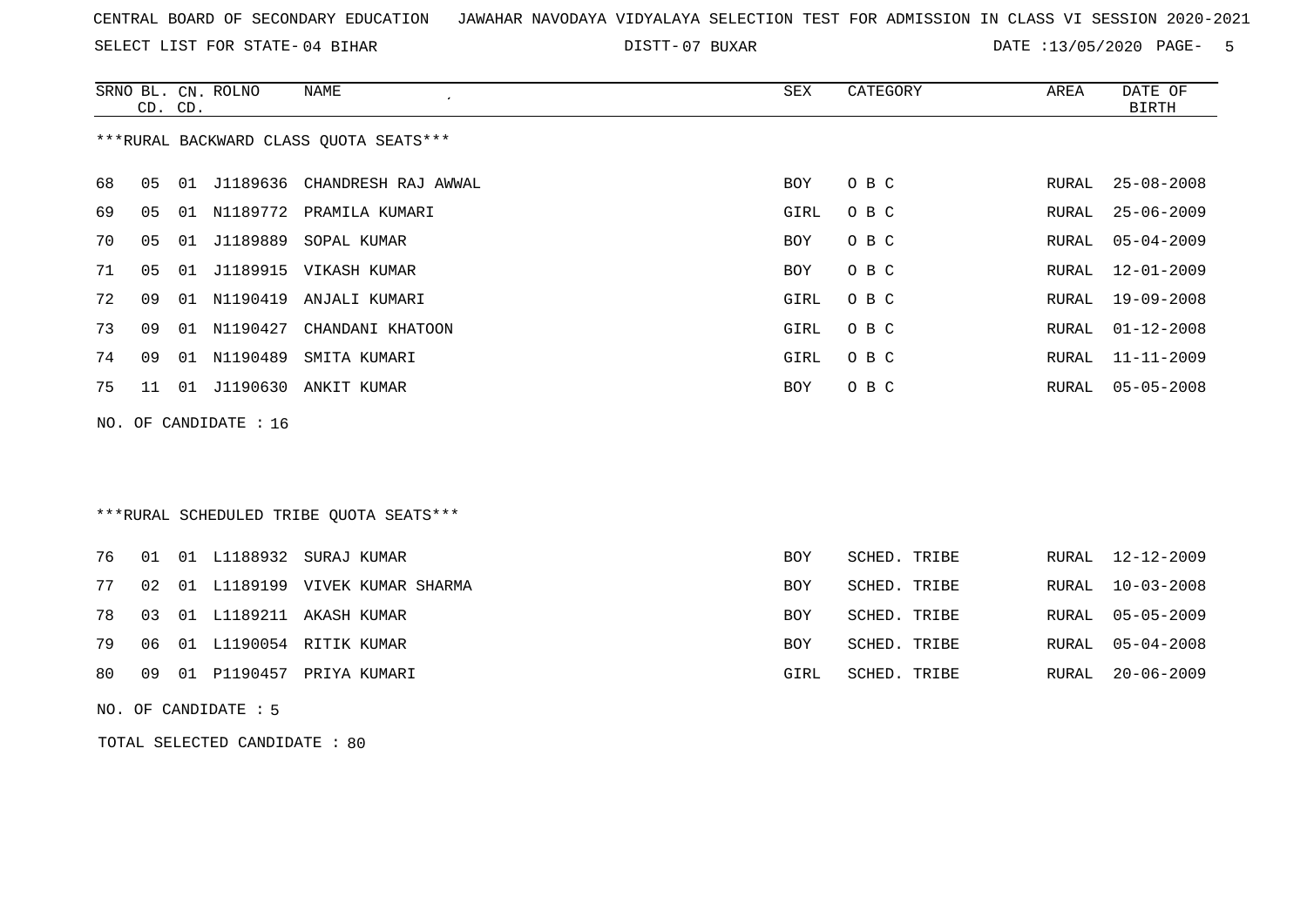08 KAIMUR DATE :13/05/2020 PAGE- 1

|                     |    | CD. CD. | SRNO BL. CN. ROLNO   | NAME                                   | SEX        | CATEGORY     | AREA  | DATE OF<br><b>BIRTH</b> |  |  |  |
|---------------------|----|---------|----------------------|----------------------------------------|------------|--------------|-------|-------------------------|--|--|--|
| ***OPEN UR SEATS*** |    |         |                      |                                        |            |              |       |                         |  |  |  |
| 1                   | 01 |         |                      | 01 J1190777 ABHISHEK KUMAR MAURY       | BOY        | O B C        | RURAL | $01 - 02 - 2008$        |  |  |  |
| 2                   | 01 |         |                      | 01 J1190977 HARSH KUMAR                | <b>BOY</b> | O B C        | RURAL | $06 - 02 - 2009$        |  |  |  |
| 3                   | 01 |         |                      | 01 B1191486 VIJAY SINGH                | <b>BOY</b> | O B C        | URBAN | $01 - 01 - 2009$        |  |  |  |
| 4                   | 09 |         | 01 B1193806          | GOBINDA MAURYA                         | <b>BOY</b> | O B C        | URBAN | $02 - 12 - 2008$        |  |  |  |
| 5                   | 09 |         |                      | 01 J1193827 JABIR RAYEEN               | <b>BOY</b> | O B C        | RURAL | $16 - 03 - 2011$        |  |  |  |
| 6                   | 09 |         |                      | 01 J1193876 KRISHN KUNJAN              | BOY        | O B C        | RURAL | $24 - 07 - 2008$        |  |  |  |
| 7                   | 10 |         |                      | 01 M1194429 KHUSHI SINGH               | GIRL       | GENERAL      | RURAL | $26 - 01 - 2008$        |  |  |  |
|                     |    |         | NO. OF CANDIDATE : 7 |                                        |            |              |       |                         |  |  |  |
|                     |    |         |                      |                                        |            |              |       |                         |  |  |  |
|                     |    |         |                      |                                        |            |              |       |                         |  |  |  |
|                     |    |         |                      | ***OPEN SCHEDULED CASTE QUOTA SEATS*** |            |              |       |                         |  |  |  |
| 8                   | 01 |         |                      | 01 K1191417 SHUBHAM SAURABH            | BOY        | SCHED. CASTE | RURAL | $25 - 01 - 2009$        |  |  |  |
| 9                   | 01 |         |                      | 01 01191433 SONAM KUMARI               | GIRL       | SCHED. CASTE | RURAL | $08 - 08 - 2009$        |  |  |  |
| 10                  | 03 |         |                      | 01 01192096 RANI KUMARI                | GIRL       | SCHED. CASTE | RURAL | $01 - 06 - 2007$        |  |  |  |
| 11                  | 04 |         |                      | 01 01192332 KAJAL KUMARI               | GIRL       | SCHED. CASTE | RURAL | $13 - 06 - 2009$        |  |  |  |
|                     |    |         | NO. OF CANDIDATE : 4 |                                        |            |              |       |                         |  |  |  |
|                     |    |         |                      |                                        |            |              |       |                         |  |  |  |
|                     |    |         |                      |                                        |            |              |       |                         |  |  |  |
|                     |    |         |                      | ***OPEN DISABLED QUOTA SEATS***        |            |              |       |                         |  |  |  |
| 12                  | 01 |         |                      | 01 B1190974 HARSHIT RAJ                | BOY        | O B C        | URBAN | $20 - 04 - 2009$        |  |  |  |
| 13                  | 09 |         |                      | 01 J1194126 SAURAV KUMAR               | BOY        | O B C        | RURAL | $10 - 08 - 2008$        |  |  |  |
| 14                  | 10 |         |                      | 01 J1194345 ARYAN CHAURASIYA           | <b>BOY</b> | O B C        | RURAL | $21 - 03 - 2009$        |  |  |  |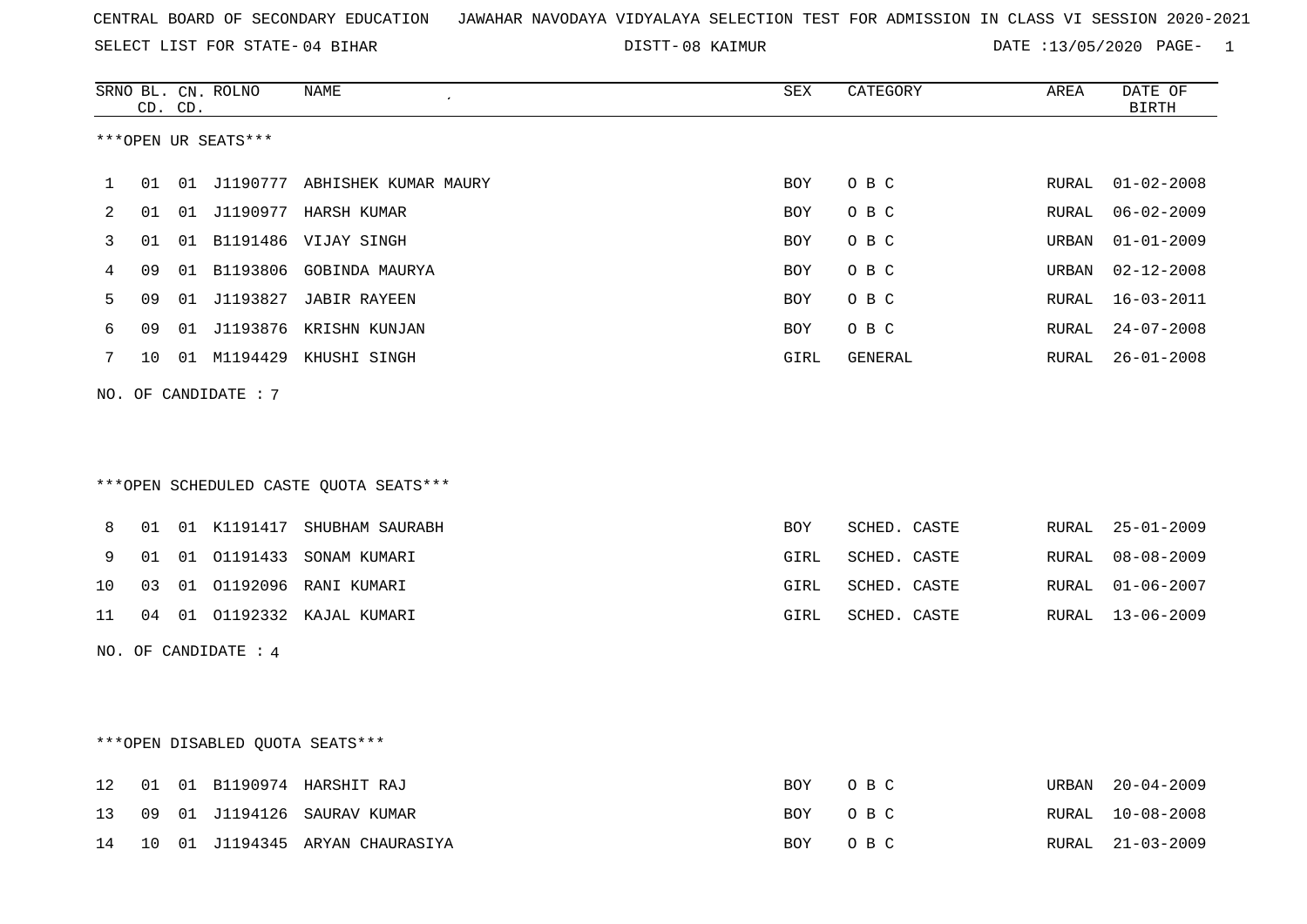SELECT LIST FOR STATE- DISTT- 04 BIHAR

08 KAIMUR DATE :13/05/2020 PAGE- 2

|    | CD. CD. |    | SRNO BL. CN. ROLNO     | NAME                                   | SEX  | CATEGORY     | AREA  | DATE OF<br><b>BIRTH</b> |
|----|---------|----|------------------------|----------------------------------------|------|--------------|-------|-------------------------|
|    |         |    | NO. OF CANDIDATE : 3   |                                        |      |              |       |                         |
|    |         |    |                        |                                        |      |              |       |                         |
|    |         |    |                        |                                        |      |              |       |                         |
|    |         |    |                        | *** OPEN BACKWARD CLASS QUOTA SEATS*** |      |              |       |                         |
| 15 | 01      |    |                        | 01 J1190814 AMAN KUMAR MAURYA          | BOY  | O B C        | RURAL | $02 - 01 - 2010$        |
| 16 | 01      |    | 01 F1191373            | SAUMYA KUMARI                          | GIRL | O B C        | URBAN | $11 - 12 - 2008$        |
| 17 | 04      |    |                        | 01 N1192439 RIYA GUPTA                 | GIRL | O B C        | RURAL | $05 - 08 - 2008$        |
| 18 | 06      |    | 01 N1192968            | PRIYA PATEL                            | GIRL | O B C        | RURAL | 15-12-2009              |
| 19 | 09      |    | 01 J1193963            | PAWAN KUMAR                            | BOY  | O B C        | RURAL | $01 - 01 - 2009$        |
|    |         |    | NO. OF CANDIDATE : 5   |                                        |      |              |       |                         |
|    |         |    |                        |                                        |      |              |       |                         |
|    |         |    |                        |                                        |      |              |       |                         |
|    |         |    |                        | ***OPEN SCHEDULED TRIBE QUOTA SEATS*** |      |              |       |                         |
| 20 |         |    |                        | 01 01 L1190758 AARAV SHARMA            | BOY  | SCHED. TRIBE | RURAL | $01 - 03 - 2010$        |
|    |         |    | NO. OF CANDIDATE : 1   |                                        |      |              |       |                         |
|    |         |    |                        |                                        |      |              |       |                         |
|    |         |    |                        |                                        |      |              |       |                         |
|    |         |    | ***RURAL OPEN SEATS*** |                                        |      |              |       |                         |
|    |         |    |                        |                                        |      |              |       |                         |
| 21 | 01      |    |                        | 01 J1190786 ADITYA KUMAR               | BOY  | O B C        | RURAL | $27 - 08 - 2009$        |
| 22 | 01      |    |                        | 01 J1190813 AMAN KUMAR                 | BOY  | O B C        | RURAL | $08 - 12 - 2009$        |
| 23 | 01      |    |                        | 01 J1190839 ANAY KUMAR                 | BOY  | O B C        | RURAL | $30 - 03 - 2008$        |
| 24 | 01      | 01 |                        | J1191234 PURUSHOTAM ANANT              | BOY  | O B C        | RURAL | $25 - 09 - 2010$        |
| 25 | 02      | 01 |                        | K1191580 ASHUTOSH KUMAR                | BOY  | SCHED. CASTE | RURAL | $13 - 04 - 2008$        |
| 26 | 02      |    |                        | 01 J1191778 SANJIV KUMAR               | BOY  | O B C        | RURAL | $05 - 08 - 2009$        |

27 03 01 J1192140 SANTOSH KUMAR BOY O B C RURAL 20-03-2008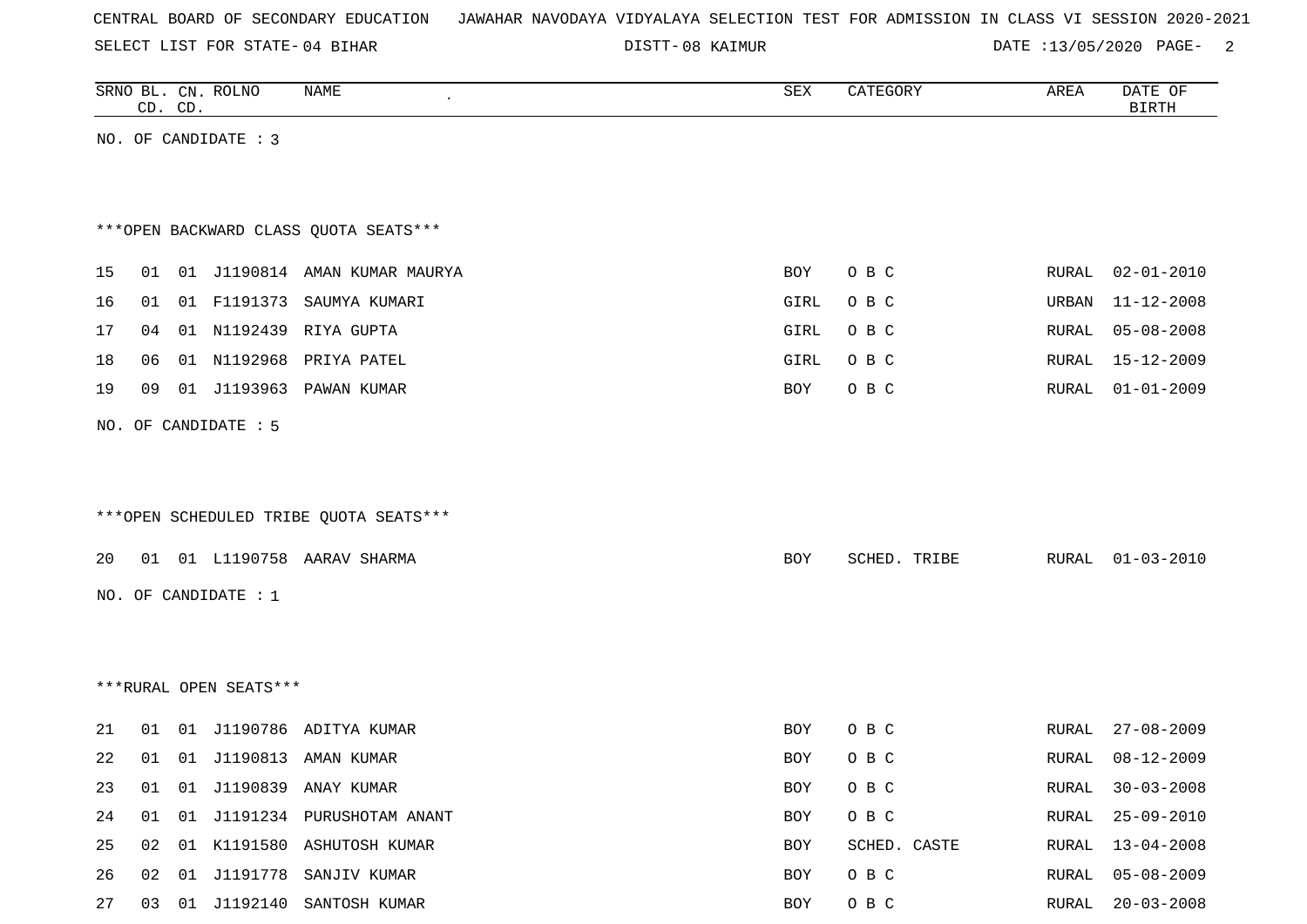08 KAIMUR DATE :13/05/2020 PAGE- 3

|    |                       | CD. CD. | SRNO BL. CN. ROLNO     | NAME                       | SEX        | CATEGORY       | AREA         | DATE OF<br><b>BIRTH</b> |  |  |
|----|-----------------------|---------|------------------------|----------------------------|------------|----------------|--------------|-------------------------|--|--|
|    |                       |         | ***RURAL OPEN SEATS*** |                            |            |                |              |                         |  |  |
| 28 | 03                    | 01      | N1192183               | SUHANA PATEL               | GIRL       | O B C          | RURAL        | $08 - 11 - 2008$        |  |  |
| 29 | 04                    | 01      | J1192400               | PRINCE KUMAR               | <b>BOY</b> | O B C          | <b>RURAL</b> | $15 - 01 - 2010$        |  |  |
| 30 | 04                    | 01      |                        | J1192401 PRINCE KUMAR      | BOY        | O B C          | RURAL        | $06 - 01 - 2009$        |  |  |
| 31 | 04                    | 01      | J1192448               | SACHIN KUMAR               | BOY        | O B C          | RURAL        | $06 - 08 - 2009$        |  |  |
| 32 | 05                    | 01      |                        | J1192526 ABHISHEK RAJ      | BOY        | O B C          | RURAL        | $25 - 12 - 2008$        |  |  |
| 33 | 05                    | 01      | J1192550               | ANMOL RAJ                  | <b>BOY</b> | O B C          | <b>RURAL</b> | $10 - 03 - 2009$        |  |  |
| 34 | 06                    | 01      | J1192748               | ABHISHEK KUMAR             | <b>BOY</b> | O B C          | RURAL        | $30 - 11 - 2008$        |  |  |
| 35 | 06                    | 01      | J1192765               | AMAN KUMAR                 | BOY        | O B C          | RURAL        | $20 - 06 - 2009$        |  |  |
| 36 | 07                    | 01      |                        | J1193122 AMRESH KUMAR      | BOY        | O B C          | RURAL        | $13 - 04 - 2009$        |  |  |
| 37 | 07                    | 01      |                        | J1193194 DHIRAJ KUMAR      | BOY        | O B C          | RURAL        | $08 - 01 - 2008$        |  |  |
| 38 | 07                    | 01      | J1193448               | SHIVAM CHAUHAN             | <b>BOY</b> | O B C          | <b>RURAL</b> | $03 - 03 - 2010$        |  |  |
| 39 | 08                    |         |                        | 01 M1193537 ARADHYA SINGH  | GIRL       | GENERAL        | RURAL        | $17 - 06 - 2008$        |  |  |
| 40 | 09                    | 01      | K1193916               | MOHAN KUMAR                | BOY        | SCHED. CASTE   | RURAL        | $12 - 12 - 2008$        |  |  |
| 41 | 09                    | 01      |                        | J1194038 RAHUL RAJ         | BOY        | O B C          | RURAL        | $18 - 05 - 2008$        |  |  |
| 42 | 09                    | 01      | J1194056               | RANJAN KUMAR               | BOY        | O B C          | RURAL        | $18 - 06 - 2009$        |  |  |
| 43 | 09                    | 01      | I1194123               | SAURABH CHAUBEY            | <b>BOY</b> | <b>GENERAL</b> | <b>RURAL</b> | $27 - 03 - 2009$        |  |  |
| 44 | 10                    |         |                        | 01 N1194422 KHUSHBU KUMARI | GIRL       | O B C          | RURAL        | $01 - 01 - 2010$        |  |  |
| 45 | 10                    | 01      | J1194624               | SONU KUMAR                 | BOY        | O B C          | RURAL        | $01 - 01 - 2009$        |  |  |
| 46 | 11                    | 01      |                        | J1194715 AVNISH KUMAR      | BOY        | O B C          | RURAL        | $21 - 05 - 2009$        |  |  |
| 47 | 11                    |         |                        | 01 J1194736 HIMANSHU KUMAR | <b>BOY</b> | O B C          | RURAL        | $04 - 02 - 2009$        |  |  |
|    | NO. OF CANDIDATE : 27 |         |                        |                            |            |                |              |                         |  |  |

\*\*\*RURAL SCHEDULED CASTE QUOTA SEATS\*\*\*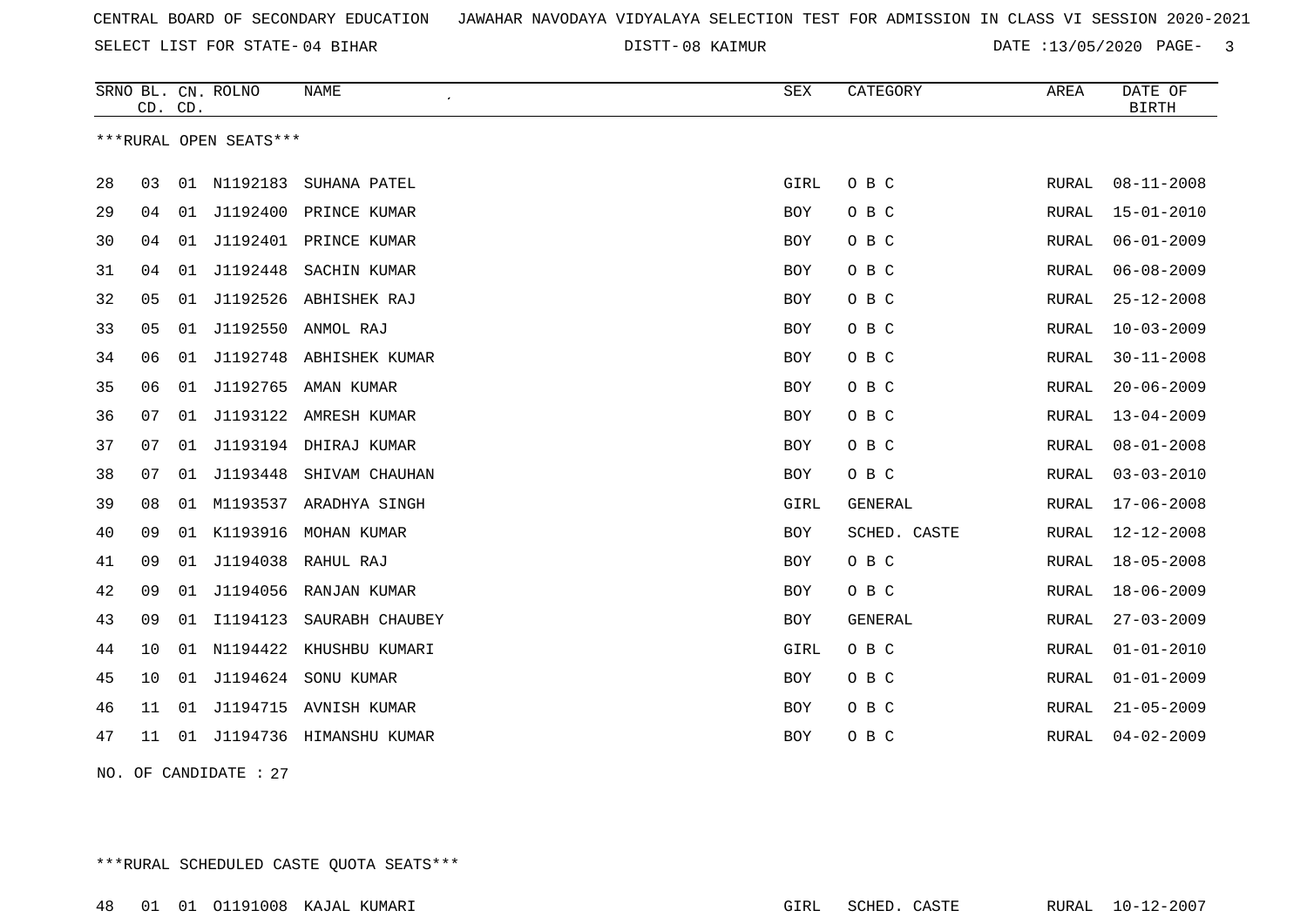SELECT LIST FOR STATE- DISTT- 04 BIHAR

DISTT-08 KAIMUR **DATE** :13/05/2020 PAGE- 4

|    |                                        | CD. CD. | SRNO BL. CN. ROLNO    | NAME                                    | SEX        | CATEGORY     | AREA  | DATE OF<br><b>BIRTH</b> |  |
|----|----------------------------------------|---------|-----------------------|-----------------------------------------|------------|--------------|-------|-------------------------|--|
|    |                                        |         |                       | ***RURAL SCHEDULED CASTE OUOTA SEATS*** |            |              |       |                         |  |
| 49 | 01                                     |         | 01 01191469           | TERESA MITRA                            | GIRL       | SCHED. CASTE | RURAL | $15 - 10 - 2010$        |  |
| 50 | 02                                     | 01      |                       | K1191714 PRINCE KUMAR                   | <b>BOY</b> | SCHED. CASTE | RURAL | $15 - 02 - 2008$        |  |
| 51 | 02                                     | 01      |                       | K1191740 RAJWANT KUMAR                  | <b>BOY</b> | SCHED. CASTE | RURAL | $17 - 08 - 2009$        |  |
| 52 | 03                                     | 01      |                       | K1191899 ATUL RAJ                       | <b>BOY</b> | SCHED. CASTE | RURAL | $08 - 02 - 2010$        |  |
| 53 | 03                                     | 01      | K1191933              | <b>GOLU KUMAR</b>                       | <b>BOY</b> | SCHED. CASTE | RURAL | $01 - 01 - 2010$        |  |
| 54 | 04                                     | 01      | K1192327              | <b>JAYNISH PRAKASH</b>                  | <b>BOY</b> | SCHED. CASTE | RURAL | $09 - 02 - 2009$        |  |
| 55 | 06                                     | 01      | K1192747              | ABHISHEK KUMAR                          | <b>BOY</b> | SCHED. CASTE | RURAL | $03 - 06 - 2008$        |  |
| 56 | 06                                     | 01      | K1192855              | HARSH RAJ                               | <b>BOY</b> | SCHED. CASTE | RURAL | $14 - 05 - 2010$        |  |
| 57 | 09                                     | 01      | K1193917              | MOHIT KUMAR                             | <b>BOY</b> | SCHED. CASTE | RURAL | $26 - 05 - 2009$        |  |
| 58 | 09                                     | 01      |                       | K1194124 SAURABH KUMAR                  | <b>BOY</b> | SCHED. CASTE | RURAL | $05 - 12 - 2009$        |  |
| 59 | 09                                     |         |                       | 01 K1194255 VIVEK KUMAR                 | <b>BOY</b> | SCHED. CASTE | RURAL | $02 - 01 - 2009$        |  |
|    |                                        |         | NO. OF CANDIDATE : 12 |                                         |            |              |       |                         |  |
|    |                                        |         |                       |                                         |            |              |       |                         |  |
|    |                                        |         |                       |                                         |            |              |       |                         |  |
|    | ***RURAL BACKWARD CLASS OUOTA SEATS*** |         |                       |                                         |            |              |       |                         |  |

| 60 | 01 | 01 | N1190840    | ANCHAL KUMARI                | GIRL | O B C |       | RURAL 08-03-2008 |
|----|----|----|-------------|------------------------------|------|-------|-------|------------------|
| 61 | 01 | 01 |             | N1190904 ASTHA KUMARI        | GIRL | O B C | RURAL | $03 - 05 - 2009$ |
| 62 | 01 |    |             | 01 N1191316 RUKHSHAR PRAVEEN | GIRL | O B C | RURAL | 08-11-2007       |
| 63 | 01 | 01 | N1191408    | SHREYA RAJ                   | GIRL | O B C | RURAL | 06-08-2009       |
| 64 | 02 | 01 |             | N1191614 GRIH LAXMI          | GIRL | O B C | RURAL | 17-12-2009       |
| 65 | 02 | 01 | N1191667    | MADHU GUPTA                  | GIRL | O B C | RURAL | 26-04-2008       |
| 66 | 04 | 01 | N1192241    | AKIFA NAIRA                  | GIRL | O B C | RURAL | 14-07-2008       |
| 67 | 04 | 01 |             | N1192482 SIMA KUMARI         | GIRL | O B C | RURAL | 12-01-2010       |
| 68 | 06 |    | 01 J1192769 | AMIT KUMAR                   | BOY  | O B C | RURAL | 10-12-2009       |
| 69 | 06 | 01 | J1192958    | PRINCE KUMAR                 | BOY  | O B C | RURAL | 12-02-2009       |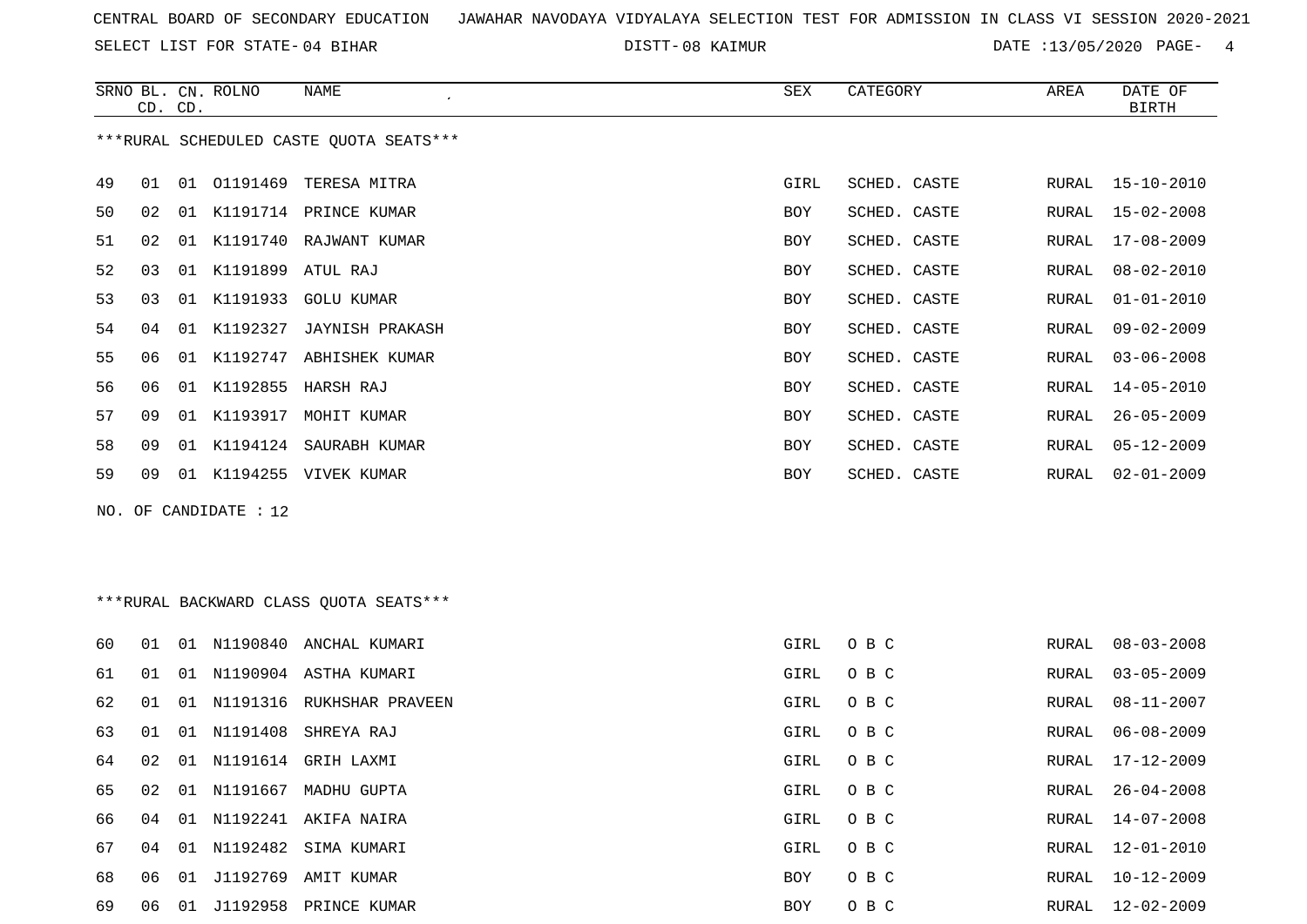SELECT LIST FOR STATE- DISTT- 04 BIHAR

08 KAIMUR DATE :13/05/2020 PAGE- 5

|                                        | CD. CD. |    | SRNO BL. CN. ROLNO | NAME                       | SEX        | CATEGORY | AREA  | DATE OF<br>BIRTH |  |
|----------------------------------------|---------|----|--------------------|----------------------------|------------|----------|-------|------------------|--|
| ***RURAL BACKWARD CLASS OUOTA SEATS*** |         |    |                    |                            |            |          |       |                  |  |
| 70                                     | 06      |    | 01 N1193083        | YASHASWI JAISWAL           | GIRL       | O B C    | RURAL | 29-08-2009       |  |
| 71                                     | O 9     |    |                    | 01 N1193622 AARUSHI KUMARI | GIRL       | O B C    | RURAL | $04 - 08 - 2009$ |  |
| 72                                     | 09      | 01 |                    | J1193632 ABHISHEK KUMAR    | <b>BOY</b> | O B C    | RURAL | $06 - 10 - 2008$ |  |
| 73                                     | 09      |    | 01 N1194178        | SONALI KUMARI              | GIRL       | O B C    | RURAL | $01 - 01 - 2008$ |  |
| 74                                     | 09      | 01 | J1194202           | SUNNY PATEL                | BOY        | O B C    | RURAL | $30 - 10 - 2009$ |  |
| 75                                     | 10      | 01 | N1194363           | CHAHAT GUPTA               | GIRL       | O B C    | RURAL | $20 - 08 - 2008$ |  |
|                                        |         |    |                    |                            |            |          |       |                  |  |

NO. OF CANDIDATE : 16

# \*\*\*RURAL SCHEDULED TRIBE QUOTA SEATS\*\*\*

|  |  | 76 03 01 P1191879 ANJALI KUMARI  | GIRL | SCHED. TRIBE | RURAL 24-03-2010 |
|--|--|----------------------------------|------|--------------|------------------|
|  |  | 77 03 01 P1192180 SRISTY PRIYA   | GIRL | SCHED. TRIBE | RURAL 13-11-2008 |
|  |  | 78 04 01 P1192269 ANSHIKA KUMARI | GIRL | SCHED. TRIBE | RURAL 10-01-2009 |
|  |  | 79 08 01 L1193529 ABHAY KUMAR    | BOY  | SCHED. TRIBE | RURAL 08-08-2007 |
|  |  | 80 08 01 L1193582 PRAMOD KUMAR   | BOY  | SCHED. TRIBE | RURAL 14-11-2010 |
|  |  |                                  |      |              |                  |

NO. OF CANDIDATE : 5

TOTAL SELECTED CANDIDATE : 80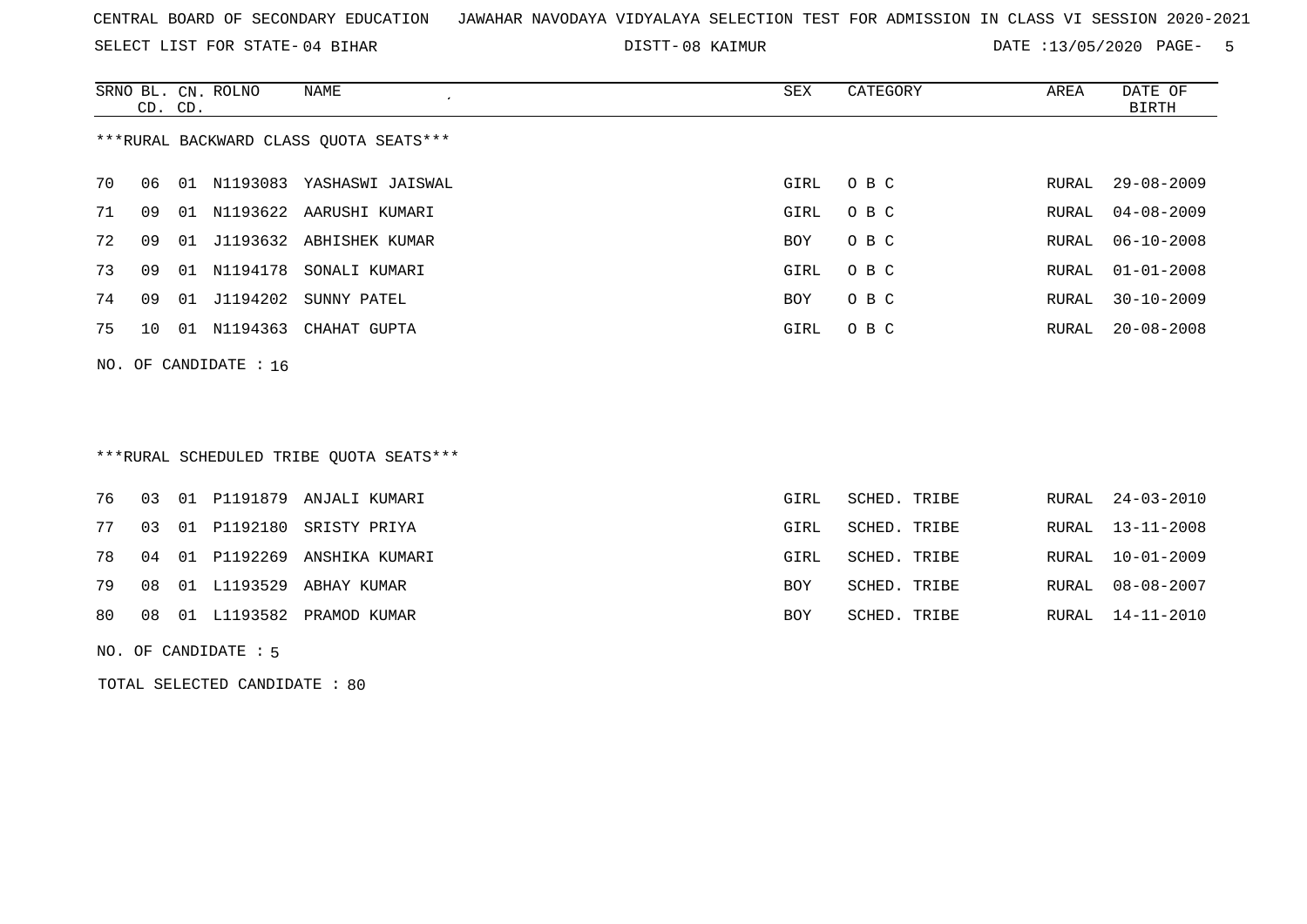DISTT-09 DARBHANGA DATE :13/05/2020 PAGE- 1

|    |    | CD. CD. | SRNO BL. CN. ROLNO   | <b>NAME</b>                            | SEX  | CATEGORY     | AREA         | DATE OF<br><b>BIRTH</b> |
|----|----|---------|----------------------|----------------------------------------|------|--------------|--------------|-------------------------|
|    |    |         | ***OPEN UR SEATS***  |                                        |      |              |              |                         |
| 1  | 02 |         | 01 N1195113          | SNEHA BHARTI                           | GIRL | O B C        | RURAL        | $23 - 09 - 2009$        |
| 2  | 05 |         |                      | 01 J1195387 ADITYA SUMAN               | BOY  | O B C        | RURAL        | $26 - 12 - 2008$        |
| 3  | 05 |         |                      | 01 J1195390 AKASH KUMAR                | BOY  | O B C        | RURAL        | $29 - 07 - 2007$        |
| 4  | 05 |         |                      | 01 M1195501 SNEHA KUMARI               | GIRL | GENERAL      | RURAL        | $22 - 09 - 2010$        |
| 5  | 09 |         |                      | 01 P1195829 ANUPRIYA KUMARI            | GIRL | SCHED. TRIBE | RURAL        | $11 - 10 - 2009$        |
| 6  | 12 |         | 01 M1196013 APOORVA  |                                        | GIRL | GENERAL      | RURAL        | $30 - 10 - 2009$        |
| 7  | 14 |         |                      | 01 I1196184 ANISH KUMAR                | BOY  | GENERAL      | RURAL        | $04 - 12 - 2008$        |
| 8  |    |         |                      | 19 01 J1196510 ANKIT KUMAR             | BOY  | O B C        | RURAL        | $10 - 05 - 2009$        |
|    |    |         | NO. OF CANDIDATE : 8 |                                        |      |              |              |                         |
|    |    |         |                      |                                        |      |              |              |                         |
|    |    |         |                      | ***OPEN SCHEDULED CASTE QUOTA SEATS*** |      |              |              |                         |
| 9  | 01 |         |                      | 01 K1194900 ARYAN RAJ                  | BOY  | SCHED. CASTE | RURAL        | $25 - 08 - 2010$        |
| 10 | 10 |         |                      | 01 01195946 SHIKHA SUMAN               | GIRL | SCHED. CASTE | <b>RURAL</b> | $02 - 09 - 2009$        |
| 11 |    |         |                      | 12 01 K1196000 ALOK RANJAN             | BOY  | SCHED. CASTE | RURAL        | $20 - 06 - 2010$        |
|    |    |         | NO. OF CANDIDATE : 3 |                                        |      |              |              |                         |
|    |    |         |                      |                                        |      |              |              |                         |
|    |    |         |                      |                                        |      |              |              |                         |
|    |    |         |                      | ***OPEN DISABLED QUOTA SEATS***        |      |              |              |                         |
| 12 |    |         |                      | 01 01 I1194899 ARYAN KUMAR             | BOY  | GENERAL      | RURAL        | $22 - 01 - 2008$        |
| 13 | 06 |         |                      | 01 01195527 AKANKSHA MALLICK           | GIRL | SCHED. CASTE | <b>RURAL</b> | $28 - 08 - 2010$        |

14 13 01 J1196079 AKARSH RAJ BOY O B C RURAL 28-03-2009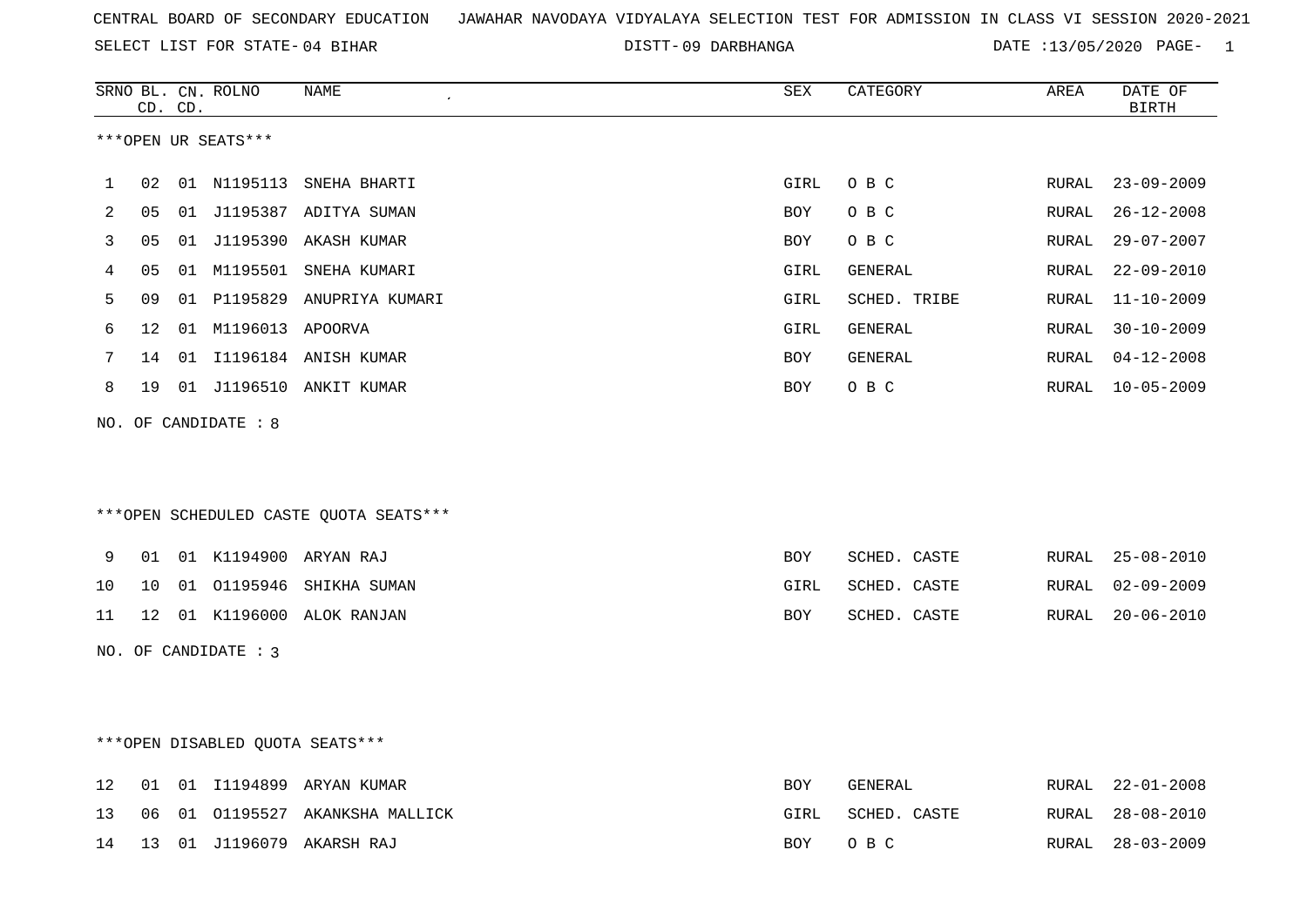SELECT LIST FOR STATE- DISTT- 04 BIHAR

09 DARBHANGA DATE :13/05/2020 PAGE- 2

|    |    | CD. CD. | SRNO BL. CN. ROLNO     | <b>NAME</b>                            | SEX  | CATEGORY     | AREA  | DATE OF<br><b>BIRTH</b> |
|----|----|---------|------------------------|----------------------------------------|------|--------------|-------|-------------------------|
|    |    |         | NO. OF CANDIDATE : 3   |                                        |      |              |       |                         |
|    |    |         |                        |                                        |      |              |       |                         |
|    |    |         |                        |                                        |      |              |       |                         |
|    |    |         |                        | *** OPEN BACKWARD CLASS QUOTA SEATS*** |      |              |       |                         |
| 15 | 04 |         |                        | 01 B1195371 SUJEET KUMAR               | BOY  | O B C        | URBAN | 14-09-2009              |
| 16 | 06 |         | 01 J1195606            | SUMIT SHIVAM                           | BOY  | O B C        | RURAL | $19 - 05 - 2008$        |
| 17 | 09 |         |                        | 01 N1195870 SADHANA KUMARI             | GIRL | O B C        | RURAL | $04 - 11 - 2009$        |
|    |    |         |                        | 01 J1196371 ABHIJEET KUMAR GAURAV      |      | O B C        | RURAL | $04 - 08 - 2008$        |
| 18 | 17 |         |                        |                                        | BOY  |              |       |                         |
| 19 | 17 |         |                        | 01 J1196395 HIMANSHU RAJ               | BOY  | O B C        | RURAL | $15 - 07 - 2009$        |
|    |    |         | NO. OF CANDIDATE : 5   |                                        |      |              |       |                         |
|    |    |         |                        |                                        |      |              |       |                         |
|    |    |         |                        |                                        |      |              |       |                         |
|    |    |         |                        | ***OPEN SCHEDULED TRIBE QUOTA SEATS*** |      |              |       |                         |
| 20 |    |         |                        | 02 01 L1195082 RAJA BABU               | BOY  | SCHED. TRIBE | RURAL | $30 - 07 - 2009$        |
|    |    |         |                        |                                        |      |              |       |                         |
|    |    |         | NO. OF CANDIDATE : 1   |                                        |      |              |       |                         |
|    |    |         |                        |                                        |      |              |       |                         |
|    |    |         |                        |                                        |      |              |       |                         |
|    |    |         | ***RURAL OPEN SEATS*** |                                        |      |              |       |                         |
| 21 | 01 |         | 01 K1194886            | AARAV KUMAR                            | BOY  | SCHED. CASTE | RURAL | $08 - 09 - 2009$        |
| 22 | 02 |         |                        | 01 M1195118 SRISHTI KUMARI             | GIRL | GENERAL      | RURAL | $02 - 10 - 2008$        |
| 23 | 03 |         |                        | 01 L1195190 GANGESHWAR KUMAR           | BOY  | SCHED. TRIBE | RURAL | $01 - 01 - 2008$        |
| 24 | 03 |         | 01 M1195283            | SHIVANGI                               | GIRL | GENERAL      | RURAL | $24 - 08 - 2008$        |
| 25 | 04 |         | 01 M1195326 BHAVYA     |                                        | GIRL | GENERAL      | RURAL | $23 - 01 - 2010$        |
| 26 | 04 | 01      |                        | J1195357 SADAVRIKSH KUMAR              | BOY  | O B C        | RURAL | $15 - 02 - 2009$        |
| 27 | 05 |         |                        | 01 I1195382 ABHISHEK RATHORE           | BOY  | GENERAL      | RURAL | 27-07-2007              |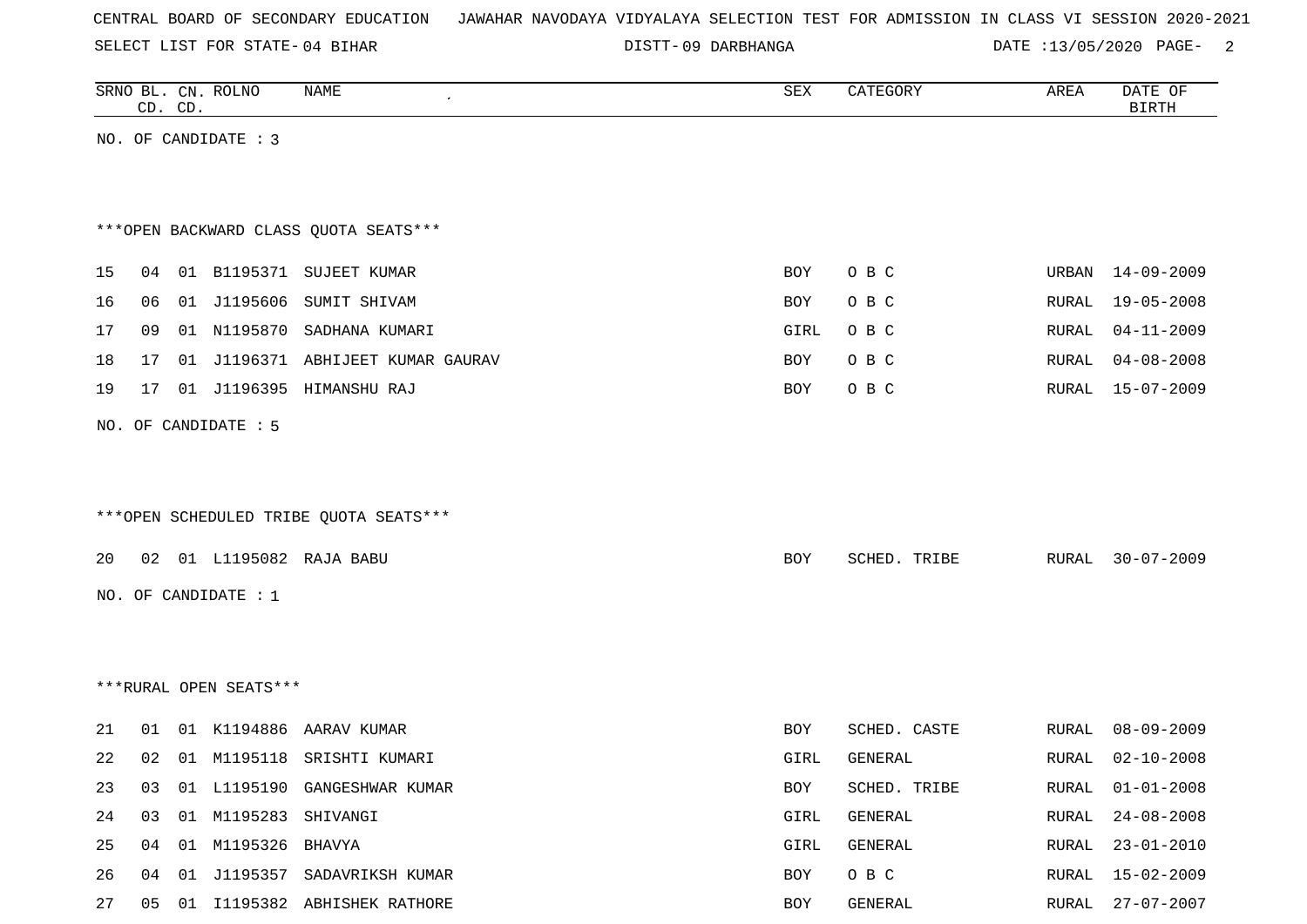09 DARBHANGA DATE :13/05/2020 PAGE- 3

|    | CD. CD. |    | SRNO BL. CN. ROLNO     | NAME                         | SEX        | CATEGORY     | AREA         | DATE OF<br><b>BIRTH</b> |
|----|---------|----|------------------------|------------------------------|------------|--------------|--------------|-------------------------|
|    |         |    | ***RURAL OPEN SEATS*** |                              |            |              |              |                         |
| 28 | 06      |    |                        | 01 01195530 ANJALI MALLICK   | GIRL       | SCHED. CASTE | RURAL        | $08 - 03 - 2009$        |
| 29 | 06      | 01 |                        | J1195531 ANKIT KUMAR         | <b>BOY</b> | O B C        | RURAL        | $01 - 08 - 2007$        |
| 30 | 06      | 01 | J1195546               | <b>GAUTAM KUMAR</b>          | BOY        | O B C        | RURAL        | $02 - 02 - 2008$        |
|    |         |    | 01 M1195547            |                              |            |              |              | $04 - 06 - 2009$        |
| 31 | 06      |    |                        | GITANJALI KUMARI             | GIRL       | GENERAL      | RURAL        |                         |
| 32 | 06      | 01 | J1195549               | GOPAL KRISHNA                | BOY        | O B C        | RURAL        | $15 - 07 - 2009$        |
| 33 | 06      | 01 | J1195558               | KUNAL KUMAR                  | BOY        | O B C        | RURAL        | $02 - 04 - 2009$        |
| 34 | 06      | 01 |                        | J1195568 NAVNIT KUMAR        | BOY        | O B C        | RURAL        | $07 - 02 - 2008$        |
| 35 | 06      | 01 |                        | J1195575 PRINCE KUMAR        | BOY        | O B C        | RURAL        | $05 - 10 - 2009$        |
| 36 | 06      |    |                        | 01 J1195584 RISHAV RAJ       | <b>BOY</b> | O B C        | RURAL        | $23 - 12 - 2009$        |
| 37 | 06      |    | 01 L1195602            | SONU KUMAR                   | <b>BOY</b> | SCHED. TRIBE | RURAL        | $06 - 02 - 2008$        |
| 38 | 06      | 01 |                        | J1195615 VIKAS KUMAR         | <b>BOY</b> | O B C        | RURAL        | $01 - 03 - 2009$        |
| 39 | 06      | 01 | K1195616               | VIKRAM KUMAR                 | <b>BOY</b> | SCHED. CASTE | <b>RURAL</b> | $01 - 06 - 2008$        |
| 40 | 08      | 01 |                        | I1195796 MAYANK KUMAR MISHRA | BOY        | GENERAL      | RURAL        | $04 - 02 - 2008$        |
| 41 | 09      | 01 |                        | J1195833 ARJUN KUMAR YADAV   | BOY        | O B C        | RURAL        | $22 - 07 - 2009$        |
| 42 | 10      | 01 |                        | J1195894 ADITYA KUMAR        | BOY        | O B C        | RURAL        | $12 - 09 - 2009$        |
| 43 | 11      | 01 |                        | K1195980 RONIT RAJ           | BOY        | SCHED. CASTE | RURAL        | $27 - 06 - 2010$        |
| 44 | 12      |    |                        | 01 M1196043 PRIYANSHU PRIYA  | GIRL       | GENERAL      | RURAL        | $10 - 10 - 2009$        |
| 45 | 13      | 01 |                        | J1196170 VIVEK KUMAR         | BOY        | O B C        | RURAL        | $20 - 03 - 2008$        |
| 46 | 15      | 01 |                        | K1196293 VIVEK KUMAR         | BOY        | SCHED. CASTE | RURAL        | $10 - 03 - 2010$        |
| 47 | 16      | 01 |                        | J1196357 SHIVAM KUMAR        | BOY        | O B C        | RURAL        | $07 - 03 - 2008$        |
| 48 | 17      | 01 | M1196429               | RAKHI KUMARI                 | GIRL       | GENERAL      | RURAL        | $09 - 08 - 2009$        |
| 49 | 18      |    |                        | 01 M1196464 ALISHA PRAVEEN   | GIRL       | GENERAL      | RURAL        | 15-05-2007              |
| 50 | 19      | 01 | J1196531 NISHANT       |                              | <b>BOY</b> | O B C        | <b>RURAL</b> | $09 - 07 - 2009$        |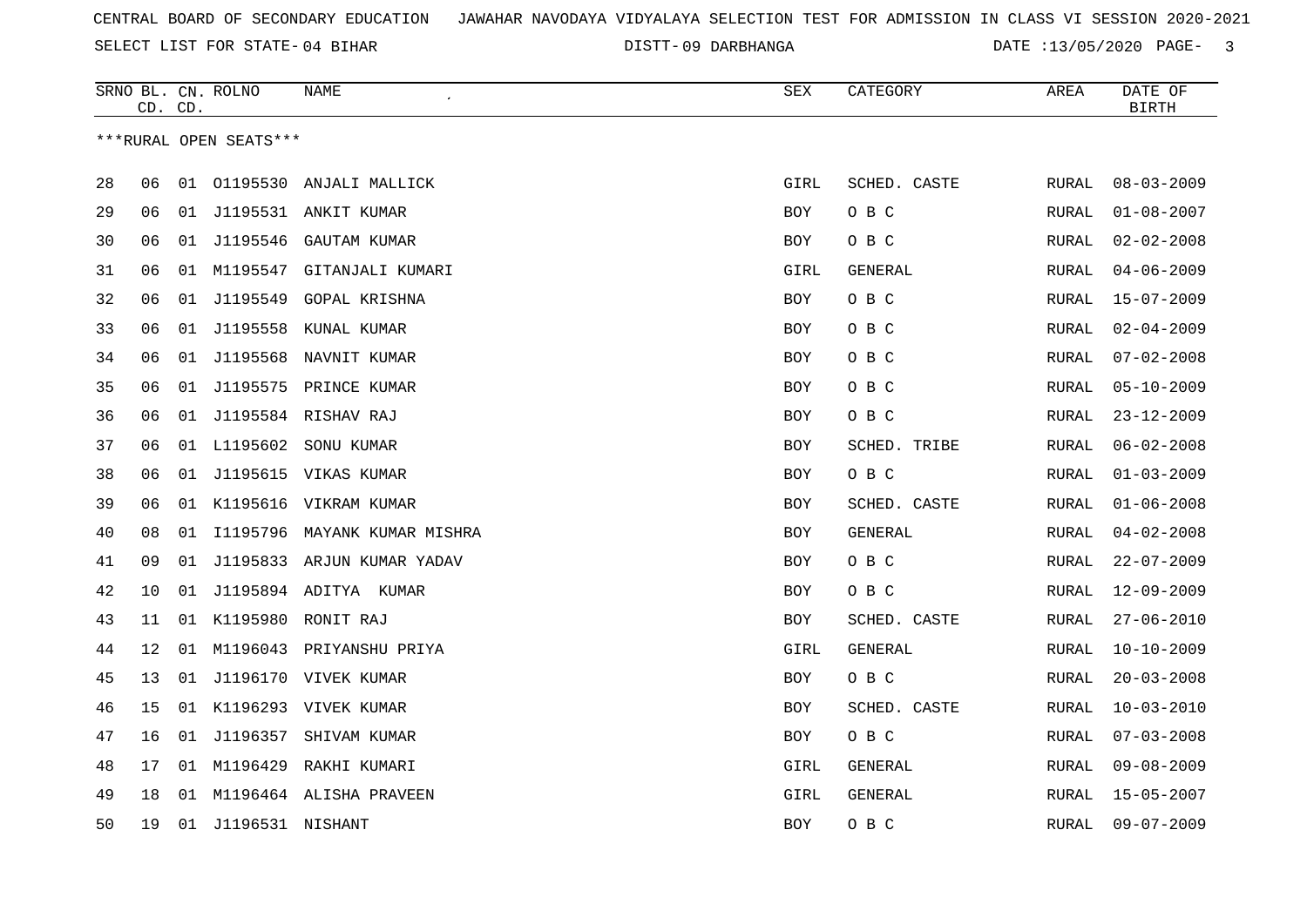SELECT LIST FOR STATE- DISTT- 04 BIHAR

09 DARBHANGA DATE :13/05/2020 PAGE- 4

| SRNO BL. CN. ROLNO<br>NAME<br>CD. CD. | SEX | CATEGORY | AREA | DATE OF<br>BIRTH |
|---------------------------------------|-----|----------|------|------------------|
| NO. OF CANDIDATE : 30                 |     |          |      |                  |
|                                       |     |          |      |                  |

# \*\*\*RURAL SCHEDULED CASTE QUOTA SEATS\*\*\*

| 51 | O 1 | . N 1 | K1194897            | ANSHU KUMAR              | BOY        | SCHED. CASTE | RURAL | $08 - 07 - 2008$ |
|----|-----|-------|---------------------|--------------------------|------------|--------------|-------|------------------|
| 52 | 01  | O 1   | 01194926            | PRIYA SHRI RAGNI         | GIRL       | SCHED. CASTE | RURAL | 19-07-2007       |
| 53 | 02  |       |                     | 01 K1194986 ARYAN RAJ    | BOY        | SCHED. CASTE | RURAL | 28-08-2009       |
| 54 | 04  |       |                     | 01 K1195353 RISHAV KUMAR | <b>BOY</b> | SCHED. CASTE | RURAL | 27-06-2009       |
| 55 | 08  |       | 01 K1195813 SHUBHAM |                          | <b>BOY</b> | SCHED. CASTE | RURAL | $20 - 12 - 2009$ |
| 56 | 09  | 01    |                     | 01195838 DRISHTI RAJ     | GIRL       | SCHED. CASTE |       | RURAL 19-09-2009 |
| 57 | 14  | 01    | 01196191            | FRUTY KUMARI             | GIRL       | SCHED. CASTE | RURAL | 01-01-2009       |
| 58 | 17  | 01    |                     | K1196372 ABHISHEK KUMAR  | BOY        | SCHED. CASTE | RURAL | $26 - 10 - 2009$ |
| 59 | 19  | 01    |                     | 01196530 NAINCY BHARTI   | GIRL       | SCHED. CASTE | RURAL | 05-01-2010       |
|    |     |       |                     |                          |            |              |       |                  |

NO. OF CANDIDATE : 9

## \*\*\*RURAL BACKWARD CLASS QUOTA SEATS\*\*\*

| 60  | 02 | - 01 |                | J1194987 ARYAN RAJ   | <b>BOY</b> | O B C | RURAL | $14 - 11 - 2009$ |
|-----|----|------|----------------|----------------------|------------|-------|-------|------------------|
| 61  | 03 | - 01 | J1195164       | ANUBHAV KUMAR        | <b>BOY</b> | O B C | RURAL | 15-08-2007       |
| 62  | 03 | 01   | J1195227 NAYAN |                      | <b>BOY</b> | O B C | RURAL | $08 - 03 - 2008$ |
| 63  | 03 | 01   |                | N1195234 NITU SINGH  | GIRL       | O B C | RURAL | $05 - 07 - 2008$ |
| 64  | 05 | - 01 | J1195393       | AMRESH KUMAR         | <b>BOY</b> | O B C | RURAL | $05 - 03 - 2008$ |
| 65. | 05 | - 01 |                | J1195408 BIBEK KUMAR | <b>BOY</b> | O B C | RURAL | 26-04-2009       |
| 66. | 05 | - 01 | N1195455       | MUNCHUN RAJ          | GIRL       | O B C | RURAL | 01-01-2008       |
| 67  | 05 | -01  | N1195456       | NANDANI KUMARI       | GIRL       | O B C | RURAL | 15-10-2010       |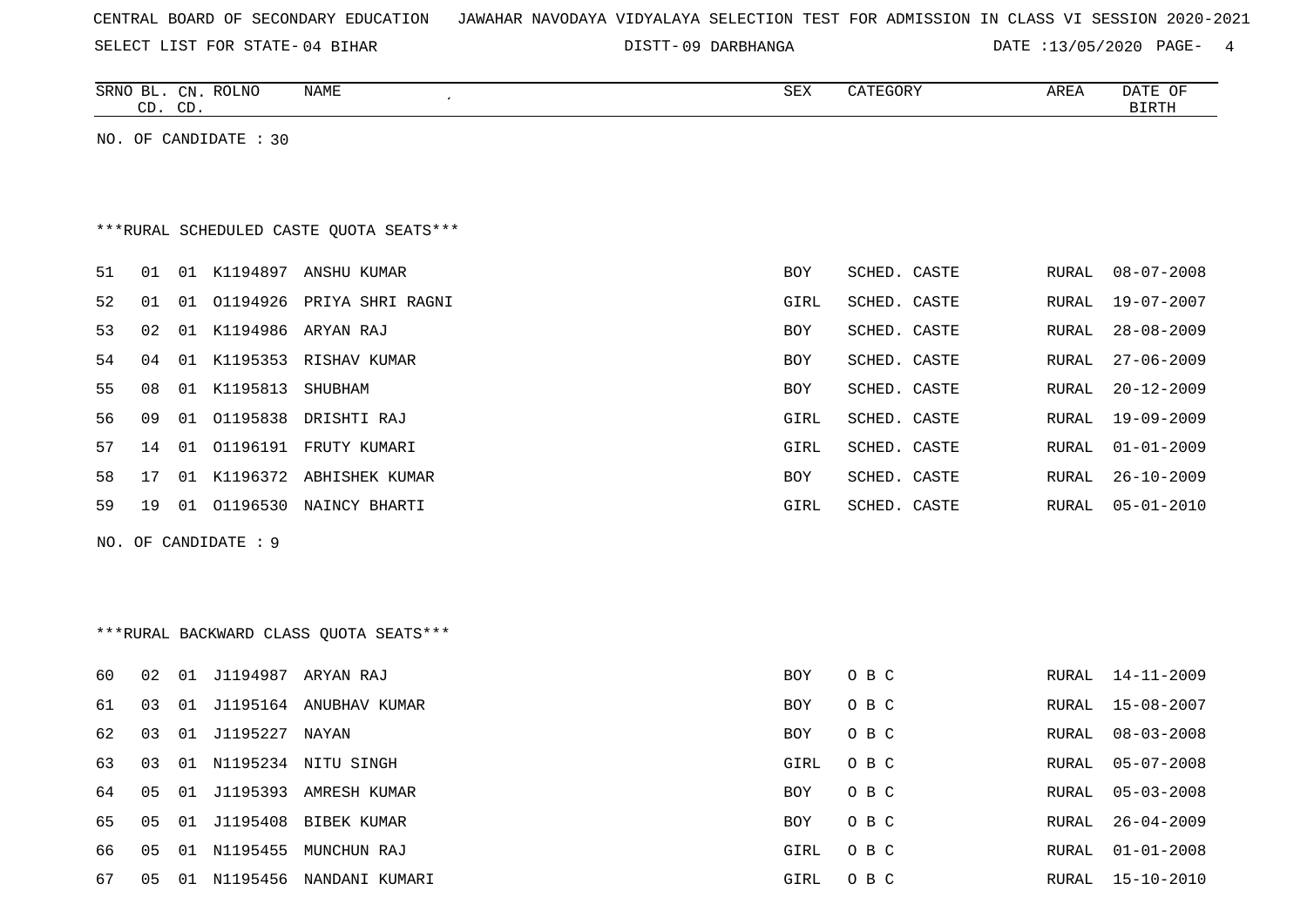SELECT LIST FOR STATE- DISTT- 04 BIHAR

09 DARBHANGA DATE :13/05/2020 PAGE- 5

|    | CD. CD.           |    | SRNO BL. CN. ROLNO    | <b>NAME</b>                             | <b>SEX</b> | CATEGORY     | AREA         | DATE OF<br><b>BIRTH</b> |
|----|-------------------|----|-----------------------|-----------------------------------------|------------|--------------|--------------|-------------------------|
|    |                   |    |                       | *** RURAL BACKWARD CLASS QUOTA SEATS*** |            |              |              |                         |
| 68 | 05                |    |                       | 01 J1195465 PRIYANSHU RAJ SAHU          | <b>BOY</b> | O B C        | RURAL        | $09 - 09 - 2009$        |
| 69 | 05                | 01 |                       | J1195521 VIPIN KUMAR                    | BOY        | O B C        | <b>RURAL</b> | $01 - 01 - 2009$        |
| 70 | 09                |    |                       | 01 N1195831 ARADHYA RAJ                 | GIRL       | O B C        | <b>RURAL</b> | $20 - 12 - 2008$        |
| 71 | $12 \overline{ }$ | 01 |                       | N1195991 ABHILASHA KUMARI               | GIRL       | O B C        | <b>RURAL</b> | $06 - 05 - 2008$        |
| 72 | 12                | 01 | N1196067              | SURUCHI KUMARI                          | GIRL       | O B C        | RURAL        | $24 - 01 - 2009$        |
| 73 | 13                |    |                       | 01 N1196071 AANCHAL KUMARI              | GIRL       | O B C        | <b>RURAL</b> | $04 - 02 - 2008$        |
| 74 | 17                |    |                       | 01 J1196376 ADITYA RAJ                  | BOY        | O B C        | <b>RURAL</b> | $15 - 08 - 2009$        |
| 75 | 18                |    |                       | 01 J1196477 MANAN PRAKASH               | BOY        | O B C        | RURAL        | $28 - 07 - 2009$        |
|    |                   |    | NO. OF CANDIDATE : 16 |                                         |            |              |              |                         |
|    |                   |    |                       | ***RURAL SCHEDULED TRIBE QUOTA SEATS*** |            |              |              |                         |
| 76 | 11                |    |                       | 01 L1195978 RAKESH KUMAR                | BOY        | SCHED. TRIBE | RURAL        | $01 - 01 - 2009$        |
| 77 | 17                |    |                       | 01 L1196384 ANAND RAJ ANAND             | BOY        | SCHED. TRIBE | <b>RURAL</b> | $20 - 07 - 2008$        |
| 78 | 17                |    |                       | 01 L1196393 HARENDRA KUMAR              | BOY        | SCHED. TRIBE | RURAL        | 12-08-2009              |
| 79 | 17                |    | 01 L1196436           | SAGAR KUMAR                             | BOY        | SCHED. TRIBE | <b>RURAL</b> | $15 - 01 - 2010$        |
| 80 | 19                | 01 | P1196539              | PUSHPANJALI KUMARI                      | GIRL       | SCHED. TRIBE | <b>RURAL</b> | $28 - 08 - 2008$        |
|    |                   |    | NO. OF CANDIDATE : 5  |                                         |            |              |              |                         |

TOTAL SELECTED CANDIDATE : 80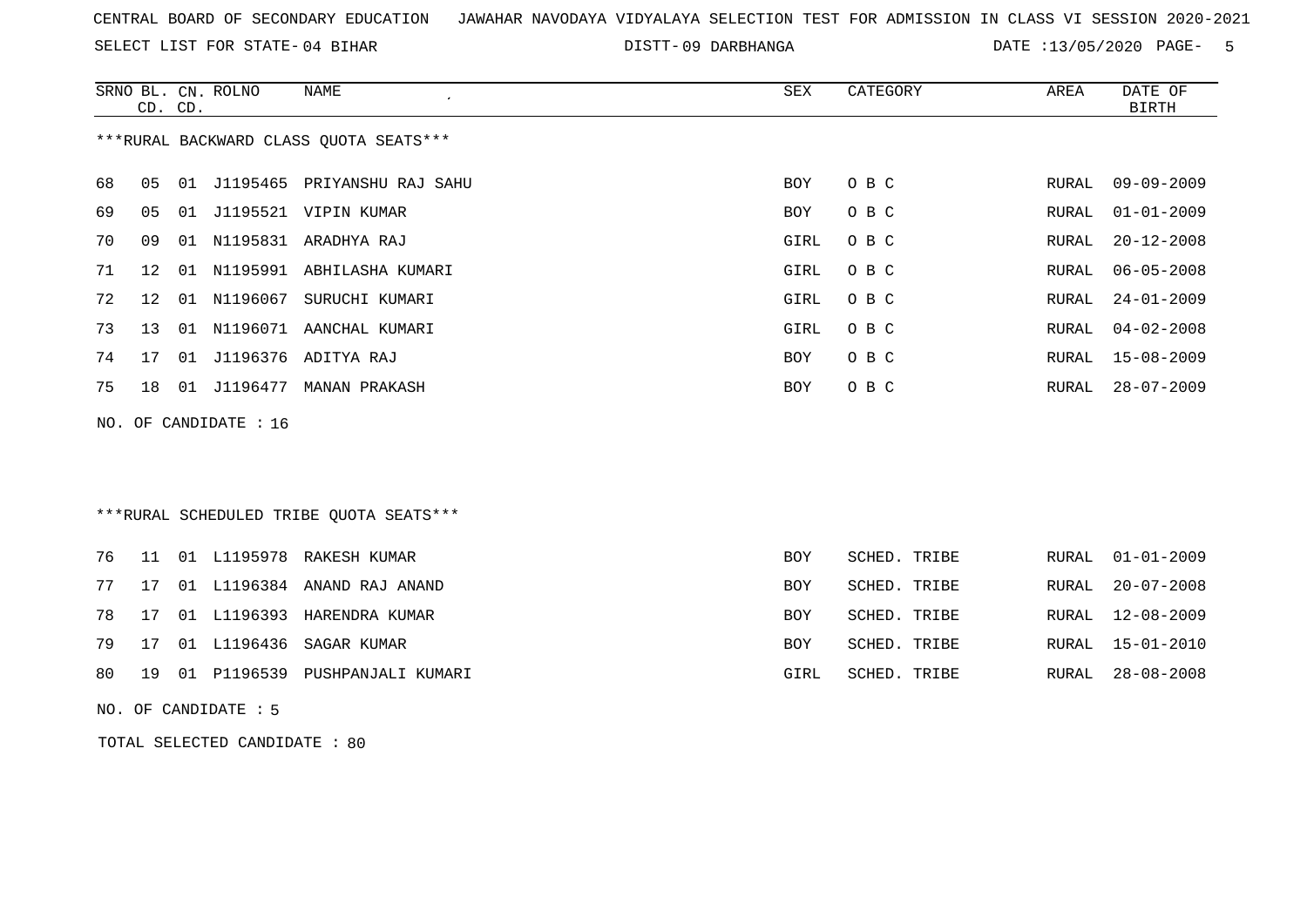|    |    | CD. CD. | SRNO BL. CN. ROLNO   | NAME                                   | ${\tt SEX}$ | CATEGORY       | AREA  | DATE OF<br>BIRTH |
|----|----|---------|----------------------|----------------------------------------|-------------|----------------|-------|------------------|
|    |    |         | ***OPEN UR SEATS***  |                                        |             |                |       |                  |
| 1  | 03 |         |                      | 01 J1196773 ADITYA KUMAR               | BOY         | O B C          | RURAL | $05 - 05 - 2010$ |
| 2  | 03 |         |                      | 01 J1196781 ANKIT KUMAR                | BOY         | O B C          | RURAL | $23 - 08 - 2009$ |
| 3  | 05 |         |                      | 01 J1196981 ARYAN KUMAR                | BOY         | O B C          | RURAL | $07 - 03 - 2009$ |
| 4  | 10 |         |                      | 01 01197755 KOMAL PRIYA                | GIRL        | SCHED. CASTE   | RURAL | $21 - 03 - 2010$ |
| 5  | 13 | 01      |                      | I1198165 HIMESH TRIVEDI                | BOY         | GENERAL        | RURAL | $29 - 12 - 2009$ |
| 6  | 15 |         |                      | 01 A1198554 SUDHIR RANJAN              | BOY         | GENERAL        | URBAN | $05 - 05 - 2008$ |
| 7  | 19 |         |                      | 01 J1198901 ASHISH KUMAR PRINCE        | BOY         | O B C          | RURAL | $20 - 03 - 2008$ |
| 8  |    |         |                      | 24 01 I1199485 VISHWAS SINGH           | BOY         | GENERAL        | RURAL | $25 - 05 - 2009$ |
|    |    |         | NO. OF CANDIDATE : 8 | ***OPEN SCHEDULED CASTE QUOTA SEATS*** |             |                |       |                  |
| 9  | 15 |         |                      | 01 C1198436 AWANISH KUMAR              | <b>BOY</b>  | SCHED. CASTE   | URBAN | $04 - 08 - 2008$ |
| 10 | 21 |         |                      | 01 K1199277 VIKASH KUMAR               | BOY         | SCHED. CASTE   | RURAL | $27 - 10 - 2007$ |
| 11 |    |         |                      | 22 01 K1199341 RAUSHAN KUMAR           | BOY         | SCHED. CASTE   | RURAL | $21 - 11 - 2008$ |
|    |    |         | NO. OF CANDIDATE : 3 |                                        |             |                |       |                  |
|    |    |         |                      | ***OPEN DISABLED QUOTA SEATS***        |             |                |       |                  |
| 12 | 05 |         |                      | 01 J1196948 ALOK KUMAR GIRI            | BOY         | O B C          | RURAL | $20 - 03 - 2009$ |
| 13 | 09 |         |                      | 01 N1197645 KAJAL KUMARI               | GIRL        | O B C          | RURAL | $24 - 09 - 2009$ |
| 14 | 19 |         |                      | 01 M1198955 SAKSHI PRIYA               | GIRL        | <b>GENERAL</b> | RURAL | $08 - 12 - 2008$ |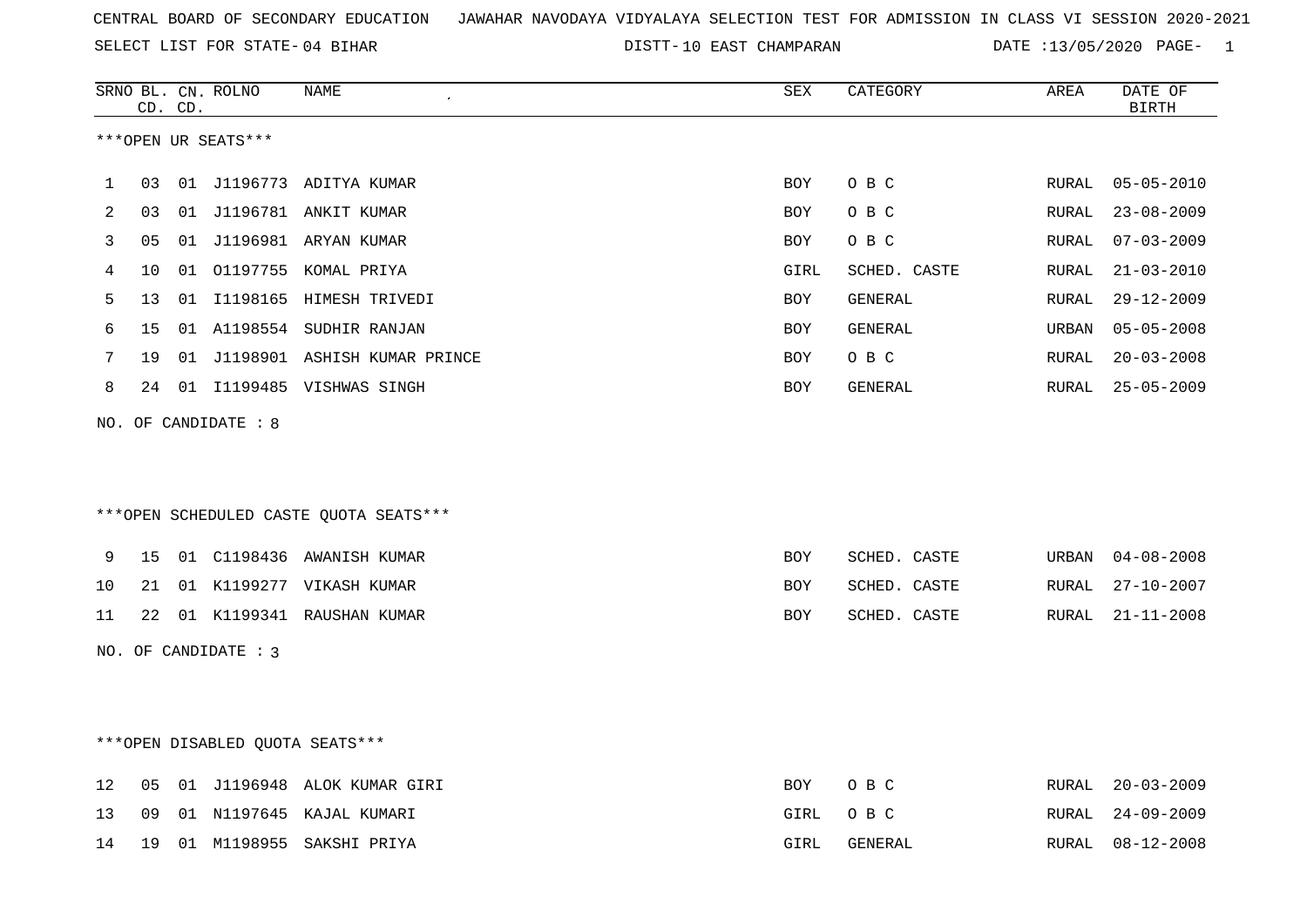SELECT LIST FOR STATE- DISTT- 04 BIHAR

|    |    | CD. CD. | SRNO BL. CN. ROLNO     | NAME                                   | SEX        | CATEGORY     | AREA         | DATE OF<br><b>BIRTH</b> |
|----|----|---------|------------------------|----------------------------------------|------------|--------------|--------------|-------------------------|
|    |    |         | NO. OF CANDIDATE : 3   |                                        |            |              |              |                         |
|    |    |         |                        |                                        |            |              |              |                         |
|    |    |         |                        |                                        |            |              |              |                         |
|    |    |         |                        | *** OPEN BACKWARD CLASS QUOTA SEATS*** |            |              |              |                         |
| 15 | 03 |         |                        | 01 N1196830 SAURABH KUMAR JAISWAL      | GIRL       | O B C        | RURAL        | $03 - 12 - 2008$        |
| 16 | 15 |         |                        | 01 F1198499 PREETI GUPTA               | GIRL       | O B C        | URBAN        | $24 - 12 - 2009$        |
| 17 | 15 |         |                        | 01 F1198504 PRIYA GUPTA                | GIRL       | O B C        | URBAN        | $27 - 09 - 2007$        |
| 18 | 22 |         |                        | 01 J1199293 ABHISHEK KUMAR             | BOY        | O B C        | RURAL        | $05 - 07 - 2009$        |
| 19 | 25 |         |                        | 01 J1199505 PIYUSH KUMAR               | BOY        | O B C        | RURAL        | $02 - 03 - 2008$        |
|    |    |         | NO. OF CANDIDATE : 5   |                                        |            |              |              |                         |
|    |    |         |                        |                                        |            |              |              |                         |
|    |    |         |                        |                                        |            |              |              |                         |
|    |    |         |                        | ***OPEN SCHEDULED TRIBE QUOTA SEATS*** |            |              |              |                         |
|    |    |         |                        |                                        |            |              |              |                         |
| 20 |    |         | 15 01 P1198431 ARYA    |                                        | GIRL       | SCHED. TRIBE | RURAL        | $31 - 07 - 2009$        |
|    |    |         | NO. OF CANDIDATE : $1$ |                                        |            |              |              |                         |
|    |    |         |                        |                                        |            |              |              |                         |
|    |    |         |                        |                                        |            |              |              |                         |
|    |    |         | ***RURAL OPEN SEATS*** |                                        |            |              |              |                         |
| 21 | 01 |         |                        | 01 J1196630 NAVNEET KUMAR              | <b>BOY</b> | O B C        |              | RURAL 15-10-2008        |
| 22 | 02 |         |                        | 01 I1196726 LAKSHYA BHARGAVA           | BOY        | GENERAL      | <b>RURAL</b> | $01 - 01 - 2010$        |
| 23 |    |         |                        | 03 01 J1196789 AVINASH KUMAR           | BOY        | O B C        | RURAL        | $01 - 09 - 2008$        |
| 24 |    |         |                        | 04 01 J1196856 ANIKET RANJAN           | BOY        | O B C        | RURAL        | $20 - 07 - 2008$        |
| 25 | 05 |         |                        | 01 N1197108 RITI GUPTA                 | GIRL       | O B C        | RURAL        | $29 - 12 - 2008$        |
| 26 |    |         |                        | 06  01  11197222  ASIF KHAN            | BOY        | GENERAL      | RURAL        | $01 - 06 - 2007$        |
| 27 | 07 |         | 01 I1197334 ANAND      |                                        | BOY        | GENERAL      | RURAL        | $02 - 12 - 2009$        |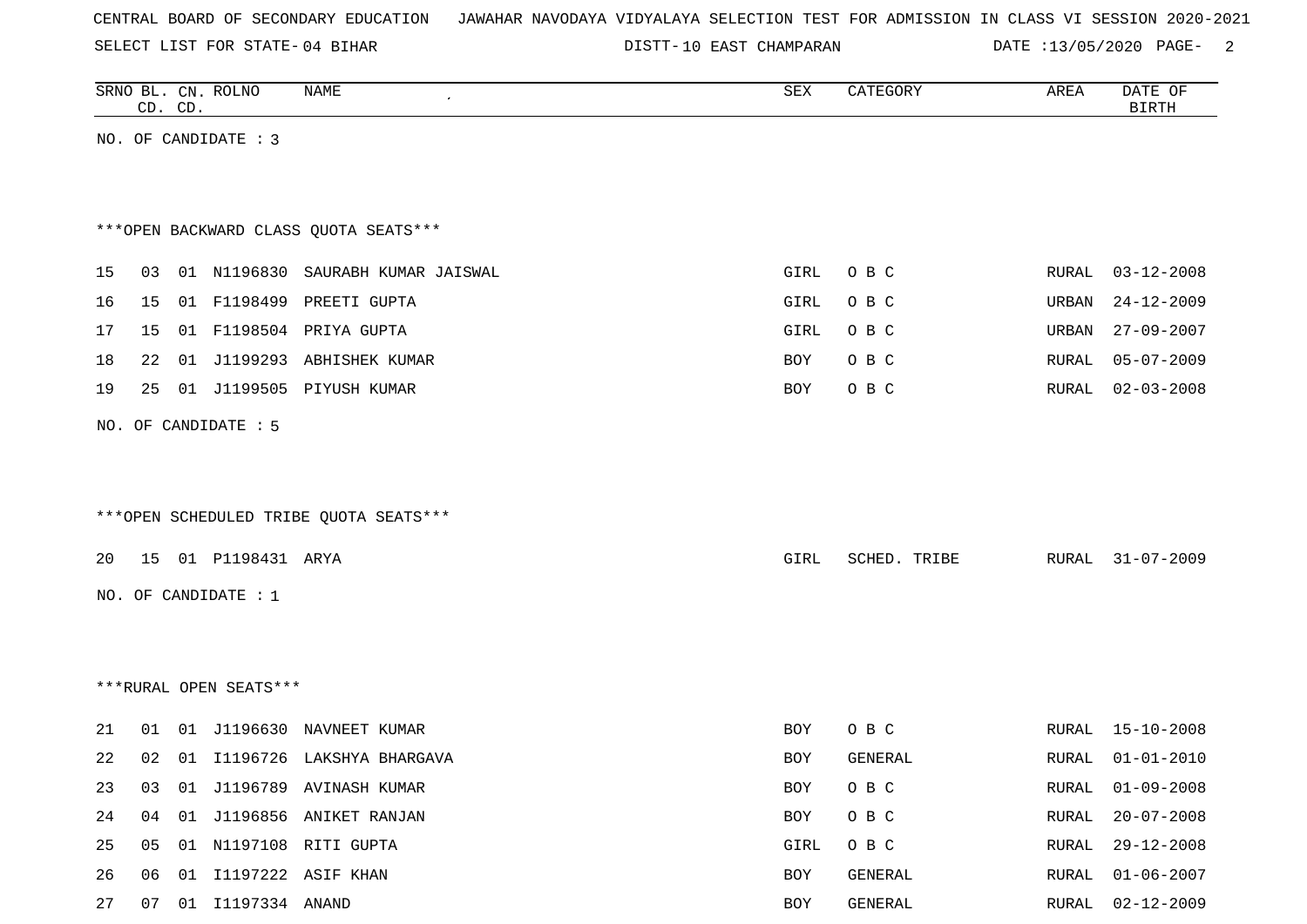SELECT LIST FOR STATE- DISTT- 04 BIHAR

|    | CD. CD. |    | SRNO BL. CN. ROLNO     | NAME                          | SEX        | CATEGORY       | AREA         | DATE OF<br><b>BIRTH</b> |
|----|---------|----|------------------------|-------------------------------|------------|----------------|--------------|-------------------------|
|    |         |    | ***RURAL OPEN SEATS*** |                               |            |                |              |                         |
| 28 | 07      |    |                        | 01 M1197443 RITI KUMARI       | GIRL       | <b>GENERAL</b> | <b>RURAL</b> | $24 - 11 - 2008$        |
| 29 | 08      |    |                        | 01 J1197514 ASHOK KUMAR YADAV | BOY        | O B C          | RURAL        | $15 - 05 - 2009$        |
| 30 | 08      | 01 | I1197616               | UTSAV KASHYAP                 | BOY        | GENERAL        | RURAL        | $29 - 10 - 2009$        |
| 31 | 09      | 01 |                        | J1197627 ANARJIT KUMAR        | <b>BOY</b> | O B C          | RURAL        | $25 - 12 - 2008$        |
| 32 | 10      | 01 | M1197789               | SALONI KUMARI                 | GIRL       | GENERAL        | RURAL        | $13 - 03 - 2008$        |
| 33 | 11      |    | 01 N1197959            | SAMA NEYAZ                    | GIRL       | O B C          | RURAL        | $01 - 02 - 2008$        |
| 34 | 11      | 01 | I1197969               | SHIVANSH                      | BOY        | GENERAL        | RURAL        | $03 - 04 - 2009$        |
| 35 | 12      | 01 | N1198031               | GAURI BHARTI                  | GIRL       | O B C          | RURAL        | $30 - 09 - 2008$        |
| 36 | 13      |    |                        | 01 I1198151 ASHU AMARTYA      | BOY        | GENERAL        | RURAL        | $12 - 06 - 2009$        |
| 37 | 14      |    |                        | 01 M1198333 PALAK SHREE       | GIRL       | GENERAL        | RURAL        | $02 - 03 - 2008$        |
| 38 | 15      |    |                        | 01 J1198460 KISHAN KUMAR      | BOY        | O B C          | <b>RURAL</b> | $17 - 02 - 2008$        |
| 39 | 15      | 01 | I1198506               | PRIYANSHU KUMAR               | <b>BOY</b> | GENERAL        | RURAL        | $06 - 07 - 2009$        |
| 40 | 16      | 01 | J1198659               | SUDHANSHU KUMAR               | BOY        | O B C          | RURAL        | $04 - 04 - 2008$        |
| 41 | 17      | 01 |                        | M1198691 AMBUJ NAYAN          | GIRL       | GENERAL        | RURAL        | $18 - 10 - 2009$        |
| 42 | 18      | 01 | I1198868               | SHREYANSHU SHEKHAR            | BOY        | GENERAL        | RURAL        | $25 - 07 - 2008$        |
| 43 | 19      | 01 | M1198899               | ARIFA HAYAT                   | GIRL       | <b>GENERAL</b> | RURAL        | $11 - 04 - 2010$        |
| 44 | 20      | 01 |                        | J1199063 PIYUSH PATEL         | BOY        | O B C          | RURAL        | $13 - 01 - 2011$        |
| 45 | 21      | 01 |                        | M1199147 ANJALI KUMARI        | GIRL       | GENERAL        | <b>RURAL</b> | $01 - 07 - 2009$        |
| 46 | 22      |    |                        | 01 J1199291 ABHAY KUMAR       | <b>BOY</b> | O B C          | RURAL        | $05 - 06 - 2009$        |
| 47 | 24      |    | 01 I1199480            | SATYAM KUMAR                  | BOY        | GENERAL        | RURAL        | $27 - 10 - 2007$        |
| 48 | 25      | 01 |                        | J1199493 ANIKET KUMAR         | BOY        | O B C          | RURAL        | $30 - 10 - 2009$        |
| 49 | 26      | 01 |                        | I1199543 ASTITVA AAKARSH      | <b>BOY</b> | GENERAL        | RURAL        | $05 - 12 - 2008$        |
| 50 | 27      |    |                        | 01 N1199632 KHUSHI KUMARI     | GIRL       | O B C          | RURAL        | $15 - 09 - 2009$        |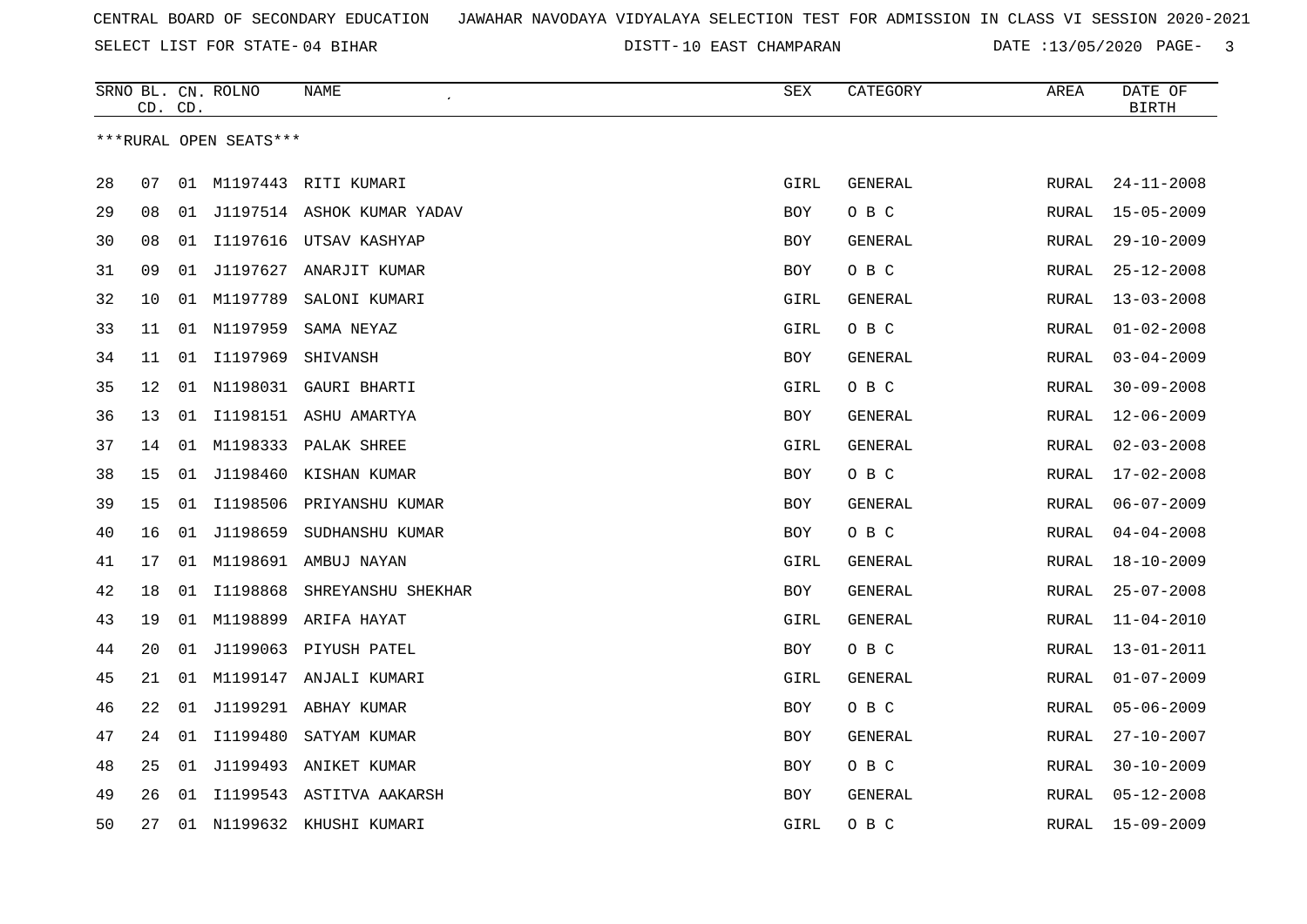|  |  |  |  | CENTRAL BOARD OF SECONDARY EDUCATION – JAWAHAR NAVODAYA VIDYALAYA SELECTION TEST FOR ADMISSION IN CLASS VI SESSION 2020-2021 |  |  |  |  |  |  |  |  |  |  |  |  |  |  |
|--|--|--|--|------------------------------------------------------------------------------------------------------------------------------|--|--|--|--|--|--|--|--|--|--|--|--|--|--|
|--|--|--|--|------------------------------------------------------------------------------------------------------------------------------|--|--|--|--|--|--|--|--|--|--|--|--|--|--|

|    |    | CD. CD. | SRNO BL. CN. ROLNO    | <b>NAME</b><br>$\overline{\phantom{a}}$  | SEX        | CATEGORY     | AREA         | DATE OF<br>$\operatorname{BIRTH}$ |
|----|----|---------|-----------------------|------------------------------------------|------------|--------------|--------------|-----------------------------------|
|    |    |         | NO. OF CANDIDATE : 30 |                                          |            |              |              |                                   |
|    |    |         |                       |                                          |            |              |              |                                   |
|    |    |         |                       |                                          |            |              |              |                                   |
|    |    |         |                       | *** RURAL SCHEDULED CASTE QUOTA SEATS*** |            |              |              |                                   |
| 51 | 03 |         |                       | 01 K1196775 ADITYA RAJ                   | <b>BOY</b> | SCHED. CASTE | <b>RURAL</b> | $21 - 01 - 2008$                  |
| 52 | 03 | 01      |                       | K1196796 HARIOM KUMAR                    | BOY        | SCHED. CASTE | <b>RURAL</b> | $15 - 01 - 2010$                  |
| 53 | 06 | 01      |                       | 01197239 KASHISH RAJ                     | GIRL       | SCHED. CASTE | RURAL        | $31 - 08 - 2010$                  |
| 54 | 14 | 01      | K1198282              | ANSH KUMAR                               | BOY        | SCHED. CASTE | RURAL        | $02 - 04 - 2009$                  |
| 55 | 21 | 01      |                       | K1199139 AKSHAY KUMAR                    | BOY        | SCHED. CASTE | RURAL        | $30 - 07 - 2009$                  |
| 56 | 21 | 01      |                       | K1199145 ANI RAJ KISHOR                  | BOY        | SCHED. CASTE | RURAL        | $01 - 01 - 2010$                  |
| 57 | 21 | 01      | 01199257              | SHILPY KUMARI                            | GIRL       | SCHED. CASTE | RURAL        | $01 - 11 - 2009$                  |
| 58 | 22 | 01      |                       | K1199342 RAUSHAN KUMAR                   | BOY        | SCHED. CASTE | RURAL        | 15-09-2010                        |
| 59 | 22 |         |                       | 01 K1199346 RITIK KUMAR                  | <b>BOY</b> | SCHED. CASTE | RURAL        | $11 - 03 - 2008$                  |
|    |    |         | NO. OF CANDIDATE : 9  |                                          |            |              |              |                                   |
|    |    |         |                       |                                          |            |              |              |                                   |
|    |    |         |                       |                                          |            |              |              |                                   |
|    |    |         |                       | *** RURAL BACKWARD CLASS QUOTA SEATS***  |            |              |              |                                   |
|    |    |         |                       |                                          |            |              |              |                                   |
| 60 | 01 |         |                       | 01 N1196585 ANSHU KUMARI                 | GIRL       | O B C        | RURAL        | $30 - 12 - 2010$                  |
| 61 | 05 | 01      | N1197022              | JYOTI KUMARI                             | GIRL       | O B C        | RURAL        | $12 - 05 - 2009$                  |
| 62 | 06 | 01      | N1197227              | CHANDANI KUMARI                          | GIRL       | O B C        | RURAL        | $30 - 05 - 2007$                  |
| 63 | 07 |         |                       | 01 N1197388 KOMAL KUMARI                 | GIRL       | O B C        | RURAL        | $30 - 12 - 2008$                  |
| 64 | 07 | 01      | N1197444 RITU RAJ     |                                          | GIRL       | O B C        | RURAL        | $10 - 10 - 2009$                  |
| 65 | 07 | 01      | J1197488              | SURAJ KUMAR                              | BOY        | O B C        | RURAL        | $02 - 03 - 2009$                  |
| 66 | 07 | 01      | J1197489              | SURAJ KUMAR                              | <b>BOY</b> | O B C        | RURAL        | $08 - 11 - 2008$                  |
| 67 | 14 | 01      |                       | J1198376 YASHASWI DEV                    | <b>BOY</b> | O B C        | <b>RURAL</b> | $24 - 12 - 2009$                  |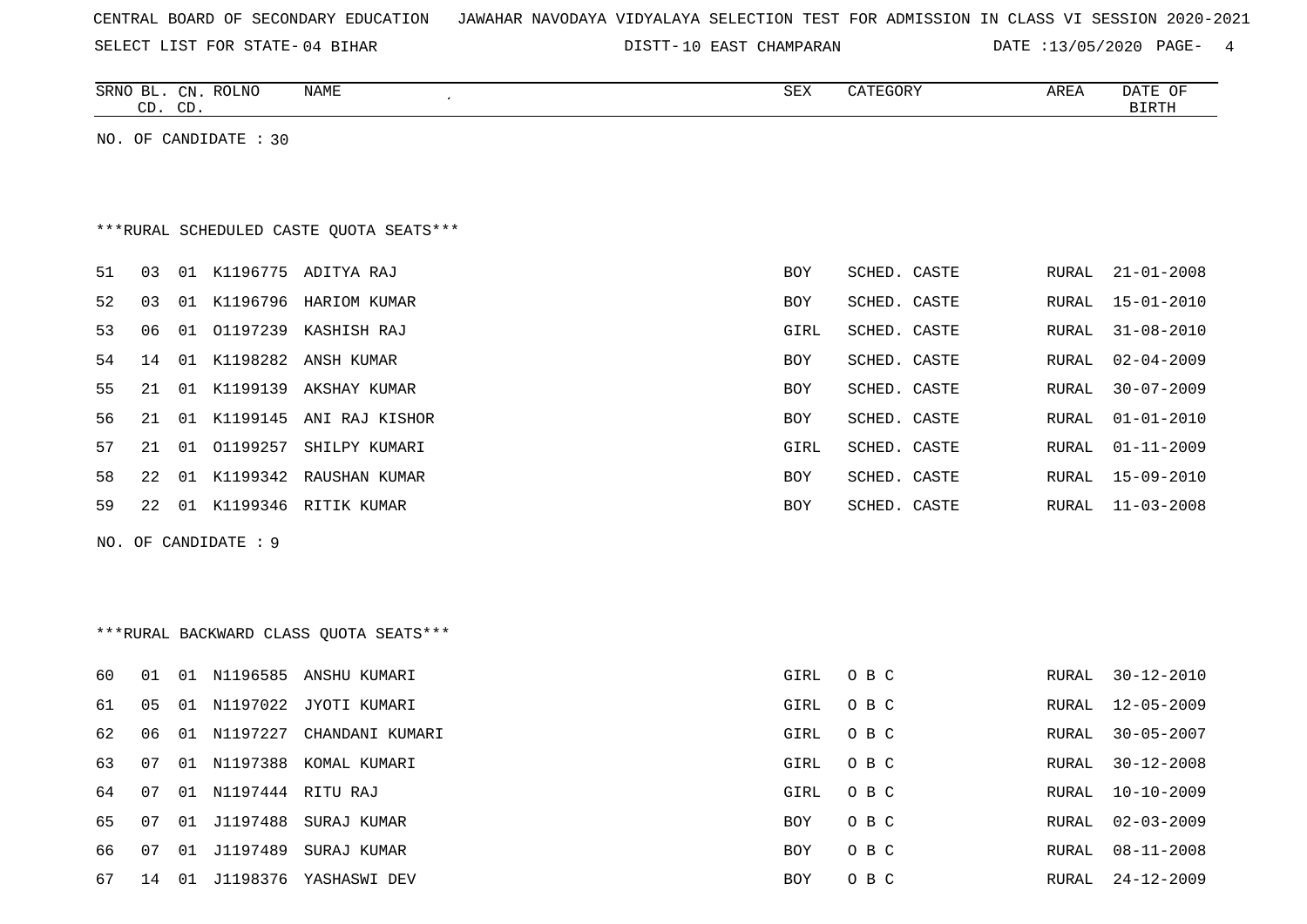SELECT LIST FOR STATE- DISTT- 04 BIHAR

DISTT-10 EAST CHAMPARAN DATE :13/05/2020 PAGE- 5

|    | CD. CD. |    | SRNO BL. CN. ROLNO    | <b>NAME</b>                             | <b>SEX</b> | CATEGORY     | AREA  | DATE OF<br><b>BIRTH</b> |
|----|---------|----|-----------------------|-----------------------------------------|------------|--------------|-------|-------------------------|
|    |         |    |                       | *** RURAL BACKWARD CLASS QUOTA SEATS*** |            |              |       |                         |
| 68 | 15      |    |                       | 01 N1198562 SURBHI SUDHA                | GIRL       | O B C        | RURAL | $09 - 01 - 2010$        |
| 69 | 17      | 01 |                       | J1198737 LAVKESH KUMAR                  | BOY        | O B C        | RURAL | $10 - 02 - 2008$        |
| 70 | 17      |    | 01 J1198746           | PANKAJ KUMAR                            | BOY        | O B C        | RURAL | $01 - 01 - 2008$        |
| 71 | 17      |    | 01 J1198793           | TEJASWI KUMAR                           | <b>BOY</b> | O B C        | RURAL | $16 - 11 - 2009$        |
| 72 | 21      | 01 | N1199169              | CHANDANI KUMARI                         | GIRL       | O B C        | RURAL | $21 - 04 - 2008$        |
| 73 | 21      | 01 | J1199205              | MUKUL KUMAR                             | <b>BOY</b> | O B C        | RURAL | $25 - 03 - 2009$        |
| 74 | 21      | 01 | J1199222              | PRITHVI RAJ                             | BOY        | O B C        | RURAL | $02 - 09 - 2008$        |
| 75 | 22      |    |                       | 01 N1199316 FALAK FIRDOUS               | GIRL       | O B C        | RURAL | 19-02-2011              |
|    |         |    | NO. OF CANDIDATE : 16 |                                         |            |              |       |                         |
|    |         |    |                       |                                         |            |              |       |                         |
|    |         |    |                       |                                         |            |              |       |                         |
|    |         |    |                       | ***RURAL SCHEDULED TRIBE OUOTA SEATS*** |            |              |       |                         |
| 76 | 03      |    |                       | 01 L1196783 ANKIT SHARMA                | BOY        | SCHED. TRIBE | RURAL | $15 - 12 - 2009$        |
| 77 | 03      |    |                       | 01 L1196811 OJASWI DEV                  | <b>BOY</b> | SCHED. TRIBE | RURAL | $01 - 02 - 2010$        |
| 78 | 06      |    | 01 L1197299           | SIDDHARTH MANI                          | <b>BOY</b> | SCHED. TRIBE | RURAL | $08 - 12 - 2009$        |
| 79 | 07      |    |                       | 01 L1197362 BITTU KUMAR                 | <b>BOY</b> | SCHED. TRIBE | RURAL | $15 - 01 - 2009$        |
| 80 | 19      | 01 | L1198968              | SHYAM SHARMA                            | <b>BOY</b> | SCHED. TRIBE | RURAL | $10 - 06 - 2008$        |
|    |         |    |                       |                                         |            |              |       |                         |

NO. OF CANDIDATE : 5

TOTAL SELECTED CANDIDATE : 80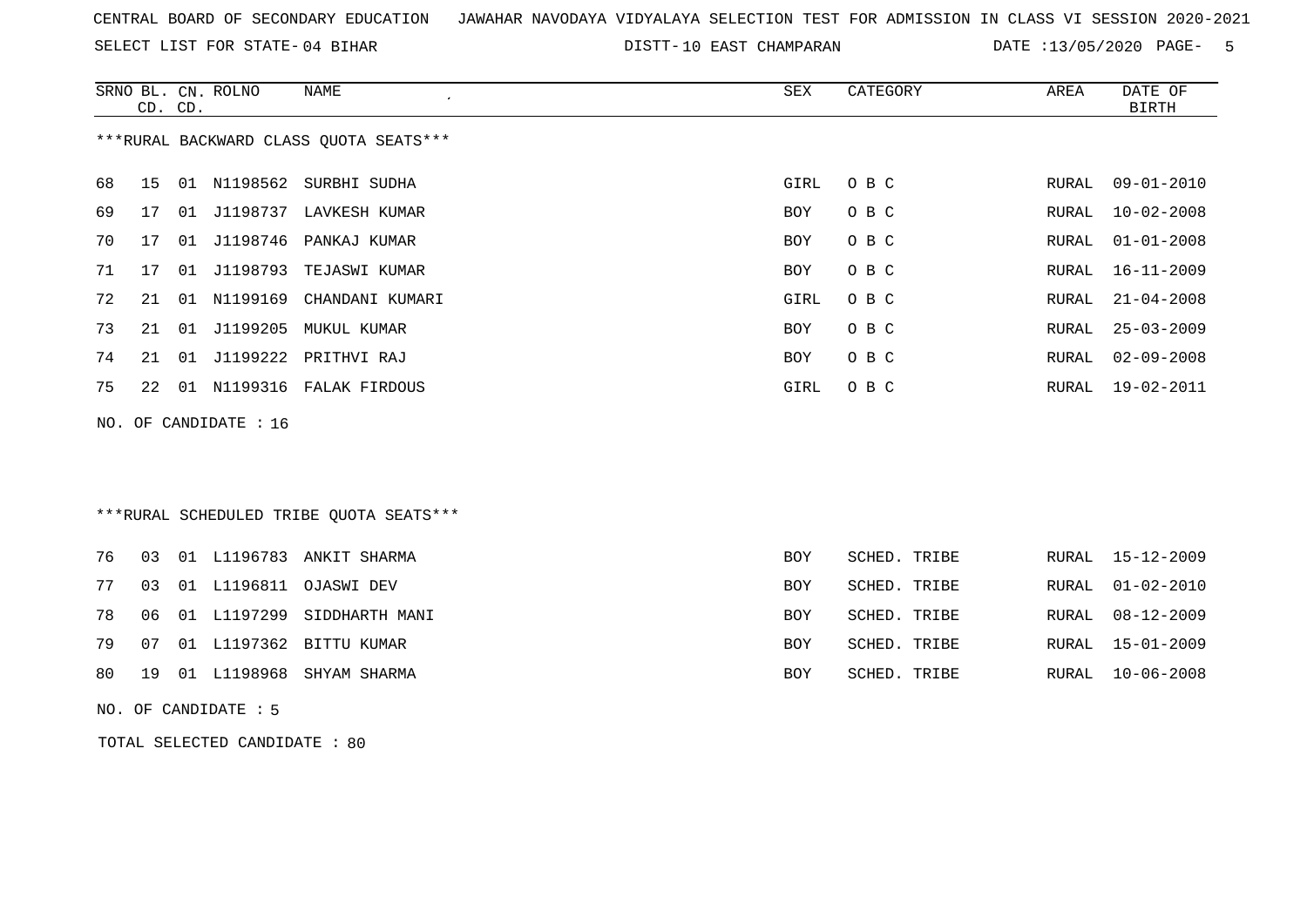SELECT LIST FOR STATE- DISTT- 04 BIHAR

DISTT-11 GAYA I DATE :13/05/2020 PAGE- 1

|     |    | CD. CD. | SRNO BL. CN. ROLNO   | <b>NAME</b>                            | <b>SEX</b> | CATEGORY     | AREA         | DATE OF<br><b>BIRTH</b> |
|-----|----|---------|----------------------|----------------------------------------|------------|--------------|--------------|-------------------------|
|     |    |         | ***OPEN UR SEATS***  |                                        |            |              |              |                         |
| 1   | 01 |         |                      | 01 M1199781 BEAUTY KUMARI              | GIRL       | GENERAL      | RURAL        | $24 - 07 - 2009$        |
| 2   | 04 | 01      |                      | K1200523 PIYUSH KUMAR                  | <b>BOY</b> | SCHED. CASTE | RURAL        | $04 - 03 - 2009$        |
| 3   | 06 | 01      | J1200828             | ANKIT RAJ                              | <b>BOY</b> | O B C        | RURAL        | $02 - 10 - 2007$        |
| 4   | 07 | 01      |                      | J1200979 ARKIT RAJ                     | <b>BOY</b> | O B C        | RURAL        | $01 - 10 - 2009$        |
| NO. |    |         | OF CANDIDATE : 4     |                                        |            |              |              |                         |
|     |    |         |                      |                                        |            |              |              |                         |
|     |    |         |                      |                                        |            |              |              |                         |
|     |    |         |                      | ***OPEN SCHEDULED CASTE QUOTA SEATS*** |            |              |              |                         |
| 5   | 01 |         |                      | 01 K1199836 PRAKASH KUMAR              | <b>BOY</b> | SCHED. CASTE | RURAL        | $02 - 02 - 2008$        |
| 6   | 01 | 01      | 01199929             | SUHANI RAJ                             | GIRL       | SCHED. CASTE | RURAL        | $07 - 12 - 2007$        |
| 7   | 04 |         |                      | 01 K1200377 ABHISHEK KUMAR             | <b>BOY</b> | SCHED. CASTE | RURAL        | $30 - 10 - 2009$        |
| 8   | 06 | 01      | 01200835 ARCHANA     |                                        | GIRL       | SCHED. CASTE | RURAL        | $21 - 04 - 2008$        |
| 9   | 07 | 01      | K1200995             | GULSHAN KUMAR                          | <b>BOY</b> | SCHED. CASTE | RURAL        | $02 - 02 - 2008$        |
| 10  | 11 | 01      |                      | K1201367 ALOK KUMAR                    | <b>BOY</b> | SCHED. CASTE | <b>RURAL</b> | $12 - 11 - 2009$        |
| 11  | 11 |         | 01 K1201390          | GOPAL KUMAR                            | <b>BOY</b> | SCHED. CASTE | RURAL        | $09 - 12 - 2009$        |
|     |    |         | NO. OF CANDIDATE : 7 |                                        |            |              |              |                         |

\*\*\*OPEN DISABLED QUOTA SEATS\*\*\*

|  |  | 12 01 01 J1199825 NAVEEN KUMAR   |      | BOY OBC      | RURAL 05-03-2008 |
|--|--|----------------------------------|------|--------------|------------------|
|  |  | 13 04 01 01200501 NEHA KUMARI    | GIRL | SCHED. CASTE | RURAL 25-12-2008 |
|  |  | 14 06 01 N1200942 SUPRIYA KUMARI |      | GIRL OBC     | RURAL 14-05-2009 |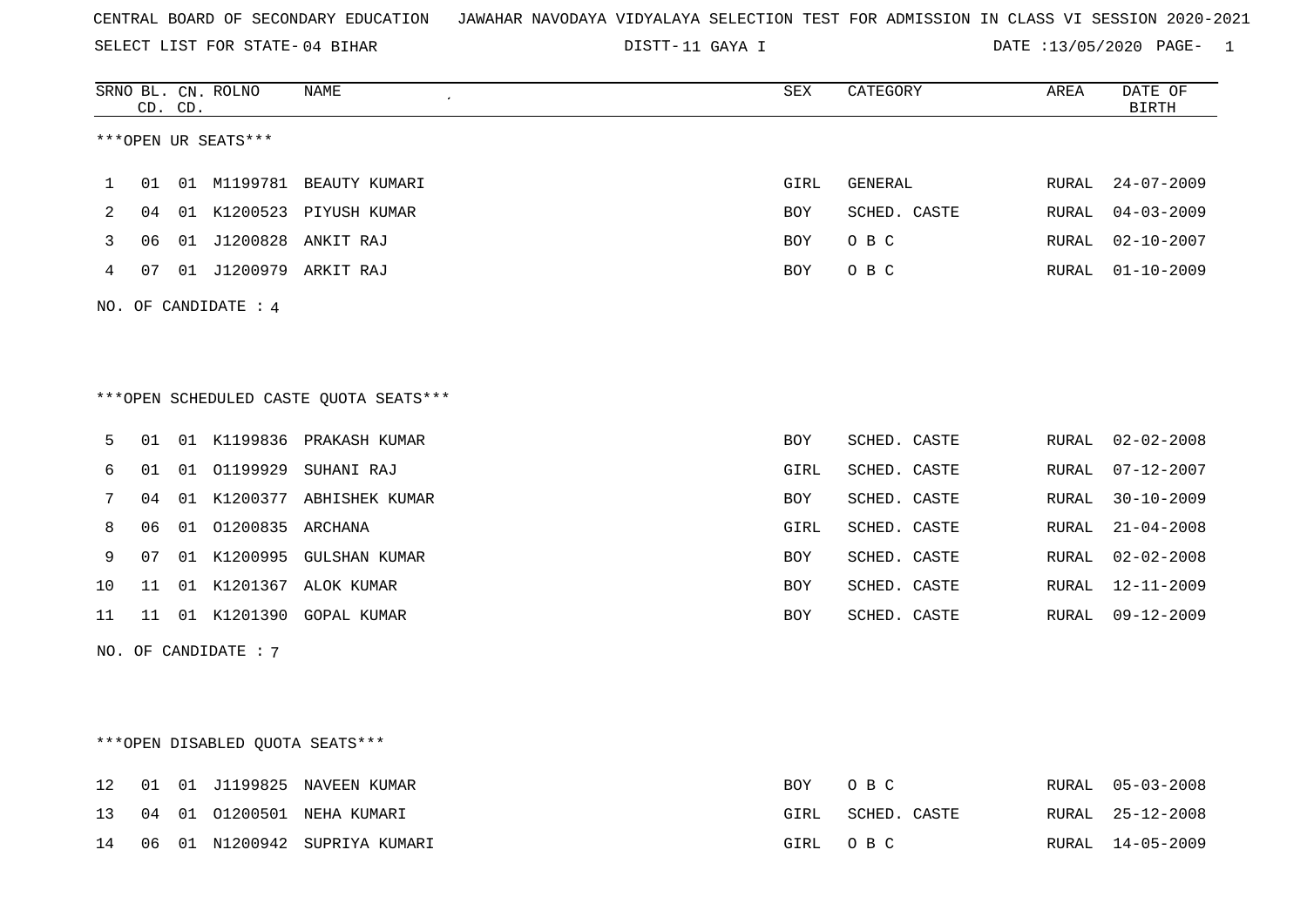|  |  |  | CENTRAL BOARD OF SECONDARY EDUCATION – JAWAHAR NAVODAYA VIDYALAYA SELECTION TEST FOR ADMISSION IN CLASS VI SESSION 2020-2021 |  |  |  |  |  |  |  |  |  |  |  |  |
|--|--|--|------------------------------------------------------------------------------------------------------------------------------|--|--|--|--|--|--|--|--|--|--|--|--|
|--|--|--|------------------------------------------------------------------------------------------------------------------------------|--|--|--|--|--|--|--|--|--|--|--|--|

DISTT-11 GAYA I DATE :13/05/2020 PAGE- 2

|    |    | CD. CD. | SRNO BL. CN. ROLNO     | NAME                                   | ${\tt SEX}$ | CATEGORY     | AREA  | DATE OF<br><b>BIRTH</b> |
|----|----|---------|------------------------|----------------------------------------|-------------|--------------|-------|-------------------------|
|    |    |         | NO. OF CANDIDATE : 3   |                                        |             |              |       |                         |
|    |    |         |                        |                                        |             |              |       |                         |
|    |    |         |                        |                                        |             |              |       |                         |
|    |    |         |                        | *** OPEN BACKWARD CLASS QUOTA SEATS*** |             |              |       |                         |
| 15 | 06 |         |                        | 01 J1200905 ROHIT KUMAR                | BOY         | O B C        | RURAL | $21 - 07 - 2010$        |
| 16 | 06 |         |                        | 01 N1200912 SALONI KUMARI              | GIRL        | O B C        | RURAL | 17-09-2008              |
| 17 | 07 | 01      |                        | J1200981 ASHISH KUMAR                  | BOY         | O B C        | RURAL | $28 - 11 - 2009$        |
| 18 | 09 |         |                        | 01 N1201251 PUJA KUMARI                | GIRL        | O B C        | RURAL | $18 - 09 - 2010$        |
| 19 | 12 |         | 01 J1201487 AMIT RAJ   |                                        | BOY         | O B C        | RURAL | $25 - 09 - 2008$        |
|    |    |         | NO. OF CANDIDATE : 5   |                                        |             |              |       |                         |
|    |    |         |                        |                                        |             |              |       |                         |
|    |    |         |                        |                                        |             |              |       |                         |
|    |    |         |                        | ***OPEN SCHEDULED TRIBE QUOTA SEATS*** |             |              |       |                         |
|    |    |         |                        |                                        |             |              |       |                         |
| 20 |    |         |                        | 11 01 L1201425 ROHIT KUMAR             | BOY         | SCHED. TRIBE |       | RURAL 12-09-2007        |
|    |    |         | NO. OF CANDIDATE : $1$ |                                        |             |              |       |                         |
|    |    |         |                        |                                        |             |              |       |                         |
|    |    |         |                        |                                        |             |              |       |                         |
|    |    |         | ***RURAL OPEN SEATS*** |                                        |             |              |       |                         |
| 21 | 01 |         | 01 N1199887            | SALONI NAYAN                           | GIRL        | O B C        | RURAL | $29 - 08 - 2008$        |
| 22 | 02 |         |                        | 01 J1199956 ABHISHEK KUMAR             | BOY         | O B C        | RURAL | $17 - 10 - 2009$        |
| 23 | 02 | 01      |                        | J1199986 AVISH KUMAR                   | BOY         | O B C        | RURAL | $07 - 03 - 2010$        |
| 24 | 02 | 01      |                        | J1200089 RATIKANT JATIN                | BOY         | O B C        | RURAL | $20 - 07 - 2009$        |
| 25 | 04 |         |                        | 01 I1200380 ADARSH KUMAR               | <b>BOY</b>  | GENERAL      | RURAL | $25 - 06 - 2009$        |
| 26 | 04 |         |                        | 01 J1200394 AMAR KUMAR                 | <b>BOY</b>  | O B C        | RURAL | $05 - 03 - 2008$        |

27 04 01 J1200589 SAURABH KUMAR **BOY** O B C RURAL 10-11-2008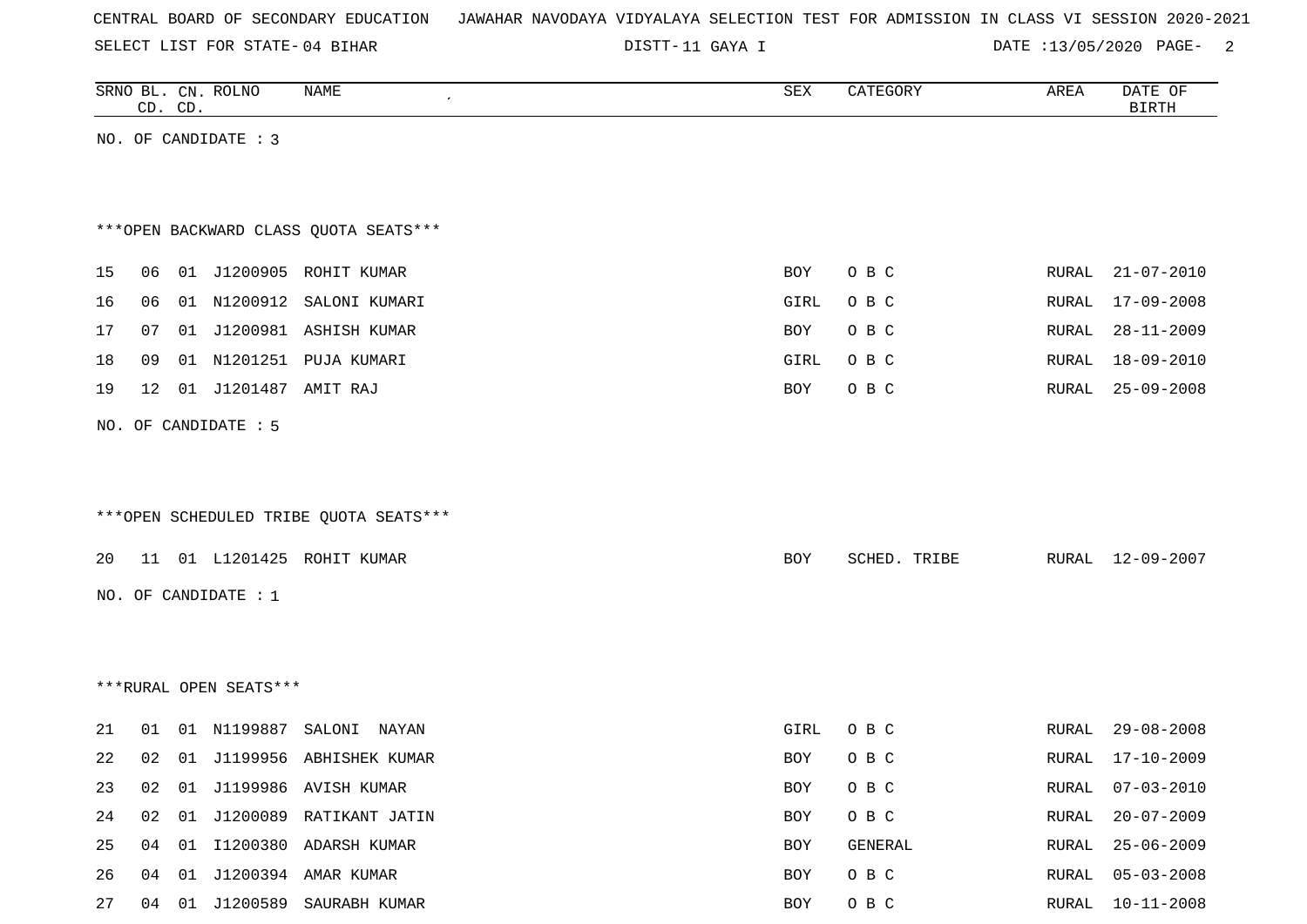DISTT-11 GAYA I DATE :13/05/2020 PAGE- 3

RURAL 15-06-2009

RURAL 14-01-2009

|    |                 | CD. CD. | SRNO BL. CN. ROLNO     | NAME                                    | <b>SEX</b> | CATEGORY     | AREA  | DATE OF<br><b>BIRTH</b> |
|----|-----------------|---------|------------------------|-----------------------------------------|------------|--------------|-------|-------------------------|
|    |                 |         | ***RURAL OPEN SEATS*** |                                         |            |              |       |                         |
| 28 | 05              |         |                        | 01 J1200655 ABHINAV KUMAR               | BOY        | O B C        | RURAL | $12 - 12 - 2008$        |
| 29 | 05              | 01      |                        | I1200754 ROHIT RAJ                      | BOY        | GENERAL      | RURAL | $05 - 08 - 2008$        |
| 30 | 06              |         |                        | 01 N1200829 ANSHIKA SINHA               | GIRL       | O B C        | RURAL | $11 - 05 - 2008$        |
| 31 | 06              |         |                        | 01 N1200931 SHREYA SINHA                | GIRL       | O B C        | RURAL | $22 - 08 - 2009$        |
| 32 | 07              |         |                        | 01 J1201054 SHIVAM KUMAR SINHA          | BOY        | O B C        | RURAL | $24 - 10 - 2009$        |
| 33 | 09              |         |                        | 01 N1201236 NEHA KUMARI                 | GIRL       | O B C        | RURAL | $08 - 02 - 2009$        |
| 34 | 09              |         |                        | 01 J1201253 RAJ KUMAR                   | BOY        | O B C        | RURAL | $25 - 07 - 2009$        |
| 35 | 10              | 01      |                        | I1201332 HIMANSHU KUMAR                 | BOY        | GENERAL      | RURAL | $15 - 10 - 2009$        |
| 36 | 11              |         |                        | 01 M1201384 ARADHANA SINGH              | GIRL       | GENERAL      | RURAL | $12 - 04 - 2009$        |
| 37 | 12              | 01      |                        | M1201597 RADHA KUMARI                   | GIRL       | GENERAL      | RURAL | $30 - 09 - 2010$        |
| 38 | 12 <sup>°</sup> |         |                        | 01 M1201635 RUPALI KUMARI               | GIRL       | GENERAL      | RURAL | $12 - 11 - 2008$        |
|    |                 |         | NO. OF CANDIDATE : 18  |                                         |            |              |       |                         |
|    |                 |         |                        |                                         |            |              |       |                         |
|    |                 |         |                        |                                         |            |              |       |                         |
|    |                 |         |                        | ***RURAL SCHEDULED CASTE OUOTA SEATS*** |            |              |       |                         |
| 39 | 01              |         |                        | 01 K1199713 ALOK KUMAR                  | <b>BOY</b> | SCHED. CASTE | RURAL | $05 - 03 - 2009$        |
| 40 | 01              |         | 01 K1199720            | AMAN KUMAR                              | <b>BOY</b> | SCHED. CASTE | RURAL | $06 - 03 - 2010$        |
| 41 | 01              |         |                        | 01 K1199792 GULSHAN KUMAR               | <b>BOY</b> | SCHED. CASTE | RURAL | $06 - 06 - 2009$        |
| 42 | 01              |         | 01 K1199893            | SATISH KUMAR                            | <b>BOY</b> | SCHED. CASTE | RURAL | $04 - 06 - 2007$        |
| 43 | 01              |         | 01 K1199916            | SIDDHARTH RAJ                           | <b>BOY</b> | SCHED. CASTE | RURAL | $12 - 08 - 2009$        |
| 44 | 03              |         |                        | 01 K1200369 VISHAL KUMAR                | <b>BOY</b> | SCHED. CASTE | RURAL | $01 - 08 - 2008$        |

45 04 01 K1200447 BITTU KUMAR BOY SCHED. CASTE RURAL 10-10-2007

48 05 01 K1200783 SAURAV KUMAR BOY SCHED. CASTE RURAL 06-07-2010

 $46$  04 01 K1200636 VIKASH KUMAR BOY SCHED. CASTE

 $47$  05 01 K1200718 MONU KUMAR BOY SCHED. CASTE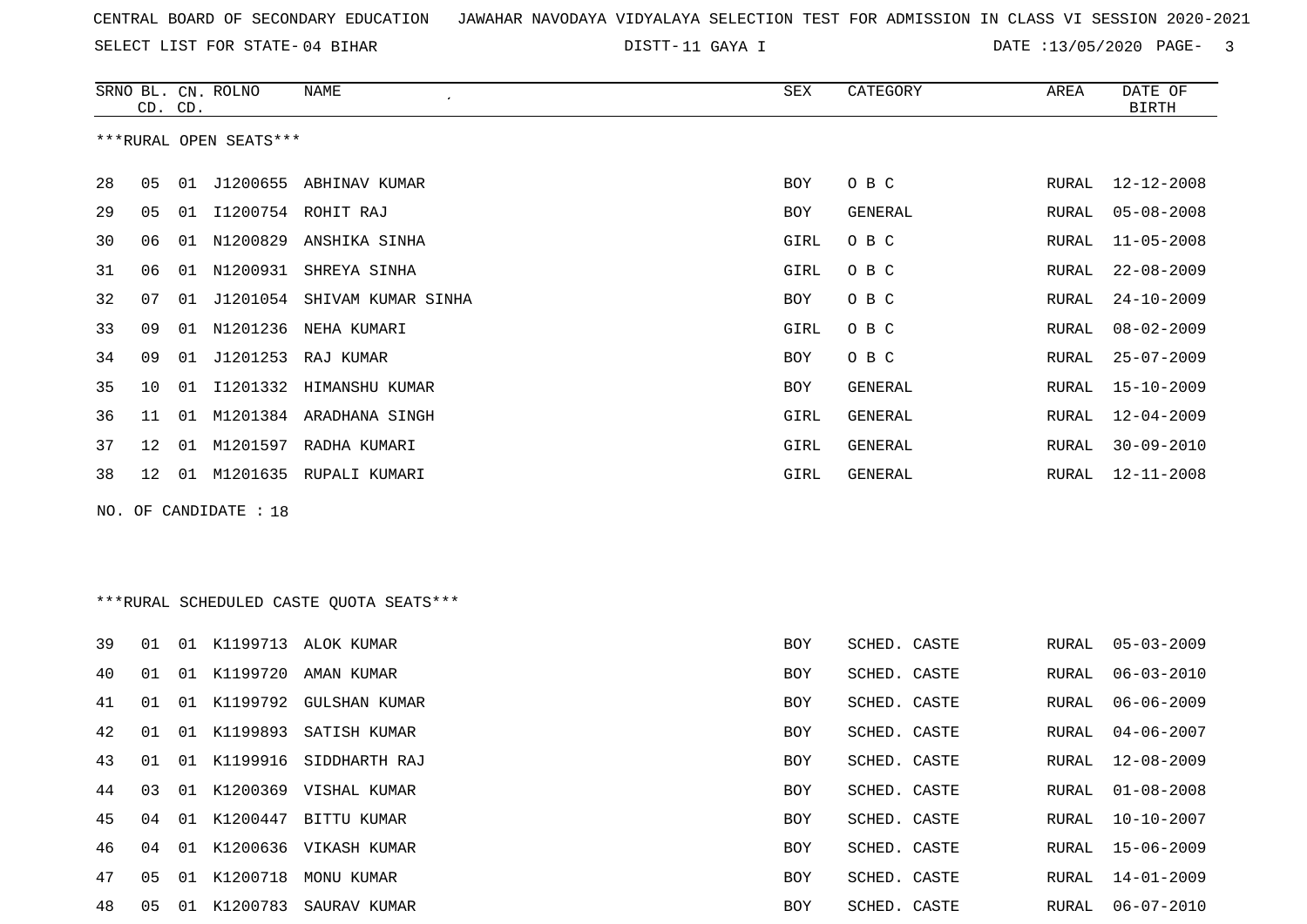SELECT LIST FOR STATE- DISTT- 04 BIHAR

DISTT-11 GAYA I DATE :13/05/2020 PAGE- 4

|    |    | CD. CD. | SRNO BL. CN. ROLNO | NAME                                    | SEX        | CATEGORY     | AREA  | DATE OF<br><b>BIRTH</b> |
|----|----|---------|--------------------|-----------------------------------------|------------|--------------|-------|-------------------------|
|    |    |         |                    | ***RURAL SCHEDULED CASTE QUOTA SEATS*** |            |              |       |                         |
| 49 | 05 |         |                    | 01 K1200785 SHIVAM KUMAR                | <b>BOY</b> | SCHED. CASTE | RURAL | $06 - 08 - 2009$        |
| 50 | 06 | 01      | K1200957           | UTAM KUMAR                              | <b>BOY</b> | SCHED. CASTE | RURAL | $01 - 01 - 2010$        |
| 51 | 07 | 01      |                    | K1200983 AYUSH RAJ                      | <b>BOY</b> | SCHED. CASTE | RURAL | $13 - 12 - 2009$        |
| 52 | 09 | 01      |                    | K1201263 RAVIRAJ BHARTI                 | <b>BOY</b> | SCHED. CASTE | RURAL | $04 - 01 - 2010$        |
| 53 | 10 |         | 01 K1201339        | MANCHU KUMAR                            | <b>BOY</b> | SCHED. CASTE | RURAL | $28 - 10 - 2009$        |
| 54 | 12 |         |                    | 01 K1201483 AMAN KUMAR                  | <b>BOY</b> | SCHED. CASTE | RURAL | $10 - 02 - 2008$        |
| 55 | 12 | 01      |                    | K1201513 ATUL KUMAR                     | <b>BOY</b> | SCHED. CASTE | RURAL | $22 - 04 - 2008$        |
| 56 | 12 |         |                    | 01 K1201608 RAUSHAN KUMAR               | <b>BOY</b> | SCHED. CASTE | RURAL | $20 - 04 - 2008$        |
| 57 | 12 | 01      |                    | K1201631 ROHIT RAJ                      | <b>BOY</b> | SCHED. CASTE | RURAL | $03 - 06 - 2008$        |
| 58 | 12 | 01      | K1201684           | SONU KUMAR                              | <b>BOY</b> | SCHED. CASTE | RURAL | $10 - 06 - 2008$        |
| 59 | 12 | 01      | K1201699           | SUMIT KUMAR                             | <b>BOY</b> | SCHED. CASTE | RURAL | $10 - 10 - 2009$        |
|    |    |         |                    |                                         |            |              |       |                         |

NO. OF CANDIDATE : 21

# \*\*\*RURAL BACKWARD CLASS QUOTA SEATS\*\*\*

| 60 | . N 1 | O 1   | N1199800    | KAJAL KUMARI              | GIRL | O B C | RURAL | $04 - 07 - 2008$ |
|----|-------|-------|-------------|---------------------------|------|-------|-------|------------------|
| 61 | 01    | . O 1 | N1199884    | SAKSHI KUMARI             | GIRL | O B C | RURAL | $01 - 05 - 2008$ |
| 62 | 01    |       | 01 N1199917 | SIVANI KUMARI             | GIRL | O B C | RURAL | 26-08-2007       |
| 63 | 02    |       |             | 01 N1199996 DIMPAL KUMARI | GIRL | O B C | RURAL | 22-09-2008       |
| 64 | 03    | 01    | N1200354    | SWETA KUMARI              | GIRL | O B C | RURAL | 08-01-2008       |
| 65 | 06    | 01    | N1200880    | NIDHI PRAKASH             | GIRL | O B C | RURAL | 19-10-2009       |
| 66 | 07    | 01    |             | J1201042 SAMEER KUMAR     | BOY  | O B C | RURAL | $25 - 08 - 2009$ |
| 67 | 07    |       | 01 N1201049 | SHABNAM BHARTI            | GIRL | O B C | RURAL | $24 - 02 - 2009$ |
| 68 | -11   | O 1   | N1201375    | ANJALI KUMARI             | GIRL | O B C | RURAL | 17-09-2007       |
| 69 | 12.   | -01   | J1201525    | DEEPAK SINGH              | BOY  | O B C | RURAL | 05-08-2009       |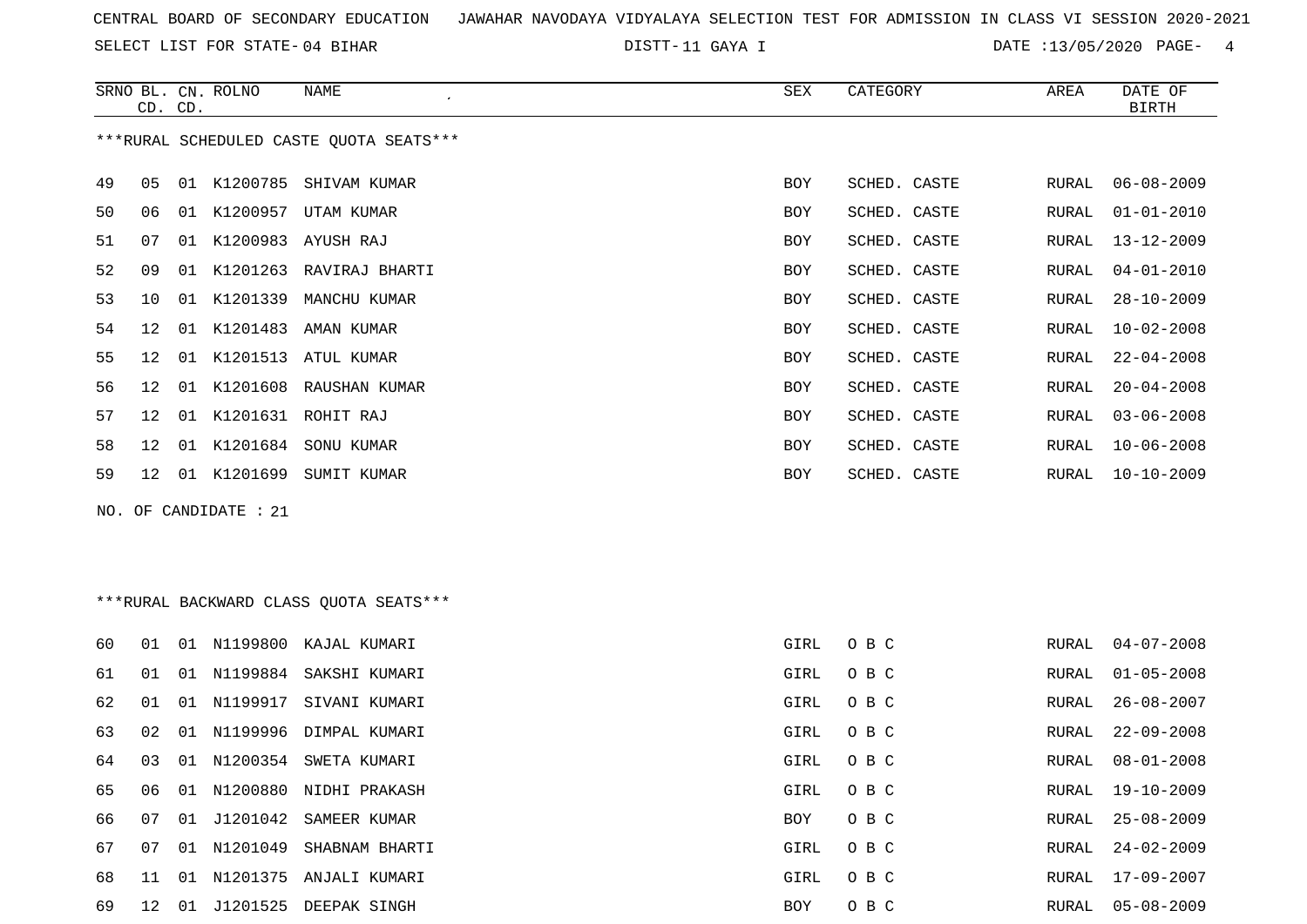SELECT LIST FOR STATE- DISTT- 04 BIHAR

DISTT-11 GAYA I DATE :13/05/2020 PAGE- 5

|    | CD. CD.                                |    | SRNO BL. CN. ROLNO | NAME                      | SEX  | CATEGORY | AREA  | DATE OF<br>BIRTH |  |  |
|----|----------------------------------------|----|--------------------|---------------------------|------|----------|-------|------------------|--|--|
|    | ***RURAL BACKWARD CLASS OUOTA SEATS*** |    |                    |                           |      |          |       |                  |  |  |
| 70 | 12                                     |    |                    | 01 N1201528 DIPALI KUMARI | GIRL | O B C    | RURAL | 08-09-2008       |  |  |
| 71 | 12                                     |    |                    | 01 N1201533 GUNGUN KUMARI | GIRL | O B C    | RURAL | 16-04-2010       |  |  |
| 72 | 12                                     |    |                    | 01 N1201657 SHANVI KUMARI | GIRL | O B C    | RURAL | 04-12-2010       |  |  |
| 73 | 12                                     | 01 |                    | J1201669 SHUBHAM BABU     | BOY  | O B C    | RURAL | 03-11-2009       |  |  |
| 74 | 12                                     | 01 |                    | J1201672 SHUBHAM KUMAR    | BOY  | O B C    | RURAL | $25 - 09 - 2009$ |  |  |
| 75 | 12                                     |    |                    | 01 N1201683 SONIYA KUMARI | GIRL | O B C    | RURAL | 07-11-2010       |  |  |
|    | NO. OF CANDIDATE : $16$                |    |                    |                           |      |          |       |                  |  |  |
|    |                                        |    |                    |                           |      |          |       |                  |  |  |

\*\*\*RURAL SCHEDULED TRIBE QUOTA SEATS\*\*\*

| RURAL 15-11-2009 |
|------------------|
| RURAL 02-08-2010 |
| RURAL 01-08-2008 |
| RURAL 15-08-2007 |
| RURAL 26-07-2009 |
|                  |

NO. OF CANDIDATE : 5

TOTAL SELECTED CANDIDATE : 80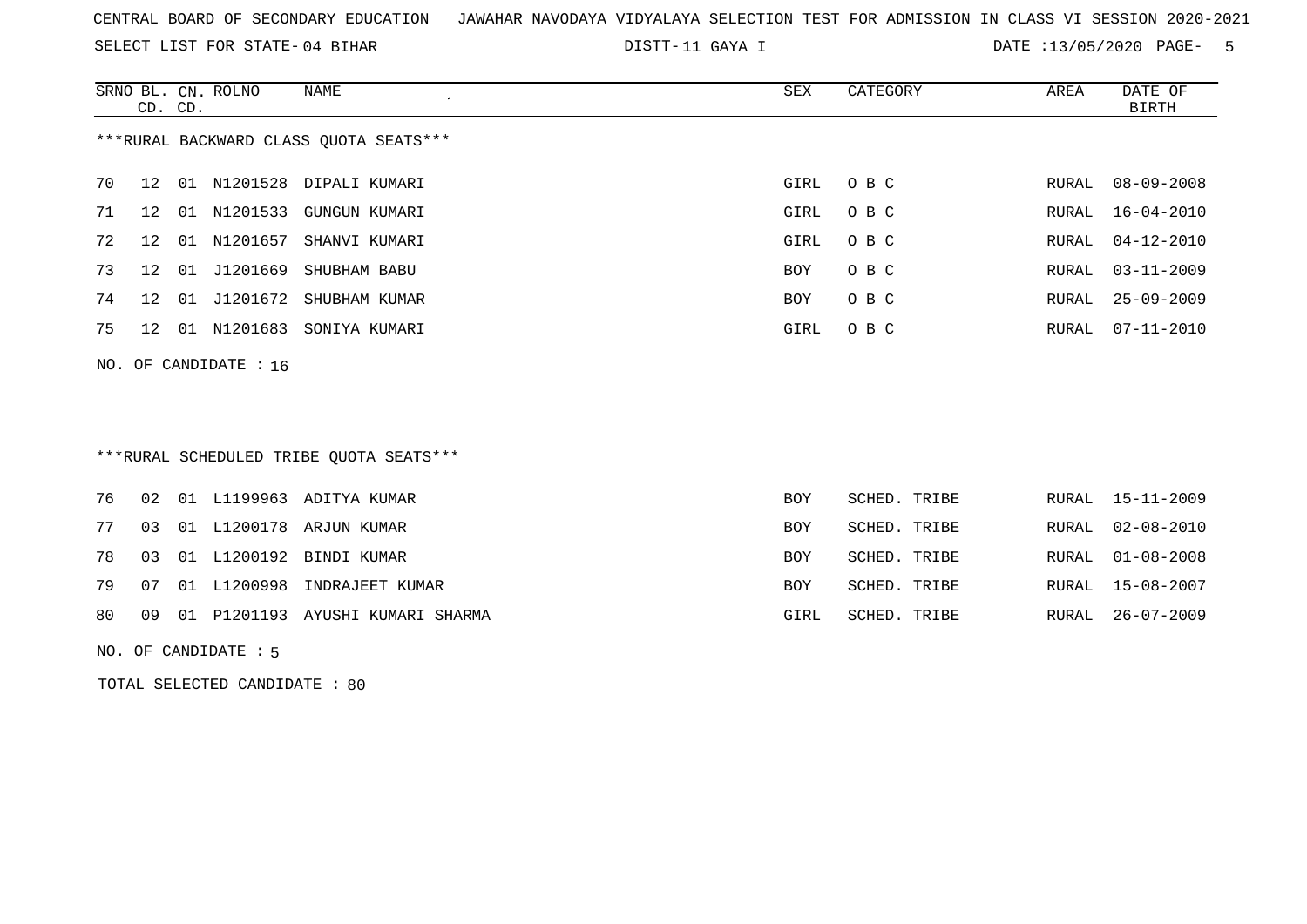SELECT LIST FOR STATE- DISTT- 04 BIHAR

12 GOPALGANJ DATE :13/05/2020 PAGE- 1

|   |    | CD. CD. | SRNO BL. CN. ROLNO   | NAME                                   | SEX  | CATEGORY     | AREA  | DATE OF<br><b>BIRTH</b> |
|---|----|---------|----------------------|----------------------------------------|------|--------------|-------|-------------------------|
|   |    |         | ***OPEN UR SEATS***  |                                        |      |              |       |                         |
| 1 | 01 |         |                      | 01 M1201772 FARHAT FATIMA              | GIRL | GENERAL      | RURAL | $11 - 03 - 2010$        |
| 2 |    |         |                      | 07 01 J1203387 MUKUL YADAV             | BOY  | O B C        | RURAL | 09-03-2009              |
|   |    |         | NO. OF CANDIDATE : 2 |                                        |      |              |       |                         |
|   |    |         |                      |                                        |      |              |       |                         |
|   |    |         |                      | ***OPEN SCHEDULED CASTE QUOTA SEATS*** |      |              |       |                         |
| 3 | 01 |         |                      | 01 C1201821 PRINCE RAJ                 | BOY  | SCHED. CASTE | URBAN | $03 - 03 - 2008$        |
| 4 | 09 |         |                      | 01 K1203666 HEMANT KUMAR               | BOY  | SCHED. CASTE | RURAL | $01 - 02 - 2009$        |
|   |    |         | NO. OF CANDIDATE : 2 |                                        |      |              |       |                         |
|   |    |         |                      |                                        |      |              |       |                         |
|   |    |         |                      | ***OPEN DISABLED QUOTA SEATS***        |      |              |       |                         |
| 5 | 06 |         |                      | 01 I1203322 VIKASH TIWARI              | BOY  | GENERAL      | RURAL | $01 - 01 - 2008$        |
| 6 |    |         |                      | 11 01 I1203966 LUCKY KUMAR             | BOY  | GENERAL      | RURAL | $24 - 06 - 2008$        |
|   |    |         | NO. OF CANDIDATE : 2 |                                        |      |              |       |                         |
|   |    |         |                      |                                        |      |              |       |                         |
|   |    |         |                      | *** OPEN BACKWARD CLASS QUOTA SEATS*** |      |              |       |                         |
| 7 | 02 |         |                      | 01 N1201984 KHUSHI KUMARI              | GIRL | O B C        | RURAL | 05-09-2009              |
| 8 | 07 |         |                      | 01 B1203422 SAURABH KUMAR              | BOY  | O B C        | URBAN | $11 - 05 - 2008$        |
| 9 | 10 |         |                      | 01 N1203832 NAJNIN PARVIN              | GIRL | O B C        | RURAL | 29-12-2007              |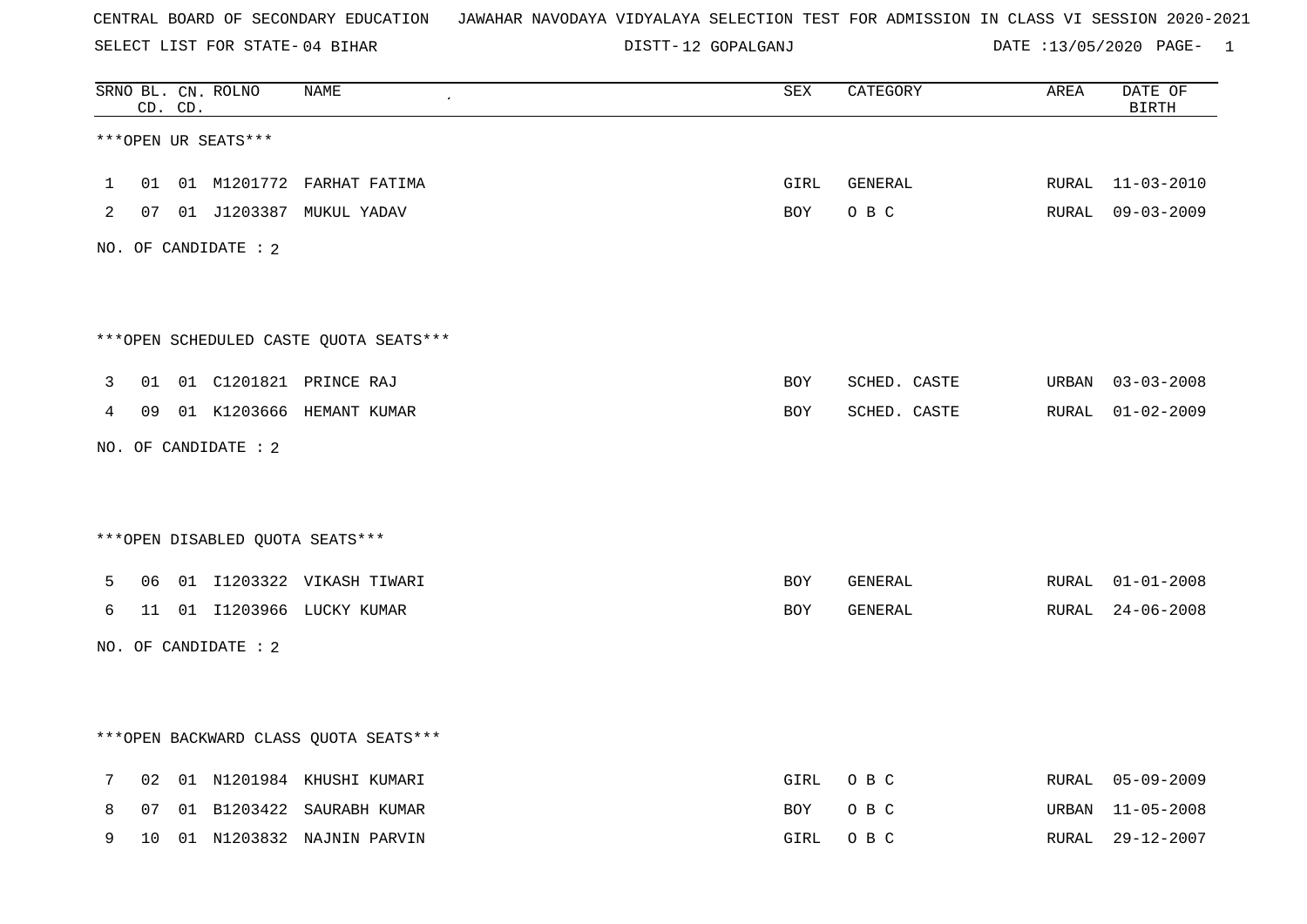| CENTRAL BOARD OF SECONDARY EDUCATION – JAWAHAR NAVODAYA VIDYALAYA SELECTION TEST FOR ADMISSION IN CLASS VI SESSION 2020-2021 |  |
|------------------------------------------------------------------------------------------------------------------------------|--|
|------------------------------------------------------------------------------------------------------------------------------|--|

DISTT-12 GOPALGANJ DATE :13/05/2020 PAGE- 2

|      |    | CD. CD. | SRNO BL. CN. ROLNO     | NAME                                   | SEX        | CATEGORY     | AREA          | DATE OF<br><b>BIRTH</b> |
|------|----|---------|------------------------|----------------------------------------|------------|--------------|---------------|-------------------------|
|      |    |         | NO. OF CANDIDATE : 3   |                                        |            |              |               |                         |
|      |    |         |                        |                                        |            |              |               |                         |
|      |    |         |                        | ***OPEN SCHEDULED TRIBE QUOTA SEATS*** |            |              |               |                         |
| 10   |    |         |                        | 01 01 D1201847 SAHIL KUMAR             | <b>BOY</b> | SCHED. TRIBE | URBAN         | 13-07-2009              |
|      |    |         | NO. OF CANDIDATE : $1$ |                                        |            |              |               |                         |
|      |    |         |                        |                                        |            |              |               |                         |
|      |    |         | ***RURAL OPEN SEATS*** |                                        |            |              |               |                         |
|      |    |         |                        |                                        |            |              |               |                         |
| 11   | 01 |         |                        | 01 I1201792 MD FAIJAN                  | <b>BOY</b> | GENERAL      | RURAL         | $03 - 08 - 2009$        |
| 12   | 02 |         |                        | 01 I1202031 PRITHVI KUMAR              | <b>BOY</b> | GENERAL      | RURAL         | $14 - 04 - 2008$        |
| 13   | 03 | 01      |                        | J1202133 ABHISHEK KUSHWAHA             | <b>BOY</b> | O B C        | RURAL         | $15 - 01 - 2010$        |
| 14   | 04 | 01      |                        | I1202306 ADITYA KUMAR                  | <b>BOY</b> | GENERAL      | RURAL         | $19 - 06 - 2009$        |
| 15   | 05 | 01      |                        | I1202612 AAROW KAUSHIK                 | BOY        | GENERAL      | RURAL         | $03 - 12 - 2009$        |
| 16   | 06 |         |                        | 01 M1203086 HAPPY KUMARI               | GIRL       | GENERAL      | RURAL         | $23 - 09 - 2009$        |
| $17$ | 06 |         |                        | 01 I1203305 SURAJ KUMAR                | <b>BOY</b> | GENERAL      | RURAL         | $09 - 07 - 2009$        |
| 18   | 07 |         | 01 N1203388            | MUSKAN KUMARI                          | GIRL       | O B C        | RURAL         | $24 - 09 - 2007$        |
| 19   | 08 |         |                        | 01 I1203508 KINSHU KUMAR               | <b>BOY</b> | GENERAL      | RURAL         | $16 - 09 - 2007$        |
| 20   | 09 |         | 01 M1203640 ANVI       |                                        | GIRL       | GENERAL      | <b>RURAL</b>  | $01 - 08 - 2009$        |
| 21   | 10 | 01      |                        | L1203854 PRINCE KUMAR SAH              | <b>BOY</b> | SCHED. TRIBE | RURAL         | $01 - 01 - 2008$        |
| 22   | 11 |         | 01 J1203969 MD AYAN    |                                        | <b>BOY</b> | O B C        | RURAL         | $26 - 09 - 2008$        |
| 23   | 12 | 01      |                        | I1204136 MD ZISHAN RAJA                | <b>BOY</b> | GENERAL      | RURAL         | $10 - 12 - 2009$        |
| 24   | 13 | 01      |                        | I1204434 RISHABH RAJ                   | <b>BOY</b> | GENERAL      | RURAL         | $15 - 12 - 2009$        |
| 25   | 14 |         |                        | 01 J1204534 ANUJ KUMAR                 | <b>BOY</b> | O B C        | ${\tt RURAL}$ | $20 - 10 - 2008$        |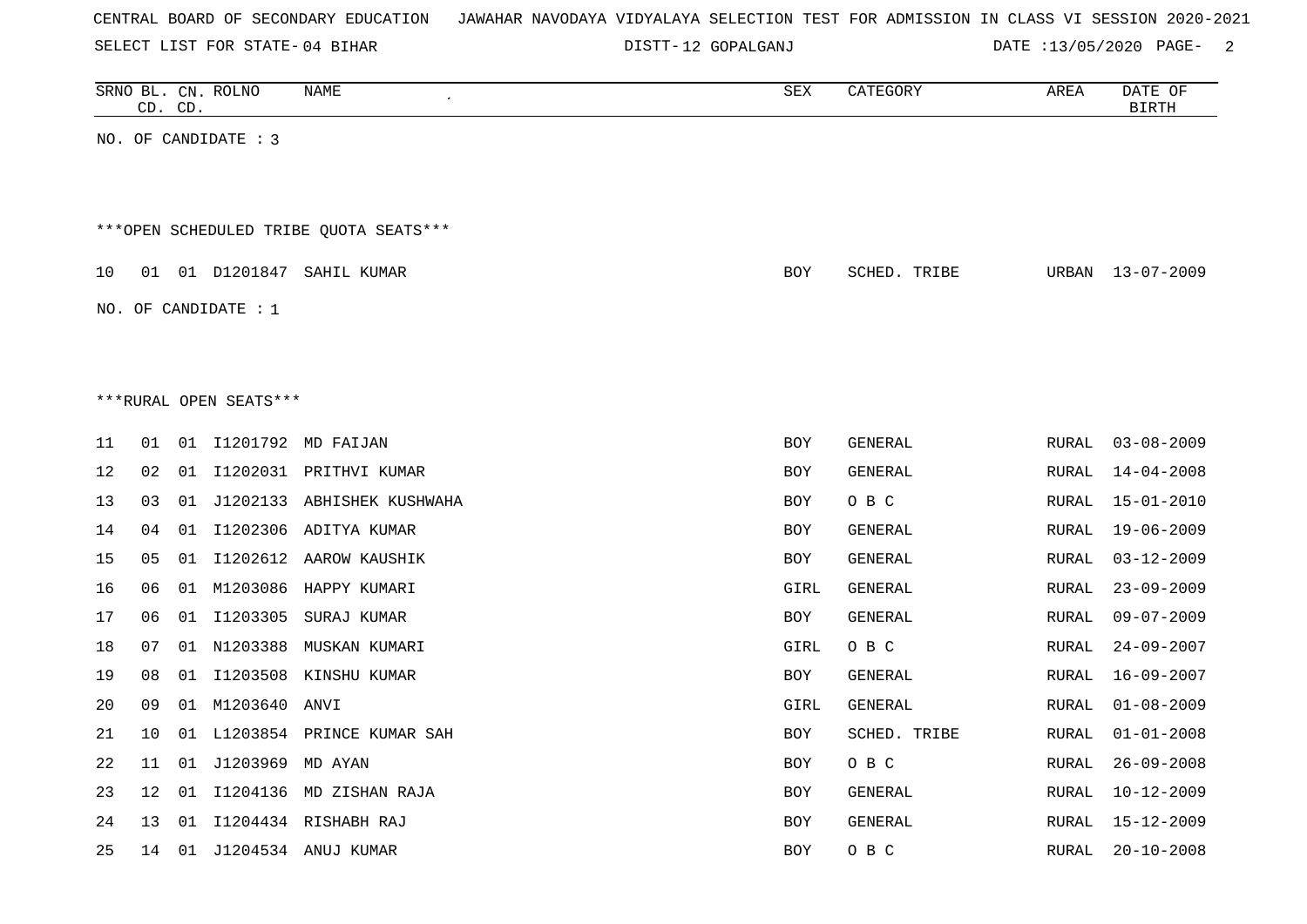SELECT LIST FOR STATE- DISTT- 04 BIHAR

12 GOPALGANJ DATE :13/05/2020 PAGE- 3

| SRNO BL. CN. ROLNO<br>NAME<br>CD. CD. | SEX | CATEGORY | AREA | DATE OF<br><b>BIRTH</b> |
|---------------------------------------|-----|----------|------|-------------------------|
| NO. OF<br>CANDIDATE : 15              |     |          |      |                         |

# \*\*\*RURAL SCHEDULED CASTE QUOTA SEATS\*\*\*

|  |  | 26 02 01 K1202051 RAJ SAURABH          | BOY  | SCHED. CASTE |  | RURAL 19-09-2009 |
|--|--|----------------------------------------|------|--------------|--|------------------|
|  |  | 27   06   01   01203187   PRITY KUMARI | GIRL | SCHED. CASTE |  | RURAL 10-03-2009 |
|  |  | 28 06 01 K1203223 RITESH KUMAR         | BOY  | SCHED. CASTE |  | RURAL 10-02-2009 |
|  |  | 29 07 01 K1203350 ANUJ KUMAR           | BOY  | SCHED. CASTE |  | RURAL 20-07-2008 |
|  |  | 30 09 01 K1203615 ADARSH RAJ           | BOY  | SCHED. CASTE |  | RURAL 12-05-2009 |
|  |  |                                        |      |              |  |                  |

NO. OF CANDIDATE : 5

## \*\*\*RURAL BACKWARD CLASS QUOTA SEATS\*\*\*

| 31 | 02    | 01  | N1202002    | MUSKAN KUMARI      | GIRL       | O B C | RURAL | $01 - 05 - 2009$ |
|----|-------|-----|-------------|--------------------|------------|-------|-------|------------------|
| 32 | 02    | 01  | N1202018    | POOJA KUMARI       | GIRL       | O B C | RURAL | $20 - 08 - 2008$ |
| 33 | 03    |     | 01 J1202257 | SHASHI KUMAR YADAV | BOY        | O B C | RURAL | 15-11-2009       |
| 34 | 06    |     | 01 J1203165 | NITIL KUMAR        | <b>BOY</b> | O B C | RURAL | 11-11-2008       |
| 35 | 08    | 01  | N1203442    | AANCHAL GUPTA      | GIRL       | O B C | RURAL | 17-12-2008       |
| 36 | 09    | 01  | N1203672    | KHUSHBU KUMARI     | GIRL       | O B C | RURAL | $03 - 08 - 2009$ |
| 37 | -11   | 01  | N1204025    | SEJAL KUMARI       | GIRL       | O B C | RURAL | $28 - 05 - 2009$ |
| 38 | ่ 1 3 | -01 | N1204312    | BEAUTY KUMARI      | GIRL       | O B C | RURAL | 22-12-2008       |

NO. OF CANDIDATE : 8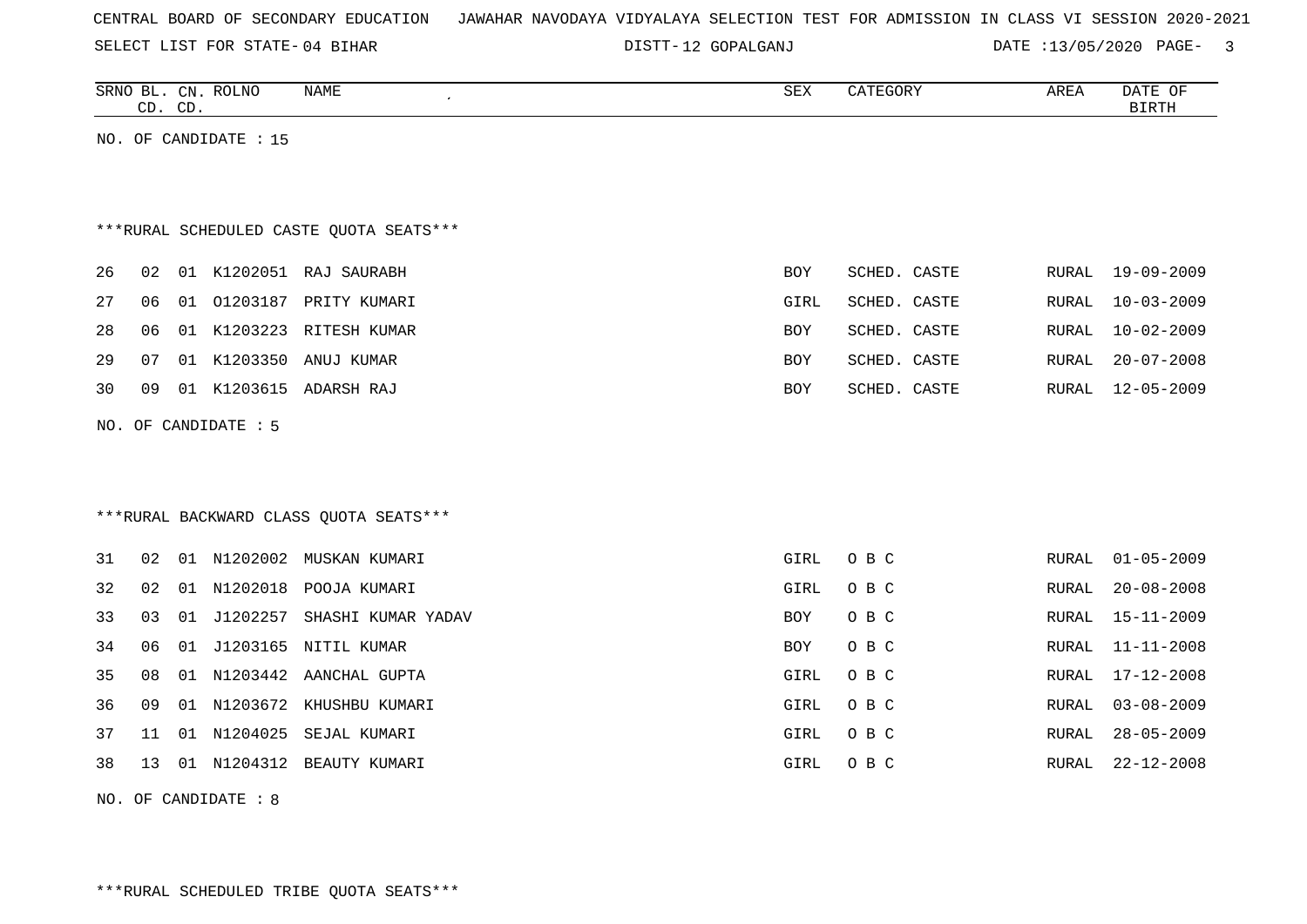SELECT LIST FOR STATE- DISTT- 04 BIHAR

12 GOPALGANJ DATE :13/05/2020 PAGE- 4

| SRNO BL. CN. ROLNO<br>NAME<br>CD. CD.       | SEX        | CATEGORY     | AREA  | DATE OF<br>BIRTH |  |  |  |  |  |  |
|---------------------------------------------|------------|--------------|-------|------------------|--|--|--|--|--|--|
| ***RURAL SCHEDULED TRIBE QUOTA SEATS***     |            |              |       |                  |  |  |  |  |  |  |
| 01 L1202782 MANISH KUMAR<br>39<br>05        | <b>BOY</b> | SCHED. TRIBE | RURAL | 12-01-2010       |  |  |  |  |  |  |
| L1204467<br>40<br>01<br>SANTOSH KUMAR<br>13 | <b>BOY</b> | SCHED. TRIBE | RURAL | 24-12-2008       |  |  |  |  |  |  |
| NO. OF CANDIDATE : $2$                      |            |              |       |                  |  |  |  |  |  |  |

TOTAL SELECTED CANDIDATE : 40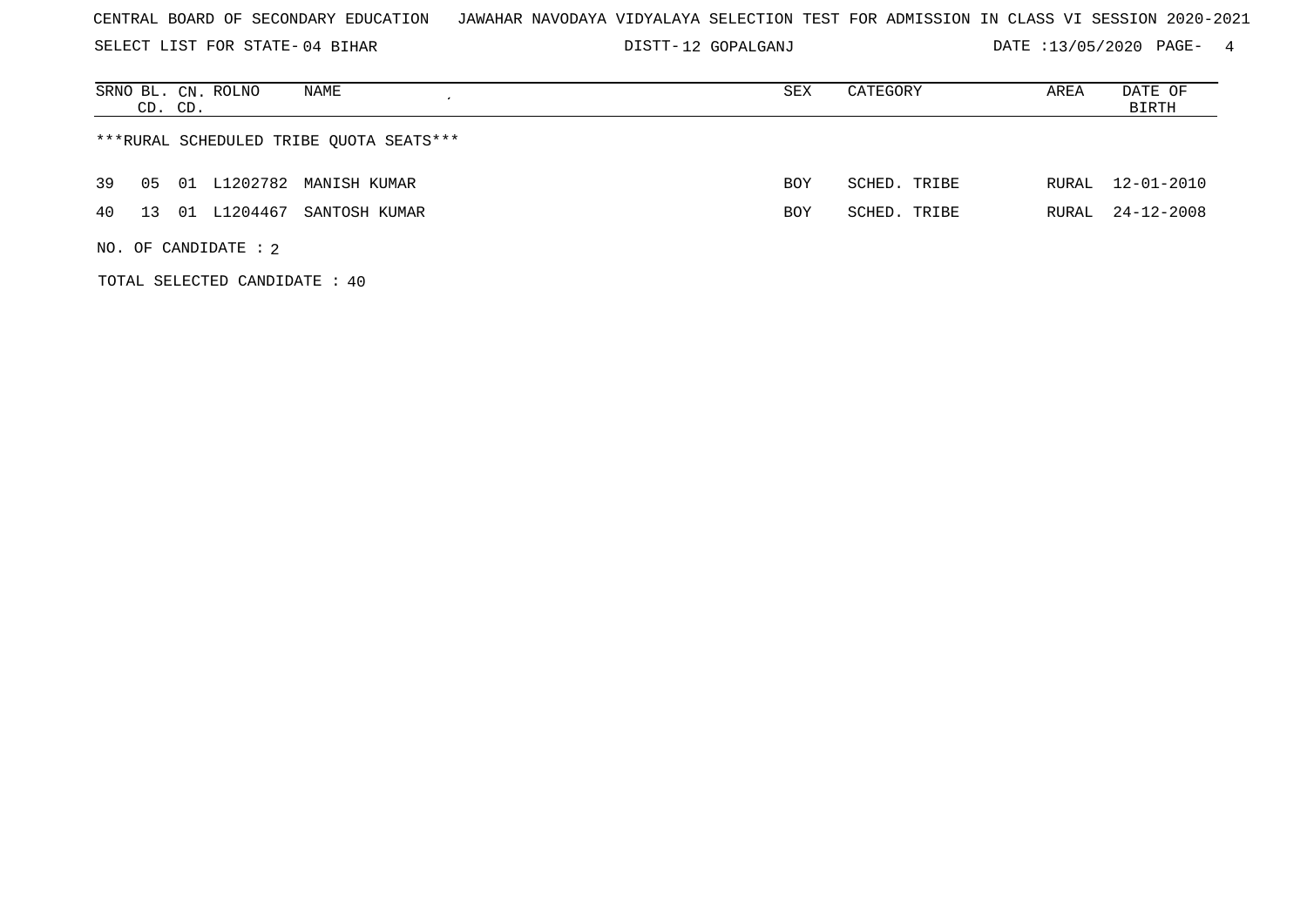SELECT LIST FOR STATE- DISTT- 04 BIHAR

13 JEHANABAD DATE :13/05/2020 PAGE- 1

|   |                      | CD. CD. | SRNO BL. CN. ROLNO               | <b>NAME</b>                              | ${\tt SEX}$ | CATEGORY     | AREA  | DATE OF<br><b>BIRTH</b> |  |  |
|---|----------------------|---------|----------------------------------|------------------------------------------|-------------|--------------|-------|-------------------------|--|--|
|   |                      |         |                                  | *** OPEN SCHEDULED CASTE QUOTA SEATS *** |             |              |       |                         |  |  |
| 1 | 03                   |         | 01 G1205507                      | RINI KUMARI                              | GIRL        | SCHED. CASTE | URBAN | $08 - 01 - 2008$        |  |  |
| 2 | 04                   | 01      | 01205718                         | AMRITA KUMARI                            | GIRL        | SCHED. CASTE | RURAL | $20 - 01 - 2011$        |  |  |
| 3 | 04                   | 01      | K1205908                         | MANORANJAN KUMAR                         | BOY         | SCHED. CASTE | RURAL | $16 - 08 - 2008$        |  |  |
| 4 | 05                   |         |                                  | 01 01206743 SHRISTY PRIYA                | GIRL        | SCHED. CASTE | RURAL | $28 - 12 - 2008$        |  |  |
|   | NO. OF CANDIDATE : 4 |         |                                  |                                          |             |              |       |                         |  |  |
|   |                      |         |                                  |                                          |             |              |       |                         |  |  |
|   |                      |         |                                  |                                          |             |              |       |                         |  |  |
|   |                      |         | *** OPEN DISABLED QUOTA SEATS*** |                                          |             |              |       |                         |  |  |
| 5 | 01                   |         |                                  | 01 J1204870 SUBHAM KUMAR                 | BOY         | O B C        | RURAL | $03 - 12 - 2008$        |  |  |
| 6 | 03                   |         |                                  | 01 J1205457 PRIYOTAM KUMAR               | BOY         | O B C        | RURAL | $20 - 03 - 2008$        |  |  |
|   |                      |         | NO. OF CANDIDATE : 2             |                                          |             |              |       |                         |  |  |
|   |                      |         |                                  |                                          |             |              |       |                         |  |  |
|   |                      |         |                                  |                                          |             |              |       |                         |  |  |
|   |                      |         |                                  | *** OPEN BACKWARD CLASS QUOTA SEATS ***  |             |              |       |                         |  |  |
| 7 | 03                   | 01      |                                  | J1205583 SHIVAM PRAKASH                  | BOY         | O B C        | RURAL | $21 - 07 - 2009$        |  |  |
| 8 | 03                   | 01      |                                  | J1205683 VIVEK KUMAR                     | <b>BOY</b>  | O B C        | RURAL | $10 - 10 - 2009$        |  |  |
| 9 | 07                   | 01      |                                  | J1207000 KAUSHAL KUMAR                   | <b>BOY</b>  | O B C        | RURAL | $20 - 06 - 2008$        |  |  |
|   |                      |         | NO. OF CANDIDATE : 3             |                                          |             |              |       |                         |  |  |

\*\*\*OPEN SCHEDULED TRIBE QUOTA SEATS\*\*\*

10 02 01 L1205062 ROHIT KUMAR BOY SCHED. TRIBE RURAL 05-07-2009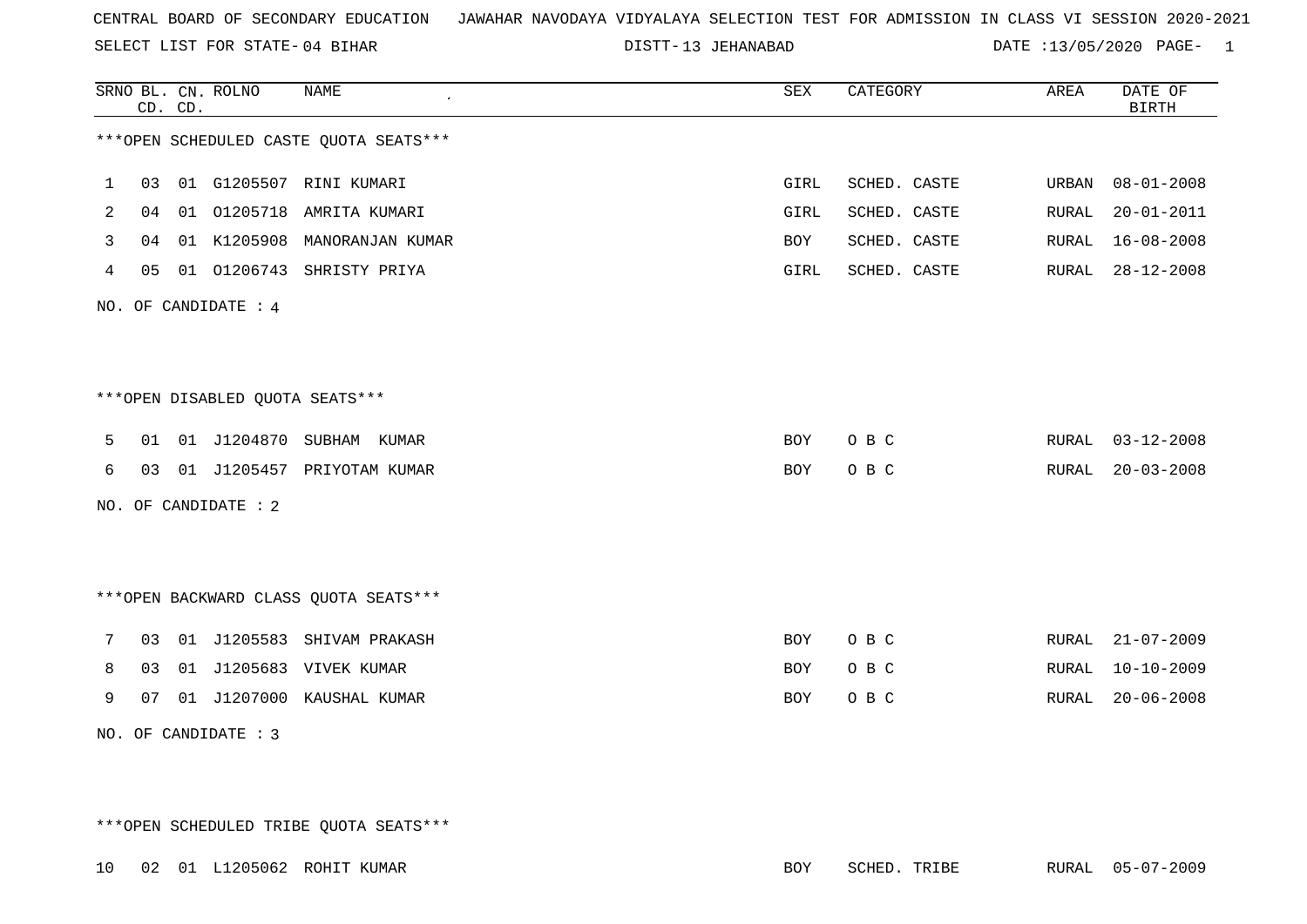|  |  |  | CENTRAL BOARD OF SECONDARY EDUCATION – JAWAHAR NAVODAYA VIDYALAYA SELECTION TEST FOR ADMISSION IN CLASS VI SESSION 2020-2021 |  |  |  |  |  |  |  |  |  |  |  |  |  |  |  |
|--|--|--|------------------------------------------------------------------------------------------------------------------------------|--|--|--|--|--|--|--|--|--|--|--|--|--|--|--|
|--|--|--|------------------------------------------------------------------------------------------------------------------------------|--|--|--|--|--|--|--|--|--|--|--|--|--|--|--|

13 JEHANABAD DATE :13/05/2020 PAGE- 2

| SRNO<br>ىدە | CΝ | ROLNO | NAME | $\cap$<br>つロマ | $\alpha$<br>$\cdot$ $\sim$<br>$\overline{\phantom{a}}$<br>. | <b>AREA</b><br>$\overline{\phantom{a}}$ | DATE<br>− ∪.⊬ |
|-------------|----|-------|------|---------------|-------------------------------------------------------------|-----------------------------------------|---------------|
| $\sim$<br>ັ | CD |       |      |               |                                                             |                                         | $ -$<br>. ت   |

NO. OF CANDIDATE : 1

#### \*\*\*RURAL OPEN SEATS\*\*\*

| 11 | 02 | 01  | M1204927 | ANANYA SINGH          | GIRL       | GENERAL | RURAL | 18-07-2009 |
|----|----|-----|----------|-----------------------|------------|---------|-------|------------|
| 12 | 03 | 01  | J1205435 | PREM RAJ              | <b>BOY</b> | O B C   | RURAL | 22-02-2008 |
| 13 | 03 | 01  | J1205553 | SANKALP KUMAR         | <b>BOY</b> | O B C   | RURAL | 22-03-2010 |
| 14 | 03 | 01  |          | J1205656 TUSHAR KUMAR | BOY        | O B C   | RURAL | 09-01-2009 |
| 15 | 03 | 01  | J1205673 | VIKASH KUMAR PATEL    | <b>BOY</b> | O B C   | RURAL | 07-12-2008 |
| 16 | 04 | 01  | J1205691 | ABHISHEK KUMAR        | <b>BOY</b> | O B C   | RURAL | 06-03-2010 |
| 17 | 07 | O 1 | N1207020 | MANVI ARYA            | GIRL       | O B C   | RURAL | 13-07-2008 |

NO. OF CANDIDATE : 7

# \*\*\*RURAL SCHEDULED CASTE QUOTA SEATS\*\*\*

| 18 | 03  |    |          | 01 K1205167 ADITYA KUMAR  | BOY        | SCHED. CASTE |       | RURAL 25-10-2009 |
|----|-----|----|----------|---------------------------|------------|--------------|-------|------------------|
| 19 | 03  |    |          | 01 01205194 ANJALI KUMARI | GIRL       | SCHED. CASTE | RURAL | $27 - 05 - 2010$ |
| 20 | 0.3 |    |          | 01 01205236 AYUSHI KUMARI | GIRL       | SCHED. CASTE | RURAL | $04 - 12 - 2008$ |
| 21 | 03  |    |          | 01 K1205471 RAHUL RAJ     | BOY        | SCHED. CASTE |       | RURAL 06-12-2009 |
| 22 | 04  |    |          | 01 01205728 ANJALI KUMARI | GIRL       | SCHED. CASTE | RURAL | $18 - 03 - 2010$ |
| 23 | 05  |    |          | 01 K1206304 ANSHU KUMAR   | <b>BOY</b> | SCHED. CASTE | RURAL | 14-06-2008       |
| 24 | 05  |    |          | 01 K1206459 KRISHNA KUMAR | <b>BOY</b> | SCHED. CASTE | RURAL | $10 - 03 - 2010$ |
| 25 | 05  |    |          | 01 01206472 LAXMI KUMARI  | GIRL       | SCHED. CASTE | RURAL | 15-03-2010       |
| 26 | 05  | 01 | K1206727 | SHIVAM KUMAR              | <b>BOY</b> | SCHED. CASTE | RURAL | $06 - 12 - 2008$ |
| 27 | 07  | 01 |          | K1207024 MITHLESH KUMAR   | <b>BOY</b> | SCHED. CASTE | RURAL | $01 - 01 - 2008$ |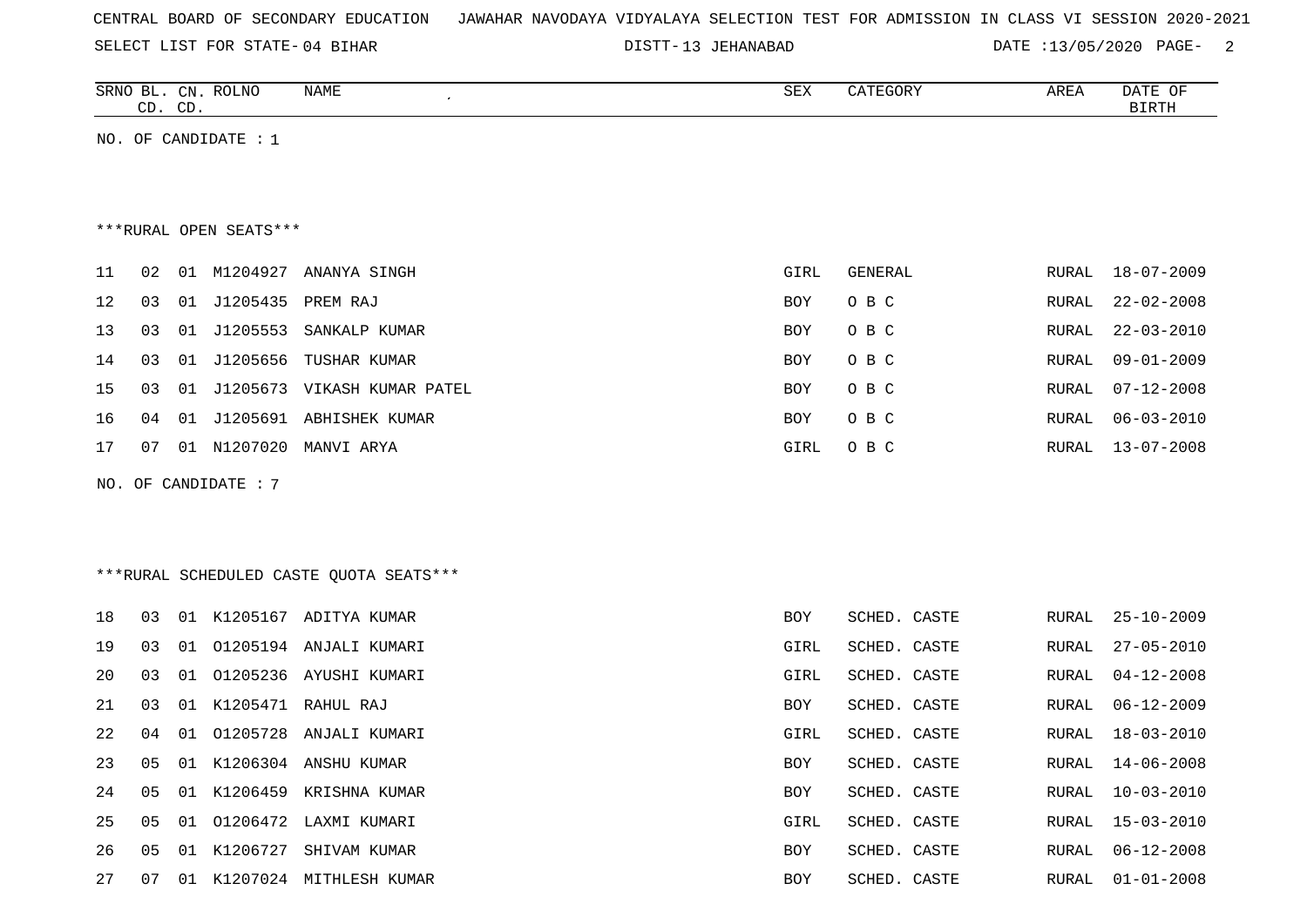SELECT LIST FOR STATE- DISTT- 04 BIHAR

TOTAL SELECTED CANDIDATE : 40

13 JEHANABAD DATE :13/05/2020 PAGE- 3

|    | CD. CD. |    | SRNO BL. CN. ROLNO    | NAME                                     | SEX        | CATEGORY     | AREA  | DATE OF<br><b>BIRTH</b> |
|----|---------|----|-----------------------|------------------------------------------|------------|--------------|-------|-------------------------|
|    |         |    |                       | *** RURAL SCHEDULED CASTE QUOTA SEATS*** |            |              |       |                         |
| 28 | 07      |    |                       | 01 K1207028 MUKESH KUMAR                 | BOY        | SCHED. CASTE |       | RURAL 10-03-2008        |
|    |         |    | NO. OF CANDIDATE : 11 |                                          |            |              |       |                         |
|    |         |    |                       |                                          |            |              |       |                         |
|    |         |    |                       | ***RURAL BACKWARD CLASS QUOTA SEATS***   |            |              |       |                         |
| 29 | 01      |    |                       | 01 N1204627 ANJALI KUMARI                | GIRL       | O B C        |       | RURAL 15-03-2009        |
| 30 | 02      |    |                       | 01 J1204910 ADARSH KUMAR                 | BOY        | O B C        | RURAL | $05 - 07 - 2009$        |
| 31 | 02      |    |                       | 01 J1204914 ADITYA KUMAR                 | <b>BOY</b> | O B C        | RURAL | $07 - 07 - 2009$        |
| 32 | 02      | 01 | J1205100              | SHIVAM KUMAR                             | <b>BOY</b> | O B C        | RURAL | $15 - 11 - 2009$        |
| 33 | 04      |    |                       | 01 N1205933 NAINA KUMARI                 | GIRL       | O B C        | RURAL | $10 - 06 - 2009$        |
| 34 | 05      |    |                       | 01 J1206714 SATYAM KUMAR                 | BOY        | O B C        | RURAL | 08-12-2009              |
| 35 | 05      |    |                       | 01 N1206764 SONAM KUMARI VERMA           | GIRL       | O B C        | RURAL | 18-08-2009              |
| 36 | 07      |    |                       | 01 N1207008 KOMAL NIDHI                  | GIRL       | O B C        | RURAL | $22 - 03 - 2008$        |
|    |         |    | NO. OF CANDIDATE : 8  |                                          |            |              |       |                         |
|    |         |    |                       |                                          |            |              |       |                         |
|    |         |    |                       | ***RURAL SCHEDULED TRIBE QUOTA SEATS***  |            |              |       |                         |
| 37 | 03      |    |                       | 01 L1205216 ANURAJ KUMAR                 | BOY        | SCHED. TRIBE | RURAL | $05 - 08 - 2009$        |
| 38 | 05      |    |                       | 01 L1206330 ASHU KUMAR                   | <b>BOY</b> | SCHED. TRIBE | RURAL | $09 - 12 - 2010$        |
| 39 | 05      |    |                       | 01 L1206420 JACKY KUMAR                  | BOY        | SCHED. TRIBE | RURAL | $06 - 11 - 2008$        |
| 40 | 07      |    |                       | 01 L1207163 SOHIT KUMAR                  | BOY        | SCHED. TRIBE | RURAL | $05 - 04 - 2010$        |
|    |         |    | NO. OF CANDIDATE : 4  |                                          |            |              |       |                         |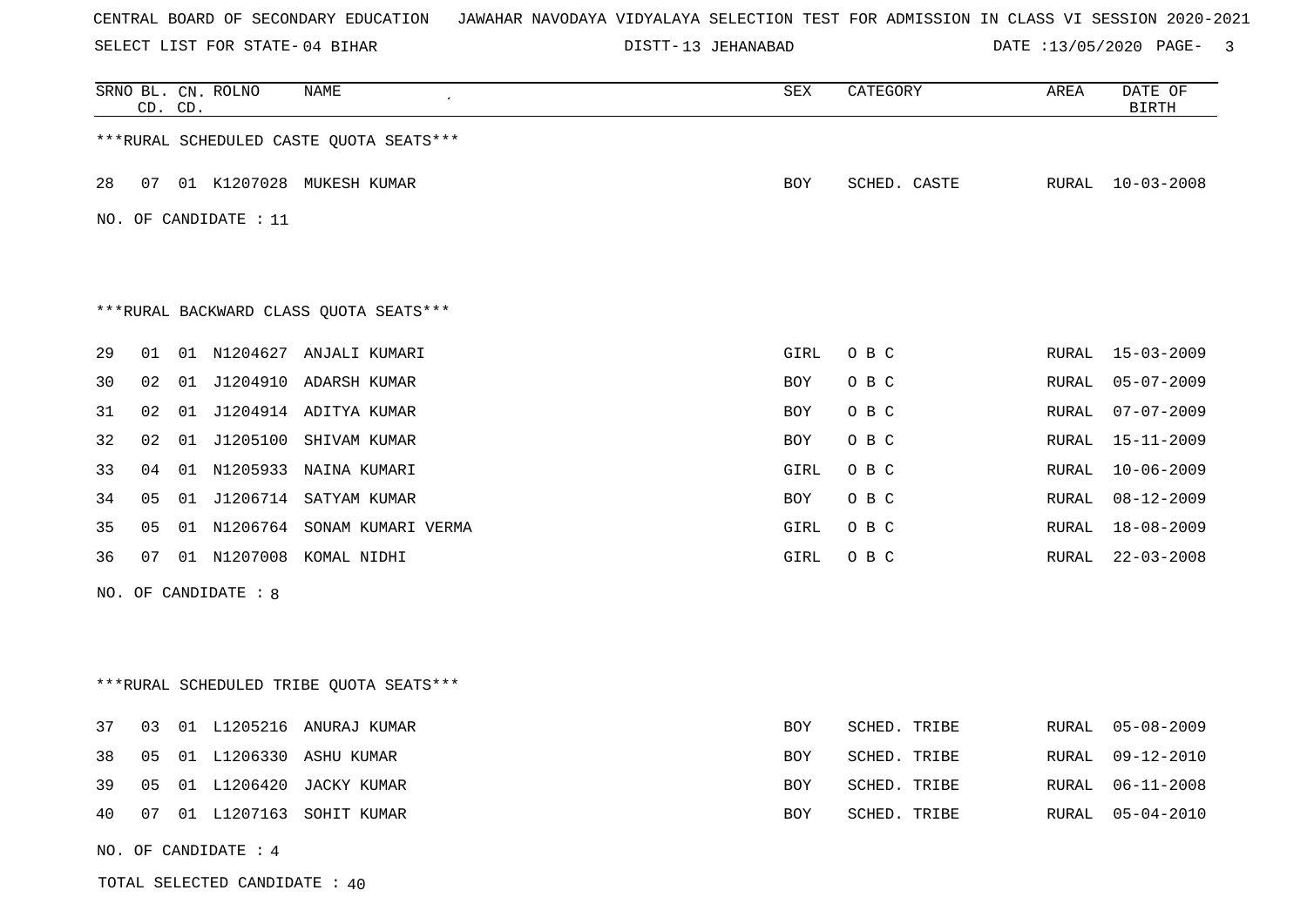|  |  |  |  | CENTRAL BOARD OF SECONDARY EDUCATION – JAWAHAR NAVODAYA VIDYALAYA SELECTION TEST FOR ADMISSION IN CLASS VI SESSION 2020-2021 |  |  |  |  |  |  |  |  |  |  |  |  |  |  |
|--|--|--|--|------------------------------------------------------------------------------------------------------------------------------|--|--|--|--|--|--|--|--|--|--|--|--|--|--|
|--|--|--|--|------------------------------------------------------------------------------------------------------------------------------|--|--|--|--|--|--|--|--|--|--|--|--|--|--|

DISTT-14 JAMUI 2001 2002 DATE :13/05/2020 PAGE- 1

|    |    | CD. CD. | SRNO BL. CN. ROLNO    | NAME<br>$\mathcal{L}_{\mathcal{A}}$ | SEX        | CATEGORY     | AREA  | DATE OF<br><b>BIRTH</b> |
|----|----|---------|-----------------------|-------------------------------------|------------|--------------|-------|-------------------------|
|    |    |         | ***OPEN UR SEATS***   |                                     |            |              |       |                         |
| 1  | 01 | 01      | J1207210              | ANAND PRAKASH                       | <b>BOY</b> | O B C        | RURAL | $03 - 05 - 2009$        |
| 2  | 02 |         |                       | 01 A1207277 AJAY KUMAR              | <b>BOY</b> | GENERAL      | URBAN | $01 - 01 - 2008$        |
| 3  | 02 | 01      |                       | M1207569 VARSHA KUMARI              | GIRL       | GENERAL      | RURAL | $27 - 10 - 2009$        |
| 4  | 04 | 01      |                       | J1207683 ABHIJEET GUPTA             | <b>BOY</b> | O B C        | RURAL | $24 - 03 - 2010$        |
| 5  | 04 | 01      |                       | J1207690 ADITYA RAJ                 | <b>BOY</b> | O B C        | RURAL | $08 - 03 - 2008$        |
| 6  | 04 | 01      | I1207761              | MAYANK MRINAL                       | <b>BOY</b> | GENERAL      | RURAL | $21 - 12 - 2010$        |
| 7  | 05 |         |                       | 01 K1207915 PRASHANT BHARTI         | <b>BOY</b> | SCHED. CASTE | RURAL | $15 - 07 - 2008$        |
| 8  | 05 | 01      | J1207955              | SUMIT RAJ                           | <b>BOY</b> | O B C        | RURAL | $07 - 05 - 2008$        |
| 9  | 07 | 01      | I1208162 GOPAL JI     |                                     | <b>BOY</b> | GENERAL      | RURAL | $17 - 11 - 2010$        |
| 10 | 10 | 01      | J1208498              | SAMIR ZAFAR                         | <b>BOY</b> | O B C        | RURAL | $20 - 10 - 2008$        |
|    |    |         | NO. OF CANDIDATE : 10 |                                     |            |              |       |                         |
|    |    |         |                       |                                     |            |              |       |                         |
|    |    |         |                       |                                     |            |              |       |                         |

\*\*\*OPEN SCHEDULED CASTE QUOTA SEATS\*\*\*

|  |  | 11 01 01 K1207249 SUMAN PASWAN | BOY  | SCHED. CASTE |  | RURAL 28-05-2008 |
|--|--|--------------------------------|------|--------------|--|------------------|
|  |  | 12 02 01 C1207496 ROHIT KUMAR  | BOY  | SCHED. CASTE |  | URBAN 16-08-2008 |
|  |  | 13 02 01 01207548 SUGANDHA RAJ | GIRL | SCHED. CASTE |  | RURAL 30-09-2008 |

NO. OF CANDIDATE : 3

\*\*\*OPEN DISABLED QUOTA SEATS\*\*\*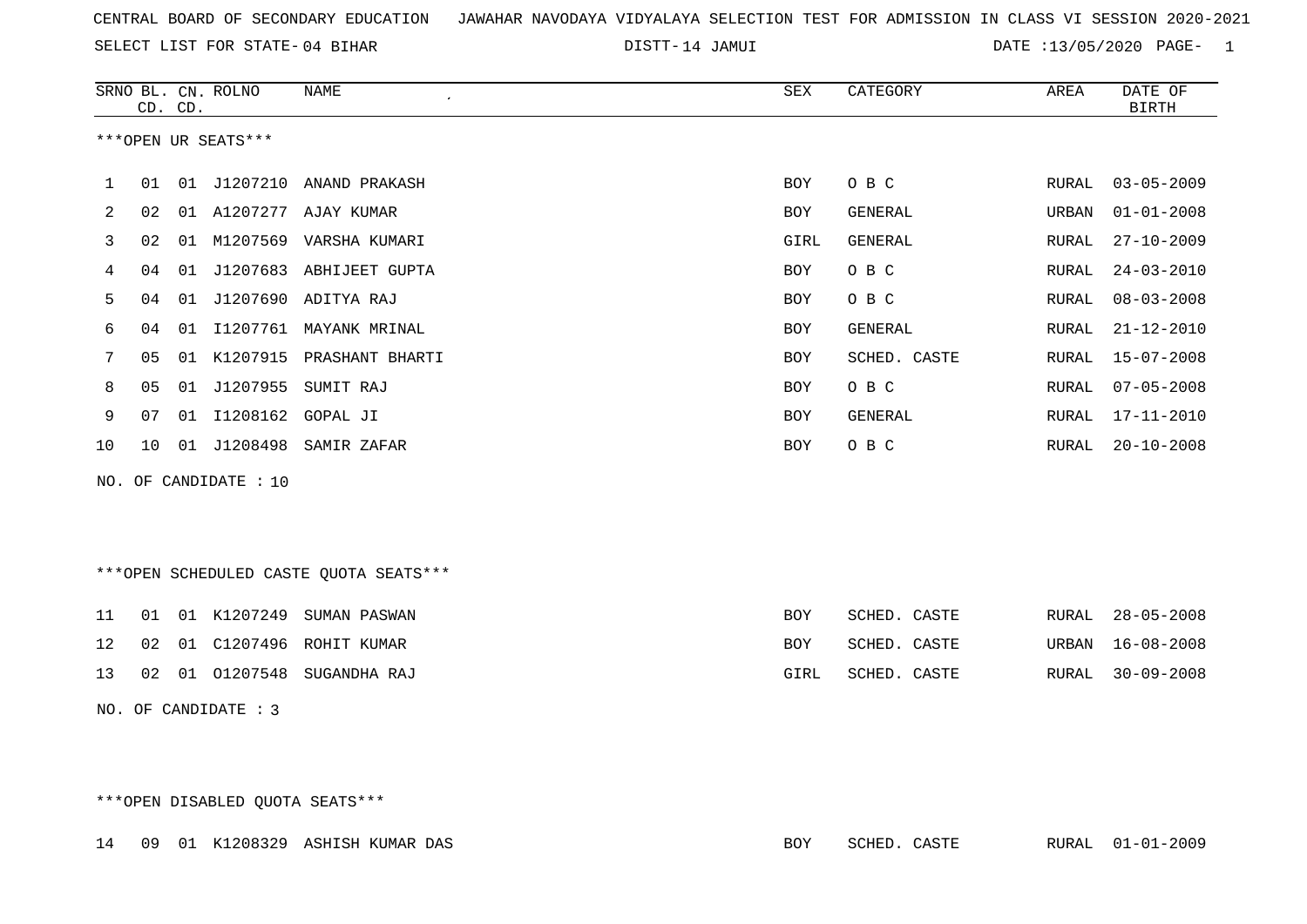|  |  |  |  | CENTRAL BOARD OF SECONDARY EDUCATION – JAWAHAR NAVODAYA VIDYALAYA SELECTION TEST FOR ADMISSION IN CLASS VI SESSION 2020-2021 |  |  |  |  |  |  |  |  |  |  |  |  |  |
|--|--|--|--|------------------------------------------------------------------------------------------------------------------------------|--|--|--|--|--|--|--|--|--|--|--|--|--|
|--|--|--|--|------------------------------------------------------------------------------------------------------------------------------|--|--|--|--|--|--|--|--|--|--|--|--|--|

DISTT-14 JAMUI DATE :13/05/2020 PAGE- 2

|    |    | CD. CD. | SRNO BL. CN. ROLNO     | NAME                                   | SEX        | CATEGORY       | AREA         | DATE OF<br>$\operatorname{BIRTH}$ |
|----|----|---------|------------------------|----------------------------------------|------------|----------------|--------------|-----------------------------------|
|    |    |         | NO. OF CANDIDATE : $1$ |                                        |            |                |              |                                   |
|    |    |         |                        |                                        |            |                |              |                                   |
|    |    |         |                        |                                        |            |                |              |                                   |
|    |    |         |                        | *** OPEN BACKWARD CLASS QUOTA SEATS*** |            |                |              |                                   |
| 15 | 02 |         |                        | 01 N1207546 SRISHTI KUMARI             | GIRL       | O B C          | RURAL        | $24 - 08 - 2009$                  |
| 16 | 02 |         |                        | 01 N1207561 SUPRIYA SANJANA            | GIRL       | O B C          | <b>RURAL</b> | $16 - 08 - 2010$                  |
| 17 | 03 |         |                        | 01 F1207610 ASTHA ARYA                 | GIRL       | O B C          | URBAN        | $13 - 08 - 2010$                  |
| 18 | 03 |         |                        | 01 B1207652 RONAK BHARTI               | BOY        | O B C          | URBAN        | $05 - 10 - 2009$                  |
| 19 | 06 |         |                        | 01 N1208116 SHIVANI KUMARI             | GIRL       | O B C          | <b>RURAL</b> | $25 - 11 - 2008$                  |
|    |    |         | NO. OF CANDIDATE : 5   |                                        |            |                |              |                                   |
|    |    |         |                        |                                        |            |                |              |                                   |
|    |    |         |                        |                                        |            |                |              |                                   |
|    |    |         |                        | ***OPEN SCHEDULED TRIBE QUOTA SEATS*** |            |                |              |                                   |
| 20 |    |         |                        | 01 01 P1207232 RASHMI HASDA            | GIRL       | SCHED. TRIBE   | RURAL        | $30 - 05 - 2009$                  |
|    |    |         | NO. OF CANDIDATE : $1$ |                                        |            |                |              |                                   |
|    |    |         |                        |                                        |            |                |              |                                   |
|    |    |         |                        |                                        |            |                |              |                                   |
|    |    |         | ***RURAL OPEN SEATS*** |                                        |            |                |              |                                   |
| 21 | 01 |         |                        | 01 M1207226 NEHA PRIYA                 | GIRL       | GENERAL        | <b>RURAL</b> | $10 - 03 - 2008$                  |
| 22 | 01 |         |                        | 01 J1207233 ROUSHAN KUMAR              | BOY        | O B C          | RURAL        | $01 - 01 - 2010$                  |
| 23 | 01 |         |                        | 01 K1207248 SUMAN KUMAR DAS            | BOY        | SCHED. CASTE   | RURAL        | 17-10-2009                        |
| 24 | 01 |         |                        | 01 I1207253 TEJASWA SHOURYA            | <b>BOY</b> | <b>GENERAL</b> | RURAL        | $05 - 07 - 2009$                  |
| 25 | 02 |         |                        | 01 J1207415 NISHANT KUMAR              | <b>BOY</b> | O B C          | <b>RURAL</b> | $04 - 02 - 2009$                  |

26 02 01 J1207442 PRINCE KUMAR BOY O B C RURAL 09-10-2008 27 02 01 J1207580 VIVEK KUMAR 2008 EXAMPLE ROY O B C RURAL 15-10-2008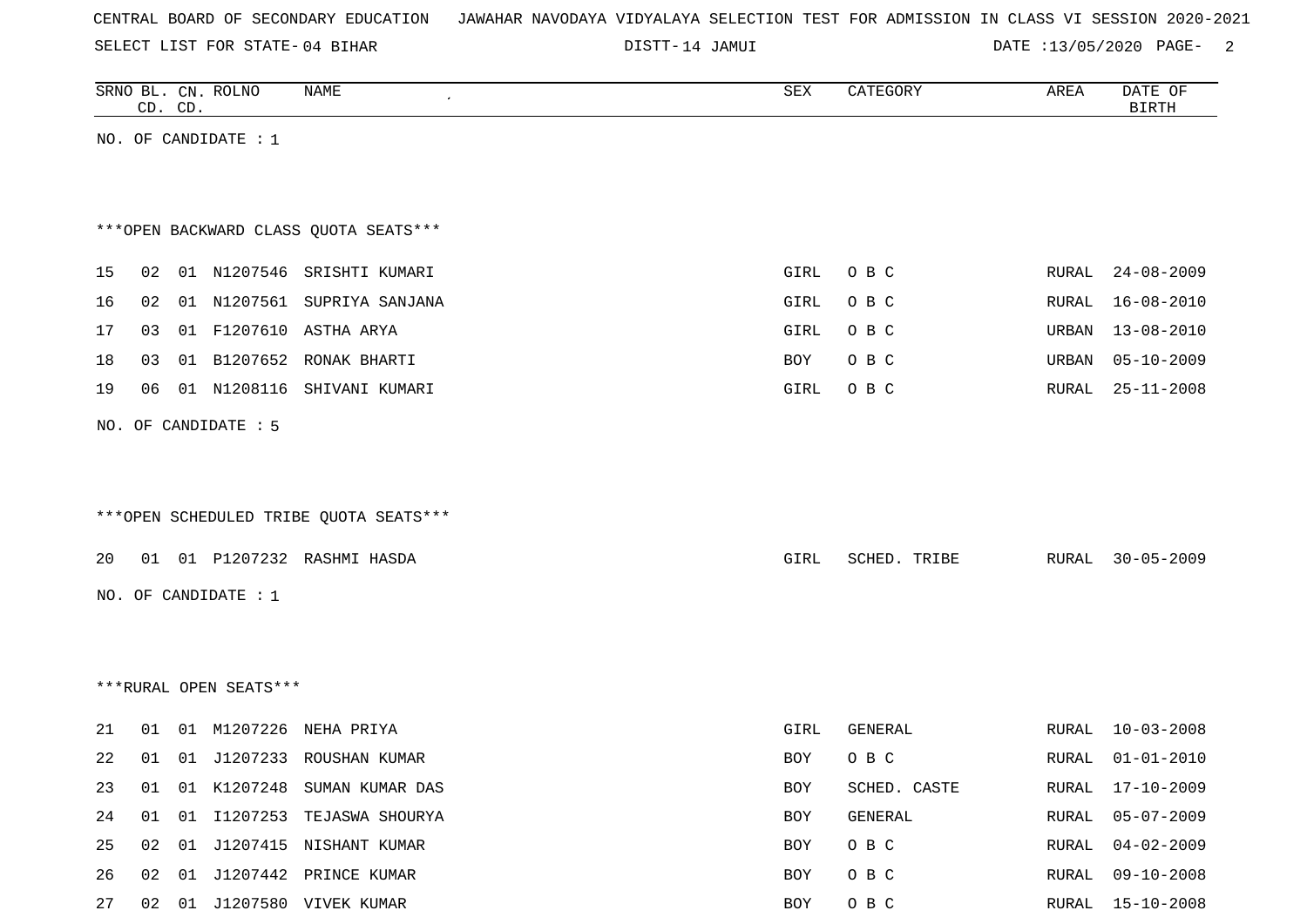DISTT-14 JAMUI DATE :13/05/2020 PAGE- 3

|    | CD. CD. |    | SRNO BL. CN. ROLNO     | NAME                       | <b>SEX</b> | CATEGORY     | AREA         | DATE OF<br><b>BIRTH</b> |
|----|---------|----|------------------------|----------------------------|------------|--------------|--------------|-------------------------|
|    |         |    | ***RURAL OPEN SEATS*** |                            |            |              |              |                         |
| 28 | 03      | 01 |                        | J1207590 ADITYA KUMAR      | <b>BOY</b> | O B C        | RURAL        | $17 - 06 - 2007$        |
| 29 | 03      |    | 01 N1207630            | MAMTA KUMARI               | GIRL       | O B C        | RURAL        | $01 - 04 - 2010$        |
| 30 | 03      | 01 | 01207669               | SIMRAN RAJ                 | GIRL       | SCHED. CASTE | RURAL        | $12 - 06 - 2009$        |
| 31 | 03      | 01 |                        | J1207682 VIJAY KUMAR YADAV | <b>BOY</b> | O B C        | RURAL        | $23 - 10 - 2009$        |
| 32 | 04      | 01 |                        | J1207693 AMAN KUMAR        | BOY        | O B C        | RURAL        | $19 - 09 - 2009$        |
| 33 | 04      |    |                        | 01 I1207796 RAJNISH KUMAR  | <b>BOY</b> | GENERAL      | RURAL        | $19 - 09 - 2008$        |
| 34 | 04      | 01 | J1207797               | RAJNUD KUMAR               | BOY        | O B C        | RURAL        | $05 - 02 - 2008$        |
| 35 | 04      | 01 | J1207835               | SHIVNANDAN KUMAR           | <b>BOY</b> | O B C        | <b>RURAL</b> | $13 - 09 - 2009$        |
| 36 | 05      | 01 |                        | J1207876 AMARJEET PATEL    | <b>BOY</b> | O B C        | RURAL        | $01 - 01 - 2008$        |
| 37 | 05      | 01 |                        | J1207887 ANURAG BAIBHAV    | BOY        | O B C        | RURAL        | $26 - 03 - 2010$        |
| 38 | 06      | 01 | J1208112               | SHIVAM KUMAR               | <b>BOY</b> | O B C        | <b>RURAL</b> | $07 - 01 - 2009$        |
| 39 | 06      | 01 | I1208119               | SHUBHAM KUMAR              | BOY        | GENERAL      | RURAL        | $05 - 05 - 2008$        |
| 40 | 06      | 01 | J1208120               | SHUBHAM VISHWAKARMA        | <b>BOY</b> | O B C        | <b>RURAL</b> | $21 - 12 - 2008$        |
| 41 | 07      | 01 | K1208159               | DIPANSHU KUMR              | BOY        | SCHED. CASTE | RURAL        | $19 - 07 - 2009$        |
| 42 | 07      | 01 | J1208163               | HARSH MEHTA                | <b>BOY</b> | O B C        | <b>RURAL</b> | $05 - 01 - 2011$        |
| 43 | 07      | 01 |                        | N1208173 NIYATI GUPTA      | GIRL       | O B C        | RURAL        | $16 - 04 - 2008$        |
| 44 | 07      | 01 |                        | J1208184 RAKESH MEHTA      | BOY        | O B C        | RURAL        | $19 - 09 - 2009$        |
| 45 | 08      | 01 |                        | I1208235 ASHISH RAJ        | BOY        | GENERAL      | RURAL        | $11 - 10 - 2008$        |
| 46 | 08      | 01 | J1208303               | SHIVAM KUMAR               | BOY        | O B C        | RURAL        | $25 - 06 - 2009$        |
| 47 | 09      |    |                        | 01 M1208327 ANUSHKA KUMARI | GIRL       | GENERAL      | <b>RURAL</b> | $01 - 03 - 2009$        |
| 48 | 10      | 01 | I1208373               | ADITYA RAJ                 | BOY        | GENERAL      | RURAL        | $03 - 09 - 2009$        |
| 49 | 10      |    |                        | 01 K1208485 RITESH KUMAR   | <b>BOY</b> | SCHED. CASTE | RURAL        | $01 - 01 - 2009$        |

NO. OF CANDIDATE : 29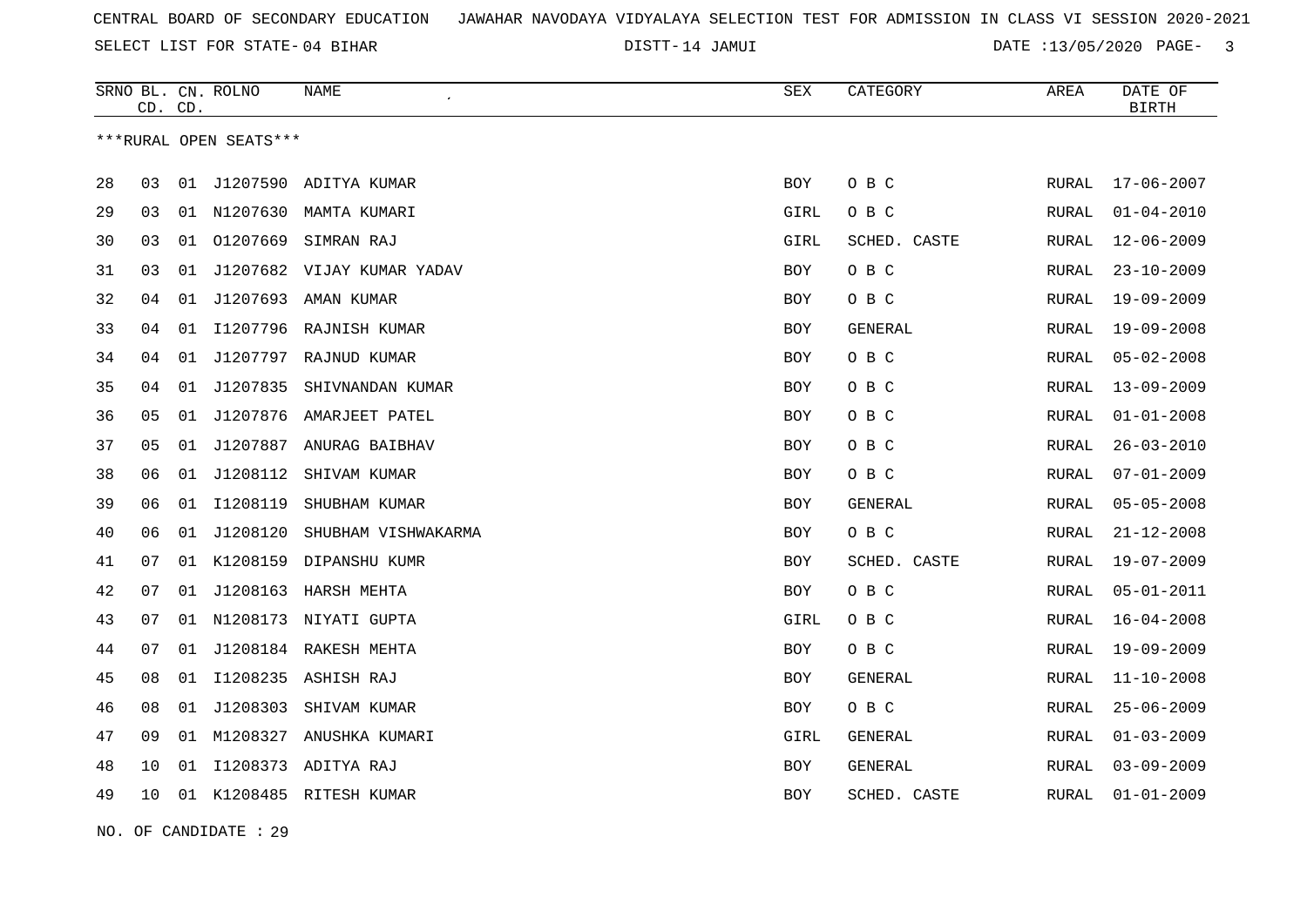SELECT LIST FOR STATE- DISTT- 04 BIHAR

DISTT-14 JAMUI DATE :13/05/2020 PAGE- 4

|    | CD. CD. |    | SRNO BL. CN. ROLNO | NAME                                    | SEX        | CATEGORY     | AREA  | DATE OF<br>BIRTH |
|----|---------|----|--------------------|-----------------------------------------|------------|--------------|-------|------------------|
|    |         |    |                    | ***RURAL SCHEDULED CASTE OUOTA SEATS*** |            |              |       |                  |
| 50 | 04      | 01 | K1207707           | ANURAG KASHYAP                          | <b>BOY</b> | SCHED. CASTE | RURAL | $01 - 08 - 2009$ |
| 51 | 05      | 01 | K1207902           | KUMAR ADITYA CHANDRA                    | BOY        | SCHED. CASTE | RURAL | $26 - 10 - 2009$ |
| 52 | 05      | 01 | K1207943           | SHARWAN KUMAR                           | BOY        | SCHED. CASTE | RURAL | $06 - 06 - 2009$ |
| 53 | 06      | 01 | K1207970           | ALOK KUMAR                              | BOY        | SCHED. CASTE | RURAL | $04 - 05 - 2008$ |
| 54 | 06      | 01 | K1207971           | AMAN BHARTI                             | BOY        | SCHED. CASTE | RURAL | $24 - 08 - 2008$ |
| 55 | 06      | 01 |                    | K1207993 ASHISH ANAND                   | BOY        | SCHED. CASTE | RURAL | $08 - 09 - 2009$ |
| 56 | 06      | 01 | K1207995           | AVNISH BHARTI                           | BOY        | SCHED. CASTE | RURAL | $23 - 06 - 2010$ |
| 57 | 06      | 01 |                    | K1208001 BITTU KUMAR                    | <b>BOY</b> | SCHED. CASTE | RURAL | $04 - 07 - 2009$ |
| 58 | 08      | 01 | K1208227           | AMRENDU KR PASWAN                       | <b>BOY</b> | SCHED. CASTE | RURAL | $25 - 11 - 2009$ |
| 59 | 09      | 01 | 01208360           | SONALIKA KUMARI                         | GIRL       | SCHED. CASTE | RURAL | $09 - 02 - 2008$ |
|    |         |    |                    |                                         |            |              |       |                  |

NO. OF CANDIDATE : 10

# \*\*\*RURAL BACKWARD CLASS QUOTA SEATS\*\*\*

| 60 | 01   | 01 | N1207225    | NEHA KUMARI              | GIRL | O B C | RURAL | $26 - 07 - 2008$ |
|----|------|----|-------------|--------------------------|------|-------|-------|------------------|
| 61 | 01   | 01 | N1207229    | PRAGATI KUMARI           | GIRL | O B C | RURAL | 17-05-2010       |
| 62 | 01   |    | 01 N1207238 | SANGITA KUMARI           | GIRL | O B C | RURAL | 01-01-2008       |
| 63 | 02.  | 01 |             | N1207316 ARTI KUMARI     | GIRL | O B C | RURAL | $30 - 06 - 2009$ |
| 64 | 02   |    |             | 01 N1207416 NISHU KUMARI | GIRL | O B C | RURAL | 04-12-2008       |
| 65 | O 2. | 01 |             | N1207433 PRATIBHA KUMARI | GIRL | O B C | RURAL | 05-01-2009       |
| 66 | 02   |    |             | 01 N1207449 PRIYA BHARTI | GIRL | O B C |       | RURAL 28-06-2008 |
| 67 | 04   |    |             | 01 J1207698 AMBAR KUMAR  | BOY  | O B C | RURAL | $17 - 05 - 2008$ |
| 68 | 04   | 01 |             | N1207710 ARPANA KUMARI   | GIRL | O B C | RURAL | 09-09-2009       |
| 69 | 04   | 01 | N1207790    | PRIYANKA KUMARI          | GIRL | O B C | RURAL | $21 - 07 - 2010$ |
| 70 | 05   | 01 | J1207946    | SHUBHAM KUMAR            | BOY  | O B C | RURAL | $26 - 01 - 2008$ |
|    |      |    |             |                          |      |       |       |                  |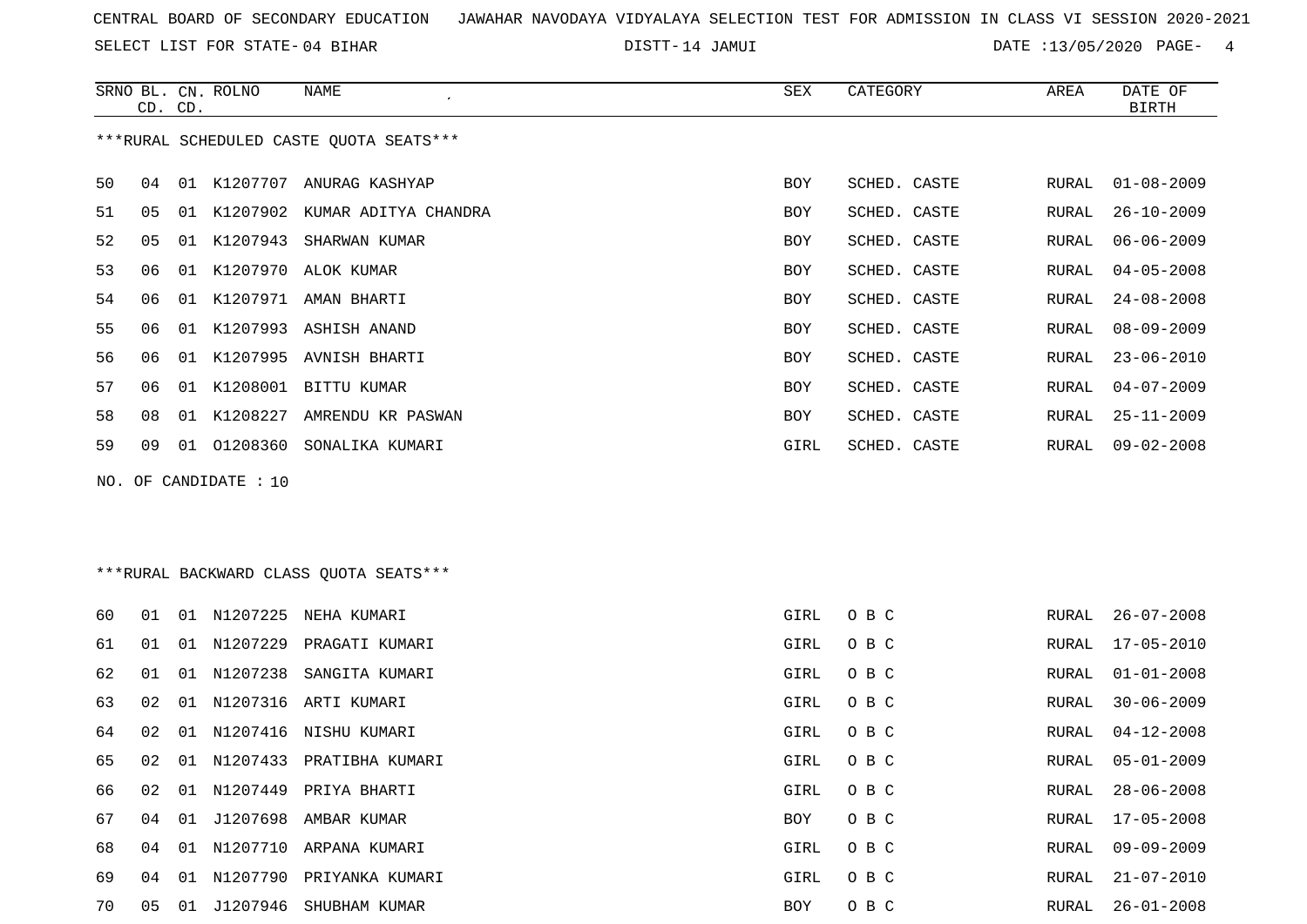SELECT LIST FOR STATE- DISTT- 04 BIHAR

DISTT-14 JAMUI 2000 DATE :13/05/2020 PAGE- 5

|    | CD. CD.                                |    | SRNO BL. CN. ROLNO | NAME<br>$\overline{ }$ | SEX  | CATEGORY | AREA  | DATE OF<br>BIRTH |  |  |
|----|----------------------------------------|----|--------------------|------------------------|------|----------|-------|------------------|--|--|
|    | ***RURAL BACKWARD CLASS OUOTA SEATS*** |    |                    |                        |      |          |       |                  |  |  |
| 71 | 06                                     | 01 | N1207985           | ANSHIKA KUMARI         | GIRL | O B C    |       | RURAL 05-08-2009 |  |  |
| 72 | 06                                     | 01 | J1208028           | MAHESH KUMAR           | BOY  | O B C    |       | RURAL 03-09-2007 |  |  |
| 73 | 09                                     | 01 | N1208336           | KUMARI AKRITI          | GIRL | O B C    |       | RURAL 20-10-2009 |  |  |
| 74 | 10                                     | 01 | N1208454           | MUSKAN KUMARI          | GIRL | O B C    | RURAL | 05-09-2010       |  |  |
| 75 | 1 Q                                    | 01 |                    | N1208456 NIBHA KUMARI  | GIRL | O B C    |       | RURAL 05-04-2009 |  |  |
|    | NO. OF CANDIDATE : $16$                |    |                    |                        |      |          |       |                  |  |  |

## \*\*\*RURAL SCHEDULED TRIBE QUOTA SEATS\*\*\*

|  |  | 76 01 01 P1207202 AASHA MARANDI     | GIRL       | SCHED. TRIBE | RURAL 02-04-2008 |
|--|--|-------------------------------------|------------|--------------|------------------|
|  |  | 77 01 01 L1207207 ADITYA SOREN      | <b>BOY</b> | SCHED. TRIBE | RURAL 16-07-2009 |
|  |  | 78 01 01 L1207219 JAYPRAKASH HANSDA | <b>BOY</b> | SCHED. TRIBE | RURAL 16-03-2010 |
|  |  | 79 01 01 L1207239 SANTOSH MURMU     | <b>BOY</b> | SCHED. TRIBE | RURAL 01-01-2008 |
|  |  | 80 01 01 L1207254 VIKASH SOREN      | <b>BOY</b> | SCHED. TRIBE | RURAL 28-06-2009 |
|  |  |                                     |            |              |                  |

NO. OF CANDIDATE : 5

TOTAL SELECTED CANDIDATE : 80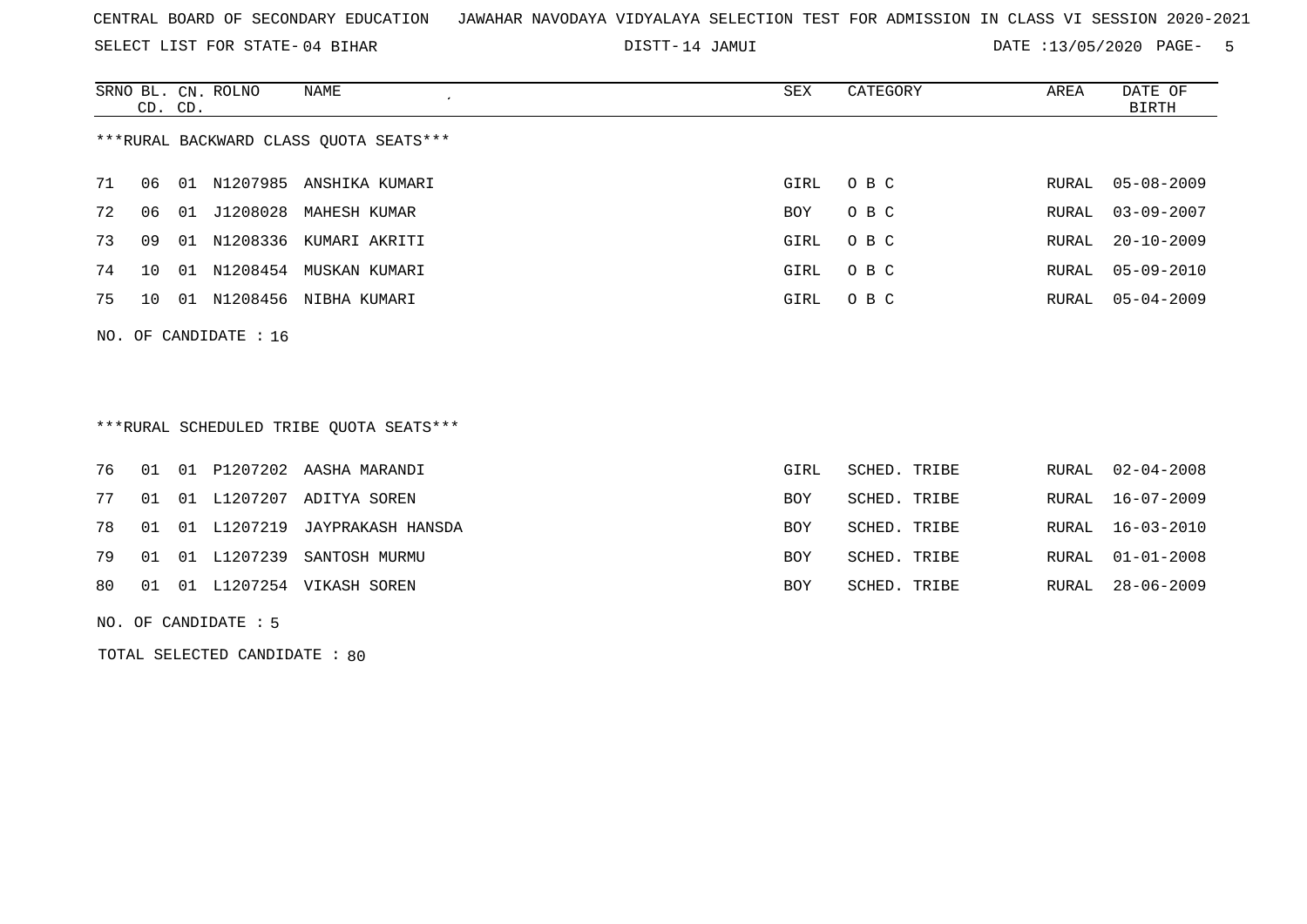15 KATIHAR DATE :13/05/2020 PAGE- 1

|     |                     | CD. CD. | SRNO BL. CN. ROLNO   | <b>NAME</b>                            | ${\tt SEX}$ | CATEGORY     | AREA         | DATE OF<br><b>BIRTH</b> |  |  |
|-----|---------------------|---------|----------------------|----------------------------------------|-------------|--------------|--------------|-------------------------|--|--|
|     | ***OPEN UR SEATS*** |         |                      |                                        |             |              |              |                         |  |  |
|     |                     |         |                      |                                        |             |              |              |                         |  |  |
| 1   | 04                  |         |                      | 01 N1209529 RASHMI KIRAN               | GIRL        | O B C        | RURAL        | $16 - 04 - 2009$        |  |  |
| 2   | 08                  |         |                      | 01 J1210522 KESHAV KUMAR               | <b>BOY</b>  | O B C        | RURAL        | $02 - 11 - 2009$        |  |  |
| 3   | 08                  |         |                      | 01 J1210523 KESHAV RANJAN              | BOY         | O B C        | RURAL        | $01 - 07 - 2009$        |  |  |
| 4   | 10                  | 01      | B1210939             | HIMANSHU KUMAR                         | <b>BOY</b>  | O B C        | URBAN        | $18 - 08 - 2009$        |  |  |
| 5   | 10                  |         |                      | 01 B1211037 PRAJWALIT KUMAR SINGH      | BOY         | O B C        | URBAN        | $15 - 04 - 2008$        |  |  |
| 6   | 10                  |         |                      | 01 B1211047 PRINCE KUMAR               | BOY         | O B C        | URBAN        | $23 - 07 - 2009$        |  |  |
| 7   | 11                  | 01      | 01211493             | TWINKLE PRIYA                          | GIRL        | SCHED. CASTE | <b>RURAL</b> | $02 - 05 - 2010$        |  |  |
| 8   | 15                  |         |                      | 01 J1211991 TANAY BHARGAV              | BOY         | O B C        | RURAL        | $30 - 08 - 2008$        |  |  |
| 9   | 16                  |         |                      | 01 J1212115 YUVRAJ MANU                | <b>BOY</b>  | O B C        | RURAL        | $04 - 07 - 2009$        |  |  |
| NO. |                     |         | OF CANDIDATE : 9     |                                        |             |              |              |                         |  |  |
|     |                     |         |                      |                                        |             |              |              |                         |  |  |
|     |                     |         |                      |                                        |             |              |              |                         |  |  |
|     |                     |         |                      |                                        |             |              |              |                         |  |  |
|     |                     |         |                      | ***OPEN SCHEDULED CASTE QUOTA SEATS*** |             |              |              |                         |  |  |
| 10  | 05                  |         |                      | 01 K1209788 KRISH KUMAR                | <b>BOY</b>  | SCHED. CASTE | RURAL        | 12-05-2009              |  |  |
| 11  | 10                  |         |                      | 01 G1211082 RIYA BHARTI                | GIRL        | SCHED. CASTE | URBAN        | $15 - 09 - 2009$        |  |  |
| 12  | 15                  |         |                      | 01 K1211880 ARYAN KUMAR BISHWAS        | BOY         | SCHED. CASTE | RURAL        | $17 - 09 - 2009$        |  |  |
|     |                     |         | NO. OF CANDIDATE : 3 |                                        |             |              |              |                         |  |  |
|     |                     |         |                      |                                        |             |              |              |                         |  |  |

## \*\*\*OPEN DISABLED QUOTA SEATS\*\*\*

|  |  | 13 09 01 M1210611 ANUSHKA KUMARI |       | FENERAL | <b>RURAL</b> | $09 - 01 - 2009$ |
|--|--|----------------------------------|-------|---------|--------------|------------------|
|  |  | 14 11 01 N1211358 NIKKI PRIYA    | GTRI. | O R C   | RURAL        | 21-05-2009       |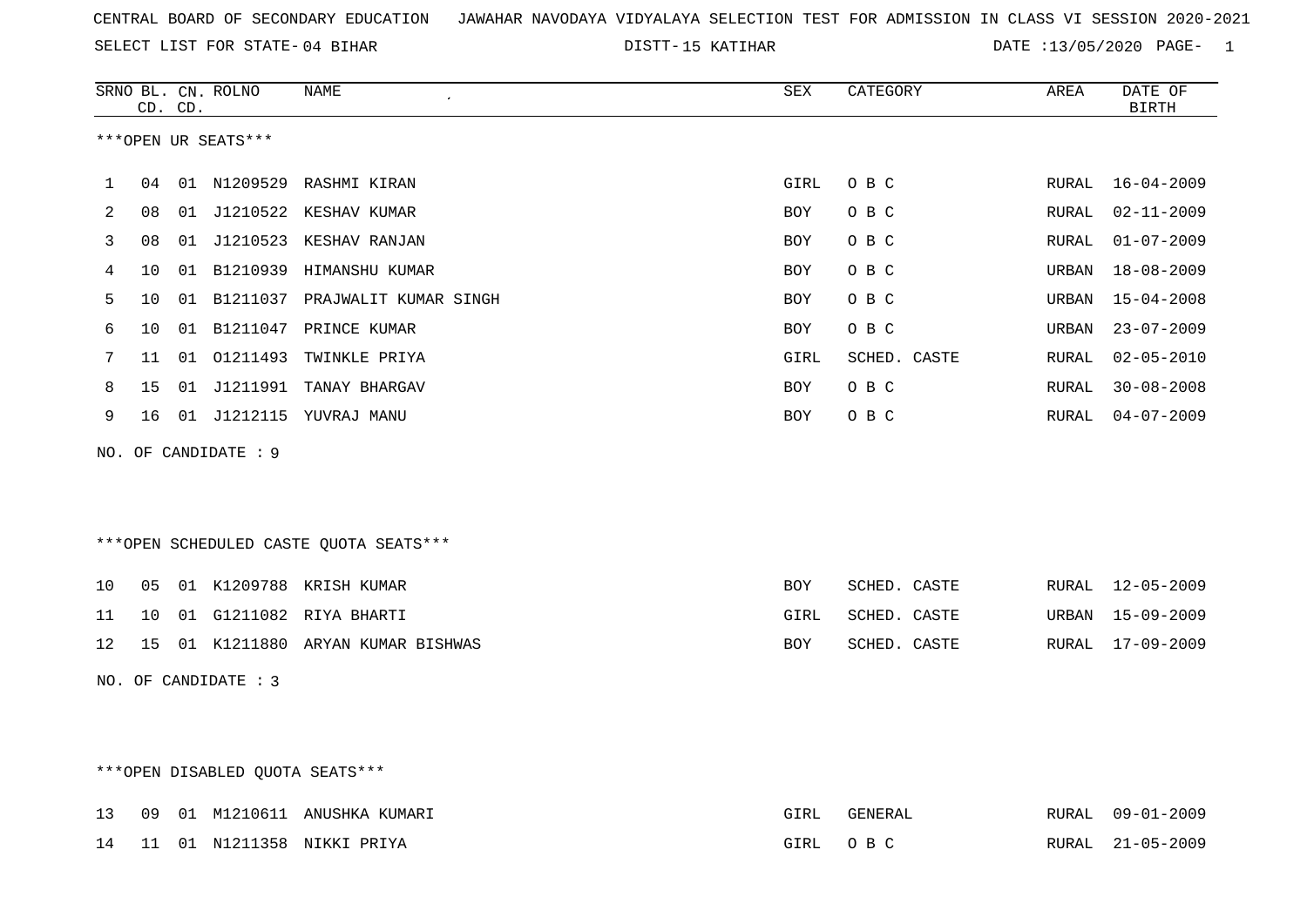SELECT LIST FOR STATE- DISTT- 04 BIHAR

15 KATIHAR DATE :13/05/2020 PAGE- 2

|    | CD. CD. |    | SRNO BL. CN. ROLNO     | NAME                                   | SEX        | CATEGORY     | AREA  | DATE OF<br><b>BIRTH</b> |
|----|---------|----|------------------------|----------------------------------------|------------|--------------|-------|-------------------------|
|    |         |    | NO. OF CANDIDATE : 2   |                                        |            |              |       |                         |
|    |         |    |                        |                                        |            |              |       |                         |
|    |         |    |                        |                                        |            |              |       |                         |
|    |         |    |                        | *** OPEN BACKWARD CLASS QUOTA SEATS*** |            |              |       |                         |
| 15 | 01      |    |                        | 01 N1208750 SANU KUMARI AGRWAL         | GIRL       | O B C        | RURAL | 11-11-2007              |
| 16 | 04      |    |                        | 01 N1209574 SRISHTI KUMARI             | GIRL       | O B C        | RURAL | $01 - 05 - 2008$        |
| 17 | 10      |    |                        | 01 B1211039 PRANAV KUMAR SINGH         | <b>BOY</b> | O B C        | URBAN | $31 - 03 - 2010$        |
| 18 | 10      | 01 | F1211100               | SAKSHI KUMARI                          | GIRL       | O B C        | URBAN | $16 - 03 - 2009$        |
| 19 | 16      |    |                        | 01 J1212114 VISHNU KUMAR               | BOY        | O B C        | RURAL | $01 - 08 - 2008$        |
|    |         |    |                        |                                        |            |              |       |                         |
|    |         |    | NO. OF CANDIDATE : 5   |                                        |            |              |       |                         |
|    |         |    |                        |                                        |            |              |       |                         |
|    |         |    |                        |                                        |            |              |       |                         |
|    |         |    |                        | ***OPEN SCHEDULED TRIBE QUOTA SEATS*** |            |              |       |                         |
| 20 |         |    |                        | 13 01 L1211804 SONU KUMAR              | BOY        | SCHED. TRIBE | RURAL | $04 - 03 - 2010$        |
|    |         |    | NO. OF CANDIDATE : 1   |                                        |            |              |       |                         |
|    |         |    |                        |                                        |            |              |       |                         |
|    |         |    |                        |                                        |            |              |       |                         |
|    |         |    | ***RURAL OPEN SEATS*** |                                        |            |              |       |                         |
|    |         |    |                        |                                        |            |              |       |                         |
| 21 | 01      |    |                        | 01 N1208727 RADHA NARAYAN CHANDNI      | GIRL       | O B C        | RURAL | $09 - 12 - 2008$        |
| 22 | 01      |    |                        | 01 N1208760 SHAMBHAWI                  | GIRL       | O B C        | RURAL | $30 - 10 - 2010$        |
| 23 |         |    |                        | 02 01 J1208820 DEVRAJ SINGH            | BOY        | O B C        |       | RURAL 10-04-2009        |
| 24 | 02      |    |                        | 01 J1208833 JAYDEV KUMAR SAH           | BOY        | O B C        | RURAL | $12 - 06 - 2007$        |
| 25 |         |    |                        | 02 01 I1208866 MD IRFAN ALAM           | BOY        | GENERAL      | RURAL | $07 - 02 - 2009$        |
| 26 |         |    |                        | 02 01 I1208871 MD MUSHAHID REZA        | BOY        | GENERAL      | RURAL | $11 - 05 - 2008$        |
| 27 |         |    |                        | 03 01 J1209037 BITTU VISHAL NIRALA     | BOY        | O B C        | RURAL | $01 - 01 - 2008$        |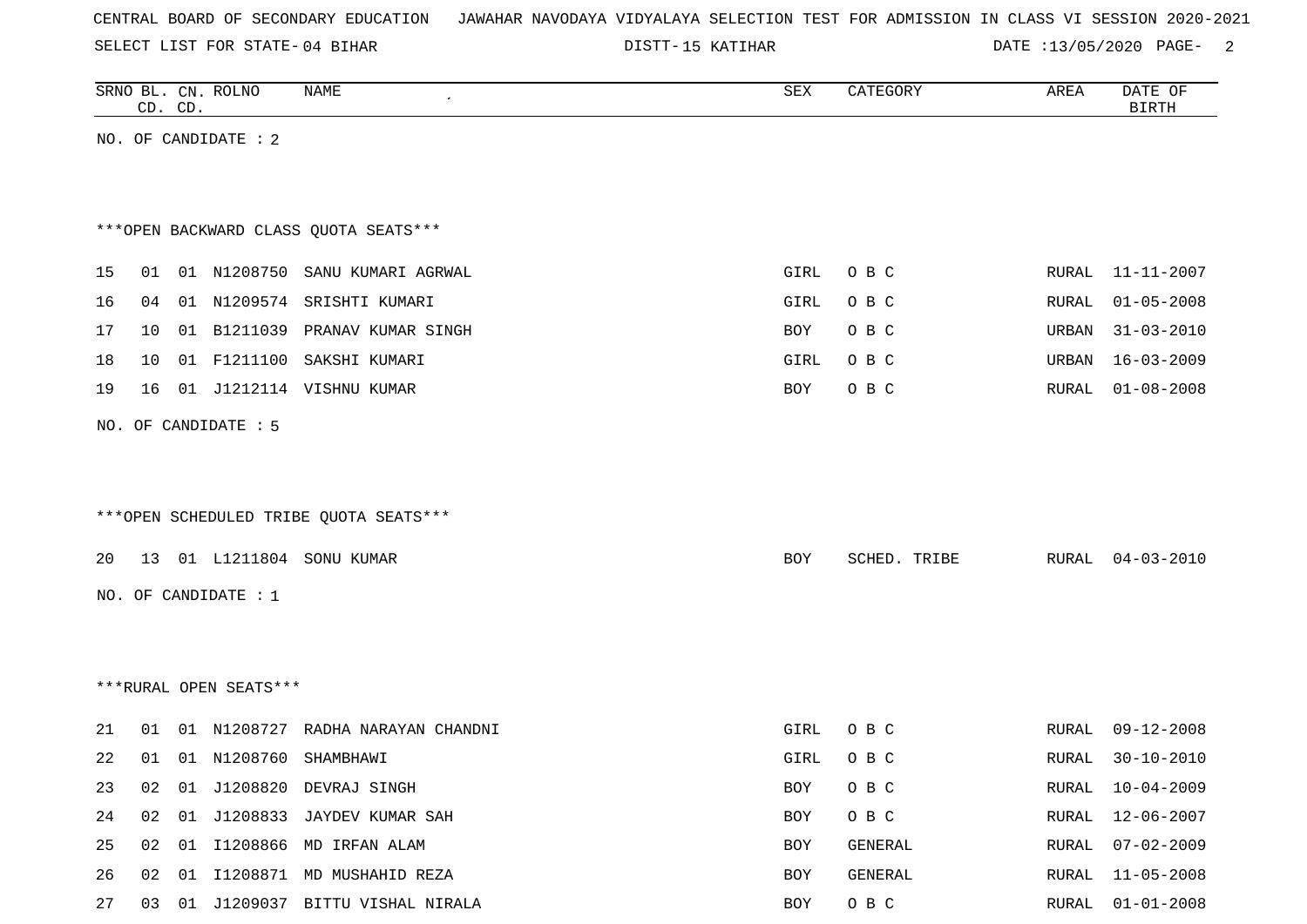15 KATIHAR DATE :13/05/2020 PAGE- 3

|    |                        | CD. CD. | SRNO BL. CN. ROLNO | NAME                           | SEX        | CATEGORY       | AREA         | DATE OF<br><b>BIRTH</b> |  |  |  |
|----|------------------------|---------|--------------------|--------------------------------|------------|----------------|--------------|-------------------------|--|--|--|
|    | ***RURAL OPEN SEATS*** |         |                    |                                |            |                |              |                         |  |  |  |
| 28 | 03                     |         | 01 J1209393        | SONU KUMAR                     | BOY        | O B C          | <b>RURAL</b> | $06 - 08 - 2008$        |  |  |  |
| 29 | 05                     | 01      |                    | I1209834 MD AKRAM              | BOY        | GENERAL        | RURAL        | $01 - 01 - 2009$        |  |  |  |
| 30 | 05                     | 01      |                    | I1209847 MD FAIZ AHMAD         | BOY        | GENERAL        | RURAL        | $12 - 04 - 2008$        |  |  |  |
| 31 | 05                     | 01      |                    | I1209918 MD ZAFRUL ISLAM       | BOY        | GENERAL        | RURAL        | $05 - 12 - 2008$        |  |  |  |
| 32 | 05                     | 01      | I1209926           | MOHD AHTRAM HUSSAIN            | <b>BOY</b> | <b>GENERAL</b> | <b>RURAL</b> | $05 - 03 - 2009$        |  |  |  |
| 33 | 06                     | 01      | M1210352           | TAFIYA NOOR                    | GIRL       | GENERAL        | RURAL        | $10 - 12 - 2009$        |  |  |  |
| 34 | 07                     | 01      | N1210384           | CHHAYA KUMARI                  | GIRL       | O B C          | <b>RURAL</b> | $15 - 09 - 2009$        |  |  |  |
| 35 | 07                     | 01      | J1210481           | SHREE SHANT                    | BOY        | O B C          | RURAL        | $04 - 03 - 2009$        |  |  |  |
| 36 | 08                     |         |                    | 01 J1210550 ROHIT KUMAR        | BOY        | O B C          | RURAL        | $14 - 01 - 2008$        |  |  |  |
| 37 | 09                     | 01      |                    | J1210581 ABHINANDAN ANAND      | <b>BOY</b> | O B C          | RURAL        | $06 - 07 - 2009$        |  |  |  |
| 38 | 09                     | 01      |                    | J1210594 AMAN RAJ              | BOY        | O B C          | RURAL        | $05 - 11 - 2009$        |  |  |  |
| 39 | 09                     | 01      |                    | I1210679 MD FARHAN AKHTER      | BOY        | GENERAL        | RURAL        | $23 - 01 - 2009$        |  |  |  |
| 40 | 09                     | 01      |                    | J1210732 PRINCE KUMAR          | BOY        | O B C          | RURAL        | $10 - 08 - 2009$        |  |  |  |
| 41 | 09                     | 01      |                    | J1210733 PRINCE KUMAR          | <b>BOY</b> | O B C          | <b>RURAL</b> | $12 - 11 - 2009$        |  |  |  |
| 42 | 11                     | 01      | J1211288           | KAUSHAL KUMAR MANDAL           | BOY        | O B C          | <b>RURAL</b> | $01 - 11 - 2009$        |  |  |  |
| 43 | 11                     | 01      |                    | M1211335 MISHKAAT TAHRIM       | GIRL       | <b>GENERAL</b> | <b>RURAL</b> | $03 - 02 - 2008$        |  |  |  |
| 44 | 11                     | 01      |                    | J1211381 PRASHANT KUMAR BHAGAT | BOY        | O B C          | RURAL        | $01 - 05 - 2009$        |  |  |  |
| 45 | 11                     |         |                    | 01 J1211466 SITANSHU PUSHKAR   | <b>BOY</b> | O B C          | RURAL        | $12 - 08 - 2009$        |  |  |  |
| 46 | 12                     | 01      |                    | I1211507 ADITYA RAJ            | <b>BOY</b> | GENERAL        | RURAL        | $15 - 02 - 2009$        |  |  |  |
| 47 | 14                     | 01      | J1211848           | SHAHID AFRIDI                  | <b>BOY</b> | O B C          | RURAL        | $08 - 08 - 2008$        |  |  |  |
| 48 | 15                     | 01      | M1211892           | DIVYANSHU KUMARI               | GIRL       | GENERAL        | RURAL        | $05 - 04 - 2008$        |  |  |  |
| 49 | 15                     |         |                    | 01 M1211935 PALAK SINGH        | GIRL       | GENERAL        | RURAL        | $07 - 06 - 2009$        |  |  |  |
| 50 | 16                     |         | 01 J1212028        | CHANDRAMOHAN NANDAN            | <b>BOY</b> | O B C          | <b>RURAL</b> | $28 - 12 - 2008$        |  |  |  |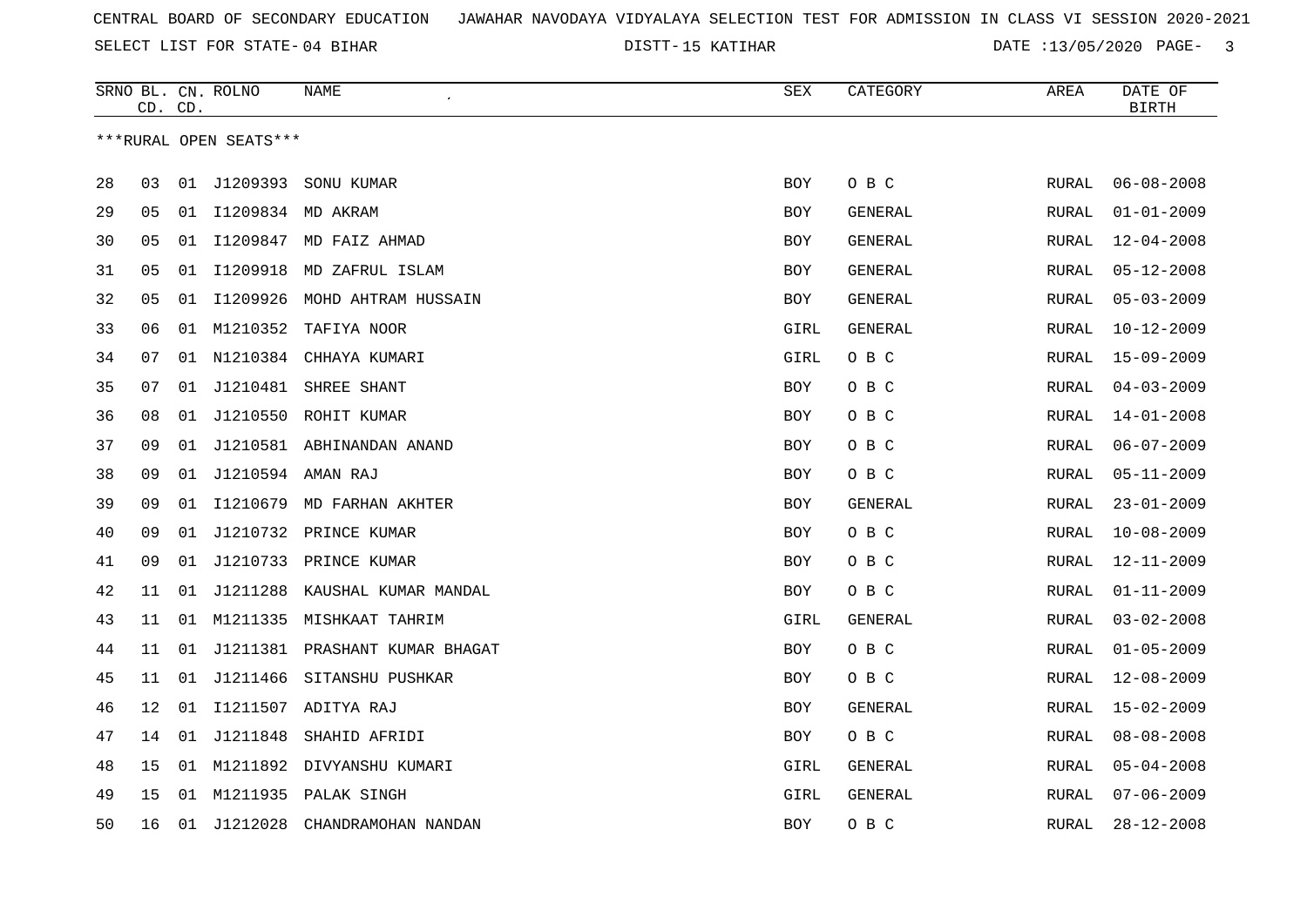| CENTRAL BOARD OF SECONDARY EDUCATION – JAWAHAR NAVODAYA VIDYALAYA SELECTION TEST FOR ADMISSION IN CLASS VI SESSION 2020-2021 |  |
|------------------------------------------------------------------------------------------------------------------------------|--|
|------------------------------------------------------------------------------------------------------------------------------|--|

DISTT-15 KATIHAR DATE :13/05/2020 PAGE- 4

|                                         |    | CD. CD. | SRNO BL. CN. ROLNO   | NAME                                   | SEX        | CATEGORY     | AREA  | DATE OF<br><b>BIRTH</b> |  |  |
|-----------------------------------------|----|---------|----------------------|----------------------------------------|------------|--------------|-------|-------------------------|--|--|
| NO. OF CANDIDATE : 30                   |    |         |                      |                                        |            |              |       |                         |  |  |
|                                         |    |         |                      |                                        |            |              |       |                         |  |  |
|                                         |    |         |                      |                                        |            |              |       |                         |  |  |
| ***RURAL SCHEDULED CASTE QUOTA SEATS*** |    |         |                      |                                        |            |              |       |                         |  |  |
| 51                                      | 01 |         |                      | 01 K1208577 BIBEK KUMAR DAS            | <b>BOY</b> | SCHED. CASTE | RURAL | $01 - 02 - 2009$        |  |  |
| 52                                      | 04 | 01      | K1209536 RITU RAJ    |                                        | <b>BOY</b> | SCHED. CASTE | RURAL | $09 - 08 - 2009$        |  |  |
| 53                                      | 04 |         |                      | 01 01209540 RIYA SHARMA                | GIRL       | SCHED. CASTE | RURAL | $20 - 11 - 2007$        |  |  |
| 54                                      | 06 |         |                      | 01 K1210251 ADARSH KUMAR               | <b>BOY</b> | SCHED. CASTE | RURAL | $06 - 09 - 2009$        |  |  |
| 55                                      | 07 |         |                      | 01 01210373 AROHI RAJ                  | GIRL       | SCHED. CASTE | RURAL | $16 - 02 - 2009$        |  |  |
| 56                                      | 08 |         | 01 K1210509 AYAAN    |                                        | <b>BOY</b> | SCHED. CASTE | RURAL | $19 - 11 - 2008$        |  |  |
| 57                                      | 11 | 01      |                      | K1211356 NIKETAN KUMAR                 | BOY        | SCHED. CASTE | RURAL | $15 - 12 - 2008$        |  |  |
| 58                                      | 13 |         | 01 01211718          | KHUSHI KUMARI SUMAN                    | GIRL       | SCHED. CASTE | RURAL | $26 - 10 - 2009$        |  |  |
| 59                                      | 16 |         |                      | 01 K1212036 HIMANSHU KUMAR             | BOY        | SCHED. CASTE | RURAL | $10 - 05 - 2010$        |  |  |
|                                         |    |         | NO. OF CANDIDATE : 9 |                                        |            |              |       |                         |  |  |
|                                         |    |         |                      |                                        |            |              |       |                         |  |  |
|                                         |    |         |                      |                                        |            |              |       |                         |  |  |
|                                         |    |         |                      | ***RURAL BACKWARD CLASS QUOTA SEATS*** |            |              |       |                         |  |  |
|                                         |    |         |                      |                                        |            |              |       |                         |  |  |
| 60                                      | 01 |         |                      | 01 J1208794 VISHAL KUMAR SHARMA        | BOY        | O B C        | RURAL | $23 - 07 - 2007$        |  |  |
| 61                                      | 04 | 01      |                      | N1209451 AFRIN JAHAN                   | GIRL       | O B C        | RURAL | $14 - 08 - 2009$        |  |  |
| 62                                      | 04 |         | 01 N1209568          | SNEHA SUMAN                            | GIRL       | O B C        | RURAL | $19 - 11 - 2008$        |  |  |
| 63                                      | 05 |         | 01 N1210148          | SHAMBHAVI                              | GIRL       | O B C        | RURAL | $04 - 05 - 2010$        |  |  |
| 64                                      | 06 | 01      | J1210282             | HARSHANSH SUMAN                        | BOY        | O B C        | RURAL | $08 - 09 - 2009$        |  |  |
| 65                                      | 06 |         |                      | 01 N1210343 SHRITI KUMARI              | GIRL       | O B C        | RURAL | $24 - 03 - 2010$        |  |  |
| 66                                      | 08 | 01      | N1210526             | KUMARI RAJNANDANI                      | GIRL       | O B C        | RURAL | $04 - 01 - 2009$        |  |  |
| 67                                      | 12 | 01      | J1211520             | ANKIT KUMAR                            | <b>BOY</b> | O B C        | RURAL | $04 - 02 - 2008$        |  |  |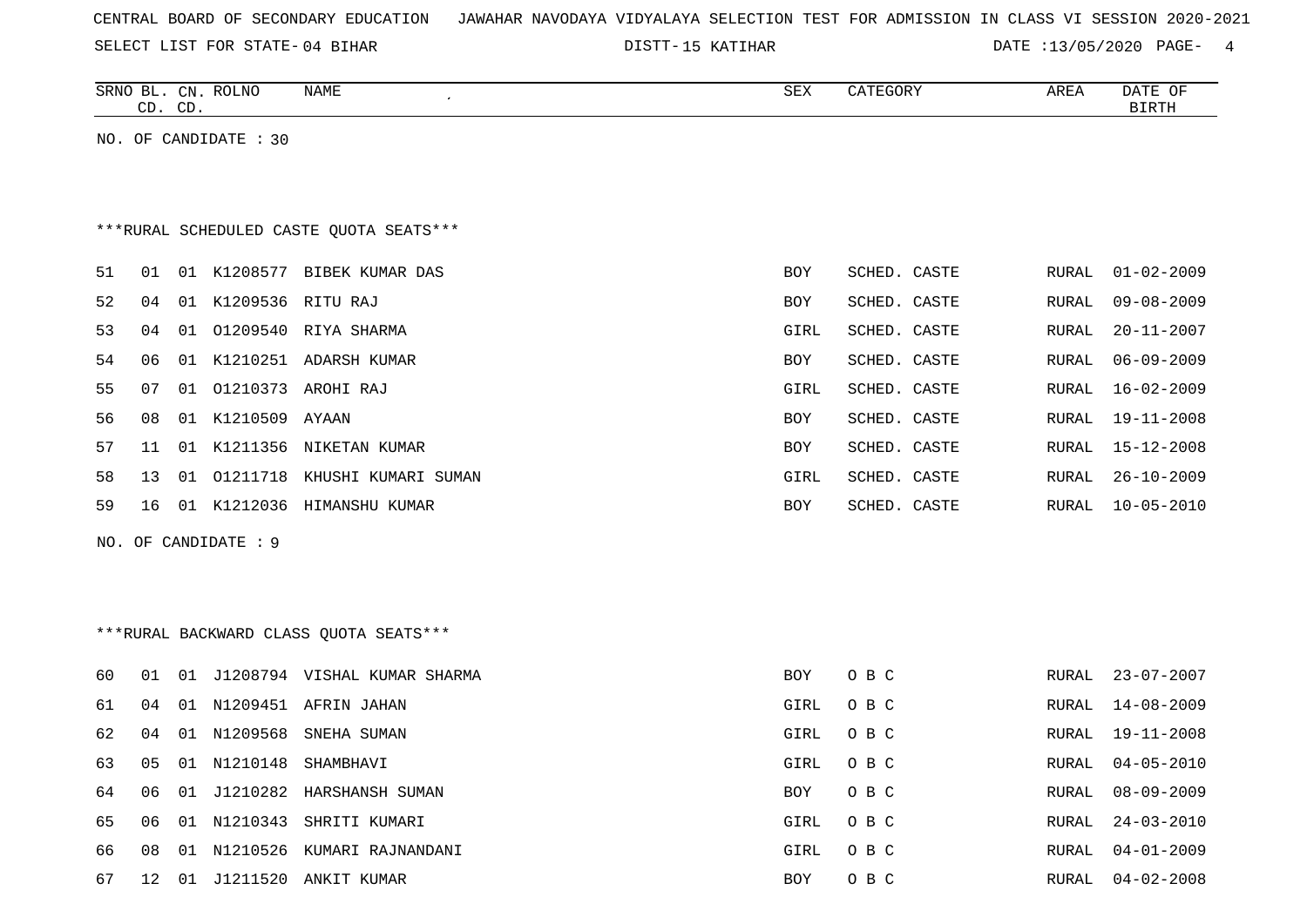SELECT LIST FOR STATE- DISTT- 04 BIHAR

15 KATIHAR DATE :13/05/2020 PAGE- 5

|    |                                         | CD. CD. | SRNO BL. CN. ROLNO | <b>NAME</b><br>$\epsilon$               | SEX  | CATEGORY     | AREA  | DATE OF<br>BIRTH |  |
|----|-----------------------------------------|---------|--------------------|-----------------------------------------|------|--------------|-------|------------------|--|
|    |                                         |         |                    | *** RURAL BACKWARD CLASS QUOTA SEATS*** |      |              |       |                  |  |
| 68 | 13                                      |         |                    | 01 N1211740 MUSKAN KUMARI               | GIRL | O B C        | RURAL | $01 - 01 - 2009$ |  |
| 69 | 13                                      | 01      | N1211760           | PRACHI KUMARI                           | GIRL | O B C        | RURAL | $30 - 07 - 2009$ |  |
| 70 | 15                                      | 01      |                    | J1211861 ADITYA KUMAR                   | BOY  | O B C        | RURAL | $08 - 11 - 2008$ |  |
| 71 | 15                                      |         |                    | 01 N1211879 ARYA KUMARI                 | GIRL | O B C        | RURAL | $27 - 01 - 2009$ |  |
| 72 | 15                                      |         |                    | 01 J1211886 AYUSH KUMAR                 | BOY  | O B C        | RURAL | $09 - 06 - 2009$ |  |
| 73 | 15                                      | 01      |                    | J1211888 AYUSH RAJ                      | BOY  | O B C        | RURAL | $22 - 03 - 2009$ |  |
| 74 | 15                                      | 01      | J1211969           | SATYAM KUMAR                            | BOY  | O B C        | RURAL | $10 - 02 - 2009$ |  |
| 75 | 15                                      |         | 01 N1211980        | SONIKA BHARTI                           | GIRL | O B C        | RURAL | $15 - 07 - 2009$ |  |
|    | NO. OF CANDIDATE : 16                   |         |                    |                                         |      |              |       |                  |  |
|    | ***RURAL SCHEDULED TRIBE OUOTA SEATS*** |         |                    |                                         |      |              |       |                  |  |
| 76 | 05                                      |         | 01 P1210015        | PRIYA KUMARI                            | GIRL | SCHED. TRIBE | RURAL | $05 - 01 - 2010$ |  |

 07 01 L1210490 SUMAN MURMU BOY SCHED. TRIBE RURAL 10-10-2010 10 01 L1210892 ASHISH KUMAR BOY SCHED. TRIBE RURAL 25-02-2009 10 01 L1211070 RAKESH MURMU BOY SCHED. TRIBE RURAL 27-06-2009 11 01 L1211253 DIPANSHU KUMAR BOY SCHED. TRIBE RURAL 28-11-2009

TOTAL SELECTED CANDIDATE : 80

NO. OF CANDIDATE : 5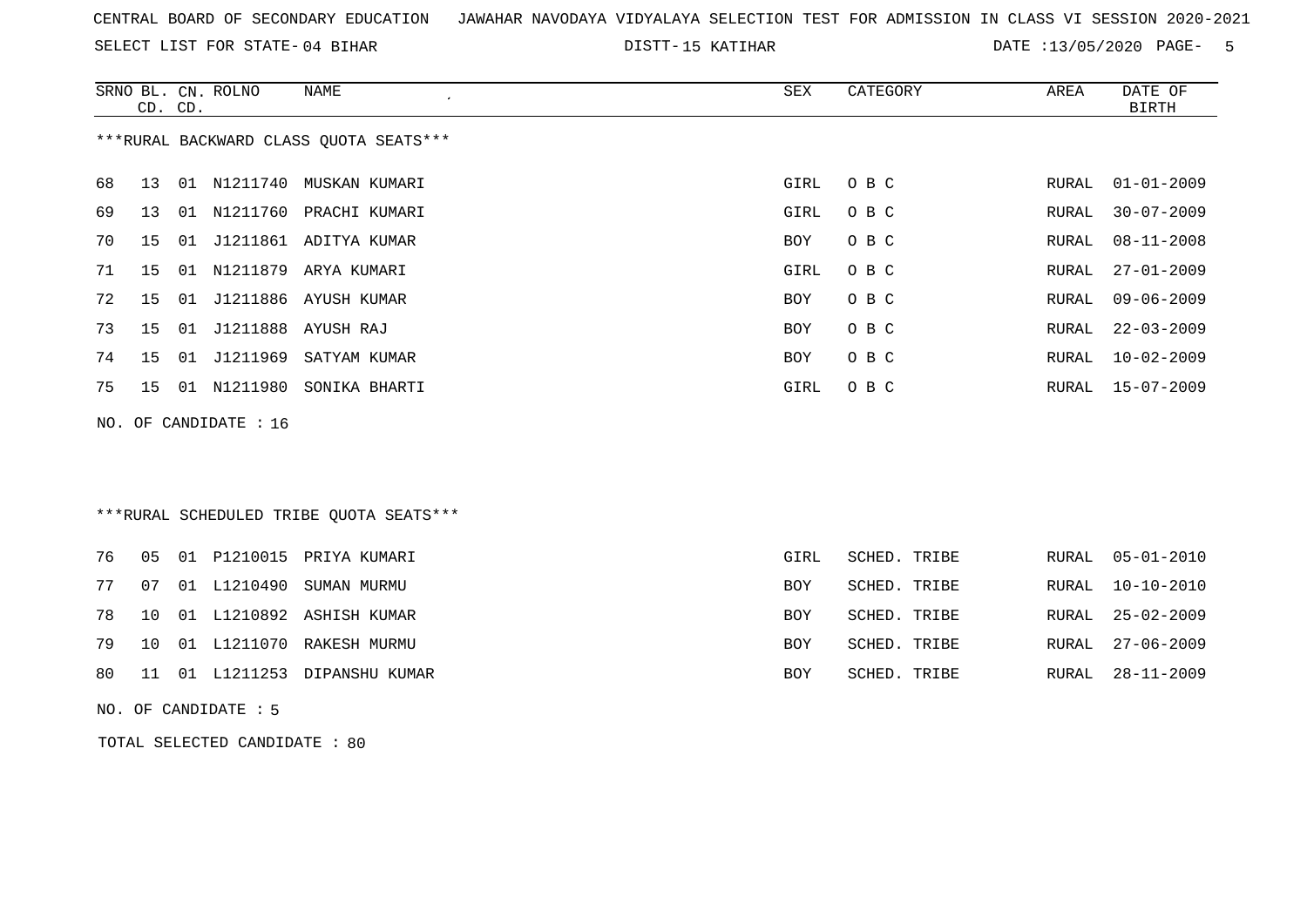SELECT LIST FOR STATE- DISTT- 04 BIHAR

16 KHAGARIA DATE :13/05/2020 PAGE- 1

|             |    | CD. CD. | SRNO BL. CN. ROLNO   | <b>NAME</b>                            | $\overline{\mathtt{SEX}}$ | CATEGORY     | AREA  | DATE OF<br><b>BIRTH</b> |
|-------------|----|---------|----------------------|----------------------------------------|---------------------------|--------------|-------|-------------------------|
|             |    |         | ***OPEN UR SEATS***  |                                        |                           |              |       |                         |
| $\mathbf 1$ | 01 |         |                      | 01 J1212123 ABHISHEK KUMAR             | <b>BOY</b>                | O B C        | RURAL | $28 - 02 - 2009$        |
| 2           | 06 |         |                      | 01 J1213333 MURARI KUMAR               | BOY                       | O B C        | RURAL | 27-10-2009              |
|             |    |         | NO. OF CANDIDATE : 2 |                                        |                           |              |       |                         |
|             |    |         |                      |                                        |                           |              |       |                         |
|             |    |         |                      | ***OPEN SCHEDULED CASTE QUOTA SEATS*** |                           |              |       |                         |
| 3           | 05 |         |                      | 01 K1213135 GAUTAM KUMAR               | BOY                       | SCHED. CASTE |       | RURAL 20-07-2009        |
| 4           | 05 |         |                      | 01 K1213204 RAVI KUMAR                 | BOY                       | SCHED. CASTE |       | RURAL 15-09-2009        |
|             |    |         | NO. OF CANDIDATE : 2 |                                        |                           |              |       |                         |
|             |    |         |                      |                                        |                           |              |       |                         |
|             |    |         |                      | *** OPEN DISABLED QUOTA SEATS***       |                           |              |       |                         |
| 5           | 03 |         |                      | 01 J1212710 ABHISHEK KUMAR             | BOY                       | O B C        | RURAL | 12-12-2009              |
| 6           | 06 |         |                      | 01 J1213289 CHHOTU KUMAR               | BOY                       | O B C        | RURAL | $01 - 01 - 2009$        |
|             |    |         | NO. OF CANDIDATE : 2 |                                        |                           |              |       |                         |
|             |    |         |                      |                                        |                           |              |       |                         |
|             |    |         |                      | *** OPEN BACKWARD CLASS QUOTA SEATS*** |                           |              |       |                         |
| 7           | 04 |         |                      | 01 N1213064 SUFIYA PARWEEN             | GIRL                      | O B C        | RURAL | 06-09-2008              |
| 8           | 05 |         |                      | 01 N1213108 ANSHIKA BHARATI            | GIRL                      | O B C        | RURAL | $29 - 07 - 2009$        |
| 9           | 05 |         |                      | 01 N1213207 RISHI MAHASETH             | GIRL                      | O B C        | RURAL | $07 - 11 - 2007$        |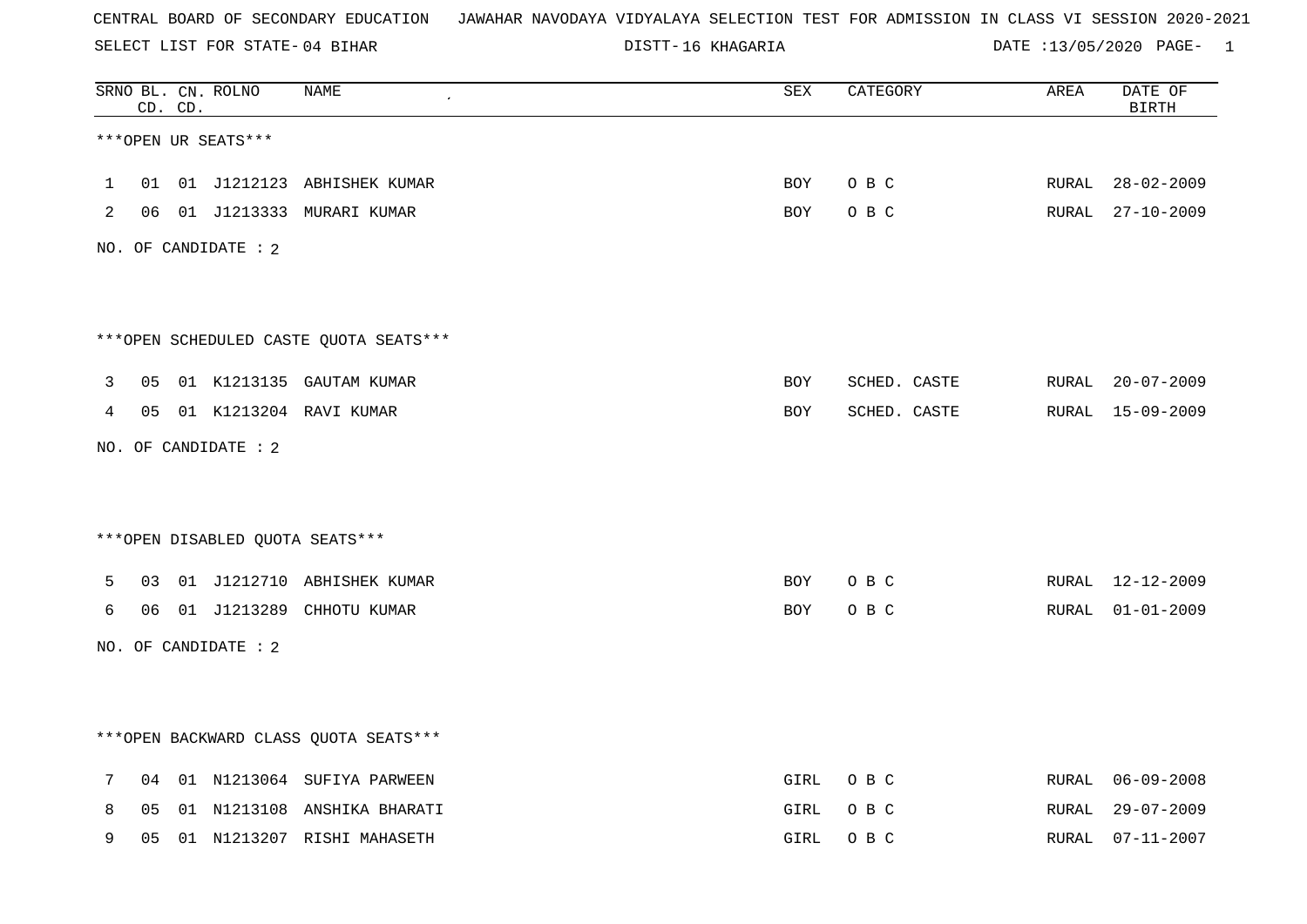| CENTRAL BOARD OF SECONDARY EDUCATION – JAWAHAR NAVODAYA VIDYALAYA SELECTION TEST FOR ADMISSION IN CLASS VI SESSION 2020-2021 |
|------------------------------------------------------------------------------------------------------------------------------|
|------------------------------------------------------------------------------------------------------------------------------|

16 KHAGARIA DATE :13/05/2020 PAGE- 2

|    |    | CD. CD. | SRNO BL. CN. ROLNO     | NAME<br>$\epsilon$                     | SEX        | CATEGORY       | AREA         | DATE OF<br><b>BIRTH</b> |
|----|----|---------|------------------------|----------------------------------------|------------|----------------|--------------|-------------------------|
|    |    |         | NO. OF CANDIDATE : 3   |                                        |            |                |              |                         |
|    |    |         |                        |                                        |            |                |              |                         |
|    |    |         |                        |                                        |            |                |              |                         |
|    |    |         |                        | ***OPEN SCHEDULED TRIBE OUOTA SEATS*** |            |                |              |                         |
| 10 |    |         |                        | 06 01 L1213396 SHUBHAM SHEKHAR         | <b>BOY</b> | SCHED. TRIBE   | RURAL        | 15-01-2009              |
|    |    |         | NO. OF CANDIDATE : $1$ |                                        |            |                |              |                         |
|    |    |         |                        |                                        |            |                |              |                         |
|    |    |         |                        |                                        |            |                |              |                         |
|    |    |         | ***RURAL OPEN SEATS*** |                                        |            |                |              |                         |
| 11 | 01 |         |                        | 01 J1212121 ABHINAY KUMAR              | <b>BOY</b> | O B C          | RURAL        | $29 - 10 - 2009$        |
| 12 | 01 |         |                        | 01 J1212162 ANNU KUMAR                 | <b>BOY</b> | O B C          | <b>RURAL</b> | $08 - 04 - 2008$        |
| 13 | 01 |         | 01 J1212178 AYUSH      |                                        | <b>BOY</b> | O B C          | RURAL        | $28 - 02 - 2009$        |
| 14 | 01 |         |                        | 01 J1212226 KRISHNA KUMAR              | <b>BOY</b> | O B C          | RURAL        | $20 - 08 - 2009$        |
| 15 | 02 |         | 01 J1212515 MD IZHAR   |                                        | <b>BOY</b> | O B C          | <b>RURAL</b> | $18 - 02 - 2009$        |
| 16 | 02 |         |                        | 01 J1212571 PRIYANSHU KUMAR            | <b>BOY</b> | O B C          | RURAL        | $28 - 02 - 2010$        |
| 17 | 02 |         |                        | 01 J1212602 RAVI KUMAR                 | <b>BOY</b> | O B C          | RURAL        | $08 - 10 - 2010$        |
| 18 | 03 |         |                        | 01 M1212777 LAKSHMI KUMARI             | GIRL       | <b>GENERAL</b> | RURAL        | $10 - 02 - 2009$        |
| 19 | 03 |         |                        | 01 J1212795 PRINCE KUMAR               | <b>BOY</b> | O B C          | <b>RURAL</b> | $20 - 04 - 2008$        |
| 20 | 04 |         | 01 J1213049            | SHYAM KUMAR                            | <b>BOY</b> | O B C          | RURAL        | $06 - 08 - 2010$        |
| 21 | 04 |         |                        | 01 J1213063 SUDARSHAN KUMAR            | <b>BOY</b> | O B C          | RURAL        | $10 - 10 - 2008$        |
| 22 | 04 |         |                        | 01 J1213080 YASH KUMAR                 | <b>BOY</b> | O B C          | RURAL        | $25 - 11 - 2007$        |
| 23 | 05 |         |                        | 01 M1213183 PRERNA KUMARI              | GIRL       | GENERAL        | RURAL        | $25 - 08 - 2008$        |
| 24 | 06 |         |                        | 01 J1213297 GOVIND MURARI              | <b>BOY</b> | O B C          | RURAL        | $10 - 06 - 2009$        |
| 25 | 06 |         |                        | 01 J1213345 PARITOSH KUMAR PIYUSH      | <b>BOY</b> | O B C          | RURAL        | $01 - 02 - 2010$        |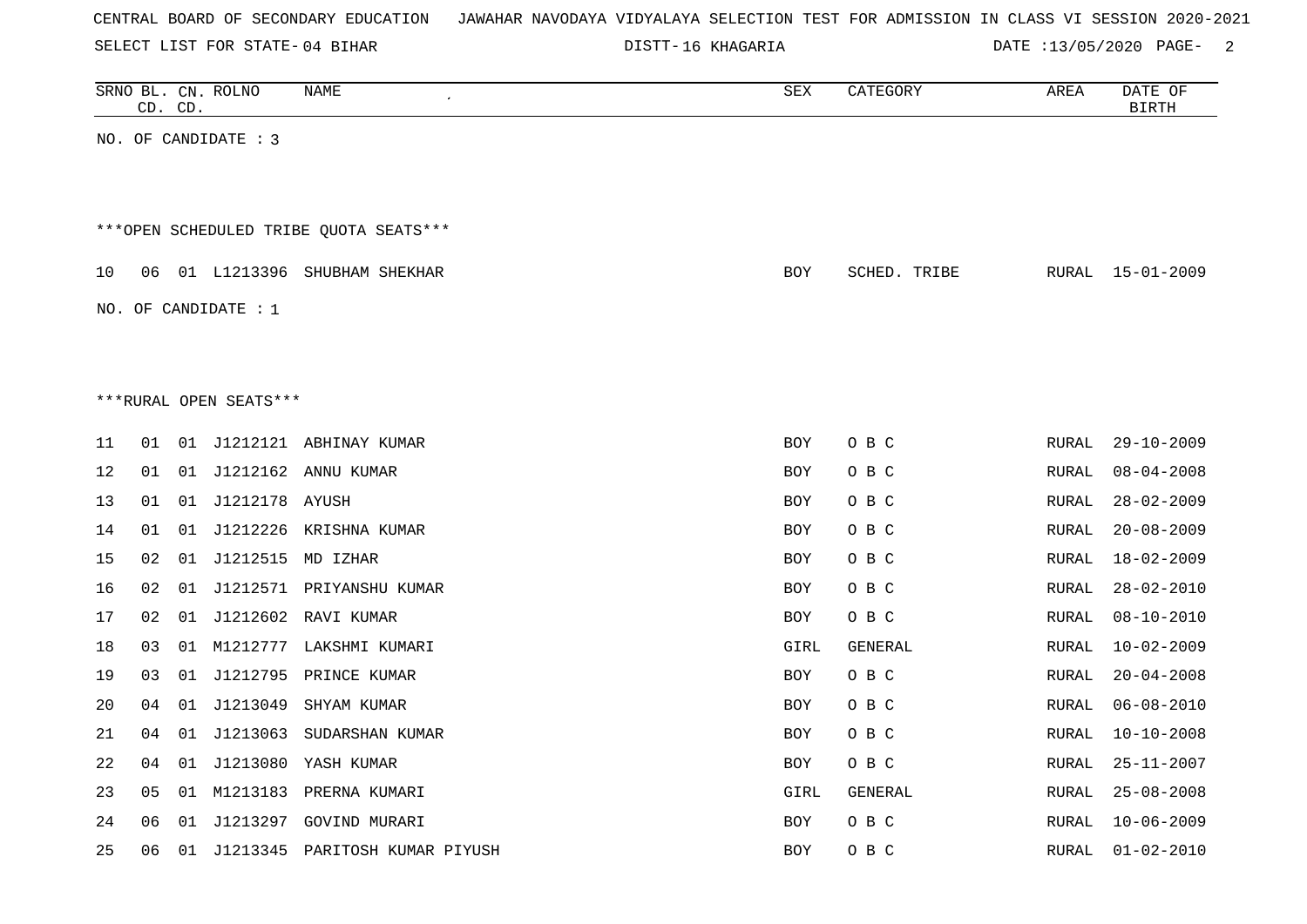|  |  |  | CENTRAL BOARD OF SECONDARY EDUCATION – JAWAHAR NAVODAYA VIDYALAYA SELECTION TEST FOR ADMISSION IN CLASS VI SESSION 2020-2021 |  |  |  |  |  |  |  |  |  |  |  |  |  |  |  |
|--|--|--|------------------------------------------------------------------------------------------------------------------------------|--|--|--|--|--|--|--|--|--|--|--|--|--|--|--|
|--|--|--|------------------------------------------------------------------------------------------------------------------------------|--|--|--|--|--|--|--|--|--|--|--|--|--|--|--|

16 KHAGARIA DATE :13/05/2020 PAGE- 3

| NAME<br>SRNO BL. CN. ROLNO<br>$\cdot$<br>CD. CD. | SEX | CATEGORY     | AREA  | DATE OF<br>BIRTH |
|--------------------------------------------------|-----|--------------|-------|------------------|
|                                                  |     |              |       |                  |
| NO. OF CANDIDATE : 15                            |     |              |       |                  |
|                                                  |     |              |       |                  |
|                                                  |     |              |       |                  |
| ***RURAL SCHEDULED CASTE QUOTA SEATS***          |     |              |       |                  |
|                                                  |     |              |       |                  |
| 01 K1212709 ABHINAV KUMAR<br>26<br>03            | BOY | SCHED. CASTE | RURAL | $04 - 08 - 2009$ |
| 01 K1212718 ALOK RANJAN<br>27<br>03              | BOY | SCHED. CASTE | RURAL | $21 - 01 - 2010$ |
| 28<br>01 K1213112 ANUPAM KUMAR<br>05             | BOY | SCHED. CASTE | RURAL | $10 - 08 - 2009$ |
| 01 K1213124 ASHUTOSH RAJ<br>29<br>05             | BOY | SCHED. CASTE | RURAL | 01-03-2011       |
| 01 K1213269 AMAN RAJ<br>06<br>30                 | BOY | SCHED. CASTE | RURAL | $20 - 12 - 2008$ |
|                                                  |     |              |       |                  |
| NO. OF CANDIDATE $: 5$                           |     |              |       |                  |

# \*\*\*RURAL BACKWARD CLASS QUOTA SEATS\*\*\*

| 31 | 02 <sub>o</sub> | 01 | N1212462    | HANI BHARTI   | GIRL | O B C | RURAL | 11-08-2009       |
|----|-----------------|----|-------------|---------------|------|-------|-------|------------------|
| 32 | 02              | 01 | N1212522    | MONAM KUMARI  | GIRL | O B C | RURAL | $01 - 01 - 2008$ |
| 33 | 02              |    | 01 N1212567 | PRIYA BHARTI  | GIRL | O B C |       | RURAL 15-03-2010 |
| 34 | 02              | 01 | N1212632    | SANGAM BHARTI | GIRL | O B C | RURAL | 10-05-2009       |
| 35 | 04              |    | 01 N1213047 | SHWETA KUMARI | GIRL | O B C | RURAL | 19-12-2008       |
| 36 | 04              | 01 | N1213051    | SOMYA SHREE   | GIRL | O B C | RURAL | $05 - 04 - 2008$ |
| 37 | 05              |    | 01 N1213145 | ISHA RANI     | GIRL | O B C | RURAL | 11-06-2007       |
| 38 | 06              | 01 | N1213336    | NEHA JAISWAL  | GIRL | O B C | RURAL | $31 - 10 - 2010$ |

NO. OF CANDIDATE : 8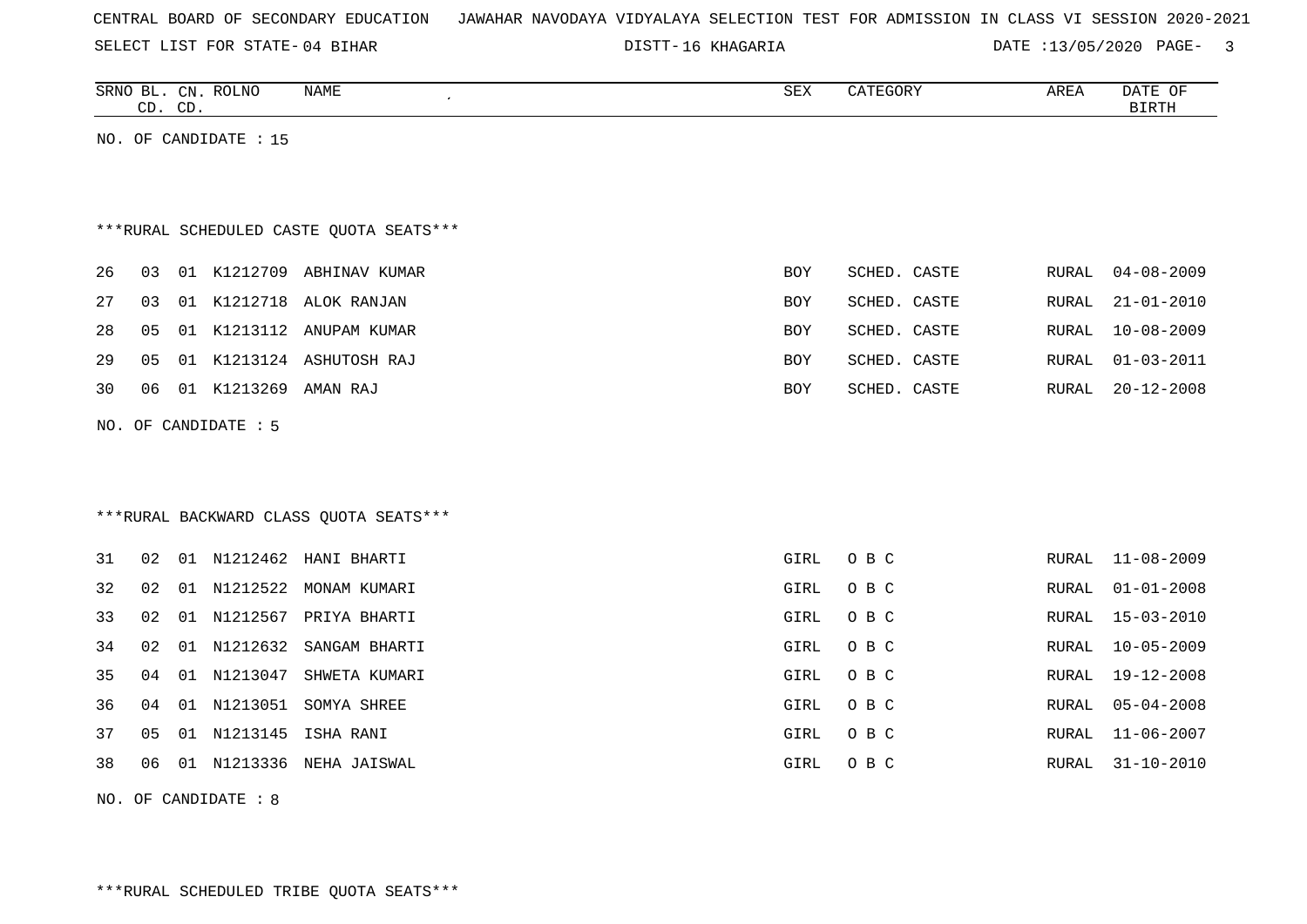SELECT LIST FOR STATE- DISTT- 04 BIHAR

16 KHAGARIA DATE :13/05/2020 PAGE- 4

| SRNO BL. CN. ROLNO<br>NAME<br>CD. CD.   | SEX        | CATEGORY     | AREA  | DATE OF<br>BIRTH |  |  |  |  |  |  |  |
|-----------------------------------------|------------|--------------|-------|------------------|--|--|--|--|--|--|--|
| ***RURAL SCHEDULED TRIBE OUOTA SEATS*** |            |              |       |                  |  |  |  |  |  |  |  |
| 01 L1213330 MOHIT KUMAR<br>39<br>06     | <b>BOY</b> | SCHED. TRIBE |       | RURAL 25-01-2010 |  |  |  |  |  |  |  |
| 01 L1213425 VIVEK KUMAR<br>40<br>06     | <b>BOY</b> | SCHED. TRIBE | RURAL | $03 - 03 - 2010$ |  |  |  |  |  |  |  |
| NO. OF CANDIDATE : $2$                  |            |              |       |                  |  |  |  |  |  |  |  |

TOTAL SELECTED CANDIDATE : 40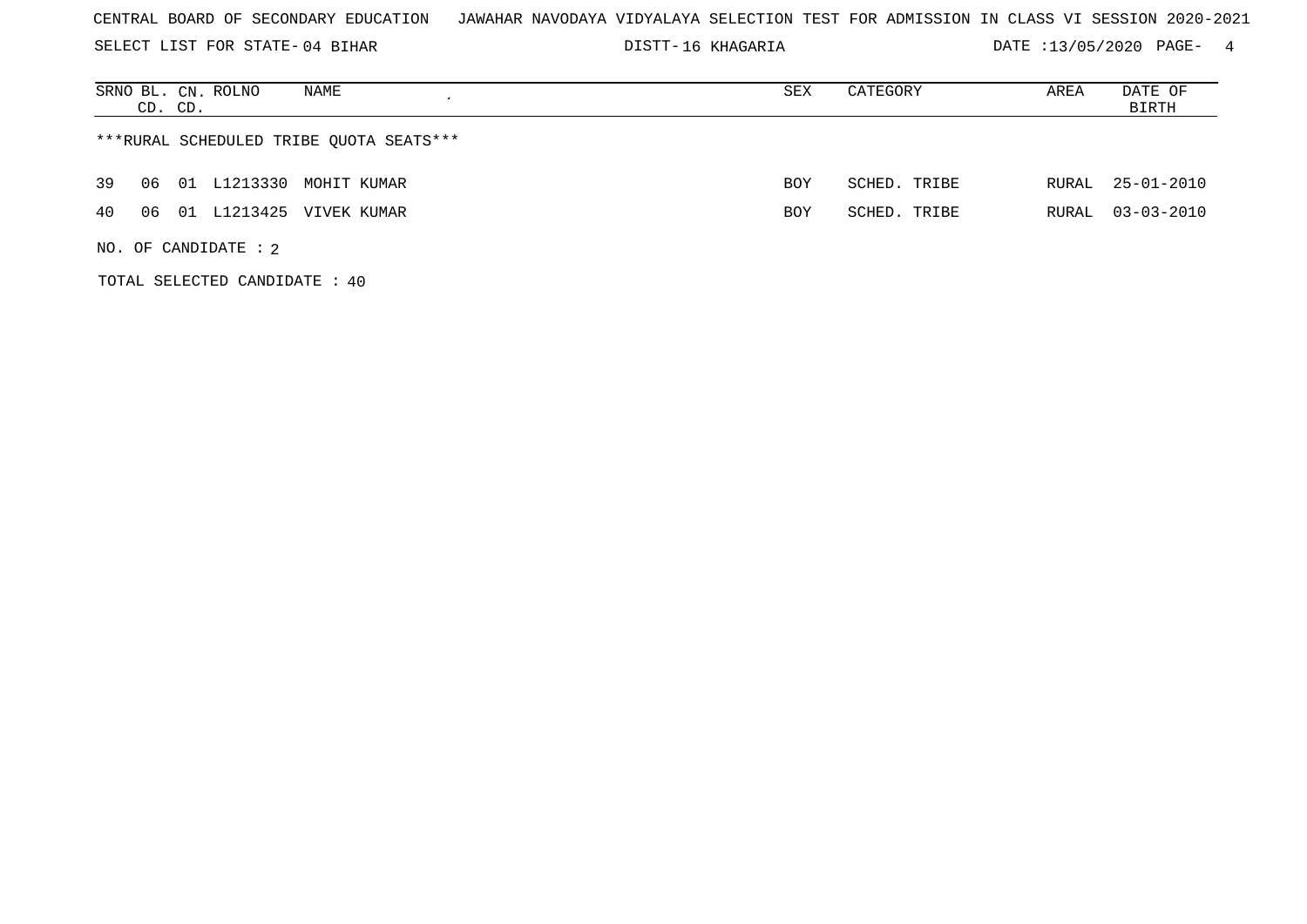SELECT LIST FOR STATE- DISTT- 04 BIHAR

17 KISHANGANJ DATE :13/05/2020 PAGE- 1

|     |    | CD. CD. | SRNO BL. CN. ROLNO   | NAME                                   | SEX        | CATEGORY       | AREA          | DATE OF<br><b>BIRTH</b> |
|-----|----|---------|----------------------|----------------------------------------|------------|----------------|---------------|-------------------------|
|     |    |         | ***OPEN UR SEATS***  |                                        |            |                |               |                         |
| 1   | 01 |         |                      | 01 J1213519 ARBAZ HUSSAIN              | BOY        | O B C          | RURAL         | $05 - 05 - 2009$        |
| 2   | 02 |         |                      | 01 M1214800 MAHE NOOR                  | GIRL       | <b>GENERAL</b> | RURAL         | $05 - 01 - 2009$        |
| 3   | 02 | 02      | M1215163             | SHADMA FIRDOS                          | GIRL       | GENERAL        | ${\tt RURAL}$ | $05 - 01 - 2009$        |
| 4   | 03 | 01      |                      | I1215334 AJMAT RAZA                    | BOY        | GENERAL        | RURAL         | $05 - 12 - 2008$        |
| 5   | 04 | 01      |                      | I1217261 MD ZAID ANWER                 | BOY        | GENERAL        | RURAL         | $31 - 03 - 2010$        |
| 6   | 06 | 01      |                      | J1218534 BINIT KUMAR SINGH             | BOY        | O B C          | RURAL         | $01 - 02 - 2008$        |
| 7   | 07 |         | 01 M1219497          | NAZNEEN BEGAM                          | GIRL       | GENERAL        | RURAL         | $15 - 08 - 2008$        |
| 8   | 07 |         |                      | 01 F1219942 TANISHA RAJ                | GIRL       | O B C          | URBAN         | $05 - 12 - 2009$        |
| 9   | 07 |         |                      | 01 A1219981 UTKARSH DEV                | BOY        | GENERAL        | URBAN         | $11 - 03 - 2009$        |
| NO. |    |         | OF CANDIDATE : 9     |                                        |            |                |               |                         |
|     |    |         |                      | ***OPEN SCHEDULED CASTE QUOTA SEATS*** |            |                |               |                         |
| 10  | 01 |         |                      | 01 K1213433 AASHISH KUMAR BASAK        | <b>BOY</b> | SCHED. CASTE   | RURAL         | $10 - 07 - 2009$        |
| 11  | 02 | 02      |                      | K1215091 RUPAM KUMAR BASAK             | BOY        | SCHED. CASTE   | RURAL         | $09 - 02 - 2009$        |
| 12  | 07 |         |                      | 01 K1219999 YUVRAJ KUMAR RAY           | <b>BOY</b> | SCHED. CASTE   | RURAL         | $13 - 01 - 2009$        |
|     |    |         | NO. OF CANDIDATE : 3 |                                        |            |                |               |                         |

# \*\*\*OPEN DISABLED QUOTA SEATS\*\*\*

|  |  | 13 04 01 N1217065 DIPIKA KUMARI | GIRL OBC |         | RURAL 16-03-2009 |
|--|--|---------------------------------|----------|---------|------------------|
|  |  | 14 07 01 I1219629 RAHIL FAISAL  | BOY      | GENERAL | RURAL 29-03-2008 |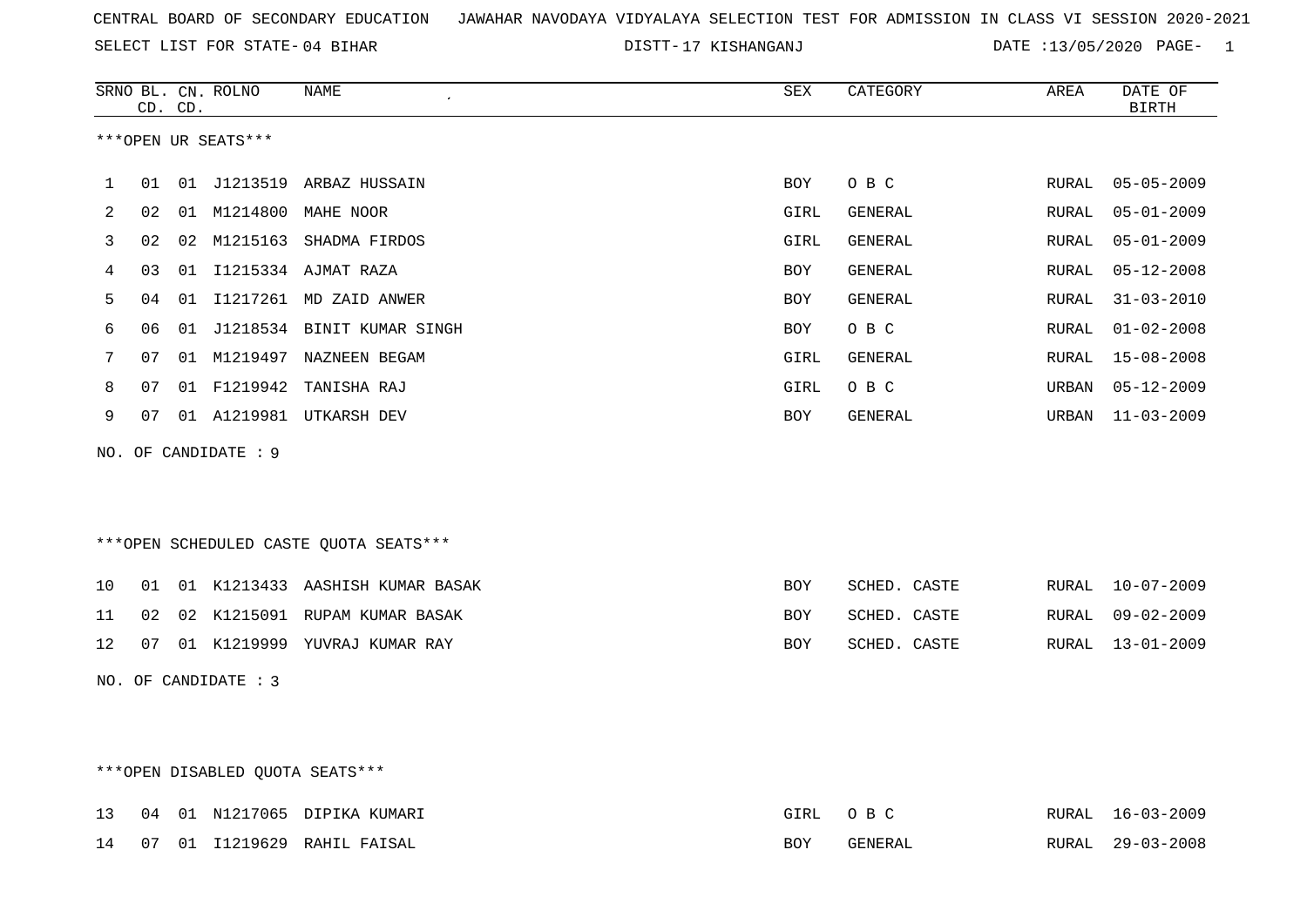SELECT LIST FOR STATE- DISTT- 04 BIHAR

17 KISHANGANJ DATE :13/05/2020 PAGE- 2

|    |    | CD. CD. | SRNO BL. CN. ROLNO     | <b>NAME</b>                            | SEX  | CATEGORY       | AREA  | DATE OF<br><b>BIRTH</b> |
|----|----|---------|------------------------|----------------------------------------|------|----------------|-------|-------------------------|
|    |    |         | NO. OF CANDIDATE : 2   |                                        |      |                |       |                         |
|    |    |         |                        |                                        |      |                |       |                         |
|    |    |         |                        |                                        |      |                |       |                         |
|    |    |         |                        | *** OPEN BACKWARD CLASS QUOTA SEATS*** |      |                |       |                         |
| 15 | 01 |         |                        | 02 N1214351 SHAHANSHA BEGAM            | GIRL | O B C          | RURAL | $25 - 05 - 2009$        |
| 16 | 01 |         | 02 B1214422            | SONU KUMAR                             | BOY  | O B C          | URBAN | $01 - 01 - 2008$        |
| 17 | 02 |         |                        | 01 N1214764 KHUSHBOO RANI              | GIRL | O B C          | RURAL | $28 - 07 - 2007$        |
| 18 | 03 |         | 01 J1215939            | MD. FAIZAL ANSARI                      | BOY  | O B C          | RURAL | $11 - 06 - 2009$        |
| 19 | 04 | 02      | J1217623               | SONU KUMAR YADAV                       | BOY  | O B C          | RURAL | $11 - 04 - 2008$        |
|    |    |         |                        |                                        |      |                |       |                         |
|    |    |         | NO. OF CANDIDATE : 5   |                                        |      |                |       |                         |
|    |    |         |                        |                                        |      |                |       |                         |
|    |    |         |                        | ***OPEN SCHEDULED TRIBE QUOTA SEATS*** |      |                |       |                         |
|    |    |         |                        |                                        |      |                |       |                         |
| 20 |    |         |                        | 02 01 L1214634 BHASKAR KUMAR           | BOY  | SCHED. TRIBE   | RURAL | $20 - 03 - 2009$        |
|    |    |         | NO. OF CANDIDATE : 1   |                                        |      |                |       |                         |
|    |    |         |                        |                                        |      |                |       |                         |
|    |    |         |                        |                                        |      |                |       |                         |
|    |    |         | ***RURAL OPEN SEATS*** |                                        |      |                |       |                         |
|    |    |         |                        |                                        |      |                |       |                         |
| 21 | 01 |         |                        | 01 M1213458 AFRANA AAZMI NAAZ          | GIRL | <b>GENERAL</b> | RURAL | $01 - 01 - 2008$        |
| 22 |    |         |                        | 01  01  11213556  AYAZ  USMANI         | BOY  | GENERAL        |       | RURAL 16-10-2007        |
| 23 | 01 |         |                        | 01 I1213559 AZIM SHADMANI              | BOY  | GENERAL        |       | RURAL 12-01-2009        |
| 24 | 01 | 02      | M1214279               | SANA ZULMANAN                          | GIRL | GENERAL        | RURAL | 12-01-2010              |
| 25 | 02 |         |                        | 01 N1214564 ALISHA AKHTER              | GIRL | O B C          | RURAL | $05 - 01 - 2008$        |
| 26 | 02 |         |                        | 01 M1214690 FARHEEN ZEBA               | GIRL | GENERAL        | RURAL | $10 - 11 - 2008$        |
| 27 | 02 |         |                        | 02 L1215188 SHIVAM KUMAR BASKI         | BOY  | SCHED. TRIBE   | RURAL | $15 - 10 - 2008$        |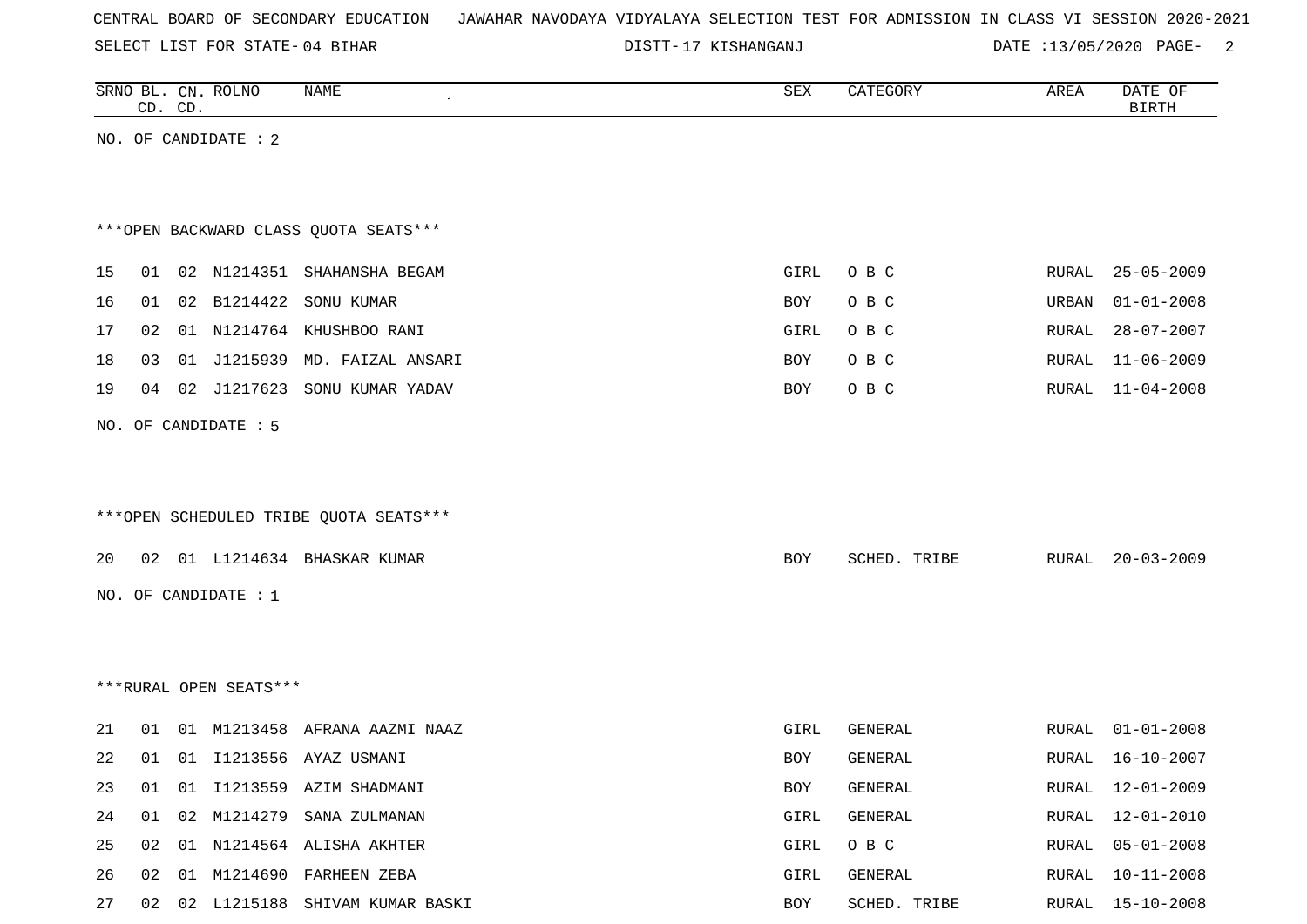SELECT LIST FOR STATE- DISTT- 04 BIHAR

17 KISHANGANJ DATE :13/05/2020 PAGE- 3

|    | CD. CD. |    | SRNO BL. CN. ROLNO     | NAME                     | SEX        | CATEGORY       | AREA         | DATE OF<br><b>BIRTH</b> |
|----|---------|----|------------------------|--------------------------|------------|----------------|--------------|-------------------------|
|    |         |    | ***RURAL OPEN SEATS*** |                          |            |                |              |                         |
| 28 | 02      | 02 | J1215218               | SUMIT KUMAR SINGH        | <b>BOY</b> | O B C          | <b>RURAL</b> | $01 - 03 - 2008$        |
| 29 | 03      | 02 | I1216739               | SOHEL AHMED              | <b>BOY</b> | GENERAL        | RURAL        | $26 - 07 - 2008$        |
| 30 | 03      | 02 | I1216840               | TARIQ ANWAR              | BOY        | GENERAL        | RURAL        | $14 - 07 - 2008$        |
| 31 | 03      | 02 | M1216852               | TOHFA KHATOON            | GIRL       | GENERAL        | RURAL        | $10 - 04 - 2008$        |
| 32 | 04      |    | 01 N1217066            | DIPMALA KUMARI           | GIRL       | O B C          | RURAL        | $03 - 05 - 2009$        |
| 33 | 04      | 01 | I1217069               | DOST KUMAR               | BOY        | GENERAL        | RURAL        | $17 - 04 - 2009$        |
| 34 | 04      | 01 | J1217143               | KANCHAN KUMAR            | BOY        | O B C          | RURAL        | $26 - 05 - 2007$        |
| 35 | 04      | 01 | M1217190               | MAIRA ZAFAR              | GIRL       | GENERAL        | RURAL        | $18 - 12 - 2008$        |
| 36 | 04      |    | 02 M1217635            | SUHANA FATMA             | GIRL       | GENERAL        | RURAL        | $25 - 12 - 2008$        |
| 37 | 04      | 02 | I1217680               | UMAR FAROOQUE            | BOY        | GENERAL        | RURAL        | $04 - 01 - 2009$        |
| 38 | 05      |    |                        | 01 I1217772 ARQUAM AHMAD | <b>BOY</b> | GENERAL        | RURAL        | $15 - 06 - 2009$        |
| 39 | 05      | 01 | L1217920               | KAMAL MARANDI            | BOY        | SCHED. TRIBE   | RURAL        | $07 - 05 - 2009$        |
| 40 | 05      | 01 |                        | M1218223 RISHIKA SINGH   | GIRL       | <b>GENERAL</b> | RURAL        | $10 - 03 - 2009$        |
| 41 | 05      |    | 01 N1218293            | SANIYA BEGUM             | GIRL       | O B C          | RURAL        | $11 - 07 - 2007$        |
| 42 | 05      |    | 01 P1218363            | SONALI KUMARI            | GIRL       | SCHED. TRIBE   | RURAL        | $16 - 08 - 2009$        |
| 43 | 06      | 01 |                        | I1218643 MD NOMAN RAGHIB | BOY        | GENERAL        | RURAL        | $05 - 02 - 2009$        |
| 44 | 06      | 01 |                        | J1218761 RAUNAK KUMAR    | BOY        | O B C          | RURAL        | $23 - 05 - 2008$        |
| 45 | 06      | 01 | J1218826               | SHAHID AFRIDI            | <b>BOY</b> | O B C          | <b>RURAL</b> | $01 - 01 - 2008$        |
| 46 | 07      |    |                        | 01 I1218919 ABU BAKAR    | <b>BOY</b> | GENERAL        | RURAL        | $17 - 05 - 2008$        |
| 47 | 07      |    | 01 J1218938 ALI RAJA   |                          | BOY        | O B C          | <b>RURAL</b> | $15 - 07 - 2008$        |
| 48 | 07      | 01 | M1219158               | GOURI KUMARI             | GIRL       | GENERAL        | RURAL        | $03 - 12 - 2007$        |
| 49 | 07      | 01 | M1219648               | RAJ NANDANI SINGH        | GIRL       | GENERAL        | RURAL        | $12 - 02 - 2009$        |
| 50 | 07      | 01 | M1219847               | SHIDRA NAAZ              | GIRL       | GENERAL        | RURAL        | $16 - 08 - 2007$        |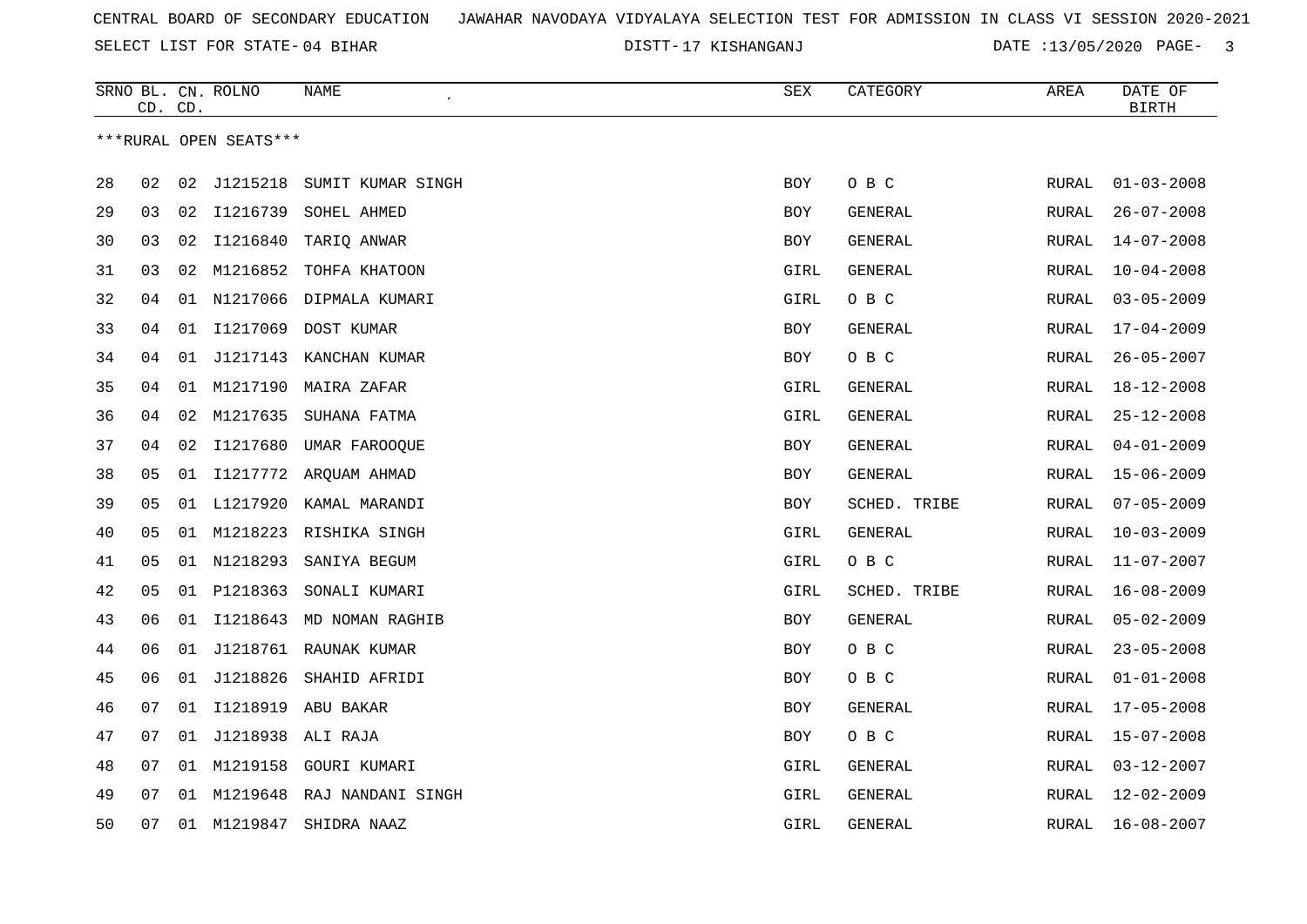SELECT LIST FOR STATE- DISTT- 04 BIHAR

17 KISHANGANJ DATE :13/05/2020 PAGE- 4

|    |    | CD. CD. | SRNO BL. CN. ROLNO    | NAME                                     | SEX        | CATEGORY     | AREA         | DATE OF<br><b>BIRTH</b> |
|----|----|---------|-----------------------|------------------------------------------|------------|--------------|--------------|-------------------------|
|    |    |         | NO. OF CANDIDATE : 30 |                                          |            |              |              |                         |
|    |    |         |                       |                                          |            |              |              |                         |
|    |    |         |                       |                                          |            |              |              |                         |
|    |    |         |                       | *** RURAL SCHEDULED CASTE QUOTA SEATS*** |            |              |              |                         |
| 51 | 01 |         |                       | 01 01213580 BHUMIKA KUMARI BASAK         | GIRL       | SCHED. CASTE | RURAL        | $07 - 05 - 2007$        |
| 52 | 01 | 01      |                       | K1214054 OM KUMAR                        | BOY        | SCHED. CASTE | RURAL        | $14 - 09 - 2008$        |
| 53 | 02 | 01      |                       | 01214559 AKANKSHA BHARTI                 | GIRL       | SCHED. CASTE | RURAL        | $09 - 06 - 2010$        |
| 54 | 02 | 02      |                       | K1215066 ROHIT TATMA                     | BOY        | SCHED. CASTE | RURAL        | $01 - 01 - 2008$        |
| 55 | 03 | 01      | 01215540              | DEEP MALA                                | GIRL       | SCHED. CASTE | RURAL        | $18 - 06 - 2010$        |
| 56 | 04 | 01      |                       | K1216980 ANUP KUMAR RAJAK                | BOY        | SCHED. CASTE | RURAL        | $22 - 08 - 2008$        |
| 57 | 06 | 01      |                       | K1218453 AADITYA KUMAR MANJHI            | <b>BOY</b> | SCHED. CASTE | RURAL        | $20 - 07 - 2008$        |
| 58 | 07 |         |                       | 01 K1219101 DHONI KUMAR RAY              | <b>BOY</b> | SCHED. CASTE | RURAL        | $25 - 08 - 2008$        |
| 59 | 07 |         |                       | 01 K1219204 JOYNESH THOKDAR              | BOY        | SCHED. CASTE | RURAL        | $17 - 12 - 2009$        |
|    |    |         | NO. OF CANDIDATE : 9  |                                          |            |              |              |                         |
|    |    |         |                       |                                          |            |              |              |                         |
|    |    |         |                       |                                          |            |              |              |                         |
|    |    |         |                       | *** RURAL BACKWARD CLASS QUOTA SEATS***  |            |              |              |                         |
| 60 | 01 | 01      |                       | J1213533 ASAD RAHMANI                    | BOY        | O B C        | RURAL        | $06 - 09 - 2009$        |
| 61 | 01 | 01      |                       | J1213750 KASHISH FAATMA                  | <b>BOY</b> | O B C        | <b>RURAL</b> | $28 - 03 - 2009$        |
| 62 | 01 | 01      |                       | J1213853 MD FAISAL                       | BOY        | O B C        | RURAL        | $10 - 04 - 2008$        |
| 63 | 01 | 02      |                       | J1214323 SAYAQUE IMAM                    | <b>BOY</b> | O B C        | RURAL        | $12 - 08 - 2010$        |
| 64 | 02 | 01      |                       | J1214693 FIROJ ALAM                      | BOY        | O B C        | <b>RURAL</b> | $08 - 04 - 2009$        |
| 65 | 02 | 01      | J1214735              | IRFAN KAIS                               | <b>BOY</b> | O B C        | RURAL        | $04 - 03 - 2008$        |
| 66 | 02 | 01      |                       | J1214857 MD SADAB ALAM                   | BOY        | O B C        | RURAL        | $12 - 11 - 2008$        |
| 67 | 02 | 01      |                       | J1214883 MOHAMMAD ALI ZAOUHAR            | <b>BOY</b> | O B C        | RURAL        | $05 - 01 - 2010$        |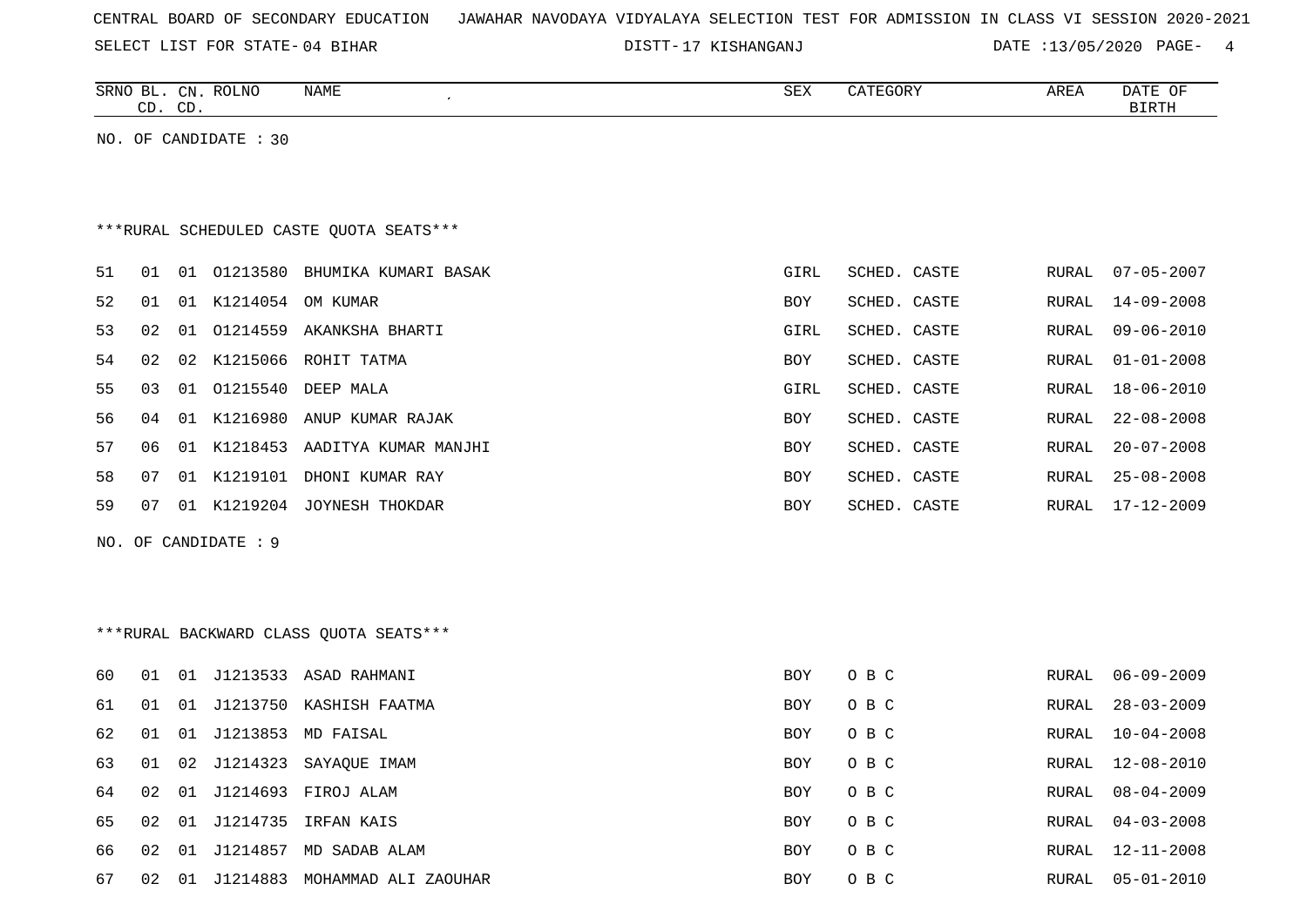SELECT LIST FOR STATE- DISTT- 04 BIHAR

17 KISHANGANJ DATE :13/05/2020 PAGE- 5

|    | CD. CD. |    | SRNO BL. CN. ROLNO    | <b>NAME</b>                             | SEX        | CATEGORY     | AREA         | DATE OF<br><b>BIRTH</b> |
|----|---------|----|-----------------------|-----------------------------------------|------------|--------------|--------------|-------------------------|
|    |         |    |                       | *** RURAL BACKWARD CLASS QUOTA SEATS*** |            |              |              |                         |
| 68 | 02      |    |                       | 02 J1215194 SHUBHAM KUMAR               | BOY        | O B C        | RURAL        | $01 - 02 - 2010$        |
| 69 | 03      | 01 |                       | J1215272 AADARSH KUMAR DAS              | BOY        | O B C        | RURAL        | $19 - 05 - 2008$        |
| 70 | 03      |    |                       | 01 N1215362 AMREEN ZAINAB               | GIRL       | O B C        | RURAL        | $08 - 07 - 2008$        |
| 71 | 03      | 01 | N1215575              | FALAK NAAZ                              | GIRL       | O B C        | RURAL        | $12 - 05 - 2008$        |
| 72 | 03      | 01 | J1216200              | NIKHIL ANAND                            | BOY        | O B C        | RURAL        | $12 - 05 - 2009$        |
| 73 | 04      | 01 |                       | J1217228 M.D. BADAL                     | <b>BOY</b> | O B C        | RURAL        | $05 - 01 - 2009$        |
| 74 | 04      | 02 | J1217397              | PURUSHAUTTAM KUMAR                      | BOY        | O B C        | RURAL        | $10 - 01 - 2009$        |
| 75 | 04      | 02 | J1217519              | SAMI AKHTER                             | BOY        | O B C        | RURAL        | $05 - 06 - 2008$        |
|    |         |    | NO. OF CANDIDATE : 16 |                                         |            |              |              |                         |
|    |         |    |                       | ***RURAL SCHEDULED TRIBE QUOTA SEATS*** |            |              |              |                         |
| 76 | 02      |    | 01 L1214603           | ARYAN MARANDI                           | <b>BOY</b> | SCHED. TRIBE | RURAL        | $17 - 08 - 2009$        |
| 77 | 02      | 02 | L1215187              | SHIVAM KISKU                            | <b>BOY</b> | SCHED. TRIBE | RURAL        | $21 - 09 - 2008$        |
| 78 | 04      | 02 |                       | P1217386 PARWATI KUMARI TUDU            | GIRL       | SCHED. TRIBE | RURAL        | $01 - 01 - 2008$        |
| 79 | 04      |    |                       | 02 L1217421 RAJESH HESDA                | BOY        | SCHED. TRIBE | <b>RURAL</b> | $28 - 05 - 2007$        |
| 80 | 04      | 02 |                       | L1217614 SONELAL TUDDU                  | BOY        | SCHED. TRIBE | RURAL        | $04 - 03 - 2009$        |
|    |         |    | NO. OF CANDIDATE : 5  |                                         |            |              |              |                         |

TOTAL SELECTED CANDIDATE : 80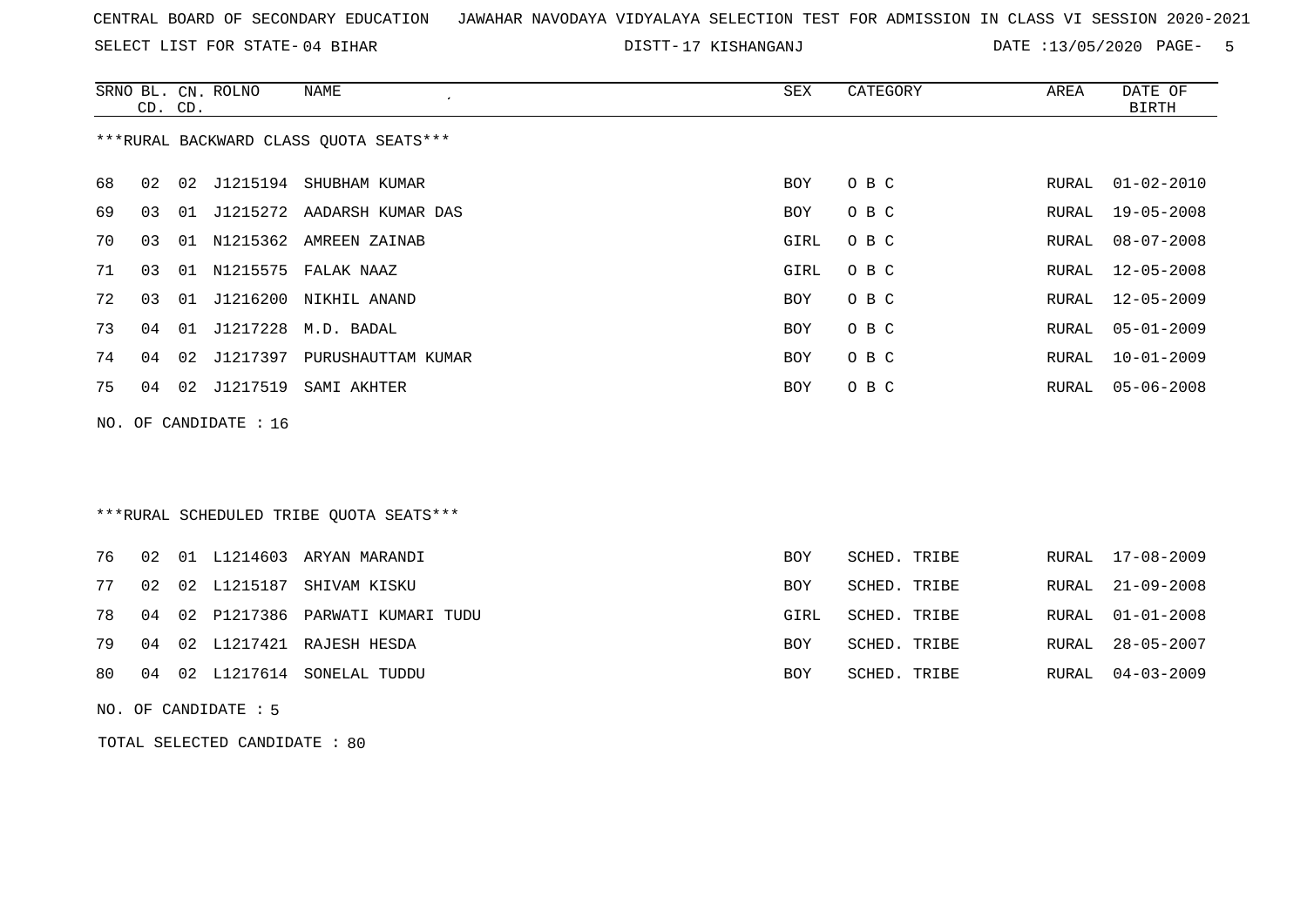SELECT LIST FOR STATE- DISTT- 04 BIHAR

DISTT-18 MADHEPURA **DATE** :13/05/2020 PAGE- 1

|    |    | CD. CD. | SRNO BL. CN. ROLNO   | NAME                                   | ${\tt SEX}$ | CATEGORY     | AREA  | DATE OF<br>BIRTH |
|----|----|---------|----------------------|----------------------------------------|-------------|--------------|-------|------------------|
|    |    |         | ***OPEN UR SEATS***  |                                        |             |              |       |                  |
| 1  | 02 |         |                      | 01 M1220363 KRITIKA KUMARI             | GIRL        | GENERAL      |       | RURAL 17-01-2008 |
| 2  | 02 |         |                      | 01 J1220432 REYANSH RAVI               | <b>BOY</b>  | O B C        | RURAL | $02 - 09 - 2009$ |
| 3  | 03 |         |                      | 01 J1220496 ADITYA ANAND               | BOY         | O B C        | RURAL | $15 - 08 - 2008$ |
| 4  | 03 |         |                      | 01 B1220497 ADITYA ANAND               | BOY         | O B C        | URBAN | 16-11-2009       |
| 5  | 08 |         |                      | 01 K1221193 DIVYANSHU KUMAR            | BOY         | SCHED. CASTE | RURAL | 19-09-2010       |
| 6  | 08 |         |                      | 01 J1221309 UTKARSH ANAND              | <b>BOY</b>  | O B C        | RURAL | $20 - 01 - 2009$ |
| 7  | 10 |         |                      | 01 M1221566 KHUSHI SHARMA              | GIRL        | GENERAL      | RURAL | $05 - 06 - 2009$ |
| 8  | 10 |         |                      | 01 J1221626 VISHAL KUMAR               | BOY         | O B C        | RURAL | $05 - 05 - 2008$ |
|    |    |         | NO. OF CANDIDATE : 8 |                                        |             |              |       |                  |
|    |    |         |                      | ***OPEN SCHEDULED CASTE QUOTA SEATS*** |             |              |       |                  |
| 9  | 01 |         | 01 K1220032 AMAN RAJ |                                        | <b>BOY</b>  | SCHED. CASTE |       | RURAL 12-04-2009 |
| 10 | 06 |         |                      | 01 01220991 MOULI KUMARI               | GIRL        | SCHED. CASTE | RURAL | $02 - 10 - 2009$ |
| 11 | 08 |         |                      | 01 K1221311 UTKARSH RAJ                | BOY         | SCHED. CASTE | RURAL | $07 - 09 - 2008$ |
|    |    |         | NO. OF CANDIDATE : 3 |                                        |             |              |       |                  |
|    |    |         |                      | ***OPEN DISABLED OUOTA SEATS***        |             |              |       |                  |
| 12 | 02 |         | 01 J1220397 OM KUMAR |                                        | <b>BOY</b>  | O B C        | RURAL | $01 - 01 - 2009$ |
| 13 | 03 |         |                      | 01 J1220588 PRATIK ANAND               | <b>BOY</b>  | O B C        | RURAL | $18 - 07 - 2008$ |
| 14 | 03 |         |                      | 01 N1220598 PRIYANKA RANI              | GIRL        | O B C        | RURAL | $01 - 01 - 2009$ |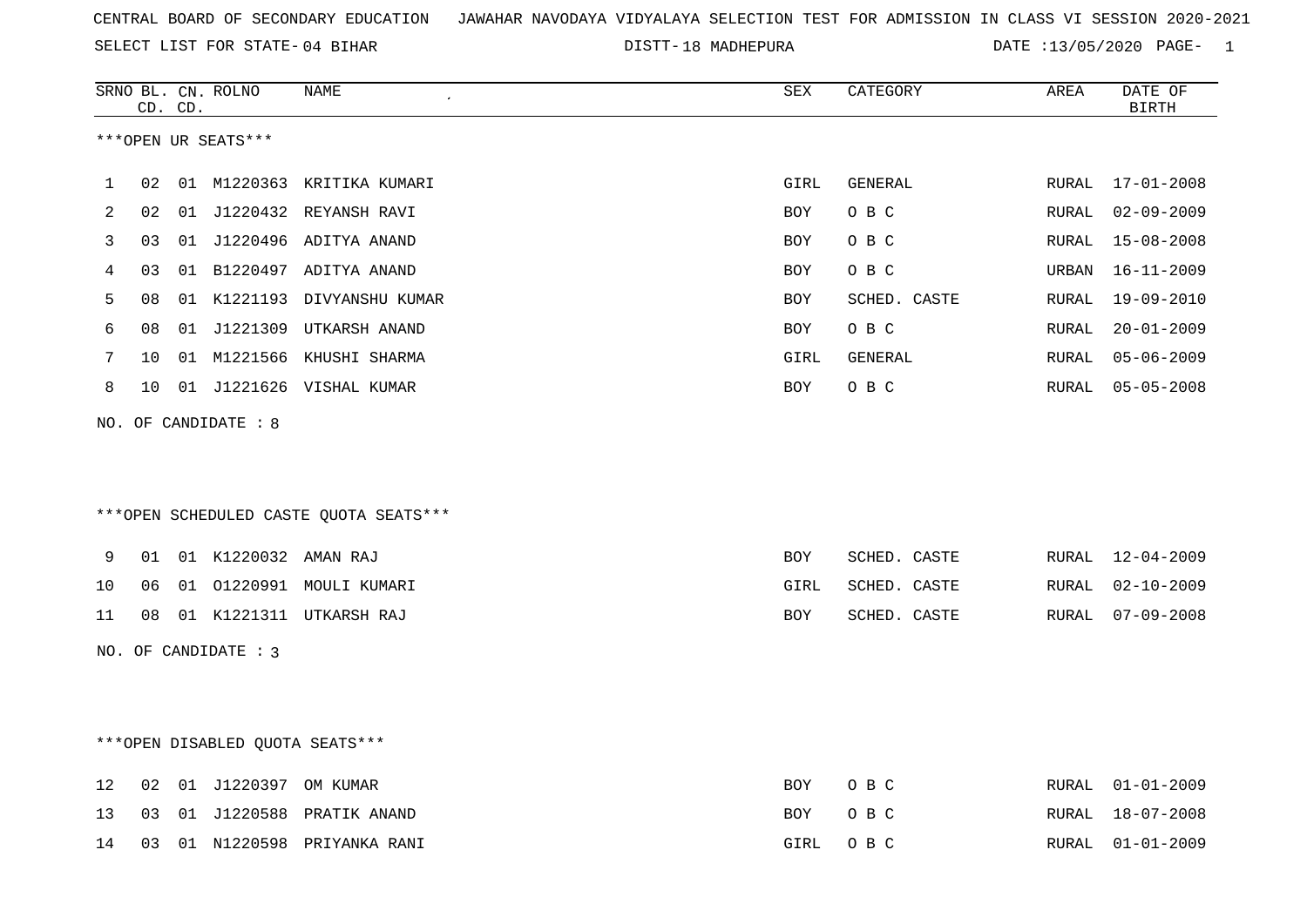SELECT LIST FOR STATE- DISTT- 04 BIHAR

DISTT-18 MADHEPURA DATE :13/05/2020 PAGE- 2

|    |    | CD. CD. | SRNO BL. CN. ROLNO     | <b>NAME</b>                            | ${\tt SEX}$ | CATEGORY     | AREA  | DATE OF<br><b>BIRTH</b> |
|----|----|---------|------------------------|----------------------------------------|-------------|--------------|-------|-------------------------|
|    |    |         | NO. OF CANDIDATE : 3   |                                        |             |              |       |                         |
|    |    |         |                        |                                        |             |              |       |                         |
|    |    |         |                        |                                        |             |              |       |                         |
|    |    |         |                        | *** OPEN BACKWARD CLASS QUOTA SEATS*** |             |              |       |                         |
| 15 |    |         |                        | 01  01  N1220110  JUHI  KUMARI         | GIRL        | O B C        |       | RURAL 16-03-2009        |
| 16 |    |         |                        | 01 01 N1220127 KUMARI NISHU BHARTI     | GIRL        | O B C        | RURAL | $11 - 11 - 2010$        |
| 17 | 04 |         |                        | 01 N1220813 RITIKA RAJ                 | GIRL        | O B C        | RURAL | $05 - 08 - 2009$        |
| 18 | 08 |         | 01 J1221312            | UTKARSH RAJ                            | BOY         | O B C        | RURAL | $16 - 08 - 2008$        |
| 19 | 09 |         |                        | 01 J1221431 PRASHANT KUMAR             | BOY         | O B C        | RURAL | 15-08-2009              |
|    |    |         | NO. OF CANDIDATE : 5   |                                        |             |              |       |                         |
|    |    |         |                        |                                        |             |              |       |                         |
|    |    |         |                        |                                        |             |              |       |                         |
|    |    |         |                        | ***OPEN SCHEDULED TRIBE QUOTA SEATS*** |             |              |       |                         |
| 20 |    |         |                        | 02 01 L1220482 VIKASH KUMAR            | BOY         | SCHED. TRIBE | RURAL | $03 - 02 - 2008$        |
|    |    |         | NO. OF CANDIDATE : $1$ |                                        |             |              |       |                         |
|    |    |         |                        |                                        |             |              |       |                         |
|    |    |         |                        |                                        |             |              |       |                         |
|    |    |         | ***RURAL OPEN SEATS*** |                                        |             |              |       |                         |
| 21 | 01 |         |                        | 01 J1220100 HARIOM KUMAR               | BOY         | O B C        | RURAL | $05 - 06 - 2008$        |
| 22 |    |         |                        | 01 01 J1220109 JIVANSHU RAJ            | BOY         | O B C        | RURAL | $01 - 07 - 2009$        |
| 23 | 01 |         |                        | 01 N1220246 SONAM RAJ                  | GIRL        | O B C        |       | RURAL 11-12-2008        |
| 24 | 02 | 01      |                        | J1220425 RANVEER GUPTA                 | BOY         | O B C        | RURAL | $15 - 01 - 2008$        |
| 25 |    |         |                        | 02 01 J1220443 SATISH KUMAR            | BOY         | O B C        | RURAL | $01 - 01 - 2008$        |
| 26 |    |         |                        | 03 01 J1220491 ABHISHEK ANAND          | BOY         | $O$ B $C$    | RURAL | $31 - 01 - 2009$        |
| 27 |    |         |                        | 03 01 J1220545 DIVYANSHU KUMAR         | BOY         | $O$ B $C$    | RURAL | $01 - 01 - 2009$        |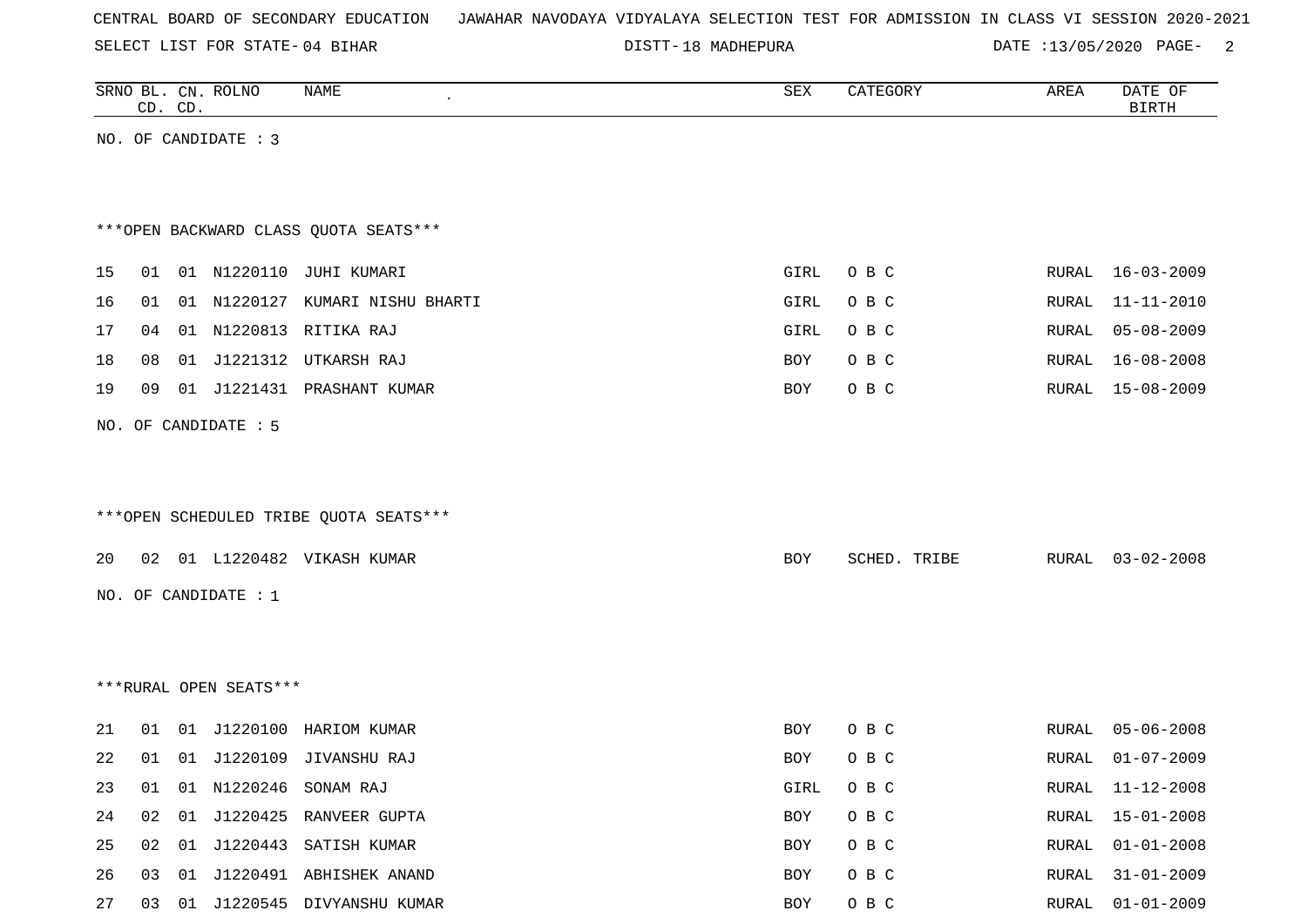18 MADHEPURA DATE :13/05/2020 PAGE- 3

| ***RURAL OPEN SEATS***<br>28<br>03<br>01 N1220648<br>SONAKSHI PRIYA<br>GIRL<br>O B C<br>RURAL<br>$14 - 11 - 2009$<br>29<br>O B C<br>$24 - 05 - 2008$<br>04<br>01 J1220742 KAUSHIK RAJ<br>BOY<br>RURAL<br>I1220744 KESHAV KUMAR<br>30<br>04<br>GENERAL<br>$31 - 08 - 2009$<br>01<br>BOY<br>RURAL<br>31<br>01 J1220821 RUPESH KUMAR<br>O B C<br>$27 - 10 - 2008$<br>04<br>BOY<br>RURAL<br>32<br>J1220850<br>$04 - 10 - 2009$<br>04<br>SUMAN KUMAR<br>O B C<br>01<br>BOY<br>RURAL<br>33<br>05<br>01 J1220907 HIMANSHU KUMAR<br>O B C<br>$05 - 09 - 2010$<br>BOY<br>RURAL<br>J1220935<br>34<br>05<br>SHIVAM KUMAR<br><b>BOY</b><br>O B C<br><b>RURAL</b><br>$22 - 11 - 2008$<br>01<br>35<br>05<br>01 J1220940<br>SUGAM KUMAR<br>O B C<br>$27 - 12 - 2008$<br><b>BOY</b><br>RURAL<br>J1220960 ASHIK KUMAR<br>$05 - 01 - 2008$<br>36<br>06<br>01<br><b>BOY</b><br>O B C<br><b>RURAL</b><br>37<br>I1221024 SHIVAM KUMAR<br>06<br>01<br><b>BOY</b><br>GENERAL<br>RURAL<br>$05 - 08 - 2008$<br>J1221033<br>O B C<br>$02 - 04 - 2009$<br>38<br>06<br>01<br>SURAJ KUMAR<br><b>BOY</b><br><b>RURAL</b><br>39<br>07<br>J1221046 ADISH RAJ<br>O B C<br>$01 - 12 - 2009$<br>01<br>BOY<br>RURAL<br>J1221050 AKHTAR ALAM<br>40<br>07<br>01<br>O B C<br>$14 - 08 - 2008$<br>BOY<br>RURAL<br>J1221192 DIVYANSHU KUMAR<br>O B C<br>41<br>08<br>01<br>$07 - 09 - 2009$<br>BOY<br>RURAL<br>42<br>M1221476<br>09<br>SHAMBHAVI LADLI<br>GIRL<br>GENERAL<br>$25 - 09 - 2009$<br>01<br>RURAL<br>43<br>J1221558<br><b>GURUDEV RAJ</b><br>O B C<br>$26 - 07 - 2009$<br>10<br>01<br><b>BOY</b><br><b>RURAL</b><br>J1221584 NISHANT KUMAR<br>O B C<br>$07 - 06 - 2008$<br>44<br>10<br>01<br><b>BOY</b><br><b>RURAL</b> |
|------------------------------------------------------------------------------------------------------------------------------------------------------------------------------------------------------------------------------------------------------------------------------------------------------------------------------------------------------------------------------------------------------------------------------------------------------------------------------------------------------------------------------------------------------------------------------------------------------------------------------------------------------------------------------------------------------------------------------------------------------------------------------------------------------------------------------------------------------------------------------------------------------------------------------------------------------------------------------------------------------------------------------------------------------------------------------------------------------------------------------------------------------------------------------------------------------------------------------------------------------------------------------------------------------------------------------------------------------------------------------------------------------------------------------------------------------------------------------------------------------------------------------------------------------------------------------------------------------------------------------------------------------------------------------------------|
|                                                                                                                                                                                                                                                                                                                                                                                                                                                                                                                                                                                                                                                                                                                                                                                                                                                                                                                                                                                                                                                                                                                                                                                                                                                                                                                                                                                                                                                                                                                                                                                                                                                                                          |
|                                                                                                                                                                                                                                                                                                                                                                                                                                                                                                                                                                                                                                                                                                                                                                                                                                                                                                                                                                                                                                                                                                                                                                                                                                                                                                                                                                                                                                                                                                                                                                                                                                                                                          |
|                                                                                                                                                                                                                                                                                                                                                                                                                                                                                                                                                                                                                                                                                                                                                                                                                                                                                                                                                                                                                                                                                                                                                                                                                                                                                                                                                                                                                                                                                                                                                                                                                                                                                          |
|                                                                                                                                                                                                                                                                                                                                                                                                                                                                                                                                                                                                                                                                                                                                                                                                                                                                                                                                                                                                                                                                                                                                                                                                                                                                                                                                                                                                                                                                                                                                                                                                                                                                                          |
|                                                                                                                                                                                                                                                                                                                                                                                                                                                                                                                                                                                                                                                                                                                                                                                                                                                                                                                                                                                                                                                                                                                                                                                                                                                                                                                                                                                                                                                                                                                                                                                                                                                                                          |
|                                                                                                                                                                                                                                                                                                                                                                                                                                                                                                                                                                                                                                                                                                                                                                                                                                                                                                                                                                                                                                                                                                                                                                                                                                                                                                                                                                                                                                                                                                                                                                                                                                                                                          |
|                                                                                                                                                                                                                                                                                                                                                                                                                                                                                                                                                                                                                                                                                                                                                                                                                                                                                                                                                                                                                                                                                                                                                                                                                                                                                                                                                                                                                                                                                                                                                                                                                                                                                          |
|                                                                                                                                                                                                                                                                                                                                                                                                                                                                                                                                                                                                                                                                                                                                                                                                                                                                                                                                                                                                                                                                                                                                                                                                                                                                                                                                                                                                                                                                                                                                                                                                                                                                                          |
|                                                                                                                                                                                                                                                                                                                                                                                                                                                                                                                                                                                                                                                                                                                                                                                                                                                                                                                                                                                                                                                                                                                                                                                                                                                                                                                                                                                                                                                                                                                                                                                                                                                                                          |
|                                                                                                                                                                                                                                                                                                                                                                                                                                                                                                                                                                                                                                                                                                                                                                                                                                                                                                                                                                                                                                                                                                                                                                                                                                                                                                                                                                                                                                                                                                                                                                                                                                                                                          |
|                                                                                                                                                                                                                                                                                                                                                                                                                                                                                                                                                                                                                                                                                                                                                                                                                                                                                                                                                                                                                                                                                                                                                                                                                                                                                                                                                                                                                                                                                                                                                                                                                                                                                          |
|                                                                                                                                                                                                                                                                                                                                                                                                                                                                                                                                                                                                                                                                                                                                                                                                                                                                                                                                                                                                                                                                                                                                                                                                                                                                                                                                                                                                                                                                                                                                                                                                                                                                                          |
|                                                                                                                                                                                                                                                                                                                                                                                                                                                                                                                                                                                                                                                                                                                                                                                                                                                                                                                                                                                                                                                                                                                                                                                                                                                                                                                                                                                                                                                                                                                                                                                                                                                                                          |
|                                                                                                                                                                                                                                                                                                                                                                                                                                                                                                                                                                                                                                                                                                                                                                                                                                                                                                                                                                                                                                                                                                                                                                                                                                                                                                                                                                                                                                                                                                                                                                                                                                                                                          |
|                                                                                                                                                                                                                                                                                                                                                                                                                                                                                                                                                                                                                                                                                                                                                                                                                                                                                                                                                                                                                                                                                                                                                                                                                                                                                                                                                                                                                                                                                                                                                                                                                                                                                          |
|                                                                                                                                                                                                                                                                                                                                                                                                                                                                                                                                                                                                                                                                                                                                                                                                                                                                                                                                                                                                                                                                                                                                                                                                                                                                                                                                                                                                                                                                                                                                                                                                                                                                                          |
|                                                                                                                                                                                                                                                                                                                                                                                                                                                                                                                                                                                                                                                                                                                                                                                                                                                                                                                                                                                                                                                                                                                                                                                                                                                                                                                                                                                                                                                                                                                                                                                                                                                                                          |
|                                                                                                                                                                                                                                                                                                                                                                                                                                                                                                                                                                                                                                                                                                                                                                                                                                                                                                                                                                                                                                                                                                                                                                                                                                                                                                                                                                                                                                                                                                                                                                                                                                                                                          |
|                                                                                                                                                                                                                                                                                                                                                                                                                                                                                                                                                                                                                                                                                                                                                                                                                                                                                                                                                                                                                                                                                                                                                                                                                                                                                                                                                                                                                                                                                                                                                                                                                                                                                          |
| J1221636 AMRIT RAJ<br>O B C<br>$21 - 12 - 2009$<br>45<br>11<br>01<br><b>BOY</b><br>RURAL                                                                                                                                                                                                                                                                                                                                                                                                                                                                                                                                                                                                                                                                                                                                                                                                                                                                                                                                                                                                                                                                                                                                                                                                                                                                                                                                                                                                                                                                                                                                                                                                 |
| 46<br>11<br>01<br>I1221670<br>MAKBOOL KHAN<br>GENERAL<br>$13 - 02 - 2010$<br>BOY<br>RURAL                                                                                                                                                                                                                                                                                                                                                                                                                                                                                                                                                                                                                                                                                                                                                                                                                                                                                                                                                                                                                                                                                                                                                                                                                                                                                                                                                                                                                                                                                                                                                                                                |
| I1221793<br>47<br>12<br>01<br>MUNNA KUMAR<br><b>BOY</b><br><b>GENERAL</b><br>RURAL<br>$07 - 04 - 2009$                                                                                                                                                                                                                                                                                                                                                                                                                                                                                                                                                                                                                                                                                                                                                                                                                                                                                                                                                                                                                                                                                                                                                                                                                                                                                                                                                                                                                                                                                                                                                                                   |
| J1221812 RAGHAV KUMAR<br>$05 - 01 - 2009$<br>48<br>12<br>01<br>O B C<br>BOY<br>RURAL                                                                                                                                                                                                                                                                                                                                                                                                                                                                                                                                                                                                                                                                                                                                                                                                                                                                                                                                                                                                                                                                                                                                                                                                                                                                                                                                                                                                                                                                                                                                                                                                     |
| 49<br>13<br>01 J1221922<br>SUMIT KUMAR<br>BOY<br>O B C<br>RURAL<br>$23 - 03 - 2010$                                                                                                                                                                                                                                                                                                                                                                                                                                                                                                                                                                                                                                                                                                                                                                                                                                                                                                                                                                                                                                                                                                                                                                                                                                                                                                                                                                                                                                                                                                                                                                                                      |

NO. OF CANDIDATE : 29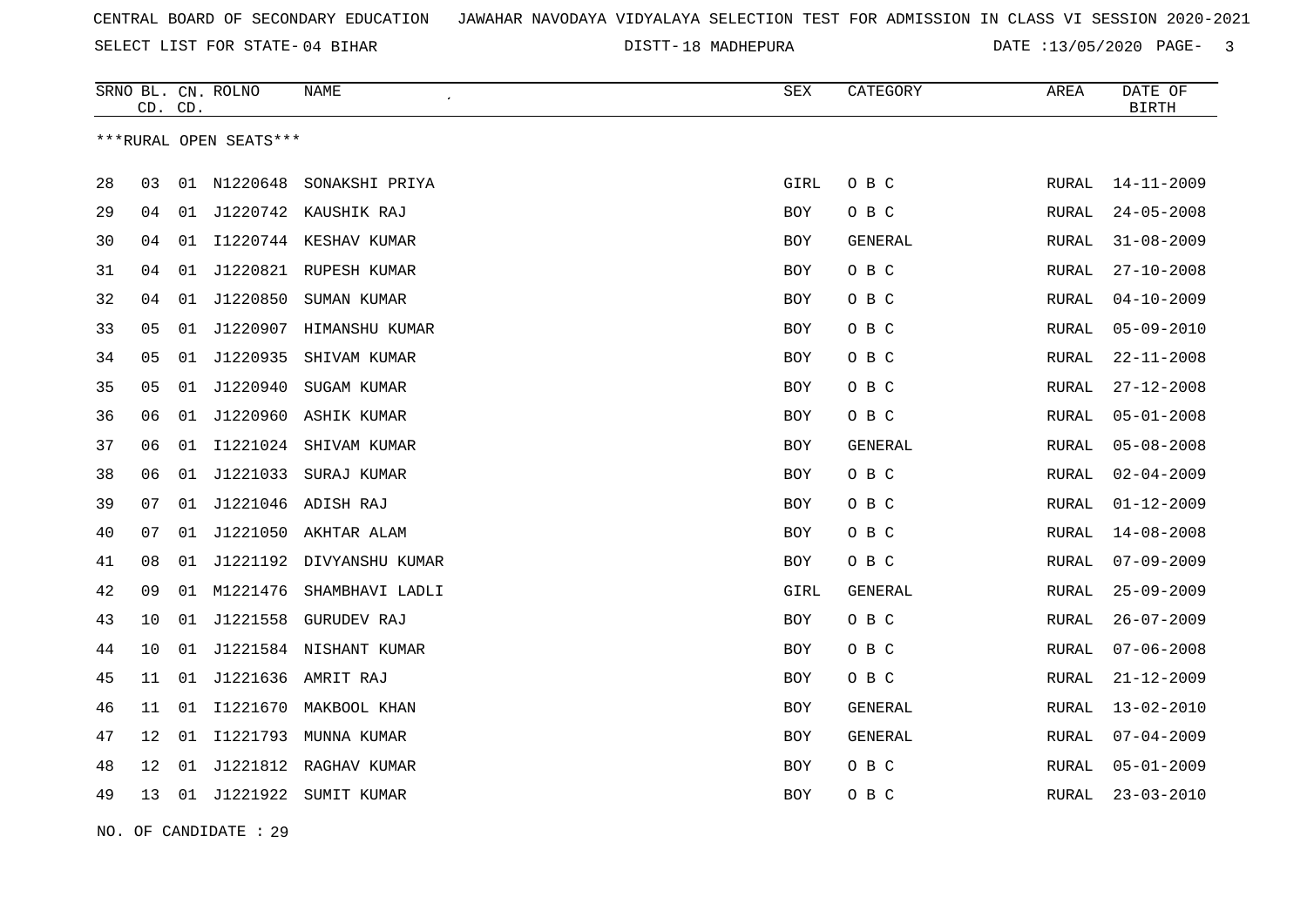SELECT LIST FOR STATE- DISTT- 04 BIHAR

DISTT-18 MADHEPURA **DATE** :13/05/2020 PAGE- 4

|    | CD. CD. |    | SRNO BL. CN. ROLNO | NAME                                    | SEX        | CATEGORY     | AREA  | DATE OF<br>BIRTH |
|----|---------|----|--------------------|-----------------------------------------|------------|--------------|-------|------------------|
|    |         |    |                    | ***RURAL SCHEDULED CASTE OUOTA SEATS*** |            |              |       |                  |
| 50 | 02      | 01 | K1220307           | ANKIT ANAND                             | BOY        | SCHED. CASTE |       | RURAL 11-12-2008 |
| 51 | 02      | 01 |                    | K1220372 MANISH KUMAR                   | BOY        | SCHED. CASTE | RURAL | 05-11-2008       |
| 52 | 02      | 01 | K1220472           | SUMIT KUMAR                             | BOY        | SCHED. CASTE | RURAL | $17 - 04 - 2008$ |
| 53 | 04      | 01 | K1220681           | AMAN KUMAR                              | BOY        | SCHED. CASTE | RURAL | $01 - 01 - 2008$ |
| 54 | 04      | 01 | K1220741           | KALYAN KUMAR                            | BOY        | SCHED. CASTE | RURAL | $09 - 03 - 2009$ |
| 55 | 04      | 01 | K1220767           | MUKESH KUMAR                            | BOY        | SCHED. CASTE | RURAL | $10 - 04 - 2009$ |
| 56 | 04      | 01 |                    | K1220780 PIYUSH KUMAR PATWAY            | BOY        | SCHED. CASTE | RURAL | 15-11-2009       |
| 57 | 05      | 01 | K1220933           | SHIVAM KUMAR                            | <b>BOY</b> | SCHED. CASTE | RURAL | $12 - 04 - 2009$ |
| 58 | 08      | 01 | 01221226           | NIKITA KUMARI                           | GIRL       | SCHED. CASTE | RURAL | 12-12-2007       |
| 59 | 09      | 01 | K1221322           | ABHISHEK KUMAR                          | BOY        | SCHED. CASTE | RURAL | 17-12-2007       |
|    |         |    |                    |                                         |            |              |       |                  |

NO. OF CANDIDATE : 10

\*\*\*RURAL BACKWARD CLASS QUOTA SEATS\*\*\*

| 60 | 01  |    |                      | 01 N1220157 PALLAVI DIXIT  | GIRL | O B C | RURAL | 28-11-2007 |
|----|-----|----|----------------------|----------------------------|------|-------|-------|------------|
| 61 | O 1 |    | 01 N1220190 RAJLAXMI |                            | GIRL | O B C | RURAL | 25-10-2010 |
| 62 | 02  |    | 01 N1220311 ARADHYA  |                            | GIRL | O B C | RURAL | 24-07-2008 |
| 63 | 02  |    | 01 N1220417          | RAJMANI ROY                | GIRL | O B C | RURAL | 21-10-2009 |
| 64 | 02  |    | 01 N1220433 RIANA    |                            | GIRL | O B C | RURAL | 06-06-2009 |
| 65 | 02  |    |                      | 01 N1220440 SAKSHI PRIYA   | GIRL | O B C | RURAL | 11-01-2008 |
| 66 | 02  |    |                      | 01 N1220451 SHALU KUMARI   | GIRL | O B C | RURAL | 07-04-2008 |
| 67 | 02  |    |                      | 01 N1220460 SHIVANI KUMARI | GIRL | O B C | RURAL | 01-01-2008 |
| 68 | 02  | 01 |                      | N1220462 SIMRAN KUMARI     | GIRL | O B C | RURAL | 12-04-2008 |
| 69 | 02  | 01 | N1220464             | SNEHLATA KUMARI            | GIRL | O B C | RURAL | 19-02-2008 |
| 70 | 02  | 01 | N1220480             | TANYA KUMARI               | GIRL | O B C | RURAL | 01-04-2009 |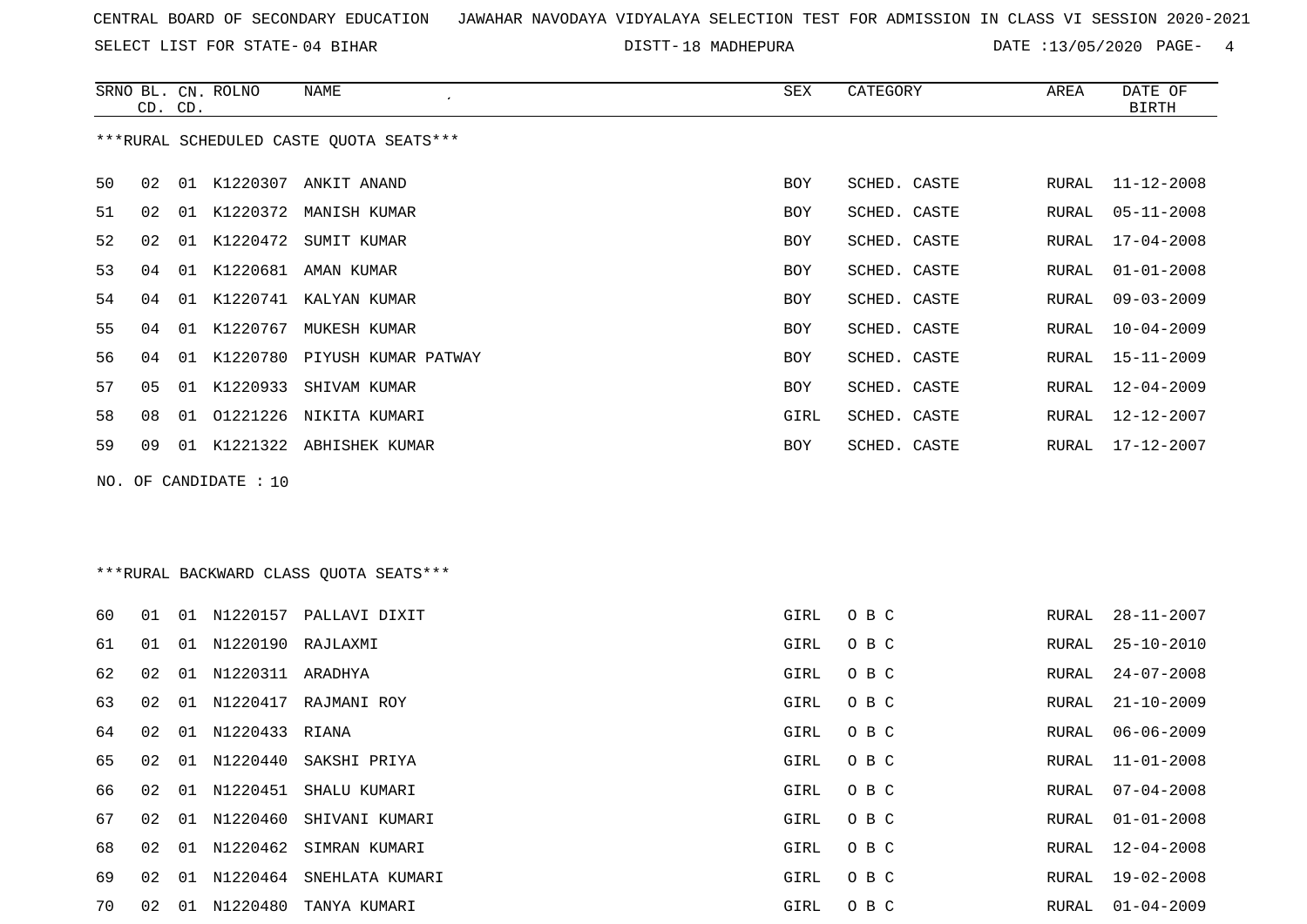SELECT LIST FOR STATE- DISTT- 04 BIHAR

DISTT-18 MADHEPURA DATE :13/05/2020 PAGE- 5

|    | CD. CD.         |     | SRNO BL. CN. ROLNO | NAME                                   | SEX  | CATEGORY | AREA  | DATE OF<br>BIRTH |
|----|-----------------|-----|--------------------|----------------------------------------|------|----------|-------|------------------|
|    |                 |     |                    | ***RURAL BACKWARD CLASS QUOTA SEATS*** |      |          |       |                  |
| 71 | 03              | 01  |                    | N1220494 ADITI RAJ                     | GIRL | $O$ B C  |       | RURAL 25-12-2009 |
| 72 | 09              | 01  | N1221485           | SHWETA KUMARI                          | GIRL | O B C    | RURAL | $01 - 01 - 2008$ |
| 73 | 10 <sup>1</sup> | 01  | N1221537           | ANU PRIYA                              | GIRL | O B C    |       | RURAL 15-05-2008 |
| 74 | 10 <sup>1</sup> | -01 | N1221546           | CHANDANI KUMARI                        | GIRL | O B C    | RURAL | $01 - 01 - 2009$ |
| 75 | 11              | 01  | N1221731           | SUMATI KUMARI                          | GIRL | O B C    | RURAL | $10 - 07 - 2007$ |
|    |                 |     |                    |                                        |      |          |       |                  |

# \*\*\*RURAL SCHEDULED TRIBE QUOTA SEATS\*\*\*

|  |  | 76 02 01 L1220315 ASHISH KUMAR   | <b>BOY</b> | SCHED. TRIBE | RURAL 05-01-2008 |
|--|--|----------------------------------|------------|--------------|------------------|
|  |  | 77 02 01 L1220395 NITISH KUMAR   | BOY        | SCHED. TRIBE | RURAL 05-06-2008 |
|  |  | 78 08 01 L1221218 MINTU KUMAR    | BOY        | SCHED. TRIBE | RURAL 04-02-2010 |
|  |  | 79 08 01 L1221307 TANKLAL KUMAR  | BOY        | SCHED. TRIBE | RURAL 27-12-2009 |
|  |  | 80 11 01 L1221631 ABHISHEK MURMU | BOY        | SCHED. TRIBE | RURAL 27-09-2009 |
|  |  |                                  |            |              |                  |

NO. OF CANDIDATE : 5

NO. OF CANDIDATE : 16

TOTAL SELECTED CANDIDATE : 80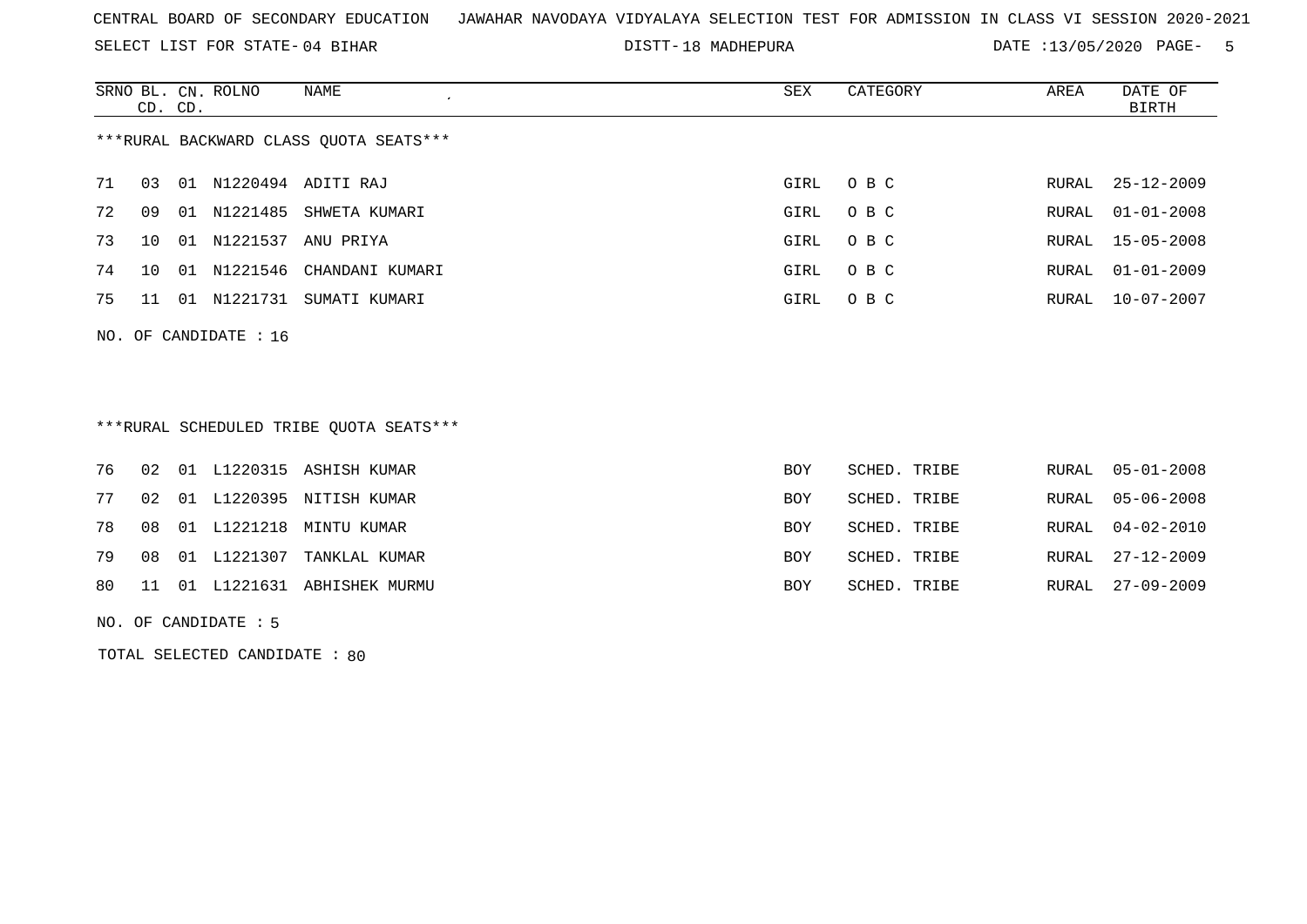19 MADHUBANI DATE :13/05/2020 PAGE- 1

|    |    | CD. CD. | SRNO BL. CN. ROLNO     | <b>NAME</b>                            | <b>SEX</b>  | CATEGORY     | AREA  | DATE OF<br><b>BIRTH</b> |
|----|----|---------|------------------------|----------------------------------------|-------------|--------------|-------|-------------------------|
|    |    |         | ***OPEN UR SEATS***    |                                        |             |              |       |                         |
| 1  | 05 |         |                        | 01 J1222401 SHIVRANJAN KUMAR           | <b>BOY</b>  | O B C        | RURAL | $28 - 09 - 2009$        |
| 2  | 06 |         |                        | 01 J1222448 AMRESH KUMAR               | <b>BOY</b>  | O B C        | RURAL | $01 - 08 - 2008$        |
| 3  | 06 |         |                        | 01 N1222459 ANUPAM KUMARI              | <b>GIRL</b> | O B C        | RURAL | $25 - 12 - 2009$        |
| 4  | 06 |         |                        | 01 B1222481 DURGANAND KUMAR            | <b>BOY</b>  | O B C        | URBAN | $01 - 03 - 2010$        |
| 5  | 06 |         |                        | 01 J1222485 GOPAL KUMAR                | <b>BOY</b>  | O B C        | RURAL | $11 - 05 - 2009$        |
| 6  | 06 |         |                        | 01 J1222510 KUMAR PRABHAKAR            | <b>BOY</b>  | O B C        | RURAL | $02 - 10 - 2009$        |
| 7  | 06 |         |                        | 01 J1222565 RAHUL KUMAR                | <b>BOY</b>  | O B C        | RURAL | $06 - 05 - 2009$        |
| 8  | 11 |         |                        | 01 J1223244 RITESH KUMAR YADAV         | <b>BOY</b>  | O B C        | RURAL | $09 - 09 - 2009$        |
|    |    |         | NO. OF CANDIDATE : 8   |                                        |             |              |       |                         |
|    |    |         |                        |                                        |             |              |       |                         |
|    |    |         |                        | ***OPEN SCHEDULED CASTE QUOTA SEATS*** |             |              |       |                         |
| 9  | 05 |         | 01 K1222390            | SANT SHIROMANI                         | <b>BOY</b>  | SCHED. CASTE | RURAL | $28 - 12 - 2009$        |
| 10 | 06 |         |                        | 01 K1222419 AAYUSH ANAND               | BOY         | SCHED. CASTE | RURAL | $21 - 11 - 2008$        |
| 11 | 15 |         |                        | 01 01223577 PRIYANSHI BHARTI           | GIRL        | SCHED. CASTE | RURAL | $30 - 01 - 2009$        |
|    |    |         | NO. OF CANDIDATE : $3$ |                                        |             |              |       |                         |
|    |    |         |                        |                                        |             |              |       |                         |
|    |    |         |                        |                                        |             |              |       |                         |
|    |    |         |                        | *** OPEN DISABLED QUOTA SEATS***       |             |              |       |                         |
| 12 | 06 |         |                        | 01 J1222492 JIKRULLA ANSARI            | <b>BOY</b>  | O B C        | RURAL | $02 - 07 - 2007$        |
| 13 | 09 |         |                        | 01 J1222916 NITISH KUMAR               | BOY         | O B C        | RURAL | $01 - 01 - 2008$        |
| 14 | 19 |         |                        | 01 J1224011 ANKIT NAVIN KUMAR VARMA    | BOY         | O B C        | RURAL | $28 - 12 - 2008$        |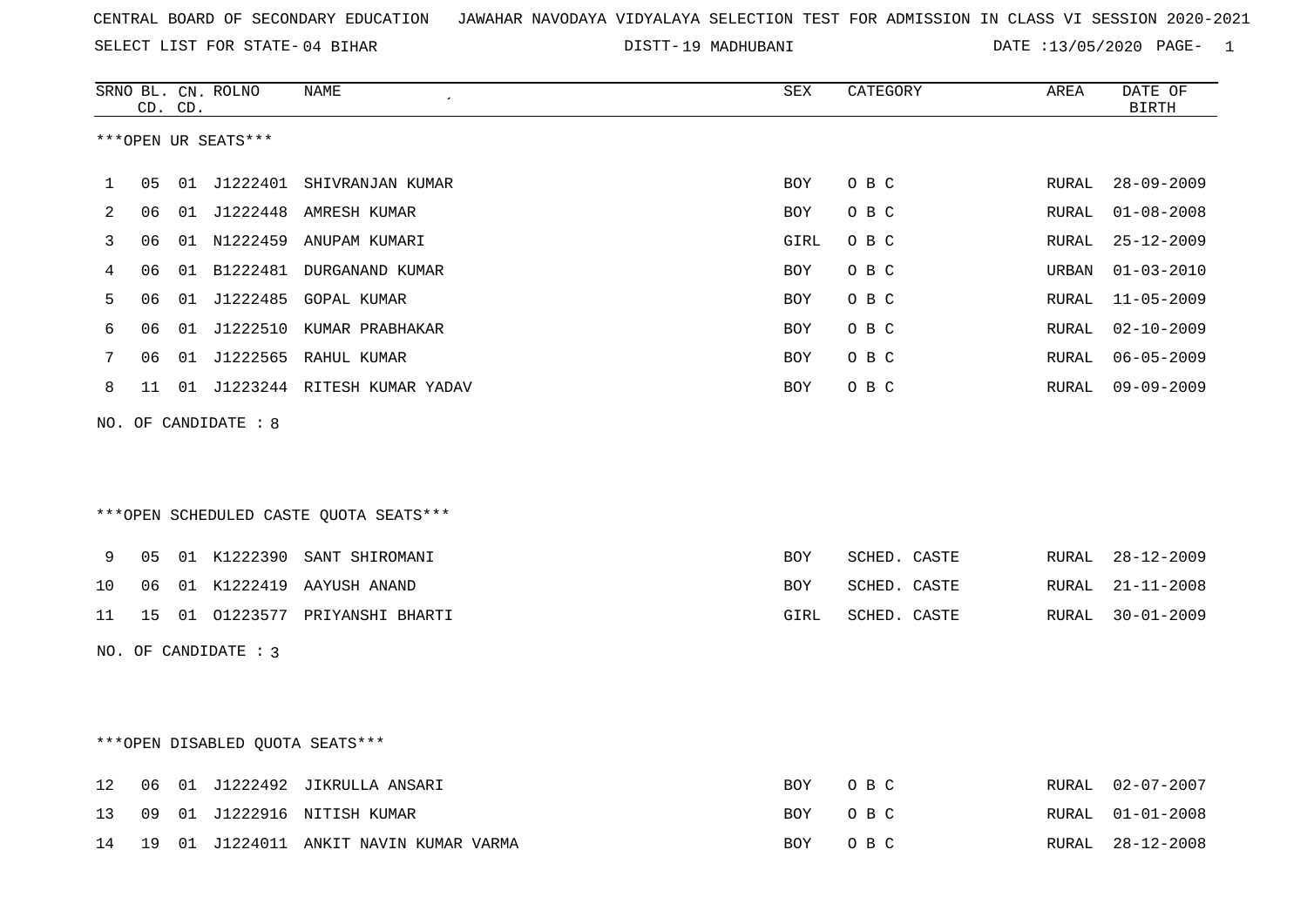SELECT LIST FOR STATE- DISTT- 04 BIHAR

19 MADHUBANI DATE :13/05/2020 PAGE- 2

|    |    | CD. CD. | SRNO BL. CN. ROLNO      | NAME                                   | SEX        | CATEGORY     | AREA  | DATE OF<br><b>BIRTH</b> |
|----|----|---------|-------------------------|----------------------------------------|------------|--------------|-------|-------------------------|
|    |    |         | NO. OF CANDIDATE : 3    |                                        |            |              |       |                         |
|    |    |         |                         |                                        |            |              |       |                         |
|    |    |         |                         |                                        |            |              |       |                         |
|    |    |         |                         | *** OPEN BACKWARD CLASS QUOTA SEATS*** |            |              |       |                         |
| 15 |    |         |                         | 01 01 N1221937 KUMLIKA KUMARI          | GIRL       | O B C        | RURAL | $02 - 01 - 2009$        |
| 16 | 04 |         |                         | 01 N1222267 PRIYA BHARTI               | GIRL       | O B C        | RURAL | $26 - 06 - 2010$        |
| 17 | 17 |         |                         | 01 N1223762 MADHUMALA KUMARI           | GIRL       | O B C        | RURAL | $24 - 07 - 2008$        |
| 18 | 17 |         |                         | 01 N1223790 PRITEE RANI                | GIRL       | O B C        | RURAL | $01 - 05 - 2007$        |
| 19 | 17 |         |                         | 01 N1223820 SHIKHA KUMARI              | GIRL       | O B C        | RURAL | $25 - 10 - 2009$        |
|    |    |         | NO. OF CANDIDATE : 5    |                                        |            |              |       |                         |
|    |    |         |                         |                                        |            |              |       |                         |
|    |    |         |                         |                                        |            |              |       |                         |
|    |    |         |                         | ***OPEN SCHEDULED TRIBE QUOTA SEATS*** |            |              |       |                         |
| 20 |    |         |                         | 06 01 L1222535 NIRBHAY KUMAR           | BOY        | SCHED. TRIBE | RURAL | $20 - 09 - 2009$        |
|    |    |         |                         |                                        |            |              |       |                         |
|    |    |         | NO. OF CANDIDATE : 1    |                                        |            |              |       |                         |
|    |    |         |                         |                                        |            |              |       |                         |
|    |    |         |                         |                                        |            |              |       |                         |
|    |    |         | ***RURAL OPEN SEATS***  |                                        |            |              |       |                         |
| 21 | 01 |         |                         | 01 J1221957 SARTHAK KUMAR              | BOY        | O B C        | RURAL | $22 - 02 - 2010$        |
| 22 | 02 |         |                         | 01 J1221997 MANISH KUMAR               | <b>BOY</b> | O B C        | RURAL | $18 - 03 - 2008$        |
| 23 |    |         |                         | 04 01 J1222272 RAHUL KUMAR             | BOY        | O B C        | RURAL | $05 - 12 - 2009$        |
| 24 |    |         |                         | 05 01 J1222372 PRANAV KUMAR THAKUR     | BOY        | O B C        | RURAL | 19-10-2009              |
| 25 |    |         | 06  01  N1222426  ADITI |                                        | GIRL       | O B C        | RURAL | $21 - 12 - 2009$        |
| 26 |    |         |                         | 06 01 J1222428 AJAY KUMAR              | BOY        | O B C        |       | RURAL 05-02-2011        |

27 06 01 K1222447 AMIT KUMAR **BOY** SCHED. CASTE RURAL 26-05-2008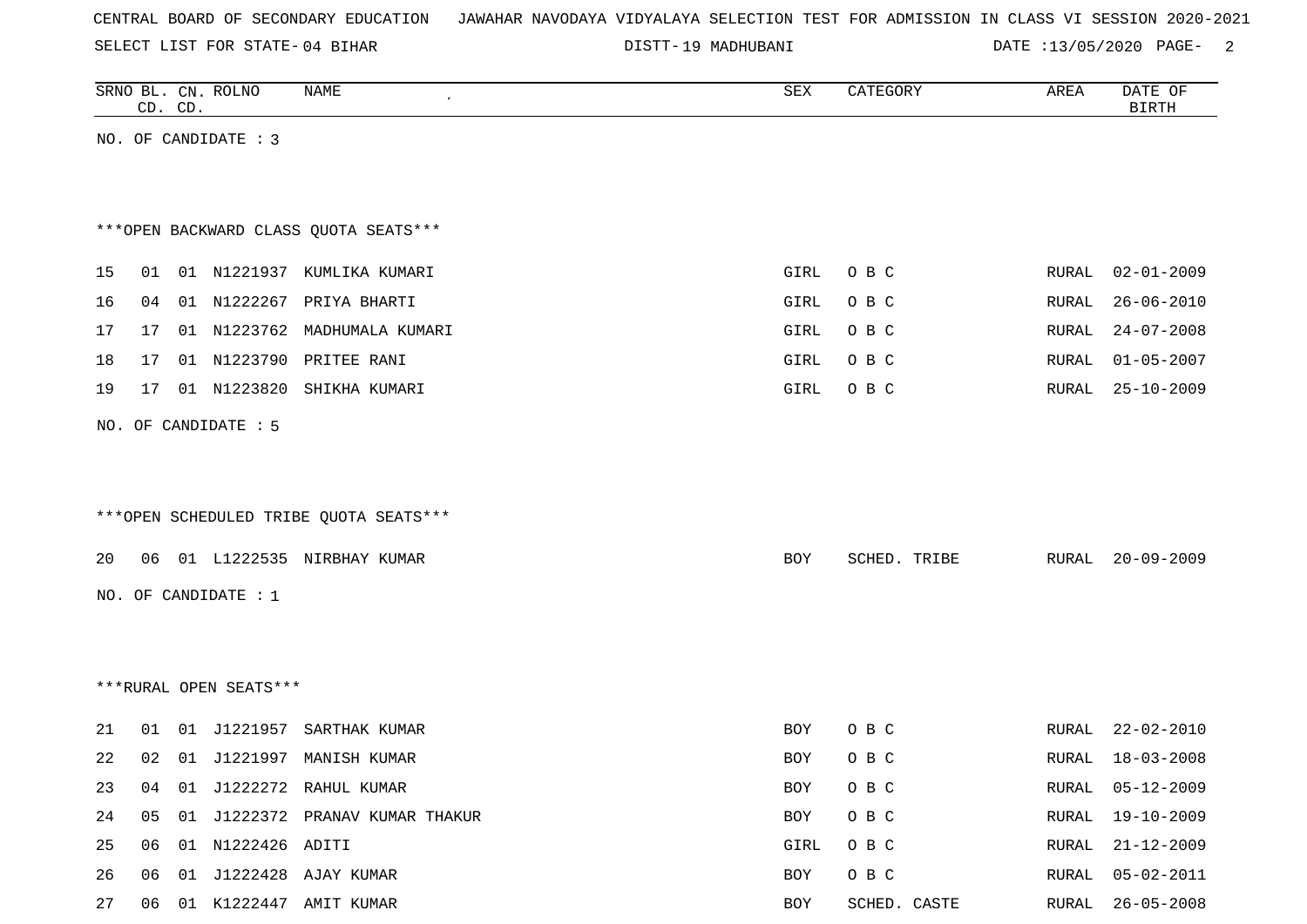SELECT LIST FOR STATE- DISTT- 04 BIHAR

19 MADHUBANI DATE :13/05/2020 PAGE- 3

|    | CD. CD. |    | SRNO BL. CN. ROLNO     | NAME                        | <b>SEX</b> | CATEGORY     | AREA         | DATE OF<br><b>BIRTH</b> |
|----|---------|----|------------------------|-----------------------------|------------|--------------|--------------|-------------------------|
|    |         |    | ***RURAL OPEN SEATS*** |                             |            |              |              |                         |
|    |         |    |                        |                             |            |              |              |                         |
| 28 | 06      | 01 |                        | J1222451 ANAND KUMAR SAH    | <b>BOY</b> | O B C        | RURAL        | $27 - 12 - 2008$        |
| 29 | 06      | 01 |                        | J1222454 ANKIT KUMAR        | BOY        | O B C        | RURAL        | $24 - 07 - 2008$        |
| 30 | 06      | 01 |                        | J1222465 ASHUTOSH KUMAR     | BOY        | O B C        | RURAL        | $20 - 06 - 2008$        |
| 31 | 06      | 01 |                        | J1222467 AUSH KUMAR         | BOY        | O B C        | RURAL        | $02 - 04 - 2009$        |
| 32 | 06      |    | 01 M1222480            | DIVYANTI KUMARI             | GIRL       | GENERAL      | RURAL        | $18 - 07 - 2010$        |
| 33 | 06      |    | 01 L1222498            | KARTIK KUMAR                | <b>BOY</b> | SCHED. TRIBE | RURAL        | $21 - 06 - 2009$        |
| 34 | 06      |    | 01 M1222549            | PRAKRITI PRIYA              | GIRL       | GENERAL      | RURAL        | $21 - 11 - 2009$        |
| 35 | 06      |    |                        | 01 N1222560 PRIYANKA KUMARI | GIRL       | O B C        | RURAL        | $12 - 12 - 2009$        |
| 36 | 06      | 01 |                        | J1222581 RAVINDRA KUMAR     | BOY        | O B C        | RURAL        | $23 - 03 - 2009$        |
| 37 | 06      | 01 | I1222595               | SACHIN KUMAR                | <b>BOY</b> | GENERAL      | RURAL        | $10 - 02 - 2010$        |
| 38 | 06      | 01 | M1222621               | SIMA KUMARI                 | GIRL       | GENERAL      | RURAL        | $05 - 06 - 2009$        |
| 39 | 06      | 01 | N1222635               | SWETA KUMARI                | GIRL       | O B C        | RURAL        | $12 - 05 - 2009$        |
| 40 | 08      | 01 | J1222869               | SHIVANAND SUDHANSHU         | BOY        | O B C        | RURAL        | $25 - 08 - 2008$        |
| 41 | 09      | 01 | J1222899               | ARYA KUMAR NIKETAN          | <b>BOY</b> | O B C        | RURAL        | $06 - 09 - 2009$        |
| 42 | 10      | 01 | J1222962               | ALOK KUMAR                  | BOY        | O B C        | RURAL        | $05 - 03 - 2010$        |
| 43 | 11      | 01 |                        | I1223098 ANAND GAURAV       | <b>BOY</b> | GENERAL      | RURAL        | $23 - 10 - 2009$        |
| 44 | 12      | 01 | J1223337               | HARISHANKER KUMAR           | BOY        | O B C        | RURAL        | $14 - 11 - 2009$        |
| 45 | 13      |    |                        | 01 I1223460 PRATIK KUMAR    | BOY        | GENERAL      | RURAL        | $26 - 08 - 2007$        |
| 46 | 14      | 01 |                        | J1223498 AYUSH RANJAN       | <b>BOY</b> | O B C        | RURAL        | $22 - 12 - 2009$        |
| 47 | 16      | 01 |                        | J1223623 AYUSH KUMAR        | BOY        | O B C        | RURAL        | $25 - 12 - 2010$        |
| 48 | 17      | 01 | J1223729               | ANURAG ANAND                | BOY        | O B C        | RURAL        | $17 - 10 - 2010$        |
| 49 | 18      | 01 |                        | J1223961 ROHIT KUMAR        | BOY        | O B C        | RURAL        | $20 - 02 - 2008$        |
| 50 | 20      | 01 |                        | J1224055 DEVNATH KUMAR SAH  | <b>BOY</b> | O B C        | <b>RURAL</b> | $29 - 06 - 2008$        |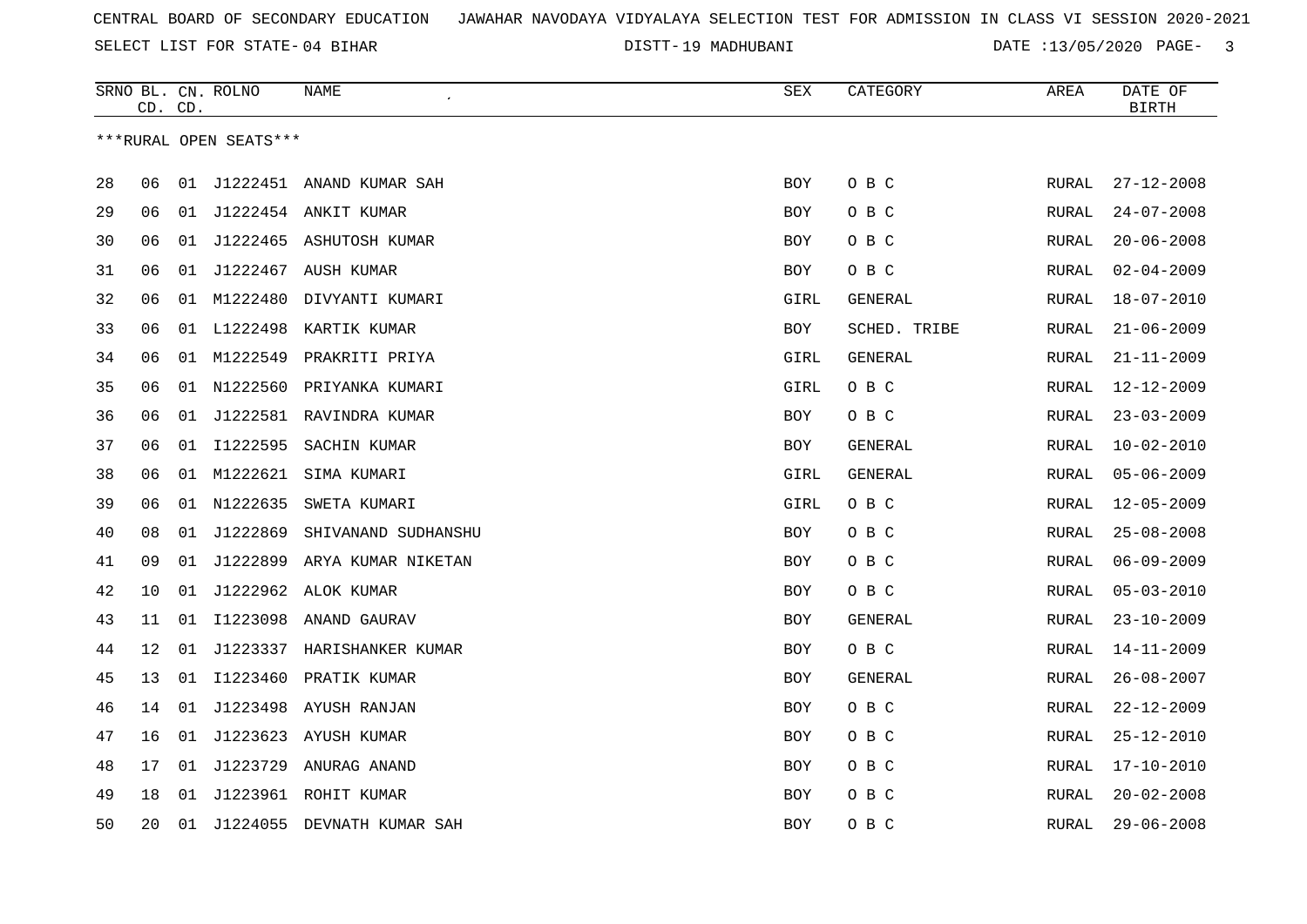SELECT LIST FOR STATE- DISTT- 04 BIHAR

DISTT-19 MADHUBANI DATE :13/05/2020 PAGE- 4

|    |    | CD. CD. | SRNO BL. CN. ROLNO    | NAME                                    | ${\tt SEX}$ | CATEGORY     | AREA         | DATE OF<br>$\operatorname{BIRTH}$ |
|----|----|---------|-----------------------|-----------------------------------------|-------------|--------------|--------------|-----------------------------------|
|    |    |         | NO. OF CANDIDATE : 30 |                                         |             |              |              |                                   |
|    |    |         |                       |                                         |             |              |              |                                   |
|    |    |         |                       |                                         |             |              |              |                                   |
|    |    |         |                       | ***RURAL SCHEDULED CASTE QUOTA SEATS*** |             |              |              |                                   |
| 51 | 03 |         |                       | 01 K1222119 PRABHAT KUMAR               | BOY         | SCHED. CASTE | RURAL        | $01 - 04 - 2009$                  |
| 52 | 05 |         |                       | 01 01222394 SAUMYA BHARTI               | GIRL        | SCHED. CASTE | <b>RURAL</b> | $03 - 10 - 2009$                  |
| 53 | 05 |         |                       | 01 K1222396 SAURAV KUMAR PASWAN         | BOY         | SCHED. CASTE | <b>RURAL</b> | $25 - 12 - 2008$                  |
| 54 | 05 |         | 01 K1222410           | SUNNY KUMAR                             | BOY         | SCHED. CASTE | RURAL        | $23 - 07 - 2009$                  |
| 55 | 06 |         |                       | 01 K1222441 AMAN KUMAR BHARTI           | BOY         | SCHED. CASTE | RURAL        | $15 - 07 - 2008$                  |
| 56 | 17 |         |                       | 01 K1223775 NAVIN KUMAR                 | <b>BOY</b>  | SCHED. CASTE | <b>RURAL</b> | $21 - 05 - 2008$                  |
| 57 | 19 |         |                       | 01 K1224020 GOLU KUMAR                  | BOY         | SCHED. CASTE | <b>RURAL</b> | $01 - 01 - 2010$                  |
| 58 | 20 |         |                       | 01 01224067 KUMARI ANAMIKA              | GIRL        | SCHED. CASTE | <b>RURAL</b> | $16 - 02 - 2010$                  |
| 59 | 20 |         |                       | 01 K1224106 UTKARSH RAJ                 | BOY         | SCHED. CASTE | RURAL        | $20 - 03 - 2010$                  |
|    |    |         | NO. OF CANDIDATE : 9  |                                         |             |              |              |                                   |
|    |    |         |                       |                                         |             |              |              |                                   |
|    |    |         |                       |                                         |             |              |              |                                   |
|    |    |         |                       | ***RURAL BACKWARD CLASS QUOTA SEATS***  |             |              |              |                                   |
| 60 | 02 |         |                       | 01 N1221993 GIRIJA KUMARI               | GIRL        | O B C        | <b>RURAL</b> | $04 - 09 - 2008$                  |
| 61 | 02 | 01      | J1222029              | SANU KUMAR                              | <b>BOY</b>  | O B C        | RURAL        | $21 - 05 - 2009$                  |
| 62 | 04 |         |                       | 01 J1222253 NITISH KUMAR                | <b>BOY</b>  | O B C        | <b>RURAL</b> | $05 - 03 - 2010$                  |
| 63 | 04 |         |                       | 01 J1222296 SAURABH KUMAR               | <b>BOY</b>  | O B C        | <b>RURAL</b> | $08 - 02 - 2010$                  |
| 64 | 05 |         | 01 J1222408           | SUMAN KUMAR YADAV                       | BOY         | O B C        | <b>RURAL</b> | $01 - 01 - 2009$                  |
| 65 | 05 |         |                       | 01 N1222413 VARSHA KUMARI               | GIRL        | O B C        | RURAL        | $01 - 01 - 2009$                  |
| 66 | 07 |         |                       | 01 N1222667 ALKA KUMARI                 | GIRL        | O B C        | <b>RURAL</b> | $26 - 01 - 2009$                  |
| 67 | 09 |         |                       | 01 N1222898 ARTI KUMARI                 | GIRL        | O B C        |              | RURAL 13-09-2007                  |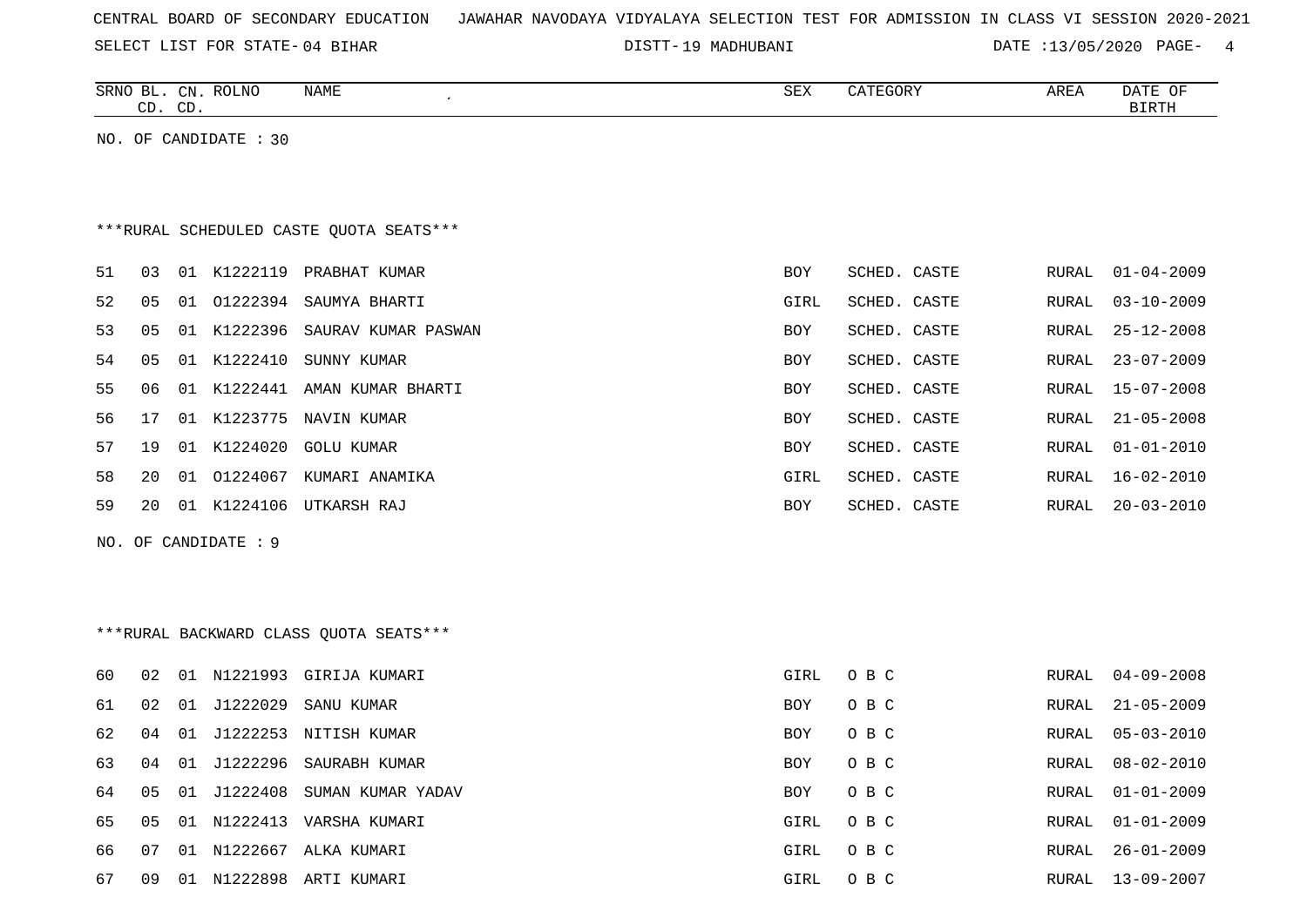SELECT LIST FOR STATE- DISTT- 04 BIHAR

19 MADHUBANI DATE :13/05/2020 PAGE- 5

|     |    | CD. CD. | SRNO BL. CN. ROLNO | <b>NAME</b><br>$\cdot$                  | <b>SEX</b> | CATEGORY     | AREA  | DATE OF<br><b>BIRTH</b> |
|-----|----|---------|--------------------|-----------------------------------------|------------|--------------|-------|-------------------------|
|     |    |         |                    | *** RURAL BACKWARD CLASS QUOTA SEATS*** |            |              |       |                         |
| 68  | 10 |         |                    | 01 J1222999 KRISHAN KUMAR               | <b>BOY</b> | O B C        | RURAL | $04 - 06 - 2009$        |
| 69  | 10 |         |                    | 01 J1223054 SHIVAM SINGH                | <b>BOY</b> | O B C        | RURAL | $23 - 11 - 2009$        |
| 70  | 16 | 01      |                    | N1223652 LADLY KUMARI                   | GIRL       | O B C        | RURAL | $07 - 05 - 2008$        |
| 71  | 17 | 01      |                    | N1223724 ANJALI KUMARI                  | GIRL       | O B C        | RURAL | $15 - 02 - 2009$        |
| 72  | 17 | 01      | N1223738           | BHANU PRIYA                             | GIRL       | O B C        | RURAL | $15 - 08 - 2008$        |
| 73  | 17 |         | 01 N1223784        | PAMMI KUMARI                            | GIRL       | O B C        | RURAL | $04 - 09 - 2009$        |
| 74  | 20 | 01      | N1224083           | RIYA KUMARI                             | GIRL       | O B C        | RURAL | $27 - 04 - 2009$        |
| 75  | 20 | 01      |                    | N1224104 SWATI PRABHA                   | GIRL       | O B C        | RURAL | $29 - 10 - 2009$        |
| NO. |    |         | OF CANDIDATE : 16  |                                         |            |              |       |                         |
|     |    |         |                    |                                         |            |              |       |                         |
|     |    |         |                    |                                         |            |              |       |                         |
|     |    |         |                    | ***RURAL SCHEDULED TRIBE QUOTA SEATS*** |            |              |       |                         |
| 76  | 03 | 01      | P1222147           | SANDHYA KUMARI                          | GIRL       | SCHED. TRIBE | RURAL | $01 - 01 - 2008$        |
| 77  | 04 | 01      | P1222220           | JYOTI KUMARI                            | GIRL       | SCHED. TRIBE | RURAL | $28 - 08 - 2009$        |
| 78  | 06 |         | 01 L1222539        | NITYARAJ KUMAR                          | <b>BOY</b> | SCHED. TRIBE | RURAL | $01 - 01 - 2009$        |
| 79  | 06 |         |                    | 01 L1222541 PARMANAND KUMAR             | BOY        | SCHED. TRIBE | RURAL | $01 - 01 - 2008$        |

80 14 01 L1223524 NIKIL KUMAR BOY SCHED. TRIBE RURAL 28-12-2008

NO. OF CANDIDATE : 5

TOTAL SELECTED CANDIDATE : 80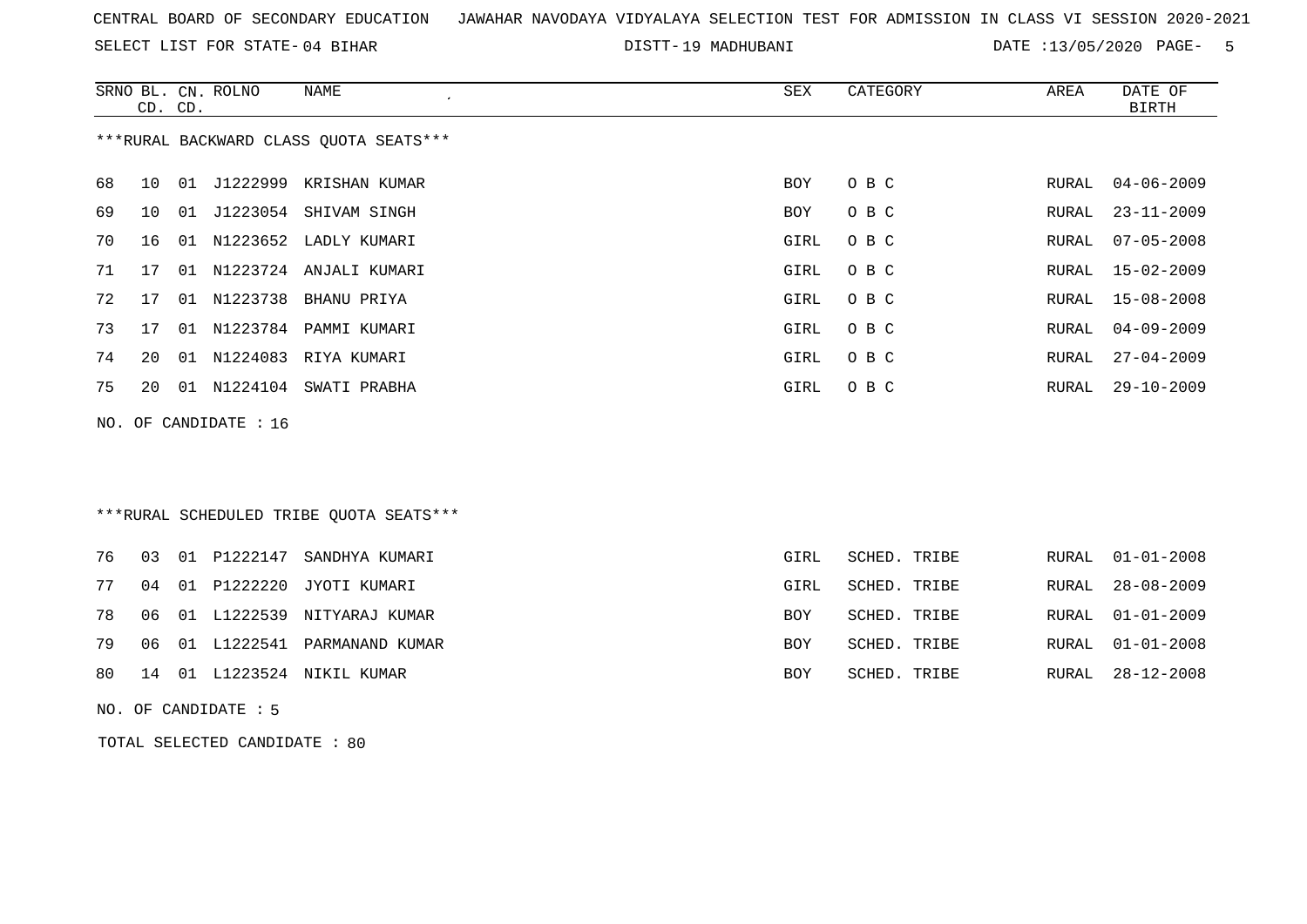20 MUNGER DATE :13/05/2020 PAGE- 1

|    |    | CD. CD. | SRNO BL. CN. ROLNO     | NAME                                     | ${\tt SEX}$ | CATEGORY     | AREA          | DATE OF<br><b>BIRTH</b> |
|----|----|---------|------------------------|------------------------------------------|-------------|--------------|---------------|-------------------------|
|    |    |         | ***OPEN UR SEATS***    |                                          |             |              |               |                         |
| 1  | 01 |         |                        | 01 N1224255 NIDHI ANAND                  | GIRL        | O B C        | RURAL         | $05 - 01 - 2008$        |
| 2  | 03 |         |                        | 01 J1224572 EKLAVYA KAPRI                | <b>BOY</b>  | O B C        | ${\tt RURAL}$ | $28 - 05 - 2009$        |
| 3  | 03 |         |                        | 01 E1224598 KHUSHI KUMARI                | GIRL        | GENERAL      | URBAN         | $07 - 10 - 2009$        |
| 4  | 03 |         |                        | 01 B1224691 RAJVEER RAJ                  | BOY         | O B C        | URBAN         | $28 - 07 - 2009$        |
| 5  | 04 |         |                        | 01 J1224839 ARPIT KASHYAP                | <b>BOY</b>  | O B C        | RURAL         | $30 - 10 - 2009$        |
| 6  | 04 |         |                        | 01 J1224844 ASHUTOSH KUMAR               | <b>BOY</b>  | O B C        | RURAL         | $04 - 10 - 2009$        |
| 7  | 04 |         |                        | 01 J1224851 CHANDRA PRAKASH GUPTA        | BOY         | O B C        | RURAL         | $11 - 11 - 2009$        |
| 8  | 04 |         |                        | 01 J1224880 MRITYUNJAY KUMAR             | BOY         | O B C        | RURAL         | $02 - 01 - 2010$        |
|    |    |         | NO. OF CANDIDATE : 8   |                                          |             |              |               |                         |
|    |    |         |                        |                                          |             |              |               |                         |
|    |    |         |                        |                                          |             |              |               |                         |
|    |    |         |                        | *** OPEN SCHEDULED CASTE QUOTA SEATS *** |             |              |               |                         |
| 9  | 03 |         |                        | 01 K1224663 PRINCE KUMAR                 | <b>BOY</b>  | SCHED. CASTE | RURAL         | 15-01-2010              |
| 10 | 04 |         |                        | 01 K1224849 BRAJESH KUMAR                | <b>BOY</b>  | SCHED. CASTE | RURAL         | $07 - 02 - 2009$        |
| 11 | 05 |         |                        | 01 K1225076 SACHIN KUMAR                 | BOY         | SCHED. CASTE | RURAL         | $08 - 11 - 2008$        |
|    |    |         | NO. OF CANDIDATE : $3$ |                                          |             |              |               |                         |
|    |    |         |                        |                                          |             |              |               |                         |
|    |    |         |                        |                                          |             |              |               |                         |
|    |    |         |                        | ***OPEN DISABLED QUOTA SEATS***          |             |              |               |                         |
| 12 | 01 |         |                        | 01 J1224166 ANKESH KUMAR                 | <b>BOY</b>  | O B C        |               | RURAL 15-05-2008        |
| 13 | 03 |         |                        | 01 J1224717 ROHIT KUMAR                  | BOY         | O B C        | RURAL         | $30 - 08 - 2008$        |
| 14 | 05 |         |                        | 01 K1225114 VIKASH KUMAR                 | BOY         | SCHED. CASTE | RURAL         | $03 - 02 - 2008$        |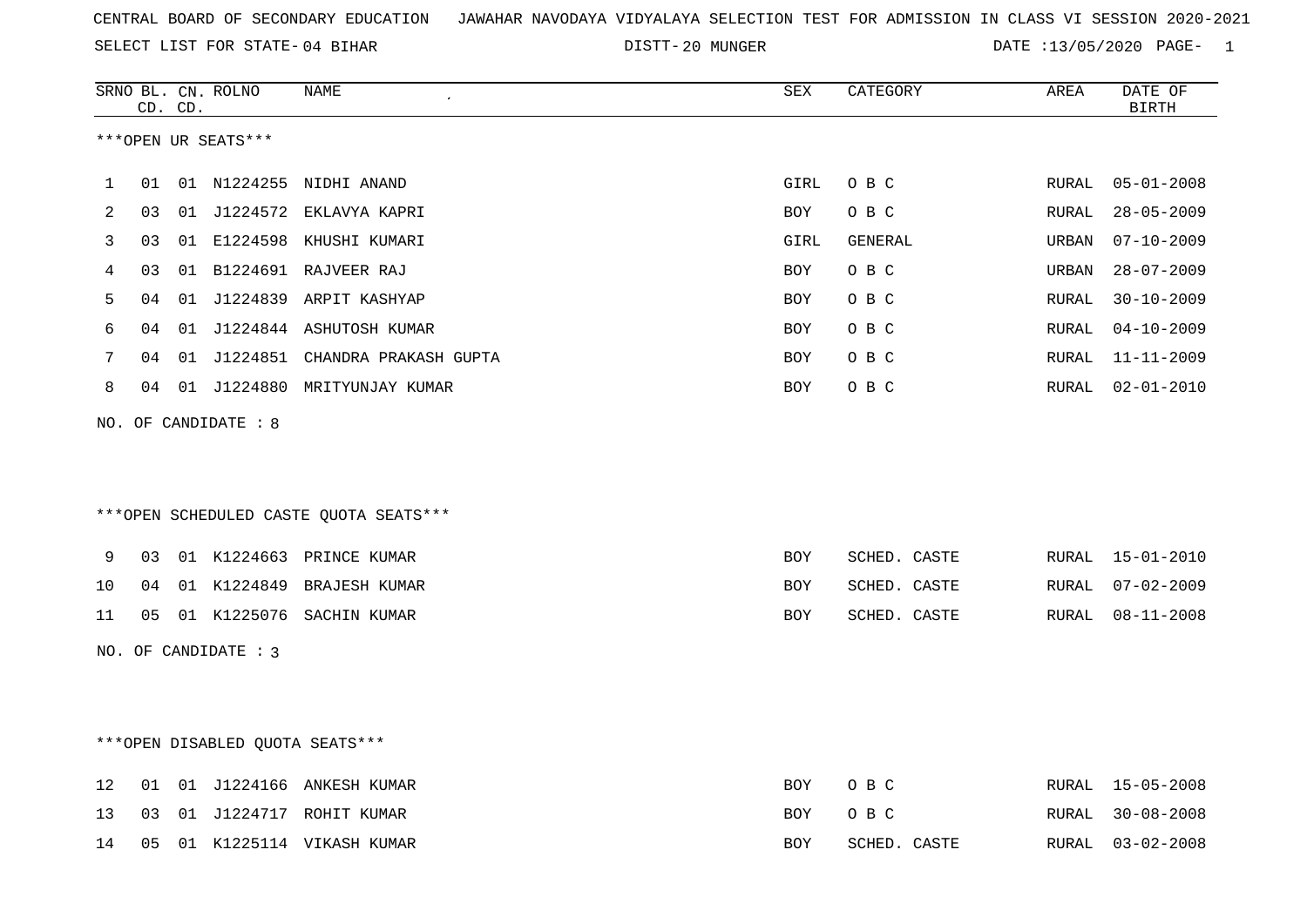|  |  |  |  | CENTRAL BOARD OF SECONDARY EDUCATION – JAWAHAR NAVODAYA VIDYALAYA SELECTION TEST FOR ADMISSION IN CLASS VI SESSION 2020-2021 |  |  |  |  |  |  |  |  |  |  |  |  |  |
|--|--|--|--|------------------------------------------------------------------------------------------------------------------------------|--|--|--|--|--|--|--|--|--|--|--|--|--|
|--|--|--|--|------------------------------------------------------------------------------------------------------------------------------|--|--|--|--|--|--|--|--|--|--|--|--|--|

DISTT-20 MUNGER DATE :13/05/2020 PAGE- 2

|    | CD. CD. | SRNO BL. CN. ROLNO     | NAME                                   | SEX        | CATEGORY     | AREA  | DATE OF<br><b>BIRTH</b> |
|----|---------|------------------------|----------------------------------------|------------|--------------|-------|-------------------------|
|    |         | NO. OF CANDIDATE : 3   |                                        |            |              |       |                         |
|    |         |                        |                                        |            |              |       |                         |
|    |         |                        |                                        |            |              |       |                         |
|    |         |                        | *** OPEN BACKWARD CLASS QUOTA SEATS*** |            |              |       |                         |
| 15 | 01      |                        | 01 N1224278 RAGINI KUMARI              | GIRL       | O B C        | RURAL | $15 - 06 - 2008$        |
| 16 | 01      | 01 N1224326            | SHRUTI YADAV                           | GIRL       | O B C        | RURAL | $30 - 05 - 2007$        |
| 17 | 01      | 01 N1224346            | TANUJA KUMARI                          | GIRL       | O B C        | RURAL | $30 - 04 - 2010$        |
| 18 | 03      |                        | 01 N1224761 SIKHA KUMARI               | GIRL       | O B C        | RURAL | $02 - 04 - 2009$        |
| 19 | 07      | 01 N1225270            | PRAGATI KUMARI                         | GIRL       | O B C        | RURAL | $09 - 12 - 2008$        |
|    |         | NO. OF CANDIDATE : 5   |                                        |            |              |       |                         |
|    |         |                        |                                        |            |              |       |                         |
|    |         |                        |                                        |            |              |       |                         |
|    |         |                        | ***OPEN SCHEDULED TRIBE QUOTA SEATS*** |            |              |       |                         |
|    |         |                        |                                        |            |              |       |                         |
| 20 |         |                        | 03 01 L1224471 ALOK KUMAR              | BOY        | SCHED. TRIBE | RURAL | $08 - 09 - 2008$        |
|    |         | NO. OF CANDIDATE : 1   |                                        |            |              |       |                         |
|    |         |                        |                                        |            |              |       |                         |
|    |         |                        |                                        |            |              |       |                         |
|    |         | ***RURAL OPEN SEATS*** |                                        |            |              |       |                         |
| 21 | 01      |                        | 01 J1224152 AKHIL RAJ                  | BOY        | O B C        | RURAL | 15-08-2008              |
| 22 |         |                        | 01 01 J1224156 AMAN KUMAR              | <b>BOY</b> | O B C        | RURAL | $30 - 06 - 2009$        |
| 23 | 01      |                        | 01 M1224165 ANJALI KUMARI              | GIRL       | GENERAL      | RURAL | $10 - 06 - 2007$        |
| 24 | 02      |                        | 01 J1224357 ADITYA RAJ                 | BOY        | O B C        | RURAL | $16 - 12 - 2009$        |
| 25 | 02      |                        | 01 J1224365 ARPIT KUMAR                | BOY        | O B C        | RURAL | $13 - 01 - 2008$        |
| 26 | 02      |                        | 01 I1224373 BINAYAK RAJ                | BOY        | GENERAL      | RURAL | $31 - 03 - 2010$        |
| 27 |         |                        | 02 01 N1224394 MUSKAN KUMARI           | GIRL       | $O$ B $C$    | RURAL | $09 - 07 - 2008$        |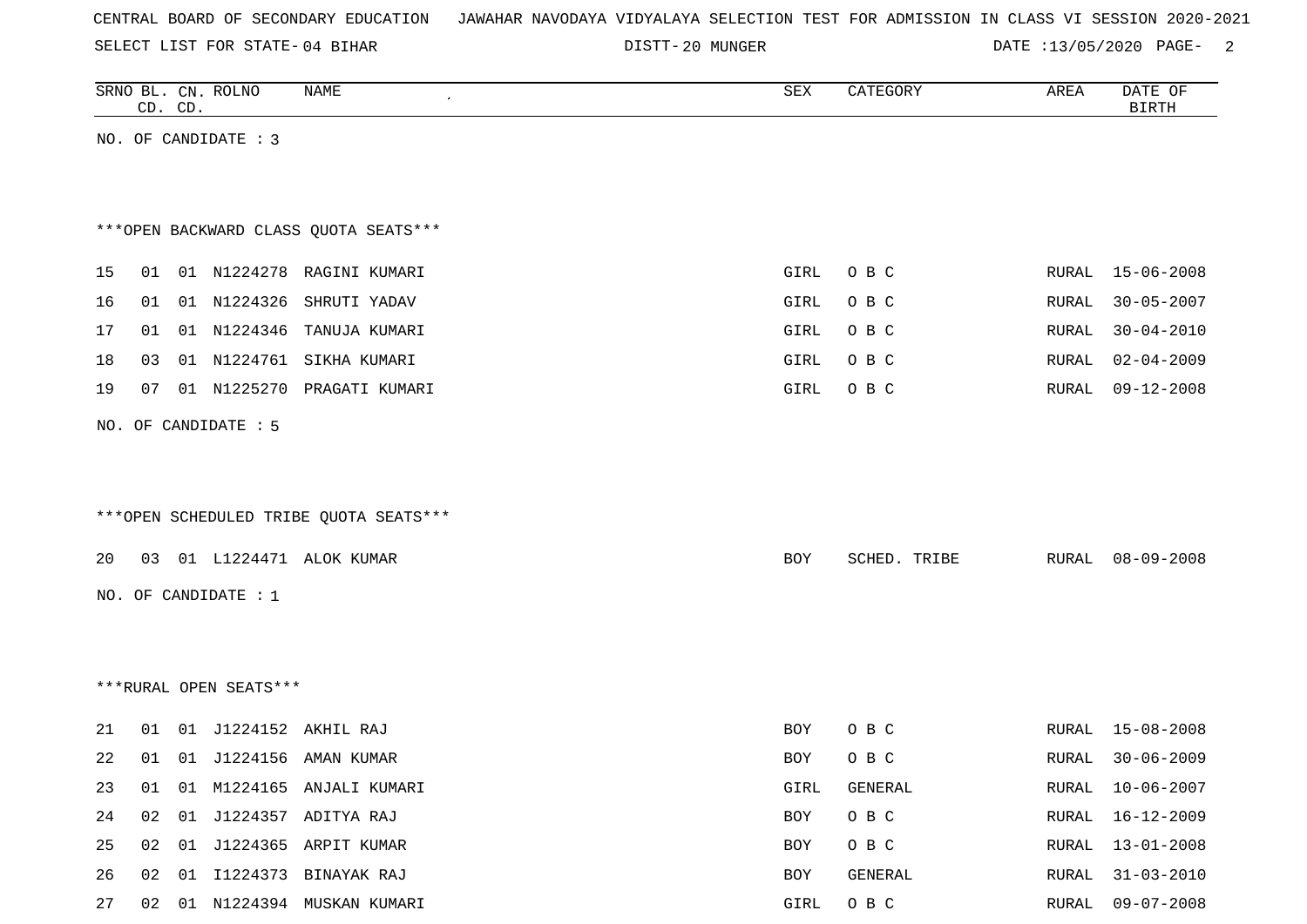20 MUNGER DATE :13/05/2020 PAGE- 3

|    | CD. CD. |    | SRNO BL. CN. ROLNO     | NAME<br>$\pmb{\cdot}$   | <b>SEX</b> | CATEGORY       | AREA         | DATE OF<br><b>BIRTH</b> |
|----|---------|----|------------------------|-------------------------|------------|----------------|--------------|-------------------------|
|    |         |    | ***RURAL OPEN SEATS*** |                         |            |                |              |                         |
|    |         |    |                        |                         |            |                |              |                         |
| 28 | 03      |    |                        | 01 J1224447 ABHAY RAJ   | BOY        | O B C          | RURAL        | $16 - 10 - 2009$        |
| 29 | 03      |    |                        | 01 J1224540 AYUSH KUMAR | BOY        | O B C          | RURAL        | $20 - 07 - 2009$        |
| 30 | 03      |    |                        | 01 M1224641 PALLAVI JHA | GIRL       | GENERAL        | RURAL        | $28 - 07 - 2008$        |
| 31 | 03      |    |                        | 01 J1224658 PREM KUMAR  | <b>BOY</b> | O B C          | RURAL        | $27 - 08 - 2009$        |
| 32 | 03      | 01 |                        | J1224664 PRINCE KUMAR   | BOY        | O B C          | RURAL        | $20 - 08 - 2008$        |
| 33 | 03      | 01 | M1224740               | SHALONI KUMARI          | GIRL       | <b>GENERAL</b> | <b>RURAL</b> | $01 - 03 - 2008$        |
| 34 | 04      |    |                        | 01 J1224876 MILAN KUMAR | <b>BOY</b> | O B C          | <b>RURAL</b> | $10 - 10 - 2009$        |
| 35 | 04      |    | 01 J1224920            | SAMBHAV                 | <b>BOY</b> | O B C          | <b>RURAL</b> | $01 - 04 - 2009$        |
| 36 | 04      | 01 | J1224936               | SONU RAJ                | <b>BOY</b> | O B C          | RURAL        | $10 - 09 - 2008$        |
| 37 | 05      | 01 | J1225046               | NISHWANTH KUMAR         | <b>BOY</b> | O B C          | RURAL        | $29 - 08 - 2009$        |
| 38 | 05      |    | 01 N1225088            | SARIKA BHARTI           | GIRL       | O B C          | RURAL        | $18 - 02 - 2009$        |
| 39 | 05      | 01 | J1225104               | SUDHANSHU KUMAR         | <b>BOY</b> | O B C          | RURAL        | $21 - 09 - 2008$        |
| 40 | 05      | 01 |                        | J1225120 YUVRAJ KUMAR   | <b>BOY</b> | O B C          | RURAL        | $08 - 08 - 2009$        |
| 41 | 06      | 01 |                        | J1225131 ANKIT KUMAR    | BOY        | O B C          | RURAL        | $15 - 02 - 2010$        |
| 42 | 06      | 01 | J1225147               | MD TOUFIQUE             | <b>BOY</b> | O B C          | <b>RURAL</b> | $05 - 06 - 2009$        |
| 43 | 06      |    |                        | 01 J1225173 SLOK ARYAN  | BOY        | O B C          | RURAL        | $06 - 10 - 2008$        |
| 44 | 07      | 01 |                        | I1225204 ANUPAM KUMAR   | <b>BOY</b> | <b>GENERAL</b> | RURAL        | $10 - 04 - 2008$        |
| 45 | 07      | 01 |                        | J1225255 MITHLESH KUMAR | BOY        | O B C          | RURAL        | $20 - 05 - 2010$        |
| 46 | 07      | 01 |                        | I1225294 RAJU KUMAR     | <b>BOY</b> | GENERAL        | <b>RURAL</b> | $02 - 02 - 2009$        |
| 47 | 07      | 01 | I1225305               | SACHIN KUMAR            | <b>BOY</b> | GENERAL        | RURAL        | $10 - 03 - 2010$        |
| 48 | 07      | 01 | J1225322               | SHUBHAM KUMAR           | <b>BOY</b> | O B C          | RURAL        | $15 - 05 - 2008$        |
| 49 | 08      |    |                        | 01 J1225364 ARYAN RAJ   | <b>BOY</b> | O B C          | RURAL        | $17 - 08 - 2009$        |
| 50 | 08      |    |                        | 01 N1225373 KUMARI UMA  | GIRL       | O B C          | RURAL        | $15 - 04 - 2008$        |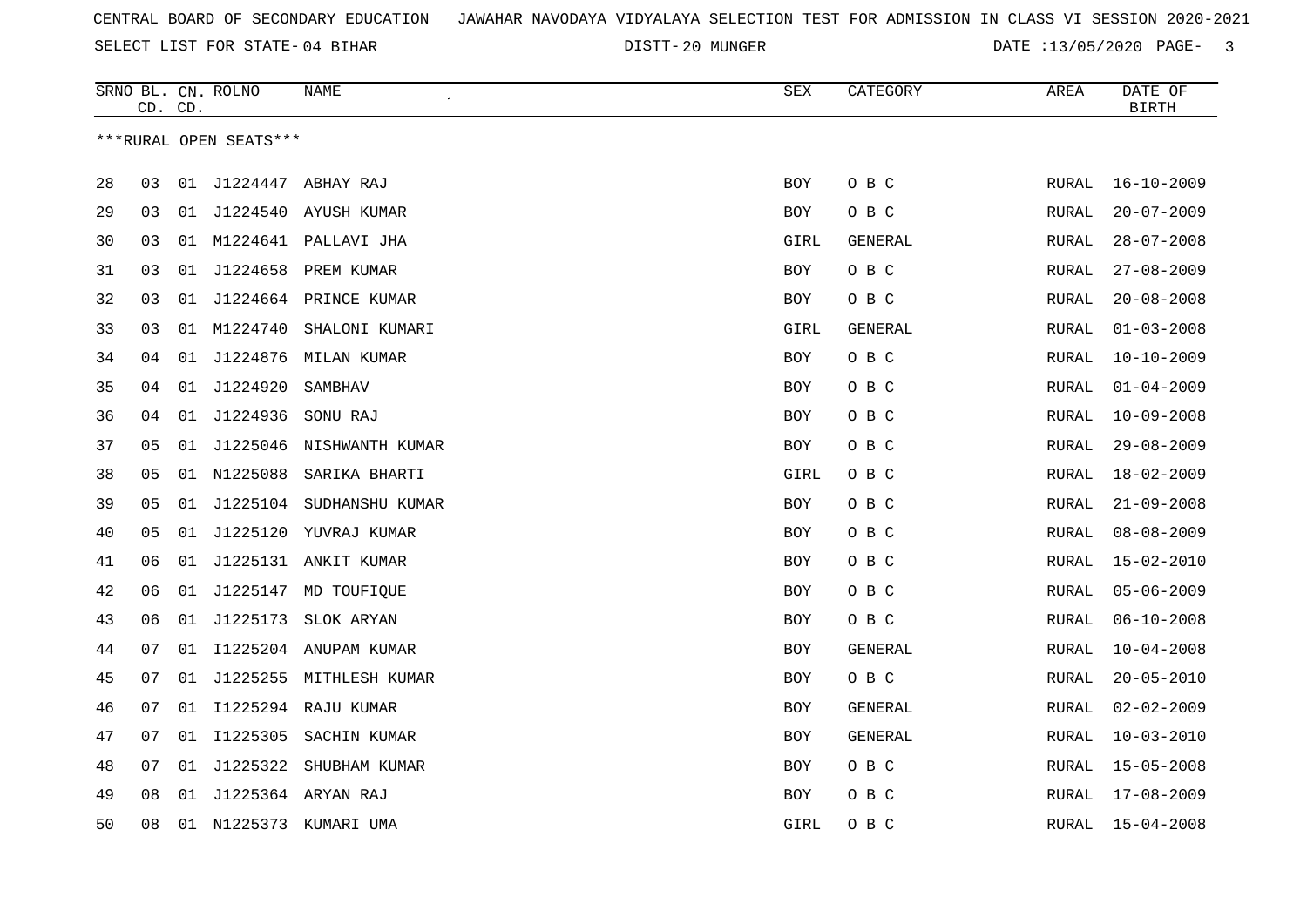|  |  |  |  | CENTRAL BOARD OF SECONDARY EDUCATION – JAWAHAR NAVODAYA VIDYALAYA SELECTION TEST FOR ADMISSION IN CLASS VI SESSION 2020-2021 |  |  |  |  |  |  |  |  |  |
|--|--|--|--|------------------------------------------------------------------------------------------------------------------------------|--|--|--|--|--|--|--|--|--|
|--|--|--|--|------------------------------------------------------------------------------------------------------------------------------|--|--|--|--|--|--|--|--|--|

DISTT-20 MUNGER **DATE** :13/05/2020 PAGE- 4

| SRNO<br>ᆸ    | CN          | PQTNT<br>OLINU: | NAME | SEX | <b>AREI</b><br>$\cdots$ | DA mr<br>DА |
|--------------|-------------|-----------------|------|-----|-------------------------|-------------|
| $\sim$<br>سد | $\cap$<br>ັ |                 |      |     |                         |             |
|              |             |                 |      |     |                         |             |

NO. OF CANDIDATE : 30

# \*\*\*RURAL SCHEDULED CASTE QUOTA SEATS\*\*\*

| 51 | 01 | O 1   | 01224300 | SAKSHI PRIYA   | GIRL       | SCHED. CASTE | RURAL | $13 - 09 - 2008$ |
|----|----|-------|----------|----------------|------------|--------------|-------|------------------|
| 52 | 01 | 01    | 01224333 | SUDIKSHA PRIYA | GIRL       | SCHED. CASTE | RURAL | $10 - 12 - 2008$ |
| 53 | 03 | 01    | K1224488 | AMRIT RAJ      | <b>BOY</b> | SCHED. CASTE |       | RURAL 05-05-2009 |
| 54 | 03 | 01    | K1224725 | SAGAR KUMAR    | <b>BOY</b> | SCHED. CASTE |       | RURAL 05-12-2010 |
| 55 | 04 | 01    | K1224816 | ABHINAV KAPOOR | BOY        | SCHED. CASTE | RURAL | 31-03-2010       |
| 56 | 05 | 0 1   | K1224973 | AMAN KUMAR     | BOY        | SCHED. CASTE | RURAL | 21-08-2009       |
| 57 | 05 | 01    | K1225020 | LUCKY RAJ      | <b>BOY</b> | SCHED. CASTE | RURAL | $16 - 03 - 2008$ |
| 58 | 06 | . O 1 | K1225170 | SHASHWAT ANAND | <b>BOY</b> | SCHED. CASTE | RURAL | $29 - 11 - 2009$ |
| 59 | 07 | 01    | K1225356 | YASH RAJ       | <b>BOY</b> | SCHED. CASTE | RURAL | $14 - 08 - 2008$ |
|    |    |       |          |                |            |              |       |                  |

NO. OF CANDIDATE : 9

# \*\*\*RURAL BACKWARD CLASS QUOTA SEATS\*\*\*

| 60  | O 1 |    |             | 01 N1224162 ANISHA PRIYA  | GIRL | O B C |       | RURAL 15-11-2009 |
|-----|-----|----|-------------|---------------------------|------|-------|-------|------------------|
| 61  | 01  |    | 01 N1224177 | ANUSHKA YADAV             | GIRL | O B C |       | RURAL 15-07-2008 |
| 62. | 01  |    |             | 01 N1224228 KARUNA KUMARI | GIRL | O B C |       | RURAL 22-10-2008 |
| 63  | 01  |    | 01 N1224253 | NEHA KHATUN               | GIRL | O B C |       | RURAL 10-02-2008 |
| 64  | 01  |    | 01 N1224329 | SONAKSHI KUMARI           | GIRL | O B C |       | RURAL 05-09-2009 |
| 65  | 01  |    |             | 01 N1224342 SURBHI SAH    | GIRL | O B C |       | RURAL 20-08-2008 |
| 66. | 03  |    |             | 01 N1224496 ANKITA BHARTI | GIRL | O B C | RURAL | 25-05-2009       |
| 67  | 03  | 01 |             | J1224534 AVINASH KUMAR    | BOY  | O B C | RURAL | $21 - 10 - 2009$ |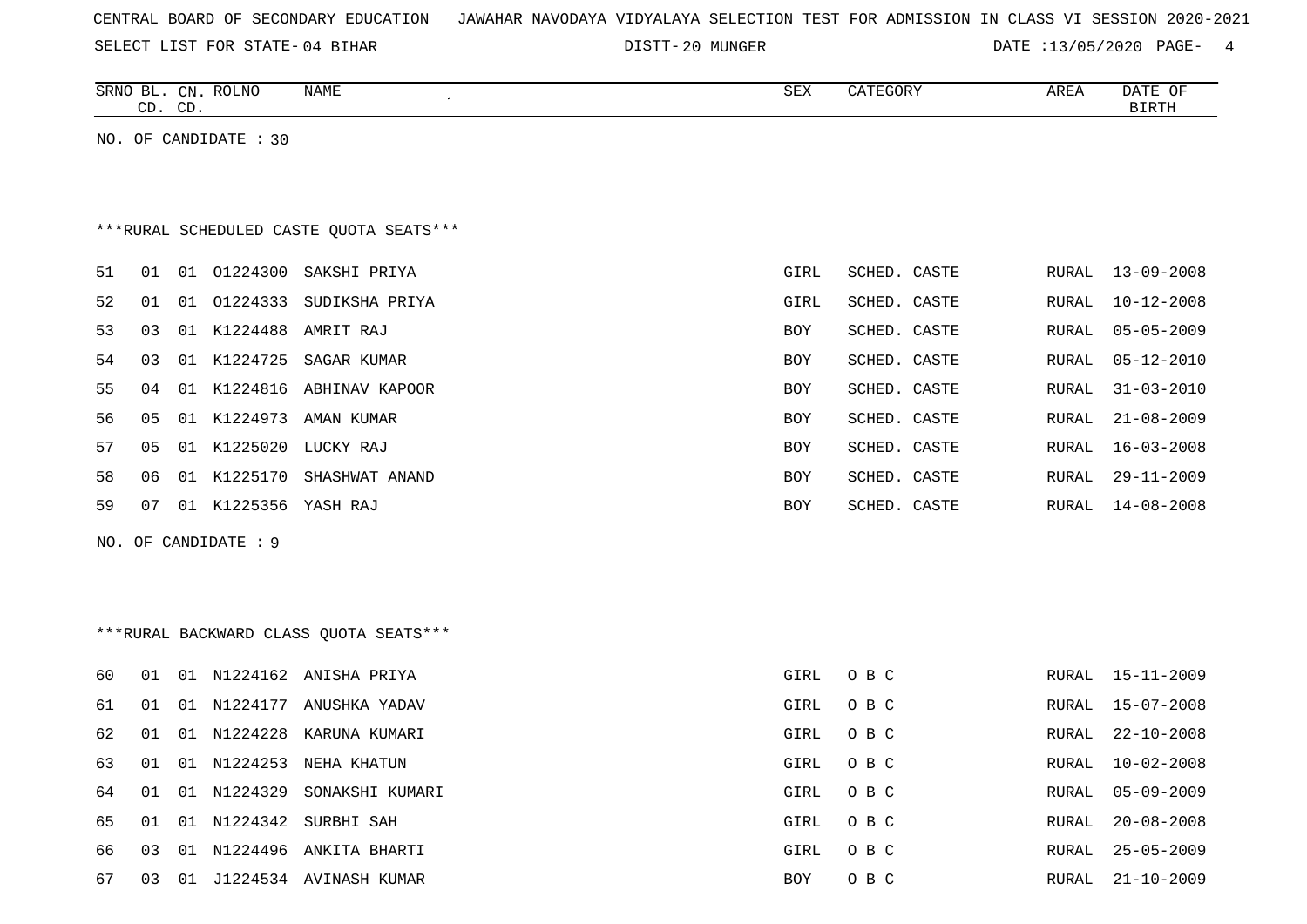SELECT LIST FOR STATE- DISTT- 04 BIHAR

DISTT-20 MUNGER DATE :13/05/2020 PAGE- 5

|    |    | CD. CD. | SRNO BL. CN. ROLNO    | NAME<br>$\epsilon$                      | SEX        | CATEGORY     | AREA  | DATE OF<br><b>BIRTH</b> |
|----|----|---------|-----------------------|-----------------------------------------|------------|--------------|-------|-------------------------|
|    |    |         |                       | *** RURAL BACKWARD CLASS QUOTA SEATS*** |            |              |       |                         |
| 68 | 03 |         |                       | 01 N1224626 MOUSAM KUMARI               | GIRL       | O B C        | RURAL | 18-02-2009              |
| 69 | 03 |         |                       | 01 J1224685 RAJAT RAJ                   | <b>BOY</b> | O B C        | RURAL | $28 - 01 - 2008$        |
| 70 | 03 | 01      |                       | J1224704 RISHAV DEV                     | <b>BOY</b> | O B C        | RURAL | $20 - 02 - 2009$        |
| 71 | 03 |         | 01 J1224730           | SAMIR KUMAR                             | <b>BOY</b> | O B C        | RURAL | $09 - 04 - 2008$        |
| 72 | 03 |         |                       | 01 J1224735 SARVESH KUMAR               | <b>BOY</b> | O B C        | RURAL | $15 - 01 - 2010$        |
| 73 | 05 |         |                       | 01 N1224984 ANKITA KUMARI               | GIRL       | O B C        | RURAL | $07 - 01 - 2009$        |
| 74 | 05 | 01      | N1225040              | MUSKAN KUMARI                           | GIRL       | O B C        | RURAL | $05 - 12 - 2008$        |
| 75 | 05 |         |                       | 01 N1225042 NEMAT RIZBI                 | GIRL       | O B C        | RURAL | $02 - 04 - 2008$        |
|    |    |         | NO. OF CANDIDATE : 16 |                                         |            |              |       |                         |
|    |    |         |                       |                                         |            |              |       |                         |
|    |    |         |                       |                                         |            |              |       |                         |
|    |    |         |                       | ***RURAL SCHEDULED TRIBE QUOTA SEATS*** |            |              |       |                         |
| 76 | 03 |         | 01 L1224550           | CHAITANYA CHANCHAL                      | <b>BOY</b> | SCHED. TRIBE | RURAL | $10 - 03 - 2009$        |

|  |  | 76 03 01 L1224550 CHAITANYA CHANCHAL | BOY        | SCHED. TRIBE |  | RURAL 10-03-2009 |
|--|--|--------------------------------------|------------|--------------|--|------------------|
|  |  | 77 03 01 P1224589 KAJAL KUMARI       | GIRL       | SCHED. TRIBE |  | RURAL 01-01-2010 |
|  |  | 78 03 01 L1224703 RISHABH PRIYAM     | <b>BOY</b> | SCHED. TRIBE |  | RURAL 15-02-2008 |
|  |  | 79 03 01 L1224790 SUSHANT KUMAR      | BOY        | SCHED. TRIBE |  | RURAL 07-05-2008 |
|  |  | 80 03 01 L1224804 VISHNU KUMAR       | BOY        | SCHED. TRIBE |  | RURAL 02-02-2008 |

NO. OF CANDIDATE : 5

TOTAL SELECTED CANDIDATE : 80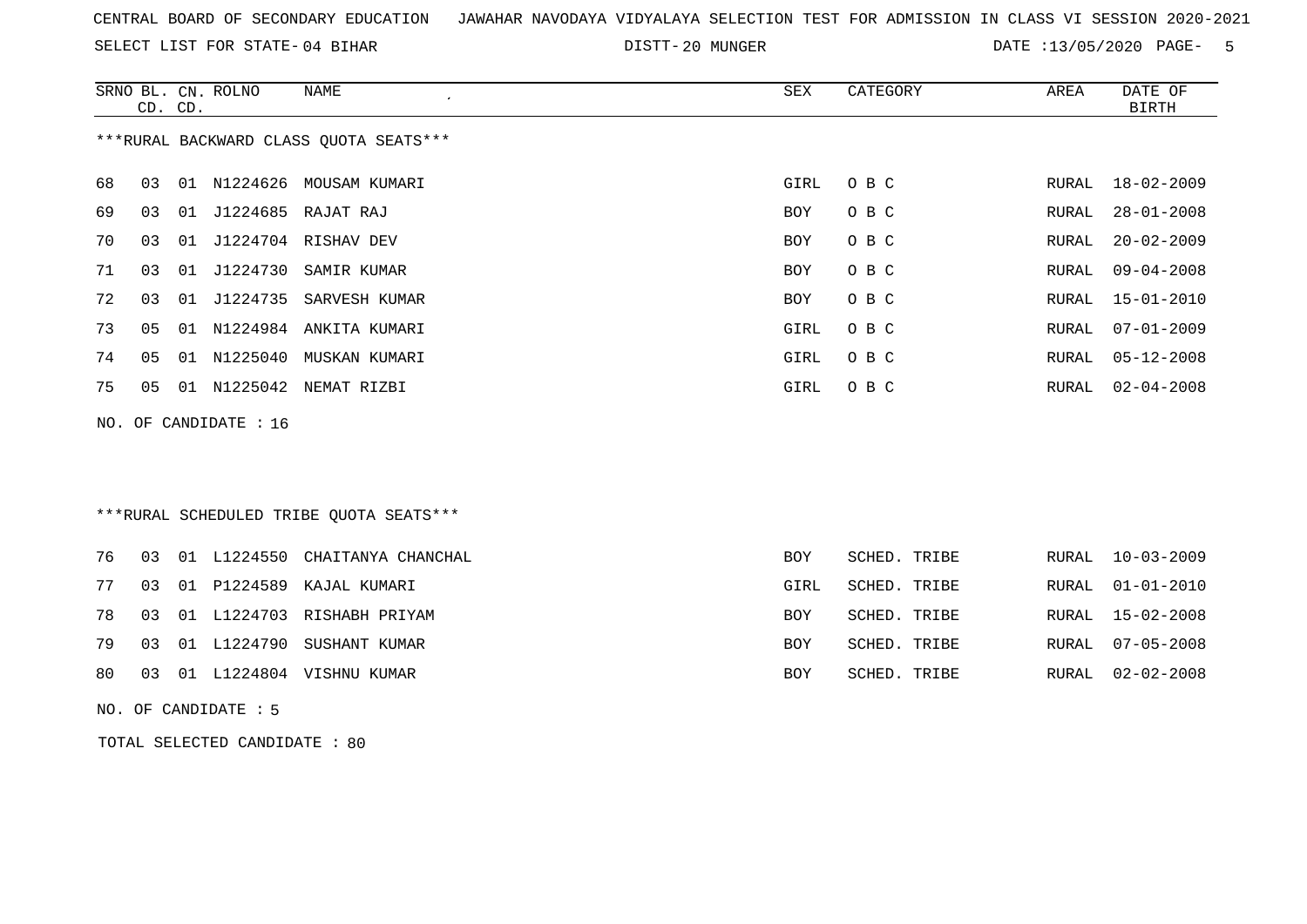SELECT LIST FOR STATE- DISTT- 04 BIHAR

|    |    | CD. CD. | SRNO BL. CN. ROLNO      | <b>NAME</b>                             | SEX        | CATEGORY       | AREA  | DATE OF<br><b>BIRTH</b> |
|----|----|---------|-------------------------|-----------------------------------------|------------|----------------|-------|-------------------------|
|    |    |         | ***OPEN UR SEATS***     |                                         |            |                |       |                         |
| 1  | 01 |         | 01 M1225468             | ARYA KUMARI                             | GIRL       | GENERAL        |       | RURAL 02-05-2010        |
| 2  | 01 |         |                         | 01 I1225558 SHEKH IBRAHIM               | BOY        | GENERAL        | RURAL | 15-05-2010              |
| 3  | 04 |         |                         | 01 M1226021 ADITI PANDEY                | GIRL       | <b>GENERAL</b> | RURAL | $04 - 01 - 2008$        |
| 4  | 07 |         |                         | 01 M1226695 KUMARI APRAJITA SHRIVASTAVA | GIRL       | GENERAL        | RURAL | 17-09-2009              |
| 5  | 08 |         | 01 M1226885 ANSHIKA     |                                         | GIRL       | GENERAL        | RURAL | $22 - 07 - 2010$        |
| 6  | 08 |         |                         | 01 M1227011 KHUSHI KUMARI               | GIRL       | GENERAL        | RURAL | $07 - 07 - 2009$        |
| 7  |    |         |                         | 14 01 J1227769 ABHINAY KUMAR            | <b>BOY</b> | O B C          |       | RURAL 08-12-2009        |
| 8  |    |         |                         | 14 01 J1227859 MD ALTAMAS RAZA          | BOY        | O B C          |       | RURAL 15-12-2008        |
|    |    |         | NO. OF CANDIDATE : 8    | ***OPEN SCHEDULED CASTE QUOTA SEATS***  |            |                |       |                         |
| 9  |    |         |                         | 03 01 K1225914 NAVEEN PRABHAT           | BOY        | SCHED. CASTE   |       | RURAL 15-06-2009        |
| 10 | 05 |         |                         | 01 K1226479 YASH VARDHAN                | <b>BOY</b> | SCHED. CASTE   | RURAL | $02 - 10 - 2010$        |
| 11 |    |         | 08 01 K1227151 RITU RAJ |                                         | <b>BOY</b> | SCHED. CASTE   |       | RURAL 09-04-2008        |
|    |    |         | NO. OF CANDIDATE : 3    |                                         |            |                |       |                         |
|    |    |         |                         | ***OPEN DISABLED OUOTA SEATS***         |            |                |       |                         |
| 12 | 01 |         |                         | 01 01225466 ARPITA KUMARI               | GIRL       | SCHED. CASTE   | RURAL | $30 - 09 - 2009$        |
| 13 | 07 |         |                         | 01 I1226671 AYUSHMAN SHUKLA             | BOY        | GENERAL        | RURAL | $10 - 07 - 2008$        |
| 14 | 08 |         | 01 N1226888 ANU         |                                         | GIRL       | O B C          | RURAL | $04 - 09 - 2008$        |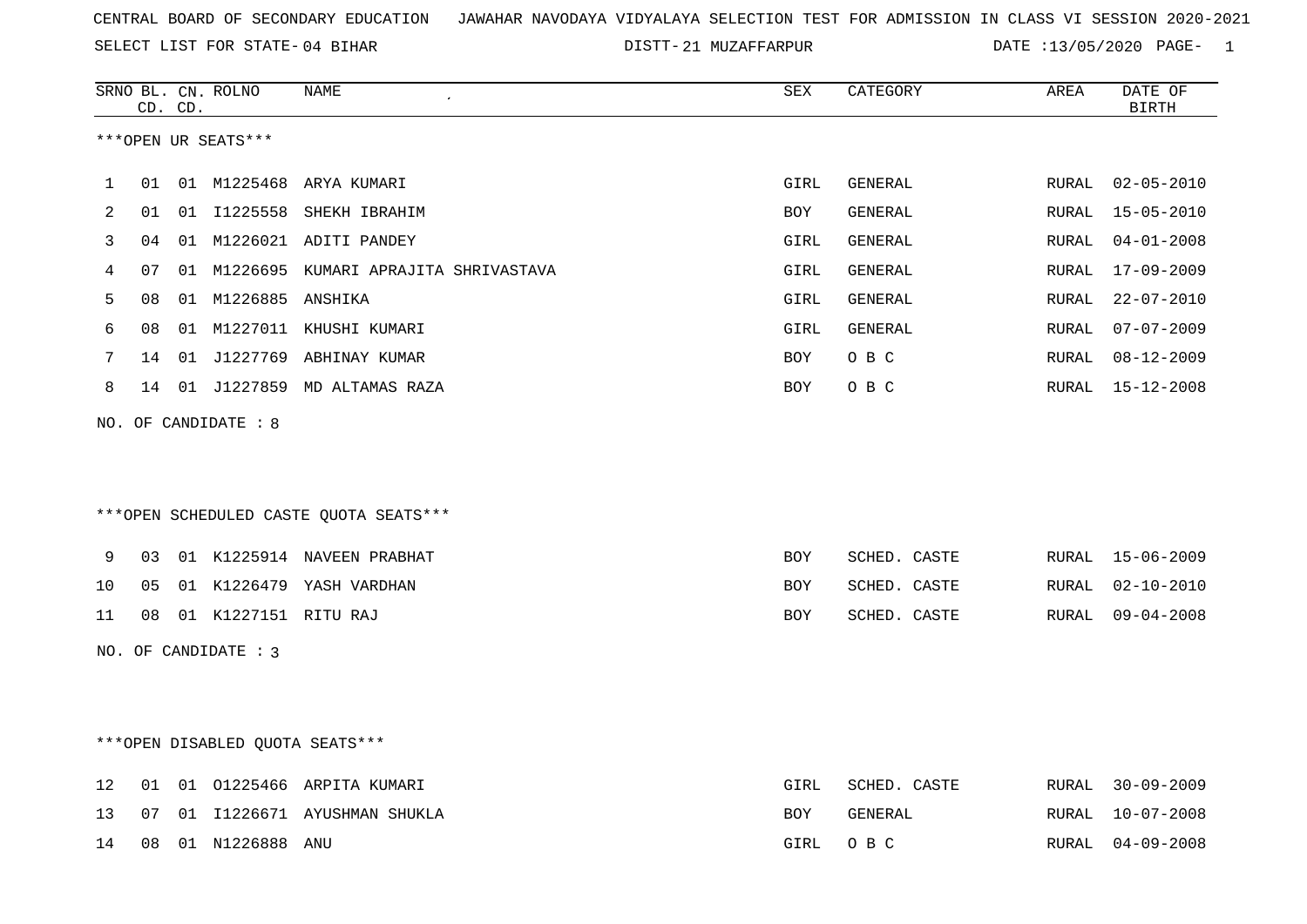SELECT LIST FOR STATE- DISTT- 04 BIHAR

|    |    | CD. CD. | SRNO BL. CN. ROLNO     | NAME                                   | SEX        | CATEGORY     | AREA         | DATE OF<br><b>BIRTH</b> |
|----|----|---------|------------------------|----------------------------------------|------------|--------------|--------------|-------------------------|
|    |    |         | NO. OF CANDIDATE : 3   |                                        |            |              |              |                         |
|    |    |         |                        |                                        |            |              |              |                         |
|    |    |         |                        |                                        |            |              |              |                         |
|    |    |         |                        | *** OPEN BACKWARD CLASS QUOTA SEATS*** |            |              |              |                         |
| 15 | 02 |         |                        | 01 J1225701 KRISH RAJ                  | BOY        | O B C        | RURAL        | $03 - 04 - 2008$        |
|    |    |         |                        |                                        |            |              |              |                         |
| 16 | 03 | 01      |                        | J1225841 AATISH KUMAR                  | <b>BOY</b> | O B C        | RURAL        | $31 - 12 - 2007$        |
| 17 | 03 |         |                        | 01 J1225847 ADITYA KUMAR               | BOY        | O B C        | RURAL        | $11 - 11 - 2009$        |
| 18 | 08 |         |                        | 01 J1226863 ANAND RAJ                  | <b>BOY</b> | O B C        | RURAL        | $10 - 04 - 2010$        |
| 19 | 08 |         |                        | 01 J1226911 ARYAN PATEL                | <b>BOY</b> | O B C        | RURAL        | $28 - 08 - 2008$        |
|    |    |         | NO. OF CANDIDATE : 5   |                                        |            |              |              |                         |
|    |    |         |                        |                                        |            |              |              |                         |
|    |    |         |                        |                                        |            |              |              |                         |
|    |    |         |                        | ***OPEN SCHEDULED TRIBE QUOTA SEATS*** |            |              |              |                         |
| 20 | 16 |         |                        | 01 L1228042 AKASH KUMAR                | BOY        | SCHED. TRIBE | RURAL        | $03 - 01 - 2008$        |
|    |    |         |                        |                                        |            |              |              |                         |
|    |    |         | NO. OF CANDIDATE : 1   |                                        |            |              |              |                         |
|    |    |         |                        |                                        |            |              |              |                         |
|    |    |         |                        |                                        |            |              |              |                         |
|    |    |         | ***RURAL OPEN SEATS*** |                                        |            |              |              |                         |
| 21 | 01 |         |                        | 01 M1225504 NIKITA KUMARI              | GIRL       | GENERAL      | RURAL        | $01 - 12 - 2007$        |
| 22 | 02 | 01      |                        | 11225724 NAVNEET KUMAR                 | <b>BOY</b> | GENERAL      | RURAL        | $24 - 07 - 2008$        |
| 23 | 03 |         |                        | 01 M1225868 ANSHU PRIYA                | GIRL       | GENERAL      | RURAL        | $28 - 02 - 2009$        |
| 24 | 03 |         |                        | 01 M1225956 RIYA KUMARI                | GIRL       | GENERAL      | RURAL        | $25 - 12 - 2008$        |
| 25 | 04 | 01      |                        | J1226013 ABHINAV KUMAR                 | BOY        | O B C        | <b>RURAL</b> | $17 - 09 - 2008$        |
| 26 | 05 | 01      |                        | J1226290 FAHEEM AKHTAR                 | BOY        | O B C        | RURAL        | $07 - 05 - 2008$        |
| 27 | 05 |         |                        | 01 J1226388 RAJEEV KUMAR               | BOY        | O B C        | RURAL        | $16 - 08 - 2008$        |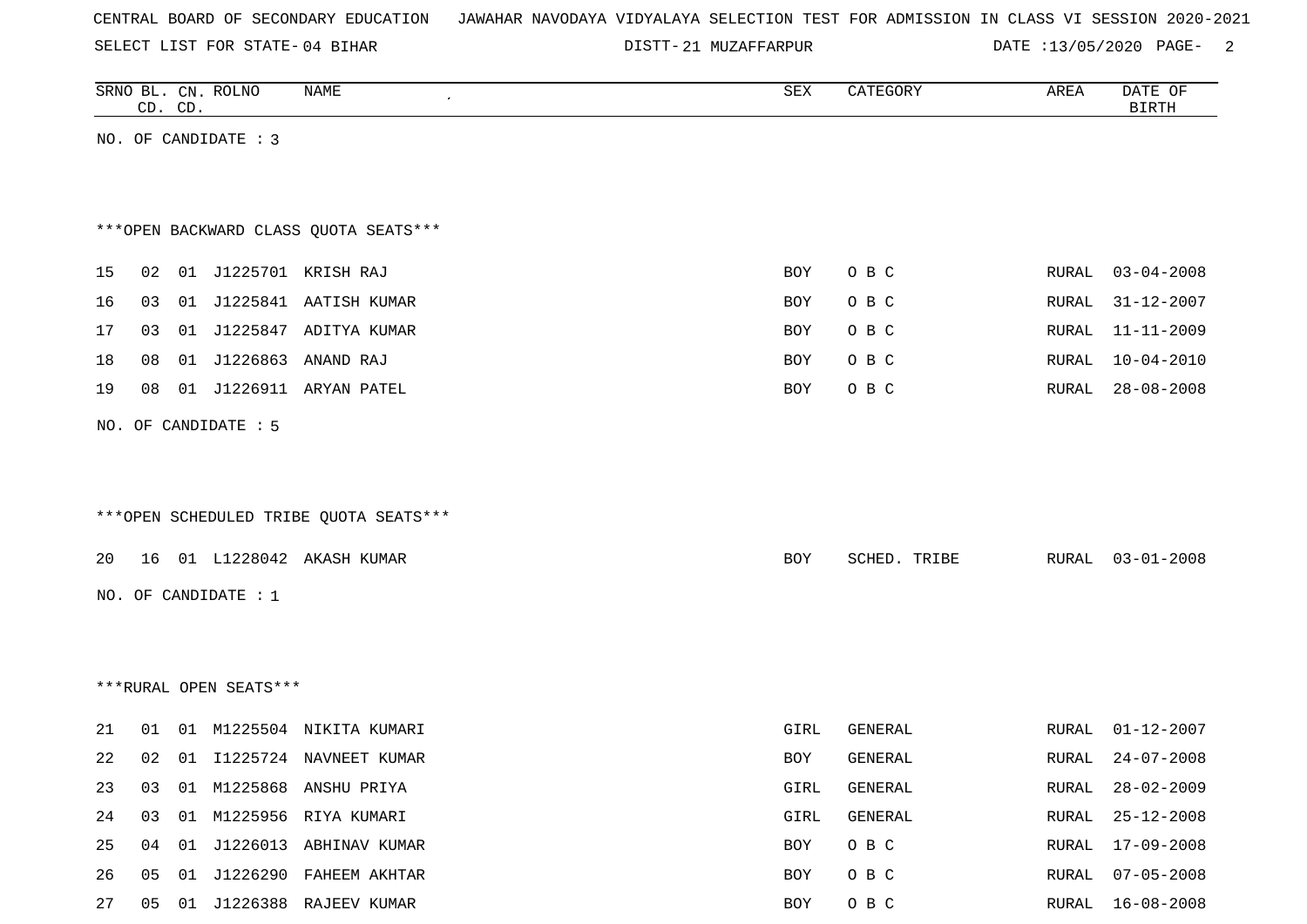SELECT LIST FOR STATE- DISTT- 04 BIHAR

|    |    | CD. CD. | SRNO BL. CN. ROLNO     | NAME                       | <b>SEX</b> | CATEGORY     | AREA         | DATE OF<br><b>BIRTH</b> |
|----|----|---------|------------------------|----------------------------|------------|--------------|--------------|-------------------------|
|    |    |         | ***RURAL OPEN SEATS*** |                            |            |              |              |                         |
| 28 | 06 |         |                        | 01 I1226515 AYUSH KUMAR    | <b>BOY</b> | GENERAL      | RURAL        | $09 - 06 - 2007$        |
| 29 | 07 | 01      |                        | J1226623 ABHISHEK KUMAR    | BOY        | O B C        | RURAL        | $18 - 06 - 2008$        |
| 30 | 07 | 01      | J1226757               | SAGAR KUMAR                | BOY        | O B C        | RURAL        | $16 - 11 - 2008$        |
| 31 | 08 |         |                        | 01 N1226794 AADITI SONI    | GIRL       | O B C        | RURAL        | $06 - 06 - 2009$        |
| 32 | 08 | 01      |                        | J1226816 ABHISHEK KUMAR    | <b>BOY</b> | O B C        | RURAL        | $31 - 12 - 2008$        |
| 33 | 08 |         |                        | 01 N1226824 ADITI RAJ      | GIRL       | O B C        | RURAL        | $25 - 04 - 2010$        |
| 34 | 08 | 01      |                        | J1227050 MD. TAUSHIF RAZA  | <b>BOY</b> | O B C        | RURAL        | $29 - 09 - 2007$        |
| 35 | 08 | 01      |                        | N1227099 PRAGYA SHREE      | GIRL       | O B C        | RURAL        | $02 - 02 - 2008$        |
| 36 | 08 |         |                        | 01 P1227112 PRIYA KUMARI   | GIRL       | SCHED. TRIBE | RURAL        | $21 - 05 - 2009$        |
| 37 | 08 | 01      |                        | J1227124 RAGHAV KUMAR      | BOY        | O B C        | RURAL        | $01 - 06 - 2008$        |
| 38 | 08 | 01      |                        | I1227148 RISHIKESH KUMAR   | BOY        | GENERAL      | RURAL        | $20 - 10 - 2008$        |
| 39 | 08 |         | 01 M1227196            | SHALU KUMARI               | GIRL       | GENERAL      | <b>RURAL</b> | $20 - 01 - 2008$        |
| 40 | 08 | 01      |                        | I1227214 SHIVESH PATHAK    | BOY        | GENERAL      | RURAL        | $06 - 10 - 2009$        |
| 41 | 09 | 01      | I1227353               | SANDESH KUMAR              | <b>BOY</b> | GENERAL      | RURAL        | $14 - 07 - 2009$        |
| 42 | 11 | 01      | J1227520               | SHITAL KUMAR               | BOY        | O B C        | RURAL        | $05 - 01 - 2009$        |
| 43 | 12 | 01      | J1227541 AAKASH        |                            | BOY        | O B C        | RURAL        | $22 - 10 - 2009$        |
| 44 | 13 | 01      |                        | J1227652 ADITYA RAJ        | BOY        | O B C        | RURAL        | $27 - 08 - 2009$        |
| 45 | 13 | 01      |                        | J1227703 MADHAV RISHI RAJ  | <b>BOY</b> | O B C        | RURAL        | $18 - 03 - 2008$        |
| 46 | 14 |         |                        | 01 L1227768 ABHAY PATWARI  | <b>BOY</b> | SCHED. TRIBE | RURAL        | $01 - 11 - 2009$        |
| 47 | 15 |         |                        | 01 J1228032 TEJASVI GAURAV | <b>BOY</b> | O B C        | RURAL        | $30 - 12 - 2009$        |
| 48 | 16 |         |                        | 01 M1228134 SHREYA TIWARI  | GIRL       | GENERAL      | RURAL        | $01 - 01 - 2009$        |
| 49 | 17 | 01      |                        | J1228145 ALOK KUMAR        | <b>BOY</b> | O B C        | RURAL        | $19 - 08 - 2008$        |
| 50 | 19 |         | 01 I1228339            | PRIYANSHU                  | <b>BOY</b> | GENERAL      | RURAL        | $30 - 07 - 2007$        |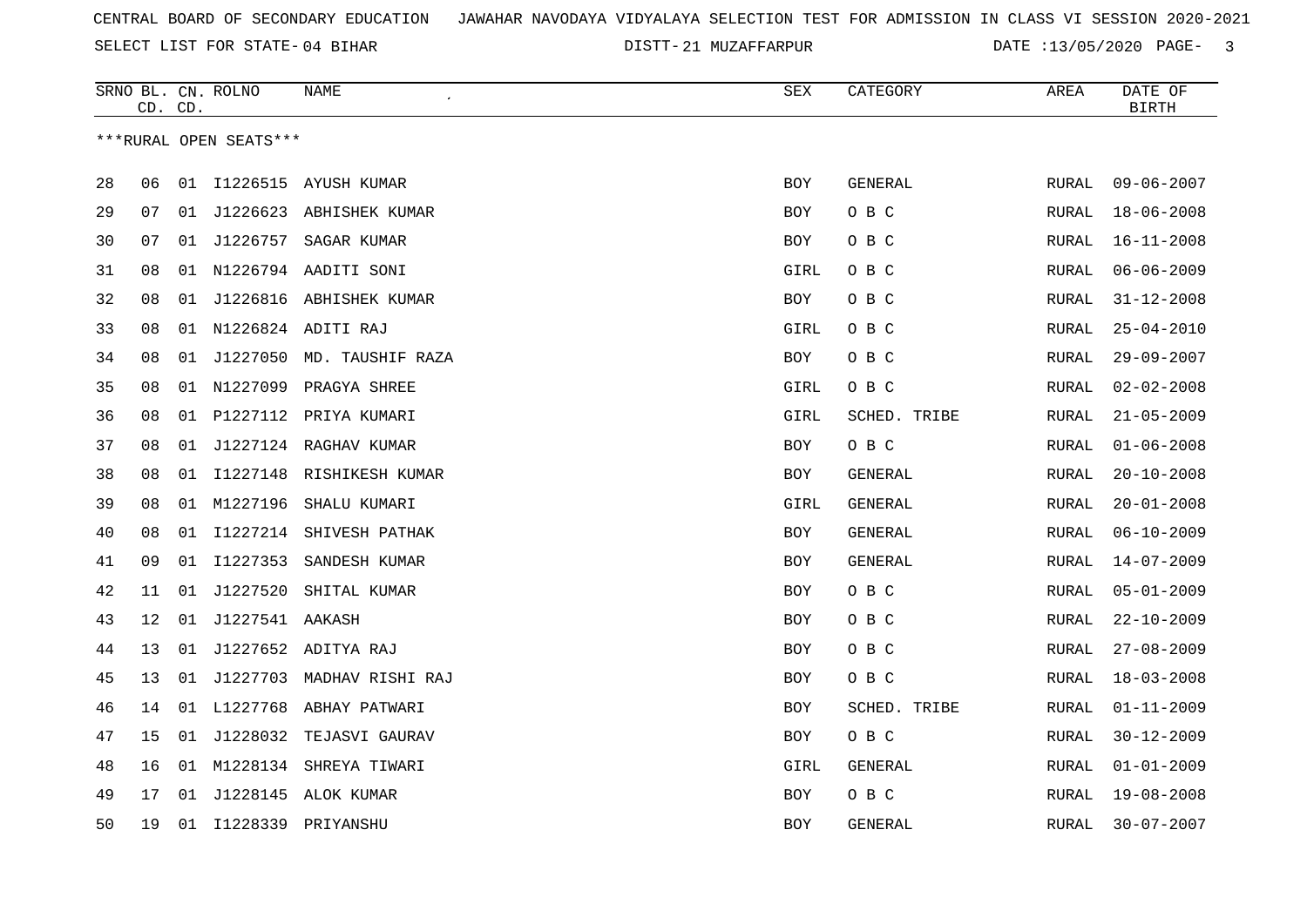|  |  |  |  | CENTRAL BOARD OF SECONDARY EDUCATION – JAWAHAR NAVODAYA VIDYALAYA SELECTION TEST FOR ADMISSION IN CLASS VI SESSION 2020-2021 |  |  |  |  |  |  |  |  |  |  |  |  |  |  |
|--|--|--|--|------------------------------------------------------------------------------------------------------------------------------|--|--|--|--|--|--|--|--|--|--|--|--|--|--|
|--|--|--|--|------------------------------------------------------------------------------------------------------------------------------|--|--|--|--|--|--|--|--|--|--|--|--|--|--|

|    |    | CD. CD. | SRNO BL. CN. ROLNO    | NAME                                     | SEX        | CATEGORY     | AREA         | DATE OF<br><b>BIRTH</b> |
|----|----|---------|-----------------------|------------------------------------------|------------|--------------|--------------|-------------------------|
|    |    |         | NO. OF CANDIDATE : 30 |                                          |            |              |              |                         |
|    |    |         |                       |                                          |            |              |              |                         |
|    |    |         |                       | *** RURAL SCHEDULED CASTE QUOTA SEATS*** |            |              |              |                         |
| 51 | 02 |         |                       | 01 K1225613 ADITYA RAJ                   | <b>BOY</b> | SCHED. CASTE | RURAL        | 02-02-2010              |
| 52 | 02 |         | 01 K1225622           | ALOK KUMAR                               | BOY        | SCHED. CASTE | RURAL        | $25 - 08 - 2008$        |
| 53 | 02 |         |                       | 01 K1225657 BIKESH RAJA                  | BOY        | SCHED. CASTE | RURAL        | $21 - 12 - 2008$        |
| 54 | 02 | 01      |                       | K1225745 PRABHASH KUMAR                  | BOY        | SCHED. CASTE | RURAL        | $01 - 01 - 2008$        |
| 55 | 04 |         | 01 01226019           | ADITI KUMARI                             | GIRL       | SCHED. CASTE | RURAL        | $04 - 02 - 2008$        |
| 56 | 05 | 01      | K1226421              | SATYAM KUMAR                             | BOY        | SCHED. CASTE | RURAL        | $20 - 02 - 2010$        |
| 57 | 07 | 01      |                       | 01226737 RAJ LAKSHMI                     | GIRL       | SCHED. CASTE | RURAL        | $31 - 05 - 2010$        |
| 58 | 08 |         |                       | 01 K1227134 RATNESH KUMAR                | BOY        | SCHED. CASTE | RURAL        | 17-09-2009              |
| 59 | 09 |         |                       | 01 01227324 KHUSHI MADHUKAR              | GIRL       | SCHED. CASTE | RURAL        | $18 - 08 - 2008$        |
|    |    |         | NO. OF CANDIDATE : 9  |                                          |            |              |              |                         |
|    |    |         |                       |                                          |            |              |              |                         |
|    |    |         |                       |                                          |            |              |              |                         |
|    |    |         |                       | *** RURAL BACKWARD CLASS QUOTA SEATS***  |            |              |              |                         |
| 60 | 01 | 01      |                       | J1225458 ANKIT KUMAR                     | <b>BOY</b> | O B C        | RURAL        | $21 - 04 - 2010$        |
| 61 | 02 | 01      |                       | J1225634 ANAND RANJAN                    | <b>BOY</b> | O B C        | RURAL        | $15 - 05 - 2008$        |
| 62 | 03 | 01      |                       | J1225848 ADITYA RAJ                      | <b>BOY</b> | O B C        | RURAL        | $21 - 02 - 2008$        |
| 63 | 03 | 01      |                       | J1225895 HARSH RAJ                       | <b>BOY</b> | O B C        | <b>RURAL</b> | $02 - 07 - 2010$        |
| 64 | 03 | 01      | J1225925              | PIYUSH KUMAR                             | <b>BOY</b> | O B C        | RURAL        | $04 - 07 - 2009$        |
| 65 | 07 | 01      | J1226727              | PRATEEK KUMAR                            | BOY        | O B C        | RURAL        | $25 - 11 - 2008$        |
| 66 | 08 |         |                       | 01 N1226872 ANJALI KUMARI                | GIRL       | O B C        | RURAL        | $20 - 10 - 2008$        |
| 67 | 08 |         |                       | 01 N1227069 NEHA BHARTI                  | GIRL       | O B C        | RURAL        | $16 - 09 - 2009$        |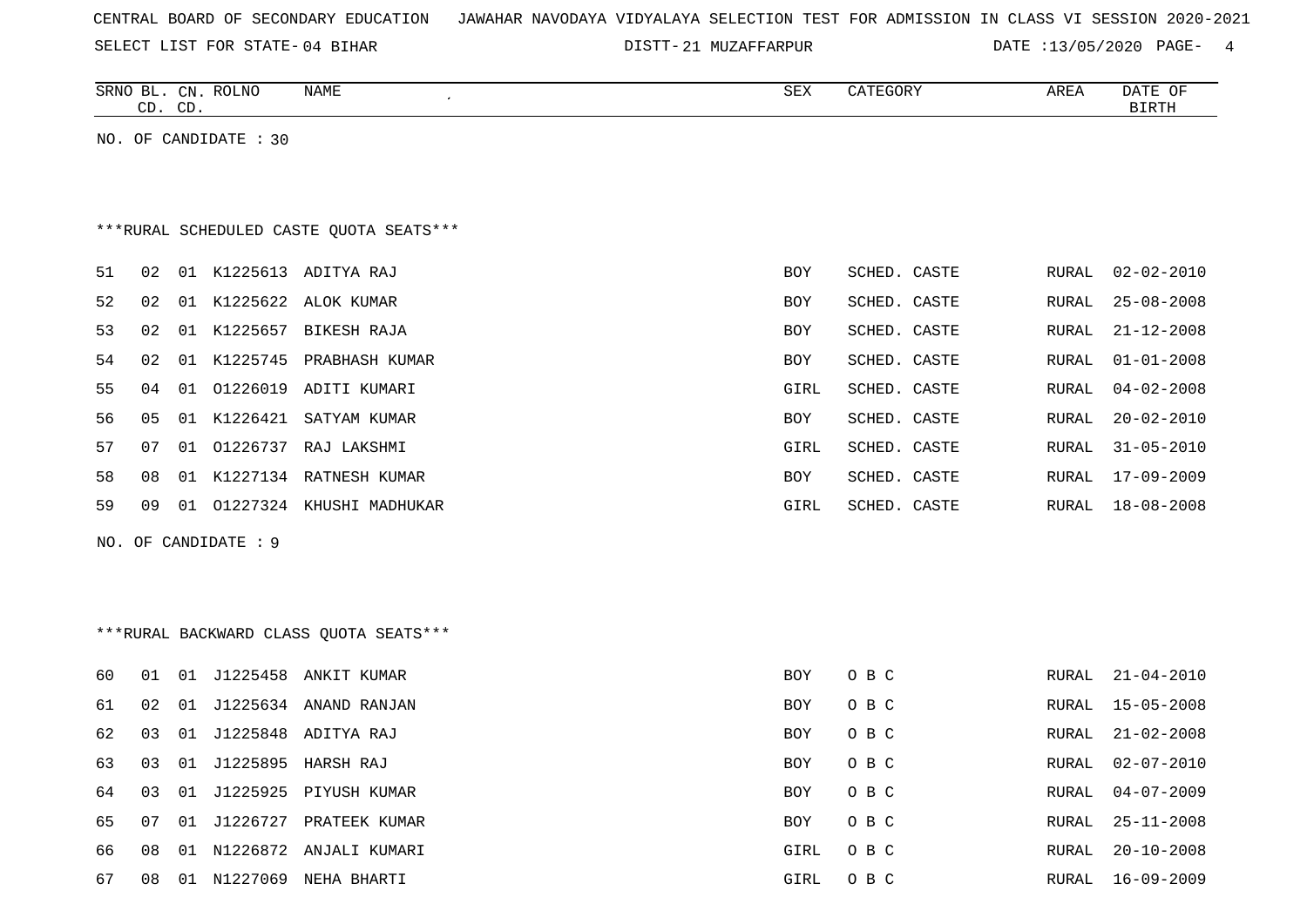SELECT LIST FOR STATE- DISTT- 04 BIHAR

DISTT-21 MUZAFFARPUR DATE :13/05/2020 PAGE- 5

|    | CD. CD. |    | SRNO BL. CN. ROLNO    | <b>NAME</b>                              | <b>SEX</b>  | CATEGORY     | AREA         | DATE OF<br><b>BIRTH</b> |
|----|---------|----|-----------------------|------------------------------------------|-------------|--------------|--------------|-------------------------|
|    |         |    |                       | *** RURAL BACKWARD CLASS QUOTA SEATS***  |             |              |              |                         |
| 68 | 11      |    | 01 J1227517           | SATYAM KUMAR                             | <b>BOY</b>  | O B C        | RURAL        | $20 - 10 - 2009$        |
| 69 | 14      | 01 |                       | J1227772 ABHISHEK KUMAR                  | <b>BOY</b>  | O B C        | RURAL        | $01 - 07 - 2008$        |
| 70 | 14      | 01 |                       | J1227793 ANAND KUMAR                     | <b>BOY</b>  | O B C        | RURAL        | $02 - 02 - 2010$        |
| 71 | 14      | 01 | J1227860              | MD EHTESHAM RIZWI                        | <b>BOY</b>  | O B C        | <b>RURAL</b> | $15 - 12 - 2008$        |
| 72 | 14      |    |                       | 01 J1227884 PRINCE KUMAR                 | <b>BOY</b>  | O B C        | <b>RURAL</b> | $12 - 05 - 2008$        |
| 73 | 14      |    |                       | 01 N1227920 RITIKA RAJ                   | GIRL        | O B C        | RURAL        | $08 - 02 - 2008$        |
| 74 | 16      |    | 01 N1228057           | DEEPSHIKHA RAJ                           | GIRL        | O B C        | RURAL        | $20 - 05 - 2007$        |
| 75 | 16      |    | 01 J1228069           | MANS RAJ                                 | <b>BOY</b>  | O B C        | RURAL        | $11 - 02 - 2009$        |
|    |         |    | NO. OF CANDIDATE : 16 |                                          |             |              |              |                         |
|    |         |    |                       |                                          |             |              |              |                         |
|    |         |    |                       |                                          |             |              |              |                         |
|    |         |    |                       | *** RURAL SCHEDULED TRIBE QUOTA SEATS*** |             |              |              |                         |
| 76 | 01      |    |                       | 01 L1225467 ARYA KUMAR                   | <b>BOY</b>  | SCHED. TRIBE | <b>RURAL</b> | $04 - 07 - 2010$        |
| 77 | 02      |    |                       | 01 P1225744 POOJA KUMARI                 | GIRL        | SCHED. TRIBE | RURAL        | $10 - 03 - 2009$        |
| 78 | 05      | 01 |                       | P1226342 MUSKAN KUMARI                   | GIRL        | SCHED. TRIBE | <b>RURAL</b> | $11 - 07 - 2008$        |
| 79 | 08      |    |                       | 01 P1227032 MADHU KUMARI                 | <b>GIRL</b> | SCHED. TRIBE | <b>RURAL</b> | $12 - 09 - 2008$        |
| 80 | 09      |    | 01 P1227325           | KUMARI REETIKA                           | GIRL        | SCHED. TRIBE | RURAL        | $23 - 12 - 2008$        |

NO. OF CANDIDATE : 5

TOTAL SELECTED CANDIDATE : 80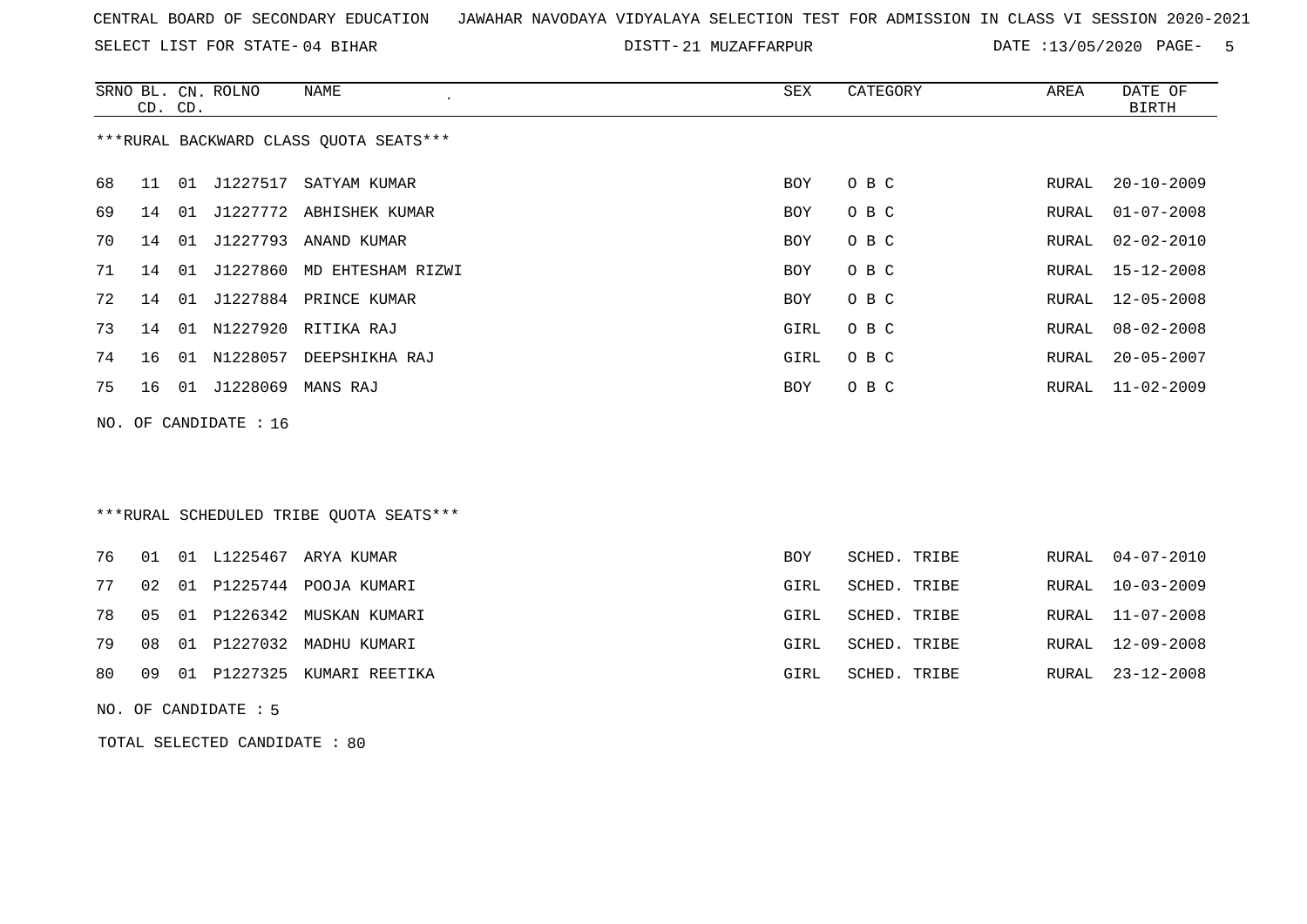22 NALANDA DATE :13/05/2020 PAGE- 1

|    |    | CD. CD. | SRNO BL. CN. ROLNO   | <b>NAME</b><br>$\pmb{\cdot}$            | ${\tt SEX}$ | CATEGORY     | AREA  | DATE OF<br><b>BIRTH</b> |
|----|----|---------|----------------------|-----------------------------------------|-------------|--------------|-------|-------------------------|
|    |    |         | ***OPEN UR SEATS***  |                                         |             |              |       |                         |
| 1  | 02 |         |                      | 01 N1228746 ADITI KUMARI                | GIRL        | O B C        | RURAL | $10 - 09 - 2009$        |
| 2  | 11 |         |                      | 01 J1230395 ADITYA SINGH MEEN           | BOY         | O B C        | RURAL | $26 - 11 - 2009$        |
| 3  | 15 |         |                      | 01 K1230889 ABINASH KUMAR               | <b>BOY</b>  | SCHED. CASTE | RURAL | $06 - 09 - 2009$        |
| 4  | 15 |         |                      | 01 01230916 ARADHANA RAJ                | GIRL        | SCHED. CASTE | RURAL | $05 - 05 - 2009$        |
| 5  | 15 |         |                      | 01 N1230924 ARYA BHARTI                 | GIRL        | O B C        | RURAL | $01 - 12 - 2010$        |
| 6  | 15 |         |                      | 01 N1230933 AVANTIKA RAJ                | GIRL        | O B C        | RURAL | $09 - 02 - 2009$        |
| 7  | 15 |         |                      | 01 01230977 PRAGYA RAJ                  | GIRL        | SCHED. CASTE | RURAL | $01 - 01 - 2009$        |
|    |    |         | NO. OF CANDIDATE : 7 |                                         |             |              |       |                         |
|    |    |         |                      |                                         |             |              |       |                         |
|    |    |         |                      | *** OPEN SCHEDULED CASTE QUOTA SEATS*** |             |              |       |                         |
| 8  | 01 |         |                      | 01 01228516 MUSKAN KUMARI               | GIRL        | SCHED. CASTE | RURAL | $05 - 02 - 2008$        |
| 9  | 12 |         |                      | 01 K1230438 ABHINAV KUMAR               | BOY         | SCHED. CASTE | RURAL | $14 - 11 - 2009$        |
| 10 | 13 |         |                      | 01 K1230645 KAMAL RAJ                   | BOY         | SCHED. CASTE | RURAL | $12 - 12 - 2009$        |
| 11 | 15 |         |                      | 01 K1230901 AMAN RAJ CHAUDHARY          | BOY         | SCHED. CASTE | RURAL | $03 - 07 - 2009$        |
| 12 | 15 |         | 01 K1230990          | RAVI KUMAR PASWAN                       | BOY         | SCHED. CASTE | RURAL | $08 - 01 - 2009$        |
|    |    |         | NO. OF CANDIDATE : 5 |                                         |             |              |       |                         |
|    |    |         |                      |                                         |             |              |       |                         |
|    |    |         |                      |                                         |             |              |       |                         |
|    |    |         |                      | ***OPEN DISABLED OUOTA SEATS***         |             |              |       |                         |

|  |  | 13 13 01 J1230592 ADITYA KUMAR    | BOY | $\bigcirc$ BC | RURAL 22-09-2009 |
|--|--|-----------------------------------|-----|---------------|------------------|
|  |  | 14 13 01 K1230594 AKASH CHAUDHARY | BOY | SCHED. CASTE  | RURAL 02-08-2009 |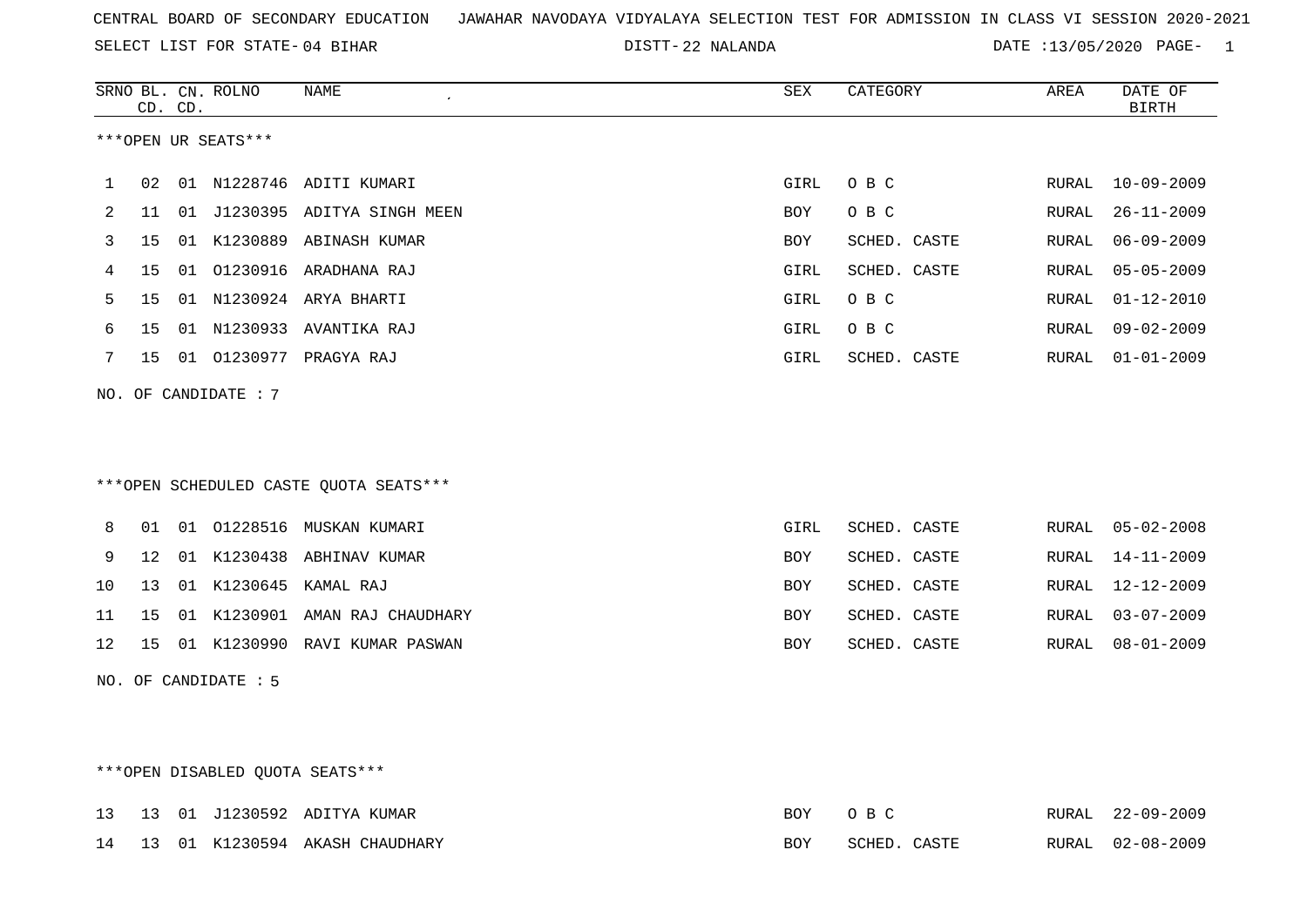SELECT LIST FOR STATE- DISTT- 04 BIHAR

22 NALANDA DATE :13/05/2020 PAGE- 2

|    | CD. CD. | SRNO BL. CN. ROLNO     | NAME                                   | SEX        | CATEGORY     | AREA  | DATE OF<br><b>BIRTH</b> |
|----|---------|------------------------|----------------------------------------|------------|--------------|-------|-------------------------|
|    |         | NO. OF CANDIDATE : 2   |                                        |            |              |       |                         |
|    |         |                        |                                        |            |              |       |                         |
|    |         |                        | *** OPEN BACKWARD CLASS QUOTA SEATS*** |            |              |       |                         |
| 15 |         |                        | 02 01 F1229138 SHIVANI RANJAN          | GIRL       | O B C        |       | URBAN 29-01-2009        |
| 16 | 12      |                        | 01 F1230503 KRITI RANJAN               | GIRL       | O B C        | URBAN | $04 - 04 - 2008$        |
| 17 | 13      |                        | 01 N1230600 ANAMIKA KUMARI             | GIRL       | O B C        | RURAL | $05 - 02 - 2010$        |
| 18 | 15      |                        | 01 N1230932 ASTHA KUMARI               | GIRL       | O B C        | RURAL | 14-04-2009              |
| 19 | 15      | 01 N1230935 AVNI       |                                        | GIRL       | O B C        | RURAL | $11 - 06 - 2009$        |
|    |         | NO. OF CANDIDATE : 5   |                                        |            |              |       |                         |
|    |         |                        |                                        |            |              |       |                         |
|    |         |                        |                                        |            |              |       |                         |
|    |         |                        | ***OPEN SCHEDULED TRIBE QUOTA SEATS*** |            |              |       |                         |
| 20 |         |                        | 18 01 L1231322 AMIT KUMAR              | BOY        | SCHED. TRIBE |       | RURAL 12-11-2008        |
|    |         | NO. OF CANDIDATE : 1   |                                        |            |              |       |                         |
|    |         |                        |                                        |            |              |       |                         |
|    |         |                        |                                        |            |              |       |                         |
|    |         | ***RURAL OPEN SEATS*** |                                        |            |              |       |                         |
| 21 | 01      |                        | 01 J1228370 AJAY KUMAR                 | <b>BOY</b> | O B C        | RURAL | $28 - 11 - 2008$        |
| 22 | 01      | 01 J1228682            | SONU KUMAR                             | BOY        | O B C        | RURAL | 16-12-2010              |
| 23 |         |                        | 02 01 J1229049 RAVI RANJAN KUMAR       | BOY        | O B C        |       | RURAL 07-09-2008        |
| 24 |         |                        | 02 01 J1229118 SAURAV KUMAR            | BOY        | O B C        | RURAL | $25 - 10 - 2009$        |
| 25 | 03      |                        | 01 N1229273 KRITIKA KAUSHAL            | GIRL       | O B C        | RURAL | $07 - 09 - 2008$        |
| 26 |         |                        | 04 01 J1229381 DIWAKAR KUMAR           | BOY        | O B C        |       | RURAL 15-01-2009        |

27 04 01 N1229427 NIKKI KUMARI GIRL O B C RURAL 12-01-2008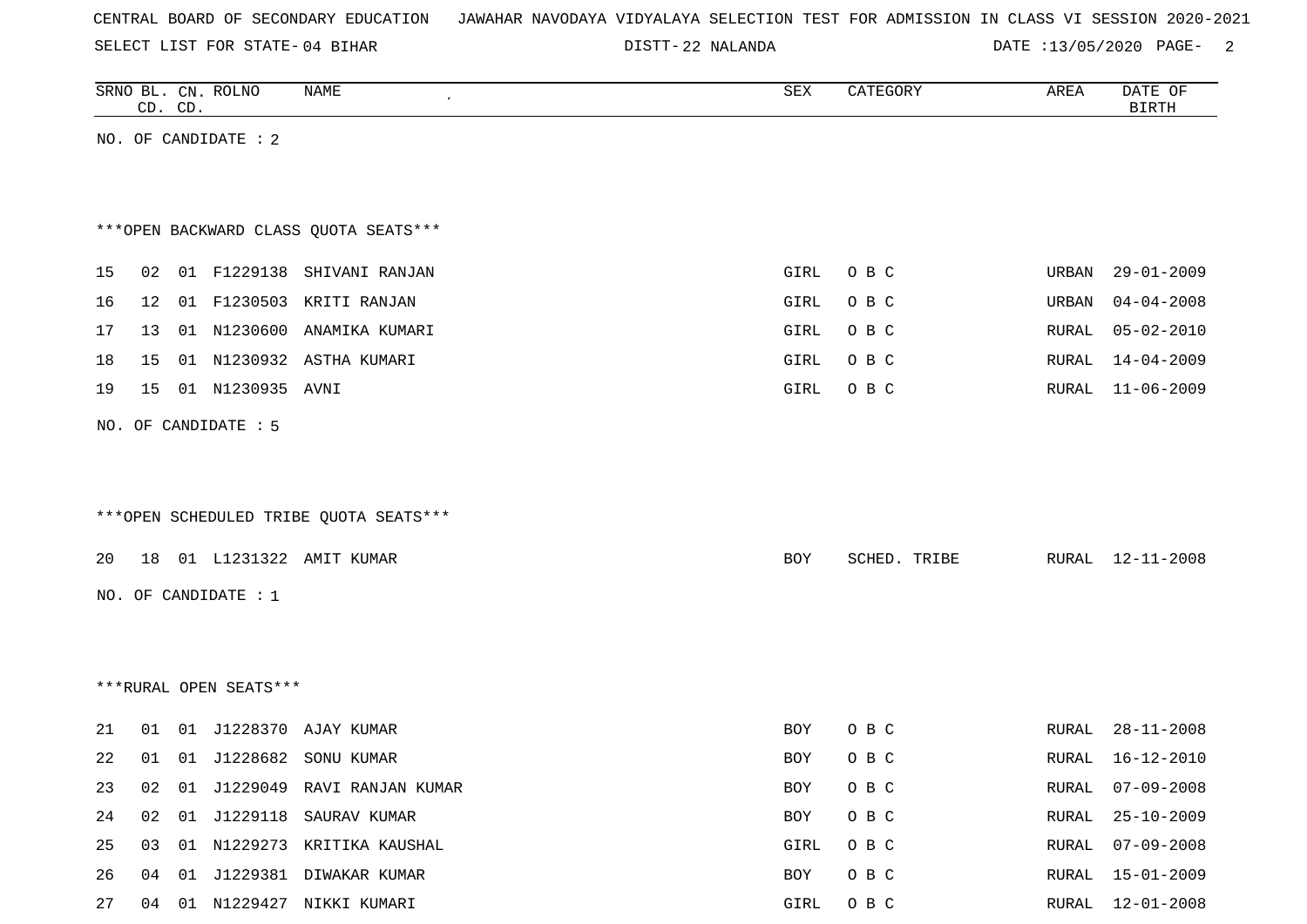22 NALANDA DATE :13/05/2020 PAGE- 3

|    | CD. CD. |    | SRNO BL. CN. ROLNO     | <b>NAME</b>               | ${\tt SEX}$ | CATEGORY       | AREA  | DATE OF<br><b>BIRTH</b> |
|----|---------|----|------------------------|---------------------------|-------------|----------------|-------|-------------------------|
|    |         |    | ***RURAL OPEN SEATS*** |                           |             |                |       |                         |
| 28 | 05      |    |                        | 01 N1229554 ANKITA KUMARI | GIRL        | O B C          | RURAL | $27 - 03 - 2009$        |
| 29 | 06      | 01 |                        | J1229701 ADITYA RAJ       | <b>BOY</b>  | O B C          | RURAL | $27 - 10 - 2009$        |
| 30 | 06      |    |                        | 01 K1229720 BALRAM KUMAR  | <b>BOY</b>  | SCHED. CASTE   | RURAL | $05 - 02 - 2008$        |
| 31 | 07      | 01 | J1229968               | SHAURYA GOSWAMI           | <b>BOY</b>  | O B C          | RURAL | $26 - 01 - 2009$        |
| 32 | 08      | 01 | N1230072               | DEEP RANI KUMARI          | GIRL        | O B C          | RURAL | $13 - 03 - 2009$        |
| 33 | 08      | 01 | J1230152               | SHAAN ALI                 | <b>BOY</b>  | O B C          | RURAL | $15 - 11 - 2009$        |
| 34 | 10      | 01 |                        | J1230321 PIYUSH KUMAR     | <b>BOY</b>  | O B C          | RURAL | 14-11-2009              |
| 35 | 10      | 01 | I1230368               | SHIVAM KUMAR              | <b>BOY</b>  | <b>GENERAL</b> | RURAL | $15 - 01 - 2009$        |
| 36 | 11      | 01 | J1230428               | SUNNY RAJ                 | <b>BOY</b>  | O B C          | RURAL | $09 - 06 - 2009$        |
| 37 | 12      | 01 | J1230439               | ABHINAV KUMAR             | <b>BOY</b>  | O B C          | RURAL | $06 - 05 - 2009$        |
| 38 | 13      | 01 | J1230633               | GAURAV PATEL              | <b>BOY</b>  | O B C          | RURAL | $01 - 03 - 2009$        |
| 39 | 14      | 01 | J1230842               | SURAJ KUMAR               | <b>BOY</b>  | O B C          | RURAL | $21 - 08 - 2009$        |
| 40 | 15      | 01 | J1230913               | ANKUSH KUMAR              | <b>BOY</b>  | O B C          | RURAL | $22 - 07 - 2009$        |
| 41 | 16      | 01 | I1231131               | SHIVAM KUMAR              | <b>BOY</b>  | <b>GENERAL</b> | RURAL | $24 - 10 - 2009$        |
| 42 | 17      | 01 | J1231294               | SHUBHAM KUMAR             | <b>BOY</b>  | O B C          | RURAL | $20 - 07 - 2009$        |
| 43 | 18      | 01 |                        | K1231331 BIPIN KUMAR      | <b>BOY</b>  | SCHED. CASTE   | RURAL | 19-07-2007              |
| 44 | 19      | 01 | N1231432               | ANMOL RATAN               | GIRL        | O B C          | RURAL | $17 - 01 - 2010$        |
| 45 | 20      | 01 | J1231540               | <b>GOLU KUMAR</b>         | <b>BOY</b>  | O B C          | RURAL | $12 - 12 - 2009$        |

NO. OF CANDIDATE : 25

\*\*\*RURAL SCHEDULED CASTE QUOTA SEATS\*\*\*

|     |  | 46 01 01 K1228713 USHAN RAJ  | BOY  | SCHED. CASTE |  | RURAL 05-04-2009 |
|-----|--|------------------------------|------|--------------|--|------------------|
| 47  |  | 02 01 01229144 SHREYA KUMARI | GIRL | SCHED. CASTE |  | RURAL 10-03-2009 |
| 48. |  | 03 01 01229244 ANJALI KUMARI | GIRL | SCHED. CASTE |  | RURAL 08-08-2008 |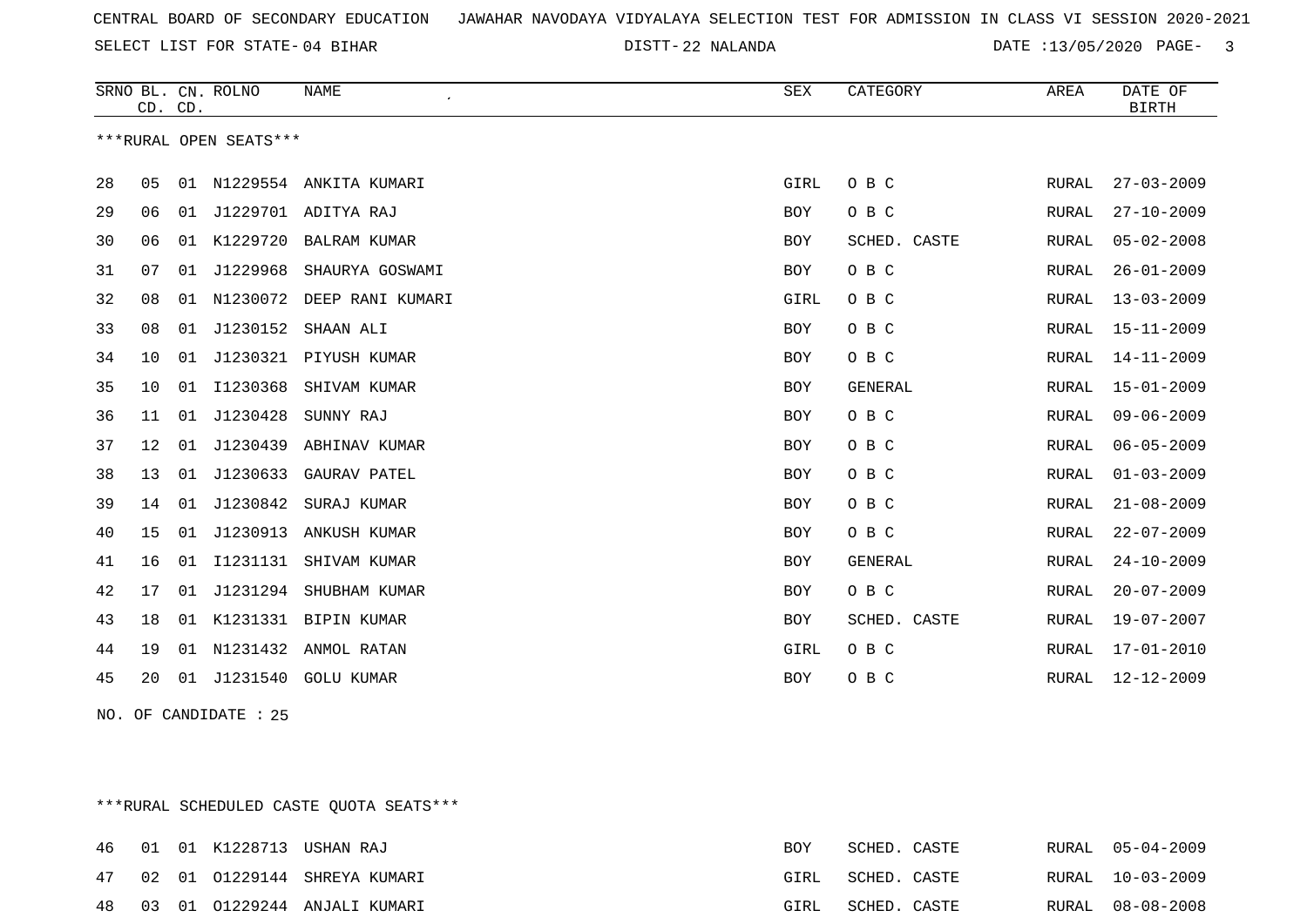SELECT LIST FOR STATE- DISTT- 04 BIHAR

22 NALANDA DATE :13/05/2020 PAGE- 4

RURAL 04-10-2009

RURAL 08-11-2008

|    |    | CD. CD. | SRNO BL. CN. ROLNO    | NAME                                    | SEX  | CATEGORY     | AREA  | DATE OF<br><b>BIRTH</b> |
|----|----|---------|-----------------------|-----------------------------------------|------|--------------|-------|-------------------------|
|    |    |         |                       | ***RURAL SCHEDULED CASTE QUOTA SEATS*** |      |              |       |                         |
| 49 | 03 |         |                       | 01 K1229247 ANURAG ANAND                | BOY  | SCHED. CASTE | RURAL | $04 - 06 - 2008$        |
| 50 | 03 |         |                       | 01 K1229251 ARUNAV ANAND                | BOY  | SCHED. CASTE | RURAL | $24 - 07 - 2008$        |
| 51 | 12 |         |                       | 01 K1230432 AAKASH KUMAR                | BOY  | SCHED. CASTE | RURAL | $31 - 10 - 2007$        |
| 52 | 13 |         |                       | 01 K1230736 SUMIT RAJ                   | BOY  | SCHED. CASTE | RURAL | $03 - 11 - 2009$        |
| 53 | 15 |         |                       | 01 K1230861 ABHIJEET VISHAL             | BOY  | SCHED. CASTE | RURAL | $03 - 06 - 2009$        |
| 54 | 15 |         |                       | 01 K1230919 ARNAV KUMAR                 | BOY  | SCHED. CASTE | RURAL | $28 - 10 - 2008$        |
| 55 | 15 |         |                       | 01 01230923 ARPITA KUMARI               | GIRL | SCHED. CASTE | RURAL | $10 - 10 - 2010$        |
| 56 | 16 |         |                       | 01 01231077 LAXMI KUMARI                | GIRL | SCHED. CASTE | RURAL | 11-09-2008              |
| 57 | 17 |         |                       | 01 K1231258 RAUSHAN KUMAR               | BOY  | SCHED. CASTE | RURAL | 12-11-2008              |
| 58 | 17 |         |                       | 01 K1231273 RUPESH KUMAR                | BOY  | SCHED. CASTE | RURAL | $09 - 08 - 2010$        |
| 59 | 18 |         |                       | 01 K1231399 SHIVAM KUMAR                | BOY  | SCHED. CASTE | RURAL | $09 - 09 - 2007$        |
|    |    |         | NO. OF CANDIDATE : 14 |                                         |      |              |       |                         |
|    |    |         |                       |                                         |      |              |       |                         |
|    |    |         |                       |                                         |      |              |       |                         |
|    |    |         |                       | ***RURAL BACKWARD CLASS OUOTA SEATS***  |      |              |       |                         |
| 60 | 02 |         |                       | 01 N1228767 ALPANA KUMARI               | GIRL | O B C        | RURAL | 17-08-2010              |
| 61 | 12 |         |                       | 01 N1230436 ABHILASHA KUMARI            | GIRL | O B C        | RURAL | $23 - 12 - 2009$        |
| 62 | 12 |         |                       | 01 N1230445 ABHIRUCHI RAJ               | GIRL | O B C        | RURAL | $21 - 02 - 2010$        |
| 63 | 12 |         |                       | 01 N1230521 PRERNA KUMARI               | GIRL | O B C        | RURAL | $01 - 01 - 2009$        |
| 64 | 13 |         |                       | 01 N1230599 AMRITA KUMARI               | GIRL | O B C        | RURAL | $05 - 02 - 2010$        |
| 65 | 15 |         |                       | 01 J1230860 ABHIJEET KUMAR              | BOY  | O B C        | RURAL | $02 - 06 - 2009$        |
| 66 | 15 |         |                       | 01 N1230862 ABHIKHUSHI RAJ              | GIRL | O B C        | RURAL | $09 - 05 - 2009$        |

67 15 01 J1230871 ABHINANDAN KUMAR BOY O B C

68 15 01 J1230876 ABHINAV RAJ BOY O B C RURAL 08-11-2008

69 15 01 J1230881 ABHIRAJ KUMAR BOY O B C RURAL 01-01-2009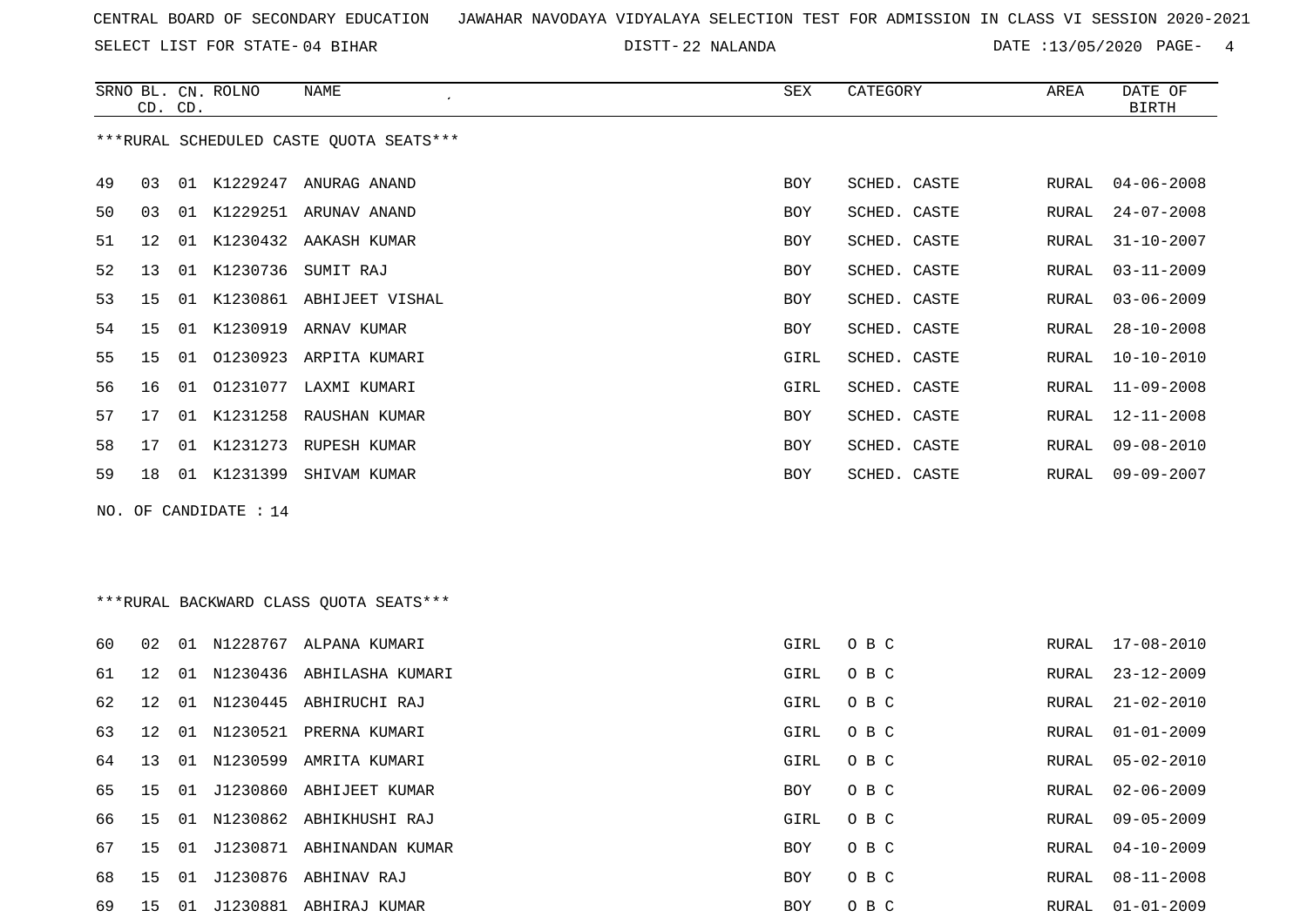SELECT LIST FOR STATE- DISTT- 04 BIHAR

22 NALANDA DATE :13/05/2020 PAGE- 5

|    | CD. CD. |    | SRNO BL. CN. ROLNO      | NAME                                   | SEX  | CATEGORY | AREA  | DATE OF<br>BIRTH |
|----|---------|----|-------------------------|----------------------------------------|------|----------|-------|------------------|
|    |         |    |                         | ***RURAL BACKWARD CLASS QUOTA SEATS*** |      |          |       |                  |
| 70 | 15      | 01 |                         | J1230882 ABHISHEK KUMAR                | BOY  | O B C    |       | RURAL 16-04-2008 |
| 71 | 15      |    |                         | 01 N1230905 ANJALI KMARI               | GIRL | O B C    | RURAL | 06-03-2009       |
| 72 | 15      | 01 | J1230925                | ARYAN RAJ                              | BOY  | O B C    |       | RURAL 13-11-2010 |
| 73 | 15      |    |                         | 01 N1230955 KUMARI SAKSHI              | GIRL | O B C    |       | RURAL 12-06-2008 |
| 74 | 15      | 01 | J1231031                | UJJWAL RAJ                             | BOY  | O B C    | RURAL | $13 - 11 - 2009$ |
| 75 | 17      |    | 01 N1231185             | ANJANA SHRI                            | GIRL | O B C    | RURAL | $20 - 02 - 2009$ |
|    |         |    | NO. OF CANDIDATE $: 16$ |                                        |      |          |       |                  |

\*\*\*RURAL SCHEDULED TRIBE QUOTA SEATS\*\*\*

|  |  | 76 01 01 P1228572 RAGANI KUMARI           | GIRL       | SCHED. TRIBE |  | RURAL 25-05-2009 |
|--|--|-------------------------------------------|------------|--------------|--|------------------|
|  |  | 77 01 01 L1228582 RAJ KUMAR               | <b>BOY</b> | SCHED. TRIBE |  | RURAL 27-07-2009 |
|  |  | 78 07 01 L1229944 RISHABH RAJ VISHWAKARMA | <b>BOY</b> | SCHED. TRIBE |  | RURAL 06-07-2009 |
|  |  | 79 12 01 P1230464 ARADHYA KUMARI          | GIRL       | SCHED. TRIBE |  | RURAL 05-08-2009 |
|  |  | 80 13 01 L1230747 VIKASH KUMAR            | BOY        | SCHED. TRIBE |  | RURAL 01-12-2009 |

NO. OF CANDIDATE : 5

TOTAL SELECTED CANDIDATE : 80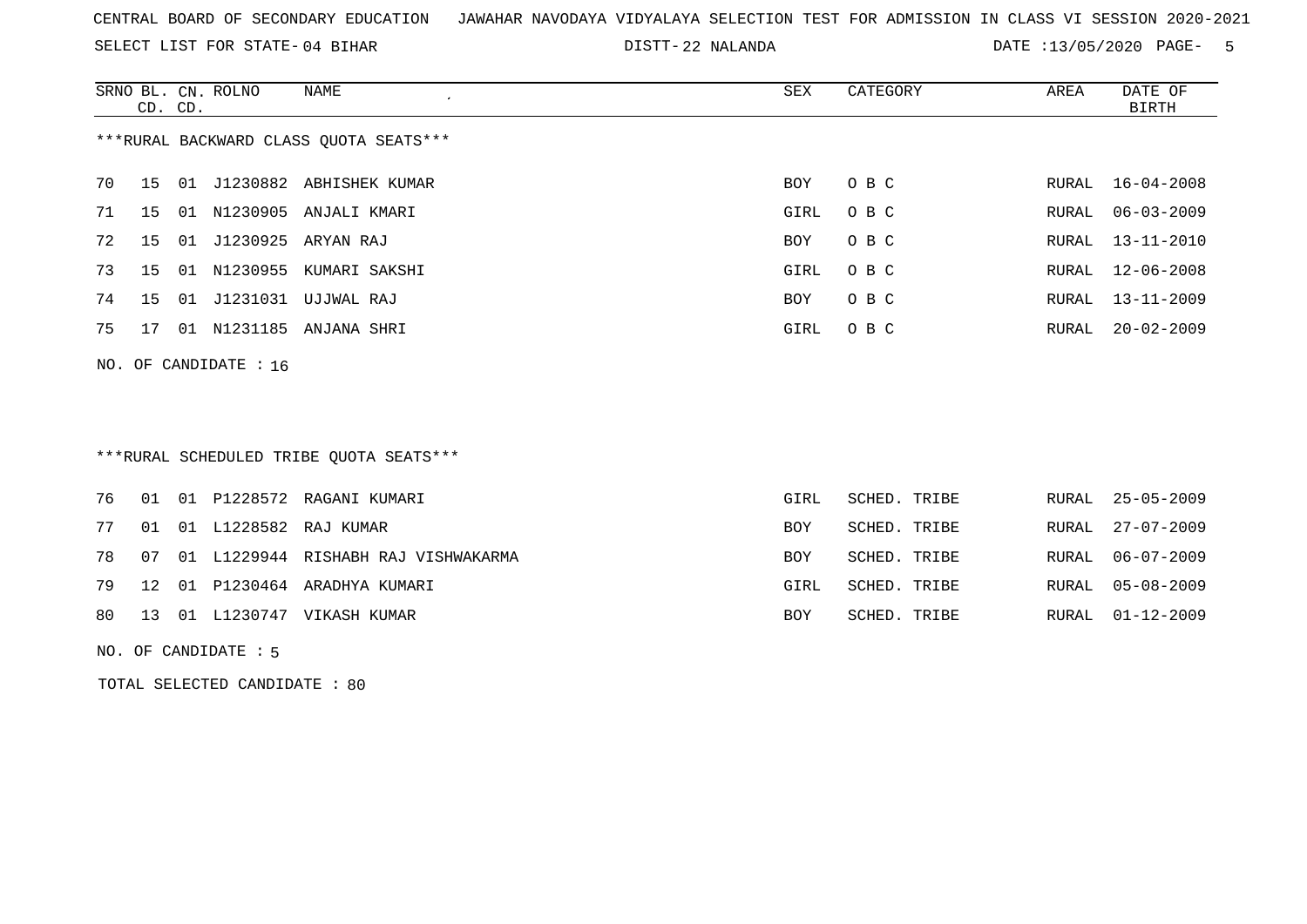23 NAWADA DATE :13/05/2020 PAGE- 1

|     |    | CD. CD. | SRNO BL. CN. ROLNO   | <b>NAME</b><br>$\epsilon$              | <b>SEX</b> | CATEGORY       | AREA         | DATE OF<br><b>BIRTH</b> |
|-----|----|---------|----------------------|----------------------------------------|------------|----------------|--------------|-------------------------|
|     |    |         | ***OPEN UR SEATS***  |                                        |            |                |              |                         |
| 1   | 02 |         |                      | 01 J1232494 PUSHKAR RAJ                | <b>BOY</b> | O B C          | RURAL        | $19 - 12 - 2010$        |
| 2   | 03 |         |                      | 01 I1232638 ADITYA RAJ                 | <b>BOY</b> | <b>GENERAL</b> | RURAL        | $09 - 08 - 2010$        |
| 3   | 04 |         |                      | 01 I1232932 SHIVAM RAJ                 | <b>BOY</b> | <b>GENERAL</b> | RURAL        | $13 - 09 - 2009$        |
| 4   | 06 | 01      |                      | I1233246 RISHU KUMAR                   | <b>BOY</b> | GENERAL        | RURAL        | $25 - 09 - 2009$        |
| 5   | 07 | 01      |                      | J1233351 AYUSH RAJ                     | <b>BOY</b> | O B C          | RURAL        | $19 - 08 - 2009$        |
| 6   | 08 |         |                      | 01 M1233485 PRERNA KUMARI              | GIRL       | GENERAL        | RURAL        | $24 - 08 - 2009$        |
| 7   | 10 |         | 01 J1233729          | MANISH KUMAR                           | BOY        | O B C          | RURAL        | $25 - 11 - 2008$        |
|     |    |         | NO. OF CANDIDATE : 7 |                                        |            |                |              |                         |
|     |    |         |                      | ***OPEN SCHEDULED CASTE QUOTA SEATS*** |            |                |              |                         |
| 8   | 01 |         |                      | 01 K1231997 RAHUL RAJ                  | <b>BOY</b> | SCHED. CASTE   | RURAL        | $11 - 01 - 2010$        |
| 9   | 03 | 01      | 01232650             | ANUPRIYA KUMARI                        | GIRL       | SCHED. CASTE   | <b>RURAL</b> | $22 - 04 - 2009$        |
| 10  | 04 |         |                      | 01 K1232910 ROCKY KUMAR                | <b>BOY</b> | SCHED. CASTE   | RURAL        | $31 - 01 - 2010$        |
| 11  | 07 |         |                      | 01 K1233352 AYUSH RAJ PASWAN           | BOY        | SCHED. CASTE   | RURAL        | $23 - 10 - 2009$        |
| 12  | 10 |         |                      | 01 K1233744 PRINCE KUMAR               | <b>BOY</b> | SCHED. CASTE   | RURAL        | $06 - 08 - 2009$        |
| NO. |    |         | OF CANDIDATE : 5     |                                        |            |                |              |                         |

# \*\*\*OPEN DISABLED QUOTA SEATS\*\*\*

|  |  | 13 07 01 K1233369 KANHAIYA KUMAR | <b>BOY</b> | SCHED. CASTE |  | RURAL 02-09-2007 |
|--|--|----------------------------------|------------|--------------|--|------------------|
|  |  | 14 08 01 K1233499 ROHIT KUMAR    | <b>BOY</b> | SCHED. CASTE |  | RURAL 10-09-2009 |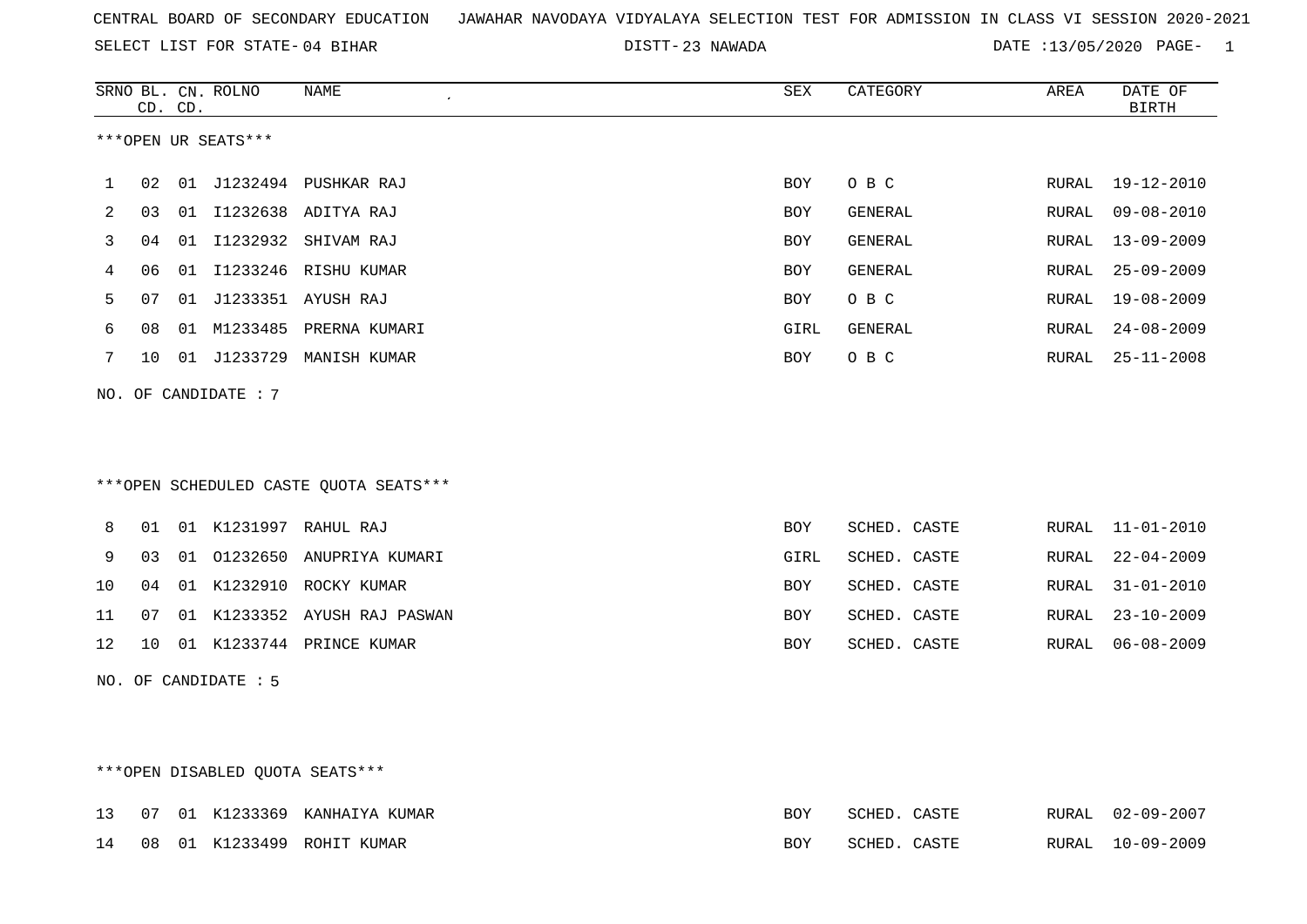|  |  |  |  | CENTRAL BOARD OF SECONDARY EDUCATION – JAWAHAR NAVODAYA VIDYALAYA SELECTION TEST FOR ADMISSION IN CLASS VI SESSION 2020-2021 |  |  |  |  |  |  |  |  |  |  |  |  |  |
|--|--|--|--|------------------------------------------------------------------------------------------------------------------------------|--|--|--|--|--|--|--|--|--|--|--|--|--|
|--|--|--|--|------------------------------------------------------------------------------------------------------------------------------|--|--|--|--|--|--|--|--|--|--|--|--|--|

DISTT-23 NAWADA 20020 DATE :13/05/2020 PAGE-

|    |    | CD. CD. | SRNO BL. CN. ROLNO     | NAME                                   | SEX        | CATEGORY     | AREA  | DATE OF<br><b>BIRTH</b> |
|----|----|---------|------------------------|----------------------------------------|------------|--------------|-------|-------------------------|
|    |    |         | NO. OF CANDIDATE : 2   |                                        |            |              |       |                         |
|    |    |         |                        |                                        |            |              |       |                         |
|    |    |         |                        |                                        |            |              |       |                         |
|    |    |         |                        | *** OPEN BACKWARD CLASS QUOTA SEATS*** |            |              |       |                         |
| 15 | 02 |         |                        | 01 N1232360 BEAUTY KUMRI               | GIRL       | O B C        | RURAL | 12-11-2008              |
| 16 | 02 |         | 01 N1232521            | RAUSHNI KUMARI                         | GIRL       | O B C        | RURAL | $30 - 07 - 2009$        |
| 17 | 02 |         |                        | 01 N1232571 SHANVI SHREYA              | GIRL       | O B C        | RURAL | $28 - 02 - 2010$        |
| 18 | 02 |         | 01 N1232619            | SWETA SINHA                            | GIRL       | O B C        | RURAL | $16 - 01 - 2009$        |
| 19 | 03 |         | 01 N1232730            | RAGINI KUMARI                          | GIRL       | O B C        | RURAL | $05 - 02 - 2009$        |
|    |    |         | NO. OF CANDIDATE : 5   |                                        |            |              |       |                         |
|    |    |         |                        |                                        |            |              |       |                         |
|    |    |         |                        |                                        |            |              |       |                         |
|    |    |         |                        | ***OPEN SCHEDULED TRIBE QUOTA SEATS*** |            |              |       |                         |
|    |    |         |                        |                                        |            |              |       |                         |
| 20 | 08 |         |                        | 01 L1233492 RAJEEV KUMAR               | <b>BOY</b> | SCHED. TRIBE |       | RURAL 15-02-2010        |
|    |    |         | NO. OF CANDIDATE : $1$ |                                        |            |              |       |                         |
|    |    |         |                        |                                        |            |              |       |                         |
|    |    |         |                        |                                        |            |              |       |                         |
|    |    |         | ***RURAL OPEN SEATS*** |                                        |            |              |       |                         |
| 21 | 01 |         | 01 M1232121            | SANGAM KUMARI                          | GIRL       | GENERAL      | RURAL | $28 - 02 - 2008$        |
| 22 | 01 |         |                        | 01 J1232160 SAURAV KUMAR               | <b>BOY</b> | O B C        | RURAL | $25 - 10 - 2007$        |
| 23 | 02 |         |                        | 01 M1232475 PRAGYA KUMARI              | GIRL       | GENERAL      | RURAL | $06 - 11 - 2008$        |
| 24 | 02 | 01      |                        | N1232623 VANYA SHREE                   | GIRL       | $O$ B $C$    | RURAL | $04 - 12 - 2008$        |
| 25 | 03 |         |                        | 01 J1232715 PRINCE RAJ                 | BOY        | O B C        | RURAL | $29 - 11 - 2009$        |
| 26 | 03 |         |                        | 01 J1232728 PRIYANSHU RAJ              | BOY        | O B C        | RURAL | $18 - 09 - 2009$        |
| 27 | 04 |         |                        | 01 J1232829 DEEPAM KUMAR               | BOY        | O B C        | RURAL | $19 - 06 - 2009$        |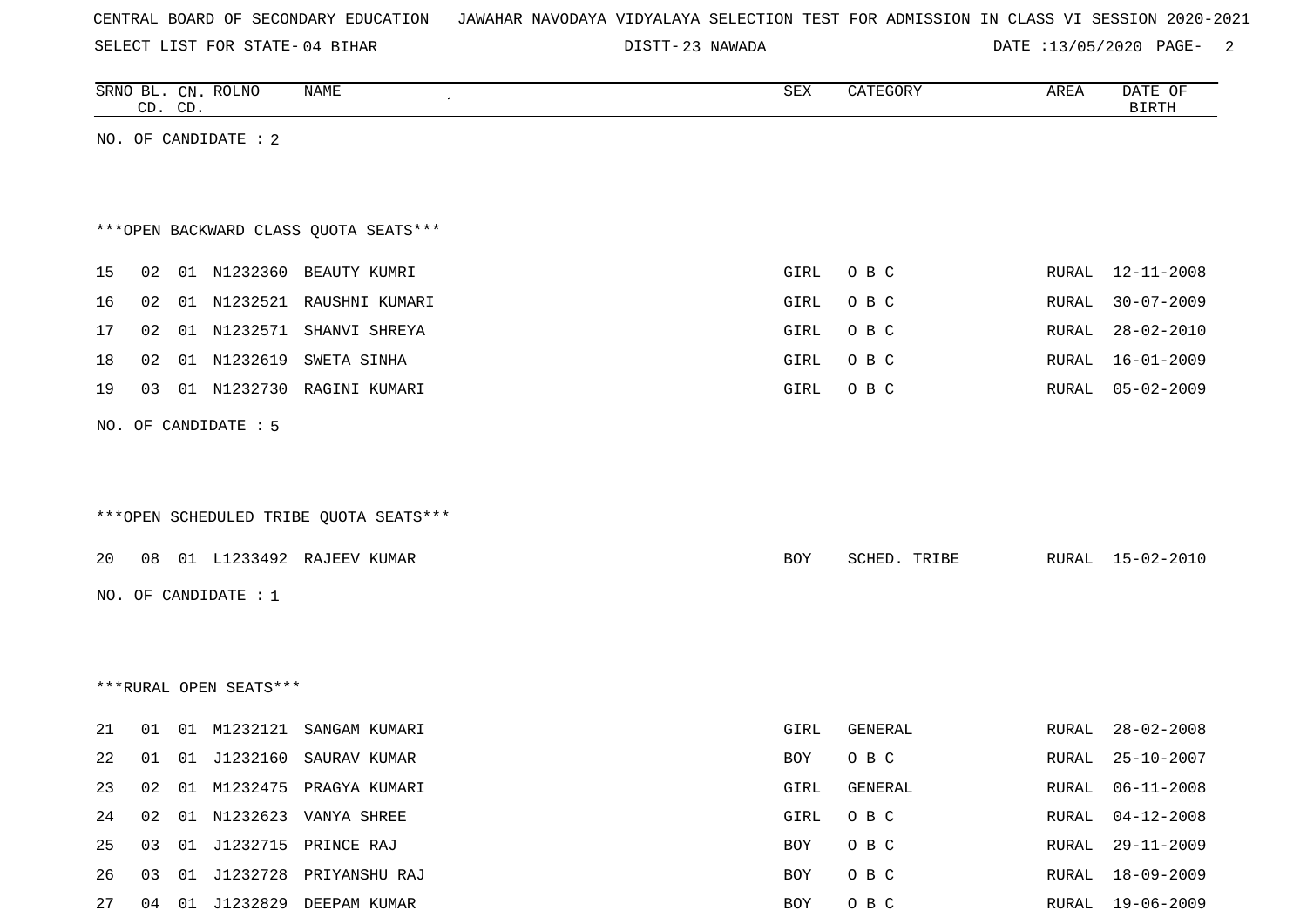23 NAWADA DATE :13/05/2020 PAGE- 3

|    | CD. CD. |    | SRNO BL. CN. ROLNO     | <b>NAME</b><br>$\epsilon$ | <b>SEX</b> | CATEGORY       | AREA         | DATE OF<br><b>BIRTH</b> |
|----|---------|----|------------------------|---------------------------|------------|----------------|--------------|-------------------------|
|    |         |    | ***RURAL OPEN SEATS*** |                           |            |                |              |                         |
| 28 | 04      | 01 | J1232830               | DEV JOSHI                 | <b>BOY</b> | O B C          | RURAL        | $26 - 10 - 2008$        |
| 29 | 05      | 01 | J1232987               | ARYAN ANAND               | BOY        | O B C          | RURAL        | $02 - 02 - 2010$        |
| 30 | 06      | 01 | I1233142               | AASHUTOSH KUMAR           | <b>BOY</b> | <b>GENERAL</b> | <b>RURAL</b> | $23 - 09 - 2009$        |
| 31 | 06      | 01 | I1233167               | AYUSH KUMAR               | BOY        | GENERAL        | RURAL        | $25 - 09 - 2009$        |
| 32 | 06      | 01 | I1233229               | PRINCE RAJ                | <b>BOY</b> | GENERAL        | RURAL        | $13 - 03 - 2009$        |
| 33 | 07      | 01 | I1233437               | SURAJ RAJ                 | <b>BOY</b> | <b>GENERAL</b> | <b>RURAL</b> | $09 - 07 - 2009$        |
| 34 | 08      | 01 | M1233496               | RITIKA KUMARI             | GIRL       | GENERAL        | RURAL        | $06 - 11 - 2009$        |
| 35 | 09      | 01 | M1233556               | ANSHU KUMARI              | GIRL       | <b>GENERAL</b> | RURAL        | $09 - 06 - 2009$        |
| 36 | 09      | 01 | N1233611               | NISHU KUMARI              | GIRL       | O B C          | RURAL        | $12 - 12 - 2009$        |
| 37 | 10      | 01 | I1233706               | AYUSH KUMAR               | BOY        | <b>GENERAL</b> | RURAL        | $15 - 11 - 2009$        |
| 38 | 10      | 01 | J1233766               | SHIVAM KUMAR              | BOY        | O B C          | <b>RURAL</b> | $30 - 09 - 2009$        |
| 39 | 11      | 01 | M1233815               | BABLI                     | GIRL       | GENERAL        | RURAL        | $01 - 01 - 2008$        |
| 40 | 12      | 01 |                        | J1233894 ANKIT KUMAR      | BOY        | O B C          | RURAL        | $06 - 08 - 2009$        |
| 41 | 12      | 01 | N1233948               | RITIKA                    | GIRL       | O B C          | RURAL        | $07 - 09 - 2008$        |
| 42 | 13      | 01 | J1234010               | PRINCE AMAR               | BOY        | O B C          | RURAL        | $17 - 07 - 2009$        |
| 43 | 13      | 01 | J1234037               | SRIJAN BHARTI             | BOY        | O B C          | <b>RURAL</b> | $29 - 11 - 2009$        |
| 44 | 14      | 01 | J1234064               | RAJEEV RANJAN KUMAR       | BOY        | O B C          | RURAL        | $10 - 11 - 2008$        |

NO. OF CANDIDATE : 24

\*\*\*RURAL SCHEDULED CASTE QUOTA SEATS\*\*\*

|  |  | 45 01 01 K1231996 RAHUL RAJ      | BOY | SCHED. CASTE | RURAL 04-04-2009 |
|--|--|----------------------------------|-----|--------------|------------------|
|  |  | 46 02 01 K1232349 ASHUTOSH KUMAR | BOY | SCHED. CASTE | RURAL 25-12-2008 |
|  |  | 47 03 01 K1232713 PRINCE KUMAR   | BOY | SCHED. CASTE | RURAL 20-07-2009 |
|  |  | 48 04 01 K1232824 BOBY KUMAR     | BOY | SCHED. CASTE | RURAL 13-12-2009 |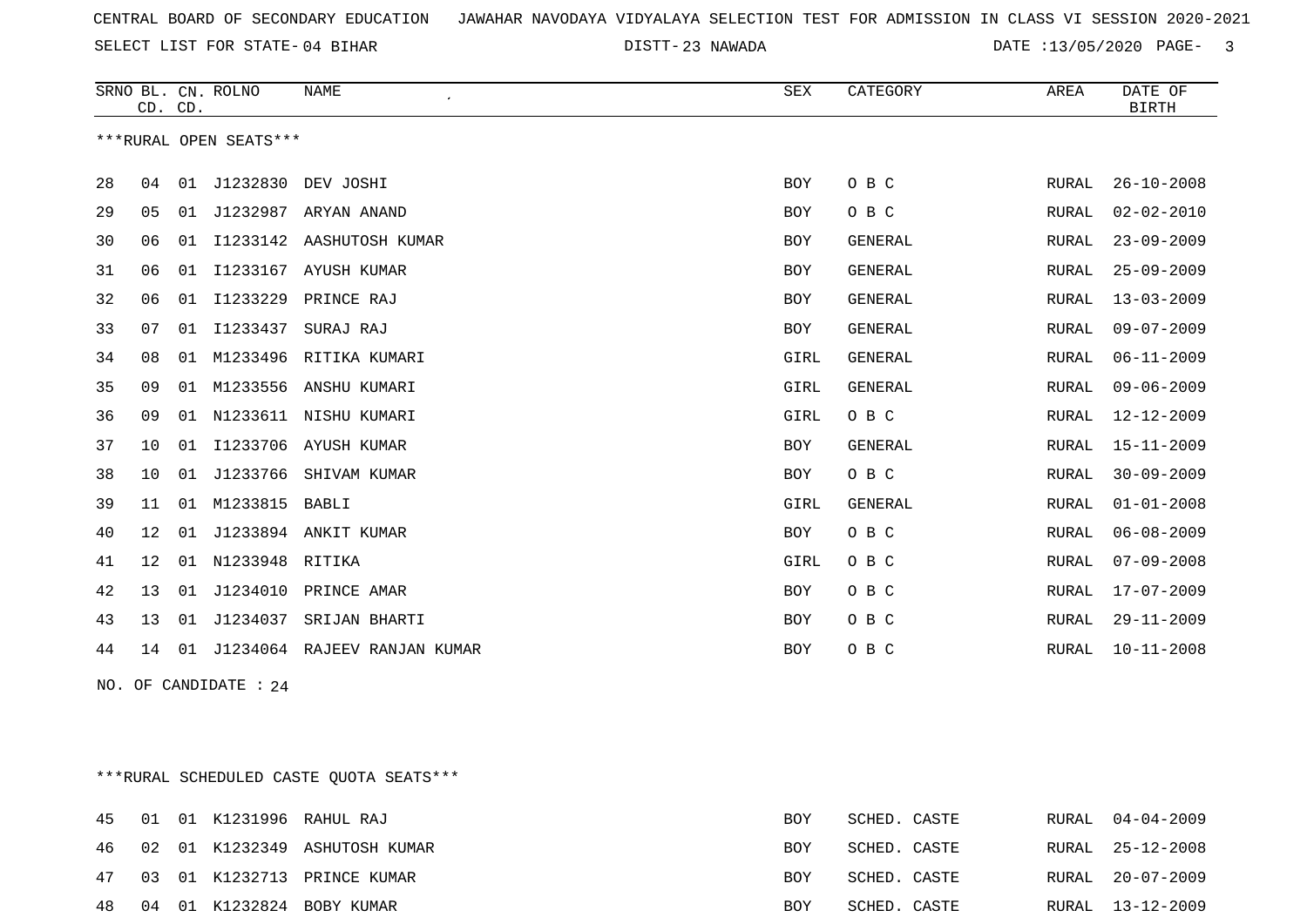SELECT LIST FOR STATE- DISTT- 04 BIHAR

23 NAWADA DATE :13/05/2020 PAGE- 4

|    |                | CD. CD. | SRNO BL. CN. ROLNO    | NAME                                    | SEX        | CATEGORY     | AREA  | DATE OF<br><b>BIRTH</b> |
|----|----------------|---------|-----------------------|-----------------------------------------|------------|--------------|-------|-------------------------|
|    |                |         |                       | ***RURAL SCHEDULED CASTE QUOTA SEATS*** |            |              |       |                         |
| 49 | 04             |         |                       | 01 K1232855 MANOJ KUMAR                 | <b>BOY</b> | SCHED. CASTE | RURAL | $02 - 06 - 2009$        |
| 50 | 04             |         |                       | 01 K1232922 SANDIP KUMAR                | <b>BOY</b> | SCHED. CASTE | RURAL | $01 - 01 - 2009$        |
| 51 | 05             |         |                       | 01 K1233091 ROHAN RAJ                   | <b>BOY</b> | SCHED. CASTE | RURAL | $18 - 06 - 2008$        |
| 52 | 0 <sub>5</sub> |         |                       | 01 K1233106 SATYAM KUMAR                | BOY        | SCHED. CASTE | RURAL | $10 - 11 - 2010$        |
| 53 | 06             |         |                       | 01 K1233144 ABHINAV KUMAR               | BOY        | SCHED. CASTE | RURAL | $10 - 07 - 2009$        |
| 54 | 06             |         |                       | 01 K1233162 ARYAN RAJ                   | BOY        | SCHED. CASTE | RURAL | $28 - 10 - 2009$        |
| 55 | 06             |         |                       | 01 K1233243 RAUSHAN KUMAR               | BOY        | SCHED. CASTE | RURAL | $03 - 09 - 2008$        |
| 56 | 06             | 01      | K1233260              | SANDIP KUMAR                            | <b>BOY</b> | SCHED. CASTE | RURAL | $15 - 01 - 2009$        |
| 57 | 06             |         |                       | 01 K1233295 SONU KUMAR                  | <b>BOY</b> | SCHED. CASTE | RURAL | $01 - 08 - 2007$        |
| 58 | 07             |         |                       | 01 K1233330 AMARNATH KUMAR              | <b>BOY</b> | SCHED. CASTE | RURAL | $09 - 11 - 2008$        |
| 59 | 09             |         |                       | 01 K1233643 RAVIRANJAN                  | <b>BOY</b> | SCHED. CASTE | RURAL | $25 - 09 - 2008$        |
|    |                |         | NO. OF CANDIDATE : 15 |                                         |            |              |       |                         |

## \*\*\*RURAL BACKWARD CLASS QUOTA SEATS\*\*\*

| 60 | 01    | O 1 | N1231713    | ARTI KUMARI           | GIRL | O B C | RURAL | 21-04-2008       |
|----|-------|-----|-------------|-----------------------|------|-------|-------|------------------|
| 61 | . N 1 | 01  | J1231735    | BIPIN KUMAR           | BOY  | O B C | RURAL | $02 - 01 - 2010$ |
| 62 | 01    |     | 01 N1232280 | TWINKLE KUMARI        | GIRL | O B C | RURAL | 19-07-2009       |
| 63 | 01    |     | 01 N1232281 | TWINKLE VERMA         | GIRL | O B C | RURAL | 08-08-2009       |
| 64 | 02    |     | 01 N1232620 | TANNU KUMARI          | GIRL | O B C | RURAL | 16-01-2009       |
| 65 | 03    |     | 01 N1232726 | PRIYANSHU KUMARI      | GIRL | O B C | RURAL | $30 - 12 - 2008$ |
| 66 | 05    |     |             | 01 J1232988 ARYAN RAJ | BOY  | O B C | RURAL | 15-11-2009       |
| 67 | 05    |     |             | 01 J1232994 AYUSH RAJ | BOY  | O B C | RURAL | 24-11-2009       |
| 68 | 05    |     | 01 N1233090 | RITU KUMARI           | GIRL | O B C | RURAL | $20 - 12 - 2009$ |
| 69 | 06    | 01  | N1233170    | BABLI KUMARI          | GIRL | O B C | RURAL | $03 - 11 - 2009$ |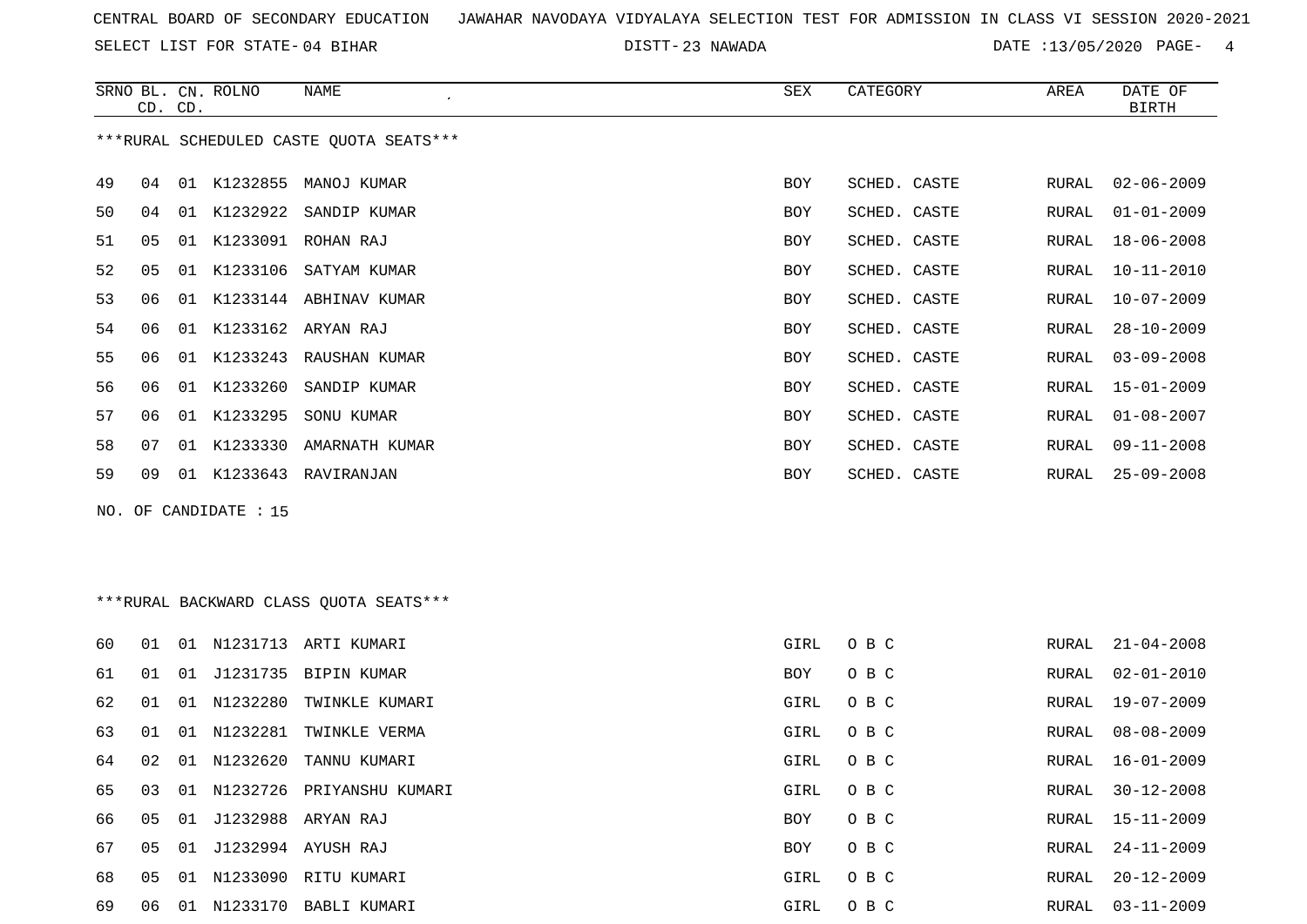SELECT LIST FOR STATE- DISTT- 04 BIHAR

23 NAWADA DATE :13/05/2020 PAGE- 5

|                                        |    |         | SRNO BL. CN. ROLNO      | NAME                                    | SEX  | CATEGORY | AREA  | DATE OF          |  |  |
|----------------------------------------|----|---------|-------------------------|-----------------------------------------|------|----------|-------|------------------|--|--|
|                                        |    | CD. CD. |                         |                                         |      |          |       | BIRTH            |  |  |
| ***RURAL BACKWARD CLASS QUOTA SEATS*** |    |         |                         |                                         |      |          |       |                  |  |  |
|                                        |    |         |                         |                                         |      |          |       |                  |  |  |
| 70                                     | 06 |         |                         | 01 N1233276 SHIVANI KUMARI              | GIRL | O B C    | RURAL | $01 - 01 - 2009$ |  |  |
| 71                                     | 08 | 01      |                         | J1233509 SAURAV KUMAR                   | BOY  | O B C    | RURAL | 15-10-2009       |  |  |
| 72                                     | 10 |         |                         | 01 N1233757 SADHANA KUMARI              | GIRL | O B C    | RURAL | $22 - 08 - 2008$ |  |  |
| 73                                     | 11 | 01      |                         | N1233800 AMBIKA BHARTI                  | GIRL | O B C    | RURAL | 14-12-2009       |  |  |
| 74                                     | 11 | 01      |                         | J1233847 RAJEEV KUMAR                   | BOY  | O B C    | RURAL | $07 - 11 - 2009$ |  |  |
| 75                                     | 11 | 01      | J1233879                | SURAJ KUMAR                             | BOY  | O B C    | RURAL | $20 - 07 - 2009$ |  |  |
|                                        |    |         | NO. OF CANDIDATE : $16$ |                                         |      |          |       |                  |  |  |
|                                        |    |         |                         |                                         |      |          |       |                  |  |  |
|                                        |    |         |                         |                                         |      |          |       |                  |  |  |
|                                        |    |         |                         |                                         |      |          |       |                  |  |  |
|                                        |    |         |                         | ***RURAL SCHEDULED TRIBE QUOTA SEATS*** |      |          |       |                  |  |  |

|  |  | 76 01 01 L1231745 CHANDRASEN HEMBROM | <b>BOY</b> | SCHED. TRIBE |  | RURAL 15-09-2009 |
|--|--|--------------------------------------|------------|--------------|--|------------------|
|  |  | 77 03 01 L1232643 ANAND KUMAR        | BOY        | SCHED. TRIBE |  | RURAL 10-08-2009 |
|  |  | 78 04 01 P1232823 BISAKHA KUMARI     | GIRL       | SCHED. TRIBE |  | RURAL 15-12-2008 |
|  |  | 79 07 01 L1233389 PAWANSUT KUMAR     | <b>BOY</b> | SCHED. TRIBE |  | RURAL 16-05-2007 |
|  |  | 80 10 01 P1233692 ADITI SHARMA       | GIRL       | SCHED. TRIBE |  | RURAL 13-02-2008 |
|  |  |                                      |            |              |  |                  |

NO. OF CANDIDATE : 5

TOTAL SELECTED CANDIDATE : 80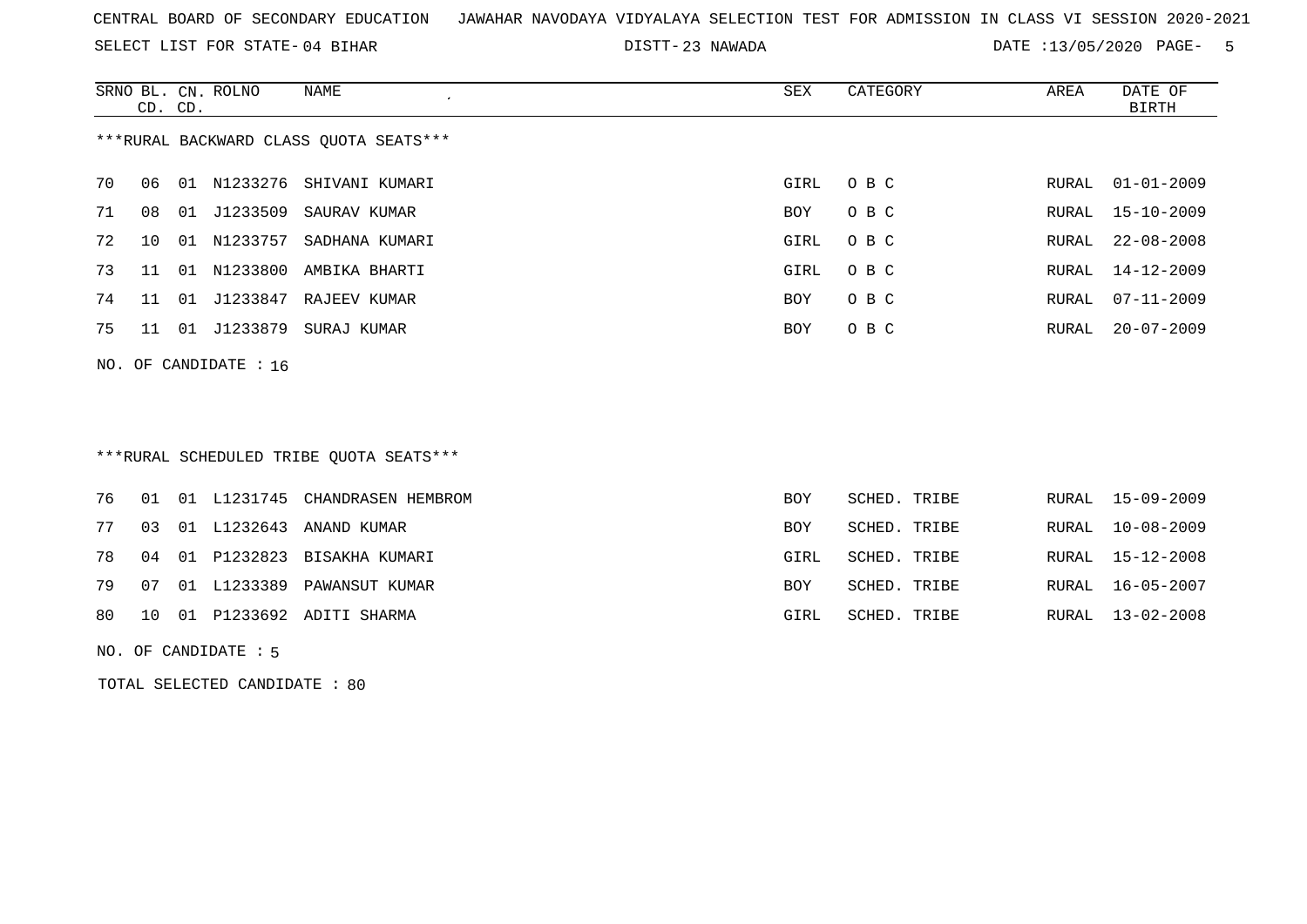24 PURNEA DATE :13/05/2020 PAGE- 1

|    | CD.             | CD. | SRNO BL. CN. ROLNO   | <b>NAME</b>                            | SEX        | CATEGORY       | AREA  | DATE OF<br><b>BIRTH</b> |
|----|-----------------|-----|----------------------|----------------------------------------|------------|----------------|-------|-------------------------|
|    |                 |     | ***OPEN UR SEATS***  |                                        |            |                |       |                         |
| 1  | 04              |     |                      | 01 I1234930 ANKIT JHA                  | BOY        | <b>GENERAL</b> | RURAL | $09 - 06 - 2008$        |
| 2  | 04              |     |                      | 01 I1234940 ANKIT KUMAR MISHRA         | <b>BOY</b> | GENERAL        | RURAL | $15 - 08 - 2008$        |
| 3  | 04              |     |                      | 01 M1234972 ARPAN KUMARI               | GIRL       | <b>GENERAL</b> | RURAL | $27 - 04 - 2008$        |
| 4  | 04              |     | 01 M1234977 ARYA     |                                        | GIRL       | <b>GENERAL</b> | RURAL | $16 - 10 - 2009$        |
| 5  | 10              |     |                      | 01 B1236989 ARJUN KUMAR                | <b>BOY</b> | O B C          | URBAN | $24 - 11 - 2009$        |
| 6  | 10              |     |                      | 01 J1237105 GAURAV KUMAR               | <b>BOY</b> | O B C          | RURAL | $01 - 01 - 2009$        |
| 7  | 10              |     |                      | 01 J1237288 MD SHAH ALAM               | BOY        | O B C          | RURAL | $19 - 06 - 2009$        |
| 8  | 12 <sup>°</sup> |     |                      | 01 J1238296 KAIF PERWEZ                | BOY        | O B C          | RURAL | $20 - 10 - 2007$        |
|    |                 |     |                      | ***OPEN SCHEDULED CASTE QUOTA SEATS*** |            |                |       |                         |
| 9  | 05              |     |                      | 01 K1235819 ANSHU KUMAR RAM            | <b>BOY</b> | SCHED. CASTE   | RURAL | $16 - 07 - 2008$        |
| 10 | 08              |     |                      | 01 K1236558 ROUNAK KUMAR               | <b>BOY</b> | SCHED. CASTE   | RURAL | $27 - 11 - 2009$        |
| 11 | 11              |     |                      | 01 K1237868 DEV PRASHANT               | <b>BOY</b> | SCHED. CASTE   | RURAL | $23 - 03 - 2009$        |
|    |                 |     | NO. OF CANDIDATE : 3 |                                        |            |                |       |                         |
|    |                 |     |                      | ***OPEN DISABLED QUOTA SEATS***        |            |                |       |                         |
| 12 | 09              |     |                      | 01 N1236873 TASKIN FATMA               | GIRL       | O B C          | RURAL | $01 - 07 - 2009$        |
| 13 | 11              |     | 01 J1238226          | TAPESH KUMAR                           | <b>BOY</b> | O B C          | RURAL | $15 - 06 - 2008$        |
| 14 | 12              |     |                      | 01 J1238379 SACHIN KUMAR               | <b>BOY</b> | O B C          | RURAL | $01 - 01 - 2009$        |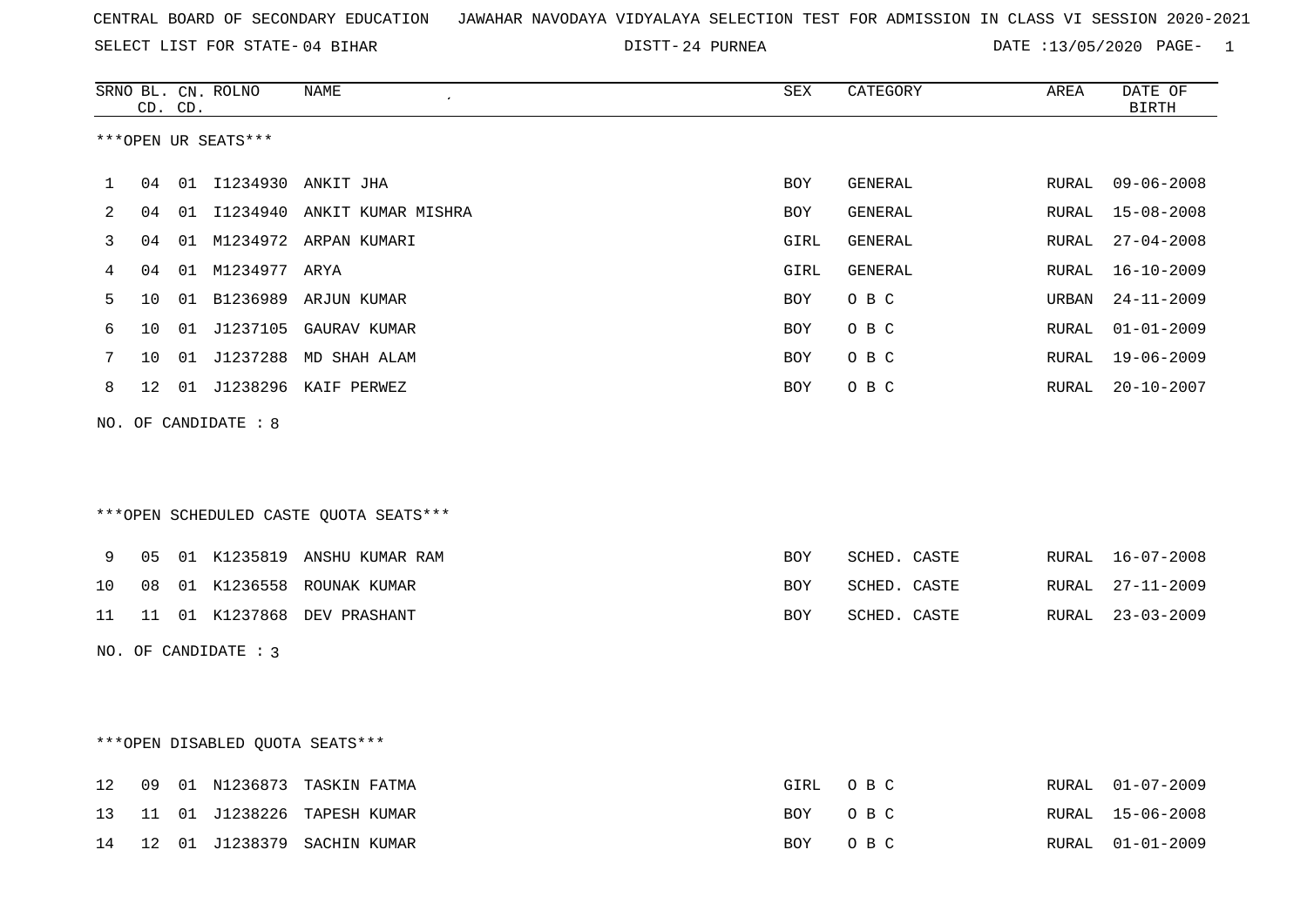SELECT LIST FOR STATE- DISTT- 04 BIHAR

24 PURNEA DATE :13/05/2020 PAGE- 2

|    | CD. CD. | SRNO BL. CN. ROLNO     | <b>NAME</b>                            | SEX  | CATEGORY     | AREA  | DATE OF<br><b>BIRTH</b> |
|----|---------|------------------------|----------------------------------------|------|--------------|-------|-------------------------|
|    |         | NO. OF CANDIDATE : 3   |                                        |      |              |       |                         |
|    |         |                        |                                        |      |              |       |                         |
|    |         |                        |                                        |      |              |       |                         |
|    |         |                        | *** OPEN BACKWARD CLASS QUOTA SEATS*** |      |              |       |                         |
| 15 | 03      |                        | 01 N1234528 ASFIYA NAAZ                | GIRL | O B C        | RURAL | $27 - 09 - 2008$        |
| 16 | 04      | 01 N1235438            | PRATIBHA KUMARI                        | GIRL | O B C        | RURAL | $16 - 08 - 2009$        |
| 17 | 04      |                        | 01 N1235439 PRATIMA KUMARI             | GIRL | O B C        | RURAL | $16 - 08 - 2009$        |
| 18 | 10      |                        | 01 B1236988 ARJUN CHAKRAVARTI          | BOY  | O B C        | URBAN | $30 - 11 - 2008$        |
| 19 | 11      |                        | 01 N1238011 NIDHI RANI                 | GIRL | O B C        | RURAL | $26 - 11 - 2008$        |
|    |         | NO. OF CANDIDATE : 5   |                                        |      |              |       |                         |
|    |         |                        |                                        |      |              |       |                         |
|    |         |                        |                                        |      |              |       |                         |
|    |         |                        | ***OPEN SCHEDULED TRIBE QUOTA SEATS*** |      |              |       |                         |
| 20 |         |                        | 10 01 D1237569 SAMEER SOREN            | BOY  | SCHED. TRIBE | URBAN | $01 - 01 - 2008$        |
|    |         |                        |                                        |      |              |       |                         |
|    |         | NO. OF CANDIDATE : 1   |                                        |      |              |       |                         |
|    |         |                        |                                        |      |              |       |                         |
|    |         |                        |                                        |      |              |       |                         |
|    |         | ***RURAL OPEN SEATS*** |                                        |      |              |       |                         |
| 21 | 01      |                        | 01 J1234097 ABHISHEK KUMAR             | BOY  | O B C        | RURAL | $25 - 02 - 2010$        |
| 22 | 02      |                        | 01 J1234373 MD ARMAN AHMAD             | BOY  | O B C        | RURAL | $21 - 09 - 2008$        |
| 23 |         |                        | 04 01 J1234874 ABU SALEH               | BOY  | O B C        | RURAL | $03 - 10 - 2009$        |
| 24 | 04      |                        | 01 J1234877 ADARSH RAJ                 | BOY  | O B C        | RURAL | $01 - 01 - 2008$        |
| 25 | 04      |                        | 01 J1234928 ANKIT ALI                  | BOY  | O B C        | RURAL | $06 - 02 - 2008$        |
| 26 | 04      |                        | 01 J1234929 ANKIT CHOUDHARY            | BOY  | O B C        | RURAL | $20 - 10 - 2008$        |

27 04 01 J1234948 ANKIT MEHTA **BOY** O B C RURAL 10-10-2008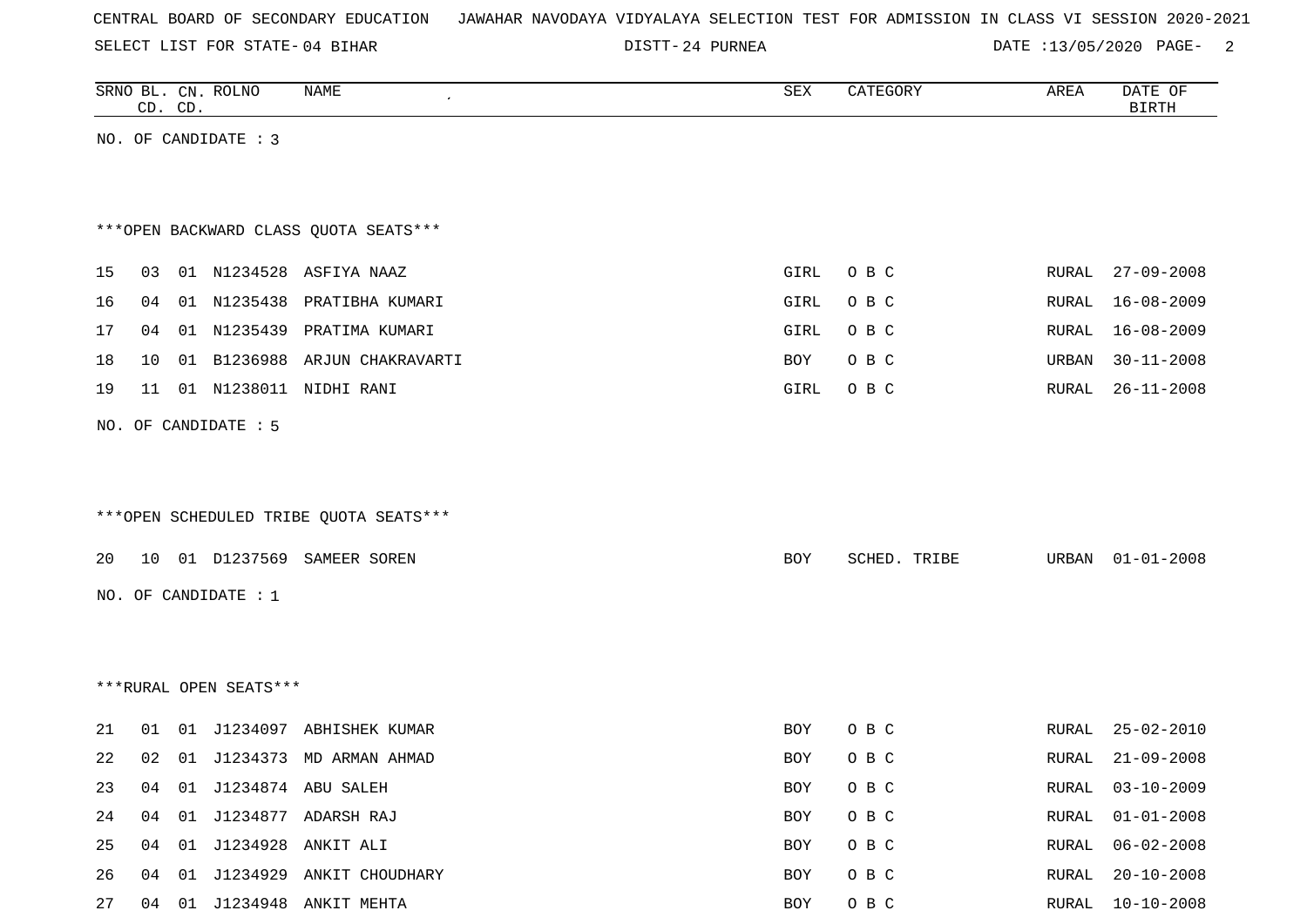24 PURNEA DATE :13/05/2020 PAGE- 3

|    |    | CD. CD. | SRNO BL. CN. ROLNO     | NAME<br>$\pmb{\cdot}$         | ${\tt SEX}$ | CATEGORY       | AREA         | DATE OF<br><b>BIRTH</b> |
|----|----|---------|------------------------|-------------------------------|-------------|----------------|--------------|-------------------------|
|    |    |         | ***RURAL OPEN SEATS*** |                               |             |                |              |                         |
| 28 | 04 |         |                        | 01 M1235443 PRERNA SINGH      | GIRL        | GENERAL        | RURAL        | $07 - 03 - 2009$        |
| 29 | 04 |         |                        | 01 J1235541 RAVI KUMAR BHAGAT | BOY         | O B C          | RURAL        | $03 - 07 - 2009$        |
| 30 | 04 | 01      |                        | J1235797 VIVEK KUMAR          | <b>BOY</b>  | O B C          | RURAL        | $10 - 06 - 2008$        |
| 31 | 05 | 01      |                        | M1235844 HARSHITA HANI        | GIRL        | GENERAL        | RURAL        | $23 - 12 - 2009$        |
| 32 | 07 | 01      |                        | I1236184 BASANT KUMAR         | BOY         | GENERAL        | RURAL        | $01 - 09 - 2008$        |
| 33 | 08 | 01      | M1236467               | BHAWNA PRIYA                  | GIRL        | <b>GENERAL</b> | RURAL        | $26 - 01 - 2010$        |
| 34 | 09 |         |                        | 01 J1236713 MANAV KUMAR       | <b>BOY</b>  | O B C          | RURAL        | $01 - 01 - 2008$        |
| 35 | 10 | 01      |                        | J1236965 ANIMESH KUMAR        | BOY         | O B C          | RURAL        | $20 - 04 - 2008$        |
| 36 | 10 |         |                        | 01 J1237031 BABUL KUMAR       | <b>BOY</b>  | O B C          | <b>RURAL</b> | $30 - 09 - 2009$        |
| 37 | 10 | 01      |                        | I1237087 DIVYANSHU DARSHAN    | BOY         | GENERAL        | RURAL        | $09 - 02 - 2009$        |
| 38 | 10 | 01      | J1237107               | GAUTAM KUMAR                  | BOY         | O B C          | RURAL        | $10 - 02 - 2009$        |
| 39 |    |         | J1237127               | HIMANSHU YADAV                |             | O B C          |              | $08 - 10 - 2009$        |
|    | 10 | 01      |                        |                               | <b>BOY</b>  |                | <b>RURAL</b> |                         |
| 40 | 10 | 01      |                        | J1237295 MD ZEESHAN ALI       | BOY         | O B C          | RURAL        | $16 - 08 - 2008$        |
| 41 | 10 | 01      |                        | J1237370 NITISH KUMAR         | BOY         | O B C          | RURAL        | $10 - 09 - 2009$        |
| 42 | 10 |         |                        | 01 J1237403 PRANJAL KUMAR     | <b>BOY</b>  | O B C          | RURAL        | $16 - 10 - 2009$        |
| 43 | 10 | 01      |                        | J1237502 RITIK RAJ            | BOY         | O B C          | <b>RURAL</b> | $06 - 04 - 2009$        |
| 44 | 10 |         | 01 J1237504 RITU RAJ   |                               | BOY         | O B C          | RURAL        | $11 - 05 - 2009$        |
| 45 | 10 |         |                        | 01 N1237506 RIYA BHARTI       | GIRL        | O B C          | RURAL        | $05 - 07 - 2009$        |
| 46 | 10 |         | 01 J1237579            | SANNU KUMAR                   | <b>BOY</b>  | O B C          | RURAL        | $01 - 08 - 2010$        |
| 47 | 10 |         | 01 J1237685            | SUMIT KUMAR                   | BOY         | O B C          | RURAL        | $01 - 11 - 2008$        |
| 48 | 11 | 01      | J1238218               | SURAJ KUMAR                   | <b>BOY</b>  | O B C          | RURAL        | $11 - 10 - 2009$        |
| 49 | 12 | 01      |                        | J1238273 ARSALAN AHMAD        | <b>BOY</b>  | O B C          | RURAL        | $09 - 03 - 2009$        |
| 50 | 13 |         | 01 J1238426 ABU KAIF   |                               | BOY         | O B C          | RURAL        | $16 - 12 - 2009$        |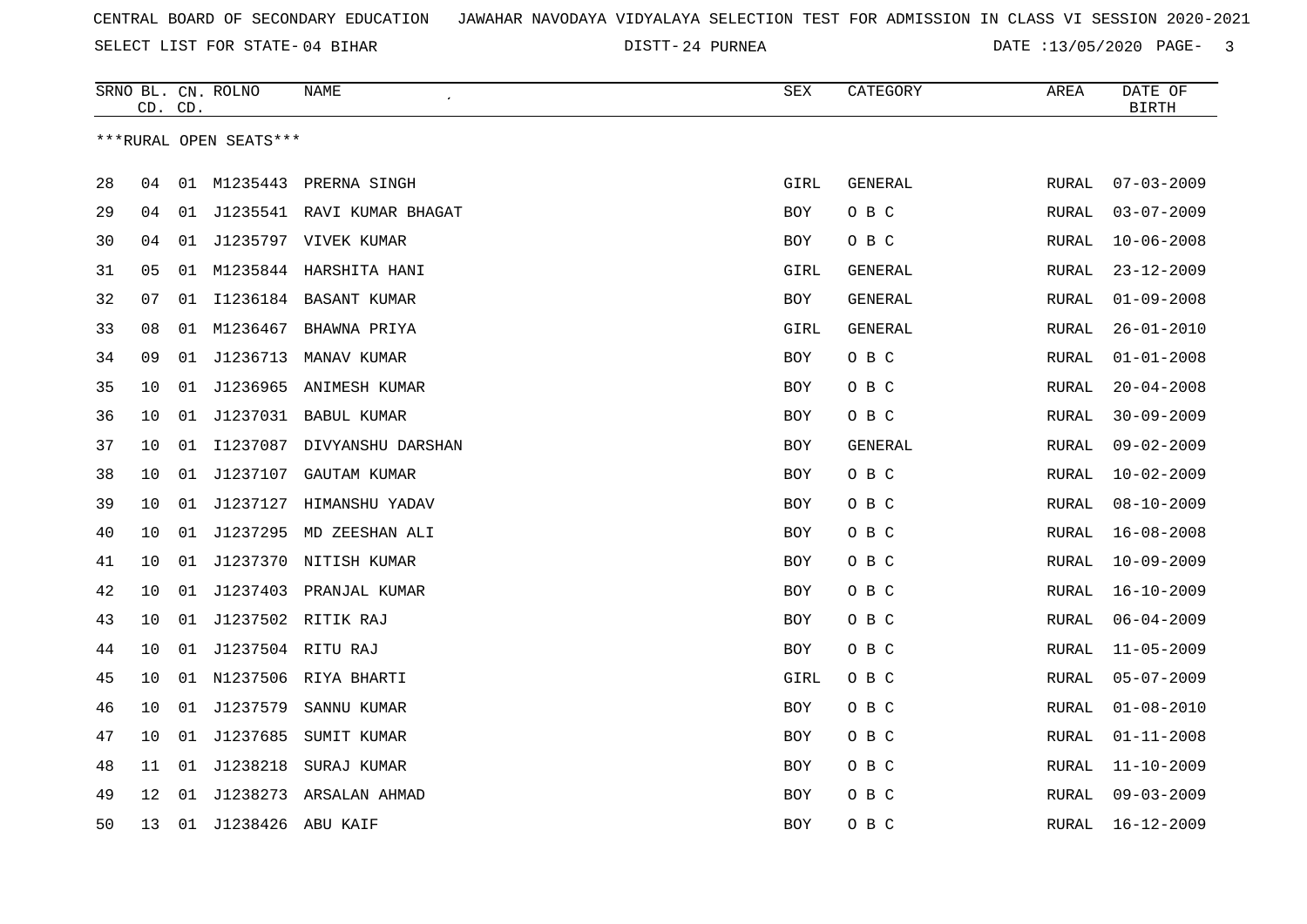|  |  | CENTRAL BOARD OF SECONDARY EDUCATION – JAWAHAR NAVODAYA VIDYALAYA SELECTION TEST FOR ADMISSION IN CLASS VI SESSION 2020-2021 |  |  |  |  |  |  |  |  |  |  |  |  |  |
|--|--|------------------------------------------------------------------------------------------------------------------------------|--|--|--|--|--|--|--|--|--|--|--|--|--|
|--|--|------------------------------------------------------------------------------------------------------------------------------|--|--|--|--|--|--|--|--|--|--|--|--|--|

DISTT-24 PURNEA 2008 2010 DATE :13/05/2020 PAGE-

|    | CD. CD. | SRNO BL. CN. ROLNO    | NAME                                    | SEX        | CATEGORY     | AREA         | DATE OF<br>$\operatorname{BIRTH}$ |
|----|---------|-----------------------|-----------------------------------------|------------|--------------|--------------|-----------------------------------|
|    |         | NO. OF CANDIDATE : 30 |                                         |            |              |              |                                   |
|    |         |                       |                                         |            |              |              |                                   |
|    |         |                       |                                         |            |              |              |                                   |
|    |         |                       | ***RURAL SCHEDULED CASTE QUOTA SEATS*** |            |              |              |                                   |
| 51 | 06      |                       | 01 K1235980 ANKUSH KUMAR                | BOY        | SCHED. CASTE | RURAL        | $02 - 03 - 2008$                  |
| 52 | 07      | 01                    | K1236136 ADESH KUMAR                    | <b>BOY</b> | SCHED. CASTE | RURAL        | $01 - 07 - 2009$                  |
| 53 | 07      |                       | 01 K1236267 MAYANK RAJ                  | <b>BOY</b> | SCHED. CASTE | RURAL        | $01 - 01 - 2009$                  |
| 54 | 07      | K1236348<br>01        | RAVI KUMAR                              | <b>BOY</b> | SCHED. CASTE | RURAL        | $05 - 05 - 2009$                  |
| 55 | 07      | 01 K1236430           | SUMIT KUMAR                             | BOY        | SCHED. CASTE | RURAL        | $28 - 01 - 2009$                  |
| 56 | 09      | 01 K1236678           | <b>GOUTAM KUMAR</b>                     | BOY        | SCHED. CASTE | RURAL        | $11 - 02 - 2008$                  |
| 57 | 09      | 01                    | K1236774 PRINCE KUMAR                   | <b>BOY</b> | SCHED. CASTE | RURAL        | $01 - 05 - 2008$                  |
| 58 | 11      |                       | 01 K1237878 DILCHAN KUMAR               | <b>BOY</b> | SCHED. CASTE | RURAL        | $14 - 05 - 2007$                  |
| 59 | 12      |                       | 01 K1238416 VINAY BHARTI                | <b>BOY</b> | SCHED. CASTE | RURAL        | $11 - 09 - 2009$                  |
|    |         | NO. OF CANDIDATE : 9  |                                         |            |              |              |                                   |
|    |         |                       |                                         |            |              |              |                                   |
|    |         |                       |                                         |            |              |              |                                   |
|    |         |                       | ***RURAL BACKWARD CLASS QUOTA SEATS***  |            |              |              |                                   |
| 60 | 01      |                       | 01 N1234123 ARHAMEE SABA                | GIRL       | O B C        | RURAL        | $21 - 01 - 2010$                  |
| 61 | 04      |                       | 01 N1234879 ADITI RANI                  | GIRL       | O B C        | RURAL        | $13 - 08 - 2008$                  |
| 62 | 04      |                       | 01 N1235320 MISHTHI JAISAWAL            | GIRL       | O B C        | RURAL        | $13 - 08 - 2009$                  |
| 63 | 04      |                       | 01 N1235425 POOJA KUMARI                | GIRL       | O B C        | RURAL        | 14-09-2007                        |
| 64 | 04      | N1235583<br>01        | RUPA KUMARI                             | GIRL       | O B C        | RURAL        | $01 - 09 - 2009$                  |
| 65 | 06      | 01 N1236098           | SHRUTI KUMARI                           | GIRL       | O B C        | RURAL        | $01 - 01 - 2009$                  |
| 66 | 07      |                       | 01 N1236194 CHANDNI PRAWEEN             | GIRL       | O B C        | <b>RURAL</b> | $06 - 11 - 2008$                  |
| 67 | 07      |                       | 01 N1236323 PRIYADARSHANI KUMARI        | GIRL       | O B C        |              | RURAL 16-01-2009                  |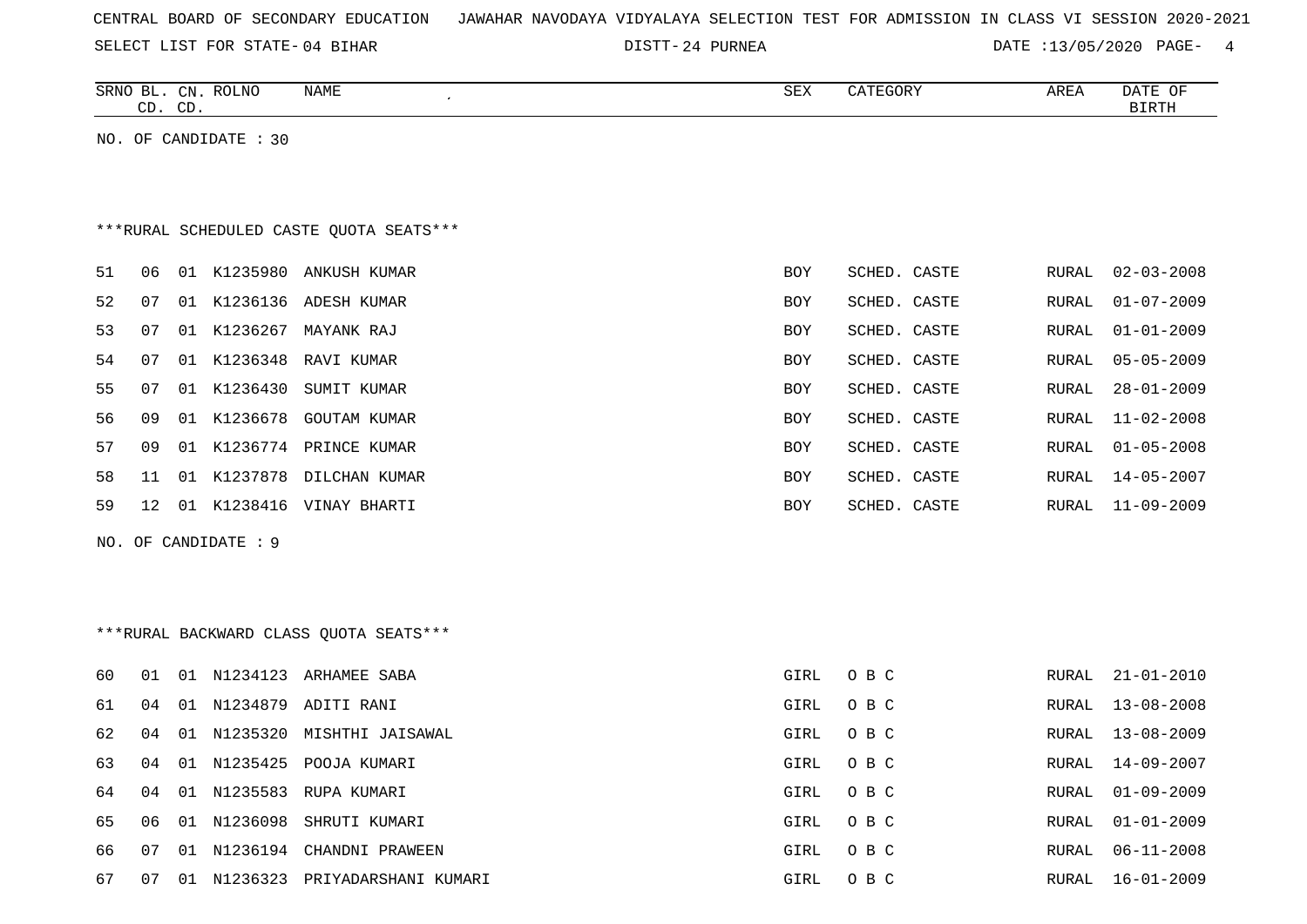SELECT LIST FOR STATE- DISTT- 04 BIHAR

24 PURNEA DATE :13/05/2020 PAGE- 5

|     |    | CD. CD. | SRNO BL. CN. ROLNO | NAME<br>$\epsilon$                      | <b>SEX</b>  | CATEGORY     | AREA  | DATE OF<br><b>BIRTH</b> |
|-----|----|---------|--------------------|-----------------------------------------|-------------|--------------|-------|-------------------------|
|     |    |         |                    | *** RURAL BACKWARD CLASS QUOTA SEATS*** |             |              |       |                         |
| 68  | 07 |         |                    | 01 N1236384 SANSKRITI KUMARI            | GIRL        | O B C        | RURAL | $16 - 11 - 2009$        |
| 69  | 08 |         |                    | 01 N1236559 RUCHI KUMARI                | GIRL        | O B C        | RURAL | $25 - 12 - 2009$        |
| 70  | 10 | 01      |                    | N1237014 AYUSHI ARYA                    | <b>GIRL</b> | O B C        | RURAL | $01 - 08 - 2009$        |
| 71  | 10 |         |                    | 01 N1237157 KALI KUMARI                 | <b>GIRL</b> | O B C        | RURAL | $01 - 01 - 2008$        |
| 72  | 10 |         |                    | 01 N1237216 LAKSHMI KUMARI              | <b>GIRL</b> | O B C        | RURAL | $02 - 12 - 2008$        |
| 73  | 11 |         |                    | 01 N1237944 LALI KUMARI                 | GIRL        | O B C        | RURAL | $04 - 10 - 2009$        |
| 74  | 11 |         | 01 N1238120        | SADHANA KUMARI                          | <b>GIRL</b> | O B C        | RURAL | $04 - 05 - 2009$        |
| 75  | 12 |         |                    | 01 N1238348 NAZIA PARWEEN               | <b>GIRL</b> | O B C        | RURAL | $28 - 07 - 2009$        |
| NO. |    |         | OF CANDIDATE : 16  |                                         |             |              |       |                         |
|     |    |         |                    |                                         |             |              |       |                         |
|     |    |         |                    |                                         |             |              |       |                         |
|     |    |         |                    | ***RURAL SCHEDULED TRIBE QUOTA SEATS*** |             |              |       |                         |
| 76  | 04 |         |                    | 01 L1234946 ANKIT KUMAR URAWN           | <b>BOY</b>  | SCHED. TRIBE | RURAL | $16 - 08 - 2008$        |
| 77  | 04 | 01      | L1234947           | ANKIT MARANDI                           | <b>BOY</b>  | SCHED. TRIBE | RURAL | $01 - 03 - 2008$        |
| 78  | 04 |         |                    | 01 L1234951 ANKIT TUDDU                 | <b>BOY</b>  | SCHED. TRIBE | RURAL | $06 - 04 - 2008$        |
| 79  | 07 |         |                    | 01 L1236335 RAHUL KUMAR                 | <b>BOY</b>  | SCHED. TRIBE | RURAL | $17 - 05 - 2007$        |

80 07 01 L1236447 VIVEK MURMU BOY SCHED. TRIBE RURAL 07-09-2009

NO. OF CANDIDATE : 5

TOTAL SELECTED CANDIDATE : 80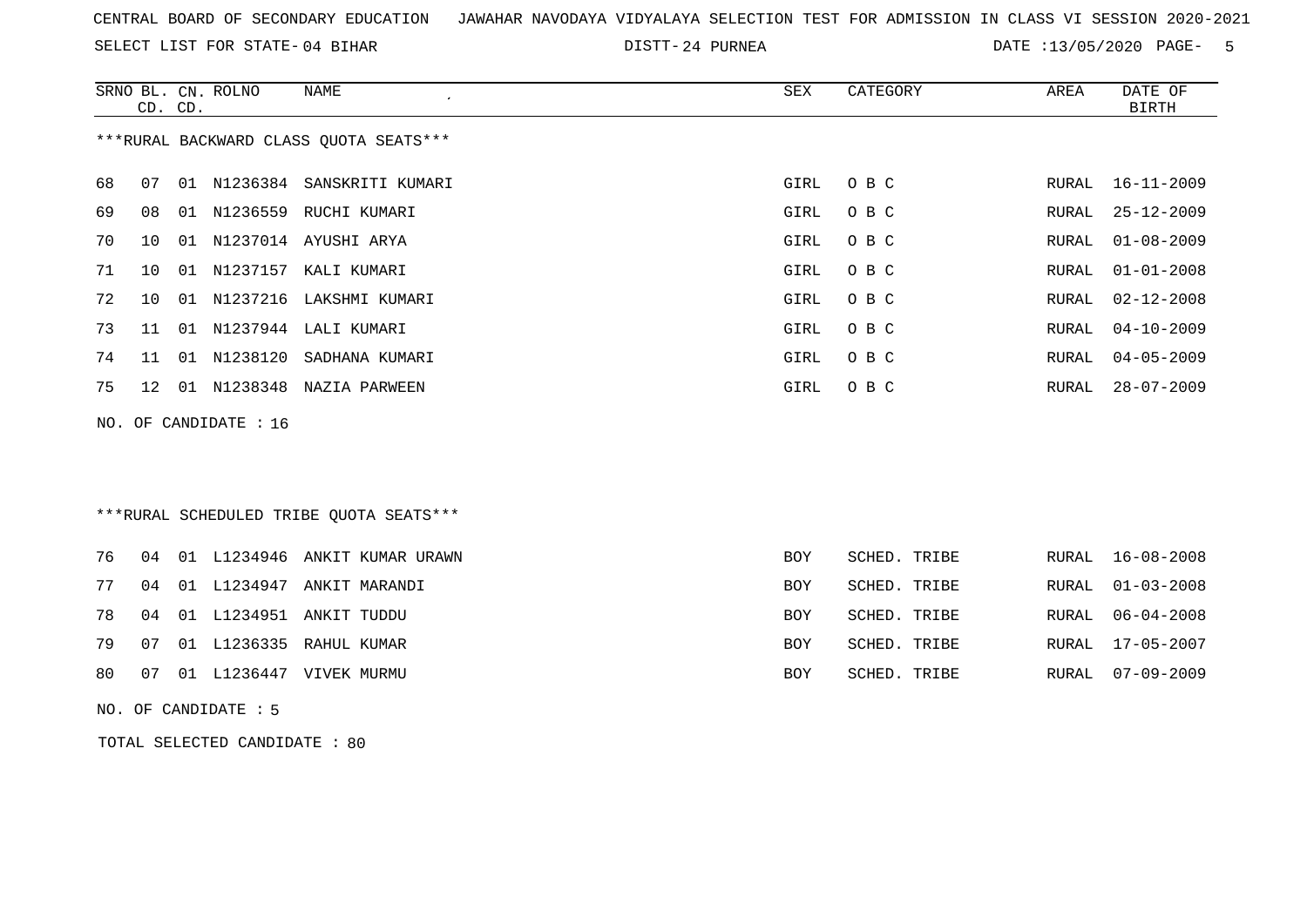25 PATNA DATE :13/05/2020 PAGE- 1

|    |    | CD. CD. | SRNO BL. CN. ROLNO   | NAME                                   | SEX         | CATEGORY     | AREA  | DATE OF<br><b>BIRTH</b> |
|----|----|---------|----------------------|----------------------------------------|-------------|--------------|-------|-------------------------|
|    |    |         | ***OPEN UR SEATS***  |                                        |             |              |       |                         |
|    |    |         |                      |                                        |             |              |       |                         |
| 1  | 04 |         | 01 N1238918          | SWEETY KUMARI                          | GIRL        | O B C        | RURAL | $26 - 09 - 2009$        |
| 2  | 06 |         |                      | 01 K1239008 PREM ANAND                 | BOY         | SCHED. CASTE | RURAL | $13 - 05 - 2008$        |
| 3  | 08 |         |                      | 01 E1239131 VARSHA RAJ                 | <b>GIRL</b> | GENERAL      | URBAN | $14 - 08 - 2009$        |
| 4  | 09 |         |                      | 01 J1239155 ANKUSH KUMAR               | <b>BOY</b>  | O B C        | RURAL | $12 - 02 - 2009$        |
| 5  | 23 |         |                      | 01 N1239974 KOMAL KUMARI               | GIRL        | O B C        | RURAL | $12 - 08 - 2008$        |
| 6  | 25 |         |                      | 01 K1240097 ANKIT KUMAR                | <b>BOY</b>  | SCHED. CASTE | RURAL | $05 - 08 - 2009$        |
| 7  | 28 |         |                      | 01 J1240558 RITESH KUMAR               | <b>BOY</b>  | O B C        | RURAL | $07 - 07 - 2009$        |
| 8  | 29 |         |                      | 01 L1240693 SONU KUMAR                 | BOY         | SCHED. TRIBE | RURAL | $02 - 01 - 2008$        |
|    |    |         | NO. OF CANDIDATE : 8 |                                        |             |              |       |                         |
|    |    |         |                      |                                        |             |              |       |                         |
|    |    |         |                      |                                        |             |              |       |                         |
|    |    |         |                      | ***OPEN SCHEDULED CASTE QUOTA SEATS*** |             |              |       |                         |
|    |    |         |                      |                                        |             |              |       |                         |
| 9  | 08 |         |                      |                                        | BOY         | SCHED. CASTE | URBAN | $26 - 01 - 2009$        |
| 10 | 22 |         |                      | 01 01239806 KUMARI MEENALI             | GIRL        | SCHED. CASTE | RURAL | $16 - 10 - 2009$        |
| 11 | 25 |         |                      | 01 K1240201 VIKASH KUMAR               | BOY         | SCHED. CASTE | RURAL | 12-02-2009              |
|    |    |         | NO. OF CANDIDATE : 3 |                                        |             |              |       |                         |
|    |    |         |                      |                                        |             |              |       |                         |
|    |    |         |                      |                                        |             |              |       |                         |
|    |    |         |                      |                                        |             |              |       |                         |
|    |    |         |                      | ***OPEN DISABLED QUOTA SEATS***        |             |              |       |                         |
| 12 | 11 |         |                      | 01 J1239352 NIKHIL VIDYARTHI           | BOY         | O B C        | RURAL | $30 - 05 - 2009$        |
| 13 | 23 |         |                      | 01 J1240015 SUMAN SHEKHAR              | <b>BOY</b>  | O B C        | RURAL | $20 - 08 - 2008$        |
| 14 | 23 |         |                      | 01 J1240016 SUMIT KUMAR                | <b>BOY</b>  | O B C        | RURAL | $20 - 05 - 2008$        |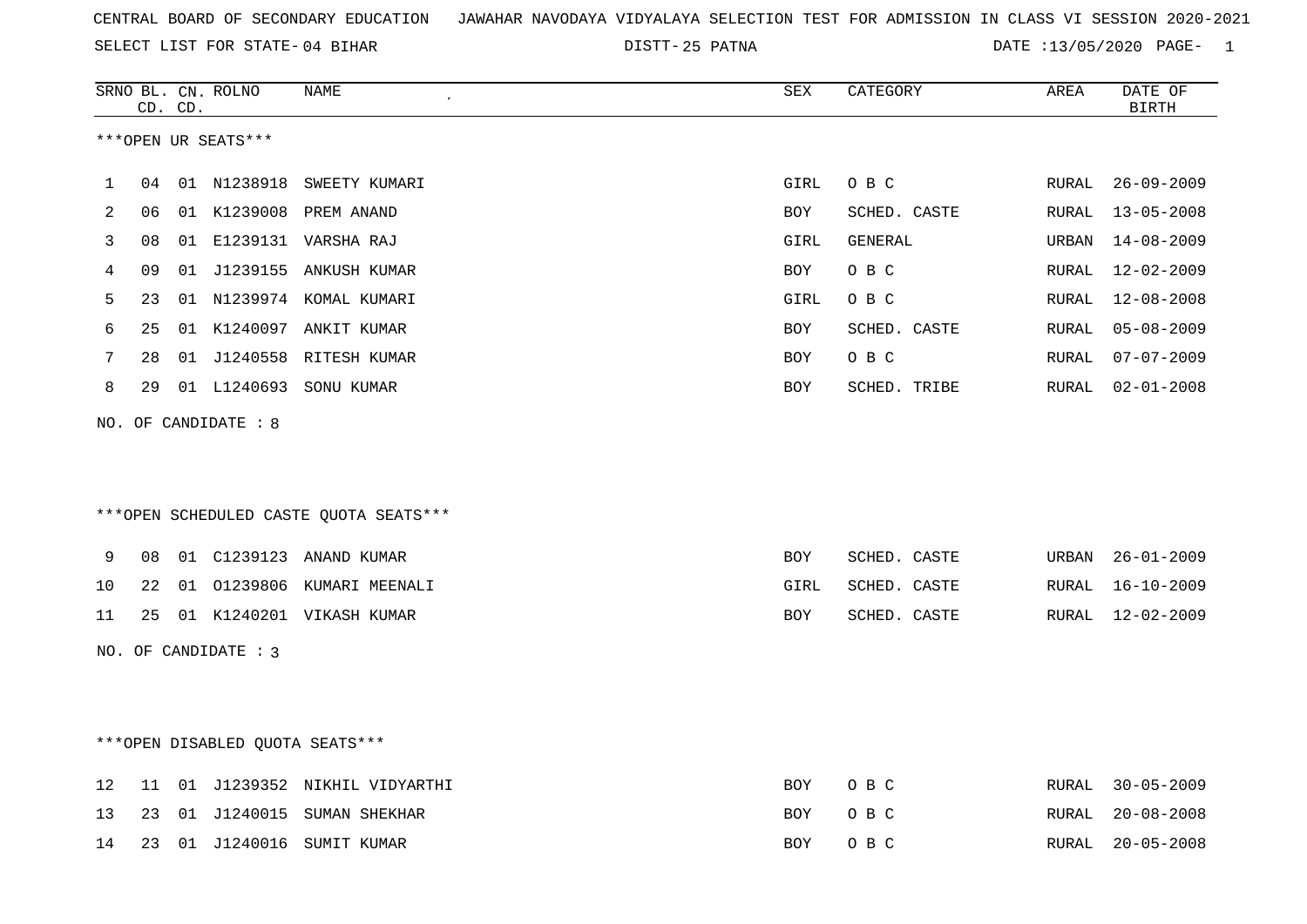| CENTRAL BOARD OF SECONDARY EDUCATION – JAWAHAR NAVODAYA VIDYALAYA SELECTION TEST FOR ADMISSION IN CLASS VI SESSION 2020-2021 |  |  |
|------------------------------------------------------------------------------------------------------------------------------|--|--|
|------------------------------------------------------------------------------------------------------------------------------|--|--|

DISTT-25 PATNA 2000 2000 2000 DATE :13/05/2020 PAGE-

|    | CD. CD. | SRNO BL. CN. ROLNO     | NAME                                   | SEX        | CATEGORY     | AREA         | DATE OF<br><b>BIRTH</b> |
|----|---------|------------------------|----------------------------------------|------------|--------------|--------------|-------------------------|
|    |         | NO. OF CANDIDATE : 3   |                                        |            |              |              |                         |
|    |         |                        |                                        |            |              |              |                         |
|    |         |                        |                                        |            |              |              |                         |
|    |         |                        | *** OPEN BACKWARD CLASS QUOTA SEATS*** |            |              |              |                         |
| 15 | 11      |                        | 01 N1239347 MUSKAN KUMARI              | GIRL       | O B C        | RURAL        | 17-10-2007              |
| 16 | 22      |                        | 01 J1239771 DHRUV KUMAR                | BOY        | O B C        | <b>RURAL</b> | $10 - 03 - 2009$        |
| 17 | 24      |                        | 01 N1240059 RITU KUMARI                | GIRL       | O B C        | RURAL        | $25 - 07 - 2009$        |
| 18 | 24      |                        | 01 F1240074 VARSHA KUMARI              | GIRL       | O B C        | URBAN        | $05 - 12 - 2008$        |
| 19 | 25      |                        | 01 J1240195 SURAJ KUMAR                | BOY        | O B C        | RURAL        | $09 - 08 - 2009$        |
|    |         | NO. OF CANDIDATE : 5   |                                        |            |              |              |                         |
|    |         |                        |                                        |            |              |              |                         |
|    |         |                        |                                        |            |              |              |                         |
|    |         |                        | ***OPEN SCHEDULED TRIBE QUOTA SEATS*** |            |              |              |                         |
| 20 | 09      |                        | 01 D1239210 PRIYANSHU KUMAR            | BOY        | SCHED. TRIBE | URBAN        | 16-03-2009              |
|    |         |                        |                                        |            |              |              |                         |
|    |         | NO. OF CANDIDATE : 1   |                                        |            |              |              |                         |
|    |         |                        |                                        |            |              |              |                         |
|    |         |                        |                                        |            |              |              |                         |
|    |         | ***RURAL OPEN SEATS*** |                                        |            |              |              |                         |
| 21 | 01      | 01 I1238799 YASHANK    | KUMAR                                  | BOY        | GENERAL      | RURAL        | $03 - 10 - 2008$        |
| 22 | 02      |                        | 01 J1238804 ABHIJEET KUMAR             | <b>BOY</b> | O B C        | RURAL        | $09 - 12 - 2009$        |
| 23 | 04      |                        | 01 J1238889 RAHUL KUMAR                | BOY        | O B C        | RURAL        | 12-07-2009              |
| 24 | 04      |                        | 01 J1238910 SUDHANSHU KUMAR            | BOY        | O B C        | <b>RURAL</b> | $17 - 08 - 2009$        |
| 25 | 05      |                        | 01 J1238926 HIMANSHU KUMAR             | BOY        | O B C        | RURAL        | $03 - 03 - 2008$        |
| 26 | 06      |                        | 01 J1239000 NITISH KUMAR               | BOY        | O B C        | RURAL        | $03 - 03 - 2009$        |
| 27 | 07      |                        | 01 J1239082 MOHIT RAJ                  | BOY        | O B C        | <b>RURAL</b> | 26-05-2009              |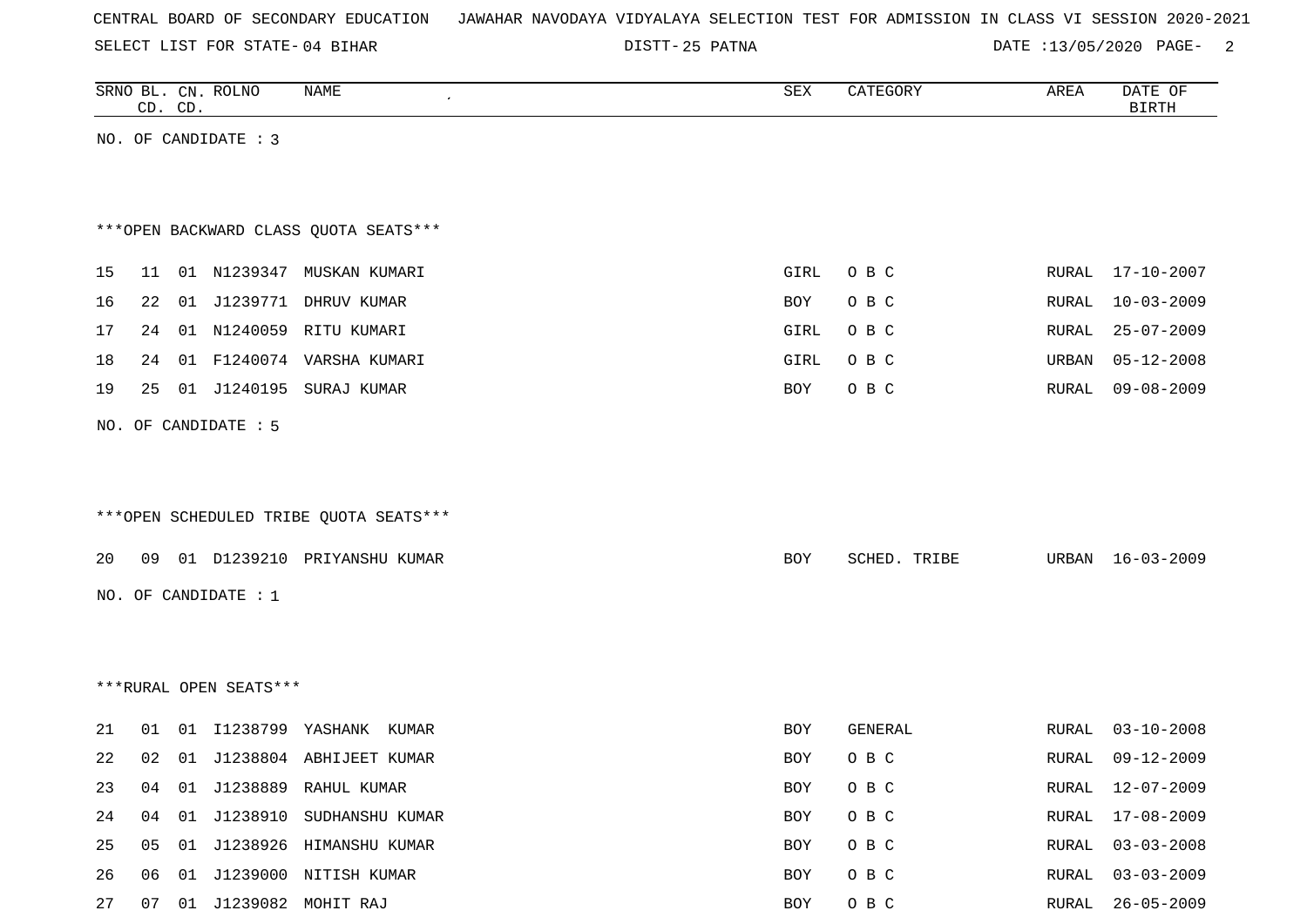25 PATNA DATE :13/05/2020 PAGE- 3

|    | CD. CD. |    | SRNO BL. CN. ROLNO     | <b>NAME</b>                     | ${\tt SEX}$ | CATEGORY     | AREA         | DATE OF<br><b>BIRTH</b> |
|----|---------|----|------------------------|---------------------------------|-------------|--------------|--------------|-------------------------|
|    |         |    | ***RURAL OPEN SEATS*** |                                 |             |              |              |                         |
| 28 | 09      |    | 01 J1239167            | DHIRAJ KUMAR                    | <b>BOY</b>  | O B C        | RURAL        | $29 - 08 - 2009$        |
| 29 | 09      |    | 01 N1239246            | SWETA KUMARI                    | GIRL        | O B C        | RURAL        | $09 - 08 - 2010$        |
| 30 | 11      | 01 | J1239325               | GAURAV PATEL                    | BOY         | O B C        | <b>RURAL</b> | $03 - 03 - 2009$        |
| 31 | 13      | 01 |                        | J1239538 AYUSH KUMAR            | BOY         | O B C        | RURAL        | $13 - 03 - 2009$        |
| 32 | 15      | 01 |                        | J1239568 NISHANT KUMAR          | BOY         | O B C        | RURAL        | $17 - 07 - 2008$        |
| 33 | 21      |    |                        | 01 I1239674 KANHAIYA KUMAR      | BOY         | GENERAL      | RURAL        | $16 - 05 - 2008$        |
| 34 | 22      | 01 | 01239936               | SUPRIYA KUMARI                  | GIRL        | SCHED. CASTE | RURAL        | $05 - 05 - 2009$        |
| 35 | 23      |    |                        | 01 N1239969 ISHA VERMA          | GIRL        | O B C        | <b>RURAL</b> | $17 - 10 - 2010$        |
| 36 | 24      | 01 |                        | J1240047 PRAVEEN KUMAR          | <b>BOY</b>  | O B C        | RURAL        | $05 - 09 - 2008$        |
| 37 | 25      |    |                        | 01 M1240144 PRINCIKA RAJ        | GIRL        | GENERAL      | <b>RURAL</b> | $12 - 11 - 2008$        |
| 38 | 26      | 01 | J1240211               | ANKIT KUMAR                     | <b>BOY</b>  | O B C        | <b>RURAL</b> | $26 - 11 - 2009$        |
| 39 | 27      | 01 |                        | J1240255 ABHINAV KUMAR          | BOY         | O B C        | RURAL        | $07 - 09 - 2008$        |
| 40 | 27      | 01 |                        | J1240303 ARYAN KUMAR            | <b>BOY</b>  | O B C        | <b>RURAL</b> | $05 - 01 - 2010$        |
| 41 | 27      | 01 |                        | J1240355 MAYANK KUMAR           | BOY         | O B C        | RURAL        | $13 - 03 - 2009$        |
| 42 | 27      | 01 | N1240370               | NANDINI BHUSHAN                 | GIRL        | O B C        | <b>RURAL</b> | $09 - 12 - 2009$        |
| 43 | 27      | 01 | 01240393 PRIYA         |                                 | GIRL        | SCHED. CASTE | RURAL        | $02 - 03 - 2009$        |
| 44 | 27      | 01 |                        | J1240400 PURUSHOTTAM KUMAR      | <b>BOY</b>  | O B C        | RURAL        | $07 - 12 - 2009$        |
| 45 | 27      | 01 |                        | J1240405 RAMASHANKAR            | <b>BOY</b>  | O B C        | RURAL        | $18 - 10 - 2008$        |
| 46 | 27      | 01 |                        | J1240414 RITESH KUMAR SUMAN     | <b>BOY</b>  | O B C        | RURAL        | $30 - 01 - 2009$        |
| 47 | 27      | 01 |                        | K1240434 SANNI KUMAR            | BOY         | SCHED. CASTE | RURAL        | $13 - 03 - 2010$        |
| 48 | 28      | 01 | K1240508               | ANKIT RAJ                       | <b>BOY</b>  | SCHED. CASTE | RURAL        | $02 - 04 - 2009$        |
| 49 | 29      |    |                        | 01 I1240656 PUSHKAR KUMAR SINGH | BOY         | GENERAL      | RURAL        | $15 - 12 - 2008$        |
|    |         |    |                        |                                 |             |              |              |                         |

NO. OF CANDIDATE : 29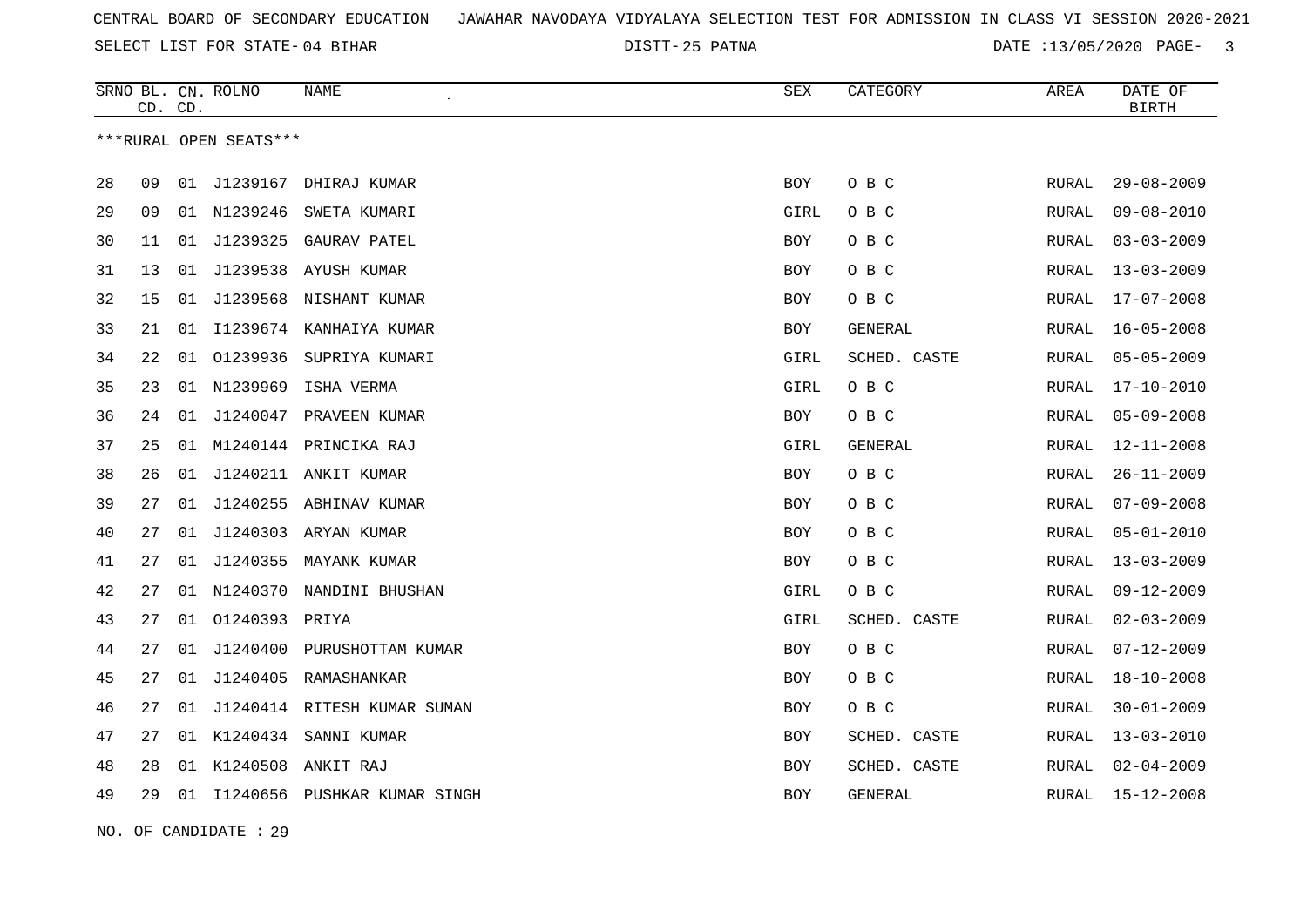SELECT LIST FOR STATE- DISTT- 04 BIHAR

25 PATNA DATE :13/05/2020 PAGE- 4

|     | CD. CD. |    | SRNO BL. CN. ROLNO | NAME<br>$\cdot$                         | ${\tt SEX}$ | CATEGORY     | AREA  | DATE OF<br><b>BIRTH</b> |
|-----|---------|----|--------------------|-----------------------------------------|-------------|--------------|-------|-------------------------|
|     |         |    |                    | ***RURAL SCHEDULED CASTE QUOTA SEATS*** |             |              |       |                         |
| 50  | 06      |    |                    | 01 K1239022 RITIK RAJ                   | BOY         | SCHED. CASTE | RURAL | $20 - 12 - 2009$        |
| 51  | 06      |    |                    | 01 K1239028 SAHIL KUMAR                 | BOY         | SCHED. CASTE | RURAL | $22 - 08 - 2007$        |
| 52  | 13      | 01 |                    | 01239540 ISHA KUMARI                    | GIRL        | SCHED. CASTE | RURAL | $14 - 06 - 2010$        |
| 53  | 24      |    |                    | 01 K1240027 AJIT KUMAR                  | BOY         | SCHED. CASTE | RURAL | $27 - 09 - 2009$        |
| 54  | 24      |    | 01 K1240048        | PREM KUMAR                              | <b>BOY</b>  | SCHED. CASTE | RURAL | $01 - 01 - 2009$        |
| 55  | 24      |    |                    | 01 K1240050 RAUNAK KUMAR                | <b>BOY</b>  | SCHED. CASTE | RURAL | $26 - 05 - 2008$        |
| 56  | 25      |    |                    | 01 K1240126 HIMANSHU RAJ                | <b>BOY</b>  | SCHED. CASTE | RURAL | $08 - 01 - 2008$        |
| 57  | 29      |    |                    | 01 01240600 ALIA KUMARI                 | GIRL        | SCHED. CASTE | RURAL | $05 - 10 - 2010$        |
| 58  | 29      |    |                    | 01 K1240667 RAUSHAN KUMAR               | BOY         | SCHED. CASTE | RURAL | $27 - 09 - 2008$        |
| 59  | 30      |    |                    | 01 K1240744 NAVAL KISHORE               | BOY         | SCHED. CASTE | RURAL | $05 - 06 - 2009$        |
| NO. |         |    | OF CANDIDATE : 10  |                                         |             |              |       |                         |
|     |         |    |                    |                                         |             |              |       |                         |
|     |         |    |                    |                                         |             |              |       |                         |
|     |         |    |                    | *** RURAL BACKWARD CLASS QUOTA SEATS*** |             |              |       |                         |
|     |         |    |                    |                                         |             |              |       |                         |
| 60  | 06      |    |                    | 01 N1239024 RIYA KUMARI                 | GIRL        | O B C        | RURAL | $22 - 09 - 2009$        |
| 61  | 09      |    |                    | 01 N1239233 SMITA KUMARI                | GIRL        | O B C        | RURAL | $19 - 01 - 2010$        |
| 62  | 10      |    |                    | 01 N1239265 PRIYA PATEL                 | GIRL        | O B C        | RURAL | $15 - 07 - 2009$        |
| 63  | 11      |    |                    | 01 N1239310 AYUSHI KUMARI               | GIRL        | O B C        | RURAL | $31 - 10 - 2009$        |
| 64  | 11      |    |                    | 01 N1239372 RANI KUMARI                 | GIRL        | O B C        | RURAL | $01 - 01 - 2008$        |
| 65  | 11      |    |                    | 01 N1239375 RAUSHANI KUMARI             | GIRL        | O B C        | RURAL | 18-02-2009              |

66 11 01 N1239391 RIYA KUMARI GIRL O B C

67 12 01 N1239458 ANANYA GIRL O B C

68 19 01 J1239642 ABHISHEK RAJ BOY O B C 69 22 01 N1239816 MUSKAN KUMARI GIRL O B C RURAL 02-04-2009

70 25 01 N1240146 PRIYA RAJ GIRL O B C RURAL 10-11-2008

|  | KUKAL LOTUZTZUUY |
|--|------------------|
|  | RURAL 23-03-2009 |
|  | RURAL 30-10-2009 |
|  | RURAL 18-03-2008 |
|  | RURAL 02-04-2009 |
|  |                  |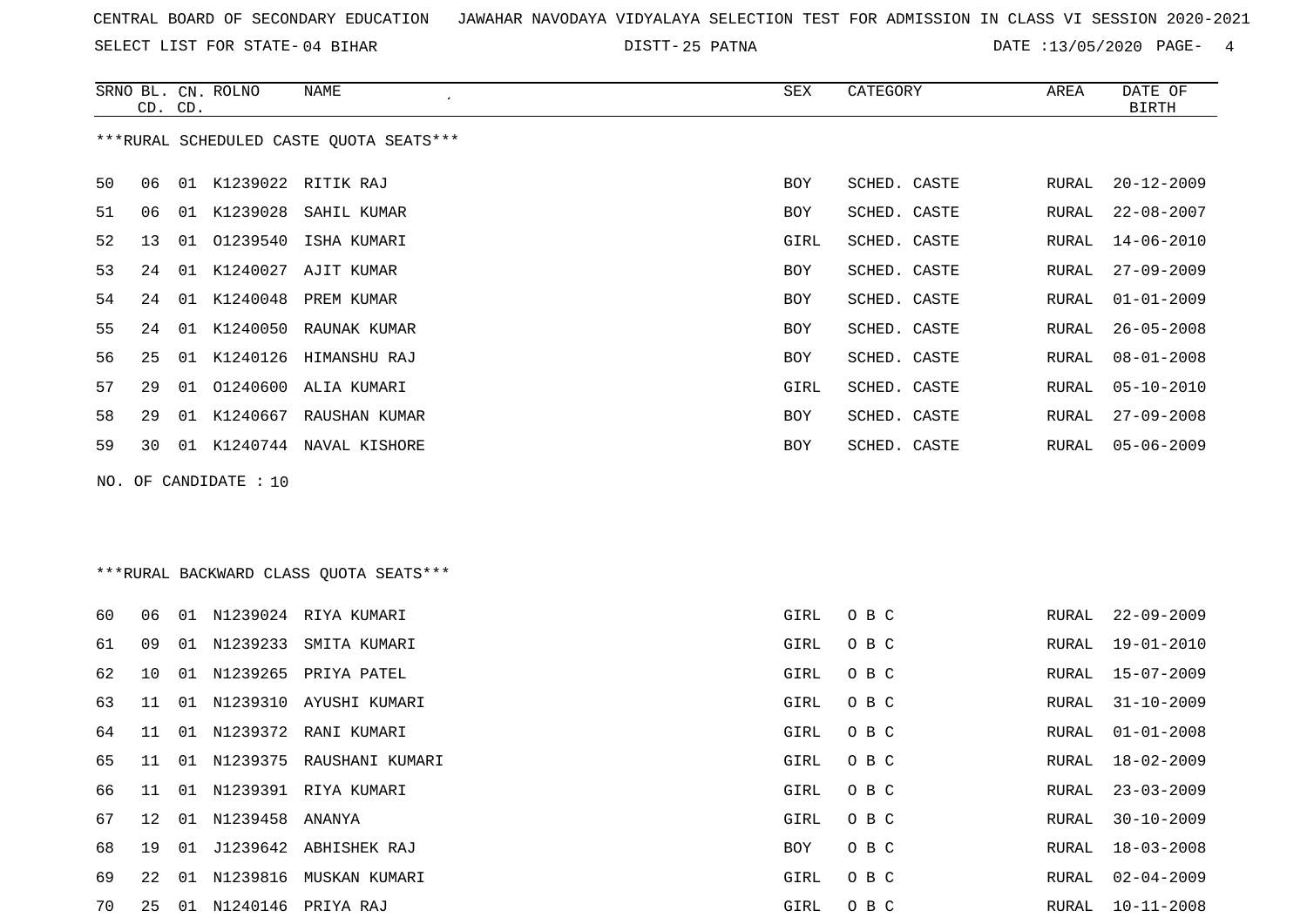SELECT LIST FOR STATE- DISTT- 04 BIHAR

25 PATNA DATE :13/05/2020 PAGE- 5

|                                        | CD. CD. |       | SRNO BL. CN. ROLNO | NAME           | SEX        | CATEGORY | AREA  | DATE OF<br>BIRTH |  |  |
|----------------------------------------|---------|-------|--------------------|----------------|------------|----------|-------|------------------|--|--|
| ***RURAL BACKWARD CLASS OUOTA SEATS*** |         |       |                    |                |            |          |       |                  |  |  |
| 71                                     | 28      | 01    | N1240519           | DEEPALI KUMARI | GIRL       | O B C    |       | RURAL 21-08-2009 |  |  |
| 72                                     | 29      |       | 01 J1240599        | AKSHAY KUMAR   | <b>BOY</b> | O B C    |       | RURAL 18-03-2009 |  |  |
| 73                                     | 29      | 01    | J1240613           | ANSH RAJ       | <b>BOY</b> | O B C    | RURAL | $17 - 07 - 2009$ |  |  |
| 74                                     | 29      | 01    | J1240666           | RAUSHAN KUMAR  | <b>BOY</b> | O B C    | RURAL | $20 - 08 - 2009$ |  |  |
| 75                                     | 29      | . N 1 | J1240681           | SHANU KUMAR    | <b>BOY</b> | O B C    |       | RURAL 05-06-2009 |  |  |
|                                        |         |       |                    |                |            |          |       |                  |  |  |

NO. OF CANDIDATE : 16

## \*\*\*RURAL SCHEDULED TRIBE QUOTA SEATS\*\*\*

|    |  |                      | 76 09 01 L1239132 AADARSH KUMAR | <b>BOY</b> | SCHED. TRIBE |  | RURAL 20-10-2009 |
|----|--|----------------------|---------------------------------|------------|--------------|--|------------------|
| 77 |  |                      | 09 01 P1239149 ALISHA KUMARI    | GIRL       | SCHED. TRIBE |  | RURAL 03-03-2008 |
|    |  | 78  09  01  L1239227 | SHASHI KUMAR                    | BOY        | SCHED. TRIBE |  | RURAL 20-02-2009 |
|    |  |                      | 79 22 01 L1239788 JITU KUMAR    | <b>BOY</b> | SCHED. TRIBE |  | RURAL 14-09-2008 |
|    |  |                      | 80 29 01 L1240662 RAJNISH KUMAR | BOY        | SCHED. TRIBE |  | RURAL 10-12-2008 |

NO. OF CANDIDATE : 5

TOTAL SELECTED CANDIDATE : 80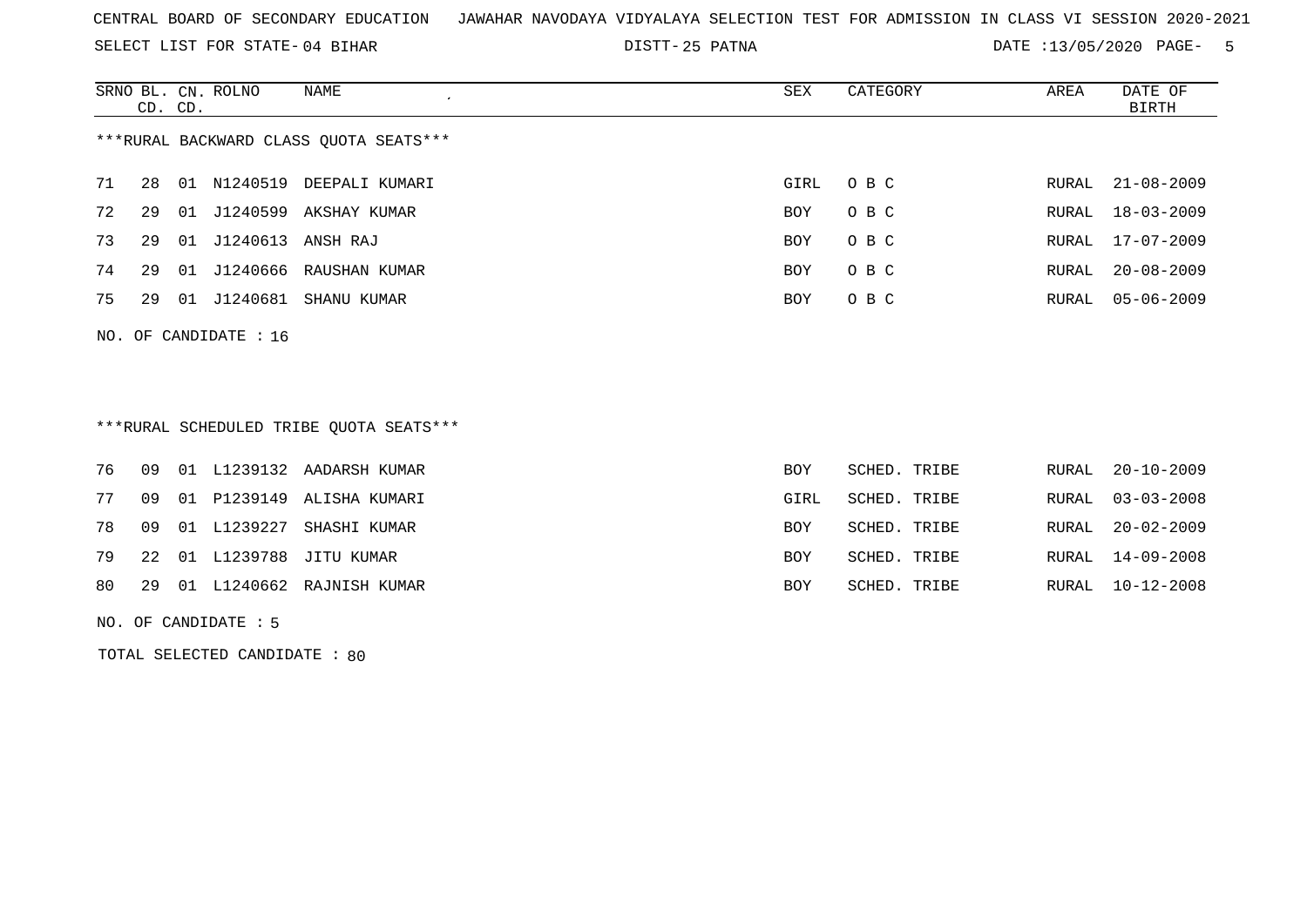26 SAHARSA DATE :13/05/2020 PAGE- 1

|    |    | CD. CD. | SRNO BL. CN. ROLNO   | NAME                                   | SEX   | CATEGORY       | AREA  | DATE OF<br><b>BIRTH</b> |
|----|----|---------|----------------------|----------------------------------------|-------|----------------|-------|-------------------------|
|    |    |         | ***OPEN UR SEATS***  |                                        |       |                |       |                         |
|    |    |         |                      |                                        |       |                |       |                         |
| 1  | 03 |         |                      | 01 B1241210 CHANCHAL KUMAR             | BOY   | O B C          | URBAN | $14 - 06 - 2008$        |
| 2  | 03 |         |                      | 01 B1241212 CHANDAN KUMAR              | BOY   | O B C          | URBAN | 18-12-2009              |
| 3  | 03 |         |                      | 01 B1241214 CHANDRAMANI KUMAR          | BOY   | O B C          | URBAN | $10 - 07 - 2009$        |
| 4  | 04 |         |                      | 01 K1241733 RAHUL RAJ                  | BOY   | SCHED. CASTE   | RURAL | $05 - 08 - 2009$        |
| 5  | 04 |         |                      | 01 J1241734 RAJEEV KUMAR               | BOY   | O B C          | RURAL | $29 - 09 - 2009$        |
| 6  | 06 |         |                      | 01 I1242213 SAKSHAM RAJ                | BOY   | <b>GENERAL</b> | RURAL | $18 - 03 - 2010$        |
| 7  | 07 |         |                      | 01 J1242447 TUSHAR YADAV               | BOY   | O B C          | RURAL | $05 - 12 - 2009$        |
| 8  | 08 |         |                      | 01 J1242470 AMRIT ANAND                | BOY   | O B C          | RURAL | $21 - 12 - 2008$        |
|    |    |         | NO. OF CANDIDATE : 8 |                                        |       |                |       |                         |
|    |    |         |                      |                                        |       |                |       |                         |
|    |    |         |                      |                                        |       |                |       |                         |
|    |    |         |                      | ***OPEN SCHEDULED CASTE QUOTA SEATS*** |       |                |       |                         |
|    |    |         |                      |                                        |       |                |       |                         |
| 9  | 04 |         |                      | 01 01241647 ABHILASHA KUMARI           | GIRL  | SCHED. CASTE   | RURAL | $05 - 04 - 2008$        |
| 10 | 04 |         |                      | 01 K1241763 SUDHANSHU ANAND            | BOY   | SCHED. CASTE   | RURAL | $08 - 10 - 2009$        |
| 11 | 07 |         |                      | 01 K1242360 PRASHANT KUMAR             | BOY   | SCHED. CASTE   | RURAL | $01 - 01 - 2010$        |
|    |    |         | NO. OF CANDIDATE : 3 |                                        |       |                |       |                         |
|    |    |         |                      |                                        |       |                |       |                         |
|    |    |         |                      |                                        |       |                |       |                         |
|    |    |         |                      | ***OPEN DISABLED OUOTA SEATS***        |       |                |       |                         |
| 12 | 06 |         |                      | 01 N1242064 AARTI KUMARI               | GIRL  | O B C          | RURAL | 15-10-2008              |
| 13 | 08 |         |                      | 01 J1242614 RANJEET KUMAR              | BOY   | O B C          | RURAL | 12-04-2009              |
| 14 |    |         |                      | 10 01 N1242869 SONAM KIIMART           | GTRI. | O B C          |       | RURAL 28-02-2009        |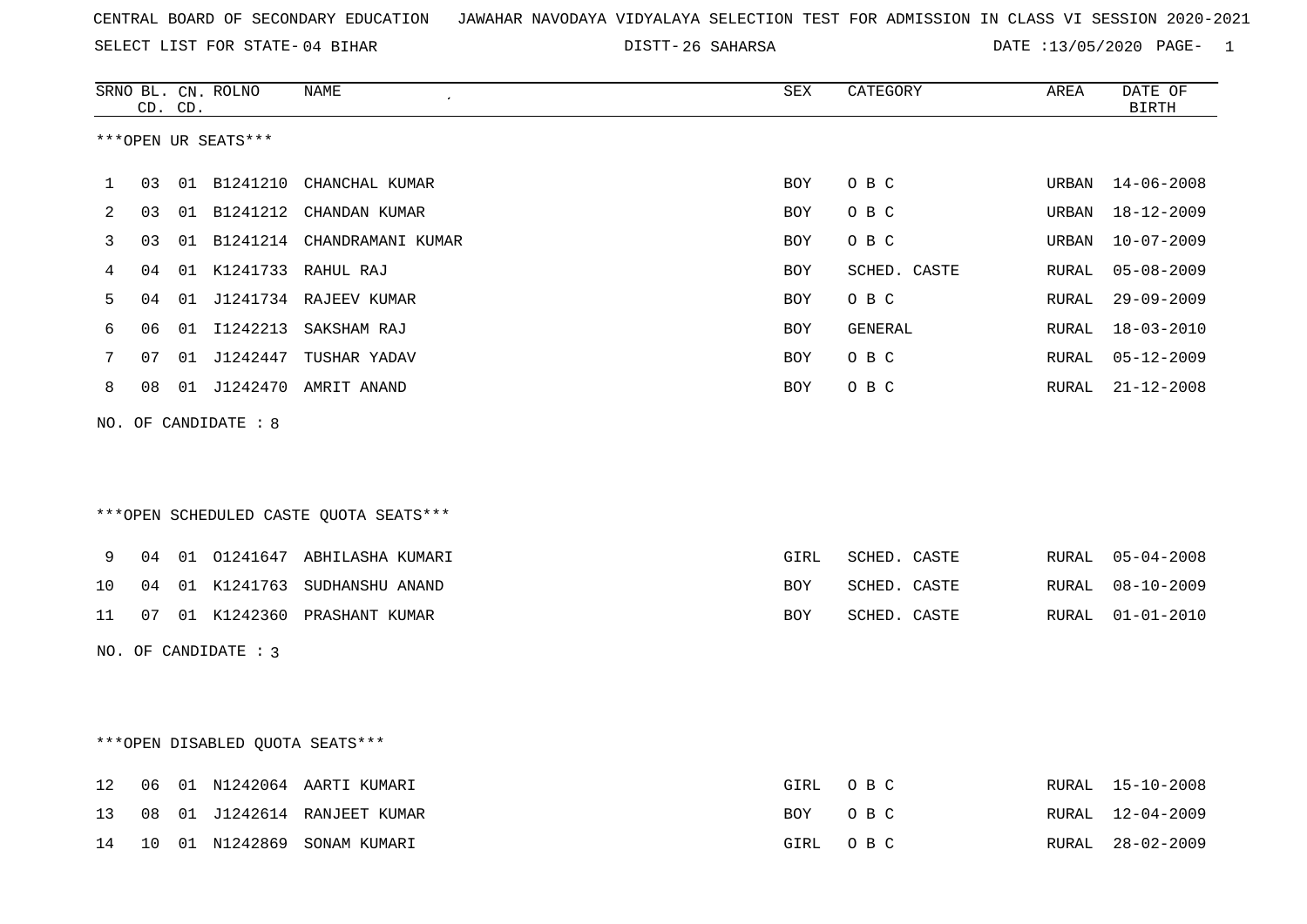| CENTRAL BOARD OF SECONDARY EDUCATION – JAWAHAR NAVODAYA VIDYALAYA SELECTION TEST FOR ADMISSION IN CLASS VI SESSION 2020-2021 |  |  |  |  |  |
|------------------------------------------------------------------------------------------------------------------------------|--|--|--|--|--|
|------------------------------------------------------------------------------------------------------------------------------|--|--|--|--|--|

DISTT-26 SAHARSA 2007 DATE :13/05/2020 PAGE- 2

|    |    | CD. CD. | SRNO BL. CN. ROLNO     | NAME<br>$\cdot$                        | SEX         | CATEGORY       | AREA  | DATE OF<br><b>BIRTH</b> |
|----|----|---------|------------------------|----------------------------------------|-------------|----------------|-------|-------------------------|
|    |    |         | NO. OF CANDIDATE : 3   |                                        |             |                |       |                         |
|    |    |         |                        |                                        |             |                |       |                         |
|    |    |         |                        |                                        |             |                |       |                         |
|    |    |         |                        | *** OPEN BACKWARD CLASS QUOTA SEATS*** |             |                |       |                         |
| 15 |    |         |                        | 01 01 J1240772 ADITYA RAJ              | BOY         | O B C          | RURAL | $20 - 07 - 2009$        |
| 16 | 01 |         |                        | 01 J1240798 ASHISH KUMAR               | BOY         | O B C          | RURAL | $10 - 04 - 2009$        |
| 17 | 04 |         |                        | 01 N1241679 DIVYA BHARTI               | GIRL        | O B C          | RURAL | $15 - 05 - 2008$        |
| 18 | 04 |         |                        | 01 N1241712 NEELU KUMARI               | <b>GIRL</b> | O B C          | RURAL | $18 - 02 - 2009$        |
| 19 | 08 |         |                        | 01 N1242487 ASMITA BHARTI              | GIRL        | O B C          | RURAL | $01 - 07 - 2008$        |
|    |    |         | NO. OF CANDIDATE : 5   |                                        |             |                |       |                         |
|    |    |         |                        |                                        |             |                |       |                         |
|    |    |         |                        |                                        |             |                |       |                         |
|    |    |         |                        | ***OPEN SCHEDULED TRIBE QUOTA SEATS*** |             |                |       |                         |
| 20 | 06 |         |                        | 01 P1242097 ASHU KUMARI                | GIRL        | SCHED. TRIBE   | RURAL | $02 - 03 - 2008$        |
|    |    |         | NO. OF CANDIDATE : 1   |                                        |             |                |       |                         |
|    |    |         |                        |                                        |             |                |       |                         |
|    |    |         |                        |                                        |             |                |       |                         |
|    |    |         | ***RURAL OPEN SEATS*** |                                        |             |                |       |                         |
|    |    |         |                        |                                        |             |                |       |                         |
| 21 | 01 |         |                        | 01 J1240781 ANAND KUMAR                | <b>BOY</b>  | O B C          | RURAL | $04 - 05 - 2009$        |
| 22 | 01 |         |                        | 01 M1240849 NIMMI KUMARI               | GIRL        | <b>GENERAL</b> | RURAL | $08 - 10 - 2009$        |
| 23 | 01 |         |                        | 01 J1240914 SUJEET KUMAR               | BOY         | O B C          |       | RURAL 10-09-2007        |
| 24 |    |         |                        | 02 01 J1240936 ALOK KUMAR              | BOY         | O B C          |       | RURAL 18-07-2009        |
| 25 |    |         |                        | 02 01 M1240947 AYUSHI KUMARI           | GIRL        | GENERAL        |       | RURAL 13-09-2008        |
| 26 | 02 |         |                        | 01 J1240950 BHASHKAR KUMAR             | BOY         | O B C          | RURAL | 25-11-2009              |
| 27 |    |         |                        | 03 01 I1241095 AKSHAY KUMAR CHOUDHARY  | BOY         | GENERAL        |       | RURAL 01-08-2008        |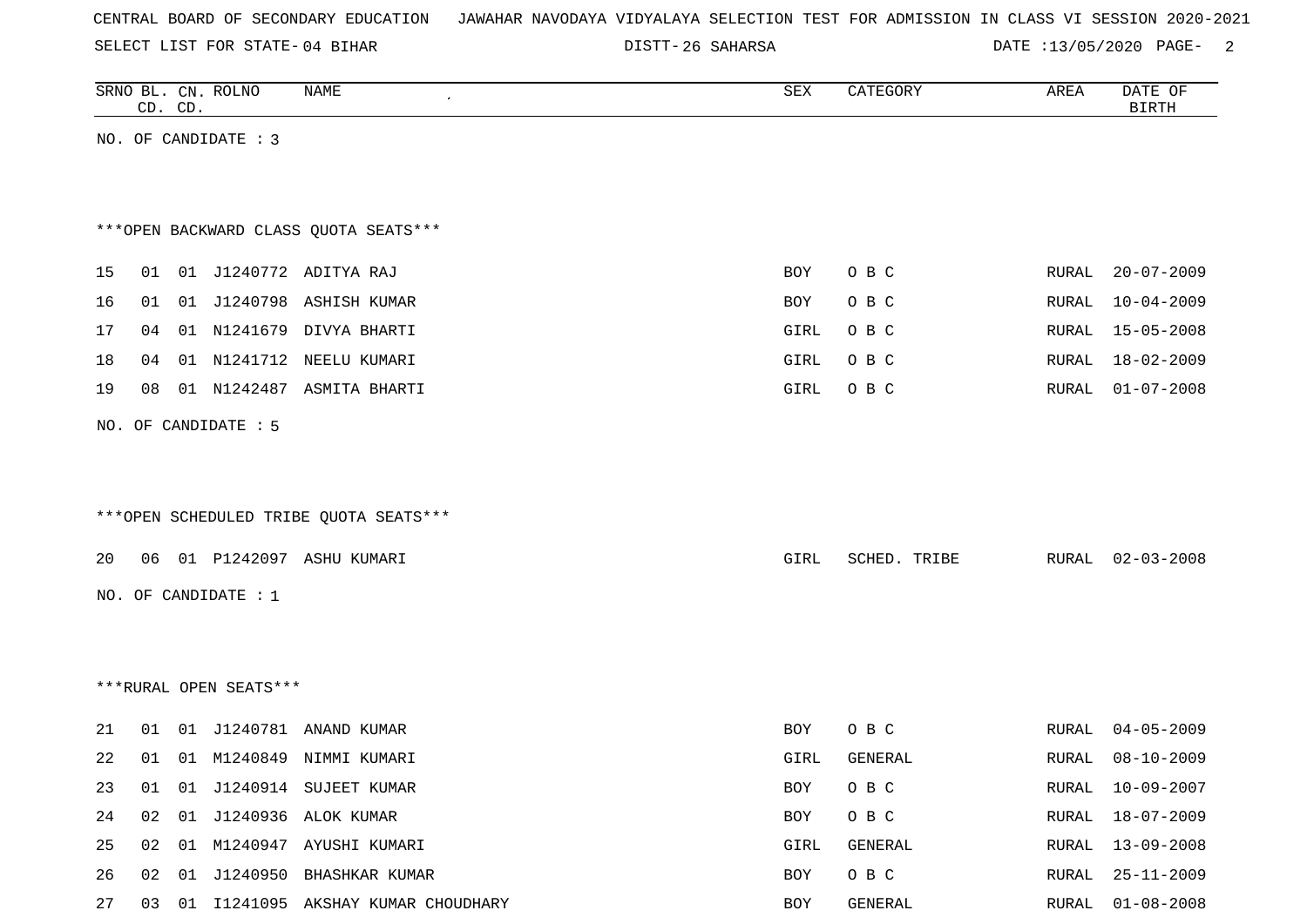26 SAHARSA DATE :13/05/2020 PAGE- 3

|    | CD. CD. |    | SRNO BL. CN. ROLNO     | NAME                       | <b>SEX</b> | CATEGORY       | AREA         | DATE OF<br><b>BIRTH</b> |
|----|---------|----|------------------------|----------------------------|------------|----------------|--------------|-------------------------|
|    |         |    | ***RURAL OPEN SEATS*** |                            |            |                |              |                         |
| 28 | 03      | 01 | M1241596               | SUHANI PANDEY              | GIRL       | <b>GENERAL</b> | <b>RURAL</b> | $03 - 03 - 2009$        |
| 29 | 04      | 01 |                        | J1241722 PRABHAKAR KUMAR   | <b>BOY</b> | O B C          | <b>RURAL</b> | $12 - 05 - 2009$        |
| 30 | 04      | 01 |                        | J1241774 VIVISHAN KUMAR    | BOY        | O B C          | RURAL        | $08 - 07 - 2009$        |
| 31 | 05      | 01 |                        | J1241785 ADITYA RAJ        | <b>BOY</b> | O B C          | RURAL        | $29 - 06 - 2008$        |
| 32 | 05      | 01 |                        | J1241934 PRANAV KUMAR      | <b>BOY</b> | O B C          | RURAL        | $15 - 08 - 2008$        |
| 33 | 05      | 01 |                        | J1241935 PRASHANT KUMAR    | <b>BOY</b> | O B C          | RURAL        | $10 - 08 - 2009$        |
| 34 | 05      | 01 |                        | J1241964 ROHIT KUMAR RAMAN | <b>BOY</b> | O B C          | <b>RURAL</b> | $05 - 12 - 2008$        |
| 35 | 06      |    |                        | 01 N1242069 ACHUKEE RAJ    | GIRL       | O B C          | RURAL        | $12 - 02 - 2008$        |
| 36 | 06      | 01 | J1242079               | AMARJEET KUMAR             | <b>BOY</b> | O B C          | RURAL        | $27 - 09 - 2007$        |
| 37 | 06      | 01 |                        | J1242080 AMAR KUMAR        | BOY        | O B C          | RURAL        | $16 - 10 - 2009$        |
| 38 | 06      | 01 | J1242100               | AYUSH KUMAR                | <b>BOY</b> | O B C          | <b>RURAL</b> | $15 - 03 - 2009$        |
| 39 | 06      |    | 01 N1242250            | SWASTIKA JAISWAL           | GIRL       | O B C          | RURAL        | $19 - 07 - 2009$        |
| 40 | 07      | 01 | M1242287               | ANUBHA SINGH               | GIRL       | GENERAL        | RURAL        | $29 - 05 - 2008$        |
| 41 | 07      | 01 | M1242443               | SWATI KUMARI               | GIRL       | GENERAL        | RURAL        | $20 - 08 - 2009$        |
| 42 | 07      | 01 | I1242448               | UDAR KUMAR                 | BOY        | GENERAL        | RURAL        | $10 - 03 - 2010$        |
| 43 | 07      | 01 |                        | J1242451 VIBHANSHU KUMAR   | <b>BOY</b> | O B C          | <b>RURAL</b> | $01 - 01 - 2010$        |
| 44 | 08      | 01 |                        | J1242681 VIKRAM KUMAR      | <b>BOY</b> | O B C          | RURAL        | $06 - 01 - 2009$        |
| 45 | 08      | 01 |                        | J1242682 VIKRANT KUMAR     | <b>BOY</b> | O B C          | RURAL        | $06 - 05 - 2009$        |
| 46 | 09      | 01 | I1242743               | NAYAN KUMAR                | <b>BOY</b> | GENERAL        | <b>RURAL</b> | $05 - 04 - 2008$        |
| 47 | 09      | 01 | J1242772               | SATYA PRAKASH SIDDHARTH    | BOY        | O B C          | RURAL        | $25 - 09 - 2009$        |
| 48 | 10      | 01 |                        | J1242838 NIRAJ KUMAR       | <b>BOY</b> | O B C          | RURAL        | $01 - 01 - 2008$        |
| 49 | 10      | 01 | J1242863               | SHIVAM RAJ                 | <b>BOY</b> | O B C          | RURAL        | $16 - 12 - 2008$        |

NO. OF CANDIDATE : 29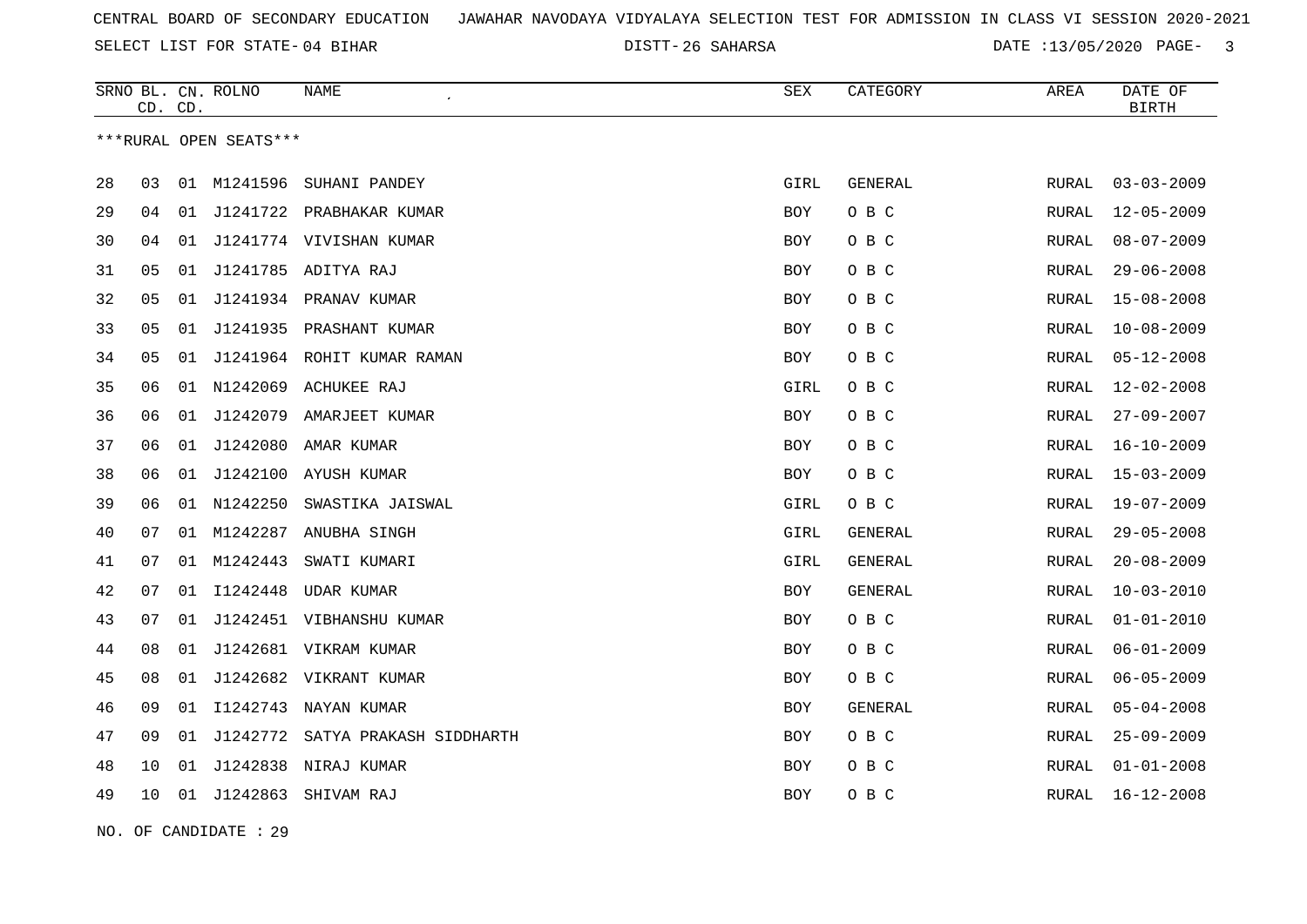SELECT LIST FOR STATE- DISTT- 04 BIHAR

26 SAHARSA DATE :13/05/2020 PAGE- 4

RURAL 10-02-2009

|    | CD. CD. |    | SRNO BL. CN. ROLNO    | NAME                                    | SEX        | CATEGORY     | AREA  | DATE OF<br><b>BIRTH</b> |
|----|---------|----|-----------------------|-----------------------------------------|------------|--------------|-------|-------------------------|
|    |         |    |                       | ***RURAL SCHEDULED CASTE QUOTA SEATS*** |            |              |       |                         |
| 50 | 01      |    |                       | 01 01240882 RIYA KUMARI                 | GIRL       | SCHED. CASTE | RURAL | $25 - 12 - 2007$        |
| 51 | 03      |    |                       | 01 K1241134 ANKIT KUMAR                 | BOY        | SCHED. CASTE | RURAL | $07 - 07 - 2009$        |
| 52 | 03      |    |                       | 01 K1241224 DHIRAJ KUMAR                | <b>BOY</b> | SCHED. CASTE | RURAL | $26 - 08 - 2008$        |
| 53 | 05      |    | 01 K1241902           | MANISH CHANDRA                          | <b>BOY</b> | SCHED. CASTE | RURAL | $25 - 12 - 2008$        |
| 54 | 06      |    |                       | 01 K1242077 AMAN KUMAR                  | <b>BOY</b> | SCHED. CASTE | RURAL | $10 - 08 - 2008$        |
| 55 | 06      | 01 | K1242166              | NAMAN RAJ                               | BOY        | SCHED. CASTE | RURAL | $08 - 11 - 2008$        |
| 56 | 07      |    |                       | 01 01242393 RASHMI RAJ                  | GIRL       | SCHED. CASTE | RURAL | $04 - 08 - 2008$        |
| 57 | 08      |    |                       | 01 K1242507 DINBANDHU KUMAR             | BOY        | SCHED. CASTE | RURAL | $07 - 04 - 2009$        |
| 58 | 08      |    | 01 K1242550           | KUMAR RAMAN                             | BOY        | SCHED. CASTE | RURAL | $19 - 08 - 2008$        |
| 59 | 10      |    |                       | 01 K1242827 KUMAR GAURAV                | <b>BOY</b> | SCHED. CASTE | RURAL | $31 - 08 - 2008$        |
|    |         |    | NO. OF CANDIDATE : 10 |                                         |            |              |       |                         |
|    |         |    |                       |                                         |            |              |       |                         |
|    |         |    |                       |                                         |            |              |       |                         |
|    |         |    |                       | *** RURAL BACKWARD CLASS QUOTA SEATS*** |            |              |       |                         |
| 60 | 01      |    |                       | 01 N1240915 SUMAN KUMARI                | GIRL       | O B C        | RURAL | $08 - 10 - 2009$        |
| 61 | 02      |    |                       | 01 N1241009 RAJ LAXMI                   | GIRL       | O B C        | RURAL | $03 - 08 - 2009$        |
| 62 | 04      |    | 01 N1241656 ANIKA     |                                         | GIRL       | O B C        | RURAL | $01 - 11 - 2009$        |
| 63 | 04      |    |                       | 01 J1241660 ANMOL KUMAR                 | BOY        | O B C        | RURAL | $10 - 12 - 2008$        |
| 64 | 04      |    | 01 N1241670           | BANDHAN KUMARI BANDHAN                  | GIRL       | O B C        | RURAL | $21 - 04 - 2010$        |
| 65 | 04      | 01 |                       | J1241684 GHANSHYAM KUMAR                | <b>BOY</b> | O B C        | RURAL | $02 - 01 - 2009$        |
| 66 | 04      |    |                       | 01 J1241692 HIMANSHU RAJ                | <b>BOY</b> | O B C        | RURAL | $08 - 05 - 2009$        |

04 01 N1241751 SAPNA KUMARI GIRL O B C RURAL 12-08-2009

 05 01 N1241815 ARTI KUMARI GIRL O B C RURAL 10-06-2008 05 01 N1241995 SHANU PRIYA GIRL O B C RURAL 08-03-2009

05 01 J1241778 ABHINAV ANAND BOY O B C RURAL 10-02-2009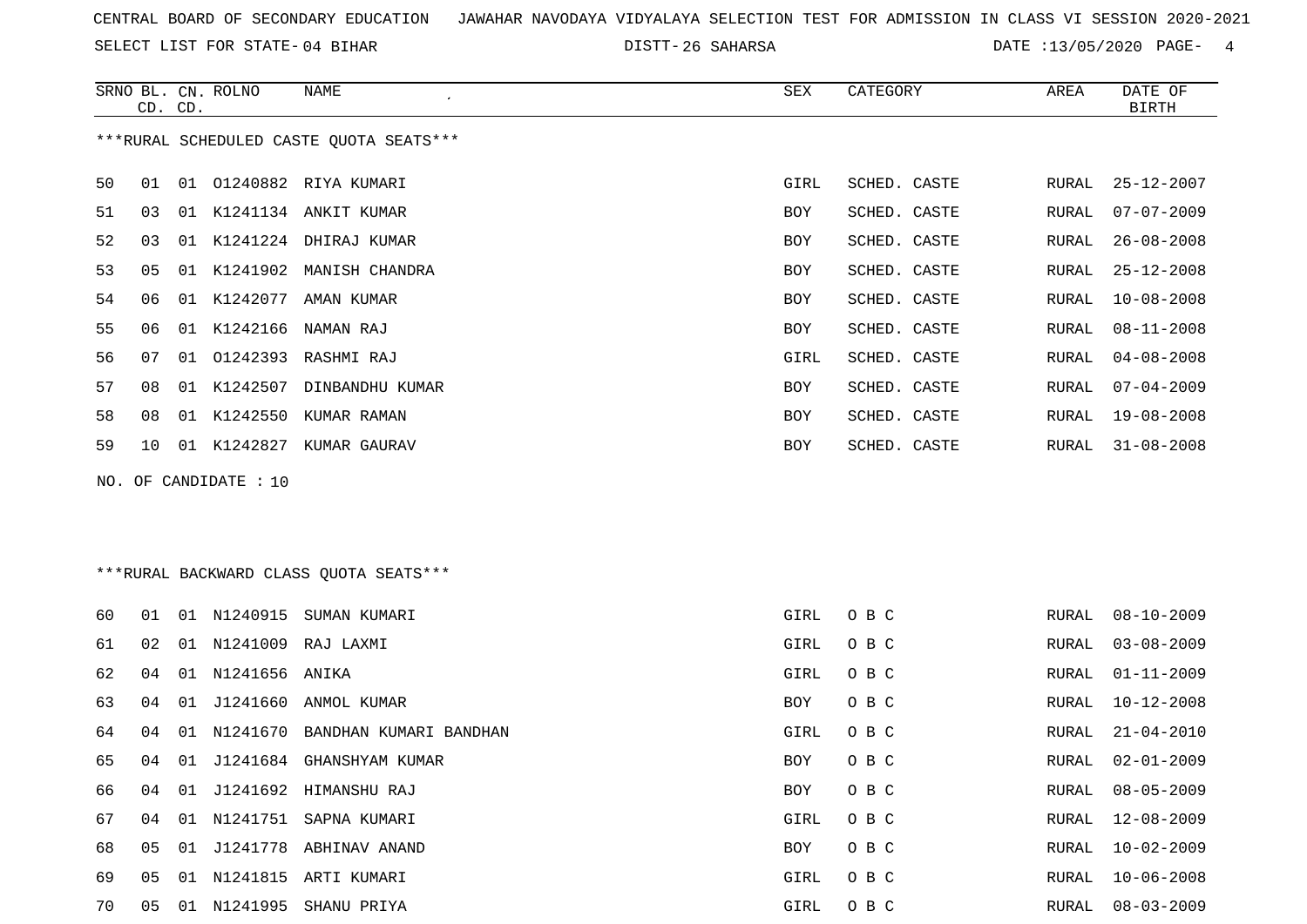SELECT LIST FOR STATE- DISTT- 04 BIHAR

26 SAHARSA DATE :13/05/2020 PAGE- 5

|                                        | CD. CD. |    | SRNO BL. CN. ROLNO      | NAME<br>$\epsilon$        | SEX  | CATEGORY | AREA  | DATE OF<br>BIRTH |
|----------------------------------------|---------|----|-------------------------|---------------------------|------|----------|-------|------------------|
| ***RURAL BACKWARD CLASS QUOTA SEATS*** |         |    |                         |                           |      |          |       |                  |
| 71                                     | 08      | 01 |                         | J1242454 AAKASH RAJ       | BOY  | O B C    | RURAL | 11-01-2009       |
| 72                                     | 08      | 01 | J1242463                | ADARSH KUMAR              | BOY  | O B C    | RURAL | $25 - 12 - 2009$ |
| 73                                     | 08      |    |                         | 01 N1242473 ANISHA BHARTI | GIRL | O B C    |       | RURAL 26-01-2008 |
| 74                                     | 08      |    |                         | 01 N1242501 DEEPIKA RANI  | GIRL | O B C    | RURAL | 09-11-2009       |
| 75                                     | 09      |    | 01 N1242705             | ARUHI ANAND               | GIRL | O B C    | RURAL | 02-04-2010       |
|                                        |         |    | NO. OF CANDIDATE : $16$ |                           |      |          |       |                  |

\*\*\*RURAL SCHEDULED TRIBE QUOTA SEATS\*\*\*

|  |  | 76 01 01 L1240782 ANAND KUMAR            | BOY  | SCHED. TRIBE | RURAL 15-06-2009 |
|--|--|------------------------------------------|------|--------------|------------------|
|  |  | 77 07 01 L1242417 SHILASH MARANDI        | BOY. | SCHED. TRIBE | RURAL 10-10-2008 |
|  |  | 78 09 01 L1242783 SUNITA MURMU           | BOY. | SCHED. TRIBE | RURAL 04-04-2008 |
|  |  | 79 10 01 L1242875 SUNNY KUMAR            | BOY. | SCHED. TRIBE | RURAL 08-03-2010 |
|  |  | 80   10   01   P1242877   TAMANNA KUMARI | GIRL | SCHED. TRIBE | RURAL 14-12-2008 |

NO. OF CANDIDATE : 5

TOTAL SELECTED CANDIDATE : 80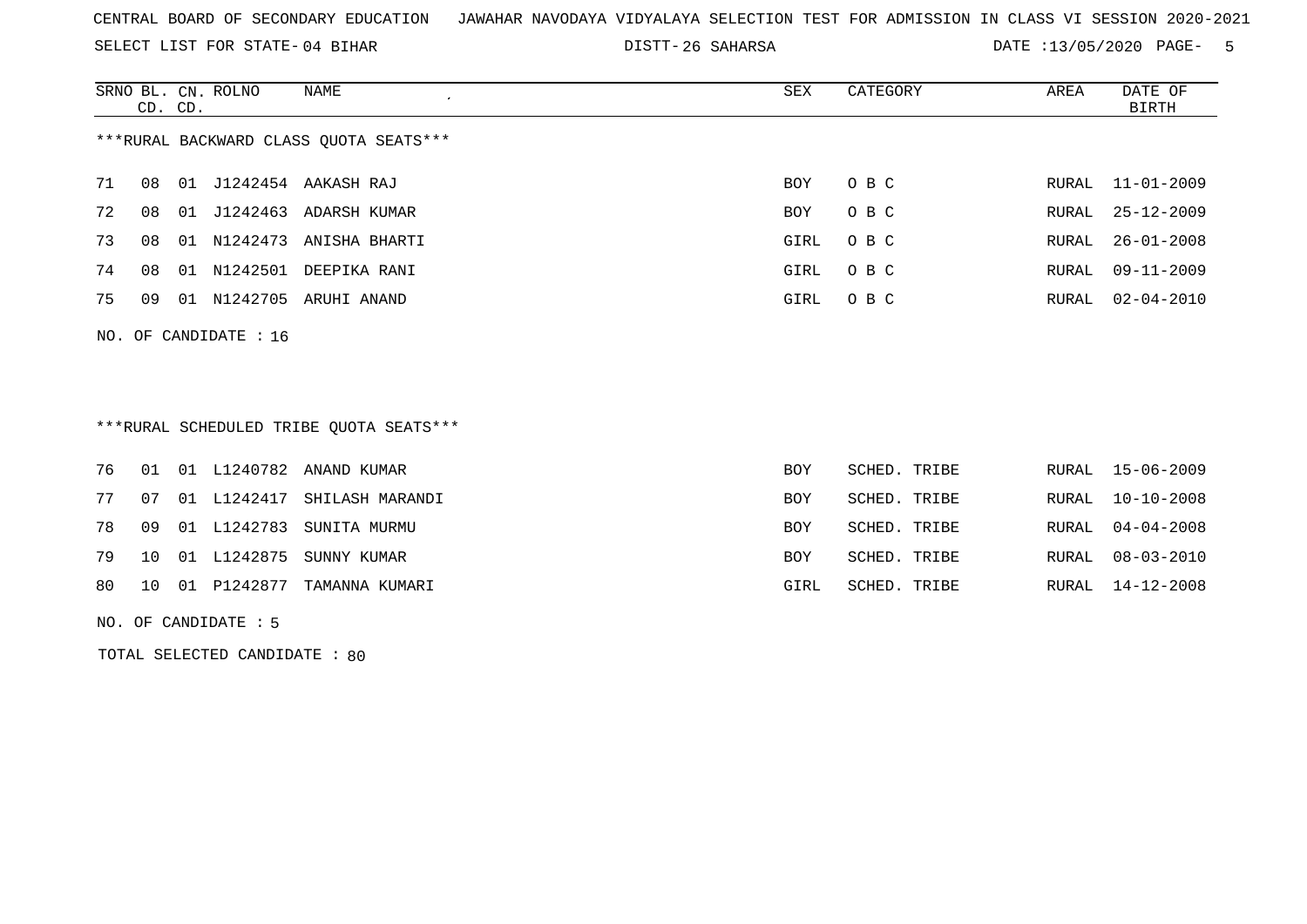SELECT LIST FOR STATE- DISTT- 04 BIHAR

DISTT-27 SAMASTIPUR DATE :13/05/2020 PAGE- 1

|     | CD. | CD. | SRNO BL. CN. ROLNO   | NAME                                   | SEX        | CATEGORY     | AREA  | DATE OF<br><b>BIRTH</b> |
|-----|-----|-----|----------------------|----------------------------------------|------------|--------------|-------|-------------------------|
|     |     |     | ***OPEN UR SEATS***  |                                        |            |              |       |                         |
| 1   | 01  |     | 01 M1243053 NAVJYOTI |                                        | GIRL       | GENERAL      | RURAL | $01 - 02 - 2010$        |
| 2   | 03  |     |                      | 01 K1243427 ADITYA RAJ                 | BOY        | SCHED. CASTE | RURAL | $02 - 10 - 2008$        |
| 3   | 12  | 01  |                      | F1245011 PRERNA ARYA                   | GIRL       | O B C        | URBAN | $29 - 08 - 2010$        |
| 4   | 13  |     | 01 N1245236          | KALPNA BHARTI                          | GIRL       | O B C        | RURAL | $09 - 03 - 2009$        |
| 5   | 13  | 01  |                      | M1245371 SHREYA RANJAN                 | GIRL       | GENERAL      | RURAL | $07 - 11 - 2009$        |
| 6   | 16  | 01  |                      | I1245702 ABHISHEK ANAND                | BOY        | GENERAL      | RURAL | $17 - 02 - 2009$        |
| 7   | 18  |     |                      | 01 J1245923 ADITYA KUMAR               | BOY        | O B C        | RURAL | $13 - 01 - 2010$        |
|     |     |     | NO. OF CANDIDATE : 7 | ***OPEN SCHEDULED CASTE QUOTA SEATS*** |            |              |       |                         |
|     |     |     |                      |                                        |            |              |       |                         |
| 8   | 10  |     | 01 K1244609          | ABHIMANYU KUMAR                        | <b>BOY</b> | SCHED. CASTE | RURAL | $18 - 04 - 2009$        |
| 9   | 13  | 01  |                      | C1245133 ABHISHEK RAJ                  | BOY        | SCHED. CASTE | URBAN | $01 - 09 - 2009$        |
| 10  | 16  |     |                      | 01 K1245761 PRAVEEN PARAM              | BOY        | SCHED. CASTE | RURAL | $07 - 10 - 2009$        |
| 11  | 20  |     |                      | 01 K1246230 MANISH KUMAR               | BOY        | SCHED. CASTE | RURAL | $08 - 12 - 2009$        |
| NO. |     |     | OF CANDIDATE : 4     |                                        |            |              |       |                         |
|     |     |     |                      | ***OPEN DISABLED QUOTA SEATS***        |            |              |       |                         |
| 12  | 01  |     |                      | 01 J1242956 AVADHESH KUMAR             | BOY        | O B C        | RURAL | $01 - 01 - 2009$        |
| 13  | 01  | 01  | J1243175             | SAURAV KUMAR                           | <b>BOY</b> | O B C        | RURAL | $03 - 04 - 2009$        |
| 14  | 14  |     |                      | 01 J1245537 PRASHANT KUMAR             | BOY        | O B C        | RURAL | $11 - 06 - 2009$        |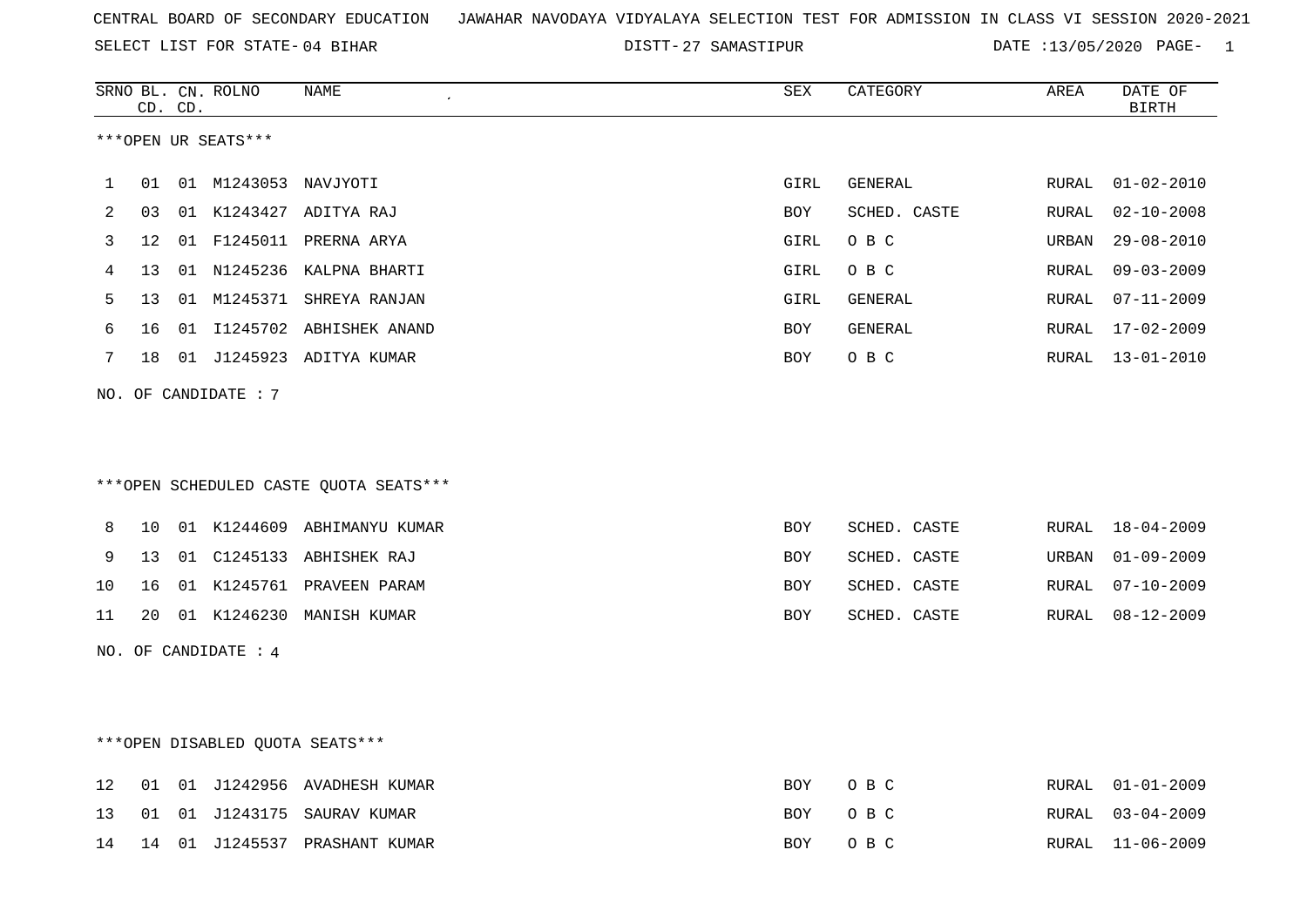| CENTRAL BOARD OF SECONDARY EDUCATION – JAWAHAR NAVODAYA VIDYALAYA SELECTION TEST FOR ADMISSION IN CLASS VI SESSION 2020-2021 |  |  |  |  |
|------------------------------------------------------------------------------------------------------------------------------|--|--|--|--|
|------------------------------------------------------------------------------------------------------------------------------|--|--|--|--|

DISTT-27 SAMASTIPUR DATE :13/05/2020 PAGE- 2

|    |    | CD. CD. | SRNO BL. CN. ROLNO     | NAME                                   | SEX  | CATEGORY     | AREA  | DATE OF<br><b>BIRTH</b> |
|----|----|---------|------------------------|----------------------------------------|------|--------------|-------|-------------------------|
|    |    |         | NO. OF CANDIDATE : 3   |                                        |      |              |       |                         |
|    |    |         |                        |                                        |      |              |       |                         |
|    |    |         |                        |                                        |      |              |       |                         |
|    |    |         |                        | *** OPEN BACKWARD CLASS QUOTA SEATS*** |      |              |       |                         |
| 15 | 04 |         | 01 N1243714 AANYA      |                                        | GIRL | O B C        | RURAL | $01 - 05 - 2008$        |
| 16 | 13 |         | 01 F1245392            | TANYA                                  | GIRL | O B C        | URBAN | $18 - 05 - 2009$        |
| 17 | 15 |         |                        | 01 J1245673 RITIK ROY                  | BOY  | O B C        | RURAL | $21 - 07 - 2009$        |
| 18 | 18 |         | 01 J1245929            | AMAN KUMAR                             | BOY  | O B C        | RURAL | $13 - 04 - 2008$        |
| 19 | 20 |         |                        | 01 N1246224 KIRTI PRADEEP              | GIRL | O B C        | RURAL | $24 - 03 - 2009$        |
|    |    |         | NO. OF CANDIDATE : 5   |                                        |      |              |       |                         |
|    |    |         |                        |                                        |      |              |       |                         |
|    |    |         |                        |                                        |      |              |       |                         |
|    |    |         |                        | ***OPEN SCHEDULED TRIBE QUOTA SEATS*** |      |              |       |                         |
| 20 | 17 |         |                        | 01 L1245869 RAJAN KUMAR                | BOY  | SCHED. TRIBE | RURAL | $23 - 02 - 2010$        |
|    |    |         |                        |                                        |      |              |       |                         |
|    |    |         | NO. OF CANDIDATE : 1   |                                        |      |              |       |                         |
|    |    |         |                        |                                        |      |              |       |                         |
|    |    |         |                        |                                        |      |              |       |                         |
|    |    |         | ***RURAL OPEN SEATS*** |                                        |      |              |       |                         |
| 21 | 01 |         | 01 M1242985            | DRISHTI                                | GIRL | GENERAL      | RURAL | $06 - 09 - 2008$        |
| 22 | 01 |         |                        | 01 I1243057 NIKHIL RAJ                 | BOY  | GENERAL      | RURAL | $24 - 12 - 2008$        |
| 23 | 02 |         |                        | 01 J1243282 BOBIDEV KUMAR              | BOY  | O B C        | RURAL | $07 - 09 - 2008$        |
| 24 | 03 |         |                        | 01 J1243475 ASHUTOSH PRASAD            | BOY  | O B C        | RURAL | $10 - 09 - 2009$        |
| 25 | 04 |         |                        | 01 K1243777 ISHANT KUMAR               | BOY  | SCHED. CASTE | RURAL | $28 - 08 - 2010$        |
| 26 | 04 |         |                        | 01 I1243881 SATYAM RAJ                 | BOY  | GENERAL      | RURAL | $10 - 09 - 2008$        |
| 27 |    |         |                        | 05 01 J1244004 KESHAV RANJAN           | BOY  | O B C        |       | RURAL 14-04-2008        |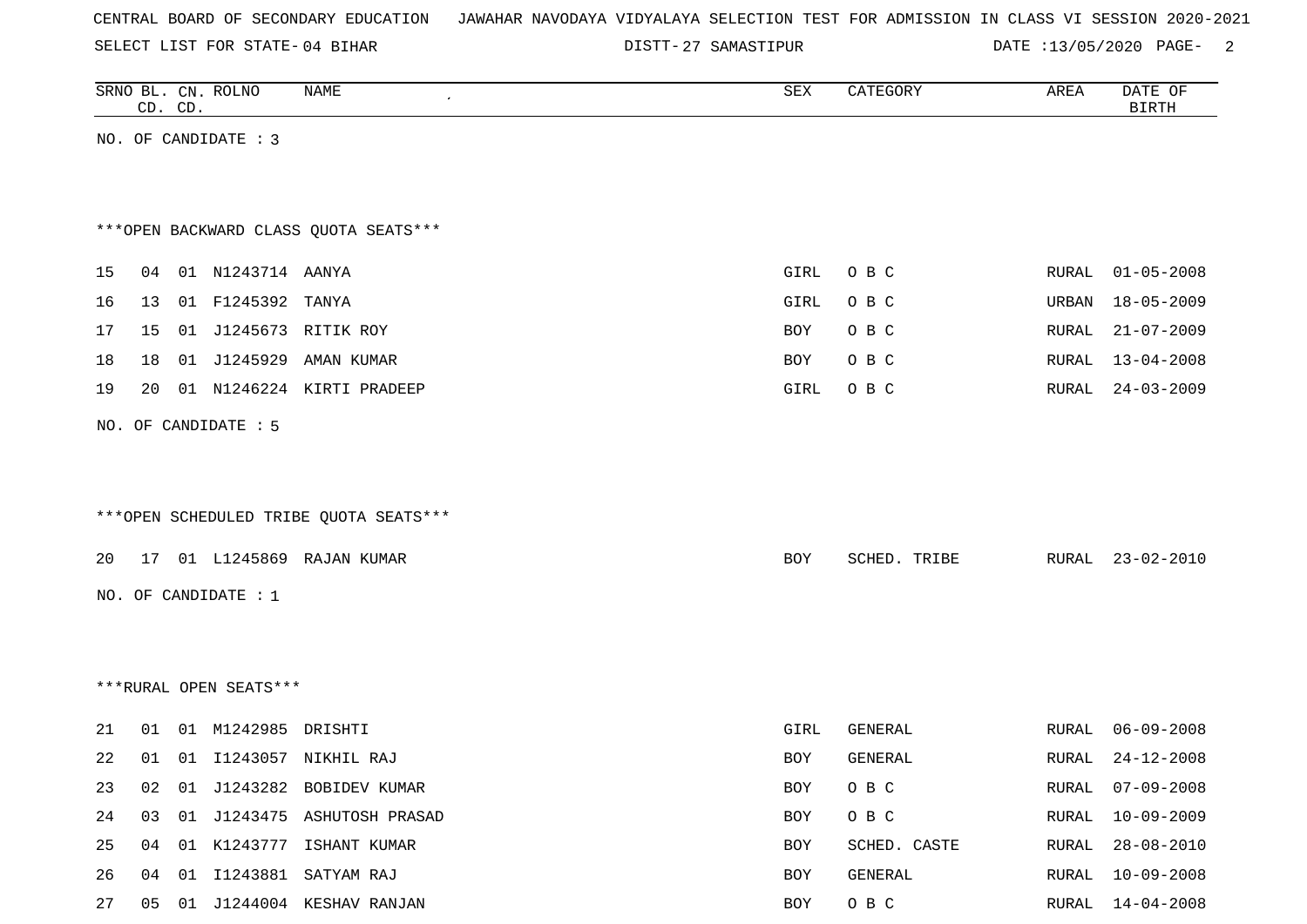DISTT-27 SAMASTIPUR DATE :13/05/2020 PAGE- 3

|    | CD. CD. |    | SRNO BL. CN. ROLNO     | NAME                       | <b>SEX</b> | CATEGORY       | AREA         | DATE OF<br><b>BIRTH</b> |
|----|---------|----|------------------------|----------------------------|------------|----------------|--------------|-------------------------|
|    |         |    | ***RURAL OPEN SEATS*** |                            |            |                |              |                         |
| 28 | 05      | 01 | I1244033               | NANHE KUMAR                | <b>BOY</b> | <b>GENERAL</b> | RURAL        | $01 - 01 - 2009$        |
| 29 | 06      | 01 |                        | J1244237 RITESH KUMAR      | <b>BOY</b> | O B C          | RURAL        | $04 - 02 - 2009$        |
| 30 | 07      | 01 |                        | J1244305 PRINCE RAJ DEEPAK | BOY        | O B C          | RURAL        | $03 - 03 - 2010$        |
| 31 | 08      | 01 |                        | J1244388 RAUSHAN KUMAR     | <b>BOY</b> | O B C          | <b>RURAL</b> | $06 - 01 - 2008$        |
| 32 | 09      | 01 |                        | I1244604 YASH KUMAR        | BOY        | <b>GENERAL</b> | RURAL        | $07 - 08 - 2008$        |
| 33 | 10      | 01 | I1244680               | SANSKAR CHANDRA            | <b>BOY</b> | <b>GENERAL</b> | RURAL        | $20 - 06 - 2010$        |
| 34 | 11      | 01 |                        | J1244724 ANKIT KUMAR       | <b>BOY</b> | O B C          | RURAL        | $20 - 08 - 2008$        |
| 35 | 12      |    |                        | 01 J1244936 DIVYANSHU RAJ  | <b>BOY</b> | O B C          | <b>RURAL</b> | $22 - 02 - 2010$        |
| 36 | 13      |    |                        | 01 J1245196 AYUSH PRAKASH  | BOY        | O B C          | RURAL        | $18 - 08 - 2008$        |
| 37 | 13      |    | 01 M1245370            | SHRESTHA                   | GIRL       | GENERAL        | RURAL        | $15 - 03 - 2009$        |
| 38 | 14      | 01 | N1245560               | SADHNA SANGAM              | GIRL       | O B C          | <b>RURAL</b> | $21 - 01 - 2008$        |
| 39 | 14      | 01 | M1245572               | SHARDA JHA                 | GIRL       | GENERAL        | RURAL        | $20 - 01 - 2008$        |
| 40 | 15      | 01 | 01245627               | ANSHU ANAND                | GIRL       | SCHED. CASTE   | RURAL        | $25 - 01 - 2009$        |
| 41 | 15      |    |                        | 01 K1245672 RISHI RANJAN   | <b>BOY</b> | SCHED. CASTE   | RURAL        | $11 - 08 - 2009$        |
| 42 | 16      | 01 |                        | J1245698 AAYUSH KUMAR      | <b>BOY</b> | O B C          | <b>RURAL</b> | $23 - 03 - 2009$        |
| 43 | 17      |    |                        | 01 J1245809 ADITYA RAJ     | <b>BOY</b> | O B C          | RURAL        | $20 - 04 - 2008$        |
| 44 | 18      | 01 | I1246025               | RAJNISH KUMAR              | <b>BOY</b> | GENERAL        | <b>RURAL</b> | $13 - 02 - 2010$        |
| 45 | 18      | 01 | J1246045               | SAMEER FAIZ                | BOY        | O B C          | RURAL        | $05 - 12 - 2008$        |
| 46 | 19      | 01 | I1246089               | ADITYA KASHYAP             | <b>BOY</b> | GENERAL        | RURAL        | $02 - 02 - 2010$        |
| 47 | 19      | 01 | I1246167               | SAHIL SAGAR                | <b>BOY</b> | GENERAL        | RURAL        | $15 - 07 - 2009$        |
| 48 | 20      |    | 01 M1246228            | LAKSHMI KUMARI             | GIRL       | GENERAL        | RURAL        | $24 - 12 - 2009$        |
|    |         |    |                        |                            |            |                |              |                         |

NO. OF CANDIDATE : 28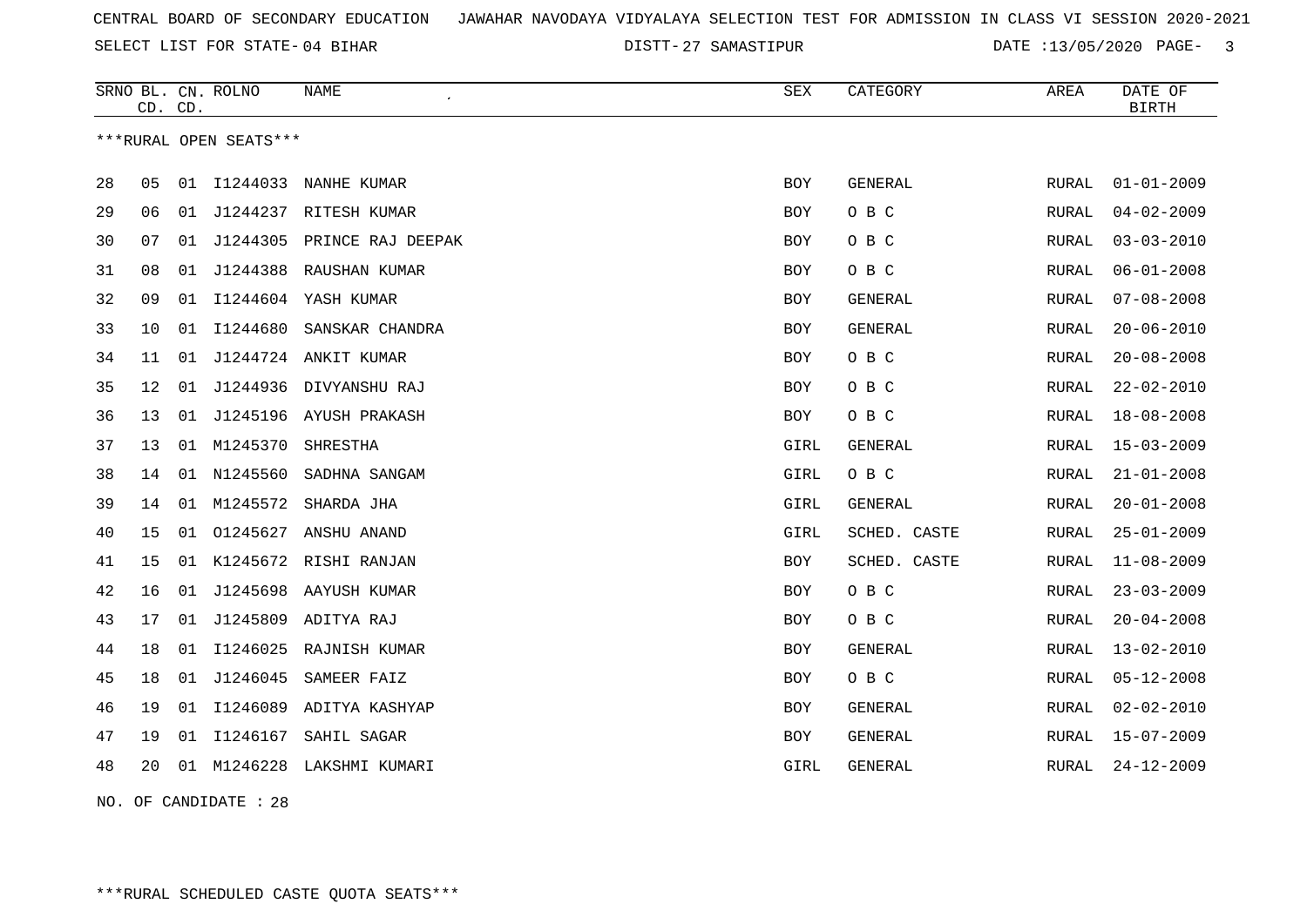SELECT LIST FOR STATE- DISTT- 04 BIHAR

DISTT-27 SAMASTIPUR DATE :13/05/2020 PAGE- 4

|    |                                         | CD. CD. | SRNO BL. CN. ROLNO | NAME<br>$\epsilon$          | SEX        | CATEGORY     | AREA  | DATE OF<br><b>BIRTH</b> |  |  |  |
|----|-----------------------------------------|---------|--------------------|-----------------------------|------------|--------------|-------|-------------------------|--|--|--|
|    | ***RURAL SCHEDULED CASTE OUOTA SEATS*** |         |                    |                             |            |              |       |                         |  |  |  |
| 49 | 01                                      |         | 01 K1243207        | SONU KUMAR                  | <b>BOY</b> | SCHED. CASTE | RURAL | $29 - 11 - 2008$        |  |  |  |
| 50 | 07                                      |         |                    | 01 K1244296 NIRAJ KUMAR     | BOY        | SCHED. CASTE | RURAL | $20 - 08 - 2008$        |  |  |  |
| 51 | 09                                      | 01      | K1244538           | RAJA KUMAR                  | <b>BOY</b> | SCHED. CASTE | RURAL | $16 - 06 - 2009$        |  |  |  |
| 52 | 10                                      |         | 01 K1244667        | PRIYANSHU PRASHANT          | <b>BOY</b> | SCHED. CASTE | RURAL | 25-08-2009              |  |  |  |
| 53 | 12                                      | 01      | K1244967           | KUMAR ANURAG                | <b>BOY</b> | SCHED. CASTE | RURAL | $10 - 08 - 2009$        |  |  |  |
| 54 | 14                                      | 01      | 01245449           | ANUPRIYA KUMARI             | GIRL       | SCHED. CASTE | RURAL | 17-09-2008              |  |  |  |
| 55 | 16                                      |         |                    | 01 K1245699 ABHIMANYU KUMAR | <b>BOY</b> | SCHED. CASTE | RURAL | 16-02-2009              |  |  |  |
| 56 | 16                                      | 01      |                    | K1245760 PRASHANT KUMAR     | <b>BOY</b> | SCHED. CASTE | RURAL | $12 - 08 - 2008$        |  |  |  |
| 57 | 16                                      |         |                    | 01 K1245802 VIVEK VIKRANT   | <b>BOY</b> | SCHED. CASTE | RURAL | $29 - 09 - 2009$        |  |  |  |
| 58 | 19                                      | 01      | K1246171           | SAURABH SUMAN               | <b>BOY</b> | SCHED. CASTE | RURAL | $17 - 04 - 2009$        |  |  |  |
| 59 | 20                                      |         | 01 K1246236 NIKHIL |                             | <b>BOY</b> | SCHED. CASTE | RURAL | $04 - 03 - 2009$        |  |  |  |

NO. OF CANDIDATE : 11

# \*\*\*RURAL BACKWARD CLASS QUOTA SEATS\*\*\*

| 60 | 01 | 01 | J1242938        | ANSHUMAN RAJ          | BOY  | O B C | RURAL | $13 - 03 - 2009$ |
|----|----|----|-----------------|-----------------------|------|-------|-------|------------------|
| 61 | 01 | 01 | J1243047        | MONU KUMAR            | BOY  | O B C |       | RURAL 15-01-2010 |
| 62 | 01 | 01 |                 | J1243082 PRAVIN KUMAR | BOY  | O B C | RURAL | $17 - 10 - 2008$ |
| 63 | 01 | 01 | N1243083        | PREETI KUMARI         | GIRL | O B C | RURAL | 07-12-2009       |
| 64 | 01 | 01 | N1243231        | TANU PRIYA            | GIRL | O B C | RURAL | 05-06-2008       |
| 65 | 01 | 01 |                 | J1243248 VIKRAM KUMAR | BOY  | O B C |       | RURAL 15-08-2008 |
| 66 | 03 | 01 | J1243413        | ABHIJEET RANJAN       | BOY  | O B C | RURAL | 19-07-2008       |
| 67 | 03 | 01 | N1243524        | JUHI KUMARI           | GIRL | O B C | RURAL | $10 - 01 - 2008$ |
| 68 | 03 | 01 | N1243584        | NYASHA ARYA           | GIRL | O B C | RURAL | $01 - 08 - 2010$ |
| 69 | 04 | 01 | N1243872 SAKSHI |                       | GIRL | O B C | RURAL | $01 - 04 - 2008$ |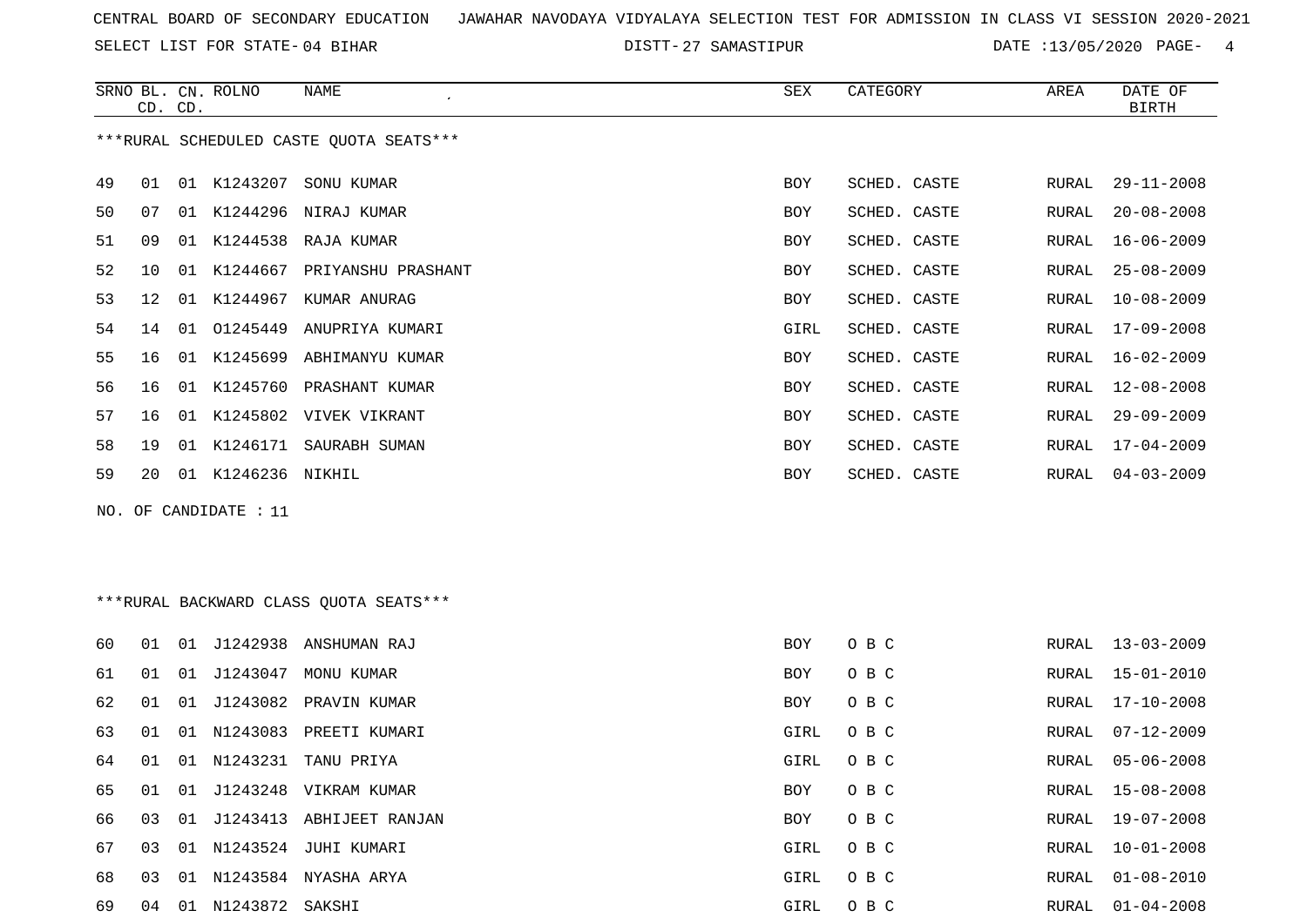SELECT LIST FOR STATE- DISTT- 04 BIHAR

DISTT-27 SAMASTIPUR DATE :13/05/2020 PAGE- 5

|                                        | CD. CD.         |    | SRNO BL. CN. ROLNO | NAME<br>$\lambda$      | SEX  | CATEGORY | AREA  | DATE OF<br>BIRTH |  |
|----------------------------------------|-----------------|----|--------------------|------------------------|------|----------|-------|------------------|--|
| ***RURAL BACKWARD CLASS OUOTA SEATS*** |                 |    |                    |                        |      |          |       |                  |  |
| 70                                     | 12              | 01 |                    | N1245100 SWATI KUMARI  | GIRL | O B C    |       | RURAL 05-02-2008 |  |
| 71                                     | 13 <sup>1</sup> | 01 |                    | N1245168 ANJALI KUMARI | GIRL | O B C    | RURAL | $06 - 05 - 2010$ |  |
| 72                                     | 16              | 01 | N1245721           | ANU PRIYA              | GIRL | O B C    | RURAL | 02-02-2009       |  |
| 73                                     | 18              | 01 | N1245953           | CHANDANI KUMARI        | GIRL | O B C    | RURAL | 08-02-2011       |  |
| 74                                     | 19              | 01 | N1246150           | PRERNA YADAV           | GIRL | O B C    |       | RURAL 11-06-2008 |  |
| 75                                     | 20              | 01 | N1246222 JYOTI     |                        | GIRL | O B C    |       | RURAL 12-11-2008 |  |
|                                        |                 |    |                    |                        |      |          |       |                  |  |

NO. OF CANDIDATE : 16

## \*\*\*RURAL SCHEDULED TRIBE QUOTA SEATS\*\*\*

|  |  | 76 12 01 P1244971 LOVELI KUMARI   | GIRL | SCHED. TRIBE | RURAL 29-08-2009 |
|--|--|-----------------------------------|------|--------------|------------------|
|  |  | 77 12 01 P1245000 PALLVI KUMARI   | GIRL | SCHED. TRIBE | RURAL 25-09-2009 |
|  |  | 78 12 01 L1245052 SAHIL KUMAR     | BOY  | SCHED. TRIBE | RURAL 01-01-2008 |
|  |  | 79 12 01 L1245118 YASHAWANT KUMAR | BOY  | SCHED. TRIBE | RURAL 08-02-2010 |
|  |  | 80 19 01 L1246112 DIPU KUMAR      | BOY  | SCHED. TRIBE | RURAL 05-01-2010 |
|  |  |                                   |      |              |                  |

#### NO. OF CANDIDATE : 5

TOTAL SELECTED CANDIDATE : 80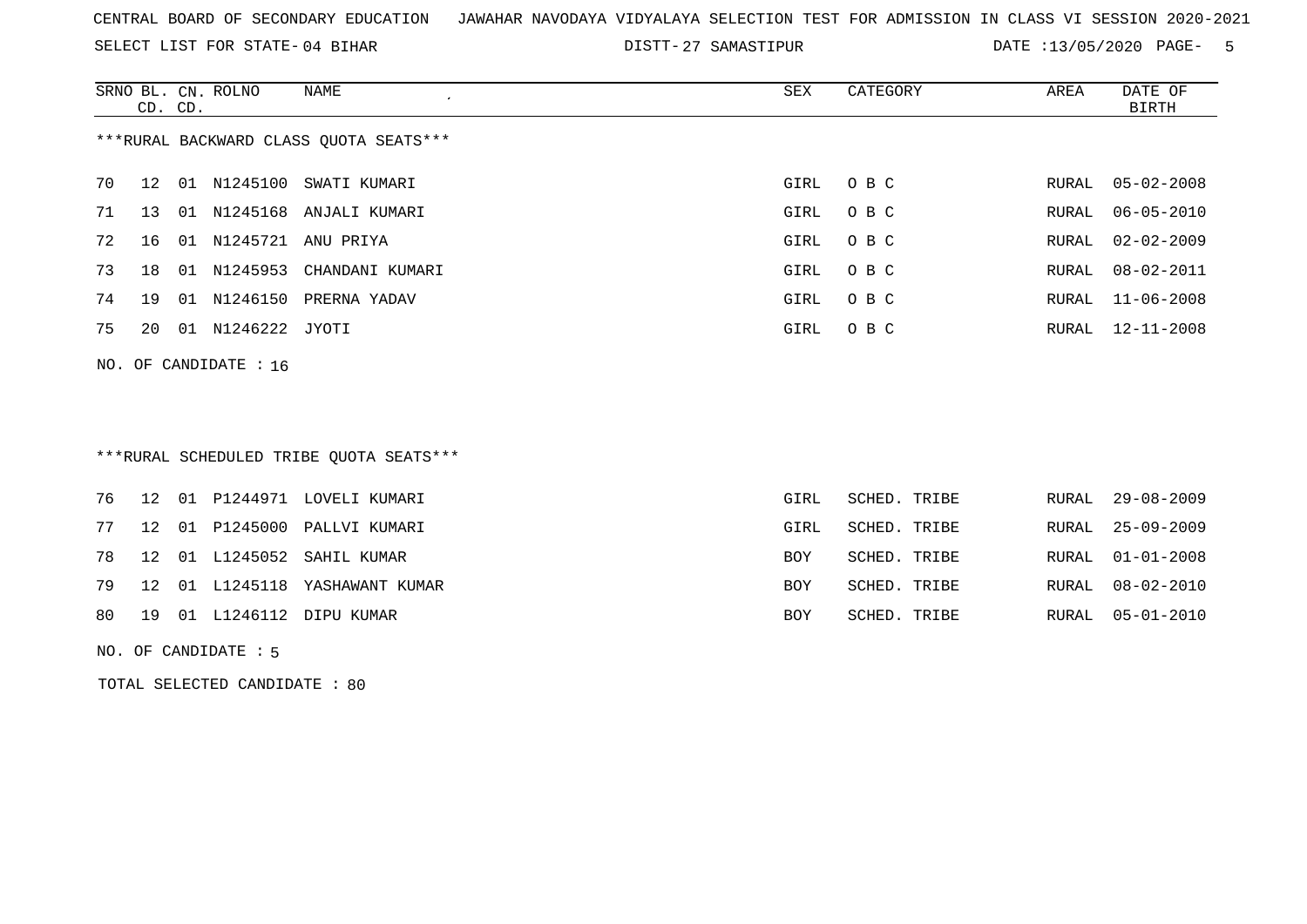28 SARAN DATE :13/05/2020 PAGE- 1

|     | CD. CD. | SRNO BL. CN. ROLNO   | NAME                                   | SEX        | CATEGORY     | AREA  | DATE OF<br><b>BIRTH</b> |
|-----|---------|----------------------|----------------------------------------|------------|--------------|-------|-------------------------|
|     |         | ***OPEN UR SEATS***  |                                        |            |              |       |                         |
| 1   | 03      |                      | 01 J1246693 KUMAR ADITYA PRAKASH       | BOY        | O B C        | RURAL | $21 - 02 - 2009$        |
| 2   | 04      |                      | 01 J1246944 PRINCE KUMAR               | <b>BOY</b> | O B C        | RURAL | $31 - 12 - 2007$        |
| 3   | 05      |                      | 01 B1247015 DEVASHISH KUMAR GUPTA      | <b>BOY</b> | O B C        | URBAN | $07 - 07 - 2007$        |
| 4   | 05      |                      | 01 N1247020 GUDDI KUMARI               | GIRL       | O B C        | RURAL | $08 - 10 - 2009$        |
| 5   | 08      |                      | 01 I1247588 VAIBHAV SURYANSH           | BOY        | GENERAL      | RURAL | $27 - 02 - 2009$        |
| 6   | 13      |                      | 01 B1248083 ANURAG KUMAR               | BOY        | O B C        | URBAN | $29 - 03 - 2009$        |
| 7   | 13      |                      | 01 I1248220 SUJIT KUMAR                | BOY        | GENERAL      | RURAL | $01 - 09 - 2008$        |
| 8   | 19      |                      | 01 M1248862 TANU GAUTAM                | GIRL       | GENERAL      | RURAL | $05 - 04 - 2009$        |
| NO. |         | OF CANDIDATE : 8     | ***OPEN SCHEDULED CASTE QUOTA SEATS*** |            |              |       |                         |
| 9   | 05      |                      | 01 K1247030 KUMAR VISHWAS              | <b>BOY</b> | SCHED. CASTE | RURAL | $09 - 11 - 2007$        |
| 10  | 08      |                      | 01 K1247569 SHARAV KUMAR               | <b>BOY</b> | SCHED. CASTE | RURAL | $10 - 01 - 2009$        |
| 11  | 13      |                      | 01 C1248146 NANDAN KUMAR               | <b>BOY</b> | SCHED. CASTE | URBAN | $01 - 01 - 2009$        |
|     |         | NO. OF CANDIDATE : 3 |                                        |            |              |       |                         |
|     |         |                      | ***OPEN DISABLED OUOTA SEATS***        |            |              |       |                         |
| 12  | 13      |                      | 01 J1248135 MANISH KUMAR               | <b>BOY</b> | O B C        | RURAL | $04 - 08 - 2008$        |
| 13  | 13      |                      | 01 A1248154 PAWAN KUMAR                | BOY        | GENERAL      | URBAN | $13 - 10 - 2008$        |
| 14  | 16      |                      | 01 K1248511 RAVI KUMAR                 | <b>BOY</b> | SCHED. CASTE | RURAL | $06 - 04 - 2008$        |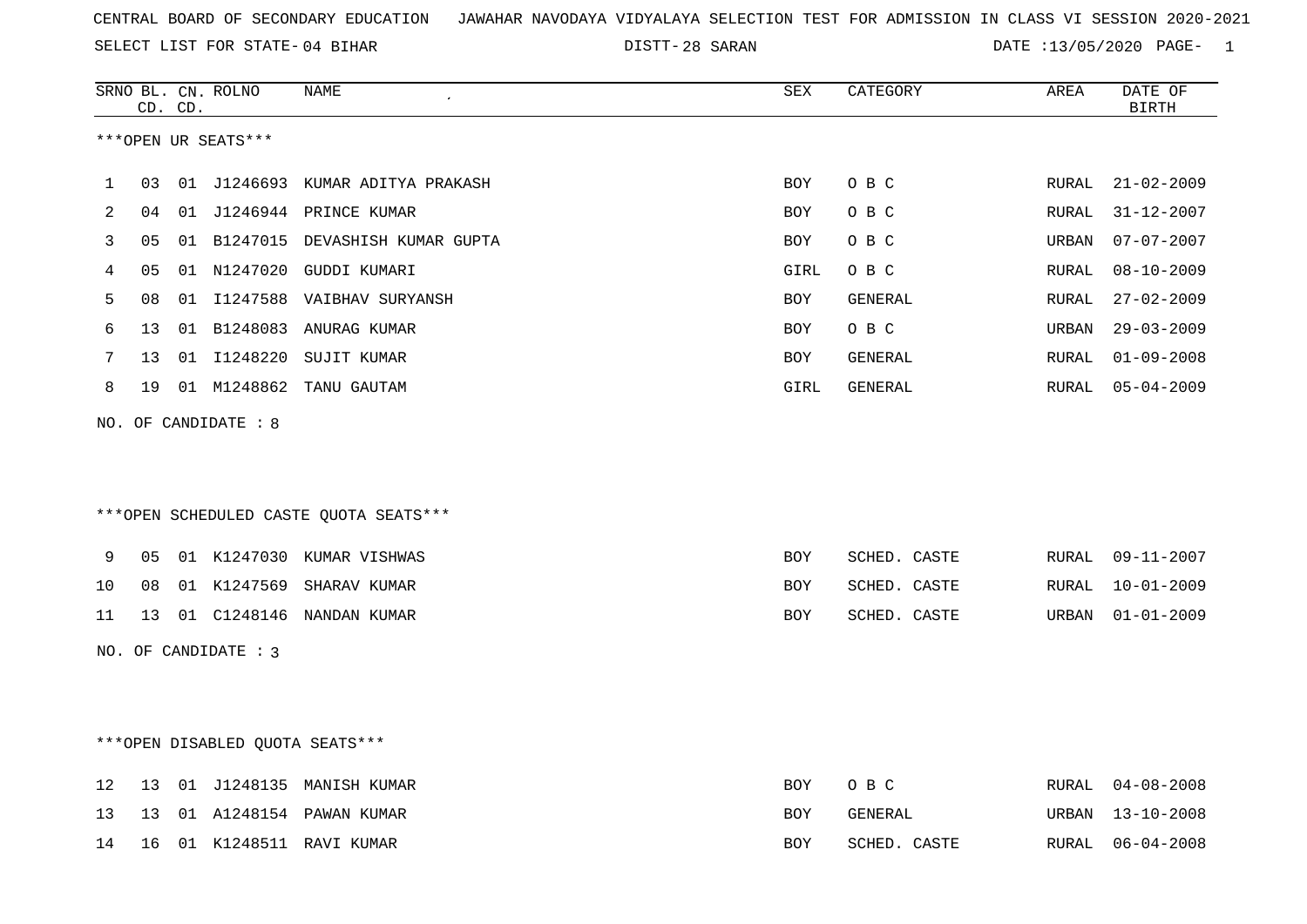| CENTRAL BOARD OF SECONDARY EDUCATION – JAWAHAR NAVODAYA VIDYALAYA SELECTION TEST FOR ADMISSION IN CLASS VI SESSION 2020-2021 |  |
|------------------------------------------------------------------------------------------------------------------------------|--|
|------------------------------------------------------------------------------------------------------------------------------|--|

DISTT-28 SARAN DATE :13/05/2020 PAGE- 2

|    |    | CD. CD. | SRNO BL. CN. ROLNO     | NAME                                   | ${\tt SEX}$ | CATEGORY     | AREA  | DATE OF<br><b>BIRTH</b> |
|----|----|---------|------------------------|----------------------------------------|-------------|--------------|-------|-------------------------|
|    |    |         | NO. OF CANDIDATE : 3   |                                        |             |              |       |                         |
|    |    |         |                        |                                        |             |              |       |                         |
|    |    |         |                        |                                        |             |              |       |                         |
|    |    |         |                        | *** OPEN BACKWARD CLASS QUOTA SEATS*** |             |              |       |                         |
|    |    |         |                        |                                        |             |              |       |                         |
| 15 | 08 |         |                        | 01 N1247490 DIVYA KUMARI               | GIRL        | O B C        | RURAL | $21 - 12 - 2009$        |
| 16 | 11 |         | 01 N1247853            | MANISHA KUMARI                         | GIRL        | O B C        | RURAL | $20 - 02 - 2008$        |
| 17 | 11 |         |                        | 01 N1247883 SHALINI RAJ                | GIRL        | O B C        | RURAL | 18-11-2009              |
| 18 | 17 |         | 01 N1248630            | RAJNI KUMARI                           | GIRL        | O B C        | RURAL | $05 - 10 - 2009$        |
| 19 | 17 |         | 01 N1248657            | SHREYA SINGH                           | GIRL        | O B C        | RURAL | $12 - 09 - 2009$        |
|    |    |         | NO. OF CANDIDATE : 5   |                                        |             |              |       |                         |
|    |    |         |                        |                                        |             |              |       |                         |
|    |    |         |                        |                                        |             |              |       |                         |
|    |    |         |                        | ***OPEN SCHEDULED TRIBE QUOTA SEATS*** |             |              |       |                         |
|    |    |         |                        |                                        |             |              |       |                         |
| 20 |    |         |                        | 12 01 L1248035 UDAY KUMAR              | BOY         | SCHED. TRIBE | RURAL | $20 - 08 - 2008$        |
|    |    |         | NO. OF CANDIDATE : 1   |                                        |             |              |       |                         |
|    |    |         |                        |                                        |             |              |       |                         |
|    |    |         |                        |                                        |             |              |       |                         |
|    |    |         | ***RURAL OPEN SEATS*** |                                        |             |              |       |                         |
|    |    |         |                        |                                        |             |              |       |                         |
| 21 | 01 |         |                        | 01 M1246317 KALYANI KUMARI             | GIRL        | GENERAL      | RURAL | $23 - 06 - 2009$        |
| 22 | 02 |         |                        | 01 J1246509 SATYAM KUMAR               | BOY         | O B C        | RURAL | $30 - 09 - 2008$        |
| 23 | 02 |         |                        | 01 J1246521 SIDHARTH KUMAR             | BOY         | O B C        | RURAL | $11 - 11 - 2007$        |
| 24 | 03 | 01      |                        | J1246646 DEEPAK KUMAR                  | BOY         | O B C        | RURAL | $05 - 09 - 2008$        |
| 25 | 03 |         |                        | 01 J1246767 RAUSHAN KUMAR              | BOY         | O B C        | RURAL | $27 - 11 - 2008$        |
| 26 | 04 | 01      |                        | I1246871 ABHINAV KUMAR TIWARI          | BOY         | GENERAL      | RURAL | $22 - 10 - 2009$        |
| 27 |    |         |                        | 04 01 I1246907 AYUSH RAJ               | BOY         | GENERAL      | RURAL | $27 - 10 - 2009$        |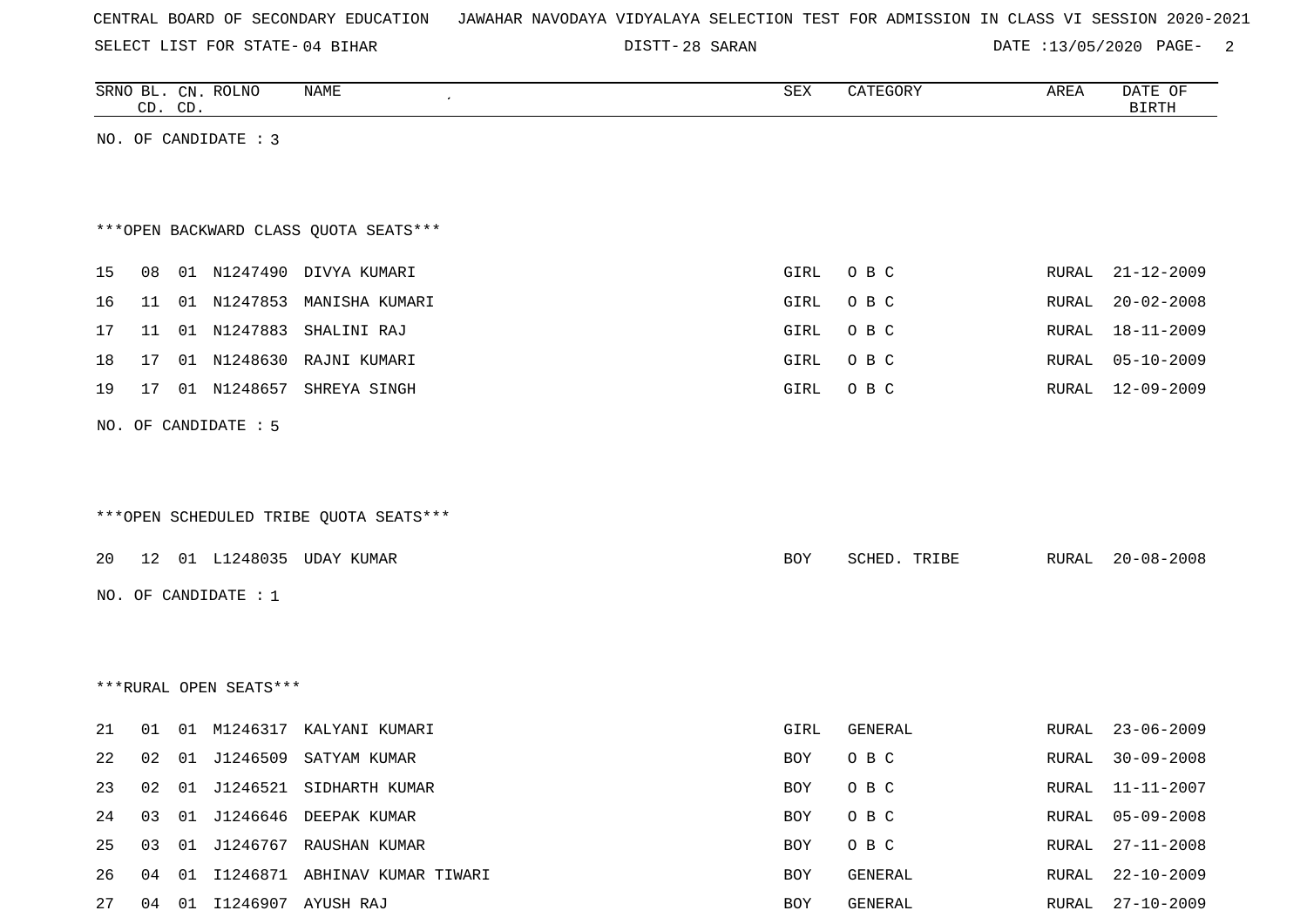28 SARAN DATE :13/05/2020 PAGE- 3

|    |    | CD. CD. | SRNO BL. CN. ROLNO     | NAME<br>$\epsilon$          | SEX        | CATEGORY       | AREA         | DATE OF<br><b>BIRTH</b> |
|----|----|---------|------------------------|-----------------------------|------------|----------------|--------------|-------------------------|
|    |    |         | ***RURAL OPEN SEATS*** |                             |            |                |              |                         |
|    |    |         |                        |                             |            |                |              |                         |
| 28 | 04 |         | 01 11246980            | SHUBHANJAL SHARMA           | <b>BOY</b> | GENERAL        | RURAL        | $08 - 09 - 2010$        |
| 29 | 05 |         |                        | 01 J1247007 ANSH KUMAR      | BOY        | O B C          | RURAL        | $08 - 01 - 2010$        |
| 30 | 06 | 01      |                        | J1247108 ADITYA KUMAR YADAV | <b>BOY</b> | O B C          | RURAL        | $11 - 04 - 2008$        |
| 31 | 06 | 01      | J1247252               | TEJASWI KUMAR               | BOY        | O B C          | RURAL        | $01 - 08 - 2009$        |
| 32 | 07 | 01      |                        | M1247308 ASTHA KUMARI       | GIRL       | GENERAL        | <b>RURAL</b> | $15 - 09 - 2008$        |
| 33 | 07 |         | 01 J1247341 MAYANK     |                             | <b>BOY</b> | O B C          | RURAL        | $14 - 08 - 2009$        |
| 34 | 08 |         |                        | 01 M1247502 KAMNI KUMARI    | GIRL       | GENERAL        | RURAL        | $15 - 05 - 2009$        |
| 35 | 09 | 01      | I1247616               | ATUL PANDEY                 | <b>BOY</b> | GENERAL        | RURAL        | $04 - 10 - 2009$        |
| 36 | 10 | 01      |                        | J1247778 PRIYANSHU KUMAR    | <b>BOY</b> | O B C          | RURAL        | $01 - 01 - 2010$        |
| 37 | 11 | 01      | M1247865               | PRAGYA KUMARI               | GIRL       | GENERAL        | RURAL        | $10 - 05 - 2009$        |
| 38 | 12 | 01      |                        | J1247972 NIRAJ KUMAR        | <b>BOY</b> | O B C          | RURAL        | $03 - 02 - 2008$        |
| 39 | 12 | 01      |                        | J1247973 NIRAJ RAJ          | BOY        | O B C          | RURAL        | $03 - 02 - 2008$        |
| 40 | 13 |         |                        | 01 J1248071 ANKIT KUMAR     | BOY        | O B C          | RURAL        | $12 - 11 - 2009$        |
| 41 | 13 | 01      |                        | I1248090 ASHISH RAJ         | <b>BOY</b> | <b>GENERAL</b> | RURAL        | $28 - 04 - 2009$        |
| 42 | 14 | 01      |                        | J1248239 ABHISHEK KUMAR     | <b>BOY</b> | O B C          | RURAL        | $10 - 01 - 2008$        |
| 43 | 14 |         |                        | 01 J1248252 AHMAD ALI       | BOY        | O B C          | RURAL        | $15 - 09 - 2009$        |
| 44 | 15 | 01      |                        | J1248434 HARIOM KUMAR VERMA | BOY        | O B C          | RURAL        | $20 - 01 - 2010$        |
| 45 | 16 |         |                        | 01 N1248478 AMISHA KUMARI   | GIRL       | O B C          | RURAL        | $30 - 08 - 2010$        |
| 46 | 17 | 01      |                        | J1248645 ROCKY KUMAR        | <b>BOY</b> | O B C          | RURAL        | $03 - 02 - 2008$        |
| 47 | 18 | 01      |                        | J1248683 ABHINAV NARAYAN    | <b>BOY</b> | O B C          | RURAL        | $11 - 07 - 2009$        |
| 48 | 19 | 01      |                        | I1248821 AYUSH GAUTAM       | BOY        | GENERAL        | RURAL        | $08 - 08 - 2009$        |
| 49 | 19 | 01      |                        | I1248824 DEEPAK KUMAR       | BOY        | GENERAL        | RURAL        | $27 - 05 - 2009$        |
| 50 | 20 | 01      |                        | J1248893 LUCKY RAJ          | <b>BOY</b> | O B C          | RURAL        | $12 - 12 - 2008$        |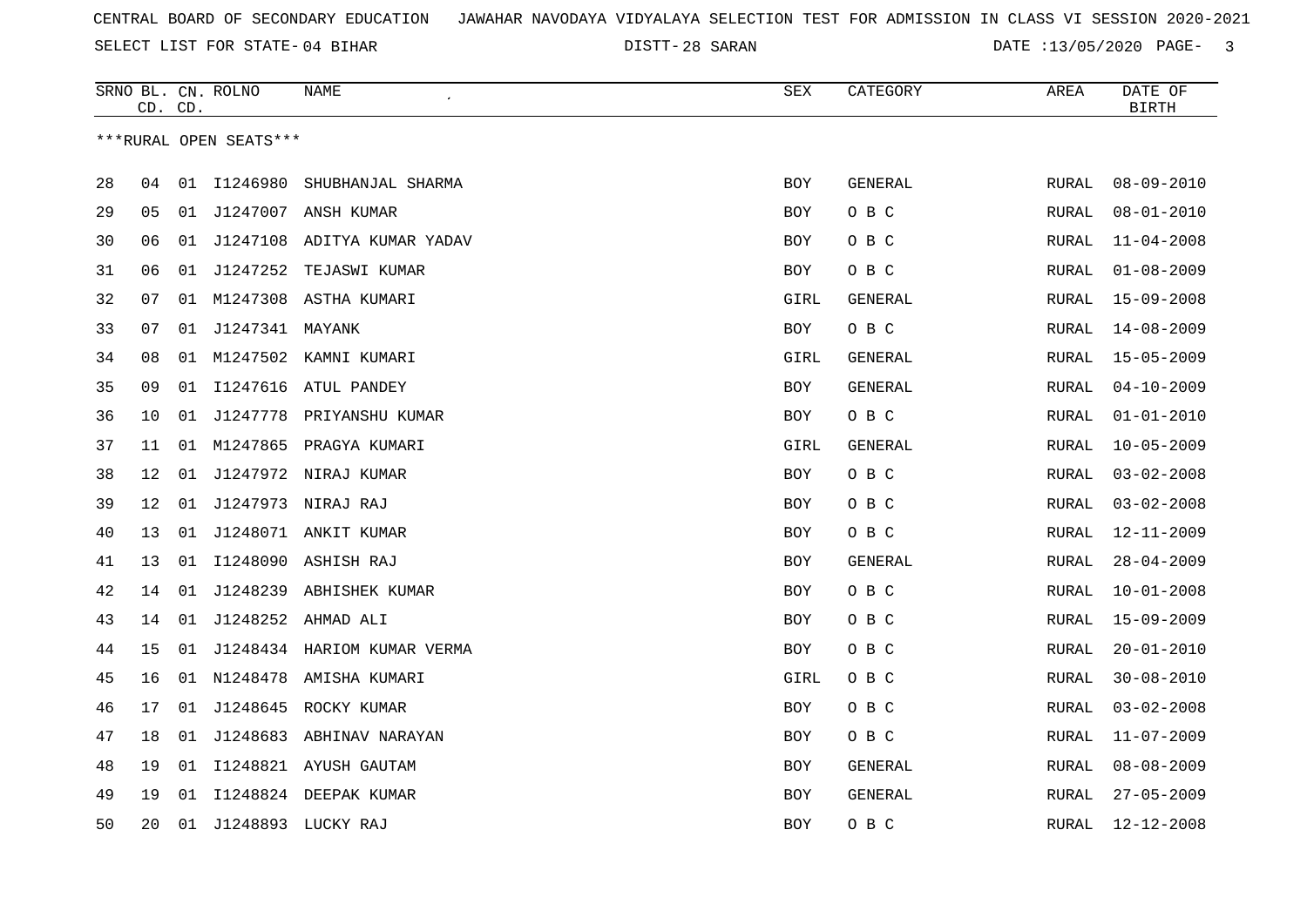|  |  |  |  | CENTRAL BOARD OF SECONDARY EDUCATION – JAWAHAR NAVODAYA VIDYALAYA SELECTION TEST FOR ADMISSION IN CLASS VI SESSION 2020-2021 |  |  |  |  |  |  |  |  |  |  |  |  |  |  |
|--|--|--|--|------------------------------------------------------------------------------------------------------------------------------|--|--|--|--|--|--|--|--|--|--|--|--|--|--|
|--|--|--|--|------------------------------------------------------------------------------------------------------------------------------|--|--|--|--|--|--|--|--|--|--|--|--|--|--|

28 SARAN DATE :13/05/2020 PAGE- 4

RURAL 31-12-2009

RURAL 30-11-2008

RURAL 01-01-2008

RURAL 13-08-2008

|    |         | UNITED TON DININ UT DINAN |                                         | ודבע בער די בידע |             |              | PHILE 7370372020 LINE |                         |
|----|---------|---------------------------|-----------------------------------------|------------------|-------------|--------------|-----------------------|-------------------------|
|    | CD. CD. | SRNO BL. CN. ROLNO        | NAME<br>$\epsilon$                      |                  | SEX         | CATEGORY     | AREA                  | DATE OF<br><b>BIRTH</b> |
|    |         | NO. OF CANDIDATE : 30     |                                         |                  |             |              |                       |                         |
|    |         |                           | ***RURAL SCHEDULED CASTE QUOTA SEATS*** |                  |             |              |                       |                         |
| 51 | 01      |                           | 01 K1246351 RUDRA PRATAP                |                  | <b>BOY</b>  | SCHED. CASTE | RURAL                 | $30 - 11 - 2009$        |
| 52 | 03      |                           | 01 K1246540 ABHIJEET RANJAN             |                  | <b>BOY</b>  | SCHED. CASTE | RURAL                 | $23 - 06 - 2009$        |
| 53 | 03      |                           | 01 K1246591 ANIKET KUMAR                |                  | <b>BOY</b>  | SCHED. CASTE | RURAL                 | 15-02-2010              |
| 54 | 07      |                           | 01 K1247271 ABHISHEK RAJAK              |                  | <b>BOY</b>  | SCHED. CASTE | RURAL                 | $20 - 01 - 2009$        |
| 55 | 07      |                           | 01 K1247313 DEEPAK KUMAR                |                  | <b>BOY</b>  | SCHED. CASTE | RURAL                 | $10 - 12 - 2008$        |
| 56 | 07      |                           | 01 K1247359 PRASANT SAGAR               |                  | <b>BOY</b>  | SCHED. CASTE | RURAL                 | 15-02-2010              |
| 57 | 07      |                           | 01 K1247363 PRINCE KUMAR                |                  | BOY         | SCHED. CASTE | RURAL                 | $12 - 03 - 2010$        |
| 58 | 13      | 01 K1248207               | SATYAM KUMAR                            |                  | BOY         | SCHED. CASTE | RURAL                 | $12 - 02 - 2010$        |
| 59 | 16      |                           | 01 01248496 JEEWA PASWAN                |                  | <b>GIRL</b> | SCHED. CASTE | RURAL                 | $09 - 08 - 2008$        |
|    |         | NO. OF CANDIDATE : 9      |                                         |                  |             |              |                       |                         |
|    |         |                           |                                         |                  |             |              |                       |                         |
|    |         |                           |                                         |                  |             |              |                       |                         |
|    |         |                           | *** RURAL BACKWARD CLASS QUOTA SEATS*** |                  |             |              |                       |                         |
| 60 | 01      |                           | 01 N1246302 ANVI GUPTA                  |                  | GIRL        | O B C        |                       | RURAL 02-02-2009        |
| 61 | 01      |                           | 01 J1246343 RAVI KUMAR                  |                  | BOY         | O B C        | RURAL                 | $06 - 11 - 2009$        |

|  |  | 66  04  01  N1246899  ANUSHKA SINGH | GIRL OBC |  | RURAL 11-05-2009 |
|--|--|-------------------------------------|----------|--|------------------|
|  |  | 67  05  01  N1247065  RINKI KUMARI  | GIRL OBC |  | RURAL 04-07-2009 |

64 03 01 N1246762 RAKHI KUMARI GIRL O B C

62 01 01 N1246362 SHRUTI RAJ GIRL O B C GIRL O B C

63 01 01 J1246374 YOURAJ KUMAR BOY O B C

65 04 01 N1246889 ANAMIKA GIRL O B C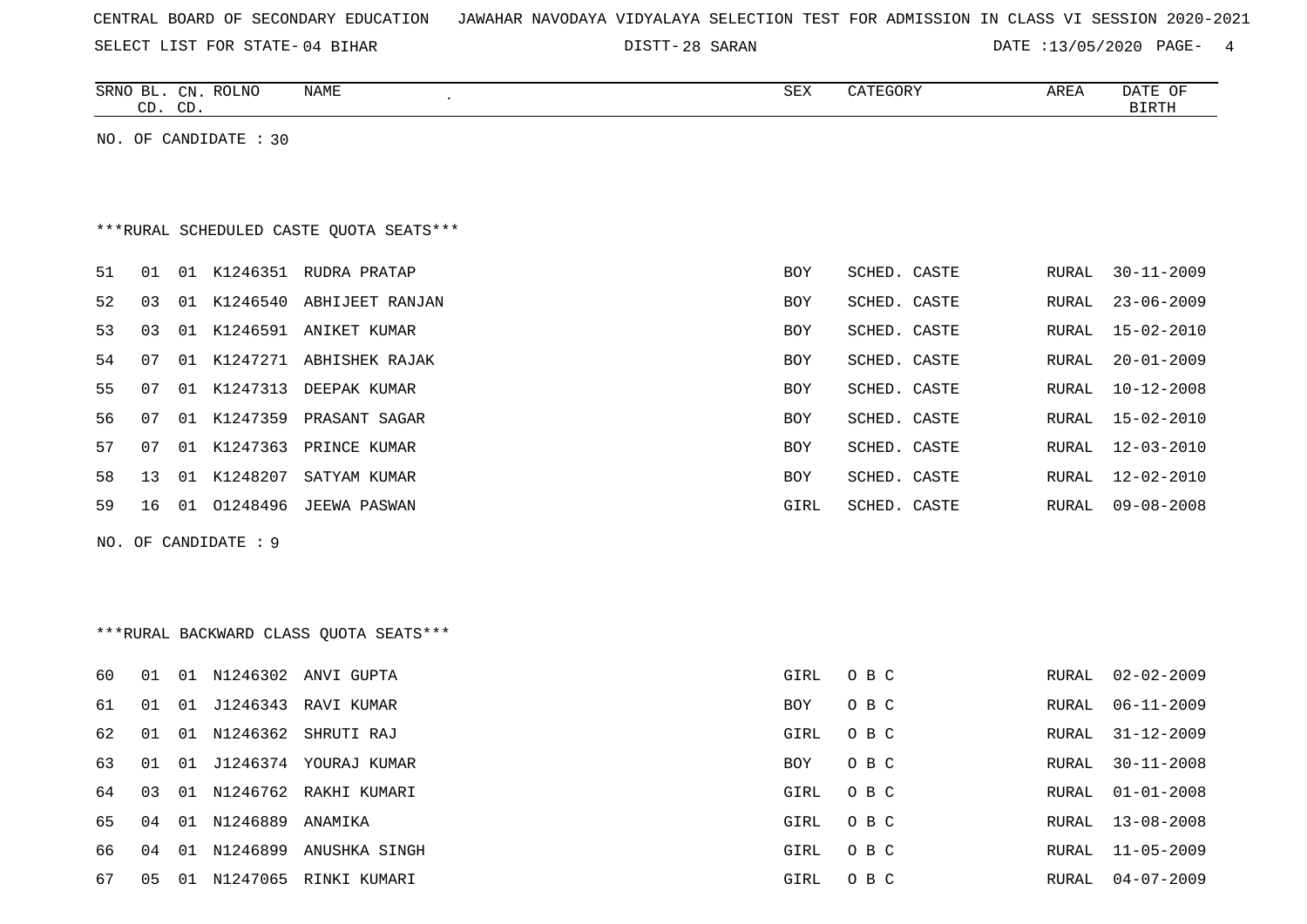SELECT LIST FOR STATE- DISTT- 04 BIHAR

28 SARAN DATE :13/05/2020 PAGE- 5

|    | CD. CD. |    | SRNO BL. CN. ROLNO    | <b>NAME</b><br>$\epsilon$               | <b>SEX</b> | CATEGORY     | AREA  | DATE OF<br><b>BIRTH</b> |
|----|---------|----|-----------------------|-----------------------------------------|------------|--------------|-------|-------------------------|
|    |         |    |                       | *** RURAL BACKWARD CLASS QUOTA SEATS*** |            |              |       |                         |
| 68 | 07      |    | 01 N1247301 ANUPRIYA  |                                         | GIRL       | O B C        | RURAL | $13 - 09 - 2008$        |
| 69 | 07      |    |                       | 01 N1247331 KHUSHI SINGH                | GIRL       | O B C        | RURAL | $06 - 11 - 2008$        |
| 70 | 07      |    | 01 N1247400           | SAKSHI KUMARI                           | GIRL       | O B C        | RURAL | $30 - 11 - 2008$        |
| 71 | 11      |    | 01 N1247880           | SALONI KUMARI                           | GIRL       | O B C        | RURAL | $15 - 01 - 2010$        |
| 72 | 13      | 01 | N1248109              | FALAK ZAWED                             | GIRL       | O B C        | RURAL | $10 - 09 - 2009$        |
| 73 | 13      |    | 01 N1248155           | PAYAL KUMARI                            | GIRL       | O B C        | RURAL | $05 - 05 - 2008$        |
| 74 | 16      |    | 01 N1248489           | DEEPIKA                                 | GIRL       | O B C        | RURAL | $29 - 10 - 2008$        |
| 75 | 16      |    | 01 N1248514           | SAKSHI KUMARI                           | GIRL       | O B C        | RURAL | $20 - 08 - 2008$        |
|    |         |    | NO. OF CANDIDATE : 16 |                                         |            |              |       |                         |
|    |         |    |                       |                                         |            |              |       |                         |
|    |         |    |                       |                                         |            |              |       |                         |
|    |         |    |                       | ***RURAL SCHEDULED TRIBE OUOTA SEATS*** |            |              |       |                         |
|    |         |    |                       |                                         |            |              |       |                         |
| 76 | 09      |    | 01 L1247690           | SONU KUMAR                              | <b>BOY</b> | SCHED. TRIBE | RURAL | $05 - 02 - 2010$        |
| 77 | 11      |    | 01 L1247873           | RAJDEEP RAJ                             | BOY        | SCHED. TRIBE | RURAL | $10 - 08 - 2008$        |
| 78 | 17      |    | 01 L1248559           | ARNAV PRAKASH                           | <b>BOY</b> | SCHED. TRIBE | RURAL | $02 - 11 - 2009$        |
| 79 | 17      |    |                       | 01 L1248605 MANNU KUMAR                 | <b>BOY</b> | SCHED. TRIBE | RURAL | $01 - 01 - 2010$        |

80 19 01 L1248842 PREMNATH KUMAR BOY SCHED. TRIBE RURAL 28-09-2009

NO. OF CANDIDATE : 5

TOTAL SELECTED CANDIDATE : 80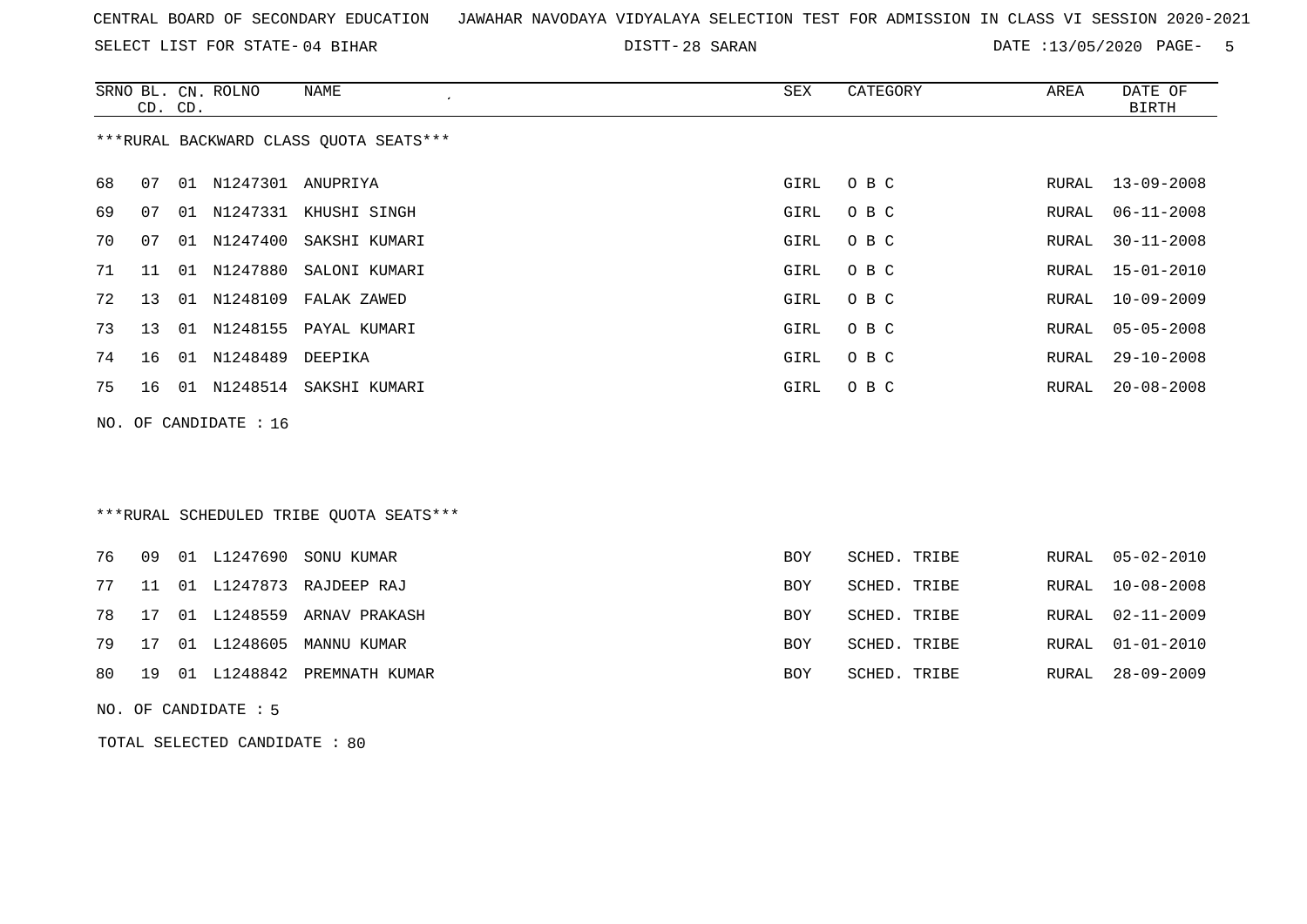SELECT LIST FOR STATE- DISTT- 04 BIHAR

29 SITAMARHI DATE :13/05/2020 PAGE- 1

|    |    | CD. CD. | SRNO BL. CN. ROLNO              | NAME                                   | SEX        | CATEGORY     | AREA  | DATE OF<br><b>BIRTH</b> |
|----|----|---------|---------------------------------|----------------------------------------|------------|--------------|-------|-------------------------|
|    |    |         | ***OPEN UR SEATS***             |                                        |            |              |       |                         |
| 1  | 03 |         |                                 | 01 M1249292 VARSHA KUMARI              | GIRL       | GENERAL      | RURAL | 08-02-2008              |
| 2  | 07 |         |                                 | 01 J1249495 ADITYA KUMAR               | BOY        | O B C        | RURAL | $17 - 11 - 2009$        |
| 3  | 07 |         |                                 | 01 N1249522 AMISHA MAURYA              | GIRL       | O B C        | RURAL | $31 - 05 - 2008$        |
| 4  | 07 | 01      | J1249625                        | CHANDAN KUMAR                          | BOY        | O B C        | RURAL | $11 - 07 - 2009$        |
| 5  | 07 |         | 01 G1249726                     | LALTI KUMARI                           | GIRL       | SCHED. CASTE | URBAN | $07 - 10 - 2009$        |
| 6  | 14 |         |                                 | 01 M1250808 SOHANI KUMARI              | GIRL       | GENERAL      | RURAL | $30 - 10 - 2009$        |
| 7  | 16 |         |                                 | 01 I1251052 ADITYA KUMAR               | BOY        | GENERAL      | RURAL | $10 - 08 - 2008$        |
| 8  |    |         |                                 | 17 01 J1251143 AKSHAY KUMAR            | <b>BOY</b> | O B C        | RURAL | $20 - 12 - 2009$        |
|    |    |         | NO. OF CANDIDATE : 8            |                                        |            |              |       |                         |
|    |    |         |                                 |                                        |            |              |       |                         |
|    |    |         |                                 | ***OPEN SCHEDULED CASTE QUOTA SEATS*** |            |              |       |                         |
| 9  |    |         |                                 | 02 01 K1249152 UDIT NARAYAN            | <b>BOY</b> | SCHED. CASTE |       | RURAL 12-08-2010        |
| 10 | 13 |         |                                 | 01 K1250478 ABHINAV ANAND              | BOY        | SCHED. CASTE | RURAL | 12-10-2008              |
| 11 | 15 |         |                                 | 01 K1250978 RISHAV KUMAR               | BOY        | SCHED. CASTE | RURAL | $04 - 05 - 2007$        |
|    |    |         | NO. OF CANDIDATE : 3            |                                        |            |              |       |                         |
|    |    |         |                                 |                                        |            |              |       |                         |
|    |    |         |                                 |                                        |            |              |       |                         |
|    |    |         | ***OPEN DISABLED QUOTA SEATS*** |                                        |            |              |       |                         |
| 12 | 02 |         |                                 | 01 A1249146 SUDHIR RANJAN              | <b>BOY</b> | GENERAL      | URBAN | 15-10-2010              |
| 13 | 07 |         | 01 J1249890                     | RAUSHAN RAJ                            | <b>BOY</b> | O B C        | RURAL | 14-08-2010              |

14 13 01 N1250523 GURIYA KUMARI GIRL O B C RURAL 17-12-2008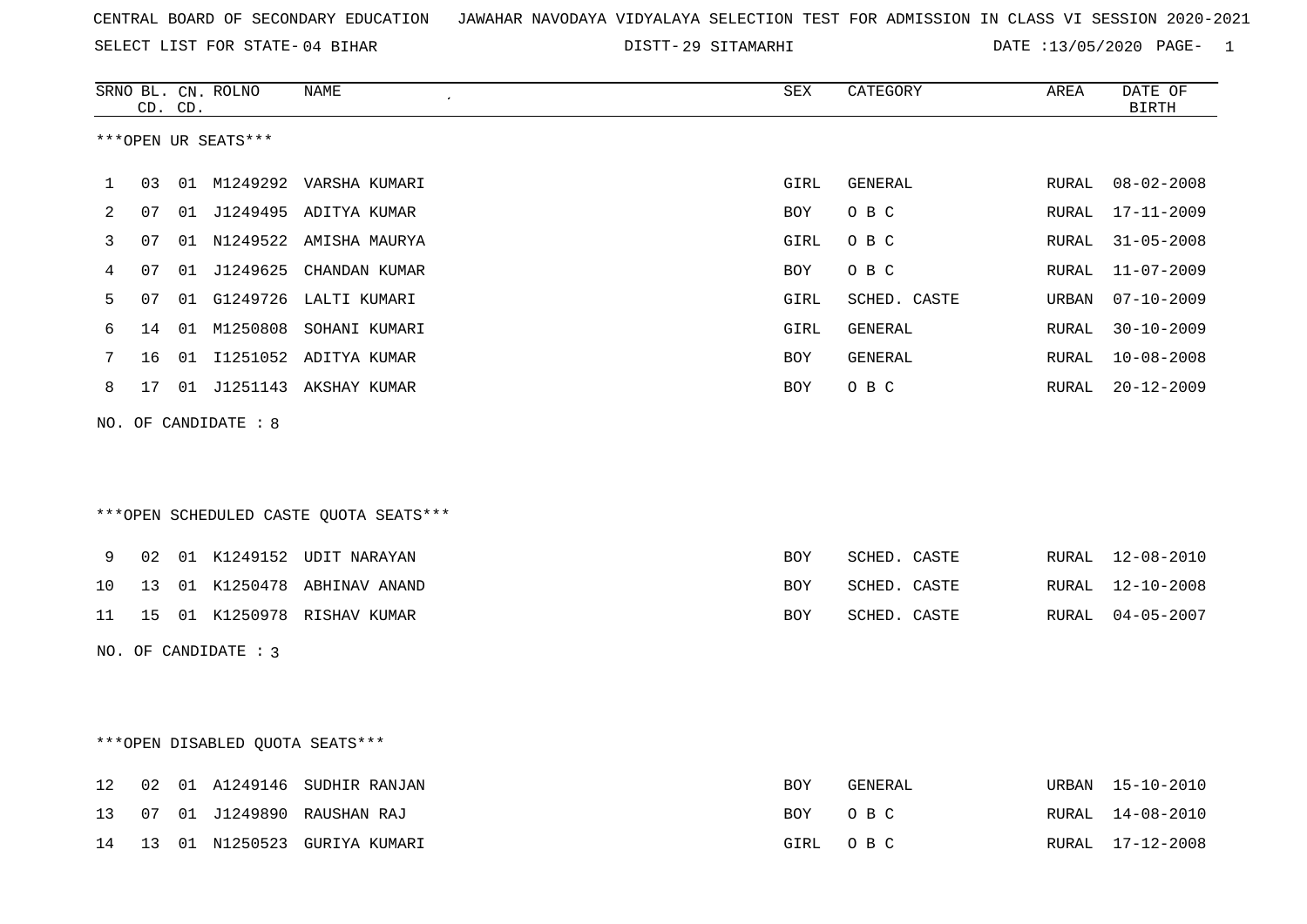SELECT LIST FOR STATE- DISTT- 04 BIHAR

29 SITAMARHI DATE :13/05/2020 PAGE- 2

|    | CD. CD. |    | SRNO BL. CN. ROLNO     | NAME                                   | SEX  | CATEGORY     | AREA  | DATE OF<br><b>BIRTH</b> |
|----|---------|----|------------------------|----------------------------------------|------|--------------|-------|-------------------------|
|    |         |    | NO. OF CANDIDATE : 3   |                                        |      |              |       |                         |
|    |         |    |                        |                                        |      |              |       |                         |
|    |         |    |                        |                                        |      |              |       |                         |
|    |         |    |                        | *** OPEN BACKWARD CLASS QUOTA SEATS*** |      |              |       |                         |
|    |         |    |                        |                                        |      |              | RURAL |                         |
| 15 | 04      |    |                        | 01 J1249347 PRABHASH KUMAR             | BOY  | O B C        |       | $13 - 08 - 2009$        |
| 16 | 07      |    | 01 N1249626            | DARPAN KUMARI                          | GIRL | O B C        | RURAL | $08 - 10 - 2008$        |
| 17 | 10      |    |                        | 01 N1250211 ANNU KUMARI                | GIRL | O B C        | RURAL | $06 - 06 - 2008$        |
| 18 | 14      | 01 | J1250616               | AMAN KUMAR                             | BOY  | O B C        | RURAL | $05 - 11 - 2008$        |
| 19 | 15      |    |                        | 01 J1250858 ADITYA GUPTA               | BOY  | O B C        | RURAL | $03 - 05 - 2007$        |
|    |         |    | NO. OF CANDIDATE : 5   |                                        |      |              |       |                         |
|    |         |    |                        |                                        |      |              |       |                         |
|    |         |    |                        |                                        |      |              |       |                         |
|    |         |    |                        | ***OPEN SCHEDULED TRIBE QUOTA SEATS*** |      |              |       |                         |
|    |         |    |                        |                                        |      |              |       |                         |
| 20 |         |    |                        | 12 01 L1250417 ALOK KUMAR              | BOY  | SCHED. TRIBE | RURAL | $13 - 01 - 2010$        |
|    |         |    | NO. OF CANDIDATE : 1   |                                        |      |              |       |                         |
|    |         |    |                        |                                        |      |              |       |                         |
|    |         |    |                        |                                        |      |              |       |                         |
|    |         |    | ***RURAL OPEN SEATS*** |                                        |      |              |       |                         |
|    |         |    |                        |                                        |      |              |       |                         |
| 21 | 01      | 01 |                        | I1248951 ASPARSH KUMAR                 | BOY  | GENERAL      | RURAL | $13 - 02 - 2009$        |
| 22 | 01      |    |                        | 01 J1248979 SHIVAM KUMAR               | BOY  | O B C        | RURAL | $03 - 10 - 2009$        |
| 23 | 02      |    |                        | 01 M1249015 ASMITA KUMARI              | GIRL | GENERAL      | RURAL | $18 - 01 - 2009$        |
| 24 | 03      | 01 |                        | J1249208 HIMANSHU KUMAR                | BOY  | O B C        | RURAL | $25 - 09 - 2009$        |
| 25 | 03      | 01 |                        | I1249234 NAVJOT KUMAR                  | BOY  | GENERAL      | RURAL | $08 - 02 - 2008$        |
| 26 | 04      | 01 |                        | I1249331 HARIOM KUMAR                  | BOY  | GENERAL      | RURAL | $05 - 12 - 2009$        |
| 27 |         |    |                        | 05 01 M1249381 ANJALI KUMARI           | GIRL | GENERAL      |       | RURAL 30-06-2009        |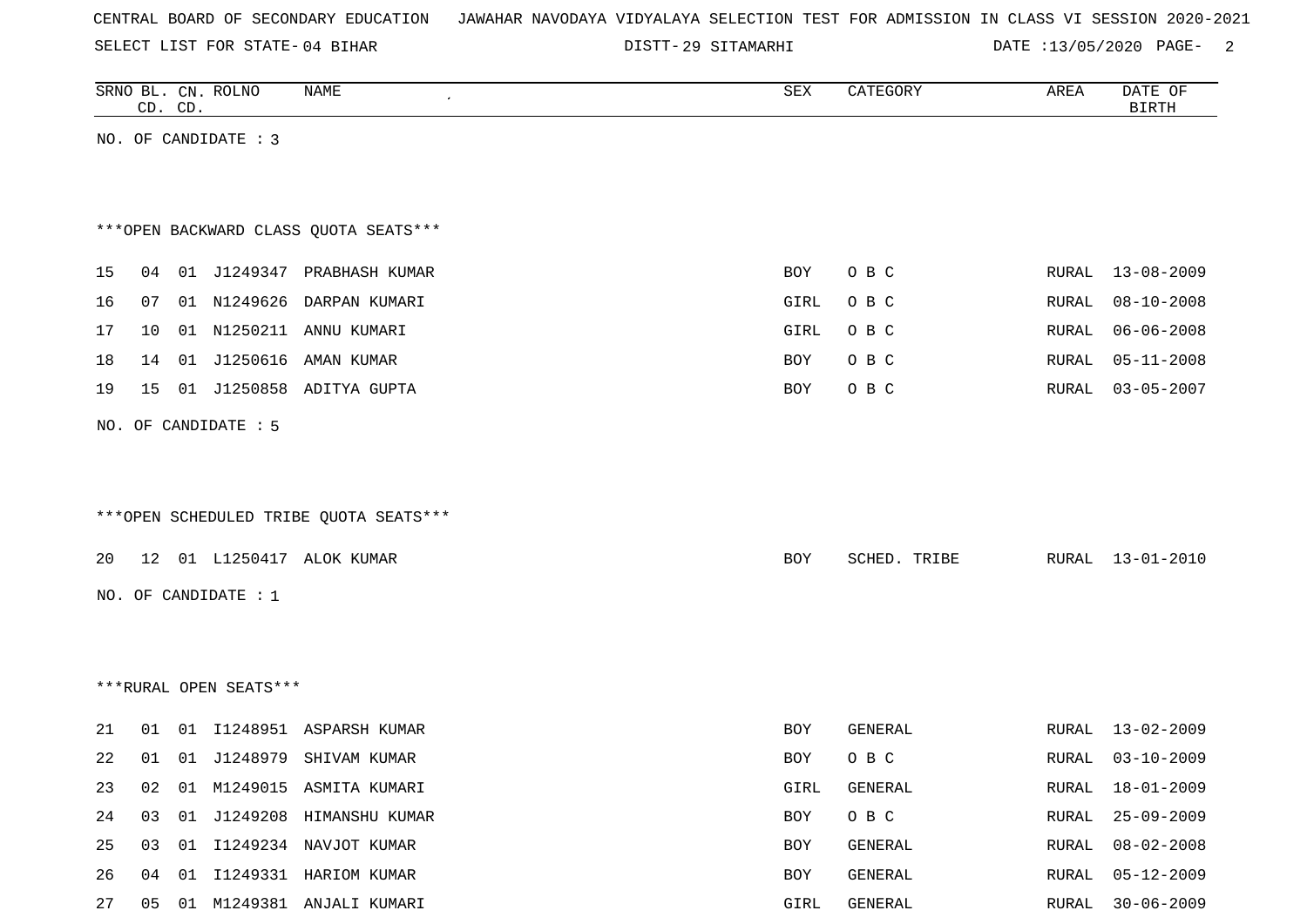29 SITAMARHI DATE :13/05/2020 PAGE- 3

|    | CD. CD. |    | SRNO BL. CN. ROLNO     | NAME                       | <b>SEX</b> | CATEGORY       | AREA         | DATE OF<br><b>BIRTH</b> |
|----|---------|----|------------------------|----------------------------|------------|----------------|--------------|-------------------------|
|    |         |    | ***RURAL OPEN SEATS*** |                            |            |                |              |                         |
|    |         |    |                        |                            |            |                |              |                         |
| 28 | 06      |    | 01 J1249433            | CHANDAN KUMAR              | <b>BOY</b> | O B C          | RURAL        | $16 - 02 - 2009$        |
| 29 | 07      |    |                        | 01 I1249587 ASHISH RAJ     | <b>BOY</b> | GENERAL        | RURAL        | $02 - 01 - 2010$        |
| 30 | 07      | 01 | J1249630               | DEEPAK KUMAR               | <b>BOY</b> | O B C          | RURAL        | $27 - 05 - 2008$        |
| 31 | 07      | 01 | I1249985               | SHIVANAND KUMAR            | <b>BOY</b> | GENERAL        | RURAL        | $07 - 10 - 2009$        |
| 32 | 07      | 01 | I1250088               | YASH KUMAR                 | <b>BOY</b> | <b>GENERAL</b> | RURAL        | $22 - 08 - 2008$        |
| 33 | 08      | 01 | J1250110               | MANISH KUMAR               | BOY        | O B C          | RURAL        | $20 - 06 - 2009$        |
| 34 | 09      |    | 01 11250139            | DAKSH BHARDWAJ             | <b>BOY</b> | GENERAL        | RURAL        | $17 - 09 - 2008$        |
| 35 | 09      |    | 01 J1250180            | SONU KUMAR                 | <b>BOY</b> | O B C          | RURAL        | $03 - 02 - 2008$        |
| 36 | 10      |    |                        | 01 I1250192 AKASH KUMAR    | <b>BOY</b> | <b>GENERAL</b> | RURAL        | $05 - 08 - 2008$        |
| 37 | 10      | 01 | J1250224               | CHANDAN KUMAR              | BOY        | O B C          | RURAL        | $25 - 08 - 2008$        |
| 38 | 10      | 01 | M1250359               | ZIKRA NISHAT               | GIRL       | GENERAL        | RURAL        | $25 - 12 - 2007$        |
| 39 | 11      | 01 | J1250366               | ANAND RAJ                  | BOY        | O B C          | RURAL        | $05 - 07 - 2009$        |
| 40 | 12      |    | 01 J1250458            | SANJAY KUMAR               | BOY        | O B C          | RURAL        | $10 - 07 - 2007$        |
| 41 | 13      | 01 |                        | J1250477 AASHISH KUMAR     | <b>BOY</b> | O B C          | RURAL        | $01 - 01 - 2008$        |
| 42 | 13      | 01 | J1250513               | DHIRAJ RAUT                | <b>BOY</b> | O B C          | RURAL        | $01 - 01 - 2009$        |
| 43 | 14      | 01 |                        | J1250730 NISHANT BHARTI    | <b>BOY</b> | O B C          | RURAL        | $17 - 04 - 2008$        |
| 44 | 15      |    |                        | 01 J1250857 ADARSH RAJ     | BOY        | O B C          | RURAL        | $18 - 08 - 2009$        |
| 45 | 15      |    |                        | 01 J1250970 RAJU KUMAR     | <b>BOY</b> | O B C          | <b>RURAL</b> | $18 - 05 - 2008$        |
| 46 | 16      | 01 | J1251048               | ABHINASH KUMAR             | BOY        | O B C          | RURAL        | $13 - 07 - 2008$        |
| 47 | 17      | 01 | J1251198               | SATISH SINHA               | <b>BOY</b> | O B C          | RURAL        | $06 - 07 - 2009$        |
| 48 | 17      | 01 | K1251201               | SHUBHAM KUMAR              | <b>BOY</b> | SCHED. CASTE   | RURAL        | $22 - 07 - 2008$        |
| 49 | 18      | 01 |                        | J1251221 AMAR KUMAR RAJ    | BOY        | O B C          | RURAL        | $17 - 05 - 2009$        |
| 50 | 18      |    |                        | 01 M1251222 ANUSHKA KUMARI | GIRL       | GENERAL        | RURAL        | $16 - 12 - 2009$        |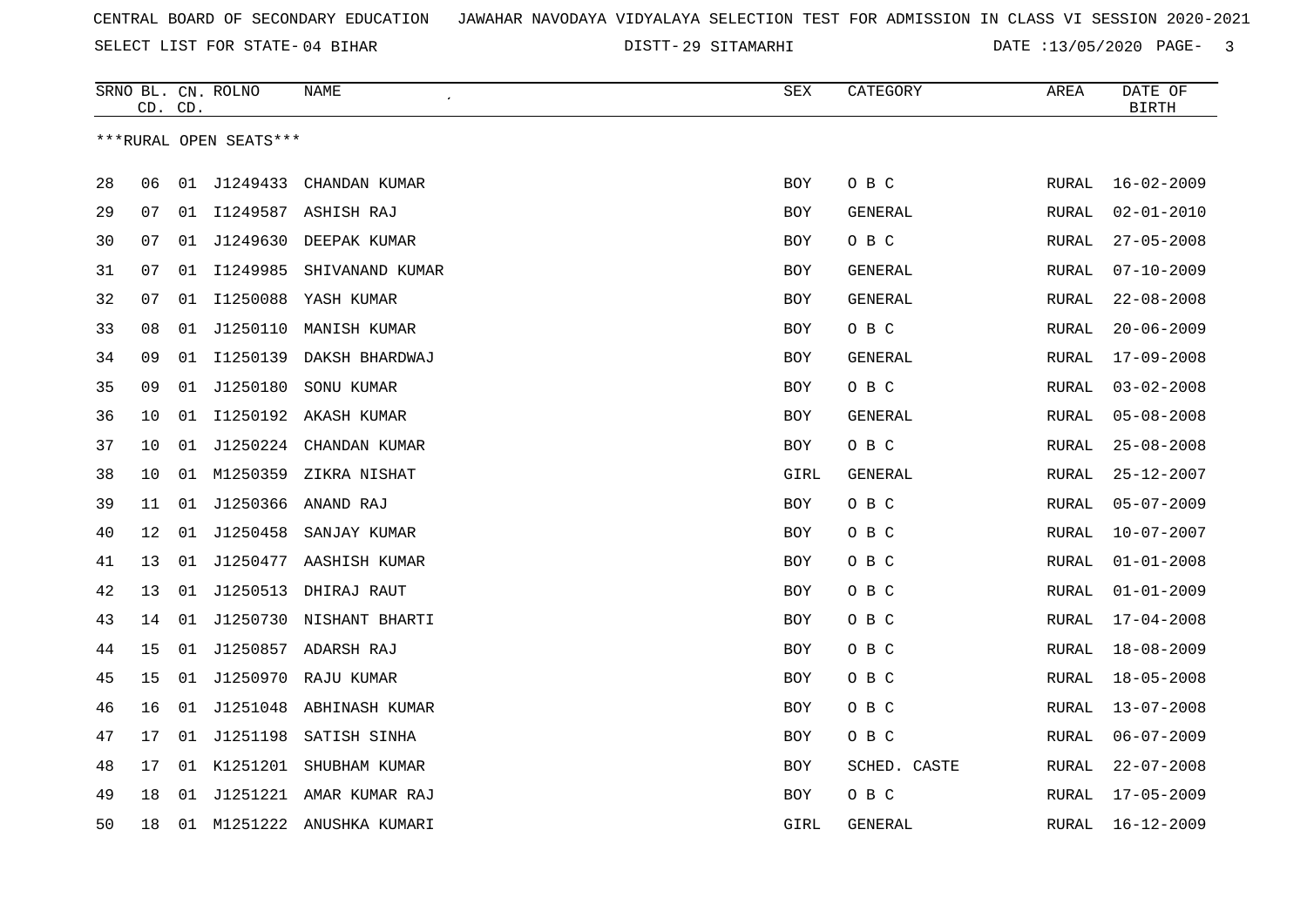SELECT LIST FOR STATE- DISTT- 04 BIHAR

29 SITAMARHI DATE :13/05/2020 PAGE- 4

|    |    | CD. CD. | SRNO BL. CN. ROLNO    | NAME                                     | ${\tt SEX}$ | CATEGORY     | AREA         | DATE OF<br><b>BIRTH</b> |
|----|----|---------|-----------------------|------------------------------------------|-------------|--------------|--------------|-------------------------|
|    |    |         | NO. OF CANDIDATE : 30 |                                          |             |              |              |                         |
|    |    |         |                       |                                          |             |              |              |                         |
|    |    |         |                       |                                          |             |              |              |                         |
|    |    |         |                       | *** RURAL SCHEDULED CASTE QUOTA SEATS*** |             |              |              |                         |
| 51 | 10 |         |                       | 01 K1250284 PANKAJ KUMAR                 | BOY         | SCHED. CASTE | RURAL        | 19-11-2008              |
| 52 | 10 |         |                       | 01 K1250295 RAGHUNANDAN KUMAR            | BOY         | SCHED. CASTE | RURAL        | $04 - 09 - 2007$        |
| 53 | 11 |         |                       | 01 01250396 RUHI KUMARI                  | GIRL        | SCHED. CASTE | RURAL        | $14 - 11 - 2010$        |
| 54 | 13 |         | 01 K1250509           | <b>BHAVESH KUMAR</b>                     | BOY         | SCHED. CASTE | RURAL        | $21 - 07 - 2009$        |
| 55 | 14 |         |                       | 01 K1250708 MANOHAR AVINASH              | BOY         | SCHED. CASTE | RURAL        | $15 - 11 - 2009$        |
| 56 | 15 |         |                       | 01 K1250864 ADITYA RAJ                   | BOY         | SCHED. CASTE | <b>RURAL</b> | $27 - 03 - 2009$        |
| 57 | 15 |         |                       | 01 K1250886 ASHISH KUMAR                 | BOY         | SCHED. CASTE | RURAL        | $25 - 01 - 2008$        |
| 58 | 15 |         |                       | 01 K1250891 BRIJ MOHAN KUMAR             | BOY         | SCHED. CASTE | <b>RURAL</b> | $17 - 05 - 2010$        |
| 59 | 16 |         | 01 K1251133 YASH RAJ  |                                          | BOY         | SCHED. CASTE | RURAL        | $21 - 09 - 2010$        |
|    |    |         | NO. OF CANDIDATE : 9  |                                          |             |              |              |                         |
|    |    |         |                       |                                          |             |              |              |                         |
|    |    |         |                       |                                          |             |              |              |                         |
|    |    |         |                       | ***RURAL BACKWARD CLASS QUOTA SEATS***   |             |              |              |                         |
| 60 | 02 |         |                       | 01 J1249095 PRIYANSHU KUMAR              | BOY         | O B C        | RURAL        | $21 - 06 - 2008$        |
| 61 | 04 |         |                       | 01 N1249315 ANUSHKA KUMARI               | GIRL        | O B C        | RURAL        | $10 - 10 - 2009$        |
| 62 | 04 |         |                       | 01 N1249355 PRITEE KUMARI                | GIRL        | O B C        | RURAL        | $17 - 12 - 2009$        |
| 63 | 07 |         | 01 N1249569 ANUSHI    |                                          | GIRL        | O B C        | <b>RURAL</b> | $15 - 05 - 2009$        |
| 64 | 07 |         | 01 N1249993           | SHREYA RAJ                               | GIRL        | O B C        | RURAL        | $22 - 09 - 2009$        |
| 65 | 10 |         | 01 J1250228 DEV RAJ   |                                          | BOY         | O B C        | RURAL        | $13 - 12 - 2009$        |
| 66 | 10 |         |                       | 01 N1250235 DIPALI KUMARI                | GIRL        | O B C        | RURAL        | $28 - 10 - 2009$        |
| 67 | 10 |         |                       | 01 N1250310 RIYA SUMAN                   | GIRL        | O B C        | RURAL        | $14 - 01 - 2008$        |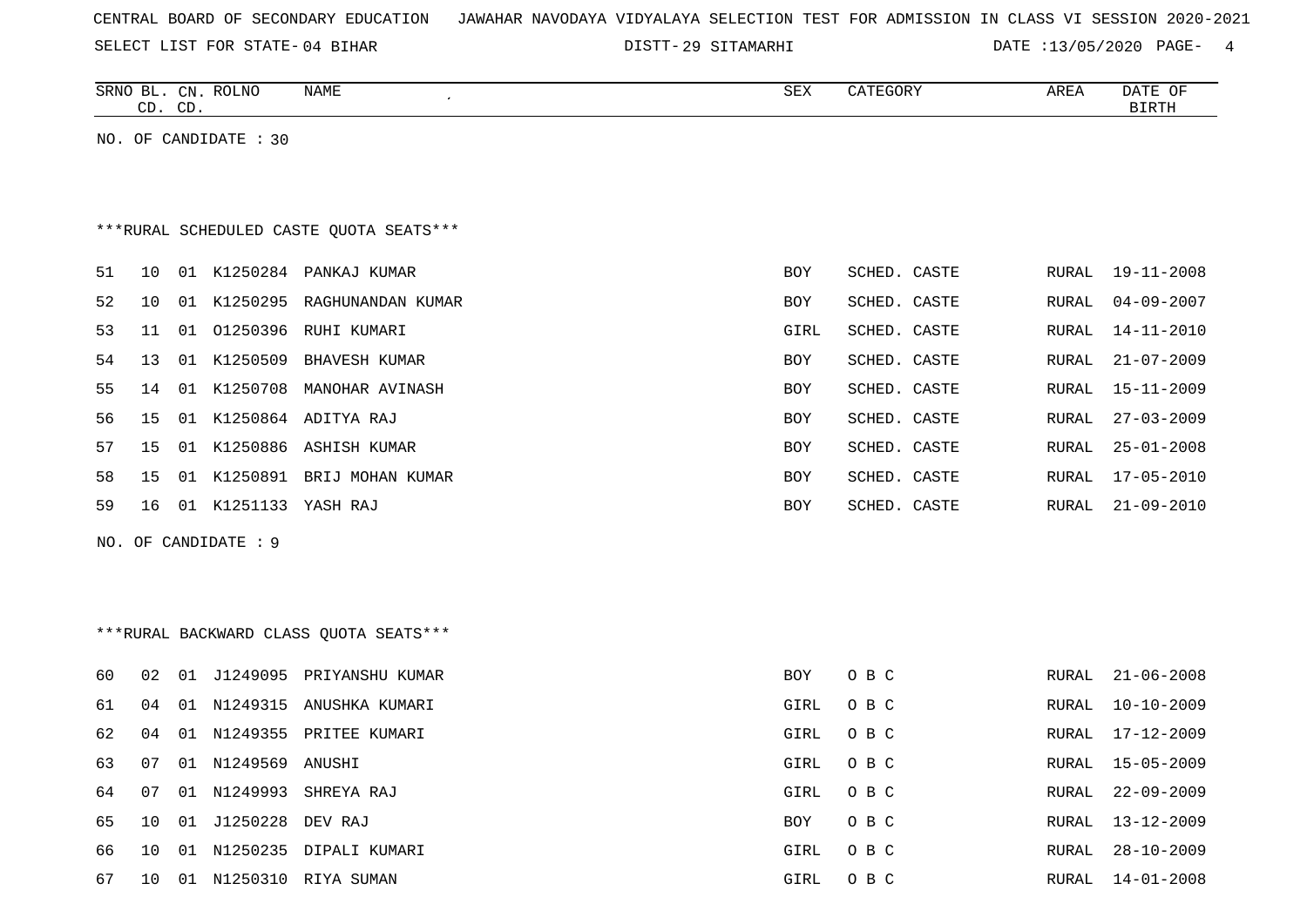SELECT LIST FOR STATE- DISTT- 04 BIHAR

29 SITAMARHI DATE :13/05/2020 PAGE- 5

|    | CD. CD. |    | SRNO BL. CN. ROLNO    | <b>NAME</b>                             | <b>SEX</b> | CATEGORY     | AREA          | DATE OF<br><b>BIRTH</b> |
|----|---------|----|-----------------------|-----------------------------------------|------------|--------------|---------------|-------------------------|
|    |         |    |                       | *** RURAL BACKWARD CLASS QUOTA SEATS*** |            |              |               |                         |
| 68 | 10      |    | 01 N1250314           | SADIKSHA KUMARI                         | GIRL       | O B C        | RURAL         | $05 - 02 - 2008$        |
| 69 | 11      | 01 | N1250390              | POOJA KUMARI                            | GIRL       | O B C        | RURAL         | $04 - 09 - 2009$        |
| 70 | 14      |    | 01 N1250590           | AAKRITI RAJ                             | GIRL       | O B C        | RURAL         | $29 - 09 - 2008$        |
| 71 | 15      | 01 | N1250849              | AARUSHI KUMARI                          | GIRL       | O B C        | RURAL         | $01 - 10 - 2009$        |
| 72 | 15      | 01 | N1250938              | MANSI PRIYA                             | GIRL       | O B C        | RURAL         | $17 - 09 - 2009$        |
| 73 | 15      |    | 01 N1250999           | SAPNA BHARTI                            | GIRL       | O B C        | RURAL         | $15 - 08 - 2009$        |
| 74 | 16      |    | 01 N1251065           | BIBHA KUMARI                            | GIRL       | O B C        | RURAL         | $10 - 08 - 2008$        |
| 75 | 16      |    |                       | 01 N1251076 KAVYA KUMARI                | GIRL       | O B C        | <b>RURAL</b>  | $20 - 01 - 2008$        |
|    |         |    | NO. OF CANDIDATE : 16 |                                         |            |              |               |                         |
|    |         |    |                       |                                         |            |              |               |                         |
|    |         |    |                       |                                         |            |              |               |                         |
|    |         |    |                       | ***RURAL SCHEDULED TRIBE QUOTA SEATS*** |            |              |               |                         |
|    |         |    |                       |                                         |            |              |               |                         |
| 76 | 02      |    | 01 L1249013           | ANUJ KUMAR                              | BOY        | SCHED. TRIBE | RURAL         | $01 - 01 - 2009$        |
| 77 | 02      |    |                       | 01 L1249081 NITISH KUMAR                | BOY        | SCHED. TRIBE | RURAL         | $08 - 11 - 2008$        |
| 78 | 02      | 01 |                       | P1249116 ROSHNI KUMARI                  | GIRL       | SCHED. TRIBE | RURAL         | $01 - 01 - 2008$        |
| 79 | 14      |    |                       | 01 L1250733 NITISH KUMAR                | BOY        | SCHED. TRIBE | <b>RURAL</b>  | $15 - 02 - 2008$        |
| 80 | 16      |    |                       | 01 L1251050 ABHISHEK KUMAR              | <b>BOY</b> | SCHED. TRIBE | ${\tt RURAL}$ | $15 - 07 - 2009$        |

NO. OF CANDIDATE : 5

TOTAL SELECTED CANDIDATE : 80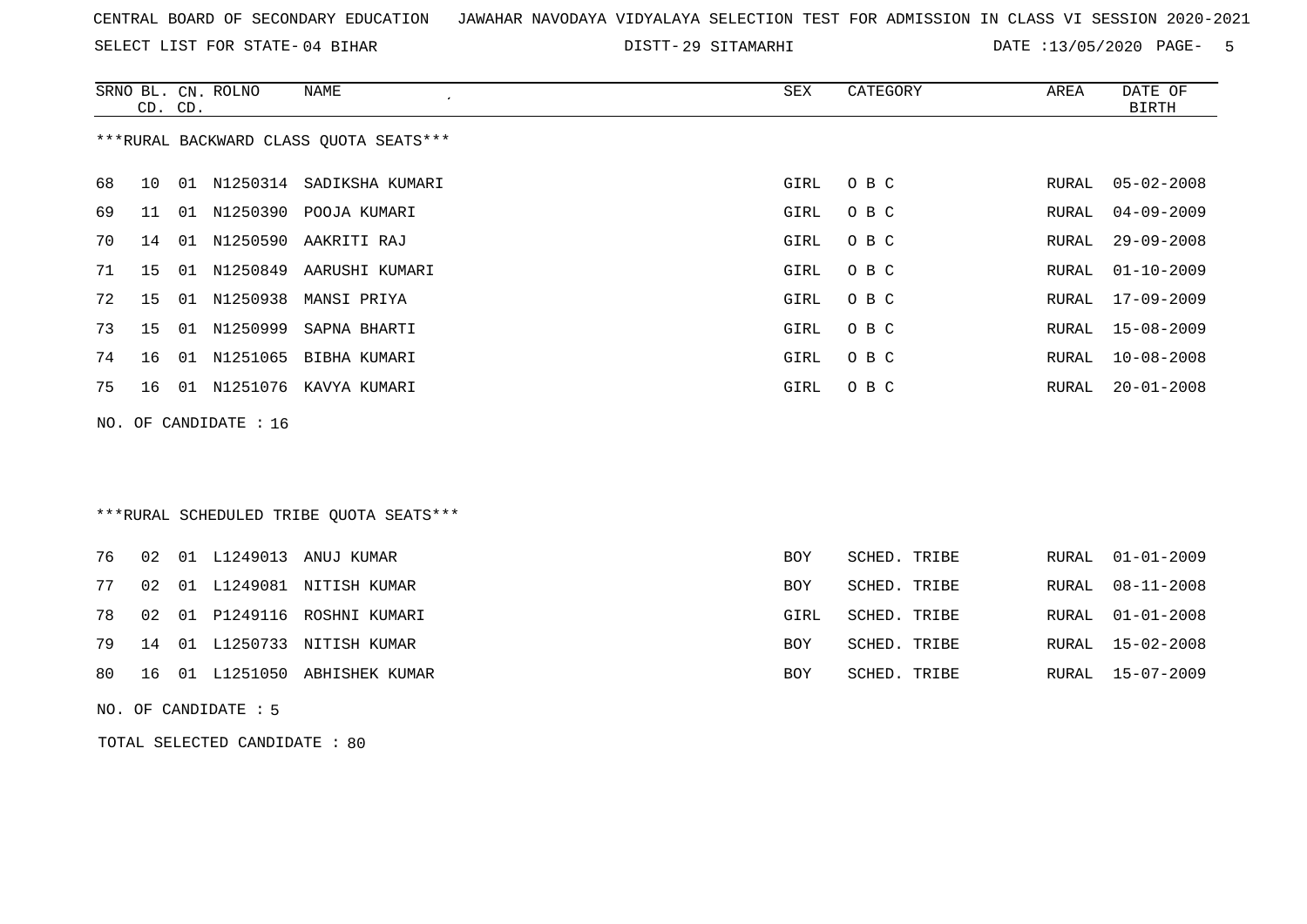30 SIWAN DATE :13/05/2020 PAGE- 1

|    |                   | CD. CD. | SRNO BL. CN. ROLNO   | NAME                                   | SEX        | CATEGORY     | AREA          | DATE OF<br><b>BIRTH</b> |
|----|-------------------|---------|----------------------|----------------------------------------|------------|--------------|---------------|-------------------------|
|    |                   |         | ***OPEN UR SEATS***  |                                        |            |              |               |                         |
| 1  | 07                |         | 01 J1252257          | CHINMAY KUMAR                          | <b>BOY</b> | O B C        | RURAL         | $25 - 11 - 2008$        |
| 2  | 07                |         |                      | 01 M1252352 SHIVANI KUMARI             | GIRL       | GENERAL      | RURAL         | $06 - 09 - 2007$        |
| 3  | $12 \overline{ }$ |         |                      | 01 J1252752 ADITYA RAJ SONI            | <b>BOY</b> | O B C        | RURAL         | $01 - 12 - 2007$        |
| 4  | 13                |         |                      | 01 B1252860 ARVIND KUMAR               | <b>BOY</b> | O B C        | URBAN         | $15 - 03 - 2009$        |
| 5  | 13                |         |                      | 01 F1252945 ROSHANI KUMARI             | GIRL       | O B C        | URBAN         | $10 - 09 - 2008$        |
| 6  | 15                |         |                      | 01 M1253204 PREYASI KUMARI             | GIRL       | GENERAL      | ${\tt RURAL}$ | $27 - 10 - 2009$        |
| 7  | 16                |         |                      | 01 J1253284 ADITYA PRASAD              | BOY        | O B C        | RURAL         | $03 - 06 - 2008$        |
| 8  |                   |         |                      | 16 01 I1253305 DIVY PRATAP SINGH       | BOY        | GENERAL      | RURAL         | $29 - 08 - 2008$        |
|    |                   |         | NO. OF CANDIDATE : 8 |                                        |            |              |               |                         |
|    |                   |         |                      |                                        |            |              |               |                         |
|    |                   |         |                      |                                        |            |              |               |                         |
|    |                   |         |                      | ***OPEN SCHEDULED CASTE QUOTA SEATS*** |            |              |               |                         |
| 9  | 03                |         |                      | 01 K1251454 ALOK KUMAR                 | <b>BOY</b> | SCHED. CASTE | RURAL         | 05-12-2009              |
| 10 | 09                |         |                      | 01 C1252464 PREM KUMAR                 | <b>BOY</b> | SCHED. CASTE | URBAN         | $02 - 07 - 2008$        |
| 11 | 09                |         |                      | 01 K1252469 RAJEEV KUMAR               | <b>BOY</b> | SCHED. CASTE | RURAL         | $11 - 08 - 2008$        |
|    |                   |         | NO. OF CANDIDATE : 3 |                                        |            |              |               |                         |
|    |                   |         |                      |                                        |            |              |               |                         |
|    |                   |         |                      |                                        |            |              |               |                         |
|    |                   |         |                      | ***OPEN DISABLED QUOTA SEATS***        |            |              |               |                         |
| 12 | 07                |         |                      | 01 J1252241 ANUP KUMAR                 | <b>BOY</b> | O B C        | RURAL         | $04 - 06 - 2009$        |
| 13 | 13                |         |                      | 01 M1252972 SHRUTI DIVYA               | GIRL       | GENERAL      | RURAL         | $29 - 09 - 2007$        |
| 14 |                   |         |                      | 15 01 J1253165 HIMANSHU KUMAR          | BOY        | O B C        | RURAL         | $04 - 08 - 2009$        |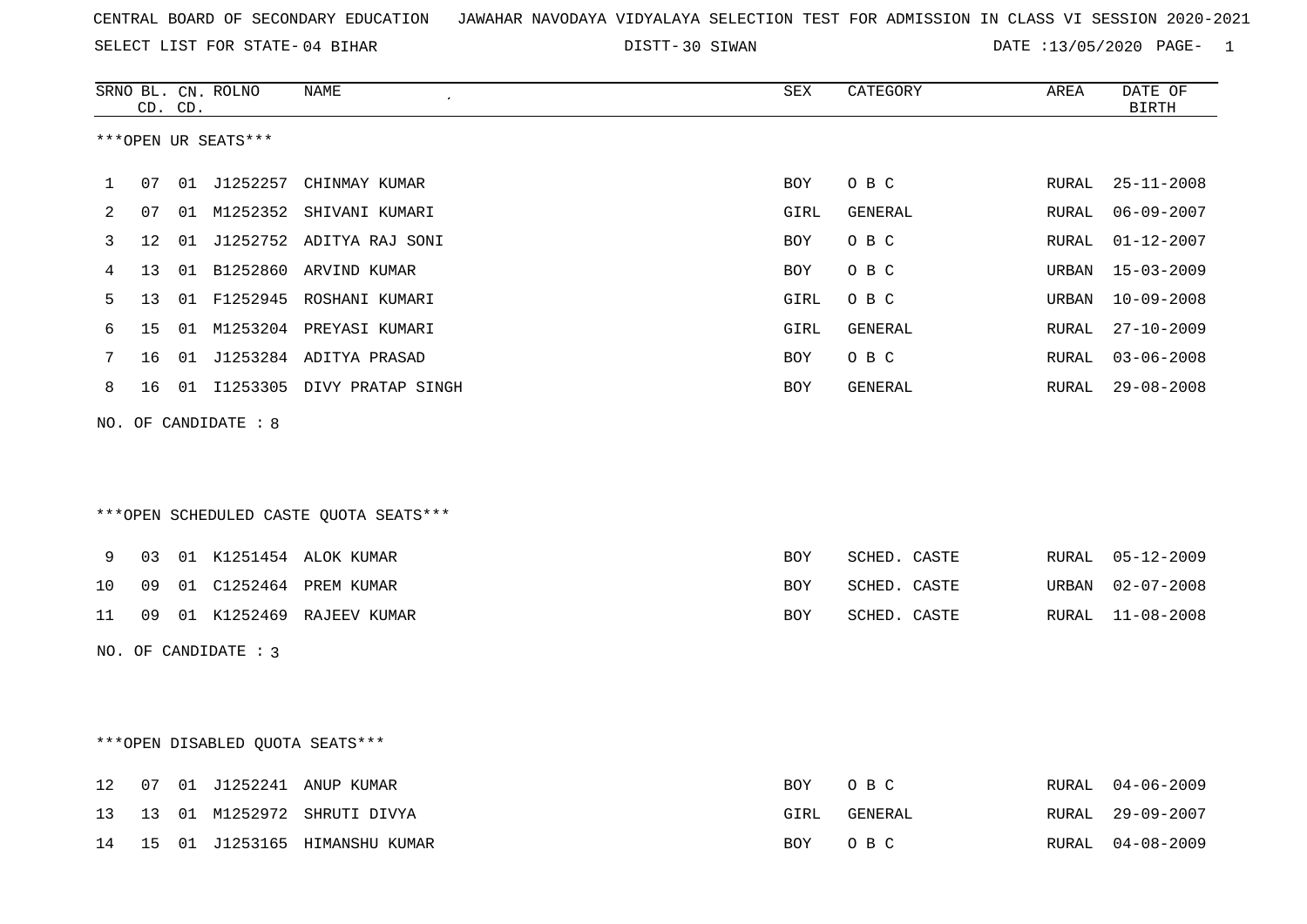|  |  |  |  | CENTRAL BOARD OF SECONDARY EDUCATION – JAWAHAR NAVODAYA VIDYALAYA SELECTION TEST FOR ADMISSION IN CLASS VI SESSION 2020-2021 |  |  |  |  |  |  |  |  |  |  |  |  |  |
|--|--|--|--|------------------------------------------------------------------------------------------------------------------------------|--|--|--|--|--|--|--|--|--|--|--|--|--|
|--|--|--|--|------------------------------------------------------------------------------------------------------------------------------|--|--|--|--|--|--|--|--|--|--|--|--|--|

DISTT-30 SIWAN  $\overline{DATE}$  :13/05/2020 PAGE- 2

|                        | CD. CD. |    | SRNO BL. CN. ROLNO     | NAME                                   | SEX        | CATEGORY     | AREA  | DATE OF<br><b>BIRTH</b> |  |  |  |
|------------------------|---------|----|------------------------|----------------------------------------|------------|--------------|-------|-------------------------|--|--|--|
| NO. OF CANDIDATE : 3   |         |    |                        |                                        |            |              |       |                         |  |  |  |
|                        |         |    |                        |                                        |            |              |       |                         |  |  |  |
|                        |         |    |                        |                                        |            |              |       |                         |  |  |  |
|                        |         |    |                        | *** OPEN BACKWARD CLASS QUOTA SEATS*** |            |              |       |                         |  |  |  |
| 15                     | 02      |    |                        | 01 J1251437 UTKARSH GUPTA              | <b>BOY</b> | O B C        | RURAL | $06 - 07 - 2008$        |  |  |  |
| 16                     | 05      |    | 01 N1251949            | SUPRIYA KUMARI                         | GIRL       | O B C        | RURAL | $01 - 03 - 2008$        |  |  |  |
| 17                     | 06      |    |                        | 01 F1252089 NANDANI MAURYA             | GIRL       | O B C        | URBAN | $08 - 03 - 2008$        |  |  |  |
| 18                     | 08      |    | 01 N1252428            | SARIKA YATI                            | GIRL       | O B C        | RURAL | $27 - 12 - 2008$        |  |  |  |
| 19                     | 11      |    | 01 J1252711            | ROHIT KUMAR                            | BOY        | O B C        | RURAL | $03 - 08 - 2007$        |  |  |  |
|                        |         |    | NO. OF CANDIDATE : 5   |                                        |            |              |       |                         |  |  |  |
|                        |         |    |                        |                                        |            |              |       |                         |  |  |  |
|                        |         |    |                        |                                        |            |              |       |                         |  |  |  |
|                        |         |    |                        | ***OPEN SCHEDULED TRIBE QUOTA SEATS*** |            |              |       |                         |  |  |  |
| 20                     | 18      |    |                        | 01 L1253428 AMIT KUMAR                 | BOY        | SCHED. TRIBE | RURAL | $13 - 05 - 2008$        |  |  |  |
|                        |         |    |                        |                                        |            |              |       |                         |  |  |  |
|                        |         |    | NO. OF CANDIDATE : $1$ |                                        |            |              |       |                         |  |  |  |
|                        |         |    |                        |                                        |            |              |       |                         |  |  |  |
|                        |         |    |                        |                                        |            |              |       |                         |  |  |  |
| ***RURAL OPEN SEATS*** |         |    |                        |                                        |            |              |       |                         |  |  |  |
| 21                     | 01      |    |                        | 01 J1251349 VIVEK KUMAR                | BOY        | O B C        | RURAL | $13 - 04 - 2008$        |  |  |  |
| 22                     | 02      |    |                        | 01 J1251353 AADARSH KUMAR VERMA        | BOY        | O B C        | RURAL | $10 - 11 - 2009$        |  |  |  |
| 23                     | 02      |    |                        | 01 I1251420 SALIM ALI                  | BOY        | GENERAL      | RURAL | $01 - 05 - 2009$        |  |  |  |
| 24                     | 02      | 01 |                        | J1251439 VIJAY KUMAR                   | BOY        | $O$ B $C$    | RURAL | $01 - 01 - 2008$        |  |  |  |
| 25                     | 03      | 01 |                        | J1251444 ABDUR RAHMAN                  | BOY        | O B C        | RURAL | $10 - 02 - 2009$        |  |  |  |
| 26                     | 04      |    |                        | 01 J1251551 ADITYA PRAKASH             | BOY        | O B C        | RURAL | $03 - 10 - 2008$        |  |  |  |

27 04 01 J1251677 MD REHAN AZAHAR **BOY O B C** RURAL 24-07-2009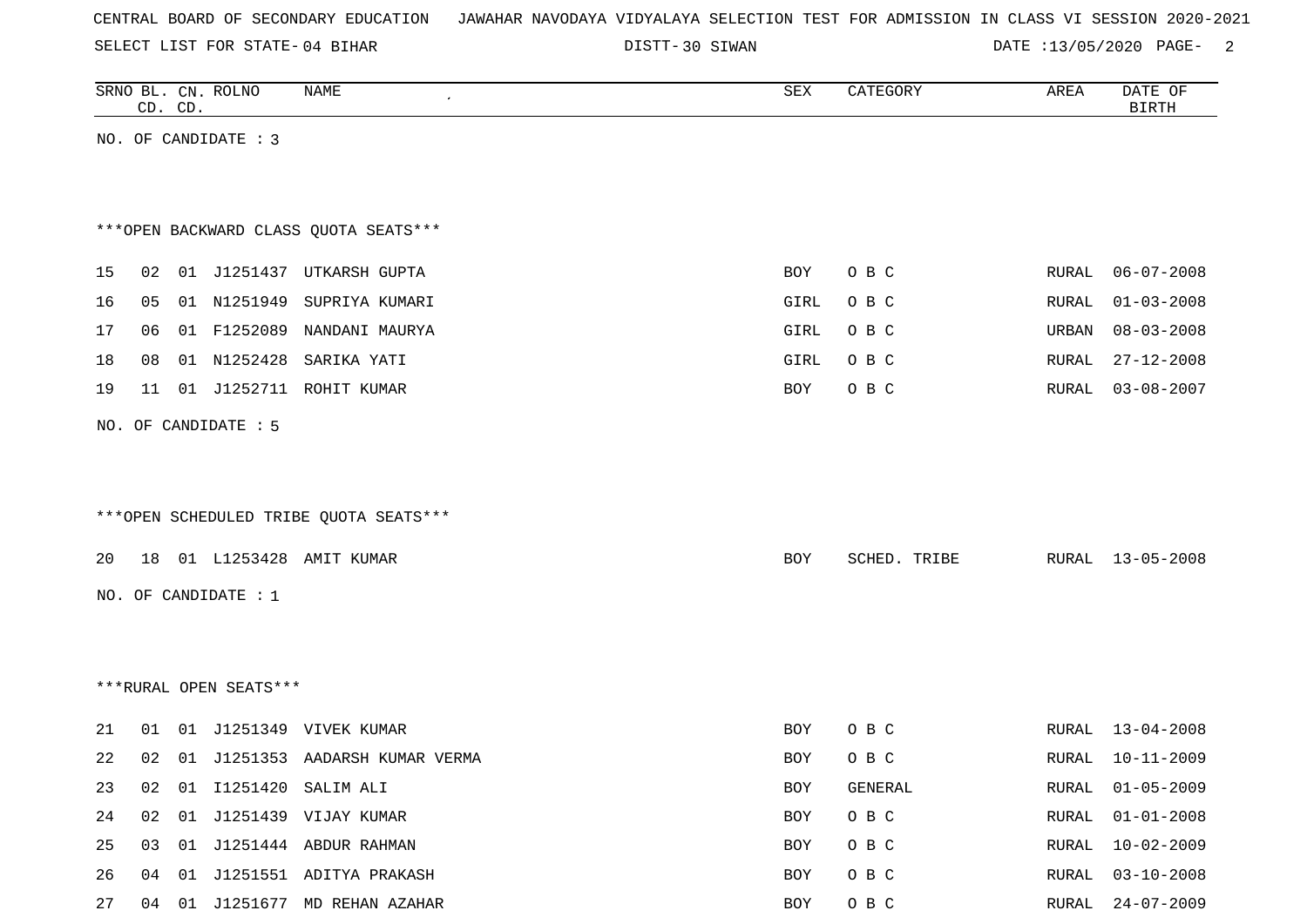DISTT-30 SIWAN  $\overline{DATE}$  :13/05/2020 PAGE- 3

|    |    | CD. CD. | SRNO BL. CN. ROLNO     | NAME                           | <b>SEX</b> | CATEGORY       | AREA  | DATE OF<br>BIRTH |
|----|----|---------|------------------------|--------------------------------|------------|----------------|-------|------------------|
|    |    |         | ***RURAL OPEN SEATS*** |                                |            |                |       |                  |
|    |    |         |                        |                                |            |                |       |                  |
| 28 | 05 |         |                        | 01 L1251881 AMIT KUMAR         | BOY        | SCHED. TRIBE   | RURAL | $22 - 08 - 2008$ |
| 29 | 05 |         |                        | 01 J1251925 RASHID ANSARI      | <b>BOY</b> | O B C          | RURAL | $05 - 05 - 2010$ |
| 30 | 06 | 01      |                        | J1252035 DIBYANSHU KUMAR       | BOY        | O B C          | RURAL | $08 - 09 - 2008$ |
| 31 | 06 |         |                        | 01 I1252092 NAVIN KUMAR PANDEY | BOY        | GENERAL        | RURAL | $08 - 01 - 2009$ |
| 32 | 07 |         | 01 J1252256            | CHHOTU KUMAR                   | BOY        | O B C          | RURAL | $16 - 05 - 2008$ |
| 33 | 07 | 01      | J1252337               | SATYAM KUMAR                   | BOY        | O B C          | RURAL | $27 - 12 - 2009$ |
| 34 | 08 |         |                        | 01 01252403 KUMARI PRAGYA      | GIRL       | SCHED. CASTE   | RURAL | $21 - 06 - 2009$ |
| 35 | 09 |         |                        | 01 N1252465 PRIYA KUMARI       | GIRL       | O B C          | RURAL | $10 - 10 - 2008$ |
| 36 | 10 |         |                        | 01 J1252529 HARSH RASTOGI      | BOY        | O B C          | RURAL | $07 - 10 - 2008$ |
| 37 | 10 | 01      |                        | J1252593 RUSTAM ALI            | BOY        | овс            | RURAL | $04 - 07 - 2009$ |
| 38 | 11 | 01      | M1252735               | SHREYANSHI KUMARI              | GIRL       | GENERAL        | RURAL | $26 - 08 - 2009$ |
| 39 | 12 | 01      | I1252811               | SATYAM KUMAR JAISWAL           | BOY        | <b>GENERAL</b> | RURAL | $11 - 01 - 2009$ |
| 40 | 13 | 01      | J1252918               | PRAWEZ ANSARI                  | BOY        | O B C          | RURAL | $23 - 08 - 2008$ |
| 41 | 13 | 01      | I1252967               | SHANTANU KUMAR                 | BOY        | GENERAL        | RURAL | $08 - 08 - 2009$ |
| 42 | 14 | 01      | J1253034               | <b>GOLU KUMAR</b>              | BOY        | O B C          | RURAL | $27 - 11 - 2007$ |
| 43 | 15 |         |                        | 01 J1253148 ARYAN KUMAR        | BOY        | O B C          | RURAL | $12 - 10 - 2009$ |
| 44 | 15 |         |                        | 01 N1253189 NIDHI KUMARI       | GIRL       | O B C          | RURAL | $28 - 02 - 2009$ |
| 45 | 16 |         |                        | 01 I1253298 ARYAN SINGH        | BOY        | GENERAL        | RURAL | $07 - 06 - 2008$ |
| 46 | 17 | 01      |                        | J1253336 ADITYA KUMAR YADAV    | BOY        | O B C          | RURAL | $02 - 04 - 2008$ |
| 47 | 18 |         |                        | 01 J1253400 ABHISHT KUMAR      | <b>BOY</b> | O B C          | RURAL | $25 - 10 - 2008$ |
| 48 | 18 |         | 01 N1253539            | MUSKAN KUMARI                  | GIRL       | O B C          | RURAL | $04 - 04 - 2009$ |
| 49 | 19 |         |                        | 01 N1253804 PRIYA KUMARI       | GIRL       | O B C          | RURAL | $14 - 09 - 2007$ |
| 50 | 19 |         |                        | 01 N1253805 PRIYA KUMARI       | GIRL       | O B C          | RURAL | $25 - 01 - 2008$ |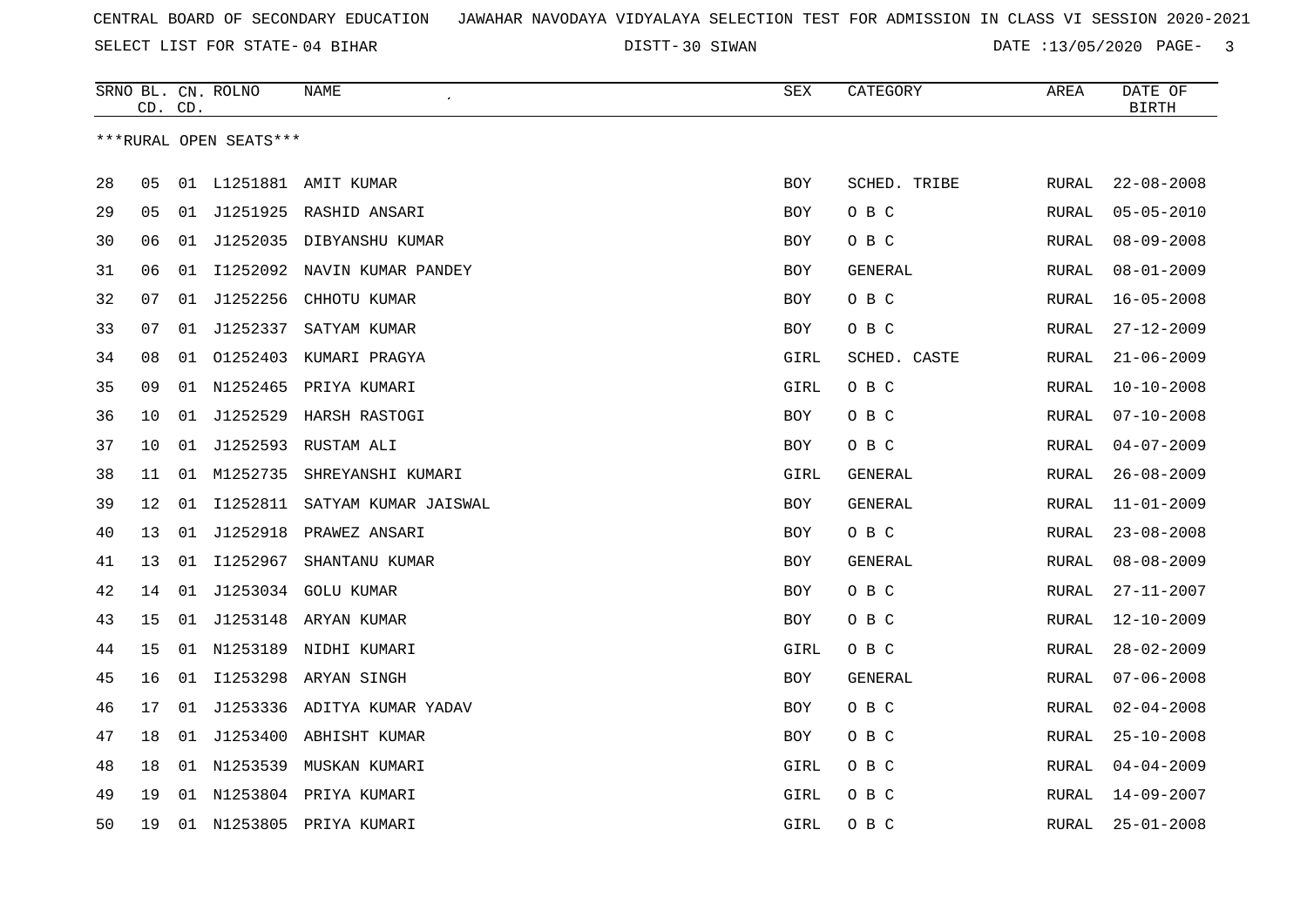| CENTRAL BOARD OF SECONDARY EDUCATION – JAWAHAR NAVODAYA VIDYALAYA SELECTION TEST FOR ADMISSION IN CLASS VI SESSION 2020-2021 |  |  |  |  |
|------------------------------------------------------------------------------------------------------------------------------|--|--|--|--|
|------------------------------------------------------------------------------------------------------------------------------|--|--|--|--|

DISTT-30 SIWAN DATE :13/05/2020 PAGE- 4

| SRNO<br>ВL<br>$\sim$<br>سـ | $\cap$<br>، ۱۳ ب<br>$\sim$<br>ىب | <b>ROLNO</b> | <b>NAME</b> | CDW<br>つロマ | $\alpha$ <sub>n</sub> $\beta$ $\alpha$ | AREA | OF<br><b>DATF</b><br>$n + num$ |
|----------------------------|----------------------------------|--------------|-------------|------------|----------------------------------------|------|--------------------------------|
|                            |                                  |              |             |            |                                        |      |                                |

NO. OF CANDIDATE : 30

## \*\*\*RURAL SCHEDULED CASTE QUOTA SEATS\*\*\*

| 51   | 0.2   | 01 | K1251371    | ANSH KUMAR                 | BOY        | SCHED. CASTE |       | RURAL 15-08-2009 |
|------|-------|----|-------------|----------------------------|------------|--------------|-------|------------------|
| 52   | 06 01 |    | 01252103    | PALLAVI KUMARI             | GIRL       | SCHED. CASTE | RURAL | $08 - 01 - 2009$ |
| 53   | 07    |    |             | 01 K1252292 NAITIK KUMAR   | BOY        | SCHED. CASTE |       | RURAL 11-06-2008 |
| 54   | 1 O   |    | 01 K1252509 | ARYAN SHARMA               | <b>BOY</b> | SCHED. CASTE |       | RURAL 05-08-2008 |
| 55   | 1 O   |    |             | 01 01252536 KAJAL KUMARI   | GIRL       | SCHED. CASTE |       | RURAL 07-05-2007 |
| 56 - |       |    |             | 11 01 K1252662 ARYAN KUMAR | <b>BOY</b> | SCHED, CASTE |       | RURAL 09-07-2008 |
| 57   | 12 01 |    | 01252816    | SNEHA KUMARI               | GIRL       | SCHED. CASTE |       | RURAL 05-08-2009 |
| 58   | 13    | 01 | 01252965    | SHALU PRIYA                | GIRL       | SCHED. CASTE | RURAL | $10 - 09 - 2009$ |
| 59   | 13    |    | 01 K1252988 | SURAJ KUMAR                | BOY        | SCHED. CASTE |       | RURAL 11-09-2009 |
|      |       |    |             |                            |            |              |       |                  |

NO. OF CANDIDATE : 9

## \*\*\*RURAL BACKWARD CLASS QUOTA SEATS\*\*\*

| 60  | 03  | -01   |                 | J1251443 AADITYA RAJ          | BOY        | O B C | RURAL | 02-09-2008       |
|-----|-----|-------|-----------------|-------------------------------|------------|-------|-------|------------------|
| 61  | 03  | 01    |                 | . N1251490 KUMARI SAKSHI      | GIRL       | O B C | RURAL | $27 - 09 - 2008$ |
| 62  | 04  | - 01  | J1251561 AKHLAK |                               | <b>BOY</b> | O B C |       | RURAL 25-12-2009 |
| 63  | 06  |       |                 | 01 N1251961 AARTI KUMARI      | GIRL       | O B C | RURAL | 14-10-2009       |
| 64  | 06  | 01    |                 | J1251986 AMAN KUMAR           | <b>BOY</b> | O B C | RURAL | 12-08-2009       |
| 65  | 06. |       |                 | 01 N1252130 RAJ NANDNI KUMARI | GIRL       | O B C | RURAL | 02-03-2008       |
| 66. | 07  | . O 1 | N1252228        | ANAMIKA KUMARI                | GIRL       | O B C | RURAL | 19-07-2007       |
| 67  | -07 | 01    | J1252281        | MD ALI IMAM                   | BOY        | O B C | RURAL | 14-03-2008       |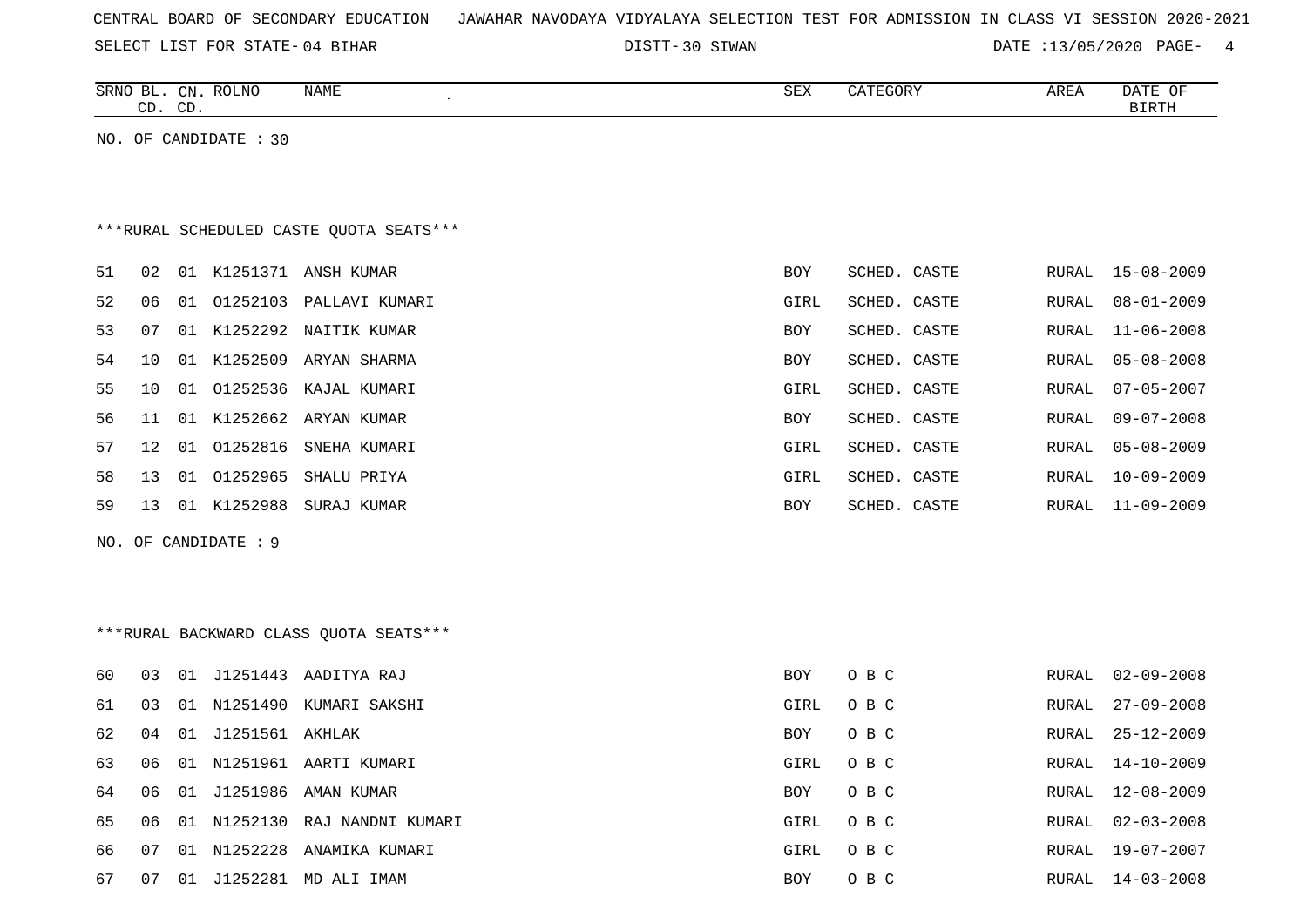SELECT LIST FOR STATE- DISTT- 04 BIHAR

DISTT-30 SIWAN  $\overline{D}$  DATE :13/05/2020 PAGE- 5

|    | CD. CD. |    | SRNO BL. CN. ROLNO    | <b>NAME</b>                             | SEX        | CATEGORY     | AREA         | DATE OF<br><b>BIRTH</b> |
|----|---------|----|-----------------------|-----------------------------------------|------------|--------------|--------------|-------------------------|
|    |         |    |                       | *** RURAL BACKWARD CLASS QUOTA SEATS*** |            |              |              |                         |
| 68 | 07      | 01 | N1252296              | NILAKSHI SINGH                          | GIRL       | O B C        | RURAL        | $22 - 10 - 2009$        |
| 69 | 07      | 01 | J1252323              | RAUSHAN DUTT                            | <b>BOY</b> | O B C        | <b>RURAL</b> | $10 - 01 - 2008$        |
| 70 | 12      | 01 | N1252818              | SUHANA NAAZ                             | GIRL       | O B C        | RURAL        | $11 - 06 - 2009$        |
| 71 | 13      | 01 | J1252833              | ADITYA KUMAR SHARMA                     | <b>BOY</b> | O B C        | RURAL        | $01 - 01 - 2009$        |
| 72 | 13      | 01 | J1252848              | ANKIT KUMAR                             | <b>BOY</b> | O B C        | RURAL        | $25 - 06 - 2008$        |
| 73 | 15      | 01 | N1253250              | SHIKSHAN KUMARI                         | GIRL       | O B C        | RURAL        | $25 - 12 - 2009$        |
| 74 | 17      |    | 01 N1253338           | AKANKSHA KUMARI                         | GIRL       | O B C        | RURAL        | $24 - 10 - 2007$        |
| 75 | 18      |    |                       | 01 N1253474 AYUSHI KUMARI               | GIRL       | O B C        | RURAL        | $23 - 03 - 2008$        |
|    |         |    | NO. OF CANDIDATE : 16 |                                         |            |              |              |                         |
|    |         |    |                       |                                         |            |              |              |                         |
|    |         |    |                       | ***RURAL SCHEDULED TRIBE QUOTA SEATS*** |            |              |              |                         |
| 76 | 07      |    | 01 L1252265           | HARINARAYAN KUMAR                       | <b>BOY</b> | SCHED. TRIBE | RURAL        | $05 - 10 - 2009$        |
| 77 | 07      |    | 01 L1252317           | RAHUL KUMAR                             | <b>BOY</b> | SCHED. TRIBE | RURAL        | $06 - 06 - 2009$        |
| 78 | 11      | 01 | L1252745              | VIVEK KUMAR                             | <b>BOY</b> | SCHED. TRIBE | <b>RURAL</b> | $01 - 03 - 2008$        |
| 79 | 13      |    | 01 L1252991           | TARUN KUMAR                             | <b>BOY</b> | SCHED. TRIBE | RURAL        | $24 - 07 - 2008$        |
| 80 | 16      | 01 | L1253326              | SHIVAM KUMAR SHARMA                     | <b>BOY</b> | SCHED. TRIBE | RURAL        | $07 - 07 - 2007$        |

NO. OF CANDIDATE : 5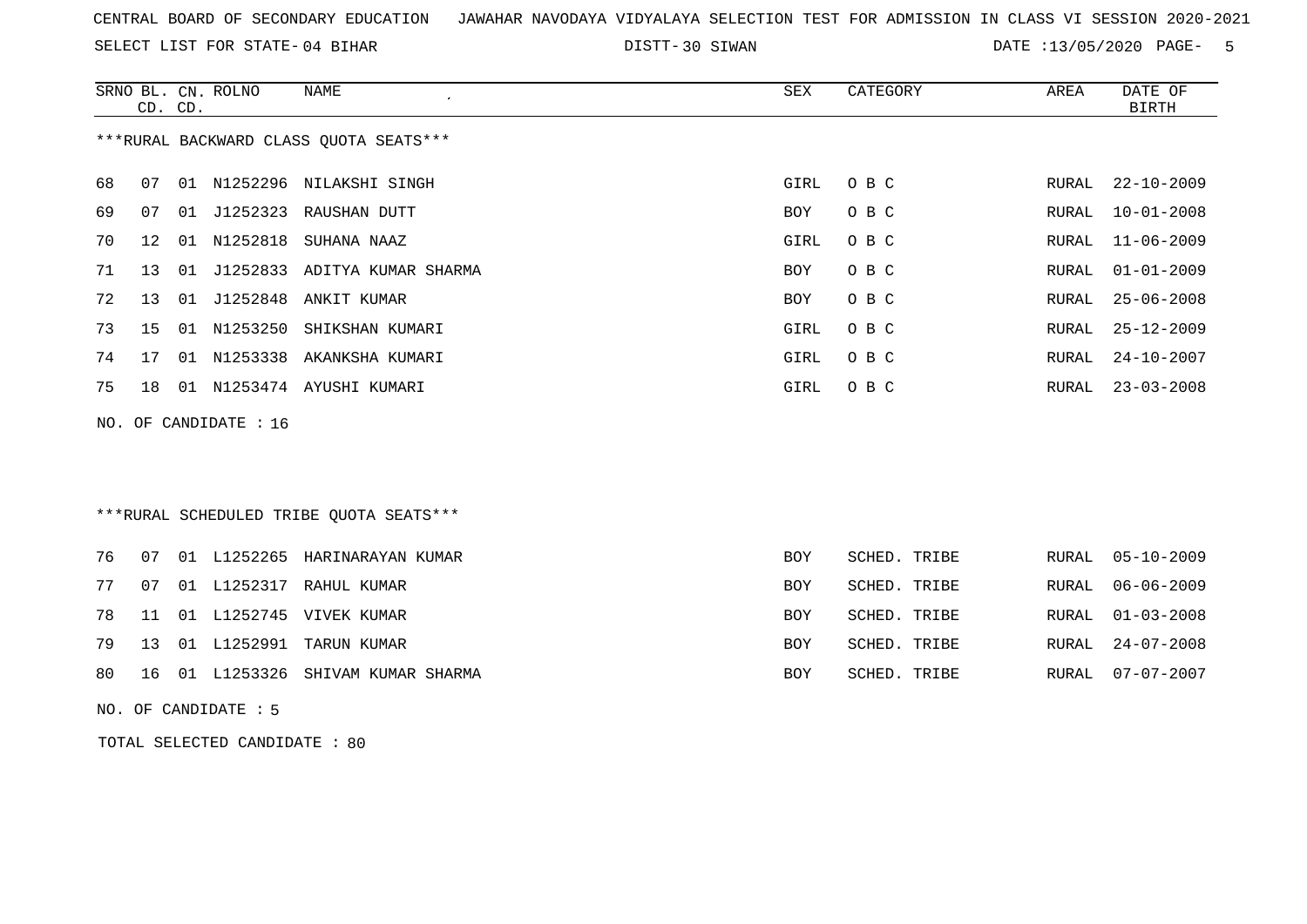SELECT LIST FOR STATE- DISTT- 04 BIHAR

31 SHEIKHPURA DATE :13/05/2020 PAGE- 1

|                   |    | CD. CD. | SRNO BL. CN. ROLNO   | <b>NAME</b>                             | <b>SEX</b> | CATEGORY     | AREA          | DATE OF<br><b>BIRTH</b> |
|-------------------|----|---------|----------------------|-----------------------------------------|------------|--------------|---------------|-------------------------|
|                   |    |         | ***OPEN UR SEATS***  |                                         |            |              |               |                         |
| 1                 | 02 |         |                      | 01 E1254319 BHANU PRIYA                 | GIRL       | GENERAL      | URBAN         | 17-09-2009              |
| 2                 | 02 |         |                      | 01 K1254421 MITHLESH KUMAR              | BOY        | SCHED. CASTE | RURAL         | $02 - 08 - 2007$        |
| 3                 | 02 |         | 01 J1254596          | SAURABH KUMAR                           | <b>BOY</b> | O B C        | RURAL         | $19 - 03 - 2010$        |
| 4                 | 02 |         | 01 E1254603          | SHAMBHAWI KUMARI                        | GIRL       | GENERAL      | URBAN         | $23 - 09 - 2009$        |
| 5                 | 05 |         |                      | 01 K1255007 ANKIT ANAND                 | BOY        | SCHED. CASTE | RURAL         | $21 - 12 - 2009$        |
| 6                 | 06 |         |                      | 01 A1255364 HARSH KUMAR                 | BOY        | GENERAL      | URBAN         | $29 - 11 - 2009$        |
|                   |    |         | NO. OF CANDIDATE : 6 |                                         |            |              |               |                         |
|                   |    |         |                      |                                         |            |              |               |                         |
|                   |    |         |                      |                                         |            |              |               |                         |
|                   |    |         |                      | *** OPEN SCHEDULED CASTE QUOTA SEATS*** |            |              |               |                         |
| 7                 | 02 |         |                      | 01 C1254466 PIYUSH RAJ                  | <b>BOY</b> | SCHED. CASTE | URBAN         | $06 - 11 - 2009$        |
| 8                 | 04 |         |                      | 01 K1254924 RANAMRITUNJAY               | <b>BOY</b> | SCHED. CASTE | RURAL         | $28 - 09 - 2009$        |
| 9                 | 05 |         |                      | 01 K1255126 SACHIN KUMAR                | BOY        | SCHED. CASTE | ${\tt RURAL}$ | $25 - 06 - 2008$        |
| 10                | 06 |         | 01 K1255348          | GAURAV KUMAR                            | BOY        | SCHED. CASTE | RURAL         | $24 - 09 - 2009$        |
| 11                | 06 |         |                      |                                         | <b>BOY</b> | SCHED. CASTE | URBAN         | $13 - 09 - 2010$        |
|                   |    |         | NO. OF CANDIDATE : 5 |                                         |            |              |               |                         |
|                   |    |         |                      |                                         |            |              |               |                         |
|                   |    |         |                      |                                         |            |              |               |                         |
|                   |    |         |                      | ***OPEN DISABLED QUOTA SEATS***         |            |              |               |                         |
| $12 \overline{ }$ | 02 |         | 01 I1254662          | SUMAN KUMAR                             | <b>BOY</b> | GENERAL      | RURAL         | $25 - 10 - 2007$        |
| 13                | 02 |         |                      | 01 I1254664 SUMAN KUMAR                 | <b>BOY</b> | GENERAL      | RURAL         | $15 - 04 - 2009$        |
| 14                | 03 |         |                      | 01 I1254768 NISHANT KUMAR               | <b>BOY</b> | GENERAL      |               | RURAL 14-05-2008        |
|                   |    |         |                      |                                         |            |              |               |                         |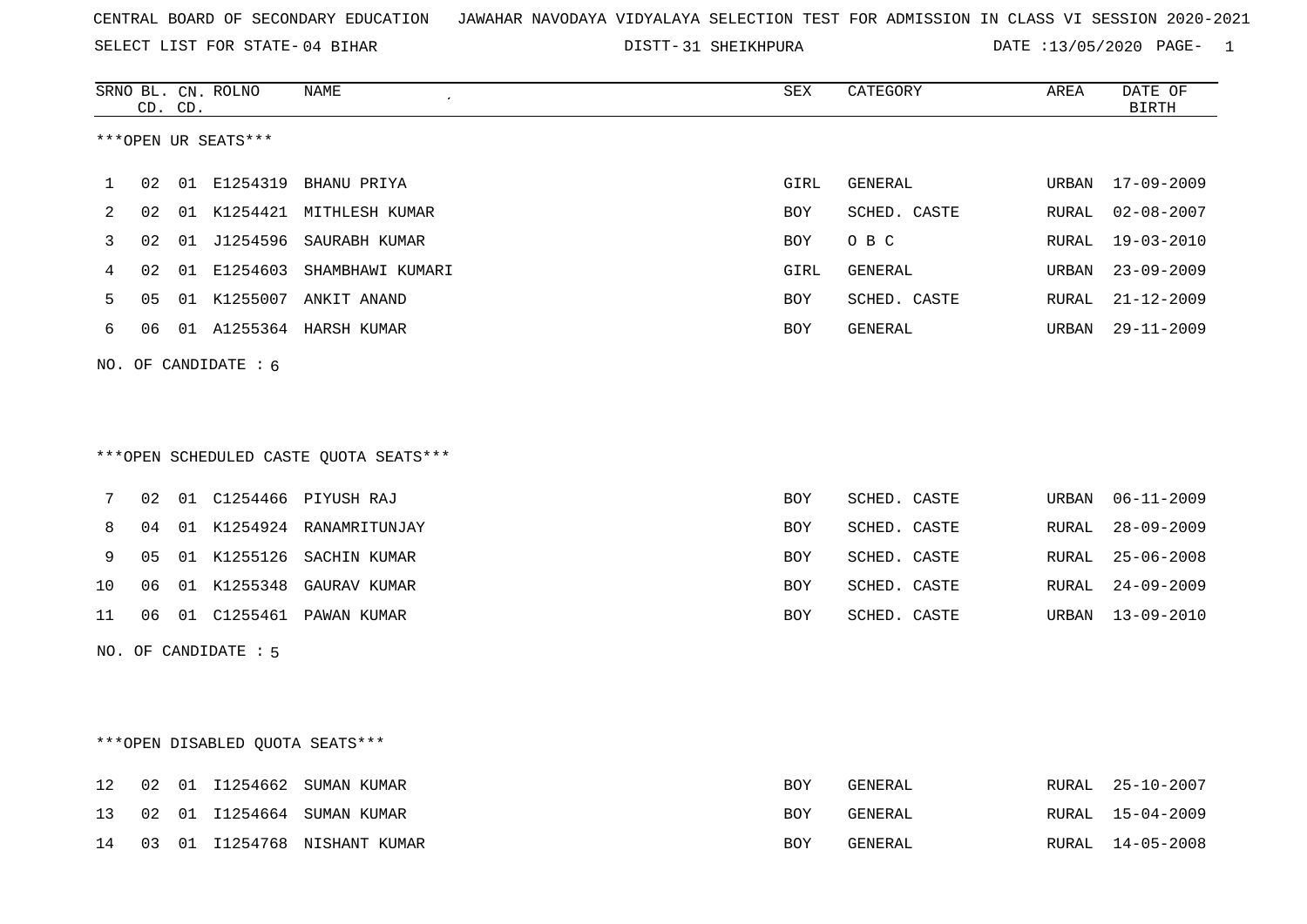SELECT LIST FOR STATE- DISTT- 04 BIHAR

DISTT-31 SHEIKHPURA DATE :13/05/2020 PAGE- 2

|    |    | CD. CD. | SRNO BL. CN. ROLNO     | <b>NAME</b>                            | SEX  | CATEGORY     | AREA  | DATE OF<br><b>BIRTH</b> |
|----|----|---------|------------------------|----------------------------------------|------|--------------|-------|-------------------------|
|    |    |         | NO. OF CANDIDATE : 3   |                                        |      |              |       |                         |
|    |    |         |                        |                                        |      |              |       |                         |
|    |    |         |                        |                                        |      |              |       |                         |
|    |    |         |                        | *** OPEN BACKWARD CLASS QUOTA SEATS*** |      |              |       |                         |
| 15 | 01 |         |                        | 01 N1254110 SACHITA KUMARI             | GIRL | O B C        | RURAL | $08 - 07 - 2008$        |
| 16 | 02 |         | 01 N1254219            | AARADHYA BHARTI                        | GIRL | O B C        | RURAL | $15 - 12 - 2009$        |
| 17 | 03 |         |                        | 01 N1254779 PREM NIDHI                 | GIRL | O B C        | RURAL | 13-06-2008              |
| 18 | 05 | 01      | N1255018               | AYUSHA RAJ                             | GIRL | O B C        | RURAL | $05 - 10 - 2010$        |
| 19 | 05 |         | 01 N1255162            | SONAKSHI KUMARI                        | GIRL | O B C        | RURAL | $16 - 08 - 2009$        |
|    |    |         | NO. OF CANDIDATE : 5   |                                        |      |              |       |                         |
|    |    |         |                        |                                        |      |              |       |                         |
|    |    |         |                        |                                        |      |              |       |                         |
|    |    |         |                        | ***OPEN SCHEDULED TRIBE QUOTA SEATS*** |      |              |       |                         |
| 20 |    |         |                        | 01 01 L1254036 NONE LAL HEMBRAM        | BOY  | SCHED. TRIBE | RURAL | $08 - 02 - 2008$        |
|    |    |         | NO. OF CANDIDATE : 1   |                                        |      |              |       |                         |
|    |    |         |                        |                                        |      |              |       |                         |
|    |    |         |                        |                                        |      |              |       |                         |
|    |    |         |                        |                                        |      |              |       |                         |
|    |    |         | ***RURAL OPEN SEATS*** |                                        |      |              |       |                         |
| 21 | 01 |         | 01 J1253874 AMARNATH   |                                        | BOY  | O B C        | RURAL | $04 - 08 - 2008$        |
| 22 | 01 |         |                        | 01 K1253878 AMIT KUMAR                 | BOY  | SCHED. CASTE | RURAL | $05 - 12 - 2008$        |
| 23 |    |         |                        | 01 01 J1253914 ASHUTOSH KUMAR          | BOY  | O B C        |       | RURAL 29-11-2009        |
| 24 | 01 |         |                        | 01 K1253974 KARAN KUMAR                | BOY  | SCHED. CASTE |       | RURAL 17-07-2009        |
| 25 |    |         |                        | 01 01 J1254211 VINAY KUMAR             | BOY  | O B C        | RURAL | $04 - 05 - 2008$        |
| 26 |    |         |                        | 02 01 M1254391 KHUSHI RAJ              | GIRL | GENERAL      |       | RURAL 04-12-2009        |
| 27 |    |         |                        | 02 01 M1254528 RASHMI RAJ              | GIRL | GENERAL      |       | RURAL 15-12-2009        |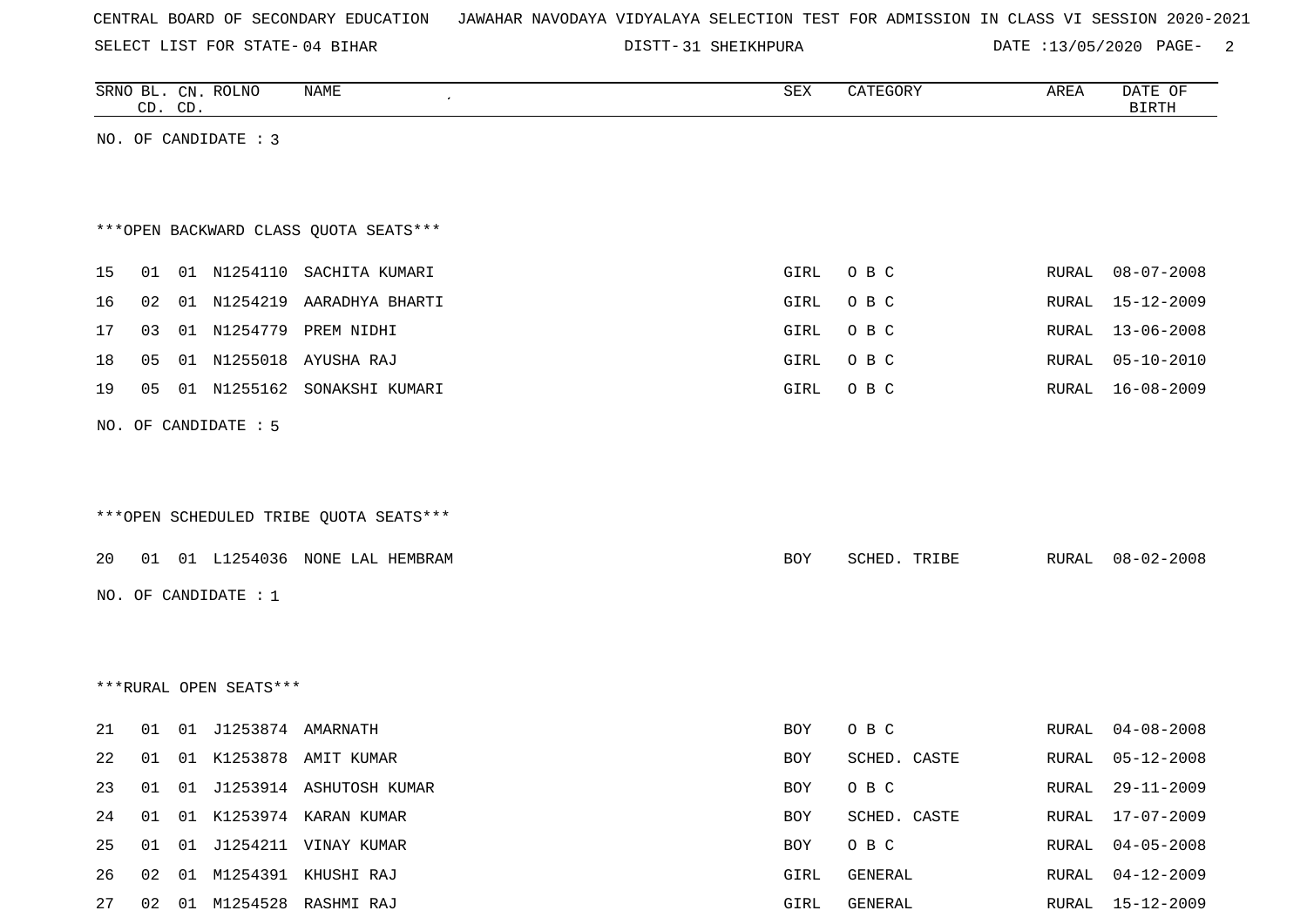SELECT LIST FOR STATE- DISTT- 04 BIHAR

31 SHEIKHPURA DATE :13/05/2020 PAGE- 3

|    | CD. CD. |    | SRNO BL. CN. ROLNO     | <b>NAME</b>            | ${\tt SEX}$ | CATEGORY       | AREA         | DATE OF<br><b>BIRTH</b> |
|----|---------|----|------------------------|------------------------|-------------|----------------|--------------|-------------------------|
|    |         |    | ***RURAL OPEN SEATS*** |                        |             |                |              |                         |
| 28 | 02      | 01 | M1254667               | SUMAN KUMARI           | GIRL        | <b>GENERAL</b> | RURAL        | $20 - 02 - 2009$        |
| 29 | 02      | 01 | M1254671               | SUMAN RAJ KAUSHIK      | GIRL        | <b>GENERAL</b> | RURAL        | $20 - 05 - 2008$        |
| 30 | 03      | 01 |                        | J1254724 ADARSH KUMAR  | BOY         | O B C          | RURAL        | $03 - 12 - 2009$        |
| 31 | 03      | 01 |                        | J1254738 ASHISH KUMAR  | BOY         | O B C          | RURAL        | $30 - 11 - 2009$        |
| 32 | 03      | 01 | J1254740               | AYUSH KUMAR            | BOY         | O B C          | RURAL        | $09 - 03 - 2008$        |
| 33 | 03      | 01 | J1254818               | SWARAJ KUMAR           | BOY         | O B C          | RURAL        | $29 - 12 - 2009$        |
| 34 | 04      | 01 | J1254942               | SAHIL RAJ              | BOY         | O B C          | RURAL        | $03 - 05 - 2008$        |
| 35 | 04      | 01 | J1254953               | SAURAV KUMAR           | BOY         | O B C          | RURAL        | $10 - 03 - 2008$        |
| 36 | 05      | 01 | J1255005               | ANAND SHEKHAR          | BOY         | O B C          | RURAL        | $04 - 09 - 2009$        |
| 37 | 05      | 01 | J1255023               | AYUSH RAJ              | BOY         | O B C          | RURAL        | $06 - 11 - 2009$        |
| 38 | 05      | 01 | J1255077               | OM PRAKASH             | <b>BOY</b>  | O B C          | <b>RURAL</b> | $04 - 09 - 2010$        |
| 39 | 06      | 01 | I1255271               | ARANAV SHANDILYA       | BOY         | GENERAL        | RURAL        | $13 - 02 - 2009$        |
| 40 | 06      | 01 | J1255294               | <b>BABLU KUMAR</b>     | <b>BOY</b>  | O B C          | <b>RURAL</b> | $15 - 12 - 2009$        |
| 41 | 06      | 01 | M1255427               | MUSKAN KUMARI          | GIRL        | <b>GENERAL</b> | RURAL        | $08 - 08 - 2008$        |
| 42 | 06      | 01 | M1255525               | RAJLAXMI SINGH         | GIRL        | <b>GENERAL</b> | <b>RURAL</b> | $26 - 04 - 2009$        |
| 43 | 06      | 01 |                        | J1255554 RITURAJ KUMAR | BOY         | O B C          | RURAL        | $26 - 07 - 2008$        |
| 44 | 06      | 01 | J1255571               | SACHIN KUMAR           | BOY         | O B C          | RURAL        | $19 - 01 - 2010$        |
| 45 | 06      | 01 | M1255595               | SAPNA RANI             | GIRL        | <b>GENERAL</b> | RURAL        | $15 - 07 - 2008$        |

NO. OF CANDIDATE : 25

\*\*\*RURAL SCHEDULED CASTE QUOTA SEATS\*\*\*

| 46 |  | 01 01 K1253871 AMAN KUMAR    | <b>BOY</b> | SCHED. CASTE | RURAL 09-11-2007 |
|----|--|------------------------------|------------|--------------|------------------|
| 47 |  | 01 01 K1254203 VIJAY CHAND   | <b>BOY</b> | SCHED. CASTE | RURAL 11-06-2008 |
| 48 |  | 02 01 K1254624 SHUBHAM KUMAR | <b>ROY</b> | SCHED. CASTE | RURAL 15-12-2009 |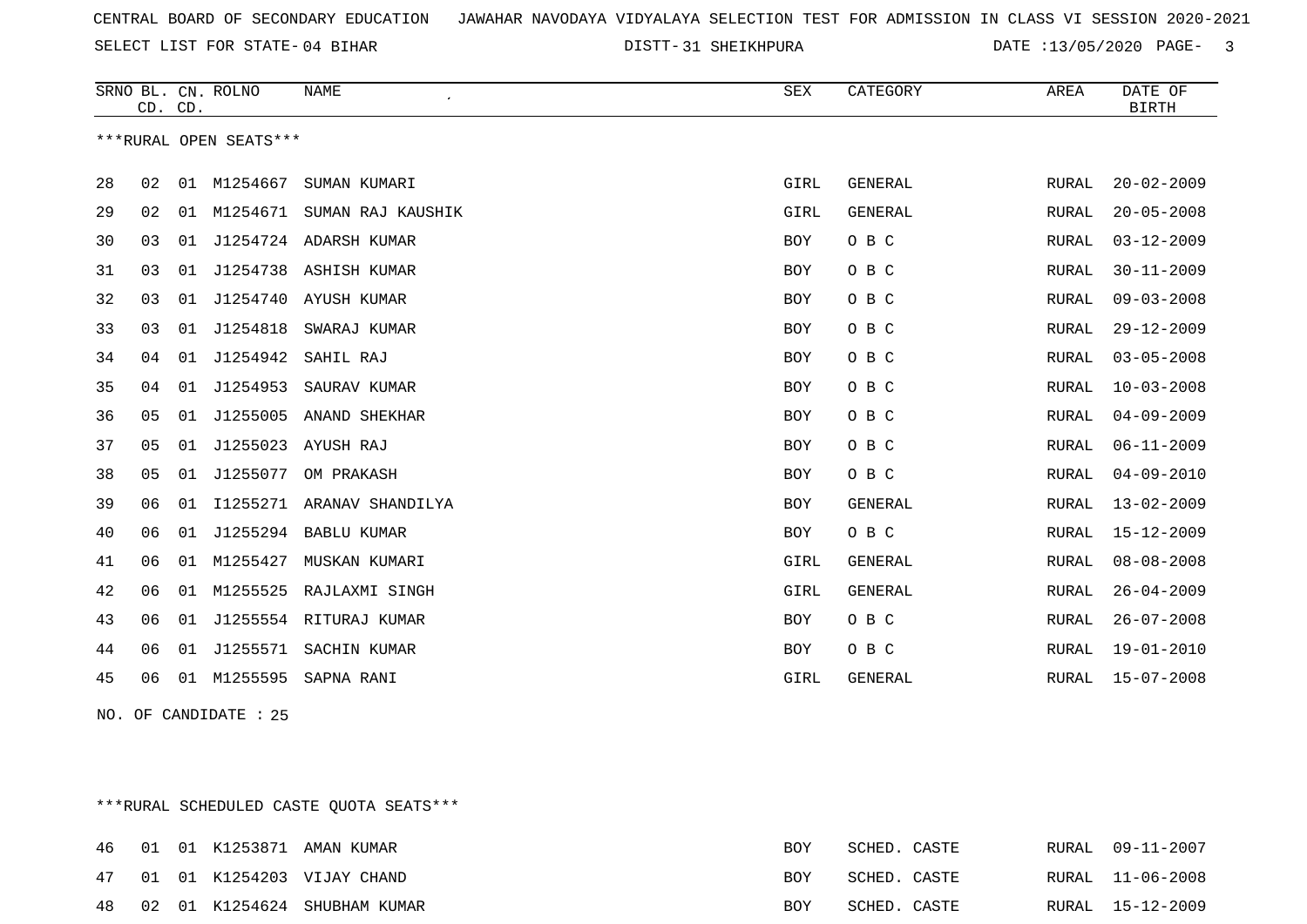SELECT LIST FOR STATE- DISTT- 04 BIHAR

DISTT-31 SHEIKHPURA DATE :13/05/2020 PAGE- 4

|    | CD. CD.        |    | SRNO BL. CN. ROLNO | NAME                                    | SEX        | CATEGORY     | AREA  | DATE OF<br>BIRTH |
|----|----------------|----|--------------------|-----------------------------------------|------------|--------------|-------|------------------|
|    |                |    |                    | ***RURAL SCHEDULED CASTE QUOTA SEATS*** |            |              |       |                  |
| 49 | 02             | 01 | K1254656           | SUMAN                                   | BOY        | SCHED. CASTE | RURAL | $10 - 02 - 2008$ |
| 50 | 03             | 01 | K1254726           | AMAN KUMAR                              | <b>BOY</b> | SCHED. CASTE | RURAL | $11 - 11 - 2009$ |
| 51 | 03             | 01 |                    | K1254756 KUNAL KUMAR                    | <b>BOY</b> | SCHED. CASTE | RURAL | 12-12-2008       |
| 52 | 03             | 01 | K1254798           | SANDEEP RAJ                             | <b>BOY</b> | SCHED. CASTE | RURAL | 25-12-2008       |
| 53 | 03             | 01 | K1254815           | SUMIT KUMAR                             | <b>BOY</b> | SCHED. CASTE | RURAL | $29 - 05 - 2010$ |
| 54 | 04             | 01 |                    | K1254823 ADITYA KUMAR                   | <b>BOY</b> | SCHED. CASTE | RURAL | $09 - 12 - 2008$ |
| 55 | 05             | 01 |                    | K1255026 AYUSH RAJ                      | <b>BOY</b> | SCHED. CASTE | RURAL | $05 - 10 - 2009$ |
| 56 | 05             | 01 |                    | K1255118 RITIK RAJ                      | <b>BOY</b> | SCHED. CASTE | RURAL | $01 - 01 - 2009$ |
| 57 | 0 <sub>5</sub> | 01 |                    | K1255154 SHUBHAM KUMAR                  | <b>BOY</b> | SCHED. CASTE | RURAL | $06 - 04 - 2008$ |
| 58 | 06             | 01 | K1255211           | AMAN KUMAR                              | <b>BOY</b> | SCHED. CASTE | RURAL | $29 - 03 - 2010$ |
| 59 | 06             | 01 |                    | K1255221 AMAR KUMAR                     | <b>BOY</b> | SCHED. CASTE | RURAL | $01 - 01 - 2009$ |
|    |                |    |                    |                                         |            |              |       |                  |

NO. OF CANDIDATE : 14

### \*\*\*RURAL BACKWARD CLASS QUOTA SEATS\*\*\*

| 60 | 01 | 01 | N1253896 | ANMOL UJALA    | GIRL | O B C | RURAL | $06 - 05 - 2009$ |
|----|----|----|----------|----------------|------|-------|-------|------------------|
| 61 | 01 | 01 | N1253907 | ARTI KUMARI    | GIRL | O B C | RURAL | $21 - 09 - 2010$ |
| 62 | 01 | 01 | N1254021 | NAAZ AFSHAN    | GIRL | O B C | RURAL | 26-04-2008       |
| 63 | 01 | 01 | N1254160 | SNEHA KUMARI   | GIRL | O B C | RURAL | 14-12-2008       |
| 64 | 02 | 01 | J1254229 | ABHISHEK PATEL | BOY  | O B C | RURAL | $04 - 06 - 2009$ |
| 65 | 02 | 01 | J1254532 | RAUSHAN KUMAR  | BOY  | O B C | RURAL | $30 - 01 - 2009$ |
| 66 | 02 | 01 | N1254670 | SUMAN RAJ      | GIRL | O B C | RURAL | $18 - 08 - 2008$ |
| 67 | 03 | 01 | N1254733 | ANUSHKA KUMARI | GIRL | O B C | RURAL | $02 - 04 - 2009$ |
| 68 | 03 | 01 | N1254755 | KUMARI ANANYA  | GIRL | O B C | RURAL | 06-08-2009       |
| 69 | 04 | 01 | J1254860 | DHARAMPAL      | BOY  | O B C | RURAL | $20 - 08 - 2008$ |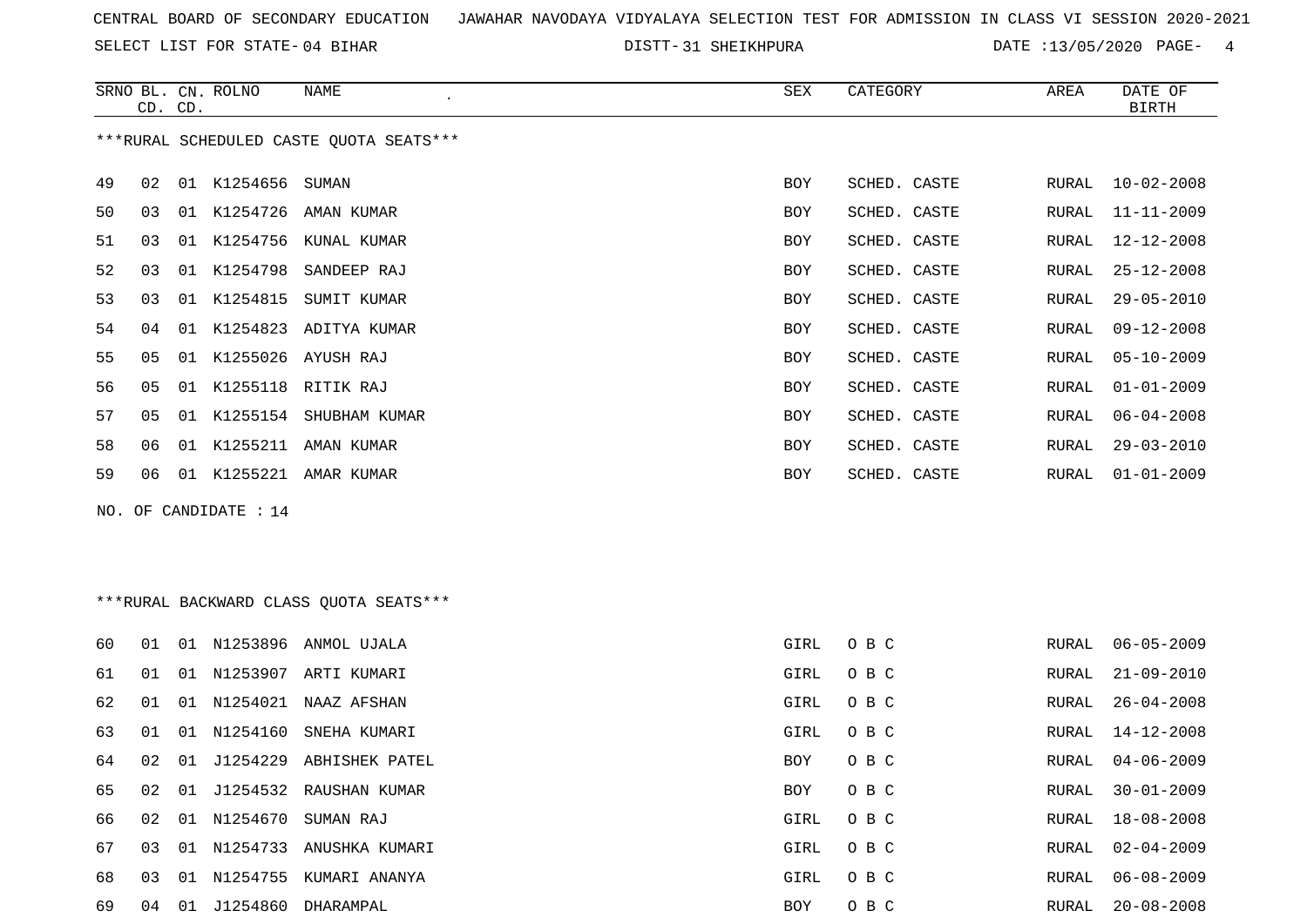SELECT LIST FOR STATE- DISTT- 04 BIHAR

DISTT-31 SHEIKHPURA DATE :13/05/2020 PAGE- 5

|    |                                        | CD. CD. | SRNO BL. CN. ROLNO | NAME<br>$\lambda$      | SEX  | CATEGORY | AREA  | DATE OF<br>BIRTH |
|----|----------------------------------------|---------|--------------------|------------------------|------|----------|-------|------------------|
|    | ***RURAL BACKWARD CLASS QUOTA SEATS*** |         |                    |                        |      |          |       |                  |
| 70 | 05                                     | 01      | N1255090           | PRIYA KUMARI           | GIRL | O B C    |       | RURAL 11-01-2008 |
| 71 | 05                                     | 01      | N1255094           | PUJA KUMARI            | GIRL | O B C    | RURAL | 08-12-2009       |
| 72 | 05                                     | 01      |                    | N1255102 RAJNID KUMARI | GIRL | O B C    |       | RURAL 11-10-2010 |
| 73 | 05                                     | 01      | N1255146 SHIKHA    |                        | GIRL | O B C    | RURAL | $28 - 09 - 2009$ |
| 74 | 05                                     | 01      | N1255159           | SNEHA KUMARI           | GIRL | O B C    | RURAL | $16 - 04 - 2008$ |
| 75 | 06                                     | 01      | N1255238           | ANISHA PATEL           | GIRL | O B C    |       | RURAL 17-09-2009 |
|    | NO. OF CANDIDATE : $16$                |         |                    |                        |      |          |       |                  |

### \*\*\*RURAL SCHEDULED TRIBE QUOTA SEATS\*\*\*

|  |  | 76 01 01 L1254146 SHIVAM MURMU | <b>BOY</b> | SCHED. TRIBE | RURAL 10-04-2008 |
|--|--|--------------------------------|------------|--------------|------------------|
|  |  | 77 03 01 K1254814 SUMAN RAJ    | <b>BOY</b> | SCHED. CASTE | RURAL 27-03-2010 |
|  |  | 78 04 01 K1254891 MANISH KUMAR | BOY        | SCHED. CASTE | RURAL 02-10-2009 |
|  |  | 79 06 01 K1255569 SACHIN KUMAR | BOY        | SCHED. CASTE | RURAL 17-09-2010 |
|  |  | 80 06 01 L1255601 SATYAM KUMAR | BOY        | SCHED. TRIBE | RURAL 05-09-2008 |
|  |  |                                |            |              |                  |

NO. OF CANDIDATE : 5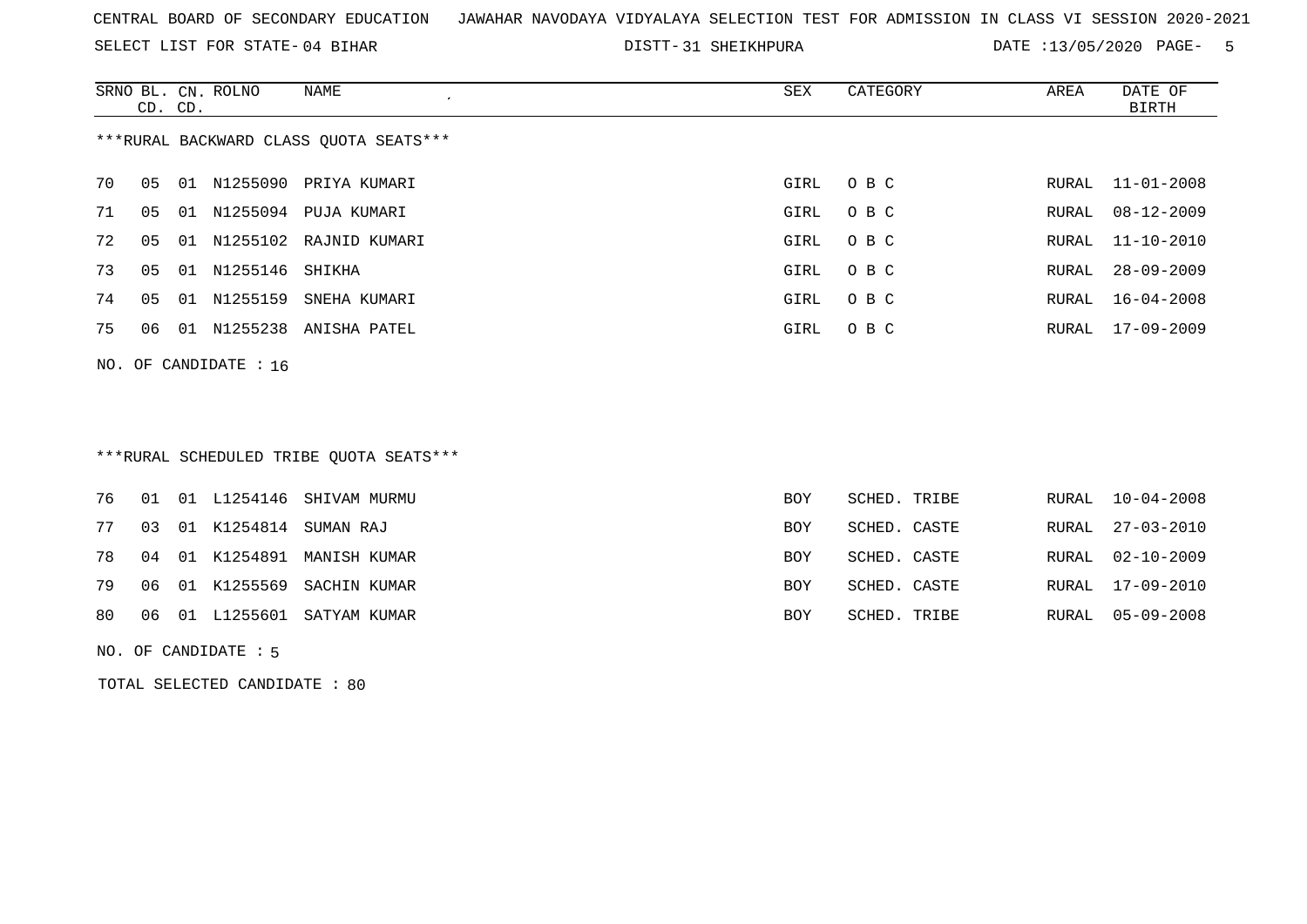32 SUPAUL DATE :13/05/2020 PAGE- 1

|    |    | CD. CD. | SRNO BL. CN. ROLNO   | <b>NAME</b>                            | <b>SEX</b> | CATEGORY     | AREA          | DATE OF<br><b>BIRTH</b> |
|----|----|---------|----------------------|----------------------------------------|------------|--------------|---------------|-------------------------|
|    |    |         | ***OPEN UR SEATS***  |                                        |            |              |               |                         |
| 1  | 04 |         |                      | 01 J1256349 AKSHAT KUMAR               | BOY        | O B C        | RURAL         | $05 - 05 - 2009$        |
| 2  | 04 |         |                      | 01 N1256700 SUNITA PRIYA               | GIRL       | O B C        | RURAL         | $03 - 07 - 2007$        |
| 3  | 05 |         |                      | 01 J1256806 ASHUTOSH KUMAR BHARTI      | BOY        | O B C        | RURAL         | 19-10-2009              |
| 4  | 05 |         |                      | 01 J1256896 LOKESH KUMAR               | BOY        | O B C        | RURAL         | $06 - 02 - 2009$        |
| 5  | 06 |         |                      | 01 J1257343 RAJA KUMAR                 | BOY        | O B C        | RURAL         | $11 - 10 - 2008$        |
| 6  | 07 |         | 01 J1257690 SHIV     |                                        | BOY        | O B C        | RURAL         | $17 - 09 - 2008$        |
| 7  | 09 |         |                      | 01 B1258366 SATYAM KUMAR               | BOY        | O B C        | URBAN         | $04 - 08 - 2009$        |
| 8  | 11 |         |                      | 01 M1258685 AKANKSHA SURBHI            | GIRL       | GENERAL      | RURAL         | 15-06-2010              |
|    |    |         | NO. OF CANDIDATE : 8 |                                        |            |              |               |                         |
|    |    |         |                      |                                        |            |              |               |                         |
|    |    |         |                      |                                        |            |              |               |                         |
|    |    |         |                      | ***OPEN SCHEDULED CASTE QUOTA SEATS*** |            |              |               |                         |
| 9  | 05 |         |                      | 01 K1256898 MAHESH KUMAR               | BOY        | SCHED. CASTE | RURAL         | $23 - 08 - 2008$        |
| 10 | 08 |         |                      | 01 K1257719 ABHINAV ANAND              | BOY        | SCHED. CASTE | ${\tt RURAL}$ | $20 - 06 - 2008$        |
| 11 | 11 |         |                      | 01 K1258817 SANTOSH KUMAR              | BOY        | SCHED. CASTE | RURAL         | $05 - 08 - 2010$        |
|    |    |         | NO. OF CANDIDATE : 3 |                                        |            |              |               |                         |
|    |    |         |                      |                                        |            |              |               |                         |
|    |    |         |                      |                                        |            |              |               |                         |
|    |    |         |                      | ***OPEN DISABLED OUOTA SEATS***        |            |              |               |                         |
| 12 | 06 |         |                      | 01 N1257431 SITA KUMARI                | GIRL       | O B C        | RURAL         | $10 - 12 - 2007$        |
| 13 | 09 |         |                      | 01 B1258044 DIPESH KUMAR               | BOY        | O B C        | URBAN         | $01 - 01 - 2008$        |
| 14 | 09 |         |                      | 01 A1258246 PRAVEEN KUMAR              | BOY        | GENERAL      | URBAN         | $09 - 07 - 2009$        |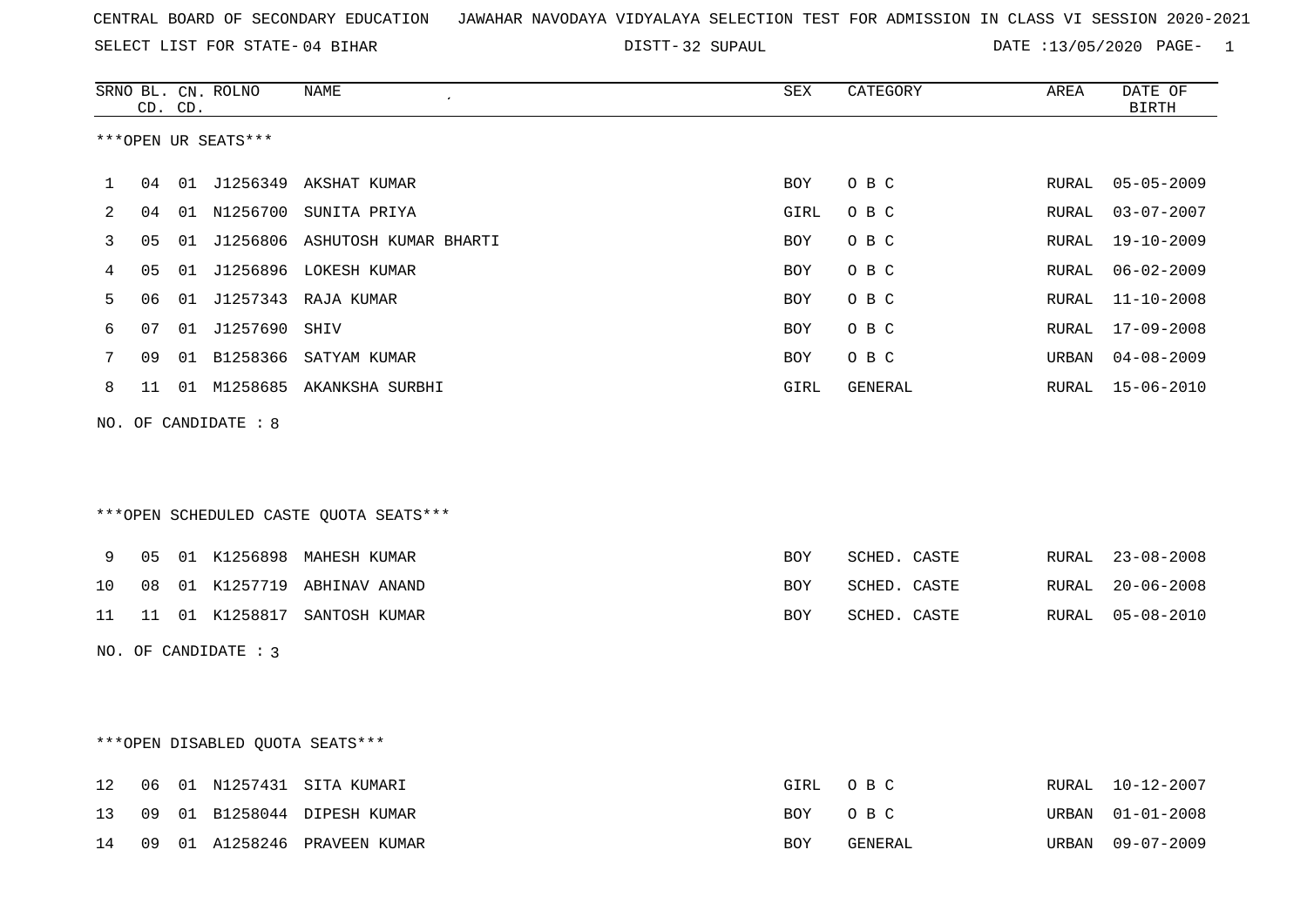| CENTRAL BOARD OF SECONDARY EDUCATION – JAWAHAR NAVODAYA VIDYALAYA SELECTION TEST FOR ADMISSION IN CLASS VI SESSION 2020-2021 |  |  |  |  |  |  |  |  |  |  |  |  |  |  |  |  |  |
|------------------------------------------------------------------------------------------------------------------------------|--|--|--|--|--|--|--|--|--|--|--|--|--|--|--|--|--|
|------------------------------------------------------------------------------------------------------------------------------|--|--|--|--|--|--|--|--|--|--|--|--|--|--|--|--|--|

DISTT-32 SUPAUL 20020 PAGE- 2

|    |    | CD. CD. | SRNO BL. CN. ROLNO     | <b>NAME</b>                            | SEX        | CATEGORY     | AREA         | DATE OF<br><b>BIRTH</b> |
|----|----|---------|------------------------|----------------------------------------|------------|--------------|--------------|-------------------------|
|    |    |         | NO. OF CANDIDATE : 3   |                                        |            |              |              |                         |
|    |    |         |                        |                                        |            |              |              |                         |
|    |    |         |                        |                                        |            |              |              |                         |
|    |    |         |                        | *** OPEN BACKWARD CLASS OUOTA SEATS*** |            |              |              |                         |
| 15 | 02 |         |                        | 01 N1255951 PALAK KUMARI               | GIRL       | O B C        | RURAL        | $15 - 12 - 2008$        |
| 16 | 03 |         | 01 N1256242            | SAMRIDDHI                              | GIRL       | O B C        | <b>RURAL</b> | $25 - 02 - 2010$        |
| 17 | 05 |         |                        | 01 N1257075 TANVI SHREE                | GIRL       | O B C        | RURAL        | $06 - 10 - 2009$        |
| 18 | 06 |         |                        | 01 N1257310 PRATIBHA RANI              | GIRL       | O B C        | RURAL        | $08 - 08 - 2010$        |
| 19 | 08 |         |                        | 01 J1257753 ARYAN RAJ                  | <b>BOY</b> | O B C        | RURAL        | 12-01-2010              |
|    |    |         | NO. OF CANDIDATE : 5   |                                        |            |              |              |                         |
|    |    |         |                        |                                        |            |              |              |                         |
|    |    |         |                        |                                        |            |              |              |                         |
|    |    |         |                        | ***OPEN SCHEDULED TRIBE QUOTA SEATS*** |            |              |              |                         |
| 20 | 05 |         |                        | 01 L1256938 NISHANT RAJ                | <b>BOY</b> | SCHED. TRIBE | RURAL        | $07 - 03 - 2008$        |
|    |    |         |                        |                                        |            |              |              |                         |
|    |    |         | NO. OF CANDIDATE : 1   |                                        |            |              |              |                         |
|    |    |         |                        |                                        |            |              |              |                         |
|    |    |         |                        |                                        |            |              |              |                         |
|    |    |         | ***RURAL OPEN SEATS*** |                                        |            |              |              |                         |
| 21 | 01 |         |                        | 01 J1255742 ASHISH KUMAR               | BOY        | O B C        | RURAL        | $05 - 03 - 2009$        |
| 22 | 02 |         |                        | 01 J1255857 ABHISHEK ANAND             | <b>BOY</b> | O B C        | <b>RURAL</b> | $13 - 10 - 2009$        |
| 23 | 02 |         |                        | 01 J1255913 KISHAN KUMAR GUPTA         | <b>BOY</b> | O B C        | <b>RURAL</b> | $20 - 05 - 2009$        |
| 24 | 02 |         | 01 J1255929            | MAYANK KUMAR                           | <b>BOY</b> | O B C        | RURAL        | $11 - 07 - 2007$        |
| 25 | 03 |         |                        | 01 J1256169 PIYUSH ANAND               | BOY        | O B C        | RURAL        | $26 - 10 - 2007$        |
| 26 | 03 |         |                        | 01 J1256178 PRADEEP KUMAR              | <b>BOY</b> | O B C        | RURAL        | $05 - 06 - 2007$        |

27 03 01 J1256234 RUPESH KUMAR 2009 BOY O B C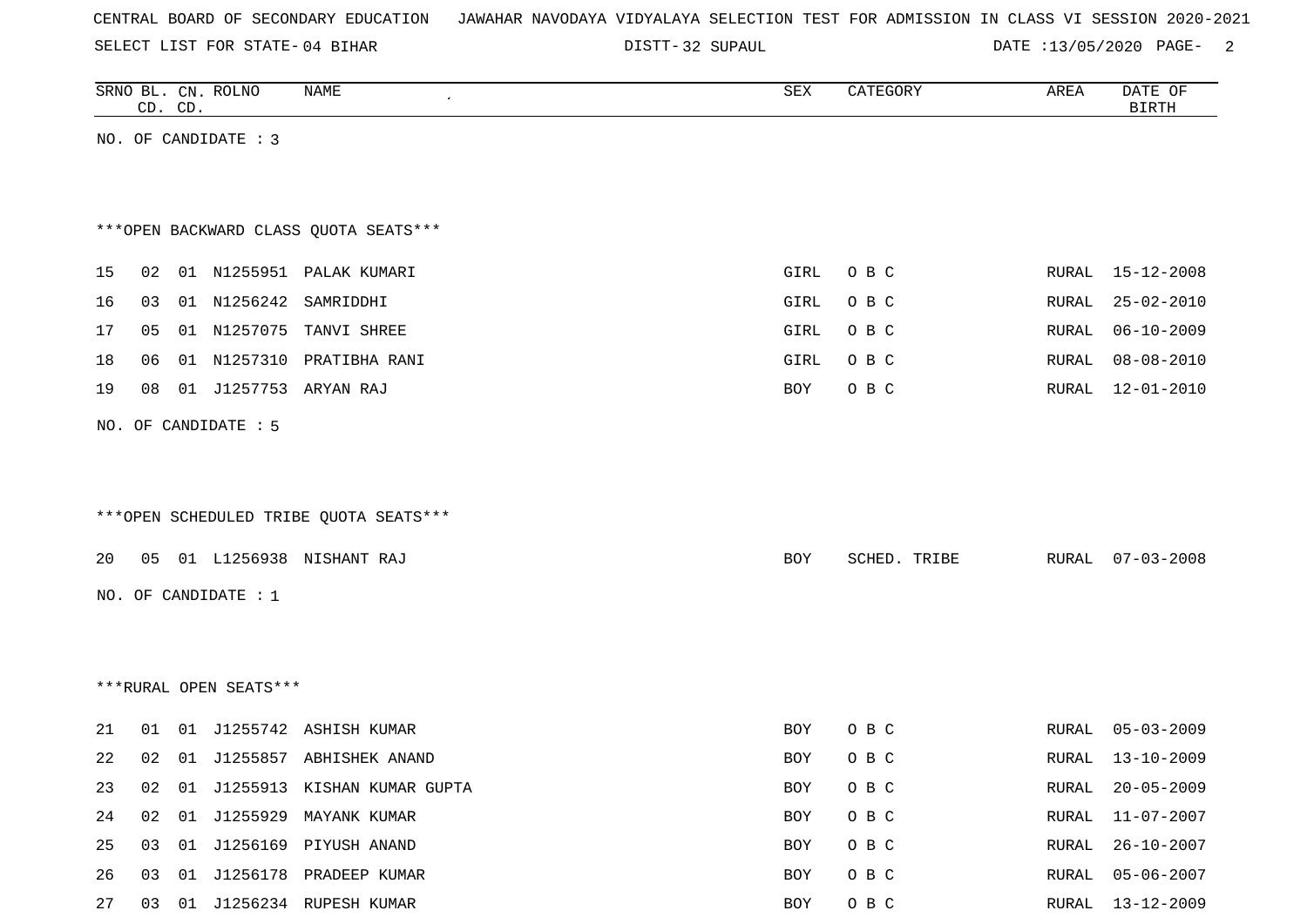SELECT LIST FOR STATE- DISTT- 04 BIHAR

32 SUPAUL DATE :13/05/2020 PAGE- 3

|    | CD. CD. |    | SRNO BL. CN. ROLNO     | <b>NAME</b>                  | ${\tt SEX}$ | CATEGORY     | AREA         | DATE OF<br><b>BIRTH</b> |
|----|---------|----|------------------------|------------------------------|-------------|--------------|--------------|-------------------------|
|    |         |    | ***RURAL OPEN SEATS*** |                              |             |              |              |                         |
| 28 | 04      | 01 | J1256337               | ABHIRAM KRISHAN              | <b>BOY</b>  | O B C        | <b>RURAL</b> | $12 - 03 - 2009$        |
| 29 | 04      | 01 |                        | I1256454 HARSH RAJ           | <b>BOY</b>  | GENERAL      | <b>RURAL</b> | $04 - 11 - 2009$        |
| 30 | 04      | 01 | N1256677               | SONALIKA SUMAN               | GIRL        | $O$ B $C$    | <b>RURAL</b> | $10 - 10 - 2008$        |
| 31 | 04      | 01 | 01256678               | SONALI PRIYA                 | GIRL        | SCHED. CASTE | RURAL        | $04 - 06 - 2009$        |
| 32 | 05      | 01 | J1256834               | DEVANSHU DEV                 | BOY         | O B C        | RURAL        | $09 - 09 - 2009$        |
| 33 | 05      |    |                        | 01 J1256969 PRIYANSHU BHARTI | <b>BOY</b>  | O B C        | <b>RURAL</b> | $14 - 07 - 2009$        |
| 34 | 05      | 01 | J1257023               | SANJEET KUMAR                | BOY         | O B C        | RURAL        | $21 - 10 - 2009$        |
| 35 | 05      | 01 | J1257028               | SANTOSH KUMAR                | BOY         | O B C        | RURAL        | $07 - 06 - 2009$        |
| 36 | 06      | 01 | J1257204               | GAURAV KUMAR                 | <b>BOY</b>  | O B C        | RURAL        | $22 - 06 - 2010$        |
| 37 | 06      | 01 | J1257350               | RAJNEESH RAJA                | BOY         | O B C        | RURAL        | $05 - 08 - 2009$        |
| 38 | 06      | 01 | J1257488               | VIVEK KUMAR                  | <b>BOY</b>  | O B C        | <b>RURAL</b> | $05 - 10 - 2009$        |
| 39 | 07      | 01 | J1257618               | OM KUMAR                     | <b>BOY</b>  | O B C        | <b>RURAL</b> | $19 - 01 - 2009$        |
| 40 | 07      | 01 | J1257628               | PRABHASH KUMAR               | BOY         | O B C        | RURAL        | $04 - 07 - 2009$        |
| 41 | 08      | 01 |                        | J1257737 AMIT KUAMR          | BOY         | O B C        | RURAL        | $06 - 05 - 2009$        |
| 42 | 08      | 01 | J1257738               | AMIT KUMAR                   | <b>BOY</b>  | O B C        | <b>RURAL</b> | $10 - 08 - 2009$        |
| 43 | 09      |    | 01 J1257942 ANIL RAJ   |                              | <b>BOY</b>  | O B C        | RURAL        | $02 - 08 - 2008$        |
| 44 | 09      | 01 | J1258090               | JYOTISH PRAKASH              | <b>BOY</b>  | O B C        | <b>RURAL</b> | $01 - 05 - 2008$        |
| 45 | 09      | 01 | J1258163               | MOHIT KUMAR                  | <b>BOY</b>  | O B C        | <b>RURAL</b> | $04 - 11 - 2009$        |
| 46 | 09      | 01 | J1258460               | SUSHANT KUMAR                | BOY         | O B C        | RURAL        | $28 - 06 - 2009$        |
| 47 | 10      | 01 |                        | J1258510 AMIT KUMAR          | <b>BOY</b>  | O B C        | RURAL        | $10 - 10 - 2009$        |
| 48 | 10      | 01 | J1258619               | RAJIV RANJAN                 | BOY         | O B C        | RURAL        | $01 - 01 - 2010$        |
| 49 | 11      | 01 |                        | J1258694 ANURAG PRIYADARSHI  | BOY         | O B C        | RURAL        | $03 - 07 - 2008$        |

NO. OF CANDIDATE : 29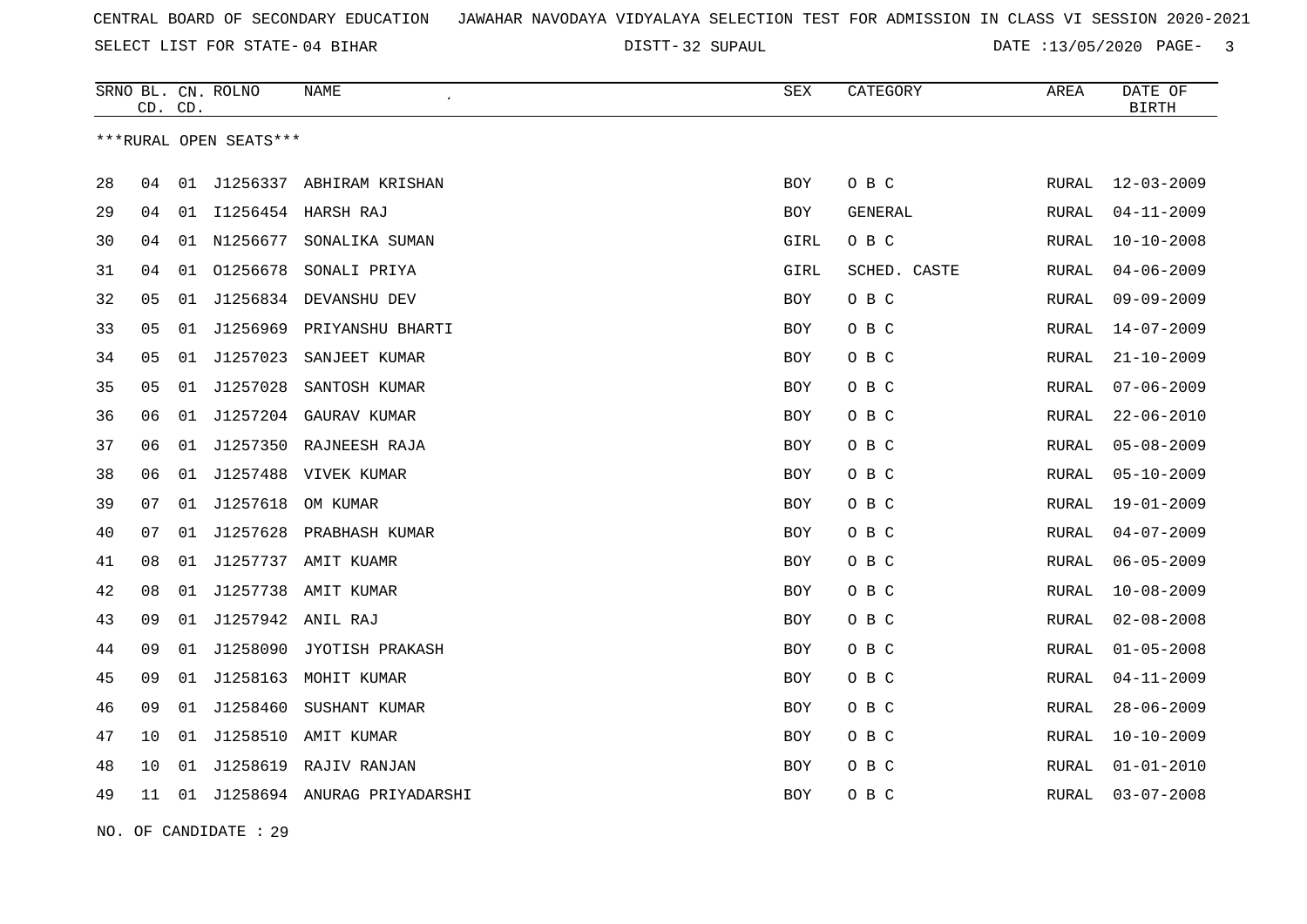SELECT LIST FOR STATE- DISTT- 04 BIHAR

DISTT-32 SUPAUL 2020 PATE :13/05/2020 PAGE- 4

|    |    | CD. CD. | SRNO BL. CN. ROLNO    | NAME                                    | SEX        | CATEGORY     | AREA  | DATE OF<br><b>BIRTH</b> |
|----|----|---------|-----------------------|-----------------------------------------|------------|--------------|-------|-------------------------|
|    |    |         |                       | ***RURAL SCHEDULED CASTE QUOTA SEATS*** |            |              |       |                         |
| 50 | 05 |         |                       | 01 K1256726 AASHISH KUMAR               | BOY        | SCHED. CASTE | RURAL | $31 - 12 - 2008$        |
| 51 | 05 |         |                       | 01 K1256941 NITISH KUMAR                | BOY        | SCHED. CASTE | RURAL | 07-08-2009              |
| 52 | 05 |         |                       | 01 K1257002 ROHIT KUMAR                 | BOY        | SCHED. CASTE | RURAL | $25 - 02 - 2010$        |
| 53 | 06 | 01      | K1257119              | AMAN RAJ                                | <b>BOY</b> | SCHED. CASTE | RURAL | $01 - 01 - 2008$        |
| 54 | 08 | 01      |                       | K1257742 ANKIT ANAND                    | BOY        | SCHED. CASTE | RURAL | $21 - 09 - 2010$        |
| 55 | 09 |         |                       | 01 K1257917 AJAY KUMAR                  | <b>BOY</b> | SCHED. CASTE | RURAL | $10 - 07 - 2009$        |
| 56 | 09 | 01      |                       | 01257983 ASHNA ANAND                    | GIRL       | SCHED. CASTE | RURAL | $11 - 05 - 2008$        |
| 57 | 09 | 01      |                       | K1258069 HARSH KUMAR                    | <b>BOY</b> | SCHED. CASTE | RURAL | $01 - 01 - 2009$        |
| 58 | 09 |         |                       | 01 K1258315 RISHABH KUMAR               | <b>BOY</b> | SCHED. CASTE | RURAL | $21 - 06 - 2008$        |
| 59 | 10 |         |                       | 01 K1258614 PUSHP RAJ                   | <b>BOY</b> | SCHED. CASTE | RURAL | $12 - 05 - 2008$        |
|    |    |         | NO. OF CANDIDATE : 10 |                                         |            |              |       |                         |

\*\*\*RURAL BACKWARD CLASS QUOTA SEATS\*\*\*

| 60 | 01 | 01 | N1255835        | SONAM KUMARI                | GIRL | O B C | RURAL | 04-05-2008       |
|----|----|----|-----------------|-----------------------------|------|-------|-------|------------------|
| 61 | 03 | 01 |                 | N1256263 SHAHIN PRAVEEN     | GIRL | O B C | RURAL | 01-01-2011       |
| 62 | 03 |    |                 | 01 N1256281 SNEHA SUMAN     | GIRL | O B C | RURAL | 24-10-2009       |
| 63 | 05 |    |                 | 01 N1256842 DRISHTY DIWAKAR | GIRL | O B C | RURAL | 26-06-2009       |
| 64 | 05 |    |                 | 01 N1256995 RIMJHIM KUMARI  | GIRL | O B C | RURAL | 17-08-2009       |
| 65 | 05 | 01 | N1257021        | SANJANA KUMARI              | GIRL | O B C | RURAL | $02 - 03 - 2009$ |
| 66 | 05 |    | 01 N1257073     | SWATI SUMAN                 | GIRL | O B C |       | RURAL 05-06-2008 |
| 67 | 07 | 01 | N1257519        | ANSHU KUMARI                | GIRL | O B C | RURAL | $25 - 03 - 2008$ |
| 68 | 07 |    |                 | 01 N1257688 SHALINI KUMARI  | GIRL | O B C | RURAL | 21-04-2009       |
| 69 | 08 | 01 |                 | N1257824 PRITI PRIYA        | GIRL | O B C | RURAL | 14-10-2008       |
| 70 | 09 | 01 | N1257938 AMRITA |                             | GIRL | O B C | RURAL | 12-12-2008       |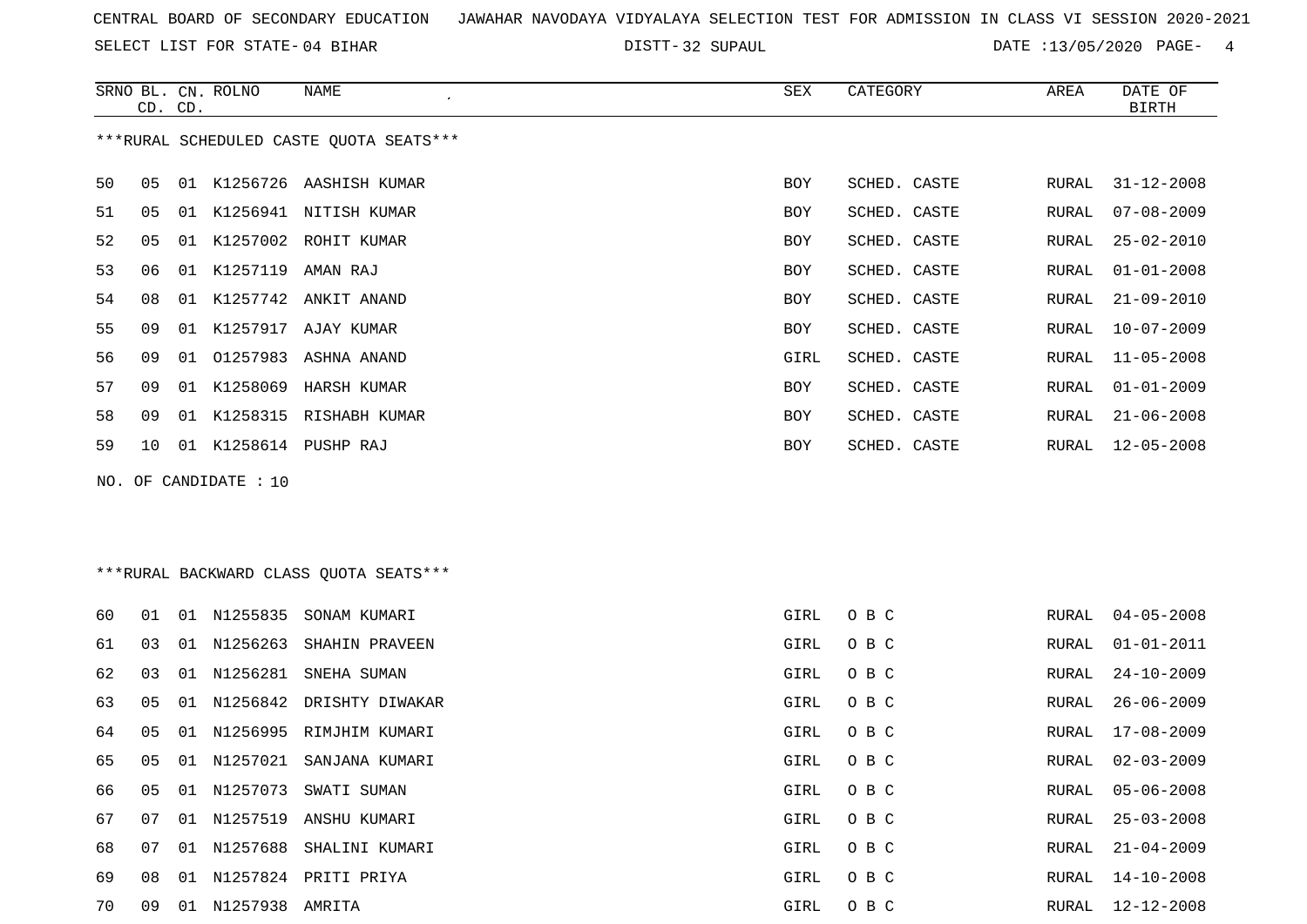SELECT LIST FOR STATE- DISTT- 04 BIHAR

32 SUPAUL DATE :13/05/2020 PAGE- 5

|                                        | CD. CD. |       | SRNO BL. CN. ROLNO | NAME<br>$\cdot$ | SEX  | CATEGORY | AREA  | DATE OF<br>BIRTH |
|----------------------------------------|---------|-------|--------------------|-----------------|------|----------|-------|------------------|
| ***RURAL BACKWARD CLASS OUOTA SEATS*** |         |       |                    |                 |      |          |       |                  |
| 71                                     | 09      | O 1   | N1257950           | ANNU KUMARI     | GIRL | O B C    | RURAL | 12-04-2010       |
| 72                                     | 09      | 01    | N1258121           | LAVANYA LAXMI   | GIRL | $O$ B C  | RURAL | $05 - 03 - 2010$ |
| 73                                     | 09      | . N 1 | N1258347           | SAKSHI RAJ      | GIRL | O B C    | RURAL | $10 - 11 - 2008$ |
| 74                                     | 09      | 01    | N1258425           | SONI KUMARI     | GIRL | O B C    | RURAL | $01 - 08 - 2009$ |
| 75                                     | 10      | 01    | N1258647           | SHIVANI KUMARI  | GIRL | O B C    |       | RURAL 15-11-2008 |

### \*\*\*RURAL SCHEDULED TRIBE QUOTA SEATS\*\*\*

|  |  | 76   05   01   P1256897   MADHU   KUMARI | GIRL       | SCHED. TRIBE | RURAL 26-07-2008 |
|--|--|------------------------------------------|------------|--------------|------------------|
|  |  | 77 05 01 L1256986 RAKESH KUMAR           | BOY        | SCHED. TRIBE | RURAL 08-08-2008 |
|  |  | 78 07 01 L1257537 BHARATLAL PRASAD       | <b>BOY</b> | SCHED. TRIBE | RURAL 22-02-2010 |
|  |  | 79 07 01 L1257677 SAGAR KUMAR            | <b>BOY</b> | SCHED. TRIBE | RURAL 05-06-2008 |
|  |  | 80 09 01 L1258428 SONU KUMAR             | BOY        | SCHED. TRIBE | RURAL 01-01-2008 |

NO. OF CANDIDATE : 5

NO. OF CANDIDATE : 16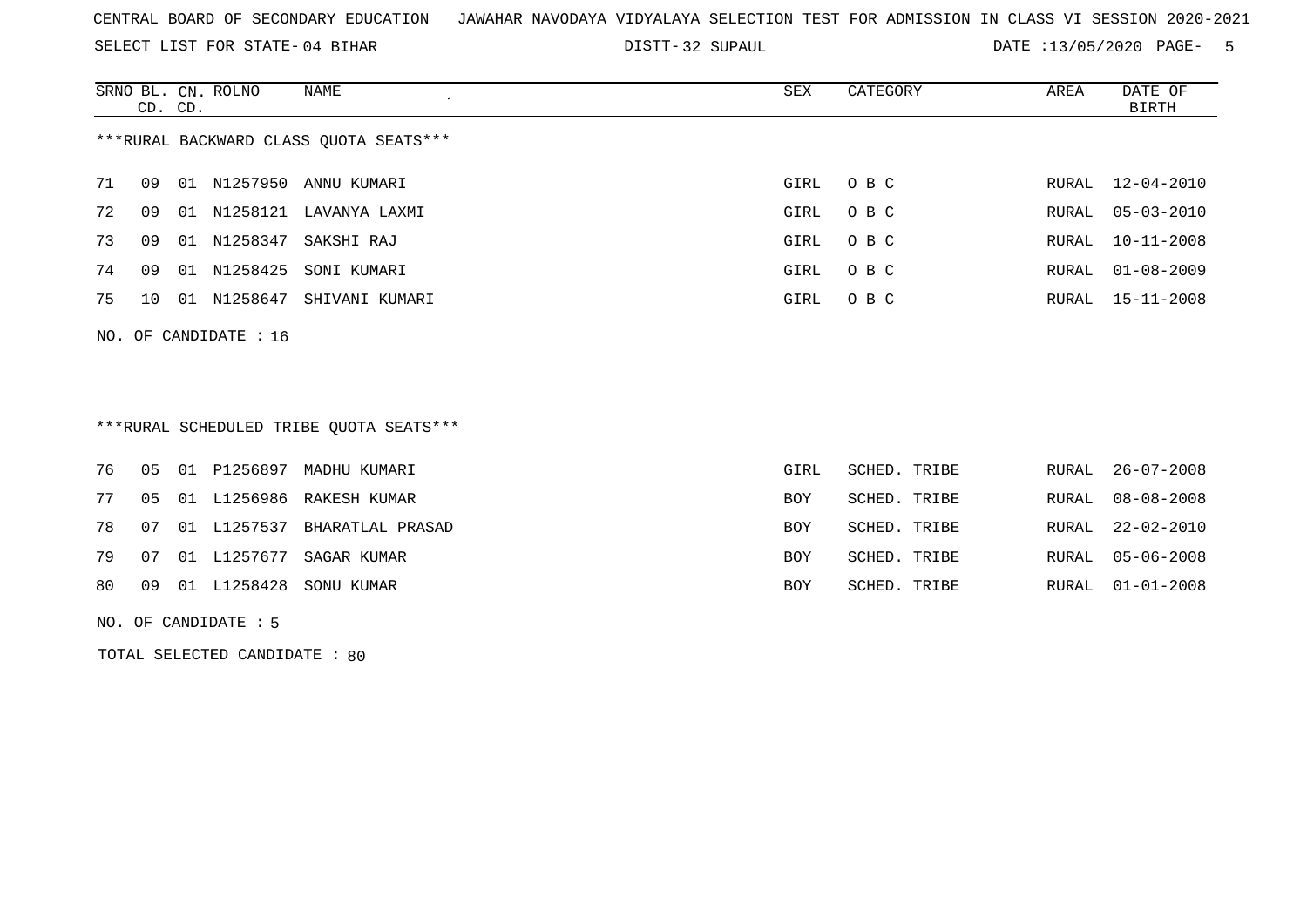SELECT LIST FOR STATE- DISTT- 04 BIHAR

33 VAISHALI DATE :13/05/2020 PAGE- 1

|     |    | CD. CD. | SRNO BL. CN. ROLNO   | NAME                                   | <b>SEX</b> | CATEGORY     | AREA  | DATE OF<br><b>BIRTH</b> |
|-----|----|---------|----------------------|----------------------------------------|------------|--------------|-------|-------------------------|
|     |    |         | ***OPEN UR SEATS***  |                                        |            |              |       |                         |
| 1   | 06 |         |                      | 01 M1260355 TANNU KUMARI               | GIRL       | GENERAL      | RURAL | 09-09-2009              |
| 2   | 07 |         |                      | 01 M1260494 MAHI KUMARI                | GIRL       | GENERAL      | RURAL | $09 - 06 - 2009$        |
| 3   | 07 |         |                      | 01 J1260530 PIYUSH KUMAR               | BOY        | O B C        | RURAL | $10 - 12 - 2009$        |
| 4   | 12 |         |                      | 01 M1262337 SHACHI KUMARI              | GIRL       | GENERAL      | RURAL | $23 - 03 - 2010$        |
| 5   | 16 |         |                      | 01 M1262843 AKANKSHA KUMARI            | GIRL       | GENERAL      | RURAL | $25 - 11 - 2009$        |
| 6   | 16 | 01      |                      | M1263012 PRAGYA KUMARI                 | GIRL       | GENERAL      | RURAL | $10 - 10 - 2010$        |
| 7   | 16 |         |                      | 01 I1263185 VAISHNO RANJAN             | BOY        | GENERAL      | RURAL | $29 - 07 - 2009$        |
| NO. |    |         | OF CANDIDATE: 7      |                                        |            |              |       |                         |
|     |    |         |                      | ***OPEN SCHEDULED CASTE QUOTA SEATS*** |            |              |       |                         |
|     |    |         |                      |                                        |            |              |       |                         |
| 8   | 06 |         |                      | 01 K1260117 ADARSH RAJ                 | BOY        | SCHED. CASTE |       | RURAL 17-04-2009        |
| 9   | 10 |         |                      | 01 K1261410 KAMAL NAYAN                | BOY        | SCHED. CASTE | RURAL | $27 - 04 - 2008$        |
| 10  | 11 |         | 01 K1262031 RITIK    |                                        | <b>BOY</b> | SCHED. CASTE | RURAL | $15 - 12 - 2008$        |
| 11  | 12 |         |                      | 01 K1262263 NAYAN RAJ                  | BOY        | SCHED. CASTE | RURAL | $20 - 06 - 2009$        |
|     |    |         | NO. OF CANDIDATE : 4 |                                        |            |              |       |                         |
|     |    |         |                      |                                        |            |              |       |                         |
|     |    |         |                      | *** OPEN DISABLED QUOTA SEATS***       |            |              |       |                         |
| 12  | 02 |         |                      | 01 K1259337 PRINCE KUMAR               | BOY        | SCHED. CASTE | RURAL | $10 - 10 - 2008$        |
| 13  | 06 |         |                      | 01 A1260134 AKSHAY KUMAR               | BOY        | GENERAL      | URBAN | $16 - 10 - 2009$        |
| 14  | 06 |         |                      | 01 A1260285 RISHABH KUMAR              | <b>BOY</b> | GENERAL      | URBAN | $22 - 02 - 2009$        |
|     |    |         |                      |                                        |            |              |       |                         |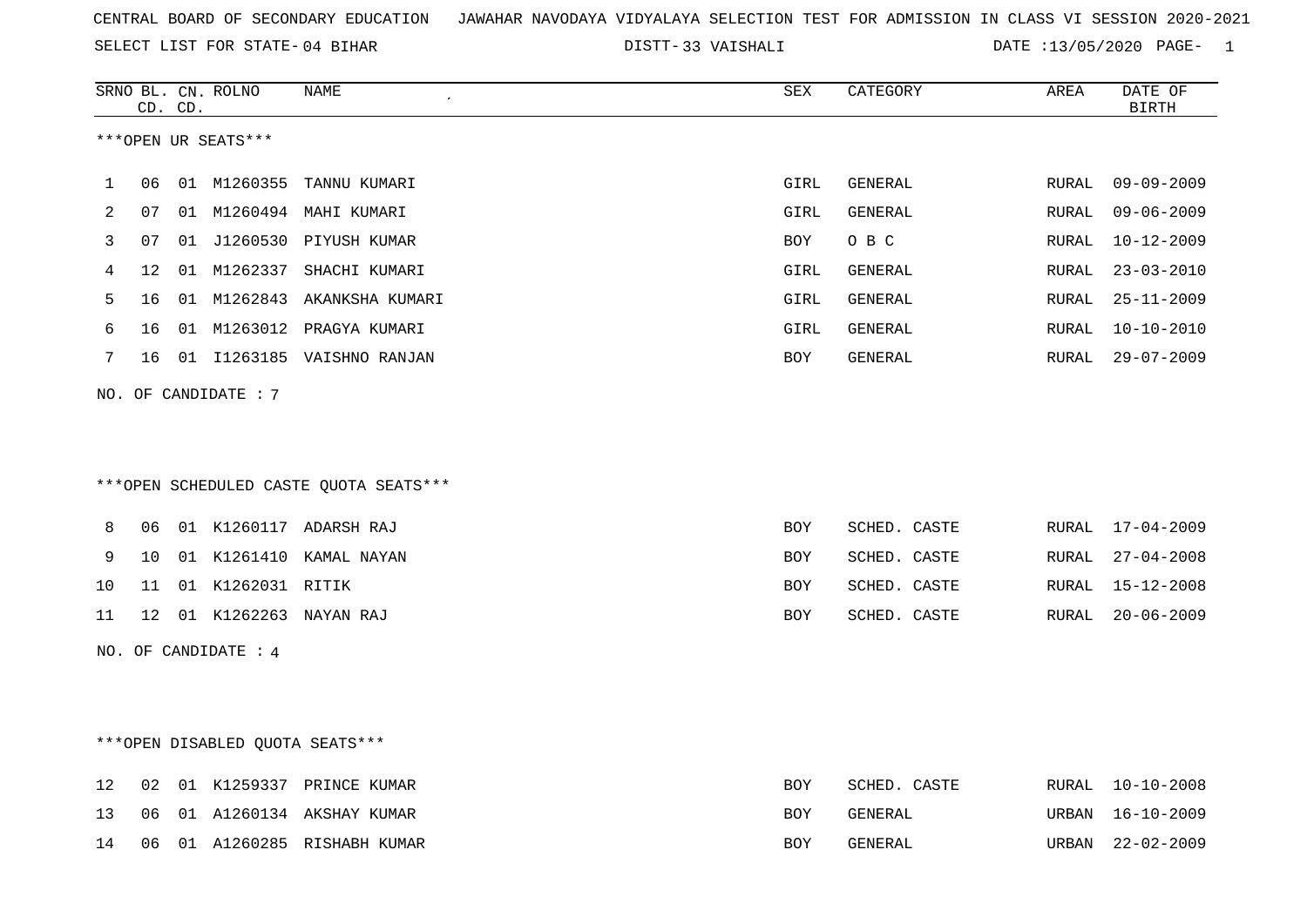SELECT LIST FOR STATE- DISTT- 04 BIHAR

33 VAISHALI DATE :13/05/2020 PAGE- 2

|    |    | CD. CD. | SRNO BL. CN. ROLNO     | NAME                                   | ${\tt SEX}$ | CATEGORY     | AREA  | DATE OF<br><b>BIRTH</b> |
|----|----|---------|------------------------|----------------------------------------|-------------|--------------|-------|-------------------------|
|    |    |         | NO. OF CANDIDATE : 3   |                                        |             |              |       |                         |
|    |    |         |                        |                                        |             |              |       |                         |
|    |    |         |                        |                                        |             |              |       |                         |
|    |    |         |                        | *** OPEN BACKWARD CLASS QUOTA SEATS*** |             |              |       |                         |
| 15 | 04 |         |                        | 01 N1259821 AYUSHI PRIYA               | GIRL        | O B C        | RURAL | $08 - 06 - 2009$        |
| 16 | 05 | 01      |                        | J1259961 ANIKET RAJ                    |             |              |       | $31 - 08 - 2008$        |
|    |    |         |                        |                                        | BOY         | O B C        | RURAL |                         |
| 17 | 06 |         |                        | 01 B1260248 NISHANT KUMAR              | BOY         | O B C        | URBAN | 15-09-2008              |
| 18 | 10 | 01      | J1261615 RAVI RAJ      |                                        | BOY         | O B C        | RURAL | 17-03-2009              |
| 19 | 10 |         | 01 J1261738            | UTPAL KUMAR                            | BOY         | O B C        | RURAL | $02 - 11 - 2007$        |
|    |    |         | NO. OF CANDIDATE : 5   |                                        |             |              |       |                         |
|    |    |         |                        |                                        |             |              |       |                         |
|    |    |         |                        |                                        |             |              |       |                         |
|    |    |         |                        | ***OPEN SCHEDULED TRIBE QUOTA SEATS*** |             |              |       |                         |
|    |    |         |                        |                                        |             |              |       |                         |
| 20 |    |         | 02 01 P1259423         | SHIKHA                                 | GIRL        | SCHED. TRIBE | RURAL | $05 - 08 - 2008$        |
|    |    |         | NO. OF CANDIDATE : $1$ |                                        |             |              |       |                         |
|    |    |         |                        |                                        |             |              |       |                         |
|    |    |         |                        |                                        |             |              |       |                         |
|    |    |         | ***RURAL OPEN SEATS*** |                                        |             |              |       |                         |
|    |    |         |                        |                                        |             |              |       |                         |
| 21 | 02 | 01      | J1259472 SUYASH        |                                        | BOY         | O B C        | RURAL | $28 - 08 - 2007$        |
| 22 | 02 |         | 01 J1259473 SUYOG      |                                        | BOY         | O B C        | RURAL | $03 - 08 - 2008$        |
| 23 | 02 |         | 01 N1259489 VINISHA    |                                        | GIRL        | O B C        |       | RURAL 10-05-2008        |
| 24 | 03 |         | 01 I1259512 ADITYA     |                                        | BOY         | GENERAL      | RURAL | $04 - 12 - 2010$        |
| 25 | 04 | 01      |                        | J1259920 SUMAN KUMAR                   | BOY         | O B C        | RURAL | 15-09-2007              |
| 26 | 05 | 01      |                        | J1260043 RAJ KUMAR                     | BOY         | O B C        | RURAL | $24 - 08 - 2008$        |
| 27 |    |         |                        | 05 01 I1260111 VIPRENDRA SINGH         | BOY         | GENERAL      |       | RURAL 19-11-2008        |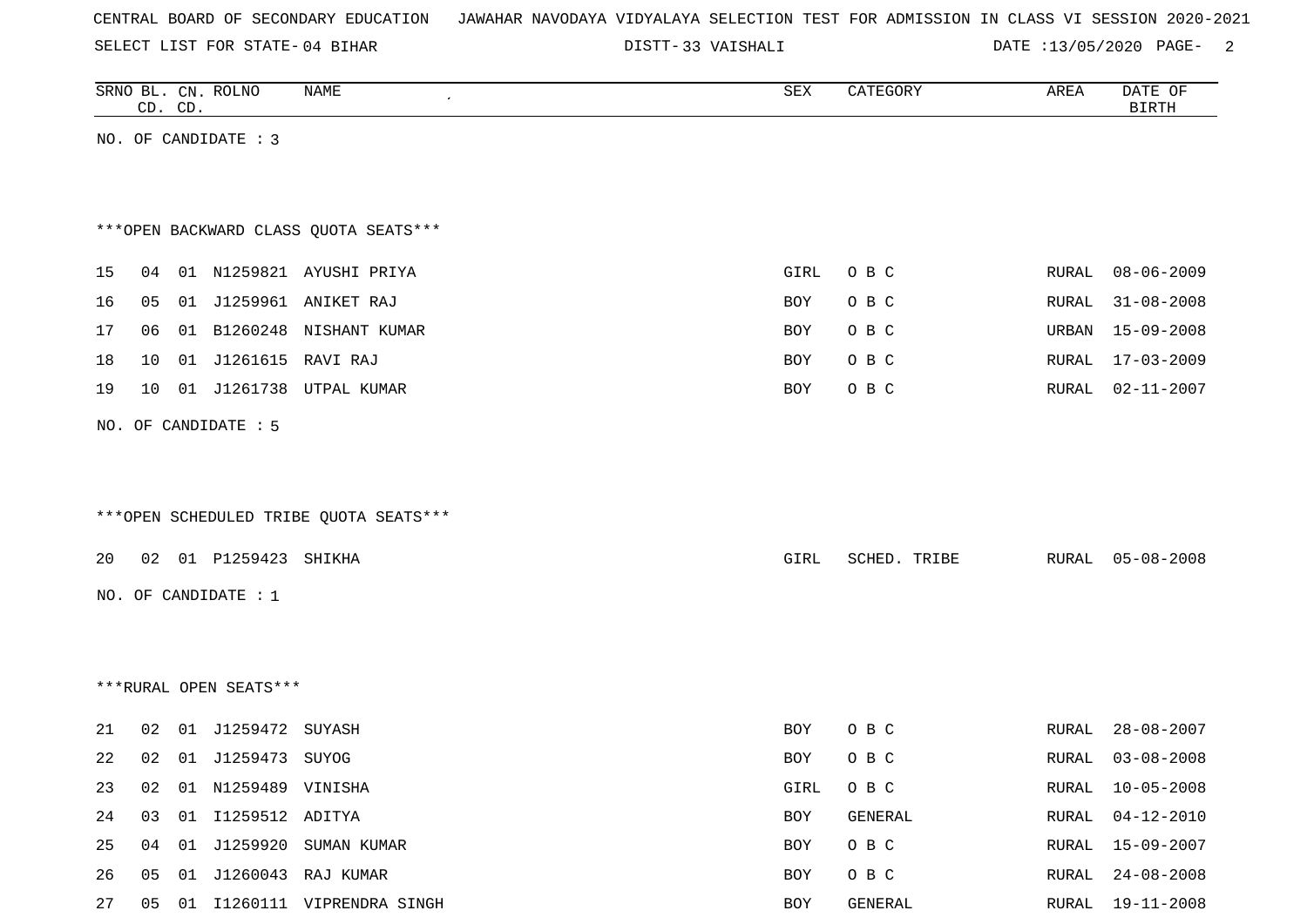33 VAISHALI DATE :13/05/2020 PAGE- 3

|    | CD. CD. |    | SRNO BL. CN. ROLNO     | <b>NAME</b>                | <b>SEX</b> | CATEGORY       | AREA         | DATE OF<br><b>BIRTH</b> |
|----|---------|----|------------------------|----------------------------|------------|----------------|--------------|-------------------------|
|    |         |    | ***RURAL OPEN SEATS*** |                            |            |                |              |                         |
|    |         |    |                        |                            |            |                |              |                         |
| 28 | 07      |    |                        | 01 J1260385 ABHISHEK KUMAR | <b>BOY</b> | O B C          | RURAL        | $07 - 12 - 2007$        |
| 29 | 07      |    |                        | 01 K1260601 SHIVAM KUMAR   | <b>BOY</b> | SCHED. CASTE   | RURAL        | $05 - 05 - 2008$        |
| 30 | 07      | 01 | K1260602               | SHIVAM KUMAR               | <b>BOY</b> | SCHED. CASTE   | <b>RURAL</b> | $05 - 05 - 2008$        |
| 31 | 08      | 01 |                        | J1260797 RAHUL PATEL       | <b>BOY</b> | O B C          | RURAL        | $15 - 10 - 2008$        |
| 32 | 08      | 01 |                        | J1260812 RISHABH RAJ       | <b>BOY</b> | O B C          | RURAL        | $16 - 05 - 2009$        |
| 33 | 08      | 01 | J1260882               | SUMEDH KASHYAP             | <b>BOY</b> | O B C          | RURAL        | $06 - 11 - 2008$        |
| 34 | 09      | 01 | J1261020               | KALA NIDHI                 | BOY        | O B C          | RURAL        | $04 - 08 - 2008$        |
| 35 | 09      |    | 01 K1261160            | SAMIR KUMAR                | <b>BOY</b> | SCHED. CASTE   | RURAL        | $23 - 01 - 2009$        |
| 36 | 11      |    | 01 K1262029            | RITESH RAJ                 | <b>BOY</b> | SCHED. CASTE   | RURAL        | $15 - 03 - 2008$        |
| 37 | 11      | 01 |                        | J1262030 RITESH RAJ        | BOY        | O B C          | RURAL        | $15 - 08 - 2008$        |
| 38 | 11      |    |                        | 01 J1262035 RITIK RAJ      | <b>BOY</b> | O B C          | RURAL        | $16 - 12 - 2008$        |
| 39 | 11      |    | 01 N1262112            | SURUCHI JAISWAL            | GIRL       | O B C          | RURAL        | $13 - 12 - 2008$        |
| 40 | 12      | 01 | K1262258               | NAMAN RAJ                  | <b>BOY</b> | SCHED. CASTE   | <b>RURAL</b> | $09 - 11 - 2009$        |
| 41 | 13      |    |                        | 01 I1262410 ANKIT GAUTAM   | <b>BOY</b> | <b>GENERAL</b> | RURAL        | $20 - 08 - 2008$        |
| 42 | 13      | 01 | J1262413               | ARAV RAJ                   | <b>BOY</b> | O B C          | RURAL        | $15 - 12 - 2009$        |
| 43 | 13      | 01 | J1262479               | RISHU KUMAR                | <b>BOY</b> | O B C          | RURAL        | $06 - 07 - 2008$        |
| 44 | 14      |    |                        | 01 J1262554 AYUSH KUMAR    | <b>BOY</b> | O B C          | RURAL        | $26 - 10 - 2009$        |
| 45 | 14      | 01 |                        | J1262659 RITIK KUMAR       | <b>BOY</b> | O B C          | RURAL        | $04 - 05 - 2007$        |
| 46 | 15      | 01 |                        | J1262781 RANVIJAY KUMAR    | <b>BOY</b> | O B C          | RURAL        | $02 - 10 - 2009$        |
|    |         |    |                        |                            |            |                |              |                         |

NO. OF CANDIDATE : 26

\*\*\*RURAL SCHEDULED CASTE QUOTA SEATS\*\*\*

|  |  | 47 01 01 01259024 REENA KUMARI     | GIRL | SCHED. CASTE |  | RURAL 16-06-2009 |
|--|--|------------------------------------|------|--------------|--|------------------|
|  |  | 48   06   01  K1260163  ASHISH RAJ | BOY  | SCHED. CASTE |  | RURAL 16-02-2008 |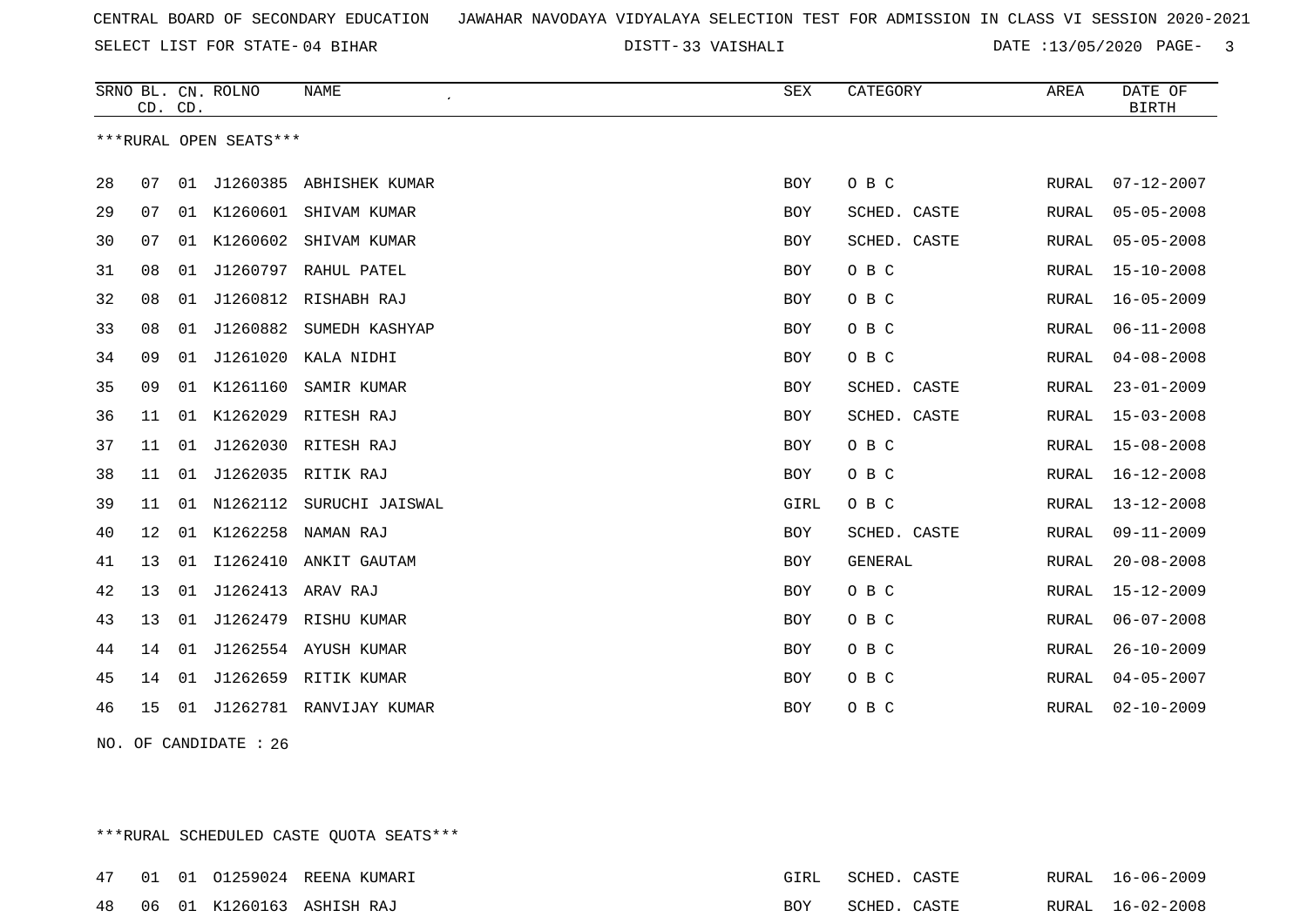SELECT LIST FOR STATE- DISTT- 04 BIHAR

33 VAISHALI DATE :13/05/2020 PAGE- 4

|     | CD. CD. |    | SRNO BL. CN. ROLNO | NAME                                    | SEX        | CATEGORY     | AREA  | DATE OF<br>BIRTH |
|-----|---------|----|--------------------|-----------------------------------------|------------|--------------|-------|------------------|
|     |         |    |                    | ***RURAL SCHEDULED CASTE OUOTA SEATS*** |            |              |       |                  |
| 49  | 08      | 01 | K1260675           | AMARJEET KUMAR                          | <b>BOY</b> | SCHED. CASTE | RURAL | $28 - 12 - 2007$ |
| 50  | 09      |    | 01 K1260930        | AMRIT RAJ                               | <b>BOY</b> | SCHED. CASTE | RURAL | $05 - 01 - 2010$ |
| 51  | 09      | 01 | 01260983           | DEEPU KUMARI                            | GIRL       | SCHED. CASTE | RURAL | $06 - 04 - 2008$ |
| 52  | 11      | 01 | K1261771           | ABHINANDAN KUMAR ADARSH                 | BOY        | SCHED. CASTE | RURAL | $11 - 02 - 2009$ |
| 53  | 11      |    |                    | 01 K1261828 ANKIT RAJ                   | BOY        | SCHED. CASTE | RURAL | $01 - 07 - 2009$ |
| 54  | 11      | 01 | K1261857           | AYANSH KUMAR                            | <b>BOY</b> | SCHED. CASTE | RURAL | $25 - 12 - 2009$ |
| 55  | 11      | 01 | 01261941           | MENKA KUMARI                            | GIRL       | SCHED. CASTE | RURAL | $18 - 08 - 2007$ |
| 56. | 11      |    |                    | 01 01262010 RAJNANDANI KUMARI           | GIRL       | SCHED. CASTE | RURAL | $28 - 02 - 2010$ |
| 57  | 11      | 01 | K1262065           | SAURABH RAJ                             | BOY        | SCHED. CASTE | RURAL | $25 - 07 - 2010$ |
| 58  | 12      |    | 01 K1262304 RISHAV |                                         | <b>BOY</b> | SCHED. CASTE | RURAL | 17-09-2009       |
| 59  | 13      | 01 | K1262400           | ADITYA KUMAR                            | <b>BOY</b> | SCHED. CASTE | RURAL | $23 - 04 - 2009$ |

NO. OF CANDIDATE : 13

## \*\*\*RURAL BACKWARD CLASS QUOTA SEATS\*\*\*

| 60 | O 1          | 01 |                     | N1258890 ANNU KUMARI      | GIRL | O B C | RURAL | $10 - 02 - 2008$ |
|----|--------------|----|---------------------|---------------------------|------|-------|-------|------------------|
| 61 | 02           |    | 01 N1259376         | RIDHIMA KUMAR             | GIRL | O B C | RURAL | $17 - 04 - 2010$ |
| 62 | 02           | 01 |                     | N1259398 SAKSHI KUMARI    | GIRL | O B C | RURAL | 23-06-2009       |
| 63 | 02           |    |                     | 01 N1259410 SAROJ KUMARI  | GIRL | O B C | RURAL | $12 - 05 - 2007$ |
| 64 | 02           |    | 01 N1259488 VINISHA |                           | GIRL | O B C | RURAL | $10 - 05 - 2008$ |
| 65 | 04           |    |                     | 01 N1259811 ANKITA KUMARI | GIRL | O B C | RURAL | 12-05-2007       |
| 66 | 08           |    |                     | 01 N1260752 KHUSHI KUMARI | GIRL | O B C | RURAL | 16-07-2008       |
| 67 | 1 O          | 01 | N1261288            | ANCHAL KUMARI             | GIRL | O B C | RURAL | $20 - 01 - 2009$ |
| 68 | 10           |    | 01 N1261437         | KUMARI VEENA              | GIRL | O B C | RURAL | 17-11-2010       |
| 69 | $10^{\circ}$ | 01 | J1261616            | RAVI RAJ                  | BOY  | O B C | RURAL | 17-03-2009       |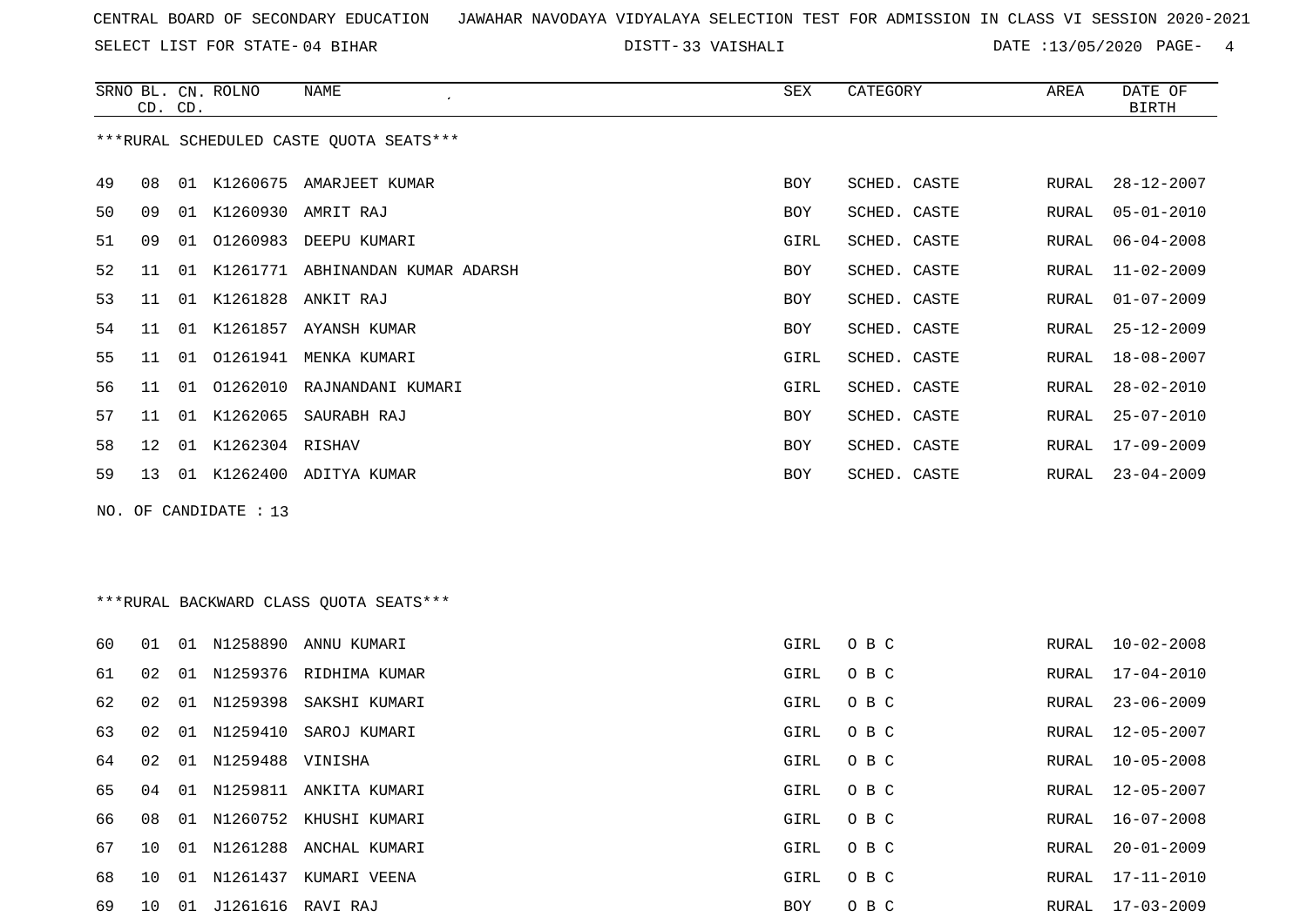SELECT LIST FOR STATE- DISTT- 04 BIHAR

33 VAISHALI DATE :13/05/2020 PAGE- 5

|    | CD. CD.         |       | SRNO BL. CN. ROLNO | NAME                                   | SEX        | CATEGORY | AREA  | DATE OF<br>BIRTH |
|----|-----------------|-------|--------------------|----------------------------------------|------------|----------|-------|------------------|
|    |                 |       |                    | ***RURAL BACKWARD CLASS OUOTA SEATS*** |            |          |       |                  |
| 70 | 10              | 01    | N1261720           | SUMAN KUMARI                           | GIRL       | O B C    | RURAL | $30 - 08 - 2008$ |
| 71 | 11              | . N 1 | N1262042           | RUPANJALI KUMARI                       | GIRL       | O B C    | RURAL | $30 - 05 - 2010$ |
| 72 | 11              | O 1   | N1262054           | SANIYA KUMARI                          | GIRL       | O B C    | RURAL | $21 - 01 - 2010$ |
| 73 | 12 <sub>1</sub> | 01    | J1262256           | NAMANDEEP PRAKASH                      | <b>BOY</b> | O B C    |       | RURAL 15-05-2010 |
| 74 | 16              | 01    |                    | J1262834 ADITYA KUMAR                  | BOY        | O B C    | RURAL | 06-09-2009       |
| 75 | 16              | 01    |                    | J1263064 RISHABH RAJ                   | BOY        | O B C    |       | RURAL 10-10-2010 |
|    |                 |       |                    |                                        |            |          |       |                  |

NO. OF CANDIDATE : 16

### \*\*\*RURAL SCHEDULED TRIBE QUOTA SEATS\*\*\*

|  |                          | 76 01 01 P1259086 SNEHA KUMARI | GIRL       | SCHED. TRIBE |  | RURAL 30-06-2009 |
|--|--------------------------|--------------------------------|------------|--------------|--|------------------|
|  |                          | 77 03 01 L1259557 AYUSH KUMAR  | <b>BOY</b> | SCHED. TRIBE |  | RURAL 02-01-2009 |
|  |                          | 78 10 01 L1261281 AMIT KUMAR   | BOY        | SCHED. TRIBE |  | RURAL 12-08-2008 |
|  | 79 10 01 L1261482 NAITIK |                                | <b>BOY</b> | SCHED. TRIBE |  | RURAL 03-08-2008 |
|  |                          | 80 11 01 P1262121 TANNU KUMARI | GIRL       | SCHED. TRIBE |  | RURAL 30-11-2008 |
|  |                          |                                |            |              |  |                  |

NO. OF CANDIDATE : 5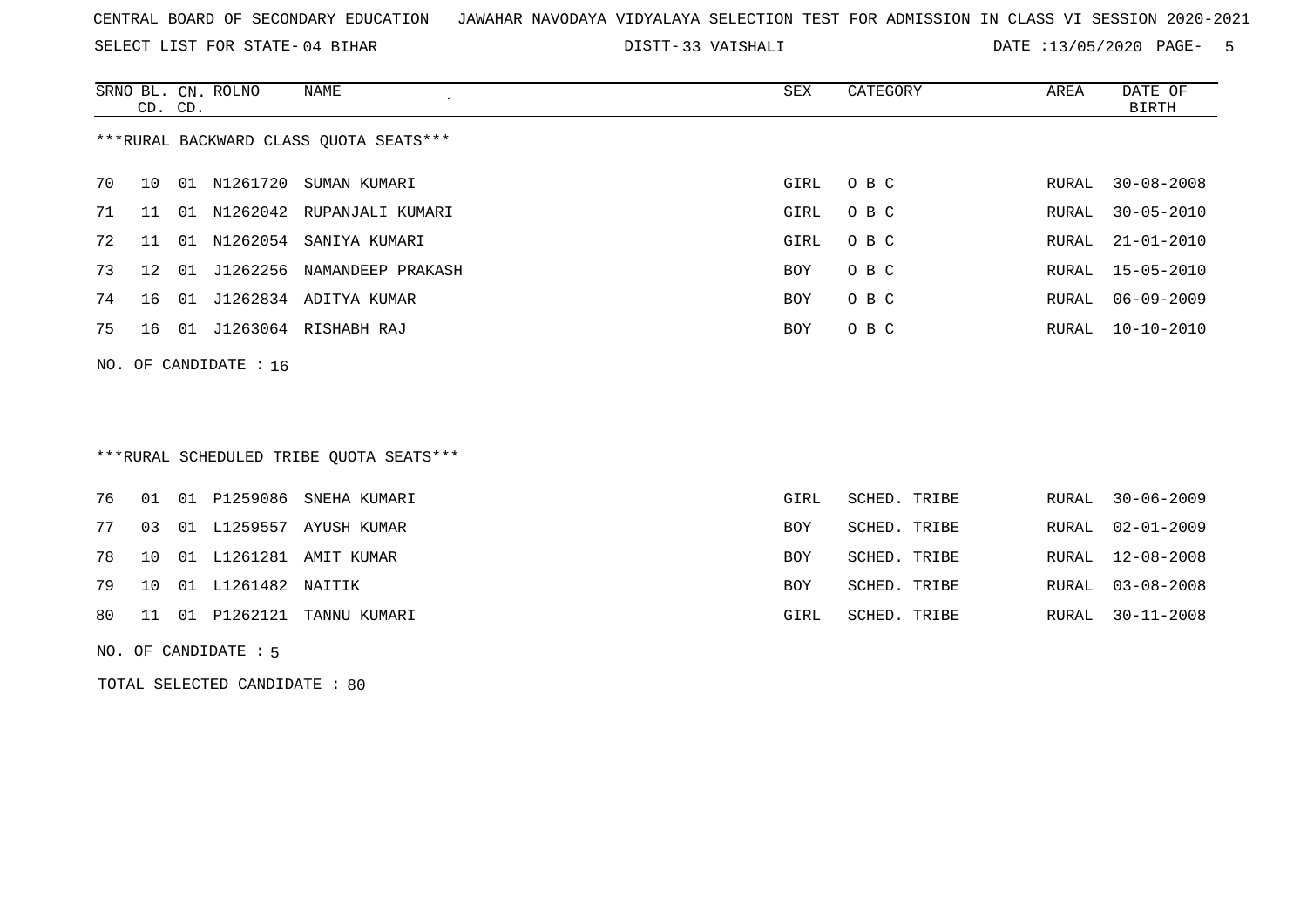DISTT-34 WEST CHAMPARAN DATE :13/05/2020 PAGE- 1

|    | CD. CD. |    | SRNO BL. CN. ROLNO   | NAME                                   | ${\tt SEX}$ | CATEGORY     | AREA  | DATE OF<br><b>BIRTH</b> |
|----|---------|----|----------------------|----------------------------------------|-------------|--------------|-------|-------------------------|
|    |         |    | ***OPEN UR SEATS***  |                                        |             |              |       |                         |
| 1  | 07      | 01 | J1264111             | ABDUL NIZAM                            | <b>BOY</b>  | O B C        | RURAL | $01 - 01 - 2009$        |
| 2  | 07      | 01 |                      | J1264138 ANUPAM KUMAR                  | BOY         | O B C        | RURAL | $15 - 12 - 2008$        |
| 3  | 07      |    | 01 I1264321 YASH RAJ |                                        | BOY         | GENERAL      | RURAL | $17 - 05 - 2009$        |
| 4  | 11      |    |                      | 01 N1264793 ANITA KUMARI               | GIRL        | O B C        | RURAL | $02 - 05 - 2009$        |
| 5  | 12      | 01 |                      | J1265128 AYUSH KUMAR                   | <b>BOY</b>  | O B C        | RURAL | $01 - 01 - 2009$        |
| 6  | 13      | 01 |                      | I1265300 UJJAWAL KUMAR                 | BOY         | GENERAL      | RURAL | $13 - 03 - 2009$        |
| 7  | 14      | 01 |                      | M1265329 ANKITA KUMARI                 | GIRL        | GENERAL      | RURAL | $04 - 04 - 2009$        |
| 8  | 16      |    |                      | 01 N1265890 PRAGATI GUPTA              | GIRL        | O B C        | RURAL | $21 - 01 - 2010$        |
|    |         |    | NO. OF CANDIDATE : 8 |                                        |             |              |       |                         |
|    |         |    |                      | ***OPEN SCHEDULED CASTE QUOTA SEATS*** |             |              |       |                         |
| 9  | 02      |    |                      | 01 01263465 ABHISHREE PRIYA            | GIRL        | SCHED. CASTE | RURAL | $10 - 03 - 2009$        |
| 10 | 09      | 01 |                      | G1264482 AYUSHI KUMARI                 | GIRL        | SCHED. CASTE | URBAN | $14 - 10 - 2009$        |
| 11 | 11      |    |                      | 01 01265053 SIMRAN KUMARI              | GIRL        | SCHED. CASTE | RURAL | $01 - 01 - 2010$        |
|    |         |    | NO. OF CANDIDATE : 3 |                                        |             |              |       |                         |
|    |         |    |                      |                                        |             |              |       |                         |
|    |         |    |                      |                                        |             |              |       |                         |
|    |         |    |                      | ***OPEN DISABLED QUOTA SEATS***        |             |              |       |                         |
| 12 | 09      |    |                      | 01 J1264538 RAUNAK KUMAR               | BOY         | O B C        | RURAL | $06 - 09 - 2009$        |
| 13 | 15      |    |                      | 01 A1265472 ADITYA SHUKLA              | BOY         | GENERAL      | URBAN | $12 - 07 - 2008$        |

14 16 01 K1265857 MURARI KUMAR BOY SCHED. CASTE RURAL 01-01-2009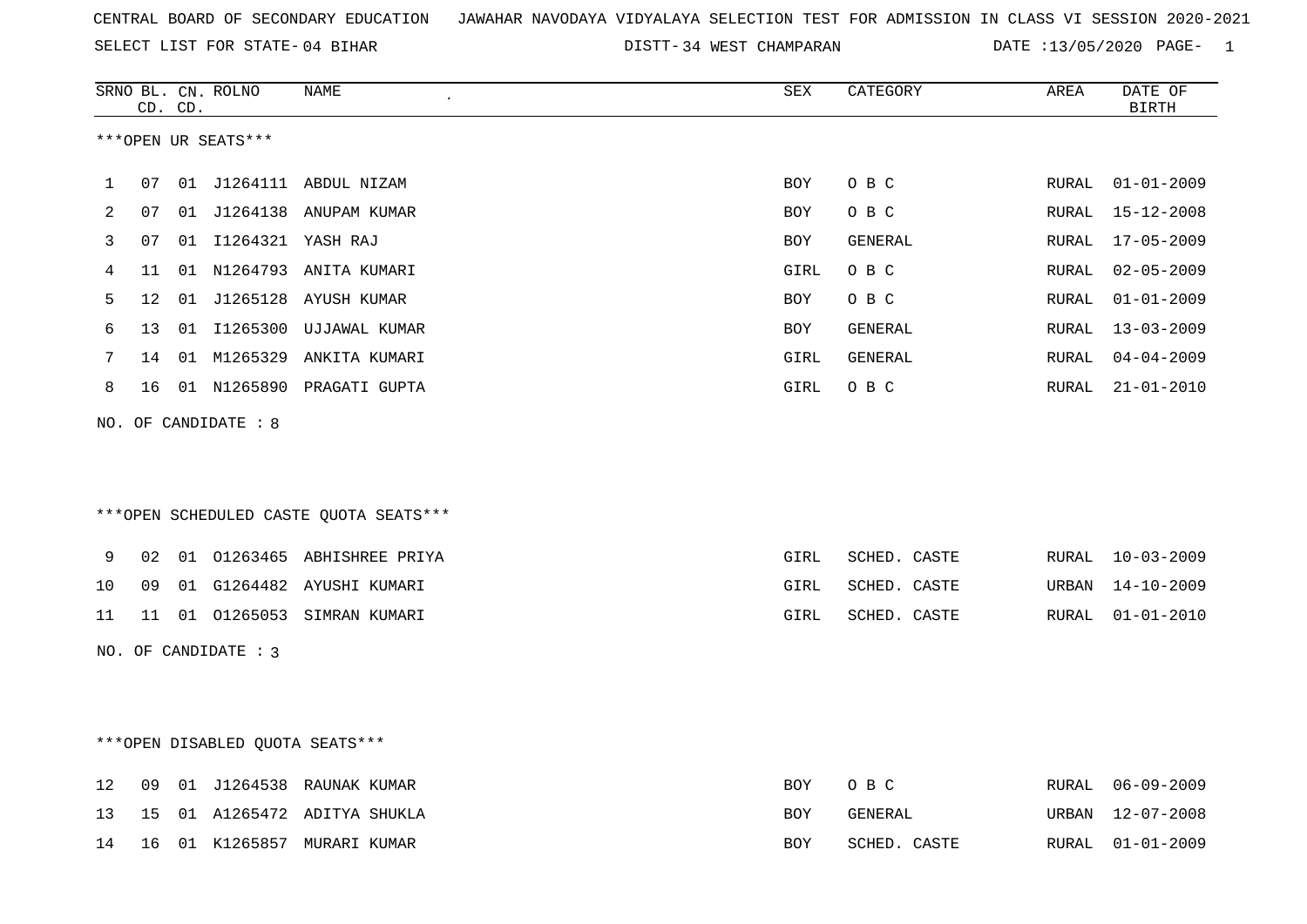|  |  |  |  | CENTRAL BOARD OF SECONDARY EDUCATION – JAWAHAR NAVODAYA VIDYALAYA SELECTION TEST FOR ADMISSION IN CLASS VI SESSION 2020-2021 |  |  |  |  |  |  |  |  |  |  |  |  |  |
|--|--|--|--|------------------------------------------------------------------------------------------------------------------------------|--|--|--|--|--|--|--|--|--|--|--|--|--|
|--|--|--|--|------------------------------------------------------------------------------------------------------------------------------|--|--|--|--|--|--|--|--|--|--|--|--|--|

DISTT-34 WEST CHAMPARAN DATE :13/05/2020 PAGE- 2

| DATE OF<br><b>BIRTH</b> |
|-------------------------|
|                         |
|                         |
|                         |
|                         |
|                         |
| $01 - 01 - 2008$        |
| $16 - 06 - 2010$        |
| 15-07-2009              |
| $31 - 12 - 2008$        |
| $27 - 12 - 2008$        |
|                         |
|                         |
|                         |
|                         |
| $05 - 04 - 2009$        |
|                         |
|                         |
|                         |
|                         |
|                         |
| 13-03-2009              |
| 12-10-2007              |
| 15-09-2008              |
| $02 - 07 - 2009$        |
| $25 - 05 - 2009$        |
| $07 - 06 - 2008$        |
| $24 - 10 - 2008$        |
|                         |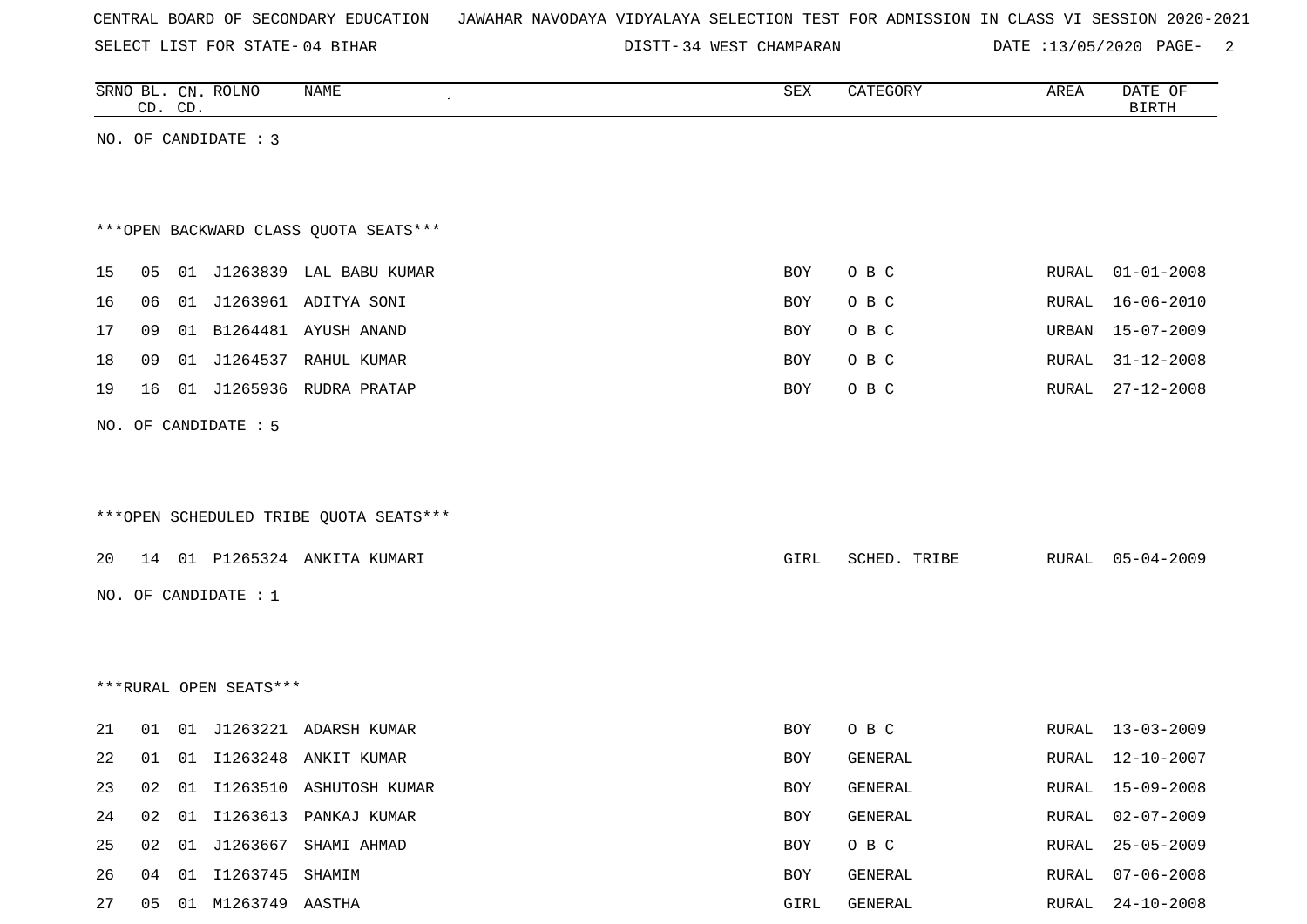SELECT LIST FOR STATE- DISTT- 04 BIHAR

DISTT-34 WEST CHAMPARAN DATE :13/05/2020 PAGE- 3

|    | CD. CD. |    | SRNO BL. CN. ROLNO     | NAME                       | SEX        | CATEGORY     | AREA  | DATE OF<br><b>BIRTH</b> |
|----|---------|----|------------------------|----------------------------|------------|--------------|-------|-------------------------|
|    |         |    | ***RURAL OPEN SEATS*** |                            |            |              |       |                         |
| 28 | 05      |    | 01 I1263932            | SHUBHAM KUMAR              | BOY        | GENERAL      | RURAL | $04 - 04 - 2010$        |
| 29 | 06      |    |                        | 01 I1264061 SABIR KHAN     | <b>BOY</b> | GENERAL      | RURAL | $27 - 10 - 2008$        |
| 30 | 06      | 01 | J1264082               | SHYAMASHISH                | BOY        | O B C        | RURAL | $25 - 03 - 2009$        |
| 31 | 07      | 01 |                        | J1264113 ABHINAV KUMAR     | <b>BOY</b> | O B C        | RURAL | $15 - 12 - 2008$        |
| 32 | 07      | 01 |                        | L1264212 MANJESH KUMAR     | <b>BOY</b> | SCHED. TRIBE | RURAL | $19 - 11 - 2009$        |
| 33 | 08      | 01 |                        | J1264344 ARVIND KUMAR      | BOY        | O B C        | RURAL | $11 - 07 - 2008$        |
| 34 | 08      | 01 |                        | J1264367 HABIBUL BASHAR    | BOY        | O B C        | RURAL | $14 - 03 - 2009$        |
| 35 | 09      |    |                        | 01 M1264454 ADITRI KUMARI  | GIRL       | GENERAL      | RURAL | $06 - 09 - 2009$        |
| 36 | 09      | 01 |                        | J1264460 AMAN KUMAR        | BOY        | O B C        | RURAL | $25 - 04 - 2009$        |
| 37 | 09      |    |                        | 01 K1264532 PRINCE KUMAR   | BOY        | SCHED. CASTE | RURAL | $05 - 11 - 2007$        |
| 38 | 10      |    | 01 K1264725            | SHOUMIK SHOURYA            | <b>BOY</b> | SCHED. CASTE | RURAL | $23 - 03 - 2010$        |
| 39 | 11      | 01 | M1264853               | GULFIZA YASHMIN            | GIRL       | GENERAL      | RURAL | $02 - 03 - 2009$        |
| 40 | 11      | 01 |                        | J1264913 MD SAHIL          | BOY        | O B C        | RURAL | $28 - 12 - 2008$        |
| 41 | 11      | 01 |                        | J1265080 UJJAWAL KUMAR     | BOY        | O B C        | RURAL | $01 - 01 - 2008$        |
| 42 | 12      |    |                        | 01 N1265161 NIBHA KUMARI   | GIRL       | O B C        | RURAL | $01 - 01 - 2008$        |
| 43 | 12      |    | 01 M1265206            | SHAISTA RAHMAN             | GIRL       | GENERAL      | RURAL | $12 - 03 - 2009$        |
| 44 | 13      | 01 | J1265239               | AMAR KUMAR                 | BOY        | O B C        | RURAL | $05 - 03 - 2009$        |
| 45 | 13      | 01 |                        | J1265268 MD RAHMAN         | BOY        | O B C        | RURAL | $26 - 09 - 2008$        |
| 46 | 14      | 01 |                        | J1265314 ADITYA KUMAR      | BOY        | O B C        | RURAL | $05 - 04 - 2009$        |
| 47 | 14      | 01 |                        | J1265335 ANKIT KUMAR       | <b>BOY</b> | O B C        | RURAL | $03 - 04 - 2009$        |
| 48 | 15      | 01 | J1265498               | ASHISH KUMAR               | BOY        | O B C        | RURAL | $03 - 04 - 2009$        |
| 49 | 16      | 01 |                        | J1265724 AKASH KUMAR YADAV | <b>BOY</b> | O B C        | RURAL | $20 - 12 - 2009$        |
| 50 | 16      | 01 |                        | J1265767 ASHISH RANJAN     | <b>BOY</b> | овс          | RURAL | $16 - 12 - 2007$        |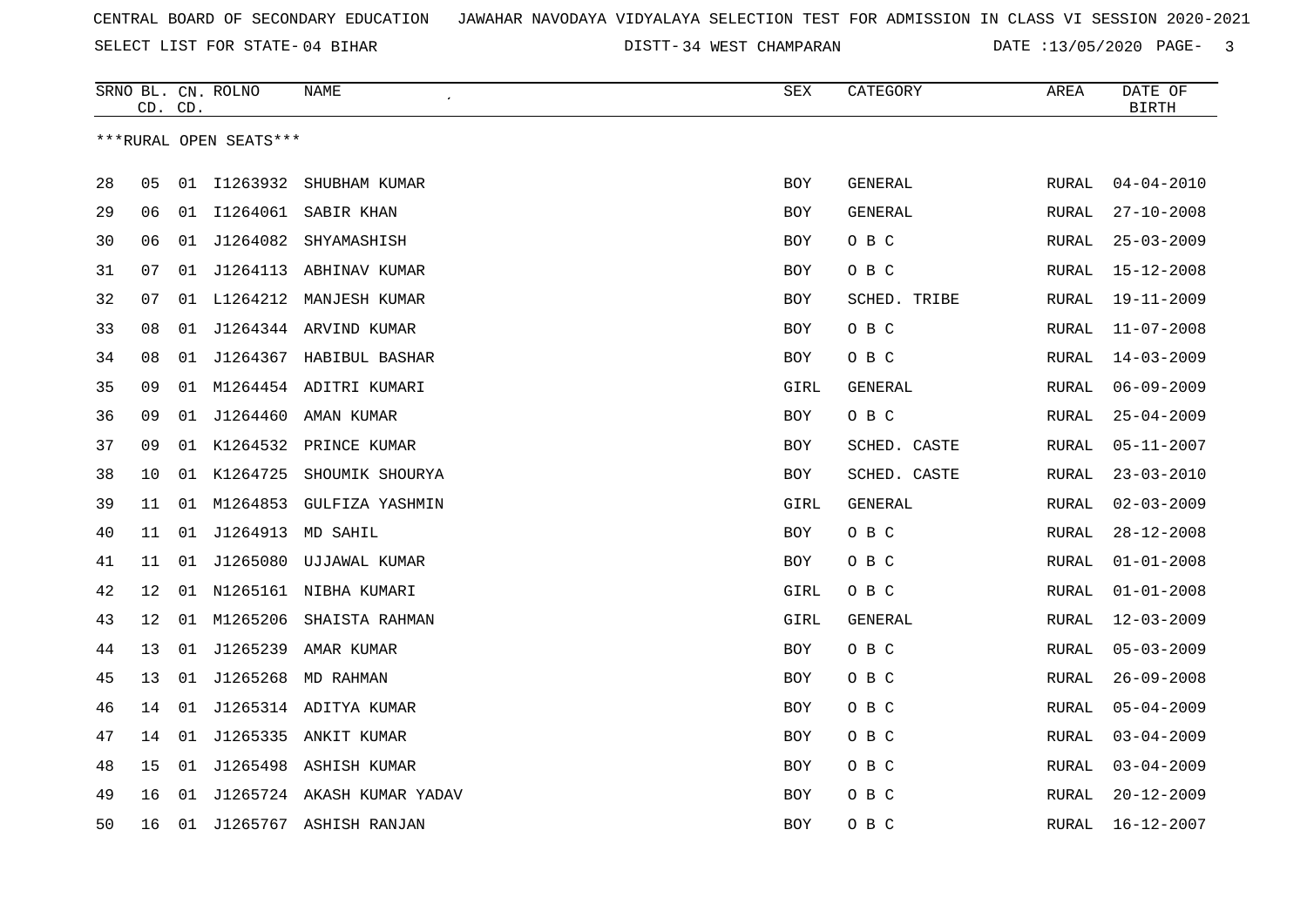|  |  |  |  | CENTRAL BOARD OF SECONDARY EDUCATION – JAWAHAR NAVODAYA VIDYALAYA SELECTION TEST FOR ADMISSION IN CLASS VI SESSION 2020-2021 |  |  |  |  |  |  |  |  |  |  |  |  |  |
|--|--|--|--|------------------------------------------------------------------------------------------------------------------------------|--|--|--|--|--|--|--|--|--|--|--|--|--|
|--|--|--|--|------------------------------------------------------------------------------------------------------------------------------|--|--|--|--|--|--|--|--|--|--|--|--|--|

DISTT-34 WEST CHAMPARAN DATE :13/05/2020 PAGE- 4

|    | CD. | CD. | SRNO BL. CN. ROLNO    | NAME                                    | SEX        | CATEGORY     | AREA  | DATE OF<br><b>BIRTH</b> |
|----|-----|-----|-----------------------|-----------------------------------------|------------|--------------|-------|-------------------------|
|    |     |     | NO. OF CANDIDATE : 30 |                                         |            |              |       |                         |
|    |     |     |                       |                                         |            |              |       |                         |
|    |     |     |                       | ***RURAL SCHEDULED CASTE OUOTA SEATS*** |            |              |       |                         |
| 51 | 06  |     |                       | 01 K1263970 AMAR KUMAR                  | <b>BOY</b> | SCHED. CASTE | RURAL | $01 - 08 - 2009$        |
| 52 | 06  | 01  |                       | K1264045 RAHUL KUMAR                    | <b>BOY</b> | SCHED. CASTE | RURAL | $03 - 12 - 2008$        |
| 53 | 06  |     | 01 K1264086           | SOHIT KUMAR                             | <b>BOY</b> | SCHED. CASTE | RURAL | $19 - 04 - 2009$        |
| 54 | 06  |     |                       | 01 K1264095 VIJAY PRAKASH               | <b>BOY</b> | SCHED. CASTE | RURAL | $15 - 01 - 2010$        |
| 55 | 09  |     | 01 01264510           | KHUSHI KUMARI                           | GIRL       | SCHED. CASTE | RURAL | $01 - 01 - 2009$        |
| 56 | 14  |     |                       | 01 K1265330 ANKIT KUMAR                 | <b>BOY</b> | SCHED. CASTE | RURAL | $05 - 04 - 2009$        |
| 57 | 14  |     | 01 K1265437           | SANJEEV RAJ                             | BOY        | SCHED. CASTE | RURAL | $17 - 05 - 2008$        |
| 58 | 14  |     |                       | 01 K1265443 SAURABH SUMAN               | BOY        | SCHED. CASTE | RURAL | 12-11-2009              |
| 59 | 18  |     |                       | 01 K1266028 ABHAY PASWAN                | <b>BOY</b> | SCHED. CASTE | RURAL | $05 - 03 - 2008$        |
|    |     |     | NO. OF CANDIDATE : 9  |                                         |            |              |       |                         |
|    |     |     |                       |                                         |            |              |       |                         |
|    |     |     |                       |                                         |            |              |       |                         |
|    |     |     |                       | *** RURAL BACKWARD CLASS QUOTA SEATS*** |            |              |       |                         |
| 60 | 01  |     |                       | 01 N1263264 ASTHA KUMARI                | GIRL       | O B C        | RURAL | $12 - 04 - 2011$        |
| 61 | 05  | 01  |                       | J1263759 AJAY KUMAR                     | <b>BOY</b> | O B C        | RURAL | $04 - 11 - 2008$        |
| 62 | 05  | 01  | J1263921              | SHAHBAZ ALAM                            | <b>BOY</b> | O B C        | RURAL | $10 - 06 - 2009$        |
| 63 | 05  |     |                       | 01 N1263929 SHREYA KUMARI               | GIRL       | O B C        | RURAL | $15 - 08 - 2009$        |
| 64 | 06  | 01  | N1264085              | SMRITI KUMARI                           | GIRL       | O B C        | RURAL | $22 - 05 - 2009$        |
| 65 | 09  |     | 01 N1264469 ARADHYA   |                                         | GIRL       | O B C        | RURAL | $14 - 07 - 2009$        |
| 66 | 09  |     |                       | 01 N1264567 SRISTI KUMARI               | GIRL       | O B C        | RURAL | $01 - 05 - 2007$        |
| 67 | 10  |     |                       | 01 J1264596 ADARSH KUMAR GAURAV         | <b>BOY</b> | O B C        | RURAL | $01 - 05 - 2009$        |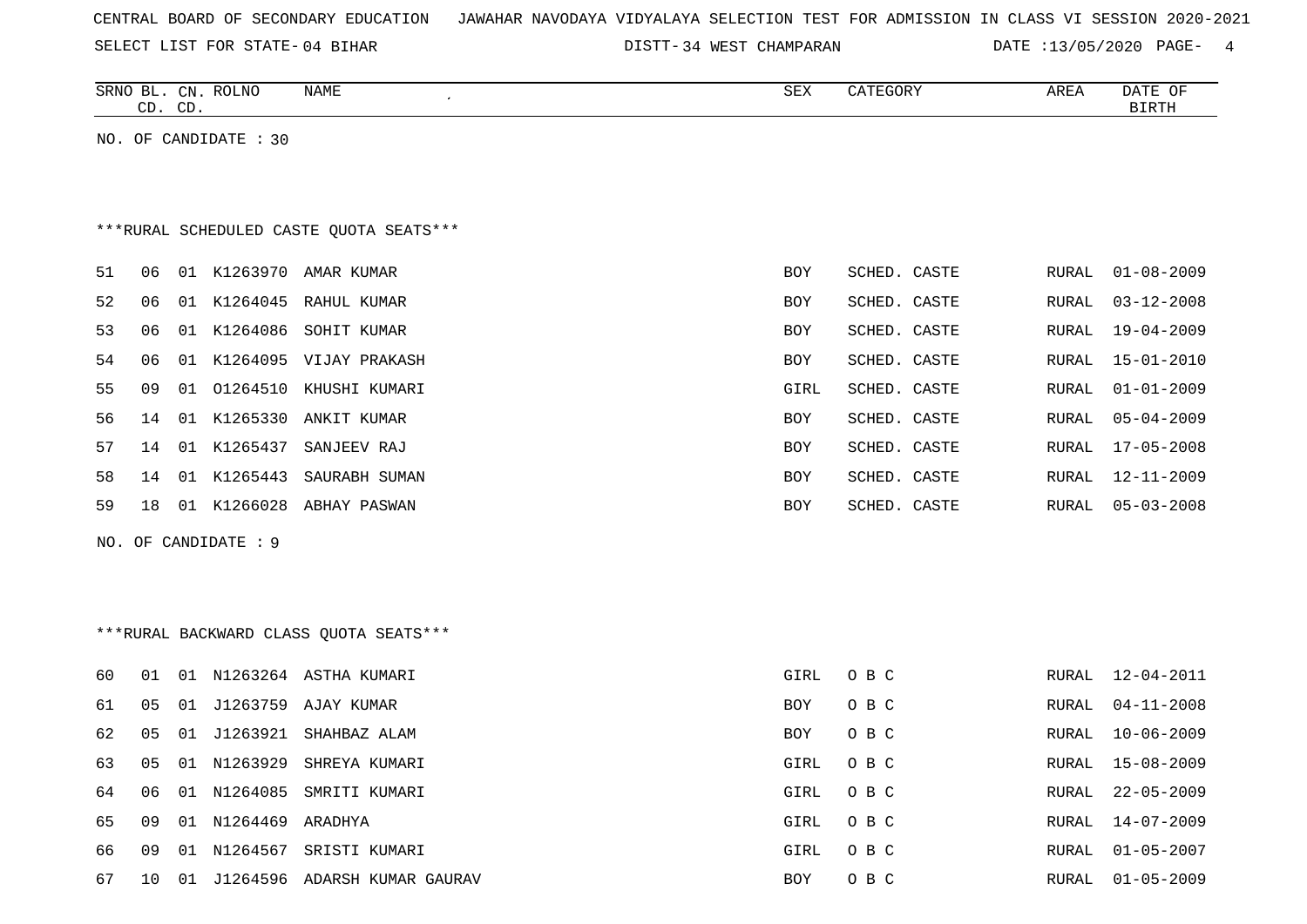SELECT LIST FOR STATE- DISTT- 04 BIHAR

DISTT-34 WEST CHAMPARAN DATE :13/05/2020 PAGE- 5

|    | CD. CD. | SRNO BL. CN. ROLNO    | <b>NAME</b><br>$\epsilon$                | SEX        | CATEGORY     | AREA         | DATE OF<br><b>BIRTH</b> |
|----|---------|-----------------------|------------------------------------------|------------|--------------|--------------|-------------------------|
|    |         |                       | *** RURAL BACKWARD CLASS QUOTA SEATS***  |            |              |              |                         |
| 68 | 11      |                       | 01 N1264754 AAYAT SHAH                   | GIRL       | O B C        | RURAL        | $03 - 05 - 2008$        |
| 69 | 12      |                       | 01 J1265122 ARUN KUMAR                   | <b>BOY</b> | O B C        | RURAL        | $24 - 11 - 2008$        |
| 70 | 14      |                       | 01 N1265317 ALIYA PRAVIN                 | GIRL       | O B C        | <b>RURAL</b> | $07 - 02 - 2009$        |
| 71 | 16      |                       | 01 N1265736 ANAMIKA KUMARI               | GIRL       | O B C        | RURAL        | $01 - 01 - 2010$        |
| 72 | 16      |                       | 01 N1265744 ANJALI KUMARI                | GIRL       | O B C        | RURAL        | $22 - 02 - 2008$        |
| 73 | 16      |                       | 01 N1265760 ARADHYA KUMARI               | GIRL       | O B C        | RURAL        | $01 - 01 - 2008$        |
| 74 | 16      |                       | 01 N1265841 MASUMA KUMARI                | GIRL       | O B C        | RURAL        | $18 - 11 - 2009$        |
| 75 | 16      | 01 N1266010           | ZARA SHAH                                | GIRL       | O B C        | RURAL        | $17 - 01 - 2009$        |
|    |         | NO. OF CANDIDATE : 16 |                                          |            |              |              |                         |
|    |         |                       |                                          |            |              |              |                         |
|    |         |                       |                                          |            |              |              |                         |
|    |         |                       | *** RURAL SCHEDULED TRIBE QUOTA SEATS*** |            |              |              |                         |
| 76 | 02      |                       | 01 P1263541 GEETIKA KUMARI               | GIRL       | SCHED. TRIBE | RURAL        | $24 - 12 - 2008$        |
| 77 | 02      | 01 L1263568 KESHAV    |                                          | BOY        | SCHED. TRIBE | RURAL        | $25 - 11 - 2009$        |
| 78 | 05      |                       | 01 L1263767 ALOK KUMAR                   | BOY        | SCHED. TRIBE | RURAL        | $01 - 01 - 2008$        |
| 79 | 06      |                       | 01 L1263965 AKSHAY KUMAR                 | BOY        | SCHED. TRIBE | RURAL        | $25 - 06 - 2009$        |
| 80 | 11      |                       | 01 P1264808 ARYA SUMAN                   | GIRL       | SCHED. TRIBE | RURAL        | $02 - 09 - 2009$        |
|    |         | NO. OF CANDIDATE : 5  |                                          |            |              |              |                         |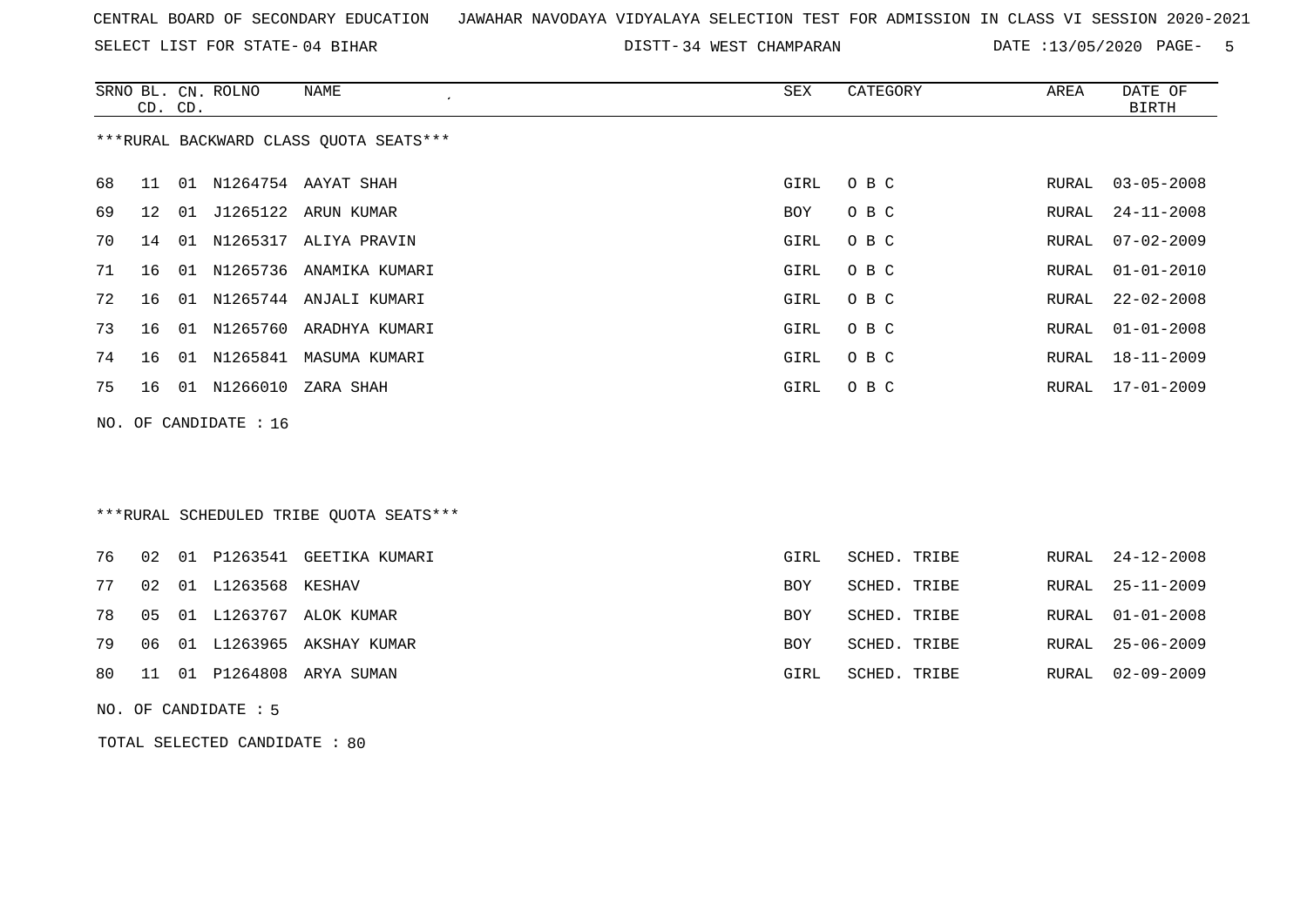SELECT LIST FOR STATE- DISTT- 04 BIHAR

DISTT-35 SHEOHAR DATE :13/05/2020 PAGE- 1

|              |    | CD. CD. | SRNO BL. CN. ROLNO   | <b>NAME</b>                            | ${\tt SEX}$ | CATEGORY     | AREA  | DATE OF<br><b>BIRTH</b> |
|--------------|----|---------|----------------------|----------------------------------------|-------------|--------------|-------|-------------------------|
|              |    |         | ***OPEN UR SEATS***  |                                        |             |              |       |                         |
| $\mathbf{1}$ | 03 |         | 01 M1266869          | DIPANJALI KUMARI                       | GIRL        | GENERAL      | RURAL | 12-09-2009              |
| 2            | 03 |         |                      | 01 B1267233 SONU KUMAR                 | BOY         | O B C        | URBAN | $01 - 11 - 2008$        |
|              |    |         | NO. OF CANDIDATE : 2 |                                        |             |              |       |                         |
|              |    |         |                      |                                        |             |              |       |                         |
|              |    |         |                      | ***OPEN SCHEDULED CASTE QUOTA SEATS*** |             |              |       |                         |
| 3            | 01 |         |                      | 01 01266085 ANSHIKA KUMARI             | GIRL        | SCHED. CASTE |       | RURAL 16-06-2009        |
| 4            | 03 |         |                      | 01 K1267183 SHAILESH KUMAR             | BOY         | SCHED. CASTE | RURAL | $05 - 05 - 2009$        |
|              |    |         | NO. OF CANDIDATE : 2 |                                        |             |              |       |                         |
|              |    |         |                      |                                        |             |              |       |                         |
|              |    |         |                      | ***OPEN DISABLED QUOTA SEATS***        |             |              |       |                         |
| 5            | 03 |         |                      | 01 B1266723 ADRASH KUMAR               | <b>BOY</b>  | O B C        | URBAN | 11-07-2008              |
| 6            | 03 |         |                      | 01 B1266788 ANSH KUMAR                 | BOY         | O B C        | URBAN | $02 - 10 - 2009$        |
|              |    |         | NO. OF CANDIDATE : 2 |                                        |             |              |       |                         |
|              |    |         |                      |                                        |             |              |       |                         |
|              |    |         |                      | *** OPEN BACKWARD CLASS QUOTA SEATS*** |             |              |       |                         |
| 7            | 03 |         |                      | 01 J1266804 ANURAG KUMAR               | BOY         | O B C        | RURAL | $04 - 04 - 2008$        |
| 8            | 03 |         |                      | 01 N1267201 SHIVANGI RAJ               | GIRL        | O B C        | RURAL | $02 - 11 - 2008$        |
| 9            | 04 |         |                      | 01 J1267474 SHUBHAM KUMAR              | BOY         | O B C        | RURAL | $01 - 05 - 2009$        |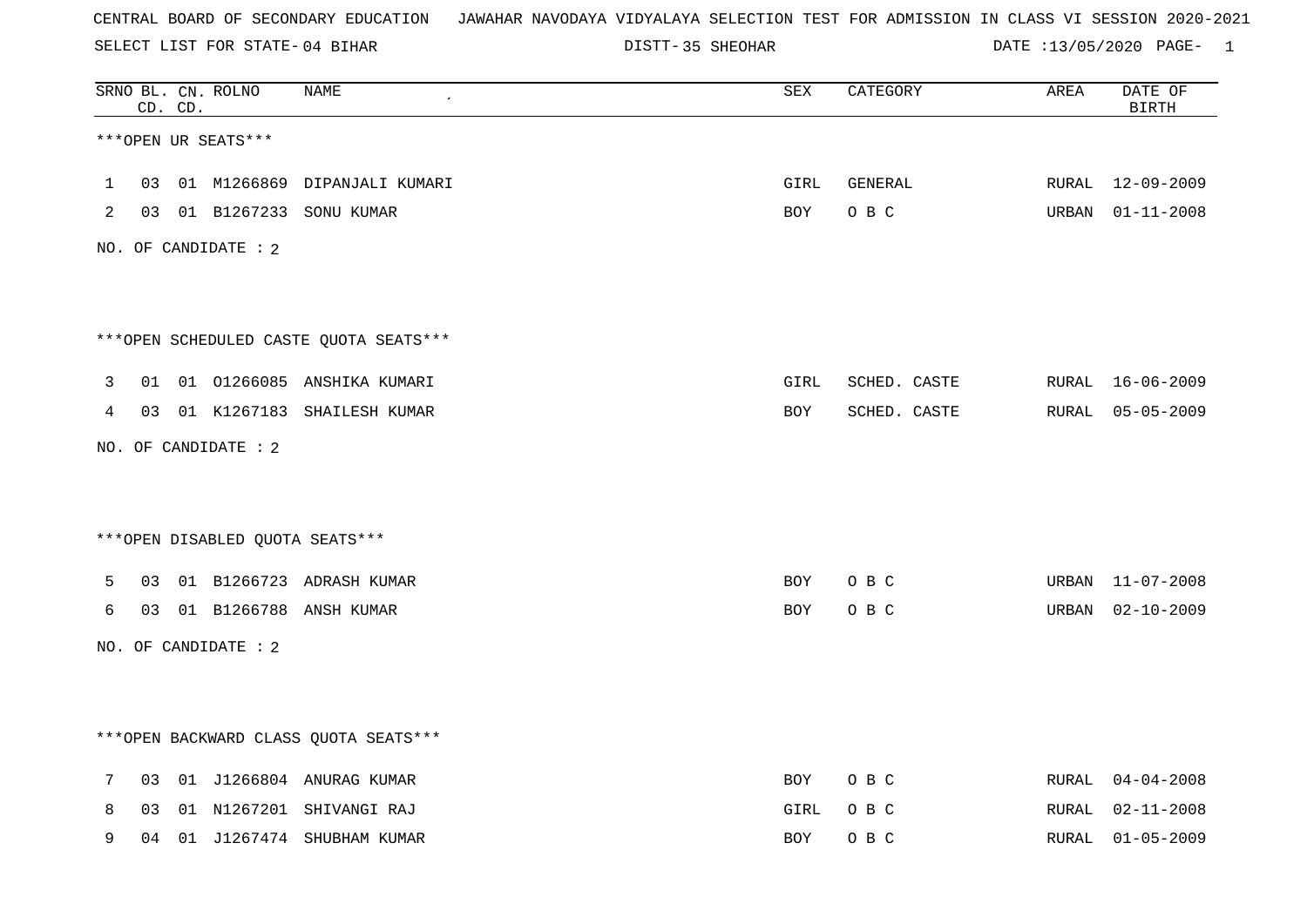| CENTRAL BOARD OF SECONDARY EDUCATION – JAWAHAR NAVODAYA VIDYALAYA SELECTION TEST FOR ADMISSION IN CLASS VI SESSION 2020-2021 |  |
|------------------------------------------------------------------------------------------------------------------------------|--|
|------------------------------------------------------------------------------------------------------------------------------|--|

DISTT-35 SHEOHAR **DATE** :13/05/2020 PAGE- 2

|    | CD. | CD. | SRNO BL. CN. ROLNO     | NAME                                   | SEX        | CATEGORY       | AREA         | DATE OF<br><b>BIRTH</b> |
|----|-----|-----|------------------------|----------------------------------------|------------|----------------|--------------|-------------------------|
|    |     |     | NO. OF CANDIDATE : 3   |                                        |            |                |              |                         |
|    |     |     |                        |                                        |            |                |              |                         |
|    |     |     |                        |                                        |            |                |              |                         |
|    |     |     |                        | ***OPEN SCHEDULED TRIBE QUOTA SEATS*** |            |                |              |                         |
| 10 | 03  |     |                        | 01 L1266775 ANKUSH KUMAR               | <b>BOY</b> | SCHED. TRIBE   | RURAL        | $10 - 05 - 2008$        |
|    |     |     | NO. OF CANDIDATE : $1$ |                                        |            |                |              |                         |
|    |     |     |                        |                                        |            |                |              |                         |
|    |     |     |                        |                                        |            |                |              |                         |
|    |     |     | ***RURAL OPEN SEATS*** |                                        |            |                |              |                         |
| 11 | 01  |     | 01 11266110            | CHANDAN KUMAR                          | BOY        | GENERAL        | RURAL        | $10 - 08 - 2009$        |
| 12 | 01  | 01  |                        | I1266191 PRASHANT KUMAR                | <b>BOY</b> | GENERAL        | <b>RURAL</b> | $09 - 01 - 2009$        |
| 13 | 02  |     |                        | 01 J1266296 ADITYA RANJAN              | BOY        | O B C          | RURAL        | $10 - 04 - 2010$        |
| 14 | 02  |     |                        | 01 J1266378 DIVYANSHU KUMAR            | BOY        | O B C          | <b>RURAL</b> | $14 - 01 - 2009$        |
| 15 | 02  | 01  |                        | N1266552 RAUSHANI DARSHAN              | GIRL       | O B C          | RURAL        | $01 - 04 - 2010$        |
| 16 | 03  |     |                        | 01 M1267117 RISHITA KUMARI             | GIRL       | GENERAL        | <b>RURAL</b> | $14 - 11 - 2008$        |
| 17 | 03  | 01  | M1267224               | SONALI KUMARI                          | GIRL       | <b>GENERAL</b> | <b>RURAL</b> | $12 - 07 - 2008$        |
| 18 | 03  |     | 01 M1267226            | SONAM KUMARI                           | GIRL       | GENERAL        | <b>RURAL</b> | $25 - 10 - 2009$        |
| 19 | 04  |     |                        | 01 J1267341 ANKIT RAJ                  | BOY        | O B C          | <b>RURAL</b> | $23 - 04 - 2009$        |
| 20 | 04  | 01  | N1267425               | PRIYA KUMARI                           | GIRL       | O B C          | RURAL        | $08 - 12 - 2008$        |
| 21 | 05  |     |                        | 01 M1267680 KOMAL KUMARI               | GIRL       | GENERAL        | RURAL        | $06 - 11 - 2010$        |
| 22 | 05  | 01  | N1267705               | MANSI CHANDRA                          | GIRL       | O B C          | <b>RURAL</b> | $20 - 01 - 2010$        |
| 23 | 05  |     |                        | 01 J1267844 SATYAM KUMAR               | BOY        | O B C          | RURAL        | $31 - 03 - 2009$        |
| 24 | 05  |     |                        | 01 J1267911 SUNDRAM RAJ                | BOY        | O B C          | RURAL        | $23 - 07 - 2009$        |
| 25 | 05  |     |                        | 01 J1267933 VIKKI KUMAR                | <b>BOY</b> | O B C          | RURAL        | $15 - 02 - 2009$        |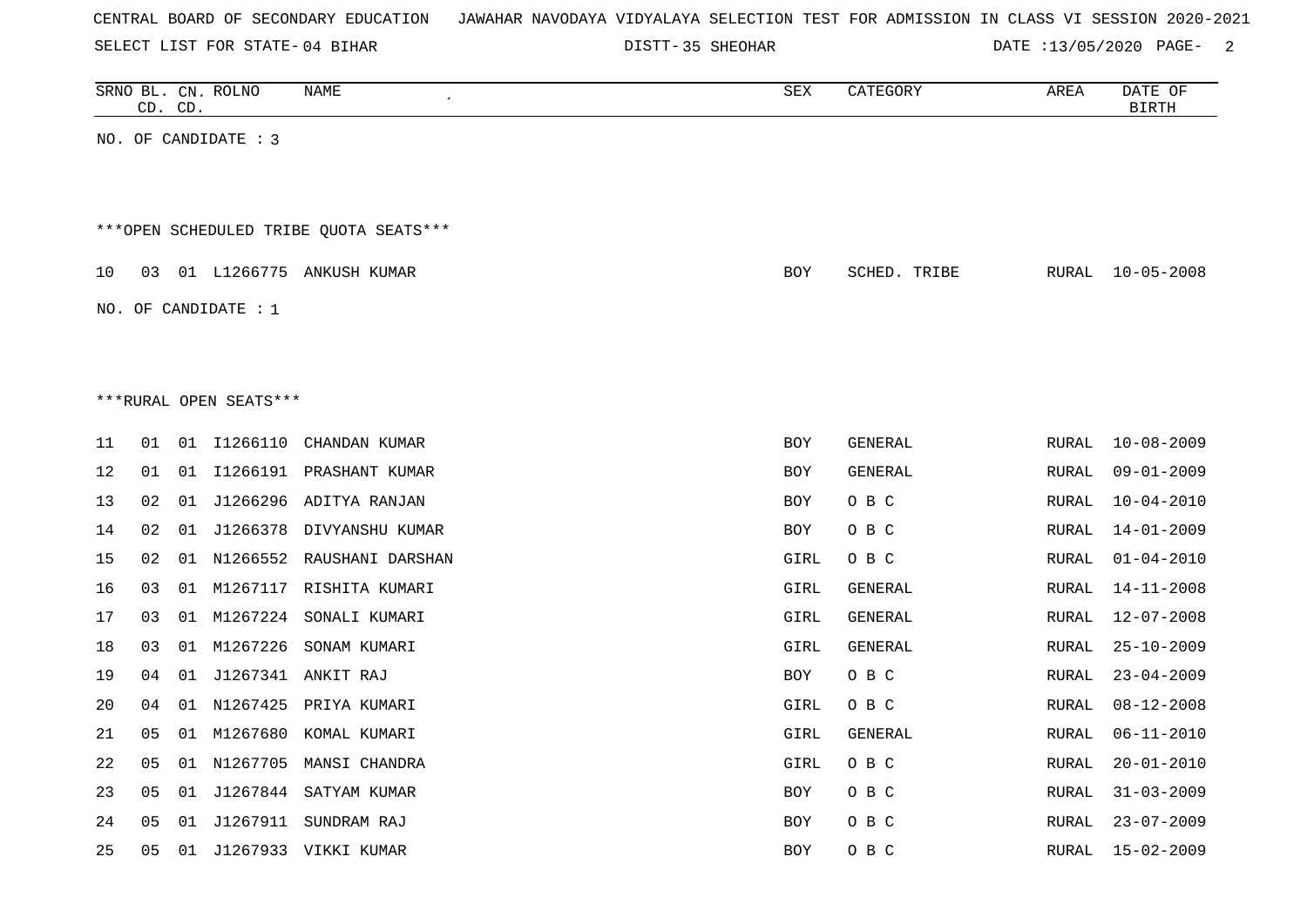|  |  |  | CENTRAL BOARD OF SECONDARY EDUCATION – JAWAHAR NAVODAYA VIDYALAYA SELECTION TEST FOR ADMISSION IN CLASS VI SESSION 2020-2021 |  |  |  |  |  |  |  |  |  |  |  |  |  |  |  |
|--|--|--|------------------------------------------------------------------------------------------------------------------------------|--|--|--|--|--|--|--|--|--|--|--|--|--|--|--|
|--|--|--|------------------------------------------------------------------------------------------------------------------------------|--|--|--|--|--|--|--|--|--|--|--|--|--|--|--|

DISTT-35 SHEOHAR DATE :13/05/2020 PAGE- 3

|    | CD. CD. |    | SRNO BL. CN. ROLNO    | NAME                                    | SEX        | CATEGORY     | AREA  | DATE OF<br><b>BIRTH</b> |
|----|---------|----|-----------------------|-----------------------------------------|------------|--------------|-------|-------------------------|
|    |         |    | NO. OF CANDIDATE : 15 |                                         |            |              |       |                         |
|    |         |    |                       |                                         |            |              |       |                         |
|    |         |    |                       | ***RURAL SCHEDULED CASTE OUOTA SEATS*** |            |              |       |                         |
| 26 | 03      |    |                       | 01 K1267110 RAVI SHANKAR                | <b>BOY</b> | SCHED. CASTE | RURAL | $30 - 08 - 2008$        |
| 27 | 03      |    |                       | 01 K1267118 RISHU KUMAR                 | BOY        | SCHED. CASTE | RURAL | $07 - 09 - 2010$        |
| 28 | 05      | 01 |                       | K1267579 ARJUN KUMAR                    | <b>BOY</b> | SCHED. CASTE | RURAL | $10 - 08 - 2010$        |
| 29 | 05      | 01 | 01267580              | AROHI                                   | GIRL       | SCHED. CASTE | RURAL | $06 - 07 - 2009$        |
| 30 | 05      |    | 01 K1267837           | SANDEEP KUMAR                           | <b>BOY</b> | SCHED. CASTE | RURAL | $18 - 04 - 2010$        |
|    |         |    | NO. OF CANDIDATE : 5  |                                         |            |              |       |                         |
|    |         |    |                       |                                         |            |              |       |                         |
|    |         |    |                       |                                         |            |              |       |                         |
|    |         |    |                       | *** RURAL BACKWARD CLASS QUOTA SEATS*** |            |              |       |                         |
| 31 | 03      |    |                       | 01 J1266706 ABHINAV KUMAR               | BOY.       | O B C        | RURAL | $21 - 08 - 2008$        |
| 32 | 03      | 01 |                       | N1266809 ARCHI KUMARI                   | GIRL       | O B C        | RURAL | $11 - 06 - 2008$        |
| 33 | 03      | 01 |                       | J1266984 MURARJI DESHAI                 | <b>BOY</b> | O B C        | RURAL | $08 - 05 - 2008$        |
| 34 | 03      | 01 |                       | J1267066 RAJAN KUMAR                    | BOY        | O B C        | RURAL | $25 - 05 - 2009$        |
| 35 | 03      | 01 | J1267238              | SUDHANSHU RAJ                           | <b>BOY</b> | O B C        | RURAL | $30 - 12 - 2010$        |
|    |         |    |                       |                                         |            |              |       |                         |
| 36 | 03      | 01 | J1267240              | SUDHISH KUMAR                           | <b>BOY</b> | O B C        | RURAL | $17 - 07 - 2008$        |
| 37 | 05      | 01 | J1267598              | AYANSH KUMAR                            | <b>BOY</b> | O B C        | RURAL | $09 - 09 - 2009$        |
| 38 | 05      | 01 |                       | J1267698 MANI BHUSHAN KUMAR             | <b>BOY</b> | O B C        | RURAL | $25 - 11 - 2008$        |

NO. OF CANDIDATE : 8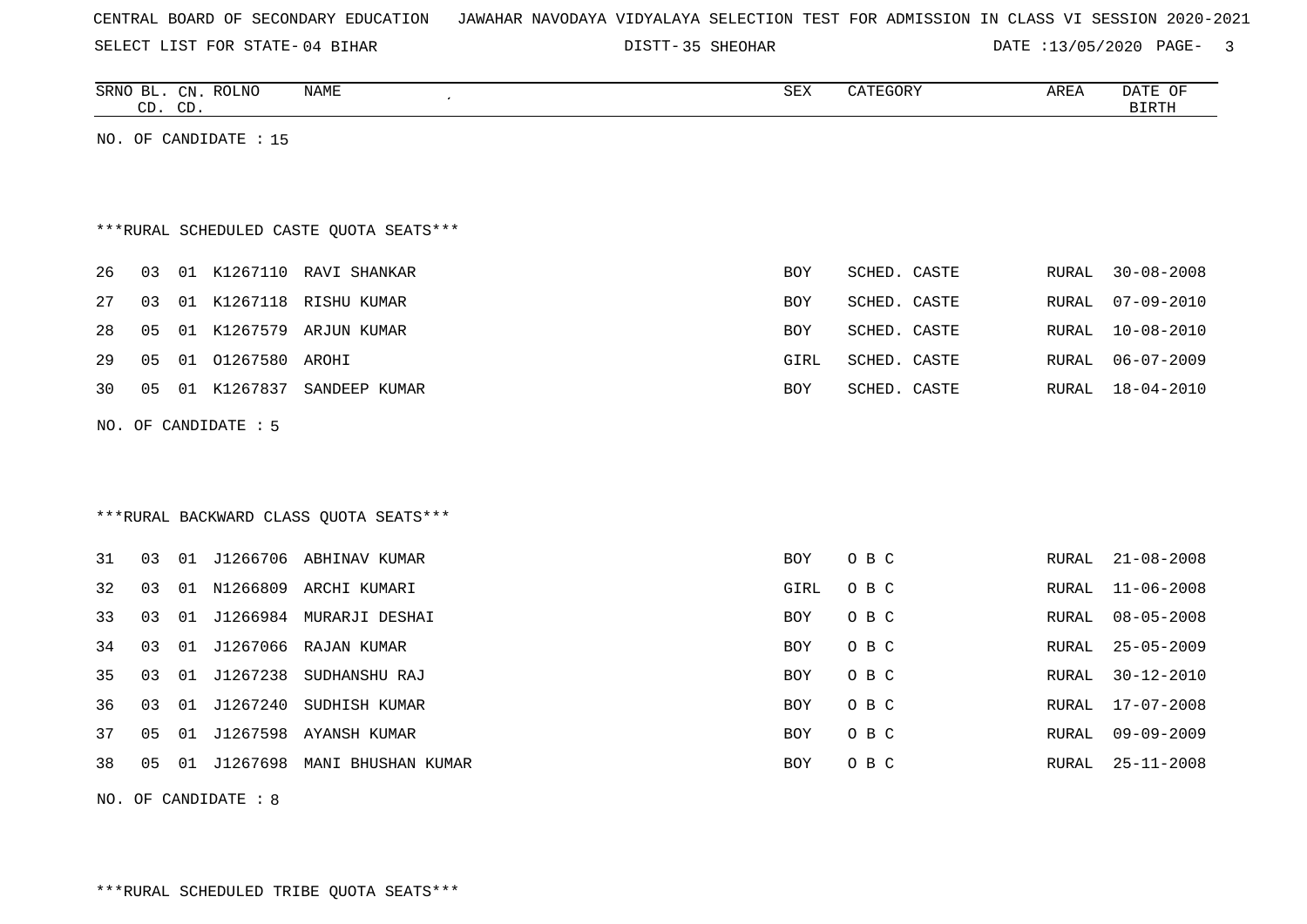SELECT LIST FOR STATE- DISTT- 04 BIHAR

DISTT-35 SHEOHAR 2020 DATE :13/05/2020 PAGE- 4

| NAME<br>SRNO BL. CN. ROLNO<br>CD. CD.       | SEX        | CATEGORY     | AREA  | DATE OF<br>BIRTH |
|---------------------------------------------|------------|--------------|-------|------------------|
| ***RURAL SCHEDULED TRIBE QUOTA SEATS***     |            |              |       |                  |
| L1267358 DINESH KUMAR<br>39<br>04<br>01     | <b>BOY</b> | SCHED. TRIBE | RURAL | $01 - 01 - 2009$ |
| P1267481<br>40<br>SUHANI KUMARI<br>04<br>01 | GIRL       | SCHED. TRIBE | RURAL | 14-12-2009       |
| NO. OF CANDIDATE : $2$                      |            |              |       |                  |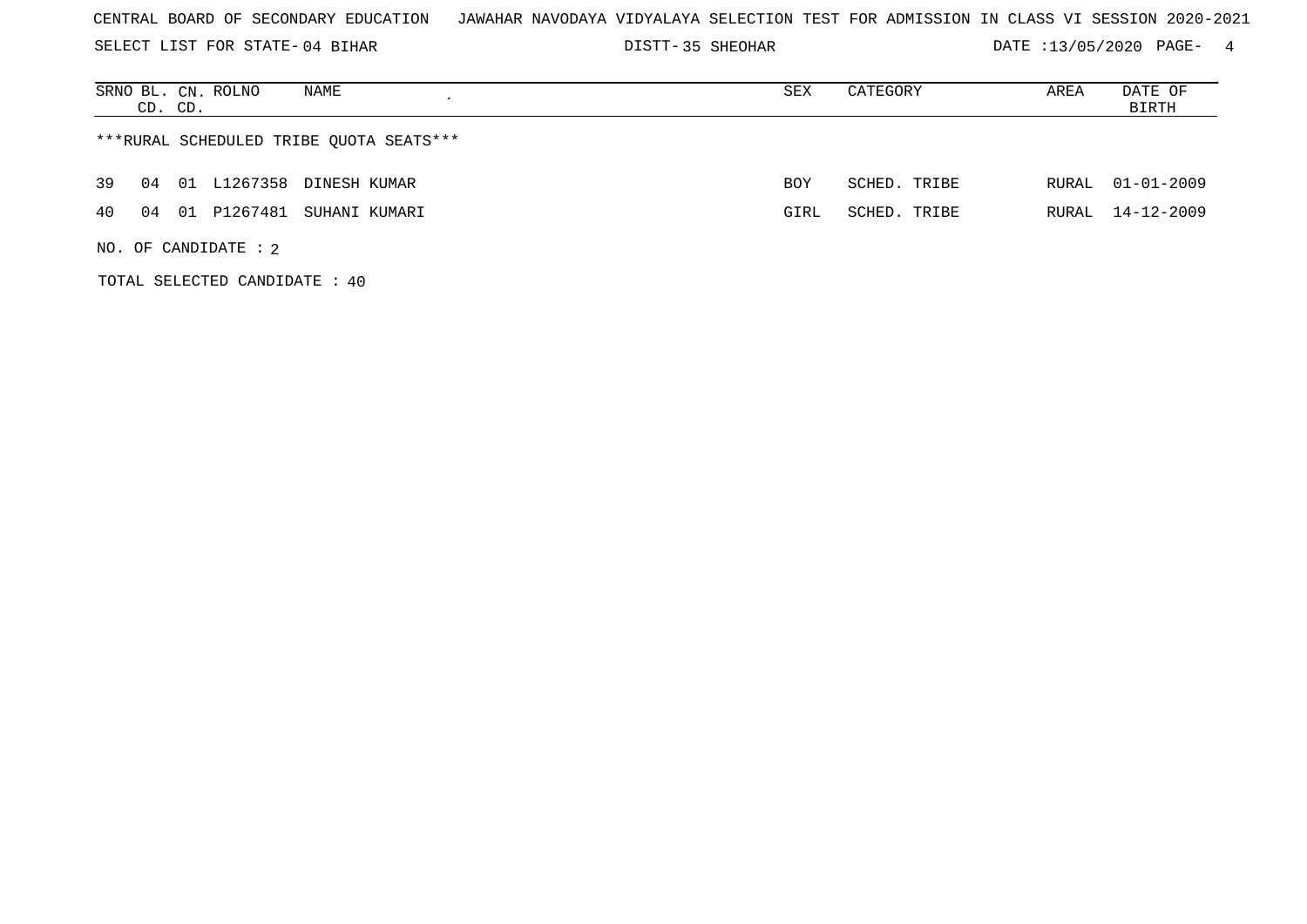SELECT LIST FOR STATE- DISTT- 04 BIHAR

|              |    | CD. CD. | SRNO BL. CN. ROLNO   | <b>NAME</b>                            | <b>SEX</b>  | CATEGORY       | AREA  | DATE OF<br><b>BIRTH</b> |
|--------------|----|---------|----------------------|----------------------------------------|-------------|----------------|-------|-------------------------|
|              |    |         | ***OPEN UR SEATS***  |                                        |             |                |       |                         |
| $\mathbf{1}$ | 02 |         | 01 M1268660          | SHRISTI KUMARI                         | <b>GIRL</b> | GENERAL        | RURAL | 12-10-2008              |
| 2            | 03 |         |                      | 01 A1268741 AAYUSHMAN                  | BOY         | <b>GENERAL</b> | URBAN | $09 - 09 - 2009$        |
| 3            | 03 |         |                      | 01 M1269093 PRIYANSHU SHARMA           | GIRL        | GENERAL        | RURAL | $15 - 01 - 2008$        |
| 4            | 03 |         |                      | 01 M1269198 SAUMYA KUMARI              | GIRL        | GENERAL        | RURAL | $26 - 11 - 2008$        |
| 5            | 03 |         | 01 M1269246          | SITA KUMARI                            | GIRL        | GENERAL        | RURAL | $05 - 09 - 2008$        |
| 6            | 03 |         |                      | 01 I1269298 SUNNY KUMAR                | <b>BOY</b>  | <b>GENERAL</b> | RURAL | $04 - 01 - 2008$        |
| 7            | 03 |         | 01 A1269318 YASH RAJ |                                        | <b>BOY</b>  | GENERAL        | URBAN | 14-11-2007              |
| 8            | 06 |         |                      | 01 I1269607 RUDRA KUMAR                | BOY         | GENERAL        | RURAL | $14 - 09 - 2009$        |
|              |    |         | NO. OF CANDIDATE : 8 | ***OPEN SCHEDULED CASTE QUOTA SEATS*** |             |                |       |                         |
| 9            |    |         |                      | 03 01 K1269012 NAYAN KUMAR             | BOY         | SCHED. CASTE   |       | RURAL 02-06-2007        |
| 10           | 03 |         |                      | 01 K1269090 PRIYANSHU RAJ              | <b>BOY</b>  | SCHED. CASTE   | RURAL | $20 - 10 - 2008$        |
| 11           |    |         |                      | 03 01 K1269091 PRIYANSHU RAJ           | BOY         | SCHED. CASTE   |       | RURAL 15-05-2008        |
|              |    |         | NO. OF CANDIDATE : 3 |                                        |             |                |       |                         |
|              |    |         |                      | ***OPEN DISABLED QUOTA SEATS***        |             |                |       |                         |
| 12           | 03 |         |                      | 01 M1269084 PRIYANSHU KUMARI           | GIRL        | GENERAL        | RURAL | $20 - 05 - 2009$        |
| 13           | 03 |         | 01 I1269213 SHIVAJI  |                                        | BOY         | GENERAL        | RURAL | $20 - 05 - 2007$        |
| 14           | 03 |         |                      | 01 A1269291 SUMIT KUMAR                | BOY         | <b>GENERAL</b> | URBAN | $10 - 12 - 2008$        |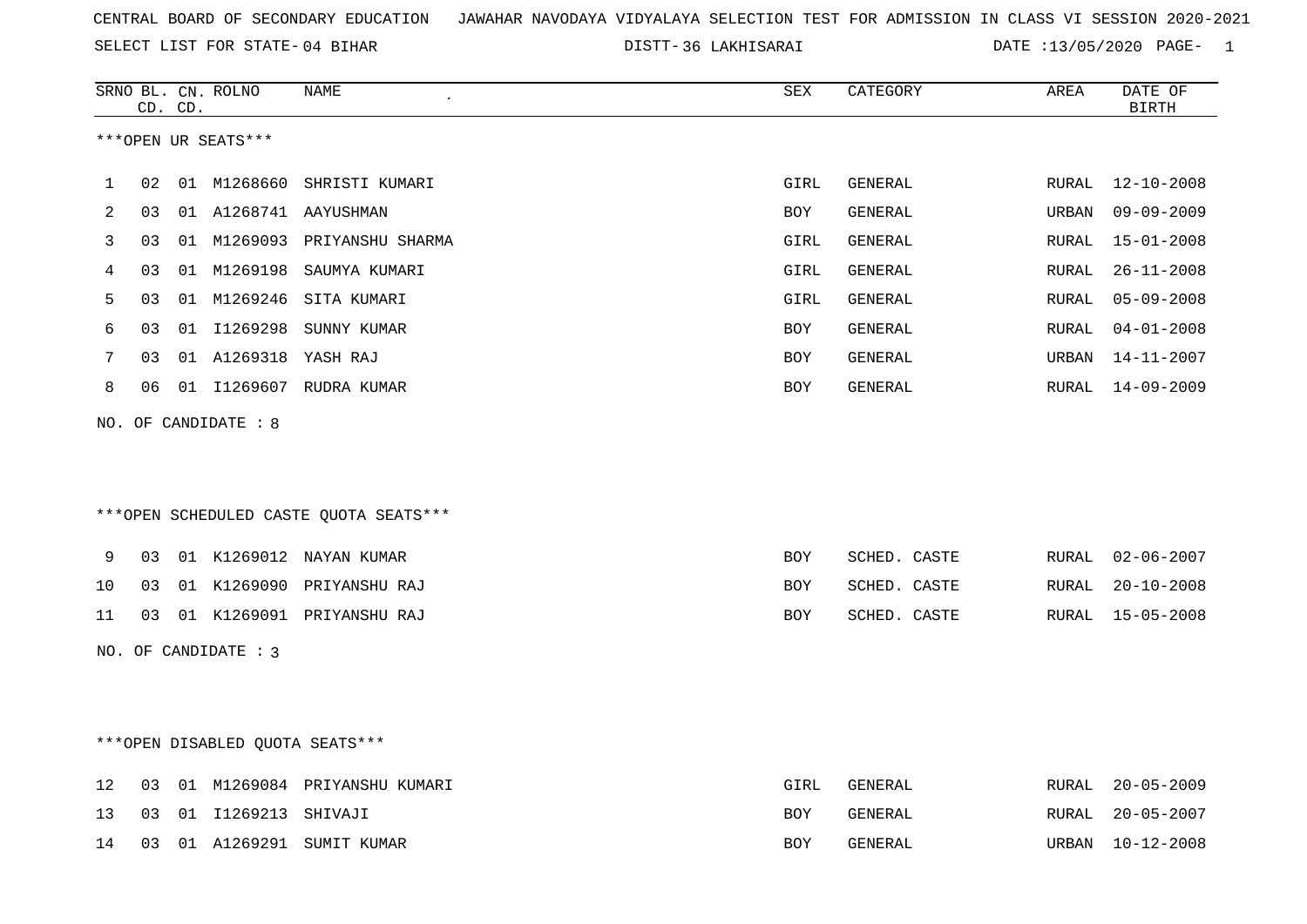SELECT LIST FOR STATE- DISTT- 04 BIHAR

|    |    | CD. CD. | SRNO BL. CN. ROLNO     | NAME                                    | SEX  | CATEGORY     | AREA  | DATE OF<br><b>BIRTH</b> |
|----|----|---------|------------------------|-----------------------------------------|------|--------------|-------|-------------------------|
|    |    |         | NO. OF CANDIDATE : 3   |                                         |      |              |       |                         |
|    |    |         |                        |                                         |      |              |       |                         |
|    |    |         |                        |                                         |      |              |       |                         |
|    |    |         |                        | *** OPEN BACKWARD CLASS QUOTA SEATS***  |      |              |       |                         |
| 15 |    |         |                        | 02 01 J1268313 ADITYA RAJ               | BOY  | O B C        |       | RURAL 12-09-2009        |
| 16 | 02 |         |                        | 01 N1268711 SUPRIYA BHARTI              | GIRL | O B C        | RURAL | $19 - 09 - 2009$        |
| 17 | 03 |         |                        | 01 B1269002 MOHIT KUMAR                 | BOY  | O B C        | URBAN | $20 - 12 - 2007$        |
| 18 | 05 |         |                        | 01 J1269507 VIKASH KUMAR                | BOY  | O B C        | RURAL | $11 - 03 - 2009$        |
| 19 | 06 |         |                        | 01 N1269571 MAYURI VISHWAS              | GIRL | O B C        | RURAL | $14 - 11 - 2007$        |
|    |    |         | NO. OF CANDIDATE : 5   |                                         |      |              |       |                         |
|    |    |         |                        |                                         |      |              |       |                         |
|    |    |         |                        |                                         |      |              |       |                         |
|    |    |         |                        | *** OPEN SCHEDULED TRIBE QUOTA SEATS*** |      |              |       |                         |
|    |    |         |                        |                                         |      |              |       |                         |
| 20 |    |         |                        | 02 01 L1268408 DILIP KUMAR              | BOY  | SCHED. TRIBE | RURAL | $04 - 10 - 2007$        |
|    |    |         | NO. OF CANDIDATE : $1$ |                                         |      |              |       |                         |
|    |    |         |                        |                                         |      |              |       |                         |
|    |    |         |                        |                                         |      |              |       |                         |
|    |    |         | ***RURAL OPEN SEATS*** |                                         |      |              |       |                         |
| 21 |    |         |                        | 01 01 J1267983 ANISH KUMAR              | BOY  | O B C        | RURAL | $30 - 08 - 2009$        |
| 22 | 01 | 01      | I1268042               | DIVYANSH KUMAR                          | BOY  | GENERAL      | RURAL | $31 - 12 - 2009$        |
| 23 |    |         |                        | 01 01 I1268070 HIMANSHU KUMAR           | BOY  | GENERAL      |       | RURAL 06-06-2009        |
| 24 |    |         |                        | 01 01 M1268142 PALAK KUMARI             | GIRL | GENERAL      | RURAL | $30 - 12 - 2008$        |
| 25 |    |         |                        | 02 01 K1268301 ADARSH RAJ               | BOY  | SCHED. CASTE | RURAL | $16 - 10 - 2010$        |
| 26 |    |         |                        | 02 01 J1268397 CHANDAN KUMAR            | BOY  | O B C        | RURAL | $01 - 01 - 2008$        |
| 27 |    |         |                        | 02 01 M1268438 KALYANI KUMARI           | GIRL | GENERAL      |       | RURAL 05-01-2009        |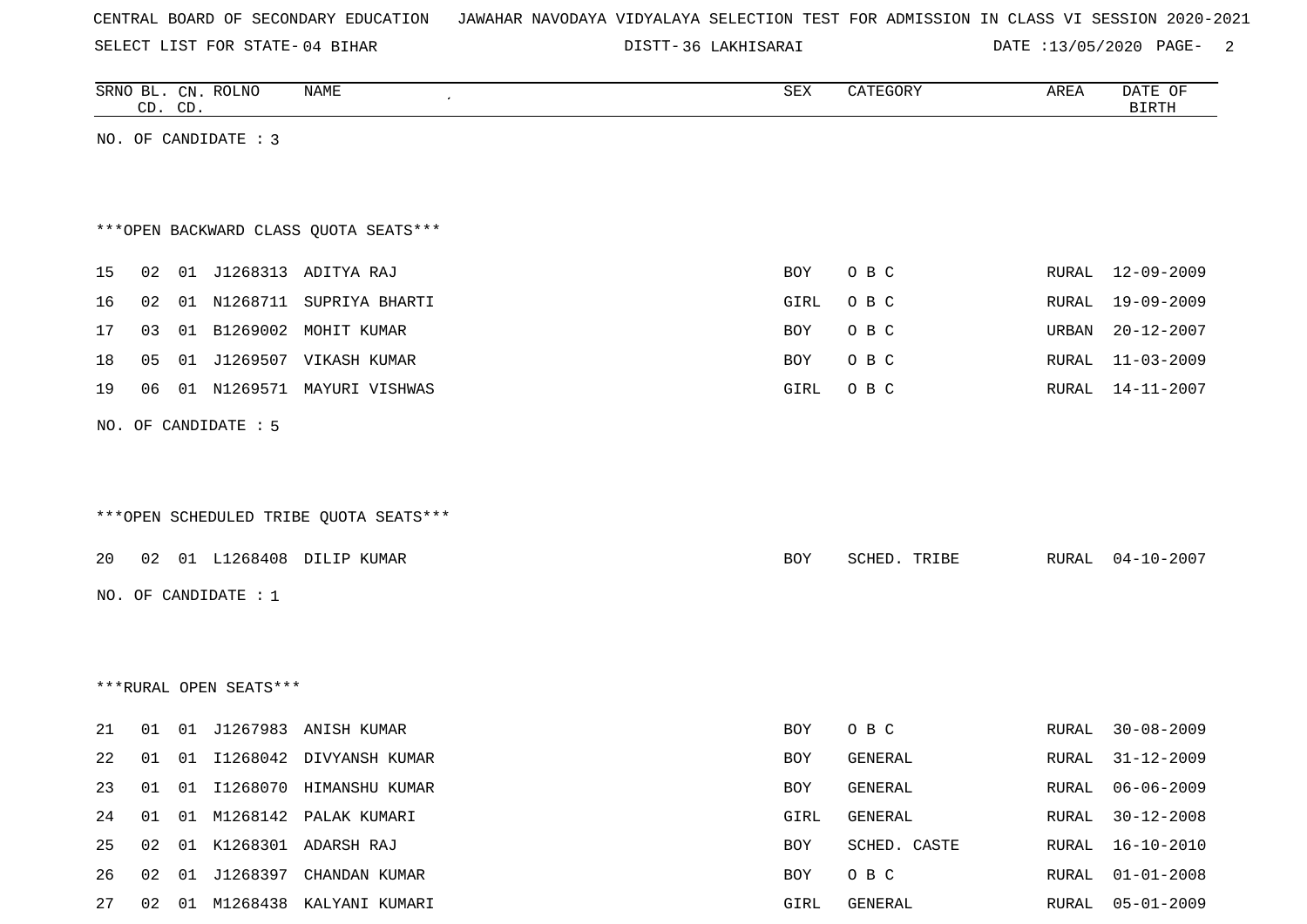SELECT LIST FOR STATE- DISTT- 04 BIHAR

|    | CD. CD. |    | SRNO BL. CN. ROLNO     | NAME                        | SEX        | CATEGORY       | AREA  | DATE OF<br><b>BIRTH</b> |
|----|---------|----|------------------------|-----------------------------|------------|----------------|-------|-------------------------|
|    |         |    | ***RURAL OPEN SEATS*** |                             |            |                |       |                         |
| 28 | 02      |    |                        | 01 I1268496 NIKHIL KUMAR    | <b>BOY</b> | GENERAL        | RURAL | $26 - 03 - 2010$        |
| 29 | 02      |    |                        | 01 M1268497 NIKITA KUMARI   | GIRL       | <b>GENERAL</b> | RURAL | $05 - 11 - 2008$        |
| 30 | 02      | 01 |                        | J1268502 NITIN RAJ          | BOY        | O B C          | RURAL | $01 - 09 - 2009$        |
| 31 | 02      | 01 |                        | I1268545 PRIYANSHU RANJAN   | BOY        | GENERAL        | RURAL | $18 - 07 - 2009$        |
| 32 | 02      | 01 |                        | J1268578 RICKY RAJ          | <b>BOY</b> | O B C          | RURAL | $01 - 12 - 2009$        |
| 33 | 02      |    |                        | 01 M1268666 SIDDHI KUMARI   | GIRL       | GENERAL        | RURAL | $19 - 03 - 2009$        |
| 34 | 02      | 01 |                        | J1268731 VIMAL KUMAR        | BOY        | O B C          | RURAL | $17 - 08 - 2009$        |
| 35 | 03      | 01 |                        | M1269095 PRIYA RAJ          | GIRL       | GENERAL        | RURAL | $12 - 02 - 2010$        |
| 36 | 03      |    |                        | 01 M1269162 RUPA KUMARI     | GIRL       | GENERAL        | RURAL | 17-09-2009              |
| 37 | 03      | 01 |                        | M1269306 SWETA KUMARI       | GIRL       | GENERAL        | RURAL | $02 - 10 - 2009$        |
| 38 | 04      | 01 | M1269346               | BHAGYA LAXMI                | GIRL       | GENERAL        | RURAL | 18-12-2008              |
| 39 | 04      | 01 | I1269361               | KRRISH KUMAR                | BOY        | GENERAL        | RURAL | $14 - 03 - 2008$        |
| 40 | 04      | 01 | M1269408               | SHREYA BHARTI               | GIRL       | GENERAL        | RURAL | 15-12-2007              |
| 41 | 04      | 01 | I1269418               | SUDHANSHU SHEKHAR           | BOY        | GENERAL        | RURAL | $21 - 12 - 2009$        |
| 42 | 05      |    |                        | 01 N1269452 BAIDEHI KUMARI  | GIRL       | O B C          | RURAL | $21 - 11 - 2008$        |
| 43 | 05      | 01 |                        | J1269463 HIMANSHU KUMAR     | BOY        | O B C          | RURAL | $08 - 06 - 2009$        |
| 44 | 05      |    |                        | 01 K1269485 RITESH KUMAR    | BOY        | SCHED. CASTE   | RURAL | $03 - 01 - 2008$        |
| 45 | 06      |    |                        | 01 M1269509 AARADHYA SINGH  | GIRL       | GENERAL        | RURAL | $24 - 03 - 2010$        |
| 46 | 06      |    | 01 M1269622            | SHAMBHAVI KUMARI            | GIRL       | GENERAL        | RURAL | $13 - 04 - 2009$        |
| 47 | 07      |    |                        | 01 J1269661 ABHIJEET KUMAR  | <b>BOY</b> | O B C          | RURAL | $12 - 05 - 2009$        |
| 48 | 07      |    |                        | 01 K1269706 PRIYANSHU KUMAR | BOY        | SCHED. CASTE   | RURAL | $28 - 09 - 2009$        |
| 49 | 07      | 01 |                        | J1269713 RAVI KUMAR         | <b>BOY</b> | O B C          | RURAL | $21 - 12 - 2008$        |
| 50 | 07      |    | 01 I1269729            | SHIVAM KUMAR                | <b>BOY</b> | GENERAL        | RURAL | $02 - 09 - 2008$        |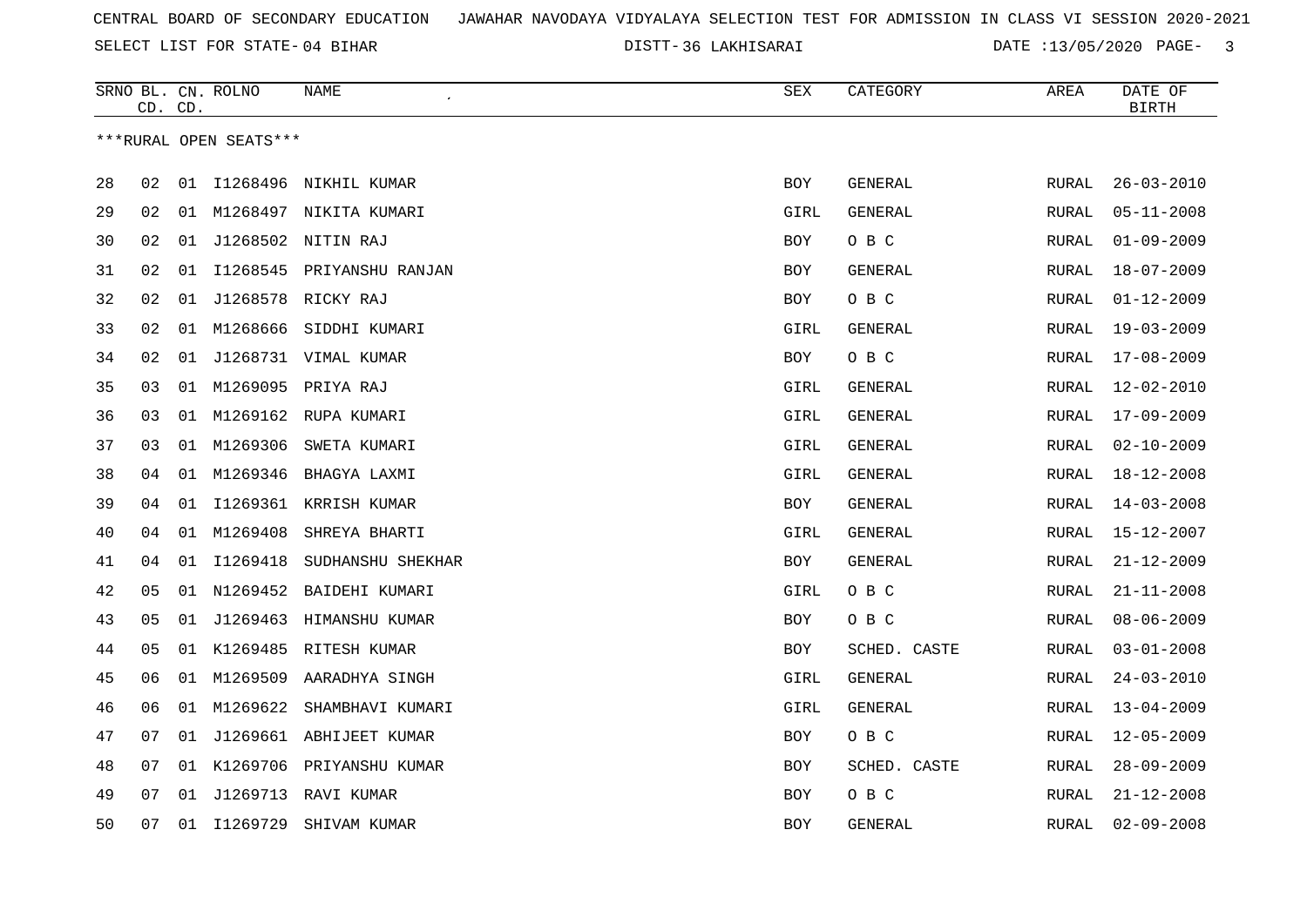| CENTRAL BOARD OF SECONDARY EDUCATION – JAWAHAR NAVODAYA VIDYALAYA SELECTION TEST FOR ADMISSION IN CLASS VI SESSION 2020-2021 |
|------------------------------------------------------------------------------------------------------------------------------|
|------------------------------------------------------------------------------------------------------------------------------|

|     | CD. CD. |    | SRNO BL. CN. ROLNO    | NAME<br>$\pmb{\cdot}$                   | SEX         | CATEGORY     | AREA         | DATE OF<br><b>BIRTH</b> |
|-----|---------|----|-----------------------|-----------------------------------------|-------------|--------------|--------------|-------------------------|
|     |         |    | NO. OF CANDIDATE : 30 |                                         |             |              |              |                         |
|     |         |    |                       |                                         |             |              |              |                         |
|     |         |    |                       |                                         |             |              |              |                         |
|     |         |    |                       | ***RURAL SCHEDULED CASTE QUOTA SEATS*** |             |              |              |                         |
| 51  | 01      |    |                       | 01 01267984 ANJALI KUMARI               | GIRL        | SCHED. CASTE | RURAL        | $27 - 08 - 2008$        |
| 52  | 02      |    |                       | 01 K1268459 KUMAR ANAND                 | BOY         | SCHED. CASTE | <b>RURAL</b> | $10 - 11 - 2008$        |
| 53  | 02      |    |                       | 01 01268601 RUCHI KUMARI                | GIRL        | SCHED. CASTE | <b>RURAL</b> | $30 - 04 - 2008$        |
| 54  | 03      |    |                       | 01 K1268742 ABHAY KUMAR                 | BOY         | SCHED. CASTE | RURAL        | $03 - 12 - 2008$        |
| 55  | 03      |    |                       | 01 K1268817 ANKIT KUMAR                 | BOY         | SCHED. CASTE | RURAL        | $27 - 07 - 2009$        |
| 56  | 03      |    | 01 K1268909           | <b>GOLU KUMAR</b>                       | BOY         | SCHED. CASTE | RURAL        | $17 - 03 - 2010$        |
| 57  | 03      |    |                       | 01 K1268982 KUNDAN KUMAR                | <b>BOY</b>  | SCHED. CASTE | RURAL        | $12 - 10 - 2009$        |
| 58  | 03      |    | 01 K1269272           | SUDHANSHU KUMAR                         | BOY         | SCHED. CASTE | RURAL        | $01 - 02 - 2009$        |
| 59  | 03      |    |                       | 01 K1269281 SUJEET KUMAR                | BOY         | SCHED. CASTE | RURAL        | $23 - 10 - 2009$        |
| NO. |         |    | OF CANDIDATE : 9      |                                         |             |              |              |                         |
|     |         |    |                       |                                         |             |              |              |                         |
|     |         |    |                       |                                         |             |              |              |                         |
|     |         |    |                       | ***RURAL BACKWARD CLASS OUOTA SEATS***  |             |              |              |                         |
| 60  | 01      |    |                       | 01 J1268138 NITISH KUMAR                | <b>BOY</b>  | O B C        | RURAL        | $01 - 04 - 2009$        |
| 61  | 01      |    | 01 N1268218           | SAKSHI KUMARI                           | <b>GIRL</b> | O B C        | <b>RURAL</b> | $08 - 02 - 2009$        |
| 62  | 01      |    | 01 N1268272           | SWETA KUMARI                            | GIRL        | O B C        | <b>RURAL</b> | $12 - 05 - 2009$        |
| 63  | 02      |    |                       | 01 J1268291 ABHINAV KUMAR               | BOY         | O B C        | RURAL        | $05 - 09 - 2010$        |
| 64  | 02      |    |                       | 01 N1268369 ARPITA RAJ                  | GIRL        | O B C        | RURAL        | $18 - 02 - 2009$        |
| 65  | 03      | 01 |                       | J1268755 ADITYA RAJ                     | BOY         | O B C        | RURAL        | $10 - 08 - 2008$        |
| 66  | 03      |    |                       | 01 J1268794 ANAND KUMAR                 | BOY         | O B C        | <b>RURAL</b> | $18 - 06 - 2008$        |
| 67  | 03      |    |                       | 01 N1268829 ANURADHA KUMARI             | <b>GIRL</b> | O B C        | <b>RURAL</b> | $11 - 01 - 2009$        |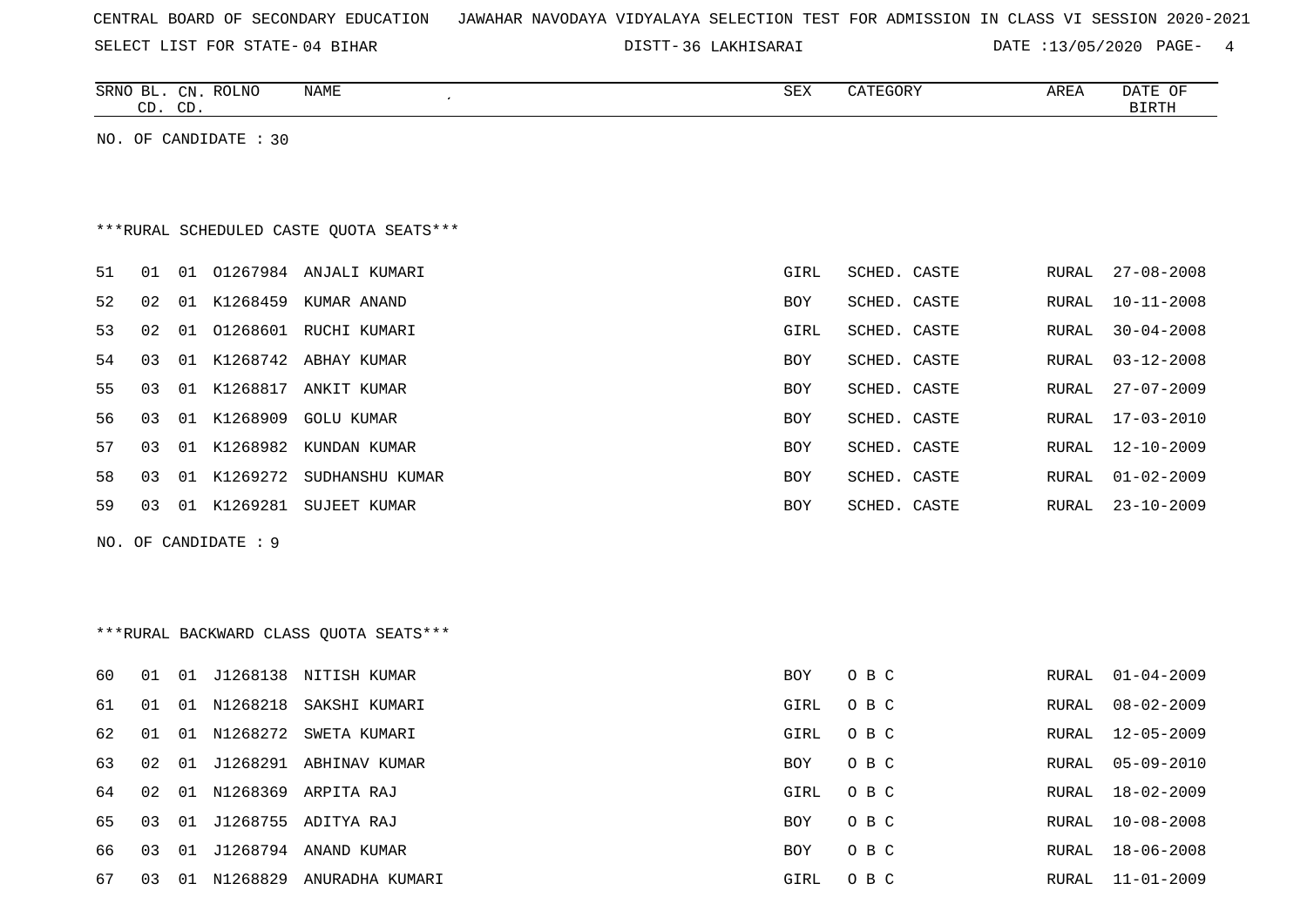SELECT LIST FOR STATE- DISTT- 04 BIHAR

36 LAKHISARAI DATE :13/05/2020 PAGE- 5

|    | CD. CD. |    | SRNO BL. CN. ROLNO    | <b>NAME</b>                             | <b>SEX</b> | CATEGORY     | AREA  | DATE OF<br><b>BIRTH</b> |
|----|---------|----|-----------------------|-----------------------------------------|------------|--------------|-------|-------------------------|
|    |         |    |                       | *** RURAL BACKWARD CLASS QUOTA SEATS*** |            |              |       |                         |
| 68 | 03      | 01 | J1268898              | DIVYANSHU KUMAR                         | BOY        | O B C        | RURAL | $22 - 03 - 2010$        |
| 69 | 03      | 01 | J1269042              | PRANAV KUMAR                            | <b>BOY</b> | O B C        | RURAL | $16 - 03 - 2008$        |
| 70 | 03      | 01 | J1269117              | RAKESH KUMAR                            | <b>BOY</b> | O B C        | RURAL | $12 - 11 - 2007$        |
| 71 | 03      | 01 | N1269267              | SRISTI KUMARI                           | GIRL       | O B C        | RURAL | $20 - 12 - 2008$        |
| 72 | 04      | 01 | J1269431              | UTPAL                                   | BOY        | O B C        | RURAL | $06 - 06 - 2008$        |
| 73 | 04      | 01 |                       | J1269433 VIKASH KUMAR                   | BOY        | O B C        | RURAL | $11 - 01 - 2009$        |
| 74 | 04      | 01 |                       | J1269434 VIKASH KUMAR                   | BOY        | O B C        | RURAL | $06 - 06 - 2008$        |
| 75 | 05      |    |                       | 01 N1269438 ABHINAYA RAJ                | GIRL       | O B C        | RURAL | $09 - 05 - 2008$        |
|    |         |    | NO. OF CANDIDATE : 16 |                                         |            |              |       |                         |
|    |         |    |                       |                                         |            |              |       |                         |
|    |         |    |                       |                                         |            |              |       |                         |
|    |         |    |                       | ***RURAL SCHEDULED TRIBE OUOTA SEATS*** |            |              |       |                         |
| 76 | 02      |    | 01 L1268348           | ANKIT KUMAR                             | <b>BOY</b> | SCHED. TRIBE | RURAL | $04 - 06 - 2010$        |
| 77 | 02      |    | 01 L1268708           | SUNNY KUMAR                             | <b>BOY</b> | SCHED. TRIBE | RURAL | $09 - 10 - 2009$        |
| 78 | 03      |    | 01 L1268821           | ANSH RAJ                                | <b>BOY</b> | SCHED. TRIBE | RURAL | $29 - 05 - 2008$        |
| 79 | 04      | 01 | L1269357              | KANHAIYA KUMAR                          | <b>BOY</b> | SCHED. TRIBE | RURAL | $01 - 01 - 2008$        |
| 80 | 07      |    |                       | 01 L1269736 SURAJ KUMAR                 | BOY        | SCHED. TRIBE | RURAL | $12 - 12 - 2008$        |
|    |         |    |                       |                                         |            |              |       |                         |

NO. OF CANDIDATE : 5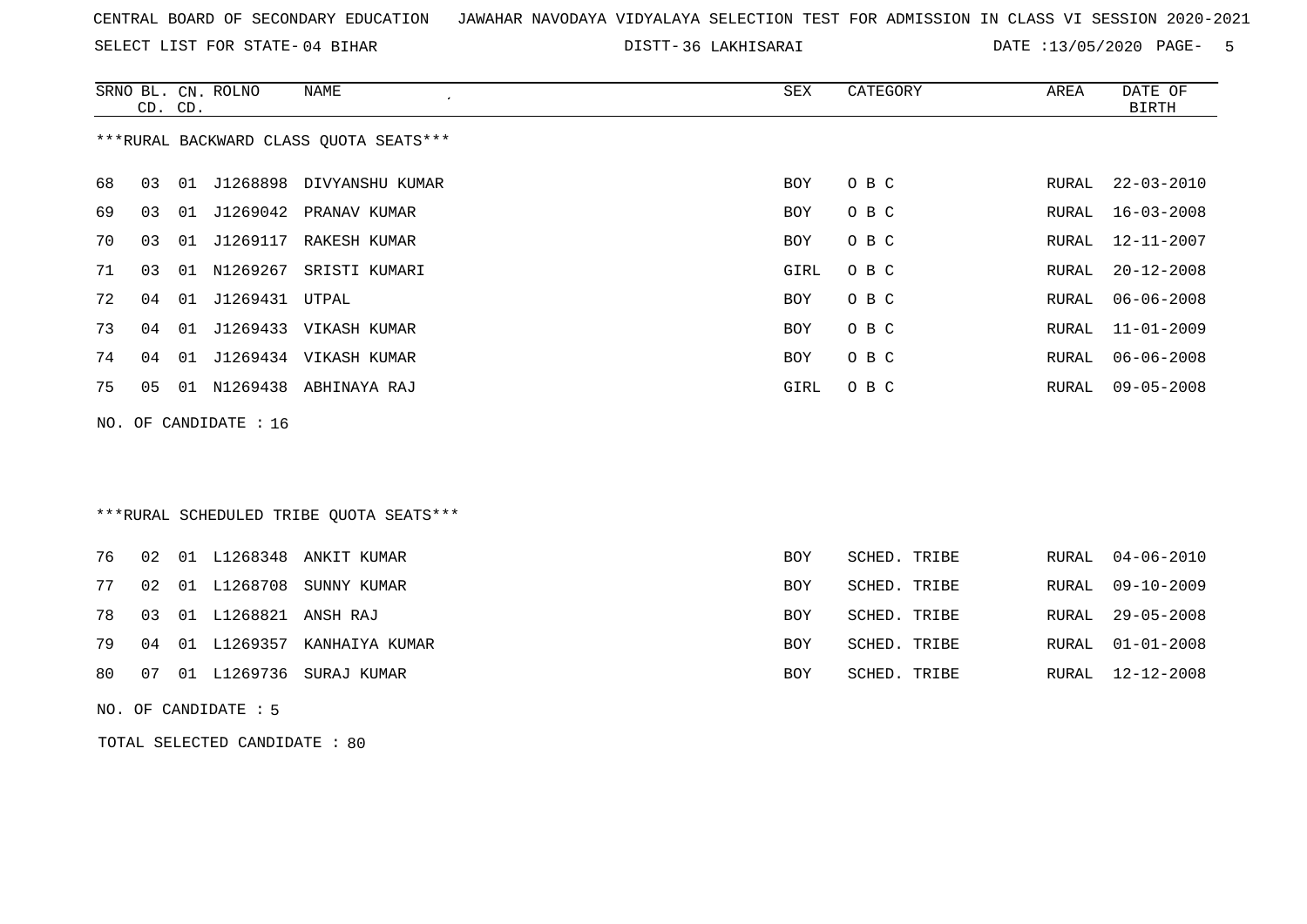SELECT LIST FOR STATE- DISTT- 04 BIHAR

DISTT-37 ROHTAS **DATE** :13/05/2020 PAGE- 1

|    |    | CD. CD. | SRNO BL. CN. ROLNO              | NAME                                   | SEX        | CATEGORY     | AREA         | DATE OF<br><b>BIRTH</b> |
|----|----|---------|---------------------------------|----------------------------------------|------------|--------------|--------------|-------------------------|
|    |    |         | ***OPEN UR SEATS***             |                                        |            |              |              |                         |
| 1  | 09 |         |                                 | 01 M1272862 SUPRIYA KUMARI             | GIRL       | GENERAL      | RURAL        | 08-11-2009              |
| 2  | 10 |         |                                 | 01 J1272958 ROHIT KUMAR                | BOY        | O B C        | RURAL        | $03 - 03 - 2009$        |
| 3  | 10 |         |                                 | 01 M1272966 SHIVANI KUMARI             | GIRL       | GENERAL      | RURAL        | $09 - 12 - 2009$        |
| 4  | 13 | 01      |                                 | J1273452 ANSHU RAJ                     | BOY        | O B C        | RURAL        | 18-07-2009              |
| 5  | 13 |         |                                 | 01 J1273558 DIVYANSHU RAJ              | BOY        | O B C        | RURAL        | $10 - 11 - 2007$        |
| 6  | 16 |         |                                 | 01 J1275225 AARUSH RAJ                 | <b>BOY</b> | O B C        | RURAL        | $08 - 04 - 2008$        |
| 7  | 19 |         |                                 | 01 J1275918 SIDHARTH KUSHWAHA          | <b>BOY</b> | O B C        | RURAL        | $22 - 11 - 2008$        |
|    |    |         | NO. OF CANDIDATE: 7             |                                        |            |              |              |                         |
|    |    |         |                                 |                                        |            |              |              |                         |
|    |    |         |                                 |                                        |            |              |              |                         |
|    |    |         |                                 | ***OPEN SCHEDULED CASTE QUOTA SEATS*** |            |              |              |                         |
| 8  | 08 |         |                                 | 01 K1272698 SHALES KUMAR               | <b>BOY</b> | SCHED. CASTE | RURAL        | $18 - 08 - 2008$        |
| 9  | 10 |         |                                 | 01 K1272904 HIMANSHU RAJ               | BOY        | SCHED. CASTE | RURAL        | $03 - 06 - 2009$        |
| 10 | 13 |         |                                 | 01 K1273610 HEMRAJ ANAND               | BOY        | SCHED. CASTE | <b>RURAL</b> | $08 - 08 - 2008$        |
| 11 | 17 |         |                                 | 01 K1275332 ANUJ KUMAR                 | BOY        | SCHED. CASTE | RURAL        | $04 - 01 - 2010$        |
|    |    |         | NO. OF CANDIDATE : 4            |                                        |            |              |              |                         |
|    |    |         |                                 |                                        |            |              |              |                         |
|    |    |         |                                 |                                        |            |              |              |                         |
|    |    |         | ***OPEN DISABLED QUOTA SEATS*** |                                        |            |              |              |                         |
| 12 | 01 |         |                                 | 01 B1270042 GUNJAN KUMAR               | BOY        | O B C        | URBAN        | $02 - 11 - 2007$        |
| 13 | 01 |         |                                 | 01 I1270710 SONU KUMAR                 | BOY        | GENERAL      | RURAL        | $05 - 08 - 2008$        |
| 14 | 10 |         |                                 | 01 I1272900 GAURAV UPADHYAY            | BOY        | GENERAL      | RURAL        | $02 - 05 - 2008$        |
|    |    |         |                                 |                                        |            |              |              |                         |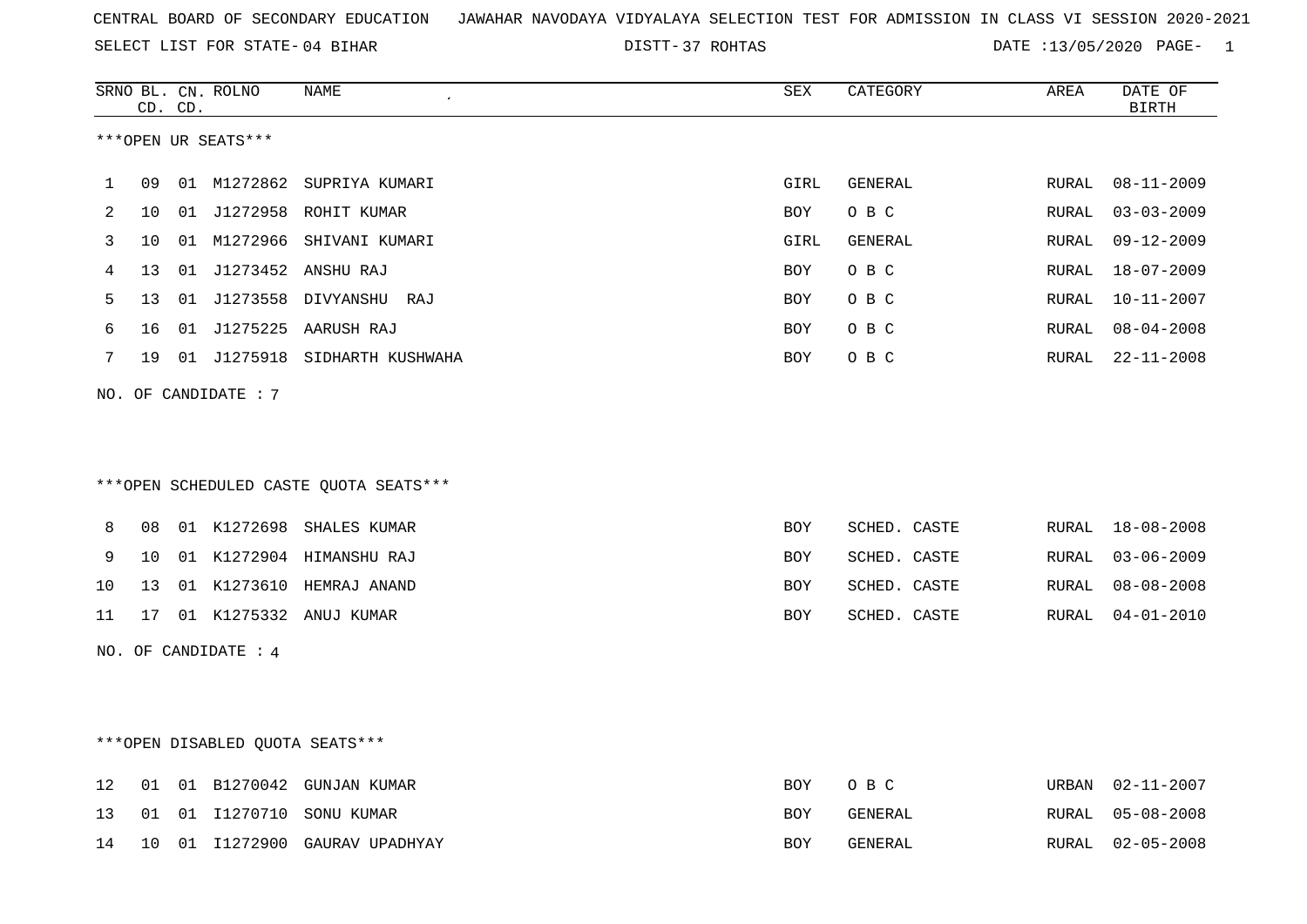| CENTRAL BOARD OF SECONDARY EDUCATION – JAWAHAR NAVODAYA VIDYALAYA SELECTION TEST FOR ADMISSION IN CLASS VI SESSION 2020-2021 |  |  |  |  |
|------------------------------------------------------------------------------------------------------------------------------|--|--|--|--|
|------------------------------------------------------------------------------------------------------------------------------|--|--|--|--|

DISTT-37 ROHTAS DATE :13/05/2020 PAGE- 2

|    |    | CD. CD. | SRNO BL. CN. ROLNO     | <b>NAME</b>                            | ${\tt SEX}$ | CATEGORY     | AREA         | DATE OF<br><b>BIRTH</b> |
|----|----|---------|------------------------|----------------------------------------|-------------|--------------|--------------|-------------------------|
|    |    |         | NO. OF CANDIDATE : 3   |                                        |             |              |              |                         |
|    |    |         |                        |                                        |             |              |              |                         |
|    |    |         |                        |                                        |             |              |              |                         |
|    |    |         |                        | *** OPEN BACKWARD CLASS QUOTA SEATS*** |             |              |              |                         |
| 15 | 01 |         |                        | 01 N1269892 ANUSHKA KUMARI             | GIRL        | O B C        | RURAL        | $13 - 09 - 2008$        |
| 16 | 01 |         |                        | 01 N1270253 NANDANI KUMARI             | GIRL        | O B C        | RURAL        | $11 - 01 - 2011$        |
| 17 | 01 |         |                        | 01 N1270571 SALONI KUMARI              | GIRL        | O B C        | RURAL        | $10 - 12 - 2008$        |
| 18 | 06 |         |                        | 01 N1272072 PALLAVI RAJ                | GIRL        | O B C        | RURAL        | $27 - 11 - 2009$        |
| 19 | 08 |         |                        | 01 N1272587 DIVYA KUMARI               | GIRL        | O B C        | RURAL        | $20 - 04 - 2009$        |
|    |    |         |                        |                                        |             |              |              |                         |
|    |    |         | NO. OF CANDIDATE : 5   |                                        |             |              |              |                         |
|    |    |         |                        |                                        |             |              |              |                         |
|    |    |         |                        | ***OPEN SCHEDULED TRIBE QUOTA SEATS*** |             |              |              |                         |
|    |    |         |                        |                                        |             |              |              |                         |
| 20 | 08 |         |                        | 01 L1272731 VISHAL KUMAR               | BOY         | SCHED. TRIBE | RURAL        | 12-06-2009              |
|    |    |         | NO. OF CANDIDATE : 1   |                                        |             |              |              |                         |
|    |    |         |                        |                                        |             |              |              |                         |
|    |    |         |                        |                                        |             |              |              |                         |
|    |    |         | ***RURAL OPEN SEATS*** |                                        |             |              |              |                         |
|    |    |         |                        |                                        |             |              |              |                         |
| 21 | 01 |         |                        | 01 J1270076 JAYANT KUMAR               | BOY         | O B C        | RURAL        | $31 - 08 - 2008$        |
| 22 | 01 |         |                        | 01 J1270716 SONU KUMAR                 | BOY         | O B C        | RURAL        | $11 - 01 - 2009$        |
| 23 | 02 |         |                        | 01 J1271106 SANDIP KUMAR               | BOY         | O B C        | RURAL        | $26 - 11 - 2008$        |
| 24 | 03 |         |                        | 01 J1271456 SONU KUMAR                 | BOY         | O B C        | <b>RURAL</b> | $15 - 08 - 2008$        |
| 25 | 04 |         |                        | 01 I1271543 HIMANSHU KUMAR             | BOY         | GENERAL      | RURAL        | $10 - 05 - 2008$        |
| 26 | 05 |         |                        | 01 N1271790 SAKSHI KUMARI              | GIRL        | $O$ B $C$    | RURAL        | $26 - 01 - 2008$        |
| 27 |    |         |                        | 06 01 J1272019 KUMAR MANTOSH           | BOY         | O B C        | RURAL        | $12 - 04 - 2008$        |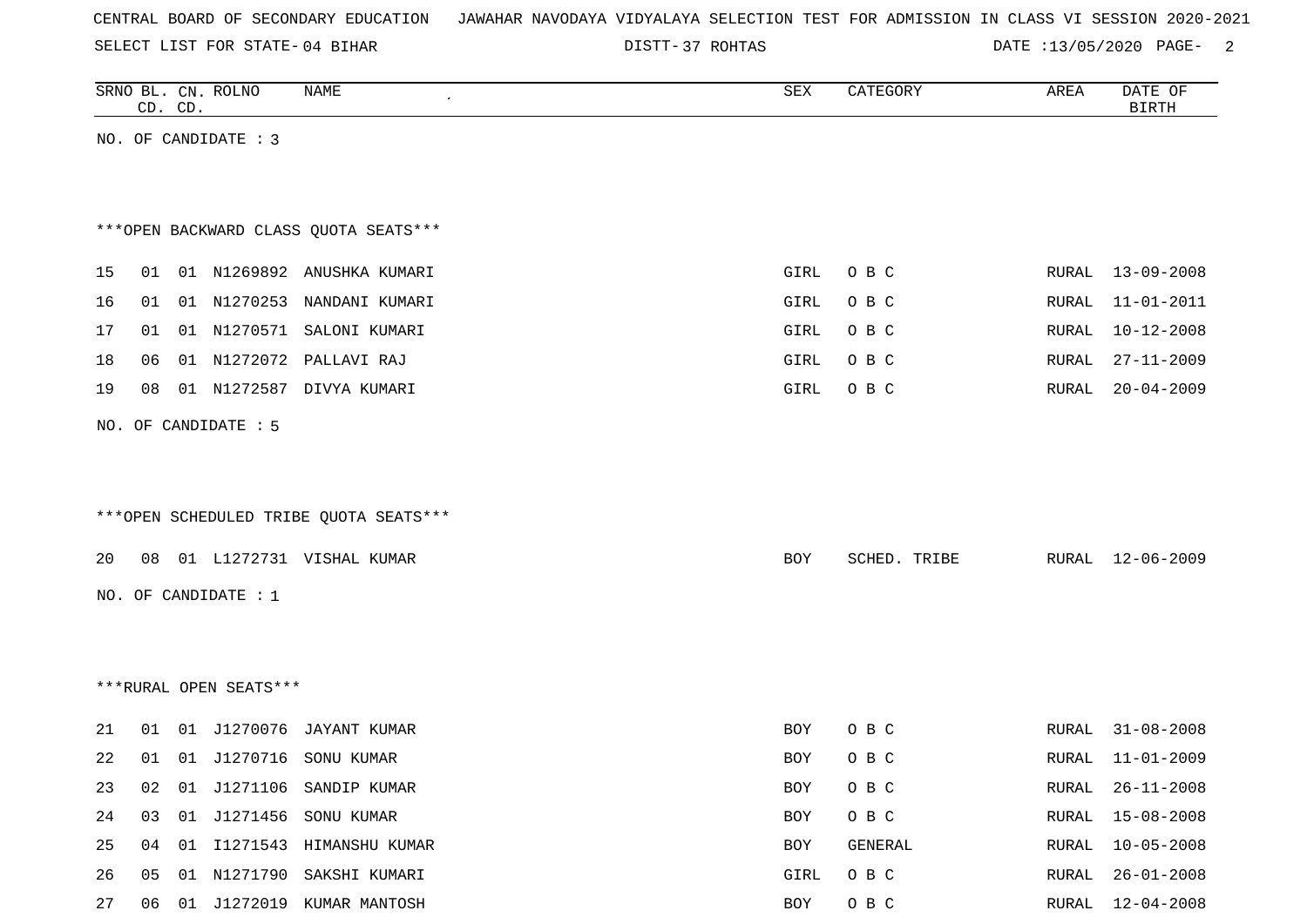37 ROHTAS DATE :13/05/2020 PAGE- 3

|    | CD. CD.                |    | SRNO BL. CN. ROLNO | <b>NAME</b>                 | <b>SEX</b> | CATEGORY       | AREA  | DATE OF<br><b>BIRTH</b> |  |  |
|----|------------------------|----|--------------------|-----------------------------|------------|----------------|-------|-------------------------|--|--|
|    | ***RURAL OPEN SEATS*** |    |                    |                             |            |                |       |                         |  |  |
| 28 | 07                     | 01 | J1272298           | ABHISHEK KUMAR              | <b>BOY</b> | O B C          | RURAL | $05 - 05 - 2008$        |  |  |
| 29 | 08                     | 01 | J1272577           | CHANDAN KUMAR               | BOY        | O B C          | RURAL | $10 - 03 - 2008$        |  |  |
| 30 | 08                     | 01 |                    | J1272713 SUDHANSHU KUMAR    | BOY        | O B C          | RURAL | $05 - 12 - 2009$        |  |  |
| 31 | 09                     | 01 |                    | J1272821 RAVISH KUMAR       | BOY        | O B C          | RURAL | $02 - 01 - 2009$        |  |  |
| 32 | 09                     | 01 | J1272856           | SUMAN KUMAR                 | BOY        | O B C          | RURAL | $07 - 05 - 2009$        |  |  |
| 33 | 10                     | 01 | M1272967           | SHIVANI KUMARI              | GIRL       | GENERAL        | RURAL | $10 - 08 - 2009$        |  |  |
| 34 | 11                     | 01 |                    | J1273002 KOMAL KUMAR MEHTA  | BOY        | O B C          | RURAL | $02 - 11 - 2007$        |  |  |
| 35 | 12 <sub>1</sub>        | 01 |                    | J1273062 ANKIT KUMAR        | BOY        | O B C          | RURAL | $01 - 07 - 2009$        |  |  |
| 36 | 12 <sub>1</sub>        |    |                    | 01 M1273072 ANU KUMARI      | GIRL       | <b>GENERAL</b> | RURAL | $02 - 01 - 2008$        |  |  |
| 37 | 12 <sub>1</sub>        | 01 |                    | J1273084 AYUSH KUMAR        | BOY        | O B C          | RURAL | $27 - 09 - 2009$        |  |  |
| 38 | 13                     | 01 |                    | J1273469 ASHISH RAJ         | BOY        | O B C          | RURAL | $29 - 12 - 2008$        |  |  |
| 39 | 13                     | 01 |                    | J1273965 PRIYANK RAJ SHARMA | <b>BOY</b> | O B C          | RURAL | $02 - 03 - 2008$        |  |  |
| 40 | 14                     | 01 | J1274639           | SANDEEP GUPTA               | BOY        | O B C          | RURAL | $29 - 04 - 2008$        |  |  |
| 41 | 14                     | 01 |                    | I1274705 VIVEK RAJ SINGH    | BOY        | GENERAL        | RURAL | $30 - 11 - 2009$        |  |  |
| 42 | 15                     | 01 | K1275047           | RAVI KUMAR                  | BOY        | SCHED. CASTE   | RURAL | $14 - 02 - 2009$        |  |  |
| 43 | 16                     | 01 |                    | J1275272 PRAVIN KUMAR       | BOY        | O B C          | RURAL | $10 - 02 - 2009$        |  |  |
| 44 | 17                     | 01 | J1275370           | HIMANSHU GUPTA              | <b>BOY</b> | O B C          | RURAL | $14 - 09 - 2009$        |  |  |
| 45 | 17                     | 01 | J1275451           | SURAJ KUMAR                 | BOY        | O B C          | RURAL | $11 - 08 - 2009$        |  |  |
| 46 | 18                     | 01 | J1275525           | CHANDAN KUMAR               | <b>BOY</b> | O B C          | RURAL | $01 - 09 - 2009$        |  |  |
| 47 | 18                     |    |                    | 01 J1275792 UJJAWAL KUMAR   | BOY        | O B C          | RURAL | $20 - 03 - 2010$        |  |  |
| 48 | 19                     |    |                    | 01 J1275896 RAVI KUMAR      | BOY        | O B C          | RURAL | $01 - 11 - 2009$        |  |  |
|    |                        |    |                    |                             |            |                |       |                         |  |  |

NO. OF CANDIDATE : 28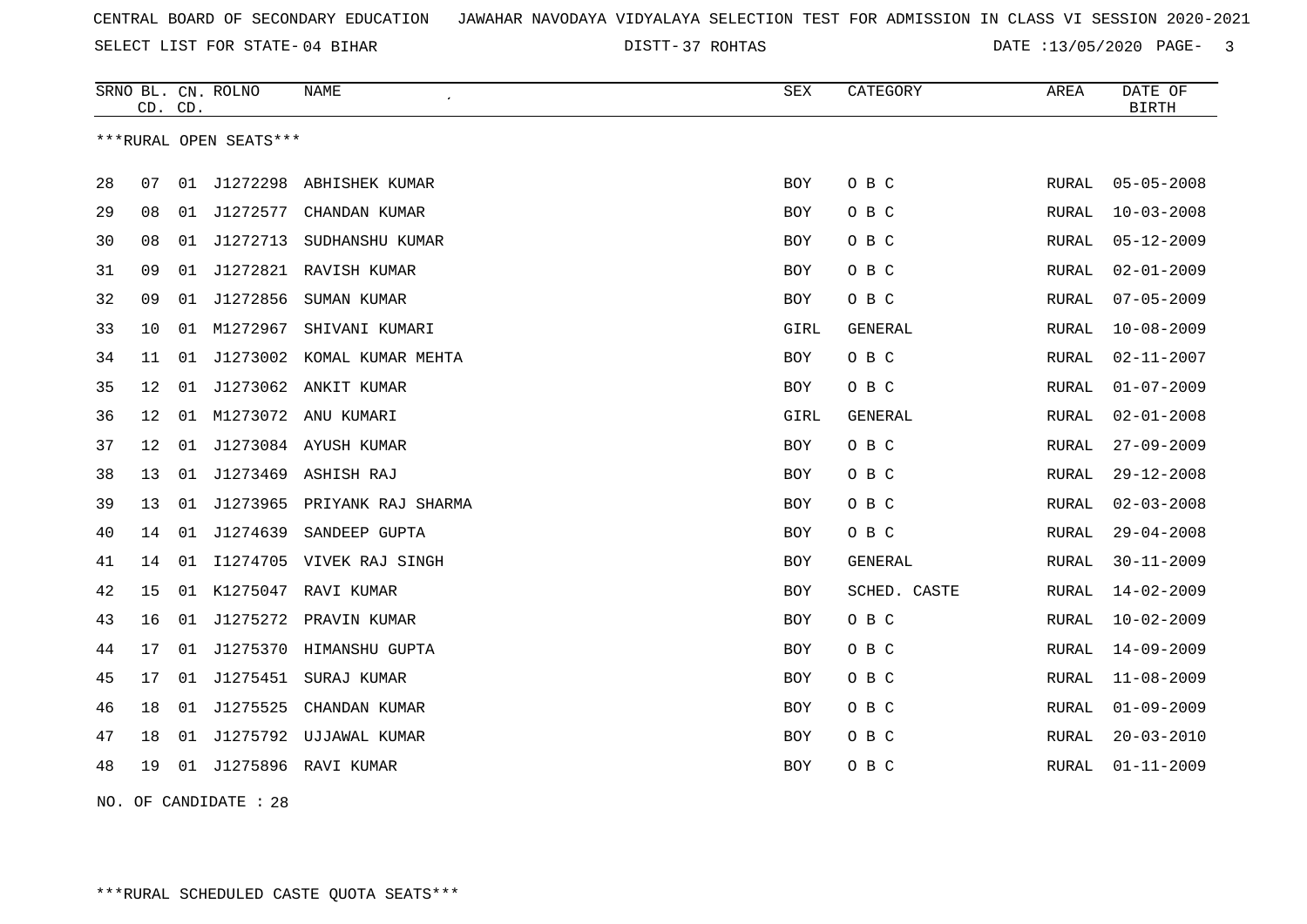SELECT LIST FOR STATE- DISTT- 04 BIHAR

DISTT-37 ROHTAS **DATE** :13/05/2020 PAGE- 4

|    | CD. CD.                                 |    | SRNO BL. CN. ROLNO    | <b>NAME</b><br>$\cdot$                  | <b>SEX</b> | CATEGORY     | AREA         | DATE OF<br><b>BIRTH</b> |  |  |
|----|-----------------------------------------|----|-----------------------|-----------------------------------------|------------|--------------|--------------|-------------------------|--|--|
|    |                                         |    |                       | ***RURAL SCHEDULED CASTE QUOTA SEATS*** |            |              |              |                         |  |  |
| 49 | 01                                      |    |                       | 01 K1269940 BAIJNATH KUMAR              | <b>BOY</b> | SCHED. CASTE | RURAL        | $01 - 01 - 2008$        |  |  |
| 50 | 02                                      |    |                       | 01 01271085 RIYA KUMARI                 | GIRL       | SCHED. CASTE | RURAL        | $21 - 03 - 2009$        |  |  |
| 51 | 09                                      |    | 01 K1272853           | SHYAM KUMAR                             | BOY        | SCHED. CASTE | RURAL        | $06 - 01 - 2010$        |  |  |
| 52 | 09                                      |    | 01 K1272859           | SUNNY KUMAR                             | <b>BOY</b> | SCHED. CASTE | RURAL        | $07 - 11 - 2009$        |  |  |
| 53 | 09                                      | 01 | 01272865              | SWEETY KUMARI                           | GIRL       | SCHED. CASTE | <b>RURAL</b> | $16 - 07 - 2008$        |  |  |
| 54 | 10                                      | 01 | K1272877              | ADITYA RAJ                              | BOY        | SCHED. CASTE | <b>RURAL</b> | $04 - 05 - 2009$        |  |  |
| 55 | 12                                      | 01 | 01273195              | PRIYANSHU KUMARI                        | GIRL       | SCHED. CASTE | <b>RURAL</b> | $30 - 01 - 2010$        |  |  |
| 56 | 13                                      |    |                       | 01 K1273325 ABHISHEK KUMAR              | <b>BOY</b> | SCHED. CASTE | RURAL        | $01 - 11 - 2008$        |  |  |
| 57 | 16                                      |    | 01 K1275286           | SAURABH KUMAR                           | <b>BOY</b> | SCHED. CASTE | RURAL        | $06 - 08 - 2008$        |  |  |
| 58 | 17                                      |    | 01 K1275448           | SONU KUMAR                              | <b>BOY</b> | SCHED. CASTE | RURAL        | $08 - 09 - 2009$        |  |  |
| 59 | 19                                      |    |                       | 01 K1275904 ROHIT KUMAR                 | <b>BOY</b> | SCHED. CASTE | RURAL        | $03 - 03 - 2009$        |  |  |
|    |                                         |    | NO. OF CANDIDATE : 11 |                                         |            |              |              |                         |  |  |
|    |                                         |    |                       |                                         |            |              |              |                         |  |  |
|    |                                         |    |                       |                                         |            |              |              |                         |  |  |
|    | *** RURAL BACKWARD CLASS QUOTA SEATS*** |    |                       |                                         |            |              |              |                         |  |  |
| 60 | 03                                      |    |                       | 01 N1271193 AISHA BADAR                 | GIRL       | O B C        | RURAL        | 10-11-2009              |  |  |

| 05-01-2008<br>01 N1271530 CHANDANI KUMARI<br>61<br>04<br>O B C<br>GIRL<br>RURAL<br>62<br>N1271536<br>07-01-2009<br>O B C<br>04<br>GOLDI KUMARI<br>GIRL<br>01<br>RURAL<br>02-08-2009<br>63<br>N1271564<br>O B C<br>04<br>MUSKAN GOSWAMI<br>01<br>GIRL<br>RURAL<br>J1271679<br>O B C<br>$02 - 05 - 2008$<br>64<br>04<br>01<br>SURAJ KUMAR<br><b>BOY</b><br>RURAL<br>N1272908<br>$20 - 05 - 2009$<br>O B C<br>65<br>01<br>KHUSHI KUMARI<br>GIRL<br>RURAL<br>10<br>J1272944<br>$02 - 12 - 2008$<br>O B C<br>66<br>RAHUL KUMAR MEHTA<br>1 O<br>. N 1<br>BOY<br>RURAL<br>$20 - 06 - 2008$<br>J1272950<br>O B C<br>67<br>01<br>RAUSHAN KUMAR<br>1 O<br><b>BOY</b><br>RURAL<br>N1272960<br>68<br>$08 - 02 - 2008$<br>O B C<br>SALONI KUMARI<br>GIRL<br>RURAL<br>1 O<br>01<br>N1272961<br>$08 - 02 - 2008$<br>69<br>O B C<br>SANJANA GUPTA<br>GIRL<br>RURAL<br>10<br>-01 |  |  |  |  |  |
|-----------------------------------------------------------------------------------------------------------------------------------------------------------------------------------------------------------------------------------------------------------------------------------------------------------------------------------------------------------------------------------------------------------------------------------------------------------------------------------------------------------------------------------------------------------------------------------------------------------------------------------------------------------------------------------------------------------------------------------------------------------------------------------------------------------------------------------------------------------------|--|--|--|--|--|
|                                                                                                                                                                                                                                                                                                                                                                                                                                                                                                                                                                                                                                                                                                                                                                                                                                                                 |  |  |  |  |  |
|                                                                                                                                                                                                                                                                                                                                                                                                                                                                                                                                                                                                                                                                                                                                                                                                                                                                 |  |  |  |  |  |
|                                                                                                                                                                                                                                                                                                                                                                                                                                                                                                                                                                                                                                                                                                                                                                                                                                                                 |  |  |  |  |  |
|                                                                                                                                                                                                                                                                                                                                                                                                                                                                                                                                                                                                                                                                                                                                                                                                                                                                 |  |  |  |  |  |
|                                                                                                                                                                                                                                                                                                                                                                                                                                                                                                                                                                                                                                                                                                                                                                                                                                                                 |  |  |  |  |  |
|                                                                                                                                                                                                                                                                                                                                                                                                                                                                                                                                                                                                                                                                                                                                                                                                                                                                 |  |  |  |  |  |
|                                                                                                                                                                                                                                                                                                                                                                                                                                                                                                                                                                                                                                                                                                                                                                                                                                                                 |  |  |  |  |  |
|                                                                                                                                                                                                                                                                                                                                                                                                                                                                                                                                                                                                                                                                                                                                                                                                                                                                 |  |  |  |  |  |
|                                                                                                                                                                                                                                                                                                                                                                                                                                                                                                                                                                                                                                                                                                                                                                                                                                                                 |  |  |  |  |  |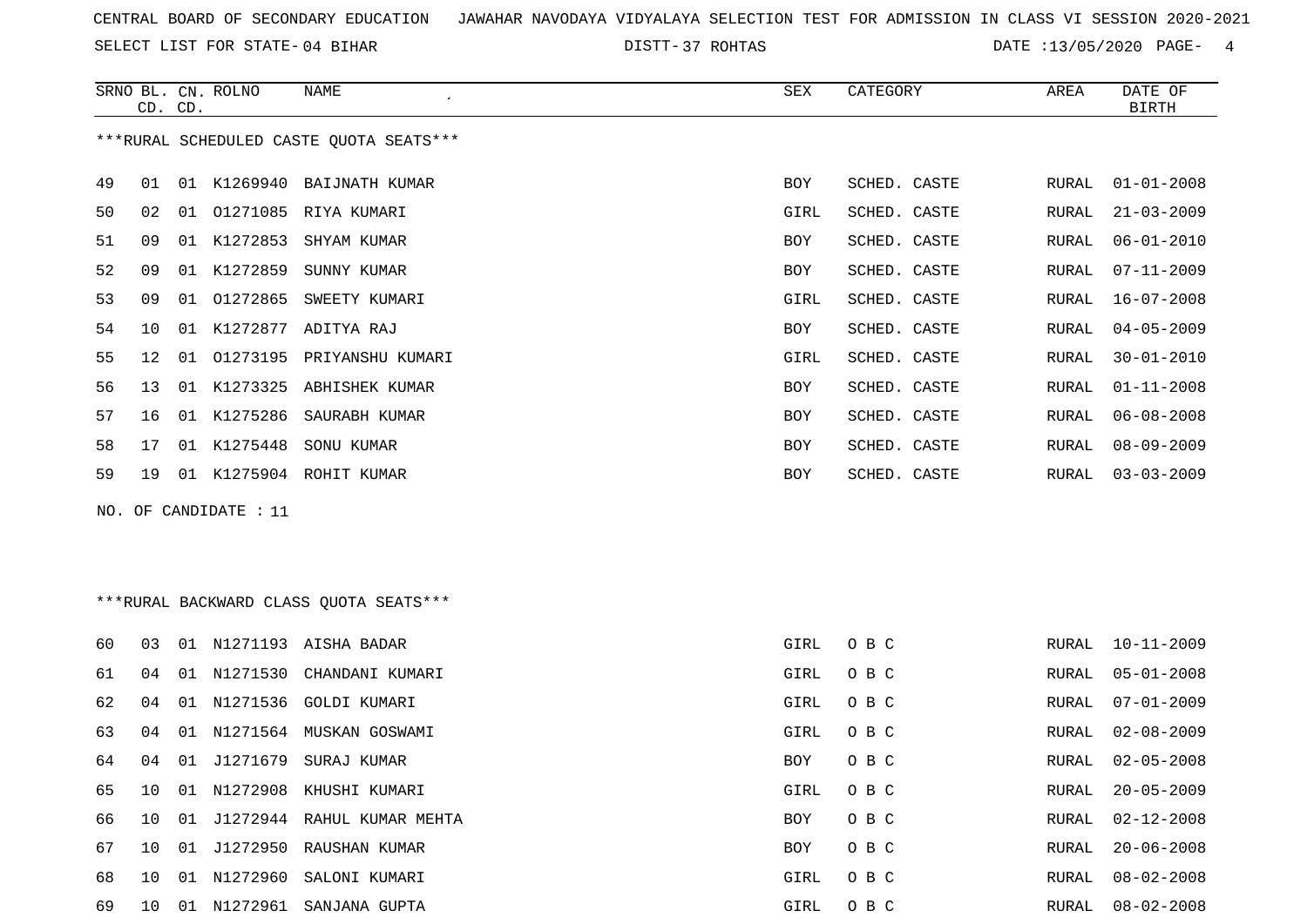SELECT LIST FOR STATE- DISTT- 04 BIHAR

37 ROHTAS DATE :13/05/2020 PAGE- 5

|                                        | CD. CD.                 |    | SRNO BL. CN. ROLNO | NAME                     | SEX  | CATEGORY | AREA  | DATE OF<br>BIRTH |  |  |
|----------------------------------------|-------------------------|----|--------------------|--------------------------|------|----------|-------|------------------|--|--|
| ***RURAL BACKWARD CLASS QUOTA SEATS*** |                         |    |                    |                          |      |          |       |                  |  |  |
| 70                                     | 13                      | 01 |                    | N1273570 FALAK NAAZ      | GIRL | O B C    |       | RURAL 07-09-2008 |  |  |
| 71                                     | 17                      | 01 |                    | N1275325 ANKITA KUMARI   | GIRL | O B C    |       | RURAL 15-02-2008 |  |  |
| 72                                     | 18                      |    |                    | 01 N1275538 DURGA KUMARI | GIRL | O B C    |       | RURAL 05-02-2009 |  |  |
| 73                                     | 18                      | 01 | N1275618           | MUSKAN KUMARI            | GIRL | O B C    | RURAL | 15-09-2007       |  |  |
| 74                                     | 18                      | 01 |                    | N1275762 SHIWANI SHEKHAR | GIRL | O B C    | RURAL | $09 - 06 - 2008$ |  |  |
| 75                                     | 19                      |    | 01 J1275830        | ANKUSH KUMAR             | BOY  | O B C    | RURAL | 01-01-2010       |  |  |
|                                        | NO. OF CANDIDATE : $16$ |    |                    |                          |      |          |       |                  |  |  |

# \*\*\*RURAL SCHEDULED TRIBE QUOTA SEATS\*\*\*

|  |  | 76 05 01 P1271785 RIYA VISHWAKARMA    | GIRL       | SCHED. TRIBE | RURAL 28-11-2008 |
|--|--|---------------------------------------|------------|--------------|------------------|
|  |  | 77 08 01 L1272615 KUMAR UTKARSH ANANT | <b>BOY</b> | SCHED. TRIBE | RURAL 13-09-2008 |
|  |  | 78 13 01 L1273428 ANKIT KUMAR         | <b>BOY</b> | SCHED. TRIBE | RURAL 07-08-2008 |
|  |  | 79 13 01 P1273561 DURGA KUMARI        | GIRL       | SCHED. TRIBE | RURAL 04-05-2010 |
|  |  | 80 13 01 L1273934 PRITAM KUMAR        | <b>BOY</b> | SCHED. TRIBE | RURAL 07-07-2009 |
|  |  |                                       |            |              |                  |

NO. OF CANDIDATE : 5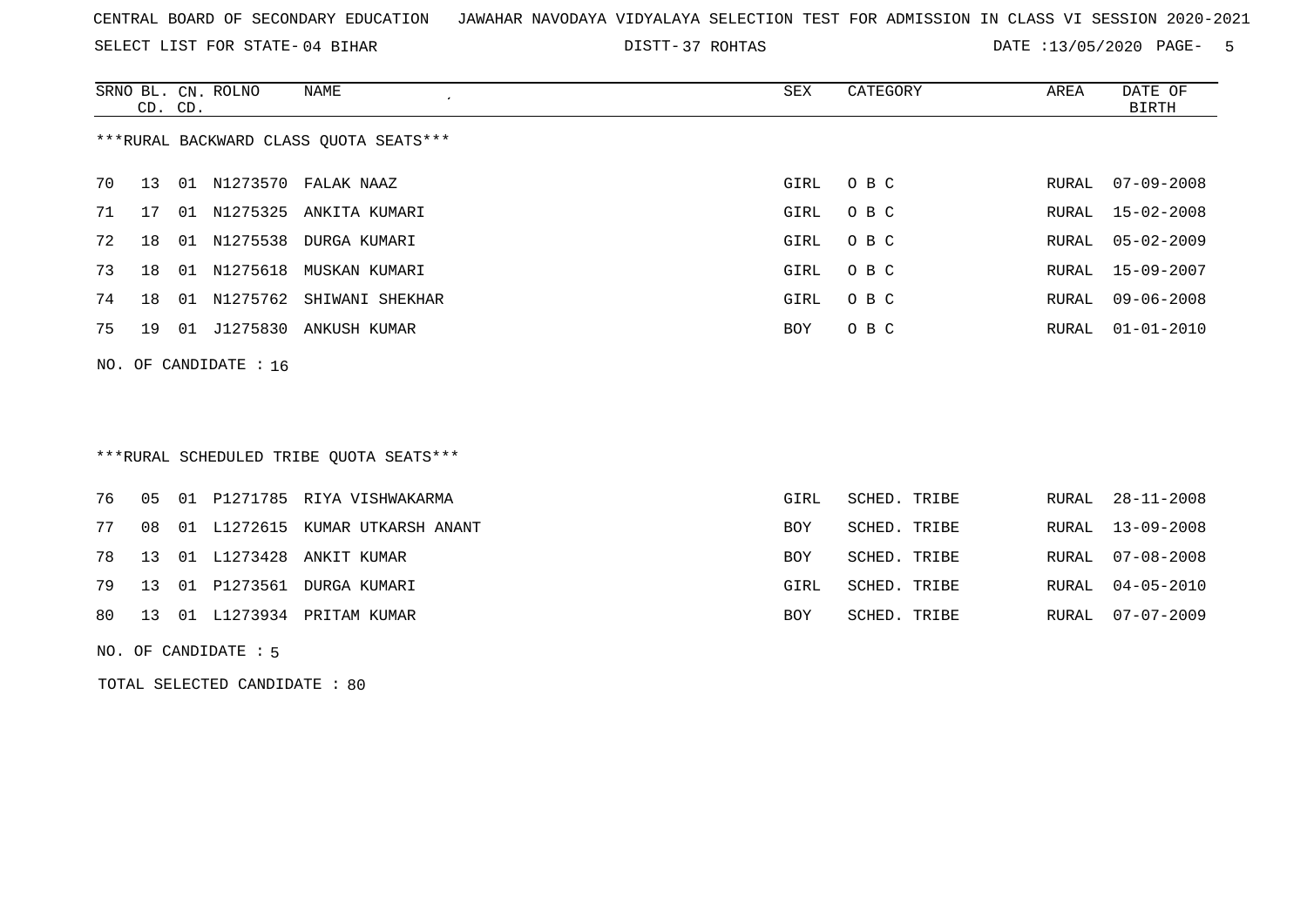SELECT LIST FOR STATE- DISTT- 04 BIHAR

DISTT-38 ARWAL 2008 2020 DATE :13/05/2020 PAGE- 1

|              |    | CD. CD. | SRNO BL. CN. ROLNO   | <b>NAME</b>                            | SEX        | CATEGORY     | AREA         | DATE OF<br><b>BIRTH</b> |
|--------------|----|---------|----------------------|----------------------------------------|------------|--------------|--------------|-------------------------|
|              |    |         | ***OPEN UR SEATS***  |                                        |            |              |              |                         |
| $\mathbf{1}$ | 03 |         |                      | 01 J1277542 BIKASH KUMAR               | <b>BOY</b> | O B C        | RURAL        | $08 - 03 - 2008$        |
| 2            | 03 |         |                      | 01 J1277815 SANJEEV KUMAR              | <b>BOY</b> | O B C        |              | RURAL 10-03-2009        |
|              |    |         | NO. OF CANDIDATE : 2 |                                        |            |              |              |                         |
|              |    |         |                      |                                        |            |              |              |                         |
|              |    |         |                      | ***OPEN SCHEDULED CASTE QUOTA SEATS*** |            |              |              |                         |
| 3            | 05 |         |                      | 01 K1278240 JANME JAY KUMAR            | <b>BOY</b> | SCHED. CASTE |              | RURAL 08-12-2008        |
| 4            |    |         |                      | 05 01 K1278247 KUMAR UTKARSH           | BOY        | SCHED. CASTE | RURAL        | $08 - 09 - 2009$        |
|              |    |         | NO. OF CANDIDATE : 2 |                                        |            |              |              |                         |
|              |    |         |                      |                                        |            |              |              |                         |
|              |    |         |                      | *** OPEN DISABLED QUOTA SEATS***       |            |              |              |                         |
| 5            | 01 |         |                      | 01 J1276123 ASHISH KUMAR               | BOY        | O B C        |              | RURAL 05-07-2009        |
| 6            | 01 |         |                      | 01 N1276524 NISHI KUMAR                | GIRL       | O B C        | RURAL        | $10 - 03 - 2008$        |
|              |    |         | NO. OF CANDIDATE : 2 |                                        |            |              |              |                         |
|              |    |         |                      |                                        |            |              |              |                         |
|              |    |         |                      | *** OPEN BACKWARD CLASS QUOTA SEATS*** |            |              |              |                         |
| 7            | 01 |         |                      | 01 J1276170 BIPUL KUMAR                | BOY        | O B C        | <b>RURAL</b> | $10 - 10 - 2010$        |
| 8            | 02 |         | 01 N1277390          | SREYA BHARTI                           | GIRL       | O B C        | RURAL        | 09-03-2010              |
| 9            | 03 |         |                      | 01 N1277657 NEHA KUMARI                | GIRL       | O B C        | RURAL        | $10 - 10 - 2008$        |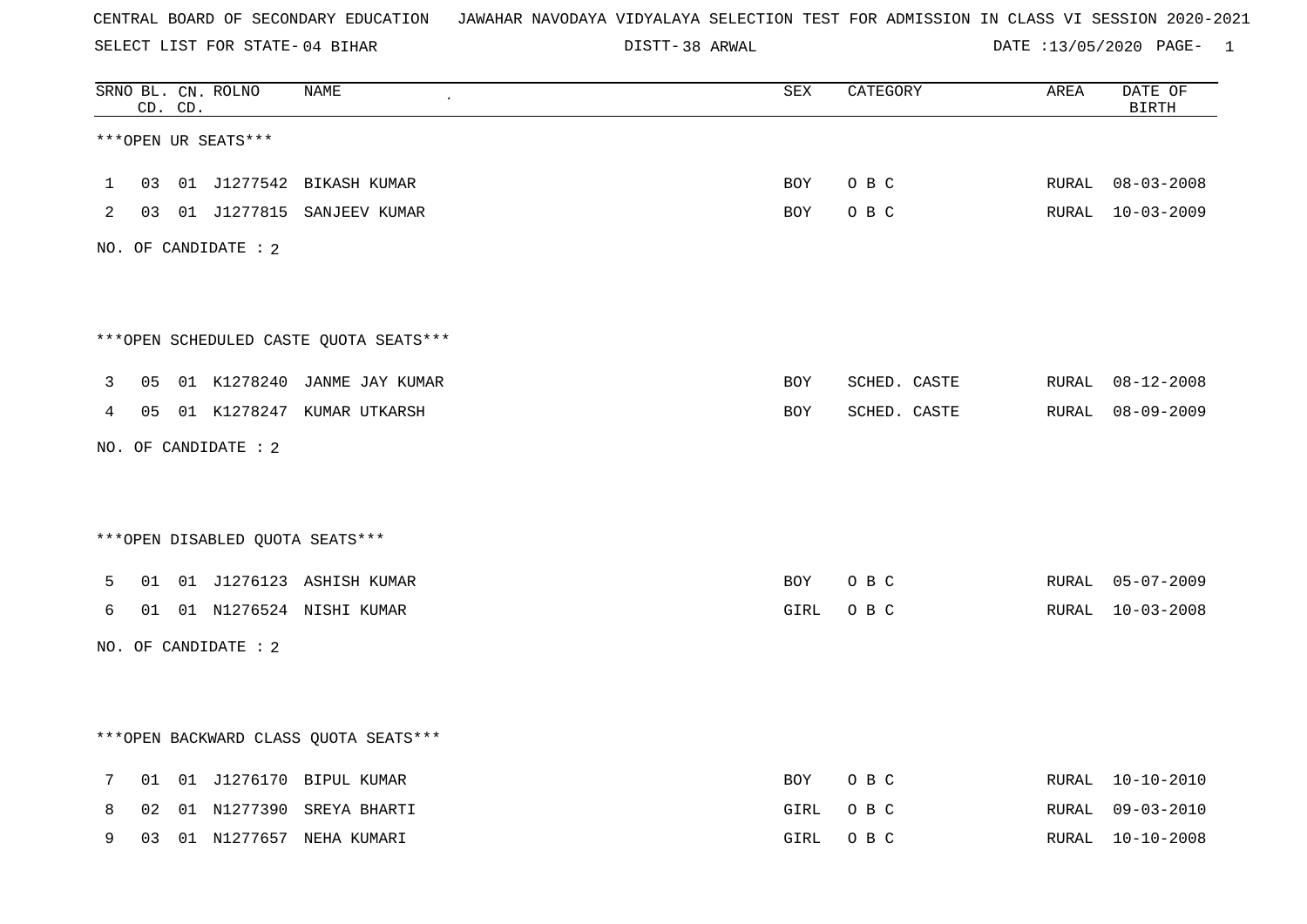| CENTRAL BOARD OF SECONDARY EDUCATION – JAWAHAR NAVODAYA VIDYALAYA SELECTION TEST FOR ADMISSION IN CLASS VI SESSION 2020-2021 |  |
|------------------------------------------------------------------------------------------------------------------------------|--|
|------------------------------------------------------------------------------------------------------------------------------|--|

SELECT LIST FOR STATE- DISTT- 04 BIHAR

DISTT-38 ARWAL 2008 CONTERCT 2018 DATE :13/05/2020 PAGE-

|    | CD. CD. | SRNO BL. CN. ROLNO     | NAME                                   | SEX        | CATEGORY       | AREA         | DATE OF<br><b>BIRTH</b> |
|----|---------|------------------------|----------------------------------------|------------|----------------|--------------|-------------------------|
|    |         | NO. OF CANDIDATE : 3   |                                        |            |                |              |                         |
|    |         |                        |                                        |            |                |              |                         |
|    |         |                        |                                        |            |                |              |                         |
|    |         |                        | ***OPEN SCHEDULED TRIBE QUOTA SEATS*** |            |                |              |                         |
| 10 | 02      |                        | 01 L1277394 SUBHAM KUMAR               | <b>BOY</b> | SCHED. TRIBE   | RURAL        | $03 - 02 - 2009$        |
|    |         | NO. OF CANDIDATE : $1$ |                                        |            |                |              |                         |
|    |         |                        |                                        |            |                |              |                         |
|    |         |                        |                                        |            |                |              |                         |
|    |         | ***RURAL OPEN SEATS*** |                                        |            |                |              |                         |
| 11 | 01      |                        | 01 N1276139 AYUSHI NANDAN              | GIRL       | O B C          | RURAL        | $24 - 09 - 2008$        |
| 12 | 01      |                        | 01 M1276872 SANJNA KUMARI              | GIRL       | GENERAL        | RURAL        | $26 - 03 - 2010$        |
| 13 | 02      |                        | 01 J1277172 ANUPAM RAJ                 | <b>BOY</b> | O B C          | RURAL        | $06 - 12 - 2009$        |
| 14 | 02      |                        | 01 J1277194 BRAJESH KUMAR              | <b>BOY</b> | O B C          | RURAL        | $18 - 05 - 2008$        |
| 15 | 02      |                        | 01 J1277201 DHEERAJ KUMAR              | <b>BOY</b> | O B C          | RURAL        | $11 - 10 - 2009$        |
| 16 | 03      |                        | 01 J1277527 ASHUTOSH KUMAR             | <b>BOY</b> | O B C          | RURAL        | $10 - 05 - 2009$        |
| 17 | 03      |                        | 01 I1277579 HARSHIT PATEL              | <b>BOY</b> | GENERAL        | RURAL        | $27 - 12 - 2009$        |
| 18 | 03      |                        | 01 J1277793 ROHIT KUMAR                | <b>BOY</b> | O B C          | RURAL        | $19 - 06 - 2008$        |
| 19 | 03      |                        | 01 J1277921 VICKY KUMAR                | <b>BOY</b> | O B C          | RURAL        | $10 - 02 - 2009$        |
| 20 | 04      | 01 I1277963 ANSH RAJ   |                                        | <b>BOY</b> | <b>GENERAL</b> | <b>RURAL</b> | $01 - 06 - 2008$        |
| 21 | 04      |                        | 01 J1278026 MANIKANT KUMAR             | <b>BOY</b> | O B C          | RURAL        | $23 - 11 - 2008$        |
| 22 | 04      |                        | 01 J1278131 SHIV PRAKASH               | <b>BOY</b> | O B C          | RURAL        | $30 - 10 - 2009$        |
| 23 | 05      |                        | 01 J1278248 KUMAR UTKARSH              | <b>BOY</b> | O B C          | RURAL        | 13-12-2009              |
| 24 | 05      |                        | 01 J1278255 MONU KUMAR                 | <b>BOY</b> | O B C          | RURAL        | $05 - 08 - 2008$        |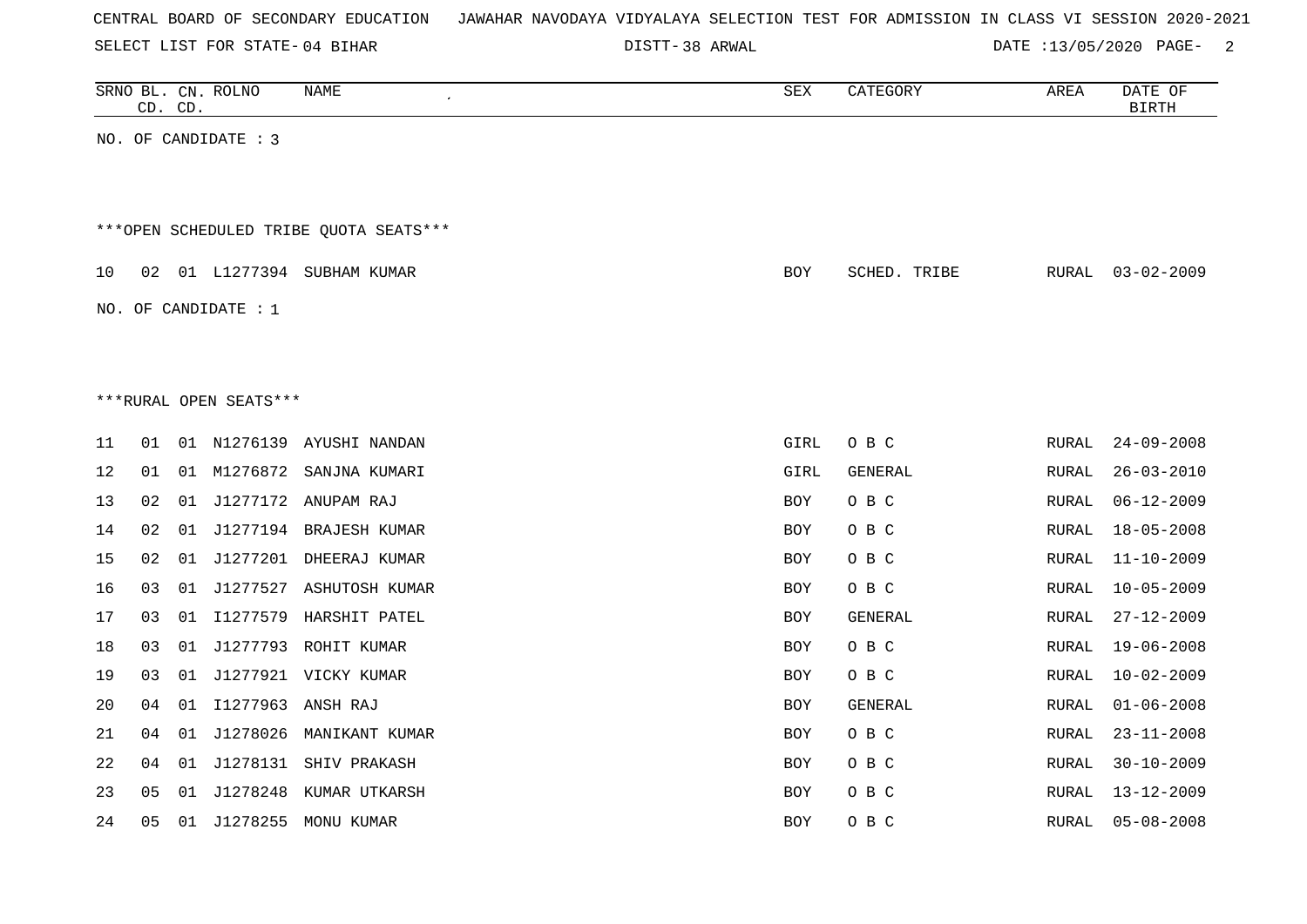|  |  |  | CENTRAL BOARD OF SECONDARY EDUCATION – JAWAHAR NAVODAYA VIDYALAYA SELECTION TEST FOR ADMISSION IN CLASS VI SESSION 2020-2021 |  |  |  |  |  |  |  |  |  |  |  |  |  |  |
|--|--|--|------------------------------------------------------------------------------------------------------------------------------|--|--|--|--|--|--|--|--|--|--|--|--|--|--|
|--|--|--|------------------------------------------------------------------------------------------------------------------------------|--|--|--|--|--|--|--|--|--|--|--|--|--|--|

SELECT LIST FOR STATE- DISTT- 04 BIHAR

38 ARWAL DATE :13/05/2020 PAGE- 3

| SRNO<br>BL   | $\cap$<br>◡ェ◥    | $DT$ NTC<br>ROLINC | <b>NAME</b> | $\sim$ m $\sim$<br>∆∟ت | $'$ $\pi$ $\pi$ $\pi$ .<br>いいしに<br>$\overline{\phantom{a}}$ | AREA | DATE<br>$\sim$ $\sim$<br>OF. |
|--------------|------------------|--------------------|-------------|------------------------|-------------------------------------------------------------|------|------------------------------|
| $\sim$<br>-- | $\sqrt{2}$<br>◡◡ |                    |             |                        |                                                             |      |                              |
|              |                  |                    |             |                        |                                                             |      |                              |

NO. OF CANDIDATE : 14

# \*\*\*RURAL SCHEDULED CASTE QUOTA SEATS\*\*\*

| 25 |    |       |             | 01 01 K1276182 CHANDAN KUMAR    | <b>BOY</b> | SCHED. CASTE |       | RURAL 02-02-2009 |
|----|----|-------|-------------|---------------------------------|------------|--------------|-------|------------------|
| 26 | 01 |       |             | 01 01276523 NISHA SAGAR         | GIRL       | SCHED. CASTE |       | RURAL 13-10-2008 |
| 27 |    |       |             | 03 01 K1277435 ADITYA RAJ KUMAR | <b>BOY</b> | SCHED. CASTE |       | RURAL 21-12-2009 |
| 28 | 03 |       |             | 01 01277518 AROHI KUMARI        | GIRL       | SCHED. CASTE |       | RURAL 05-04-2009 |
| 29 | 04 |       | 01 K1278144 | SONU KUMAR                      | <b>BOY</b> | SCHED. CASTE | RURAL | 28-02-2008       |
| 30 | 05 | . N 1 | 01278267    | NITU KUMARI                     | GIRL       | SCHED. CASTE | RURAL | 15-07-2008       |
|    |    |       |             |                                 |            |              |       |                  |

NO. OF CANDIDATE : 6

\*\*\*RURAL BACKWARD CLASS QUOTA SEATS\*\*\*

| 31 | 01 | 01  | J1277040 | SURAJ SINGH         | <b>BOY</b> | O B C |       | RURAL 14-09-2008 |
|----|----|-----|----------|---------------------|------------|-------|-------|------------------|
| 32 | 02 | 01  | N1277411 | VEDIKA BHAUMIK      | GIRL       | O B C |       | RURAL 15-02-2009 |
| 33 | 03 | 01  | N1277477 | ANJALI KUMARI       | GIRL       | O B C |       | RURAL 03-11-2008 |
| 34 | 03 | 01  | N1277860 | SNEHA KUMARI        | GIRL       | O B C |       | RURAL 14-03-2009 |
| 35 | 04 | 01  | J1277939 | ABHISHEK KUMAR      | <b>BOY</b> | O B C |       | RURAL 10-06-2009 |
| 36 | 04 | 01  | N1277971 | ARADHYA KUMARI      | GIRL       | O B C | RURAL | $05 - 07 - 2009$ |
| 37 | 04 | O 1 | N1277996 | GAURIKA MAHI        | GIRL       | O B C |       | RURAL 11-08-2007 |
| 38 | 04 | -01 | J1278127 | SHASHI KUMAR SAURAV | <b>BOY</b> | O B C | RURAL | 24-12-2009       |
|    |    |     |          |                     |            |       |       |                  |

NO. OF CANDIDATE : 8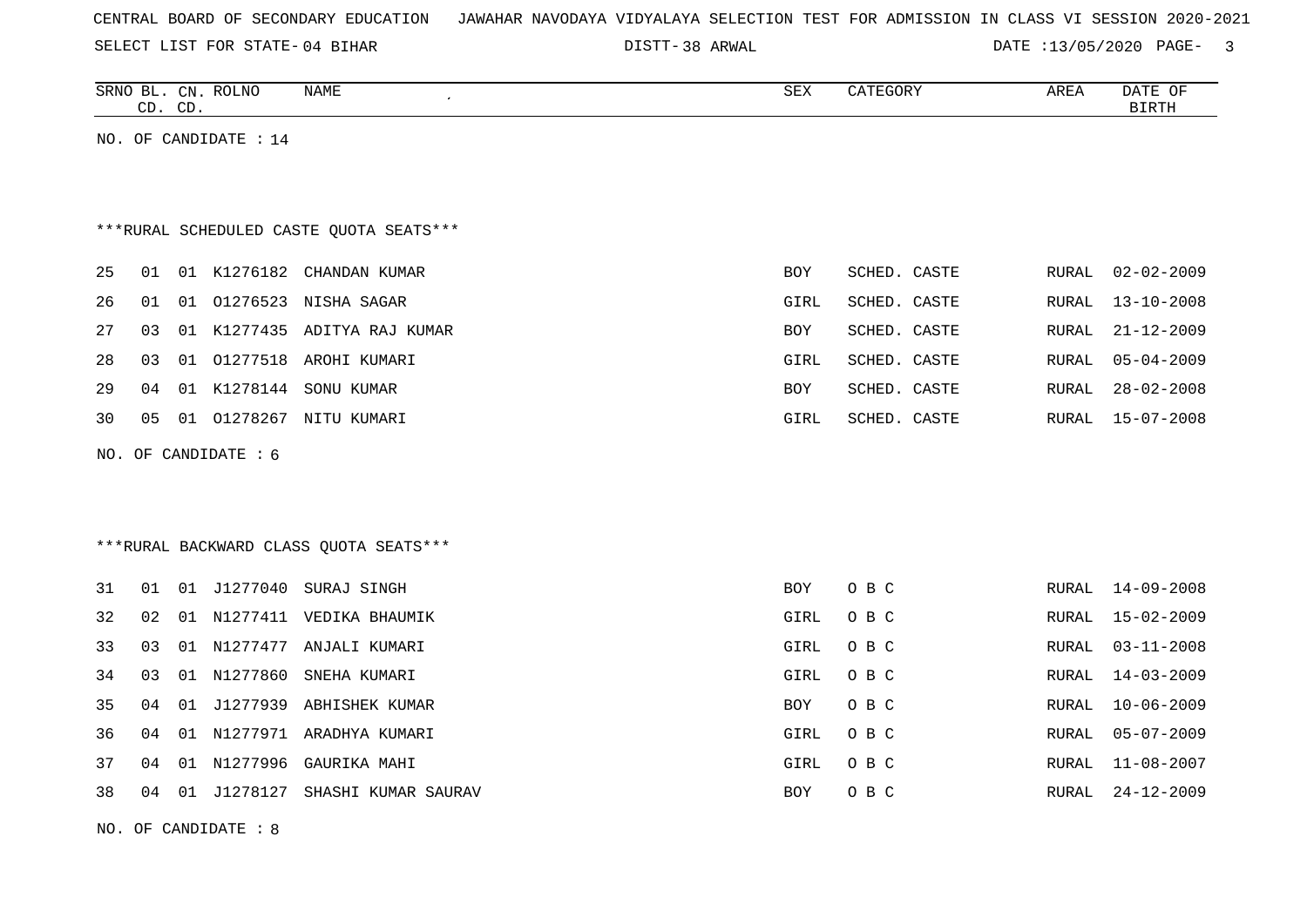SELECT LIST FOR STATE- DISTT- 04 BIHAR

DISTT-38 ARWAL 2008 2020 DATE :13/05/2020 PAGE- 4

| SRNO BL. CN. ROLNO<br>NAME<br>CD. CD.      | SEX        | CATEGORY     | AREA  | DATE OF<br>BIRTH |
|--------------------------------------------|------------|--------------|-------|------------------|
| ***RURAL SCHEDULED TRIBE OUOTA SEATS***    |            |              |       |                  |
| 01 L1276944 SHIVNARAYAN KUMAR<br>39<br>O 1 | BOY        | SCHED. TRIBE | RURAL | $02 - 10 - 2009$ |
| 01 L1278083 RAHUL RAJ<br>4 O<br>04         | <b>BOY</b> | SCHED. TRIBE | RURAL | $07 - 07 - 2009$ |
| NO. OF CANDIDATE : $2$                     |            |              |       |                  |

TOTAL SELECTED CANDIDATE : 40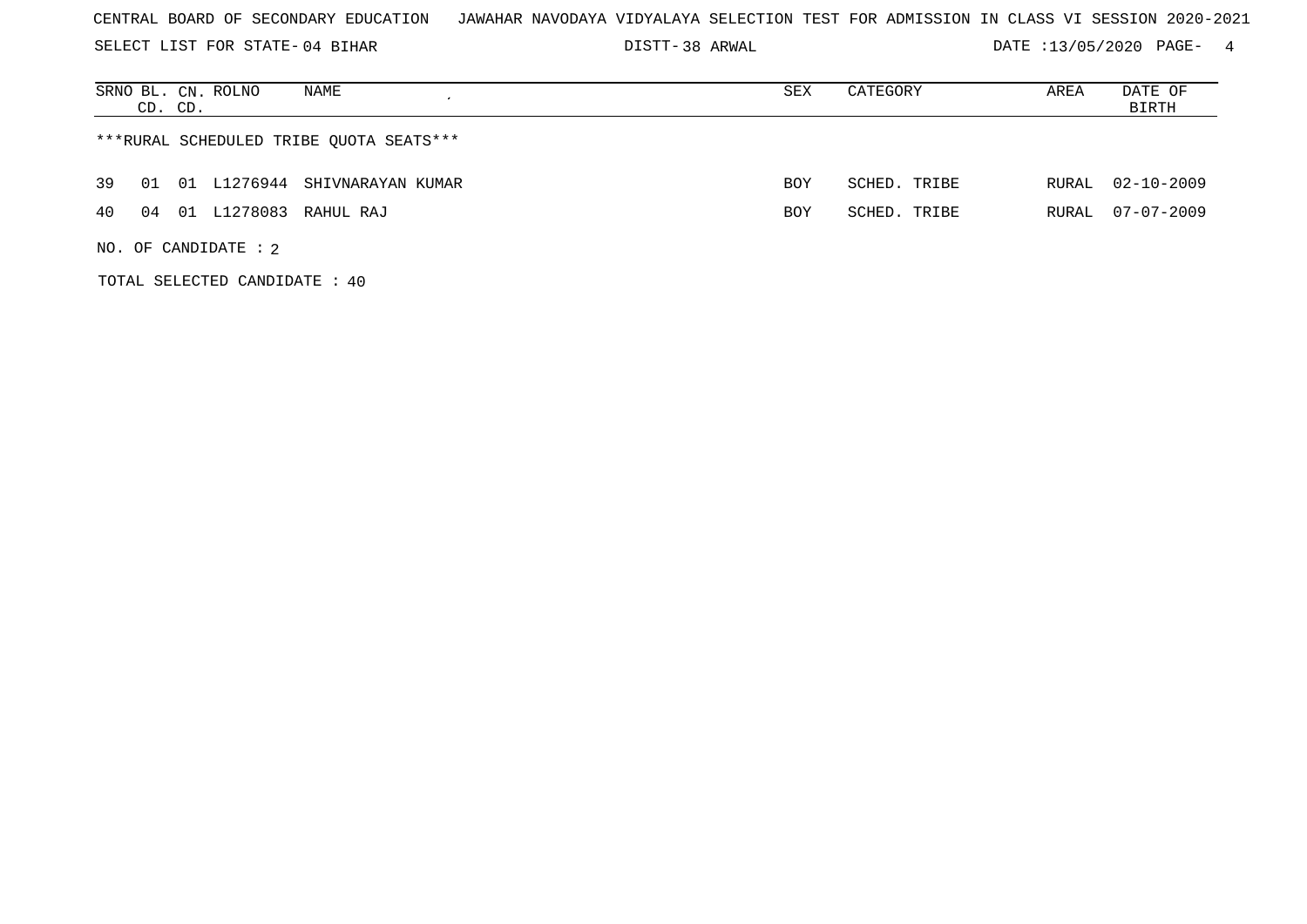SELECT LIST FOR STATE- DISTT- 04 BIHAR

39 GAYA II DATE :13/05/2020 PAGE- 1

|              |    | CD. CD. | SRNO BL. CN. ROLNO   | <b>NAME</b>                            | ${\tt SEX}$ | CATEGORY     | AREA  | DATE OF<br><b>BIRTH</b> |
|--------------|----|---------|----------------------|----------------------------------------|-------------|--------------|-------|-------------------------|
|              |    |         | ***OPEN UR SEATS***  |                                        |             |              |       |                         |
| $\mathbf{1}$ | 05 |         |                      | 01 J1279227 ARYAN RAJ                  | BOY         | O B C        | RURAL | $25 - 05 - 2008$        |
| 2            | 06 |         |                      | 01 J1279452 AMITABH KUMAR              | BOY         | O B C        |       | RURAL 15-08-2008        |
|              |    |         | NO. OF CANDIDATE : 2 |                                        |             |              |       |                         |
|              |    |         |                      | ***OPEN SCHEDULED CASTE QUOTA SEATS*** |             |              |       |                         |
| 3            | 03 |         |                      | 01 K1278984 JAY PRAKASH MANJHI         | BOY         | SCHED. CASTE | RURAL | $01 - 01 - 2008$        |
| 4            | 05 |         |                      | 01 K1279228 ARYAN RAJ                  | BOY         | SCHED. CASTE | RURAL | $07 - 12 - 2008$        |
| 5            | 13 |         |                      | 01 K1280675 VICKY KUMAR                | BOY         | SCHED. CASTE | RURAL | $27 - 09 - 2009$        |
|              |    |         | NO. OF CANDIDATE : 3 |                                        |             |              |       |                         |
|              |    |         |                      | *** OPEN DISABLED QUOTA SEATS***       |             |              |       |                         |
| 6            | 01 |         |                      | 01 N1278572 SHREYA KUMARI              | GIRL        | O B C        |       | RURAL 12-12-2008        |
|              |    |         | NO. OF CANDIDATE : 1 |                                        |             |              |       |                         |
|              |    |         |                      | *** OPEN BACKWARD CLASS QUOTA SEATS*** |             |              |       |                         |
| 7            | 02 |         |                      | 01 J1278706 HARSHIT RAJ                | BOY         | O B C        | RURAL | $20 - 04 - 2009$        |
| 8            | 05 |         |                      | 01 N1279417 SUHANI KUMARI              | GIRL        | O B C        | RURAL | $01 - 06 - 2007$        |
| 9            | 05 |         | 01 F1279429          | SURBHI DANGI                           | GIRL        | O B C        | URBAN | $13 - 03 - 2010$        |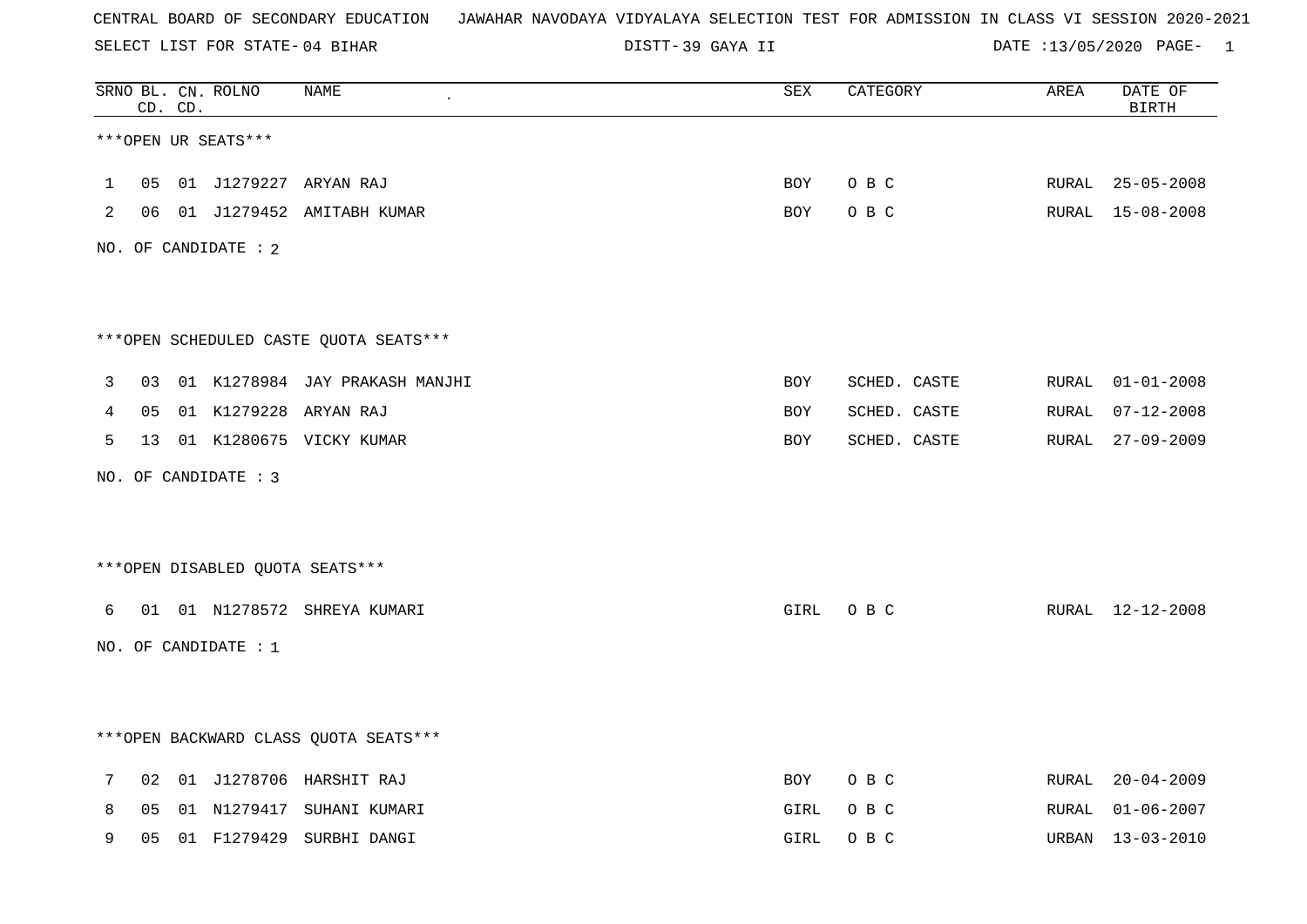| CENTRAL BOARD OF SECONDARY EDUCATION – JAWAHAR NAVODAYA VIDYALAYA SELECTION TEST FOR ADMISSION IN CLASS VI SESSION 2020-2021 |  |  |  |  |
|------------------------------------------------------------------------------------------------------------------------------|--|--|--|--|
|------------------------------------------------------------------------------------------------------------------------------|--|--|--|--|

SELECT LIST FOR STATE- DISTT- 04 BIHAR

DISTT-39 GAYA II DATE :13/05/2020 PAGE- 2

|                                        |                        | CD. CD. | SRNO BL. CN. ROLNO     | NAME<br>$\epsilon$            | SEX        | CATEGORY       | AREA         | DATE OF<br><b>BIRTH</b> |  |  |  |  |
|----------------------------------------|------------------------|---------|------------------------|-------------------------------|------------|----------------|--------------|-------------------------|--|--|--|--|
|                                        |                        |         | NO. OF CANDIDATE : 3   |                               |            |                |              |                         |  |  |  |  |
|                                        |                        |         |                        |                               |            |                |              |                         |  |  |  |  |
| ***OPEN SCHEDULED TRIBE OUOTA SEATS*** |                        |         |                        |                               |            |                |              |                         |  |  |  |  |
| 10                                     | 06                     |         |                        | 01 L1279454 ANKIT KUMAR       | <b>BOY</b> | SCHED. TRIBE   |              | RURAL 12-01-2009        |  |  |  |  |
|                                        |                        |         | NO. OF CANDIDATE : $1$ |                               |            |                |              |                         |  |  |  |  |
|                                        |                        |         |                        |                               |            |                |              |                         |  |  |  |  |
|                                        | ***RURAL OPEN SEATS*** |         |                        |                               |            |                |              |                         |  |  |  |  |
| 11                                     | 01                     |         |                        | 01 I1278326 AADITYA AMBASTHA  | BOY        | GENERAL        | RURAL        | $15 - 09 - 2008$        |  |  |  |  |
| 12                                     | 02                     | 01      | J1278625               | ABHIJIT MANI                  | BOY        | O B C          | RURAL        | $03 - 07 - 2008$        |  |  |  |  |
| 13                                     | 03                     |         |                        | 01 J1279043 ROUSHAN KUMAR SAW | <b>BOY</b> | O B C          | RURAL        | $01 - 01 - 2008$        |  |  |  |  |
| 14                                     | 04                     | 01      |                        | J1279103 CHETAN KUMAR         | <b>BOY</b> | O B C          | RURAL        | $08 - 08 - 2010$        |  |  |  |  |
| 15                                     | 06                     | 01      | J1279451               | AMAN KUMAR                    | <b>BOY</b> | O B C          | <b>RURAL</b> | $02 - 04 - 2009$        |  |  |  |  |
| 16                                     | 07                     | 01      |                        | J1279519 CHANDAN KUMAR        | BOY        | O B C          | RURAL        | $01 - 01 - 2009$        |  |  |  |  |
| 17                                     | 08                     | 01      |                        | I1279807 VIPUL KUMAR          | BOY        | <b>GENERAL</b> | RURAL        | $03 - 09 - 2008$        |  |  |  |  |
| 18                                     | 09                     |         |                        | 01 J1279907 SHIV RANJAN KUMAR | <b>BOY</b> | O B C          | RURAL        | $10 - 10 - 2008$        |  |  |  |  |
| 19                                     | 11                     | 01      |                        | J1280353 VIKASH KUMAR         | <b>BOY</b> | O B C          | RURAL        | $15 - 01 - 2008$        |  |  |  |  |
| 20                                     | $12 \,$                |         |                        | 01 I1280496 VISHNU MOHAN      | BOY        | GENERAL        | RURAL        | 15-02-2009              |  |  |  |  |
|                                        |                        |         | NO. OF CANDIDATE : 10  |                               |            |                |              |                         |  |  |  |  |

\*\*\*RURAL SCHEDULED CASTE QUOTA SEATS\*\*\*

|  |  | 21 03 01 K1278974 CHINKU KUMAR | BOY | SCHED. CASTE | RURAL 06-09-2008 |
|--|--|--------------------------------|-----|--------------|------------------|
|  |  | 22 03 01 K1279012 NITISH KUMAR | BOY | SCHED. CASTE | RURAL 01-01-2008 |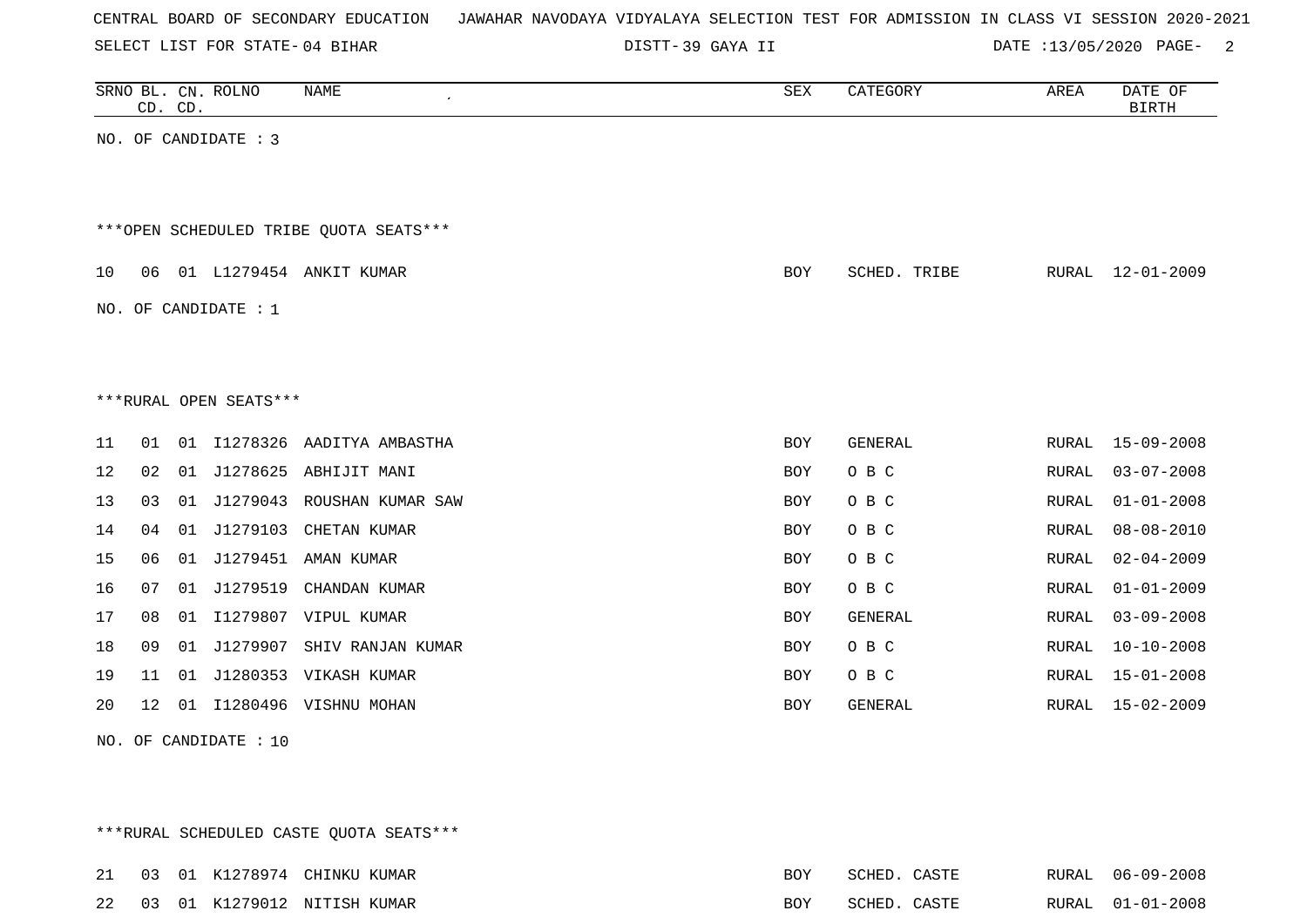|  |  |  |  |  | CENTRAL BOARD OF SECONDARY EDUCATION GUNAHAR NAVODAYA VIDYALAYA SELECTION TEST FOR ADMISSION IN CLASS VI SESSION 2020-2021 |  |  |  |  |  |  |  |  |  |  |  |  |  |
|--|--|--|--|--|----------------------------------------------------------------------------------------------------------------------------|--|--|--|--|--|--|--|--|--|--|--|--|--|
|--|--|--|--|--|----------------------------------------------------------------------------------------------------------------------------|--|--|--|--|--|--|--|--|--|--|--|--|--|

SELECT LIST FOR STATE- DISTT- 04 BIHAR

DISTT-39 GAYA II DATE :13/05/2020 PAGE- 3

|    |    | CD. CD. | SRNO BL. CN. ROLNO    | NAME                                     | SEX        | CATEGORY     | AREA         | DATE OF<br><b>BIRTH</b> |
|----|----|---------|-----------------------|------------------------------------------|------------|--------------|--------------|-------------------------|
|    |    |         |                       | *** RURAL SCHEDULED CASTE QUOTA SEATS*** |            |              |              |                         |
| 23 | 05 |         |                       | 01 K1279206 AMIT KUMAR                   | BOY        | SCHED. CASTE | RURAL        | 15-04-2009              |
| 24 | 05 |         |                       | 01 K1279254 HARSHBARDHAN                 | <b>BOY</b> | SCHED. CASTE | RURAL        | $05 - 08 - 2008$        |
| 25 | 06 |         |                       | 01 K1279478 PRINCE GAUTAM                | <b>BOY</b> | SCHED. CASTE | <b>RURAL</b> | $12 - 07 - 2008$        |
| 26 | 06 | 01      |                       | 01279481 PRIYANKA RAJ                    | GIRL       | SCHED. CASTE | RURAL        | $03 - 10 - 2008$        |
| 27 | 09 |         |                       | 01 K1279824 ANKIT KUMAR                  | BOY        | SCHED. CASTE | RURAL        | $27 - 10 - 2009$        |
| 28 | 09 |         |                       | 01 K1279886 RAUNAK RAJ                   | <b>BOY</b> | SCHED. CASTE | RURAL        | $08 - 10 - 2008$        |
| 29 | 10 |         |                       | 01 K1279959 BIRENDRA KUMAR BOBY          | BOY        | SCHED. CASTE | RURAL        | $08 - 10 - 2008$        |
| 30 | 13 |         |                       | 01 K1280566 MANOHAR KUMAR                | <b>BOY</b> | SCHED. CASTE | RURAL        | $15 - 02 - 2011$        |
|    |    |         | NO. OF CANDIDATE : 10 |                                          |            |              |              |                         |
|    |    |         |                       |                                          |            |              |              |                         |
|    |    |         |                       |                                          |            |              |              |                         |
|    |    |         |                       | ***RURAL BACKWARD CLASS OUOTA SEATS***   |            |              |              |                         |
| 31 | 02 |         |                       | 01 N1278723 KHUSHBU KUMARI               | GIRL       | O B C        | RURAL        | $29 - 12 - 2008$        |
| 32 | 02 |         |                       | 01 N1278892 SONALI KUMARI                | GIRL       | O B C        | <b>RURAL</b> | $01 - 01 - 2009$        |
| 33 | 03 |         |                       | 01 N1278991 KHUSHI RANI                  | GIRL       | O B C        | RURAL        | $21 - 08 - 2008$        |
| 34 | 05 |         |                       | 01 N1279404 SONALI PATEL                 | GIRL       | O B C        | RURAL        | $13 - 11 - 2008$        |
| 35 | 06 |         |                       | 01 N1279449 AKANKSHA KUMARI              | GIRL       | O B C        | RURAL        | $01 - 10 - 2009$        |
| 36 | 09 |         |                       | 01 N1279812 ADITI RAJ MADHUKAR           | GIRL       | O B C        | RURAL        | $03 - 01 - 2010$        |
| 37 | 10 |         |                       | 01 N1280045 SHWETA KUMARI                | GIRL       | O B C        | RURAL        | $06 - 10 - 2009$        |
| 38 | 11 |         |                       | 01 N1280123 CHANCHAL KUMARI              | GIRL       | O B C        | RURAL        | $15 - 01 - 2009$        |
|    |    |         |                       |                                          |            |              |              |                         |

NO. OF CANDIDATE : 8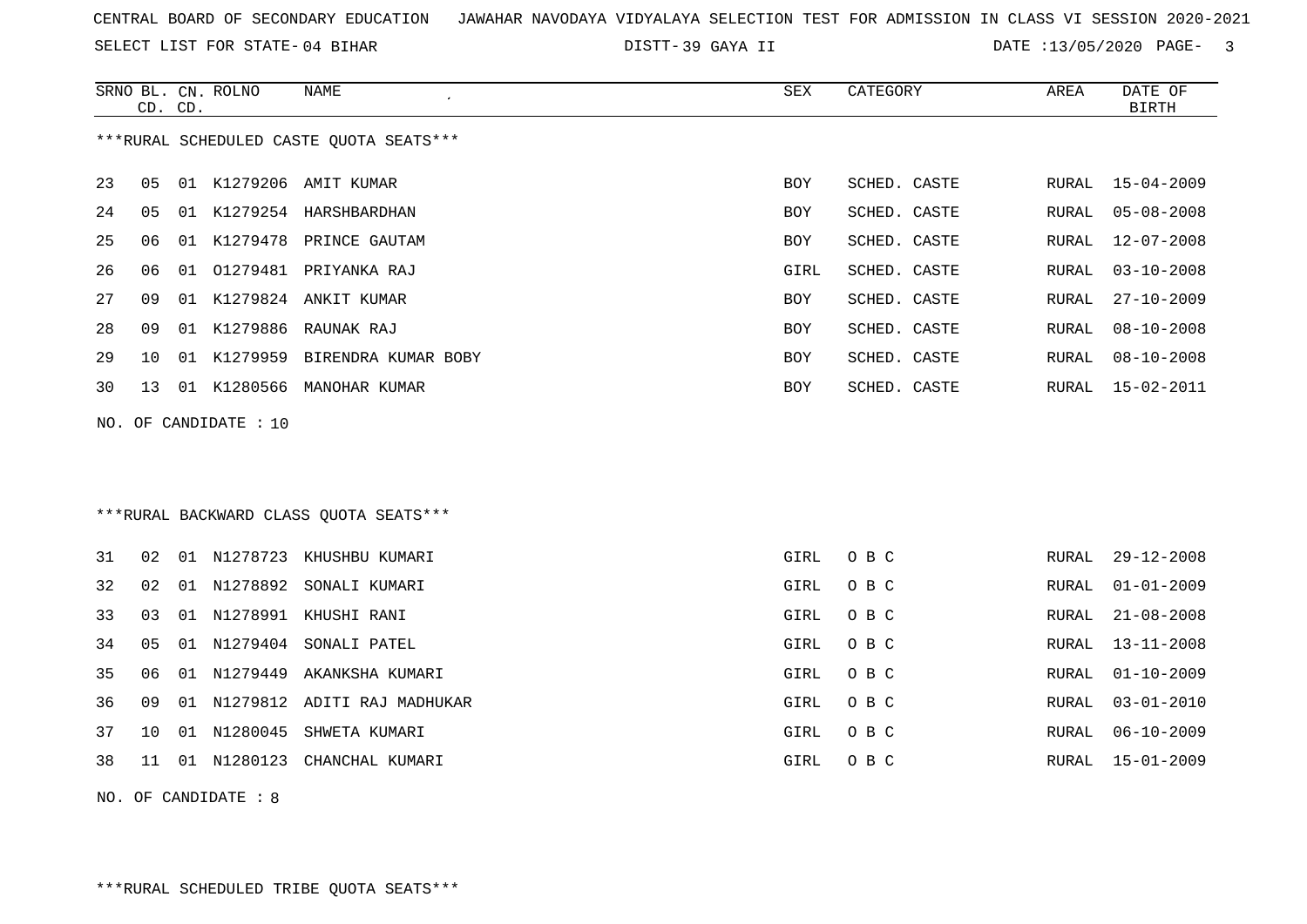SELECT LIST FOR STATE- DISTT- 04 BIHAR

39 GAYA II DATE :13/05/2020 PAGE- 4

| SRNO BL. CN. ROLNO<br>NAME<br>CD. CD.   | SEX        | CATEGORY     | AREA  | DATE OF<br>BIRTH |  |  |  |  |  |
|-----------------------------------------|------------|--------------|-------|------------------|--|--|--|--|--|
| ***RURAL SCHEDULED TRIBE OUOTA SEATS*** |            |              |       |                  |  |  |  |  |  |
| 39<br>01 L1279450 AKASH KUMAR<br>06     | BOY        | SCHED. TRIBE |       | RURAL 26-11-2009 |  |  |  |  |  |
| 01 L1280466 SHIVAM KUMAR<br>40<br>12    | <b>BOY</b> | SCHED. TRIBE | RURAL | 16-09-2007       |  |  |  |  |  |
| NO. OF CANDIDATE : $2$                  |            |              |       |                  |  |  |  |  |  |

TOTAL SELECTED CANDIDATE : 40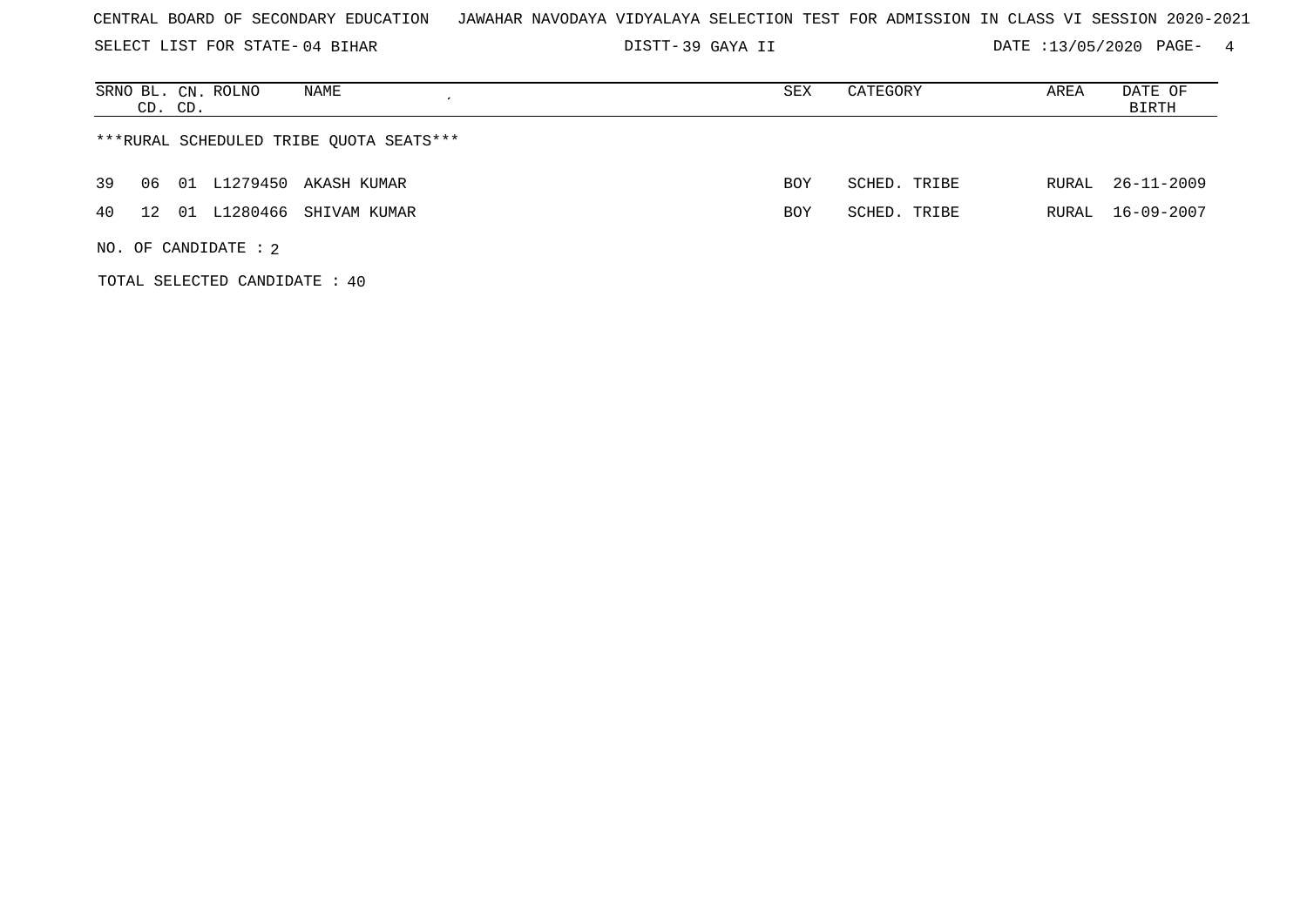SELECT LIST FOR STATE- DISTT- 22 JHARKHAND

01 BOKARO DATE :13/05/2020 PAGE- 1

|    | CD. CD. | SRNO BL. CN. ROLNO              | NAME                                   | SEX        | CATEGORY     | AREA         | DATE OF<br><b>BIRTH</b> |
|----|---------|---------------------------------|----------------------------------------|------------|--------------|--------------|-------------------------|
|    |         | ***OPEN UR SEATS***             |                                        |            |              |              |                         |
| 1  | 01      |                                 | 01 B2774688 AYUSH KUMAR                | BOY        | O B C        | URBAN        | $20 - 09 - 2009$        |
| 2  | 02      |                                 | 01 J2774875 ABHISHEK KUMAR YADAV       | <b>BOY</b> | O B C        | <b>RURAL</b> | $24 - 10 - 2008$        |
| 3  | 02      |                                 | 01 J2775090 PREM KUMAR BURNWAL         | <b>BOY</b> | O B C        | RURAL        | $27 - 10 - 2009$        |
| 4  | 03      |                                 | 01 I2775268 NIKHIL RAJ                 | BOY        | GENERAL      | RURAL        | $27 - 08 - 2009$        |
| 5  | 03      |                                 | 01 J2775275 SACHIN KUMAR MAHTO         | <b>BOY</b> | O B C        | RURAL        | $26 - 09 - 2008$        |
| 6  | 04      |                                 | 01 A2775571 RAJVEER SINHA              | BOY        | GENERAL      | URBAN        | $21 - 11 - 2009$        |
| 7  | 04      |                                 | 01 E2775621 SALONI RAJ                 | GIRL       | GENERAL      | URBAN        | $31 - 03 - 2009$        |
| 8  | 09      |                                 | 01 N2777156 NIKKI KUMARI               | GIRL       | O B C        | RURAL        | $12 - 01 - 2008$        |
|    |         | NO. OF CANDIDATE : 8            |                                        |            |              |              |                         |
|    |         |                                 |                                        |            |              |              |                         |
|    |         |                                 |                                        |            |              |              |                         |
|    |         |                                 | ***OPEN SCHEDULED CASTE QUOTA SEATS*** |            |              |              |                         |
|    |         |                                 |                                        |            |              |              |                         |
| 9  | 04      |                                 | 01 02775384 GAYATRI KUMARI             | GIRL       | SCHED. CASTE | RURAL        | $02 - 08 - 2007$        |
| 10 | 04      |                                 | 01 C2775585 RAVI KUMAR                 | <b>BOY</b> | SCHED. CASTE | URBAN        | $13 - 07 - 2008$        |
| 11 | 09      |                                 | 01 K2777148 NEERAJ KUMAR               | BOY        | SCHED. CASTE | RURAL        | $20 - 04 - 2008$        |
|    |         | NO. OF CANDIDATE : 3            |                                        |            |              |              |                         |
|    |         |                                 |                                        |            |              |              |                         |
|    |         |                                 |                                        |            |              |              |                         |
|    |         | ***OPEN DISABLED QUOTA SEATS*** |                                        |            |              |              |                         |

12 09 01 N2777102 LILY KUMARI GIRL O B C RURAL 09-10-2007

NO. OF CANDIDATE : 1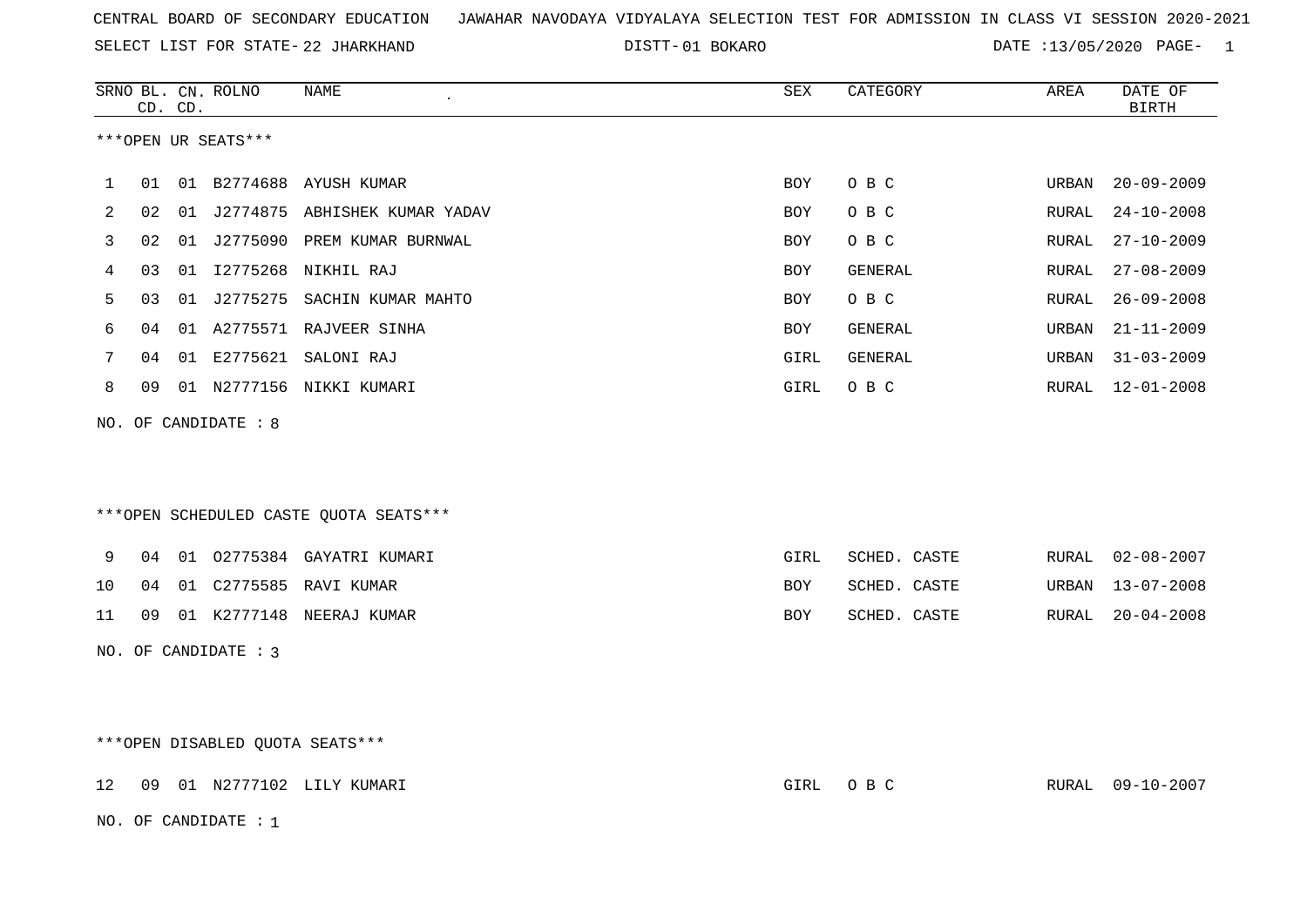SELECT LIST FOR STATE- DISTT- 22 JHARKHAND

01 BOKARO DATE :13/05/2020 PAGE- 2

|    |    | CD. CD. | SRNO BL. CN. ROLNO     | NAME                                   | SEX         | CATEGORY     | AREA         | DATE OF<br><b>BIRTH</b> |
|----|----|---------|------------------------|----------------------------------------|-------------|--------------|--------------|-------------------------|
|    |    |         |                        | *** OPEN BACKWARD CLASS QUOTA SEATS*** |             |              |              |                         |
| 13 | 01 |         |                        | 01 B2774798 RAJNANDAN KUMAR MAHTO      | BOY         | O B C        | URBAN        | $22 - 08 - 2009$        |
| 14 | 02 |         |                        | 01 N2774907 ARCHANA KUMARI             | <b>GIRL</b> | O B C        | RURAL        | $03 - 06 - 2009$        |
| 15 | 04 |         |                        | 01 J2775524 PRINCE KUMAR               | BOY         | O B C        | RURAL        | $24 - 08 - 2007$        |
| 16 | 04 |         |                        | 01 N2775618 SAGUN KUMARI               | GIRL        | O B C        | RURAL        | $25 - 01 - 2008$        |
| 17 | 08 |         |                        | 01 J2776781 NITISH KUMAR               | BOY         | O B C        | RURAL        | $01 - 02 - 2008$        |
|    |    |         | NO. OF CANDIDATE : 5   |                                        |             |              |              |                         |
|    |    |         |                        |                                        |             |              |              |                         |
|    |    |         |                        | ***OPEN SCHEDULED TRIBE QUOTA SEATS*** |             |              |              |                         |
| 18 | 01 |         |                        | 01 D2774652 AARYA MUNDA                | BOY         | SCHED. TRIBE | URBAN        | 14-12-2007              |
| 19 | 03 |         |                        | 01 L2775246 AMARDEEP KUMAR BASKEY      | <b>BOY</b>  | SCHED. TRIBE | RURAL        | $10 - 11 - 2008$        |
| 20 | 04 |         |                        | 01 P2775370 DASHMI KUMARI NAG          | GIRL        | SCHED. TRIBE | RURAL        | $26 - 01 - 2009$        |
|    |    |         | NO. OF CANDIDATE : 3   |                                        |             |              |              |                         |
|    |    |         |                        |                                        |             |              |              |                         |
|    |    |         |                        |                                        |             |              |              |                         |
|    |    |         | ***RURAL OPEN SEATS*** |                                        |             |              |              |                         |
| 21 | 02 |         |                        | 01 02774878 ADITI RAJ                  | GIRL        | SCHED. CASTE | RURAL        | $26 - 08 - 2008$        |
| 22 | 02 | 01      | I2774926               | BINAY KUMAR                            | BOY         | GENERAL      | RURAL        | $28 - 06 - 2008$        |
| 23 | 02 |         |                        | 01 J2775038 NAVEEN KUMAR               | BOY         | O B C        | RURAL        | $17 - 08 - 2008$        |
| 24 | 02 |         |                        | 01 K2775087 PREM CHAND BAURI           | <b>BOY</b>  | SCHED. CASTE | RURAL        | $27 - 10 - 2008$        |
| 25 | 02 |         |                        | 01 M2775182 SHREYA GHOSH               | GIRL        | GENERAL      | <b>RURAL</b> | $23 - 12 - 2008$        |
| 26 | 02 |         |                        | 01 J2775186 SHYAM KUMAR GORAI          | BOY         | O B C        | RURAL        | $31 - 01 - 2009$        |
| 27 | 03 |         |                        | 01 N2775251 ANOKHI MODI                | GIRL        | O B C        | RURAL        | $05 - 08 - 2009$        |
| 28 | 03 |         | 01 N2775270 NUPUR      |                                        | GIRL        | O B C        | RURAL        | $21 - 01 - 2010$        |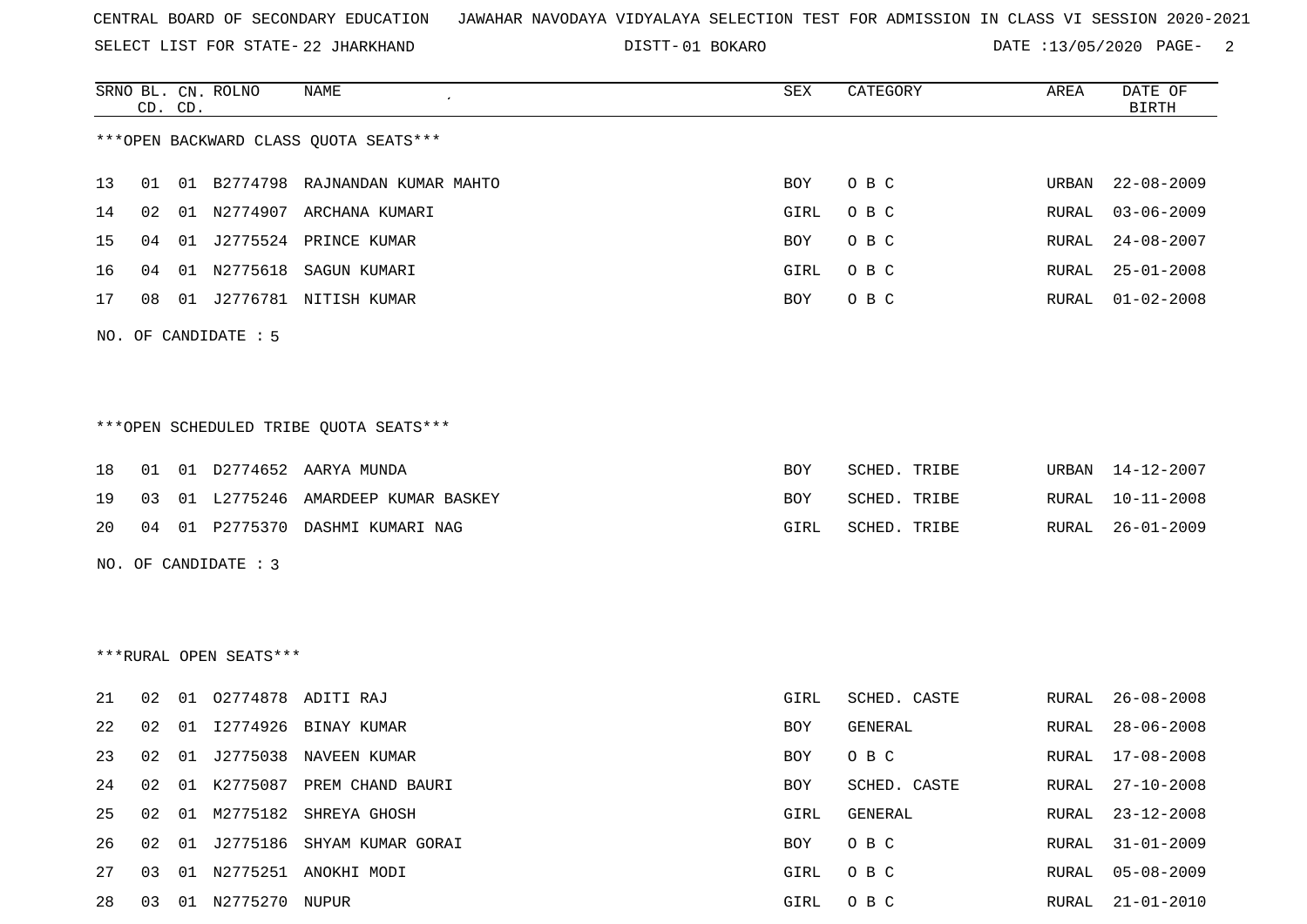SELECT LIST FOR STATE- DISTT- 22 JHARKHAND

01 BOKARO DATE :13/05/2020 PAGE- 3

|    | CD. CD. |    | SRNO BL. CN. ROLNO     | <b>NAME</b>                   | <b>SEX</b> | CATEGORY     | AREA         | DATE OF<br><b>BIRTH</b> |
|----|---------|----|------------------------|-------------------------------|------------|--------------|--------------|-------------------------|
|    |         |    | ***RURAL OPEN SEATS*** |                               |            |              |              |                         |
| 29 | 03      | 01 |                        | J2775284 SUJAL KUMAR          | BOY        | O B C        | RURAL        | $13 - 07 - 2008$        |
| 30 | 05      | 01 |                        | J2775729 AKASH KUMAR          | <b>BOY</b> | O B C        | RURAL        | $12 - 04 - 2009$        |
| 31 | 05      | 01 | N2775760               | ARCHANA PRIYA                 | GIRL       | O B C        | RURAL        | $28 - 10 - 2008$        |
| 32 | 05      | 01 | J2775773               | AYUSH KUMAR PATEL             | BOY        | O B C        | RURAL        | $16 - 03 - 2010$        |
| 33 | 05      | 01 | L2775841               | KULDEEP HEMBRAM               | <b>BOY</b> | SCHED. TRIBE | RURAL        | $15 - 03 - 2009$        |
| 34 | 05      | 01 | N2775895               | NEHA KUMARI                   | GIRL       | O B C        | RURAL        | $21 - 10 - 2009$        |
| 35 | 05      | 01 | N2776008               | SONALI KUMARI                 | GIRL       | O B C        | <b>RURAL</b> | $25 - 08 - 2008$        |
| 36 | 06      | 01 |                        | J2776083 ASHISH MAHTO         | <b>BOY</b> | O B C        | RURAL        | $03 - 03 - 2009$        |
| 37 | 06      | 01 | J2776346               | SURAJ KUMAR MANDAL            | BOY        | O B C        | RURAL        | $01 - 03 - 2009$        |
| 38 | 06      | 01 | J2776370               | VISHWANATH NAYAK              | BOY        | O B C        | RURAL        | $27 - 05 - 2009$        |
| 39 | 07      | 01 | J2776539               | SASHI KUMAR                   | <b>BOY</b> | O B C        | RURAL        | $05 - 07 - 2008$        |
| 40 | 07      | 01 | J2776560               | SONU KUMAR                    | BOY        | O B C        | RURAL        | $21 - 05 - 2009$        |
| 41 | 08      | 01 | J2776613               | ANSHU KUMAR                   | BOY        | O B C        | RURAL        | $23 - 04 - 2008$        |
| 42 | 08      | 01 | J2776780               | NITISH KUMAR                  | <b>BOY</b> | O B C        | RURAL        | $10 - 03 - 2008$        |
| 43 | 08      | 01 |                        | J2776848 RAVIKANT RANJAN      | <b>BOY</b> | O B C        | RURAL        | $15 - 08 - 2008$        |
| 44 | 08      | 01 | I2776900               | SHAKTI KUMAR                  | BOY        | GENERAL      | RURAL        | $01 - 05 - 2008$        |
| 45 | 09      | 01 | J2776966               | ABHAY RAJ                     | BOY        | O B C        | RURAL        | $15 - 10 - 2008$        |
| 46 | 09      | 01 |                        | J2777011 ASHUTOSH KUMAR PATEL | BOY        | O B C        | RURAL        | $29 - 09 - 2008$        |
| 47 | 09      | 01 |                        | J2777347 VISHAL KUMAR         | BOY        | O B C        | RURAL        | $02 - 02 - 2008$        |

NO. OF CANDIDATE : 27

\*\*\*RURAL SCHEDULED CASTE QUOTA SEATS\*\*\*

|  |  | 48 02 01 K2775071 PARESH KUMAR BAURI | BOY | SCHED. CASTE |  | RURAL 06-07-2009 |
|--|--|--------------------------------------|-----|--------------|--|------------------|
|  |  | 49 03 01 K2775256 AYUSH KUMAR RAJ    | BOY | SCHED. CASTE |  | RURAL 09-07-2008 |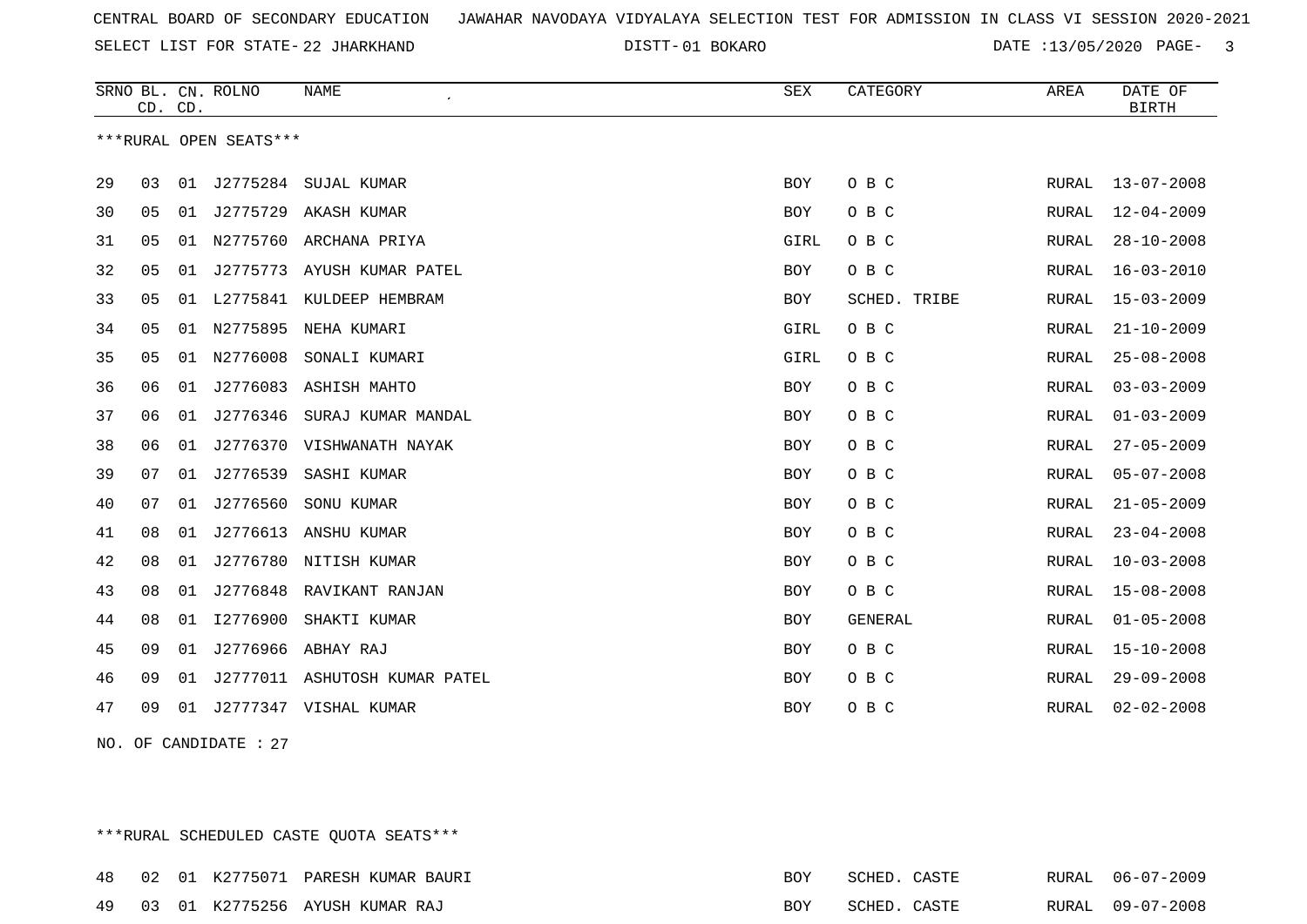SELECT LIST FOR STATE- DISTT- 22 JHARKHAND

SRNO BL. CN.

ROLNO NAME SEX CATEGORY AREA DATE OF

01 BOKARO DATE :13/05/2020 PAGE- 4

| ***RURAL SCHEDULED CASTE QUOTA SEATS***<br>50<br>SCHED. CASTE<br>04<br>01<br>02775655<br>SHOBHA KUMARI<br>GIRL<br>RURAL<br>51<br>02775822 KALPANA KUMARI<br>SCHED. CASTE<br>05<br>01<br>GIRL<br>RURAL<br>52<br>01 K2777013 ATUL KUMAR<br>09<br>BOY<br>SCHED. CASTE<br>RURAL<br>53<br>01 K2777218<br>09<br>PURUSHOTTAM KUMAR<br>BOY<br>SCHED. CASTE<br>RURAL<br>54<br>01 K2777238 RAVIRANJAN KUMAR<br>09<br>BOY<br>SCHED. CASTE<br>RURAL<br>55<br>02777304<br>SCHED. CASTE<br>09<br>01<br>SNEHA RAJ<br>GIRL<br>RURAL<br>56<br>01 K2777342 VIKASH KUMAR<br>09<br>BOY<br>SCHED. CASTE<br>RURAL<br>NO. OF CANDIDATE : 9<br>***RURAL BACKWARD CLASS QUOTA SEATS***<br>57<br>01 J2774802 RANJEET KUMAR<br>O B C<br>BOY<br>RURAL<br>01<br>58<br>J2774808 RITESH KUMAR<br>O B C<br>01<br>01<br>BOY<br>RURAL<br>59<br>01 J2775287 VINIT KUMAR RAWANI<br>O B C<br>03<br>BOY<br>RURAL<br>60<br>01 N2775288 AASTHA<br>O B C<br>GIRL<br>RURAL<br>04<br>61<br>N2775517<br>O B C<br>04<br>01<br>PRATIMA KUMARI<br>GIRL<br>RURAL<br>62<br>J2775519<br>PREM KUMAR MAHATO<br>O B C<br>04<br>01<br>BOY<br>RURAL<br>63<br>N2775898<br>O B C<br>05<br>01<br>NIKITA KUMARI<br>GIRL<br>RURAL<br>64<br>N2776404 ARTI KUMARI<br>O B C<br>07<br>01<br>GIRL<br>RURAL<br>65<br>J2776516 RITESH KUMAR<br>O B C<br>07<br>RURAL<br>01<br>BOY<br>66<br>09<br>01 N2776964 AAKANKSHA BARNWAL<br>GIRL<br>O B C<br>RURAL | <b>BIRTH</b>     |
|--------------------------------------------------------------------------------------------------------------------------------------------------------------------------------------------------------------------------------------------------------------------------------------------------------------------------------------------------------------------------------------------------------------------------------------------------------------------------------------------------------------------------------------------------------------------------------------------------------------------------------------------------------------------------------------------------------------------------------------------------------------------------------------------------------------------------------------------------------------------------------------------------------------------------------------------------------------------------------------------------------------------------------------------------------------------------------------------------------------------------------------------------------------------------------------------------------------------------------------------------------------------------------------------------------------------------------------------------------------------------------------|------------------|
|                                                                                                                                                                                                                                                                                                                                                                                                                                                                                                                                                                                                                                                                                                                                                                                                                                                                                                                                                                                                                                                                                                                                                                                                                                                                                                                                                                                      |                  |
|                                                                                                                                                                                                                                                                                                                                                                                                                                                                                                                                                                                                                                                                                                                                                                                                                                                                                                                                                                                                                                                                                                                                                                                                                                                                                                                                                                                      | $25 - 02 - 2009$ |
|                                                                                                                                                                                                                                                                                                                                                                                                                                                                                                                                                                                                                                                                                                                                                                                                                                                                                                                                                                                                                                                                                                                                                                                                                                                                                                                                                                                      | $17 - 07 - 2008$ |
|                                                                                                                                                                                                                                                                                                                                                                                                                                                                                                                                                                                                                                                                                                                                                                                                                                                                                                                                                                                                                                                                                                                                                                                                                                                                                                                                                                                      | $10 - 11 - 2008$ |
|                                                                                                                                                                                                                                                                                                                                                                                                                                                                                                                                                                                                                                                                                                                                                                                                                                                                                                                                                                                                                                                                                                                                                                                                                                                                                                                                                                                      | $04 - 03 - 2008$ |
|                                                                                                                                                                                                                                                                                                                                                                                                                                                                                                                                                                                                                                                                                                                                                                                                                                                                                                                                                                                                                                                                                                                                                                                                                                                                                                                                                                                      | $10 - 04 - 2010$ |
|                                                                                                                                                                                                                                                                                                                                                                                                                                                                                                                                                                                                                                                                                                                                                                                                                                                                                                                                                                                                                                                                                                                                                                                                                                                                                                                                                                                      | $17 - 04 - 2009$ |
|                                                                                                                                                                                                                                                                                                                                                                                                                                                                                                                                                                                                                                                                                                                                                                                                                                                                                                                                                                                                                                                                                                                                                                                                                                                                                                                                                                                      | $03 - 03 - 2008$ |
|                                                                                                                                                                                                                                                                                                                                                                                                                                                                                                                                                                                                                                                                                                                                                                                                                                                                                                                                                                                                                                                                                                                                                                                                                                                                                                                                                                                      |                  |
|                                                                                                                                                                                                                                                                                                                                                                                                                                                                                                                                                                                                                                                                                                                                                                                                                                                                                                                                                                                                                                                                                                                                                                                                                                                                                                                                                                                      |                  |
|                                                                                                                                                                                                                                                                                                                                                                                                                                                                                                                                                                                                                                                                                                                                                                                                                                                                                                                                                                                                                                                                                                                                                                                                                                                                                                                                                                                      |                  |
|                                                                                                                                                                                                                                                                                                                                                                                                                                                                                                                                                                                                                                                                                                                                                                                                                                                                                                                                                                                                                                                                                                                                                                                                                                                                                                                                                                                      | $05 - 06 - 2008$ |
|                                                                                                                                                                                                                                                                                                                                                                                                                                                                                                                                                                                                                                                                                                                                                                                                                                                                                                                                                                                                                                                                                                                                                                                                                                                                                                                                                                                      | $10 - 06 - 2010$ |
|                                                                                                                                                                                                                                                                                                                                                                                                                                                                                                                                                                                                                                                                                                                                                                                                                                                                                                                                                                                                                                                                                                                                                                                                                                                                                                                                                                                      | $21 - 12 - 2008$ |
|                                                                                                                                                                                                                                                                                                                                                                                                                                                                                                                                                                                                                                                                                                                                                                                                                                                                                                                                                                                                                                                                                                                                                                                                                                                                                                                                                                                      | $01 - 07 - 2009$ |
|                                                                                                                                                                                                                                                                                                                                                                                                                                                                                                                                                                                                                                                                                                                                                                                                                                                                                                                                                                                                                                                                                                                                                                                                                                                                                                                                                                                      | $16 - 09 - 2008$ |
|                                                                                                                                                                                                                                                                                                                                                                                                                                                                                                                                                                                                                                                                                                                                                                                                                                                                                                                                                                                                                                                                                                                                                                                                                                                                                                                                                                                      | $10 - 09 - 2010$ |
|                                                                                                                                                                                                                                                                                                                                                                                                                                                                                                                                                                                                                                                                                                                                                                                                                                                                                                                                                                                                                                                                                                                                                                                                                                                                                                                                                                                      | $31 - 08 - 2009$ |
|                                                                                                                                                                                                                                                                                                                                                                                                                                                                                                                                                                                                                                                                                                                                                                                                                                                                                                                                                                                                                                                                                                                                                                                                                                                                                                                                                                                      | $14 - 12 - 2008$ |
|                                                                                                                                                                                                                                                                                                                                                                                                                                                                                                                                                                                                                                                                                                                                                                                                                                                                                                                                                                                                                                                                                                                                                                                                                                                                                                                                                                                      | $10 - 08 - 2008$ |
|                                                                                                                                                                                                                                                                                                                                                                                                                                                                                                                                                                                                                                                                                                                                                                                                                                                                                                                                                                                                                                                                                                                                                                                                                                                                                                                                                                                      | $16 - 11 - 2009$ |
| 67<br>01 N2777003 ANUSHKA KUMARI<br>GIRL<br>O B C<br>RURAL<br>09                                                                                                                                                                                                                                                                                                                                                                                                                                                                                                                                                                                                                                                                                                                                                                                                                                                                                                                                                                                                                                                                                                                                                                                                                                                                                                                     | 12-08-2008       |
| 68<br>09<br>01 J2777012 ATISH KUMAR MAHTO<br>BOY<br>O B C<br>RURAL                                                                                                                                                                                                                                                                                                                                                                                                                                                                                                                                                                                                                                                                                                                                                                                                                                                                                                                                                                                                                                                                                                                                                                                                                                                                                                                   | $24 - 12 - 2008$ |
| 69<br>01 J2777114 MANISH KUMAR NAYAK<br>O B C<br>BOY<br>RURAL<br>09                                                                                                                                                                                                                                                                                                                                                                                                                                                                                                                                                                                                                                                                                                                                                                                                                                                                                                                                                                                                                                                                                                                                                                                                                                                                                                                  | $20 - 11 - 2008$ |
| 70<br>01 J2777191 PIYUSH RAJ<br>O B C<br>09<br>BOY<br>RURAL                                                                                                                                                                                                                                                                                                                                                                                                                                                                                                                                                                                                                                                                                                                                                                                                                                                                                                                                                                                                                                                                                                                                                                                                                                                                                                                          | $10 - 12 - 2008$ |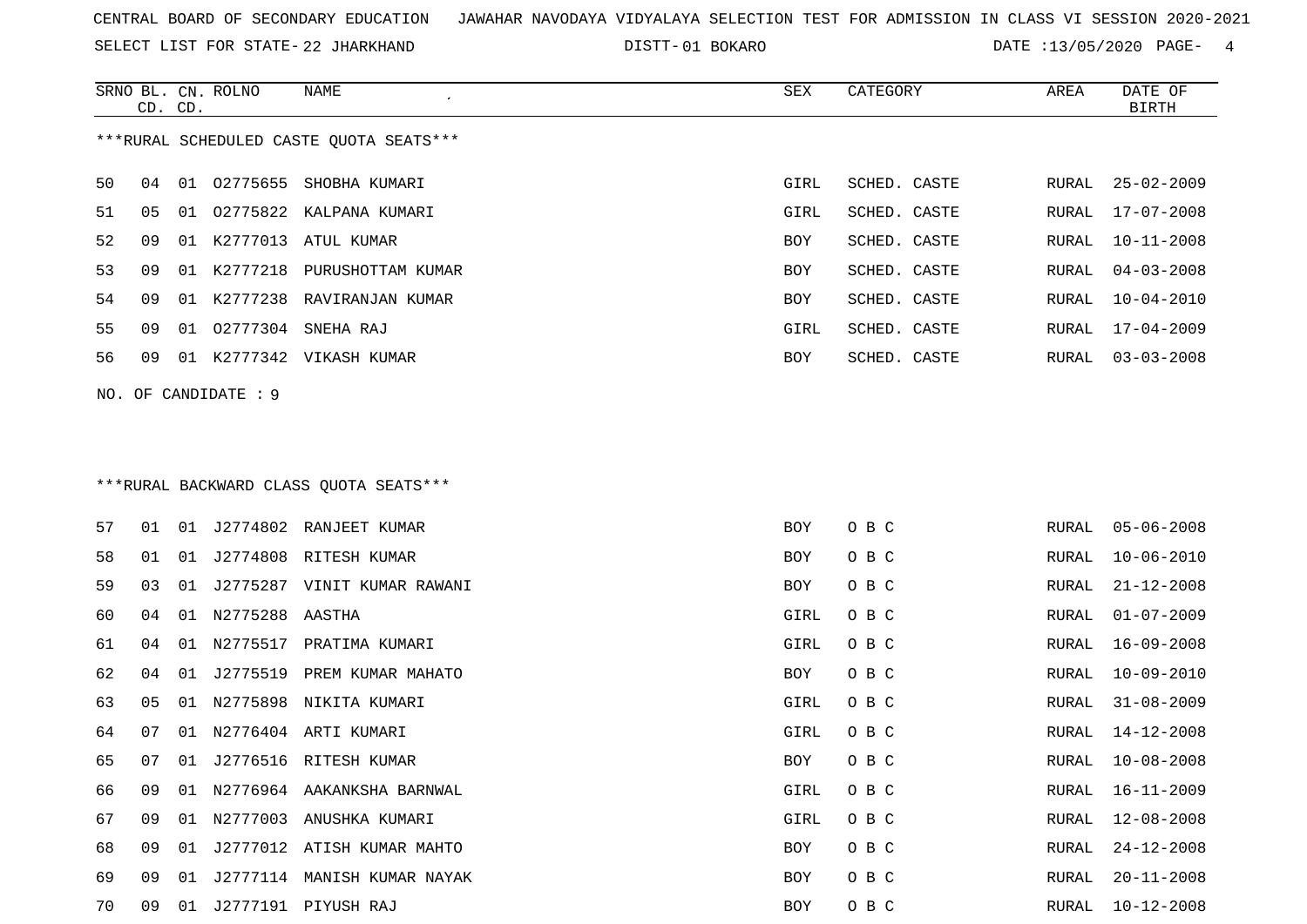SELECT LIST FOR STATE- DISTT- 22 JHARKHAND

01 BOKARO DATE :13/05/2020 PAGE- 5

|     | CD. CD.                                 |    | SRNO BL. CN. ROLNO | <b>NAME</b>                              | <b>SEX</b> | CATEGORY            | AREA         | DATE OF<br><b>BIRTH</b> |  |  |  |
|-----|-----------------------------------------|----|--------------------|------------------------------------------|------------|---------------------|--------------|-------------------------|--|--|--|
|     | *** RURAL BACKWARD CLASS QUOTA SEATS*** |    |                    |                                          |            |                     |              |                         |  |  |  |
| 71  | 09                                      | 01 |                    | J2777195 PRAKASH KUMAR                   | <b>BOY</b> | O B C               | RURAL        | 19-12-2007              |  |  |  |
| 72  | 09                                      | 01 | N2777266           | SAMIKSHA BARNWAL                         | GIRL       | O B C               | RURAL        | $16 - 11 - 2009$        |  |  |  |
| NO. |                                         |    | OF CANDIDATE : 16  |                                          |            |                     |              |                         |  |  |  |
|     |                                         |    |                    |                                          |            |                     |              |                         |  |  |  |
|     |                                         |    |                    |                                          |            |                     |              |                         |  |  |  |
|     |                                         |    |                    | *** RURAL SCHEDULED TRIBE QUOTA SEATS*** |            |                     |              |                         |  |  |  |
| 73  | 03                                      | 01 | L2775259           | DAVID KUMAR KISKU                        | <b>BOY</b> | SCHED. TRIBE        | RURAL        | $19 - 09 - 2008$        |  |  |  |
| 74  | 0 <sub>3</sub>                          | 01 | L2775282           | SIKENDAR KUMAR MARANDI                   | <b>BOY</b> | SCHED.<br>TRIBE     | RURAL        | $30 - 12 - 2009$        |  |  |  |
| 75  | 0 <sub>5</sub>                          | 01 | P2775732           | ALISHA MURMU                             | GIRL       | SCHED.<br>TRIBE     | <b>RURAL</b> | $09 - 09 - 2009$        |  |  |  |
| 76  | 06                                      | 01 | P2776121           | KAJAL KIRAN                              | GIRL       | <b>SCHED. TRIBE</b> | <b>RURAL</b> | $05 - 03 - 2009$        |  |  |  |
| 77  | 06                                      | 01 | P2776152           | LAXMI KUMARI                             | GIRL       | SCHED. TRIBE        | <b>RURAL</b> | $31 - 01 - 2009$        |  |  |  |
| 78  | 06                                      | 01 | L2776172           | MARSHAL MARANDI                          | <b>BOY</b> | SCHED. TRIBE        | RURAL        | $06 - 03 - 2008$        |  |  |  |
| 79  | 07                                      | 01 | L2776419           | CHANCHAL MANJHI                          | BOY        | SCHED. TRIBE        | RURAL        | $20 - 07 - 2008$        |  |  |  |
| 80  | 09                                      | 01 | L2777197           | PRAKASH SOREN                            | <b>BOY</b> | SCHED. TRIBE        | RURAL        | $16 - 08 - 2009$        |  |  |  |
|     |                                         |    |                    |                                          |            |                     |              |                         |  |  |  |

NO. OF CANDIDATE : 8

TOTAL SELECTED CANDIDATE : 80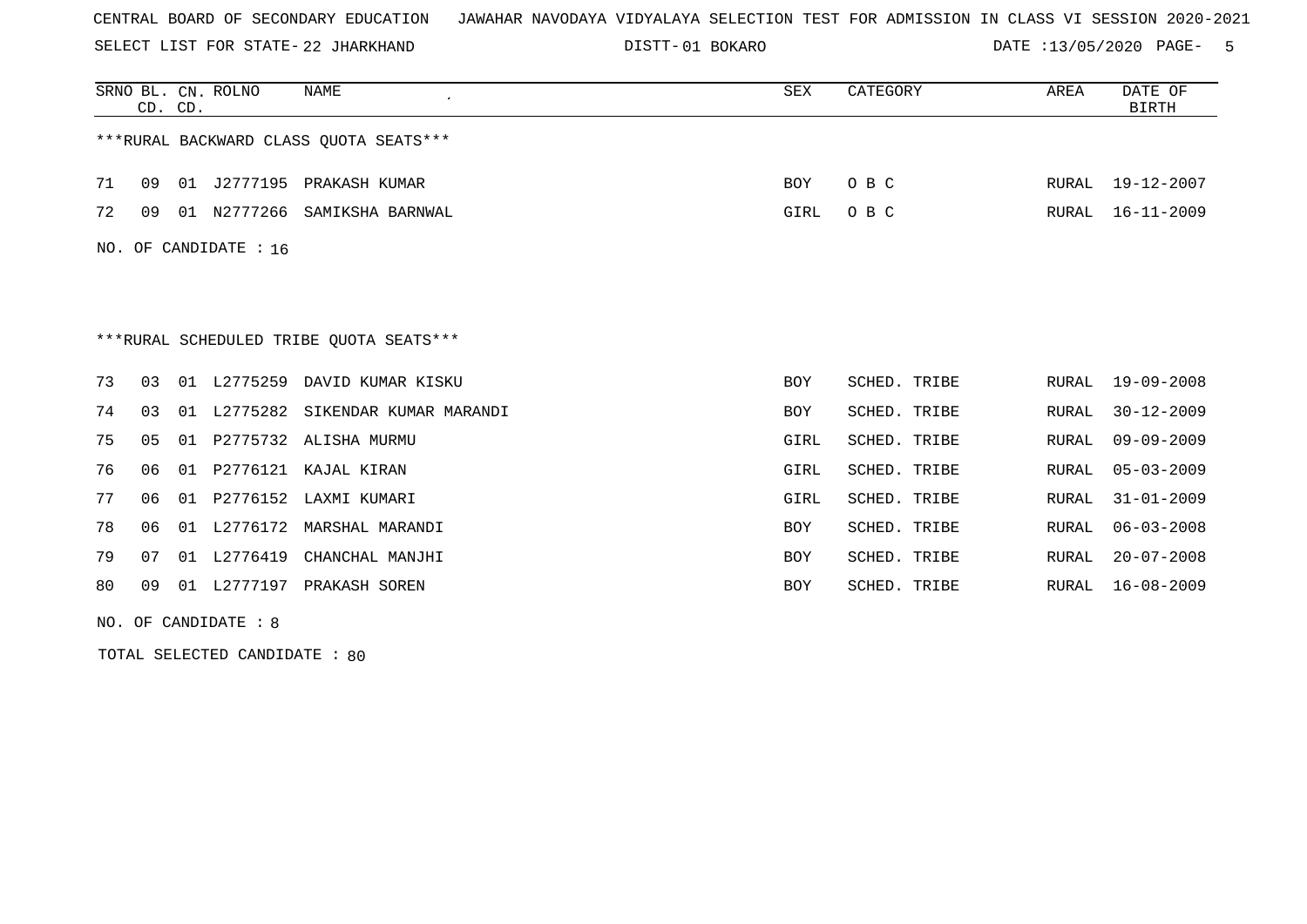SELECT LIST FOR STATE- DISTT- 22 JHARKHAND

02 DEOGHAR DATE :13/05/2020 PAGE- 1

|    |    | CD. CD. | SRNO BL. CN. ROLNO     | NAME                                   | SEX         | CATEGORY     | AREA  | DATE OF<br>BIRTH |
|----|----|---------|------------------------|----------------------------------------|-------------|--------------|-------|------------------|
|    |    |         | ***OPEN UR SEATS***    |                                        |             |              |       |                  |
| 1  | 01 |         |                        | 01 C2777445 ANKIT KUMAR                | BOY         | SCHED. CASTE | URBAN | $26 - 01 - 2010$ |
| 2  | 01 |         |                        | 01 G2777458 ANUJATA KUMARI             | GIRL        | SCHED. CASTE | URBAN | $30 - 07 - 2009$ |
| 3  | 01 | 01      |                        | E2777521 CHANDANI KUMARI               | GIRL        | GENERAL      | URBAN | $29 - 08 - 2007$ |
| 4  | 01 |         |                        | 01 B2777590 HARSHIT VIVEK              | BOY         | O B C        | URBAN | $29 - 04 - 2009$ |
| 5  | 01 |         |                        | 01 M2777844 PRINCEE SEVAK              | GIRL        | GENERAL      | RURAL | $09 - 10 - 2009$ |
| 6  | 01 |         |                        | 01 M2777936 RISHU PRIYA                | <b>GIRL</b> | GENERAL      | RURAL | $02 - 06 - 2009$ |
| 7  | 07 |         |                        | 01 N2779272 KUMARI PALLAVI VERMA       | GIRL        | O B C        | RURAL | $09 - 06 - 2009$ |
| 8  | 09 |         |                        | 01 J2779716 MD TAUSIF RAZA             | BOY         | O B C        | RURAL | $01 - 01 - 2009$ |
|    |    |         | NO. OF CANDIDATE : 8   | ***OPEN SCHEDULED CASTE QUOTA SEATS*** |             |              |       |                  |
| 9  | 01 |         |                        | 01 C2777935 RISHU KUMAR MAHTHA         | BOY         | SCHED. CASTE | URBAN | $01 - 01 - 2009$ |
| 10 | 02 |         |                        | 01 K2778212 DIWAKAR KUMAR              | <b>BOY</b>  | SCHED. CASTE | RURAL | $02 - 04 - 2009$ |
| 11 | 08 |         | 01 K2779413 AMIT RAJ   |                                        | BOY         | SCHED. CASTE | RURAL | $01 - 12 - 2007$ |
|    |    |         | NO. OF CANDIDATE : 3   |                                        |             |              |       |                  |
|    |    |         |                        | ***OPEN DISABLED QUOTA SEATS***        |             |              |       |                  |
| 12 | 02 |         |                        | 01 J2778256 PANKAJ KUMAR MANDAL        | BOY         | O B C        | RURAL | $01 - 01 - 2009$ |
| 13 | 07 |         |                        | 01 J2779353 SANGAM SURAJ               | <b>BOY</b>  | O B C        | RURAL | $03 - 02 - 2010$ |
|    |    |         | NO. OF CANDIDATE : $2$ |                                        |             |              |       |                  |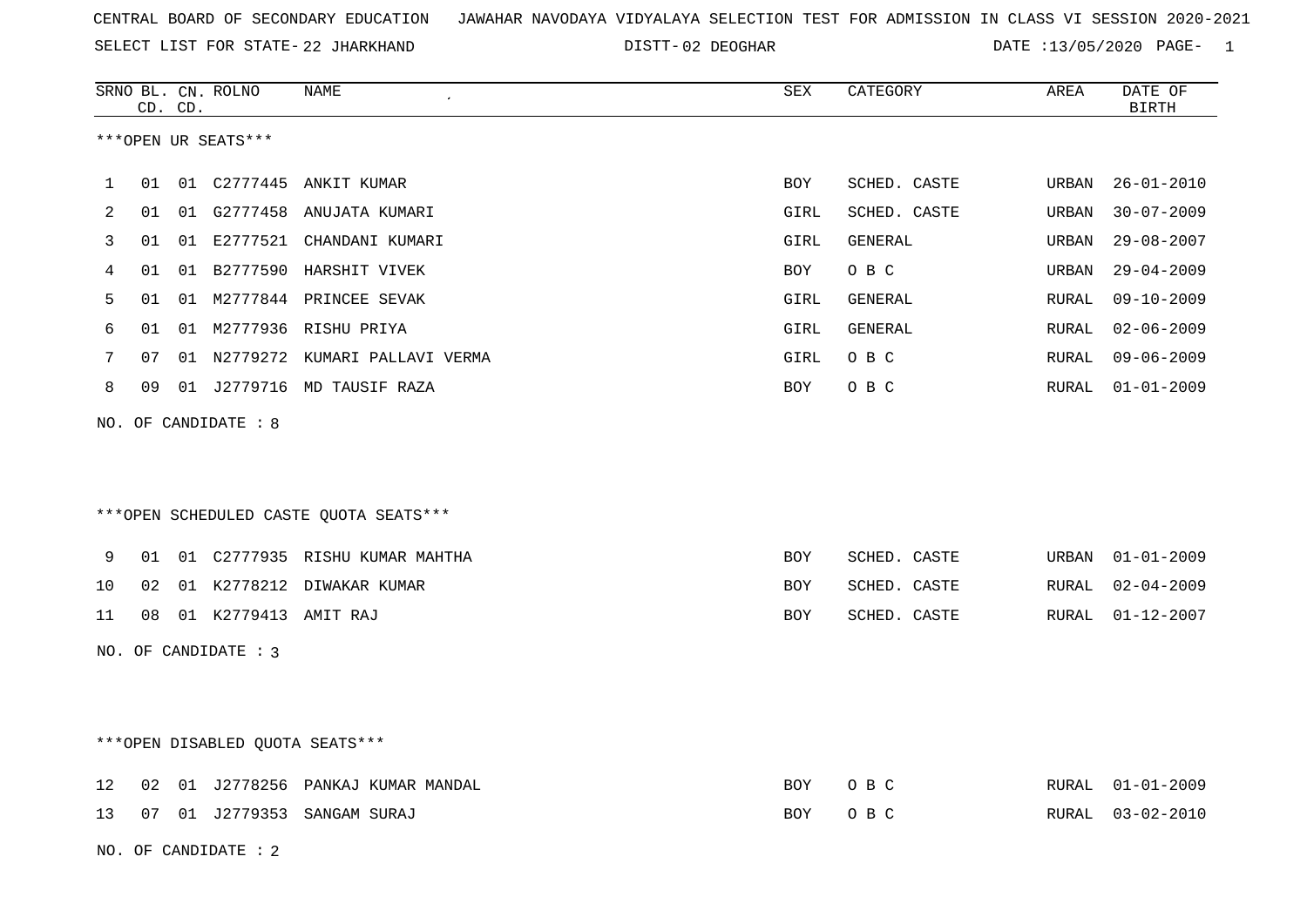SELECT LIST FOR STATE- DISTT- 22 JHARKHAND

02 DEOGHAR DATE :13/05/2020 PAGE- 2

|    |    | CD. CD. | SRNO BL. CN. ROLNO     | NAME                                   | SEX        | CATEGORY     | AREA          | DATE OF<br><b>BIRTH</b> |
|----|----|---------|------------------------|----------------------------------------|------------|--------------|---------------|-------------------------|
|    |    |         |                        | *** OPEN BACKWARD CLASS QUOTA SEATS*** |            |              |               |                         |
| 14 | 01 |         |                        | 01 N2778142 TANISHA MAHATO             | GIRL       | O B C        | RURAL         | 14-10-2008              |
| 15 | 04 | 01      |                        | N2778555 ALKA PRIYA                    | GIRL       | O B C        | RURAL         | $04 - 01 - 2011$        |
| 16 | 05 |         |                        | 01 J2778911 SUMAN KUMAR                | BOY        | O B C        | RURAL         | $08 - 10 - 2008$        |
| 17 | 06 |         |                        | 01 J2779044 MITHLESH KUMAR             | BOY        | O B C        | RURAL         | $28 - 07 - 2010$        |
| 18 | 09 |         |                        | 01 J2779702 CHHOTU KUMAR VERMA         | BOY        | O B C        | RURAL         | $15 - 11 - 2008$        |
|    |    |         | NO. OF CANDIDATE : 5   |                                        |            |              |               |                         |
|    |    |         |                        | ***OPEN SCHEDULED TRIBE QUOTA SEATS*** |            |              |               |                         |
| 19 | 05 |         |                        | 01 L2778806 GAUTAM HEMBROM             | BOY        | SCHED. TRIBE | RURAL         | $27 - 11 - 2009$        |
| 20 | 05 |         |                        | 01 L2778864 RAHUL MARANDI              | <b>BOY</b> | SCHED. TRIBE | RURAL         | $01 - 01 - 2009$        |
|    |    |         | NO. OF CANDIDATE : 2   |                                        |            |              |               |                         |
|    |    |         | ***RURAL OPEN SEATS*** |                                        |            |              |               |                         |
| 21 | 01 | 01      | M2777680               | KUSHI KUMARI                           | GIRL       | GENERAL      | RURAL         | $25 - 12 - 2008$        |
| 22 | 01 | 01      |                        | J2777721 MANISH RANJAN                 | BOY        | O B C        | RURAL         | $08 - 08 - 2010$        |
| 23 | 01 | 01      | N2777747               | MEGHA KUMARI                           | GIRL       | O B C        | RURAL         | $15 - 12 - 2009$        |
| 24 | 02 |         |                        | 01 J2778317 AKASH KUMAR MANDAL         | BOY        | O B C        | RURAL         | $01 - 01 - 2009$        |
| 25 | 02 | 01      |                        | 12778341 HARSH ANAND                   | <b>BOY</b> | GENERAL      | RURAL         | $02 - 07 - 2007$        |
| 26 | 03 |         |                        | 01 J2778449 DHIRAJ KUMAR MANDAL        | BOY        | O B C        | RURAL         | $06 - 05 - 2007$        |
| 27 | 03 |         |                        | 01 J2778493 PRIYANSHU KUMAR            | BOY        | O B C        | RURAL         | $28 - 09 - 2009$        |
| 28 | 03 | 01      |                        | M2778529 SRISTI KUMARI                 | GIRL       | GENERAL      | ${\tt RURAL}$ | $13 - 05 - 2008$        |
| 29 |    |         |                        | 04 01 J2778551 ADITYA KUMAR            | BOY        | O B C        | RURAL         | $04 - 10 - 2009$        |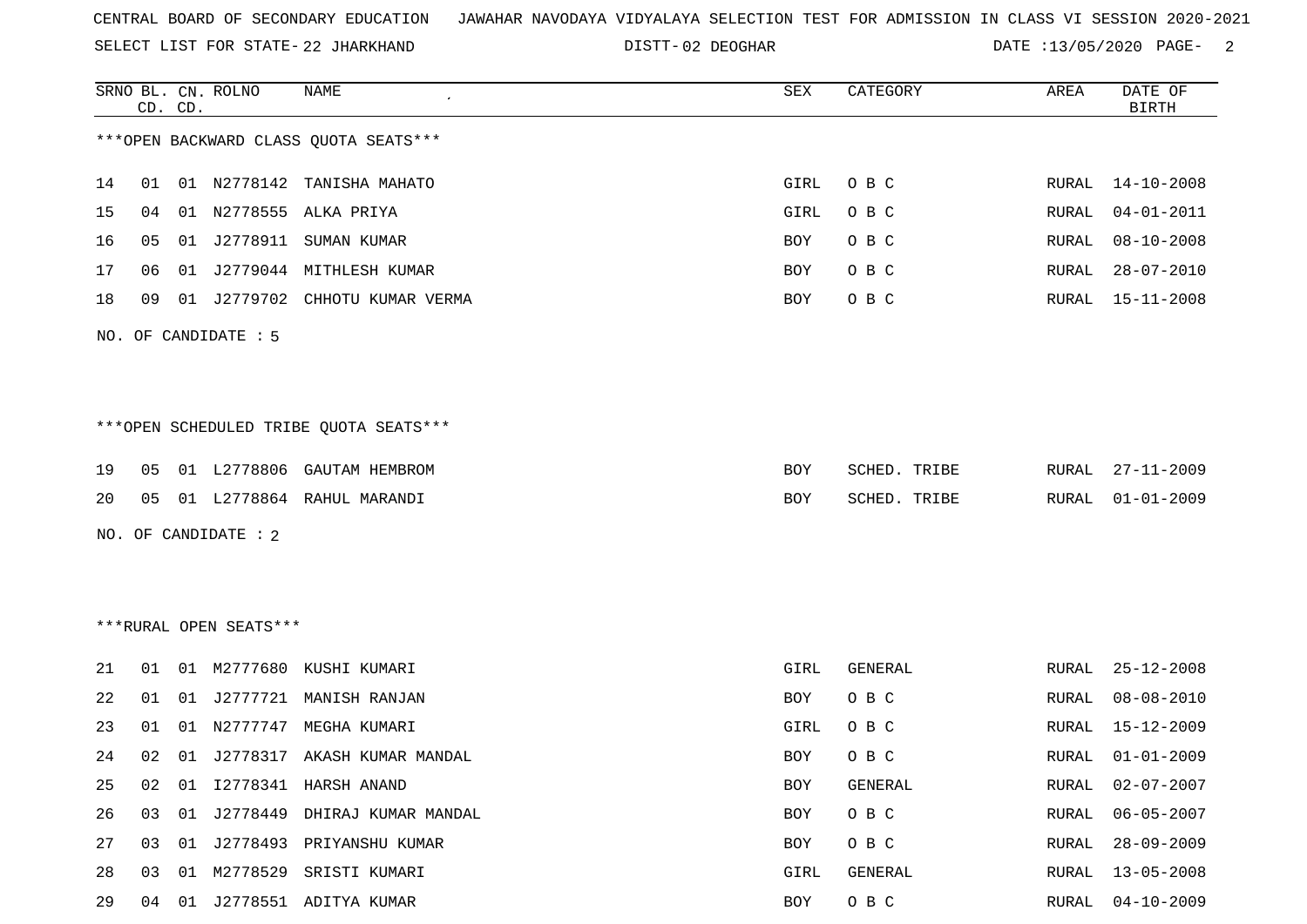SELECT LIST FOR STATE- DISTT- 22 JHARKHAND

02 DEOGHAR DATE :13/05/2020 PAGE- 3

|    | CD. CD. |    | SRNO BL. CN. ROLNO     | <b>NAME</b>                 | SEX        | CATEGORY       | AREA  | DATE OF<br><b>BIRTH</b> |
|----|---------|----|------------------------|-----------------------------|------------|----------------|-------|-------------------------|
|    |         |    | ***RURAL OPEN SEATS*** |                             |            |                |       |                         |
| 30 | 04      |    |                        | 01 N2778567 ARIBA KHATOON   | GIRL       | O B C          | RURAL | 15-08-2008              |
| 31 | 04      |    |                        | 01 J2778677 PRANAV KUMAR    | <b>BOY</b> | O B C          | RURAL | $14 - 11 - 2008$        |
| 32 | 04      | 01 | J2778715               | ROSHAN RAJ                  | BOY        | O B C          | RURAL | $05 - 03 - 2008$        |
| 33 | 05      | 01 |                        | J2778831 MANOJ PANDIT       | BOY        | O B C          | RURAL | $01 - 01 - 2009$        |
| 34 | 05      | 01 |                        | J2778855 PRITAM KUMAR       | <b>BOY</b> | O B C          | RURAL | $01 - 04 - 2009$        |
| 35 | 05      | 01 | J2778915               | SURAJ KUMAR MAHTO           | BOY        | O B C          | RURAL | $11 - 06 - 2010$        |
| 36 | 05      | 01 | N2778918               | TRISHA MITRA                | GIRL       | O B C          | RURAL | $18 - 04 - 2009$        |
| 37 | 06      | 01 |                        | M2778953 APARNA KUMARI      | GIRL       | GENERAL        | RURAL | $28 - 02 - 2009$        |
| 38 | 06      | 01 | I2779012               | KUMAR PRASUN                | BOY        | <b>GENERAL</b> | RURAL | $15 - 08 - 2008$        |
| 39 | 06      | 01 | J2779106               | RAJ KUMAR RANA              | BOY        | O B C          | RURAL | $12 - 01 - 2008$        |
| 40 | 06      | 01 | J2779153               | SHUBHAM KUMAR               | BOY        | O B C          | RURAL | $02 - 04 - 2009$        |
| 41 | 07      | 01 | M2779328               | RASHI KUMARI                | GIRL       | <b>GENERAL</b> | RURAL | $03 - 04 - 2008$        |
| 42 | 07      | 01 | J2779384               | SUDHANSHU KUMAR VERMA       | BOY        | O B C          | RURAL | $01 - 06 - 2008$        |
| 43 | 08      | 01 |                        | J2779404 ADITYA KUMAR YADAV | BOY        | O B C          | RURAL | $11 - 12 - 2008$        |
| 44 | 08      | 01 |                        | J2779516 MD FAIZANUL HAQUE  | BOY        | O B C          | RURAL | $18 - 02 - 2009$        |
| 45 | 09      | 01 |                        | J2779712 MD IBRAR AHMAD     | BOY        | O B C          | RURAL | $07 - 08 - 2008$        |
| 46 | 09      | 01 |                        | J2779714 MD NADEEM          | BOY        | O B C          | RURAL | $12 - 07 - 2009$        |
| 47 | 09      | 01 | J2779721 NURULAIN      |                             | BOY        | O B C          | RURAL | $27 - 03 - 2008$        |
| 48 | 09      | 01 |                        | J2779745 VISHAL KUMAR       | <b>BOY</b> | O B C          | RURAL | $25 - 11 - 2008$        |

NO. OF CANDIDATE : 28

\*\*\*RURAL SCHEDULED CASTE QUOTA SEATS\*\*\*

|  |  | 49      01    01   02777455   ANSHU KUMARI | GIRL | SCHED. CASTE |  | RURAL 25-11-2009 |
|--|--|--------------------------------------------|------|--------------|--|------------------|
|  |  | 50 02 01 K2778412 VIKRAM DAS               | BOY  | SCHED. CASTE |  | RURAL 01-01-2008 |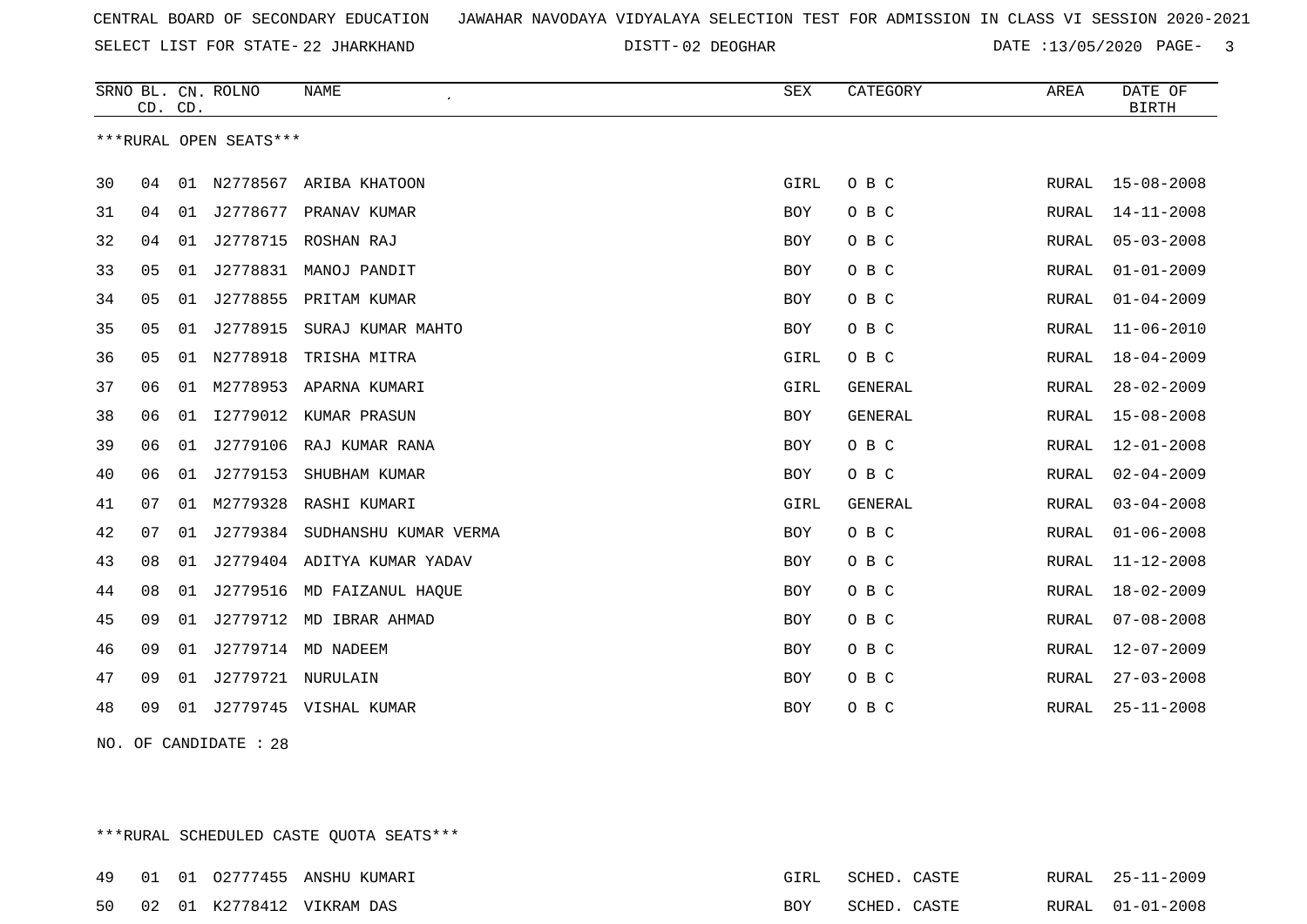SELECT LIST FOR STATE- DISTT- 22 JHARKHAND

02 DEOGHAR DATE :13/05/2020 PAGE- 4

|    |    | CD. CD. | SRNO BL. CN. ROLNO   | NAME                                    | SEX  | CATEGORY     | AREA          | DATE OF<br><b>BIRTH</b> |
|----|----|---------|----------------------|-----------------------------------------|------|--------------|---------------|-------------------------|
|    |    |         |                      | ***RURAL SCHEDULED CASTE QUOTA SEATS*** |      |              |               |                         |
| 51 | 03 |         |                      | 01 K2778433 ASHISH KUMAR                | BOY  | SCHED. CASTE | RURAL         | $09 - 11 - 2010$        |
| 52 | 04 |         |                      | 01 K2778575 BADAL KUMAR                 | BOY  | SCHED. CASTE | RURAL         | $16 - 06 - 2009$        |
| 53 | 06 |         |                      | 01 K2779133 SANDIP KUMAR DAS            | BOY  | SCHED. CASTE | <b>RURAL</b>  | $12 - 02 - 2009$        |
| 54 | 08 | 01      | K2779415             | ANIKET ANAND                            | BOY  | SCHED. CASTE | RURAL         | $01 - 01 - 2008$        |
| 55 | 08 |         |                      | 01 K2779442 BIRENDRA DAS                | BOY  | SCHED. CASTE | <b>RURAL</b>  | $01 - 01 - 2008$        |
| 56 | 08 |         |                      | 01 K2779461 GAJENDRA DAS                | BOY  | SCHED. CASTE | RURAL         | $02 - 02 - 2008$        |
| 57 | 08 |         |                      | 01 K2779564 PIYUSH KUMAR RAJ            | BOY  | SCHED. CASTE | RURAL         | $24 - 06 - 2008$        |
|    |    |         | NO. OF CANDIDATE : 9 |                                         |      |              |               |                         |
|    |    |         |                      |                                         |      |              |               |                         |
|    |    |         |                      |                                         |      |              |               |                         |
|    |    |         |                      | *** RURAL BACKWARD CLASS QUOTA SEATS*** |      |              |               |                         |
| 58 | 01 |         |                      | 01 N2777619 KANISHKA KUMARI             | GIRL | O B C        | RURAL         | $16 - 12 - 2009$        |
| 59 | 02 |         |                      | 01 J2778246 MD REHAN ANSARI             | BOY  | O B C        | RURAL         | $01 - 01 - 2008$        |
| 60 | 02 |         |                      | 01 N2778266 PUJA KUMARI                 | GIRL | O B C        | RURAL         | $01 - 01 - 2009$        |
| 61 | 02 |         | 01 N2778277          | REET RAJ                                | GIRL | O B C        | RURAL         | $16 - 09 - 2008$        |
| 62 | 04 |         |                      | 01 J2778603 GYANDEV KUMAR               | BOY  | O B C        | RURAL         | $19 - 10 - 2009$        |
| 63 | 04 |         | 01 N2778605          | ISHIKA KUMARI                           | GIRL | O B C        | ${\tt RURAL}$ | $19 - 03 - 2009$        |
| 64 | 04 |         | 01 N2778609          | JUHI KUMARI                             | GIRL | O B C        | RURAL         | $05 - 05 - 2009$        |
| 65 | 04 | 01      | N2778731             | SANDHYA KUMARI                          | GIRL | O B C        | RURAL         | $08 - 04 - 2008$        |
| 66 | 07 |         |                      | 01 J2779226 BALKUNDAN KUMAR             | BOY  | O B C        | RURAL         | $01 - 08 - 2008$        |
| 67 | 08 |         |                      | 01 N2779552 NISHA CHOUDHARY             | GIRL | O B C        |               | RURAL 14-11-2009        |
| 68 | 08 |         |                      | 01 N2779577 PRIYA KUMARI                | GIRL | O B C        | RURAL         | $13 - 04 - 2008$        |
| 69 | 08 |         |                      | 01 N2779682 TRIPTI BHARTI               | GIRL | O B C        | RURAL         | 17-03-2009              |
| 70 |    |         |                      | 09 01 J2779698 ANKIT KUMAR VERMA        | BOY  | O B C        | RURAL         | $28 - 11 - 2010$        |
| 71 |    |         |                      | 09 01 N2779699 ANNU KUMARI              | GIRL | $O$ B C      |               | RURAL 16-02-2008        |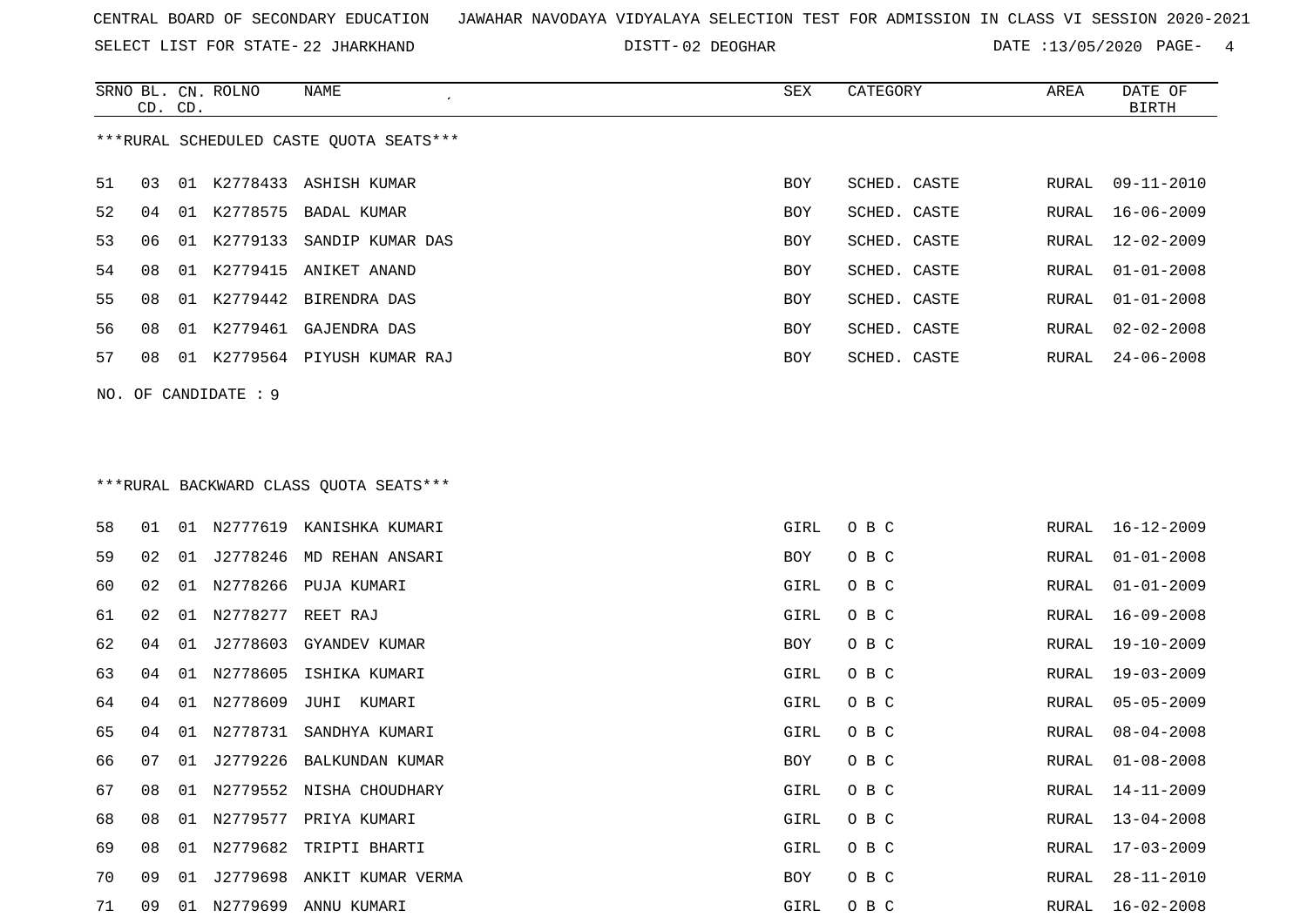SELECT LIST FOR STATE- DISTT- 22 JHARKHAND

02 DEOGHAR DATE :13/05/2020 PAGE- 5

|     | CD. CD.           |    | SRNO BL. CN. ROLNO | NAME<br>$\cdot$                         | SEX        | CATEGORY     | AREA  | DATE OF<br><b>BIRTH</b> |  |  |
|-----|-------------------|----|--------------------|-----------------------------------------|------------|--------------|-------|-------------------------|--|--|
|     |                   |    |                    | ***RURAL BACKWARD CLASS OUOTA SEATS***  |            |              |       |                         |  |  |
| 72  | 09                |    |                    | 01 J2779713 MD IKHLAK                   | BOY        | O B C        | RURAL | $01 - 01 - 2010$        |  |  |
| 73  | 09                |    |                    | 01 N2779733 SABANA KHATOON              | GIRL       | O B C        | RURAL | $20 - 07 - 2009$        |  |  |
| NO. | OF CANDIDATE : 16 |    |                    |                                         |            |              |       |                         |  |  |
|     |                   |    |                    |                                         |            |              |       |                         |  |  |
|     |                   |    |                    | ***RURAL SCHEDULED TRIBE QUOTA SEATS*** |            |              |       |                         |  |  |
| 74  | 03                |    | 01 L2778513        | SANJAY KISKU                            | <b>BOY</b> | SCHED. TRIBE | RURAL | $14 - 02 - 2009$        |  |  |
| 75  | 04                |    |                    | 01 L2778628 KRISHNA SOREN               | <b>BOY</b> | SCHED. TRIBE | RURAL | $03 - 10 - 2009$        |  |  |
| 76  | 0 <sub>5</sub>    |    | 01 P2778849        | PARMILA SOREN                           | GIRL       | SCHED. TRIBE | RURAL | $05 - 01 - 2009$        |  |  |
| 77  | 05                | 01 |                    | L2778854 PREMASHISH SOREN               | BOY        | SCHED. TRIBE | RURAL | $15 - 04 - 2008$        |  |  |
| 78  | 05                | 01 | L2778893           | SAROJ SOREN                             | <b>BOY</b> | SCHED. TRIBE | RURAL | $07 - 07 - 2008$        |  |  |
| 79  | 08                | 01 | L2779685           | UMESH HEMBRAM                           | <b>BOY</b> | SCHED. TRIBE | RURAL | $08 - 08 - 2008$        |  |  |
| 80  | 09                | 01 |                    | L2779723 PRADIP SOREN                   | BOY        | SCHED. TRIBE | RURAL | $01 - 01 - 2009$        |  |  |

NO. OF CANDIDATE : 7

TOTAL SELECTED CANDIDATE : 80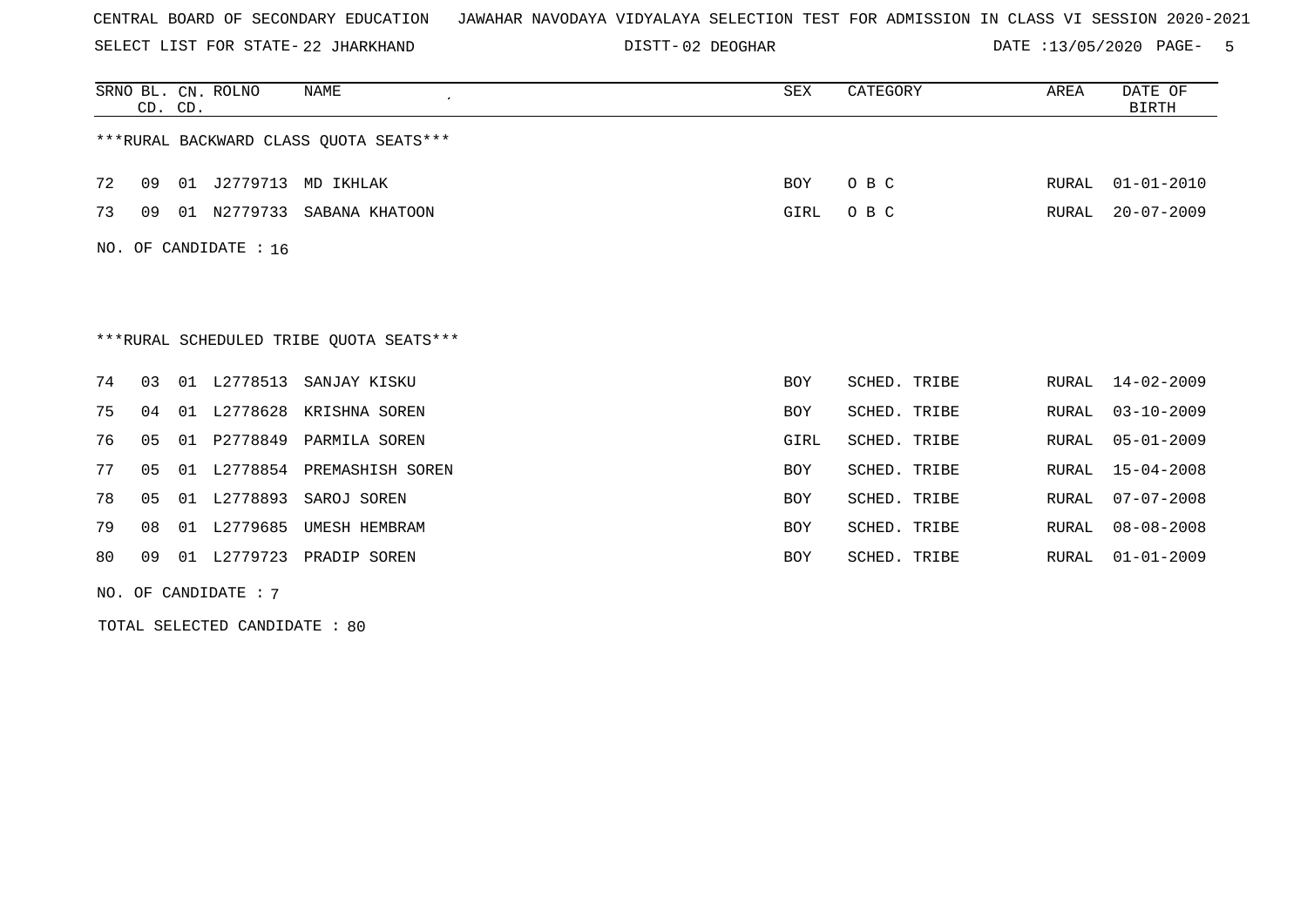SELECT LIST FOR STATE- DISTT- 22 JHARKHAND

03 DUMKA DATE :13/05/2020 PAGE- 1

|    |    | CD. CD. | SRNO BL. CN. ROLNO      | NAME<br>$\epsilon$                     | SEX  | CATEGORY     | AREA  | DATE OF<br><b>BIRTH</b> |
|----|----|---------|-------------------------|----------------------------------------|------|--------------|-------|-------------------------|
|    |    |         | ***OPEN UR SEATS***     |                                        |      |              |       |                         |
| 1  |    |         |                         | 01 01 L2779749 ABHISHEK MURMU          | BOY  | SCHED. TRIBE |       | RURAL 09-03-2010        |
| 2  |    |         |                         | 04 01 M2780373 SHREYA KUMARI           | GIRL | GENERAL      |       | RURAL 07-02-2009        |
| 3  |    |         |                         | 05 01 M2780433 NIDHI PRIYA             | GIRL | GENERAL      |       | RURAL 15-02-2010        |
|    |    |         | NO. OF CANDIDATE : 3    |                                        |      |              |       |                         |
|    |    |         |                         | ***OPEN SCHEDULED CASTE QUOTA SEATS*** |      |              |       |                         |
| 4  |    |         |                         | 07 01 K2780714 PARVIN KUMAR MAHTO      | BOY  | SCHED. CASTE |       | RURAL 22-10-2008        |
| 5  |    |         | 08 01 K2780846 AMAN RAJ |                                        | BOY  | SCHED. CASTE |       | RURAL 01-12-2009        |
| 6  |    |         |                         | 11 01 K2781373 NAYAN KUMAR DAS         | BOY  | SCHED. CASTE |       | RURAL 17-02-2009        |
|    |    |         | NO. OF CANDIDATE : 3    |                                        |      |              |       |                         |
|    |    |         |                         | ***OPEN DISABLED QUOTA SEATS***        |      |              |       |                         |
| 7  |    |         |                         | 06 01 L2780566 RAJENDRA KISKU          | BOY  | SCHED. TRIBE |       | RURAL 03-02-2009        |
| 8  |    |         |                         | 07 01 L2780643 BIRJU HANSDA            | BOY  | SCHED. TRIBE |       | RURAL 17-05-2007        |
|    |    |         | NO. OF CANDIDATE : 2    |                                        |      |              |       |                         |
|    |    |         |                         |                                        |      |              |       |                         |
|    |    |         |                         | *** OPEN BACKWARD CLASS QUOTA SEATS*** |      |              |       |                         |
| 9  |    |         |                         | 01 01 N2779759 AMRITA GUPTA            | GIRL | O B C        | RURAL | $31 - 03 - 2009$        |
| 10 | 07 |         |                         | 01 N2780679 KUMARI SWATI SHIKHA        | GIRL | O B C        | RURAL | $03 - 07 - 2008$        |
| 11 | 09 |         |                         | 01 N2781165 SHATABDI MANDAL            | GIRL | O B C        |       | RURAL 15-05-2009        |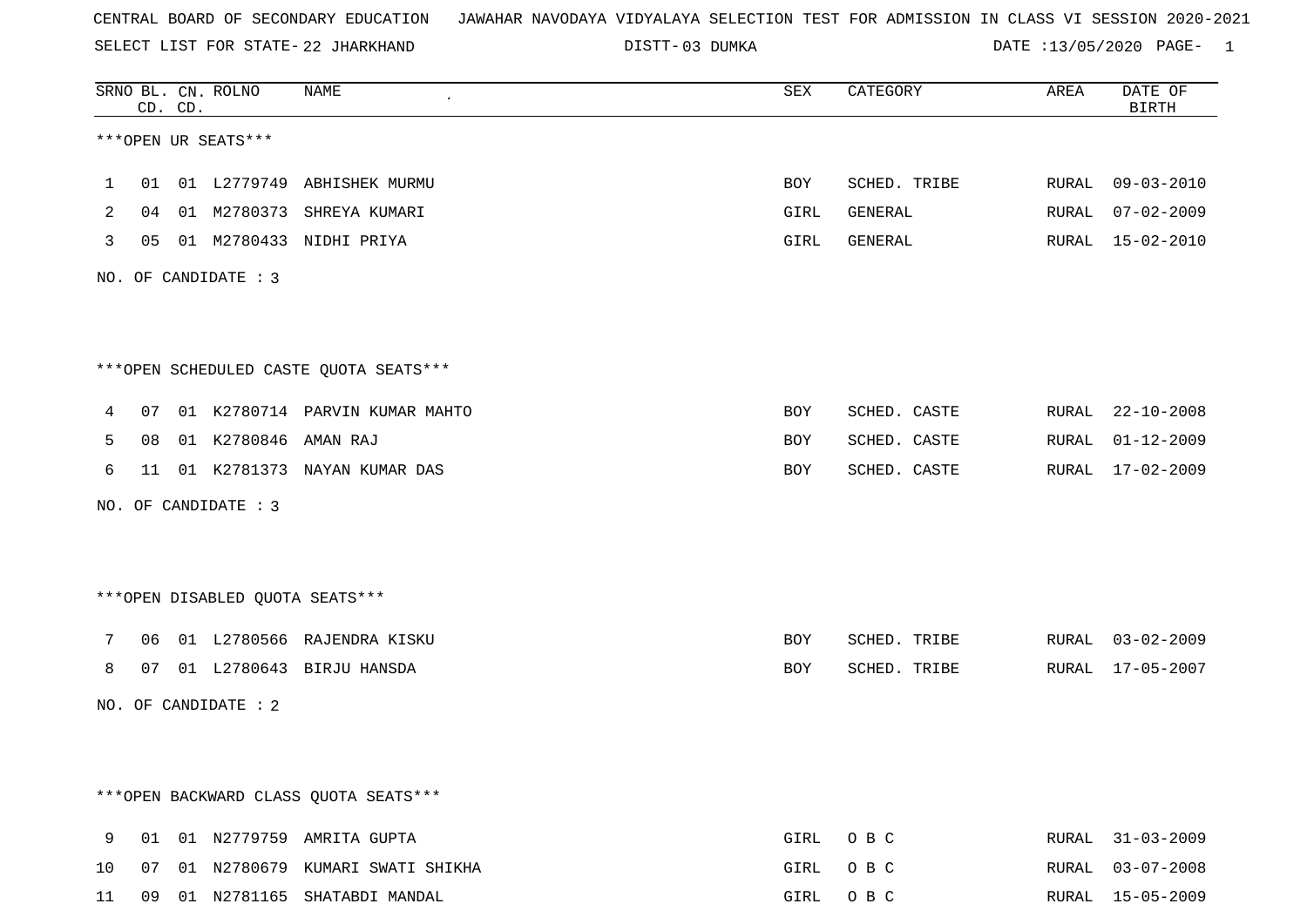SELECT LIST FOR STATE- DISTT- 22 JHARKHAND

03 DUMKA DATE :13/05/2020 PAGE- 2

|    | CD. CD. |    | SRNO BL. CN. ROLNO     | NAME                                   | ${\tt SEX}$ | CATEGORY     | AREA         | DATE OF<br><b>BIRTH</b> |
|----|---------|----|------------------------|----------------------------------------|-------------|--------------|--------------|-------------------------|
|    |         |    |                        | *** OPEN BACKWARD CLASS QUOTA SEATS*** |             |              |              |                         |
| 12 | 11      |    |                        | 01 J2781254 ANKIT KUMAR                | BOY         | O B C        | RURAL        | $05 - 06 - 2008$        |
| 13 | 11      |    | 01 N2781490            | SIDHI KUMARI                           | GIRL        | O B C        | RURAL        | $20 - 08 - 2007$        |
|    |         |    | NO. OF CANDIDATE : 5   |                                        |             |              |              |                         |
|    |         |    |                        |                                        |             |              |              |                         |
|    |         |    |                        |                                        |             |              |              |                         |
|    |         |    |                        | ***OPEN SCHEDULED TRIBE QUOTA SEATS*** |             |              |              |                         |
| 14 | 03      |    |                        | 01 L2780134 ABHISHEK MURMU             | BOY         | SCHED. TRIBE | RURAL        | $07 - 02 - 2009$        |
| 15 | 03      |    |                        | 01 P2780150 ASMITA SOREN               | GIRL        | SCHED. TRIBE | RURAL        | 14-09-2009              |
| 16 | 06      |    |                        | 01 L2780530 ERICKSON MURMU             | BOY         | SCHED. TRIBE | RURAL        | $04 - 02 - 2010$        |
| 17 | 07      |    | 01 L2780810            | SUMAN PUJHAR                           | BOY         | SCHED. TRIBE | RURAL        | $15 - 10 - 2008$        |
| 18 | 08      |    |                        | 01 L2781096 SUBHASH MURMU              | BOY         | SCHED. TRIBE | <b>RURAL</b> | $01 - 01 - 2008$        |
| 19 | 11      |    | 01 L2781381            | NILESH MURMU                           | BOY         | SCHED. TRIBE | RURAL        | $09 - 08 - 2007$        |
| 20 | 12      |    | 01 L2781583            | PREM TUDU                              | BOY         | SCHED. TRIBE | <b>RURAL</b> | $27 - 07 - 2009$        |
|    |         |    | NO. OF CANDIDATE : 7   |                                        |             |              |              |                         |
|    |         |    |                        |                                        |             |              |              |                         |
|    |         |    |                        |                                        |             |              |              |                         |
|    |         |    | ***RURAL OPEN SEATS*** |                                        |             |              |              |                         |
| 21 | 01      |    | 01 J2779780            | BARUN MANDAL                           | BOY         | O B C        | RURAL        | $29 - 12 - 2009$        |
| 22 | 01      |    |                        | 01 N2779804 HARSHITA RAJ               | GIRL        | O B C        | RURAL        | $11 - 05 - 2009$        |
| 23 | 03      |    |                        | 01 J2780131 AADITYA RANJAN             | BOY         | O B C        | <b>RURAL</b> | $21 - 12 - 2009$        |
| 24 | 03      |    |                        | 01 J2780237 RITESH MANJHI              | BOY         | O B C        | <b>RURAL</b> | $07 - 10 - 2007$        |
| 25 | 04      |    |                        | 01 J2780324 KARAN KUMAR                | BOY         | O B C        | RURAL        | $24 - 03 - 2009$        |
| 26 | 04      | 01 |                        | J2780365 SATYAM KUMAR                  | BOY         | O B C        | <b>RURAL</b> | $15 - 07 - 2010$        |
| 27 | 06      |    |                        | 01 J2780561 PRINCE KUMAR               | BOY         | O B C        | RURAL        | $14 - 08 - 2009$        |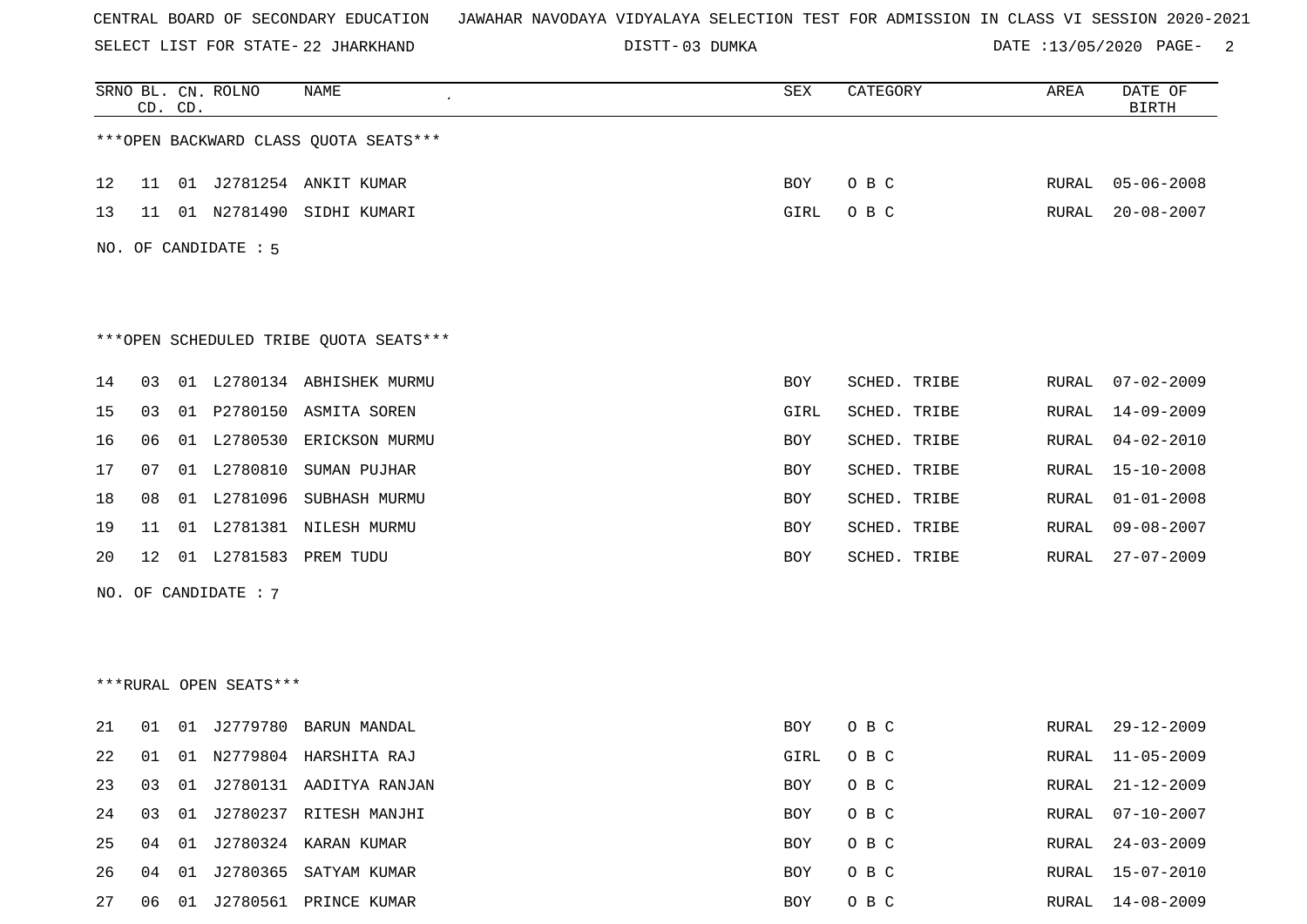SELECT LIST FOR STATE- DISTT- 22 JHARKHAND

03 DUMKA DATE :13/05/2020 PAGE- 3

|                       | CD. CD. |    | SRNO BL. CN. ROLNO     | NAME<br>$\epsilon$                      | <b>SEX</b> | CATEGORY       | AREA         | DATE OF<br><b>BIRTH</b> |
|-----------------------|---------|----|------------------------|-----------------------------------------|------------|----------------|--------------|-------------------------|
|                       |         |    | ***RURAL OPEN SEATS*** |                                         |            |                |              |                         |
| 28                    | 07      | 01 |                        | J2780609 ABHIJIT SEN                    | <b>BOY</b> | O B C          | RURAL        | $16 - 04 - 2010$        |
| 29                    | 08      | 01 |                        | J2780954 KUMAR MANISH RANJAN            | <b>BOY</b> | O B C          | RURAL        | $10 - 12 - 2008$        |
| 30                    | 08      |    |                        | 01 J2781002 PIYUSH KUMAR THAKUR         | <b>BOY</b> | O B C          | RURAL        | $08 - 05 - 2009$        |
| 31                    | 09      | 01 |                        | J2781150 RAHUL GORAIN                   | <b>BOY</b> | O B C          | RURAL        | $13 - 11 - 2008$        |
| 32                    | 11      | 01 |                        | J2781239 ADARSH KMAR                    | <b>BOY</b> | O B C          | RURAL        | $15 - 05 - 2008$        |
| 33                    | 11      | 01 |                        | J2781246 AMARDEEP KUMAR ROY             | <b>BOY</b> | O B C          | RURAL        | $20 - 07 - 2008$        |
| 34                    | 12      |    |                        | 01 I2781606 SAMIR ATMAJ MISHRA          | BOY        | <b>GENERAL</b> | RURAL        | $15 - 04 - 2009$        |
| NO. OF CANDIDATE : 14 |         |    |                        |                                         |            |                |              |                         |
|                       |         |    |                        |                                         |            |                |              |                         |
|                       |         |    |                        |                                         |            |                |              |                         |
|                       |         |    |                        | ***RURAL SCHEDULED CASTE OUOTA SEATS*** |            |                |              |                         |
| 35                    | 02      |    | 01 02780103            | SHREYA BHAKAT                           | GIRL       | SCHED. CASTE   | RURAL        | $15 - 12 - 2009$        |
| 36                    | 03      |    | 01 K2780215            | PRINCE KUMAR DAS                        | <b>BOY</b> | SCHED. CASTE   | <b>RURAL</b> | $02 - 01 - 2009$        |
| 37                    | 03      |    | 01 K2780256            | SAMIR RAJAK                             | BOY        | SCHED. CASTE   | RURAL        | $17 - 07 - 2007$        |
| 38                    | 08      | 01 |                        | 02780944 KHUSHI KUMARI                  | GIRL       | SCHED. CASTE   | RURAL        | $31 - 03 - 2010$        |
| 39                    | 08      |    | 01 K2781073            | SHASHI KUMAR                            | <b>BOY</b> | SCHED. CASTE   | RURAL        | $01 - 01 - 2008$        |
| 40                    | 09      | 01 | 02781132               | GARGI KAHAR                             | GIRL       | SCHED. CASTE   | RURAL        | $19 - 10 - 2009$        |
| 41                    | 11      |    | 01 K2781433            | RAIVTEE RAMAN KUMAR DAS                 | <b>BOY</b> | SCHED. CASTE   | RURAL        | $03 - 06 - 2008$        |
| 42                    | 11      |    |                        | 01 K2781434 RAJAN KUMAR DAS             | BOY        | SCHED. CASTE   | RURAL        | $21 - 08 - 2008$        |
| 43                    | 11      |    | 01 02781497            | SONI KUMARI DAS                         | GIRL       | SCHED. CASTE   | RURAL        | $01 - 04 - 2009$        |

NO. OF CANDIDATE : 9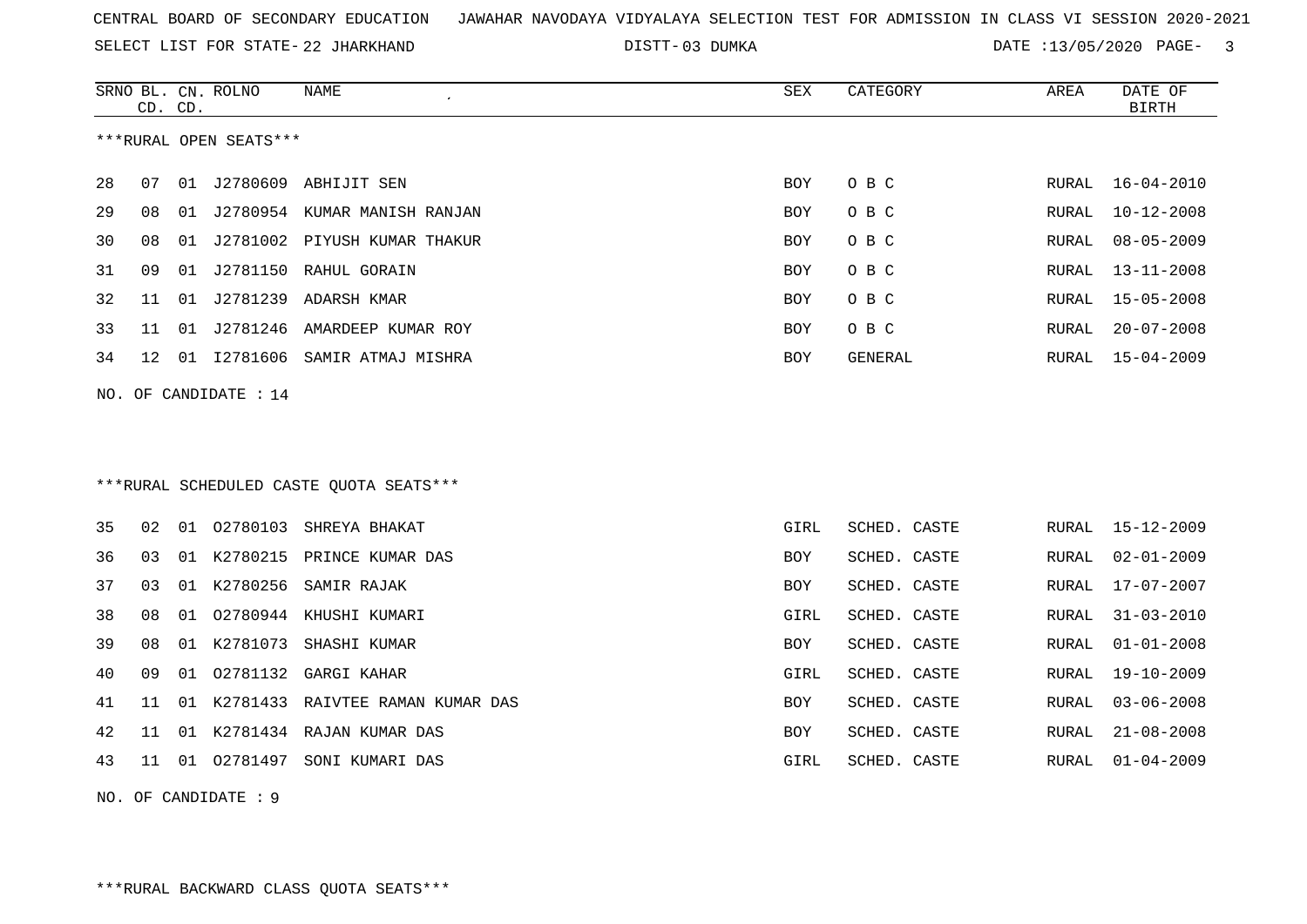SELECT LIST FOR STATE- DISTT- 22 JHARKHAND

03 DUMKA DATE :13/05/2020 PAGE- 4

|    |                 | CD. CD. | SRNO BL. CN. ROLNO    | NAME<br>$\epsilon$                      | SEX  | CATEGORY | AREA  | DATE OF<br><b>BIRTH</b> |
|----|-----------------|---------|-----------------------|-----------------------------------------|------|----------|-------|-------------------------|
|    |                 |         |                       | *** RURAL BACKWARD CLASS QUOTA SEATS*** |      |          |       |                         |
| 44 | 04              |         |                       | 01 N2780339 NIDHI PRIYA                 | GIRL | O B C    | RURAL | 16-12-2009              |
| 45 | 07              | 01      |                       | J2780633 BAM SHANKAR BHANDARI           | BOY  | O B C    | RURAL | $24 - 12 - 2008$        |
| 46 | 07              | 01      |                       | J2780829 VINAY NANDI                    | BOY  | O B C    | RURAL | $10 - 08 - 2009$        |
| 47 | 08              |         |                       | 01 N2780943 KHUSHI KUMARI               | GIRL | O B C    | RURAL | $06 - 01 - 2009$        |
| 48 | 08              |         |                       | 01 N2781070 SEJAL KUMARI                | GIRL | O B C    | RURAL | $04 - 05 - 2008$        |
| 49 | 11              | 01      | J2781280              | CHANDAN KUMAR SINGH                     | BOY  | O B C    | RURAL | $15 - 02 - 2009$        |
| 50 | 11              | 01      | J2781350              | MD FAHAD ANSARI                         | BOY  | O B C    | RURAL | $05 - 10 - 2007$        |
| 51 | 11              | 01      |                       | J2781383 NITESH KUMAR                   | BOY  | O B C    | RURAL | $30 - 03 - 2009$        |
| 52 | 11              | 01      |                       | N2781403 PIYUSH KUMARI                  | GIRL | O B C    | RURAL | $30 - 12 - 2008$        |
| 53 | 11              | 01      |                       | J2781421 PRIYANSHU RAJ                  | BOY  | O B C    | RURAL | $31 - 05 - 2009$        |
| 54 | 11              |         |                       | 01 N2781426 PUJA KUMARI                 | GIRL | O B C    | RURAL | 14-12-2008              |
| 55 | 11              | 01      | J2781466              | SANJEEV KUMAR                           | BOY  | O B C    | RURAL | $09 - 08 - 2008$        |
| 56 | 11              | 01      | J2781474              | SATYAM PRINCE                           | BOY  | O B C    | RURAL | $06 - 04 - 2008$        |
| 57 | 11              |         |                       | 01 N2781480 SHALU KUMARI                | GIRL | O B C    | RURAL | $10 - 03 - 2009$        |
| 58 | 12              | 01      | J2781558              | MANAS KUMAR                             | BOY  | O B C    | RURAL | $04 - 02 - 2009$        |
| 59 | 12 <sup>°</sup> |         |                       | 01 N2781619 SHREYA MANDAL               | GIRL | O B C    | RURAL | $28 - 06 - 2009$        |
|    |                 |         | NO. OF CANDIDATE : 16 |                                         |      |          |       |                         |
|    |                 |         |                       |                                         |      |          |       |                         |
|    |                 |         |                       |                                         |      |          |       |                         |
|    |                 |         |                       |                                         |      |          |       |                         |

\*\*\*RURAL SCHEDULED TRIBE QUOTA SEATS\*\*\*

| 60  |    |  | 01 01 L2779946 SHASHI KISKU   | BOY  | SCHED. TRIBE |       | RURAL 09-01-2009 |
|-----|----|--|-------------------------------|------|--------------|-------|------------------|
| 61  | 02 |  | 01 L2779988 AJAY MARANDI      | BOY  | SCHED. TRIBE |       | RURAL 01-01-2009 |
| 62. | 02 |  | 01 L2780004 BABULAL HEMBRAM   | BOY  | SCHED. TRIBE |       | RURAL 01-04-2009 |
| 63  | 02 |  | 01 L2780077 RAVI ROSHAN KISKU | BOY  | SCHED. TRIBE |       | RURAL 11-12-2009 |
| 64  | 02 |  | 01 P2780080 RENUKA SOREN      | GIRL | SCHED.       | TRIBE | RURAL 01-01-2009 |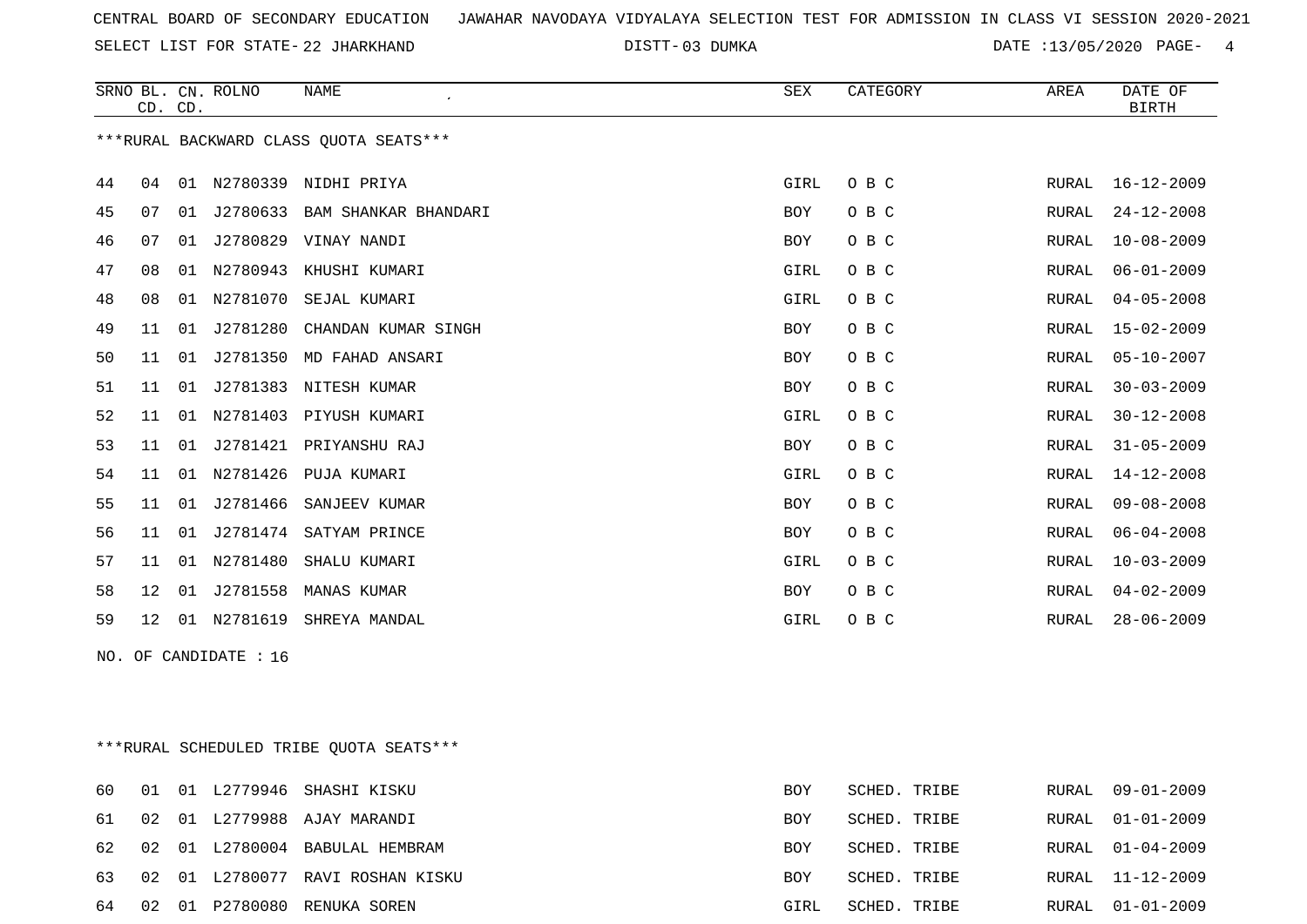SELECT LIST FOR STATE- DISTT- 22 JHARKHAND

03 DUMKA DATE :13/05/2020 PAGE- 5

|    | CD. CD.         |    | SRNO BL. CN. ROLNO | <b>NAME</b>                             | SEX        | CATEGORY     | AREA  | DATE OF<br><b>BIRTH</b> |
|----|-----------------|----|--------------------|-----------------------------------------|------------|--------------|-------|-------------------------|
|    |                 |    |                    | ***RURAL SCHEDULED TRIBE OUOTA SEATS*** |            |              |       |                         |
| 65 | 02              |    | 01 P2780128        | SWETA TUDU                              | GIRL       | SCHED. TRIBE | RURAL | $05 - 01 - 2011$        |
| 66 | 03              | 01 |                    | P2780200 NIKKY SOREN                    | GIRL       | SCHED. TRIBE | RURAL | $06 - 04 - 2010$        |
| 67 | 03              | 01 | P2780277           | SONY HEMBROM                            | GIRL       | SCHED. TRIBE | RURAL | $02 - 10 - 2009$        |
| 68 | 03              | 01 | P2780288           | SWEETY MURMU                            | GIRL       | SCHED. TRIBE | RURAL | $19 - 07 - 2009$        |
| 69 | 05              | 01 | P2780443           | PREMSHILA KISKU                         | GIRL       | SCHED. TRIBE | RURAL | $10 - 03 - 2008$        |
| 70 | 05              | 01 | L2780445           | PRITAM HEMBROM                          | <b>BOY</b> | SCHED. TRIBE | RURAL | $11 - 09 - 2009$        |
| 71 | 08              | 01 | L2780849           | ANAND RAJ HEMBROM                       | <b>BOY</b> | SCHED. TRIBE | RURAL | $02 - 04 - 2009$        |
| 72 | 08              | 01 | P2780881           | BERONIKA MURMU                          | GIRL       | SCHED. TRIBE | RURAL | $20 - 04 - 2009$        |
| 73 | 08              | 01 | L2780905           | ETWARI MARANDI                          | <b>BOY</b> | SCHED. TRIBE | RURAL | $02 - 07 - 2009$        |
| 74 | 08              | 01 | P2780946           | KIRAN KUMARI                            | GIRL       | SCHED. TRIBE | RURAL | $08 - 08 - 2007$        |
| 75 | 10              | 01 | L2781193           | DEVISHAL MARANDI                        | <b>BOY</b> | SCHED. TRIBE | RURAL | $01 - 05 - 2008$        |
| 76 | 10              |    |                    | 01 L2781200 JULSON TUDU                 | <b>BOY</b> | SCHED. TRIBE | RURAL | $12 - 10 - 2009$        |
| 77 | 11              |    |                    | 01 L2781234 ABHISHEK HEMBROM            | <b>BOY</b> | SCHED. TRIBE | RURAL | $30 - 08 - 2009$        |
| 78 | 11              |    | 01 L2781507        | SUMAN MURMU                             | <b>BOY</b> | SCHED. TRIBE | RURAL | $25 - 04 - 2008$        |
| 79 | 12 <sub>1</sub> | 01 | L2781548           | GANESISH BASKEY                         | <b>BOY</b> | SCHED. TRIBE | RURAL | $08 - 07 - 2008$        |
| 80 | 12              | 01 | L2781632           | SUSHANTO HANSDA                         | <b>BOY</b> | SCHED. TRIBE | RURAL | $11 - 07 - 2008$        |
|    |                 |    |                    |                                         |            |              |       |                         |

NO. OF CANDIDATE : 21

TOTAL SELECTED CANDIDATE : 80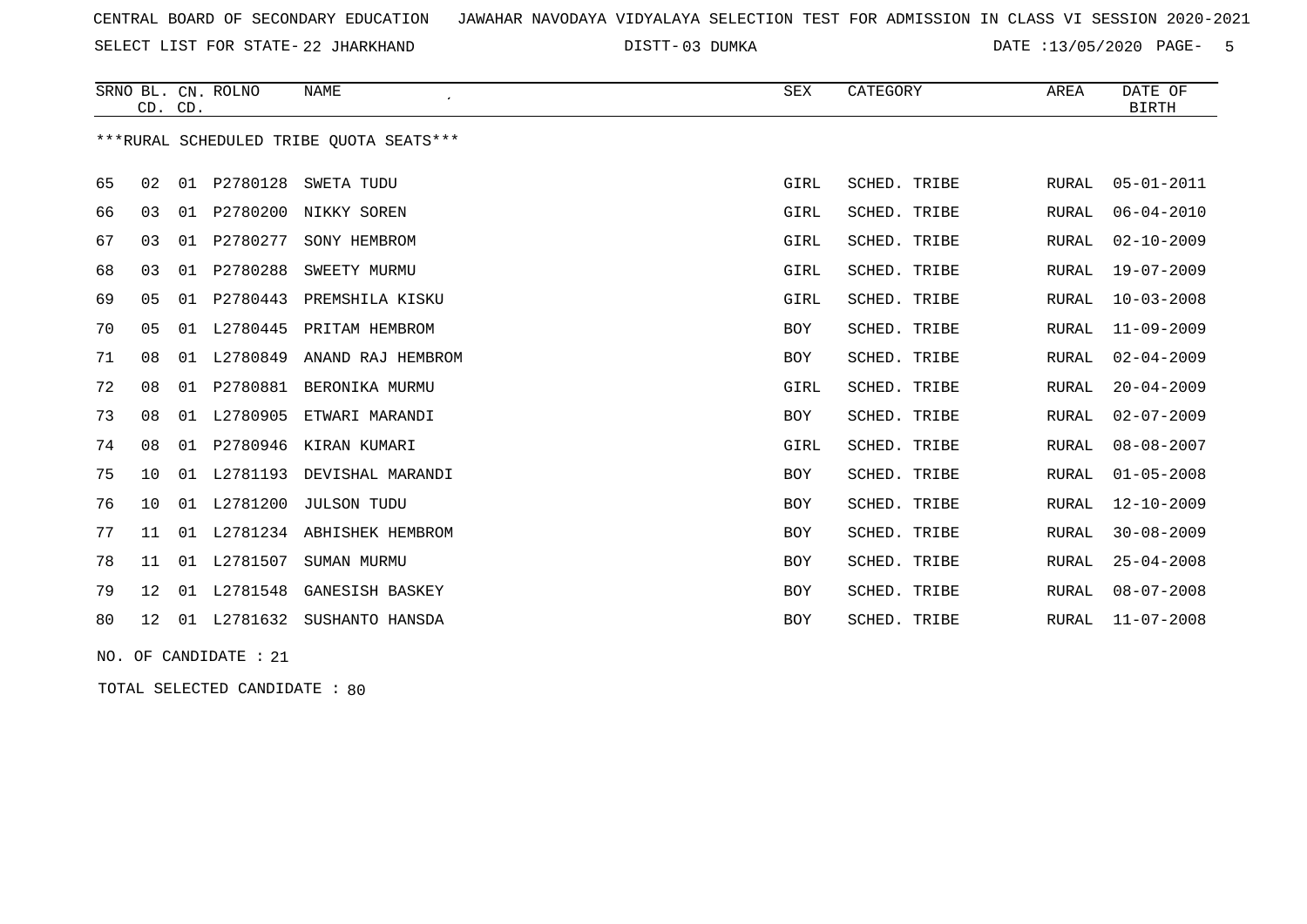SELECT LIST FOR STATE- DISTT- 22 JHARKHAND

DISTT-04 EAST SINGHBHUM DATE :13/05/2020 PAGE- 1

|    |    | CD. CD. | SRNO BL. CN. ROLNO   | NAME                                   | SEX  | CATEGORY     | AREA  | DATE OF<br><b>BIRTH</b> |
|----|----|---------|----------------------|----------------------------------------|------|--------------|-------|-------------------------|
|    |    |         | ***OPEN UR SEATS***  |                                        |      |              |       |                         |
| 1  | 02 |         |                      | 01 B2782441 UJJWAL VERMA               | BOY  | O B C        | URBAN | $08 - 04 - 2009$        |
| 2  | 03 |         |                      | 01 L2782511 JAYRAM HANSDAH             | BOY  | SCHED. TRIBE | RURAL | $01 - 12 - 2008$        |
| 3  | 03 |         |                      | 01 J2782678 VIKASH MAHATO              | BOY  | O B C        | RURAL | 17-09-2007              |
| 4  | 10 |         |                      | 01 N2785266 TINA MAHATO                | GIRL | O B C        | RURAL | $04 - 08 - 2008$        |
|    |    |         | NO. OF CANDIDATE : 4 |                                        |      |              |       |                         |
|    |    |         |                      |                                        |      |              |       |                         |
|    |    |         |                      | ***OPEN SCHEDULED CASTE QUOTA SEATS*** |      |              |       |                         |
| 5  | 04 |         |                      | 01 K2783028 SOHAN NAYEK                | BOY  | SCHED. CASTE | RURAL | $30 - 01 - 2009$        |
| 6  | 10 |         |                      | 01 C2784813 HRISHIKESH NAYAK           | BOY  | SCHED. CASTE | URBAN | $03 - 11 - 2008$        |
| 7  | 14 |         | 01 K2786711 GOPI DAS |                                        | BOY  | SCHED. CASTE | RURAL | $21 - 02 - 2009$        |
|    |    |         | NO. OF CANDIDATE : 3 |                                        |      |              |       |                         |
|    |    |         |                      |                                        |      |              |       |                         |
|    |    |         |                      | ***OPEN DISABLED QUOTA SEATS***        |      |              |       |                         |
| 8  | 11 |         | 01 J2785618          | MANORANJAN BHUI                        | BOY  | O B C        | RURAL | $20 - 09 - 2008$        |
| 9  |    |         |                      | 13 01 N2786448 ANUSUYA MAHATO          | GIRL | O B C        | RURAL | $16 - 08 - 2010$        |
|    |    |         | NO. OF CANDIDATE : 2 |                                        |      |              |       |                         |
|    |    |         |                      |                                        |      |              |       |                         |
|    |    |         |                      | *** OPEN BACKWARD CLASS QUOTA SEATS*** |      |              |       |                         |
| 10 |    |         |                      | 01 01 N2781691 BHABANI MAHATO          | GIRL | O B C        |       | RURAL 16-04-2009        |
| 11 |    |         |                      | 02 01 B2782260 MOZAMMIL ALI ANSARI     | BOY  | O B C        |       | URBAN 23-07-2007        |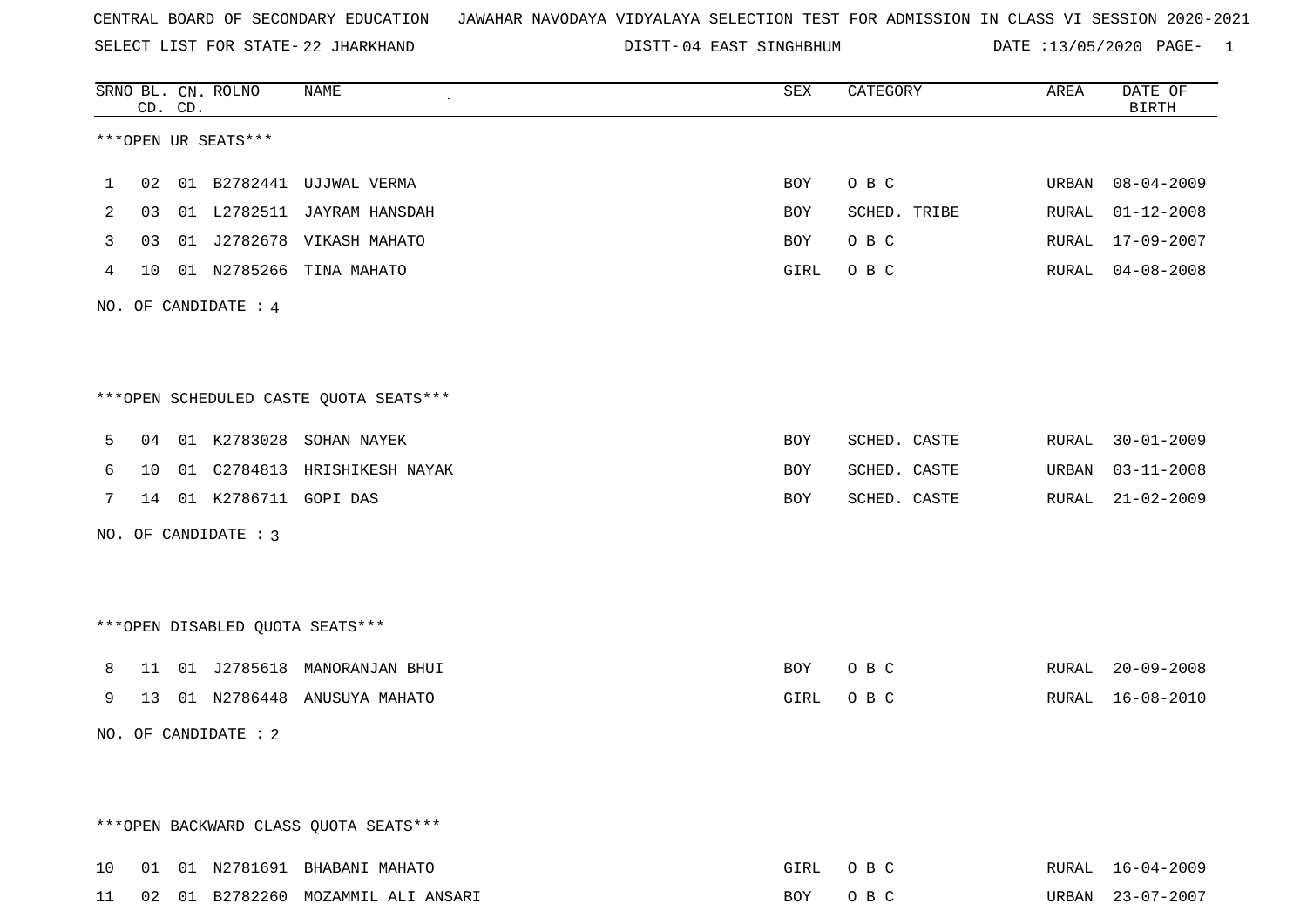SELECT LIST FOR STATE- DISTT- 22 JHARKHAND

DISTT-04 EAST SINGHBHUM DATE :13/05/2020 PAGE- 2

|    |    | CD. CD. | SRNO BL. CN. ROLNO     | NAME                                    | <b>SEX</b> | CATEGORY     | AREA  | DATE OF<br><b>BIRTH</b> |
|----|----|---------|------------------------|-----------------------------------------|------------|--------------|-------|-------------------------|
|    |    |         |                        | *** OPEN BACKWARD CLASS QUOTA SEATS *** |            |              |       |                         |
| 12 | 02 |         |                        | 01 N2782429 SWATI KUMARI                | GIRL       | O B C        | RURAL | $17 - 02 - 2010$        |
| 13 | 11 |         |                        | 01 N2785461 ESITA DUTTA                 | GIRL       | O B C        | RURAL | $29 - 12 - 2008$        |
| 14 | 13 |         |                        | 01 N2786587 SHILPEE MANDAL              | GIRL       | O B C        | RURAL | $27 - 06 - 2008$        |
|    |    |         | NO. OF CANDIDATE : 5   |                                         |            |              |       |                         |
|    |    |         |                        | ***OPEN SCHEDULED TRIBE QUOTA SEATS***  |            |              |       |                         |
| 15 | 05 |         |                        | 01 L2783346 SANJEEV SINGH UGURSANDI     | BOY        | SCHED. TRIBE | RURAL | 25-09-2010              |
| 16 | 07 |         |                        | 01 P2783850 DHANMUNI MARDI              | GIRL       | SCHED. TRIBE | RURAL | $17 - 10 - 2008$        |
| 17 | 07 |         |                        | 01 L2783883 KRISHNA HANSDA              | BOY        | SCHED. TRIBE | RURAL | $26 - 07 - 2009$        |
| 18 | 08 |         |                        | 01 P2784118 MALTI MUNDA                 | GIRL       | SCHED. TRIBE | RURAL | $01 - 12 - 2008$        |
| 19 | 09 |         |                        | 01 L2784484 RAM HANSDA                  | BOY        | SCHED. TRIBE | RURAL | $07 - 04 - 2008$        |
| 20 | 13 |         |                        | 01 P2786484 GEETA MURMU                 | GIRL       | SCHED. TRIBE | RURAL | $06 - 05 - 2009$        |
|    |    |         | NO. OF CANDIDATE : 6   |                                         |            |              |       |                         |
|    |    |         |                        |                                         |            |              |       |                         |
|    |    |         |                        |                                         |            |              |       |                         |
|    |    |         | ***RURAL OPEN SEATS*** |                                         |            |              |       |                         |
| 21 | 01 |         |                        | 01 J2782072 SURAJ KUMAR MODAK           | BOY        | O B C        | RURAL | $09 - 04 - 2009$        |
| 22 | 02 |         |                        | 01 M2782318 RAJNANDANI KUMARI           | GIRL       | GENERAL      | RURAL | $01 - 07 - 2009$        |
| 23 | 04 |         |                        | 01 P2782896 NEHA MURMU                  | GIRL       | SCHED. TRIBE | RURAL | $01 - 02 - 2008$        |
| 24 | 04 |         |                        | 01 L2782905 PARAW MURMU                 | BOY        | SCHED. TRIBE | RURAL | $12 - 05 - 2008$        |
| 25 | 04 |         |                        | 01 J2782919 PIYUSH MADINA               | BOY        | O B C        | RURAL | $03 - 03 - 2010$        |
| 26 | 05 |         |                        | 01 P2783189 HIRAMUNI HANSDA             | GIRL       | SCHED. TRIBE | RURAL | $08 - 04 - 2010$        |
| 27 | 06 |         |                        | 01 N2783491 DOLLY RANI MAHATO           | GIRL       | O B C        | RURAL | $05 - 07 - 2008$        |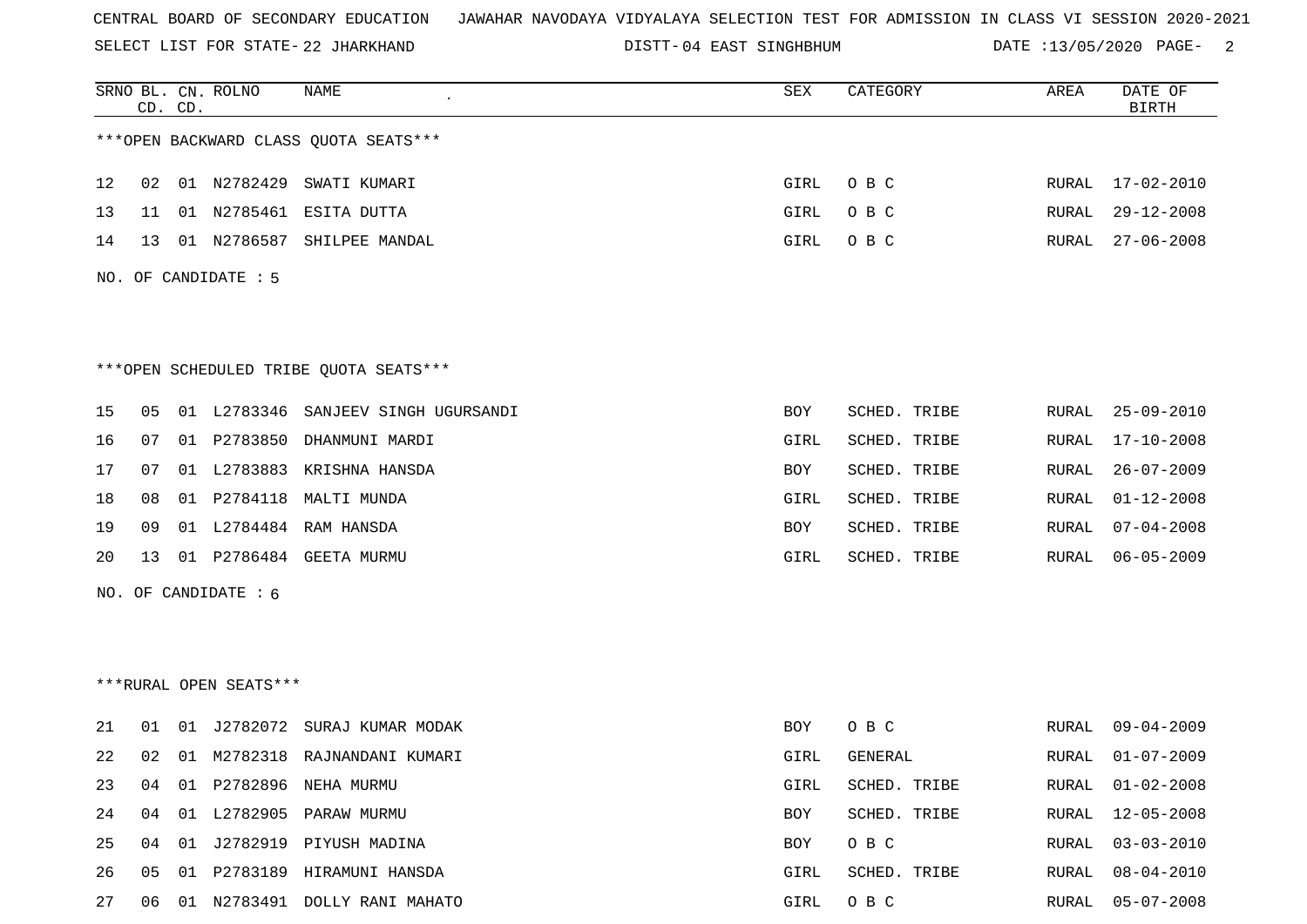SELECT LIST FOR STATE- DISTT- 22 JHARKHAND

DISTT-04 EAST SINGHBHUM DATE :13/05/2020 PAGE- 3

|    | CD. CD.                  |    | SRNO BL. CN. ROLNO | NAME                                    | SEX        | CATEGORY     | AREA         | DATE OF<br><b>BIRTH</b> |  |  |
|----|--------------------------|----|--------------------|-----------------------------------------|------------|--------------|--------------|-------------------------|--|--|
|    | ***RURAL OPEN SEATS***   |    |                    |                                         |            |              |              |                         |  |  |
| 28 | 07                       |    |                    | 01 P2783847 DEEPIKA MAHALI              | GIRL       | SCHED. TRIBE | RURAL        | $27 - 06 - 2008$        |  |  |
| 29 | 08                       |    |                    | 01 L2784107 KRISHNA KUMAR KISKU         | <b>BOY</b> | SCHED. TRIBE | RURAL        | $10 - 10 - 2008$        |  |  |
| 30 | 09                       |    |                    | 01 J2784583 SUJIT MAHATO                | <b>BOY</b> | O B C        | RURAL        | $29 - 08 - 2007$        |  |  |
| 31 | 10                       |    |                    | 01 J2785156 SATYAJIT GOPE               | <b>BOY</b> | O B C        | RURAL        | $28 - 05 - 2008$        |  |  |
| 32 | 11                       |    |                    | 01 L2785398 BISHAL NAYEK                | BOY        | SCHED. TRIBE | RURAL        | $22 - 03 - 2008$        |  |  |
| 33 | 11                       | 01 | N2785433           | DEBASHREE SHAW                          | GIRL       | O B C        | RURAL        | $07 - 06 - 2009$        |  |  |
| 34 | 12                       | 01 |                    | J2786099 AMARNATH MANNA                 | <b>BOY</b> | O B C        | RURAL        | $07 - 01 - 2009$        |  |  |
| 35 | 13                       | 01 |                    | P2786453 ARUNIMA MURMU                  | GIRL       | SCHED. TRIBE | RURAL        | $10 - 04 - 2010$        |  |  |
| 36 |                          |    |                    | 14 01 J2786693 DEBASHISH MAHATO         | BOY        | O B C        | RURAL        | 15-10-2008              |  |  |
|    | OF CANDIDATE : 16<br>NO. |    |                    |                                         |            |              |              |                         |  |  |
|    |                          |    |                    |                                         |            |              |              |                         |  |  |
|    |                          |    |                    |                                         |            |              |              |                         |  |  |
|    |                          |    |                    | ***RURAL SCHEDULED CASTE OUOTA SEATS*** |            |              |              |                         |  |  |
| 37 | 01                       |    | 01 K2781976        | SADANANDA RUHIDAS                       | <b>BOY</b> | SCHED. CASTE | RURAL        | $09 - 09 - 2009$        |  |  |
| 38 | 01                       |    |                    | 01 K2781978 SAJAL SAHIS                 | <b>BOY</b> | SCHED. CASTE | RURAL        | $12 - 11 - 2008$        |  |  |
| 39 | 06                       | 01 | K2783707           | SAMIR SHIT                              | BOY        | SCHED. CASTE | RURAL        | $15 - 12 - 2009$        |  |  |
| 40 | 07                       |    |                    | 01 02783953 RASHI NAYEK                 | GIRL       | SCHED. CASTE | RURAL        | $21 - 08 - 2009$        |  |  |
| 41 | 10                       | 01 |                    | 02785103 RUBI SHIT                      | GIRL       | SCHED. CASTE | <b>RURAL</b> | $22 - 04 - 2008$        |  |  |
| 42 | 11                       | 01 |                    | 02785631 MIRA MUKHI                     | GIRL       | SCHED. CASTE | RURAL        | $17 - 08 - 2008$        |  |  |
| 43 | 11                       | 01 | K2786024           | SUMIT NAYAK                             | BOY        | SCHED. CASTE | RURAL        | $01 - 09 - 2008$        |  |  |
| 44 | 14                       | 01 | 02786685           | CHAMPA RUHIDAS                          | GIRL       | SCHED. CASTE | RURAL        | $16 - 09 - 2008$        |  |  |
| 45 | 14                       |    |                    | 01 K2786946 SURAJ BHUIYAN               | <b>BOY</b> | SCHED. CASTE | RURAL        | $07 - 08 - 2009$        |  |  |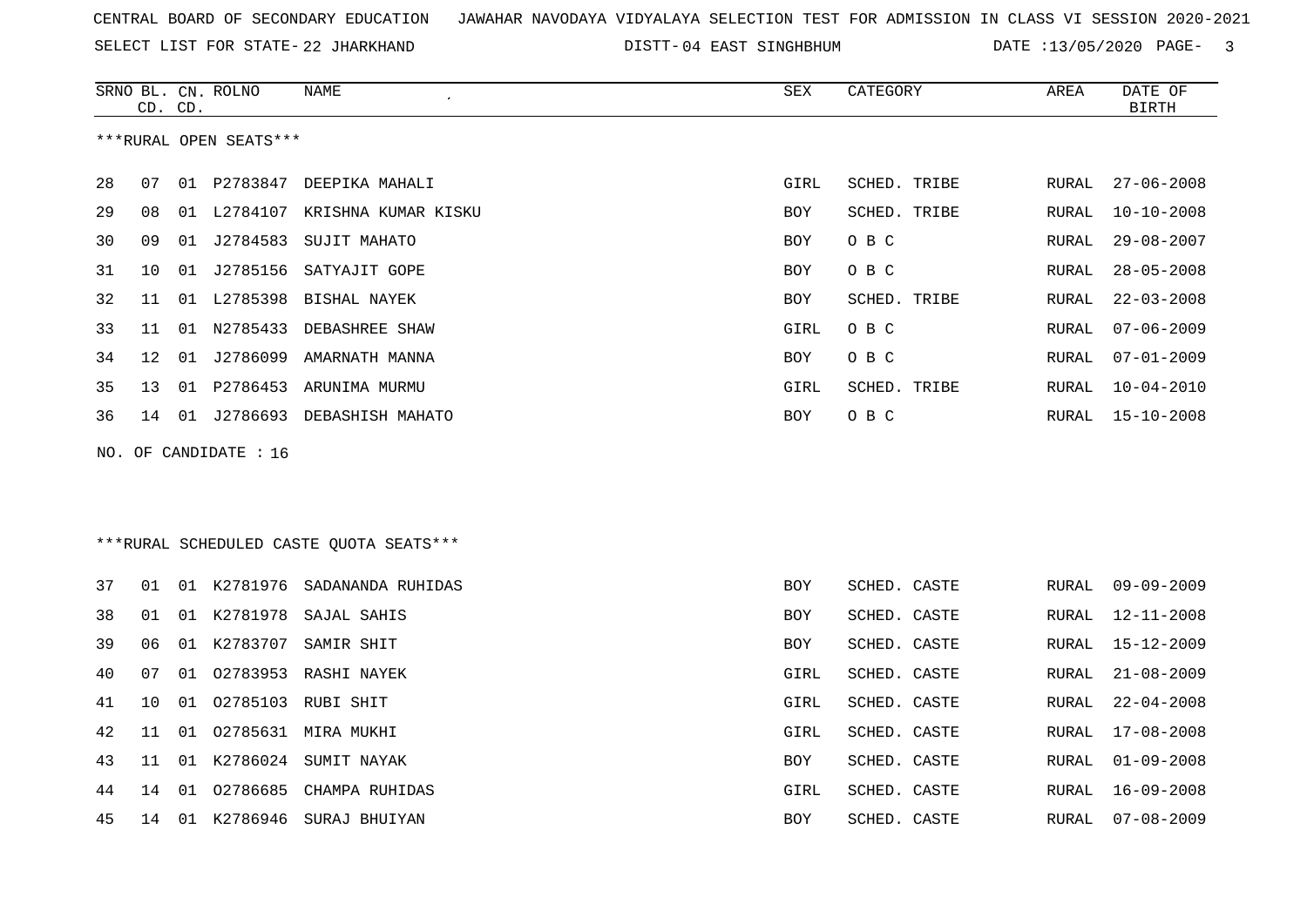| CENTRAL BOARD OF SECONDARY EDUCATION – JAWAHAR NAVODAYA VIDYALAYA SELECTION TEST FOR ADMISSION IN CLASS VI SESSION 2020-2021 |  |  |  |  |  |  |  |
|------------------------------------------------------------------------------------------------------------------------------|--|--|--|--|--|--|--|
|------------------------------------------------------------------------------------------------------------------------------|--|--|--|--|--|--|--|

SELECT LIST FOR STATE- DISTT- 22 JHARKHAND

DISTT-04 EAST SINGHBHUM DATE :13/05/2020 PAGE- 4

|    | CD. CD. |    | SRNO BL. CN. ROLNO   | NAME<br>$\bullet$                       | SEX        | CATEGORY | AREA  | DATE OF<br><b>BIRTH</b> |
|----|---------|----|----------------------|-----------------------------------------|------------|----------|-------|-------------------------|
|    |         |    | NO. OF CANDIDATE : 9 |                                         |            |          |       |                         |
|    |         |    |                      |                                         |            |          |       |                         |
|    |         |    |                      |                                         |            |          |       |                         |
|    |         |    |                      | *** RURAL BACKWARD CLASS QUOTA SEATS*** |            |          |       |                         |
| 46 | 01      | 01 | J2781670             | ARUP KUMAR MAHATO                       | <b>BOY</b> | O B C    | RURAL | $28 - 12 - 2008$        |
| 47 | 01      | 01 | N2781846             | MANISHA MODAK                           | GIRL       | O B C    | RURAL | $31 - 10 - 2008$        |
| 48 | 01      | 01 | N2782000             | SARASWATI PRAMANIK                      | GIRL       | O B C    | RURAL | $02 - 03 - 2009$        |
| 49 | 01      | 01 | N2782101             | YASHODA MAHATO                          | GIRL       | O B C    | RURAL | $10 - 01 - 2009$        |
| 50 | 03      | 01 | J2782500             | GANESH GORAI                            | BOY        | O B C    | RURAL | $31 - 12 - 2007$        |
| 51 | 03      | 01 | J2782544             | MAYANK KUMAR PANDIT                     | <b>BOY</b> | O B C    | RURAL | $06 - 12 - 2008$        |
| 52 | 03      | 01 | N2782673             | SUSHMITA RANI MAHATO                    | GIRL       | O B C    | RURAL | $09 - 09 - 2008$        |
| 53 | 04      | 01 | J2782987             | SAMIR DAS                               | <b>BOY</b> | O B C    | RURAL | $13 - 02 - 2008$        |
| 54 | 09      | 01 | J2784605             | SUSHIL MAHATO                           | <b>BOY</b> | O B C    | RURAL | $11 - 07 - 2008$        |
| 55 | 10      | 01 | N2784997             | PRABHABATI GOWALA                       | GIRL       | O B C    | RURAL | $22 - 11 - 2008$        |
| 56 | 10      | 01 | J2785178             | SHITAL GIRI                             | BOY        | O B C    | RURAL | $19 - 03 - 2009$        |
| 57 | 11      | 01 | J2785355             | AYUSH KUMAR BERA                        | <b>BOY</b> | O B C    | RURAL | $20 - 09 - 2009$        |
| 58 | 11      | 01 | J2785827             | RUDRASHEKHAR RANA                       | <b>BOY</b> | O B C    | RURAL | $14 - 02 - 2009$        |
| 59 | 11      | 01 | N2785877             | SANGEETA KAR                            | GIRL       | O B C    | RURAL | $19 - 05 - 2009$        |
| 60 | 11      | 01 | J2785962             | SOMNATH PIRI                            | <b>BOY</b> | O B C    | RURAL | $15 - 06 - 2009$        |
| 61 | 14      | 01 | J2786878             | SANDIP KUMAR MAHATO                     | <b>BOY</b> | O B C    | RURAL | $20 - 02 - 2009$        |
|    |         |    |                      |                                         |            |          |       |                         |

NO. OF CANDIDATE : 16

\*\*\*RURAL SCHEDULED TRIBE QUOTA SEATS\*\*\*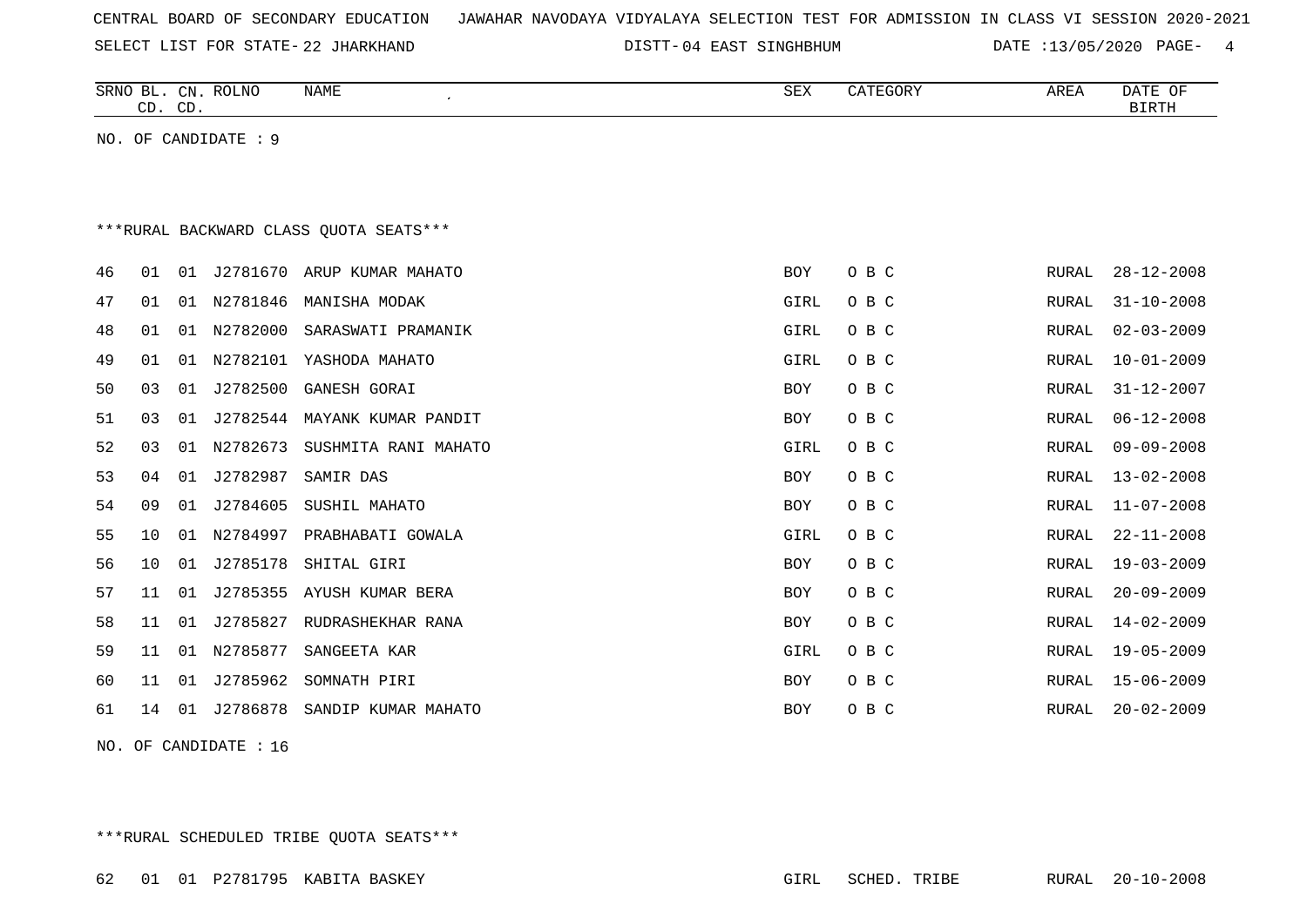SELECT LIST FOR STATE- DISTT- 22 JHARKHAND

DISTT-04 EAST SINGHBHUM DATE :13/05/2020 PAGE- 5

|    | CD. CD. |    | SRNO BL. CN. ROLNO | <b>NAME</b>                             | SEX        | CATEGORY     | AREA         | DATE OF<br><b>BIRTH</b> |
|----|---------|----|--------------------|-----------------------------------------|------------|--------------|--------------|-------------------------|
|    |         |    |                    | ***RURAL SCHEDULED TRIBE QUOTA SEATS*** |            |              |              |                         |
| 63 | 01      | 01 | L2781984           | SAMIR SINGH SARDAR                      | <b>BOY</b> | SCHED. TRIBE | RURAL        | $25 - 07 - 2008$        |
| 64 | 02      | 01 | P2782163           | BHARATI SINGH                           | GIRL       | SCHED. TRIBE | RURAL        | $02 - 02 - 2009$        |
| 65 | 03      |    |                    | 01 L2782467 ALOK MURMU                  | <b>BOY</b> | SCHED. TRIBE | <b>RURAL</b> | $01 - 12 - 2008$        |
| 66 | 03      | 01 | P2782656           | SOHANI SOREN                            | GIRL       | SCHED. TRIBE | RURAL        | $09 - 07 - 2009$        |
| 67 | 04      | 01 |                    | L2782724 ASHISH MAHALI                  | BOY        | SCHED. TRIBE | RURAL        | $24 - 09 - 2009$        |
| 68 | 04      |    | 01 L2783080        | TARUN SARDAR                            | BOY        | SCHED. TRIBE | RURAL        | $15 - 01 - 2009$        |
| 69 | 06      |    |                    | 01 P2783474 CHANDNI SOREN               | GIRL       | SCHED. TRIBE | <b>RURAL</b> | $11 - 01 - 2009$        |
| 70 | 07      |    | 01 P2783960        | RIYA HANSDA                             | GIRL       | SCHED. TRIBE | RURAL        | $29 - 11 - 2009$        |
| 71 | 07      |    | 01 L2784027        | UMESH HANSDA                            | <b>BOY</b> | SCHED. TRIBE | RURAL        | $16 - 11 - 2008$        |
| 72 | 08      | 01 |                    | P2784170 PUSHPA RANI MURMU              | GIRL       | SCHED. TRIBE | RURAL        | $09 - 09 - 2009$        |
| 73 | 08      |    |                    | 01 L2784174 RAHUL MURMU                 | <b>BOY</b> | SCHED. TRIBE | RURAL        | $12 - 11 - 2009$        |
| 74 | 10      | 01 | L2784903           | MAJHI RAM MURMU                         | <b>BOY</b> | SCHED. TRIBE | <b>RURAL</b> | $03 - 05 - 2009$        |
| 75 | 10      |    | 01 L2785216        | SUJAY SOREN                             | BOY        | SCHED. TRIBE | RURAL        | $01 - 07 - 2008$        |
| 76 | 11      |    | 01 L2785874        | SANATAN MUNDA                           | <b>BOY</b> | SCHED. TRIBE | RURAL        | $09 - 02 - 2009$        |
| 77 | 12      |    | 01 L2786346        | SAGEN SOREN                             | <b>BOY</b> | SCHED. TRIBE | RURAL        | $20 - 07 - 2009$        |
| 78 | 14      | 01 |                    | L2786645 ARJUN SINGH                    | <b>BOY</b> | SCHED. TRIBE | <b>RURAL</b> | $16 - 07 - 2009$        |
| 79 | 14      | 01 | L2786683           | BISHWANATH HANSDA                       | BOY        | SCHED. TRIBE | RURAL        | $18 - 01 - 2009$        |
| 80 | 14      |    |                    | 01 L2786795 PANCHANAN SINGH             | <b>BOY</b> | SCHED. TRIBE | RURAL        | $09 - 07 - 2008$        |

NO. OF CANDIDATE : 19

TOTAL SELECTED CANDIDATE : 80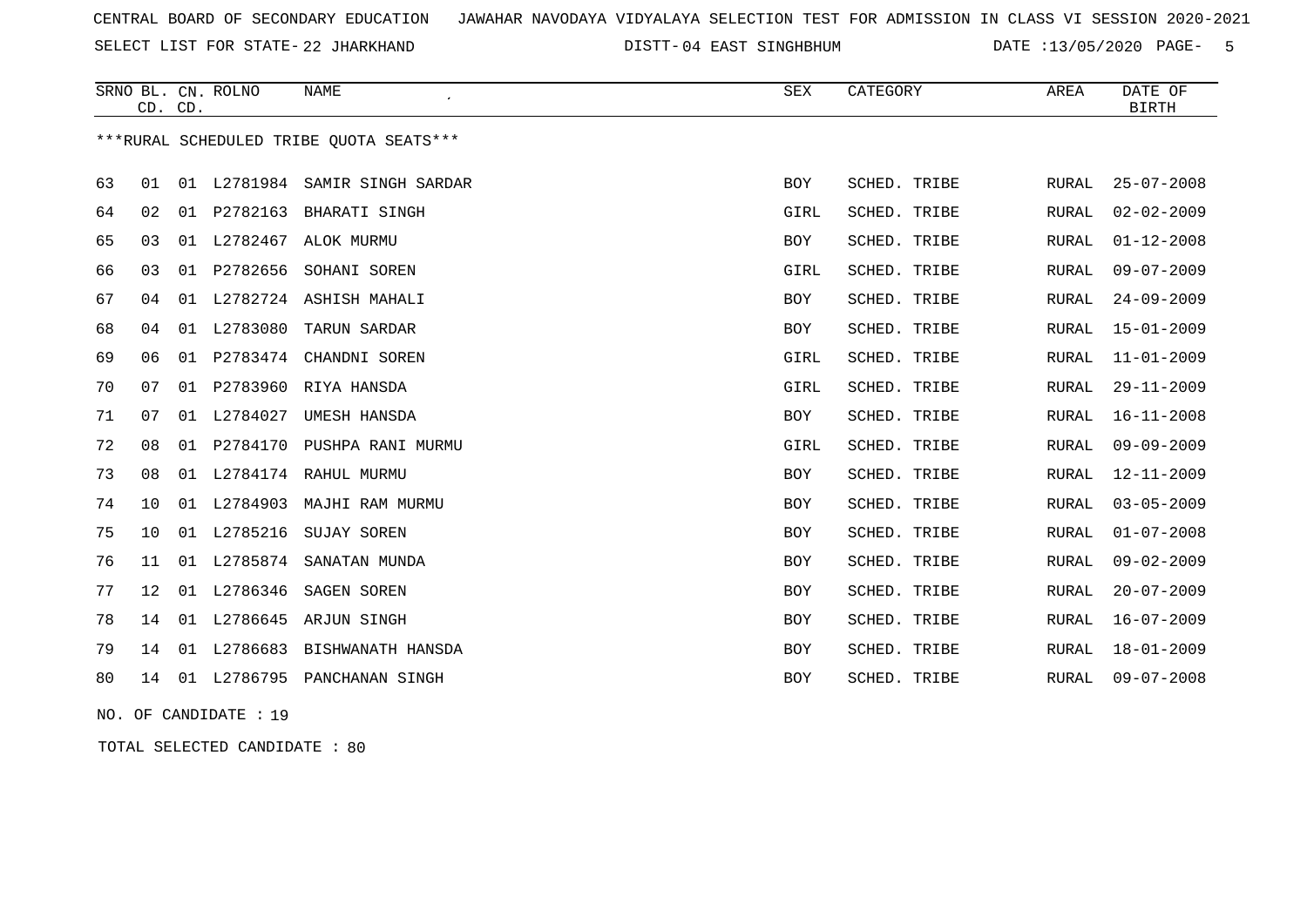SELECT LIST FOR STATE- DISTT- 22 JHARKHAND

05 CHATRA DATE :13/05/2020 PAGE- 1

|     | CD. CD. |    | SRNO BL. CN. ROLNO   | NAME<br>$\lambda$                                                   | ${\tt SEX}$ | CATEGORY     | AREA  | DATE OF<br><b>BIRTH</b> |
|-----|---------|----|----------------------|---------------------------------------------------------------------|-------------|--------------|-------|-------------------------|
|     |         |    | ***OPEN UR SEATS***  |                                                                     |             |              |       |                         |
| 1   | 02      |    |                      | 01 M2787208 AKASHI RAJ                                              | GIRL        | GENERAL      | RURAL | $05 - 07 - 2008$        |
| 2   | 02      | 01 | 02787289             | KRITI KUMARI                                                        | GIRL        | SCHED. CASTE | RURAL | $22 - 06 - 2007$        |
| 3   | 05      | 01 |                      | J2787803 DEV KUMAR RISHI                                            | BOY         | O B C        | RURAL | $05 - 06 - 2009$        |
| 4   | 10      |    |                      | 01 K2788250 PUSHKAR RAJ                                             | BOY         | SCHED. CASTE | RURAL | $11 - 06 - 2009$        |
| NO. |         |    | OF CANDIDATE : 4     |                                                                     |             |              |       |                         |
| 5   | 01      |    |                      | ***OPEN SCHEDULED CASTE QUOTA SEATS***<br>01 K2787015 CHANDAN KUMAR | BOY         | SCHED. CASTE | RURAL | $30 - 12 - 2009$        |
| 6   | 02      | 01 |                      | K2787343 PIYUSH KUMAR                                               | BOY         | SCHED. CASTE | RURAL | $12 - 04 - 2009$        |
| 7   | 02      | 01 |                      | K2787356 PRIYANSHU KUMAR                                            | BOY         | SCHED. CASTE | RURAL | $03 - 11 - 2009$        |
| 8   | 02      | 01 |                      | 02787398 RISHIKA KUMARI                                             | GIRL        | SCHED. CASTE | RURAL | $20 - 06 - 2009$        |
| 9   | 03      | 01 | K2787560             | RANVEER KUMAR                                                       | <b>BOY</b>  | SCHED. CASTE | RURAL | $05 - 02 - 2009$        |
| 10  | 10      |    |                      | 01 K2788263 SATYAM KUMAR                                            | BOY         | SCHED. CASTE | RURAL | $03 - 11 - 2009$        |
| 11  | 12      |    |                      | 01 K2788372 RONIT KUMAR                                             | <b>BOY</b>  | SCHED. CASTE | RURAL | $01 - 01 - 2009$        |
|     |         |    | NO. OF CANDIDATE : 7 |                                                                     |             |              |       |                         |

## \*\*\*OPEN DISABLED QUOTA SEATS\*\*\*

|  |  | 12 02 01 K2787418 SAGAR KUMAR PASWAN | BOY  | SCHED. CASTE | RURAL 05-03-2009 |
|--|--|--------------------------------------|------|--------------|------------------|
|  |  | 13 04 01 J2787775 VIKASH KUMAR       |      | BOY OBC      | RURAL 14-06-2008 |
|  |  | 14 09 01 K2788158 PANKAJ KUMAR RAJAK | ROY. | SCHED. CASTE | RURAL 01-02-2009 |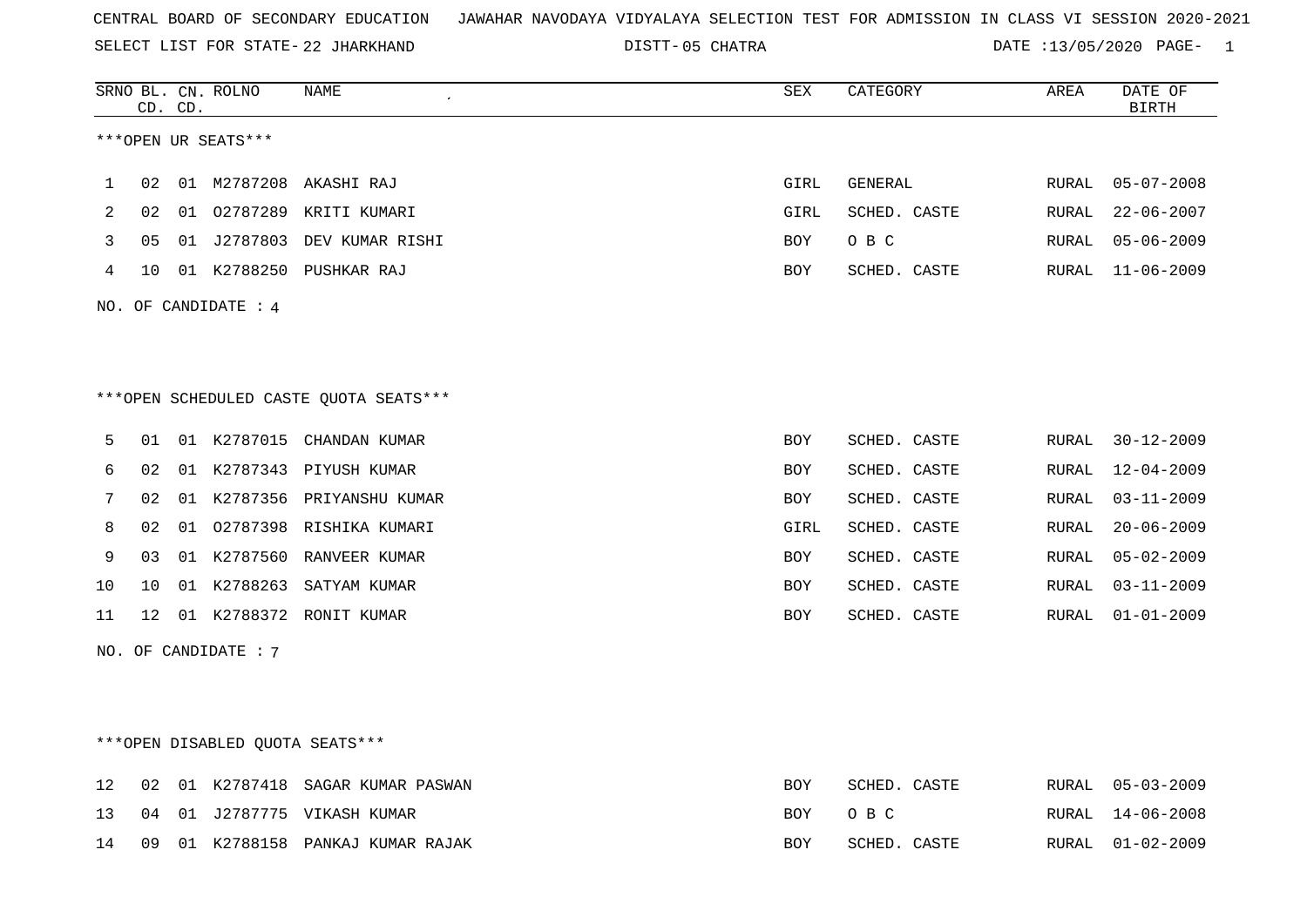|  |  |  | CENTRAL BOARD OF SECONDARY EDUCATION – JAWAHAR NAVODAYA VIDYALAYA SELECTION TEST FOR ADMISSION IN CLASS VI SESSION 2020-2021 |  |  |  |  |  |  |  |  |  |  |  |  |
|--|--|--|------------------------------------------------------------------------------------------------------------------------------|--|--|--|--|--|--|--|--|--|--|--|--|
|--|--|--|------------------------------------------------------------------------------------------------------------------------------|--|--|--|--|--|--|--|--|--|--|--|--|

SELECT LIST FOR STATE- DISTT- 22 JHARKHAND

DISTT-05 CHATRA 2000 DATE :13/05/2020 PAGE-

|    |    | CD. CD. | SRNO BL. CN. ROLNO     | NAME                                   | ${\tt SEX}$ | CATEGORY     | AREA         | DATE OF<br><b>BIRTH</b> |
|----|----|---------|------------------------|----------------------------------------|-------------|--------------|--------------|-------------------------|
|    |    |         | NO. OF CANDIDATE : 3   |                                        |             |              |              |                         |
|    |    |         |                        |                                        |             |              |              |                         |
|    |    |         |                        |                                        |             |              |              |                         |
|    |    |         |                        | *** OPEN BACKWARD CLASS QUOTA SEATS*** |             |              |              |                         |
| 15 | 02 |         |                        | 01 J2787288 KRISHNA KUMAR              | <b>BOY</b>  | O B C        | RURAL        | $10 - 10 - 2007$        |
| 16 | 02 |         | 01 N2787359            | PUJA KUMARI                            | GIRL        | O B C        | RURAL        | $29 - 05 - 2008$        |
| 17 | 04 |         |                        | 01 N2787689 PALVI KUMARI               | GIRL        | O B C        | RURAL        | $26 - 08 - 2008$        |
| 18 | 07 |         |                        | 01 N2788049 HASHI GUPTA                | GIRL        | O B C        | RURAL        | $04 - 12 - 2008$        |
| 19 | 09 |         | 01 N2788126            | ANJANI KUMARI                          | GIRL        | O B C        | RURAL        | $01 - 01 - 2009$        |
|    |    |         | NO. OF CANDIDATE : 5   |                                        |             |              |              |                         |
|    |    |         |                        |                                        |             |              |              |                         |
|    |    |         |                        |                                        |             |              |              |                         |
|    |    |         |                        | ***OPEN SCHEDULED TRIBE QUOTA SEATS*** |             |              |              |                         |
| 20 | 05 |         |                        | 01 L2787849 RAJU ORAON                 | BOY         | SCHED. TRIBE | RURAL        | 17-11-2007              |
|    |    |         |                        |                                        |             |              |              |                         |
|    |    |         | NO. OF CANDIDATE : 1   |                                        |             |              |              |                         |
|    |    |         |                        |                                        |             |              |              |                         |
|    |    |         | ***RURAL OPEN SEATS*** |                                        |             |              |              |                         |
|    |    |         |                        |                                        |             |              |              |                         |
| 21 | 01 |         |                        | 01 J2787017 CHANDAN KUMAR              | BOY         | O B C        | RURAL        | $28 - 12 - 2008$        |
| 22 | 02 |         |                        | 01 J2787212 AMAN KUMAR                 | BOY         | O B C        | RURAL        | $29 - 08 - 2009$        |
| 23 | 02 |         |                        | 01 J2787258 DEEPAK KUMAR PATEL         | BOY         | O B C        | RURAL        | $10 - 10 - 2009$        |
| 24 | 02 | 01      |                        | J2787357 PRIYANSHU KUMAR               | BOY         | O B C        | <b>RURAL</b> | $18 - 12 - 2008$        |
| 25 | 02 |         |                        | 01 J2787440 SHASHI KUMAR               | BOY         | O B C        | RURAL        | $01 - 01 - 2008$        |
| 26 | 03 |         |                        | 01 J2787554 PAWAN KUMAR RANA           | BOY         | O B C        | RURAL        | $21 - 10 - 2008$        |

27 04 01 M2787667 KOMAL KRITI GIRL GENERAL RURAL 28-02-2008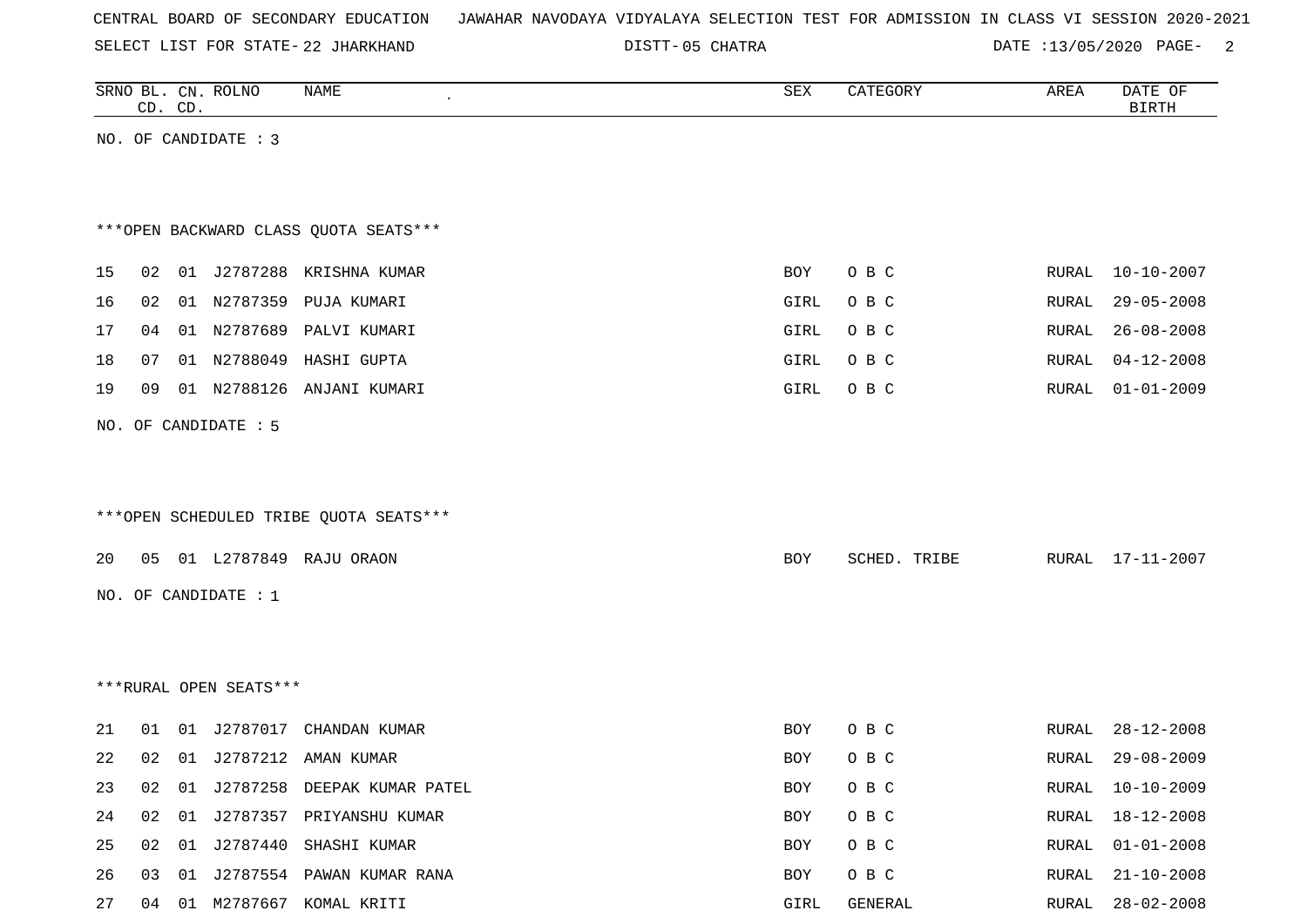SELECT LIST FOR STATE- DISTT- 22 JHARKHAND

05 CHATRA DATE :13/05/2020 PAGE- 3

| ***RURAL OPEN SEATS***<br>28<br>01 I2787748 SHAURYA PARASHAR<br><b>GENERAL</b><br>$01 - 01 - 2009$<br>04<br>BOY<br>RURAL<br>29<br>01 I2787788 ABHINEET KUMAR<br><b>GENERAL</b><br>$27 - 12 - 2008$<br>05<br>BOY<br>RURAL<br>J2787818<br>MANISH RANJAN<br>O B C<br>$07 - 10 - 2008$<br>30<br>05<br>01<br>BOY<br>RURAL<br>31<br>P2787918<br>SCHED. TRIBE<br>$17 - 10 - 2007$<br>06<br>01<br>DIBYA TIRKI<br>GIRL<br>RURAL<br>32<br>J2787945<br>O B C<br>$21 - 02 - 2008$<br>06<br>01<br>KUMAR ANSHU RAJ<br>BOY<br>RURAL<br>33<br>J2787973 PESRAKE KUMAR VISHWAKARMA<br>O B C<br>$24 - 06 - 2008$<br>06<br>01<br>BOY<br>RURAL<br>01 J2788057 MITHLESH KUMAR<br>O B C<br>$12 - 05 - 2008$<br>34<br>07<br><b>BOY</b><br>RURAL<br>35<br>08<br>K2788105 PIYUSH RAJAK<br>SCHED. CASTE<br>$01 - 01 - 2009$<br>01<br>BOY<br>RURAL<br>01 J2788157 NITISH KUMAR<br>O B C<br>$02 - 03 - 2009$<br>36<br>09<br>BOY<br>RURAL<br>01 J2788229<br>37<br>MANISH KUMAR<br>O B C<br>$01 - 02 - 2009$<br>10<br>BOY<br>RURAL<br>38<br>J2788331<br>SUJAL KUMAR KESHRI<br>O B C<br>$10 - 10 - 2008$<br>11<br>01<br>BOY<br>RURAL<br>01 J2788388 YASH RAJ<br>$07 - 09 - 2009$<br>39<br>12<br>BOY<br>O B C<br>RURAL<br>OF CANDIDATE : 19<br>NO.<br>***RURAL SCHEDULED CASTE QUOTA SEATS***<br>01 K2787019 CHANDAN KUMAR RAJAK<br>SCHED. CASTE<br>$24 - 11 - 2008$<br>40<br>BOY<br>RURAL<br>01<br>01<br>02787076<br>NEHA KUMARI<br>SCHED. CASTE<br>$04 - 06 - 2008$<br>41<br>01<br>GIRL<br>RURAL<br>42<br>01 K2787082 NITISH KUMAR<br>SCHED. CASTE<br>$04 - 06 - 2008$<br>01<br>BOY<br>RURAL<br>43<br>01 K2787203 ADARSH KUMAR<br>$19 - 08 - 2009$<br>02<br>BOY<br>SCHED. CASTE<br>RURAL<br>01 02787320 NIDHI KMARI<br>SCHED. CASTE<br>$16 - 06 - 2008$<br>02<br>RURAL<br>44<br>GIRL<br>45<br>01 K2787441 SHIVAM KUMAR<br>$04 - 06 - 2008$<br>02<br>BOY<br>SCHED. CASTE<br>RURAL<br>01 02787455 SIMRAN KUMARI<br>SCHED. CASTE<br>$03 - 09 - 2009$<br>46<br>02<br>GIRL<br>RURAL<br>47<br>01 K2787549 MANISH KUMAR DAS<br>SCHED. CASTE<br>$02 - 01 - 2010$<br>03<br>BOY<br>RURAL<br>04 01 K2787621 ANAND KUMAR<br>$25 - 02 - 2009$<br>48<br>SCHED. CASTE<br>BOY<br>RURAL | CD. CD. | SRNO BL. CN. ROLNO | NAME | SEX | CATEGORY | AREA | DATE OF<br><b>BIRTH</b> |
|-----------------------------------------------------------------------------------------------------------------------------------------------------------------------------------------------------------------------------------------------------------------------------------------------------------------------------------------------------------------------------------------------------------------------------------------------------------------------------------------------------------------------------------------------------------------------------------------------------------------------------------------------------------------------------------------------------------------------------------------------------------------------------------------------------------------------------------------------------------------------------------------------------------------------------------------------------------------------------------------------------------------------------------------------------------------------------------------------------------------------------------------------------------------------------------------------------------------------------------------------------------------------------------------------------------------------------------------------------------------------------------------------------------------------------------------------------------------------------------------------------------------------------------------------------------------------------------------------------------------------------------------------------------------------------------------------------------------------------------------------------------------------------------------------------------------------------------------------------------------------------------------------------------------------------------------------------------------------------------------------------------------------------------------------------------------------------------------------------------------------------------------|---------|--------------------|------|-----|----------|------|-------------------------|
|                                                                                                                                                                                                                                                                                                                                                                                                                                                                                                                                                                                                                                                                                                                                                                                                                                                                                                                                                                                                                                                                                                                                                                                                                                                                                                                                                                                                                                                                                                                                                                                                                                                                                                                                                                                                                                                                                                                                                                                                                                                                                                                                         |         |                    |      |     |          |      |                         |
|                                                                                                                                                                                                                                                                                                                                                                                                                                                                                                                                                                                                                                                                                                                                                                                                                                                                                                                                                                                                                                                                                                                                                                                                                                                                                                                                                                                                                                                                                                                                                                                                                                                                                                                                                                                                                                                                                                                                                                                                                                                                                                                                         |         |                    |      |     |          |      |                         |
|                                                                                                                                                                                                                                                                                                                                                                                                                                                                                                                                                                                                                                                                                                                                                                                                                                                                                                                                                                                                                                                                                                                                                                                                                                                                                                                                                                                                                                                                                                                                                                                                                                                                                                                                                                                                                                                                                                                                                                                                                                                                                                                                         |         |                    |      |     |          |      |                         |
|                                                                                                                                                                                                                                                                                                                                                                                                                                                                                                                                                                                                                                                                                                                                                                                                                                                                                                                                                                                                                                                                                                                                                                                                                                                                                                                                                                                                                                                                                                                                                                                                                                                                                                                                                                                                                                                                                                                                                                                                                                                                                                                                         |         |                    |      |     |          |      |                         |
|                                                                                                                                                                                                                                                                                                                                                                                                                                                                                                                                                                                                                                                                                                                                                                                                                                                                                                                                                                                                                                                                                                                                                                                                                                                                                                                                                                                                                                                                                                                                                                                                                                                                                                                                                                                                                                                                                                                                                                                                                                                                                                                                         |         |                    |      |     |          |      |                         |
|                                                                                                                                                                                                                                                                                                                                                                                                                                                                                                                                                                                                                                                                                                                                                                                                                                                                                                                                                                                                                                                                                                                                                                                                                                                                                                                                                                                                                                                                                                                                                                                                                                                                                                                                                                                                                                                                                                                                                                                                                                                                                                                                         |         |                    |      |     |          |      |                         |
|                                                                                                                                                                                                                                                                                                                                                                                                                                                                                                                                                                                                                                                                                                                                                                                                                                                                                                                                                                                                                                                                                                                                                                                                                                                                                                                                                                                                                                                                                                                                                                                                                                                                                                                                                                                                                                                                                                                                                                                                                                                                                                                                         |         |                    |      |     |          |      |                         |
|                                                                                                                                                                                                                                                                                                                                                                                                                                                                                                                                                                                                                                                                                                                                                                                                                                                                                                                                                                                                                                                                                                                                                                                                                                                                                                                                                                                                                                                                                                                                                                                                                                                                                                                                                                                                                                                                                                                                                                                                                                                                                                                                         |         |                    |      |     |          |      |                         |
|                                                                                                                                                                                                                                                                                                                                                                                                                                                                                                                                                                                                                                                                                                                                                                                                                                                                                                                                                                                                                                                                                                                                                                                                                                                                                                                                                                                                                                                                                                                                                                                                                                                                                                                                                                                                                                                                                                                                                                                                                                                                                                                                         |         |                    |      |     |          |      |                         |
|                                                                                                                                                                                                                                                                                                                                                                                                                                                                                                                                                                                                                                                                                                                                                                                                                                                                                                                                                                                                                                                                                                                                                                                                                                                                                                                                                                                                                                                                                                                                                                                                                                                                                                                                                                                                                                                                                                                                                                                                                                                                                                                                         |         |                    |      |     |          |      |                         |
|                                                                                                                                                                                                                                                                                                                                                                                                                                                                                                                                                                                                                                                                                                                                                                                                                                                                                                                                                                                                                                                                                                                                                                                                                                                                                                                                                                                                                                                                                                                                                                                                                                                                                                                                                                                                                                                                                                                                                                                                                                                                                                                                         |         |                    |      |     |          |      |                         |
|                                                                                                                                                                                                                                                                                                                                                                                                                                                                                                                                                                                                                                                                                                                                                                                                                                                                                                                                                                                                                                                                                                                                                                                                                                                                                                                                                                                                                                                                                                                                                                                                                                                                                                                                                                                                                                                                                                                                                                                                                                                                                                                                         |         |                    |      |     |          |      |                         |
|                                                                                                                                                                                                                                                                                                                                                                                                                                                                                                                                                                                                                                                                                                                                                                                                                                                                                                                                                                                                                                                                                                                                                                                                                                                                                                                                                                                                                                                                                                                                                                                                                                                                                                                                                                                                                                                                                                                                                                                                                                                                                                                                         |         |                    |      |     |          |      |                         |
|                                                                                                                                                                                                                                                                                                                                                                                                                                                                                                                                                                                                                                                                                                                                                                                                                                                                                                                                                                                                                                                                                                                                                                                                                                                                                                                                                                                                                                                                                                                                                                                                                                                                                                                                                                                                                                                                                                                                                                                                                                                                                                                                         |         |                    |      |     |          |      |                         |
|                                                                                                                                                                                                                                                                                                                                                                                                                                                                                                                                                                                                                                                                                                                                                                                                                                                                                                                                                                                                                                                                                                                                                                                                                                                                                                                                                                                                                                                                                                                                                                                                                                                                                                                                                                                                                                                                                                                                                                                                                                                                                                                                         |         |                    |      |     |          |      |                         |
|                                                                                                                                                                                                                                                                                                                                                                                                                                                                                                                                                                                                                                                                                                                                                                                                                                                                                                                                                                                                                                                                                                                                                                                                                                                                                                                                                                                                                                                                                                                                                                                                                                                                                                                                                                                                                                                                                                                                                                                                                                                                                                                                         |         |                    |      |     |          |      |                         |
|                                                                                                                                                                                                                                                                                                                                                                                                                                                                                                                                                                                                                                                                                                                                                                                                                                                                                                                                                                                                                                                                                                                                                                                                                                                                                                                                                                                                                                                                                                                                                                                                                                                                                                                                                                                                                                                                                                                                                                                                                                                                                                                                         |         |                    |      |     |          |      |                         |
|                                                                                                                                                                                                                                                                                                                                                                                                                                                                                                                                                                                                                                                                                                                                                                                                                                                                                                                                                                                                                                                                                                                                                                                                                                                                                                                                                                                                                                                                                                                                                                                                                                                                                                                                                                                                                                                                                                                                                                                                                                                                                                                                         |         |                    |      |     |          |      |                         |
|                                                                                                                                                                                                                                                                                                                                                                                                                                                                                                                                                                                                                                                                                                                                                                                                                                                                                                                                                                                                                                                                                                                                                                                                                                                                                                                                                                                                                                                                                                                                                                                                                                                                                                                                                                                                                                                                                                                                                                                                                                                                                                                                         |         |                    |      |     |          |      |                         |
|                                                                                                                                                                                                                                                                                                                                                                                                                                                                                                                                                                                                                                                                                                                                                                                                                                                                                                                                                                                                                                                                                                                                                                                                                                                                                                                                                                                                                                                                                                                                                                                                                                                                                                                                                                                                                                                                                                                                                                                                                                                                                                                                         |         |                    |      |     |          |      |                         |
|                                                                                                                                                                                                                                                                                                                                                                                                                                                                                                                                                                                                                                                                                                                                                                                                                                                                                                                                                                                                                                                                                                                                                                                                                                                                                                                                                                                                                                                                                                                                                                                                                                                                                                                                                                                                                                                                                                                                                                                                                                                                                                                                         |         |                    |      |     |          |      |                         |
|                                                                                                                                                                                                                                                                                                                                                                                                                                                                                                                                                                                                                                                                                                                                                                                                                                                                                                                                                                                                                                                                                                                                                                                                                                                                                                                                                                                                                                                                                                                                                                                                                                                                                                                                                                                                                                                                                                                                                                                                                                                                                                                                         |         |                    |      |     |          |      |                         |
|                                                                                                                                                                                                                                                                                                                                                                                                                                                                                                                                                                                                                                                                                                                                                                                                                                                                                                                                                                                                                                                                                                                                                                                                                                                                                                                                                                                                                                                                                                                                                                                                                                                                                                                                                                                                                                                                                                                                                                                                                                                                                                                                         |         |                    |      |     |          |      |                         |
|                                                                                                                                                                                                                                                                                                                                                                                                                                                                                                                                                                                                                                                                                                                                                                                                                                                                                                                                                                                                                                                                                                                                                                                                                                                                                                                                                                                                                                                                                                                                                                                                                                                                                                                                                                                                                                                                                                                                                                                                                                                                                                                                         |         |                    |      |     |          |      |                         |
|                                                                                                                                                                                                                                                                                                                                                                                                                                                                                                                                                                                                                                                                                                                                                                                                                                                                                                                                                                                                                                                                                                                                                                                                                                                                                                                                                                                                                                                                                                                                                                                                                                                                                                                                                                                                                                                                                                                                                                                                                                                                                                                                         |         |                    |      |     |          |      |                         |
|                                                                                                                                                                                                                                                                                                                                                                                                                                                                                                                                                                                                                                                                                                                                                                                                                                                                                                                                                                                                                                                                                                                                                                                                                                                                                                                                                                                                                                                                                                                                                                                                                                                                                                                                                                                                                                                                                                                                                                                                                                                                                                                                         |         |                    |      |     |          |      |                         |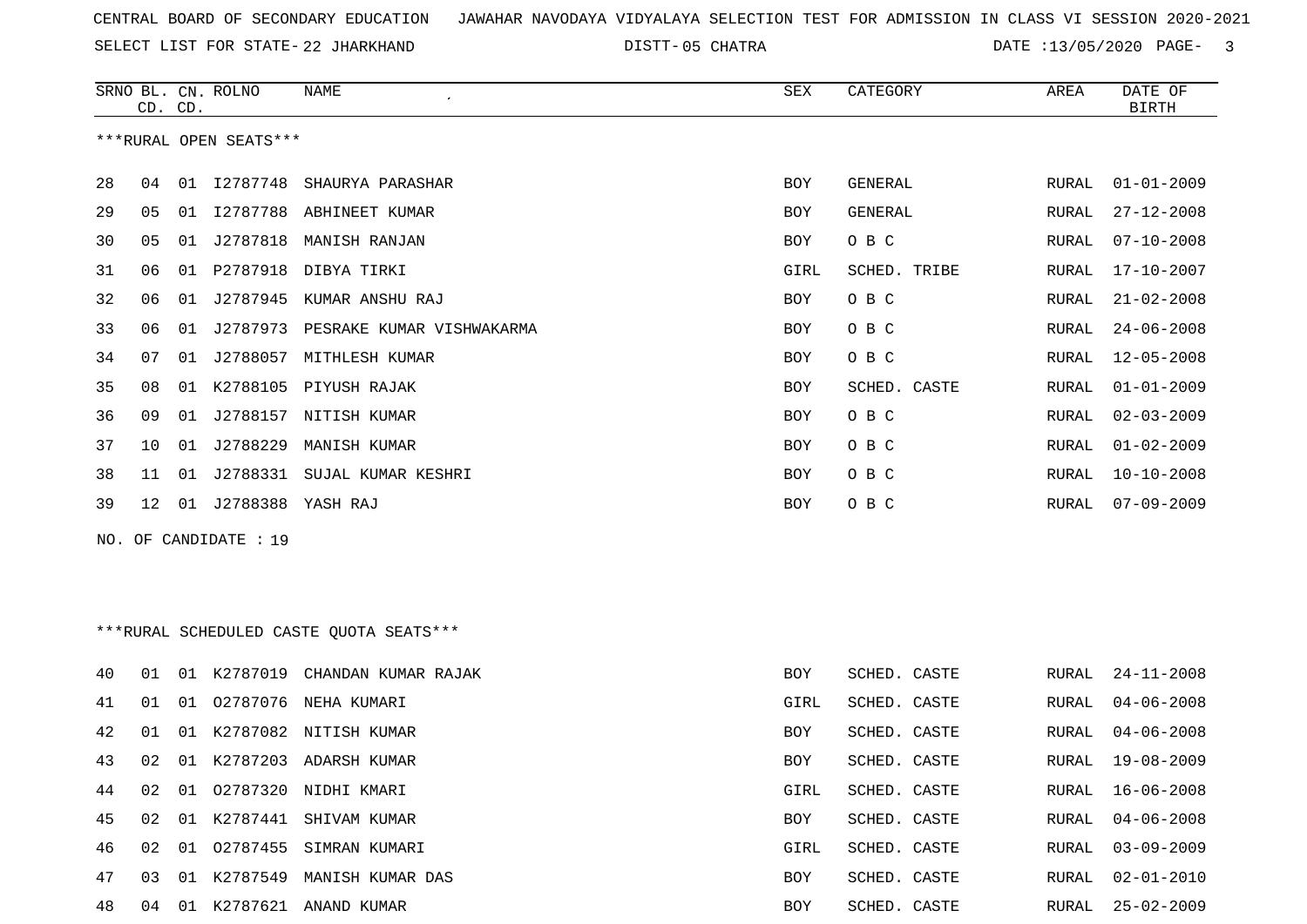SELECT LIST FOR STATE- DISTT- 22 JHARKHAND

05 CHATRA DATE :13/05/2020 PAGE- 4

|    | CD. CD.        |    | SRNO BL. CN. ROLNO      | NAME                                    | SEX        | CATEGORY     | AREA  | DATE OF<br><b>BIRTH</b> |
|----|----------------|----|-------------------------|-----------------------------------------|------------|--------------|-------|-------------------------|
|    |                |    |                         | ***RURAL SCHEDULED CASTE QUOTA SEATS*** |            |              |       |                         |
| 49 | 04             | 01 |                         | K2787701 RAJAN KUMAR                    | <b>BOY</b> | SCHED. CASTE | RURAL | $22 - 02 - 2008$        |
| 50 | 04             |    |                         | 01 K2787759 SRIDHAR KUMAR               | <b>BOY</b> | SCHED. CASTE | RURAL | $29 - 11 - 2008$        |
| 51 | 04             | 01 |                         | K2787762 SUMAN KUMAR DAS                | BOY        | SCHED. CASTE | RURAL | $09 - 09 - 2008$        |
| 52 | 04             |    |                         | 01 K2787778 VIKRAM KUMAR                | <b>BOY</b> | SCHED. CASTE | RURAL | $23 - 05 - 2009$        |
| 53 | 04             | 01 |                         | K2787781 VIVEK KUMAR                    | <b>BOY</b> | SCHED. CASTE | RURAL | $10 - 05 - 2009$        |
| 54 | 05             | 01 |                         | 02787795 ARADHYA PRIYA                  | GIRL       | SCHED. CASTE | RURAL | $02 - 05 - 2010$        |
| 55 | 0 <sub>5</sub> | 01 | K2787826                | MUNNA KUMAR                             | <b>BOY</b> | SCHED. CASTE | RURAL | $01 - 01 - 2009$        |
| 56 | 0 <sub>5</sub> | 01 | K2787885                | UPENDRA KUMAR                           | <b>BOY</b> | SCHED. CASTE | RURAL | $03 - 02 - 2008$        |
| 57 | 07             | 01 |                         | K2788045 ASHUTOSH RANJAN                | <b>BOY</b> | SCHED. CASTE | RURAL | $12 - 08 - 2009$        |
| 58 | 09             | 01 |                         | K2788156 NIKHIL KUMAR                   | <b>BOY</b> | SCHED. CASTE | RURAL | $29 - 01 - 2008$        |
| 59 | 10             |    |                         | 01 02788258 SANIYA KUMARI               | GIRL       | SCHED. CASTE | RURAL | 27-12-2007              |
|    |                |    | NO. OF CANDIDATE : $20$ |                                         |            |              |       |                         |

## \*\*\*RURAL BACKWARD CLASS QUOTA SEATS\*\*\*

| 60  | 01 | 01 | N2787004 | ARTI RANI              | GIRL | O B C | RURAL | 12-05-2008       |
|-----|----|----|----------|------------------------|------|-------|-------|------------------|
| 61  | 01 | 01 | N2787074 | NAVYA KUMARI           | GIRL | O B C | RURAL | 10-04-2008       |
| 62  | 02 | 01 |          | J2787232 ANURAG KUMAR  | BOY  | O B C | RURAL | 09-04-2008       |
| 63  | 02 | 01 | N2787296 | MANISH KUMARI          | GIRL | O B C | RURAL | 01-01-2009       |
| 64  | 02 | 01 |          | J2787374 RAJEEV RANJAN | BOY  | O B C | RURAL | 02-05-2008       |
| 65  | 02 | 01 | J2787427 | SATISH KUMAR           | BOY  | O B C | RURAL | 01-01-2010       |
| 66. | 03 | 01 | N2787521 | BEAUTY KUMARI          | GIRL | O B C | RURAL | $28 - 08 - 2009$ |
| 67  | 03 | 01 | N2787546 | KUMARI ANJALI RAJ      | GIRL | O B C |       | RURAL 06-06-2008 |
| 68  | 03 | 01 | N2787550 | MONIKA KUMARI          | GIRL | O B C | RURAL | 19-07-2008       |
| 69  | 03 | 01 | N2787551 | MONIKA KUMARI          | GIRL | O B C | RURAL | $06 - 12 - 2009$ |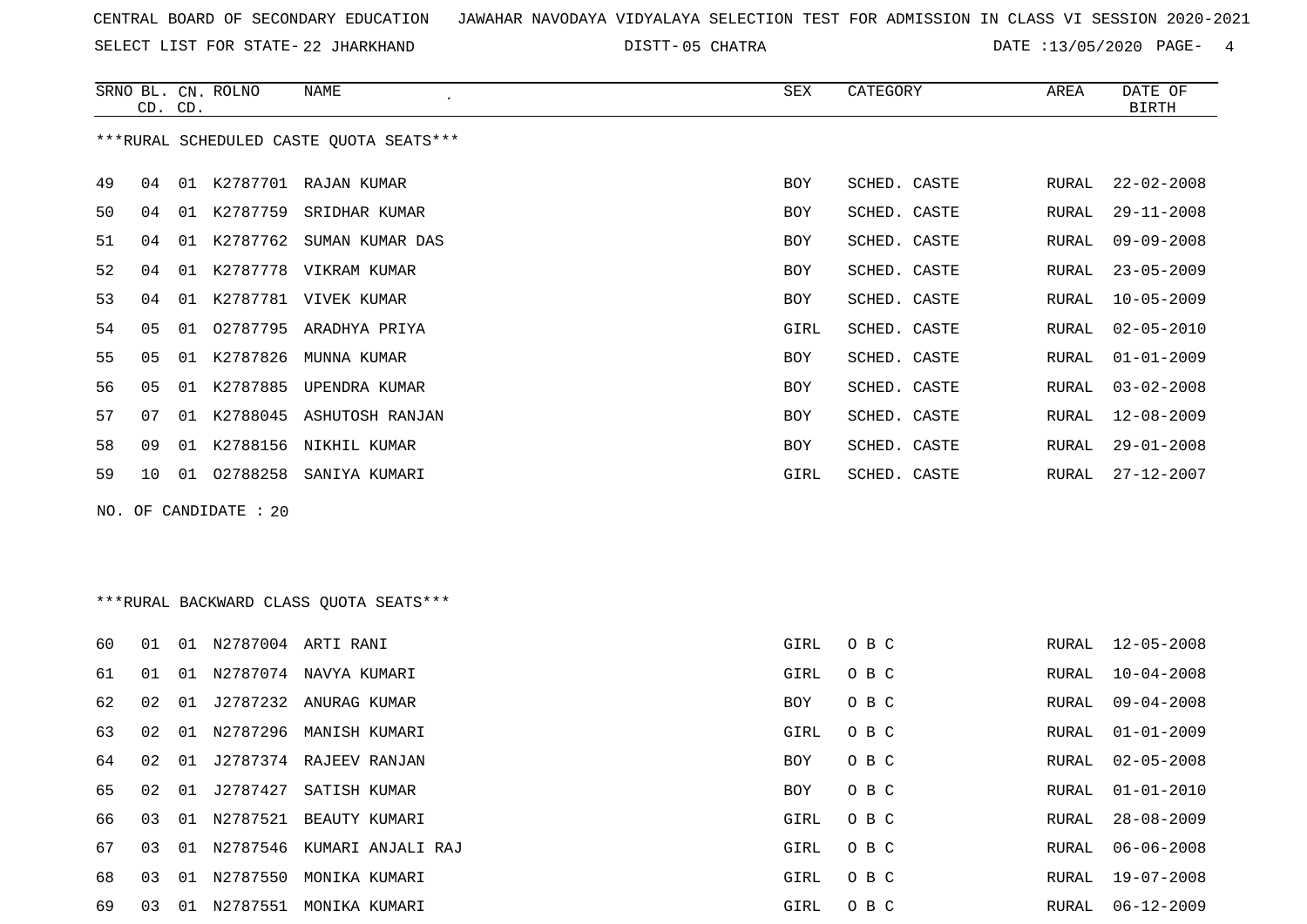SELECT LIST FOR STATE- DISTT- 22 JHARKHAND

05 CHATRA DATE :13/05/2020 PAGE- 5

|    |                                        | CD. CD. | SRNO BL. CN. ROLNO      | NAME                    | SEX  | CATEGORY | AREA  | DATE OF<br>BIRTH |  |  |  |  |  |
|----|----------------------------------------|---------|-------------------------|-------------------------|------|----------|-------|------------------|--|--|--|--|--|
|    | ***RURAL BACKWARD CLASS OUOTA SEATS*** |         |                         |                         |      |          |       |                  |  |  |  |  |  |
| 70 | 04                                     | 01      |                         | J2787609 ADITYA KUMAR   | BOY  | O B C    |       | RURAL 25-02-2009 |  |  |  |  |  |
| 71 | 05                                     | 01      |                         | N2787792 ANISHA KUMARI  | GIRL | O B C    | RURAL | $29 - 06 - 2008$ |  |  |  |  |  |
| 72 | 05                                     |         |                         | 01 N2787802 DEEP SHIKHA | GIRL | O B C    |       | RURAL 13-03-2009 |  |  |  |  |  |
| 73 | 07                                     | 01      | N2788039                | AAKRITI KUMARI          | GIRL | O B C    |       | RURAL 28-02-2009 |  |  |  |  |  |
| 74 | 07                                     |         | 01 N2788078             | SAPNA KUMARI            | GIRL | O B C    | RURAL | $05 - 03 - 2011$ |  |  |  |  |  |
| 75 | 09                                     |         | 01 N2788177             | RENU KUMARI             | GIRL | O B C    |       | RURAL 01-12-2008 |  |  |  |  |  |
|    |                                        |         | NO. OF CANDIDATE : $16$ |                         |      |          |       |                  |  |  |  |  |  |

## \*\*\*RURAL SCHEDULED TRIBE QUOTA SEATS\*\*\*

|  |  | 76 01 01 L2787162 SINTU KUMAR               | <b>BOY</b> | SCHED. TRIBE |  | RURAL 01-10-2007 |
|--|--|---------------------------------------------|------------|--------------|--|------------------|
|  |  | 77 01 01 L2787168 SUBHAM KACHHAP            | BOY        | SCHED. TRIBE |  | RURAL 19-08-2009 |
|  |  | 78  06  01  L2787936  JIWAN  ORAON          | <b>BOY</b> | SCHED. TRIBE |  | RURAL 26-07-2008 |
|  |  | 79 06 01 L2787985 RANTHU TANA BHAGAT        | <b>BOY</b> | SCHED. TRIBE |  | RURAL 11-07-2008 |
|  |  | 80   06   01   P2788007   SAPNA TANA BHAGAT | GIRL       | SCHED. TRIBE |  | RURAL 19-02-2009 |

NO. OF CANDIDATE : 5

TOTAL SELECTED CANDIDATE : 80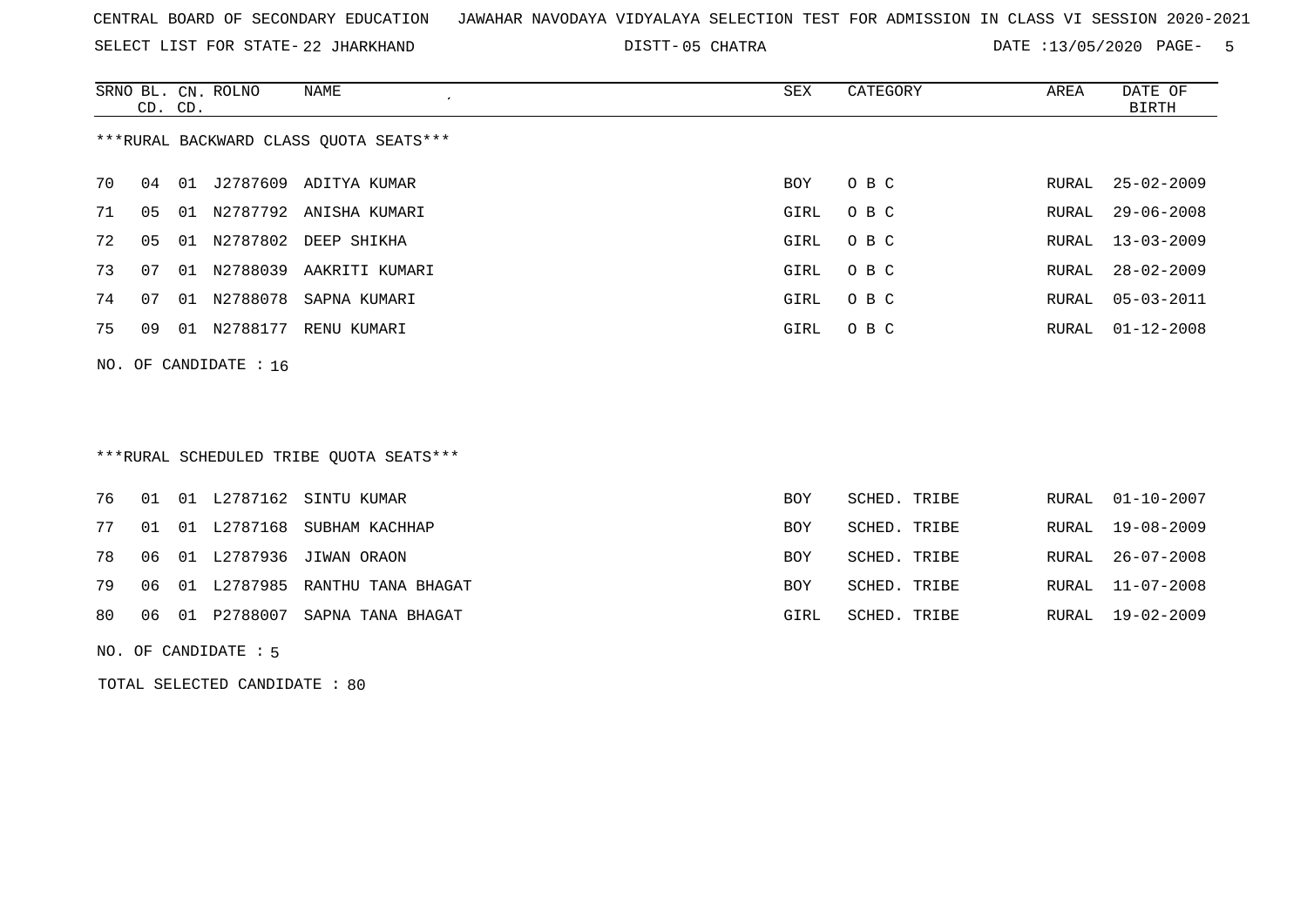SELECT LIST FOR STATE- DISTT- 22 JHARKHAND

DISTT-06 WEST SINGHBHUM **DATE** :13/05/2020 PAGE- 1

|    | CD. CD. |    | SRNO BL. CN. ROLNO   | <b>NAME</b>                             | ${\tt SEX}$ | CATEGORY     | AREA  | DATE OF<br><b>BIRTH</b> |
|----|---------|----|----------------------|-----------------------------------------|-------------|--------------|-------|-------------------------|
|    |         |    | ***OPEN UR SEATS***  |                                         |             |              |       |                         |
| 1  | 03      |    | 01 B2789023          | MANISH KUMAR SAH                        | BOY         | O B C        | URBAN | $05 - 02 - 2009$        |
| 2  | 03      |    |                      | 01 K2789109 RAJ MUKHI                   | BOY         | SCHED. CASTE | RURAL | $15 - 06 - 2008$        |
| 3  | 05      |    |                      | 01 N2789990 PRIYANI MAHTO               | GIRL        | O B C        | RURAL | $07 - 03 - 2009$        |
| 4  | 07      |    |                      | 01 L2790276 MANMOHAN SINKU              | BOY         | SCHED. TRIBE | RURAL | $27 - 09 - 2009$        |
| 5  | 13      |    |                      | 01 J2791735 PREM KANT DAS               | BOY         | O B C        | RURAL | $28 - 12 - 2010$        |
|    |         |    | NO. OF CANDIDATE : 5 |                                         |             |              |       |                         |
|    |         |    |                      |                                         |             |              |       |                         |
|    |         |    |                      | *** OPEN SCHEDULED CASTE QUOTA SEATS*** |             |              |       |                         |
| 6  | 09      |    |                      | 01 K2790622 ANIKET KARUWA               | <b>BOY</b>  | SCHED. CASTE | RURAL | $08 - 09 - 2008$        |
| 7  | 09      | 01 |                      | 02790798 SUBHADRA KUMARI                | GIRL        | SCHED. CASTE | RURAL | $16 - 06 - 2008$        |
| 8  | 16      |    |                      | 01 02792330 KHUSHI KUMARI               | GIRL        | SCHED. CASTE | RURAL | $25 - 05 - 2009$        |
|    |         |    | NO. OF CANDIDATE : 3 |                                         |             |              |       |                         |
|    |         |    |                      |                                         |             |              |       |                         |
|    |         |    |                      | *** OPEN BACKWARD CLASS QUOTA SEATS***  |             |              |       |                         |
| 9  | 02      |    |                      | 01 J2788478 ARBIND MAHTO                | BOY         | O B C        | RURAL | $05 - 12 - 2009$        |
| 10 | 03      | 01 |                      | N2788973 KAUSHALYA KUMARI GOPE          | GIRL        | O B C        | RURAL | $06 - 03 - 2009$        |
| 11 | 03      |    |                      | 01 J2789290 VINIT THAKUR                | BOY         | O B C        | RURAL | $07 - 03 - 2008$        |
| 12 | 04      | 01 | J2789446             | ISHAN MANDAL                            | BOY         | O B C        | RURAL | $16 - 05 - 2009$        |
| 13 | 09      |    |                      | 01 J2790668 HARISH KHANDAIT             | BOY         | O B C        | RURAL | 15-08-2007              |
|    |         |    |                      |                                         |             |              |       |                         |

NO. OF CANDIDATE : 5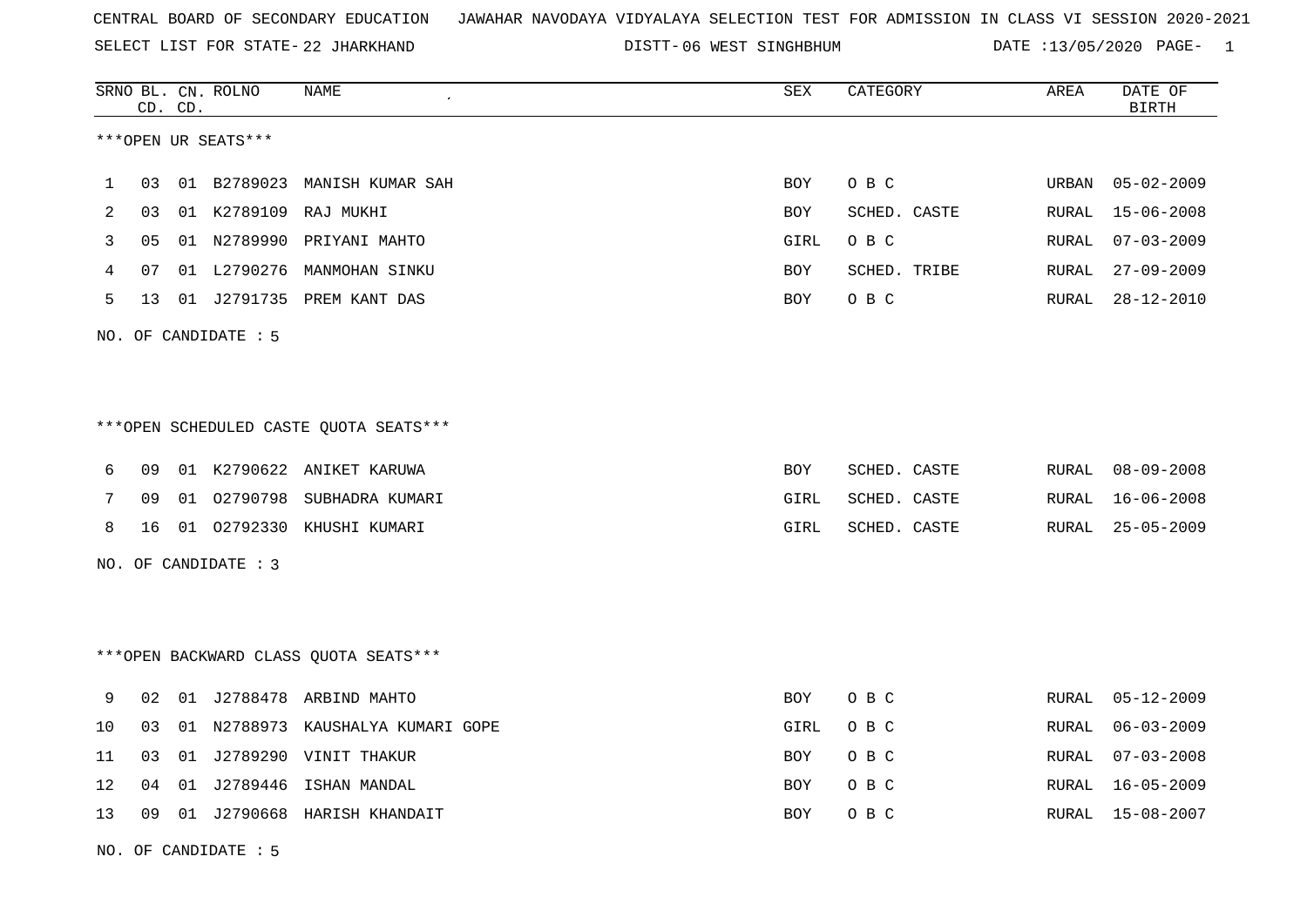SELECT LIST FOR STATE- DISTT- 22 JHARKHAND

DISTT-06 WEST SINGHBHUM DATE :13/05/2020 PAGE- 2

|    | CD. | CD. | SRNO BL. CN. ROLNO     | <b>NAME</b>                            | ${\tt SEX}$ | CATEGORY     | AREA  | DATE OF<br>BIRTH |
|----|-----|-----|------------------------|----------------------------------------|-------------|--------------|-------|------------------|
|    |     |     |                        | ***OPEN SCHEDULED TRIBE QUOTA SEATS*** |             |              |       |                  |
| 14 | 02  |     |                        | 01 P2788469 AMLINA SOY                 | GIRL        | SCHED. TRIBE | RURAL | $26 - 01 - 2009$ |
| 15 | 03  |     |                        | 01 H2789010 MAMTA KACHHAP              | GIRL        | SCHED. TRIBE | URBAN | $04 - 02 - 2008$ |
| 16 | 03  |     |                        | 01 L2789211 SIDDHARTH BODRA            | BOY         | SCHED. TRIBE | RURAL | $07 - 09 - 2009$ |
| 17 | 04  |     |                        | 01 H2789533 MANILA BODRA               | GIRL        | SCHED. TRIBE | URBAN | $08 - 06 - 2008$ |
| 18 | 04  |     |                        | 01 L2789641 RAHUL BODRA                | BOY         | SCHED. TRIBE | RURAL | $01 - 04 - 2008$ |
| 19 | 05  |     |                        | 01 L2789989 PRINCE SANDIL              | BOY         | SCHED. TRIBE | RURAL | $23 - 10 - 2009$ |
| 20 | 17  |     |                        | 01 L2792522 KASMIR SINGH SIRKA         | BOY         | SCHED. TRIBE | RURAL | $27 - 02 - 2011$ |
|    |     |     | NO. OF CANDIDATE : 7   |                                        |             |              |       |                  |
|    |     |     |                        |                                        |             |              |       |                  |
|    |     |     |                        |                                        |             |              |       |                  |
|    |     |     | ***RURAL OPEN SEATS*** |                                        |             |              |       |                  |
| 21 | 02  |     |                        | 01 J2788483 ARUN KUMAR MAHTO           | BOY         | O B C        | RURAL | $03 - 05 - 2008$ |
| 22 | 04  |     | 01 12789620            | PRITAM MAHAPATRA                       | <b>BOY</b>  | GENERAL      | RURAL | $19 - 09 - 2009$ |
| 23 | 05  |     | 01 L2790015            | SACHIN KAMARGAON                       | BOY         | SCHED. TRIBE | RURAL | $21 - 09 - 2009$ |
| 24 | 06  |     | 01 L2790180            | SUGAR MILAN BURH                       | BOY         | SCHED. TRIBE | RURAL | $04 - 07 - 2008$ |
| 25 | 07  |     | 01 J2790370            | TRINATH GOPE                           | BOY         | O B C        | RURAL | $02 - 03 - 2009$ |
| 26 | 08  |     |                        | 01 L2790526 RAHUL BOBONGA              | <b>BOY</b>  | SCHED. TRIBE | RURAL | $13 - 06 - 2008$ |
| 27 | 10  |     | 01 L2791141 UDAY TIU   |                                        | <b>BOY</b>  | SCHED. TRIBE | RURAL | $01 - 10 - 2009$ |
| 28 | 11  |     |                        | 01 J2791299 RINKU GOPE                 | BOY         | O B C        | RURAL | $12 - 03 - 2009$ |
| 29 | 12  |     |                        | 01 J2791486 NARENDRA NATH MAHTO        | BOY         | O B C        | RURAL | $21 - 08 - 2008$ |
| 30 | 14  | 01  |                        | L2791812 HARDIK CHEROWA                | BOY         | SCHED. TRIBE | RURAL | $12 - 07 - 2008$ |
| 31 | 15  |     |                        | 01 L2791967 HARSHIT SINKU              | BOY         | SCHED. TRIBE | RURAL | $25 - 04 - 2008$ |
| 32 | 16  |     |                        | 01 N2792379 RABINA PRADHAN             | GIRL        | O B C        | RURAL | $23 - 05 - 2009$ |
| 33 | 17  |     |                        | 01 J2792469 ANKET NISHAD               | BOY         | O B C        | RURAL | $08 - 02 - 2008$ |

18 01 L2792666 BASANT RAJ HESSA BOY SCHED. TRIBE RURAL 02-05-2009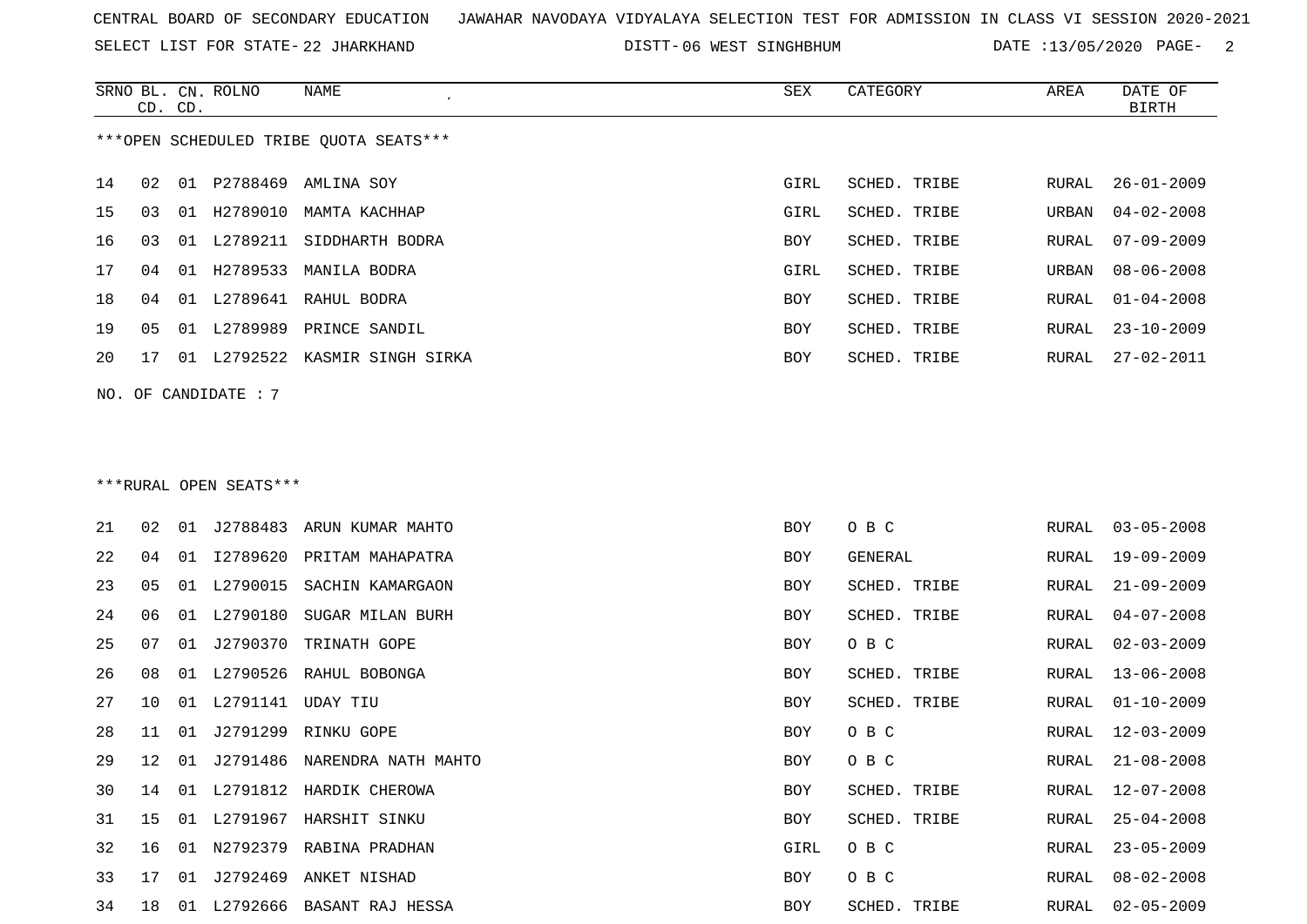| CENTRAL BOARD OF SECONDARY EDUCATION – JAWAHAR NAVODAYA VIDYALAYA SELECTION TEST FOR ADMISSION IN CLASS VI SESSION 2020-2021 |  |  |  |  |  |  |  |  |
|------------------------------------------------------------------------------------------------------------------------------|--|--|--|--|--|--|--|--|
|------------------------------------------------------------------------------------------------------------------------------|--|--|--|--|--|--|--|--|

SELECT LIST FOR STATE- DISTT- 22 JHARKHAND

DISTT-06 WEST SINGHBHUM DATE :13/05/2020 PAGE- 3

|    | CD. CD. | SRNO BL. CN. ROLNO    | NAME                                    | <b>SEX</b> | CATEGORY     | AREA         | DATE OF<br><b>BIRTH</b> |
|----|---------|-----------------------|-----------------------------------------|------------|--------------|--------------|-------------------------|
|    |         | NO. OF CANDIDATE : 14 |                                         |            |              |              |                         |
|    |         |                       |                                         |            |              |              |                         |
|    |         |                       |                                         |            |              |              |                         |
|    |         |                       | ***RURAL SCHEDULED CASTE QUOTA SEATS*** |            |              |              |                         |
| 35 | 04      |                       | 01 02789424 GAYTRI NAYAK                | GIRL       | SCHED. CASTE | RURAL        | $01 - 01 - 2009$        |
| 36 | 04      |                       | 01 02789605 PAYAL NAYAK                 | GIRL       | SCHED. CASTE | <b>RURAL</b> | $06 - 12 - 2009$        |
| 37 | 04      |                       | 01 K2789850 UJJWAL CHANDRA NAYAK        | BOY        | SCHED. CASTE | RURAL        | $19 - 05 - 2009$        |
| 38 | 08      |                       | 01 K2790547 ROHIT DAS                   | BOY        | SCHED. CASTE | RURAL        | $06 - 07 - 2009$        |
| 39 | 08      |                       | 01 K2790564 SATYAJEET BEHERA            | BOY        | SCHED. CASTE | RURAL        | $01 - 01 - 2009$        |
| 40 | 09      |                       | 01 K2790787 SIKANDAR MACHHUWA           | BOY        | SCHED. CASTE | RURAL        | $28 - 02 - 2008$        |
| 41 | 12      |                       | 01 K2791547 RONIK KALINDI               | <b>BOY</b> | SCHED. CASTE | RURAL        | $06 - 12 - 2009$        |
| 42 | 16      |                       | 01 K2792306 DEEP RAJAK                  | BOY        | SCHED. CASTE | RURAL        | $17 - 10 - 2009$        |
| 43 | 16      |                       | 01 02792442 SUNITA KUMHAR               | GIRL       | SCHED. CASTE | RURAL        | $02 - 01 - 2009$        |
|    |         | NO. OF CANDIDATE : 9  |                                         |            |              |              |                         |
|    |         |                       |                                         |            |              |              |                         |
|    |         |                       |                                         |            |              |              |                         |
|    |         |                       | ***RURAL BACKWARD CLASS QUOTA SEATS***  |            |              |              |                         |
| 44 | 02      |                       | 01 N2788756 SAROJANI KUMARI KHANDAIT    | GIRL       | O B C        | RURAL        | $01 - 01 - 2009$        |
| 45 | 02      | 01 N2788789           | SUMAN KUMARI                            | GIRL       | O B C        | RURAL        | $16 - 06 - 2008$        |
| 46 | 03      |                       | 01 N2788850 ANSHU KUMARI GOPE           | GIRL       | O B C        | RURAL        | $29 - 11 - 2009$        |
| 47 | 03      |                       | 01 N2788861 ASHA KIRAN KHANDAIT         | GIRL       | O B C        | <b>RURAL</b> | $26 - 02 - 2009$        |
| 48 | 03      | 01 N2789167           | SANJANA GOPE                            | GIRL       | O B C        | RURAL        | $30 - 07 - 2009$        |
| 49 | 03      |                       | 01 J2789258 SUSHANT KUMAR DASBEYA       | BOY        | O B C        | RURAL        | $27 - 01 - 2009$        |
| 50 | 04      |                       | 01 J2789338 ANSHUMAN PRADHAN            | <b>BOY</b> | O B C        | RURAL        | $21 - 03 - 2009$        |
| 51 |         |                       | 04 01 J2789617 PRAVEEN KUMAR MAHTO      | <b>BOY</b> | O B C        | RURAL        | $05 - 12 - 2007$        |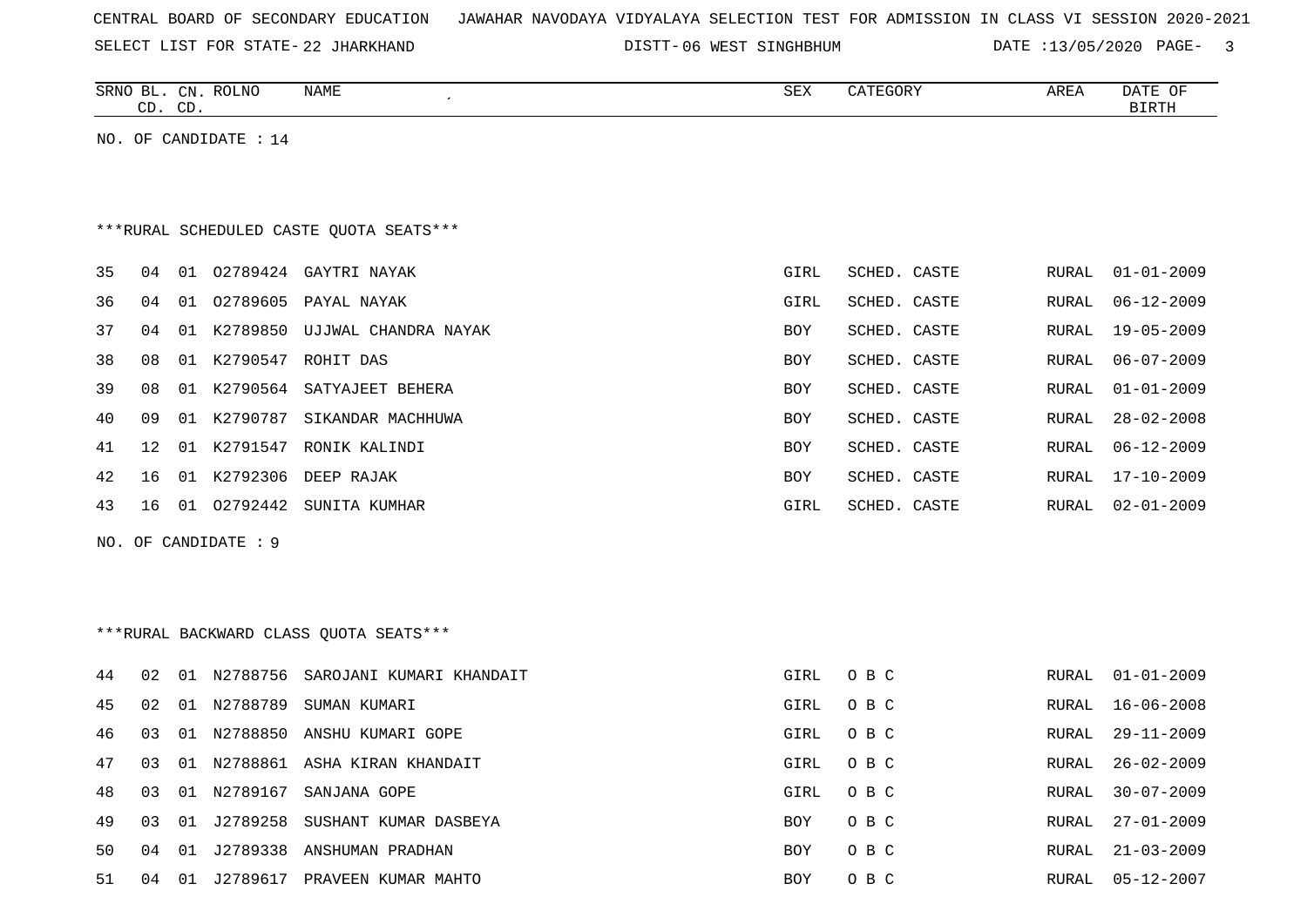SELECT LIST FOR STATE- DISTT- 22 JHARKHAND

DISTT-06 WEST SINGHBHUM DATE :13/05/2020 PAGE- 4

|    | CD. CD.         |    | SRNO BL. CN. ROLNO    | NAME                                    | SEX        | CATEGORY     | AREA  | DATE OF<br><b>BIRTH</b> |
|----|-----------------|----|-----------------------|-----------------------------------------|------------|--------------|-------|-------------------------|
|    |                 |    |                       | ***RURAL BACKWARD CLASS QUOTA SEATS***  |            |              |       |                         |
| 52 | 04              |    |                       | 01 J2789683 RITIK KUMAR MAHTO           | BOY        | O B C        | RURAL | $04 - 04 - 2010$        |
| 53 | 04              |    |                       | 01 J2789859 VIKASH PRADHAN              | <b>BOY</b> | O B C        | RURAL | $06 - 05 - 2009$        |
| 54 | 05              |    | 01 J2790043           | SOMA TANTI                              | <b>BOY</b> | O B C        | RURAL | $01 - 01 - 2009$        |
| 55 | 08              |    |                       | 01 N2790556 SANIYA GOPE                 | GIRL       | O B C        | RURAL | $09 - 02 - 2009$        |
| 56 | 08              |    |                       | 01 J2790570 SHIVAM GOPE                 | <b>BOY</b> | O B C        | RURAL | $05 - 03 - 2008$        |
| 57 | 09              |    |                       | 01 J2790670 HEMANT GAUR                 | BOY        | O B C        | RURAL | $30 - 03 - 2009$        |
| 58 | 12 <sup>°</sup> | 01 |                       | J2791404 CHANCHAL KUMAR PAN             | BOY        | O B C        | RURAL | $07 - 04 - 2009$        |
| 59 | 17              |    |                       | 01 N2792508 ISHA KUMARI                 | GIRL       | O B C        | RURAL | $01 - 01 - 2010$        |
|    |                 |    | NO. OF CANDIDATE : 16 |                                         |            |              |       |                         |
|    |                 |    |                       |                                         |            |              |       |                         |
|    |                 |    |                       |                                         |            |              |       |                         |
|    |                 |    |                       | ***RURAL SCHEDULED TRIBE OUOTA SEATS*** |            |              |       |                         |
| 60 | 03              |    |                       | 01 P2788873 BABLI PURTY                 | GIRL       | SCHED. TRIBE | RURAL | 23-12-2007              |
| 61 | 03              |    |                       | 01 P2788939 HEENA NAYAK                 | GIRL       | SCHED. TRIBE | RURAL | $22 - 01 - 2008$        |
| 62 | 03              |    |                       | 01 P2788967 JYOTI KIRAN KUDADA          | GIRL       | SCHED. TRIBE | RURAL | $06 - 10 - 2009$        |
| 63 | 03              |    | 01 L2789005           | MAHENDAR LOHRA                          | BOY        | SCHED. TRIBE | RURAL | $30 - 11 - 2008$        |
| 64 | 03              |    |                       | 01 P2789047 NAGURI KUNTIA               | GIRL       | SCHED. TRIBE | RURAL | $14 - 11 - 2009$        |
| 65 | 03              |    |                       | 01 P2789060 NEELAM TIU                  | GIRL       | SCHED. TRIBE | RURAL | $14 - 12 - 2008$        |
| 66 | 03              |    |                       | 01 P2789074 PAVITRA PURTY               | GIRL       | SCHED. TRIBE | RURAL | 17-07-2009              |
| 67 | 03              |    |                       | 01 P2789121 RASHMI BIRUA                | GIRL       | SCHED. TRIBE | RURAL | 19-10-2008              |
| 68 | 03              |    |                       | 01 L2789176 SARANSH TOPPO               | BOY        | SCHED. TRIBE | RURAL | $28 - 12 - 2008$        |
| 69 | 03              |    |                       | 01 P2789207 SHURU PURTY                 | GIRL       | SCHED. TRIBE | RURAL | $08 - 09 - 2009$        |

04 01 L2789768 SIKUR KAYAM BOY SCHED. TRIBE RURAL 16-03-2009

 03 01 P2789270 TAMANNA SAWAIYAN GIRL SCHED. TRIBE RURAL 15-07-2009 04 01 L2789482 KANDAN SARDAR BOY SCHED. TRIBE RURAL 06-05-2009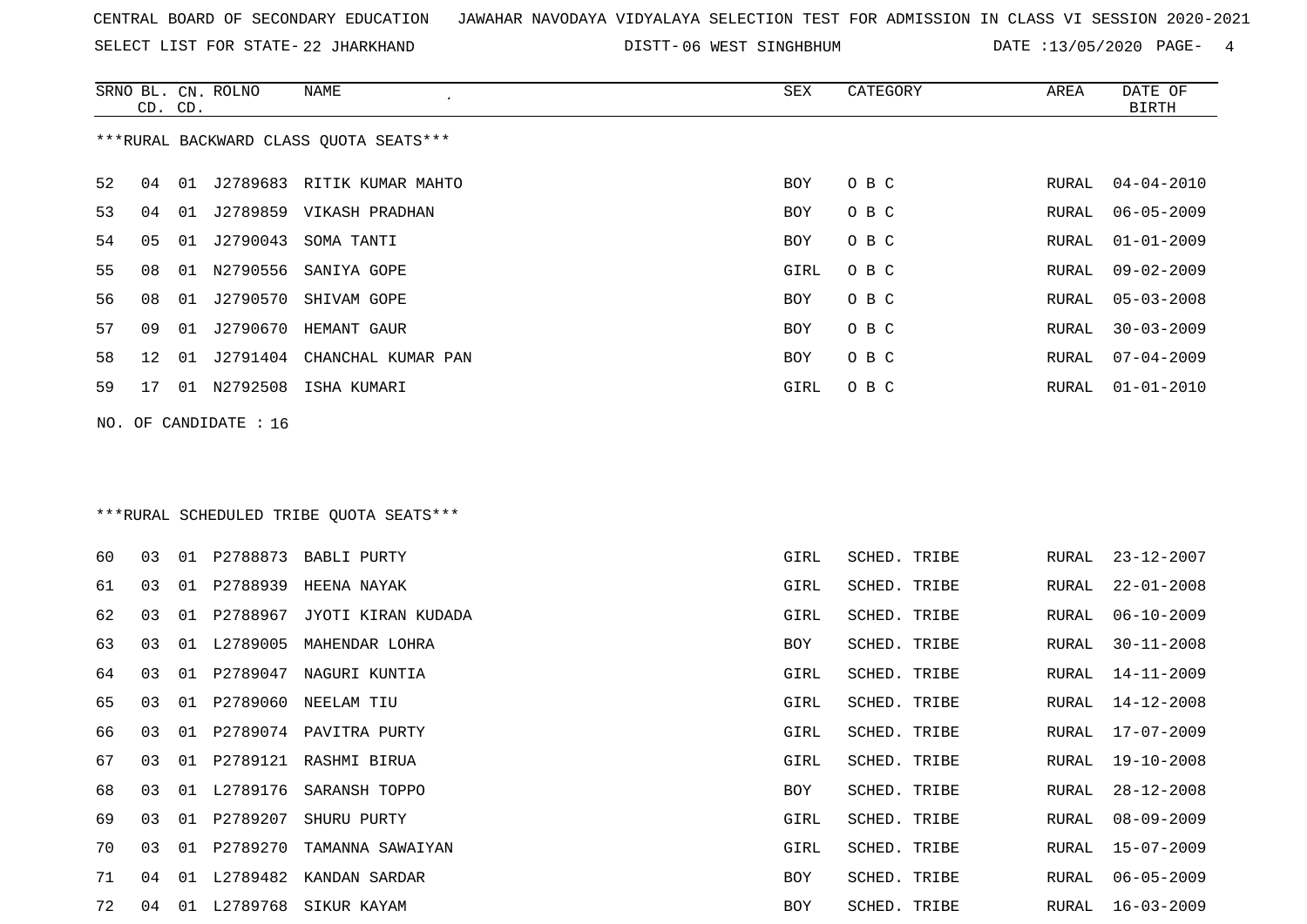| CENTRAL BOARD OF SECONDARY EDUCATION – JAWAHAR NAVODAYA VIDYALAYA SELECTION TEST FOR ADMISSION IN CLASS VI SESSION 2020-2021 |  |  |  |  |  |
|------------------------------------------------------------------------------------------------------------------------------|--|--|--|--|--|
|------------------------------------------------------------------------------------------------------------------------------|--|--|--|--|--|

SELECT LIST FOR STATE- DISTT- 22 JHARKHAND 06 WEST SINGHBHUM DATE :13/05/2020 PAGE- 5

|    | CD. CD. | SRNO BL. CN. ROLNO   | NAME                                    | SEX        | CATEGORY     | AREA  | DATE OF<br><b>BIRTH</b> |
|----|---------|----------------------|-----------------------------------------|------------|--------------|-------|-------------------------|
|    |         |                      | ***RURAL SCHEDULED TRIBE OUOTA SEATS*** |            |              |       |                         |
| 73 | 04      |                      | 01 P2789770 SIMRAN SAMAD                | GIRL       | SCHED. TRIBE | RURAL | 09-05-2009              |
| 74 | 05      | 01 L2789867          | AMAN BODRA                              | BOY        | SCHED. TRIBE | RURAL | $01 - 01 - 2008$        |
| 75 | 05      | 01 P2790007          | RANI KAYAM                              | GIRL       | SCHED. TRIBE | RURAL | $12 - 03 - 2009$        |
| 76 | 08      |                      | 01 L2790404 BAMAN LAGURI                | BOY        | SCHED. TRIBE | RURAL | $01 - 03 - 2008$        |
| 77 | 08      |                      | 01 L2790568 SHANKAR SARDAR              | BOY        | SCHED. TRIBE | RURAL | 08-08-2008              |
| 78 | 09      |                      | 01 P2790754 RESHMA BIRULY               | GIRL       | SCHED. TRIBE | RURAL | $29 - 07 - 2008$        |
| 79 | 17      | 01 L2792557          | MITHLESH PURTY                          | BOY        | SCHED. TRIBE | RURAL | 18-07-2008              |
| 80 | 17      | 01 L2792651          | SUNNY SAWAIYAN                          | <b>BOY</b> | SCHED. TRIBE | RURAL | $01 - 05 - 2009$        |
|    |         | NO. OF CANDIDATE: 21 |                                         |            |              |       |                         |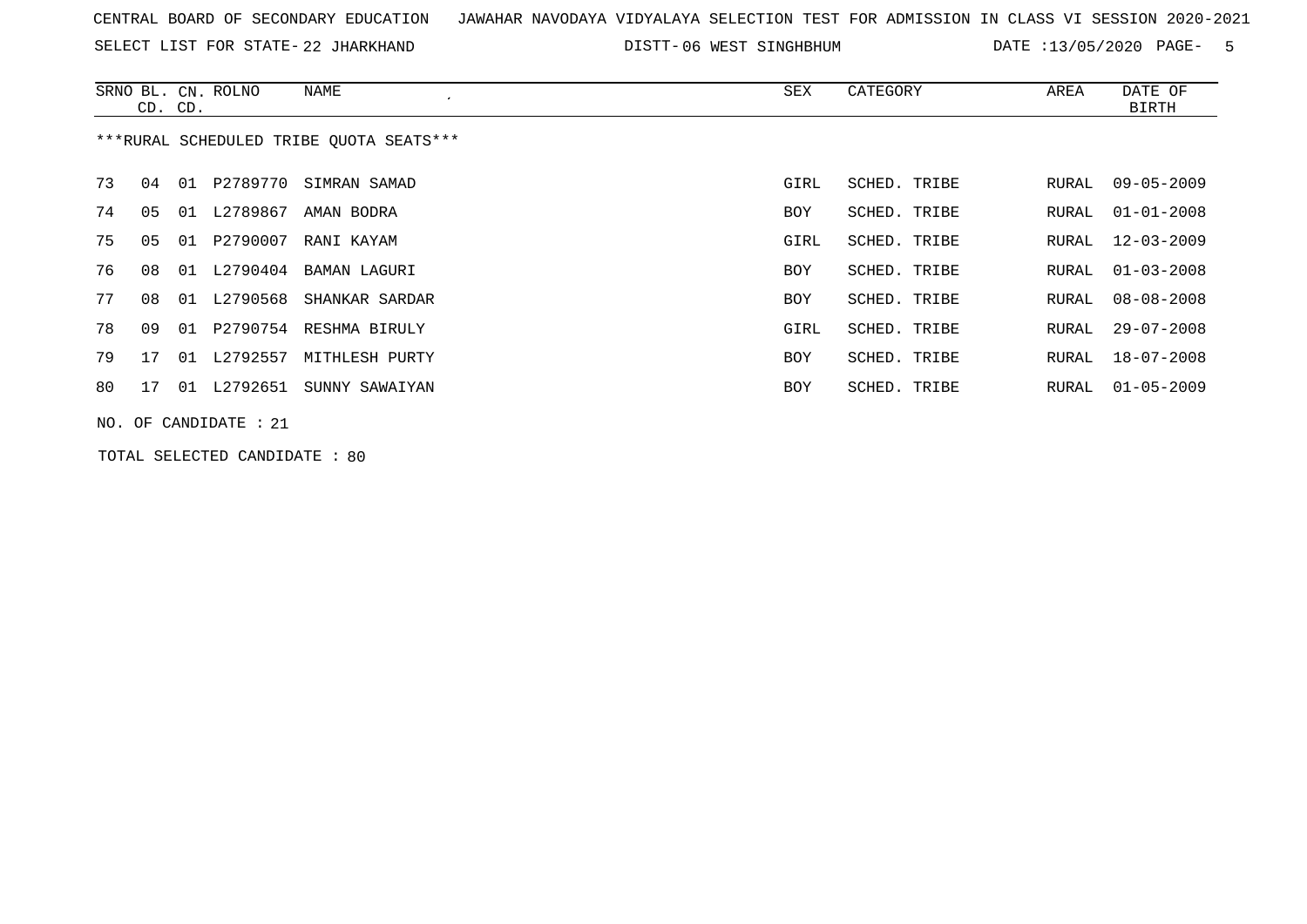SELECT LIST FOR STATE- DISTT- 22 JHARKHAND

07 GARHWA DATE :13/05/2020 PAGE- 1

|   |    | CD. CD. | SRNO BL. CN. ROLNO     | NAME                                   | SEX        | CATEGORY     | AREA  | DATE OF<br><b>BIRTH</b> |
|---|----|---------|------------------------|----------------------------------------|------------|--------------|-------|-------------------------|
|   |    |         | ***OPEN UR SEATS***    |                                        |            |              |       |                         |
| 1 | 07 |         |                        | 01 K2793329 HIMANSHU KUMAR             | <b>BOY</b> | SCHED. CASTE | RURAL | $21 - 11 - 2009$        |
| 2 | 07 |         |                        | 01 J2793331 HIMANSHU KUMAR SINGH       | <b>BOY</b> | O B C        | RURAL | $05 - 10 - 2008$        |
| 3 |    |         |                        | 15 01 I2794532 RAJEEV RAJ PANDEY       | BOY        | GENERAL      | RURAL | $03 - 11 - 2009$        |
|   |    |         | NO. OF CANDIDATE : $3$ |                                        |            |              |       |                         |
|   |    |         |                        |                                        |            |              |       |                         |
|   |    |         |                        | ***OPEN SCHEDULED CASTE QUOTA SEATS*** |            |              |       |                         |
| 4 | 03 |         |                        | 01 K2793080 NIRAJ KUMAR                | <b>BOY</b> | SCHED. CASTE | RURAL | $10 - 12 - 2008$        |
| 5 | 07 |         |                        | 01 K2793402 SHREESHANT KUMAR           | <b>BOY</b> | SCHED. CASTE | RURAL | $31 - 03 - 2009$        |
|   |    |         | NO. OF CANDIDATE : 2   |                                        |            |              |       |                         |
|   |    |         |                        |                                        |            |              |       |                         |
|   |    |         |                        | *** OPEN BACKWARD CLASS QUOTA SEATS*** |            |              |       |                         |
| 6 | 07 |         |                        | 01 J2793345 MD. ARIF ANSARI            | BOY        | O B C        |       | RURAL 31-10-2009        |
| 7 | 17 |         |                        | 01 N2794724 SALONI KUMARI              | GIRL       | O B C        | RURAL | $23 - 02 - 2010$        |
| 8 | 18 |         |                        | 01 N2794839 POOJA KUMARI               | GIRL       | O B C        | RURAL | $01 - 01 - 2009$        |
|   |    |         | NO. OF CANDIDATE : 3   |                                        |            |              |       |                         |
|   |    |         |                        |                                        |            |              |       |                         |
|   |    |         |                        | ***OPEN SCHEDULED TRIBE QUOTA SEATS*** |            |              |       |                         |
| 9 |    |         |                        | 14 01 L2794380 HIMANSHU KUMAR          | <b>BOY</b> | SCHED. TRIBE |       | RURAL 20-10-2007        |
|   |    |         |                        |                                        |            |              |       |                         |

10 18 01 P2794871 RUPAM KUMARI GIRL SCHED. TRIBE RURAL 23-04-2009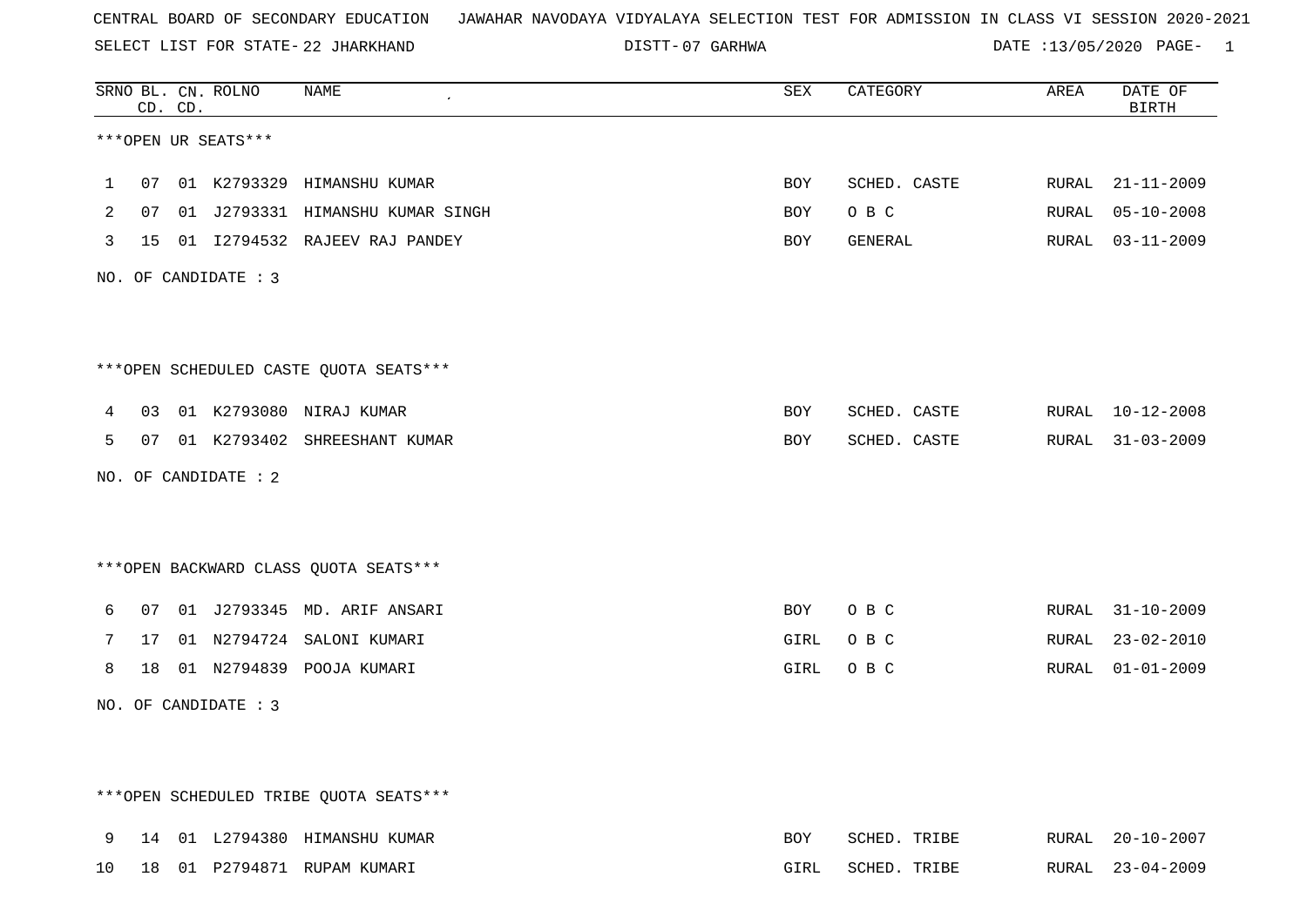| CENTRAL BOARD OF SECONDARY EDUCATION – JAWAHAR NAVODAYA VIDYALAYA SELECTION TEST FOR ADMISSION IN CLASS VI SESSION 2020-2021 |  |  |  |
|------------------------------------------------------------------------------------------------------------------------------|--|--|--|
|------------------------------------------------------------------------------------------------------------------------------|--|--|--|

SELECT LIST FOR STATE- DISTT- 22 JHARKHAND

07 GARHWA DATE :13/05/2020 PAGE- 2

| SRNO<br>ப     | CΝ             | <b>ROLNO</b> | <b>NAME</b> | $\cap$<br>ついひ | $\mathbf{m}\mathbf{a}\mathbf{a}\mathbf{b}$<br>$\sim$ $\sim$ $\sim$<br>$\overline{\phantom{a}}$<br>$\cdot$ $\cdot$ $\cdot$<br>$-200$ | ARE 2 | DATE<br>U.⊢            |
|---------------|----------------|--------------|-------------|---------------|-------------------------------------------------------------------------------------------------------------------------------------|-------|------------------------|
| $\cap$<br>. ب | $\bigcap$<br>ັ |              |             |               |                                                                                                                                     |       | $  -$<br>. ب<br>يتتخبث |

NO. OF CANDIDATE : 2

\*\*\*RURAL OPEN SEATS\*\*\*

| 11              | 02  |    |                | 01 P2792862 ASHWATI MINJ      | GIRL       | SCHED. TRIBE |       | RURAL 18-05-2008 |
|-----------------|-----|----|----------------|-------------------------------|------------|--------------|-------|------------------|
| 12.             | 03  |    |                | 01 I2792985 ABHINAV SRIVASTAV | BOY        | GENERAL      |       | RURAL 29-04-2010 |
| 13 <sup>1</sup> | 07  |    |                | 01 N2793321 CHANDANI KUMARI   | GIRL       | O B C        |       | RURAL 10-08-2008 |
| 14              | 10  |    | 01 J2793987    | ROUSHAN KUMAR PAL             | BOY        | O B C        |       | RURAL 12-05-2008 |
| 15              | -11 |    |                | 01 M2794045 ASTHA SINGH       | GIRL       | GENERAL      | RURAL | 07-04-2010       |
| 16              | 14  | 01 | J2794396       | MOHAMMAD SUHEL                | BOY        | O B C        |       | RURAL 15-01-2010 |
| 17              | 14  |    |                | 01 J2794457 VISHAL KUMAR      | BOY        | O B C        |       | RURAL 12-07-2009 |
| 18              |     |    | 15 01 J2794499 | HIMANSHU GUPTA                | BOY        | O B C        |       | RURAL 19-07-2008 |
| 19              | 17  |    |                | 01 K2794636 ABHIMANYU KUMAR   | <b>BOY</b> | SCHED. CASTE |       | RURAL 20-06-2009 |
| 20              | 18  | 01 |                | J2794888 SAURABH KUMAR        | <b>BOY</b> | O B C        |       | RURAL 05-08-2008 |
|                 |     |    |                |                               |            |              |       |                  |

NO. OF CANDIDATE : 10

\*\*\*RURAL SCHEDULED CASTE QUOTA SEATS\*\*\*

| 21    | 05    |                | 01 K2793203 ANISH RAJ          | <b>BOY</b> | SCHED. CASTE |  | RURAL 07-09-2008 |
|-------|-------|----------------|--------------------------------|------------|--------------|--|------------------|
| 2.2   | 07    |                | 01 K2793380 RAUSHAN KUMAR RAVI | <b>BOY</b> | SCHED. CASTE |  | RURAL 01-01-2009 |
| 23    |       |                | 07 01 K2793392 SANOJ KUMAR     | BOY        | SCHED. CASTE |  | RURAL 30-11-2007 |
| 24 07 |       |                | 01 K2793417 VIKKI KUMAR        | <b>BOY</b> | SCHED. CASTE |  | RURAL 04-04-2008 |
| 25    |       |                | 09 01 K2793533 ARPIT KUMAR     | <b>BOY</b> | SCHED, CASTE |  | RURAL 23-08-2009 |
| 26    |       | 12 01 K2794199 | SHASHI KUMAR                   | <b>BOY</b> | SCHED. CASTE |  | RURAL 14-06-2009 |
| 27    | 14 01 | 02794381       | JYOTI KUMARI                   | GIRL       | SCHED. CASTE |  | RURAL 01-01-2009 |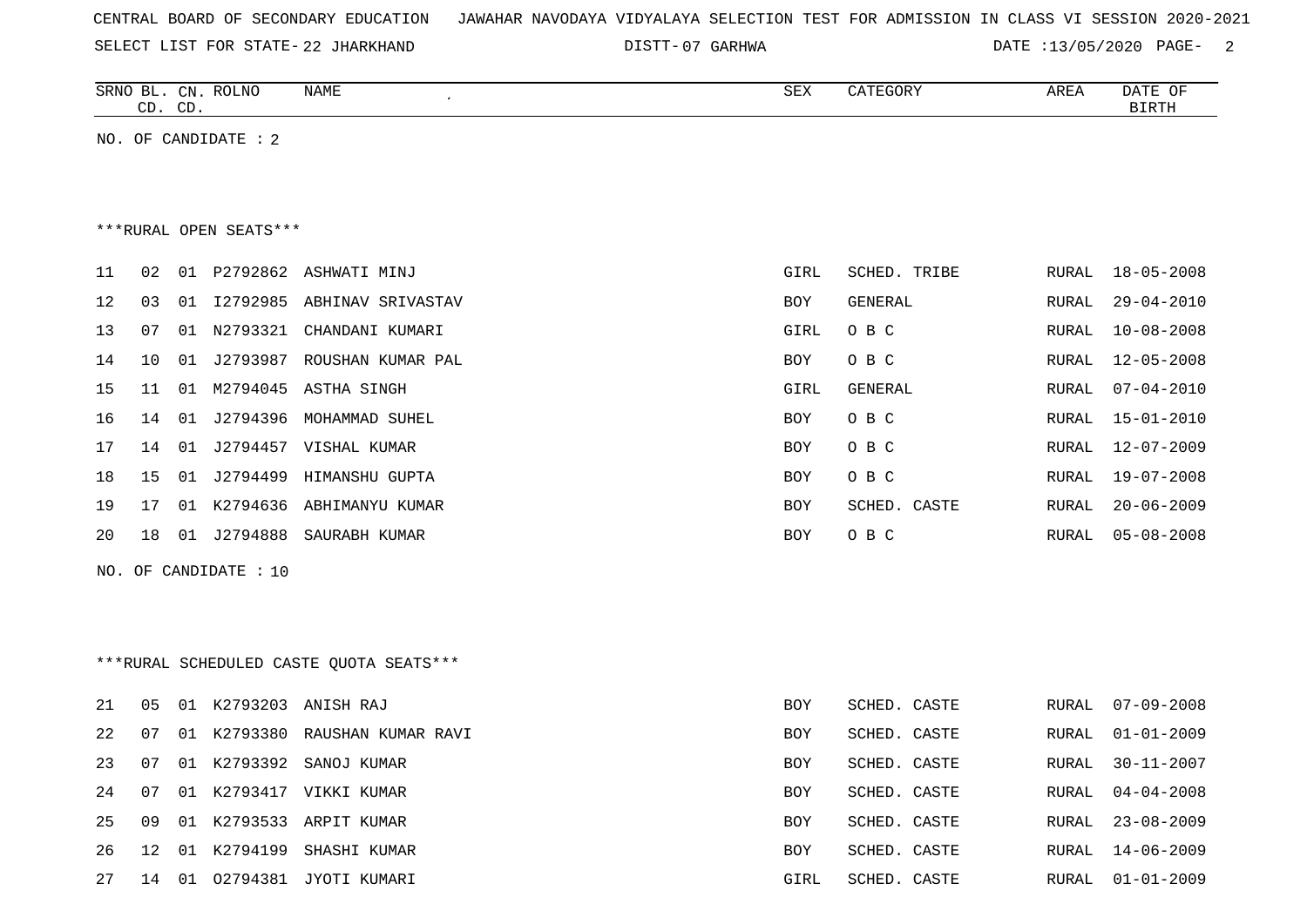| CENTRAL BOARD OF SECONDARY EDUCATION – JAWAHAR NAVODAYA VIDYALAYA SELECTION TEST FOR ADMISSION IN CLASS VI SESSION 2020-2021 |  |  |  |
|------------------------------------------------------------------------------------------------------------------------------|--|--|--|
|------------------------------------------------------------------------------------------------------------------------------|--|--|--|

SELECT LIST FOR STATE- DISTT- 22 JHARKHAND 07 GARHWA DATE :13/05/2020 PAGE- 3

|    | CD. CD. |    | SRNO BL. CN. ROLNO   | NAME                                    | ${\tt SEX}$ | CATEGORY     | AREA          | DATE OF<br><b>BIRTH</b> |
|----|---------|----|----------------------|-----------------------------------------|-------------|--------------|---------------|-------------------------|
|    |         |    | NO. OF CANDIDATE : 7 |                                         |             |              |               |                         |
|    |         |    |                      |                                         |             |              |               |                         |
|    |         |    |                      |                                         |             |              |               |                         |
|    |         |    |                      | *** RURAL BACKWARD CLASS QUOTA SEATS*** |             |              |               |                         |
| 28 | 03      |    |                      | 01 N2793034 GITANJALI                   | GIRL        | O B C        | RURAL         | $31 - 12 - 2009$        |
|    |         |    |                      |                                         |             |              |               |                         |
| 29 | 12      | 01 |                      | J2794186 RAVI PRATAP GUPTA              | BOY         | O B C        | RURAL         | $03 - 04 - 2008$        |
| 30 | 14      | 01 |                      | J2794452 UJJWAL KISHOR                  | BOY         | O B C        | RURAL         | $01 - 01 - 2008$        |
| 31 | 16      | 01 | N2794612             | NURI PARVIN                             | GIRL        | O B C        | RURAL         | $30 - 12 - 2008$        |
| 32 | 17      | 01 | N2794665             | JANWI GUPTA                             | GIRL        | O B C        | RURAL         | $26 - 05 - 2009$        |
| 33 | 17      | 01 | N2794698             | PURNIMA KUMARI                          | GIRL        | O B C        | ${\tt RURAL}$ | $20 - 04 - 2009$        |
| 34 | 18      | 01 | N2794815             | MANSHI NANDANI                          | GIRL        | O B C        | <b>RURAL</b>  | $02 - 01 - 2009$        |
| 35 | 19      |    |                      | 01 N2794930 KHUSHBOO KUMARI             | GIRL        | O B C        | RURAL         | $12 - 04 - 2008$        |
|    |         |    | NO. OF CANDIDATE : 8 |                                         |             |              |               |                         |
|    |         |    |                      |                                         |             |              |               |                         |
|    |         |    |                      |                                         |             |              |               |                         |
|    |         |    |                      | ***RURAL SCHEDULED TRIBE QUOTA SEATS*** |             |              |               |                         |
|    |         |    |                      |                                         |             |              |               |                         |
| 36 | 02      |    |                      | 01 L2792904 LUCKY MINJ                  | <b>BOY</b>  | SCHED. TRIBE | RURAL         | $01 - 01 - 2009$        |
| 37 | 05      |    |                      | 01 L2793249 PANKAJ SINGH                | BOY         | SCHED. TRIBE | RURAL         | $21 - 01 - 2009$        |
| 38 | 07      |    | 01 L2793400          | SHIVRAJ SINGH                           | BOY         | SCHED. TRIBE | RURAL         | $24 - 03 - 2009$        |
| 39 | 08      |    |                      | 01 L2793451 SHIVCHARAN GOND             | BOY         | SCHED. TRIBE | RURAL         | $01 - 01 - 2009$        |
| 40 | 18      |    |                      | 01 L2794869 RITESH LAKRA                | BOY         | SCHED. TRIBE | RURAL         | $15 - 06 - 2008$        |
|    |         |    | NO. OF CANDIDATE : 5 |                                         |             |              |               |                         |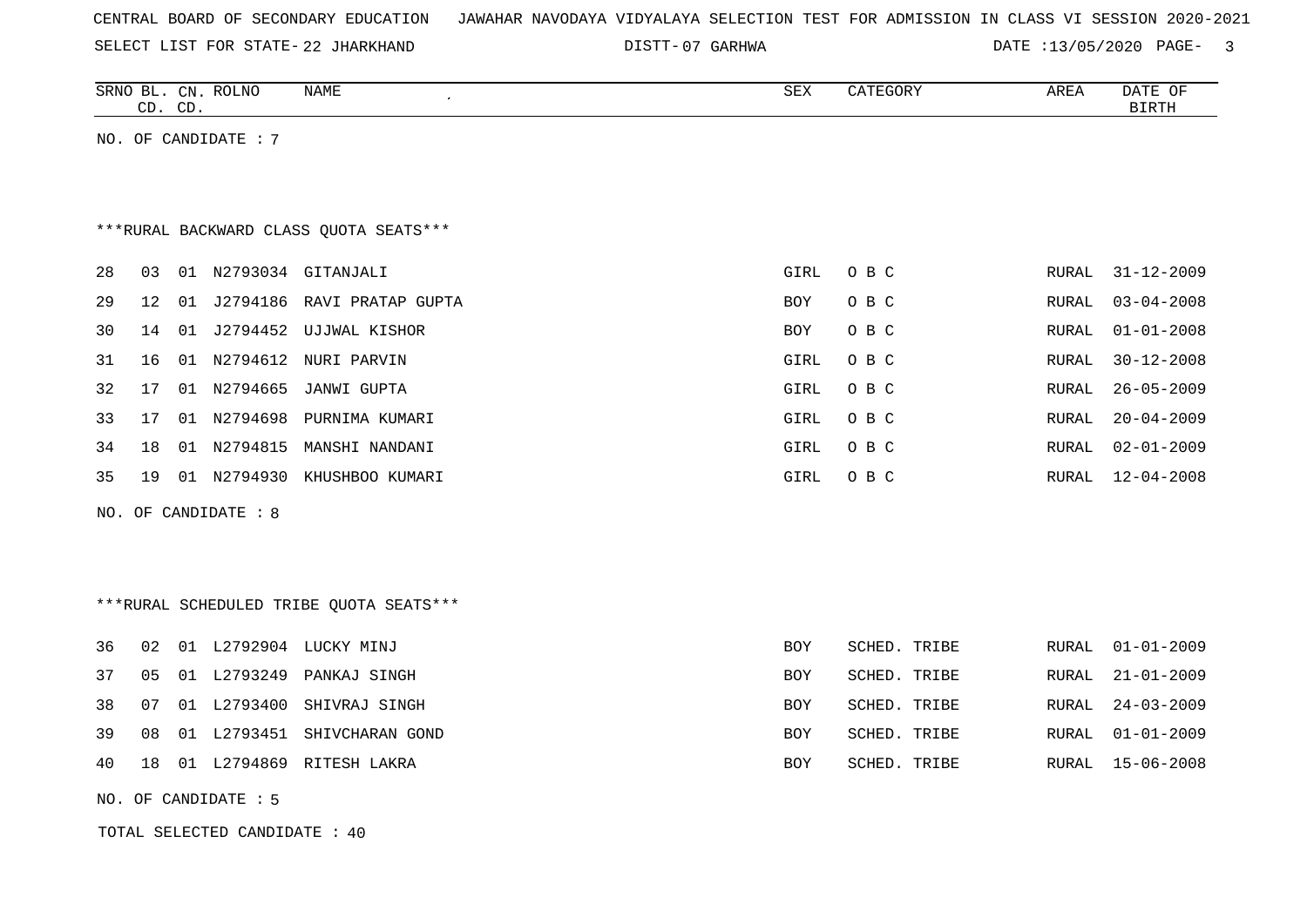SELECT LIST FOR STATE- DISTT- 22 JHARKHAND

NO. OF CANDIDATE : 2

08 GIRIDIH DATE :13/05/2020 PAGE- 1

|    | CD. CD. | SRNO BL. CN. ROLNO   | NAME                                   | ${\tt SEX}$ | CATEGORY     | AREA  | DATE OF<br><b>BIRTH</b> |
|----|---------|----------------------|----------------------------------------|-------------|--------------|-------|-------------------------|
|    |         | ***OPEN UR SEATS***  |                                        |             |              |       |                         |
| 1  | 01      |                      | 01 J2795142 JEMS KUMAR MANDAL          | <b>BOY</b>  | O B C        | RURAL | $07 - 07 - 2007$        |
| 2  | 01      |                      | 01 J2795702 VIVEK KUMAR                | BOY         | O B C        | RURAL | $13 - 09 - 2008$        |
| 3  | 04      |                      | 01 N2796713 SHWETA KUMARI              | GIRL        | O B C        | RURAL | $06 - 07 - 2008$        |
| 4  | 06      |                      | 01 I2797734 SPARSH KUMAR PANDEY        | <b>BOY</b>  | GENERAL      | RURAL | $20 - 09 - 2009$        |
| 5  | 07      |                      | 01 J2797971 BIRJU KUMAR                | BOY         | O B C        | RURAL | $09 - 12 - 2010$        |
| 6  | 08      |                      | 01 J2798707 AKASH KUMAR                | BOY         | O B C        | RURAL | $20 - 12 - 2008$        |
| 7  | 08      |                      | 01 N2798759 ASHWINI PRIYA              | GIRL        | O B C        | RURAL | $20 - 01 - 2008$        |
| 8  | 09      |                      | 01 J2799172 ABHISHEK KUMAR             | BOY         | O B C        | RURAL | 11-03-2008              |
|    |         | NO. OF CANDIDATE : 8 |                                        |             |              |       |                         |
|    |         |                      | ***OPEN SCHEDULED CASTE QUOTA SEATS*** |             |              |       |                         |
| 9  | 07      |                      | 01 K2797836 ADITY KUMAR                | <b>BOY</b>  | SCHED. CASTE | RURAL | $10 - 10 - 2009$        |
| 10 | 09      |                      | 01 K2799478 RAJESH KUMAR               | BOY         | SCHED. CASTE | RURAL | $02 - 03 - 2009$        |
| 11 | 09      |                      |                                        | BOY         | SCHED. CASTE | URBAN | $15 - 09 - 2008$        |
|    |         | NO. OF CANDIDATE : 3 |                                        |             |              |       |                         |
|    |         |                      | ***OPEN DISABLED QUOTA SEATS***        |             |              |       |                         |
| 12 | 07      |                      | 01 J2798592 SOURV KUMAR                | BOY         | O B C        |       | RURAL 16-04-2008        |
| 13 | 10      |                      | 01 N2799786 PRITY KUMARI               | GIRL        | O B C        | RURAL | $16 - 03 - 2009$        |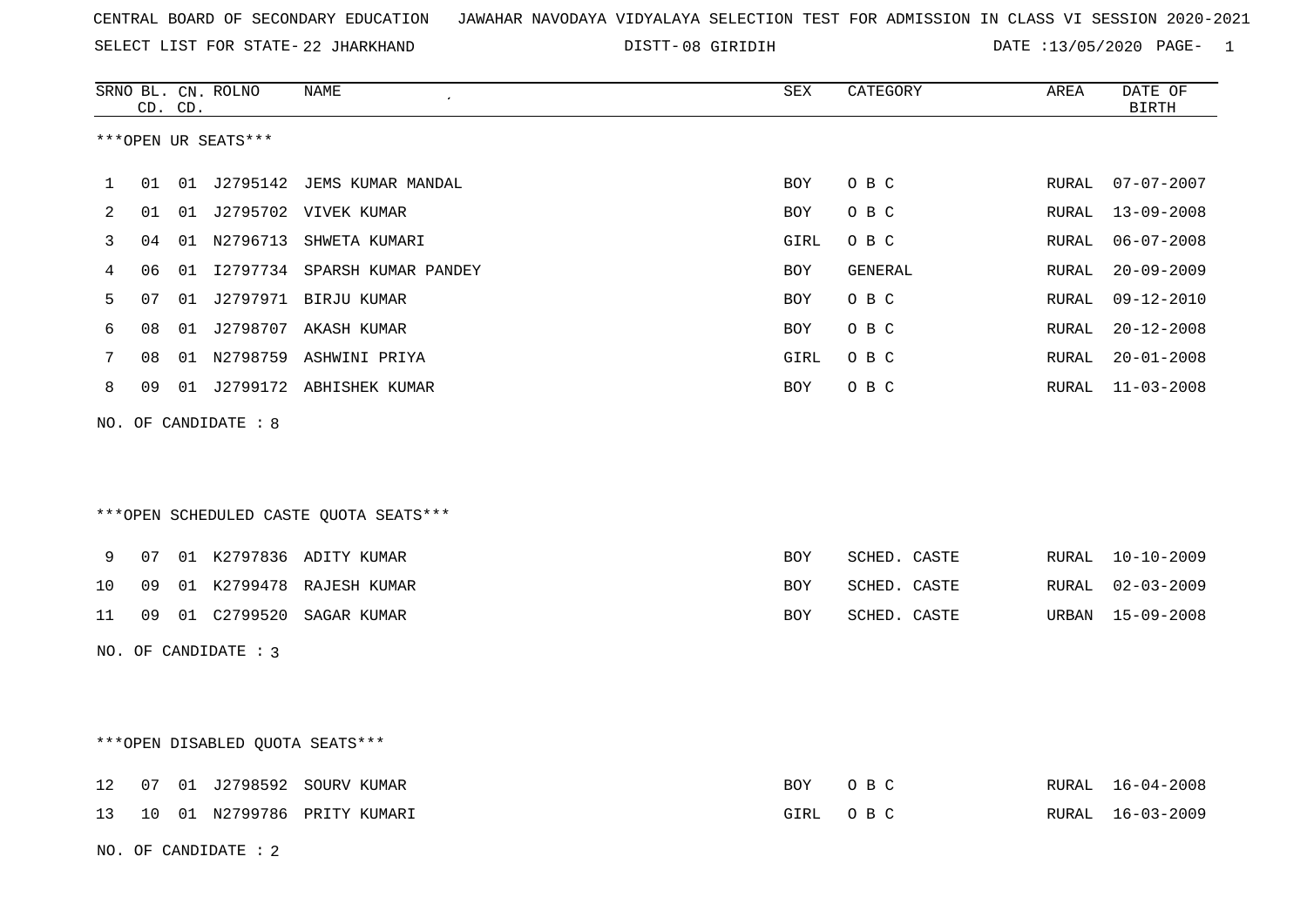SELECT LIST FOR STATE- DISTT- 22 JHARKHAND

08 GIRIDIH DATE :13/05/2020 PAGE- 2

|    |    | CD. CD. | SRNO BL. CN. ROLNO     | <b>NAME</b>                            | ${\tt SEX}$ | CATEGORY     | AREA         | DATE OF<br><b>BIRTH</b> |
|----|----|---------|------------------------|----------------------------------------|-------------|--------------|--------------|-------------------------|
|    |    |         |                        | *** OPEN BACKWARD CLASS QUOTA SEATS*** |             |              |              |                         |
| 14 | 01 |         |                        | 01 J2795612 SUDHANSHU PRASAD VERMA     | BOY         | O B C        | RURAL        | $08 - 01 - 2009$        |
| 15 | 03 |         |                        | 01 J2796170 MD RABANI                  | BOY         | O B C        | RURAL        | $05 - 05 - 2007$        |
| 16 | 03 |         |                        | 01 N2796264 RANI RANJAN                | GIRL        | O B C        | RURAL        | $05 - 04 - 2008$        |
| 17 | 06 |         |                        | 01 N2797063 ANCHAL SHARMA              | GIRL        | O B C        | RURAL        | $26 - 01 - 2009$        |
| 18 | 07 |         |                        | 01 N2797905 ANNU BHARTI                | GIRL        | O B C        | RURAL        | $23 - 08 - 2009$        |
|    |    |         | NO. OF CANDIDATE : 5   |                                        |             |              |              |                         |
|    |    |         |                        | ***OPEN SCHEDULED TRIBE QUOTA SEATS*** |             |              |              |                         |
| 19 | 04 |         |                        | 01 L2796661 RUBEN HEMBROM              | BOY         | SCHED. TRIBE | RURAL        | $02 - 03 - 2009$        |
| 20 | 11 |         |                        | 01 P2799982 KALPANA KUMARI             | GIRL        | SCHED. TRIBE | RURAL        | 12-12-2008              |
|    |    |         | NO. OF CANDIDATE : 2   |                                        |             |              |              |                         |
|    |    |         |                        |                                        |             |              |              |                         |
|    |    |         | ***RURAL OPEN SEATS*** |                                        |             |              |              |                         |
| 21 | 01 |         |                        | 01 J2795240 MANISH KUMAR               | BOY         | O B C        | RURAL        | $22 - 10 - 2008$        |
| 22 | 01 |         |                        | 01 J2795358 PRAVEEN KUMAR              | BOY         | O B C        | RURAL        | 18-04-2009              |
| 23 | 01 | 01      | J2795538               | SANTOSH MAHTO                          | BOY         | O B C        | RURAL        | $02 - 10 - 2008$        |
| 24 |    |         |                        | 01 01 J2795701 VIVEK KUMAR             | <b>BOY</b>  | O B C        | RURAL        | $01 - 06 - 2008$        |
| 25 | 02 |         |                        | 01 J2795815 MAHESH KUMAR               | BOY         | O B C        | RURAL        | $01 - 01 - 2008$        |
| 26 | 02 |         | 01 J2795866 OM KUMAR   |                                        | BOY         | O B C        | RURAL        | $11 - 05 - 2009$        |
| 27 | 03 |         |                        | 01 J2796051 ARYA SHRIKANT              | BOY         | O B C        | <b>RURAL</b> | $29 - 12 - 2009$        |
| 28 | 03 |         |                        | 01 J2796227 PRITAM MODI                | BOY         | O B C        | RURAL        | $31 - 08 - 2008$        |
| 29 |    |         |                        | 04 01 J2796448 ARVIND KUMAR YADAV      | BOY         | O B C        | RURAL        | $10 - 08 - 2008$        |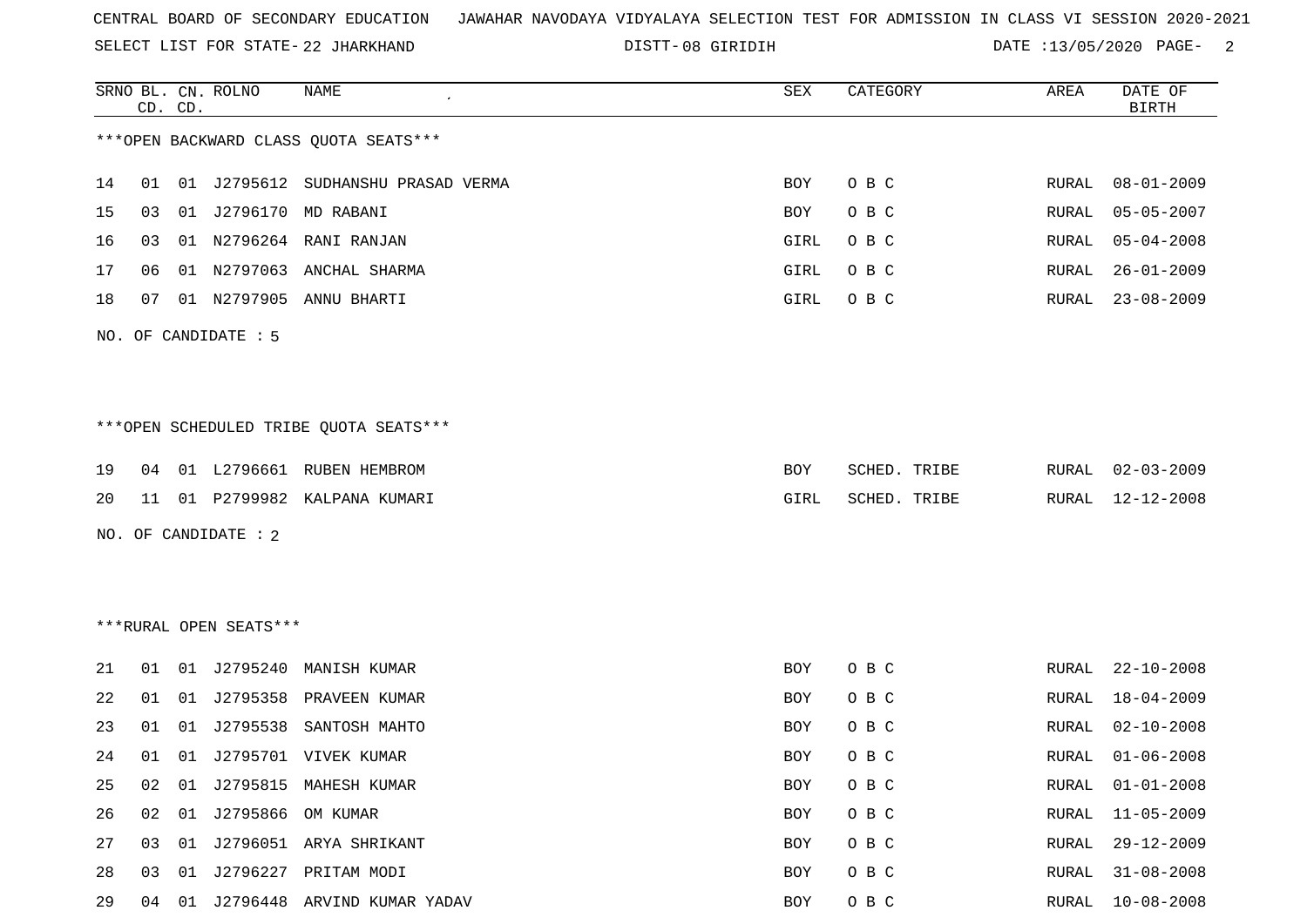SELECT LIST FOR STATE- DISTT- 22 JHARKHAND

08 GIRIDIH DATE :13/05/2020 PAGE- 3

|    | CD. CD. |    | SRNO BL. CN. ROLNO     | NAME                         | <b>SEX</b> | CATEGORY       | AREA         | DATE OF<br><b>BIRTH</b> |
|----|---------|----|------------------------|------------------------------|------------|----------------|--------------|-------------------------|
|    |         |    | ***RURAL OPEN SEATS*** |                              |            |                |              |                         |
| 30 | 04      | 01 | M2796450               | ASHIKA KUMARI                | GIRL       | GENERAL        | RURAL        | $12 - 03 - 2009$        |
| 31 | 05      | 01 | N2796802               | ANUSHKA SWAROOP              | GIRL       | O B C          | <b>RURAL</b> | $14 - 04 - 2009$        |
| 32 | 05      | 01 | J2796820               | CHHOTI KUMAR YADAV           | BOY        | O B C          | RURAL        | $01 - 09 - 2008$        |
| 33 | 05      | 01 |                        | M2796914 PRAGTI KUMARI       | GIRL       | <b>GENERAL</b> | RURAL        | $15 - 11 - 2009$        |
| 34 | 06      | 01 |                        | J2797497 PRAVEEN KUMAR MAHTO | BOY        | O B C          | RURAL        | $25 - 04 - 2010$        |
| 35 | 06      | 01 | J2797697               | SHIVAM                       | <b>BOY</b> | O B C          | RURAL        | $05 - 07 - 2008$        |
| 36 | 06      | 01 | J2797777               | TINKU KUMAR MAHTO            | BOY        | O B C          | RURAL        | $02 - 10 - 2008$        |
| 37 | 07      | 01 | J2797982               | CHANDAN KUMAR                | <b>BOY</b> | O B C          | <b>RURAL</b> | $31 - 03 - 2009$        |
| 38 | 07      | 01 |                        | M2798014 DISHA KUMARI SINGH  | GIRL       | <b>GENERAL</b> | RURAL        | $04 - 06 - 2008$        |
| 39 | 08      | 01 | J2798718               | AMAN SHAW                    | BOY        | O B C          | RURAL        | $01 - 01 - 2009$        |
| 40 | 08      | 01 | I2799104               | SHUBHAM KUMAR                | <b>BOY</b> | <b>GENERAL</b> | RURAL        | $07 - 05 - 2009$        |
| 41 | 09      | 01 | J2799209               | ANAND KUMAR VERMA            | BOY        | O B C          | RURAL        | $25 - 07 - 2008$        |
| 42 | 09      | 01 |                        | J2799454 PRINCE KUMAR        | <b>BOY</b> | O B C          | RURAL        | $14 - 09 - 2009$        |
| 43 | 09      | 01 |                        | J2799477 RAJA KUMAR VERMA    | <b>BOY</b> | O B C          | RURAL        | $14 - 05 - 2008$        |
| 44 | 10      | 01 | J2799662 ALOK RAJ      |                              | BOY        | O B C          | RURAL        | $29 - 04 - 2009$        |
| 45 | 10      | 01 |                        | 12799694 AYUSH KUMAR         | BOY        | GENERAL        | RURAL        | $07 - 10 - 2007$        |
| 46 | 10      | 01 |                        | J2799745 KRISHNA MANDAL      | BOY        | O B C          | RURAL        | $12 - 05 - 2008$        |
| 47 | 10      |    | 01 J2799840            | SHIVM VISHWAKARMA            | <b>BOY</b> | O B C          | <b>RURAL</b> | $01 - 01 - 2008$        |
| 48 | 11      | 01 | J2799879               | ALOK CHOURASIYA              | <b>BOY</b> | O B C          | RURAL        | $13 - 12 - 2008$        |
| 49 | 11      |    | 01 L2800018            | MAHESH HANSDA                | <b>BOY</b> | SCHED. TRIBE   | RURAL        | $01 - 01 - 2009$        |
| 50 | 12      | 01 | J2800511               | SUMIT KUMAR                  | BOY        | O B C          | RURAL        | $01 - 04 - 2008$        |
|    |         |    |                        |                              |            |                |              |                         |

NO. OF CANDIDATE : 30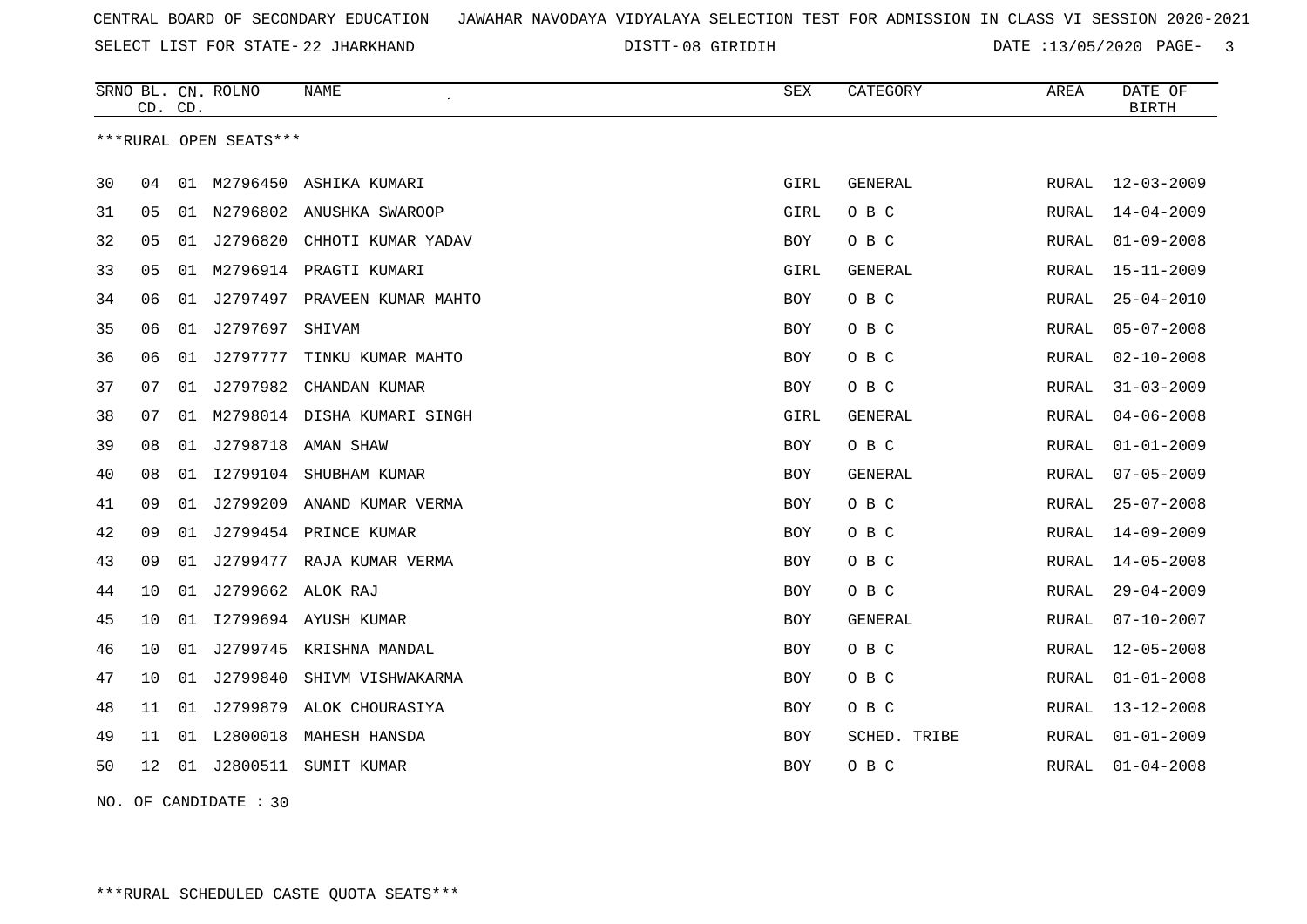SELECT LIST FOR STATE- DISTT- 22 JHARKHAND

SRNO BL. CN.

ROLNO NAME SEX CATEGORY AREA DATE OF

08 GIRIDIH DATE :13/05/2020 PAGE- 4

| ***RURAL SCHEDULED CASTE QUOTA SEATS***<br>01 K2796013 AMAN KUMAR<br>03<br>BOY<br>SCHED. CASTE<br>RURAL<br>$01 - 01 - 2008$<br>K2796160<br>$08 - 05 - 2009$<br>03<br>01<br>MANJIT KUMAR<br>SCHED. CASTE<br>RURAL<br>BOY<br>01 K2796370<br>03<br>SUJAL VISHAL<br>SCHED. CASTE<br>17-09-2009<br>BOY<br>RURAL<br>04<br>01 K2796478<br>DILSAGAR KUMAR<br>SCHED. CASTE<br>RURAL<br>$04 - 02 - 2008$<br>BOY<br>07<br>01 K2798343 PRINCE KUMAR RAJAK<br>BOY<br>SCHED. CASTE<br>${\tt RURAL}$<br>$10 - 10 - 2007$<br>K2798551<br>$12 - 08 - 2008$<br>07<br>01<br>SHIV SHAKTI PRASAD<br>SCHED. CASTE<br>RURAL<br>BOY<br>57<br>K2799253 AYUSH RAJ<br>SCHED. CASTE<br>09<br>01<br>BOY<br>RURAL<br>17-07-2007<br>SCHED. CASTE<br>10<br>01 K2799751 LOKESH KUMAR DAS<br>$05 - 10 - 2007$<br>BOY<br>RURAL<br>59<br>12-12-2009<br>12<br>01 K2800285 ARYAN KUMAR CHOUDHARY<br>BOY<br>SCHED. CASTE<br>RURAL<br>NO. OF CANDIDATE : 9<br>*** RURAL BACKWARD CLASS QUOTA SEATS***<br>01 N2795156 KAJAL KUMARI<br>O B C<br>$17 - 12 - 2008$<br>01<br>GIRL<br>RURAL<br>01 N2795230 MANISHA<br>GIRL<br>O B C<br>${\tt RURAL}$<br>$01 - 01 - 2008$<br>01<br>01<br>01<br>N2795682 VIDYA BHARTI<br>GIRL<br>O B C<br>RURAL<br>$25 - 08 - 2008$<br>02<br>01<br>N2795854 NILAM KUMARI<br>GIRL<br>O B C<br>$31 - 01 - 2009$<br>RURAL<br>02<br>N2795855 NIRALI KUMARI<br>GIRL<br>O B C<br>RURAL<br>$08 - 05 - 2007$<br>01<br>N2795948<br>02<br>01<br>SHIKHA KUMARI<br>GIRL<br>O B C<br>$10 - 02 - 2010$<br>RURAL<br>03<br>01 N2795997 AASTHA PRIYADARSHINI<br>GIRL<br>O B C<br>RURAL<br>$26 - 08 - 2009$<br>67<br>01 N2796761 TANNU KUMARI<br>GIRL<br>O B C<br>${\tt RURAL}$<br>$29 - 11 - 2009$<br>04<br>06 01 J2797655 SANDEEP KUMAR<br>BOY<br>O B C<br>$25 - 10 - 2007$<br>RURAL<br>07<br>01 N2798125 KOMAL KUMARI<br>GIRL<br>O B C<br>RURAL<br>$23 - 08 - 2008$<br>01 N2798302 PALAK KUMARI<br>GIRL<br>$05 - 09 - 2009$<br>07<br>O B C<br>RURAL<br>01 J2798715 AMAN KUMAR<br>O B C<br>$09 - 06 - 2007$<br>08<br>BOY<br>RURAL |    | CD. CD. |  |  |  |  |  |  | <b>BIRTH</b> |  |  |
|---------------------------------------------------------------------------------------------------------------------------------------------------------------------------------------------------------------------------------------------------------------------------------------------------------------------------------------------------------------------------------------------------------------------------------------------------------------------------------------------------------------------------------------------------------------------------------------------------------------------------------------------------------------------------------------------------------------------------------------------------------------------------------------------------------------------------------------------------------------------------------------------------------------------------------------------------------------------------------------------------------------------------------------------------------------------------------------------------------------------------------------------------------------------------------------------------------------------------------------------------------------------------------------------------------------------------------------------------------------------------------------------------------------------------------------------------------------------------------------------------------------------------------------------------------------------------------------------------------------------------------------------------------------------------------------------------------------------------------------------------------------------------------------------------------------------------------------------------------------------------------------------------------------------------------------------------------------------------------------------------|----|---------|--|--|--|--|--|--|--------------|--|--|
|                                                                                                                                                                                                                                                                                                                                                                                                                                                                                                                                                                                                                                                                                                                                                                                                                                                                                                                                                                                                                                                                                                                                                                                                                                                                                                                                                                                                                                                                                                                                                                                                                                                                                                                                                                                                                                                                                                                                                                                                   |    |         |  |  |  |  |  |  |              |  |  |
|                                                                                                                                                                                                                                                                                                                                                                                                                                                                                                                                                                                                                                                                                                                                                                                                                                                                                                                                                                                                                                                                                                                                                                                                                                                                                                                                                                                                                                                                                                                                                                                                                                                                                                                                                                                                                                                                                                                                                                                                   | 51 |         |  |  |  |  |  |  |              |  |  |
|                                                                                                                                                                                                                                                                                                                                                                                                                                                                                                                                                                                                                                                                                                                                                                                                                                                                                                                                                                                                                                                                                                                                                                                                                                                                                                                                                                                                                                                                                                                                                                                                                                                                                                                                                                                                                                                                                                                                                                                                   | 52 |         |  |  |  |  |  |  |              |  |  |
|                                                                                                                                                                                                                                                                                                                                                                                                                                                                                                                                                                                                                                                                                                                                                                                                                                                                                                                                                                                                                                                                                                                                                                                                                                                                                                                                                                                                                                                                                                                                                                                                                                                                                                                                                                                                                                                                                                                                                                                                   | 53 |         |  |  |  |  |  |  |              |  |  |
|                                                                                                                                                                                                                                                                                                                                                                                                                                                                                                                                                                                                                                                                                                                                                                                                                                                                                                                                                                                                                                                                                                                                                                                                                                                                                                                                                                                                                                                                                                                                                                                                                                                                                                                                                                                                                                                                                                                                                                                                   | 54 |         |  |  |  |  |  |  |              |  |  |
|                                                                                                                                                                                                                                                                                                                                                                                                                                                                                                                                                                                                                                                                                                                                                                                                                                                                                                                                                                                                                                                                                                                                                                                                                                                                                                                                                                                                                                                                                                                                                                                                                                                                                                                                                                                                                                                                                                                                                                                                   | 55 |         |  |  |  |  |  |  |              |  |  |
|                                                                                                                                                                                                                                                                                                                                                                                                                                                                                                                                                                                                                                                                                                                                                                                                                                                                                                                                                                                                                                                                                                                                                                                                                                                                                                                                                                                                                                                                                                                                                                                                                                                                                                                                                                                                                                                                                                                                                                                                   | 56 |         |  |  |  |  |  |  |              |  |  |
|                                                                                                                                                                                                                                                                                                                                                                                                                                                                                                                                                                                                                                                                                                                                                                                                                                                                                                                                                                                                                                                                                                                                                                                                                                                                                                                                                                                                                                                                                                                                                                                                                                                                                                                                                                                                                                                                                                                                                                                                   |    |         |  |  |  |  |  |  |              |  |  |
|                                                                                                                                                                                                                                                                                                                                                                                                                                                                                                                                                                                                                                                                                                                                                                                                                                                                                                                                                                                                                                                                                                                                                                                                                                                                                                                                                                                                                                                                                                                                                                                                                                                                                                                                                                                                                                                                                                                                                                                                   | 58 |         |  |  |  |  |  |  |              |  |  |
|                                                                                                                                                                                                                                                                                                                                                                                                                                                                                                                                                                                                                                                                                                                                                                                                                                                                                                                                                                                                                                                                                                                                                                                                                                                                                                                                                                                                                                                                                                                                                                                                                                                                                                                                                                                                                                                                                                                                                                                                   |    |         |  |  |  |  |  |  |              |  |  |
|                                                                                                                                                                                                                                                                                                                                                                                                                                                                                                                                                                                                                                                                                                                                                                                                                                                                                                                                                                                                                                                                                                                                                                                                                                                                                                                                                                                                                                                                                                                                                                                                                                                                                                                                                                                                                                                                                                                                                                                                   |    |         |  |  |  |  |  |  |              |  |  |
|                                                                                                                                                                                                                                                                                                                                                                                                                                                                                                                                                                                                                                                                                                                                                                                                                                                                                                                                                                                                                                                                                                                                                                                                                                                                                                                                                                                                                                                                                                                                                                                                                                                                                                                                                                                                                                                                                                                                                                                                   |    |         |  |  |  |  |  |  |              |  |  |
|                                                                                                                                                                                                                                                                                                                                                                                                                                                                                                                                                                                                                                                                                                                                                                                                                                                                                                                                                                                                                                                                                                                                                                                                                                                                                                                                                                                                                                                                                                                                                                                                                                                                                                                                                                                                                                                                                                                                                                                                   | 60 |         |  |  |  |  |  |  |              |  |  |
|                                                                                                                                                                                                                                                                                                                                                                                                                                                                                                                                                                                                                                                                                                                                                                                                                                                                                                                                                                                                                                                                                                                                                                                                                                                                                                                                                                                                                                                                                                                                                                                                                                                                                                                                                                                                                                                                                                                                                                                                   | 61 |         |  |  |  |  |  |  |              |  |  |
|                                                                                                                                                                                                                                                                                                                                                                                                                                                                                                                                                                                                                                                                                                                                                                                                                                                                                                                                                                                                                                                                                                                                                                                                                                                                                                                                                                                                                                                                                                                                                                                                                                                                                                                                                                                                                                                                                                                                                                                                   | 62 |         |  |  |  |  |  |  |              |  |  |
|                                                                                                                                                                                                                                                                                                                                                                                                                                                                                                                                                                                                                                                                                                                                                                                                                                                                                                                                                                                                                                                                                                                                                                                                                                                                                                                                                                                                                                                                                                                                                                                                                                                                                                                                                                                                                                                                                                                                                                                                   | 63 |         |  |  |  |  |  |  |              |  |  |
|                                                                                                                                                                                                                                                                                                                                                                                                                                                                                                                                                                                                                                                                                                                                                                                                                                                                                                                                                                                                                                                                                                                                                                                                                                                                                                                                                                                                                                                                                                                                                                                                                                                                                                                                                                                                                                                                                                                                                                                                   | 64 |         |  |  |  |  |  |  |              |  |  |
|                                                                                                                                                                                                                                                                                                                                                                                                                                                                                                                                                                                                                                                                                                                                                                                                                                                                                                                                                                                                                                                                                                                                                                                                                                                                                                                                                                                                                                                                                                                                                                                                                                                                                                                                                                                                                                                                                                                                                                                                   | 65 |         |  |  |  |  |  |  |              |  |  |
|                                                                                                                                                                                                                                                                                                                                                                                                                                                                                                                                                                                                                                                                                                                                                                                                                                                                                                                                                                                                                                                                                                                                                                                                                                                                                                                                                                                                                                                                                                                                                                                                                                                                                                                                                                                                                                                                                                                                                                                                   | 66 |         |  |  |  |  |  |  |              |  |  |
|                                                                                                                                                                                                                                                                                                                                                                                                                                                                                                                                                                                                                                                                                                                                                                                                                                                                                                                                                                                                                                                                                                                                                                                                                                                                                                                                                                                                                                                                                                                                                                                                                                                                                                                                                                                                                                                                                                                                                                                                   |    |         |  |  |  |  |  |  |              |  |  |
|                                                                                                                                                                                                                                                                                                                                                                                                                                                                                                                                                                                                                                                                                                                                                                                                                                                                                                                                                                                                                                                                                                                                                                                                                                                                                                                                                                                                                                                                                                                                                                                                                                                                                                                                                                                                                                                                                                                                                                                                   | 68 |         |  |  |  |  |  |  |              |  |  |
|                                                                                                                                                                                                                                                                                                                                                                                                                                                                                                                                                                                                                                                                                                                                                                                                                                                                                                                                                                                                                                                                                                                                                                                                                                                                                                                                                                                                                                                                                                                                                                                                                                                                                                                                                                                                                                                                                                                                                                                                   | 69 |         |  |  |  |  |  |  |              |  |  |
|                                                                                                                                                                                                                                                                                                                                                                                                                                                                                                                                                                                                                                                                                                                                                                                                                                                                                                                                                                                                                                                                                                                                                                                                                                                                                                                                                                                                                                                                                                                                                                                                                                                                                                                                                                                                                                                                                                                                                                                                   | 70 |         |  |  |  |  |  |  |              |  |  |
|                                                                                                                                                                                                                                                                                                                                                                                                                                                                                                                                                                                                                                                                                                                                                                                                                                                                                                                                                                                                                                                                                                                                                                                                                                                                                                                                                                                                                                                                                                                                                                                                                                                                                                                                                                                                                                                                                                                                                                                                   | 71 |         |  |  |  |  |  |  |              |  |  |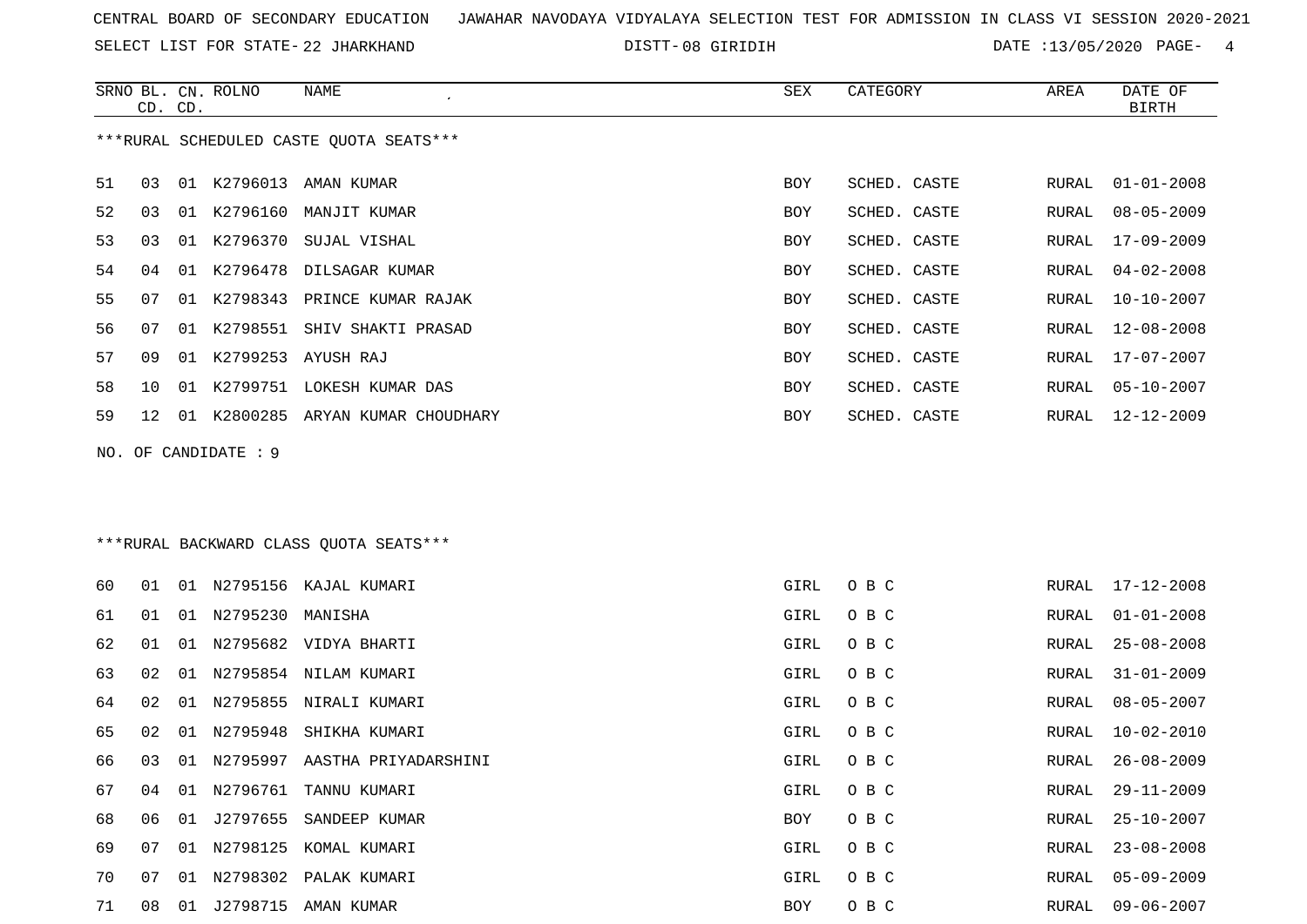SELECT LIST FOR STATE- DISTT- 22 JHARKHAND

08 GIRIDIH DATE :13/05/2020 PAGE- 5

|    | CD. CD.                                |     | SRNO BL. CN. ROLNO      | NAME           | SEX      | CATEGORY | AREA | DATE OF<br>BIRTH |  |  |
|----|----------------------------------------|-----|-------------------------|----------------|----------|----------|------|------------------|--|--|
|    | ***RURAL BACKWARD CLASS OUOTA SEATS*** |     |                         |                |          |          |      |                  |  |  |
| 72 | 08                                     | 01  | N2798873                | LAKSHMI KUMARI | GIRL OBC |          |      | RURAL 15-09-2009 |  |  |
| 73 | 09                                     | O 1 | N2799558                | SHITAL KUMARI  | GIRL     | O B C    |      | RURAL 17-12-2007 |  |  |
| 74 | $10^{-}$                               | 01  | N2799774                | PARIDHI PRIYA  | GIRL     | O B C    |      | RURAL 04-03-2008 |  |  |
| 75 | 11                                     | 01  | N2800239                | SWEETY KUMARI  | GIRL     | O B C    |      | RURAL 08-07-2008 |  |  |
|    |                                        |     | NO. OF CANDIDATE : $16$ |                |          |          |      |                  |  |  |

\*\*\*RURAL SCHEDULED TRIBE QUOTA SEATS\*\*\*

|    |  | 76 02 01 P2795958 SONAM SOREN      | GIRL       | SCHED. TRIBE |  | RURAL 15-06-2007 |
|----|--|------------------------------------|------------|--------------|--|------------------|
|    |  | 77 07 01 L2797908 ANUPAM TUDU      | BOY        | SCHED. TRIBE |  | RURAL 01-01-2008 |
|    |  | 78 09 01 L2799276 DILCHAND HEMBROM | <b>BOY</b> | SCHED. TRIBE |  | RURAL 05-01-2008 |
|    |  | 79 09 01 L2799443 PRADEEP HANSDA   | <b>BOY</b> | SCHED. TRIBE |  | RURAL 10-05-2010 |
| 80 |  | 09 01 P2799573 SIMA MARANDI        | GIRL       | SCHED. TRIBE |  | RURAL 05-08-2009 |

NO. OF CANDIDATE : 5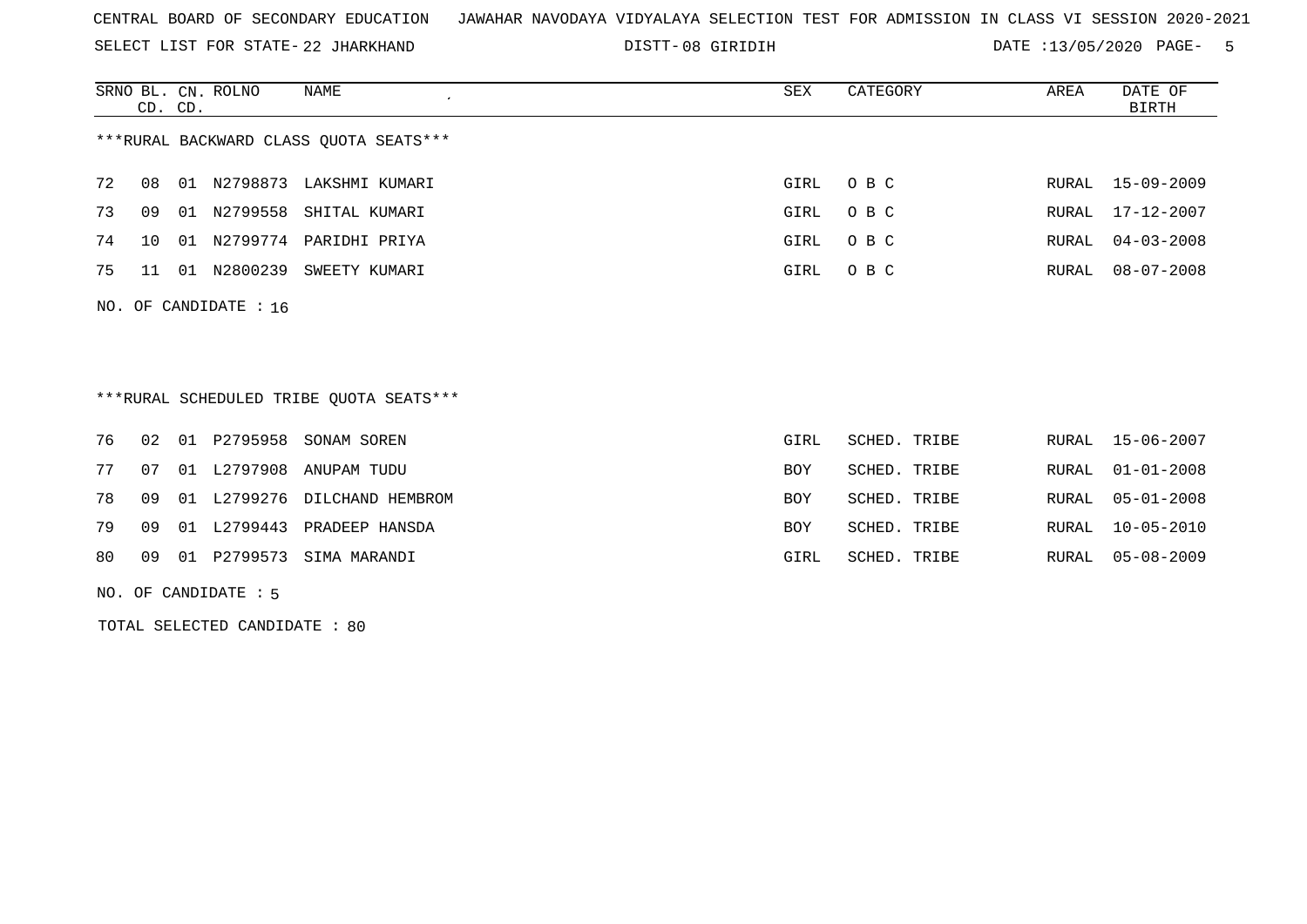SELECT LIST FOR STATE- DISTT- 22 JHARKHAND

DISTT-09 GODDA DATE :13/05/2020 PAGE- 1

|     |    | CD. CD. | SRNO BL. CN. ROLNO   | NAME                                   | SEX        | CATEGORY     | AREA  | DATE OF<br><b>BIRTH</b> |
|-----|----|---------|----------------------|----------------------------------------|------------|--------------|-------|-------------------------|
|     |    |         | ***OPEN UR SEATS***  |                                        |            |              |       |                         |
| 1   | 02 |         |                      | 01 J2800685 ANKIT KUMAR                | BOY        | O B C        | RURAL | $06 - 06 - 2009$        |
| 2   | 02 |         |                      | 01 J2800694 ARYAN KUMAR                | <b>BOY</b> | O B C        | RURAL | $02 - 05 - 2009$        |
| 3   | 03 |         |                      | 01 I2800868 ABHISHEK KUMAR NAIRALA     | BOY        | GENERAL      | RURAL | $07 - 06 - 2009$        |
| 4   | 03 |         |                      | 01 B2800873 ADITYA ANUBHAV             | BOY        | O B C        | URBAN | $02 - 10 - 2009$        |
| 5   | 03 |         |                      | 01 F2800882 AKANSHA BHARTI             | GIRL       | O B C        | URBAN | $20 - 02 - 2009$        |
| 6   | 03 |         | 01 J2801219          | <b>UDAY KUMAR</b>                      | BOY        | O B C        | RURAL | $30 - 08 - 2007$        |
| 7   |    |         |                      | 04 01 E2801350 PRIYA KUMARI            | GIRL       | GENERAL      | URBAN | 19-03-2011              |
|     |    |         | NO. OF CANDIDATE : 7 | ***OPEN SCHEDULED CASTE QUOTA SEATS*** |            |              |       |                         |
| 8   | 01 |         |                      | 01 K2800538 AMAR KUMAR                 | BOY        | SCHED. CASTE | RURAL | $01 - 01 - 2009$        |
| 9   | 06 |         | 01 K2801629          | ANAND PASWAN                           | <b>BOY</b> | SCHED. CASTE | RURAL | $09 - 04 - 2008$        |
| 10  | 09 |         |                      | 01 K2802115 ADITYA SONAL               | <b>BOY</b> | SCHED. CASTE | RURAL | $24 - 09 - 2009$        |
| NO. |    |         | OF CANDIDATE : 3     |                                        |            |              |       |                         |
|     |    |         |                      | ***OPEN DISABLED QUOTA SEATS***        |            |              |       |                         |
| 11  |    |         |                      | 09 01 J2802142 GAUTAM YADAV            | BOY        | O B C        | RURAL | $01 - 01 - 2009$        |
|     |    |         | NO. OF CANDIDATE : 1 |                                        |            |              |       |                         |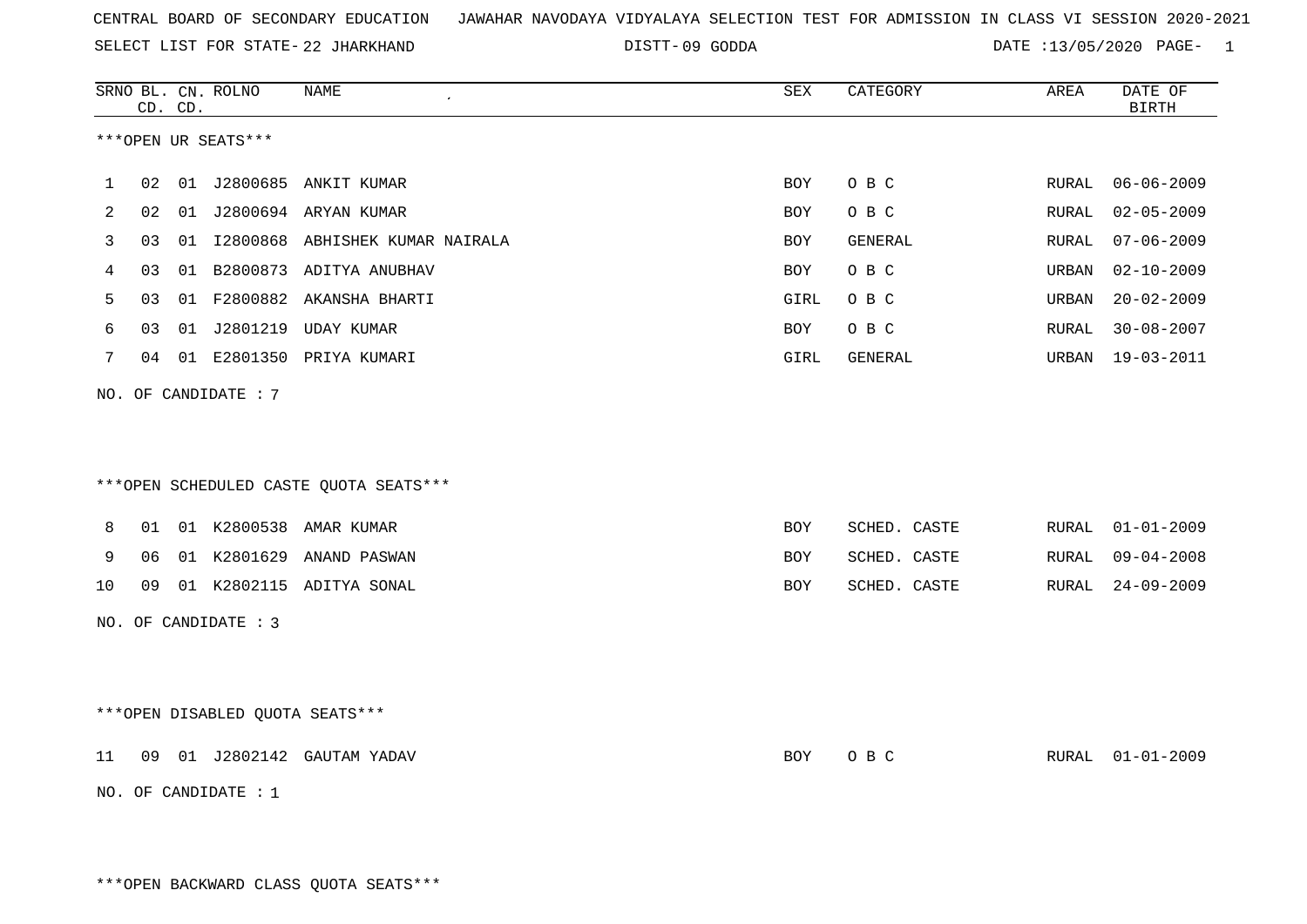SELECT LIST FOR STATE- DISTT- 22 JHARKHAND

DISTT-09 GODDA DATE :13/05/2020 PAGE- 2

|    |    | CD. CD. | SRNO BL. CN. ROLNO     | NAME                                   | SEX        | CATEGORY     | AREA  | DATE OF<br><b>BIRTH</b> |
|----|----|---------|------------------------|----------------------------------------|------------|--------------|-------|-------------------------|
|    |    |         |                        | *** OPEN BACKWARD CLASS QUOTA SEATS*** |            |              |       |                         |
| 12 | 01 |         | 01 N2800569            | GUNJA KUMARI                           | GIRL       | O B C        | RURAL | $22 - 02 - 2009$        |
| 13 | 04 |         | 01 N2801408            | SUNIDHI KUMARI                         | GIRL       | O B C        | RURAL | $02 - 01 - 2008$        |
| 14 | 05 |         |                        | 01 N2801459 BARSHA KUMARI              | GIRL       | O B C        | RURAL | $03 - 08 - 2008$        |
| 15 | 07 |         |                        | 01 N2801870 ADITI KUMARI               | GIRL       | O B C        | RURAL | $18 - 04 - 2009$        |
| 16 | 08 |         |                        | 01 N2802087 RINKI KUMARI               | GIRL       | O B C        | RURAL | $01 - 04 - 2010$        |
|    |    |         | NO. OF CANDIDATE : 5   |                                        |            |              |       |                         |
|    |    |         |                        |                                        |            |              |       |                         |
|    |    |         |                        | ***OPEN SCHEDULED TRIBE QUOTA SEATS*** |            |              |       |                         |
| 17 | 02 |         |                        | 01 L2800687 ANUSENT HANSDA             | BOY        | SCHED. TRIBE | RURAL | $26 - 01 - 2009$        |
| 18 | 02 |         |                        | 01 L2800772 PRADIP MURMU               | BOY        | SCHED. TRIBE | RURAL | $01 - 10 - 2007$        |
| 19 | 08 |         |                        | 01 L2802078 PRAVIN PITAR TUDU          | BOY        | SCHED. TRIBE | RURAL | $02 - 03 - 2009$        |
| 20 | 08 |         |                        | 01 L2802090 ROHIT HEMBROM              | <b>BOY</b> | SCHED. TRIBE | RURAL | $21 - 09 - 2009$        |
|    |    |         | NO. OF CANDIDATE : 4   |                                        |            |              |       |                         |
|    |    |         |                        |                                        |            |              |       |                         |
|    |    |         |                        |                                        |            |              |       |                         |
|    |    |         | ***RURAL OPEN SEATS*** |                                        |            |              |       |                         |
| 21 | 01 | 01      |                        | J2800607 PIYUSH RAJA                   | BOY        | O B C        | RURAL | $21 - 08 - 2008$        |
| 22 | 01 |         |                        | 01 J2800652 SUMIT KUMAR                | BOY        | O B C        | RURAL | $30 - 06 - 2009$        |
| 23 | 02 | 01      |                        | J2800675 AKASH KUMAR                   | BOY        | O B C        | RURAL | $01 - 01 - 2010$        |
| 24 | 02 | 01      |                        | J2800729 KHAGESH KUMAR                 | BOY        | O B C        | RURAL | $02 - 05 - 2009$        |
| 25 | 02 |         |                        | 01 J2800752 MUNCHUN KUMAR              | BOY        | O B C        | RURAL | $01 - 04 - 2009$        |
| 26 | 04 |         |                        | 01 J2801285 KUSH KUMAR                 | BOY        | O B C        | RURAL | $01 - 01 - 2008$        |
| 27 | 04 |         |                        | 01 J2801286 LAV KUMAR                  | BOY        | O B C        |       | RURAL 01-01-2008        |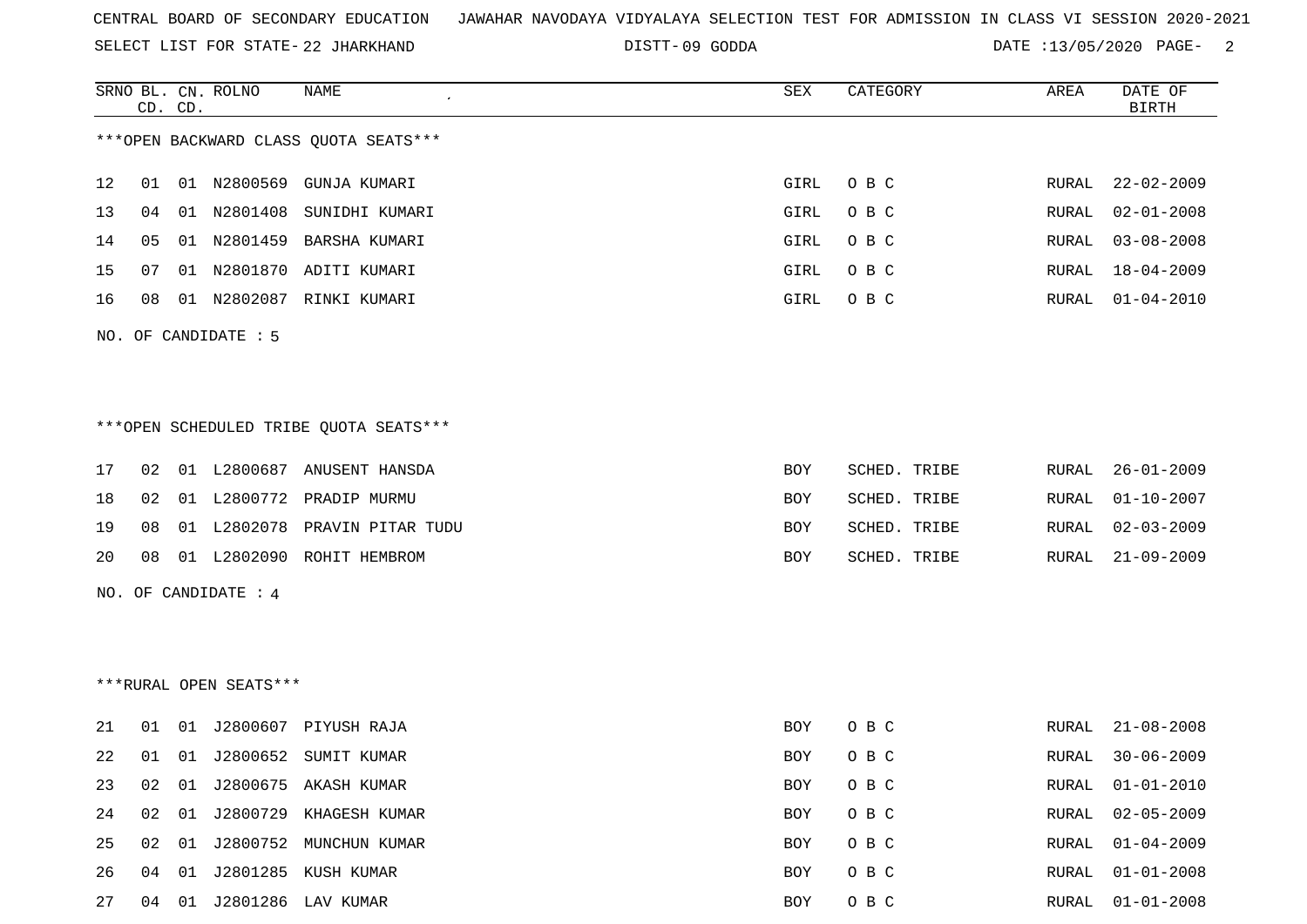SELECT LIST FOR STATE- DISTT- 22 JHARKHAND

DISTT-09 GODDA **DATE** :13/05/2020 PAGE- 3

|    |                       | CD. CD. | SRNO BL. CN. ROLNO     | <b>NAME</b>                            | SEX        | CATEGORY | AREA         | DATE OF<br><b>BIRTH</b> |
|----|-----------------------|---------|------------------------|----------------------------------------|------------|----------|--------------|-------------------------|
|    |                       |         | ***RURAL OPEN SEATS*** |                                        |            |          |              |                         |
| 28 |                       |         |                        | 04 01 J2801305 MD FARUOUE AKRAM ANSARI | <b>BOY</b> | O B C    | RURAL        | $26 - 08 - 2009$        |
| 29 | 04                    | 01      | J2801375               | SAMAN SHAH                             | <b>BOY</b> | O B C    | <b>RURAL</b> | $18 - 09 - 2010$        |
| 30 | 05                    | 01      | J2801458               | AYUSH RAJ                              | BOY        | O B C    | <b>RURAL</b> | $18 - 08 - 2008$        |
| 31 | 05                    | 01      | J2801495               | MANISH KUMAR SAH                       | BOY        | O B C    | RURAL        | $04 - 04 - 2009$        |
| 32 | 05                    | 01      |                        | M2801541 RATNA PRIYA KUMARI            | GIRL       | GENERAL  | <b>RURAL</b> | $26 - 12 - 2009$        |
| 33 | 06                    | 01      | J2801715               | MAYANK RAJ                             | BOY        | O B C    | RURAL        | $20 - 10 - 2008$        |
| 34 | 06                    | 01      | M2801732               | NEHA KUMARI                            | GIRL       | GENERAL  | <b>RURAL</b> | $24 - 10 - 2008$        |
| 35 | 06                    | 01      | J2801755               | PRAFUL KUMAR YADAV                     | <b>BOY</b> | O B C    | <b>RURAL</b> | $13 - 05 - 2007$        |
| 36 | 07                    |         |                        | 01 J2801880 AMIT KUMAR                 | BOY        | O B C    | RURAL        | $12 - 04 - 2009$        |
| 37 | 07                    | 01      | J2801919               | GULSHAN KUMAR                          | <b>BOY</b> | O B C    | <b>RURAL</b> | $12 - 12 - 2008$        |
| 38 | 07                    | 01      | J2801986               | RONIT KUMAR                            | <b>BOY</b> | O B C    | <b>RURAL</b> | $06 - 11 - 2009$        |
| 39 | 07                    | 01      | M2801995               | SAMBHAVI KUMARI                        | GIRL       | GENERAL  | RURAL        | $20 - 05 - 2009$        |
| 40 | 08                    | 01      | J2802076               | PAWAN KUMAR                            | <b>BOY</b> | O B C    | <b>RURAL</b> | $01 - 05 - 2008$        |
| 41 | 09                    | 01      | J2802117               | AMAN KUMAR                             | <b>BOY</b> | O B C    | RURAL        | $05 - 01 - 2009$        |
| 42 | 09                    | 01      | J2802190               | SOURAV KUMAR PANDIT                    | <b>BOY</b> | O B C    | RURAL        | $20 - 07 - 2008$        |
|    | NO. OF CANDIDATE : 22 |         |                        |                                        |            |          |              |                         |

\*\*\*RURAL SCHEDULED CASTE QUOTA SEATS\*\*\*

| 43 | 01  |       | 01 K2800582 KRISHNA RAJAK | <b>BOY</b> | SCHED. CASTE |       | RURAL 17-10-2009 |
|----|-----|-------|---------------------------|------------|--------------|-------|------------------|
| 44 | 01  |       | 01 K2800623 RAVI KUMAR    | <b>BOY</b> | SCHED. CASTE |       | RURAL 25-06-2008 |
| 45 | 03  |       | 01 K2800903 ANJAN KUMAR   | <b>BOY</b> | SCHED. CASTE |       | RURAL 11-04-2009 |
| 46 | 03  |       | 01 K2801020 MAHESH KUMAR  | <b>BOY</b> | SCHED. CASTE |       | RURAL 11-04-2009 |
| 47 | 0.3 |       | 01 K2801072 OMKAR KUMAR   | <b>BOY</b> | SCHED. CASTE | RURAL | 26-02-2009       |
| 48 | 04  | . O 1 | K2801331 NAVAL KUMAR      | <b>BOY</b> | SCHED. CASTE | RURAL | 20-04-2010       |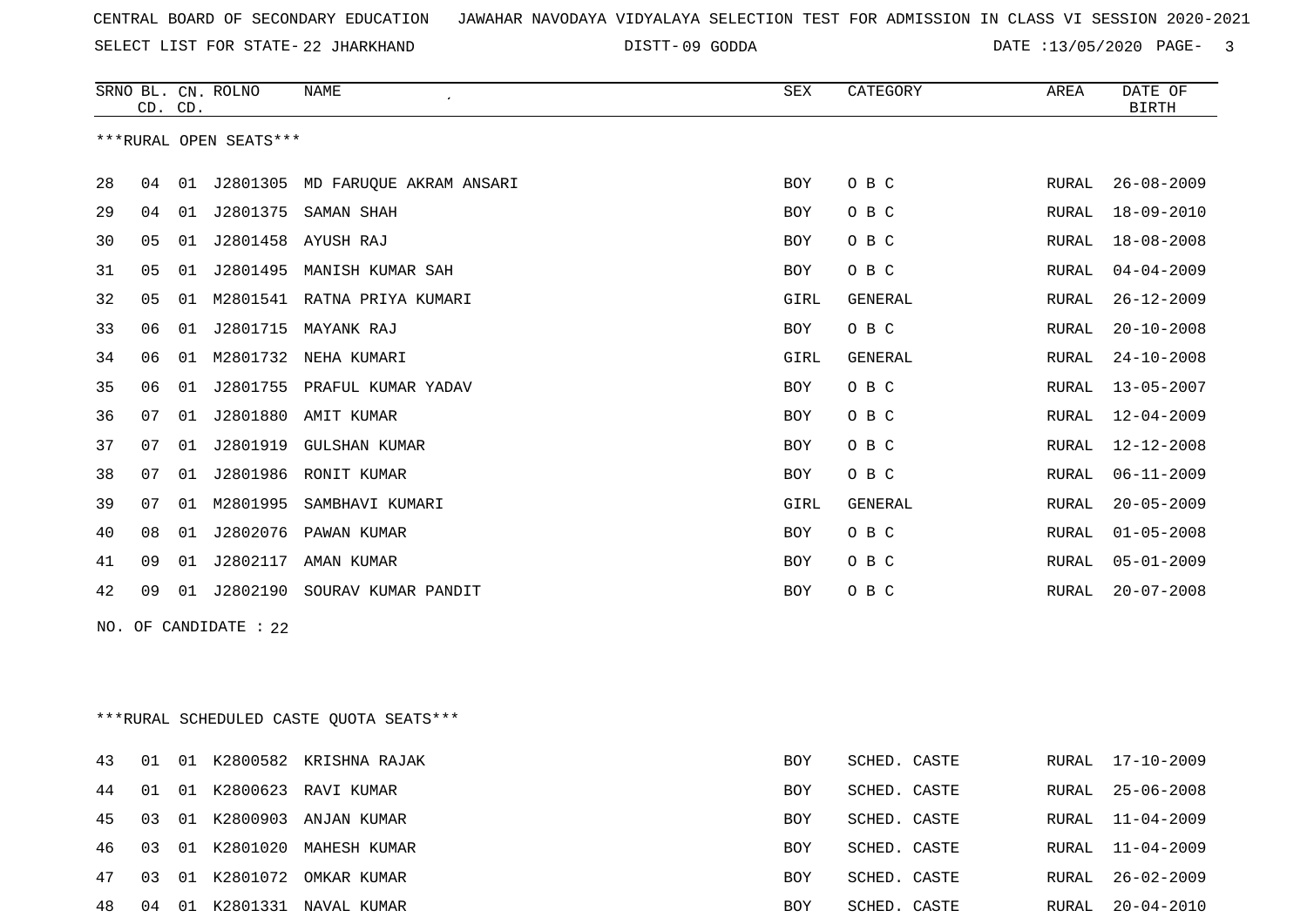SELECT LIST FOR STATE- DISTT- 22 JHARKHAND

DISTT-09 GODDA **DATE** :13/05/2020 PAGE- 4

|                      |    | CD. CD. | SRNO BL. CN. ROLNO | NAME<br>$\pmb{\cdot}$                   | <b>SEX</b> | CATEGORY     | AREA         | DATE OF<br><b>BIRTH</b> |
|----------------------|----|---------|--------------------|-----------------------------------------|------------|--------------|--------------|-------------------------|
|                      |    |         |                    | ***RURAL SCHEDULED CASTE OUOTA SEATS*** |            |              |              |                         |
|                      |    |         |                    |                                         |            |              |              |                         |
| 49                   | 04 |         |                    | 01 K2801364 RISHI KUMAR BOBBY           | <b>BOY</b> | SCHED. CASTE | <b>RURAL</b> | $01 - 01 - 2009$        |
| 50                   | 05 |         |                    | 01 K2801426 ADITYA RAJ                  | BOY        | SCHED. CASTE | RURAL        | $22 - 02 - 2009$        |
| 51                   | 07 |         |                    | 01 02801872 AKANKSHA KUMARI             | GIRL       | SCHED. CASTE | RURAL        | $01 - 02 - 2009$        |
| NO. OF CANDIDATE : 9 |    |         |                    |                                         |            |              |              |                         |
|                      |    |         |                    |                                         |            |              |              |                         |
|                      |    |         |                    |                                         |            |              |              |                         |
|                      |    |         |                    | ***RURAL BACKWARD CLASS OUOTA SEATS***  |            |              |              |                         |
| 52                   | 01 |         |                    | 01 J2800547 ANKIT MANDAL                | BOY        | O B C        | RURAL        | $12 - 05 - 2008$        |
| 53                   | 01 |         | 01 N2800573        | JANVI JEEVAN                            | GIRL       | O B C        | <b>RURAL</b> | $18 - 05 - 2009$        |
| 54                   | 01 |         | 01 N2800608        | PRAGYA RAJ                              | GIRL       | O B C        | RURAL        | $17 - 07 - 2009$        |
| 55                   | 01 | 01      | J2800653           | SUMRIT KUMAR                            | <b>BOY</b> | O B C        | <b>RURAL</b> | $05 - 03 - 2009$        |
| 56                   | 02 |         |                    | 01 N2800714 DIVYA KUMARI                | GIRL       | O B C        | RURAL        | $01 - 01 - 2009$        |
| 57                   | 02 | 01      |                    | N2800784 PUTUL KUMARI                   | GIRL       | O B C        | RURAL        | $15 - 11 - 2007$        |
| 58                   | 03 | 01      |                    | N2800901 ANJALI KUMARI                  | GIRL       | O B C        | RURAL        | $06 - 12 - 2008$        |
| 59                   | 03 |         |                    | 01 N2800930 BHAWNA KUMARI               | GIRL       | O B C        | RURAL        | $05 - 01 - 2009$        |
| 60                   | 03 |         |                    | 01 N2800957 DIVYANI KUMARI              | GIRL       | O B C        | <b>RURAL</b> | $01 - 01 - 2009$        |
| 61                   | 03 | 01      |                    | J2800971 HARIOM KUMAR                   | <b>BOY</b> | O B C        | <b>RURAL</b> | $08 - 01 - 2010$        |
| 62                   | 03 | 01      |                    | J2801102 PUSHKAR KUMAR                  | <b>BOY</b> | O B C        | RURAL        | $30 - 11 - 2008$        |
| 63                   | 03 | 01      |                    | N2801118 RAKHI KUMARI                   | GIRL       | O B C        | RURAL        | $28 - 01 - 2009$        |
| 64                   | 04 |         | 01 N2801373        | SAINA NAYEEM                            | GIRL       | O B C        | RURAL        | $01 - 04 - 2010$        |
| 65                   | 06 |         |                    | 01 N2801613 AASHMA KHATOON              | GIRL       | O B C        | RURAL        | $04 - 05 - 2007$        |
| 66                   | 07 | 01      |                    | N2801984 ROJI KUMARI                    | GIRL       | O B C        | RURAL        | $10 - 04 - 2009$        |
| 67                   | 09 |         |                    | 01 N2802152 KRITIKA KUMARI              | GIRL       | O B C        | RURAL        | $01 - 05 - 2008$        |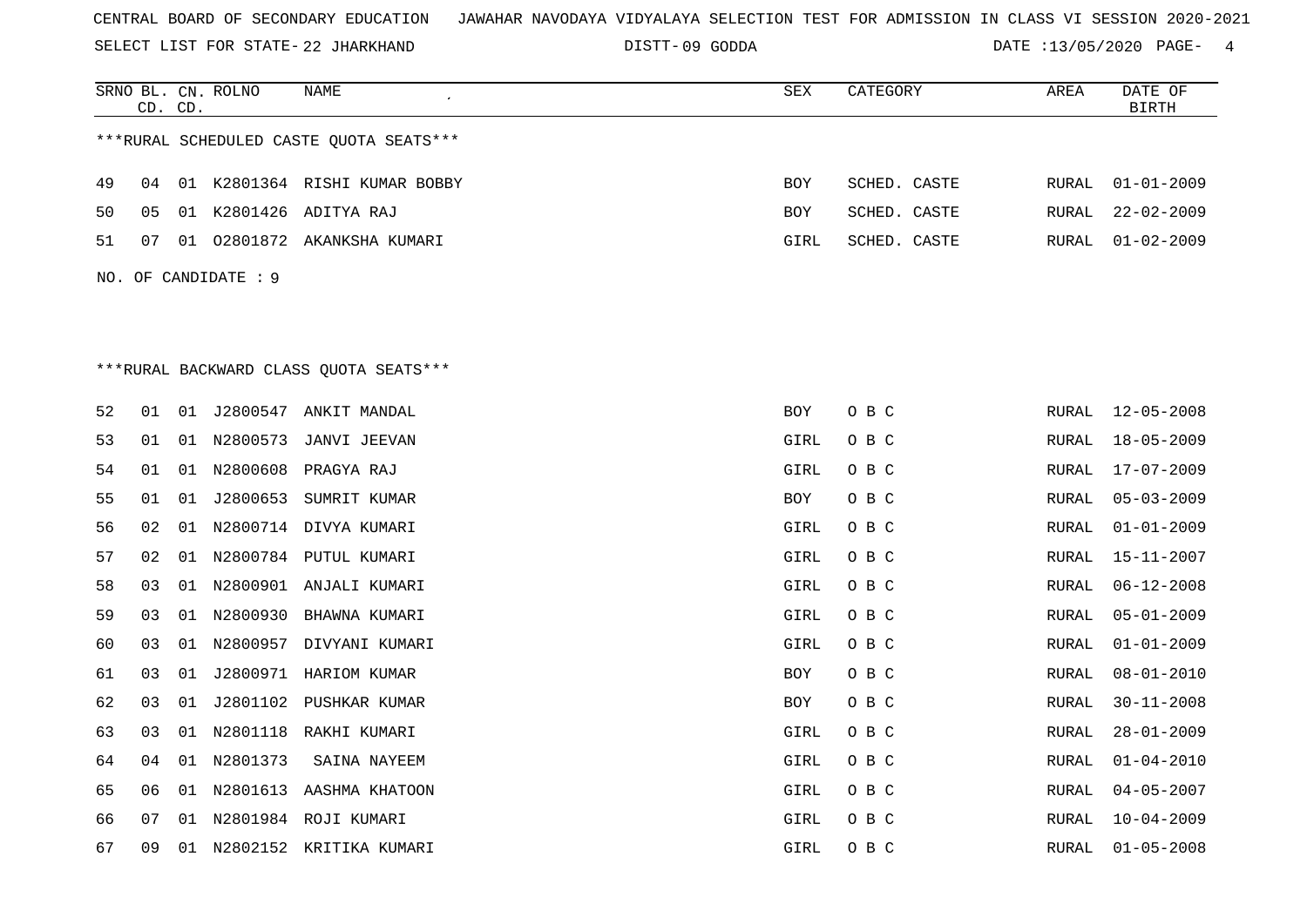| CENTRAL BOARD OF SECONDARY EDUCATION – JAWAHAR NAVODAYA VIDYALAYA SELECTION TEST FOR ADMISSION IN CLASS VI SESSION 2020-2021 |  |  |  |  |
|------------------------------------------------------------------------------------------------------------------------------|--|--|--|--|
|------------------------------------------------------------------------------------------------------------------------------|--|--|--|--|

SELECT LIST FOR STATE- DISTT- 22 JHARKHAND

09 GODDA DATE :13/05/2020 PAGE- 5

| SRNO<br>BL   | $\cap$ NT<br>ىت | $D$ $\cap$ T NT $\cap$<br><b>RULING</b> | NAME | $\sim$ m $\cdot$<br>∆∟ت | max<br>il). | <b>AREA</b> | D 3 mm<br>ΟF<br>JAI L |
|--------------|-----------------|-----------------------------------------|------|-------------------------|-------------|-------------|-----------------------|
| $\sim$<br>-- | $\cap$<br>ັ     |                                         |      |                         |             |             | זיחם דם               |
|              |                 |                                         |      |                         |             |             |                       |

NO. OF CANDIDATE : 16

# \*\*\*RURAL SCHEDULED TRIBE QUOTA SEATS\*\*\*

| 68 | 01 | 01  | P2800654 | SUNILATA MURMU        | GIRL       | SCHED. TRIBE | RURAL | $05 - 08 - 2008$ |
|----|----|-----|----------|-----------------------|------------|--------------|-------|------------------|
| 69 | 01 | 01  | P2800659 | SUSHMA KUMARI         | GIRL       | SCHED. TRIBE | RURAL | 01-01-2009       |
| 70 | 02 | O 1 | L2800666 | ABHIJEET KUMAR HANSDA | <b>BOY</b> | SCHED. TRIBE | RURAL | $04 - 07 - 2008$ |
| 71 | 02 | 01  | L2800739 | MANES TUDU            | <b>BOY</b> | SCHED. TRIBE | RURAL | 18-10-2007       |
| 72 | 02 | 01  | L2800808 | ROSHAN SOREN          | <b>BOY</b> | SCHED. TRIBE | RURAL | $05 - 03 - 2010$ |
| 73 | 02 | 01  | P2800819 | SANTOSHINI HEMBROM    | GIRL       | SCHED. TRIBE | RURAL | $06 - 11 - 2008$ |
| 74 | 03 | 01  | L2800880 | AJIT SOREN            | <b>BOY</b> | SCHED. TRIBE | RURAL | 01-01-2009       |
| 75 | 03 | 01  | L2800949 | DEVA KISKU            | <b>BOY</b> | SCHED. TRIBE | RURAL | $01 - 01 - 2008$ |
| 76 | 03 | 01  | L2801172 | SHIVAM MARAIYA        | BOY        | SCHED. TRIBE | RURAL | 01-06-2007       |
| 77 | 03 | 01  | L2801196 | SONU MARANDI          | <b>BOY</b> | SCHED. TRIBE | RURAL | $12 - 10 - 2008$ |
| 78 | 06 | 01  | L2801753 | PRABHAKAR TUDU        | BOY        | SCHED. TRIBE | RURAL | $10 - 03 - 2009$ |
| 79 | 08 | 01  | P2802086 | RESHMI KISKU          | GIRL       | SCHED. TRIBE | RURAL | $04 - 03 - 2009$ |
| 80 | 08 | 01  | L2802097 | SATISH BASKI          | <b>BOY</b> | SCHED. TRIBE | RURAL | $17 - 02 - 2009$ |
|    |    |     |          |                       |            |              |       |                  |

NO. OF CANDIDATE : 13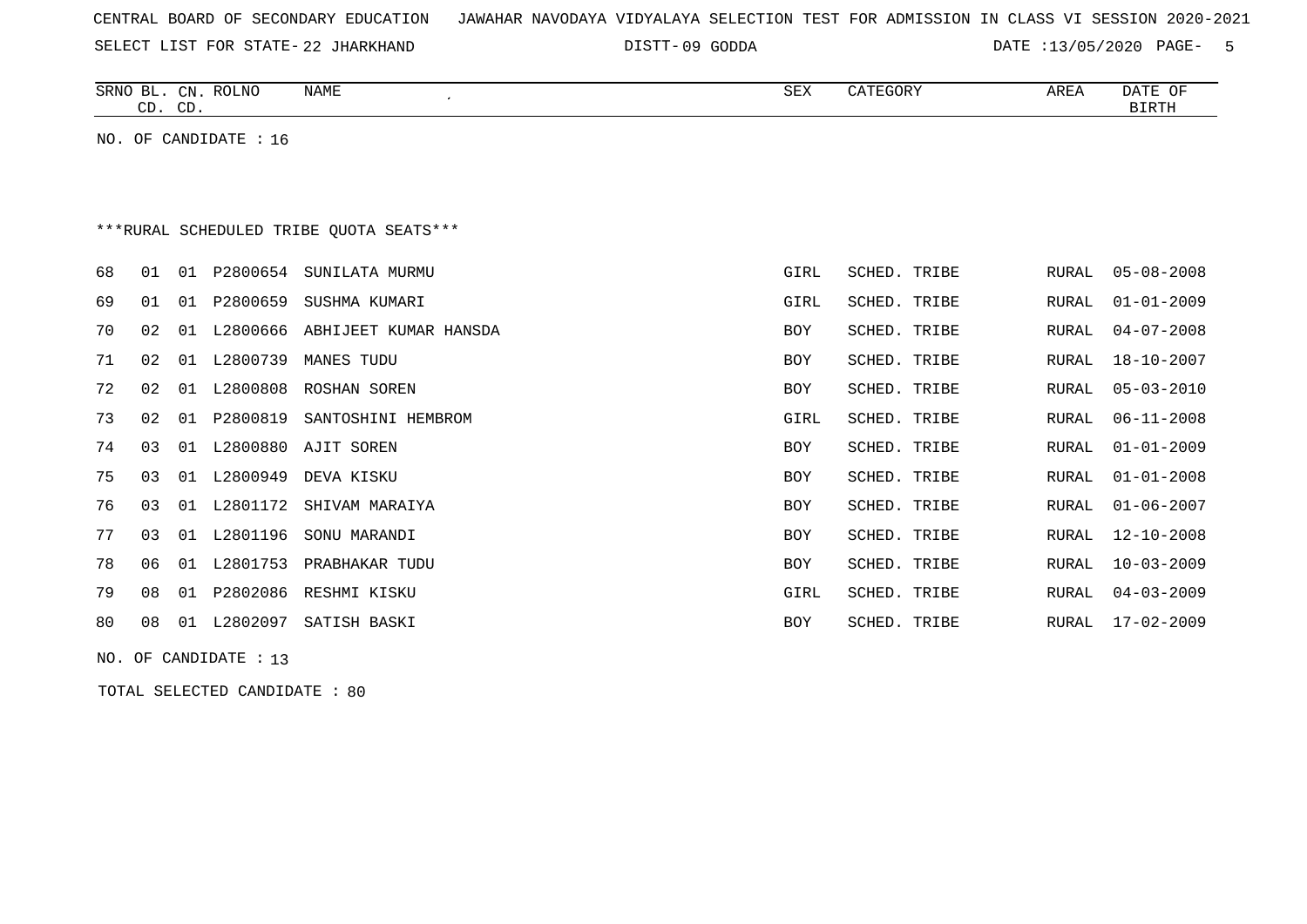SELECT LIST FOR STATE- DISTT- 22 JHARKHAND

DISTT-10 GUMLA  $\overline{DATE}$  :13/05/2020 PAGE- 1

|              |    | CD. CD. | SRNO BL. CN. ROLNO      | NAME                                   | SEX  | CATEGORY     | AREA  | DATE OF<br><b>BIRTH</b> |
|--------------|----|---------|-------------------------|----------------------------------------|------|--------------|-------|-------------------------|
|              |    |         | ***OPEN UR SEATS***     |                                        |      |              |       |                         |
| $\mathbf{1}$ |    |         |                         | 07 01 P2803086 PINKI KUMARI            | GIRL | SCHED. TRIBE |       | RURAL 04-03-2009        |
| 2            | 08 |         |                         | 01 F2803290 KHUSHI KUMARI              | GIRL | O B C        | URBAN | $11 - 01 - 2011$        |
| 3            |    |         |                         | 13 01 I2803973 ASHUTOSH KUMAR          | BOY  | GENERAL      | RURAL | 07-10-2009              |
|              |    |         | NO. OF CANDIDATE : 3    |                                        |      |              |       |                         |
|              |    |         |                         |                                        |      |              |       |                         |
|              |    |         |                         | ***OPEN SCHEDULED CASTE QUOTA SEATS*** |      |              |       |                         |
| 4            |    |         |                         | 07 01 K2803185 TARUN KUMAR             | BOY  | SCHED. CASTE |       | RURAL 25-03-2008        |
| 5            | 08 |         |                         | 01 C2803342 PRITHVI NAYAK              | BOY  | SCHED. CASTE |       | URBAN 12-10-2008        |
| 6            | 11 |         |                         | 01 02803782 VEENA KUMARI               | GIRL | SCHED. CASTE |       | RURAL 30-04-2010        |
|              |    |         | NO. OF CANDIDATE : 3    |                                        |      |              |       |                         |
|              |    |         |                         | ***OPEN DISABLED QUOTA SEATS***        |      |              |       |                         |
| 7            |    |         |                         | 02 01 I2802367 PRATIK BHARTI           | BOY  | GENERAL      |       | RURAL 06-02-2009        |
| 8            |    |         |                         | 13 01 N2804025 KAIFI HAQUE             | GIRL | O B C        |       | RURAL 09-09-2010        |
|              |    |         | NO. OF CANDIDATE : 2    |                                        |      |              |       |                         |
|              |    |         |                         |                                        |      |              |       |                         |
|              |    |         |                         | *** OPEN BACKWARD CLASS QUOTA SEATS*** |      |              |       |                         |
| 9            | 02 |         |                         | 01 J2802315 ISHWAR SAHU                | BOY  | O B C        |       | RURAL 11-03-2009        |
| 10           | 08 |         |                         | 01 N2803405 SHIVANI RANI               | GIRL | O B C        | RURAL | $30 - 11 - 2009$        |
| 11           |    |         | 10 01 J2803628 UDAY NAG |                                        | BOY  | O B C        |       | RURAL 23-03-2008        |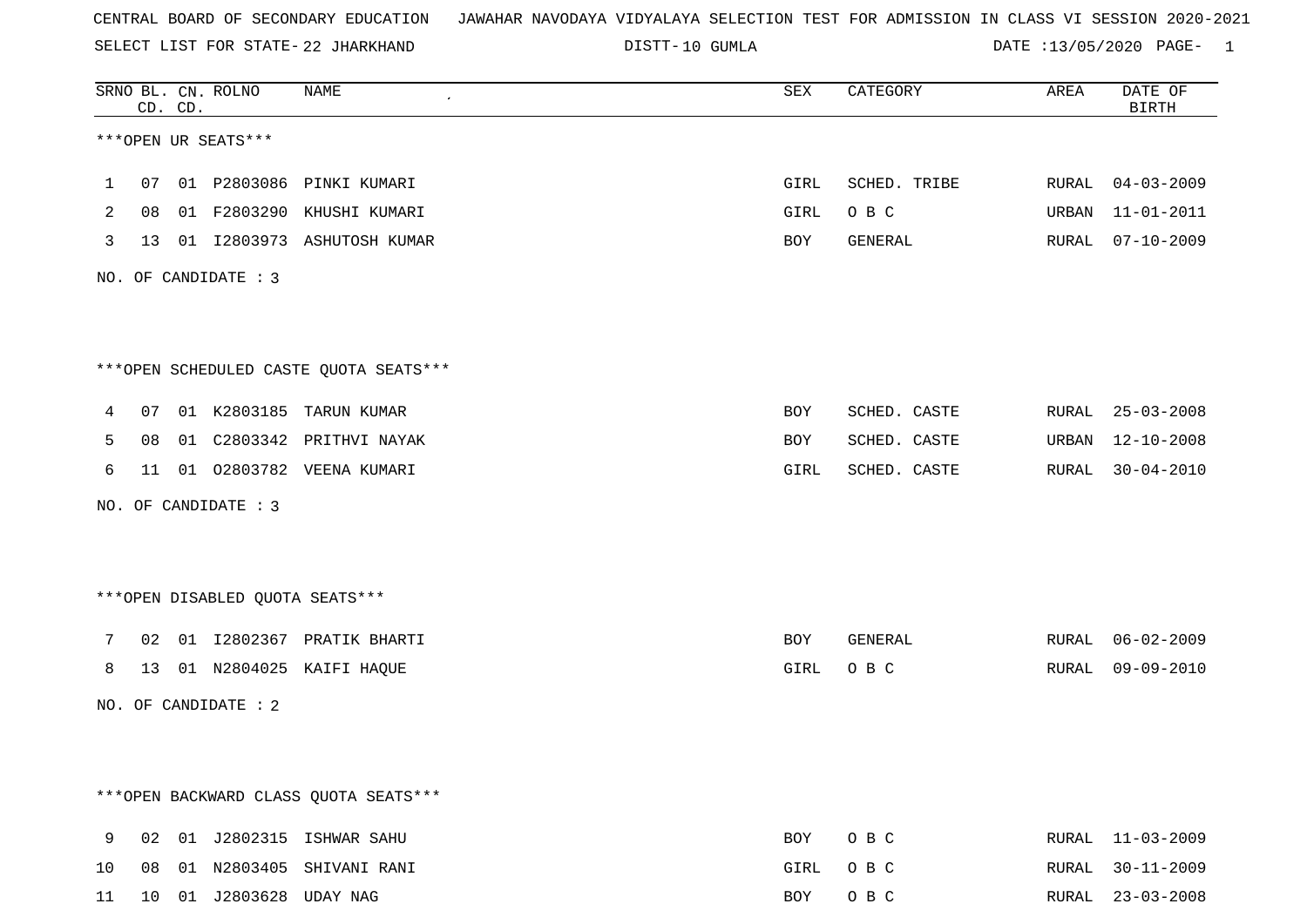SELECT LIST FOR STATE- DISTT- 22 JHARKHAND

DISTT-10 GUMLA 2 DATE :13/05/2020 PAGE- 2

|    | CD. CD. |    | SRNO BL. CN. ROLNO     | NAME                                   | SEX        | CATEGORY     | AREA  | DATE OF<br><b>BIRTH</b> |
|----|---------|----|------------------------|----------------------------------------|------------|--------------|-------|-------------------------|
|    |         |    |                        | *** OPEN BACKWARD CLASS QUOTA SEATS*** |            |              |       |                         |
| 12 | 12      |    |                        | 01 J2803830 GOLU KUMAR                 | BOY        | O B C        | RURAL | $02 - 03 - 2010$        |
| 13 | 13      |    | 01 J2804159            | SAHIL KUMAR                            | BOY        | O B C        | RURAL | $06 - 11 - 2009$        |
|    |         |    | NO. OF CANDIDATE : 5   |                                        |            |              |       |                         |
|    |         |    |                        | ***OPEN SCHEDULED TRIBE QUOTA SEATS*** |            |              |       |                         |
| 14 | 02      |    | 01 L2802390            | RONIT KUMAR SONU                       | <b>BOY</b> | SCHED. TRIBE | RURAL | $05 - 03 - 2008$        |
| 15 | 03      | 01 | P2802677               | TANYA KERKETTA                         | GIRL       | SCHED. TRIBE | RURAL | $01 - 01 - 2008$        |
| 16 | 07      |    |                        | 01 L2802994 BIKKI ORAON                | BOY        | SCHED. TRIBE | RURAL | $20 - 02 - 2009$        |
| 17 | 07      |    |                        | 01 L2803004 DEEPAK ORAON               | BOY        | SCHED. TRIBE | RURAL | $06 - 06 - 2007$        |
| 18 | 07      |    |                        | 01 L2803056 MOHIT ORAON                | BOY        | SCHED. TRIBE | RURAL | $08 - 04 - 2009$        |
| 19 | 07      |    | 01 L2803082            | PARMESHWAR BHAGAT                      | BOY        | SCHED. TRIBE | RURAL | $26 - 01 - 2009$        |
| 20 | 08      | 01 |                        | H2803374 RIYA KUMARI                   | GIRL       | SCHED. TRIBE | URBAN | $01 - 02 - 2009$        |
|    |         |    | NO. OF CANDIDATE : 7   |                                        |            |              |       |                         |
|    |         |    |                        |                                        |            |              |       |                         |
|    |         |    |                        |                                        |            |              |       |                         |
|    |         |    | ***RURAL OPEN SEATS*** |                                        |            |              |       |                         |
| 21 | 01      | 01 | M2802227               | SHWETA KUMARI                          | GIRL       | GENERAL      | RURAL | 04-10-2010              |
| 22 | 02      |    |                        | 01 L2802263 ANKUSH CHEEK BARAIK        | BOY        | SCHED. TRIBE | RURAL | $05 - 03 - 2009$        |
| 23 | 03      |    |                        | 01 P2802662 SUJITA ORAON               | GIRL       | SCHED. TRIBE | RURAL | $01 - 01 - 2008$        |
| 24 | 04      |    |                        | 01 L2802729 BIKRAM CHIK BARAIK         | BOY        | SCHED. TRIBE | RURAL | $24 - 01 - 2009$        |
| 25 | 05      |    |                        | 01 N2802874 JANVI KUMARI               | GIRL       | O B C        | RURAL | $10 - 04 - 2010$        |
| 26 | 07      | 01 |                        | P2803061 NANCY BARA                    | GIRL       | SCHED. TRIBE | RURAL | $23 - 05 - 2009$        |
| 27 | 07      |    |                        | 01 J2803110 RAMSEWAK MAHTO             | BOY        | O B C        | RURAL | $16 - 03 - 2008$        |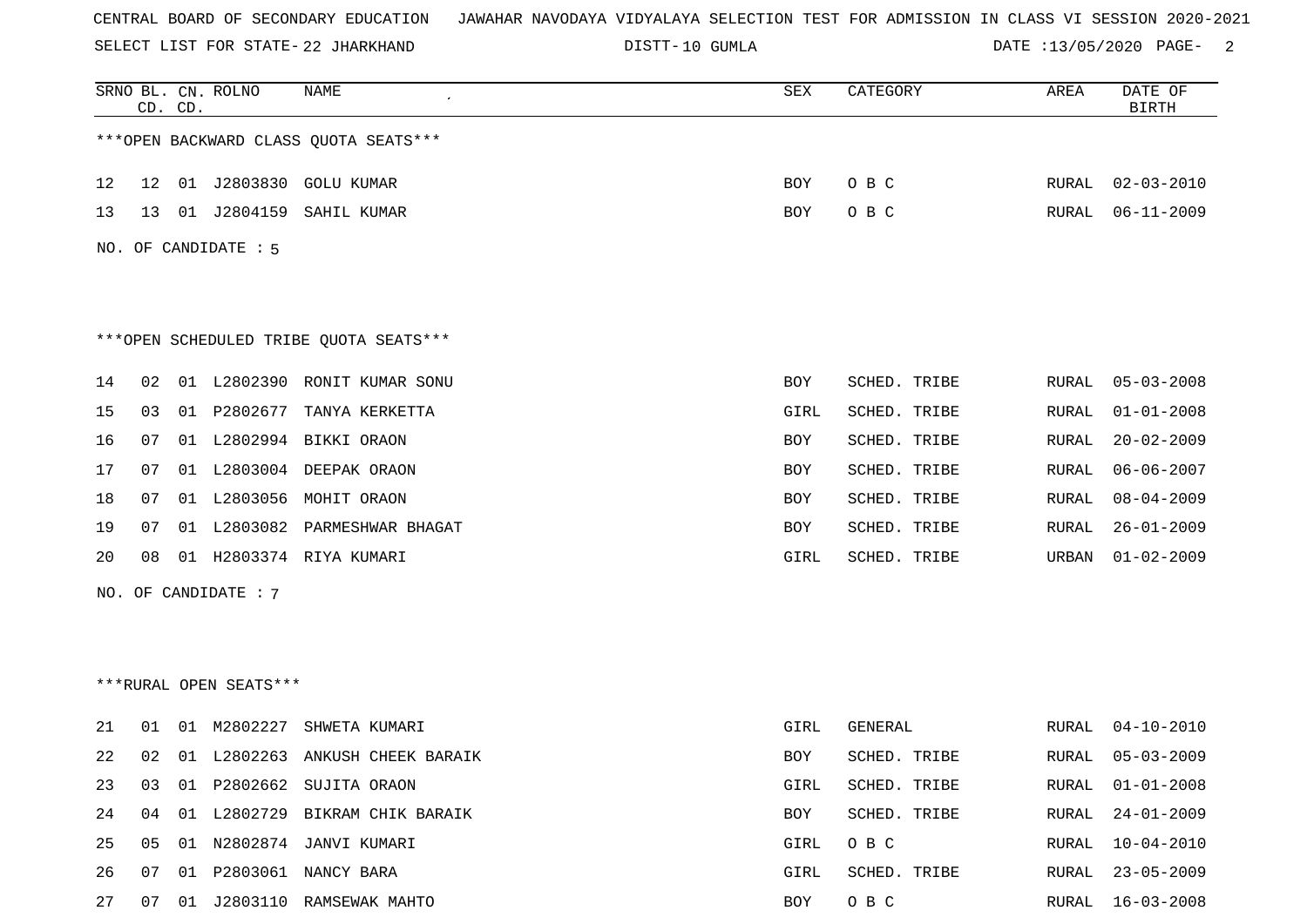SELECT LIST FOR STATE- DISTT- 22 JHARKHAND

DISTT-10 GUMLA  $\overline{DATE}$  :13/05/2020 PAGE- 3

|     | CD. CD. |    | SRNO BL. CN. ROLNO     | NAME                                     | ${\tt SEX}$ | CATEGORY     | AREA  | DATE OF<br><b>BIRTH</b> |
|-----|---------|----|------------------------|------------------------------------------|-------------|--------------|-------|-------------------------|
|     |         |    | ***RURAL OPEN SEATS*** |                                          |             |              |       |                         |
| 28  | 09      |    |                        | 01 J2803471 ANUJ KUMAR SONI              | <b>BOY</b>  | O B C        | RURAL | $01 - 01 - 2009$        |
| 29  | 09      |    | 01 L2803477            | CHHOTE ORAON                             | BOY         | SCHED. TRIBE | RURAL | $13 - 02 - 2009$        |
| 30  | 10      |    |                        | 01 N2803548 ADITI RUPAL RAJ              | GIRL        | O B C        | RURAL | $01 - 10 - 2009$        |
| 31  | 11      |    |                        | 01 L2803668 DHARMESH ORAON               | BOY         | SCHED. TRIBE | RURAL | $20 - 05 - 2009$        |
| 32  | 12      |    | 01 N2803820            | CHHABILI KUMARI                          | GIRL        | O B C        | RURAL | $22 - 07 - 2009$        |
| 33  | 13      |    |                        | 01 J2804046 LOLAN NAG                    | BOY         | O B C        | RURAL | $19 - 07 - 2008$        |
| 34  | 13      |    |                        | 01 P2804143 RITU TIGGA                   | GIRL        | SCHED. TRIBE | RURAL | $23 - 05 - 2009$        |
| NO. |         |    | OF CANDIDATE : 14      |                                          |             |              |       |                         |
|     |         |    |                        |                                          |             |              |       |                         |
|     |         |    |                        |                                          |             |              |       |                         |
|     |         |    |                        | *** RURAL SCHEDULED CASTE QUOTA SEATS*** |             |              |       |                         |
| 35  | 08      |    |                        | 01 K2803325 NEHAL KUMAR                  | <b>BOY</b>  | SCHED. CASTE | RURAL | $25 - 12 - 2008$        |
| 36  | 08      | 01 |                        | 02803414 SMRITI KUMARI                   | GIRL        | SCHED. CASTE | RURAL | 18-11-2007              |
| 37  | 10      | 01 |                        | 02803607 RIYA RANI KUMARI                | GIRL        | SCHED. CASTE | RURAL | $11 - 06 - 2008$        |
| 38  | 11      |    |                        | 01 K2803642 ANKIT KUMAR NAYAK            | BOY         | SCHED. CASTE | RURAL | $31 - 01 - 2009$        |
| 39  | 11      |    |                        | 01 K2803708 NISHANT TURI                 | BOY         | SCHED. CASTE | RURAL | $06 - 04 - 2009$        |
| 40  | 11      |    |                        | 01 K2803754 SAWAN NAYAK                  | BOY         | SCHED. CASTE | RURAL | $18 - 02 - 2009$        |
| 41  | 11      |    | 01 K2803759            | SHYAM PRADHAN                            | <b>BOY</b>  | SCHED. CASTE | RURAL | $01 - 01 - 2009$        |
| 42  | 12      | 01 |                        | 02803839 JUHI KUMARI                     | GIRL        | SCHED. CASTE | RURAL | $11 - 01 - 2009$        |
| 43  | 12      |    |                        | 01 K2803860 NANDU DAS                    | BOY         | SCHED. CASTE | RURAL | $21 - 08 - 2008$        |
|     |         |    | NO. OF CANDIDATE : 9   |                                          |             |              |       |                         |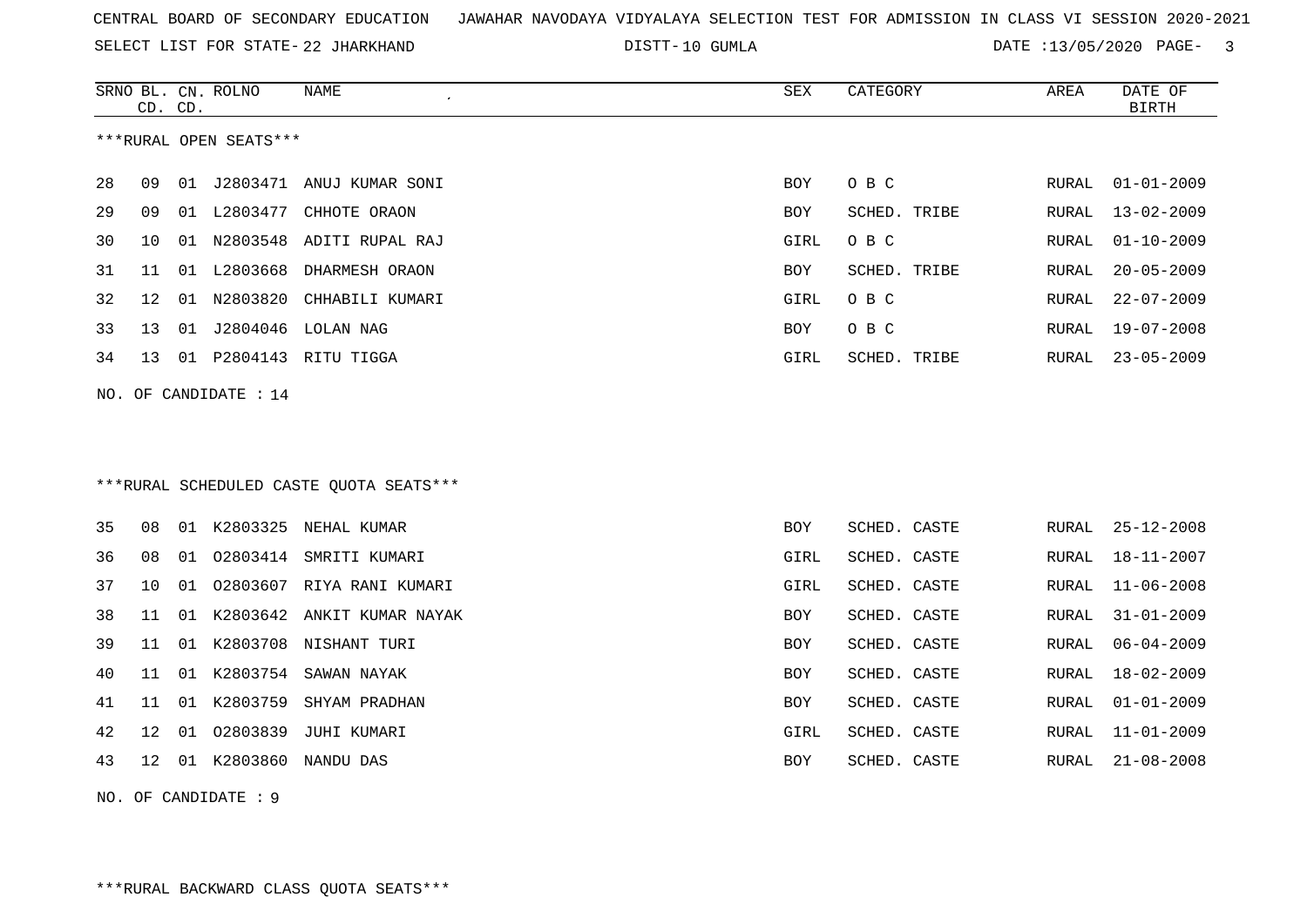SELECT LIST FOR STATE- DISTT- 22 JHARKHAND

DISTT-10 GUMLA 2000 DATE :13/05/2020 PAGE- 4

|    | CD. CD. |    | SRNO BL. CN. ROLNO    | <b>NAME</b><br>$\epsilon$              | ${\tt SEX}$ | CATEGORY | AREA         | DATE OF<br><b>BIRTH</b> |
|----|---------|----|-----------------------|----------------------------------------|-------------|----------|--------------|-------------------------|
|    |         |    |                       | ***RURAL BACKWARD CLASS OUOTA SEATS*** |             |          |              |                         |
| 44 | 02      | 01 | J2802260              | ANKIT KUMAR SAHU                       | BOY         | O B C    | RURAL        | $29 - 09 - 2007$        |
| 45 | 02      | 01 | N2802400              | SAMIKSHA RANI                          | GIRL        | O B C    | RURAL        | $04 - 04 - 2010$        |
| 46 | 07      | 01 |                       | J2803003 DEEPAK GOPE                   | BOY         | O B C    | RURAL        | $27 - 05 - 2009$        |
| 47 | 07      | 01 | N2803081              | PARI KUMARI                            | GIRL        | O B C    | RURAL        | $21 - 05 - 2008$        |
| 48 | 07      | 01 | J2803165              | SHUBHAM MAHTO                          | <b>BOY</b>  | O B C    | RURAL        | $29 - 07 - 2009$        |
| 49 | 08      | 01 |                       | J2803221 ANKIT KUMAR SUMAN             | BOY         | O B C    | RURAL        | $16 - 05 - 2009$        |
| 50 | 10      | 01 | N2803593              | PALLAVI MANISHA                        | GIRL        | O B C    | RURAL        | $28 - 06 - 2009$        |
| 51 | 10      | 01 |                       | J2803599 PRINCE KUMAR                  | <b>BOY</b>  | O B C    | <b>RURAL</b> | $10 - 04 - 2009$        |
| 52 | 11      | 01 |                       | J2803649 ASHISH SINGH                  | <b>BOY</b>  | O B C    | RURAL        | $01 - 01 - 2008$        |
| 53 | 11      | 01 |                       | J2803701 MITHLESH SAHU                 | <b>BOY</b>  | O B C    | RURAL        | $31 - 03 - 2008$        |
| 54 | 11      | 01 |                       | N2803720 PRERNA KUMARI                 | GIRL        | O B C    | RURAL        | $06 - 08 - 2009$        |
| 55 | 11      |    |                       | 01 N2803721 PRINSI SAHU                | GIRL        | O B C    | RURAL        | $01 - 01 - 2009$        |
| 56 | 11      | 01 |                       | N2803741 ROSHNI KUMARI                 | GIRL        | O B C    | <b>RURAL</b> | $01 - 01 - 2009$        |
| 57 | 13      | 01 |                       | J2803966 ARYAN KUMAR SUMAN             | <b>BOY</b>  | O B C    | <b>RURAL</b> | $07 - 03 - 2010$        |
| 58 | 13      |    |                       | 01 N2804026 KAJAL KUMARI               | GIRL        | O B C    | RURAL        | $30 - 01 - 2010$        |
| 59 | 13      |    |                       | 01 N2804196 SHUBHANGINI SHREYA         | GIRL        | O B C    | RURAL        | $27 - 07 - 2009$        |
|    |         |    | NO. OF CANDIDATE : 16 |                                        |             |          |              |                         |
|    |         |    |                       |                                        |             |          |              |                         |
|    |         |    |                       |                                        |             |          |              |                         |

\*\*\*RURAL SCHEDULED TRIBE QUOTA SEATS\*\*\*

|  |  | 60 01 01 L2802206 ETWA ORAON     | BOY  | SCHED. TRIBE |       | RURAL 25-05-2008 |
|--|--|----------------------------------|------|--------------|-------|------------------|
|  |  | 61 01 01 L2802223 SAMIR ORAON    | BOY  | SCHED. TRIBE |       | RURAL 01-01-2009 |
|  |  | 62 02 01 P2802244 ALOK TOPPO     | GIRL | SCHED. TRIBE | RURAL | 08-08-2008       |
|  |  | 63 02 01 P2802320 KAJAL KUMARI   | GIRL | SCHED. TRIBE |       | RURAL 03-12-2008 |
|  |  | 64 02 01 P2802323 KANCHAN KUMARI | GIRL | SCHED. TRIBE |       | RURAL 09-02-2009 |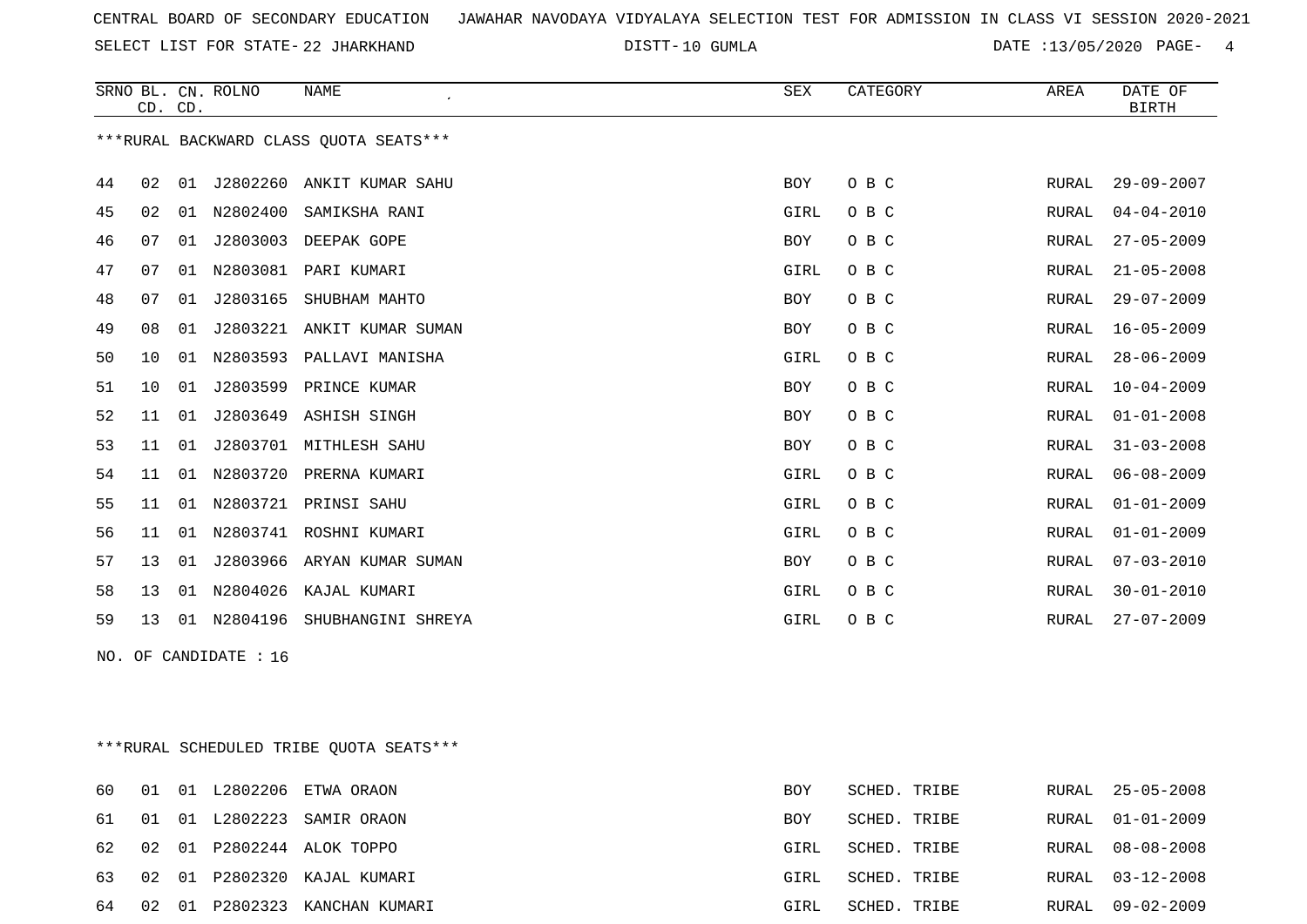SELECT LIST FOR STATE- DISTT- 22 JHARKHAND

DISTT-10 GUMLA 2000 2000 2000 DATE :13/05/2020 PAGE- 5

|    |    | CD. CD. | SRNO BL. CN. ROLNO | <b>NAME</b><br>$\epsilon$               | SEX        | CATEGORY     | AREA         | DATE OF<br>BIRTH |
|----|----|---------|--------------------|-----------------------------------------|------------|--------------|--------------|------------------|
|    |    |         |                    | ***RURAL SCHEDULED TRIBE OUOTA SEATS*** |            |              |              |                  |
| 65 | 02 | 01      | L2802396           | SACHIM ORAON                            | <b>BOY</b> | SCHED. TRIBE | RURAL        | $15 - 03 - 2009$ |
| 66 | 02 | 01      | L2802398           | SAJIT ORAON                             | BOY        | SCHED. TRIBE | <b>RURAL</b> | $18 - 10 - 2008$ |
| 67 | 02 | 01      | L2802407           | SHASHIKANT ORAON                        | BOY        | SCHED. TRIBE | <b>RURAL</b> | $06 - 12 - 2008$ |
| 68 | 02 |         | 01 L2802427        | SUJIT ORAON                             | <b>BOY</b> | SCHED. TRIBE | <b>RURAL</b> | $05 - 10 - 2009$ |
| 69 | 04 | 01      | L2802788           | NITINRAJ BHAGAT                         | <b>BOY</b> | SCHED. TRIBE | <b>RURAL</b> | $30 - 12 - 2008$ |
| 70 | 07 | 01      | L2802956           | ABHISHEK KUJUR                          | <b>BOY</b> | SCHED. TRIBE | RURAL        | $20 - 11 - 2008$ |
| 71 | 07 | 01      | L2803013           | <b>JAIBIR ORAON</b>                     | <b>BOY</b> | SCHED. TRIBE | <b>RURAL</b> | $01 - 01 - 2009$ |
| 72 | 07 | 01      | P2803016           | JASHINTA KUMARI                         | GIRL       | SCHED. TRIBE | <b>RURAL</b> | $01 - 01 - 2008$ |
| 73 | 07 | 01      | P2803035           | LALITA KUMARI                           | GIRL       | SCHED. TRIBE | RURAL        | $26 - 08 - 2009$ |
| 74 | 07 | 01      | L2803103           | RAHUL ORAON                             | <b>BOY</b> | SCHED. TRIBE | RURAL        | $01 - 01 - 2008$ |
| 75 | 07 | 01      | P2803132           | ROSHNI KUMARI                           | GIRL       | SCHED. TRIBE | <b>RURAL</b> | $31 - 03 - 2008$ |
| 76 | 07 | 01      | L2803139           | SACHIN ORAON                            | <b>BOY</b> | SCHED. TRIBE | <b>RURAL</b> | $01 - 01 - 2008$ |
| 77 | 08 | 01      |                    | L2803191 ABHAY ASHIM EKKA               | BOY        | SCHED. TRIBE | <b>RURAL</b> | $05 - 03 - 2009$ |
| 78 | 13 | 01      | P2804116           | PUJA KUMARI                             | GIRL       | SCHED. TRIBE | <b>RURAL</b> | $13 - 02 - 2009$ |
| 79 | 13 | 01      | L2804212           | SUKHDEV ORAON                           | <b>BOY</b> | SCHED. TRIBE | RURAL        | $12 - 05 - 2009$ |
| 80 | 13 | 01      | L2804227           | SURAJ ORAON                             | <b>BOY</b> | SCHED. TRIBE | <b>RURAL</b> | $01 - 11 - 2009$ |
|    |    |         |                    |                                         |            |              |              |                  |

NO. OF CANDIDATE : 21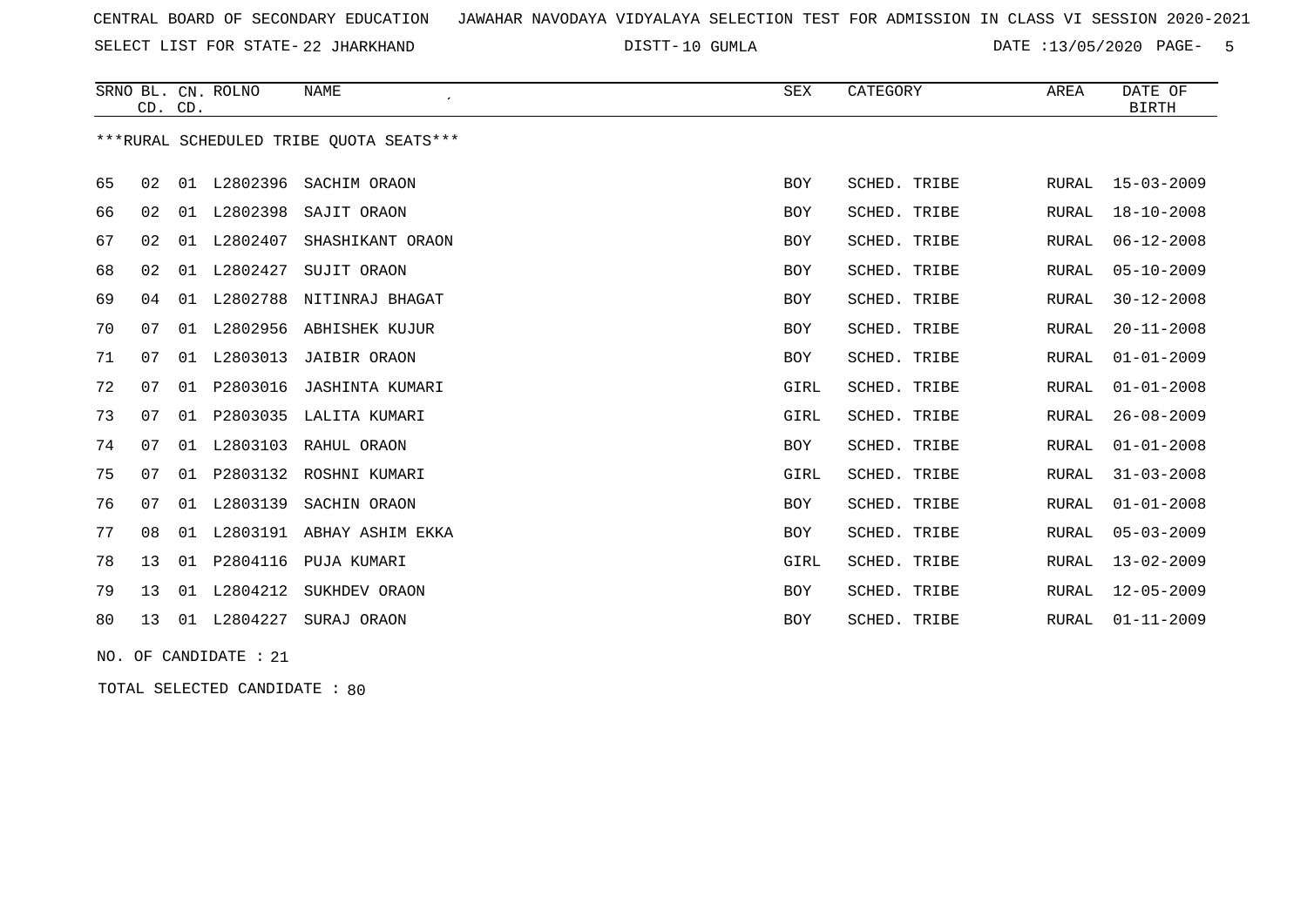|  |  |  |  | CENTRAL BOARD OF SECONDARY EDUCATION – JAWAHAR NAVODAYA VIDYALAYA SELECTION TEST FOR ADMISSION IN CLASS VI SESSION 2020-2021 |  |  |  |  |  |  |  |  |  |  |  |  |  |  |
|--|--|--|--|------------------------------------------------------------------------------------------------------------------------------|--|--|--|--|--|--|--|--|--|--|--|--|--|--|
|--|--|--|--|------------------------------------------------------------------------------------------------------------------------------|--|--|--|--|--|--|--|--|--|--|--|--|--|--|

SELECT LIST FOR STATE-22 JHARKHAND DISTT-11 HAZARIBAG DATE :13/05/2020 PAGE- 1

|     |                | CD. CD. | SRNO BL. CN. ROLNO   | <b>NAME</b>                             | <b>SEX</b> | CATEGORY     | AREA  | DATE OF<br><b>BIRTH</b> |
|-----|----------------|---------|----------------------|-----------------------------------------|------------|--------------|-------|-------------------------|
|     |                |         | ***OPEN UR SEATS***  |                                         |            |              |       |                         |
| 1   | 01             |         | 01 J2804440          | SHIVAM KUMAR                            | BOY        | O B C        | RURAL | $14 - 09 - 2008$        |
| 2   | 03             |         |                      | 01 J2804850 HARSH KUMAR                 | <b>BOY</b> | O B C        | RURAL | $11 - 06 - 2009$        |
| 3   | 05             |         |                      | 01 J2805522 GAURAV KUMAR                | BOY        | O B C        | RURAL | $01 - 09 - 2008$        |
| 4   | 09             | 01      |                      | J2806434 ROHIT KUMAR                    | BOY        | O B C        | RURAL | $20 - 11 - 2009$        |
| 5   | 09             |         |                      | 01 J2806498 YUVRAJ BADAL                | <b>BOY</b> | O B C        | RURAL | $16 - 01 - 2009$        |
| 6   | 11             | 01      |                      | J2806612 ABHAY KUMAR                    | <b>BOY</b> | O B C        | RURAL | $20 - 10 - 2009$        |
| 7   | 13             | 01      |                      | B2807424 VIKASH KUMAR                   | <b>BOY</b> | O B C        | URBAN | $10 - 10 - 2009$        |
| 8   | 16             |         |                      | 01 K2807660 VIVEK TURI                  | <b>BOY</b> | SCHED. CASTE | RURAL | $09 - 04 - 2009$        |
| NO. |                |         | OF CANDIDATE : 8     |                                         |            |              |       |                         |
|     |                |         |                      | *** OPEN SCHEDULED CASTE QUOTA SEATS*** |            |              |       |                         |
| 9   | 01             |         |                      | 01 02804422 SAFALTA KUMARI              | GIRL       | SCHED. CASTE | RURAL | $11 - 10 - 2009$        |
| 10  | 0 <sub>5</sub> |         | 01 K2805488          | ANKIT KUMAR                             | <b>BOY</b> | SCHED. CASTE | RURAL | $10 - 12 - 2008$        |
| 11  | 13             |         |                      | 01 G2807167 LAWANYA KUMARI              | GIRL       | SCHED. CASTE | URBAN | $13 - 10 - 2008$        |
| 12  | 13             |         | 01 C2807284          | RAVI KUMAR                              | <b>BOY</b> | SCHED. CASTE | URBAN | $10 - 08 - 2009$        |
|     |                |         | NO. OF CANDIDATE : 4 |                                         |            |              |       |                         |

# \*\*\*OPEN DISABLED QUOTA SEATS\*\*\*

|  |  | 13 09 01 J2806331 ABHISHEK KUMAR         | <b>BOY</b> |                          | RURAL 08-08-2009 |
|--|--|------------------------------------------|------------|--------------------------|------------------|
|  |  | 14 10 01 J2806593 SHATRUDHAN KUMAR MAHTO | BOY        | $\cdots$ $\cap$ R $\cap$ | RURAL 20-07-2008 |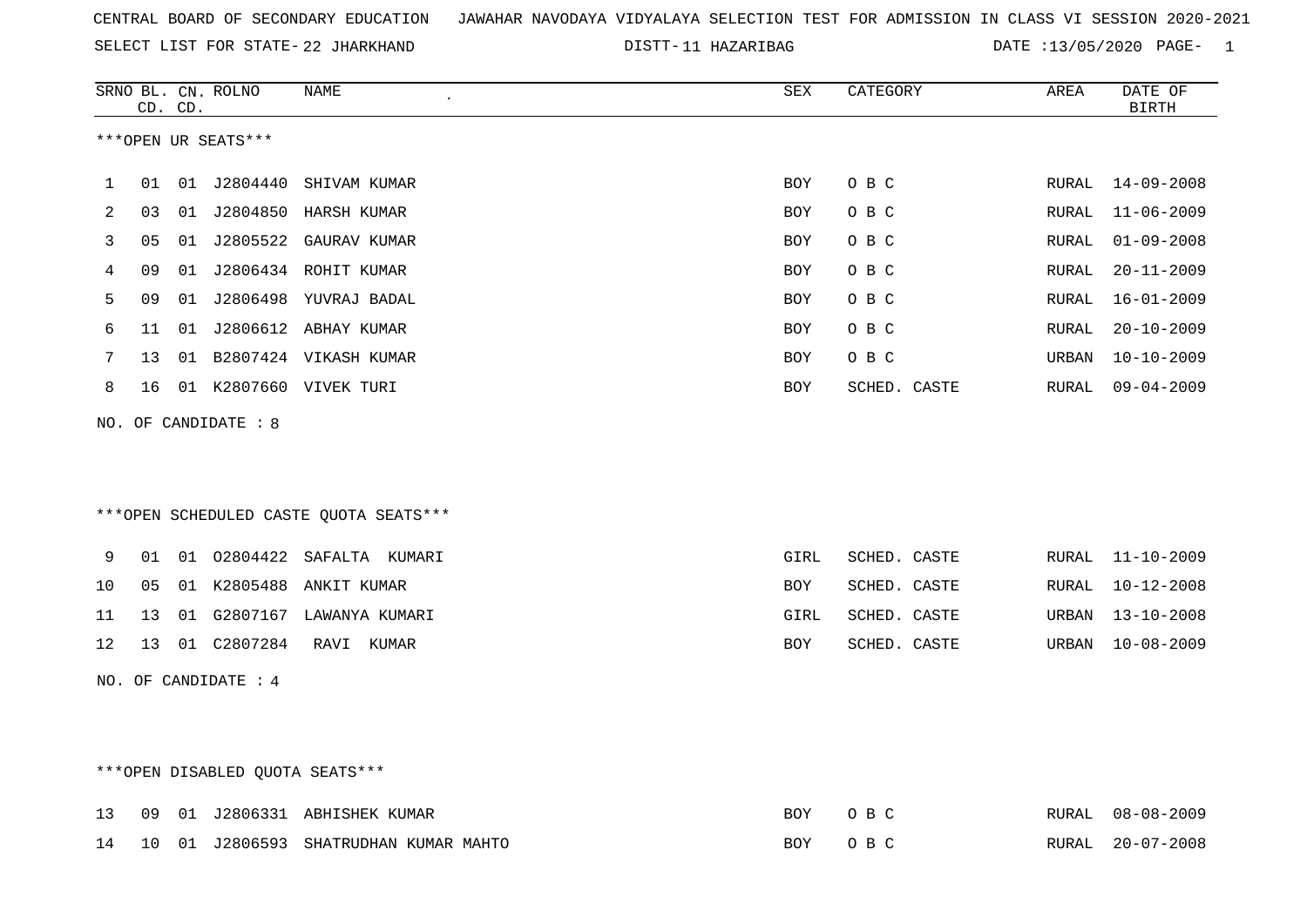|  |  |  | CENTRAL BOARD OF SECONDARY EDUCATION – JAWAHAR NAVODAYA VIDYALAYA SELECTION TEST FOR ADMISSION IN CLASS VI SESSION 2020-2021 |  |  |  |  |  |  |  |  |  |  |  |  |
|--|--|--|------------------------------------------------------------------------------------------------------------------------------|--|--|--|--|--|--|--|--|--|--|--|--|
|--|--|--|------------------------------------------------------------------------------------------------------------------------------|--|--|--|--|--|--|--|--|--|--|--|--|

SELECT LIST FOR STATE- DISTT- 22 JHARKHAND

DISTT-11 HAZARIBAG DATE :13/05/2020 PAGE- 2

|    |    | CD. CD. | SRNO BL. CN. ROLNO     | NAME                                   | ${\tt SEX}$ | CATEGORY     | AREA  | DATE OF<br><b>BIRTH</b> |
|----|----|---------|------------------------|----------------------------------------|-------------|--------------|-------|-------------------------|
|    |    |         | NO. OF CANDIDATE : 2   |                                        |             |              |       |                         |
|    |    |         |                        |                                        |             |              |       |                         |
|    |    |         |                        |                                        |             |              |       |                         |
|    |    |         |                        | ***OPEN BACKWARD CLASS QUOTA SEATS***  |             |              |       |                         |
| 15 | 05 |         |                        | 01 N2805661 SONALI KUMARI              | GIRL        | O B C        | RURAL | $01 - 01 - 2008$        |
| 16 | 10 |         | 01 N2806565            | PALLAVI RANI                           | GIRL        | O B C        | RURAL | $07 - 06 - 2009$        |
| 17 | 11 |         |                        | 01 N2806715 NILAM KUMARI               | GIRL        | O B C        | RURAL | $06 - 11 - 2008$        |
| 18 | 13 | 01      |                        | F2807047 ANJALI KUMARI                 | GIRL        | O B C        | URBAN | $11 - 08 - 2008$        |
| 19 | 13 |         |                        | 01 F2807048 ANJALI KUMARI              | GIRL        | O B C        | URBAN | $04 - 08 - 2008$        |
|    |    |         | NO. OF CANDIDATE : 5   |                                        |             |              |       |                         |
|    |    |         |                        |                                        |             |              |       |                         |
|    |    |         |                        |                                        |             |              |       |                         |
|    |    |         |                        | ***OPEN SCHEDULED TRIBE QUOTA SEATS*** |             |              |       |                         |
| 20 | 09 |         |                        | 01 L2806483 SURENDRA KUMAR             | BOY         | SCHED. TRIBE | RURAL | $10 - 05 - 2010$        |
|    |    |         |                        |                                        |             |              |       |                         |
|    |    |         | NO. OF CANDIDATE : 1   |                                        |             |              |       |                         |
|    |    |         |                        |                                        |             |              |       |                         |
|    |    |         |                        |                                        |             |              |       |                         |
|    |    |         | ***RURAL OPEN SEATS*** |                                        |             |              |       |                         |
| 21 | 01 |         |                        | 01 J2804253 ABHILASH THAKUR            | BOY         | O B C        | RURAL | $01 - 01 - 2009$        |
| 22 | 02 |         |                        | 01 J2804667 RAJAN KUMAR                | BOY         | O B C        | RURAL | $27 - 05 - 2009$        |
| 23 | 03 |         |                        | 01 J2805034 SUNIL KUMAR                | BOY         | O B C        | RURAL | $13 - 11 - 2008$        |
| 24 | 04 | 01      |                        | J2805438 SURAJ KUMAR SAW               | BOY         | O B C        | RURAL | $08 - 12 - 2009$        |
| 25 | 05 |         |                        | 01 J2805500 AYUSH KUMAR SAW            | BOY         | O B C        | RURAL | $01 - 08 - 2008$        |
| 26 | 05 |         |                        | 01 J2805664 SONU KUMAR                 | BOY         | O B C        | RURAL | $05 - 07 - 2009$        |
| 27 |    |         |                        | 06  01  J2805855  RAM KUMAR            | BOY         | $O$ B $C$    | RURAL | $10 - 10 - 2008$        |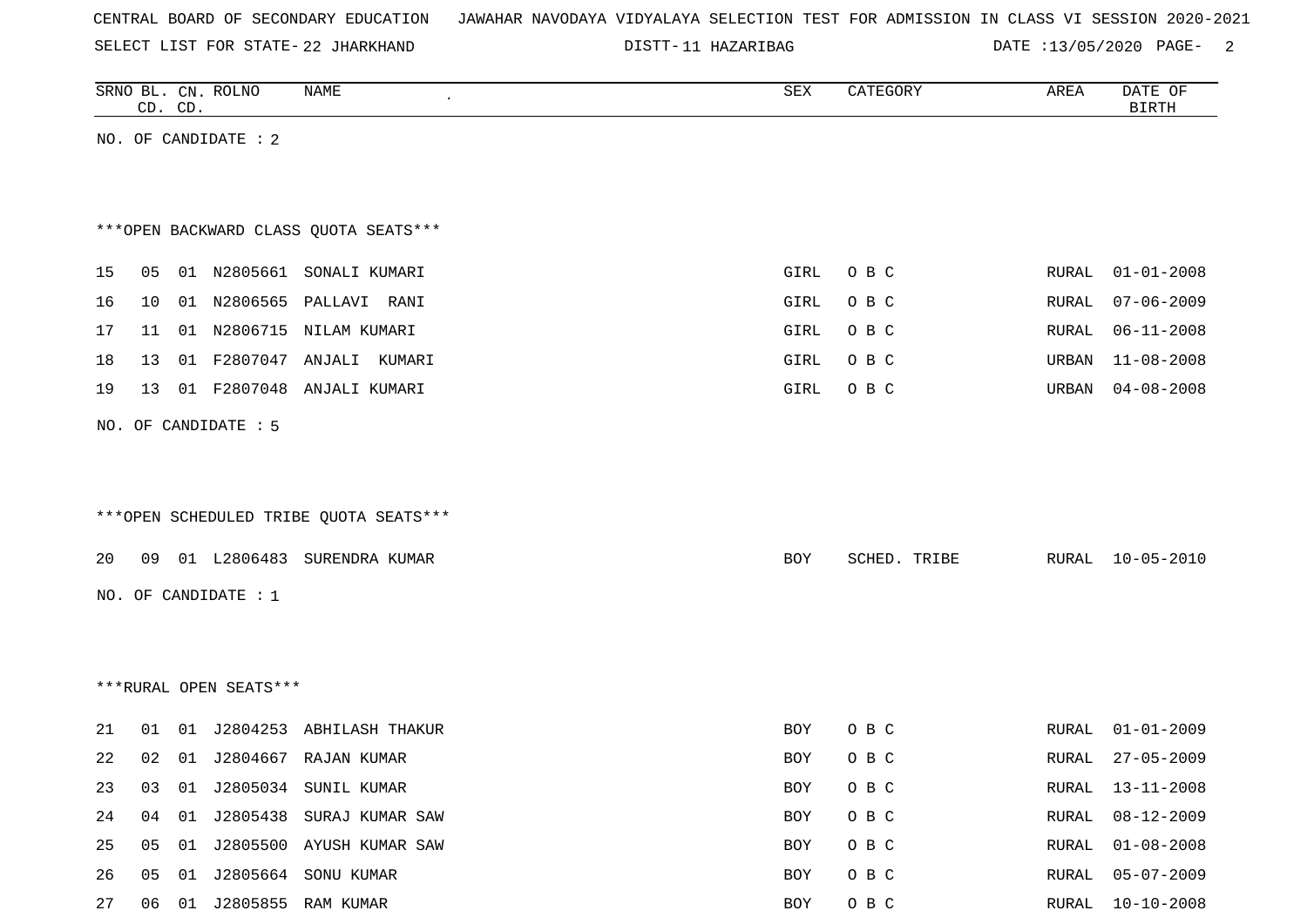SELECT LIST FOR STATE- DISTT- 22 JHARKHAND

11 HAZARIBAG DATE :13/05/2020 PAGE- 3

|    |    | CD. CD. | SRNO BL. CN. ROLNO     | <b>NAME</b>                    | SEX        | CATEGORY     | AREA         | DATE OF<br><b>BIRTH</b> |
|----|----|---------|------------------------|--------------------------------|------------|--------------|--------------|-------------------------|
|    |    |         | ***RURAL OPEN SEATS*** |                                |            |              |              |                         |
| 28 | 09 | 01      | I2806456               | SATYAM KUMAR NAYAN             | <b>BOY</b> | GENERAL      | RURAL        | $13 - 09 - 2010$        |
| 29 | 10 | 01      |                        | J2806499 ABHISHEK KUMAR BHARTI | BOY        | O B C        | RURAL        | $01 - 12 - 2008$        |
| 30 | 11 | 01      |                        | J2806853 VIVEK KUMAR           | BOY        | O B C        | RURAL        | $12 - 11 - 2009$        |
| 31 | 12 | 01      | J2806882               | DINESH KUMAR                   | <b>BOY</b> | O B C        | RURAL        | $10 - 08 - 2009$        |
| 32 | 13 |         |                        | 01 P2807039 ANISHA BARA        | GIRL       | SCHED. TRIBE | RURAL        | $21 - 10 - 2009$        |
| 33 | 13 | 01      |                        | N2807085 BINITA KUMARI         | GIRL       | O B C        | RURAL        | $05 - 11 - 2009$        |
| 34 | 13 | 01      | J2807090               | CHANDAN KUMAR                  | <b>BOY</b> | O B C        | RURAL        | $10 - 12 - 2008$        |
| 35 | 13 | 01      | N2807108               | DIVYA KUMARI                   | GIRL       | O B C        | RURAL        | $16 - 11 - 2008$        |
| 36 | 13 | 01      |                        | N2807154 KOMAL KUMARI          | GIRL       | O B C        | RURAL        | $23 - 11 - 2009$        |
| 37 | 13 | 01      |                        | N2807166 LAKSHMI KUMARI        | GIRL       | O B C        | RURAL        | $01 - 01 - 2009$        |
| 38 | 13 | 01      |                        | N2807172 LAXMI KUMARI          | GIRL       | O B C        | RURAL        | $12 - 02 - 2008$        |
| 39 | 13 | 01      |                        | J2807191 MD. AZHAR             | BOY        | O B C        | RURAL        | $01 - 01 - 2010$        |
| 40 | 13 | 01      | 02807206               | MUNIKA KUMARI                  | GIRL       | SCHED. CASTE | RURAL        | $22 - 03 - 2010$        |
| 41 | 13 | 01      |                        | N2807214 NAJRANA PARWIN        | GIRL       | O B C        | RURAL        | $02 - 04 - 2008$        |
| 42 | 13 | 01      |                        | J2807254 PIYUSH RAJ            | BOY        | O B C        | RURAL        | $23 - 10 - 2008$        |
| 43 | 13 | 01      |                        | N2807257 POOJA KUMARI          | GIRL       | O B C        | RURAL        | $05 - 03 - 2008$        |
| 44 | 13 | 01      | N2807307               | ROSHANI KUMARI                 | GIRL       | O B C        | <b>RURAL</b> | $02 - 08 - 2009$        |
| 45 | 13 | 01      | K2807313               | ROUNAK KUMAR                   | <b>BOY</b> | SCHED. CASTE | RURAL        | $19 - 05 - 2010$        |
| 46 | 13 | 01      | J2807347               | SARFARAZ ANSARI                | BOY        | O B C        | RURAL        | $10 - 03 - 2009$        |
| 47 | 15 | 01      | N2807516               | JAIYA ASHRAF                   | GIRL       | O B C        | RURAL        | $13 - 09 - 2009$        |
| 48 | 16 | 01      |                        | J2807606 DHIRENDRA KUMAR MAHTO | BOY        | O B C        | RURAL        | $23 - 05 - 2009$        |

NO. OF CANDIDATE : 28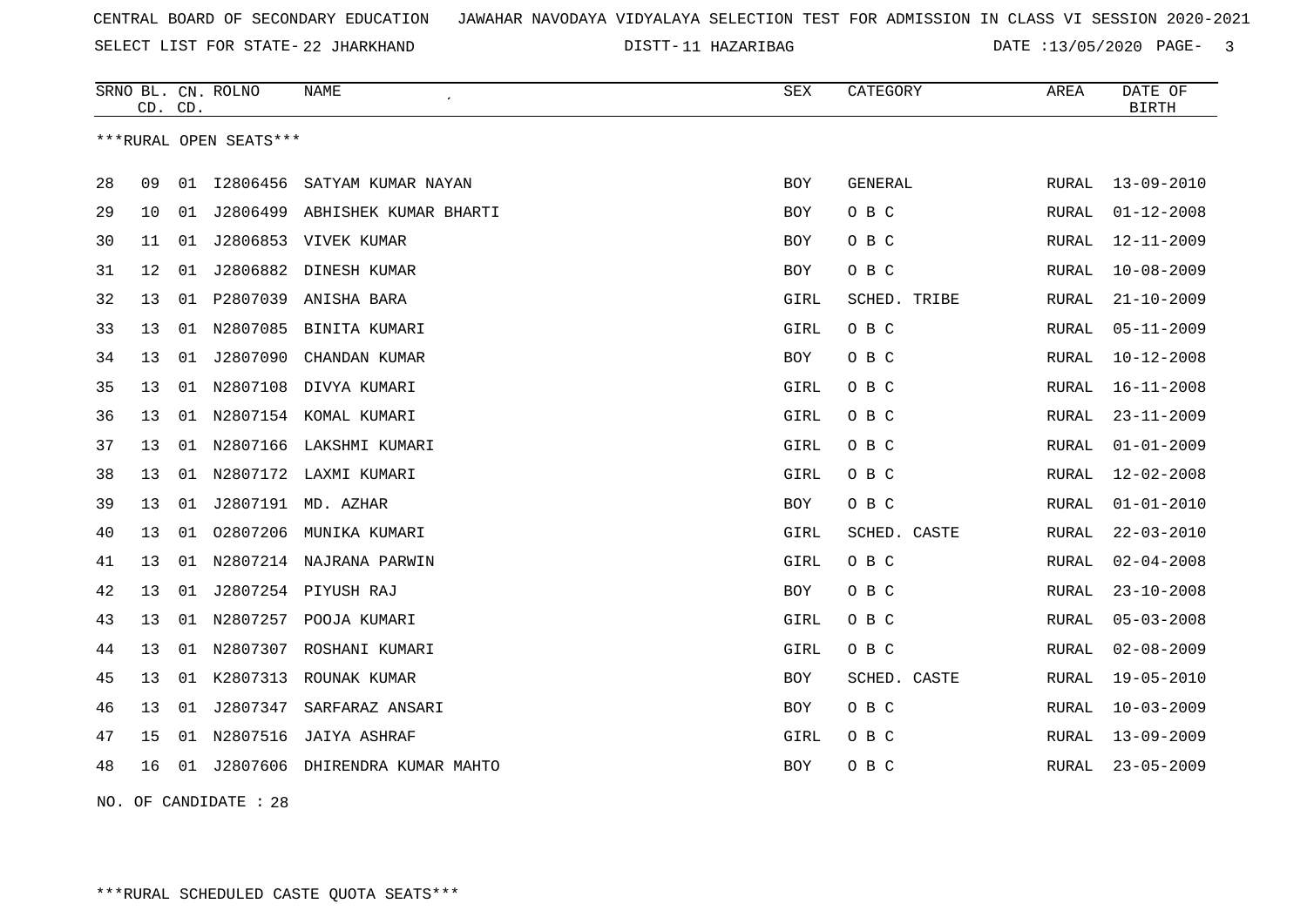SELECT LIST FOR STATE- DISTT- 22 JHARKHAND

11 HAZARIBAG DATE :13/05/2020 PAGE- 4

|    | CD. CD.         |    | SRNO BL. CN. ROLNO | NAME                                    | SEX        | CATEGORY     | AREA  | DATE OF<br>BIRTH |
|----|-----------------|----|--------------------|-----------------------------------------|------------|--------------|-------|------------------|
|    |                 |    |                    | ***RURAL SCHEDULED CASTE OUOTA SEATS*** |            |              |       |                  |
| 49 | 01              | 01 |                    | K2804292 CHANDAN KUMAR                  | <b>BOY</b> | SCHED. CASTE | RURAL | $01 - 01 - 2009$ |
| 50 | 02              | 01 |                    | K2804580 LUCKY NIGAM                    | BOY        | SCHED. CASTE | RURAL | 27-12-2009       |
| 51 | 04              | 01 |                    | K2805456 VIKASH GANJHU                  | BOY        | SCHED. CASTE | RURAL | $12 - 06 - 2008$ |
| 52 | 05              | 01 |                    | K2805470 AJAY KUMAR                     | <b>BOY</b> | SCHED. CASTE | RURAL | $02 - 03 - 2008$ |
| 53 | 0 <sub>5</sub>  | 01 | 02805525           | GUNGUN KUMARI                           | GIRL       | SCHED. CASTE | RURAL | $03 - 03 - 2009$ |
| 54 | 05              | 01 |                    | K2805554 MANISH KUMAR                   | <b>BOY</b> | SCHED. CASTE | RURAL | $01 - 01 - 2009$ |
| 55 | 05              | 01 |                    | K2805602 RAHUL KUMAR RAVIDAS            | BOY        | SCHED. CASTE | RURAL | $12 - 04 - 2009$ |
| 56 | 05              | 01 | K2805608           | RAVI KUMAR                              | <b>BOY</b> | SCHED. CASTE | RURAL | $05 - 03 - 2008$ |
| 57 | 05              | 01 | K2805637           | SATISH KUMAR                            | <b>BOY</b> | SCHED. CASTE | RURAL | $05 - 04 - 2008$ |
| 58 | 09              | 01 |                    | 02806378 KAYA KUMARI                    | GIRL       | SCHED. CASTE | RURAL | $21 - 01 - 2010$ |
| 59 | 10 <sup>°</sup> | 01 | K2806594           | SHIKHAR RAJ                             | <b>BOY</b> | SCHED. CASTE | RURAL | $18 - 11 - 2009$ |

NO. OF CANDIDATE : 11

# \*\*\*RURAL BACKWARD CLASS QUOTA SEATS\*\*\*

| 60 | 04              | 01    | N2805234 | MANISHA KUMARI       | GIRL       | O B C | RURAL | 15-05-2009       |
|----|-----------------|-------|----------|----------------------|------------|-------|-------|------------------|
| 61 | 05              | 01    | J2805483 | ANISH KUMAR          | BOY        | O B C | RURAL | 15-03-2010       |
| 62 | 06              | 01    | J2805705 | AMAN KUMAR           | <b>BOY</b> | O B C | RURAL | 12-12-2008       |
| 63 | 09              | 01    | J2806335 | AKASH KUMAR MEHTA    | <b>BOY</b> | O B C | RURAL | 15-10-2009       |
| 64 | 09              | 01    | J2806365 | DEORAJ GIRI          | <b>BOY</b> | O B C | RURAL | 22-01-2010       |
| 65 | 10              | 01    | J2806500 | ADARSH KUMAR         | <b>BOY</b> | O B C | RURAL | $09 - 10 - 2008$ |
| 66 | 10 <sup>°</sup> | . N 1 | N2806512 | ANUSHKA<br>BHARTI    | GIRL       | O B C | RURAL | $21 - 09 - 2008$ |
| 67 | 10 <sup>°</sup> | O 1   |          | J2806561 NIRAJ KUMAR | <b>BOY</b> | O B C | RURAL | $18 - 10 - 2009$ |
| 68 | 11              | 01    | N2806707 | NEHA KUMARI          | GIRL       | O B C | RURAL | $29 - 03 - 2008$ |
| 69 | 11              | 01    | J2806802 | SHIVJEET KUMAR       | <b>BOY</b> | O B C | RURAL | 08-09-2009       |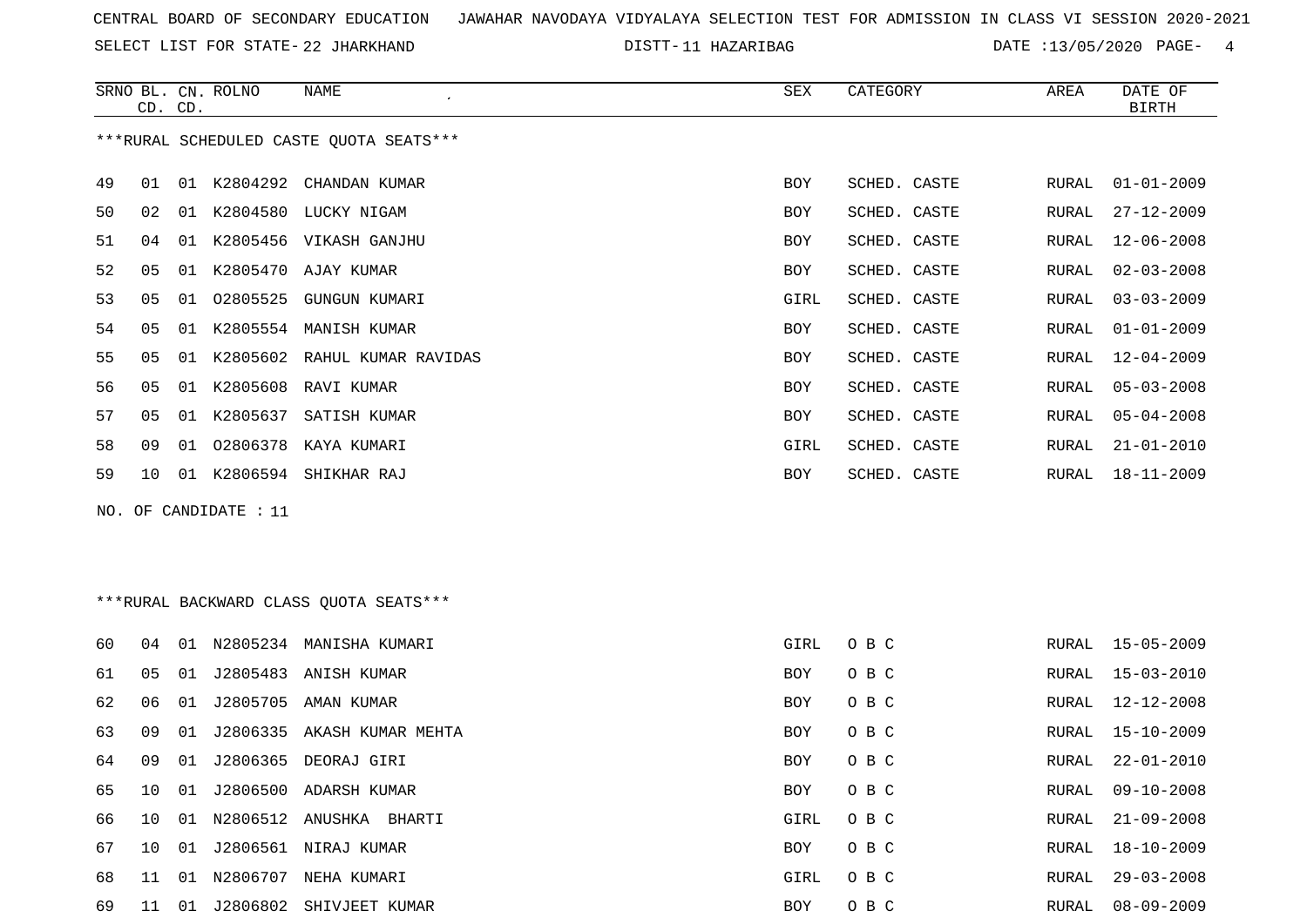SELECT LIST FOR STATE- DISTT- 22 JHARKHAND

11 HAZARIBAG DATE :13/05/2020 PAGE- 5

RURAL 16-06-2007

|    | CD. CD. |    | SRNO BL. CN. ROLNO    | <b>NAME</b><br>$\cdot$                  | SEX        | CATEGORY     | AREA  | DATE OF<br><b>BIRTH</b> |
|----|---------|----|-----------------------|-----------------------------------------|------------|--------------|-------|-------------------------|
|    |         |    |                       | *** RURAL BACKWARD CLASS QUOTA SEATS*** |            |              |       |                         |
| 70 | 12      | 01 | N2806885              | FROOTY KUMARI                           | GIRL       | O B C        | RURAL | $09 - 10 - 2008$        |
| 71 | 12      |    |                       | 01 N2806932 MUSKAN KUMARI               | GIRL       | O B C        | RURAL | $15 - 08 - 2008$        |
| 72 | 12      | 01 | J2806944              | PRASHANT<br>PUNJ                        | <b>BOY</b> | O B C        | RURAL | $26 - 08 - 2009$        |
| 73 | 12      | 01 | N2806983              | SHANTI KUMARI                           | GIRL       | O B C        | RURAL | $07 - 05 - 2007$        |
| 74 | 16      | 01 | J2807601              | CHANDAN KUMAR                           | <b>BOY</b> | O B C        | RURAL | $04 - 12 - 2009$        |
| 75 | 16      | 01 | J2807607              | JASWANT KUMAR                           | BOY        | O B C        | RURAL | $15 - 12 - 2008$        |
|    |         |    | NO. OF CANDIDATE : 16 |                                         |            |              |       |                         |
|    |         |    |                       |                                         |            |              |       |                         |
|    |         |    |                       | ***RURAL SCHEDULED TRIBE QUOTA SEATS*** |            |              |       |                         |
| 76 | 02      | 01 | L2804733              | SHANKAR KISPOTTA                        | <b>BOY</b> | SCHED. TRIBE | RURAL | $01 - 01 - 2008$        |
| 77 | 03      |    | 01 L2804829           | BIRENDRA KISKU                          | <b>BOY</b> | SCHED. TRIBE | RURAL | $21 - 09 - 2008$        |

78 05 01 L2805638 SATISH KUMAR BOY SCHED. TRIBE RURAL 16-06-2007

79 06 01 L2805709 AMIT TUDU BOY SCHED. TRIBE RURAL 01-01-2009

80 10 01 P2806505 ANISHA TIGGA GIRL SCHED. TRIBE RURAL 15-04-2010

NO. OF CANDIDATE : 5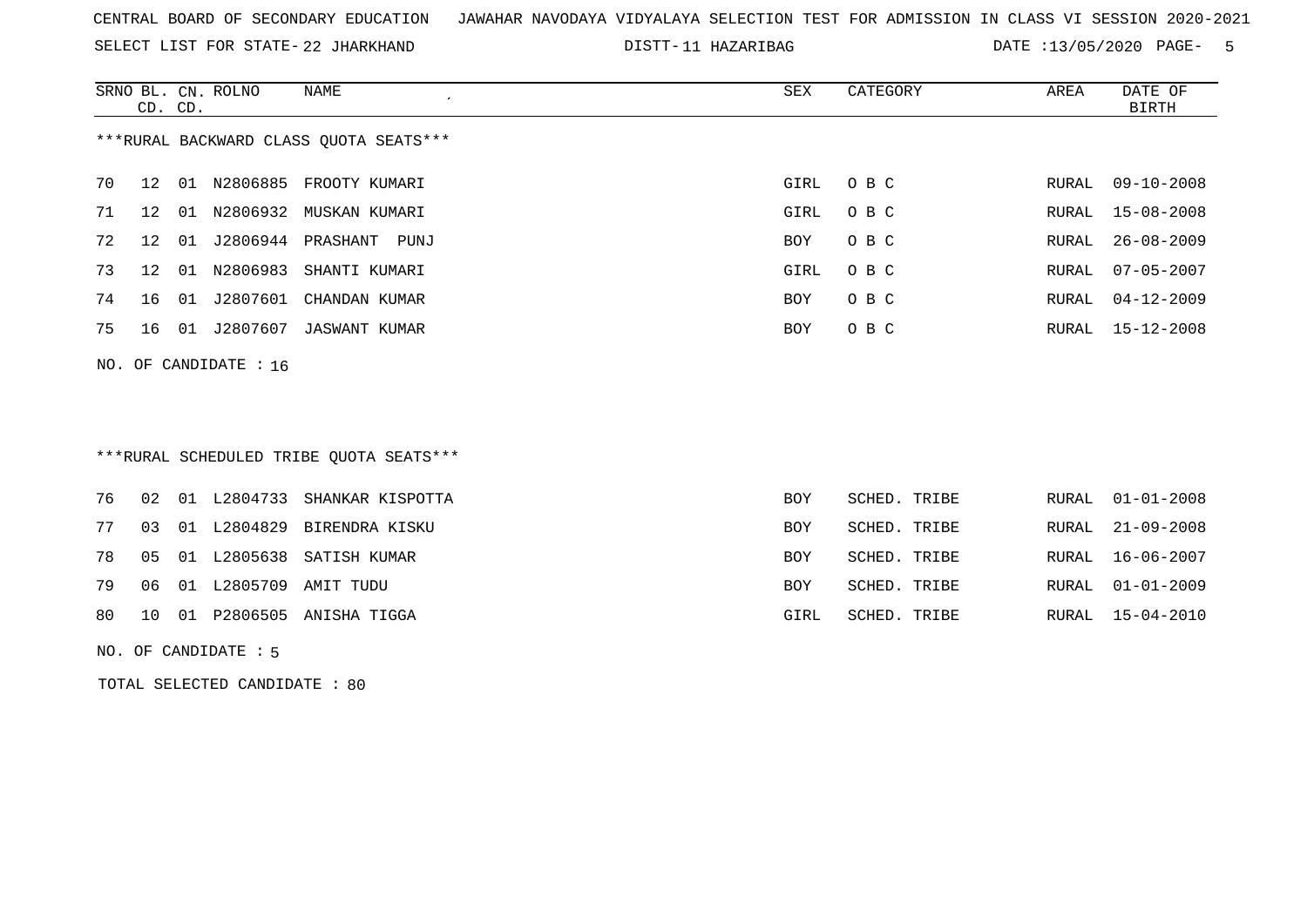SELECT LIST FOR STATE- DISTT- 22 JHARKHAND

12 KODERMA DATE :13/05/2020 PAGE- 1

|    |    | CD. CD. | SRNO BL. CN. ROLNO    | <b>NAME</b><br>$\lambda$               | SEX        | CATEGORY     | AREA          | DATE OF<br><b>BIRTH</b> |
|----|----|---------|-----------------------|----------------------------------------|------------|--------------|---------------|-------------------------|
|    |    |         | ***OPEN UR SEATS***   |                                        |            |              |               |                         |
| 1  | 01 |         |                       | 01 J2807664 ABHIMANYU BARNWAL          | BOY        | O B C        | RURAL         | $01 - 01 - 2008$        |
| 2  | 01 |         |                       | 01 M2807673 ADITI SINGH                | GIRL       | GENERAL      | RURAL         | $26 - 11 - 2008$        |
| 3  | 01 |         |                       | 01 K2807932 SACHIN KUMAR               | BOY        | SCHED. CASTE | RURAL         | $01 - 01 - 2008$        |
| 4  | 01 |         |                       | 01 K2807953 SANOJ KUMAR                | BOY        | SCHED. CASTE | RURAL         | $30 - 03 - 2008$        |
| 5  | 02 |         |                       | 01 J2808051 AARNAV VED                 | <b>BOY</b> | O B C        | RURAL         | $09 - 02 - 2010$        |
| 6  | 02 |         |                       | 01 J2808405 SIKENDRA JAISWAL           | BOY        | O B C        | RURAL         | $30 - 01 - 2009$        |
| 7  | 03 |         |                       | 01 N2808507 ANISHA KUMARI              | GIRL       | O B C        | ${\tt RURAL}$ | $01 - 01 - 2010$        |
| 8  | 04 |         |                       | 01 J2809005 ADITYA RANJAN              | <b>BOY</b> | O B C        | RURAL         | $15 - 11 - 2008$        |
| 9  | 05 |         |                       | 01 N2809323 ANJALI KUMARI              | GIRL       | O B C        | RURAL         | $02 - 05 - 2008$        |
| 10 | 06 |         |                       | 01 J2809586 KAUSHAL KUMAR              | <b>BOY</b> | O B C        |               | RURAL 12-02-2009        |
|    |    |         | NO. OF CANDIDATE : 10 |                                        |            |              |               |                         |
|    |    |         |                       |                                        |            |              |               |                         |
|    |    |         |                       |                                        |            |              |               |                         |
|    |    |         |                       | ***OPEN SCHEDULED CASTE QUOTA SEATS*** |            |              |               |                         |
| 11 | 02 |         |                       | 01 K2808393 SHASHI RANJAN              | <b>BOY</b> | SCHED. CASTE | RURAL         | $31 - 12 - 2009$        |
| 12 | 04 |         |                       | 01 K2808999 ABHIJEET PASWAN            | BOY        | SCHED. CASTE | RURAL         | $31 - 07 - 2009$        |
| 13 | 04 |         | 01 K2809161 OM KUMAR  |                                        | BOY        | SCHED. CASTE | RURAL         | $02 - 07 - 2008$        |
|    |    |         | NO. OF CANDIDATE : 3  |                                        |            |              |               |                         |
|    |    |         |                       |                                        |            |              |               |                         |
|    |    |         |                       |                                        |            |              |               |                         |

\*\*\*OPEN DISABLED QUOTA SEATS\*\*\*

14 04 01 J2808998 ABHAY KUMAR VERMA BOY O B C RURAL 10-12-2008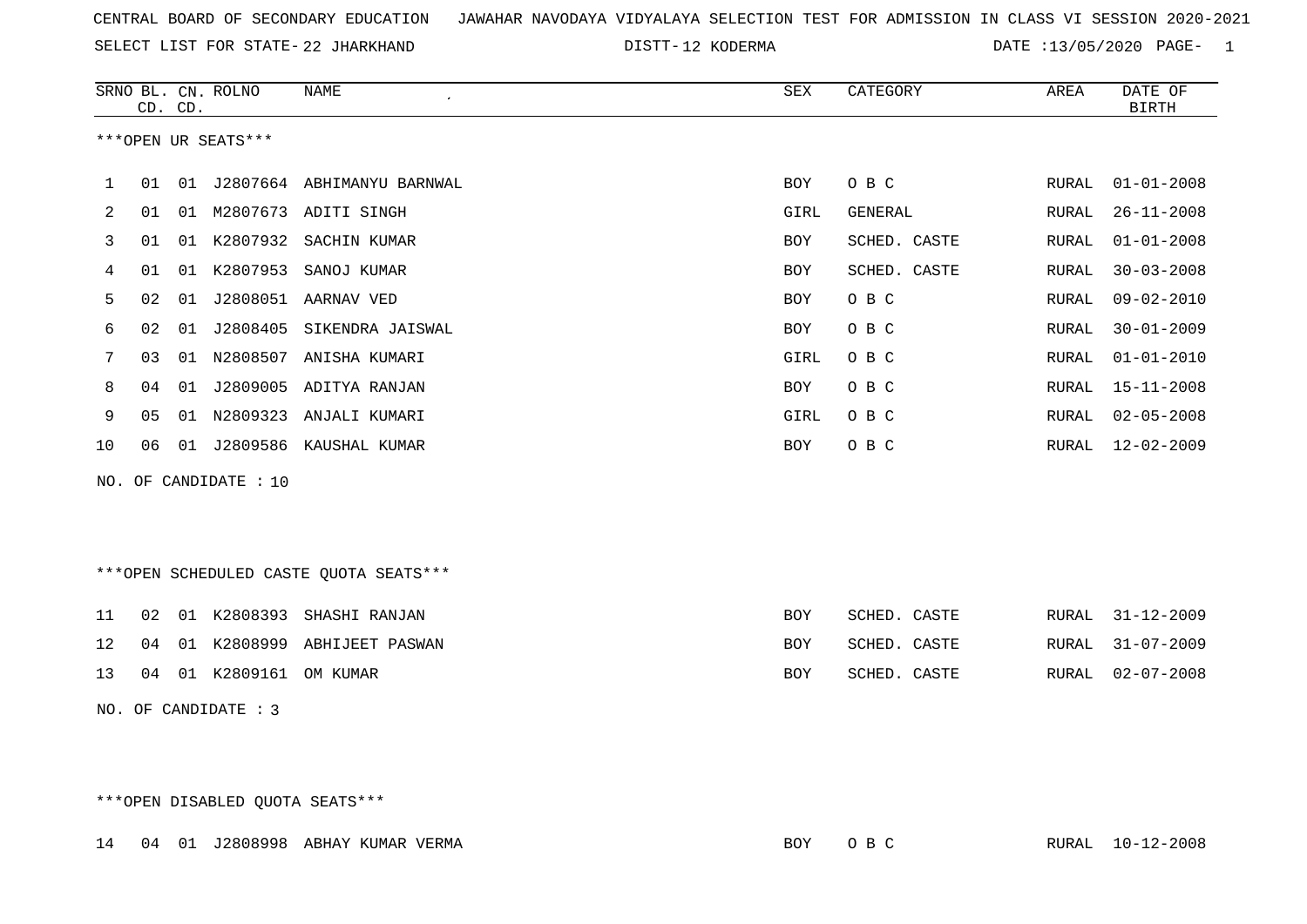|  |  |  | CENTRAL BOARD OF SECONDARY EDUCATION – JAWAHAR NAVODAYA VIDYALAYA SELECTION TEST FOR ADMISSION IN CLASS VI SESSION 2020-2021 |  |  |  |  |  |  |  |  |  |  |  |  |
|--|--|--|------------------------------------------------------------------------------------------------------------------------------|--|--|--|--|--|--|--|--|--|--|--|--|
|--|--|--|------------------------------------------------------------------------------------------------------------------------------|--|--|--|--|--|--|--|--|--|--|--|--|

SELECT LIST FOR STATE- DISTT- 22 JHARKHAND

DISTT-12 KODERMA DATE :13/05/2020 PAGE- 2

|    |    | CD. CD. | SRNO BL. CN. ROLNO     | NAME                                   | SEX        | CATEGORY     | AREA  | DATE OF<br><b>BIRTH</b> |
|----|----|---------|------------------------|----------------------------------------|------------|--------------|-------|-------------------------|
|    |    |         | NO. OF CANDIDATE : $1$ |                                        |            |              |       |                         |
|    |    |         |                        |                                        |            |              |       |                         |
|    |    |         |                        |                                        |            |              |       |                         |
|    |    |         |                        | *** OPEN BACKWARD CLASS QUOTA SEATS*** |            |              |       |                         |
| 15 | 01 |         |                        | 01 J2807919 RITESH KUMAR               | BOY        | O B C        | RURAL | $01 - 01 - 2009$        |
| 16 | 03 |         |                        | 01 F2808483 AKANKSHA KUMARI            | GIRL       | O B C        | URBAN | $14 - 09 - 2008$        |
| 17 | 03 |         |                        | 01 N2808865 ROUSHNI KUMARI             | GIRL       | O B C        | RURAL | 13-07-2009              |
| 18 | 04 |         |                        | 01 N2809186 PRIYANKA KUMARI            | GIRL       | O B C        | RURAL | $04 - 07 - 2008$        |
| 19 | 05 |         |                        | 01 N2809374 KHUSHI PRASAD              | GIRL       | O B C        | RURAL | $10 - 09 - 2007$        |
|    |    |         |                        |                                        |            |              |       |                         |
|    |    |         | NO. OF CANDIDATE : 5   |                                        |            |              |       |                         |
|    |    |         |                        |                                        |            |              |       |                         |
|    |    |         |                        | ***OPEN SCHEDULED TRIBE QUOTA SEATS*** |            |              |       |                         |
|    |    |         |                        |                                        |            |              |       |                         |
| 20 |    |         |                        | 01 01 L2807748 DEVENDRA AGERI          | BOY        | SCHED. TRIBE | RURAL | $01 - 01 - 2009$        |
|    |    |         | NO. OF CANDIDATE : 1   |                                        |            |              |       |                         |
|    |    |         |                        |                                        |            |              |       |                         |
|    |    |         |                        |                                        |            |              |       |                         |
|    |    |         | ***RURAL OPEN SEATS*** |                                        |            |              |       |                         |
|    |    |         |                        |                                        |            |              |       |                         |
| 21 | 01 |         |                        | 01 J2807682 ALOK KUMAR                 | BOY        | O B C        | RURAL | $06 - 04 - 2009$        |
| 22 |    |         |                        | 01 01 J2807714 ARYAN KUMAR             | <b>BOY</b> | O B C        | RURAL | $01 - 01 - 2009$        |
| 23 | 01 |         |                        | 01 J2807746 DEEPAK KUMAR YADAV         | <b>BOY</b> | O B C        | RURAL | $02 - 02 - 2009$        |
| 24 | 01 | 01      |                        | J2807791 KRISHNA KUMAR                 | BOY        | O B C        | RURAL | $27 - 08 - 2008$        |
| 25 | 02 |         |                        | 01 J2808135 GAUTAM KUMAR PANDIT        | BOY        | O B C        | RURAL | $04 - 03 - 2008$        |
| 26 | 02 |         |                        | 01 J2808137 GOLU KUMAR                 | BOY        | O B C        | RURAL | $07 - 09 - 2009$        |
| 27 |    |         |                        | 02 01 J2808230 MONU KUMAR              | BOY        | $O$ B $C$    |       | RURAL 10-12-2009        |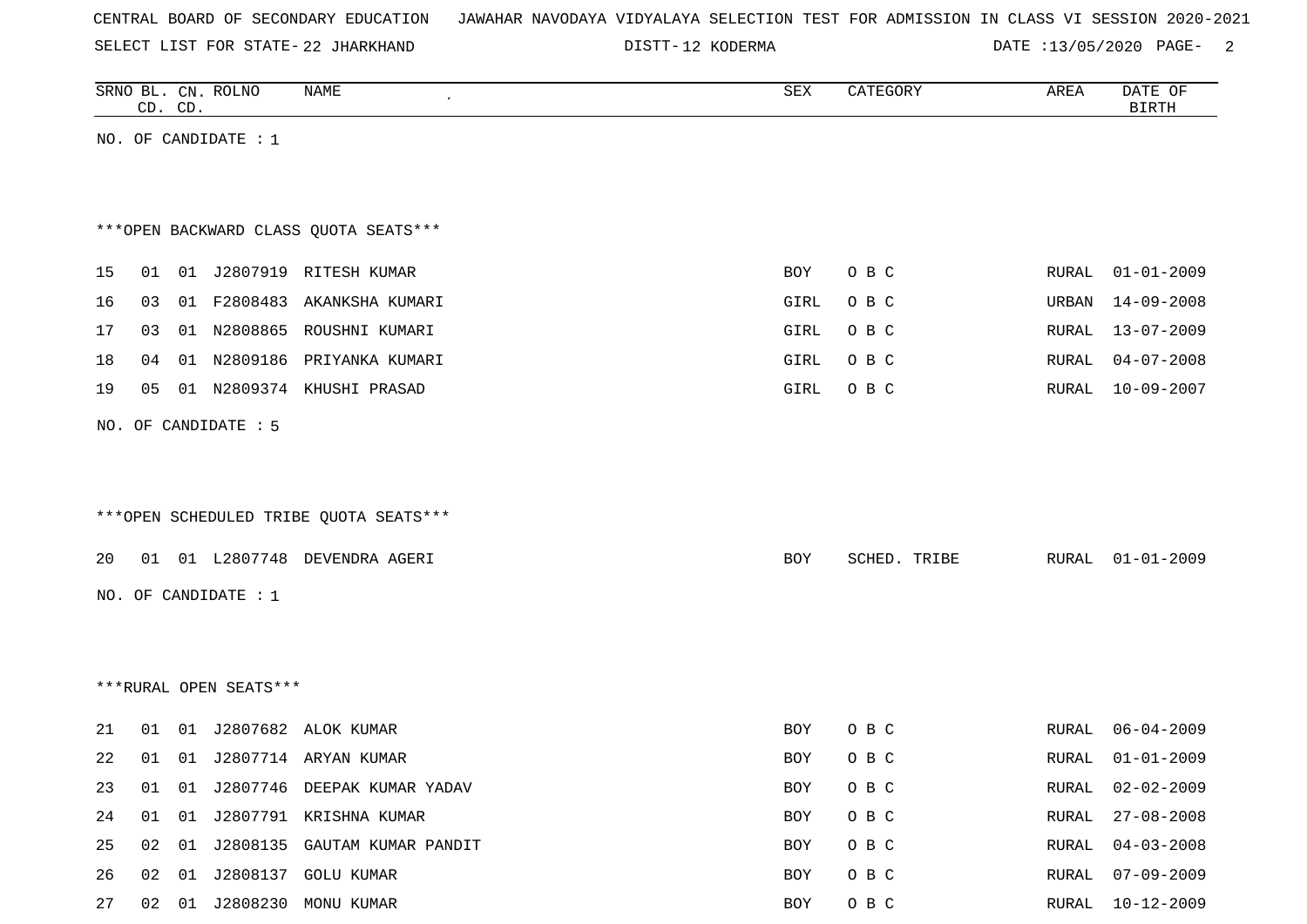SELECT LIST FOR STATE- DISTT- 22 JHARKHAND

12 KODERMA DATE :13/05/2020 PAGE- 3

|    |    | CD. CD. | SRNO BL. CN. ROLNO     | NAME                          | SEX        | CATEGORY | AREA          | DATE OF<br>$\operatorname{BIRTH}$ |
|----|----|---------|------------------------|-------------------------------|------------|----------|---------------|-----------------------------------|
|    |    |         | ***RURAL OPEN SEATS*** |                               |            |          |               |                                   |
| 28 | 02 | 01      |                        | I2808293 PUYUSH RAJ           | BOY        | GENERAL  | RURAL         | $04 - 05 - 2008$                  |
| 29 | 02 | 01      | J2808429               | SUNIL KUMAR YADAV             | BOY        | O B C    | RURAL         | $31 - 12 - 2008$                  |
| 30 | 02 | 01      |                        | M2808451 VAISHNAVI RAJ        | GIRL       | GENERAL  | RURAL         | $02 - 07 - 2008$                  |
| 31 | 02 | 01      |                        | J2808464 VIVEK KUMAR          | BOY        | O B C    | RURAL         | $01 - 08 - 2008$                  |
| 32 | 03 | 01      |                        | J2808585 DEEPAK KUMAR         | BOY        | O B C    | RURAL         | $02 - 02 - 2010$                  |
| 33 | 03 | 01      | N2808618               | JIGYASHA YADAV                | GIRL       | O B C    | RURAL         | $12 - 06 - 2009$                  |
| 34 | 03 |         |                        | 01 N2808705 MANTSHA PARVIN    | GIRL       | O B C    | RURAL         | $16 - 03 - 2008$                  |
| 35 | 03 | 01      |                        | J2808781 PRINCE KUMAR         | BOY        | O B C    | RURAL         | $12 - 06 - 2009$                  |
| 36 | 04 |         |                        | 01 N2809003 ADITI ALOK        | GIRL       | O B C    | <b>RURAL</b>  | $04 - 03 - 2009$                  |
| 37 | 04 | 01      | N2809104               | KHOOSHI KUMARI                | GIRL       | O B C    | RURAL         | $07 - 03 - 2008$                  |
| 38 | 04 | 01      | M2809243               | SANIYA PRAVEEN                | GIRL       | GENERAL  | RURAL         | $01 - 01 - 2008$                  |
| 39 | 04 | 01      | J2809260               | SHASHIKANT KUMAR              | BOY        | O B C    | <b>RURAL</b>  | $25 - 12 - 2009$                  |
| 40 | 04 | 01      | M2809267               | SONALI KUMARI                 | GIRL       | GENERAL  | RURAL         | $15 - 06 - 2008$                  |
| 41 | 05 | 01      | M2809389               | MUSKAN KUMARI                 | GIRL       | GENERAL  | RURAL         | $08 - 06 - 2007$                  |
| 42 | 05 | 01      |                        | J2809408 PRABHAT PRASAD       | <b>BOY</b> | O B C    | RURAL         | $21 - 10 - 2009$                  |
| 43 | 05 | 01      | I2809419               | PRITAM                        | <b>BOY</b> | GENERAL  | RURAL         | $18 - 12 - 2009$                  |
| 44 | 05 | 01      |                        | J2809497 VISHAL KUMAR         | BOY        | O B C    | RURAL         | $15 - 09 - 2008$                  |
| 45 | 06 | 01      |                        | J2809515 AMARJEET KUMAR YADAV | <b>BOY</b> | O B C    | ${\tt RURAL}$ | $30 - 12 - 2008$                  |
| 46 | 06 | 01      |                        | 12809540 ASHISH KUMAR SINGH   | BOY        | GENERAL  | RURAL         | $01 - 01 - 2009$                  |
| 47 | 06 | 01      | J2809677               | RAMPRAVESH YADAV              | BOY        | O B C    | RURAL         | $12 - 09 - 2009$                  |
| 48 | 06 | 01      | J2809701               | SACHIN KUMAR YADAV            | <b>BOY</b> | O B C    | RURAL         | $01 - 01 - 2009$                  |
| 49 | 06 | 01      | J2809755               | SUDHANSHU KUMAR               | <b>BOY</b> | O B C    | RURAL         | $27 - 08 - 2009$                  |
| 50 | 06 | 01      |                        | J2809790 VIVEK YADAV          | <b>BOY</b> | O B C    | <b>RURAL</b>  | $01 - 01 - 2009$                  |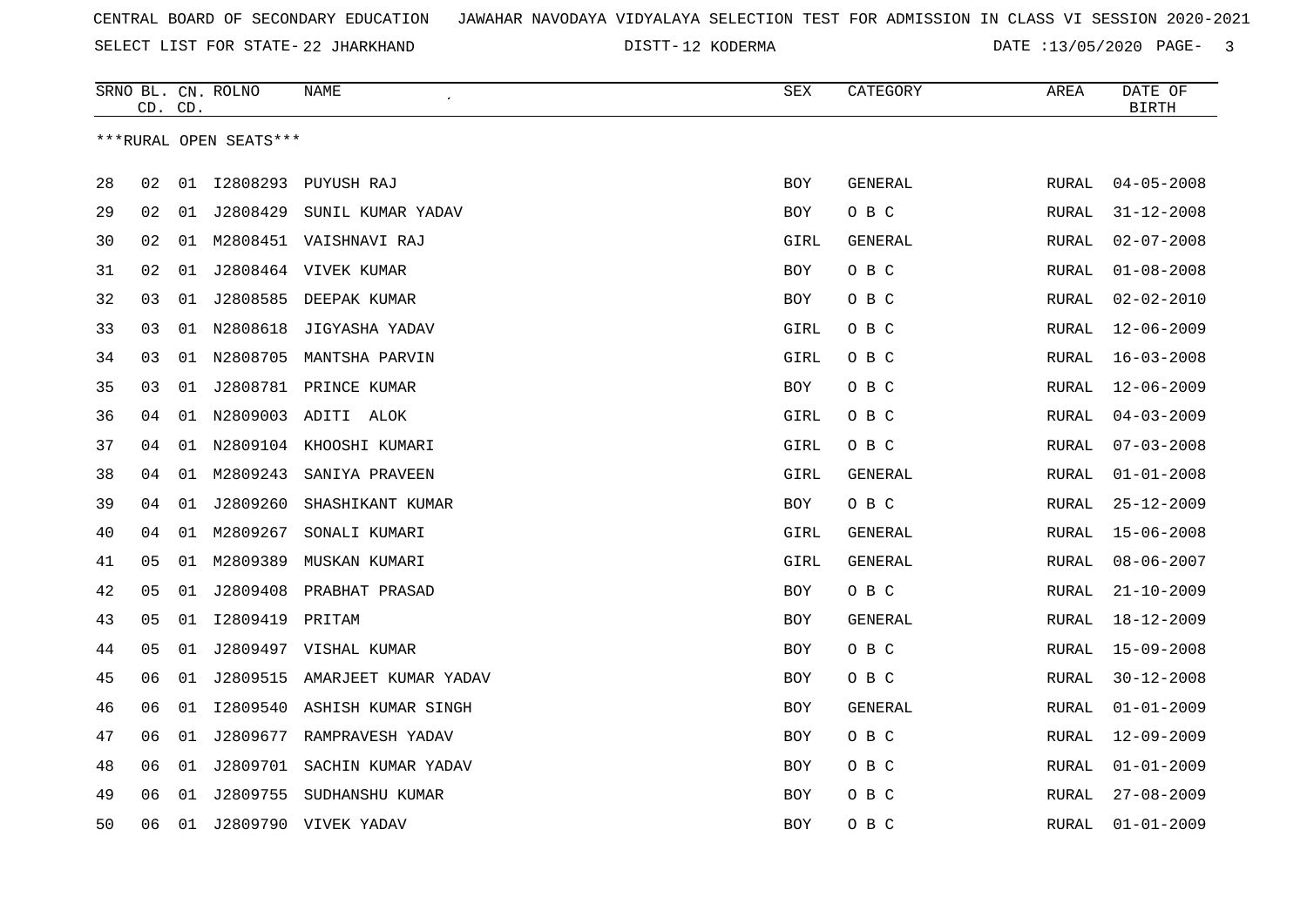| CENTRAL BOARD OF SECONDARY EDUCATION – JAWAHAR NAVODAYA VIDYALAYA SELECTION TEST FOR ADMISSION IN CLASS VI SESSION 2020-2021 |  |  |  |
|------------------------------------------------------------------------------------------------------------------------------|--|--|--|
|------------------------------------------------------------------------------------------------------------------------------|--|--|--|

SELECT LIST FOR STATE- DISTT- 22 JHARKHAND 12 KODERMA DATE :13/05/2020 PAGE- 4

|    | CD. CD. |    | SRNO BL. CN. ROLNO    | <b>NAME</b>                              | <b>SEX</b> | CATEGORY     | AREA         | DATE OF<br><b>BIRTH</b> |
|----|---------|----|-----------------------|------------------------------------------|------------|--------------|--------------|-------------------------|
|    |         |    | NO. OF CANDIDATE : 30 |                                          |            |              |              |                         |
|    |         |    |                       |                                          |            |              |              |                         |
|    |         |    |                       |                                          |            |              |              |                         |
|    |         |    |                       | *** RURAL SCHEDULED CASTE QUOTA SEATS*** |            |              |              |                         |
| 51 | 01      |    | 01 K2807728           | BADAL KUMAR                              | <b>BOY</b> | SCHED. CASTE | RURAL        | $01 - 01 - 2009$        |
| 52 | 01      |    |                       | 01 K2807745 DEEPAK KUMAR PASWAN          | BOY        | SCHED. CASTE | RURAL        | $01 - 02 - 2008$        |
| 53 | 01      |    |                       | 01 K2807753 DIMOND KUMAR                 | <b>BOY</b> | SCHED. CASTE | RURAL        | $01 - 01 - 2008$        |
| 54 | 01      | 01 |                       | 02807888 RADHA KUMARI                    | GIRL       | SCHED. CASTE | RURAL        | $06 - 04 - 2010$        |
| 55 | 01      |    |                       | 01 K2807930 ROUSHAN RAJ                  | <b>BOY</b> | SCHED. CASTE | <b>RURAL</b> | $12 - 03 - 2008$        |
| 56 | 01      |    |                       | 01 K2808049 VIVEK KUMAR                  | BOY        | SCHED. CASTE | RURAL        | $01 - 01 - 2008$        |
| 57 | 01      |    |                       | 01 K2808050 VIVEK KUMAR PASWAN           | BOY        | SCHED. CASTE | RURAL        | $01 - 01 - 2009$        |
| 58 | 02      | 01 | K2808431              | SUNNY KUMAR                              | BOY        | SCHED. CASTE | RURAL        | $27 - 08 - 2008$        |
| 59 | 03      |    |                       | 01  02808624  JULI KUMARI                | GIRL       | SCHED. CASTE | RURAL        | $16 - 07 - 2008$        |
|    |         |    | NO. OF CANDIDATE : 9  |                                          |            |              |              |                         |
|    |         |    |                       |                                          |            |              |              |                         |
|    |         |    |                       |                                          |            |              |              |                         |
|    |         |    |                       | *** RURAL BACKWARD CLASS QUOTA SEATS***  |            |              |              |                         |
| 60 | 01      |    |                       | 01 N2807769 JYOTI KUMARI                 | GIRL       | O B C        | RURAL        | $11 - 07 - 2009$        |
| 61 | 01      |    |                       | 01 J2807778 KAPILDEV YADAV               | BOY        | O B C        | RURAL        | $28 - 12 - 2008$        |
| 62 | 01      | 01 |                       | J2807796 KUMAR GAURAV                    | <b>BOY</b> | O B C        | <b>RURAL</b> | 19-09-2009              |
| 63 | 01      |    |                       | 01 N2807809 LAXMI KUMARI                 | GIRL       | O B C        | RURAL        | $01 - 01 - 2009$        |
| 64 | 01      |    |                       | 01 N2807884 PRIYA BULBUL                 | GIRL       | O B C        | RURAL        | $30 - 09 - 2008$        |
| 65 | 01      | 01 |                       | J2807960 SATISH KUMAR YADAV              | BOY        | O B C        | RURAL        | $12 - 04 - 2009$        |
| 66 | 01      |    |                       | 01 N2807983 SHRUTI KUMARI                | GIRL       | O B C        | RURAL        | $10 - 08 - 2008$        |

67 01 01 N2807995 SONALI KUMARI GIRL O B C RURAL 20-09-2009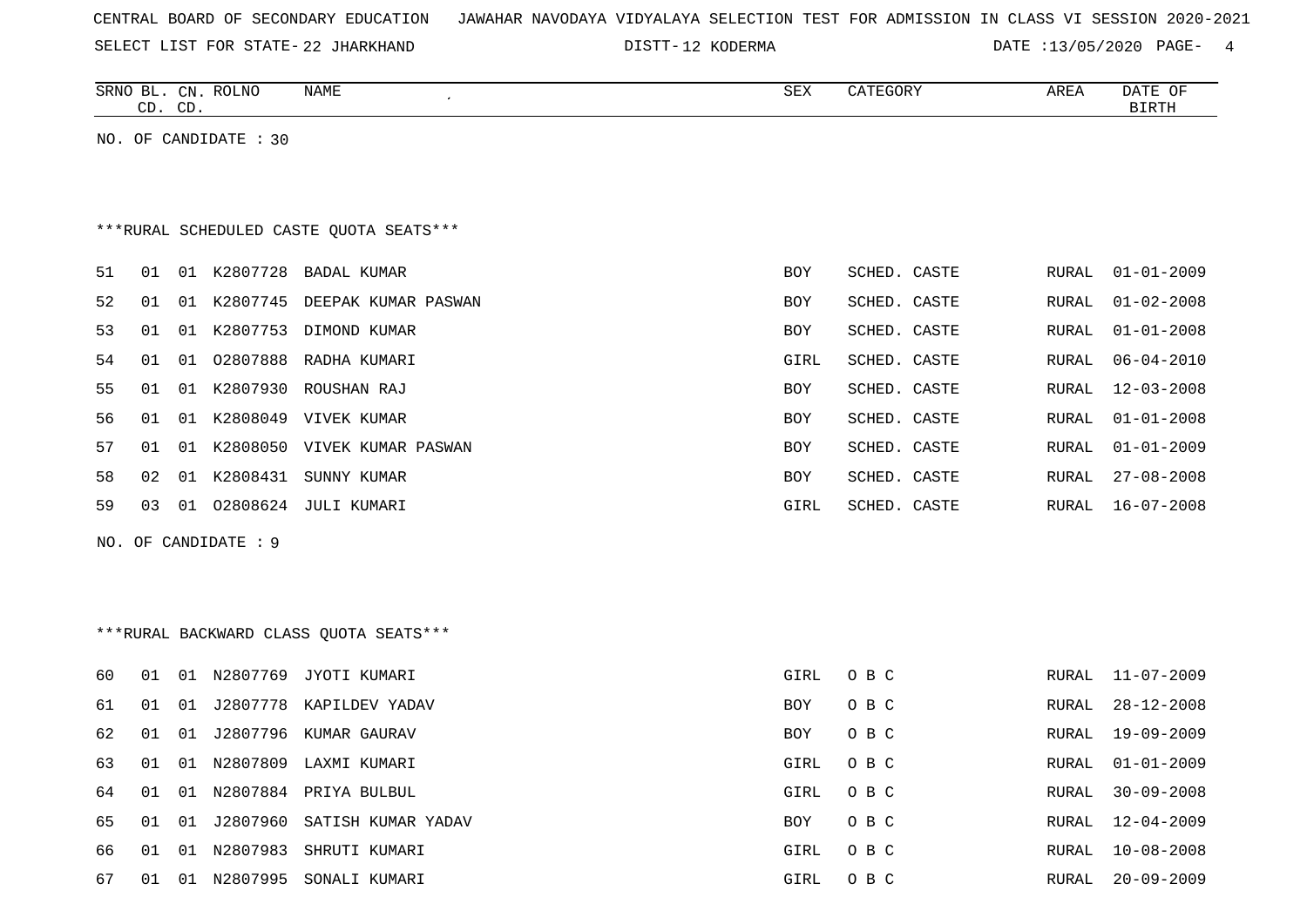|  |  |  |  | CENTRAL BOARD OF SECONDARY EDUCATION GJAWAHAR NAVODAYA VIDYALAYA SELECTION TEST FOR ADMISSION IN CLASS VI SESSION 2020-2021 |  |  |  |  |  |  |  |  |  |  |  |
|--|--|--|--|-----------------------------------------------------------------------------------------------------------------------------|--|--|--|--|--|--|--|--|--|--|--|
|--|--|--|--|-----------------------------------------------------------------------------------------------------------------------------|--|--|--|--|--|--|--|--|--|--|--|

SELECT LIST FOR STATE- DISTT- 22 JHARKHAND

12 KODERMA DATE :13/05/2020 PAGE- 5

|     | CD. CD. |    | SRNO BL. CN. ROLNO | <b>NAME</b>                             | SEX        | CATEGORY     | AREA         | DATE OF<br><b>BIRTH</b> |
|-----|---------|----|--------------------|-----------------------------------------|------------|--------------|--------------|-------------------------|
|     |         |    |                    | ***RURAL BACKWARD CLASS OUOTA SEATS***  |            |              |              |                         |
| 68  | 02      | 01 | N2808081           | ANJALI KUMARI                           | GIRL       | O B C        | <b>RURAL</b> | $18 - 10 - 2008$        |
| 69  | 02      | 01 | J2808114           | BHANU PRASAD                            | <b>BOY</b> | O B C        | <b>RURAL</b> | $01 - 01 - 2009$        |
| 70  | 02      | 01 | J2808188           | KUMAR YESHRAJ                           | <b>BOY</b> | O B C        | <b>RURAL</b> | $06 - 06 - 2010$        |
| 71  | 02      | 01 | J2808317           | RANJAN KUMAR                            | <b>BOY</b> | O B C        | <b>RURAL</b> | $01 - 08 - 2008$        |
| 72  | 02      | 01 | J2808463           | VIVEK KUMAR                             | <b>BOY</b> | O B C        | <b>RURAL</b> | $26 - 12 - 2009$        |
| 73  | 04      | 01 | N2809049           | ASHYA PARVIN                            | GIRL       | O B C        | <b>RURAL</b> | $17 - 03 - 2008$        |
| 74  | 04      | 01 | N2809264           | SHIVRANI KUMARI                         | GIRL       | O B C        | <b>RURAL</b> | $01 - 01 - 2009$        |
| 75  | 05      | 01 | N2809413           | PREMA KUMARI                            | GIRL       | O B C        | <b>RURAL</b> | $12 - 03 - 2009$        |
| NO. |         |    | OF CANDIDATE : 16  |                                         |            |              |              |                         |
|     |         |    |                    |                                         |            |              |              |                         |
|     |         |    |                    | ***RURAL SCHEDULED TRIBE QUOTA SEATS*** |            |              |              |                         |
| 76  | 01      | 01 | K2807806           | LAKSHY PRKASH                           | <b>BOY</b> | SCHED. CASTE | <b>RURAL</b> | $12 - 03 - 2009$        |
| 77  | 01      | 01 | L2807831           | MITHLESH KUMAR PASI                     | <b>BOY</b> | SCHED. TRIBE | <b>RURAL</b> | $16 - 08 - 2009$        |
| 78  | 04      | 01 | L2809062           | CHANDRAMOULI MURMU                      | <b>BOY</b> | SCHED. TRIBE | <b>RURAL</b> | $31 - 12 - 2008$        |

|  |  | 79 06 01 P2809525 ANJALI KUMARI  | GIRL | SCHED. TRIBE |  | RURAL 01-01-2009 |
|--|--|----------------------------------|------|--------------|--|------------------|
|  |  | 80 06 01 K2809725 SHIVAM RAMAYAN | BOY  | SCHED. CASTE |  | RURAL 05-10-2009 |

NO. OF CANDIDATE : 5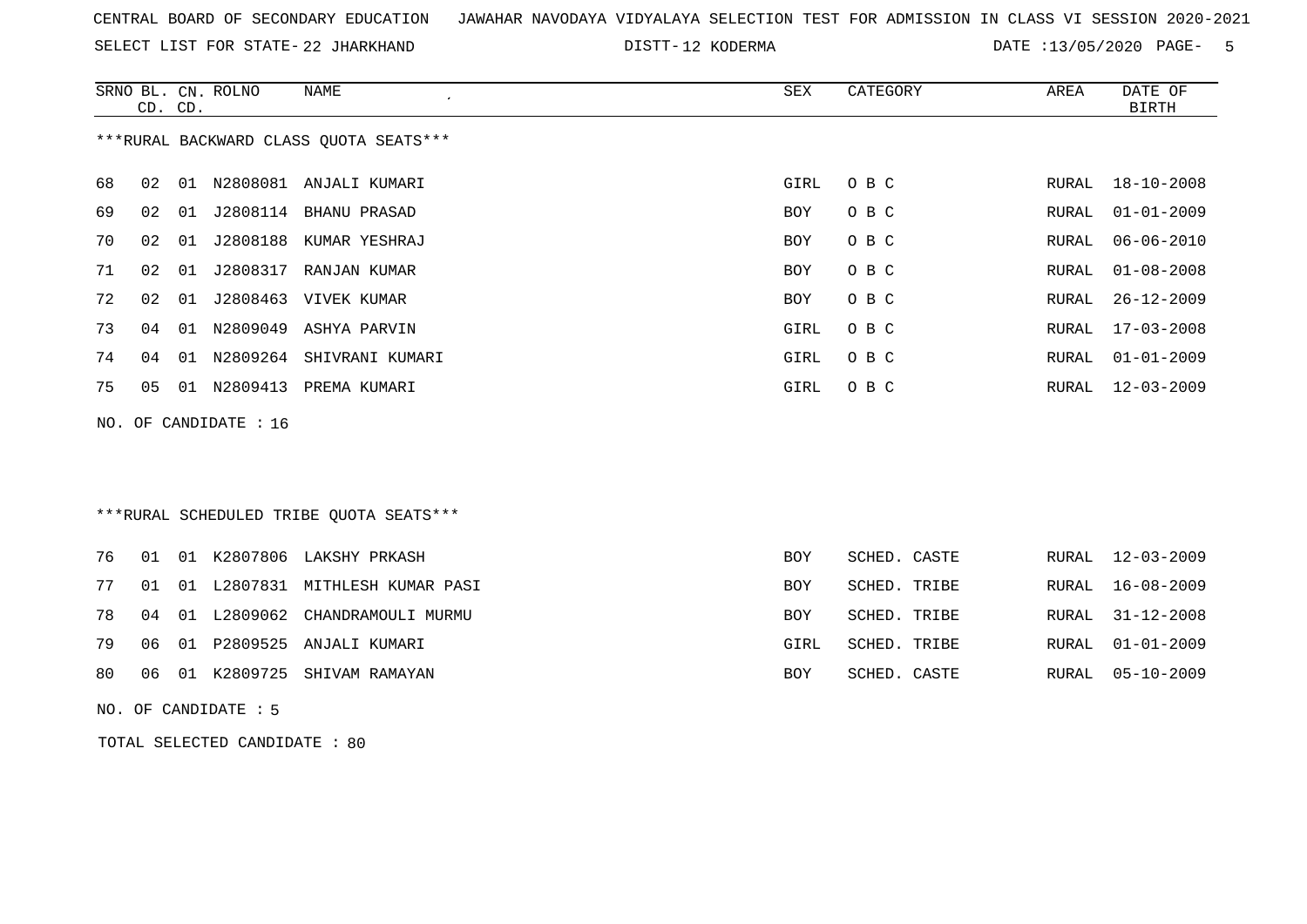SELECT LIST FOR STATE- DISTT- 22 JHARKHAND

DISTT-13 LOHARDAGA DATE :13/05/2020 PAGE- 1

|    |    | CD. CD. | SRNO BL. CN. ROLNO   | NAME                                   | SEX        | CATEGORY       | AREA  | DATE OF<br><b>BIRTH</b> |
|----|----|---------|----------------------|----------------------------------------|------------|----------------|-------|-------------------------|
|    |    |         | ***OPEN UR SEATS***  |                                        |            |                |       |                         |
| ı  | 02 | 01      |                      | J2809957 ADITY RAJ                     | <b>BOY</b> | O B C          | RURAL | $10 - 04 - 2008$        |
| 2  | 03 |         |                      | 01 J2810290 PRINCE KUMAR               | BOY        | O B C          | RURAL | $01 - 01 - 2009$        |
| 3  | 03 |         |                      | 01 E2810402 TRISHA KUMARI              | GIRL       | <b>GENERAL</b> | URBAN | $01 - 01 - 2009$        |
| 4  | 05 | 01      |                      | J2810640 ARYAN KUMAR                   | BOY        | O B C          | RURAL | $18 - 08 - 2009$        |
| 5  | 07 |         |                      | 01 M2811002 AKANSHA KUMARI             | GIRL       | GENERAL        | RURAL | $07 - 08 - 2008$        |
|    |    |         | NO. OF CANDIDATE : 5 |                                        |            |                |       |                         |
|    |    |         |                      |                                        |            |                |       |                         |
|    |    |         |                      |                                        |            |                |       |                         |
|    |    |         |                      | ***OPEN SCHEDULED CASTE QUOTA SEATS*** |            |                |       |                         |
| 6  | 02 |         |                      | 01  02810054  PINKI KUMARI             | GIRL       | SCHED. CASTE   | RURAL | $19 - 06 - 2008$        |
| 7  | 05 |         | 01 K2810603 AMIT RAM |                                        | <b>BOY</b> | SCHED. CASTE   | RURAL | $23 - 10 - 2008$        |
| 8  | 07 |         |                      | 01 02811033 KAJAL KUMARI               | GIRL       | SCHED. CASTE   | RURAL | 14-01-2009              |
|    |    |         | NO. OF CANDIDATE : 3 |                                        |            |                |       |                         |
|    |    |         |                      |                                        |            |                |       |                         |
|    |    |         |                      |                                        |            |                |       |                         |
|    |    |         |                      | *** OPEN BACKWARD CLASS QUOTA SEATS*** |            |                |       |                         |
| 9  | 02 |         |                      | 01 N2809976 ANURADHA KUMARI            | GIRL       | O B C          | RURAL | $05 - 09 - 2010$        |
| 10 | 03 | 01      | J2810273             | NIKHIL KUMAR                           | <b>BOY</b> | O B C          | RURAL | $01 - 01 - 2010$        |
| 11 | 03 | 01      |                      | J2810372 SHUBHAM KUMAR                 | <b>BOY</b> | O B C          | RURAL | $03 - 08 - 2008$        |
| 12 | 07 | 01      |                      | J2811046 MD SAHIL AKHTAR               | BOY        | O B C          | RURAL | $20 - 08 - 2009$        |
| 13 | 07 |         |                      | 01 N2811101 TULIKA KUMARI              | GIRL       | O B C          | RURAL | $20 - 06 - 2009$        |
|    |    |         |                      |                                        |            |                |       |                         |

NO. OF CANDIDATE : 5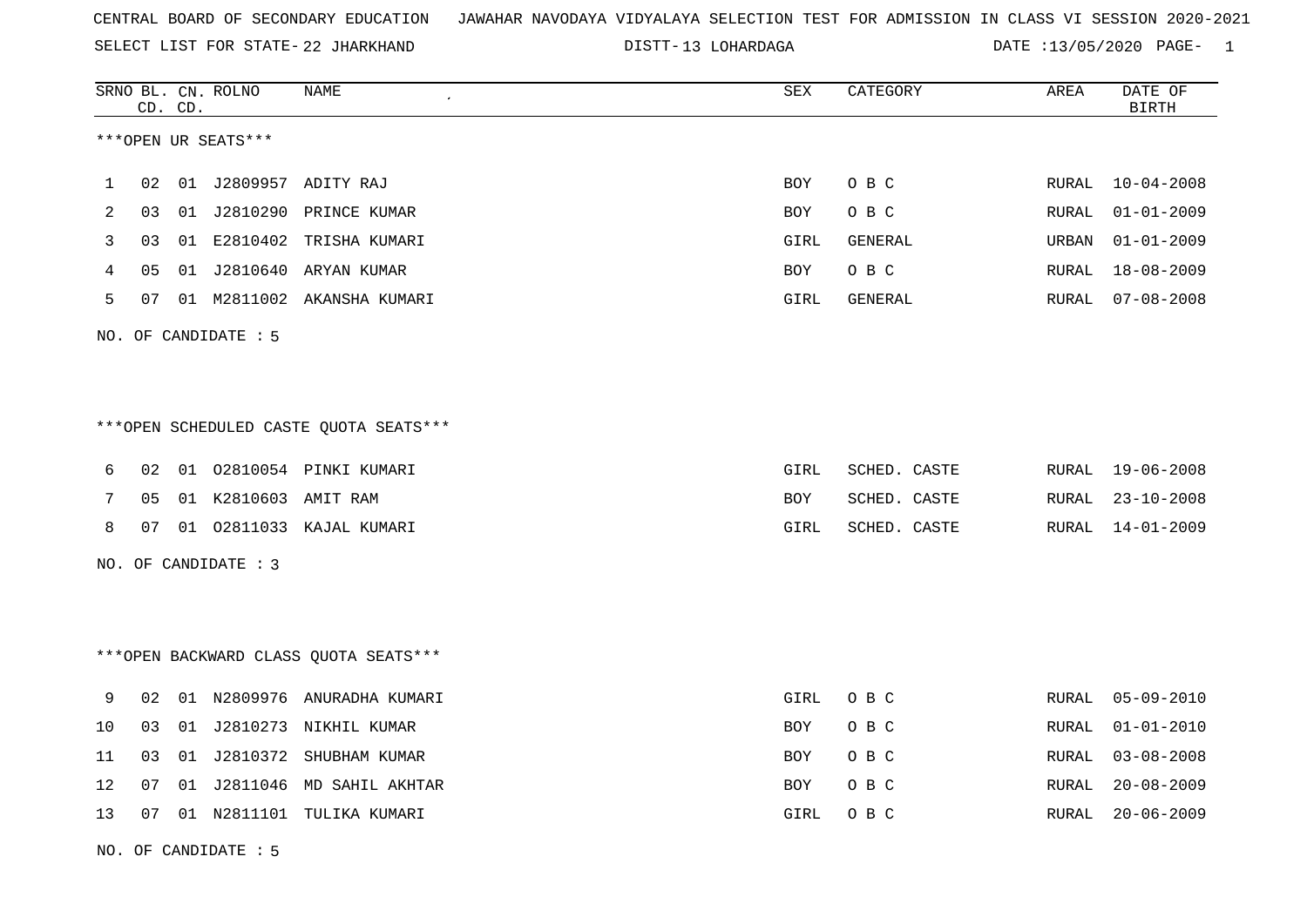SELECT LIST FOR STATE- DISTT- 22 JHARKHAND

DISTT-13 LOHARDAGA DATE :13/05/2020 PAGE- 2

|    |    | CD. CD. | SRNO BL. CN. ROLNO     | NAME                                   | <b>SEX</b> | CATEGORY     | AREA         | DATE OF<br>BIRTH |
|----|----|---------|------------------------|----------------------------------------|------------|--------------|--------------|------------------|
|    |    |         |                        | ***OPEN SCHEDULED TRIBE QUOTA SEATS*** |            |              |              |                  |
| 14 | 01 |         |                        | 01 L2809904 RAKESH ORAON               | BOY        | SCHED. TRIBE | RURAL        | $04 - 05 - 2008$ |
| 15 | 03 |         |                        | 01 D2810271 NIKESH BHAGAT              | BOY        | SCHED. TRIBE | URBAN        | $01 - 01 - 2009$ |
| 16 | 03 |         |                        | 01 L2810285 PAWAN ORAON                | BOY        | SCHED. TRIBE | RURAL        | $24 - 08 - 2009$ |
| 17 | 03 |         |                        | 01 L2810288 PREM SAGAR TIGGA           | BOY        | SCHED. TRIBE | RURAL        | $28 - 11 - 2007$ |
| 18 | 03 |         |                        | 01 D2810333 ROHIT ORAON                | BOY        | SCHED. TRIBE | URBAN        | $10 - 10 - 2008$ |
| 19 | 05 |         |                        | 01 L2810595 AKASH BHAGAT               | <b>BOY</b> | SCHED. TRIBE | RURAL        | $21 - 12 - 2008$ |
| 20 | 06 |         |                        | 01 P2810980 SEEMA KUMARI               | GIRL       | SCHED. TRIBE | RURAL        | $17 - 06 - 2008$ |
|    |    |         | NO. OF CANDIDATE : 7   |                                        |            |              |              |                  |
|    |    |         |                        |                                        |            |              |              |                  |
|    |    |         |                        |                                        |            |              |              |                  |
|    |    |         | ***RURAL OPEN SEATS*** |                                        |            |              |              |                  |
| 21 | 01 |         |                        | 01 L2809809 ANMOL ORAON                | BOY        | SCHED. TRIBE | RURAL        | $23 - 11 - 2009$ |
| 22 | 01 |         |                        | 01 L2809843 DIVYANSHU RAJ ORAON        | <b>BOY</b> | SCHED. TRIBE | <b>RURAL</b> | $27 - 11 - 2009$ |
| 23 | 02 |         |                        | 01 L2809960 AMAN ORAON                 | BOY        | SCHED. TRIBE | RURAL        | $29 - 06 - 2008$ |
| 24 | 02 |         |                        | 01 J2810006 HARSH RAJ MODANWAL         | BOY        | O B C        | RURAL        | $15 - 12 - 2008$ |
| 25 | 03 |         |                        | 01 L2810191 BINIT ORAON                | BOY        | SCHED. TRIBE | <b>RURAL</b> | $24 - 04 - 2009$ |
| 26 | 03 |         |                        | 01 J2810255 MD. INTEKHAB RAJA          | <b>BOY</b> | O B C        | <b>RURAL</b> | $08 - 06 - 2010$ |
| 27 | 03 |         |                        | 01 I2810404 VAIBHAV KUMAR SINGH        | BOY        | GENERAL      | RURAL        | $27 - 03 - 2009$ |
| 28 | 04 |         |                        | 01 J2810419 ADARSH PRIYADARSHI         | BOY        | O B C        | RURAL        | $07 - 05 - 2010$ |
| 29 | 04 |         |                        | 01 I2810564 SIVAM SINGH                | BOY        | GENERAL      | RURAL        | $01 - 01 - 2008$ |
| 30 | 05 |         |                        | 01 L2810705 LEMAN ORAON                | BOY        | SCHED. TRIBE | RURAL        | $21 - 12 - 2008$ |
| 31 | 05 |         |                        | 01 N2810748 PRAGYA KUMARI              | GIRL       | O B C        | RURAL        | $11 - 07 - 2007$ |
| 32 | 05 |         |                        | 01 J2810873 TUSAR KUMAR MAHTO          | BOY        | O B C        | <b>RURAL</b> | $19 - 03 - 2008$ |
| 33 | 06 |         |                        | 01 L2810990 SUKHNATH BHAGAT            | <b>BOY</b> | SCHED. TRIBE | <b>RURAL</b> | $16 - 03 - 2009$ |

07 01 I2811019 AYUSH KUMAR GIRI BOY GENERAL RURAL 01-01-2009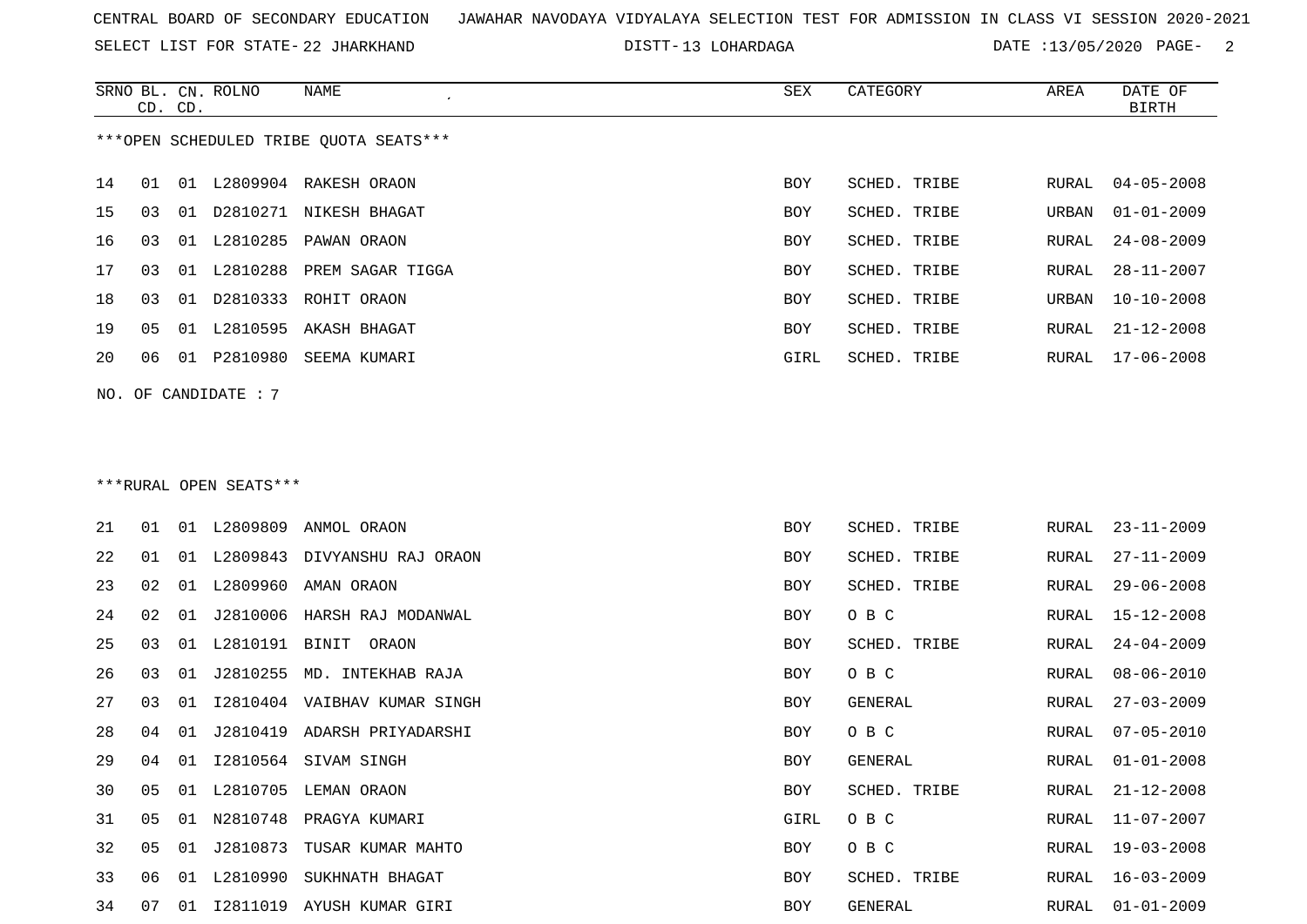|  |  |  |  | CENTRAL BOARD OF SECONDARY EDUCATION – JAWAHAR NAVODAYA VIDYALAYA SELECTION TEST FOR ADMISSION IN CLASS VI SESSION 2020-2021 |  |  |  |  |  |  |  |  |  |  |  |  |  |
|--|--|--|--|------------------------------------------------------------------------------------------------------------------------------|--|--|--|--|--|--|--|--|--|--|--|--|--|
|--|--|--|--|------------------------------------------------------------------------------------------------------------------------------|--|--|--|--|--|--|--|--|--|--|--|--|--|

SELECT LIST FOR STATE- DISTT- 22 JHARKHAND

DISTT-13 LOHARDAGA DATE :13/05/2020 PAGE- 3

|    |    | CD. CD. | SRNO BL. CN. ROLNO      | NAME                                    | SEX        | CATEGORY     | AREA          | DATE OF<br><b>BIRTH</b> |
|----|----|---------|-------------------------|-----------------------------------------|------------|--------------|---------------|-------------------------|
|    |    |         | NO. OF CANDIDATE : $14$ |                                         |            |              |               |                         |
|    |    |         |                         |                                         |            |              |               |                         |
|    |    |         |                         |                                         |            |              |               |                         |
|    |    |         |                         | ***RURAL SCHEDULED CASTE QUOTA SEATS*** |            |              |               |                         |
| 35 | 01 |         | 01 K2809795 ADIT RAM    |                                         | <b>BOY</b> | SCHED. CASTE | RURAL         | $08 - 07 - 2008$        |
| 36 | 02 |         |                         | 01 K2809979 ARYAN BAITHA                | BOY        | SCHED. CASTE | RURAL         | $09 - 07 - 2008$        |
| 37 | 02 | 01      |                         | 02809995 DEEPALI NIGAM                  | GIRL       | SCHED. CASTE | <b>RURAL</b>  | $09 - 08 - 2009$        |
| 38 | 02 | 01      |                         | K2810017 KARTIK RAJ                     | BOY        | SCHED. CASTE | RURAL         | $16 - 10 - 2008$        |
| 39 | 05 | 01      | K2810707                | MAHESH RAM                              | <b>BOY</b> | SCHED. CASTE | <b>RURAL</b>  | $20 - 05 - 2007$        |
| 40 | 05 | 01      |                         | K2810833 SATYAM RAJAK                   | <b>BOY</b> | SCHED. CASTE | <b>RURAL</b>  | $17 - 06 - 2009$        |
| 41 | 07 | 01      | K2811016                | ARVIND KUMAR MIRDHA                     | BOY        | SCHED. CASTE | <b>RURAL</b>  | $20 - 10 - 2008$        |
| 42 | 07 | 01      |                         | K2811049 NIRAJ BHARTI                   | BOY        | SCHED. CASTE | RURAL         | $05 - 06 - 2007$        |
| 43 | 07 | 01      | 02811089                | SULEKHA KUMARI                          | GIRL       | SCHED. CASTE | RURAL         | $01 - 01 - 2009$        |
|    |    |         | NO. OF CANDIDATE : 9    |                                         |            |              |               |                         |
|    |    |         |                         |                                         |            |              |               |                         |
|    |    |         |                         |                                         |            |              |               |                         |
|    |    |         |                         | *** RURAL BACKWARD CLASS QUOTA SEATS*** |            |              |               |                         |
| 44 | 02 |         |                         | 01 J2809958 AKSHAT RAJ CHHITIZ          | <b>BOY</b> | O B C        | RURAL         | 12-05-2009              |
| 45 | 02 | 01      |                         | J2810016 KARTIK KUMAR                   | <b>BOY</b> | O B C        | <b>RURAL</b>  | $24 - 04 - 2009$        |
| 46 | 02 | 01      | N2810119                | SUHANA KUMARI                           | GIRL       | O B C        | RURAL         | $26 - 05 - 2009$        |
| 47 | 02 | 01      |                         | J2810132 YASH KUMAR                     | <b>BOY</b> | O B C        | <b>RURAL</b>  | $06 - 03 - 2008$        |
| 48 | 04 | 01      |                         | N2810552 SANJANA KUMARI                 | GIRL       | O B C        | RURAL         | $20 - 05 - 2009$        |
| 49 | 04 |         |                         | 01 N2810561 SHIVANGI KUMARI             | GIRL       | O B C        | <b>RURAL</b>  | $04 - 08 - 2008$        |
| 50 | 05 | 01      |                         | N2810587 AANVI MEHTA                    | GIRL       | O B C        | RURAL         | $07 - 10 - 2009$        |
| 51 | 05 |         |                         | 01 J2810691 KAPINDAR KUMAR              | <b>BOY</b> | O B C        | ${\tt RURAL}$ | $21 - 08 - 2008$        |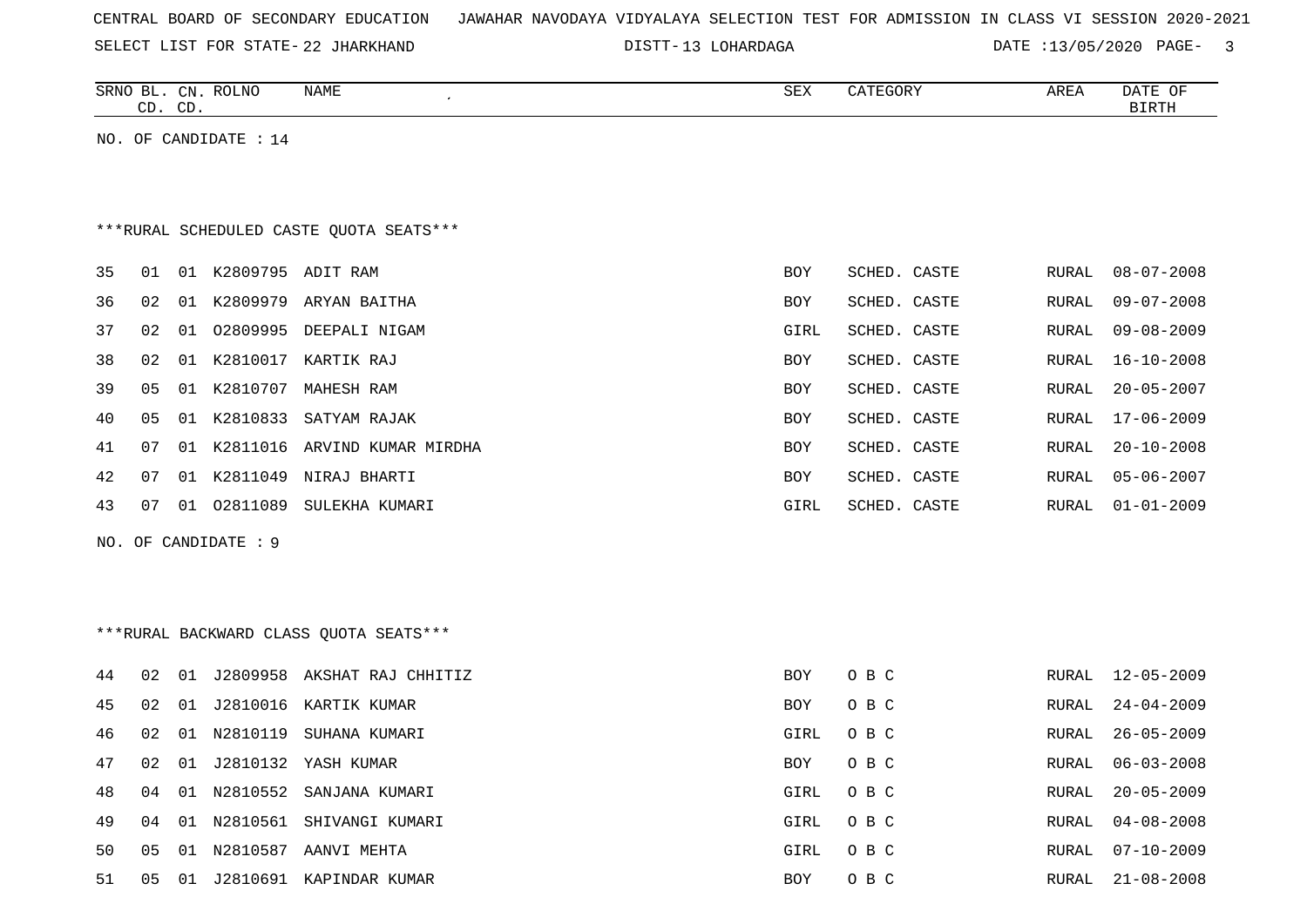SELECT LIST FOR STATE- DISTT- 22 JHARKHAND

DISTT-13 LOHARDAGA DATE :13/05/2020 PAGE- 4

|    | CD. CD. |    | SRNO BL. CN. ROLNO    | NAME                                    | SEX        | CATEGORY            | AREA  | DATE OF<br><b>BIRTH</b> |
|----|---------|----|-----------------------|-----------------------------------------|------------|---------------------|-------|-------------------------|
|    |         |    |                       | ***RURAL BACKWARD CLASS QUOTA SEATS***  |            |                     |       |                         |
| 52 | 05      |    |                       | 01 J2810723 MRITUNJAY KUMAR             | <b>BOY</b> | O B C               | RURAL | $07 - 07 - 2007$        |
| 53 | 05      |    |                       | 01 J2810874 UJJWAL KUMAR                | BOY        | O B C               | RURAL | $24 - 01 - 2011$        |
| 54 | 05      | 01 |                       | J2810883 VIKASH THAKUR                  | BOY        | O B C               | RURAL | $10 - 08 - 2009$        |
| 55 | 06      | 01 |                       | J2810891 ABHAY KUMAR YADAV              | BOY        | O B C               | RURAL | $22 - 02 - 2009$        |
| 56 | 06      | 01 | N2810940              | MINA KUMARI                             | GIRL       | O B C               | RURAL | $20 - 04 - 2008$        |
| 57 | 06      | 01 | N2810945              | NEHA KUMARI                             | GIRL       | O B C               | RURAL | $09 - 05 - 2008$        |
| 58 | 07      | 01 |                       | J2811045 MD SAGIR ANSARI                | BOY        | O B C               | RURAL | $01 - 05 - 2008$        |
| 59 | 07      |    |                       | 01 N2811063 RANI KUMARI                 | GIRL       | O B C               | RURAL | $22 - 01 - 2009$        |
|    |         |    | NO. OF CANDIDATE : 16 |                                         |            |                     |       |                         |
|    |         |    |                       |                                         |            |                     |       |                         |
|    |         |    |                       | ***RURAL SCHEDULED TRIBE QUOTA SEATS*** |            |                     |       |                         |
| 60 | 01      |    |                       | 01 P2809930 SIMRAN KUMARI ORAON         | GIRL       | SCHED. TRIBE        | RURAL | 12-11-2009              |
| 61 | 02      | 01 |                       | L2809956 ADITYA ORAON                   | BOY        | SCHED. TRIBE        | RURAL | $11 - 11 - 2008$        |
| 62 | 02      | 01 |                       | L2810024 LAW KUMAR ORAON                | BOY        | SCHED. TRIBE        | RURAL | 19-08-2009              |
| 63 | 02      |    |                       | 01 L2810074 RITIK LOHRA                 | BOY        | SCHED. TRIBE        | RURAL | $15 - 07 - 2008$        |
| 64 | 02      | 01 |                       | P2810087 SACHINTA KUMARI                | GIRL       | SCHED. TRIBE        | RURAL | $04 - 02 - 2009$        |
| 65 | 04      | 01 | L2810475              | DHARMSAY ORAON                          | BOY        | SCHED. TRIBE        | RURAL | $09 - 01 - 2010$        |
| 66 | 04      | 01 |                       | P2810490 KHUSHBU KUMARI                 | GIRL       | SCHED. TRIBE        | RURAL | $05 - 07 - 2007$        |
| 67 | 04      |    |                       | 01 L2810495 KULDEEP ORAON               | BOY        | <b>SCHED. TRIBE</b> | RURAL | $01 - 01 - 2008$        |
| 68 | 04      |    |                       | 01 L2810526 RAMCHANDRA ORAON            | BOY        | SCHED. TRIBE        | RURAL | $03 - 03 - 2009$        |
| 69 | 04.     |    |                       | 01 P2810538 RITIKA KUMARI               | GIRL       | SCHED. TRIBE        | RURAL | $05 - 01 - 2008$        |
| 70 | 04.     |    |                       | 01 P2810549 SACHHI ORAON                | GIRL       | SCHED. TRIBE        | RURAL | $04 - 03 - 2010$        |
| 71 | 05      |    |                       | 01 L2810624 ANKIT ORAON                 | BOY        | SCHED. TRIBE        | RURAL | $09 - 05 - 2009$        |
| 72 |         |    |                       | 05 01 P2810650 BABITA KUMARI            | GIRL       | SCHED. TRIBE        |       | RURAL 20-10-2007        |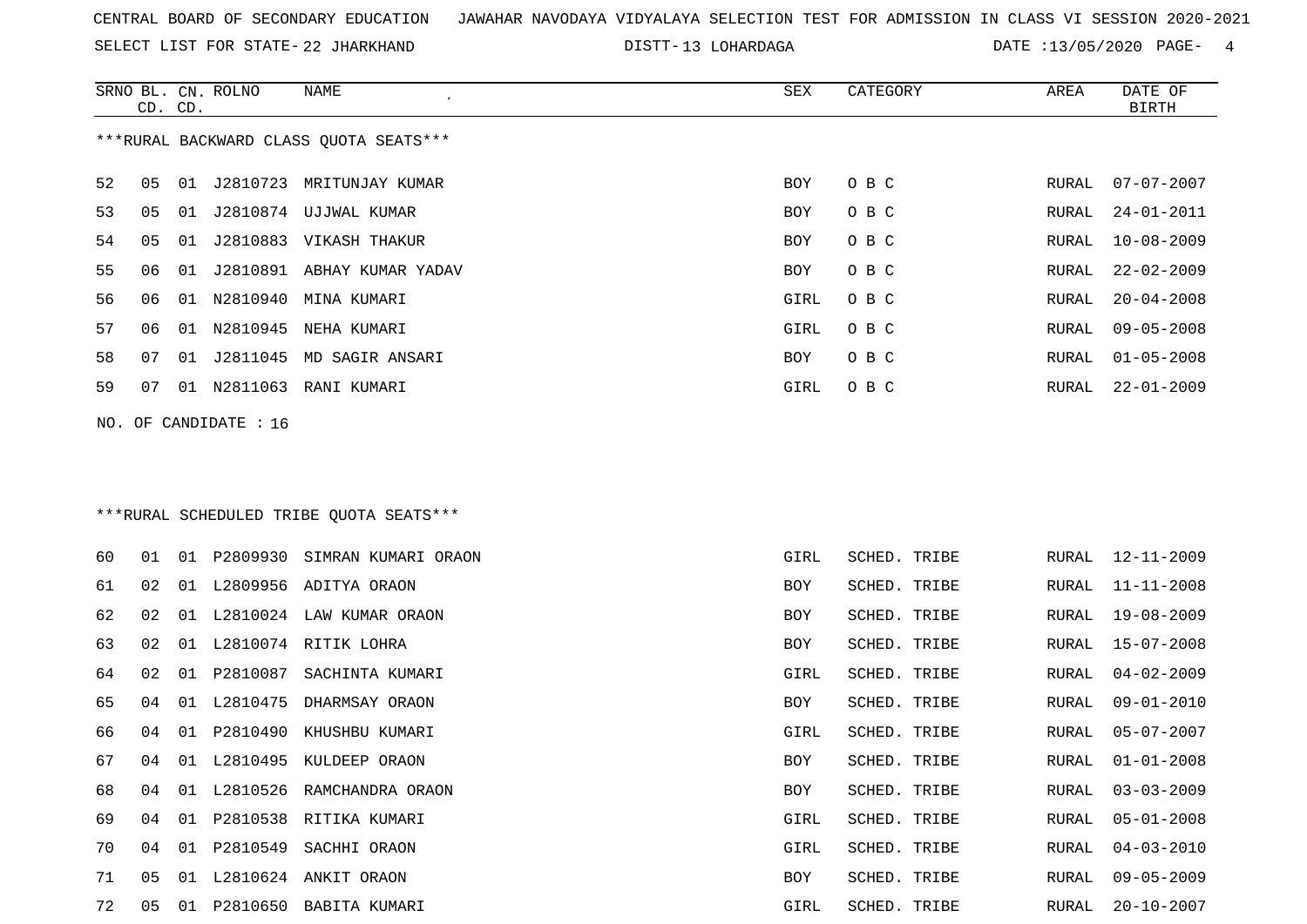SELECT LIST FOR STATE- DISTT- 22 JHARKHAND

DISTT-13 LOHARDAGA DATE :13/05/2020 PAGE- 5

|    | CD. CD. |    | SRNO BL. CN. ROLNO    | NAME                                    | SEX        | CATEGORY     | AREA  | DATE OF<br>BIRTH |
|----|---------|----|-----------------------|-----------------------------------------|------------|--------------|-------|------------------|
|    |         |    |                       | ***RURAL SCHEDULED TRIBE OUOTA SEATS*** |            |              |       |                  |
| 73 | 05      | 01 |                       | P2810768 PUJA KUMARI                    | GIRL       | SCHED. TRIBE | RURAL | 17-04-2008       |
| 74 | 06      | 01 | L2810909              | ARPIT ORAON                             | <b>BOY</b> | SCHED. TRIBE | RURAL | $16 - 04 - 2008$ |
| 75 | 07      | 01 | L2811010              | ANAND LOHRA                             | <b>BOY</b> | SCHED. TRIBE | RURAL | $27 - 07 - 2007$ |
| 76 | 07      | 01 |                       | L2811011 ANIL SINGH                     | BOY        | SCHED. TRIBE | RURAL | 24-12-2008       |
| 77 | 07      | 01 | P2811027              | DIVYA KUMARI                            | GIRL       | SCHED. TRIBE | RURAL | $20 - 12 - 2007$ |
| 78 | 07      | 01 | P2811041              | MALTI KUMARI                            | GIRL       | SCHED. TRIBE | RURAL | $01 - 05 - 2007$ |
| 79 | 07      | 01 | P2811075              | SARASWATI KUMARI                        | GIRL       | SCHED. TRIBE | RURAL | $01 - 01 - 2009$ |
| 80 | 07      |    |                       | 01 L2811086 SUJIT SINGH                 | BOY        | SCHED. TRIBE | RURAL | $02 - 04 - 2008$ |
|    |         |    | NO. OF CANDIDATE : 21 |                                         |            |              |       |                  |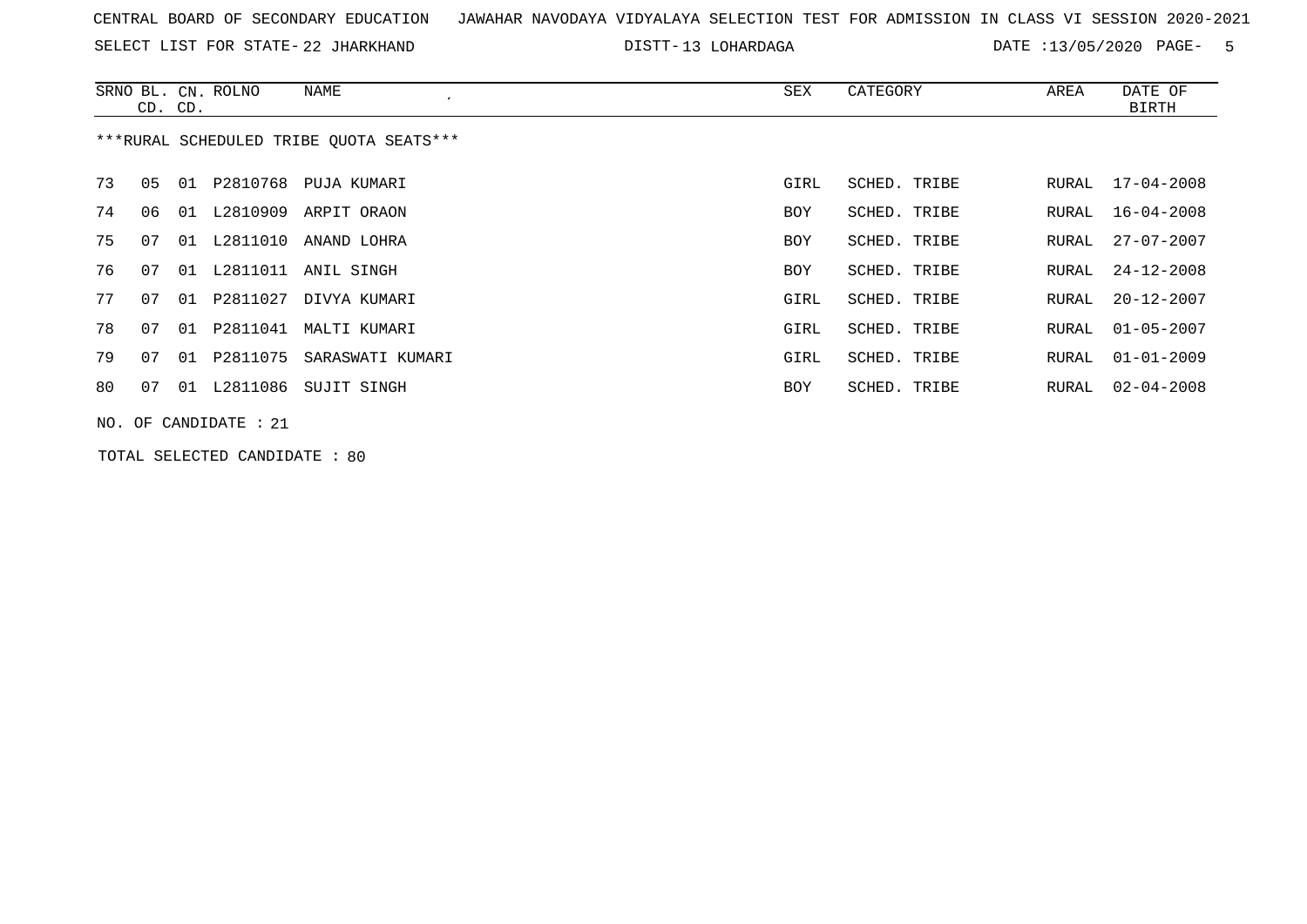| CENTRAL BOARD OF SECONDARY EDUCATION – JAWAHAR NAVODAYA VIDYALAYA SELECTION TEST FOR ADMISSION IN CLASS VI SESSION 2020-2021 |  |  |  |  |  |  |  |
|------------------------------------------------------------------------------------------------------------------------------|--|--|--|--|--|--|--|
|------------------------------------------------------------------------------------------------------------------------------|--|--|--|--|--|--|--|

SELECT LIST FOR STATE- DISTT- 22 JHARKHAND

DISTT-14 LATEHAR 2001 2002 DATE :13/05/2020 PAGE-

| 02<br>1<br>2<br>02 | ***OPEN UR SEATS***<br>01 02811426 | ANUPRIYA KUMARI<br>01 J2811824 SHEKHAR KUMAR | GIRL       | SCHED. CASTE |               |                  |
|--------------------|------------------------------------|----------------------------------------------|------------|--------------|---------------|------------------|
|                    |                                    |                                              |            |              |               |                  |
|                    |                                    |                                              |            |              | <b>RURAL</b>  | $02 - 04 - 2008$ |
|                    |                                    |                                              | BOY        | O B C        | <b>RURAL</b>  | $09 - 04 - 2008$ |
| 3<br>02            |                                    | 01 J2811831 SHIVAM KUMAR                     | BOY        | O B C        | ${\tt RURAL}$ | $21 - 01 - 2009$ |
| 02<br>4            |                                    | 01 M2811838 SHREYA KUMARI                    | GIRL       | GENERAL      | RURAL         | $21 - 12 - 2010$ |
| 5<br>02            |                                    | 01 J2811928 VIVEK PRASAD GUPTA               | BOY        | O B C        | RURAL         | $15 - 05 - 2008$ |
|                    | NO. OF CANDIDATE : 5               |                                              |            |              |               |                  |
|                    |                                    |                                              |            |              |               |                  |
|                    |                                    | ***OPEN SCHEDULED CASTE QUOTA SEATS***       |            |              |               |                  |
| 02<br>6            |                                    | 01 K2811372 ABHIJIT KUMAR BHARTI             | <b>BOY</b> | SCHED. CASTE | RURAL         | $07 - 08 - 2008$ |
| 7<br>02            | 02811845<br>01                     | SIMRAN KUMARI                                | GIRL       | SCHED. CASTE | RURAL         | $15 - 07 - 2008$ |
| 8<br>05            |                                    | 01 K2813271 RAHUL KUMAR                      | BOY        | SCHED. CASTE | RURAL         | $07 - 05 - 2008$ |
|                    | NO. OF CANDIDATE : 3               |                                              |            |              |               |                  |
|                    |                                    |                                              |            |              |               |                  |
|                    |                                    | *** OPEN BACKWARD CLASS QUOTA SEATS***       |            |              |               |                  |
| 9<br>03            |                                    | 01 J2811975 ARYAN PRASAD SAHU                | BOY        | O B C        | RURAL         | $01 - 04 - 2009$ |
| 10<br>03           | 01 J2811982                        | AYUSH KARAN                                  | <b>BOY</b> | O B C        | RURAL         | $28 - 07 - 2008$ |
| 11<br>05           | 01 N2813483                        | SON KUMARI                                   | GIRL       | O B C        | <b>RURAL</b>  | $01 - 01 - 2009$ |
| 12<br>09           | 01 J2814250                        | RAHUL RAJ                                    | BOY        | O B C        | <b>RURAL</b>  | $17 - 04 - 2008$ |
| 13<br>09           |                                    | 01 J2814277 SAKET KUMAR                      | BOY        | O B C        | RURAL         | $13 - 12 - 2008$ |

NO. OF CANDIDATE : 5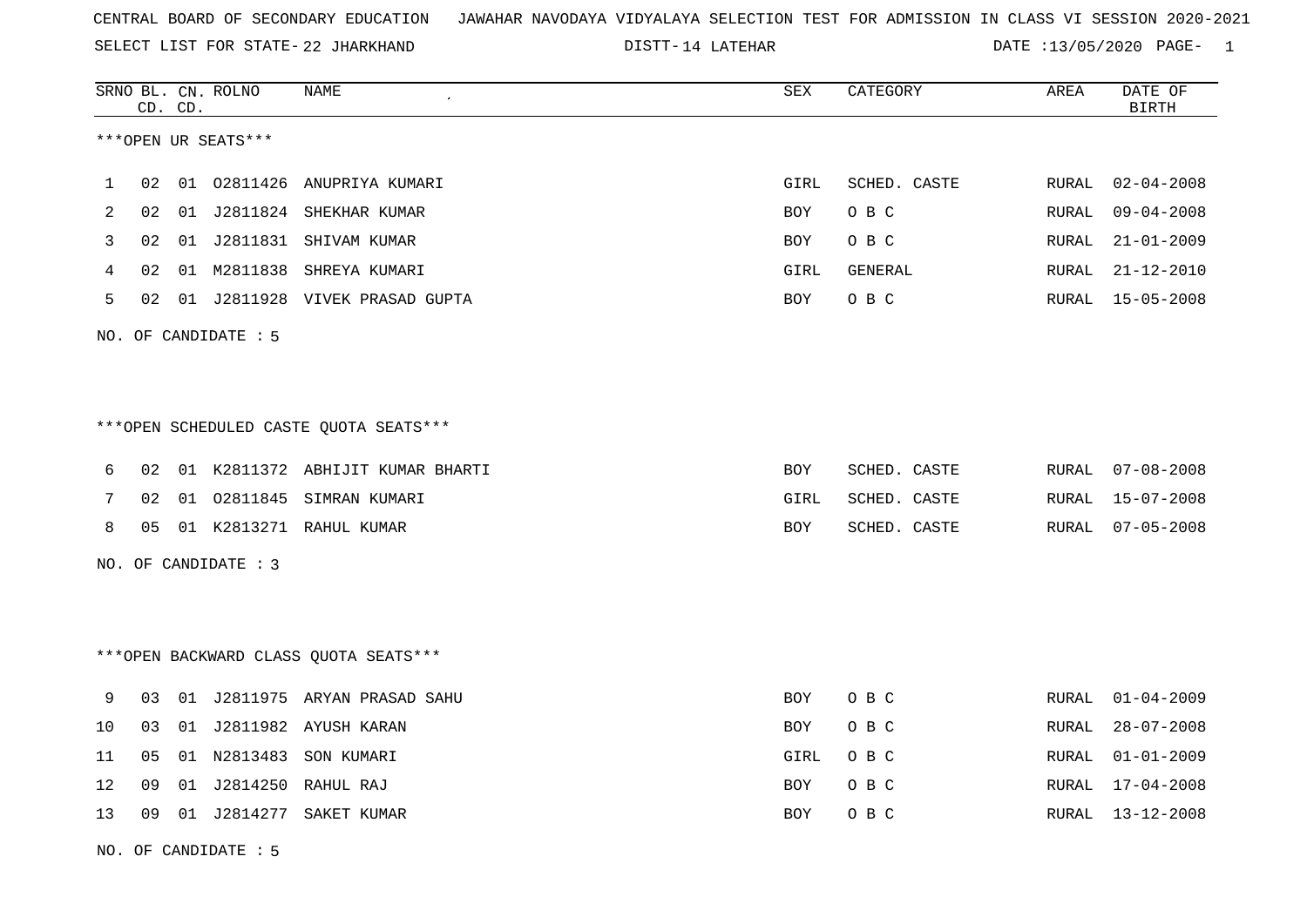SELECT LIST FOR STATE- DISTT- 22 JHARKHAND

DISTT-14 LATEHAR DATE :13/05/2020 PAGE- 2

|    | CD. CD. |    | SRNO BL. CN. ROLNO     | NAME                                   | SEX  | CATEGORY     | AREA  | DATE OF<br><b>BIRTH</b> |
|----|---------|----|------------------------|----------------------------------------|------|--------------|-------|-------------------------|
|    |         |    |                        | ***OPEN SCHEDULED TRIBE QUOTA SEATS*** |      |              |       |                         |
| 14 | 02      |    |                        | 01 L2811410 ANISH KUMAR SINGH          | BOY  | SCHED. TRIBE | RURAL | $20 - 08 - 2008$        |
| 15 | 02      | 01 |                        | P2811425 ANUPRIYA KUMARI               | GIRL | SCHED. TRIBE | RURAL | $01 - 01 - 2009$        |
| 16 | 02      | 01 | L2811785               | SAMIR KUMAR SINGH                      | BOY  | SCHED. TRIBE | RURAL | $01 - 01 - 2008$        |
| 17 | 02      |    | 01 L2811807            | SAURABH KUMAR                          | BOY  | SCHED. TRIBE | RURAL | $14 - 08 - 2009$        |
| 18 | 02      | 01 | P2811837               | SHIWANI KUMARI                         | GIRL | SCHED. TRIBE | RURAL | $01 - 01 - 2009$        |
| 19 | 02      |    | 01 L2811881            | SURAJ AGERIYA                          | BOY  | SCHED. TRIBE | RURAL | $15 - 11 - 2007$        |
| 20 | 02      | 01 | P2811892               | SWATI KUMARI                           | GIRL | SCHED. TRIBE | RURAL | $03 - 09 - 2008$        |
|    |         |    | NO. OF CANDIDATE : $7$ |                                        |      |              |       |                         |
|    |         |    |                        |                                        |      |              |       |                         |
|    |         |    |                        |                                        |      |              |       |                         |
|    |         |    | ***RURAL OPEN SEATS*** |                                        |      |              |       |                         |

| 21 | 01 | 01 |          | 02811199 KUMARI MINAKSHI | GIRL | SCHED. CASTE | RURAL | $21 - 11 - 2009$ |
|----|----|----|----------|--------------------------|------|--------------|-------|------------------|
| 22 | 01 | 01 |          | M2811308 SAKSHI KUMARI   | GIRL | GENERAL      | RURAL | $16 - 09 - 2008$ |
| 23 | 02 | 01 | J2811585 | MANDIP KUMAR YADAV       | BOY  | O B C        | RURAL | $30 - 09 - 2008$ |
| 24 | 02 | 01 | J2811805 | SATYAM KUMAR YADAV       | BOY  | O B C        | RURAL | $18 - 07 - 2009$ |
| 25 | 03 | 01 |          | J2811940 ALOK KUMAR      | BOY  | O B C        | RURAL | $01 - 06 - 2009$ |
| 26 | 03 | 01 | N2812193 | SAPNA KUMARI             | GIRL | O B C        | RURAL | $01 - 01 - 2008$ |
| 27 | 04 | 01 | J2812406 | HARSH KUMAR              | BOY  | O B C        | RURAL | $04 - 10 - 2009$ |
| 28 | 04 | 01 | L2812561 | PREMSHILA KUMARI         | BOY  | SCHED. TRIBE | RURAL | $01 - 01 - 2009$ |
| 29 | 05 | 01 |          | J2813008 HARSH KUMAR     | BOY  | O B C        | RURAL | $19 - 04 - 2008$ |
| 30 | 05 | 01 | L2813461 | SHUBHAM SINGH            | BOY  | SCHED. TRIBE | RURAL | $03 - 01 - 2008$ |
| 31 | 06 | 01 |          | P2813732 ROHIT BHAGAT    | GIRL | SCHED. TRIBE | RURAL | $24 - 08 - 2007$ |
| 32 | 07 | 01 | J2813969 | SHIVAM KUMAR             | BOY  | O B C        | RURAL | $23 - 11 - 2009$ |
| 33 | 08 | 01 | L2814143 | SAURABH ORAON            | BOY  | SCHED. TRIBE | RURAL | $15 - 03 - 2009$ |
| 34 | 09 | 01 | J2814165 | ABHISHEK KUMAR YADAV     | BOY  | O B C        | RURAL | $26 - 12 - 2008$ |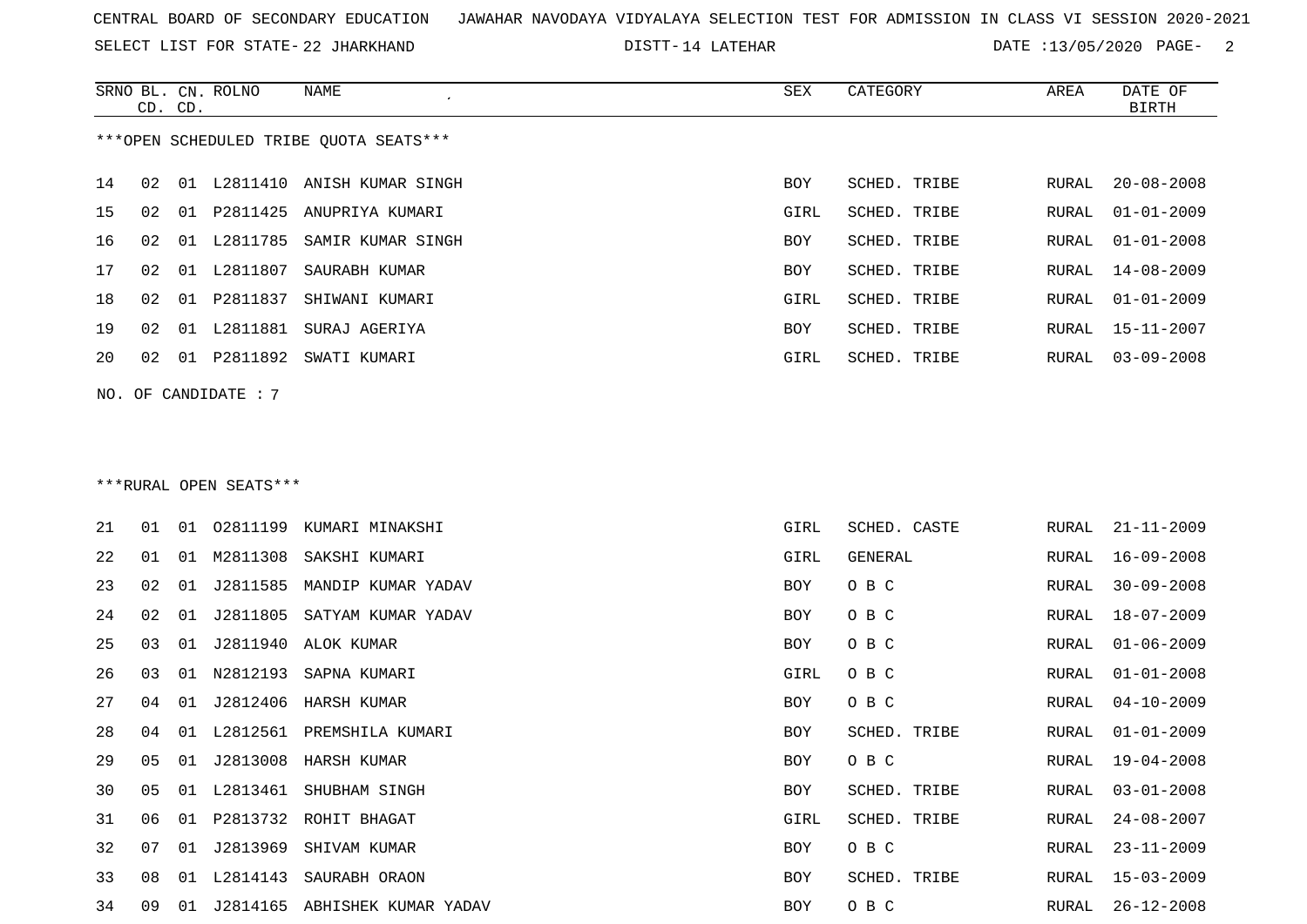| CENTRAL BOARD OF SECONDARY EDUCATION – JAWAHAR NAVODAYA VIDYALAYA SELECTION TEST FOR ADMISSION IN CLASS VI SESSION 2020-2021 |  |
|------------------------------------------------------------------------------------------------------------------------------|--|
|------------------------------------------------------------------------------------------------------------------------------|--|

SELECT LIST FOR STATE- DISTT- 22 JHARKHAND 14 LATEHAR DATE :13/05/2020 PAGE- 3

|     |    | CD. CD. | SRNO BL. CN. ROLNO    | <b>NAME</b>                             | SEX        | CATEGORY     | AREA  | DATE OF<br><b>BIRTH</b> |
|-----|----|---------|-----------------------|-----------------------------------------|------------|--------------|-------|-------------------------|
|     |    |         | NO. OF CANDIDATE : 14 |                                         |            |              |       |                         |
|     |    |         |                       |                                         |            |              |       |                         |
|     |    |         |                       |                                         |            |              |       |                         |
|     |    |         |                       | ***RURAL SCHEDULED CASTE QUOTA SEATS*** |            |              |       |                         |
| 35  | 02 |         |                       | 01 K2811400 ANAND RAJ                   | BOY        | SCHED. CASTE | RURAL | $15 - 03 - 2009$        |
| 36  | 02 |         |                       | 01 K2811503 DABLU RAM                   | BOY        | SCHED. CASTE | RURAL | $13 - 10 - 2008$        |
| 37  | 02 |         |                       | 01 K2811651 NITISH KUMAR PASWAN         | BOY        | SCHED. CASTE | RURAL | $23 - 03 - 2008$        |
| 38  | 03 |         | 01 K2812115           | PRINCE KUMAR RAM                        | BOY        | SCHED. CASTE | RURAL | $24 - 05 - 2008$        |
| 39  | 03 |         | 01 K2812200           | SHARWAN GANJHU                          | BOY        | SCHED. CASTE | RURAL | $12 - 10 - 2008$        |
| 40  | 03 |         | 01 K2812219           | SONU TURI                               | BOY        | SCHED. CASTE | RURAL | $24 - 04 - 2008$        |
| 41  | 03 |         | 01 K2812223           | SUDIP KUMAR                             | BOY        | SCHED. CASTE | RURAL | $16 - 08 - 2008$        |
| 42  | 05 |         |                       | 01 K2812831 ALOK KUMAR                  | <b>BOY</b> | SCHED. CASTE | RURAL | $01 - 01 - 2009$        |
| 43  | 05 |         |                       | 01 K2812837 AMBRISH KUMAR               | BOY        | SCHED. CASTE | RURAL | $13 - 06 - 2009$        |
| 44  | 09 |         |                       | 01 K2814181 ANUP BHOGTA                 | BOY        | SCHED. CASTE | RURAL | $01 - 05 - 2008$        |
| NO. |    |         | OF CANDIDATE : 10     |                                         |            |              |       |                         |
|     |    |         |                       |                                         |            |              |       |                         |
|     |    |         |                       |                                         |            |              |       |                         |
|     |    |         |                       | *** RURAL BACKWARD CLASS QUOTA SEATS*** |            |              |       |                         |
|     |    |         |                       |                                         |            |              |       |                         |
| 45  | 02 |         | 01 J2811399           | ANAND KUMAR YADAV                       | <b>BOY</b> | O B C        | RURAL | $01 - 09 - 2008$        |
| 46  | 02 |         | 01 J2811446           | ATUL KUMAR                              | BOY        | O B C        | RURAL | $12 - 08 - 2008$        |
| 47  | 02 |         |                       | 01 N2811548 KAJAL KUMARI                | GIRL       | O B C        | RURAL | $07 - 07 - 2008$        |
| 48  | 02 | 01      | J2811579              | MADHURAM KUMAR                          | BOY        | O B C        | RURAL | $28 - 08 - 2009$        |
| 49  | 02 |         |                       | 01 J2811614 MD RAJAUL HAQUE             | BOY        | $O$ B $C$    | RURAL | $12 - 02 - 2008$        |
| 50  | 02 |         |                       | 01 J2811659 PANKAJ PRAJAPATI            | BOY        | O B C        | RURAL | $10 - 11 - 2008$        |
| 51  | 02 |         |                       | 01 J2811927 VIVEK KUMAR THAKUR          | <b>BOY</b> | O B C        |       | RURAL 10-09-2007        |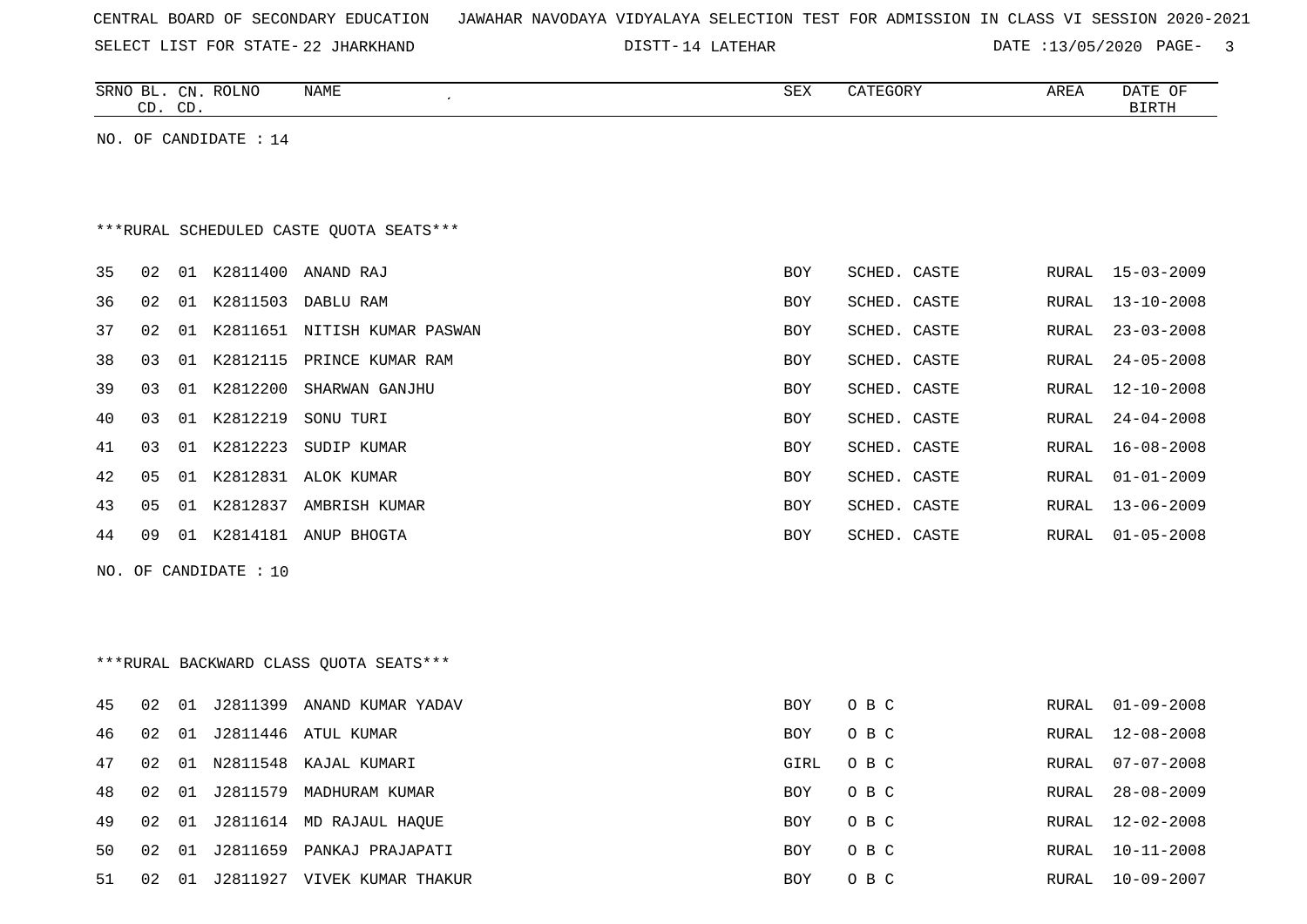SELECT LIST FOR STATE- DISTT- 22 JHARKHAND

DISTT-14 LATEHAR DATE :13/05/2020 PAGE- 4

|    | CD. | CD. | SRNO BL. CN. ROLNO    | <b>NAME</b>                             | ${\tt SEX}$ | CATEGORY     | AREA         | DATE OF<br>BIRTH |
|----|-----|-----|-----------------------|-----------------------------------------|-------------|--------------|--------------|------------------|
|    |     |     |                       | ***RURAL BACKWARD CLASS QUOTA SEATS***  |             |              |              |                  |
| 52 | 03  |     |                       | 01 N2811990 BIMLA KUMARI                | GIRL        | O B C        | RURAL        | $27 - 12 - 2009$ |
| 53 | 03  | 01  |                       | J2812100 NITISH KUMAR RANA              | BOY         | O B C        | RURAL        | $01 - 01 - 2009$ |
| 54 | 04  | 01  |                       | N2812626 RIYA KUMARI                    | GIRL        | O B C        | RURAL        | $06 - 01 - 2010$ |
| 55 | 05  | 01  |                       | J2812994 GAURAV KUMAR                   | <b>BOY</b>  | O B C        | RURAL        | $16 - 03 - 2009$ |
| 56 | 05  | 01  |                       | J2813185 PANKAJ KUMAR                   | BOY         | O B C        | RURAL        | $02 - 01 - 2009$ |
| 57 | 05  |     |                       | 01 N2813438 SHANIYA PRAWEEN             | GIRL        | O B C        | RURAL        | $10 - 09 - 2009$ |
| 58 | 09  |     |                       | 01 J2814187 ARYAN KUMAR GUPTA           | BOY         | O B C        | RURAL        | $01 - 01 - 2009$ |
| 59 | 09  | 01  |                       | J2814189 ASHISH RANJAN                  | BOY         | O B C        | RURAL        | $24 - 11 - 2008$ |
| 60 | 09  |     |                       | 01 N2814198 CHANCHAL KUMARI             | GIRL        | O B C        | RURAL        | $01 - 01 - 2009$ |
|    |     |     | NO. OF CANDIDATE : 16 |                                         |             |              |              |                  |
|    |     |     |                       |                                         |             |              |              |                  |
|    |     |     |                       |                                         |             |              |              |                  |
|    |     |     |                       | ***RURAL SCHEDULED TRIBE QUOTA SEATS*** |             |              |              |                  |
| 61 | 01  |     |                       | 01 P2811134 ANKANKSHA KUMARI            | GIRL        | SCHED. TRIBE | RURAL        | $25 - 01 - 2011$ |
| 62 | 02  |     |                       | 01 L2811576 LAL SURAJ KUMAR SINGH       | BOY         | SCHED. TRIBE | RURAL        | $01 - 01 - 2009$ |
| 63 | 02  |     |                       | 01 L2811608 MANTU SINGH                 | BOY         | SCHED. TRIBE | RURAL        | $04 - 06 - 2008$ |
| 64 | 02  | 01  | P2811610              | MANVI ORAON                             | GIRL        | SCHED. TRIBE | <b>RURAL</b> | $01 - 01 - 2008$ |
| 65 | 02  |     |                       | 01 L2811648 NITESH ORAON                | BOY         | SCHED. TRIBE | RURAL        | $22 - 11 - 2008$ |
| 66 | 02  | 01  |                       | P2811673 POONAM KUMARI                  | GIRL        | SCHED. TRIBE | RURAL        | $01 - 01 - 2010$ |
| 67 | 02  | 01  | P2811769              | RUPAMATI KUMARI                         | GIRL        | SCHED. TRIBE | RURAL        | $30 - 09 - 2009$ |
| 68 | 02  |     |                       | 01 L2811778 SACHIN ORAON                | BOY         | SCHED. TRIBE | RURAL        | $01 - 01 - 2008$ |
| 69 | 02  |     |                       | 01 L2811784 SAKINDRA ORAON              | BOY         | SCHED. TRIBE | RURAL        | $01 - 01 - 2008$ |
|    |     |     |                       |                                         |             |              |              |                  |

70 02 01 P2811812 SEJAL KUMARI GIRL SCHED. TRIBE RURAL 01-01-2009 71 02 01 L2811820 SHASHIKANT SINGH BOY SCHED. TRIBE RURAL 01-02-2009 72 02 01 P2811846 SOBHA KUMARI GIRL SCHED. TRIBE RURAL 01-01-2009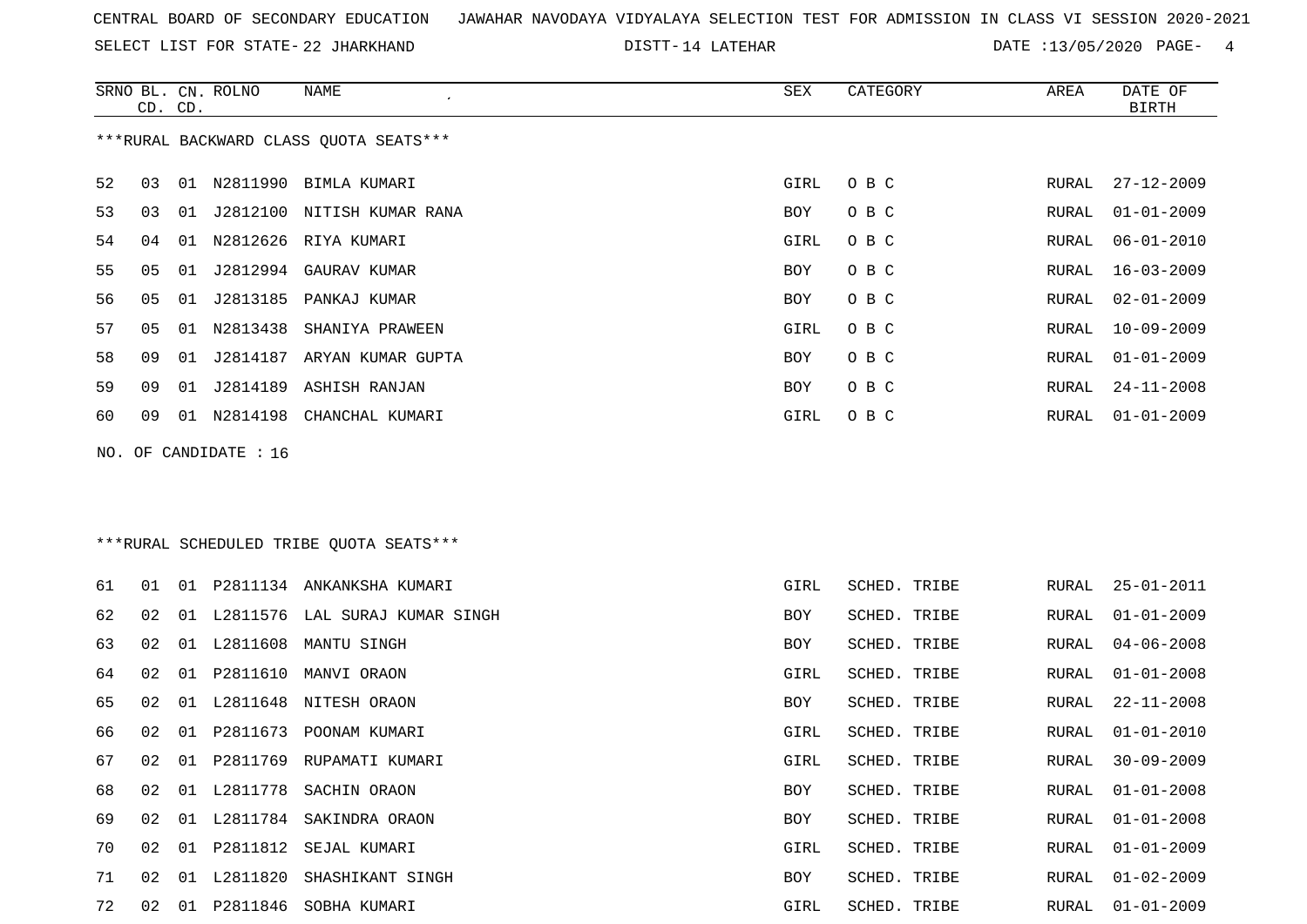SELECT LIST FOR STATE- DISTT- 22 JHARKHAND

DISTT-14 LATEHAR  $\overline{A}$  DATE :13/05/2020 PAGE- 5

|    | CD. CD. |    | SRNO BL. CN. ROLNO      | NAME                                    | SEX        | CATEGORY     | AREA  | DATE OF<br>BIRTH |
|----|---------|----|-------------------------|-----------------------------------------|------------|--------------|-------|------------------|
|    |         |    |                         | ***RURAL SCHEDULED TRIBE OUOTA SEATS*** |            |              |       |                  |
| 73 | 02      | 01 | L2811890                | SUSHIL SINGH                            | BOY        | SCHED. TRIBE | RURAL | 23-12-2007       |
| 74 | 05      | 01 |                         | P2812861 ANISHA KUMRI LAKRA             | GIRL       | SCHED. TRIBE | RURAL | $01 - 01 - 2009$ |
| 75 | 05      | 01 |                         | P2812998 GAYTRI KUMARI                  | GIRL       | SCHED. TRIBE | RURAL | $05 - 04 - 2009$ |
| 76 | 05      | 01 |                         | L2813030 KARTIK LOHARA                  | <b>BOY</b> | SCHED. TRIBE | RURAL | $05 - 11 - 2007$ |
| 77 | 05      | 01 |                         | P2813031 KASHIS KUMARI                  | GIRL       | SCHED. TRIBE | RURAL | $10 - 01 - 2009$ |
| 78 | 05      | 01 |                         | P2813166 NILAM KUMARI                   | GIRL       | SCHED. TRIBE | RURAL | $20 - 06 - 2009$ |
| 79 | 05      | 01 | P2813247                | PRIYA SONAL LINDA                       | GIRL       | SCHED. TRIBE | RURAL | $27 - 11 - 2009$ |
| 80 | 05      |    |                         | 01 L2813370 RUPESH KUMAR                | BOY        | SCHED. TRIBE | RURAL | 04-06-2009       |
|    |         |    | NO. OF CANDIDATE : $20$ |                                         |            |              |       |                  |

TOTAL SELECTED CANDIDATE : 80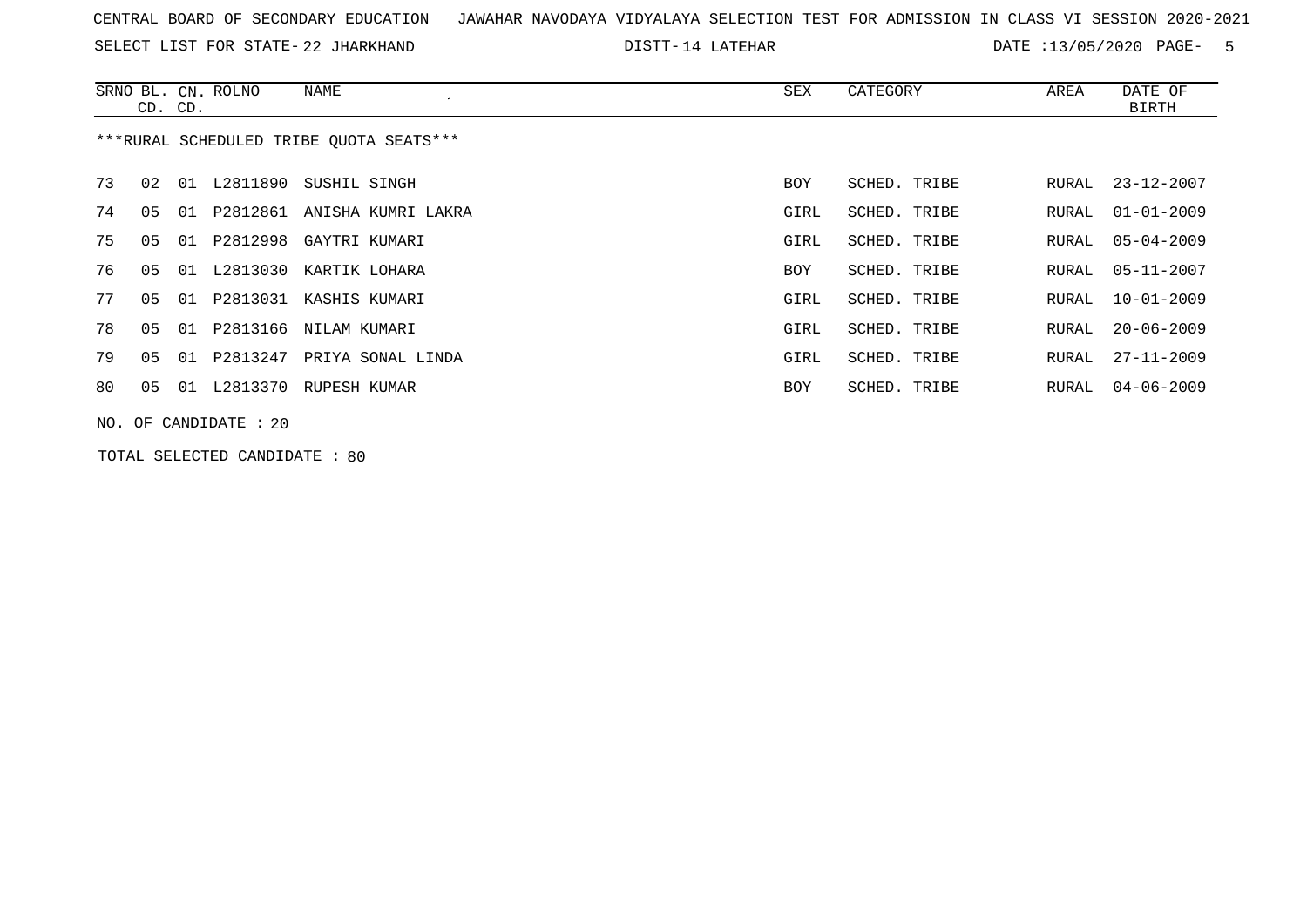SELECT LIST FOR STATE- DISTT- 22 JHARKHAND

15 RANCHI DATE :13/05/2020 PAGE- 1

|              |    | CD. CD. | SRNO BL. CN. ROLNO   | NAME                                    | SEX  | CATEGORY     | AREA  | DATE OF<br><b>BIRTH</b> |
|--------------|----|---------|----------------------|-----------------------------------------|------|--------------|-------|-------------------------|
|              |    |         | ***OPEN UR SEATS***  |                                         |      |              |       |                         |
| $\mathbf{1}$ |    |         |                      | 04 01 N2815651 SHIKHA MEHTA             | GIRL | O B C        |       | RURAL 13-05-2009        |
| 2            |    |         |                      | 18 01 J2818891 DHIRAJ KUMAR MAHTO       | BOY  | O B C        |       | RURAL 10-01-2009        |
|              |    |         | NO. OF CANDIDATE : 2 |                                         |      |              |       |                         |
|              |    |         |                      |                                         |      |              |       |                         |
|              |    |         |                      |                                         |      |              |       |                         |
|              |    |         |                      | *** OPEN SCHEDULED CASTE QUOTA SEATS*** |      |              |       |                         |
| 3            | 02 |         |                      | 01 K2815247 VIPIN MACHHUWA              | BOY  | SCHED. CASTE |       | RURAL 14-03-2009        |
| 4            | 17 |         | 01 K2818508          | ANKIT SWANSI                            | BOY  | SCHED. CASTE | RURAL | $09 - 08 - 2009$        |
| 5            | 17 |         |                      | 01 K2818533 BISHNU MAHLI                | BOY  | SCHED. CASTE | RURAL | 15-03-2009              |
|              |    |         | NO. OF CANDIDATE : 3 |                                         |      |              |       |                         |
|              |    |         |                      |                                         |      |              |       |                         |
|              |    |         |                      |                                         |      |              |       |                         |
|              |    |         |                      | *** OPEN DISABLED QUOTA SEATS***        |      |              |       |                         |
| 6            | 08 |         |                      | 01 K2816427 AMRIT NAYAK                 | BOY  | SCHED. CASTE | RURAL | $06 - 09 - 2009$        |
| 7            | 08 |         |                      | 01 N2816548 PUSHPO KUMARI               | GIRL | O B C        | RURAL | $09 - 12 - 2009$        |
| 8            | 10 |         |                      | 01 D2816958 RISHAP MAHLI                | BOY  | SCHED. TRIBE | URBAN | $21 - 12 - 2009$        |
|              |    |         | NO. OF CANDIDATE : 3 |                                         |      |              |       |                         |
|              |    |         |                      |                                         |      |              |       |                         |
|              |    |         |                      |                                         |      |              |       |                         |
|              |    |         |                      | *** OPEN BACKWARD CLASS QUOTA SEATS***  |      |              |       |                         |
| 9            | 02 |         |                      | 01 J2815211 SUKARMA KOIRI               | BOY  | O B C        |       | RURAL 01-01-2009        |
| 10           | 11 |         |                      | 01 N2817210 SHIMPI RANI                 | GIRL | O B C        |       | RURAL 24-07-2009        |

11 18 01 J2819059 PANKAJ KUMAR MAHTO BOY O B C RURAL 09-02-2009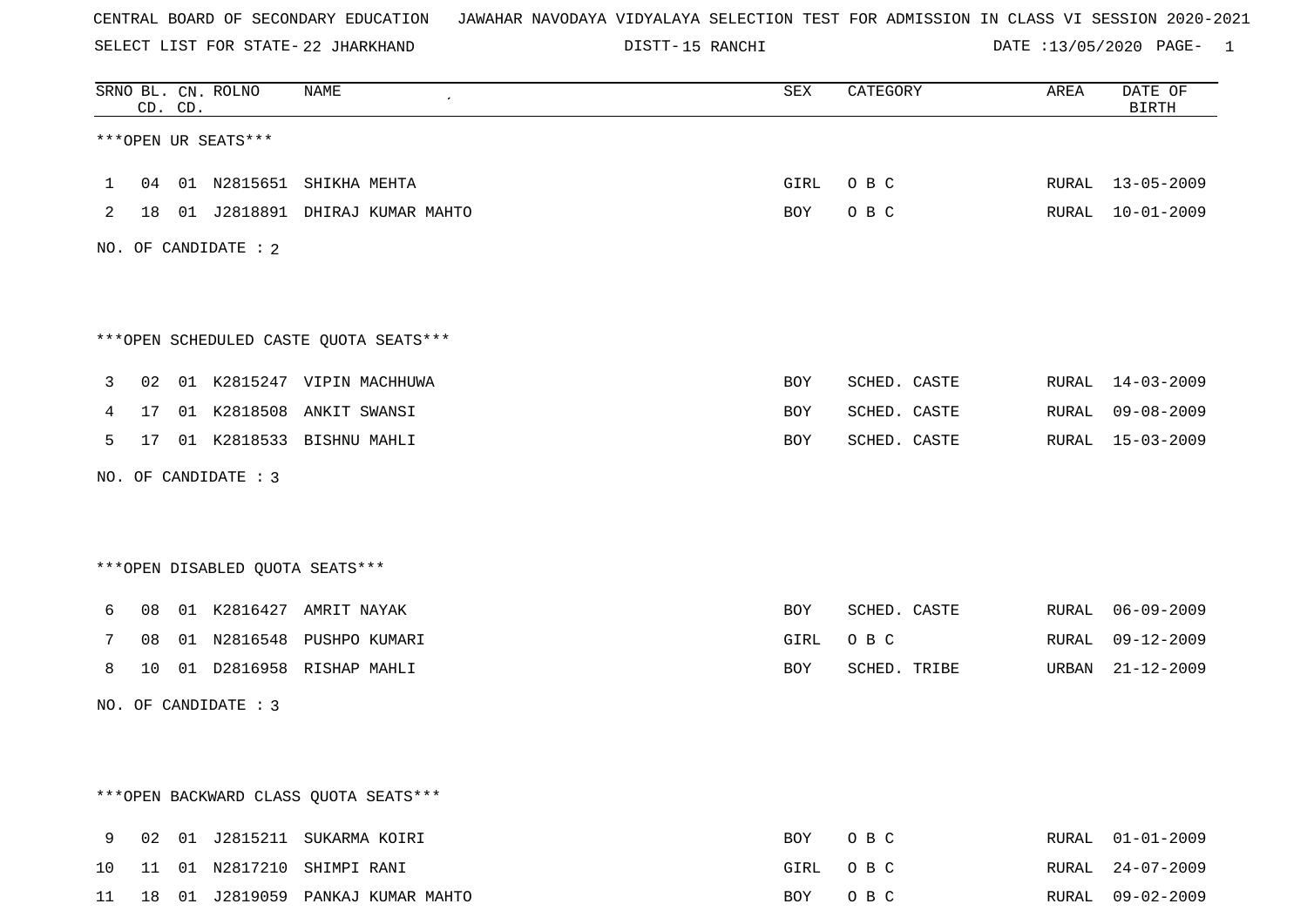SELECT LIST FOR STATE- DISTT- 22 JHARKHAND

DISTT-15 RANCHI 2 DATE :13/05/2020 PAGE- 2

|    |    | CD. CD. | SRNO BL. CN. ROLNO     | <b>NAME</b>                            | SEX        | CATEGORY     | AREA         | DATE OF<br><b>BIRTH</b> |
|----|----|---------|------------------------|----------------------------------------|------------|--------------|--------------|-------------------------|
|    |    |         |                        | *** OPEN BACKWARD CLASS QUOTA SEATS*** |            |              |              |                         |
| 12 | 19 |         |                        | 01 J2819396 MUKESH KUMAR MAHTO         | BOY        | O B C        | RURAL        | $01 - 09 - 2008$        |
| 13 | 19 |         |                        | 01 N2819439 RIYA KUMARI                | GIRL       | O B C        | RURAL        | $02 - 12 - 2009$        |
|    |    |         | NO. OF CANDIDATE : 5   |                                        |            |              |              |                         |
|    |    |         |                        |                                        |            |              |              |                         |
|    |    |         |                        | ***OPEN SCHEDULED TRIBE QUOTA SEATS*** |            |              |              |                         |
| 14 | 09 |         |                        | 01 L2816614 AJAY MUNDA                 | <b>BOY</b> | SCHED. TRIBE | RURAL        | $03 - 03 - 2008$        |
| 15 | 09 |         |                        | 01 L2816710 NEERAJ BARAIK              | BOY        | SCHED. TRIBE | RURAL        | $28 - 09 - 2009$        |
| 16 | 11 |         |                        | 01 P2817186 ROSHNI KUMARI              | GIRL       | SCHED. TRIBE | RURAL        | $25 - 04 - 2008$        |
| 17 | 13 |         | 01 P2817865            | SUSHANTI MUNDA                         | GIRL       | SCHED. TRIBE | RURAL        | $28 - 08 - 2009$        |
| 18 | 17 |         |                        | 01 L2818695 RAM MOHAN SINGH MUNDA      | BOY        | SCHED. TRIBE | RURAL        | $07 - 08 - 2008$        |
| 19 | 18 | 01      | P2819279               | TANUJA KUMARI KAMAL                    | GIRL       | SCHED. TRIBE | RURAL        | $01 - 11 - 2008$        |
| 20 | 19 | 01      |                        | P2819376 KIRAN MUNDA                   | GIRL       | SCHED. TRIBE | RURAL        | $26 - 01 - 2009$        |
|    |    |         | NO. OF CANDIDATE : 7   |                                        |            |              |              |                         |
|    |    |         |                        |                                        |            |              |              |                         |
|    |    |         |                        |                                        |            |              |              |                         |
|    |    |         | ***RURAL OPEN SEATS*** |                                        |            |              |              |                         |
| 21 | 02 |         |                        | 01 L2814911 ANURAG MUNDRI              | BOY        | SCHED. TRIBE | RURAL        | 16-12-2007              |
| 22 | 03 |         |                        | 01 J2815281 ASHISH KUMAR MAHTO         | BOY        | O B C        | RURAL        | 12-07-2008              |
| 23 | 06 |         |                        | 01 02816092 MANDAKINI KUMARI           | GIRL       | SCHED. CASTE | RURAL        | $08 - 12 - 2007$        |
| 24 | 07 |         |                        | 01 N2816352 KHUSHI KUMARI              | GIRL       | O B C        | <b>RURAL</b> | $03 - 11 - 2009$        |
| 25 | 09 |         |                        | 01 J2816789 VIMAL KUMAR MAHATO         | BOY        | O B C        | RURAL        | $01 - 01 - 2009$        |
| 26 | 12 | 01      |                        | P2817321 KRITIKA MINZ                  | GIRL       | SCHED. TRIBE | RURAL        | $05 - 04 - 2009$        |
| 27 | 13 |         |                        | 01 N2817470 ANJALI KUMARI              | GIRL       | O B C        | RURAL        | $16 - 08 - 2009$        |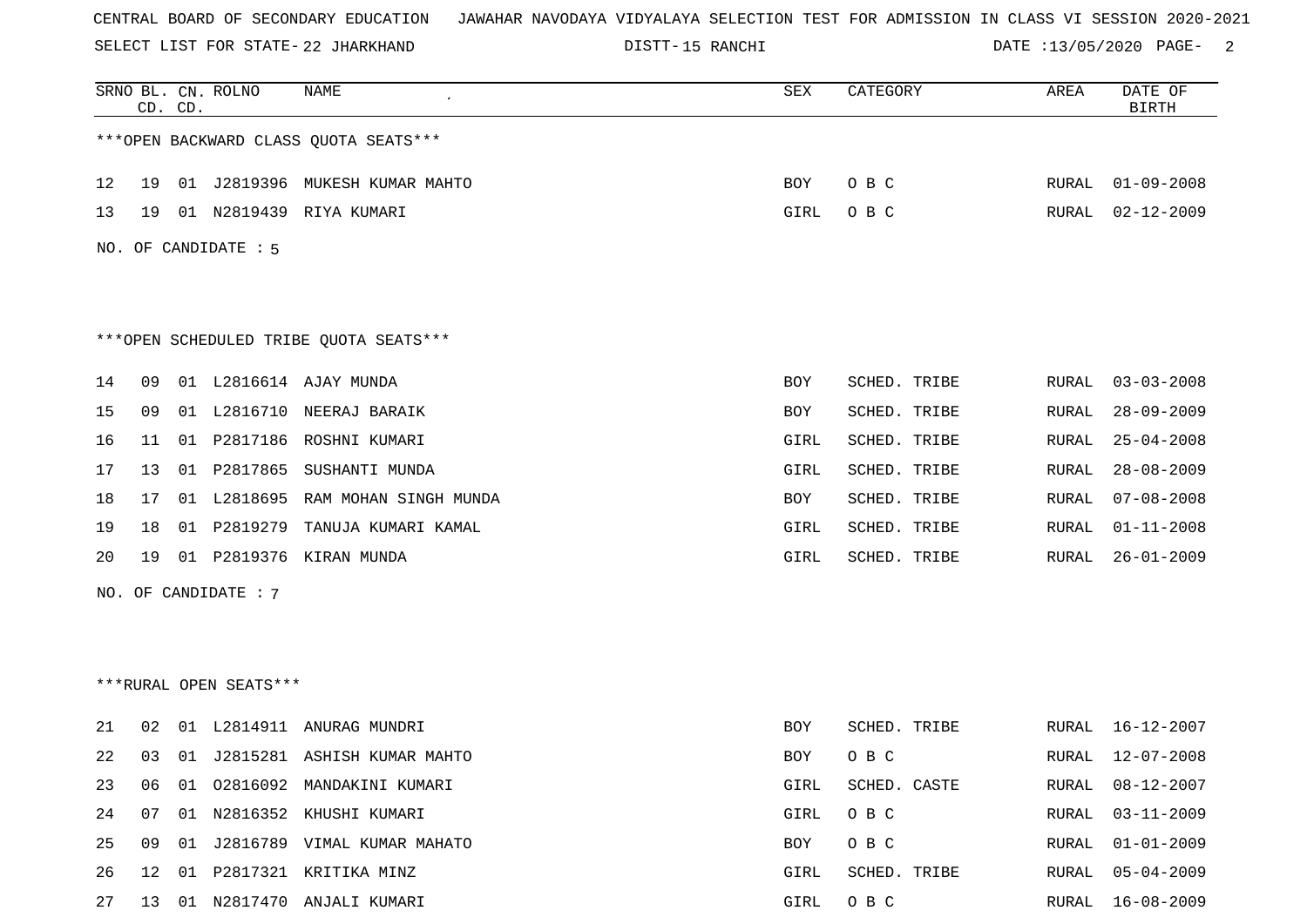SELECT LIST FOR STATE- DISTT- 22 JHARKHAND

15 RANCHI DATE :13/05/2020 PAGE- 3

|    | CD. CD. |    | SRNO BL. CN. ROLNO     | NAME                                    | <b>SEX</b> | CATEGORY     | AREA         | DATE OF<br><b>BIRTH</b> |
|----|---------|----|------------------------|-----------------------------------------|------------|--------------|--------------|-------------------------|
|    |         |    | ***RURAL OPEN SEATS*** |                                         |            |              |              |                         |
| 28 | 14      |    |                        | 01 N2817901 AKRITI PRIYA                | GIRL       | O B C        | RURAL        | $29 - 09 - 2008$        |
| 29 | 15      |    |                        | 01 P2818314 SHILPA KUJUR                | GIRL       | SCHED. TRIBE | RURAL        | $24 - 11 - 2009$        |
| 30 | 16      |    |                        | 01 M2818406 JUHI SINGH                  | GIRL       | GENERAL      | RURAL        | $21 - 10 - 2009$        |
| 31 | 17      |    |                        | 01 J2818580 KAMLESH KUMAR MAHTO         | <b>BOY</b> | O B C        | RURAL        | $04 - 04 - 2011$        |
| 32 | 18      |    |                        | 01 J2819006 MANISH KUMAR MAHTO          | BOY        | O B C        | RURAL        | $12 - 10 - 2008$        |
| 33 | 18      |    | 01 J2819069            | PRADEEP KUMAR MAHTO                     | BOY        | O B C        | RURAL        | $16 - 03 - 2008$        |
| 34 | 19      |    |                        | 01 N2819383 MANASHWI RANI               | GIRL       | O B C        | RURAL        | $17 - 08 - 2008$        |
|    |         |    | NO. OF CANDIDATE : 14  |                                         |            |              |              |                         |
|    |         |    |                        |                                         |            |              |              |                         |
|    |         |    |                        |                                         |            |              |              |                         |
|    |         |    |                        | ***RURAL SCHEDULED CASTE QUOTA SEATS*** |            |              |              |                         |
| 35 | 01      |    |                        | 01 K2814455 DIWAKAR BAITHA              | <b>BOY</b> | SCHED. CASTE | RURAL        | $09 - 12 - 2009$        |
| 36 | 02      |    |                        | 01 K2815103 RAJENDAR GANJHU             | BOY        | SCHED. CASTE | RURAL        | $01 - 02 - 2008$        |
| 37 | 06      | 01 | 02816126               | NEHA NAYAK                              | GIRL       | SCHED. CASTE | <b>RURAL</b> | $13 - 12 - 2007$        |
| 38 | 07      |    |                        | 01 K2816327 ASHISH KUMAR SWANSI         | BOY        | SCHED. CASTE | RURAL        | $24 - 12 - 2008$        |
| 39 | 08      |    |                        | 01 K2816421 AJAY KUMAR MUKHIYAR         | <b>BOY</b> | SCHED. CASTE | <b>RURAL</b> | $05 - 11 - 2008$        |
| 40 | 17      |    |                        | 01 02818573 JULI KUMARI                 | GIRL       | SCHED. CASTE | RURAL        | $05 - 05 - 2008$        |
| 41 | 18      |    |                        | 01 K2818885 DEEP KUMAR SETH             | BOY        | SCHED. CASTE | RURAL        | $31 - 10 - 2009$        |
| 42 | 18      |    |                        | 01 K2819212 SHITAL SETH                 | BOY        | SCHED. CASTE | RURAL        | $01 - 07 - 2007$        |
| 43 | 19      |    |                        | 01 K2819443 ROHIT TURI                  | <b>BOY</b> | SCHED. CASTE | RURAL        | $29 - 09 - 2008$        |
|    |         |    |                        |                                         |            |              |              |                         |

NO. OF CANDIDATE : 9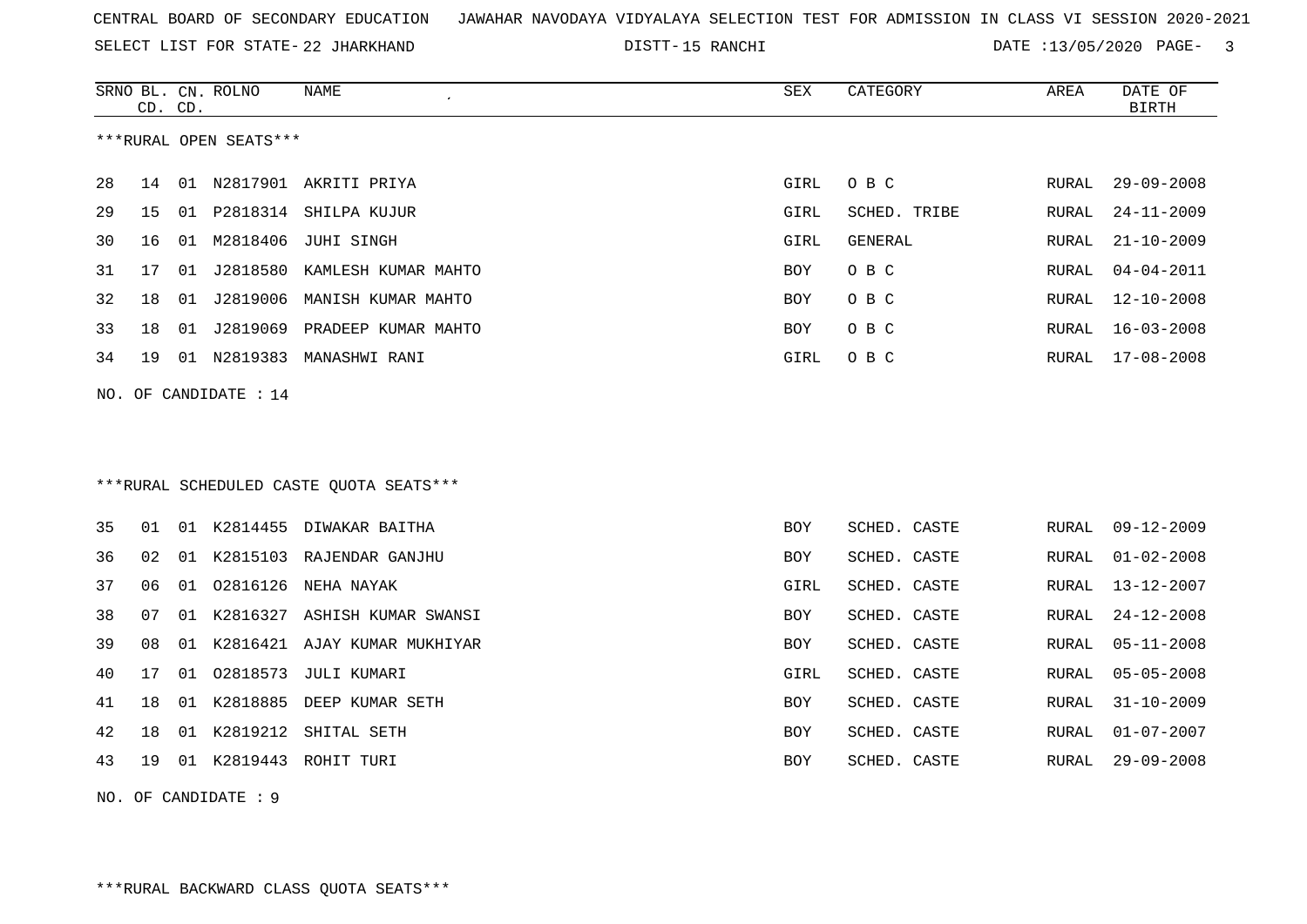SELECT LIST FOR STATE- DISTT- 22 JHARKHAND

15 RANCHI DATE :13/05/2020 PAGE- 4

|    |    | CD. CD. | SRNO BL. CN. ROLNO    | <b>NAME</b>                             | SEX        | CATEGORY | AREA         | DATE OF<br><b>BIRTH</b> |
|----|----|---------|-----------------------|-----------------------------------------|------------|----------|--------------|-------------------------|
|    |    |         |                       | *** RURAL BACKWARD CLASS QUOTA SEATS*** |            |          |              |                         |
| 44 | 09 | 01      | J2816618              | AMAN MANDAL                             | <b>BOY</b> | O B C    | RURAL        | $12 - 08 - 2008$        |
| 45 | 09 |         |                       | 01 J2816718 NIRMAL MAHTO                | <b>BOY</b> | O B C    | RURAL        | $26 - 10 - 2009$        |
| 46 | 09 | 01      | J2816728              | PRABHAT KUMAR MAHTO                     | BOY        | O B C    | RURAL        | $24 - 06 - 2007$        |
| 47 | 09 | 01      | J2816744              | RAKESH KUMAR MAHTO                      | <b>BOY</b> | O B C    | RURAL        | $03 - 05 - 2009$        |
| 48 | 10 | 01      | N2816927              | PARI KUMARI                             | GIRL       | O B C    | <b>RURAL</b> | $11 - 05 - 2010$        |
| 49 | 13 | 01      | J2817516              | AYUSH KUMAR                             | BOY        | O B C    | RURAL        | $08 - 10 - 2008$        |
| 50 | 17 | 01      |                       | J2818653 NITISH KUMAR MAHTO             | <b>BOY</b> | O B C    | RURAL        | $03 - 10 - 2009$        |
| 51 | 17 | 01      | J2818783              | UMESH KUMAR MAHTO                       | <b>BOY</b> | O B C    | RURAL        | $22 - 07 - 2009$        |
| 52 | 18 |         |                       | 01 J2818793 ABHAY KUMAR GUPTA           | BOY        | O B C    | RURAL        | $06 - 03 - 2010$        |
| 53 | 18 | 01      |                       | N2818821 ANJALI KUMARI                  | GIRL       | O B C    | RURAL        | $25 - 11 - 2009$        |
| 54 | 18 | 01      | J2818877              | CHANDAN MAHTO                           | <b>BOY</b> | O B C    | RURAL        | $04 - 09 - 2008$        |
| 55 | 18 | 01      | J2819024              | MOHANDAS MAHTO                          | BOY        | O B C    | RURAL        | $08 - 01 - 2010$        |
| 56 | 18 | 01      | J2819165              | SAMIR KUMAR MAHTO                       | BOY        | O B C    | RURAL        | $14 - 02 - 2008$        |
| 57 | 18 | 01      | J2819234              | SONU KUMAR MAHTO                        | BOY        | O B C    | RURAL        | $26 - 06 - 2009$        |
| 58 | 18 | 01      | N2819249              | SUJITA KUMARI                           | GIRL       | O B C    | <b>RURAL</b> | $07 - 12 - 2007$        |
| 59 | 18 |         |                       | 01 N2819268 SUPRIYA MAHTO               | GIRL       | O B C    | RURAL        | 15-09-2010              |
|    |    |         | NO. OF CANDIDATE : 16 |                                         |            |          |              |                         |

\*\*\*RURAL SCHEDULED TRIBE QUOTA SEATS\*\*\*

| 60. |  | NEHA KUMARI                                | GIRL       | SCHED. TRIBE | RURAL 05-06-2009 |
|-----|--|--------------------------------------------|------------|--------------|------------------|
|     |  | 61 08 01 L2816550 RAHUL KUMAR BEDIA        | <b>BOY</b> | SCHED. TRIBE | RURAL 22-05-2008 |
|     |  | 62 09 01 L2816633 ARYAN KUMAR BARAIK       | BOY        | SCHED. TRIBE | RURAL 17-07-2009 |
|     |  | 63 10 01 P2816875 JAYANTI KUMARI           | GIRL       | SCHED. TRIBE | RURAL 06-07-2009 |
|     |  | 64 13 01 L2817515 AYUSH ASHISH KUMAR RUNDA | BOY        | SCHED. TRIBE | RURAL 25-11-2008 |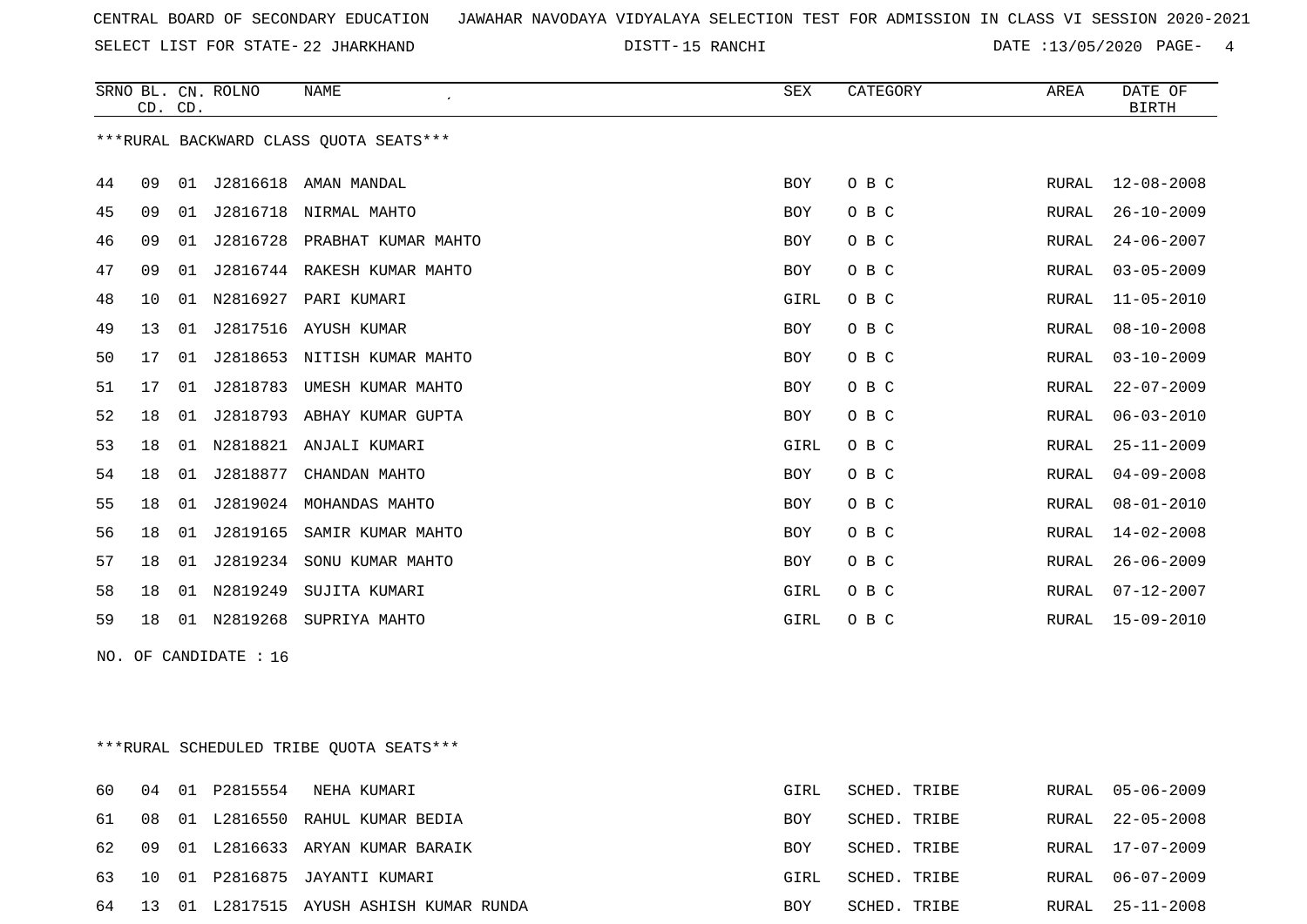SELECT LIST FOR STATE- DISTT- 22 JHARKHAND

15 RANCHI DATE :13/05/2020 PAGE- 5

|    |    | CD. CD. | SRNO BL. CN. ROLNO | NAME                                    | SEX        | CATEGORY     | AREA         | DATE OF<br><b>BIRTH</b> |
|----|----|---------|--------------------|-----------------------------------------|------------|--------------|--------------|-------------------------|
|    |    |         |                    | ***RURAL SCHEDULED TRIBE OUOTA SEATS*** |            |              |              |                         |
| 65 | 13 |         | 01 P2817678        | PRATIMA BARA                            | GIRL       | SCHED. TRIBE | RURAL        | $03 - 09 - 2009$        |
| 66 | 15 | 01      | P2818237           | NITI KACHHAP                            | GIRL       | SCHED. TRIBE | <b>RURAL</b> | $12 - 07 - 2010$        |
| 67 | 15 | 01      | P2818308           | SAPNA ORAON                             | GIRL       | SCHED. TRIBE | <b>RURAL</b> | $01 - 01 - 2008$        |
| 68 | 17 |         |                    | 01 L2818491 AJAY MUNDA                  | BOY        | SCHED. TRIBE | RURAL        | $12 - 02 - 2009$        |
| 69 | 17 |         |                    | 01 P2818497 ANISHA KUMARI               | GIRL       | SCHED. TRIBE | RURAL        | $26 - 03 - 2009$        |
| 70 | 17 |         |                    | 01 L2818514 ASHOK MUNDA                 | BOY        | SCHED. TRIBE | <b>RURAL</b> | $11 - 02 - 2009$        |
| 71 | 17 | 01      | L2818637           | MUSKAN PURAN                            | BOY        | SCHED. TRIBE | <b>RURAL</b> | $08 - 11 - 2008$        |
| 72 | 17 | 01      | L2818671           | PRAVEEN KUMAR MUNDA                     | BOY        | SCHED. TRIBE | <b>RURAL</b> | $05 - 04 - 2009$        |
| 73 | 17 | 01      | L2818702           | RAVI PURAN                              | BOY        | SCHED. TRIBE | <b>RURAL</b> | $08 - 10 - 2010$        |
| 74 | 18 | 01      | L2818989           | MAHAVIR MUNDA                           | BOY        | SCHED. TRIBE | <b>RURAL</b> | $16 - 10 - 2009$        |
| 75 | 18 | 01      | P2819085           | PRIYA KUMARI                            | GIRL       | SCHED. TRIBE | <b>RURAL</b> | $05 - 08 - 2009$        |
| 76 | 18 | 01      | P2819137           | RESHMA MUNDA                            | GIRL       | SCHED. TRIBE | <b>RURAL</b> | $13 - 06 - 2009$        |
| 77 | 18 | 01      | P2819223           | SHYAMLA MUNDA                           | GIRL       | SCHED. TRIBE | <b>RURAL</b> | $10 - 08 - 2008$        |
| 78 | 18 | 01      | L2819284           | UMESH KUMAR HANSDA                      | BOY        | SCHED. TRIBE | <b>RURAL</b> | $22 - 04 - 2009$        |
| 79 | 18 | 01      | L2819306           | YOGESHWAR MUNDA                         | BOY        | SCHED. TRIBE | <b>RURAL</b> | $14 - 04 - 2009$        |
| 80 | 19 |         |                    | 01 L2819367 JOGESHWAR KUJUR             | <b>BOY</b> | SCHED. TRIBE | RURAL        | $14 - 08 - 2007$        |

NO. OF CANDIDATE : 21

TOTAL SELECTED CANDIDATE : 80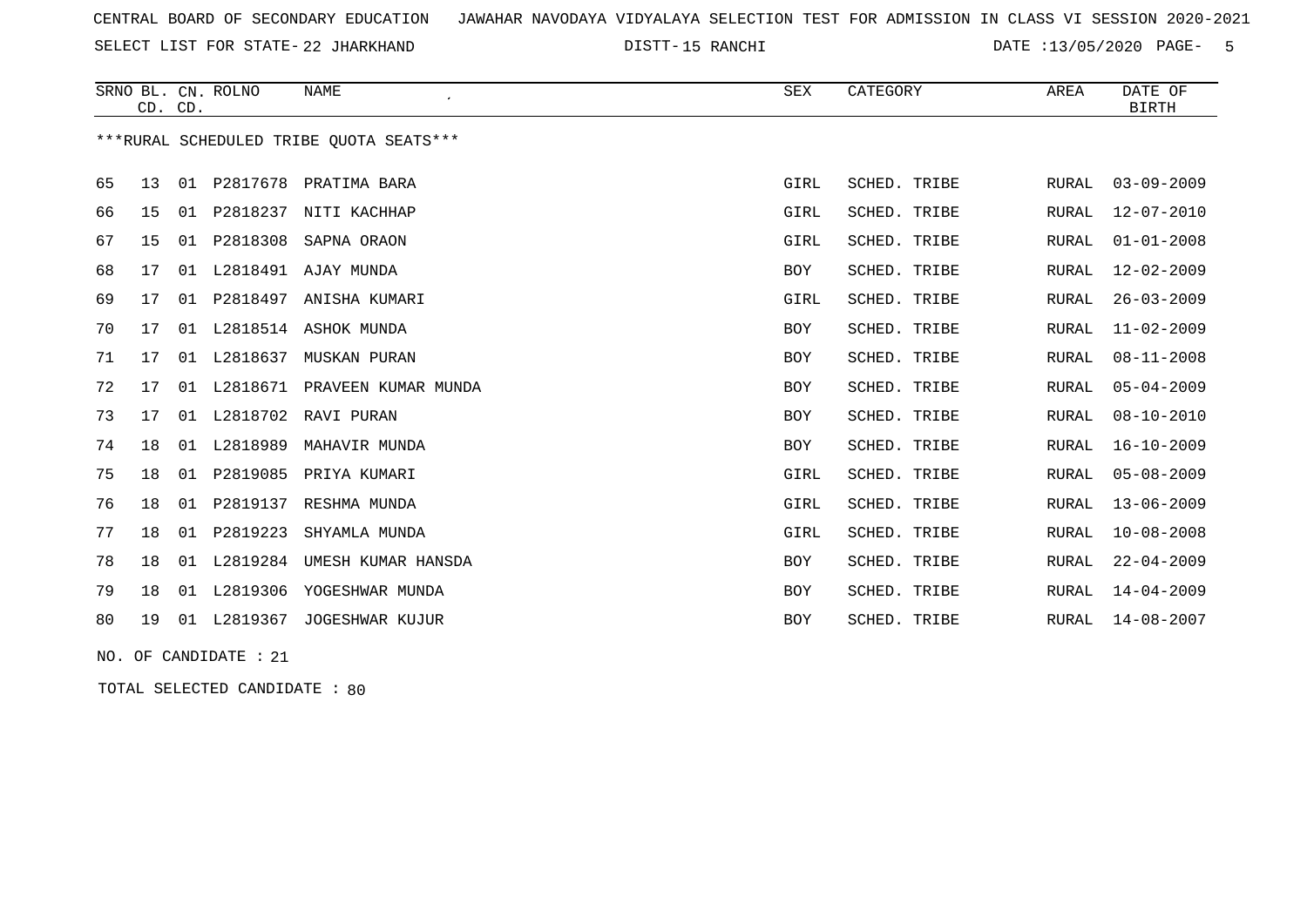SELECT LIST FOR STATE- DISTT- 22 JHARKHAND

16 SAHIBGANJ DATE :13/05/2020 PAGE- 1

|              | CD. CD. | SRNO BL. CN. ROLNO     | NAME                                    | SEX  | CATEGORY     | AREA  | DATE OF<br><b>BIRTH</b> |
|--------------|---------|------------------------|-----------------------------------------|------|--------------|-------|-------------------------|
|              |         | ***OPEN UR SEATS***    |                                         |      |              |       |                         |
| $\mathbf{1}$ |         | 01 01 J2819684 MD RAJA |                                         | BOY  | O B C        |       | RURAL 25-09-2008        |
| 2            |         |                        | 02 01 L2819902 ARVIND KUMAR             | BOY  | SCHED. TRIBE |       | RURAL 12-03-2009        |
| 3            |         |                        | 09 01 L2821210 SANTU TUDU               | BOY  | SCHED. TRIBE |       | RURAL 18-04-2008        |
|              |         | NO. OF CANDIDATE : 3   |                                         |      |              |       |                         |
|              |         |                        |                                         |      |              |       |                         |
|              |         |                        | *** OPEN SCHEDULED CASTE QUOTA SEATS*** |      |              |       |                         |
| 4            |         |                        | 01 01 02819861 TANNU PRIYA              | GIRL | SCHED. CASTE |       | RURAL 23-08-2010        |
| 5            |         |                        | 04 01 K2820261 MADHUSUDAN DAS           | BOY  | SCHED. CASTE |       | RURAL 11-02-2009        |
| 6            |         |                        | 09 01 02821148 PRIYA KUMARI DAS         | GIRL | SCHED. CASTE |       | RURAL 27-12-2007        |
|              |         | NO. OF CANDIDATE : $3$ |                                         |      |              |       |                         |
|              |         |                        |                                         |      |              |       |                         |
|              |         |                        | ***OPEN DISABLED QUOTA SEATS***         |      |              |       |                         |
| 7            |         |                        | 07 01 J2820702 MANISH RAJ               | BOY  | O B C        | RURAL | $08 - 04 - 2009$        |
| 8            |         |                        | 08 01 J2820750 AJAY KUMAR               | BOY  | O B C        | RURAL | $22 - 10 - 2010$        |
| 9            |         |                        | 09 01 J2821072 KUMAR BHASKAR GOURAV     | BOY  | O B C        | RURAL | $29 - 03 - 2008$        |
|              |         | NO. OF CANDIDATE : 3   |                                         |      |              |       |                         |
|              |         |                        |                                         |      |              |       |                         |
|              |         |                        |                                         |      |              |       |                         |
|              |         |                        | *** OPEN BACKWARD CLASS QUOTA SEATS***  |      |              |       |                         |
| 10           |         |                        | 01 01 N2819658 LAXSHMI KUMARI           | GIRL | O B C        |       | RURAL 12-05-2008        |

11 01 01 B2819833 SONU KUMAR BOY O B C URBAN 22-02-2009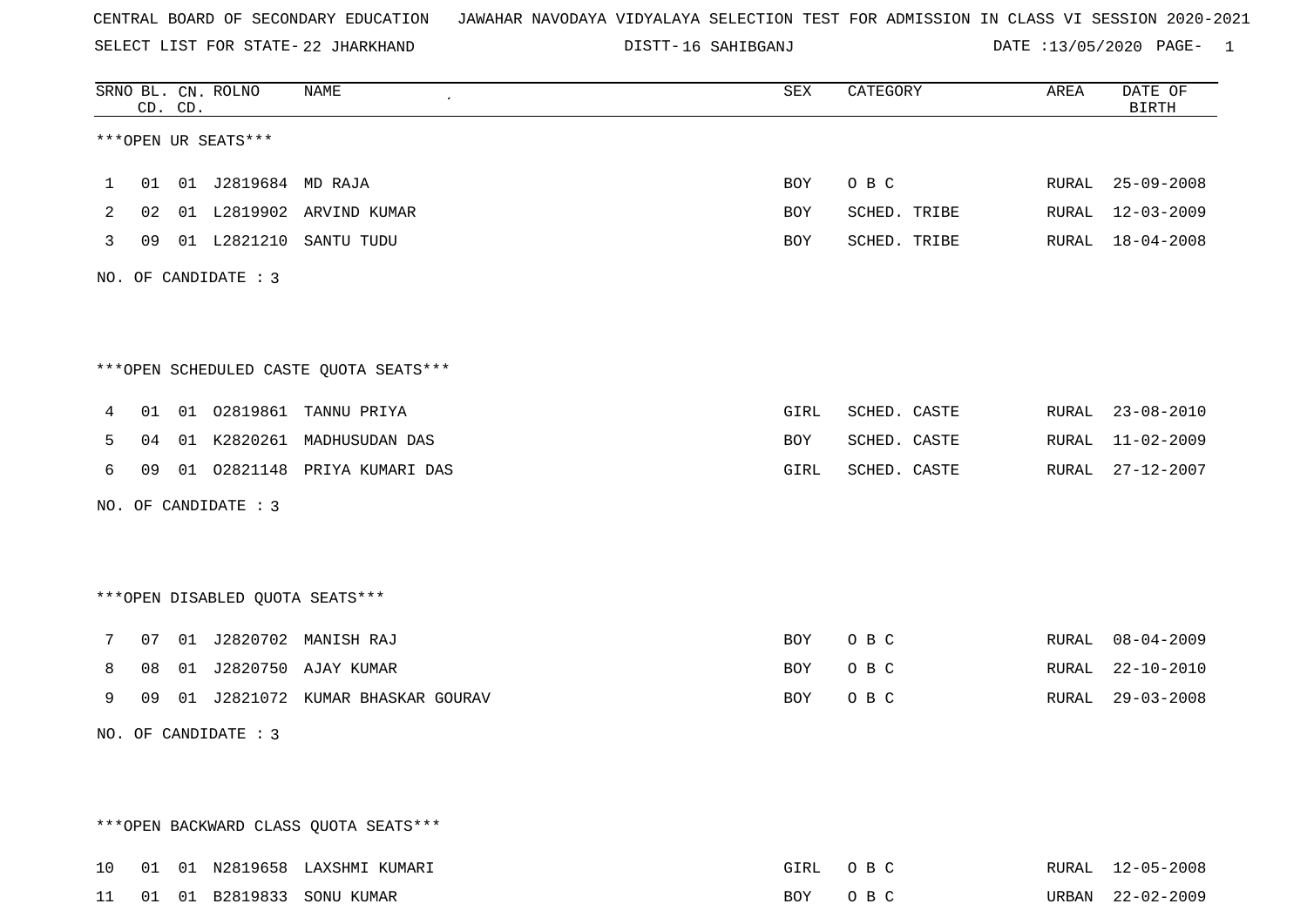SELECT LIST FOR STATE- DISTT- 22 JHARKHAND

16 SAHIBGANJ DATE :13/05/2020 PAGE- 2

|    |    | CD. CD. | SRNO BL. CN. ROLNO     | <b>NAME</b>                            | ${\tt SEX}$ | CATEGORY     | AREA  | DATE OF<br><b>BIRTH</b> |
|----|----|---------|------------------------|----------------------------------------|-------------|--------------|-------|-------------------------|
|    |    |         |                        | *** OPEN BACKWARD CLASS QUOTA SEATS*** |             |              |       |                         |
| 12 | 02 |         |                        | 01 J2819988 RAJ KUMAR                  | BOY         | O B C        | RURAL | $10 - 01 - 2010$        |
| 13 | 07 |         |                        | 01 N2820712 NAJIRA KHATUN              | GIRL        | O B C        | RURAL | $04 - 01 - 2009$        |
| 14 | 09 |         |                        | 01 N2821156 RABIYA KHATUN              | GIRL        | O B C        | RURAL | $20 - 11 - 2007$        |
|    |    |         | NO. OF CANDIDATE : 5   |                                        |             |              |       |                         |
|    |    |         |                        |                                        |             |              |       |                         |
|    |    |         |                        | ***OPEN SCHEDULED TRIBE QUOTA SEATS*** |             |              |       |                         |
| 15 | 01 |         |                        | 01 L2819510 ABHISHEK KUMAR             | BOY         | SCHED. TRIBE | RURAL | $09 - 03 - 2008$        |
| 16 | 01 |         |                        | 01 P2819742 PRIYA BHARTI               | GIRL        | SCHED. TRIBE | RURAL | $07 - 07 - 2008$        |
| 17 | 01 |         | 01 L2819796            | SANTOSH KUMAR                          | BOY         | SCHED. TRIBE | RURAL | $01 - 01 - 2009$        |
| 18 | 01 |         |                        | 01 P2819815 SHWETA SUMAN               | GIRL        | SCHED. TRIBE | RURAL | $02 - 04 - 2008$        |
| 19 | 02 |         |                        | 01 L2820037 UTTAM KUMAR                | BOY         | SCHED. TRIBE | RURAL | $01 - 01 - 2010$        |
| 20 | 07 |         |                        | 01 L2820703 MANISH TUDU                | BOY         | SCHED. TRIBE | RURAL | $01 - 01 - 2009$        |
|    |    |         | NO. OF CANDIDATE : 6   |                                        |             |              |       |                         |
|    |    |         |                        |                                        |             |              |       |                         |
|    |    |         |                        |                                        |             |              |       |                         |
|    |    |         | ***RURAL OPEN SEATS*** |                                        |             |              |       |                         |
| 21 | 01 |         |                        | 01 J2819514 ADITYA KUMAR               | BOY         | O B C        | RURAL | $04 - 10 - 2009$        |
| 22 |    |         |                        | 01 01 J2819523 AMRIT SUMAN             | BOY         | O B C        | RURAL | $15 - 02 - 2008$        |
| 23 | 01 |         |                        | 01 K2819535 ANKIT KUMAR RAJAK          | BOY         | SCHED. CASTE | RURAL | $05 - 07 - 2009$        |
| 24 | 01 |         |                        | 01 L2819537 ANKUSH KUMAR               | BOY         | SCHED. TRIBE | RURAL | $06 - 03 - 2010$        |
| 25 | 01 |         |                        | 01 L2819697 MITHILESH KUMAR            | BOY         | SCHED. TRIBE | RURAL | $29 - 07 - 2010$        |
| 26 | 01 |         |                        | 01 J2819716 NITISH KUMAR SAH           | BOY         | O B C        | RURAL | $21 - 11 - 2008$        |
| 27 | 01 |         |                        | 01 J2819757 RAM PRATAP                 | BOY         | O B C        | RURAL | $10 - 03 - 2008$        |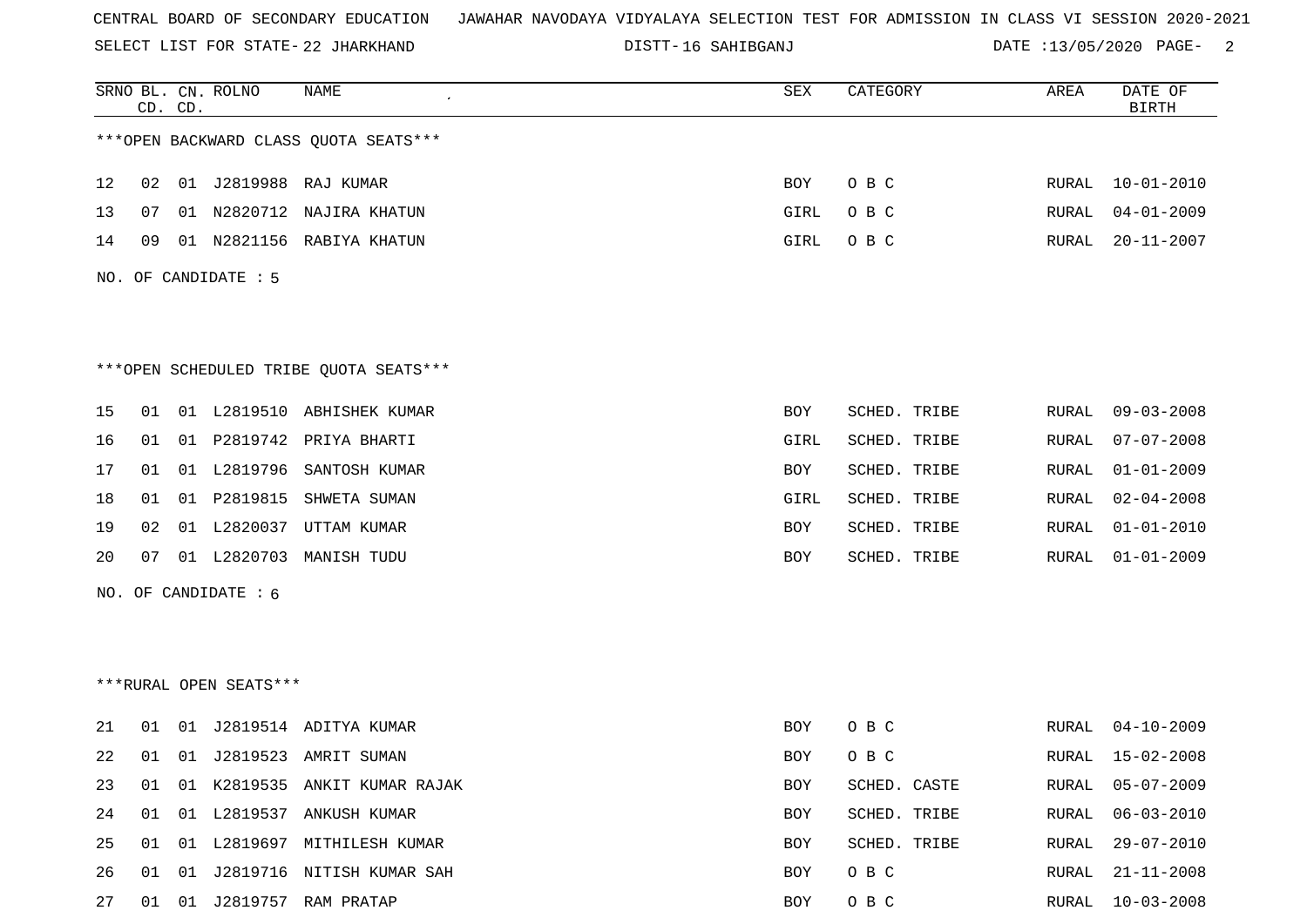SELECT LIST FOR STATE- DISTT- 22 JHARKHAND

16 SAHIBGANJ DATE :13/05/2020 PAGE- 3

|    |    | CD. CD. | SRNO BL. CN. ROLNO     | NAME                                    | SEX        | CATEGORY       | AREA  | DATE OF<br><b>BIRTH</b> |
|----|----|---------|------------------------|-----------------------------------------|------------|----------------|-------|-------------------------|
|    |    |         | ***RURAL OPEN SEATS*** |                                         |            |                |       |                         |
| 28 | 01 |         | 01 J2819786            | SABIR ALAM                              | BOY        | O B C          | RURAL | $10 - 10 - 2009$        |
| 29 | 01 |         |                        | 01 J2819806 SHIVAM KUMAR                | BOY        | O B C          | RURAL | $05 - 03 - 2008$        |
| 30 | 02 | 01      | M2820023               | SRISHTY ANAND                           | GIRL       | <b>GENERAL</b> | RURAL | $07 - 07 - 2008$        |
| 31 | 03 | 01      |                        | P2820184 SONIYA KUMARI                  | GIRL       | SCHED. TRIBE   | RURAL | $01 - 08 - 2008$        |
| 32 | 04 | 01      |                        | J2820302 RAUNAK ARYA                    | BOY        | O B C          | RURAL | $15 - 02 - 2011$        |
| 33 | 05 | 01      |                        | J2820394 MD ARHAM ALI                   | BOY        | O B C          | RURAL | $31 - 03 - 2010$        |
| 34 | 06 | 01      |                        | 12820534 MD FARHAN                      | BOY        | GENERAL        | RURAL | $23 - 10 - 2010$        |
| 35 | 07 | 01      |                        | J2820705 MD GUFRAN                      | BOY        | O B C          | RURAL | $02 - 02 - 2009$        |
| 36 | 08 |         |                        | 01 N2820831 LAKHI KUMARI                | GIRL       | O B C          | RURAL | $05 - 12 - 2010$        |
| 37 | 09 | 01      |                        | J2821097 MD MUSPIK SHEKH                | BOY        | O B C          | RURAL | $01 - 01 - 2009$        |
| 38 | 09 |         |                        | 01 J2821133 NITISH KUMAR                | BOY        | O B C          | RURAL | $04 - 06 - 2010$        |
|    |    |         | NO. OF CANDIDATE : 18  |                                         |            |                |       |                         |
|    |    |         |                        |                                         |            |                |       |                         |
|    |    |         |                        |                                         |            |                |       |                         |
|    |    |         |                        | ***RURAL SCHEDULED CASTE QUOTA SEATS*** |            |                |       |                         |
| 39 | 01 |         |                        | 01 K2819549 ARJUN KUMAR                 | <b>BOY</b> | SCHED. CASTE   | RURAL | $29 - 06 - 2009$        |
| 40 | 01 |         |                        | 01 K2819569 AYUSH KUMAR                 | BOY        | SCHED. CASTE   | RURAL | $15 - 07 - 2010$        |
| 41 | 01 | 01      |                        | K2819652 KRISHNA PASWAN                 | BOY        | SCHED. CASTE   | RURAL | $30 - 12 - 2008$        |
| 42 | 01 | 01      |                        | K2819834 SONU KUMAR                     | BOY        | SCHED. CASTE   | RURAL | $01 - 01 - 2010$        |
| 43 | 01 | 01      | 02819862               | TANU PRIYA                              | GIRL       | SCHED. CASTE   | RURAL | $19 - 07 - 2009$        |
| 44 | 02 |         |                        | 01 K2819941 MANGAN KUMAR                | BOY        | SCHED. CASTE   | RURAL | $10 - 02 - 2008$        |
| 45 | 02 |         |                        | 01 K2820039 VIVEK KUMAR                 | BOY        | SCHED. CASTE   | RURAL | $02 - 10 - 2009$        |
| 46 | 07 |         |                        | 01 02820683 DIPA KUMARI CHOUDHARY       | GIRL       | SCHED. CASTE   | RURAL | $22 - 12 - 2010$        |
| 47 | 09 |         |                        | 01 02821229 SNEHA KUMARI                | GIRL       | SCHED. CASTE   | RURAL | $12 - 06 - 2009$        |
|    |    |         |                        |                                         |            |                |       |                         |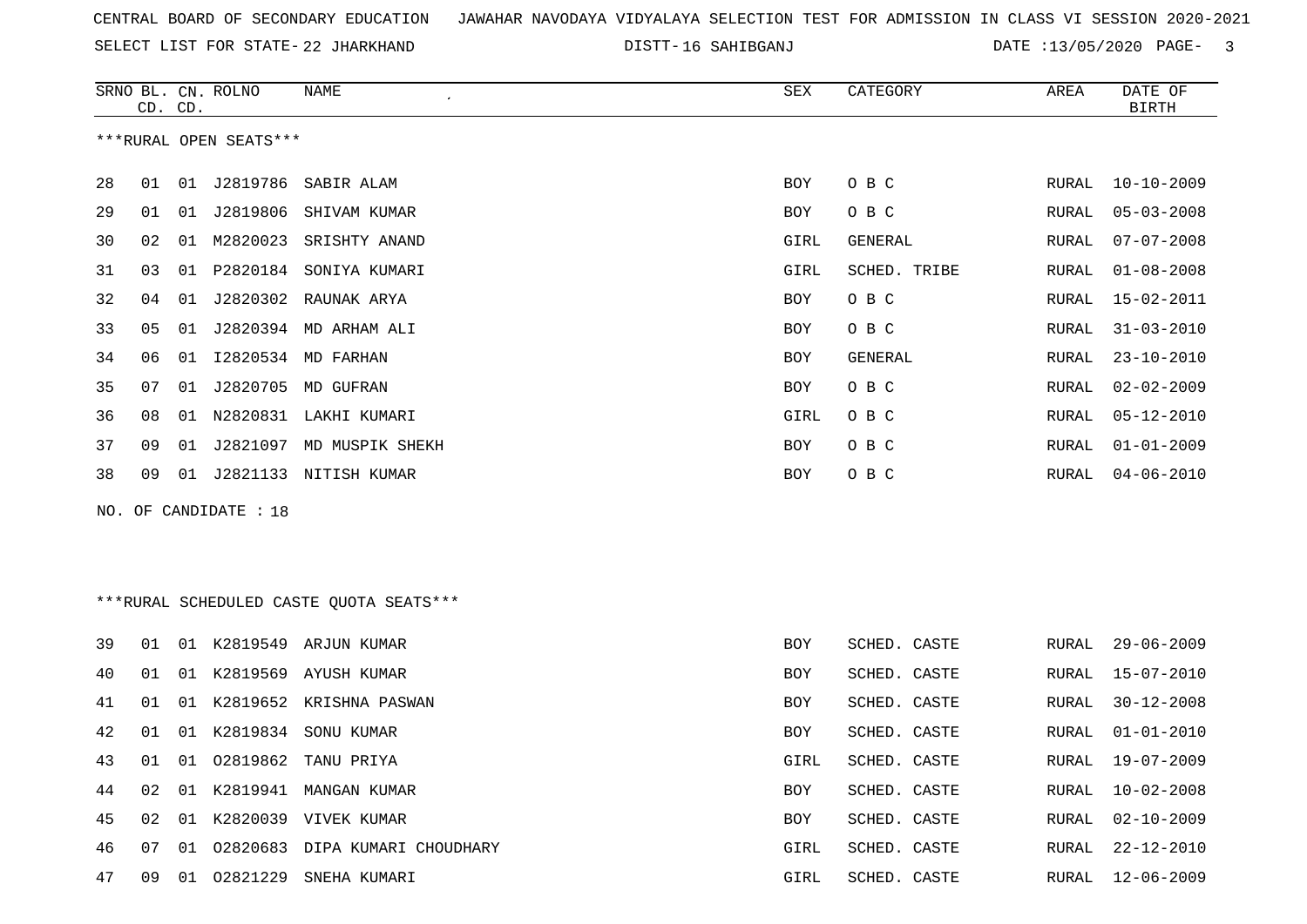|  |  |  | CENTRAL BOARD OF SECONDARY EDUCATION – JAWAHAR NAVODAYA VIDYALAYA SELECTION TEST FOR ADMISSION IN CLASS VI SESSION 2020-2021 |  |  |  |  |  |  |  |  |  |  |  |  |  |  |
|--|--|--|------------------------------------------------------------------------------------------------------------------------------|--|--|--|--|--|--|--|--|--|--|--|--|--|--|
|--|--|--|------------------------------------------------------------------------------------------------------------------------------|--|--|--|--|--|--|--|--|--|--|--|--|--|--|

SELECT LIST FOR STATE- DISTT- 22 JHARKHAND

16 SAHIBGANJ DATE :13/05/2020 PAGE- 4

|    | CD. CD. |    | SRNO BL. CN. ROLNO   | <b>NAME</b>                             | ${\tt SEX}$ | CATEGORY | AREA         | DATE OF<br><b>BIRTH</b> |
|----|---------|----|----------------------|-----------------------------------------|-------------|----------|--------------|-------------------------|
|    |         |    | NO. OF CANDIDATE : 9 |                                         |             |          |              |                         |
|    |         |    |                      |                                         |             |          |              |                         |
|    |         |    |                      |                                         |             |          |              |                         |
|    |         |    |                      | *** RURAL BACKWARD CLASS QUOTA SEATS*** |             |          |              |                         |
| 48 | 01      |    |                      | 01 N2819561 ASHIYA PARWEEN              | GIRL        | O B C    | RURAL        | $12 - 11 - 2008$        |
| 49 | 01      | 01 |                      | N2819575 BEAUTY KUMARI                  | GIRL        | O B C    | RURAL        | $01 - 01 - 2009$        |
| 50 | 01      | 01 | J2819630             | INJAMAMUL HAQUE                         | BOY         | O B C    | RURAL        | $03 - 01 - 2009$        |
| 51 | 01      | 01 | N2819775             | RITU SUMAN                              | GIRL        | O B C    | <b>RURAL</b> | $21 - 03 - 2010$        |
| 52 | 01      | 01 | J2819795             | SANTDEV KUMAR                           | <b>BOY</b>  | O B C    | <b>RURAL</b> | $05 - 06 - 2007$        |
| 53 | 02      | 01 | N2819938             | LAXMI KUMARI                            | GIRL        | O B C    | RURAL        | $10 - 12 - 2007$        |
| 54 | 04      | 01 | J2820232             | HONEY KUMAR GUPTA                       | <b>BOY</b>  | O B C    | <b>RURAL</b> | $18 - 07 - 2008$        |
| 55 | 04      | 01 |                      | J2820334 SONU KUMAR SAH                 | <b>BOY</b>  | O B C    | RURAL        | $26 - 07 - 2010$        |
| 56 | 06      | 01 | N2820523             | MANISHA SAHA                            | GIRL        | O B C    | RURAL        | $14 - 12 - 2008$        |
| 57 | 06      | 01 | J2820546             | MD SHAHIN HUSSAIN                       | <b>BOY</b>  | O B C    | <b>RURAL</b> | $30 - 12 - 2007$        |
| 58 | 06      | 01 |                      | N2820594 PUJA KUMARI                    | GIRL        | O B C    | RURAL        | $06 - 03 - 2008$        |
| 59 | 07      | 01 | N2820711             | MOUSMI KHATUN                           | GIRL        | O B C    | RURAL        | $01 - 01 - 2009$        |
| 60 | 07      | 01 | N2820734             | RUPA KUMARI                             | GIRL        | O B C    | RURAL        | $06 - 05 - 2008$        |
| 61 | 07      | 01 | N2820748             | TRIPTI MANDAL                           | GIRL        | O B C    | RURAL        | $25 - 08 - 2008$        |
| 62 | 08      | 01 | N2820906             | SANIFA YASMIN                           | GIRL        | O B C    | RURAL        | $01 - 01 - 2009$        |
| 63 | 09      | 01 | N2821130             | NISHA KUMARI                            | GIRL        | O B C    | RURAL        | $01 - 10 - 2010$        |
|    |         |    |                      |                                         |             |          |              |                         |

NO. OF CANDIDATE : 16

\*\*\*RURAL SCHEDULED TRIBE QUOTA SEATS\*\*\*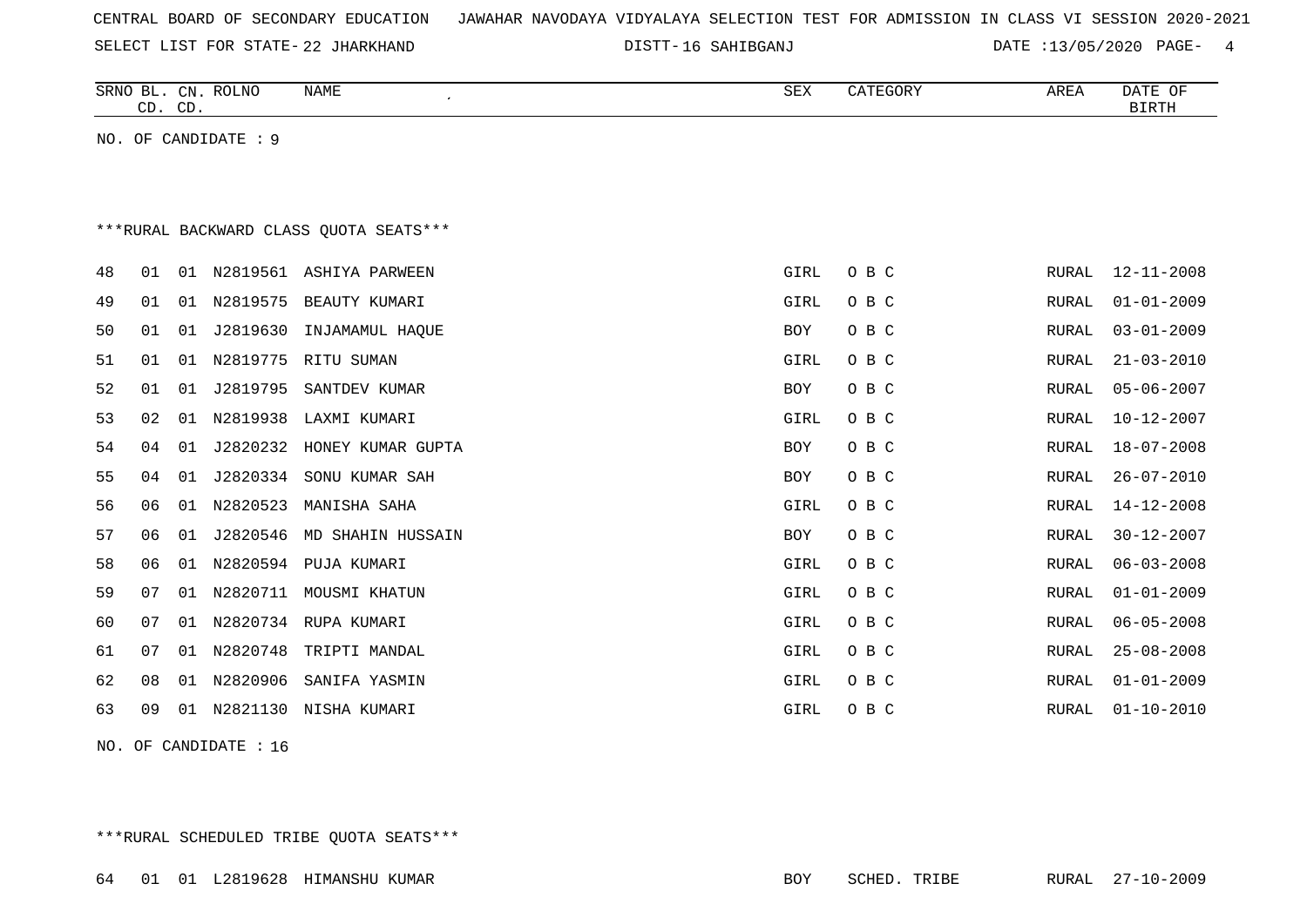SELECT LIST FOR STATE- DISTT- 22 JHARKHAND

16 SAHIBGANJ DATE :13/05/2020 PAGE- 5

|    | CD. CD. |    | SRNO BL. CN. ROLNO | NAME<br>$\epsilon$                      | SEX        | CATEGORY     | AREA         | DATE OF<br><b>BIRTH</b> |
|----|---------|----|--------------------|-----------------------------------------|------------|--------------|--------------|-------------------------|
|    |         |    |                    | ***RURAL SCHEDULED TRIBE QUOTA SEATS*** |            |              |              |                         |
| 65 | 01      |    |                    | 01 L2819663 MANISH KUMAR                | <b>BOY</b> | SCHED. TRIBE | RURAL        | $15 - 03 - 2010$        |
| 66 | 01      | 01 |                    | L2819733 PRINCE KUMAR                   | <b>BOY</b> | SCHED. TRIBE | RURAL        | $20 - 10 - 2009$        |
| 67 | 01      |    |                    | 01 P2819739 PRITI KUMARI                | GIRL       | SCHED. TRIBE | RURAL        | $24 - 10 - 2007$        |
| 68 | 01      |    |                    | 01 L2819746 PUSHP KUMAR PUSHPANKAR      | <b>BOY</b> | SCHED. TRIBE | RURAL        | $20 - 12 - 2008$        |
| 69 | 01      | 01 | P2819767           | RISHIKA BHARTI                          | GIRL       | SCHED. TRIBE | RURAL        | $08 - 03 - 2009$        |
| 70 | 01      | 01 | L2819770           | RISHI RAJ                               | <b>BOY</b> | SCHED. TRIBE | RURAL        | $15 - 10 - 2010$        |
| 71 | 01      | 01 | L2819781           | ROSHAN KUMAR MANDAL                     | <b>BOY</b> | SCHED. TRIBE | RURAL        | $01 - 01 - 2009$        |
| 72 | 01      |    | 01 L2819808        | SHIVAM KUMAR                            | <b>BOY</b> | SCHED. TRIBE | RURAL        | $15 - 12 - 2009$        |
| 73 | 01      |    | 01 L2819814        | SHUBHAM KUMAR                           | <b>BOY</b> | SCHED. TRIBE | RURAL        | $25 - 05 - 2010$        |
| 74 | 02      | 01 | L2819886           | AKASH KUMAR                             | <b>BOY</b> | SCHED. TRIBE | RURAL        | $22 - 07 - 2009$        |
| 75 | 02      | 01 | L2819887           | ALOK KUMAR                              | <b>BOY</b> | SCHED. TRIBE | RURAL        | $23 - 01 - 2010$        |
| 76 | 02      | 01 | L2819891           | AMIT KUMAR                              | <b>BOY</b> | SCHED. TRIBE | <b>RURAL</b> | $01 - 11 - 2007$        |
| 77 | 02      | 01 |                    | P2819980 PRIYANKA TUDU                  | GIRL       | SCHED. TRIBE | RURAL        | $01 - 01 - 2009$        |
| 78 | 02      |    | 01 L2819992        | RAVI KUMAR                              | <b>BOY</b> | SCHED. TRIBE | <b>RURAL</b> | $15 - 03 - 2009$        |
| 79 | 02      | 01 | L2819997           | RITIK KUMAR                             | <b>BOY</b> | SCHED. TRIBE | RURAL        | $16 - 12 - 2008$        |
| 80 | 02      | 01 | L2820024           | SUBHAM KUMAR                            | <b>BOY</b> | SCHED. TRIBE | RURAL        | $10 - 03 - 2009$        |

NO. OF CANDIDATE : 17

TOTAL SELECTED CANDIDATE : 80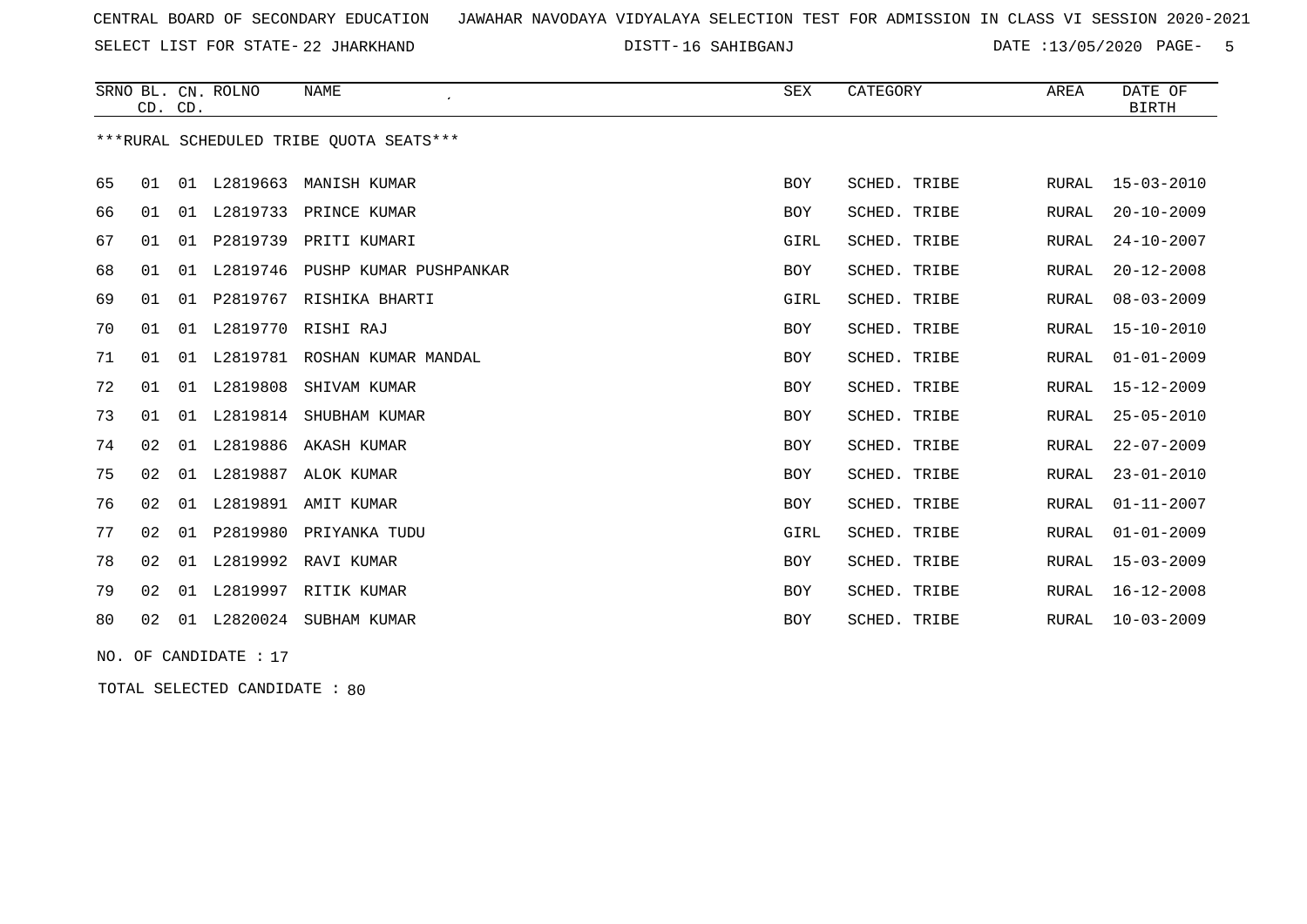SELECT LIST FOR STATE- DISTT- 22 JHARKHAND

17 DHANBAD DATE :13/05/2020 PAGE- 1

|     |    | CD. CD. | SRNO BL. CN. ROLNO   | <b>NAME</b>                            | ${\tt SEX}$ | CATEGORY       | AREA         | DATE OF<br><b>BIRTH</b> |
|-----|----|---------|----------------------|----------------------------------------|-------------|----------------|--------------|-------------------------|
|     |    |         | ***OPEN UR SEATS***  |                                        |             |                |              |                         |
| 1   | 01 |         |                      | 01 A2821442 ANYUSH KUMAR               | <b>BOY</b>  | GENERAL        | URBAN        | $03 - 04 - 2009$        |
| 2   | 08 |         |                      | 01 J2830491 AYUSH KUMAR                | <b>BOY</b>  | O B C          | RURAL        | $28 - 04 - 2008$        |
| 3   | 08 |         |                      | 01 I2830645 HARSH KUMAR                | BOY         | <b>GENERAL</b> | RURAL        | $01 - 01 - 2009$        |
| 4   | 08 |         | 01 L2830646          | HARSH VARDHAN                          | BOY         | SCHED. TRIBE   | RURAL        | $02 - 02 - 2009$        |
| 5   | 08 |         |                      | 01 J2830730 KRISHNA KUMAR PANDIT       | BOY         | O B C          | RURAL        | $02 - 06 - 2007$        |
| 6   | 08 |         |                      | 02 J2831206 SHEETAL MANDAL             | BOY         | O B C          | RURAL        | $06 - 02 - 2009$        |
| 7   | 08 | 02      | M2831238             | SIMRAN KUMARI                          | GIRL        | <b>GENERAL</b> | RURAL        | $15 - 06 - 2009$        |
| 8   | 08 | 02      | M2831340             | TANU SHREE                             | GIRL        | GENERAL        | <b>RURAL</b> | $09 - 11 - 2009$        |
| 9   | 08 |         |                      | 02 M2831393 YESHI KUMARI               | GIRL        | GENERAL        | RURAL        | $06 - 08 - 2009$        |
| NO. |    |         | OF CANDIDATE : 9     |                                        |             |                |              |                         |
|     |    |         |                      |                                        |             |                |              |                         |
|     |    |         |                      |                                        |             |                |              |                         |
|     |    |         |                      | ***OPEN SCHEDULED CASTE QUOTA SEATS*** |             |                |              |                         |
| 10  | 04 |         |                      | 02 K2825702 MANISH KUMAR BAURI         | BOY         | SCHED. CASTE   | RURAL        | $25 - 05 - 2008$        |
| 11  | 08 |         |                      | 01 K2830356 ADITYA RAJAK               | <b>BOY</b>  | SCHED. CASTE   | RURAL        | $16 - 04 - 2008$        |
| 12  | 08 |         |                      | 02 K2831164 SAMIR RAJAK                | BOY         | SCHED. CASTE   | RURAL        | $01 - 09 - 2009$        |
|     |    |         | NO. OF CANDIDATE : 3 |                                        |             |                |              |                         |

\*\*\*OPEN DISABLED QUOTA SEATS\*\*\*

|  |                        | 13 07 01 J2829573 ARUN KUMAR MAHTO | BOY | $O$ B C | RURAL 05-12-2009 |
|--|------------------------|------------------------------------|-----|---------|------------------|
|  | NO. OF CANDIDATE : $1$ |                                    |     |         |                  |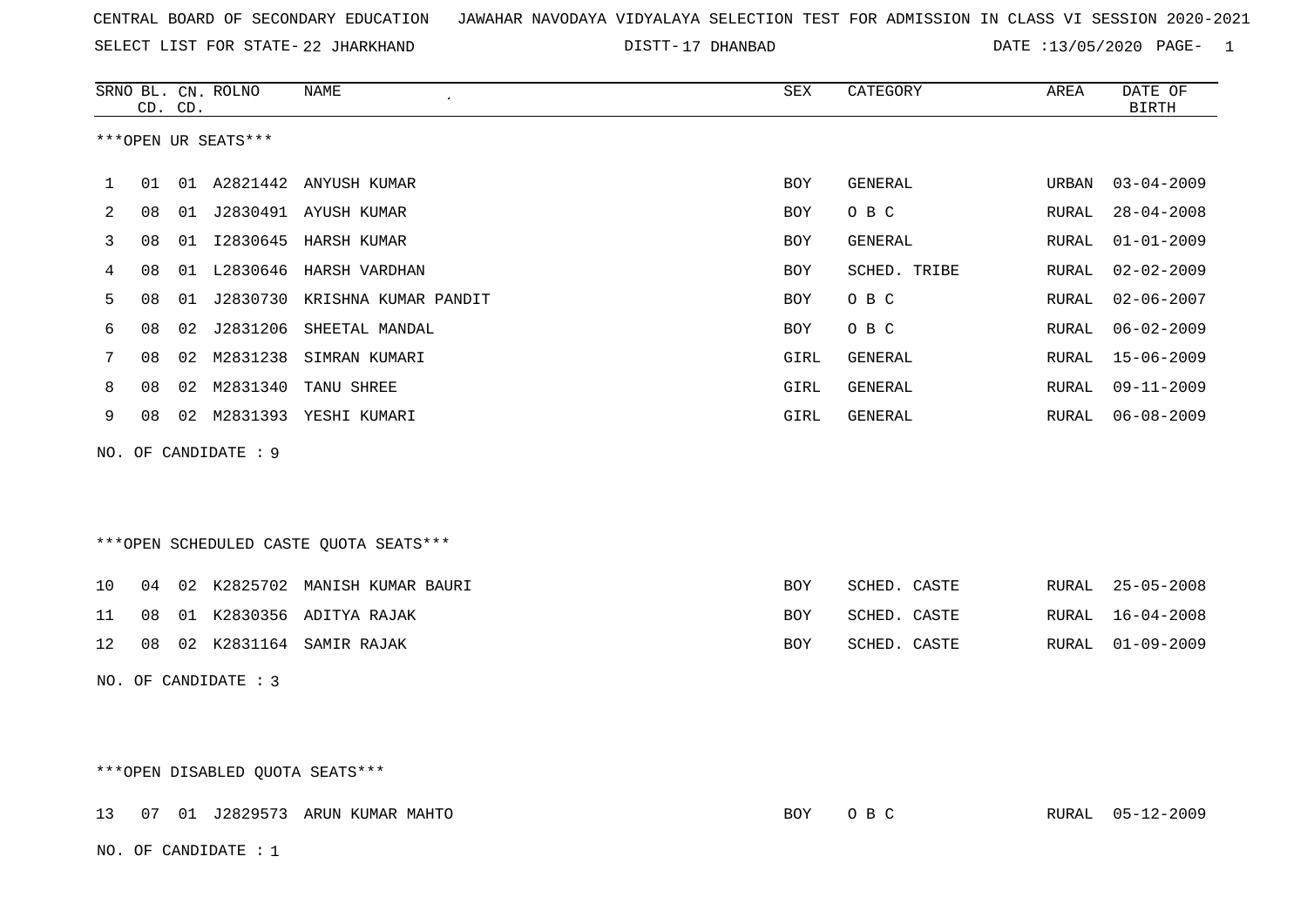SELECT LIST FOR STATE- DISTT- 22 JHARKHAND

17 DHANBAD DATE :13/05/2020 PAGE- 2

|    | CD. CD. |    | SRNO BL. CN. ROLNO     | NAME                                    | SEX        | CATEGORY       | AREA  | DATE OF<br><b>BIRTH</b> |
|----|---------|----|------------------------|-----------------------------------------|------------|----------------|-------|-------------------------|
|    |         |    |                        | *** OPEN BACKWARD CLASS QUOTA SEATS***  |            |                |       |                         |
| 14 |         |    |                        | 01 01 B2821310 ABHISHEK YADAV           | BOY        | O B C          | URBAN | $10 - 03 - 2009$        |
| 15 |         |    |                        | 01 02 J2822064 NETRITV RANJAN           | <b>BOY</b> | O B C          | RURAL | $10 - 12 - 2010$        |
| 16 | 02      |    | 02 N2823870            | SWETA SUMAN                             | GIRL       | O B C          | RURAL | $02 - 07 - 2009$        |
| 17 | 04      | 02 |                        | N2826141 SANDHYA KUMARI                 | GIRL       | O B C          | RURAL | $06 - 04 - 2009$        |
| 18 | 08      |    |                        | 01 J2830391 AMAR KUMAR                  | BOY        | O B C          | RURAL | 16-09-2009              |
|    |         |    | NO. OF CANDIDATE : 5   |                                         |            |                |       |                         |
|    |         |    |                        |                                         |            |                |       |                         |
|    |         |    |                        |                                         |            |                |       |                         |
|    |         |    |                        | *** OPEN SCHEDULED TRIBE QUOTA SEATS*** |            |                |       |                         |
| 19 | 06      |    |                        | 03 P2829261 SONIA SOREN                 | GIRL       | SCHED. TRIBE   | RURAL | 22-07-2008              |
| 20 | 08      |    |                        | 02 P2831239 SIMRAN SOREN                | GIRL       | SCHED. TRIBE   | RURAL | $04 - 04 - 2010$        |
|    |         |    | NO. OF CANDIDATE : 2   |                                         |            |                |       |                         |
|    |         |    |                        |                                         |            |                |       |                         |
|    |         |    |                        |                                         |            |                |       |                         |
|    |         |    | ***RURAL OPEN SEATS*** |                                         |            |                |       |                         |
| 21 |         |    |                        | 01 01 I2821467 ARYAN DEEP               | BOY        | GENERAL        | RURAL | $09 - 05 - 2009$        |
| 22 | 01      | 01 |                        | M2821681 ISHIKA RAJ                     | GIRL       | <b>GENERAL</b> | RURAL | $03 - 04 - 2010$        |
| 23 | 01      | 02 |                        | M2821751 KARISHMA SINGH                 | GIRL       | <b>GENERAL</b> | RURAL | 12-11-2009              |
| 24 | 01      | 02 |                        | I2821912 MANISH SINGH                   | BOY        | <b>GENERAL</b> | RURAL | $04 - 10 - 2008$        |
|    |         |    |                        | 25 01 02 J2822094 NIRMAL KUMAR          |            | BOY OBC        |       | RURAL 01-04-2010        |
| 26 |         |    |                        | 01 02 J2822491 SACHIN KUMAR MAHATO      | BOY        | O B C          | RURAL | $24 - 10 - 2008$        |
| 27 |         |    |                        | 01 03 M2822814 TEJESWINI RAJ            | GIRL       | GENERAL        | RURAL | 14-03-2010              |
| 28 |         |    |                        | 02 01 P2822910 AKSHITA SHARMA           | GIRL       | SCHED. TRIBE   |       | RURAL 11-11-2008        |
| 29 |         |    |                        | 02 01 J2823218 KHAKHAN PRAMANIK         | BOY        | O B C          | RURAL | $14 - 06 - 2007$        |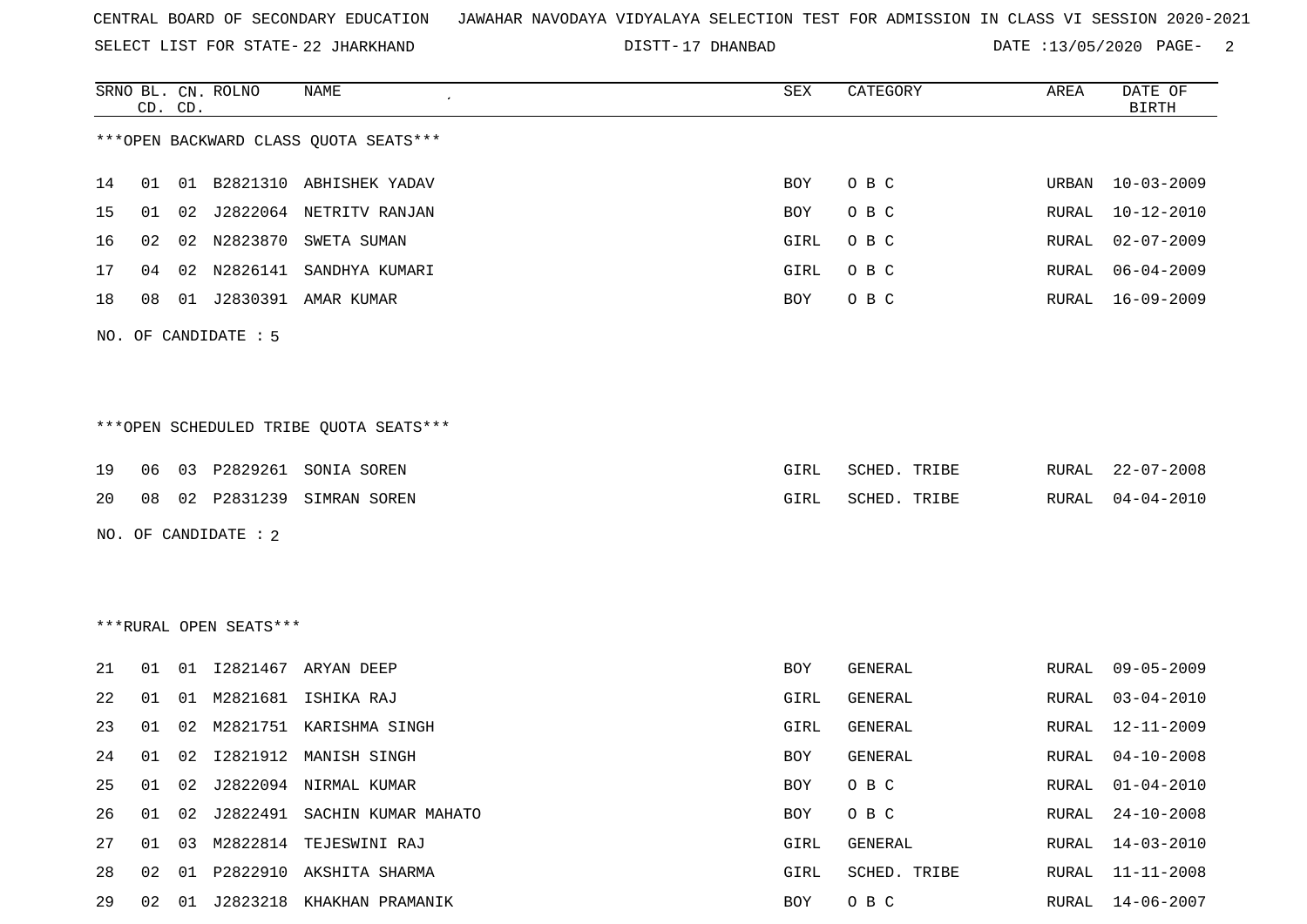SELECT LIST FOR STATE- DISTT- 22 JHARKHAND

17 DHANBAD DATE :13/05/2020 PAGE- 3

|    | CD. CD. |    | SRNO BL. CN. ROLNO     | <b>NAME</b>            | <b>SEX</b> | CATEGORY     | AREA         | DATE OF<br><b>BIRTH</b> |
|----|---------|----|------------------------|------------------------|------------|--------------|--------------|-------------------------|
|    |         |    | ***RURAL OPEN SEATS*** |                        |            |              |              |                         |
| 30 | 02      | 02 | J2823825               | SUMIT MANDAL           | <b>BOY</b> | O B C        | RURAL        | $22 - 03 - 2009$        |
| 31 | 03      | 01 | J2824283               | HARSH KUMAR            | <b>BOY</b> | O B C        | RURAL        | $13 - 04 - 2009$        |
| 32 | 03      | 03 | I2825225               | VEDANT VAIBHAV SINGH   | BOY        | GENERAL      | RURAL        | $03 - 02 - 2010$        |
| 33 | 04      | 01 | J2825272               | AAKASH KUMAR MAHTO     | BOY        | O B C        | RURAL        | $12 - 12 - 2008$        |
| 34 | 04      | 01 | I2825276               | AAYUSH SINGH           | BOY        | GENERAL      | RURAL        | $28 - 07 - 2009$        |
| 35 | 04      | 01 | L2825435               | BASANT MAJHI           | BOY        | SCHED. TRIBE | RURAL        | $27 - 02 - 2008$        |
| 36 | 04      | 01 | L2825597               | KARAN MURMU            | BOY        | SCHED. TRIBE | RURAL        | $16 - 03 - 2008$        |
| 37 | 04      | 02 | I2826338               | TANMAY PATHAK          | <b>BOY</b> | GENERAL      | RURAL        | $23 - 06 - 2009$        |
| 38 | 06      | 01 |                        | N2827707 ARPITA GORAI  | GIRL       | O B C        | RURAL        | $28 - 12 - 2010$        |
| 39 | 06      | 01 |                        | I2827954 DIWAKAR KUMAR | <b>BOY</b> | GENERAL      | <b>RURAL</b> | $05 - 01 - 2009$        |
| 40 | 06      | 02 | M2828406               | MONALISA PAN           | GIRL       | GENERAL      | <b>RURAL</b> | $09 - 02 - 2009$        |
| 41 | 06      | 02 | K2828478               | NEETI NAVEEN           | <b>BOY</b> | SCHED. CASTE | RURAL        | $01 - 07 - 2010$        |
| 42 | 06      | 02 | L2828596               | PRADEEP KUMAR MURMU    | BOY        | SCHED. TRIBE | RURAL        | $15 - 03 - 2008$        |
| 43 | 06      | 02 | I2828620               | PREM KUMAR             | BOY        | GENERAL      | RURAL        | $05 - 08 - 2008$        |
| 44 | 07      | 01 | N2829567               | ARPITA MANDAL          | GIRL       | O B C        | <b>RURAL</b> | $20 - 08 - 2009$        |
| 45 | 07      | 02 | I2829955               | OMKAR RAJ              | BOY        | GENERAL      | RURAL        | $25 - 05 - 2009$        |
| 46 | 07      | 02 |                        | J2830317 VIKASH KUMAR  | BOY        | O B C        | RURAL        | $22 - 08 - 2009$        |
| 47 | 08      | 01 | L2830349               | ABHIJEET MARANDI       | BOY        | SCHED. TRIBE | RURAL        | $29 - 09 - 2008$        |
| 48 | 08      | 01 | M2830710               | KHUSHI KUMARI          | GIRL       | GENERAL      | RURAL        | $04 - 08 - 2007$        |
| 49 | 08      | 02 |                        | 12831395 YUVRAJ KUMAR  | <b>BOY</b> | GENERAL      | <b>RURAL</b> | 17-12-2007              |

NO. OF CANDIDATE : 29

\*\*\*RURAL SCHEDULED CASTE QUOTA SEATS\*\*\*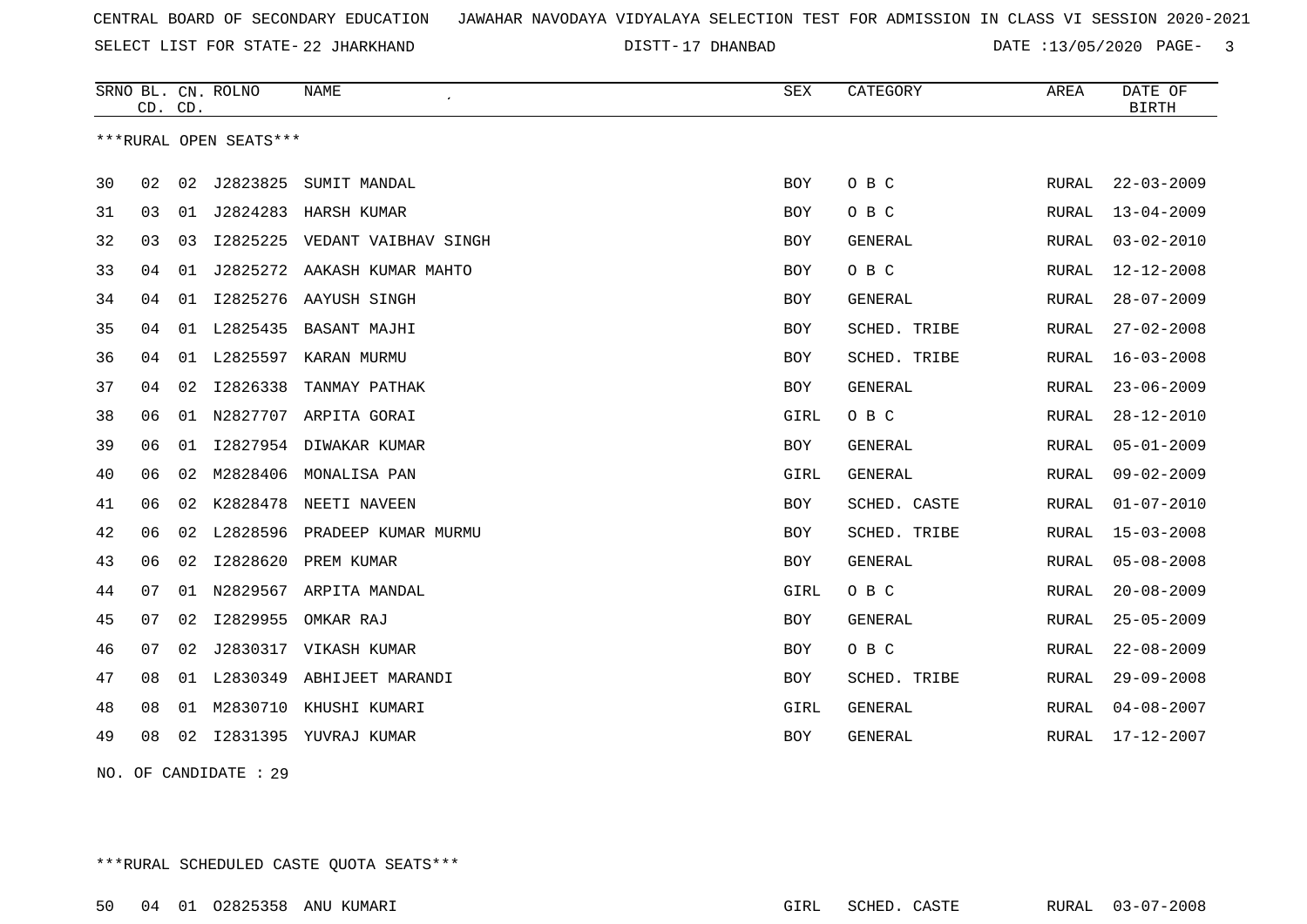SELECT LIST FOR STATE- DISTT- 22 JHARKHAND

17 DHANBAD DATE :13/05/2020 PAGE- 4

|    | CD. CD. |    | SRNO BL. CN. ROLNO | NAME                                    | SEX        | CATEGORY     | AREA  | DATE OF<br><b>BIRTH</b> |
|----|---------|----|--------------------|-----------------------------------------|------------|--------------|-------|-------------------------|
|    |         |    |                    | ***RURAL SCHEDULED CASTE QUOTA SEATS*** |            |              |       |                         |
| 51 | 04      |    |                    | 01 K2825394 ASHISH KUMAR                | <b>BOY</b> | SCHED. CASTE | RURAL | 25-12-2007              |
| 52 | 04      |    |                    | 02 K2825928 PRIYANSHU KUMAR             | BOY        | SCHED. CASTE | RURAL | $21 - 07 - 2009$        |
| 53 | 06      |    | 01 K2827815        | BIBEK KUMAR                             | BOY        | SCHED. CASTE | RURAL | $12 - 09 - 2010$        |
| 54 | 06      | 01 |                    | K2828142 KESHAV RISHI                   | <b>BOY</b> | SCHED. CASTE | RURAL | $08 - 10 - 2008$        |
| 55 | 08      | 01 | K2830350           | ABHIJEET RAJAK                          | BOY        | SCHED. CASTE | RURAL | $15 - 03 - 2008$        |
| 56 | 08      |    | 01 K2830580        | DEV KUMAR RAJAK                         | BOY        | SCHED. CASTE | RURAL | $21 - 02 - 2009$        |
| 57 | 08      |    |                    | 01 K2830914 PAPPU KUMAR                 | BOY        | SCHED. CASTE | RURAL | $19 - 10 - 2009$        |
| 58 | 08      |    |                    | 01 K2830972 PRINCE KUMAR                | BOY        | SCHED. CASTE | RURAL | $04 - 06 - 2008$        |
| 59 | 08      |    |                    | 02 K2831367 VIJAY KUMAR                 | BOY        | SCHED. CASTE | RURAL | 21-10-2007              |
|    |         |    |                    | *** RURAL BACKWARD CLASS QUOTA SEATS*** |            |              |       |                         |
| 60 | 01      |    |                    | 01 N2821409 ANJU KUMARI                 | GIRL       | O B C        | RURAL | $25 - 09 - 2009$        |
| 61 | 01      | 02 | N2821826           | KRITI KUMARI                            | GIRL       | O B C        | RURAL | $23 - 06 - 2007$        |
| 62 | 01      | 02 | N2822049           | NEHA KUMARI                             | GIRL       | O B C        | RURAL | $18 - 02 - 2008$        |
| 63 | 01      | 03 |                    | N2822534 SALONI KUMARI                  | GIRL       | O B C        | RURAL | $20 - 08 - 2007$        |
| 64 | 01      | 03 | N2822671           | SHWETA RAY                              | GIRL       | O B C        | RURAL | $01 - 07 - 2008$        |
| 65 | 04      | 01 | N2825623           | KHUSHI SAW                              | GIRL       | O B C        | RURAL | $04 - 02 - 2009$        |
| 66 | 06      |    |                    | 03 N2829217 SIMRAN ROY                  | GIRL       | O B C        | RURAL | $19 - 02 - 2008$        |
| 67 | 08      |    |                    | 01 J2830389 AMAN KUMAR                  | BOY        | O B C        | RURAL | $15 - 12 - 2008$        |
| 68 | 08      |    |                    | 01 J2830532 BIPAT TARAN GORAI           | BOY        | O B C        | RURAL | $26 - 06 - 2009$        |
| 69 | 08      |    |                    | 01 J2830585 DHIRAJ KUMAR                | BOY        | O B C        | RURAL | $07 - 01 - 2010$        |
| 70 | 08      |    |                    | 01 N2830996 PUJA KUMARI                 | GIRL       | O B C        | RURAL | 19-04-2008              |
| 71 | 08      |    |                    | 01 J2831003 PUNIT KUMAR                 | BOY        | O B C        |       | RURAL 14-05-2009        |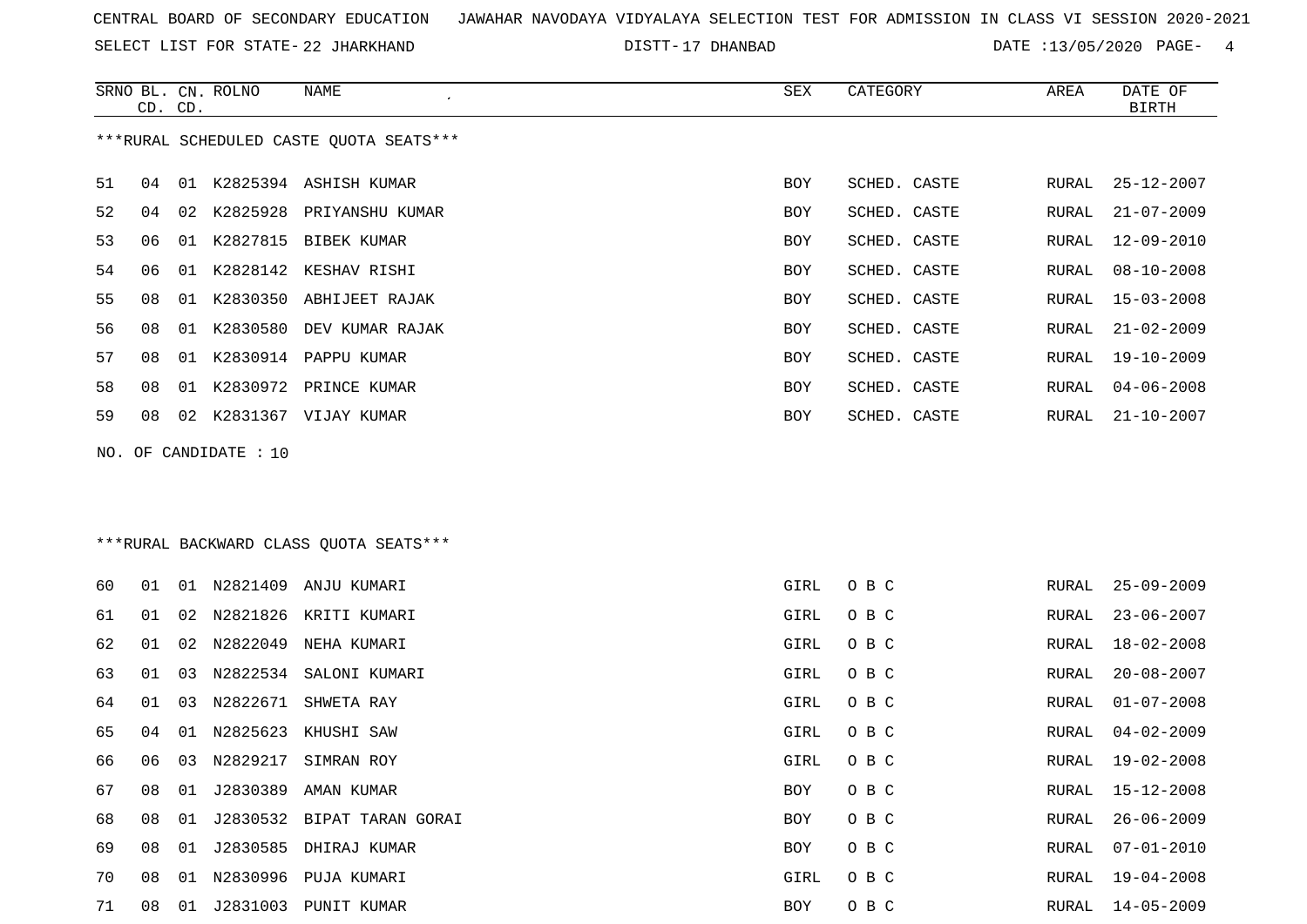SELECT LIST FOR STATE- DISTT- 22 JHARKHAND

17 DHANBAD DATE :13/05/2020 PAGE- 5

|                                        | CD. CD. |    | SRNO BL. CN. ROLNO      | NAME                  | SEX        | CATEGORY | AREA  | DATE OF<br>BIRTH |
|----------------------------------------|---------|----|-------------------------|-----------------------|------------|----------|-------|------------------|
| ***RURAL BACKWARD CLASS OUOTA SEATS*** |         |    |                         |                       |            |          |       |                  |
| 72                                     | 08      | 01 |                         | J2831034 RAJESH SAW   | <b>BOY</b> | O B C    | RURAL | $04 - 01 - 2008$ |
| 73                                     | 08      | 02 |                         | J2831212 SHIVAM KUMAR | BOY        | O B C    | RURAL | 18-04-2009       |
| 74                                     | 08      | 02 | J2831277                | SUBHAM MAHATO         | BOY        | O B C    | RURAL | 14-08-2008       |
| 75                                     | 08      | 02 | J2831296                | SUMIT KUMAR           | BOY        | O B C    | RURAL | 04-07-2007       |
|                                        |         |    | NO. OF CANDIDATE : $16$ |                       |            |          |       |                  |

\*\*\*RURAL SCHEDULED TRIBE QUOTA SEATS\*\*\*

|    |  | 76 04 01 L2825489 DINESH HANSDA     | BOY        | SCHED. TRIBE | RURAL 07-10-2007 |
|----|--|-------------------------------------|------------|--------------|------------------|
| 77 |  | 06 02 P2828605 PRAMILA TUDU         | GIRL       | SCHED. TRIBE | RURAL 18-01-2008 |
|    |  | 78 08 01 L2830488 AVAY MURMU        | <b>BOY</b> | SCHED. TRIBE | RURAL 07-05-2008 |
|    |  | 79 08 01 P2830520 BHAGYASHREE BASKI | GIRL       | SCHED. TRIBE | RURAL 11-06-2009 |
|    |  | 80 08 02 P2831276 SRISHTI KUMARI    | GIRL       | SCHED. TRIBE | RURAL 07-06-2007 |

NO. OF CANDIDATE : 5

TOTAL SELECTED CANDIDATE : 80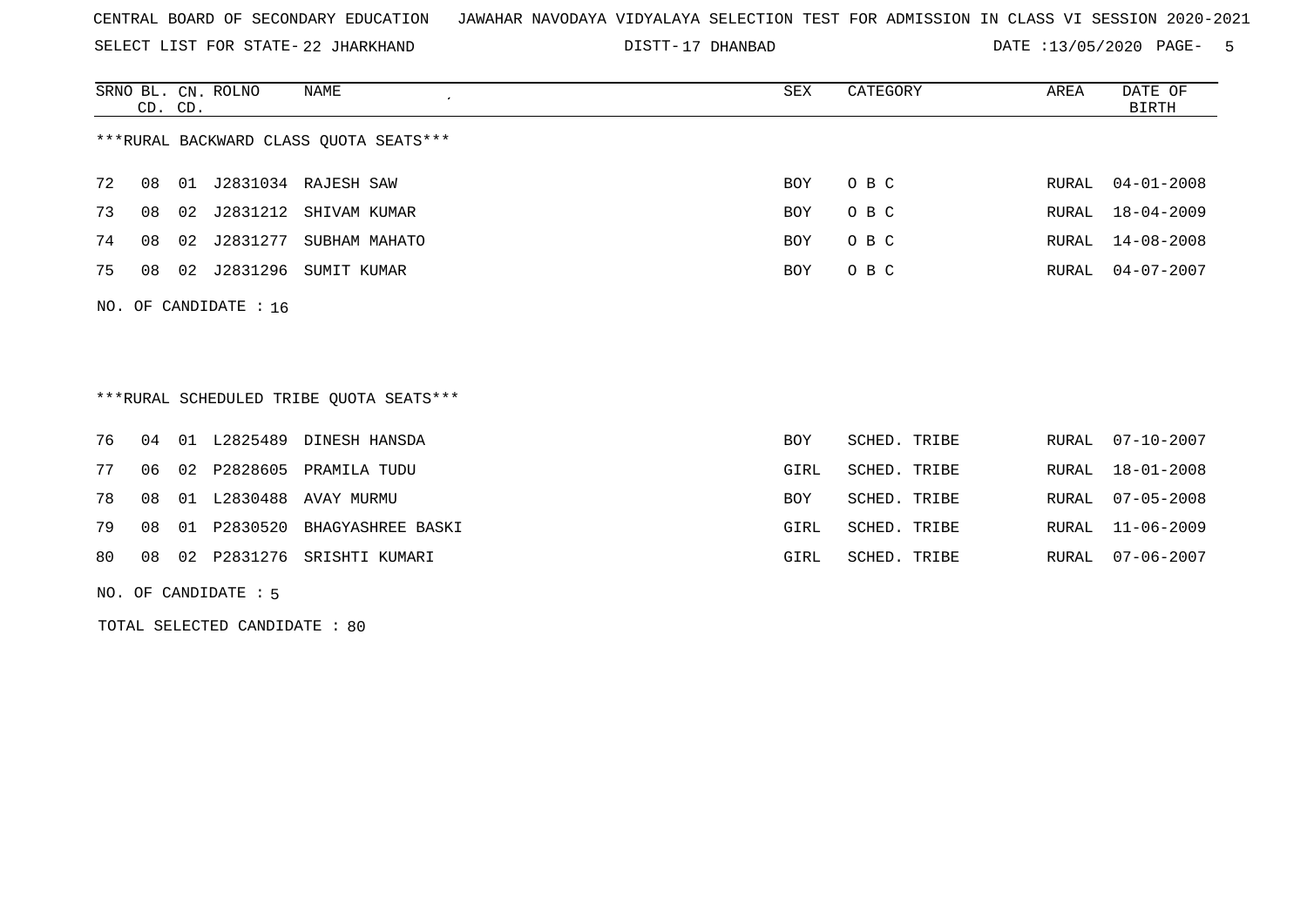SELECT LIST FOR STATE- DISTT- 22 JHARKHAND

NO. OF CANDIDATE : 5

DISTT-18 PAKUR-I DATE :13/05/2020 PAGE- 1

|    |                 | CD. CD. | SRNO BL. CN. ROLNO   | <b>NAME</b>                            | SEX        | CATEGORY     | AREA  | DATE OF<br><b>BIRTH</b> |
|----|-----------------|---------|----------------------|----------------------------------------|------------|--------------|-------|-------------------------|
|    |                 |         | ***OPEN UR SEATS***  |                                        |            |              |       |                         |
| 1  | 01              |         |                      | 01 J2831564 KAMAL KISHOR               | <b>BOY</b> | O B C        | RURAL | $04 - 09 - 2008$        |
| 2  | 02 <sub>o</sub> |         |                      | 01 L2832049 ANAND TUDU                 | <b>BOY</b> | SCHED. TRIBE | RURAL | $10 - 02 - 2009$        |
| 3  | 02              |         |                      | 01 L2832109 BENEDICT MARANDI           | BOY        | SCHED. TRIBE | RURAL | $08 - 10 - 2008$        |
| 4  | 02              |         |                      | 01 N2832442 RITU KUMARI                | GIRL       | O B C        | RURAL | $01 - 06 - 2007$        |
| 5  | 03              |         |                      | 01 L2833087 SHITAL BASKEY              | BOY        | SCHED. TRIBE | RURAL | $24 - 06 - 2009$        |
|    |                 |         | NO. OF CANDIDATE : 5 |                                        |            |              |       |                         |
|    |                 |         |                      |                                        |            |              |       |                         |
|    |                 |         |                      | ***OPEN SCHEDULED CASTE QUOTA SEATS*** |            |              |       |                         |
| 6  | 01              |         |                      | 01 G2831649 MONA KUMARI                | GIRL       | SCHED. CASTE |       | URBAN 16-07-2008        |
| 7  | 01              |         |                      | 01 K2831749 RAJA TURI                  | <b>BOY</b> | SCHED. CASTE | RURAL | $01 - 01 - 2009$        |
| 8  |                 |         |                      | 02 01 02832232 KHUSHI KUMRI DASI       | GIRL       | SCHED. CASTE |       | RURAL 15-02-2008        |
|    |                 |         | NO. OF CANDIDATE : 3 |                                        |            |              |       |                         |
|    |                 |         |                      |                                        |            |              |       |                         |
|    |                 |         |                      | *** OPEN BACKWARD CLASS QUOTA SEATS*** |            |              |       |                         |
| 9  | 02              |         |                      | 01 J2832009 ABDUL BARI ANSARI          | <b>BOY</b> | O B C        | RURAL | $01 - 01 - 2009$        |
| 10 | 02              |         | 01 N2832138          | CHANDRANI KUMARI                       | GIRL       | O B C        | RURAL | $25 - 12 - 2009$        |
| 11 | 02              |         |                      | 01 N2832325 NASRIN KHATUN              | GIRL       | O B C        | RURAL | $27 - 09 - 2009$        |
| 12 | 02              |         |                      | 01 J2832409 RAHUL PAL                  | <b>BOY</b> | O B C        | RURAL | $01 - 01 - 2009$        |
| 13 |                 |         |                      | 03 01 J2832945 PIYUSH KUMAR            | BOY        | O B C        | RURAL | $27 - 09 - 2009$        |
|    |                 |         |                      |                                        |            |              |       |                         |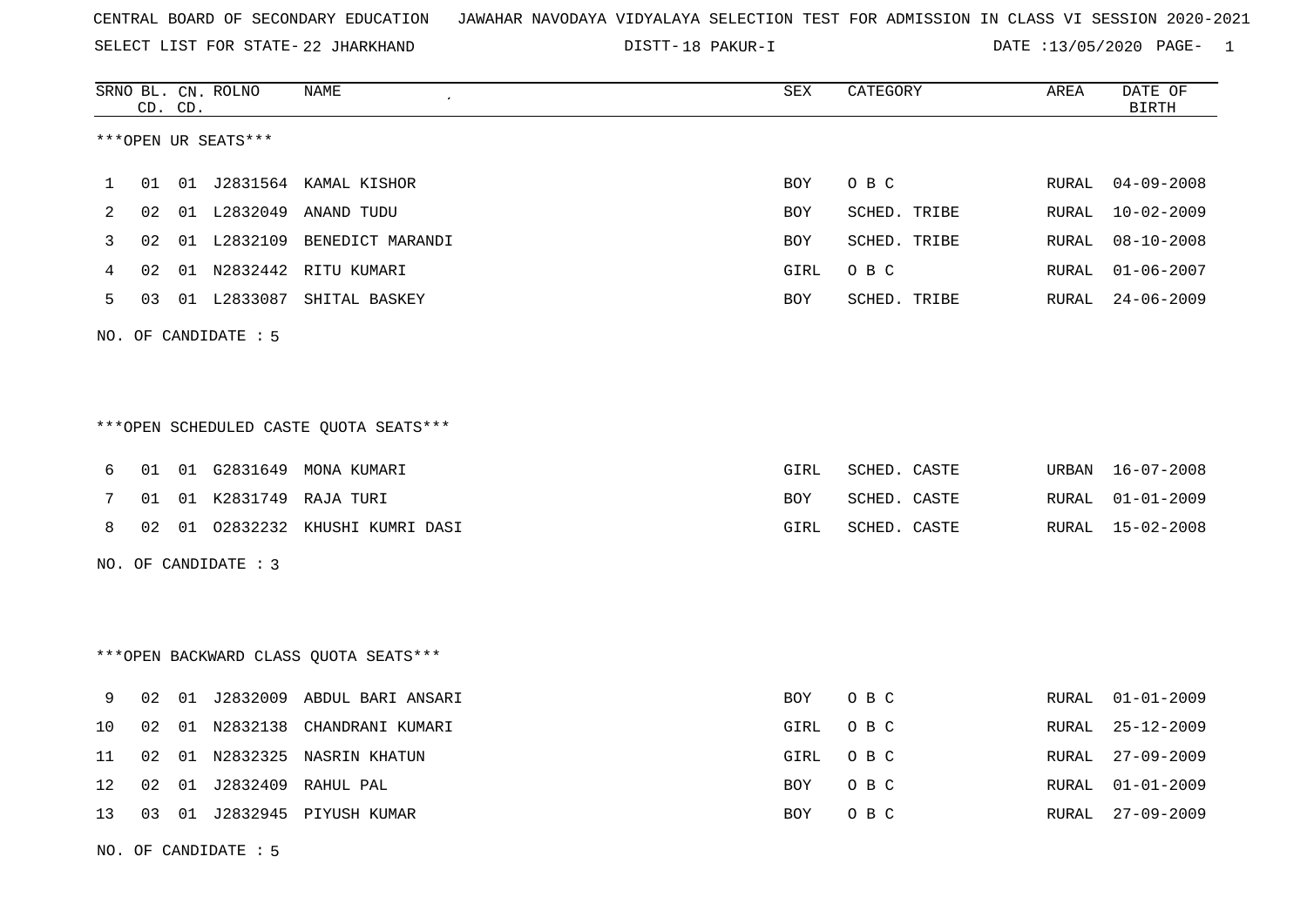SELECT LIST FOR STATE- DISTT- 22 JHARKHAND

18 PAKUR-I DATE :13/05/2020 PAGE- 2

|    |                                        |  | SRNO BL. CN. ROLNO     | NAME<br>$\epsilon$               | SEX  | CATEGORY     | AREA  | DATE OF          |  |  |  |
|----|----------------------------------------|--|------------------------|----------------------------------|------|--------------|-------|------------------|--|--|--|
|    | CD. CD.                                |  |                        |                                  |      |              |       | BIRTH            |  |  |  |
|    | ***OPEN SCHEDULED TRIBE QUOTA SEATS*** |  |                        |                                  |      |              |       |                  |  |  |  |
|    |                                        |  |                        |                                  |      |              |       |                  |  |  |  |
| 14 | 01                                     |  | 01 L2831663            | MUNNA HANSDA                     | BOY  | SCHED. TRIBE | RURAL | $07 - 04 - 2009$ |  |  |  |
| 15 | 01                                     |  |                        | 01 P2831724 PRIYA DARSHANI MURMU | GIRL | SCHED. TRIBE | RURAL | 28-10-2008       |  |  |  |
| 16 | 01                                     |  |                        | 01 L2831817 SACHIN KUJAR         | BOY  | SCHED. TRIBE | RURAL | $24 - 04 - 2008$ |  |  |  |
| 17 | 01                                     |  | 01 L2831847            | SAMIR HEMBRAM                    | BOY  | SCHED. TRIBE | RURAL | $04 - 09 - 2008$ |  |  |  |
| 18 | 01                                     |  |                        | 01 P2831961 SUNITA MURMU         | GIRL | SCHED. TRIBE | RURAL | $01 - 03 - 2009$ |  |  |  |
| 19 | 03                                     |  |                        | 01 L2832646 ABINATH MARANDI      | BOY  | SCHED. TRIBE | RURAL | $20 - 09 - 2008$ |  |  |  |
| 20 | 03                                     |  |                        | 01 L2833188 VIKASH MURMU         | BOY  | SCHED. TRIBE | RURAL | $21 - 01 - 2010$ |  |  |  |
|    |                                        |  | NO. OF CANDIDATE : $7$ |                                  |      |              |       |                  |  |  |  |
|    |                                        |  |                        |                                  |      |              |       |                  |  |  |  |
|    |                                        |  |                        |                                  |      |              |       |                  |  |  |  |
|    |                                        |  |                        |                                  |      |              |       |                  |  |  |  |
|    | ***RURAL OPEN SEATS***                 |  |                        |                                  |      |              |       |                  |  |  |  |

| 21 | 02 | 01  | I2832016 | ADHIRAJ SINGH                | <b>BOY</b> | GENERAL      | RURAL | $29 - 01 - 2009$ |
|----|----|-----|----------|------------------------------|------------|--------------|-------|------------------|
| 22 | 02 | 01  | J2832076 | ARYAN KUMAR BHAGAT           | BOY        | O B C        | RURAL | $01 - 08 - 2009$ |
| 23 | 02 | 01  | P2832291 | MINU MURMU                   | GIRL       | SCHED. TRIBE | RURAL | $12 - 05 - 2008$ |
| 24 | 02 | 01  | J2832367 | PIYUSH KUMAR                 | BOY        | O B C        | RURAL | $05 - 01 - 2008$ |
| 25 | 02 | 01  |          | N2832402 RADHA KUMARI        | GIRL       | O B C        | RURAL | $01 - 06 - 2010$ |
| 26 | 02 | 01  | L2832420 | RAMESH HANSDA                | BOY        | SCHED. TRIBE | RURAL | $01 - 01 - 2009$ |
| 27 | 02 | 01  | J2832485 | SAHIL SEKH                   | BOY        | O B C        | RURAL | $01 - 07 - 2007$ |
| 28 | 02 | 01  | L2832515 | SANDEEP MURMU                | BOY        | SCHED. TRIBE | RURAL | $06 - 05 - 2007$ |
| 29 | 02 | 01  | N2832551 | SHIVANYA KUMARI              | GIRL       | O B C        | RURAL | $20 - 08 - 2009$ |
| 30 | 03 | O 1 | L2832666 | AMIT MARANDI                 | <b>BOY</b> | SCHED. TRIBE | RURAL | $03 - 06 - 2009$ |
| 31 | 03 | 01  | J2832688 | ANSHUMAN MAHATO              | BOY        | O B C        | RURAL | 16-11-2009       |
| 32 | 03 | 01  | J2832779 | HARE KRISHNA URINDA          | BOY        | O B C        | RURAL | $01 - 07 - 2008$ |
| 33 | 03 | 01  |          | N2833002 RASHMI KIRAN SAHANI | GIRL       | O B C        | RURAL | $30 - 10 - 2009$ |
| 34 | 03 | 01  | L2833049 | SANDIP HEMBROM               | BOY        | SCHED. TRIBE | RURAL | $28 - 01 - 2008$ |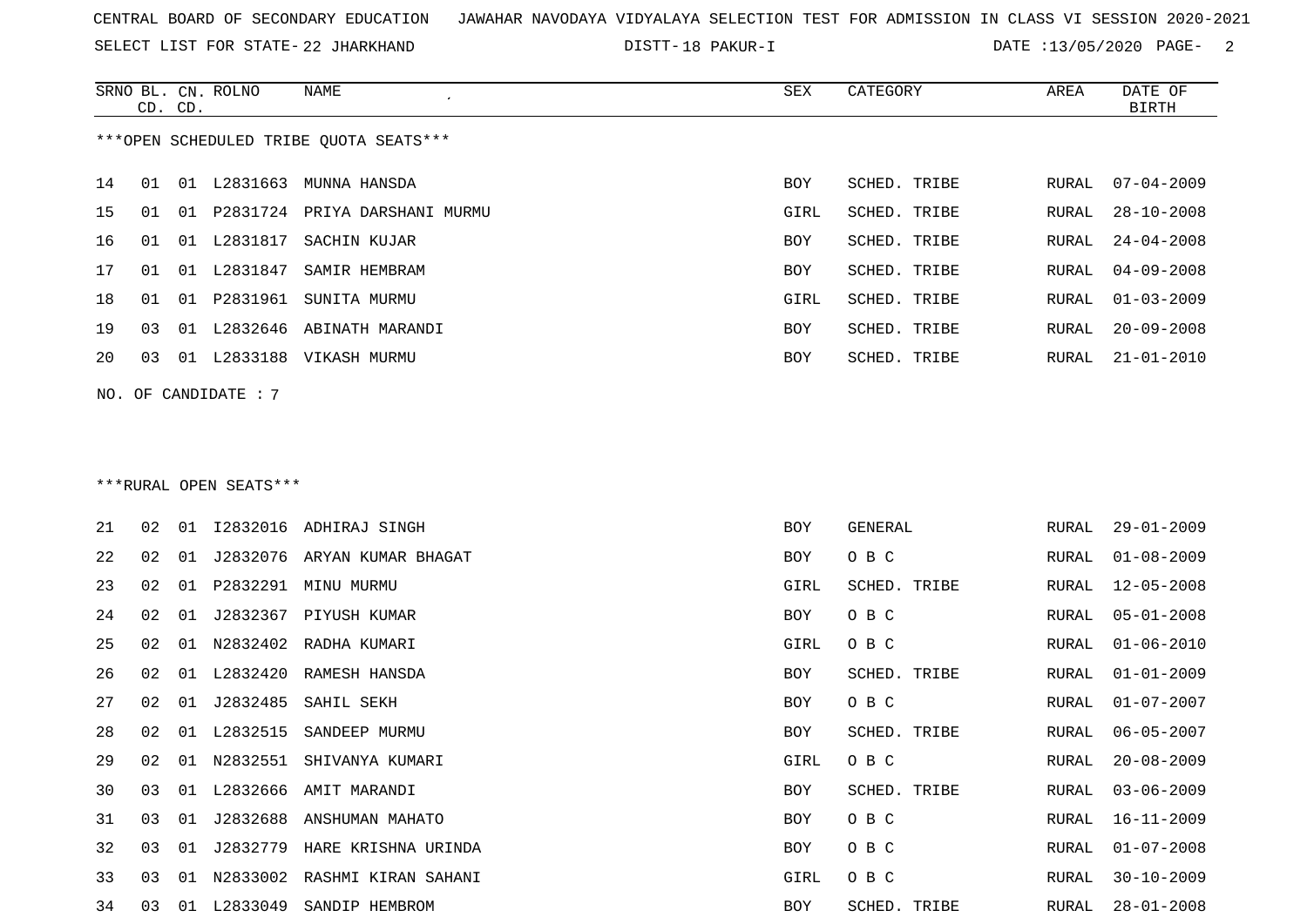| CENTRAL BOARD OF SECONDARY EDUCATION – JAWAHAR NAVODAYA VIDYALAYA SELECTION TEST FOR ADMISSION IN CLASS VI SESSION 2020-2021 |
|------------------------------------------------------------------------------------------------------------------------------|
|------------------------------------------------------------------------------------------------------------------------------|

SELECT LIST FOR STATE- DISTT- 22 JHARKHAND

DISTT-18 PAKUR-I 2000 DATE :13/05/2020 PAGE- 3

|    |    | CD. CD. | SRNO BL. CN. ROLNO    | NAME                                    | SEX  | CATEGORY     | AREA         | DATE OF<br><b>BIRTH</b> |
|----|----|---------|-----------------------|-----------------------------------------|------|--------------|--------------|-------------------------|
|    |    |         | NO. OF CANDIDATE : 14 |                                         |      |              |              |                         |
|    |    |         |                       |                                         |      |              |              |                         |
|    |    |         |                       |                                         |      |              |              |                         |
|    |    |         |                       | ***RURAL SCHEDULED CASTE QUOTA SEATS*** |      |              |              |                         |
| 35 | 01 |         |                       | 01 K2831488 DEBASHISH RABIDAS           | BOY  | SCHED. CASTE | RURAL        | $01 - 02 - 2009$        |
| 36 | 01 |         |                       | 01 P2831587 KRISTINA MARANDI            | GIRL | SCHED. TRIBE | <b>RURAL</b> | $05 - 01 - 2009$        |
| 37 | 01 |         | 01 P2831655           | MONIKA MURMU                            | GIRL | SCHED. TRIBE | <b>RURAL</b> | $24 - 12 - 2007$        |
| 38 | 01 |         |                       | 01 L2831759 RAMESH MURMU                | BOY  | SCHED. TRIBE | <b>RURAL</b> | $13 - 09 - 2010$        |
| 39 | 01 |         | 01 02831840           | SAKSHI KUMARI                           | GIRL | SCHED. CASTE | <b>RURAL</b> | $05 - 11 - 2009$        |
| 40 | 02 |         | 01 02832387           | PRIYANKA DASI                           | GIRL | SCHED. CASTE | <b>RURAL</b> | $30 - 10 - 2008$        |
| 41 | 02 |         | 01 L2832483           | SAGEN MURMU                             | BOY  | SCHED. TRIBE | RURAL        | $19 - 08 - 2007$        |
| 42 | 03 |         |                       | 01 02832974 PUNAM KUMARI                | GIRL | SCHED. CASTE | <b>RURAL</b> | $02 - 01 - 2008$        |
| 43 | 03 |         |                       | 01 K2833054 SANJAY DAS                  | BOY  | SCHED. CASTE | RURAL        | $18 - 09 - 2009$        |
|    |    |         | NO. OF CANDIDATE : 9  |                                         |      |              |              |                         |
|    |    |         |                       |                                         |      |              |              |                         |
|    |    |         |                       |                                         |      |              |              |                         |
|    |    |         |                       | ***RURAL BACKWARD CLASS QUOTA SEATS***  |      |              |              |                         |
|    |    |         |                       |                                         |      |              |              |                         |
| 44 | 01 |         |                       | 01 J2831428 ANCHAL SAHA                 | BOY  | O B C        | RURAL        | $01 - 01 - 2008$        |
| 45 | 01 | 01      |                       | J2831483 CHOTELAL MANDAL                | BOY  | O B C        | RURAL        | $01 - 01 - 2009$        |
| 46 | 01 |         |                       | 01 J2831692 NITESH KUMAR SAHA           | BOY  | O B C        | RURAL        | $01 - 01 - 2008$        |
| 47 | 01 | 01      |                       | J2831694 NUR ALAM                       | BOY  | O B C        | <b>RURAL</b> | $25 - 09 - 2008$        |
| 48 | 01 |         |                       | 01 N2831729 PUJA KARMAKAR               | GIRL | O B C        | <b>RURAL</b> | $15 - 07 - 2009$        |
| 49 | 01 |         |                       | 01 N2831736 RADHA KUMARI                | GIRL | O B C        | RURAL        | $19 - 12 - 2007$        |
| 50 | 01 |         |                       | 01 J2831920 SOHAN KUMAR SAHA            | BOY  | O B C        | RURAL        | $10 - 06 - 2008$        |

51 01 01 J2831943 SUFIYAN NAWAZ BOY O B C RURAL 05-09-2009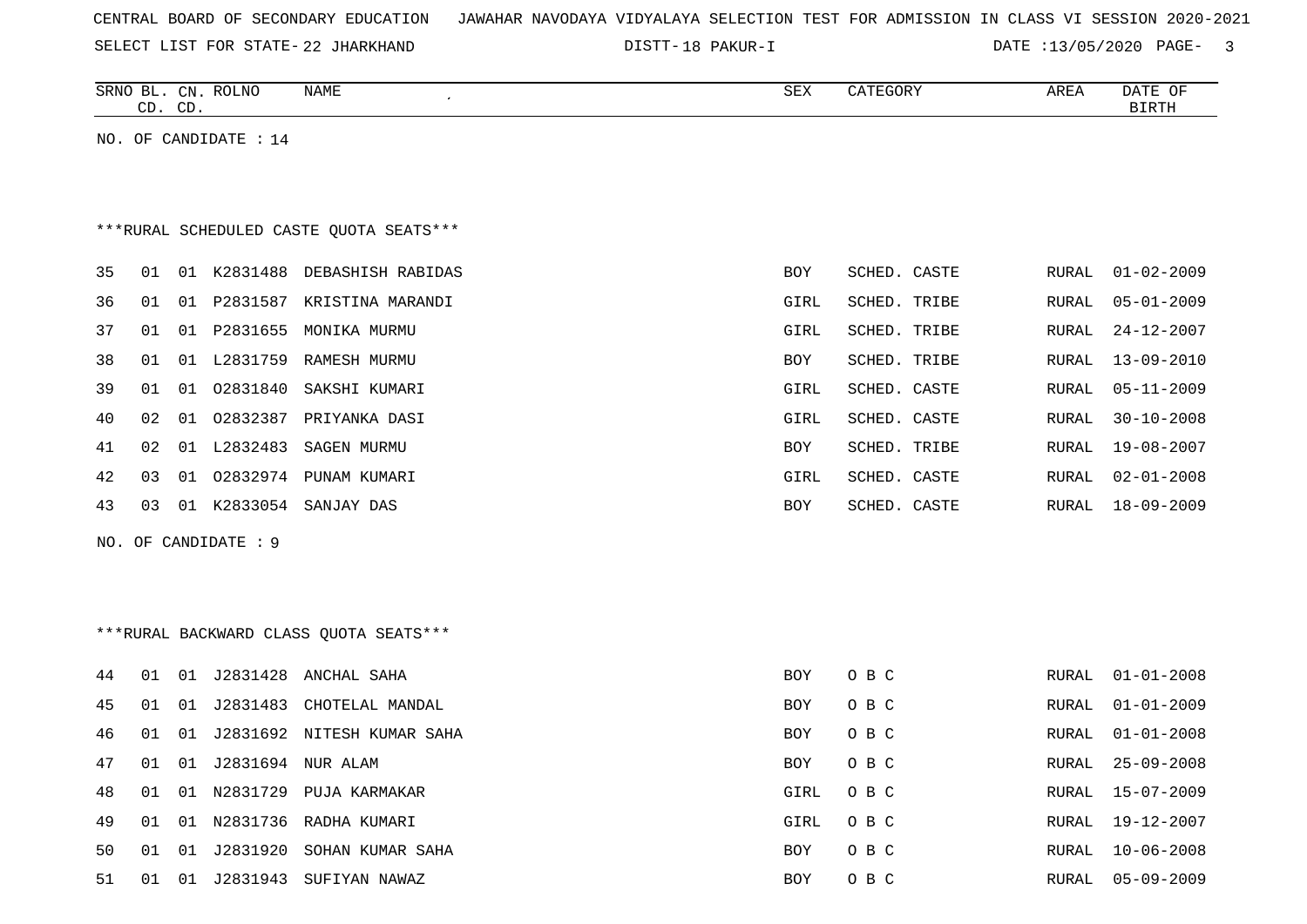SELECT LIST FOR STATE- DISTT- 22 JHARKHAND

DISTT-18 PAKUR-I 2010 2020 DATE :13/05/2020 PAGE- 4

|    | CD. CD.                                |    | SRNO BL. CN. ROLNO      | NAME                             | SEX  | CATEGORY | AREA  | DATE OF<br>BIRTH |  |  |  |
|----|----------------------------------------|----|-------------------------|----------------------------------|------|----------|-------|------------------|--|--|--|
|    | ***RURAL BACKWARD CLASS OUOTA SEATS*** |    |                         |                                  |      |          |       |                  |  |  |  |
| 52 | 01                                     |    |                         | 01 J2832005 YASIR AHMAD          | BOY  | O B C    | RURAL | 28-10-2010       |  |  |  |
| 53 | 02                                     | 01 |                         | N2832130 BRISHTI KUMARI          | GIRL | O B C    | RURAL | 12-05-2008       |  |  |  |
| 54 | 02                                     | 01 |                         | N2832226 KEYA SAHA               | GIRL | O B C    | RURAL | $24 - 09 - 2008$ |  |  |  |
| 55 | 02                                     | 01 |                         | N2832328 NEHA KUMARI             | GIRL | O B C    | RURAL | $21 - 07 - 2008$ |  |  |  |
| 56 | 02                                     | 01 |                         | J2832426 RANJAN KUMAR            | BOY  | O B C    | RURAL | 15-11-2007       |  |  |  |
| 57 | 02                                     | 01 | J2832516 SANDEEP        | PAL                              | BOY  | O B C    | RURAL | $06 - 01 - 2010$ |  |  |  |
| 58 | 03                                     |    |                         | 01 J2832659 AKASH CHANDRA SAHANI | BOY  | O B C    | RURAL | $10 - 09 - 2009$ |  |  |  |
| 59 | 03                                     |    | 01 J2832753             | DEVASHISH MAL                    | BOY  | O B C    | RURAL | $07 - 10 - 2008$ |  |  |  |
|    |                                        |    | NO. OF CANDIDATE : $16$ |                                  |      |          |       |                  |  |  |  |

# \*\*\*RURAL SCHEDULED TRIBE QUOTA SEATS\*\*\*

| 60 | 01 | 01 |          | P2831478 CHHOTI SOREN  | GIRL       | SCHED. TRIBE | RURAL | $20 - 03 - 2009$ |
|----|----|----|----------|------------------------|------------|--------------|-------|------------------|
| 61 | 01 | 01 |          | P2831688 NIKITA SOREN  | GIRL       | SCHED. TRIBE | RURAL | $25 - 01 - 2009$ |
| 62 | 01 | 01 |          | L2831772 RAVI KISKU    | BOY        | SCHED. TRIBE | RURAL | 25-07-2008       |
| 63 | 01 | 01 | P2831935 | SOROJANI MARANDI       | GIRL       | SCHED. TRIBE |       | RURAL 15-06-2007 |
| 64 | 01 | 01 | P2831997 | URMILA HEMBRAM         | GIRL       | SCHED. TRIBE | RURAL | $01 - 01 - 2009$ |
| 65 | 02 | 01 | L2832065 | ANUJ HEMBRAM           | BOY        | SCHED. TRIBE | RURAL | 16-06-2007       |
| 66 | 02 | 01 |          | L2832161 ELIYAS SOREN  | BOY        | SCHED. TRIBE | RURAL | $13 - 06 - 2008$ |
| 67 | 02 | 01 | P2832265 | MANISHA BASKIY         | GIRL       | SCHED. TRIBE | RURAL | $25 - 06 - 2010$ |
| 68 | 02 | 01 | L2832373 | PRADIP MARAIYA         | <b>BOY</b> | SCHED. TRIBE | RURAL | $01 - 01 - 2009$ |
| 69 | 02 | 01 | L2832446 | ROHIT MARANDI          | BOY        | SCHED. TRIBE | RURAL | $28 - 03 - 2008$ |
| 70 | 02 | 01 | P2832524 | SANJU BASKI            | GIRL       | SCHED. TRIBE | RURAL | $06 - 03 - 2008$ |
| 71 | 02 | 01 | L2832591 | SUJIT BASKI            | <b>BOY</b> | SCHED. TRIBE | RURAL | $10 - 04 - 2009$ |
| 72 | 02 | 01 |          | L2832592 SUJIT HEMBROM | <b>BOY</b> | SCHED. TRIBE | RURAL | $11 - 03 - 2009$ |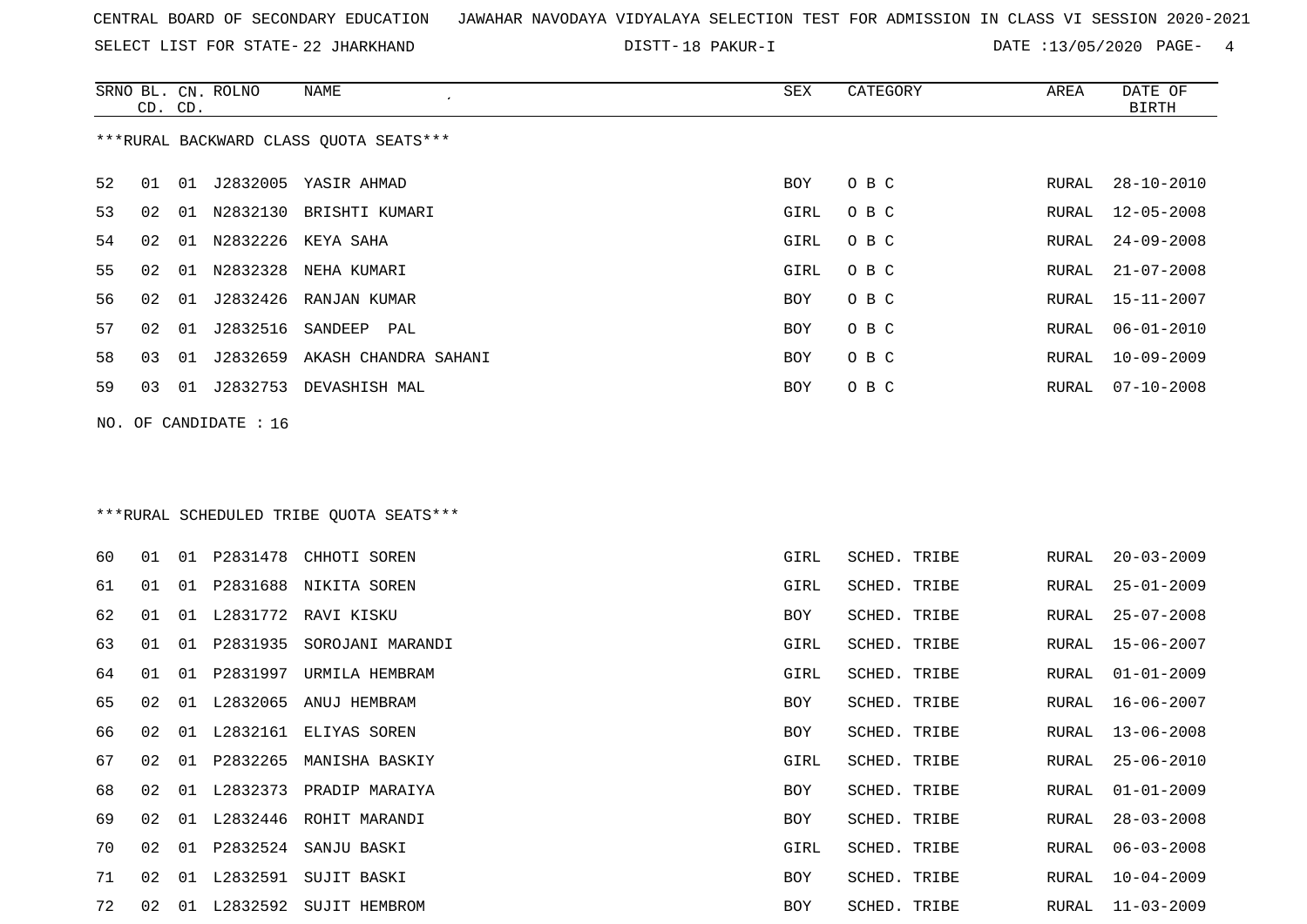SELECT LIST FOR STATE- DISTT- 22 JHARKHAND

18 PAKUR-I DATE :13/05/2020 PAGE- 5

|    | CD. CD. |    | SRNO BL. CN. ROLNO      | NAME                                    | SEX  | CATEGORY     | AREA  | DATE OF<br>BIRTH |
|----|---------|----|-------------------------|-----------------------------------------|------|--------------|-------|------------------|
|    |         |    |                         | ***RURAL SCHEDULED TRIBE OUOTA SEATS*** |      |              |       |                  |
| 73 | 02      |    |                         | 01 P2832602 SUMI SOREN                  | GIRL | SCHED. TRIBE | RURAL | 01-06-2008       |
| 74 | 03      | 01 | L2832668                | ANAND TUDU                              | BOY  | SCHED. TRIBE | RURAL | $03 - 04 - 2008$ |
| 75 | 03      |    |                         | 01 L2832698 ASHIS MURMU                 | BOY  | SCHED. TRIBE | RURAL | $01 - 01 - 2008$ |
| 76 | 03      |    | 01 L2832719             | BHINGILAL MARANDI                       | BOY  | SCHED. TRIBE | RURAL | 05-01-2009       |
| 77 | 03      |    |                         | 01 L2832922 NIRMAL HEMBROM              | BOY  | SCHED. TRIBE | RURAL | 19-03-2009       |
| 78 | 03      |    | 01 L2833116             | SONATAN KISKU                           | BOY  | SCHED. TRIBE | RURAL | 14-11-2008       |
| 79 | 03      | 01 | L2833150                | SUNIRAM HANSDA                          | BOY  | SCHED. TRIBE | RURAL | 15-02-2009       |
| 80 | 03      | 01 | L2833181                | THAKUR MURMU                            | BOY  | SCHED. TRIBE | RURAL | $01 - 01 - 2009$ |
|    |         |    | $NO.$ OF CANDIDATE : 21 |                                         |      |              |       |                  |

TOTAL SELECTED CANDIDATE : 80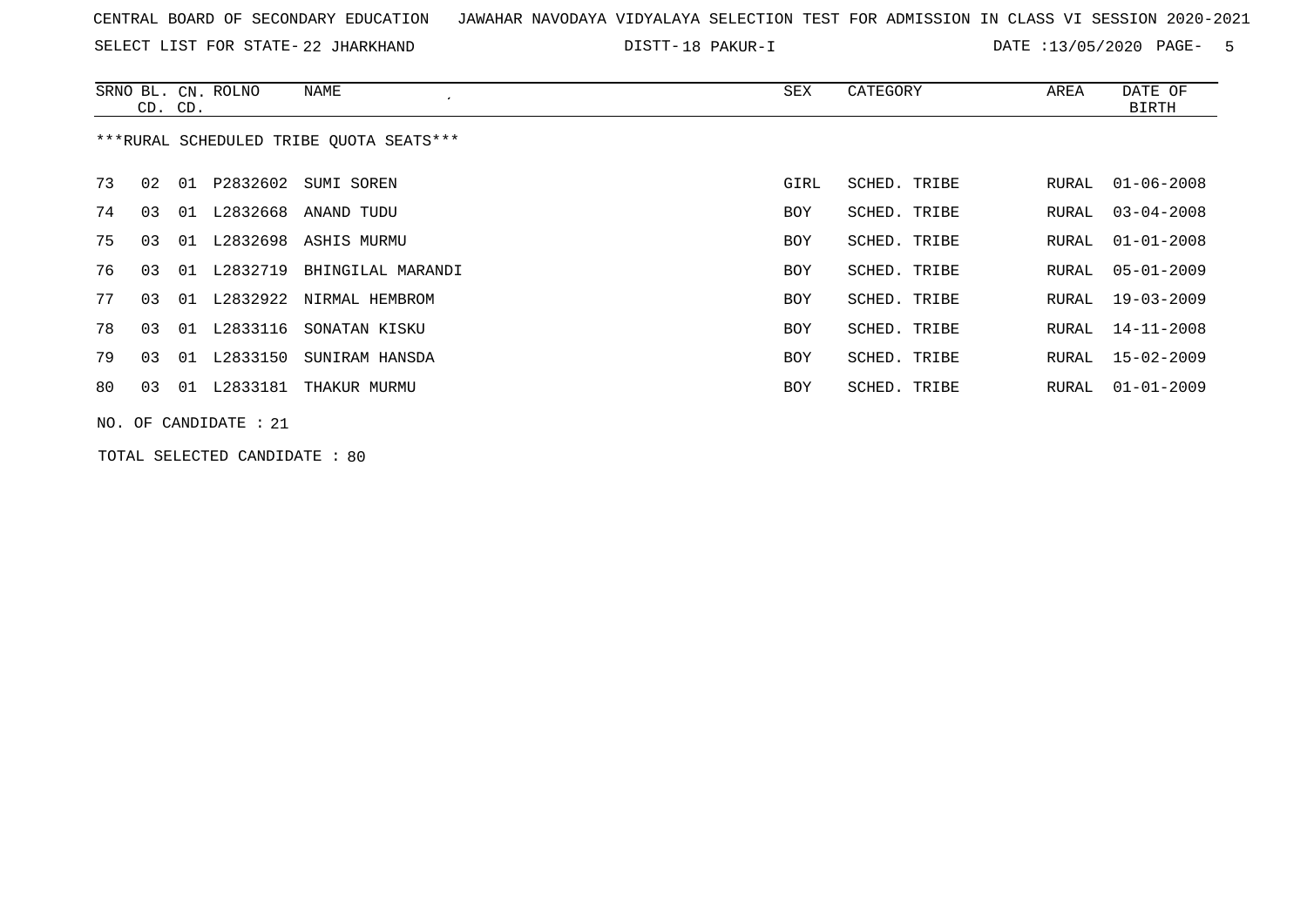SELECT LIST FOR STATE- DISTT- 22 JHARKHAND

19 JAMTARA DATE :13/05/2020 PAGE- 1

|         |    | CD. CD. | SRNO BL. CN. ROLNO   | NAME                                   | SEX  | CATEGORY     | AREA  | DATE OF<br><b>BIRTH</b> |
|---------|----|---------|----------------------|----------------------------------------|------|--------------|-------|-------------------------|
|         |    |         | ***OPEN UR SEATS***  |                                        |      |              |       |                         |
| $\perp$ |    |         |                      | 02  01  B2833933  PRASUN MAJI          | BOY  | O B C        |       | URBAN 12-02-2009        |
| 2       |    |         |                      | 05 01 M2834747 DISHA MONDAL            | GIRL | GENERAL      |       | RURAL 15-11-2008        |
|         |    |         | NO. OF CANDIDATE : 2 |                                        |      |              |       |                         |
|         |    |         |                      |                                        |      |              |       |                         |
|         |    |         |                      | ***OPEN SCHEDULED CASTE QUOTA SEATS*** |      |              |       |                         |
| 3       |    |         |                      | 04 01 K2834454 BISHAL MANDAL           | BOY  | SCHED. CASTE | RURAL | $01 - 01 - 2009$        |
| 4       | 04 |         |                      | 01 K2834534 NISHANT KUMAR PASWAN       | BOY  | SCHED. CASTE | RURAL | $29 - 10 - 2008$        |
| 5       |    |         |                      | 04 01 K2834612 SANDIP FOUJDAR          | BOY  | SCHED. CASTE | RURAL | $01 - 01 - 2009$        |
|         |    |         | NO. OF CANDIDATE : 3 |                                        |      |              |       |                         |
|         |    |         |                      |                                        |      |              |       |                         |
|         |    |         |                      | *** OPEN DISABLED QUOTA SEATS***       |      |              |       |                         |
| 6       |    |         |                      | 02 01 F2833863 NAINA KUMARI            | GIRL | O B C        | URBAN | 29-08-2008              |
| 7       | 04 |         |                      | 01 M2834664 SUPARNA MAJI               | GIRL | GENERAL      | RURAL | 13-12-2008              |
| 8       | 06 |         |                      | 01 J2835204 ROHIT KUMAR RAY            | BOY  | O B C        | RURAL | $01 - 01 - 2009$        |
|         |    |         | NO. OF CANDIDATE : 3 |                                        |      |              |       |                         |
|         |    |         |                      |                                        |      |              |       |                         |
|         |    |         |                      |                                        |      |              |       |                         |
|         |    |         |                      | *** OPEN BACKWARD CLASS QUOTA SEATS*** |      |              |       |                         |
| 9       |    |         |                      | 04 01 J2834497 KANCHAN MAJI            | BOY  | O B C        | RURAL | $25 - 09 - 2009$        |
| 10      | 04 |         |                      | 01 N2834629 SHIPRA GHOSH               | GIRL | O B C        | RURAL | $02 - 11 - 2009$        |
| 11      |    |         |                      | 05 01 N2834714 BARSHA MONDAL           | GIRL | O B C        |       | RURAL 19-02-2009        |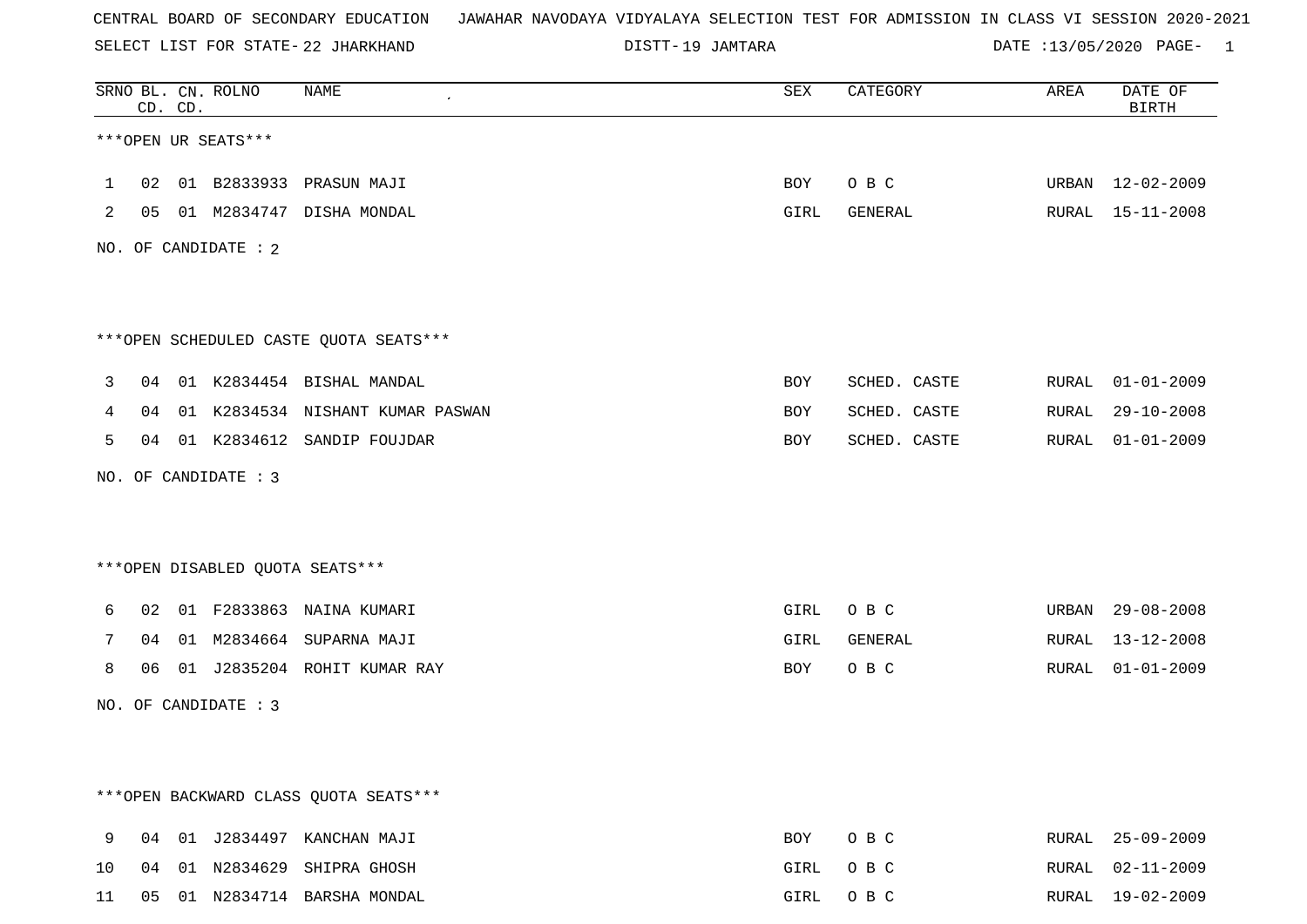SELECT LIST FOR STATE- DISTT- 22 JHARKHAND

19 JAMTARA DATE :13/05/2020 PAGE- 2

|    |    | CD. CD. | SRNO BL. CN. ROLNO     | NAME                                   | ${\tt SEX}$ | CATEGORY     | AREA         | DATE OF<br><b>BIRTH</b> |
|----|----|---------|------------------------|----------------------------------------|-------------|--------------|--------------|-------------------------|
|    |    |         |                        | *** OPEN BACKWARD CLASS QUOTA SEATS*** |             |              |              |                         |
| 12 | 05 |         |                        | 01 J2834813 MIYAN MONDAL               | BOY         | O B C        | RURAL        | $06 - 04 - 2009$        |
| 13 | 06 |         |                        | 01 J2835087 MD NIYAJ ANSARI            | BOY         | O B C        | RURAL        | $20 - 04 - 2008$        |
|    |    |         | NO. OF CANDIDATE : 5   |                                        |             |              |              |                         |
|    |    |         |                        | ***OPEN SCHEDULED TRIBE QUOTA SEATS*** |             |              |              |                         |
| 14 | 02 |         | 01 L2833546            | ANKIT HEMBROM                          | BOY         | SCHED. TRIBE | RURAL        | $08 - 10 - 2008$        |
| 15 | 02 |         | 01 D2833626            | BIKAS HEMBRAM                          | BOY         | SCHED. TRIBE | URBAN        | 18-04-2009              |
| 16 | 02 |         | 01 P2833788            | LAKSHMI TUDU                           | GIRL        | SCHED. TRIBE | RURAL        | $31 - 12 - 2008$        |
| 17 | 02 |         | 01 H2833945            | PRIYANKA SOREN                         | GIRL        | SCHED. TRIBE | URBAN        | $06 - 07 - 2007$        |
| 18 | 02 |         | 01 L2834059            | SAIMAN MARANDI                         | BOY         | SCHED. TRIBE | <b>RURAL</b> | $09 - 08 - 2009$        |
| 19 | 04 |         | 01 L2834437            | <b>BALDEV HANSDA</b>                   | BOY         | SCHED. TRIBE | RURAL        | $20 - 01 - 2009$        |
| 20 | 05 |         | 01 L2834757            | <b>GOUTAM MURMU</b>                    | BOY         | SCHED. TRIBE | <b>RURAL</b> | $20 - 09 - 2008$        |
|    |    |         | NO. OF CANDIDATE : 7   |                                        |             |              |              |                         |
|    |    |         |                        |                                        |             |              |              |                         |
|    |    |         |                        |                                        |             |              |              |                         |
|    |    |         | ***RURAL OPEN SEATS*** |                                        |             |              |              |                         |
| 21 | 01 | 01      | J2833238               | BIJAY PANDIT                           | BOY         | O B C        | RURAL        | $04 - 04 - 2009$        |
| 22 | 01 |         |                        | 01 J2833378 RAHUL MITRA                | BOY         | O B C        | RURAL        | 13-03-2008              |
| 23 | 02 |         |                        | 01 J2833587 ASTIK GORAIN               | <b>BOY</b>  | O B C        | <b>RURAL</b> | $22 - 05 - 2009$        |
| 24 | 02 |         | 01 N2833719            | JASMINE NISHA                          | GIRL        | O B C        | RURAL        | $01 - 12 - 2008$        |
| 25 | 03 |         |                        | 01 J2834284 DHIRAJ KUMAR MANDAL        | BOY         | O B C        | RURAL        | $25 - 11 - 2009$        |
| 26 | 03 | 01      | J2834308               | KRISH KUMAR MANDAL                     | BOY         | O B C        | <b>RURAL</b> | $30 - 12 - 2008$        |
| 27 | 04 | 01      |                        | J2834392 ABHIJIT GHORAI                | BOY         | O B C        | RURAL        | $03 - 04 - 2009$        |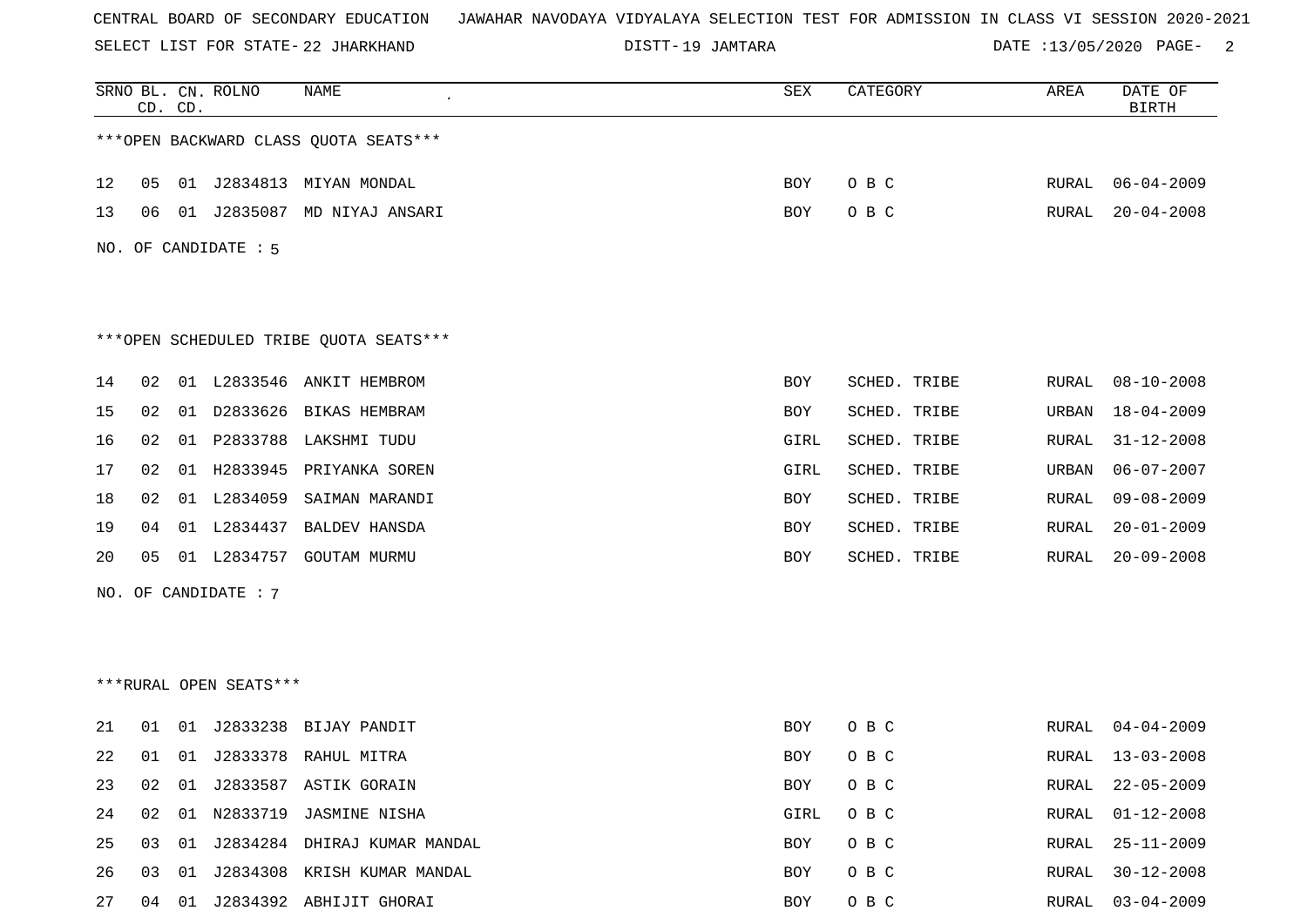SELECT LIST FOR STATE- DISTT- 22 JHARKHAND

19 JAMTARA DATE :13/05/2020 PAGE- 3

|    |    | CD. CD. | SRNO BL. CN. ROLNO     | NAME                                     | SEX        | CATEGORY     | AREA         | DATE OF<br><b>BIRTH</b> |
|----|----|---------|------------------------|------------------------------------------|------------|--------------|--------------|-------------------------|
|    |    |         | ***RURAL OPEN SEATS*** |                                          |            |              |              |                         |
| 28 | 04 |         |                        | 01 I2834453 BISHAL MANDAL                | <b>BOY</b> | GENERAL      | RURAL        | $09 - 09 - 2008$        |
| 29 | 05 | 01      |                        | J2834721 BIKASH GHOSH                    | BOY        | O B C        | RURAL        | $01 - 01 - 2009$        |
| 30 | 05 | 01      | N2834766               | JHILIK GORAIN                            | GIRL       | O B C        | RURAL        | $18 - 03 - 2009$        |
| 31 | 05 | 01      |                        | J2834898 SHIBAM GHOSH                    | BOY        | O B C        | RURAL        | $01 - 01 - 2009$        |
| 32 | 06 | 01      | J2835094 MD TAHIR      |                                          | <b>BOY</b> | O B C        | <b>RURAL</b> | $27 - 12 - 2007$        |
| 33 | 06 | 01      |                        | J2835095 MD TOUFIQUE                     | BOY        | O B C        | RURAL        | $11 - 11 - 2007$        |
| 34 | 06 | 01      |                        | J2835108 MITHILESH KUMAR DEY             | BOY        | O B C        | RURAL        | $24 - 01 - 2009$        |
|    |    |         | NO. OF CANDIDATE : 14  |                                          |            |              |              |                         |
|    |    |         |                        |                                          |            |              |              |                         |
|    |    |         |                        |                                          |            |              |              |                         |
|    |    |         |                        | *** RURAL SCHEDULED CASTE QUOTA SEATS*** |            |              |              |                         |
| 35 | 02 | 01      | 02833993               | RANI KUMARI                              | GIRL       | SCHED. CASTE | <b>RURAL</b> | $01 - 10 - 2009$        |
| 36 | 05 | 01      | K2834703               | ASHUTOSH KUMAR                           | <b>BOY</b> | SCHED. CASTE | RURAL        | $30 - 12 - 2008$        |
| 37 | 05 | 01      | 02834748               | DOLLY KUMARI                             | GIRL       | SCHED. CASTE | RURAL        | $14 - 09 - 2009$        |
| 38 | 05 | 01      | 02834775               | KAKAN BAURI                              | GIRL       | SCHED. CASTE | <b>RURAL</b> | $22 - 06 - 2009$        |
| 39 | 05 | 01      | 02834819               | NAMRITA BAURI                            | GIRL       | SCHED. CASTE | RURAL        | $15 - 11 - 2008$        |
| 40 | 05 | 01      | 02834860               | RENUKA DAS                               | GIRL       | SCHED. CASTE | <b>RURAL</b> | $30 - 07 - 2009$        |
| 41 | 06 | 01      | 02835126               | NIKITA KUMARI RAJAK                      | GIRL       | SCHED. CASTE | RURAL        | $06 - 05 - 2008$        |
| 42 | 06 | 01      |                        | 02835156 PRIYA BAURI                     | GIRL       | SCHED. CASTE | <b>RURAL</b> | $15 - 10 - 2009$        |
| 43 | 06 | 01      |                        | 02835170 RADHA KUMARI                    | GIRL       | SCHED. CASTE | RURAL        | $08 - 04 - 2009$        |
|    |    |         |                        |                                          |            |              |              |                         |

NO. OF CANDIDATE : 9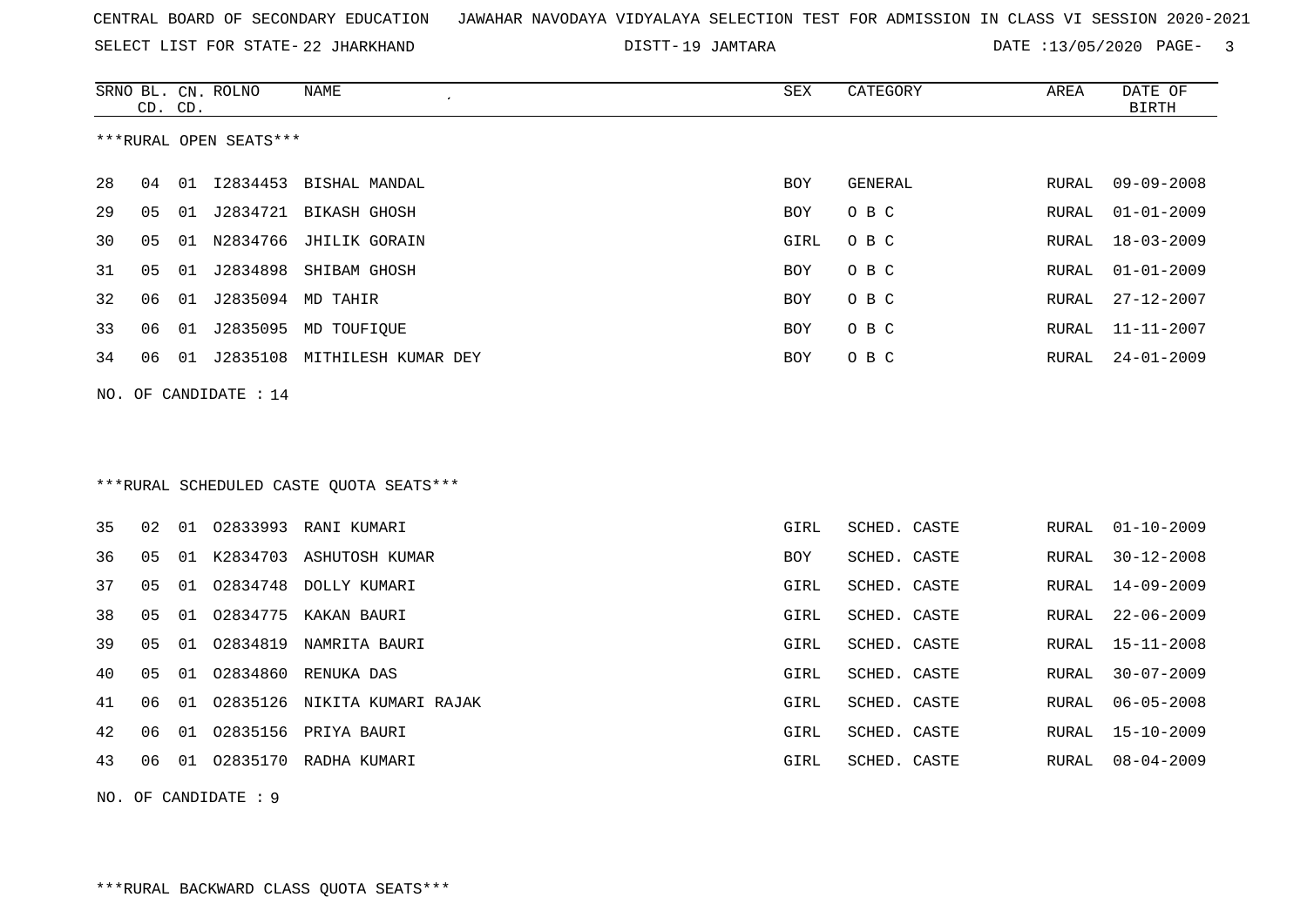SELECT LIST FOR STATE- DISTT- 22 JHARKHAND

DISTT-19 JAMTARA 2001 2012 13/05/2020 PAGE- 4

|    |    | CD. CD. | SRNO BL. CN. ROLNO    | <b>NAME</b><br>$\epsilon$               | SEX  | CATEGORY | AREA         | DATE OF<br><b>BIRTH</b> |
|----|----|---------|-----------------------|-----------------------------------------|------|----------|--------------|-------------------------|
|    |    |         |                       | *** RURAL BACKWARD CLASS QUOTA SEATS*** |      |          |              |                         |
| 44 | 01 | 01      |                       | J2833196 AFTAB ANSARI                   | BOY  | O B C    | RURAL        | $06 - 04 - 2009$        |
| 45 | 01 | 01      | J2833445              | SHYAMAL KUMAR MANDAL                    | BOY  | O B C    | <b>RURAL</b> | $09 - 11 - 2009$        |
| 46 | 01 | 01      | J2833459              | SUDARSHAN MONDAL                        | BOY  | O B C    | RURAL        | $03 - 02 - 2009$        |
| 47 | 04 | 01      | J2834422              | ANURAG BURMAN                           | BOY  | O B C    | <b>RURAL</b> | $01 - 01 - 2009$        |
| 48 | 04 | 01      | J2834425              | ARGHA MANDAL                            | BOY  | O B C    | RURAL        | $14 - 04 - 2009$        |
| 49 | 04 | 01      |                       | J2834464 DEVJIT MANDAL                  | BOY  | O B C    | RURAL        | $06 - 07 - 2009$        |
| 50 | 04 | 01      | J2834475              | GOPINATH MANDAL                         | BOY  | O B C    | <b>RURAL</b> | $11 - 02 - 2009$        |
| 51 | 04 | 01      |                       | J2834494 KAMRAN HUSSAIN                 | BOY  | O B C    | <b>RURAL</b> | $10 - 06 - 2009$        |
| 52 | 04 | 01      |                       | J2834524 MRINAL DAS                     | BOY  | O B C    | RURAL        | $20 - 03 - 2009$        |
| 53 | 04 | 01      |                       | J2834595 RONIT CHANDRA MANDAL           | BOY  | O B C    | RURAL        | $21 - 04 - 2010$        |
| 54 | 05 | 01      | N2834865              | RITUPARNA MAJI                          | GIRL | O B C    | <b>RURAL</b> | $11 - 07 - 2009$        |
| 55 | 06 | 01      | J2835018              | IRFAN ANSARI                            | BOY  | O B C    | RURAL        | $27 - 02 - 2009$        |
| 56 | 06 | 01      | J2835088              | MD NOMAN AHMAD                          | BOY  | O B C    | RURAL        | $27 - 03 - 2009$        |
| 57 | 06 | 01      | J2835092              | MD SHABBIR                              | BOY  | O B C    | <b>RURAL</b> | $25 - 09 - 2008$        |
| 58 | 06 | 01      | J2835203              | ROHIT KUMAR MANDAL                      | BOY  | O B C    | <b>RURAL</b> | $04 - 08 - 2009$        |
| 59 | 06 |         |                       | 01 J2835275 SUMAN MANDAL                | BOY  | O B C    | RURAL        | $10 - 08 - 2008$        |
|    |    |         | NO. OF CANDIDATE : 16 |                                         |      |          |              |                         |

\*\*\*RURAL SCHEDULED TRIBE QUOTA SEATS\*\*\*

| 60.   |  | 01 01 L2833397 RAVI HEMBRAM         | BOY  | SCHED. TRIBE | RURAL 03-02-2009 |
|-------|--|-------------------------------------|------|--------------|------------------|
|       |  | 61 01 01 P2833400 RESHMA HANSDA     | GIRL | SCHED. TRIBE | RURAL 03-06-2008 |
|       |  | 62 02 01 P2833745 KALPANA MURMU     | GIRL | SCHED. TRIBE | RURAL 28-12-2008 |
|       |  | 63 02 01 P2833758 KHUSBU KUMARI KOL | GIRL | SCHED. TRIBE | RURAL 22-01-2009 |
| 64 02 |  | 01 L2833774 KRISHNA HEMBROM         | BOY  | SCHED. TRIBE | RURAL 12-05-2009 |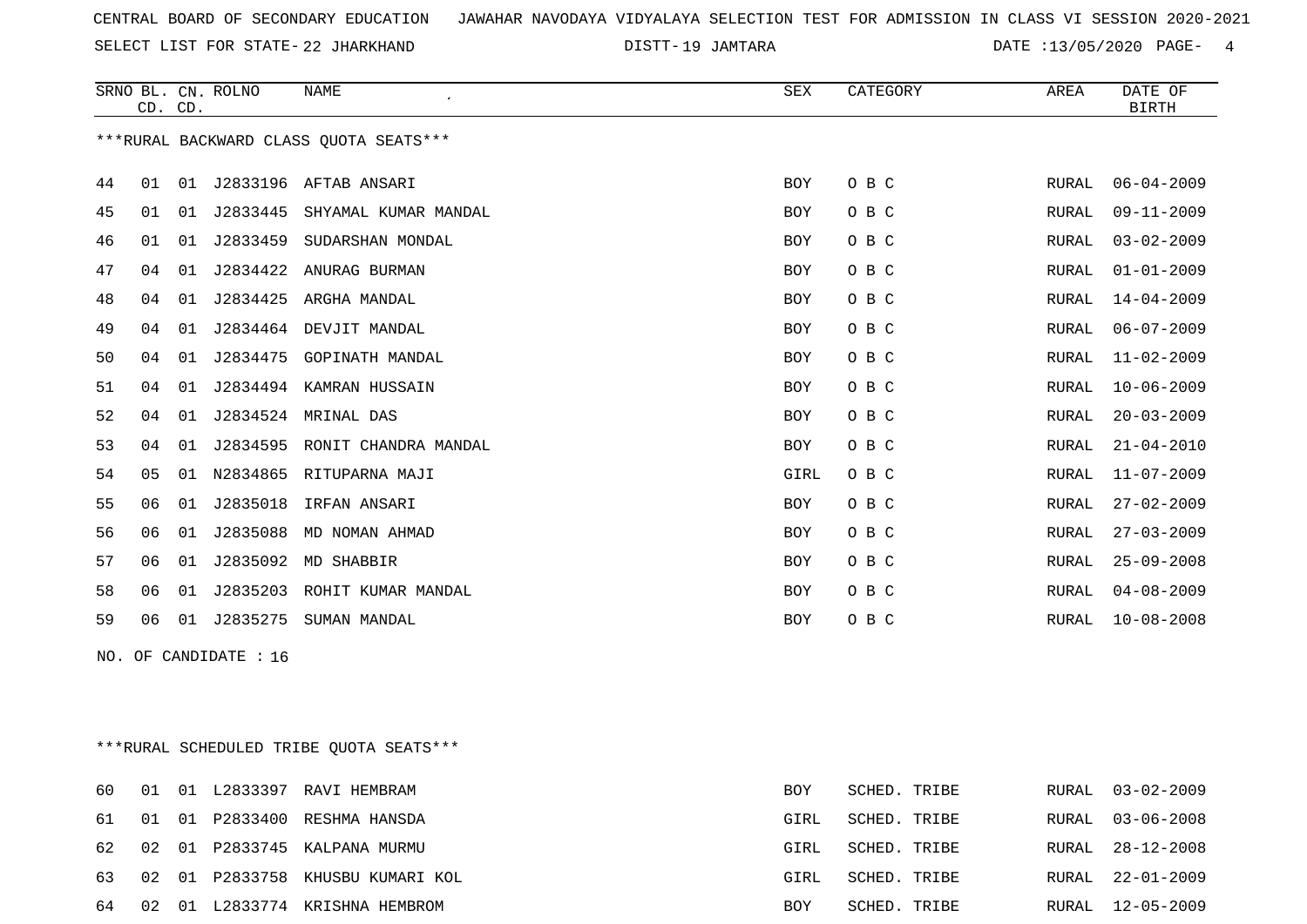SELECT LIST FOR STATE- DISTT- 22 JHARKHAND

19 JAMTARA DATE :13/05/2020 PAGE- 5

|    |                | CD. CD. | SRNO BL. CN. ROLNO | <b>NAME</b>                             | SEX        | CATEGORY     | AREA         | DATE OF<br><b>BIRTH</b> |
|----|----------------|---------|--------------------|-----------------------------------------|------------|--------------|--------------|-------------------------|
|    |                |         |                    | ***RURAL SCHEDULED TRIBE OUOTA SEATS*** |            |              |              |                         |
| 65 | 02             |         |                    | 01 P2833962 PURNIMA BASKEY              | GIRL       | SCHED. TRIBE | RURAL        | $03 - 04 - 2009$        |
| 66 | 02             |         | 01 P2834082        | SANGITA TUDU                            | GIRL       | SCHED. TRIBE | RURAL        | $10 - 04 - 2009$        |
| 67 | 02             |         | 01 L2834200        | SURAJ HEMBRAM                           | BOY        | SCHED. TRIBE | <b>RURAL</b> | $15 - 04 - 2009$        |
| 68 | 04             |         | 01 P2834511        | MAMTA SOREN                             | GIRL       | SCHED. TRIBE | <b>RURAL</b> | $14 - 03 - 2009$        |
| 69 | 04             |         | 01 P2834515        | MERILA TUDU                             | GIRL       | SCHED. TRIBE | <b>RURAL</b> | $01 - 05 - 2008$        |
| 70 | 04             |         | 01 L2834613        | SANDIP KISKU                            | BOY        | SCHED. TRIBE | <b>RURAL</b> | $01 - 01 - 2009$        |
| 71 | 05             | 01      | L2834739           | DEBASHISH SOREN                         | <b>BOY</b> | SCHED. TRIBE | RURAL        | $03 - 01 - 2009$        |
| 72 | 0 <sub>5</sub> | 01      | L2834798           | MAHABIR BASKI                           | <b>BOY</b> | SCHED. TRIBE | <b>RURAL</b> | $07 - 04 - 2009$        |
| 73 | 0 <sub>5</sub> | 01      | L2834835           | PRIYAJEET MURMU                         | <b>BOY</b> | SCHED. TRIBE | <b>RURAL</b> | $21 - 08 - 2009$        |
| 74 | 05             |         | 01 P2834841        | PUJA MURMU                              | GIRL       | SCHED. TRIBE | RURAL        | $22 - 12 - 2008$        |
| 75 | 0 <sub>5</sub> |         | 01 L2834859        | RAVI KISHAN MURMU                       | <b>BOY</b> | SCHED. TRIBE | <b>RURAL</b> | $02 - 04 - 2009$        |
| 76 | 05             |         | 01 P2834868        | ROSHANI KUMARI BESRA                    | GIRL       | SCHED. TRIBE | RURAL        | $12 - 08 - 2008$        |
| 77 | 05             | 01      | L2834878           | SAGAR HEMBROM                           | BOY        | SCHED. TRIBE | RURAL        | $01 - 01 - 2009$        |
| 78 | 06             | 01      | L2834971           | BALKRISHNA SOREN                        | BOY        | SCHED. TRIBE | <b>RURAL</b> | $31 - 10 - 2008$        |
| 79 | 06             | 01      |                    | L2834994 DILIP MOHALI                   | <b>BOY</b> | SCHED. TRIBE | <b>RURAL</b> | $25 - 02 - 2009$        |
| 80 | 06             |         | 01 L2835148        | PRADEEP MOHLI                           | <b>BOY</b> | SCHED. TRIBE | <b>RURAL</b> | $21 - 08 - 2008$        |

NO. OF CANDIDATE : 21

TOTAL SELECTED CANDIDATE : 80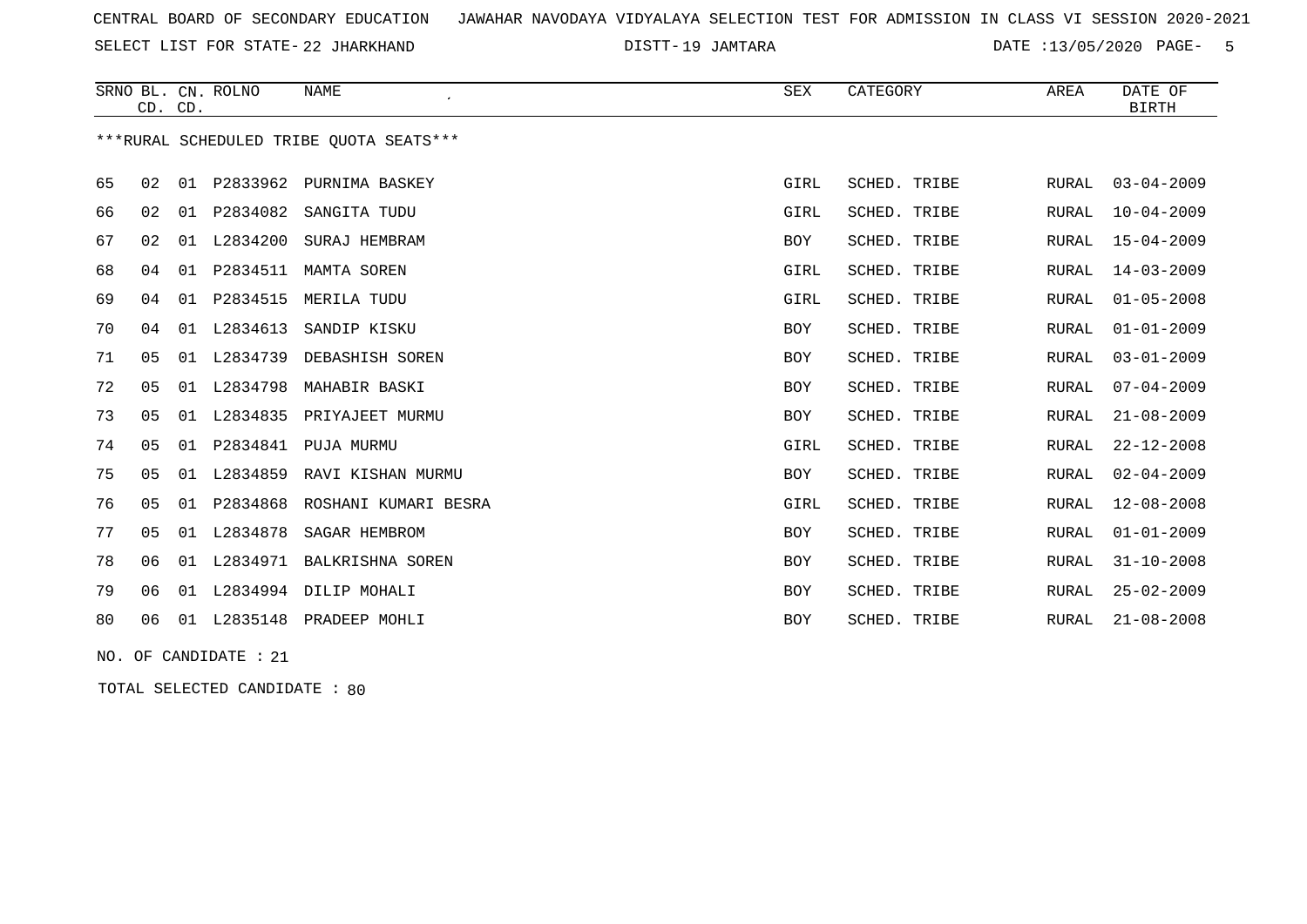SELECT LIST FOR STATE- DISTT- 22 JHARKHAND

20 PALAMAU-1 DATE :13/05/2020 PAGE- 1

|   |    | CD. CD. | SRNO BL. CN. ROLNO   | <b>NAME</b>                             | ${\tt SEX}$ | CATEGORY     | AREA  | DATE OF<br><b>BIRTH</b> |
|---|----|---------|----------------------|-----------------------------------------|-------------|--------------|-------|-------------------------|
|   |    |         | ***OPEN UR SEATS***  |                                         |             |              |       |                         |
| 1 | 06 |         |                      | 01 J2836135 SHASHANK RAJ                | <b>BOY</b>  | O B C        | RURAL | $02 - 08 - 2009$        |
| 2 | 08 |         |                      | 01 J2836337 MITHLESH PRASAD YADAV       | <b>BOY</b>  | O B C        | RURAL | $02 - 11 - 2008$        |
| 3 | 08 |         |                      | 01 J2836403 SANDEEP KUMAR               | <b>BOY</b>  | O B C        | RURAL | $24 - 09 - 2008$        |
| 4 | 09 |         |                      | 01 J2836485 CHANDAN SAHU                | <b>BOY</b>  | O B C        | RURAL | $01 - 01 - 2008$        |
|   |    |         | NO. OF CANDIDATE : 4 |                                         |             |              |       |                         |
|   |    |         |                      |                                         |             |              |       |                         |
|   |    |         |                      | ***OPEN SCHEDULED CASTE QUOTA SEATS***  |             |              |       |                         |
| 5 | 08 |         |                      | 01 02836271 ANSU PIRIYA                 | GIRL        | SCHED. CASTE |       | RURAL 12-02-2008        |
| 6 | 08 |         |                      | 01 K2836377 RAUSHAN KUMAR               | BOY         | SCHED. CASTE | RURAL | $12 - 10 - 2008$        |
|   |    |         | NO. OF CANDIDATE : 2 |                                         |             |              |       |                         |
|   |    |         |                      |                                         |             |              |       |                         |
|   |    |         |                      | *** OPEN BACKWARD CLASS QUOTA SEATS *** |             |              |       |                         |
| 7 |    |         |                      | 01 01 N2835398 RINKI KUMARI             | GIRL        | O B C        | RURAL | $08 - 07 - 2008$        |
| 8 | 06 |         |                      | 01 J2836139 SHUBHAM KUMAR MEHTA         | BOY         | O B C        | RURAL | $09 - 12 - 2008$        |
| 9 | 06 |         |                      | 01 N2836146 SWAGYA RANI                 | GIRL        | O B C        | RURAL | $06 - 01 - 2009$        |
|   |    |         | NO. OF CANDIDATE : 3 |                                         |             |              |       |                         |

\*\*\*OPEN SCHEDULED TRIBE QUOTA SEATS\*\*\*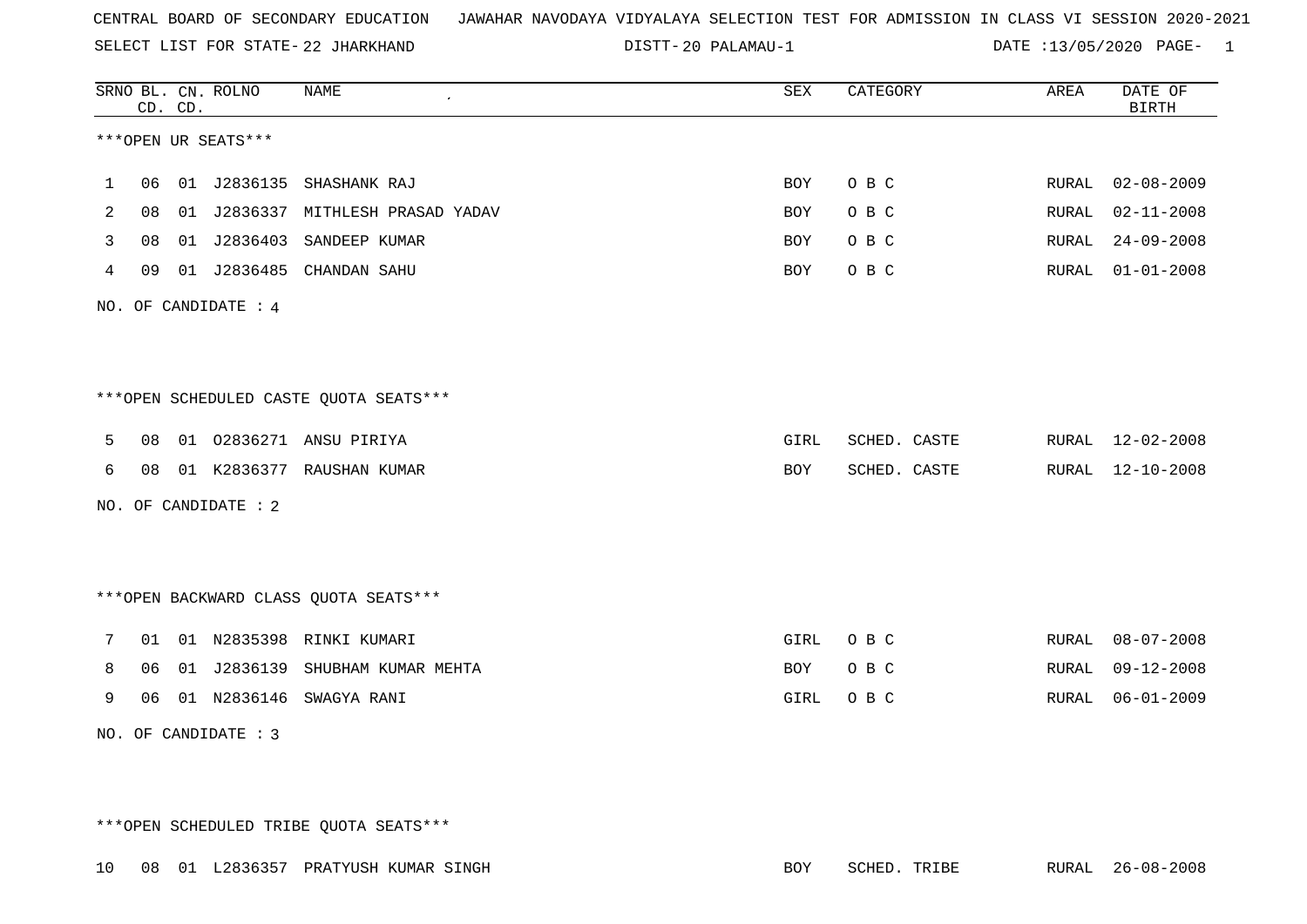|  |  |  | CENTRAL BOARD OF SECONDARY EDUCATION – JAWAHAR NAVODAYA VIDYALAYA SELECTION TEST FOR ADMISSION IN CLASS VI SESSION 2020-2021 |  |  |  |  |  |  |  |  |  |  |  |  |  |  |
|--|--|--|------------------------------------------------------------------------------------------------------------------------------|--|--|--|--|--|--|--|--|--|--|--|--|--|--|
|--|--|--|------------------------------------------------------------------------------------------------------------------------------|--|--|--|--|--|--|--|--|--|--|--|--|--|--|

SELECT LIST FOR STATE- 22 JHARKHAND

DISTT-20 PALAMAU-1

DATE :13/05/2020 PAGE- 2

|    |    | CD. CD. | SRNO BL. CN. ROLNO     | NAME                                    | SEX        | CATEGORY     | AREA         | DATE OF<br><b>BIRTH</b> |
|----|----|---------|------------------------|-----------------------------------------|------------|--------------|--------------|-------------------------|
|    |    |         | NO. OF CANDIDATE : 1   |                                         |            |              |              |                         |
|    |    |         |                        |                                         |            |              |              |                         |
|    |    |         |                        |                                         |            |              |              |                         |
|    |    |         | ***RURAL OPEN SEATS*** |                                         |            |              |              |                         |
| 11 | 01 |         |                        | 01 J2835403 SACHIN KUMAR                | BOY        | O B C        | RURAL        | $01 - 01 - 2008$        |
| 12 | 02 |         |                        | 01 K2835473 RISHABH KUMAR               | BOY        | SCHED. CASTE | RURAL        | $21 - 02 - 2010$        |
| 13 | 03 |         |                        | 01 J2835748 SHIVAM KUMAR                | BOY        | O B C        | RURAL        | $24 - 03 - 2009$        |
| 14 | 04 |         |                        | 01 J2835791 ABHISHEK RAJ SHEKHAR        | BOY        | O B C        | RURAL        | $11 - 01 - 2008$        |
| 15 | 05 |         |                        | 01 K2836018 SATISH KUMAR                | BOY        | SCHED. CASTE | RURAL        | $06 - 09 - 2009$        |
| 16 | 05 |         | 01 L2836049            | TRILOKI SINGH                           | BOY        | SCHED. TRIBE | RURAL        | $17 - 12 - 2008$        |
| 17 | 07 |         |                        | 01 J2836177 AYUSH KUMAR                 | BOY        | O B C        | RURAL        | $24 - 04 - 2009$        |
| 18 | 07 |         | 01 J2836249            | UJJAWAL AKASH                           | BOY        | O B C        | RURAL        | $13 - 04 - 2009$        |
| 19 | 08 | 01      |                        | J2836336 MD ALMAS BADDAR                | BOY        | O B C        | <b>RURAL</b> | 13-11-2007              |
| 20 | 09 | 01      |                        | J2836476 ASHIS KUMAR                    | BOY        | O B C        | RURAL        | $23 - 05 - 2008$        |
| 21 | 10 |         |                        | 01 J2836686 SATISH KUMAR YADAV          | BOY        | O B C        | RURAL        | $01 - 01 - 2010$        |
|    |    |         | NO. OF CANDIDATE : 11  |                                         |            |              |              |                         |
|    |    |         |                        |                                         |            |              |              |                         |
|    |    |         |                        |                                         |            |              |              |                         |
|    |    |         |                        | ***RURAL SCHEDULED CASTE QUOTA SEATS*** |            |              |              |                         |
| 22 | 03 |         |                        | 01 K2835511 AMAN KUMAR RAVI             | <b>BOY</b> | SCHED. CASTE | RURAL        | $25 - 07 - 2007$        |
| 23 | 03 | 01      |                        | 02835675 PUSHPANJALI KUMARI             | GIRL       | SCHED. CASTE | RURAL        | $10 - 08 - 2008$        |
| 24 |    |         |                        | 04 01 K2835790 ABHISHEK KUMAR PASWAN    | BOY        | SCHED. CASTE |              | RURAL 09-06-2009        |
| 25 | 04 |         |                        | 01 02835812 JYOTI KUMARI                | GIRL       | SCHED. CASTE | RURAL        | $04 - 01 - 2009$        |
| 26 | 06 |         |                        | 01 02836130 SANJANA BHARTI              | GIRL       | SCHED. CASTE | RURAL        | $23 - 10 - 2008$        |
| 27 | 07 |         |                        | 01 K2836251 VED PRAKASH                 | BOY        | SCHED. CASTE | RURAL        | $27 - 09 - 2008$        |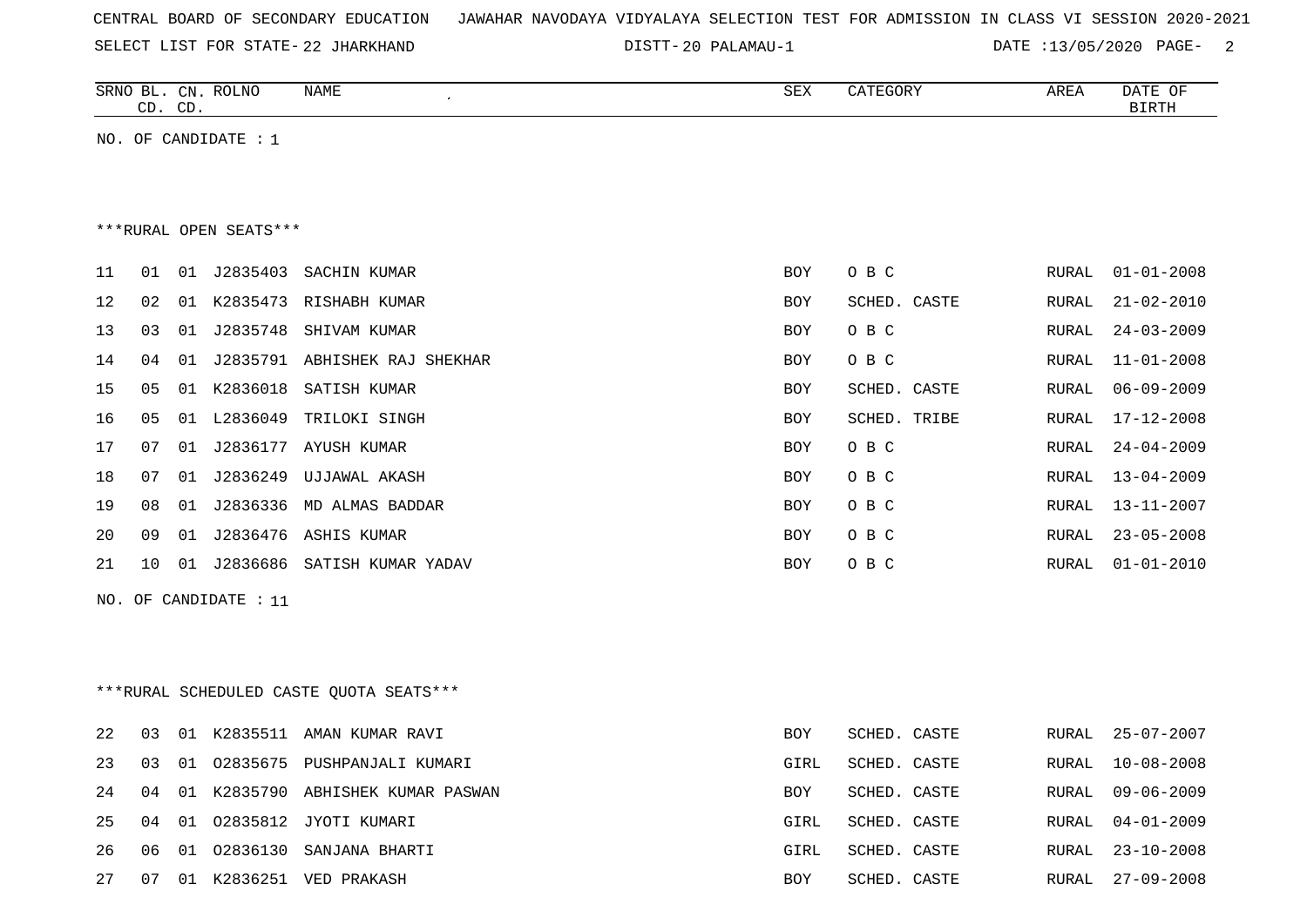SELECT LIST FOR STATE- DISTT- 22 JHARKHAND

20 PALAMAU-1 DATE :13/05/2020 PAGE- 3

|    | CD. CD. |    | SRNO BL. CN. ROLNO   | NAME                                    | SEX        | CATEGORY     | AREA  | DATE OF<br><b>BIRTH</b> |
|----|---------|----|----------------------|-----------------------------------------|------------|--------------|-------|-------------------------|
|    |         |    |                      | ***RURAL SCHEDULED CASTE QUOTA SEATS*** |            |              |       |                         |
| 28 | 08      |    |                      | 01 K2836266 ANIKET KUMAR RAVI           | BOY        | SCHED. CASTE |       | RURAL 12-02-2008        |
|    |         |    | NO. OF CANDIDATE : 7 |                                         |            |              |       |                         |
|    |         |    |                      | *** RURAL BACKWARD CLASS QUOTA SEATS*** |            |              |       |                         |
| 29 | 03      |    |                      | 01 J2835701 RITESH KUMAR                | BOY        | O B C        | RURAL | $29 - 01 - 2009$        |
| 30 | 05      |    | 01 N2835938          | MAMTA KUMARI                            | GIRL       | O B C        | RURAL | $01 - 01 - 2008$        |
| 31 | 06      |    |                      | 01 N2836099 KRITIKA RAJ                 | GIRL       | O B C        | RURAL | $29 - 09 - 2008$        |
| 32 | 08      | 01 | J2836256             | ABHISHEK MEHTA                          | BOY        | O B C        | RURAL | $18 - 08 - 2008$        |
| 33 | 09      |    |                      | 01 N2836490 DIVYANSHREE                 | GIRL       | O B C        | RURAL | $13 - 01 - 2010$        |
| 34 | 10      | 01 |                      | J2836598 AARYAN KUMAR                   | <b>BOY</b> | O B C        | RURAL | $01 - 07 - 2008$        |
| 35 | 10      |    |                      | 01 J2836615 ANKIT KUMAR YADAV           | BOY        | O B C        | RURAL | $01 - 01 - 2009$        |
| 36 | 10      |    |                      | 01 J2836689 SHIVKUNDAN GUPTA            | BOY        | O B C        | RURAL | $23 - 04 - 2009$        |
|    |         |    | NO. OF CANDIDATE : 8 |                                         |            |              |       |                         |
|    |         |    |                      |                                         |            |              |       |                         |
|    |         |    |                      | ***RURAL SCHEDULED TRIBE QUOTA SEATS*** |            |              |       |                         |
| 37 | 03      |    | 01 P2835728          | SANDHYA KUMARI                          | GIRL       | SCHED. TRIBE | RURAL | $05 - 05 - 2009$        |
| 38 | 05      | 01 |                      | P2836014 SANJANA KUMARI                 | GIRL       | SCHED. TRIBE | RURAL | 17-02-2008              |
| 39 | 05      | 01 |                      | P2836031 SIMA KUMARI                    | GIRL       | SCHED. TRIBE | RURAL | $06 - 06 - 2008$        |
| 40 | 10      |    |                      | 01 P2836663 PAWAN KUMAR SINGH           | GIRL       | SCHED. TRIBE | RURAL | $01 - 01 - 2009$        |
|    |         |    | NO. OF CANDIDATE : 4 |                                         |            |              |       |                         |

TOTAL SELECTED CANDIDATE : 40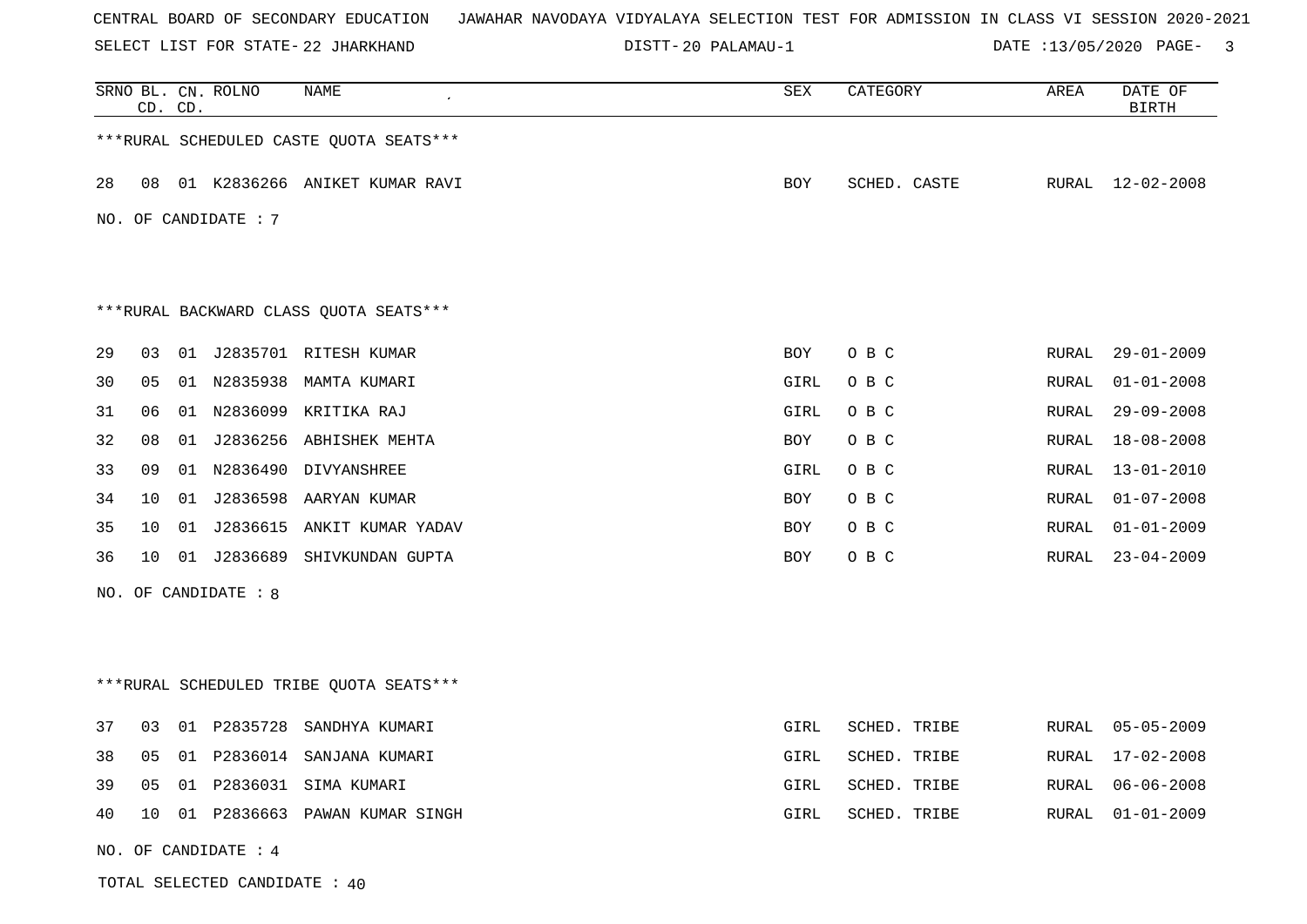SELECT LIST FOR STATE- DISTT- 22 JHARKHAND

|    |    | CD. CD. | SRNO BL. CN. ROLNO   | NAME                                   | SEX  | CATEGORY     | AREA  | DATE OF<br><b>BIRTH</b> |
|----|----|---------|----------------------|----------------------------------------|------|--------------|-------|-------------------------|
|    |    |         | ***OPEN UR SEATS***  |                                        |      |              |       |                         |
| 1  | 02 |         |                      | 01 M2837785 SATYA RAI                  | GIRL | GENERAL      | RURAL | $06 - 03 - 2009$        |
| 2  | 07 |         | 01 I2839459          | DEBABRATA MAHATO                       | BOY  | GENERAL      | RURAL | $24 - 02 - 2009$        |
| 3  | 08 |         |                      | 01 J2840146 JAYDEV MAHATO              | BOY  | O B C        | RURAL | $15 - 09 - 2009$        |
| 4  | 08 |         |                      | 01 L2840764 SINDHU HEMBROM             | BOY  | SCHED. TRIBE |       | RURAL 27-02-2010        |
|    |    |         | NO. OF CANDIDATE : 4 |                                        |      |              |       |                         |
|    |    |         |                      |                                        |      |              |       |                         |
|    |    |         |                      | ***OPEN SCHEDULED CASTE QUOTA SEATS*** |      |              |       |                         |
| 5  | 02 |         |                      | 01 02837730 RITIKA KUMARI              | GIRL | SCHED. CASTE | RURAL | $20 - 12 - 2008$        |
| 6  | 02 |         |                      | 01 K2837801 SHIVAM KUMAR               | BOY  | SCHED. CASTE | RURAL | $27 - 12 - 2008$        |
| 7  |    |         |                      | 02 01 02837880 SWATI KUMARI            | GIRL | SCHED. CASTE | RURAL | $21 - 12 - 2008$        |
|    |    |         | NO. OF CANDIDATE : 3 |                                        |      |              |       |                         |
|    |    |         |                      |                                        |      |              |       |                         |
|    |    |         |                      | *** OPEN DISABLED QUOTA SEATS***       |      |              |       |                         |
| 8  |    |         |                      | 02 01 J2837613 NAYAN MANDAL            | BOY  | O B C        | RURAL | $04 - 10 - 2008$        |
|    |    |         | NO. OF CANDIDATE : 1 |                                        |      |              |       |                         |
|    |    |         |                      |                                        |      |              |       |                         |
|    |    |         |                      | *** OPEN BACKWARD CLASS QUOTA SEATS*** |      |              |       |                         |
| 9  |    |         |                      | 07 01 J2839337 AJEET KUMAR MAHTO       | BOY  | O B C        |       | RURAL 16-09-2008        |
| 10 | 07 |         |                      | 01 J2839824 SUJAL MAHATO               | BOY  | O B C        |       | RURAL 14-07-2008        |
| 11 |    |         |                      | 09 01 J2840928 AKHIL RANJAN MAHATO     | BOY  | O B C        |       | RURAL 08-10-2008        |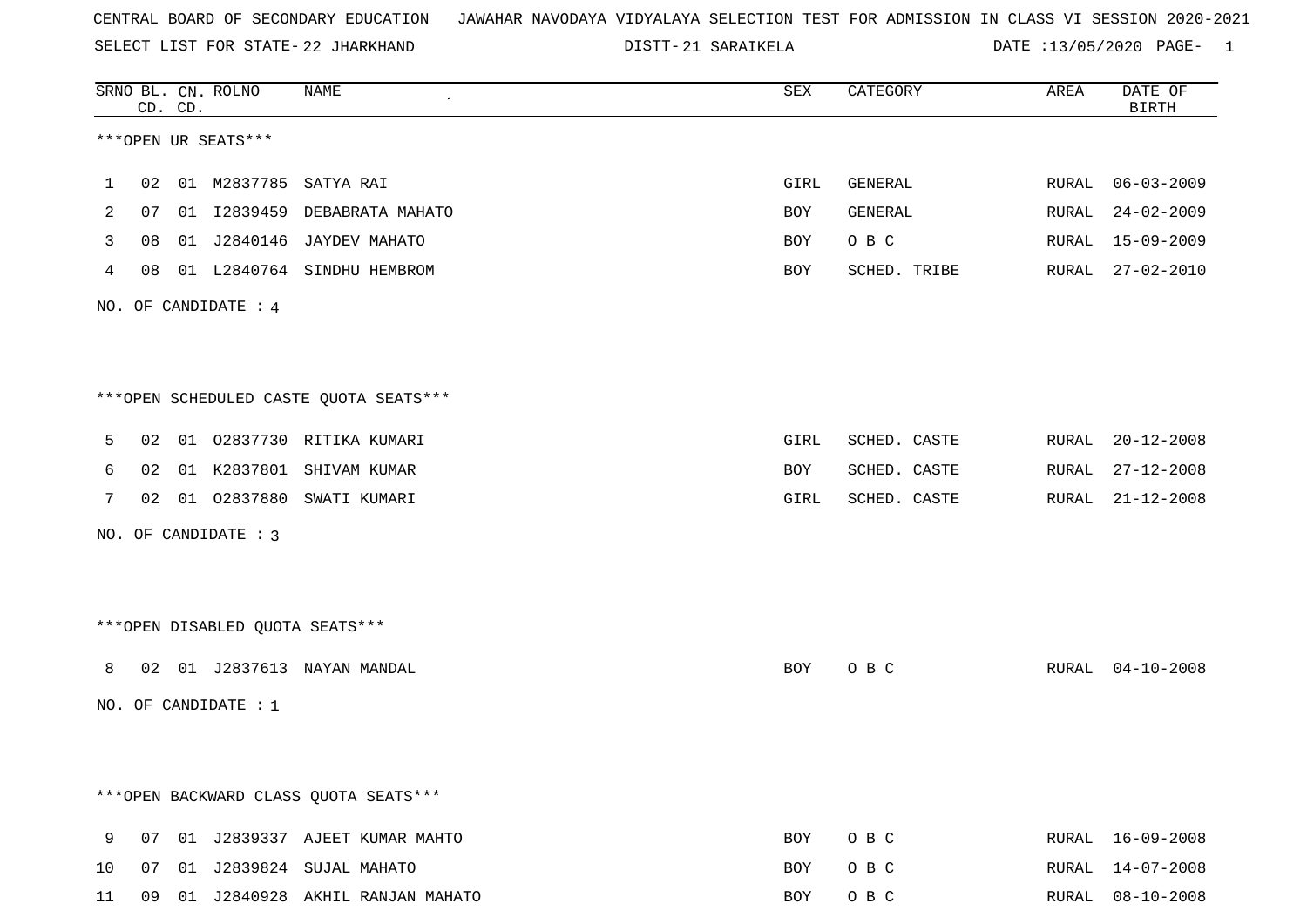SELECT LIST FOR STATE- DISTT- 22 JHARKHAND

|    |    | CD. CD. | SRNO BL. CN. ROLNO     | NAME                                   | SEX  | CATEGORY     | AREA         | DATE OF<br><b>BIRTH</b> |
|----|----|---------|------------------------|----------------------------------------|------|--------------|--------------|-------------------------|
|    |    |         |                        | *** OPEN BACKWARD CLASS QUOTA SEATS*** |      |              |              |                         |
| 12 | 09 |         |                        | 01 N2840973 BABITA MAHATO              | GIRL | O B C        | RURAL        | 11-09-2009              |
| 13 | 09 |         | 01 N2841251            | SIKHA RANI MAHATO                      | GIRL | O B C        | RURAL        | $28 - 05 - 2007$        |
|    |    |         | NO. OF CANDIDATE : 5   |                                        |      |              |              |                         |
|    |    |         |                        | ***OPEN SCHEDULED TRIBE QUOTA SEATS*** |      |              |              |                         |
| 14 | 01 |         |                        | 01 L2836709 AJAY MANJHI                | BOY  | SCHED. TRIBE | RURAL        | $06 - 02 - 2008$        |
| 15 | 04 | 01      |                        | L2838231 ANKIT SINGH MUNDA             | BOY  | SCHED. TRIBE | RURAL        | 14-07-2008              |
| 16 | 06 |         | 01 P2839287            | SUMAN JYOTI SARDAR                     | GIRL | SCHED. TRIBE | RURAL        | $09 - 08 - 2010$        |
| 17 | 08 | 01      | L2840077               | DILSHAN MURMU                          | BOY  | SCHED. TRIBE | RURAL        | $05 - 03 - 2009$        |
| 18 | 08 |         |                        | 01 P2840162 JUSNA MARDI                | GIRL | SCHED. TRIBE | RURAL        | $27 - 10 - 2007$        |
| 19 | 08 | 01      | P2840342               | MUSKAN PURTY                           | GIRL | SCHED. TRIBE | RURAL        | $12 - 08 - 2008$        |
| 20 | 09 | 01      |                        | L2841165 RAJEEV HANSDAH                | BOY  | SCHED. TRIBE | RURAL        | 18-12-2010              |
|    |    |         | NO. OF CANDIDATE : 7   |                                        |      |              |              |                         |
|    |    |         |                        |                                        |      |              |              |                         |
|    |    |         |                        |                                        |      |              |              |                         |
|    |    |         | ***RURAL OPEN SEATS*** |                                        |      |              |              |                         |
| 21 | 01 | 01      |                        | J2837018 PANKAJ KUMAR MAHATO           | BOY  | O B C        | RURAL        | $06 - 03 - 2009$        |
| 22 | 01 |         |                        | 01 I2837031 PIYUSH MANJHI              | BOY  | GENERAL      | RURAL        | $30 - 09 - 2010$        |
| 23 | 01 | 01      |                        | J2837291 SUMIT KUMAR MAHATO            | BOY  | O B C        | RURAL        | $06 - 04 - 2009$        |
| 24 | 02 | 01      |                        | J2837360 ADITYA KUMAR                  | BOY  | O B C        | RURAL        | $22 - 12 - 2008$        |
| 25 | 02 |         |                        | 01 J2837714 RAVI KUMAR                 | BOY  | O B C        | RURAL        | $10 - 12 - 2007$        |
| 26 | 03 | 01      |                        | J2837957 BISHESHWAR MAHATO             | BOY  | O B C        | <b>RURAL</b> | $01 - 04 - 2009$        |
| 27 | 04 | 01      |                        | J2838500 RAKESH MAHATO                 | BOY  | O B C        | RURAL        | $12 - 04 - 2008$        |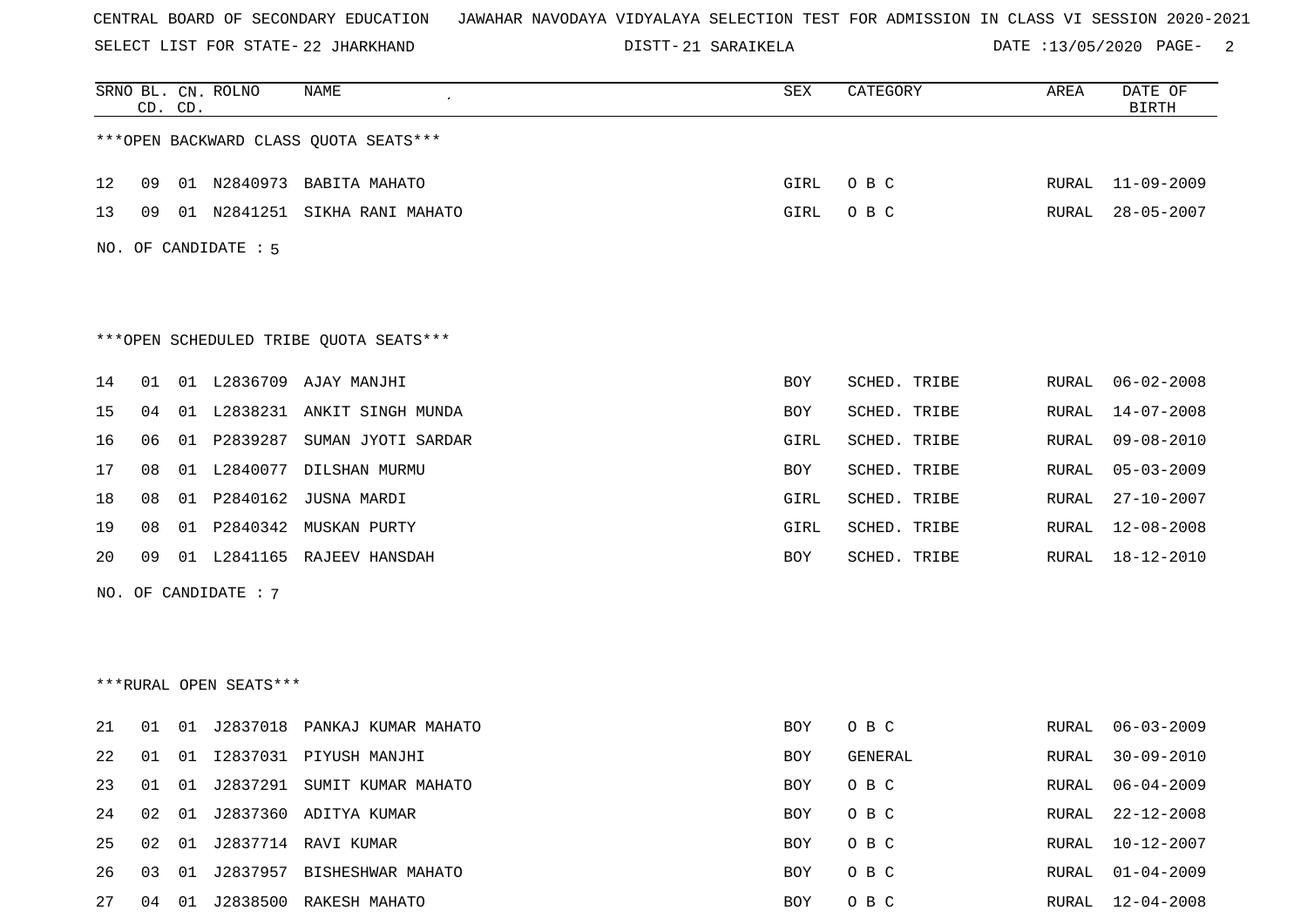SELECT LIST FOR STATE- DISTT- 22 JHARKHAND

|    | CD. CD. |    | SRNO BL. CN. ROLNO     | NAME                                     | SEX        | CATEGORY     | AREA         | DATE OF<br><b>BIRTH</b> |
|----|---------|----|------------------------|------------------------------------------|------------|--------------|--------------|-------------------------|
|    |         |    | ***RURAL OPEN SEATS*** |                                          |            |              |              |                         |
| 28 | 05      |    |                        | 01 L2838682 BUDHESWAR SARDAR             | <b>BOY</b> | SCHED. TRIBE | RURAL        | $09 - 03 - 2010$        |
| 29 | 05      |    |                        | 01 L2838810 RAJKISAN HANSDA              | <b>BOY</b> | SCHED. TRIBE | RURAL        | $10 - 08 - 2007$        |
| 30 | 06      | 01 |                        | L2838924 AMAN ORAON                      | <b>BOY</b> | SCHED. TRIBE | RURAL        | $07 - 11 - 2008$        |
| 31 | 07      |    |                        | 01 J2839761 SANJEEV KUMAR DAS            | <b>BOY</b> | O B C        | RURAL        | $14 - 09 - 2008$        |
| 32 | 07      | 01 | J2839762               | SANJIB MAHATO                            | BOY        | O B C        | RURAL        | $13 - 05 - 2007$        |
| 33 | 08      | 01 |                        | J2840352 NARENDRA MAHATO                 | <b>BOY</b> | O B C        | RURAL        | 13-12-2009              |
| 34 | 08      | 01 | J2840519               | RAKESH MAHATO                            | BOY        | O B C        | RURAL        | $17 - 03 - 2008$        |
| 35 | 09      |    |                        | 01 N2840918 AAKANKSHA MAHATO             | GIRL       | O B C        | RURAL        | $30 - 06 - 2007$        |
|    |         |    | NO. OF CANDIDATE : 15  |                                          |            |              |              |                         |
|    |         |    |                        |                                          |            |              |              |                         |
|    |         |    |                        | *** RURAL SCHEDULED CASTE QUOTA SEATS*** |            |              |              |                         |
| 36 | 01      |    |                        | 01 02836865 JANKI LAYEK                  | GIRL       | SCHED. CASTE | RURAL        | $05 - 01 - 2008$        |
| 37 | 02      |    |                        | 01 K2837362 AJAYA KUMAR                  | BOY        | SCHED. CASTE | RURAL        | $29 - 12 - 2008$        |
| 38 | 02      |    |                        | 01 K2837686 RAHUL KUMAR                  | BOY        | SCHED. CASTE | RURAL        | $24 - 12 - 2008$        |
| 39 | 02      |    |                        | 01 02837729 RITIKA KUMARI                | GIRL       | SCHED. CASTE | <b>RURAL</b> | $11 - 10 - 2008$        |
| 40 | 04      | 01 |                        | K2838207 ADITYA BAGTI                    | BOY        | SCHED. CASTE | RURAL        | $25 - 02 - 2010$        |
| 41 | 08      | 01 | K2840073               | DHARMENDAR KALINDI                       | <b>BOY</b> | SCHED. CASTE | RURAL        | $17 - 09 - 2010$        |
| 42 | 09      | 01 |                        | K2841037 JAWAHAR LAL KALINDI             | BOY        | SCHED. CASTE | RURAL        | $05 - 02 - 2008$        |
| 43 | 09      | 01 | K2841046               | KANCHAN KALINDI                          | BOY        | SCHED. CASTE | RURAL        | $13 - 07 - 2008$        |
| 44 | 09      |    |                        | 01 K2841047 KARAN KALINDI                | BOY        | SCHED. CASTE | RURAL        | $21 - 10 - 2008$        |
|    |         |    | NO. OF CANDIDATE: 9    |                                          |            |              |              |                         |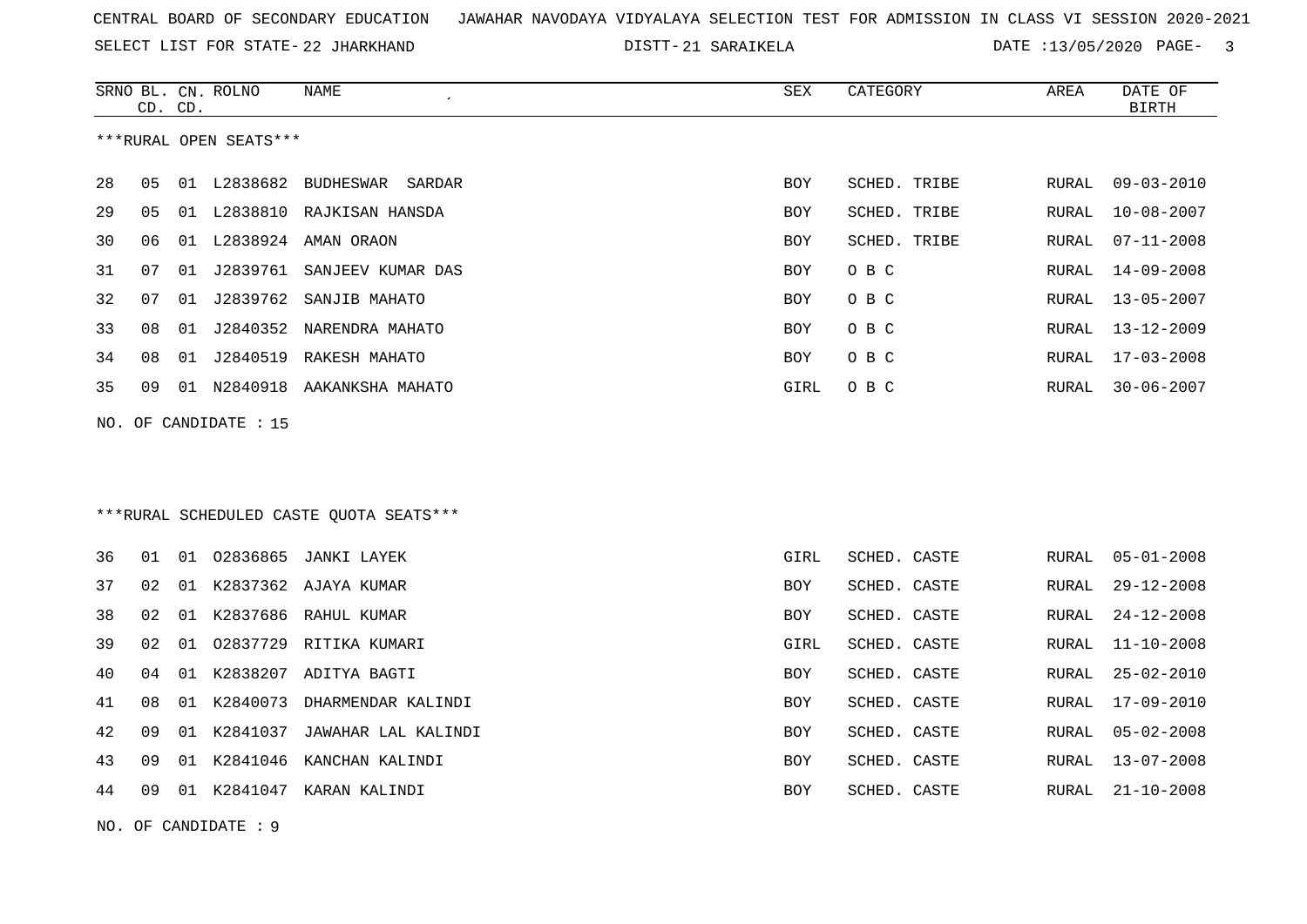SELECT LIST FOR STATE- DISTT- 22 JHARKHAND

|    |    | CD. CD. | SRNO BL. CN. ROLNO    | <b>NAME</b><br>$\cdot$                  | SEX        | CATEGORY | AREA         | DATE OF<br><b>BIRTH</b> |
|----|----|---------|-----------------------|-----------------------------------------|------------|----------|--------------|-------------------------|
|    |    |         |                       | ***RURAL BACKWARD CLASS OUOTA SEATS***  |            |          |              |                         |
| 45 | 01 |         |                       | 01 J2837036 PRADEEP KUMAR GORAI         | <b>BOY</b> | O B C    | RURAL        | $18 - 03 - 2009$        |
| 46 | 02 |         |                       | 01 N2837377 AMRITA MANDAL               | GIRL       | O B C    | RURAL        | $07 - 03 - 2008$        |
| 47 | 02 |         | 01 N2837460           | DEVOSHREE MAHATO                        | GIRL       | O B C    | <b>RURAL</b> | $07 - 12 - 2008$        |
| 48 | 02 |         |                       | 01 N2837606 MUSKAN KUMARI               | GIRL       | O B C    | <b>RURAL</b> | $28 - 12 - 2008$        |
| 49 | 04 | 01      |                       | N2838472 PUSHPA GOPE                    | GIRL       | O B C    | <b>RURAL</b> | $24 - 11 - 2009$        |
| 50 | 04 | 01      | J2838480              | RAHUL KUMAR MAHATO                      | BOY        | O B C    | <b>RURAL</b> | $15 - 02 - 2010$        |
| 51 | 04 | 01      | J2838597              | SUNDARAM KUMAR MAHATO                   | BOY        | O B C    | <b>RURAL</b> | $20 - 12 - 2008$        |
| 52 | 07 |         |                       | 01 N2839674 PRIYANKA MAHATO             | GIRL       | O B C    | <b>RURAL</b> | $24 - 08 - 2009$        |
| 53 | 08 |         |                       | 01 N2840144 JASNA MAHATO                | GIRL       | O B C    | RURAL        | 12-11-2008              |
| 54 | 08 | 01      | N2840356              | NEHA MAHATO                             | GIRL       | O B C    | <b>RURAL</b> | $21 - 02 - 2008$        |
| 55 | 09 | 01      |                       | J2840934 AMIT MAHATO                    | BOY        | O B C    | <b>RURAL</b> | $05 - 08 - 2008$        |
| 56 | 09 |         |                       | 01 N2840958 APARNA MAHATO               | GIRL       | O B C    | RURAL        | $20 - 11 - 2007$        |
| 57 | 09 |         |                       | 01 N2841058 KHUSHI MAHATO               | GIRL       | O B C    | RURAL        | $13 - 09 - 2007$        |
| 58 | 09 |         |                       | 01 N2841121 NEHA MAHATO                 | GIRL       | O B C    | <b>RURAL</b> | $11 - 06 - 2007$        |
| 59 | 09 |         | 01 N2841185           | RENU MAHATO                             | GIRL       | O B C    | RURAL        | $18 - 06 - 2009$        |
| 60 | 09 |         |                       | 01 J2841197 ROHIT MAHATO                | BOY        | O B C    | RURAL        | $21 - 07 - 2007$        |
|    |    |         | NO. OF CANDIDATE : 16 |                                         |            |          |              |                         |
|    |    |         |                       | ***RURAL SCHEDULED TRIBE QUOTA SEATS*** |            |          |              |                         |

|  |  | 61 01 01 L2836725 ANANT KUMAR MANJHI  | BOY        | SCHED. TRIBE | RURAL 02-05-2007 |
|--|--|---------------------------------------|------------|--------------|------------------|
|  |  | 62 01 01 L2836952 MAHIRAM SINGH MUNDA | BOY        | SCHED. TRIBE | RURAL 28-08-2009 |
|  |  | 63 01 01 P2837074 PUSHPA SINGH        | GIRL       | SCHED. TRIBE | RURAL 22-03-2008 |
|  |  | 64 01 01 L2837261 SONOT KUMAR MARDI   | <b>BOY</b> | SCHED. TRIBE | RURAL 06-04-2008 |
|  |  | 65 01 01 P2837339 VIJAYA MANJHI       | GIRL       | SCHED. TRIBE | RURAL 21-10-2008 |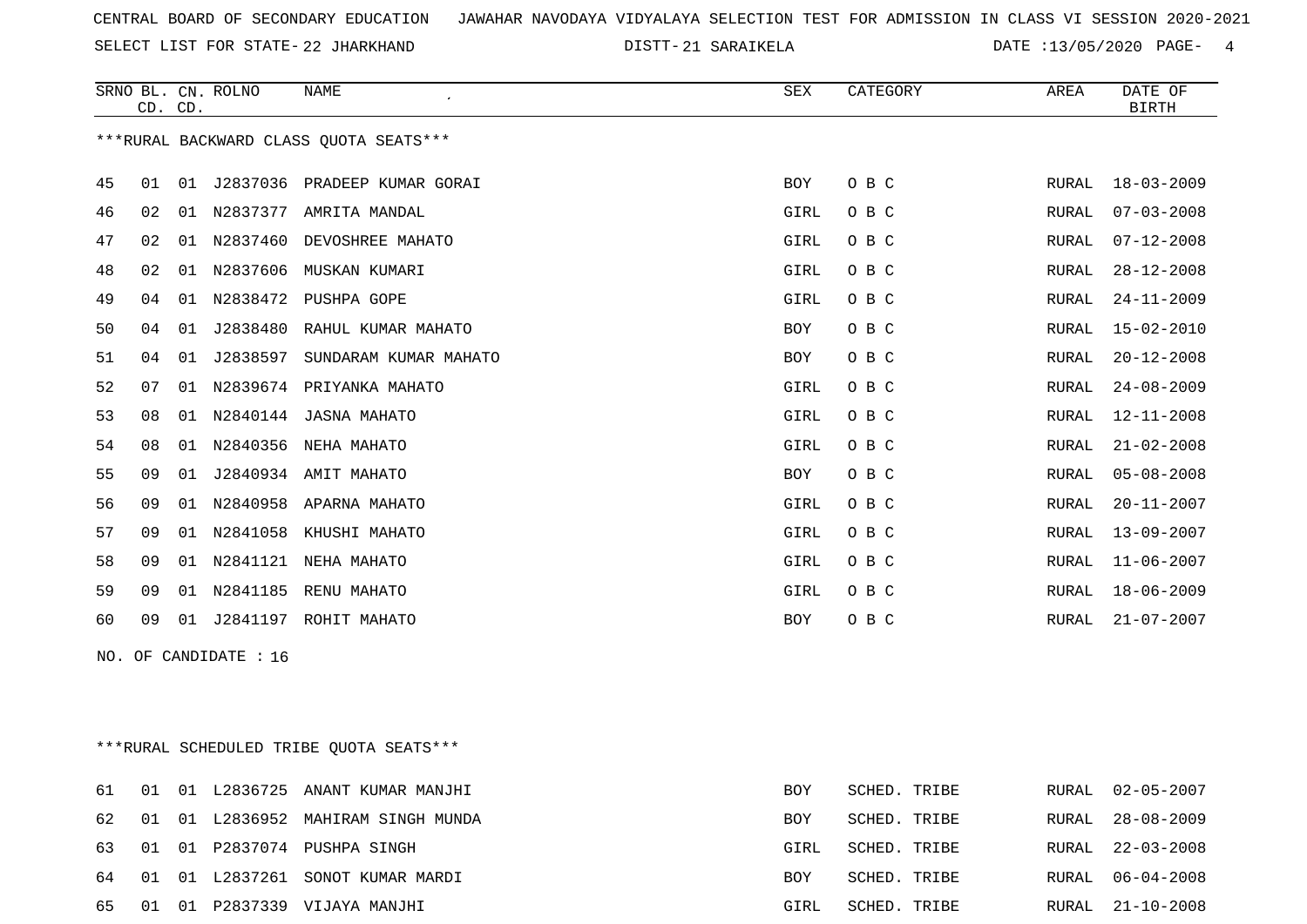SELECT LIST FOR STATE- DISTT- 22 JHARKHAND

21 SARAIKELA DATE :13/05/2020 PAGE- 5

|    | CD. CD. |    | SRNO BL. CN. ROLNO | <b>NAME</b><br>$\cdot$                  | <b>SEX</b> | CATEGORY     | AREA         | DATE OF<br><b>BIRTH</b> |
|----|---------|----|--------------------|-----------------------------------------|------------|--------------|--------------|-------------------------|
|    |         |    |                    | ***RURAL SCHEDULED TRIBE OUOTA SEATS*** |            |              |              |                         |
| 66 | 02      | 01 | P2837683           | PUNAM TUDU                              | GIRL       | SCHED. TRIBE | <b>RURAL</b> | $31 - 12 - 2010$        |
| 67 | 02      | 01 | P2837749           | SABITA TUDU                             | GIRL       | SCHED. TRIBE | RURAL        | $30 - 12 - 2010$        |
| 68 | 03      | 01 | P2837992           | JYOTI TUDU                              | GIRL       | SCHED. TRIBE | RURAL        | $31 - 12 - 2009$        |
| 69 | 04      | 01 | L2838293           | CHANDAN SINGH MUNDA                     | <b>BOY</b> | SCHED. TRIBE | RURAL        | $05 - 11 - 2008$        |
| 70 | 04      | 01 | L2838304           | DHIRAJ PITAR BESRA                      | <b>BOY</b> | SCHED. TRIBE | RURAL        | $24 - 05 - 2008$        |
| 71 | 04      | 01 | L2838488           | RAJIV ORAON                             | <b>BOY</b> | SCHED. TRIBE | RURAL        | $10 - 02 - 2009$        |
| 72 | 04      | 01 | L2838492           | RAJNI KANT BESRA                        | <b>BOY</b> | SCHED. TRIBE | RURAL        | $13 - 01 - 2009$        |
| 73 | 08      | 01 | L2840026           | <b>BISHU BANRA</b>                      | <b>BOY</b> | SCHED. TRIBE | RURAL        | $12 - 11 - 2010$        |
| 74 | 08      | 01 | L2840293           | MANISH KUMAR MARDI                      | <b>BOY</b> | SCHED. TRIBE | RURAL        | $12 - 02 - 2009$        |
| 75 | 08      | 01 | P2840422           | PREETY SHRI MARDI                       | GIRL       | SCHED. TRIBE | RURAL        | $19 - 08 - 2008$        |
| 76 | 08      | 01 | L2840520           | RAKESH MARDI                            | <b>BOY</b> | SCHED. TRIBE | RURAL        | $12 - 12 - 2009$        |
| 77 | 09      | 01 | L2841099           | MOHAN HANSDAH                           | <b>BOY</b> | SCHED. TRIBE | RURAL        | $22 - 06 - 2009$        |
| 78 | 09      | 01 |                    | L2841164 RAJARAM SOREN                  | <b>BOY</b> | SCHED. TRIBE | RURAL        | $30 - 06 - 2008$        |
| 79 | 09      | 01 | L2841166           | RAJESH MURMU                            | <b>BOY</b> | SCHED. TRIBE | RURAL        | $06 - 06 - 2010$        |
| 80 | 09      | 01 | L2841192           | ROBIN DEV HANSDA                        | BOY        | SCHED. TRIBE | RURAL        | $08 - 07 - 2007$        |

NO. OF CANDIDATE : 20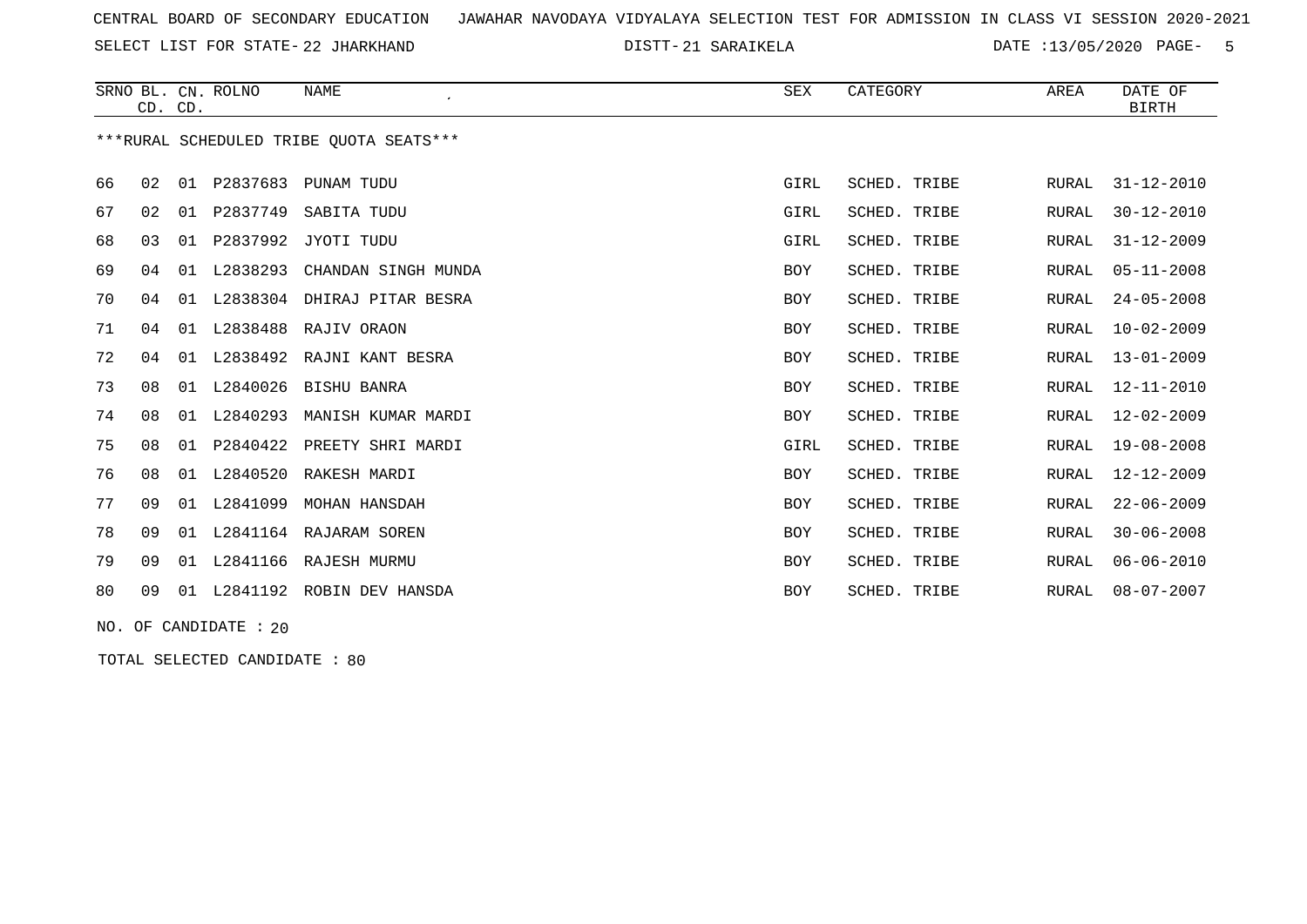| CENTRAL BOARD OF SECONDARY EDUCATION – JAWAHAR NAVODAYA VIDYALAYA SELECTION TEST FOR ADMISSION IN CLASS VI SESSION 2020-2021 |  |  |  |  |  |  |  |
|------------------------------------------------------------------------------------------------------------------------------|--|--|--|--|--|--|--|
|------------------------------------------------------------------------------------------------------------------------------|--|--|--|--|--|--|--|

SELECT LIST FOR STATE- DISTT- 22 JHARKHAND

DISTT-22 SIMDEGA DATE :13/05/2020 PAGE- 1

|    |    | CD. CD. | SRNO BL. CN. ROLNO   | <b>NAME</b>                            | ${\tt SEX}$ | CATEGORY     | AREA         | DATE OF<br><b>BIRTH</b> |
|----|----|---------|----------------------|----------------------------------------|-------------|--------------|--------------|-------------------------|
|    |    |         | ***OPEN UR SEATS***  |                                        |             |              |              |                         |
| 1  | 03 |         | 01 P2842390          | USHAM BARLA                            | GIRL        | SCHED. TRIBE | <b>RURAL</b> | $01 - 01 - 2009$        |
| 2  | 04 |         |                      | 01 N2842623 MANSHI RANJAN              | GIRL        | O B C        | RURAL        | $26 - 07 - 2009$        |
| 3  | 05 |         | 01 M2842876          | BANDNA BISWAS                          | GIRL        | GENERAL      | RURAL        | $01 - 08 - 2009$        |
| 4  | 07 |         |                      | 01 D2843097 AKASH SAI                  | BOY         | SCHED. TRIBE | URBAN        | $21 - 11 - 2007$        |
| 5  | 07 |         |                      | 01 L2843415 VISHAL MANJHI              | BOY         | SCHED. TRIBE | RURAL        | $10 - 12 - 2008$        |
|    |    |         | NO. OF CANDIDATE : 5 |                                        |             |              |              |                         |
|    |    |         |                      |                                        |             |              |              |                         |
|    |    |         |                      | ***OPEN SCHEDULED CASTE QUOTA SEATS*** |             |              |              |                         |
| 6  | 04 |         |                      | 01 K2842518 DEEPAK BAITHA              | BOY         | SCHED. CASTE | RURAL        | $11 - 06 - 2009$        |
| 7  | 04 | 01      | 02842731             | RUBI KUMARI                            | GIRL        | SCHED. CASTE | RURAL        | $29 - 10 - 2008$        |
| 8  | 09 |         | 01 K2843946          | SHILBHADRA NAYAK                       | BOY         | SCHED. CASTE | RURAL        | $19 - 03 - 2009$        |
|    |    |         | NO. OF CANDIDATE : 3 |                                        |             |              |              |                         |
|    |    |         |                      |                                        |             |              |              |                         |
|    |    |         |                      | *** OPEN BACKWARD CLASS QUOTA SEATS*** |             |              |              |                         |
| 9  | 01 |         |                      | 01 J2841681 SIDDHARTH YADAV            | BOY         | O B C        | RURAL        | $16 - 01 - 2009$        |
| 10 | 04 | 01      | N2842686             | PRIYA KUMARI                           | GIRL        | O B C        | RURAL        | $28 - 07 - 2010$        |
| 11 | 06 | 01      |                      | J2843033 MAHESH MEHAR                  | BOY         | O B C        | RURAL        | $01 - 01 - 2009$        |
| 12 | 07 | 01      | J2843262             | NAND KUMAR                             | BOY         | O B C        | RURAL        | $03 - 11 - 2008$        |
| 13 | 09 |         |                      | 01 J2843763 DHIRENDRA MEHAR            | BOY         | O B C        | RURAL        | $13 - 08 - 2008$        |
|    |    |         |                      |                                        |             |              |              |                         |

NO. OF CANDIDATE : 5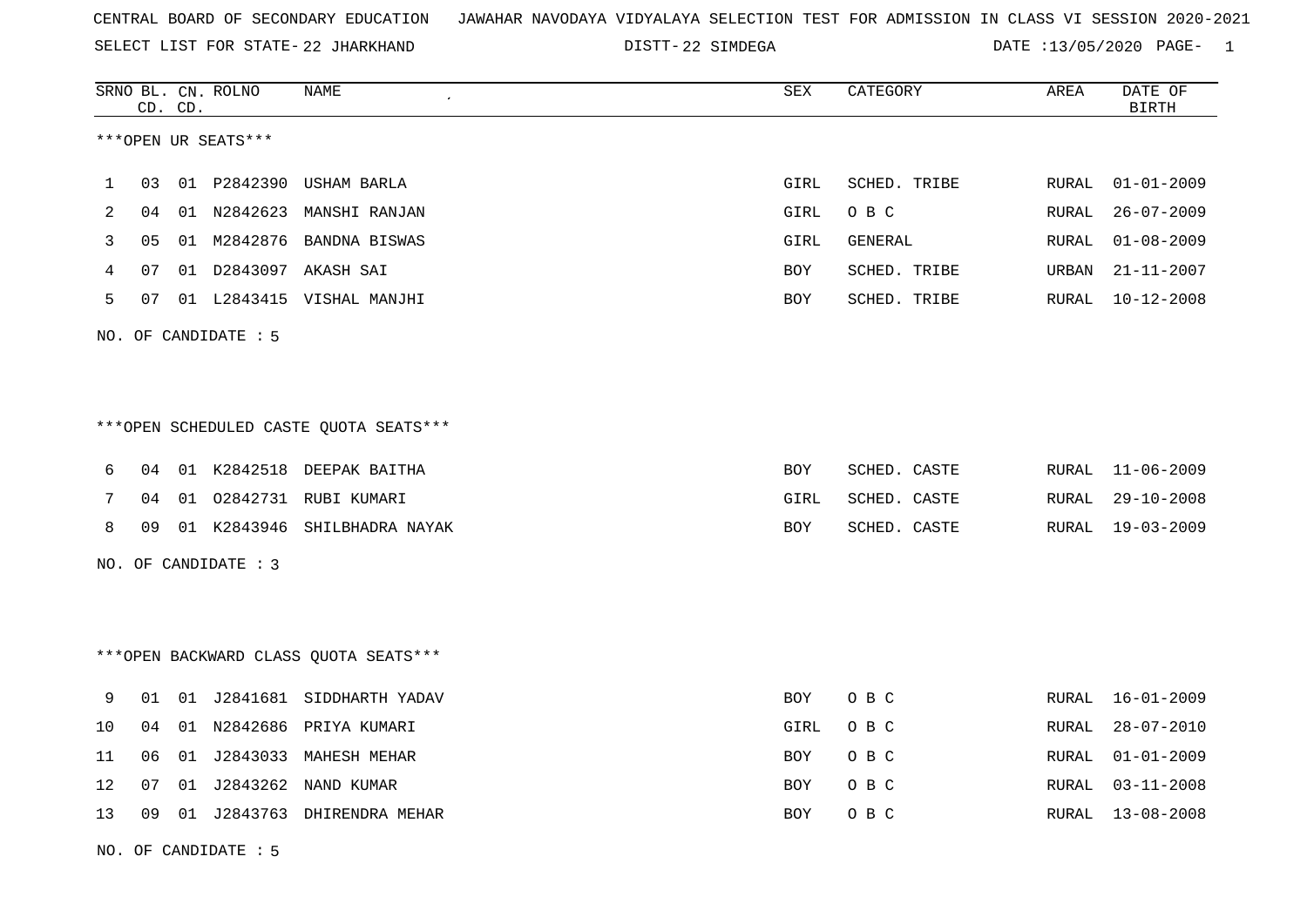SELECT LIST FOR STATE- DISTT- 22 JHARKHAND

22 SIMDEGA DATE :13/05/2020 PAGE- 2

|    |    | CD. CD. | SRNO BL. CN. ROLNO     | NAME                                   | SEX  | CATEGORY     | AREA  | DATE OF<br><b>BIRTH</b> |
|----|----|---------|------------------------|----------------------------------------|------|--------------|-------|-------------------------|
|    |    |         |                        | ***OPEN SCHEDULED TRIBE QUOTA SEATS*** |      |              |       |                         |
|    |    |         |                        | 01 L2841976 SAURABH KUMAR MANJHI       |      | SCHED. TRIBE |       | $01 - 04 - 2008$        |
| 14 | 02 |         |                        |                                        | BOY  |              | RURAL |                         |
| 15 | 02 |         |                        | 01 L2842022 UTTAM RAJ XALXO            | BOY  | SCHED. TRIBE | RURAL | $29 - 12 - 2009$        |
| 16 | 03 |         |                        | 01 P2842334 SEEMA KERKETTA             | GIRL | SCHED. TRIBE | RURAL | $09 - 12 - 2008$        |
| 17 | 06 |         |                        | 01 L2843046 PIKENDRA MANJHI            | BOY  | SCHED. TRIBE | RURAL | $02 - 11 - 2008$        |
| 18 | 06 |         |                        | 01 L2843053 RAJU DHURWA                | BOY  | SCHED. TRIBE | RURAL | $08 - 05 - 2007$        |
| 19 | 07 |         |                        | 01 P2843344 SAKCHI KULLU               | GIRL | SCHED. TRIBE | RURAL | $02 - 09 - 2009$        |
| 20 | 09 |         |                        | 01 L2843858 PRABAL DANG                | BOY  | SCHED. TRIBE | RURAL | $17 - 10 - 2009$        |
|    |    |         | NO. OF CANDIDATE: 7    |                                        |      |              |       |                         |
|    |    |         |                        |                                        |      |              |       |                         |
|    |    |         |                        |                                        |      |              |       |                         |
|    |    |         | ***RURAL OPEN SEATS*** |                                        |      |              |       |                         |
| 21 | 01 |         |                        | 01 J2841598 RAKESH SINGH               | BOY  | O B C        | RURAL | 17-07-2009              |
| 22 | 01 |         |                        | 01 N2841672 SHASHI KUMARI              | GIRL | O B C        | RURAL | 15-09-2010              |
| 23 | 02 |         | 01 L2841975            | SATYANAND BARAIK                       | BOY  | SCHED. TRIBE | RURAL | $25 - 11 - 2009$        |
| 24 | 03 |         |                        | 01 L2842127 DILBAR KANDULNA            | BOY  | SCHED. TRIBE | RURAL | $18 - 03 - 2009$        |
| 25 | 03 |         |                        | 01 J2842401 YAS RAJ SAHU               | BOY  | O B C        | RURAL | $24 - 04 - 2009$        |
| 26 | 04 | 01      | 02842447               | ANITA KUMARI                           | GIRL | SCHED. CASTE | RURAL | $27 - 02 - 2009$        |
| 27 | 04 |         |                        | 01 J2842774 SHAURYA SAKSHAM            | BOY  | O B C        | RURAL | $27 - 02 - 2009$        |
| 28 | 05 |         | 01 L2842897            | JAYDEEP LAKRA                          | BOY  | SCHED. TRIBE | RURAL | $21 - 03 - 2008$        |
| 29 | 06 |         |                        | 01 J2843087 VISHAL KUMAR               | BOY  | O B C        | RURAL | $03 - 04 - 2008$        |
| 30 | 07 |         |                        | 01 N2843177 DEEPANJALI KUMARI          | GIRL | O B C        | RURAL | $14 - 01 - 2009$        |
|    |    |         |                        |                                        |      |              |       |                         |
| 31 | 07 |         | 01 J2843402            | SWAPANDEEP INDWAR                      | BOY  | O B C        | RURAL | $16 - 11 - 2010$        |
| 32 | 08 |         |                        | 01 N2843457 ARADHYA SAHOO              | GIRL | O B C        | RURAL | $13 - 06 - 2010$        |
| 33 | 09 |         |                        | 01 P2843691 ANGEL KERKETTA             | GIRL | SCHED. TRIBE | RURAL | $06 - 01 - 2010$        |
| 34 | 09 |         |                        | 01 P2843986 SUSITA LUGUN               | GIRL | SCHED. TRIBE |       | RURAL 08-03-2009        |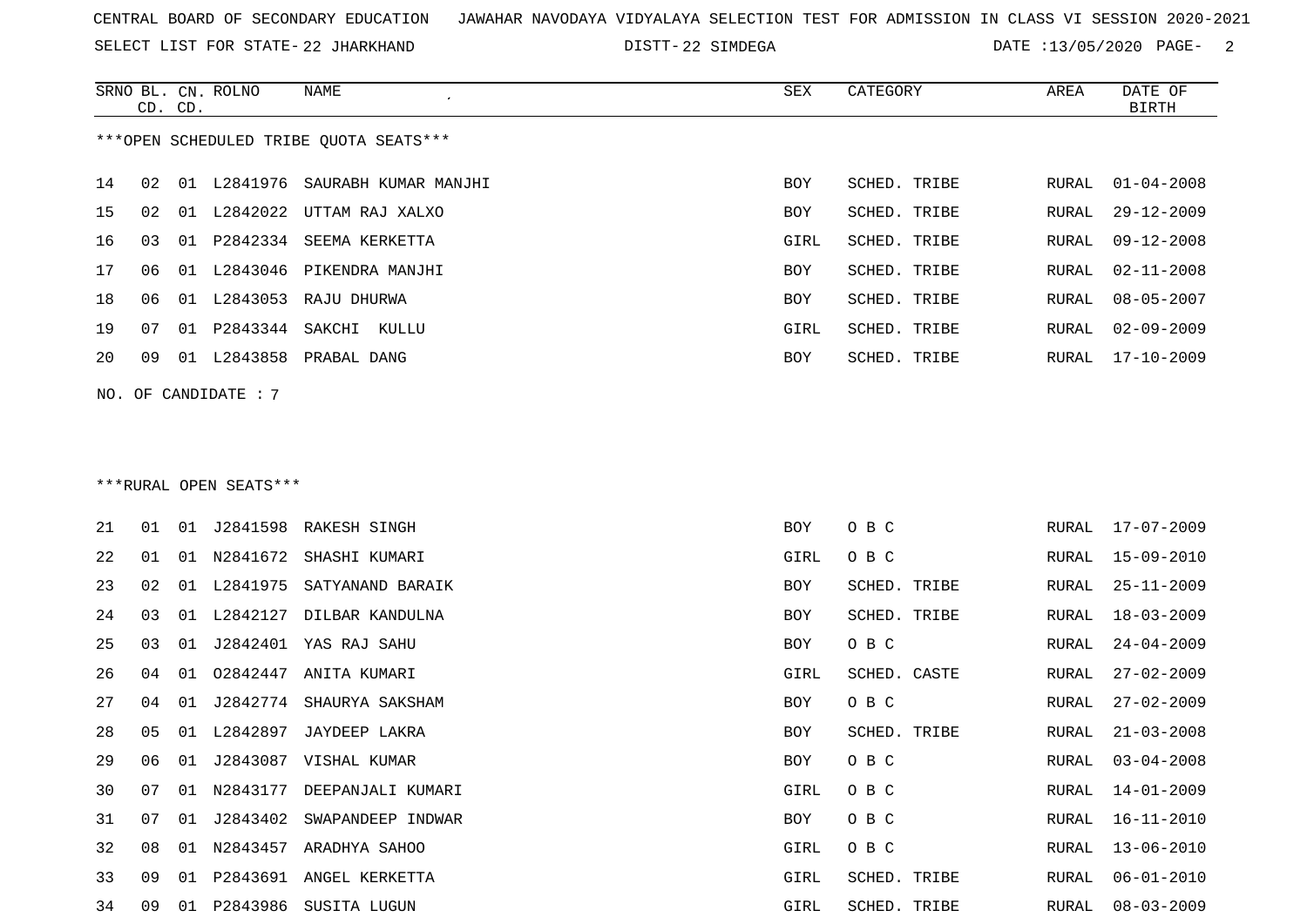| CENTRAL BOARD OF SECONDARY EDUCATION – JAWAHAR NAVODAYA VIDYALAYA SELECTION TEST FOR ADMISSION IN CLASS VI SESSION 2020-2021 |  |  |  |  |  |  |  |  |  |  |  |  |  |  |  |  |  |
|------------------------------------------------------------------------------------------------------------------------------|--|--|--|--|--|--|--|--|--|--|--|--|--|--|--|--|--|
|------------------------------------------------------------------------------------------------------------------------------|--|--|--|--|--|--|--|--|--|--|--|--|--|--|--|--|--|

SELECT LIST FOR STATE- DISTT- 22 JHARKHAND

DISTT-22 SIMDEGA DATE :13/05/2020 PAGE- 3

| ROLNO<br>SRNO<br>ВL<br>$\cap$ | <b>NAME</b> | <b>SEX</b> | T200T<br>∸ | י הם ת<br>ARLA | DATE<br>$\sim$ $\sim$<br>- 92 |
|-------------------------------|-------------|------------|------------|----------------|-------------------------------|
| $\cap$<br>$\sim$<br>ىب<br>ىت  |             |            |            |                | TDTT                          |
|                               |             |            |            |                |                               |

NO. OF CANDIDATE : 14

# \*\*\*RURAL SCHEDULED CASTE QUOTA SEATS\*\*\*

| 35 | 03 | O 1   | 02842189 | KHUSHI KUMARI    | GIRL       | SCHED, CASTE | RURAL | $08 - 02 - 2009$ |
|----|----|-------|----------|------------------|------------|--------------|-------|------------------|
| 36 | 04 | 01    | 02842489 | ASHWARYA KUMARI  | GIRL       | SCHED. CASTE | RURAL | $11 - 12 - 2008$ |
| 37 | 04 | 01    | K2842517 | DAMRUDHAR SINGH  | <b>BOY</b> | SCHED. CASTE | RURAL | $09 - 03 - 2010$ |
| 38 | 04 | 01    | 02842572 | JYOTI KUMARI     | GIRL       | SCHED. CASTE | RURAL | 01-01-2009       |
| 39 | 04 | O 1   | 02842655 | NIRMALA KUMARI   | GIRL       | SCHED. CASTE |       | RURAL 01-01-2009 |
| 40 | 04 | 01    | K2842706 | RAJU SINGH       | BOY        | SCHED. CASTE | RURAL | $01 - 03 - 2009$ |
| 41 | 04 | 01    | 02842749 | SANGEETA KUMARI  | GIRL       | SCHED. CASTE |       | RURAL 15-04-2010 |
| 42 | 07 | 01    | 02843274 | NISHA RANI NAYAK | GIRL       | SCHED. CASTE | RURAL | $02 - 04 - 2010$ |
| 43 | 08 | . N 1 | K2843519 | KARTIK NAYAK     | <b>BOY</b> | SCHED. CASTE | RURAL | 05-04-2009       |
|    |    |       |          |                  |            |              |       |                  |

NO. OF CANDIDATE : 9

# \*\*\*RURAL BACKWARD CLASS QUOTA SEATS\*\*\*

| 44 | 01  | 01 |             | J2841365 ANSH KUMAR SINGH      | BOY        | O B C | RURAL | 08-04-2009       |
|----|-----|----|-------------|--------------------------------|------------|-------|-------|------------------|
| 45 | 03  |    | 01 J2842139 | FULCHAND MAHTO                 | <b>BOY</b> | O B C | RURAL | 09-01-2008       |
| 46 | 04  |    |             | 01 N2842476 ARPITA KUMARI      | GIRL       | O B C |       | RURAL 18-12-2009 |
| 47 | 04  |    |             | 01 J2842510 CHAITANY SINGH     | BOY        | O B C |       | RURAL 24-05-2009 |
| 48 | 04  |    |             | 01 N2842524 DIKSHA RANI KUMARI | GIRL       | O B C |       | RURAL 16-12-2009 |
| 49 | 04  |    |             | 01 J2842585 KARTIK KUMAR SINGH | <b>BOY</b> | O B C |       | RURAL 04-10-2008 |
| 50 | 04  |    | 01 N2842648 | NIDHI KUMARI                   | GIRL       | O B C |       | RURAL 08-12-2008 |
| 51 | 04. |    | 01 N2842651 | NIKKY NAG                      | GIRL       | O B C |       | RURAL 08-12-2009 |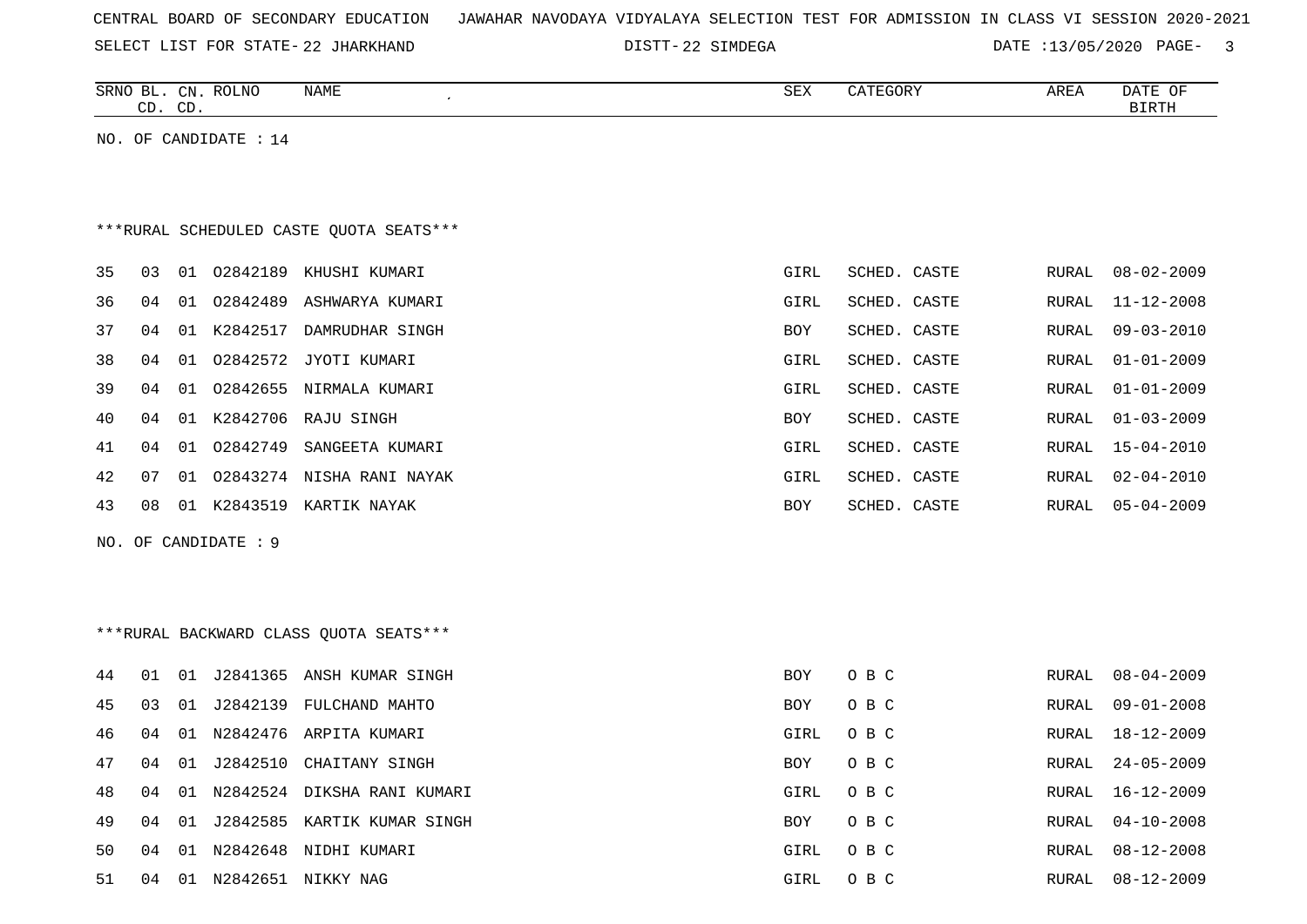SELECT LIST FOR STATE- DISTT- 22 JHARKHAND

22 SIMDEGA DATE :13/05/2020 PAGE- 4

|    | CD. CD. |    | SRNO BL. CN. ROLNO      | NAME<br>$\epsilon$                     | SEX  | CATEGORY | AREA  | DATE OF<br><b>BIRTH</b> |
|----|---------|----|-------------------------|----------------------------------------|------|----------|-------|-------------------------|
|    |         |    |                         | ***RURAL BACKWARD CLASS QUOTA SEATS*** |      |          |       |                         |
| 52 | 04      |    |                         | 01 J2842721 RITESH KUMAR SAHU          | BOY  | O B C    | RURAL | $28 - 05 - 2009$        |
| 53 | 06      |    |                         | 01 J2843028 DEVESH KUMAR               | BOY  | O B C    | RURAL | $20 - 10 - 2008$        |
| 54 | 07      |    |                         | 01 J2843141 ARPAN KUMAR                | BOY  | O B C    | RURAL | $04 - 04 - 2009$        |
| 55 | 07      |    |                         | 01 N2843299 PRIYANKA KUMARI SAHU       | GIRL | O B C    | RURAL | $20 - 08 - 2007$        |
| 56 | 07      |    |                         | 01 J2843318 RAHUL SINGH                | BOY  | O B C    | RURAL | $26 - 10 - 2009$        |
| 57 | 07      | 01 |                         | N2843405 TAHSHIN ARJU                  | GIRL | O B C    | RURAL | $21 - 08 - 2010$        |
| 58 | 09      | 01 |                         | N2843806 KRITIKA KUMARI                | GIRL | O B C    | RURAL | $03 - 10 - 2009$        |
| 59 | 09      |    |                         | 01 J2843999 VISHV KUMAR YADAW          | BOY  | O B C    | RURAL | $10 - 01 - 2009$        |
|    |         |    | NO. OF CANDIDATE : $16$ |                                        |      |          |       |                         |
|    |         |    |                         |                                        |      |          |       |                         |
|    |         |    |                         |                                        |      |          |       |                         |

### \*\*\*RURAL SCHEDULED TRIBE QUOTA SEATS\*\*\*

| 60 | 02 | 01 |          | L2841811 BISHWANATH XALXO | BOY  | SCHED. TRIBE |       | RURAL 16-05-2008 |
|----|----|----|----------|---------------------------|------|--------------|-------|------------------|
| 61 | 03 | 01 |          | L2842057 AMIT KANDULNA    | BOY  | SCHED. TRIBE | RURAL | 28-10-2008       |
| 62 | 03 | 01 |          | L2842060 AMOS BHENGRA     | BOY  | SCHED. TRIBE | RURAL | 10-10-2007       |
| 63 | 03 | 01 |          | P2842072 ANJALI SORENG    | GIRL | SCHED. TRIBE | RURAL | 15-10-2008       |
| 64 | 03 | 01 | L2842137 | ERNAL KERKETTA            | BOY  | SCHED. TRIBE | RURAL | 17-11-2008       |
| 65 | 03 | 01 | P2842316 | SANDHYA KUMARI            | GIRL | SCHED. TRIBE | RURAL | $26 - 08 - 2008$ |
| 66 | 03 | 01 | P2842327 | SAPNA JOJO                | GIRL | SCHED. TRIBE | RURAL | 18-03-2008       |
| 67 | 03 | 01 |          | P2842346 SILPA KANDULNA   | GIRL | SCHED. TRIBE | RURAL | 19-06-2009       |
| 68 | 04 | 01 | L2842495 | AVINASH KERKETTA          | BOY  | SCHED. TRIBE | RURAL | $05 - 10 - 2009$ |
| 69 | 04 | 01 | L2842625 | MANTU LOHRA               | BOY  | SCHED. TRIBE | RURAL | $13 - 05 - 2009$ |
| 70 | 04 | 01 | P2842696 | PYARI LAKRA               | GIRL | SCHED. TRIBE | RURAL | $01 - 01 - 2009$ |
| 71 | 04 | 01 | P2842718 | RIMA KERKETTA             | GIRL | SCHED. TRIBE | RURAL | $22 - 01 - 2009$ |
| 72 | 04 | 01 | P2842777 | SHIVRANI BARAIK           | GIRL | SCHED. TRIBE | RURAL | $22 - 08 - 2008$ |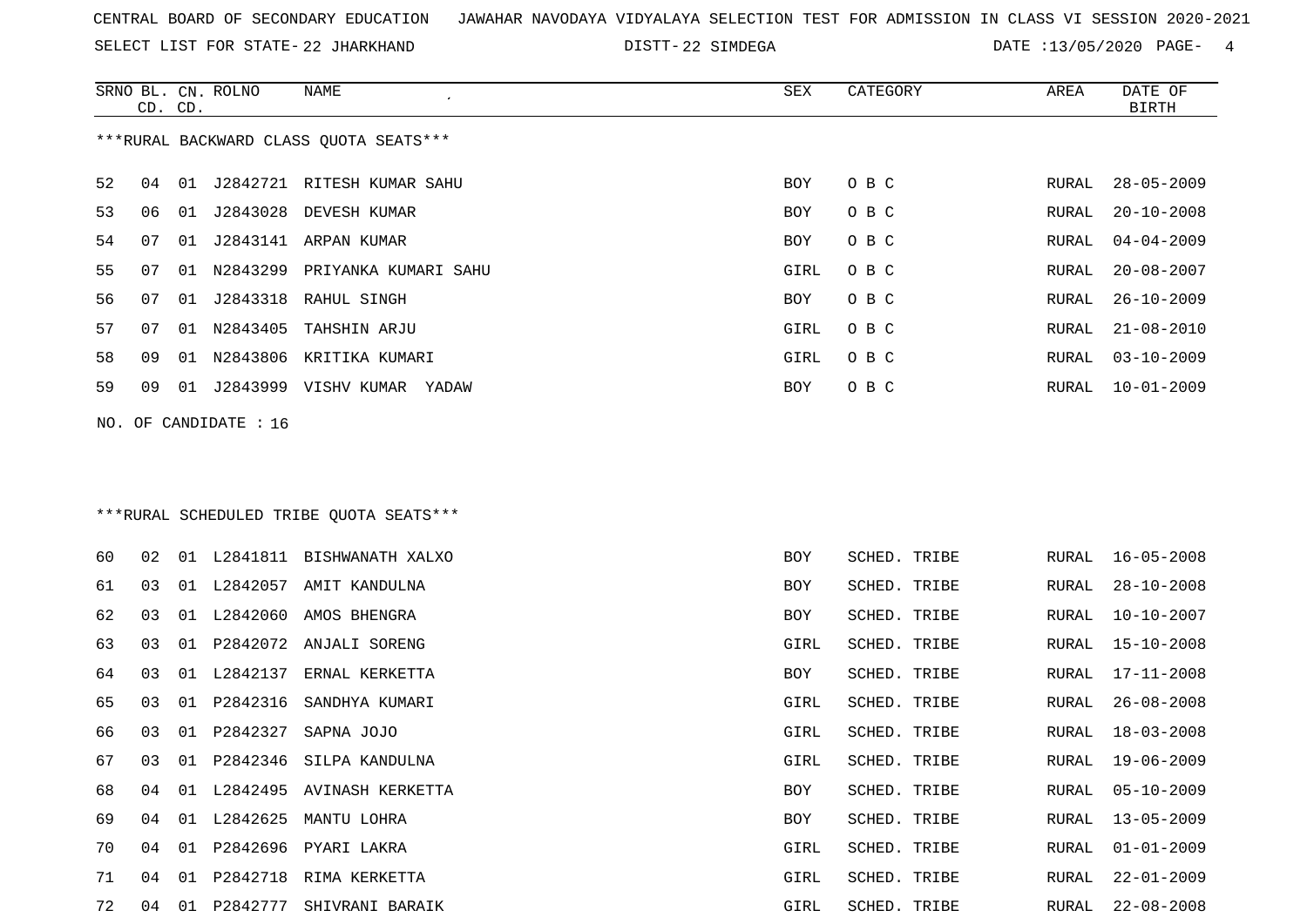SELECT LIST FOR STATE- DISTT- 22 JHARKHAND

DISTT-22 SIMDEGA **DATE** :13/05/2020 PAGE- 5

|    | CD. CD. |    | SRNO BL. CN. ROLNO       | NAME<br>$\cdot$                         | SEX        | CATEGORY     | AREA  | DATE OF<br>BIRTH |
|----|---------|----|--------------------------|-----------------------------------------|------------|--------------|-------|------------------|
|    |         |    |                          | ***RURAL SCHEDULED TRIBE OUOTA SEATS*** |            |              |       |                  |
| 73 | 04      |    | 01 L2842820              | SURAJ SURIN                             | <b>BOY</b> | SCHED. TRIBE | RURAL | $08 - 06 - 2009$ |
| 74 | 04      | 01 |                          | L2842846 VISHNU BARAIK                  | <b>BOY</b> | SCHED. TRIBE | RURAL | $22 - 02 - 2008$ |
| 75 | 04      |    | 01 L2842849              | VIVEK BUD                               | <b>BOY</b> | SCHED. TRIBE | RURAL | 08-08-2010       |
| 76 | 05      |    | 01 L2842879              | BHUSHAN SAI                             | <b>BOY</b> | SCHED. TRIBE | RURAL | $20 - 06 - 2009$ |
| 77 | 05      |    | 01 L2842957              | RUPESH KHARIYA                          | <b>BOY</b> | SCHED. TRIBE | RURAL | $03 - 07 - 2009$ |
| 78 | 06      |    |                          | 01 L2843072 SHASHIKANT MANJHI           | BOY        | SCHED. TRIBE | RURAL | $13 - 11 - 2009$ |
| 79 | 06      |    |                          | 01 L2843088 YOGENDRA SAI                | <b>BOY</b> | SCHED. TRIBE | RURAL | $18 - 02 - 2009$ |
| 80 | 09      |    |                          | 01 L2843706 ANKIT TETE                  | <b>BOY</b> | SCHED. TRIBE | RURAL | $26 - 08 - 2009$ |
|    |         |    | NO. OF CANDIDATE<br>: 21 |                                         |            |              |       |                  |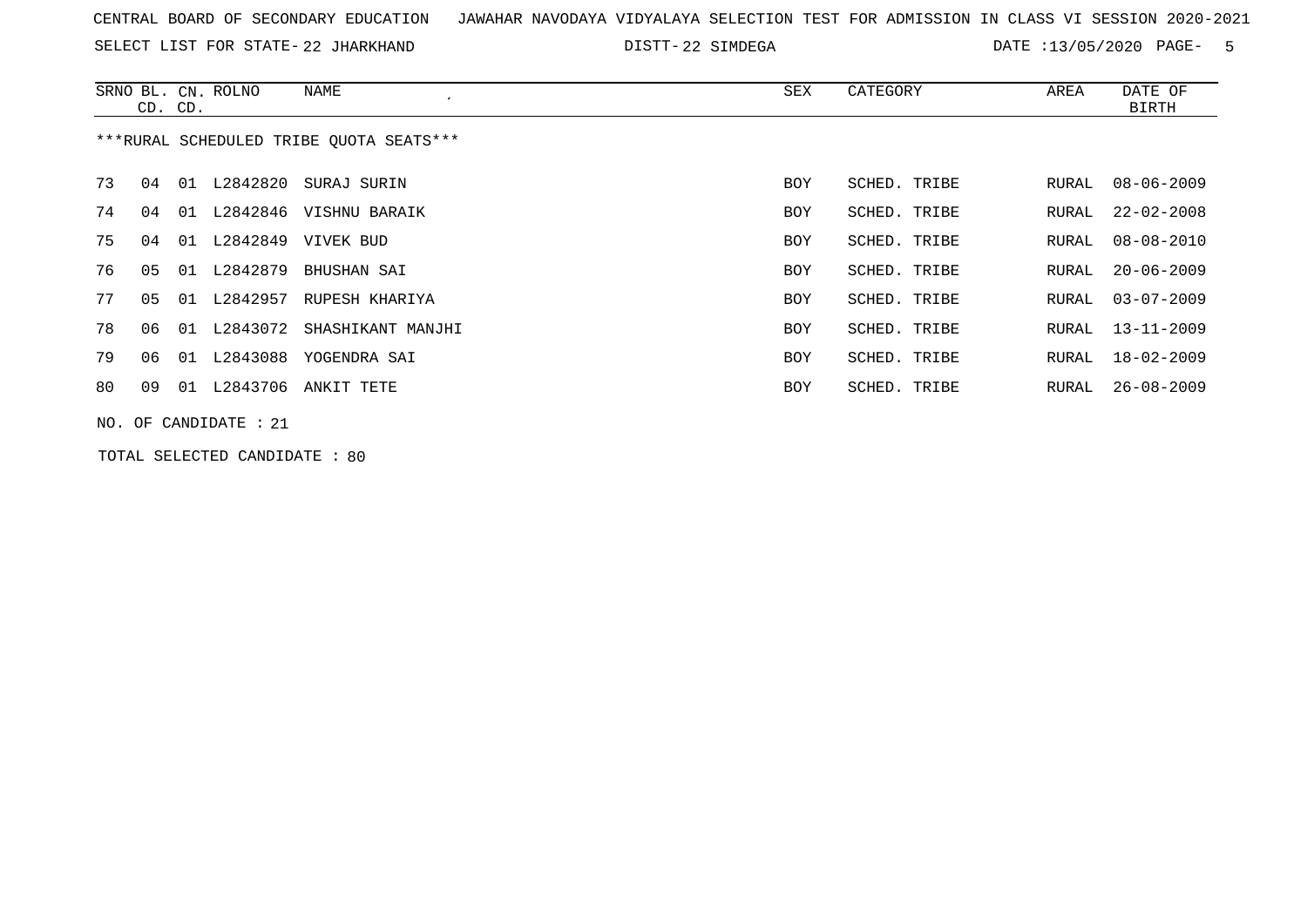SELECT LIST FOR STATE- DISTT- 22 JHARKHAND

23 PAKUR-II DATE :13/05/2020 PAGE- 1

|              |    | CD. CD. | SRNO BL. CN. ROLNO   | NAME                                    | <b>SEX</b> | CATEGORY     | AREA  | DATE OF<br><b>BIRTH</b> |
|--------------|----|---------|----------------------|-----------------------------------------|------------|--------------|-------|-------------------------|
|              |    |         | ***OPEN UR SEATS***  |                                         |            |              |       |                         |
| $\mathbf{1}$ | 01 |         |                      | 01 J2844156 SACHIN KUMAR SAHA           | BOY        | O B C        |       | RURAL 31-12-2008        |
| 2            |    |         |                      | 03 01 J2844423 FAIJUDDIN ANSARI         | BOY        | O B C        |       | RURAL 14-03-2009        |
|              |    |         | NO. OF CANDIDATE : 2 |                                         |            |              |       |                         |
|              |    |         |                      |                                         |            |              |       |                         |
|              |    |         |                      | *** OPEN SCHEDULED CASTE QUOTA SEATS*** |            |              |       |                         |
| 3            | 01 |         |                      | 01 K2844127 PAWAN TURI                  | BOY        | SCHED. CASTE |       | RURAL 01-12-2008        |
| 4            |    |         |                      | 02 01 02844222 ANITA KUMARI             | GIRL       | SCHED. CASTE |       | RURAL 09-05-2008        |
|              |    |         | NO. OF CANDIDATE : 2 |                                         |            |              |       |                         |
|              |    |         |                      |                                         |            |              |       |                         |
|              |    |         |                      | *** OPEN BACKWARD CLASS QUOTA SEATS***  |            |              |       |                         |
| 5            | 01 |         |                      | 01 N2844139 PRIYNKA KUMARI              | GIRL       | O B C        |       | RURAL 09-06-2008        |
| 6            | 01 |         |                      | 01 N2844162 SAKSHI KUMARI               | GIRL       | O B C        | RURAL | $26 - 08 - 2009$        |
| 7            |    |         |                      | 03 01 J2844497 PARTHO MANDAL            | BOY        | O B C        |       | RURAL 01-01-2009        |
|              |    |         | NO. OF CANDIDATE : 3 |                                         |            |              |       |                         |
|              |    |         |                      |                                         |            |              |       |                         |
|              |    |         |                      |                                         |            |              |       |                         |
|              |    |         |                      | ***OPEN SCHEDULED TRIBE QUOTA SEATS***  |            |              |       |                         |
| 8            | 02 |         |                      | 01 L2844378 UDAY ROUNAK MURMU           | <b>BOY</b> | SCHED. TRIBE |       | RURAL 07-02-2008        |
| 9            | 03 |         |                      | 01 L2844479 MOHAN KARMKAR               | BOY        | SCHED. TRIBE | RURAL | $07 - 05 - 2007$        |
| 10           | 03 |         |                      | 01 L2844543 SATYAM MARANDI              | <b>BOY</b> | SCHED. TRIBE | RURAL | $24 - 05 - 2009$        |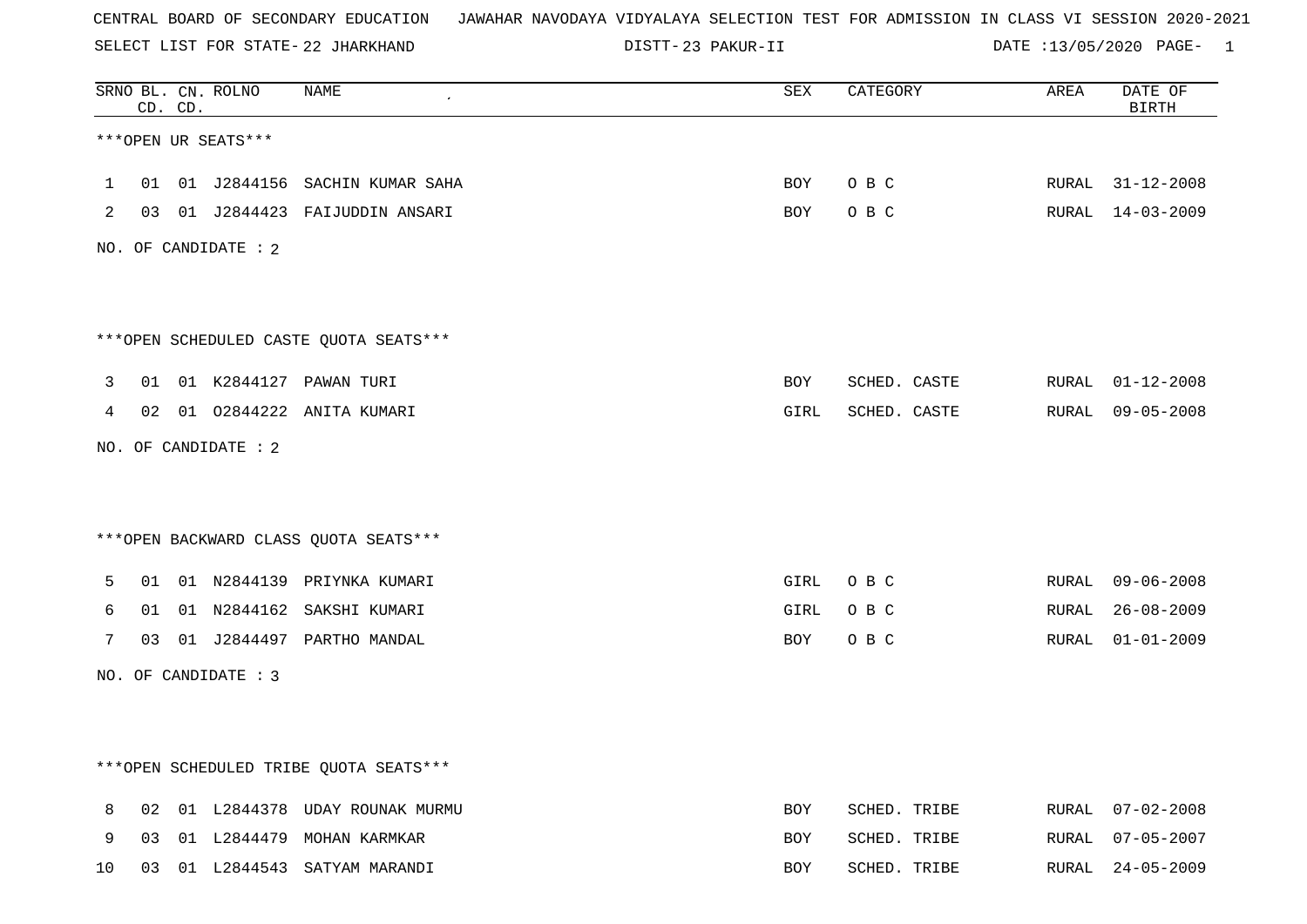| CENTRAL BOARD OF SECONDARY EDUCATION – JAWAHAR NAVODAYA VIDYALAYA SELECTION TEST FOR ADMISSION IN CLASS VI SESSION 2020-2021 |  |  |  |  |  |  |  |
|------------------------------------------------------------------------------------------------------------------------------|--|--|--|--|--|--|--|
|------------------------------------------------------------------------------------------------------------------------------|--|--|--|--|--|--|--|

SELECT LIST FOR STATE- DISTT- 22 JHARKHAND

23 PAKUR-II DATE :13/05/2020 PAGE- 2

|    |    | CD. CD. | SRNO BL. CN. ROLNO     | <b>NAME</b>                             | <b>SEX</b> | CATEGORY     | AREA         | DATE OF<br><b>BIRTH</b> |
|----|----|---------|------------------------|-----------------------------------------|------------|--------------|--------------|-------------------------|
|    |    |         | NO. OF CANDIDATE : 3   |                                         |            |              |              |                         |
|    |    |         |                        |                                         |            |              |              |                         |
|    |    |         |                        |                                         |            |              |              |                         |
|    |    |         | ***RURAL OPEN SEATS*** |                                         |            |              |              |                         |
| 11 | 01 |         |                        | 01 J2844016 AMIT KUMAR SAHA             | <b>BOY</b> | O B C        | RURAL        | $28 - 11 - 2007$        |
| 12 | 01 |         |                        | 01 J2844123 OMKAR KUMAR MANDAL          | <b>BOY</b> | O B C        | <b>RURAL</b> | $12 - 03 - 2009$        |
| 13 | 02 |         | 01 L2844219            | AMAN BASKI                              | <b>BOY</b> | SCHED. TRIBE | <b>RURAL</b> | $24 - 06 - 2008$        |
| 14 | 02 | 01      | J2844229               | AYUSH KUMAR PRINS                       | <b>BOY</b> | O B C        | <b>RURAL</b> | $01 - 07 - 2009$        |
| 15 | 02 |         |                        | 01 J2844324 RAMCHANDRA KUMAR            | BOY        | O B C        | <b>RURAL</b> | $20 - 11 - 2009$        |
| 16 | 03 | 01      | J2844405               | BHOLA SAH                               | <b>BOY</b> | O B C        | <b>RURAL</b> | $08 - 08 - 2008$        |
| 17 | 03 |         |                        | 01 J2844415 DEEPAK YADAV                | <b>BOY</b> | O B C        | <b>RURAL</b> | $01 - 01 - 2009$        |
|    |    |         | NO. OF CANDIDATE : 7   |                                         |            |              |              |                         |
|    |    |         |                        |                                         |            |              |              |                         |
|    |    |         |                        |                                         |            |              |              |                         |
|    |    |         |                        | ***RURAL SCHEDULED CASTE QUOTA SEATS*** |            |              |              |                         |
| 18 | 01 |         |                        | 01 L2844007 ABISHEK BESRA               | <b>BOY</b> | SCHED. TRIBE | <b>RURAL</b> | $25 - 08 - 2007$        |
| 19 | 02 |         | 01 L2844245            | DEVA PAHARIYA                           | <b>BOY</b> | SCHED. TRIBE | <b>RURAL</b> | $01 - 01 - 2009$        |
| 20 | 03 |         |                        | 01 L2844390 ANIL HEMBROM                | <b>BOY</b> | SCHED. TRIBE | <b>RURAL</b> | $05 - 04 - 2008$        |
| 21 | 03 |         |                        | 01 L2844449 LUKASH HEMBROM              | <b>BOY</b> | SCHED. TRIBE | <b>RURAL</b> | $16 - 08 - 2008$        |
| 22 | 03 |         | 01 L2844572            | SURAJ HEMROM                            | <b>BOY</b> | SCHED. TRIBE | <b>RURAL</b> | $25 - 08 - 2008$        |

NO. OF CANDIDATE : 5

\*\*\*RURAL BACKWARD CLASS QUOTA SEATS\*\*\*

23 01 01 N2844021 ANJANA KUMARI GIRL O B C RURAL 10-04-2010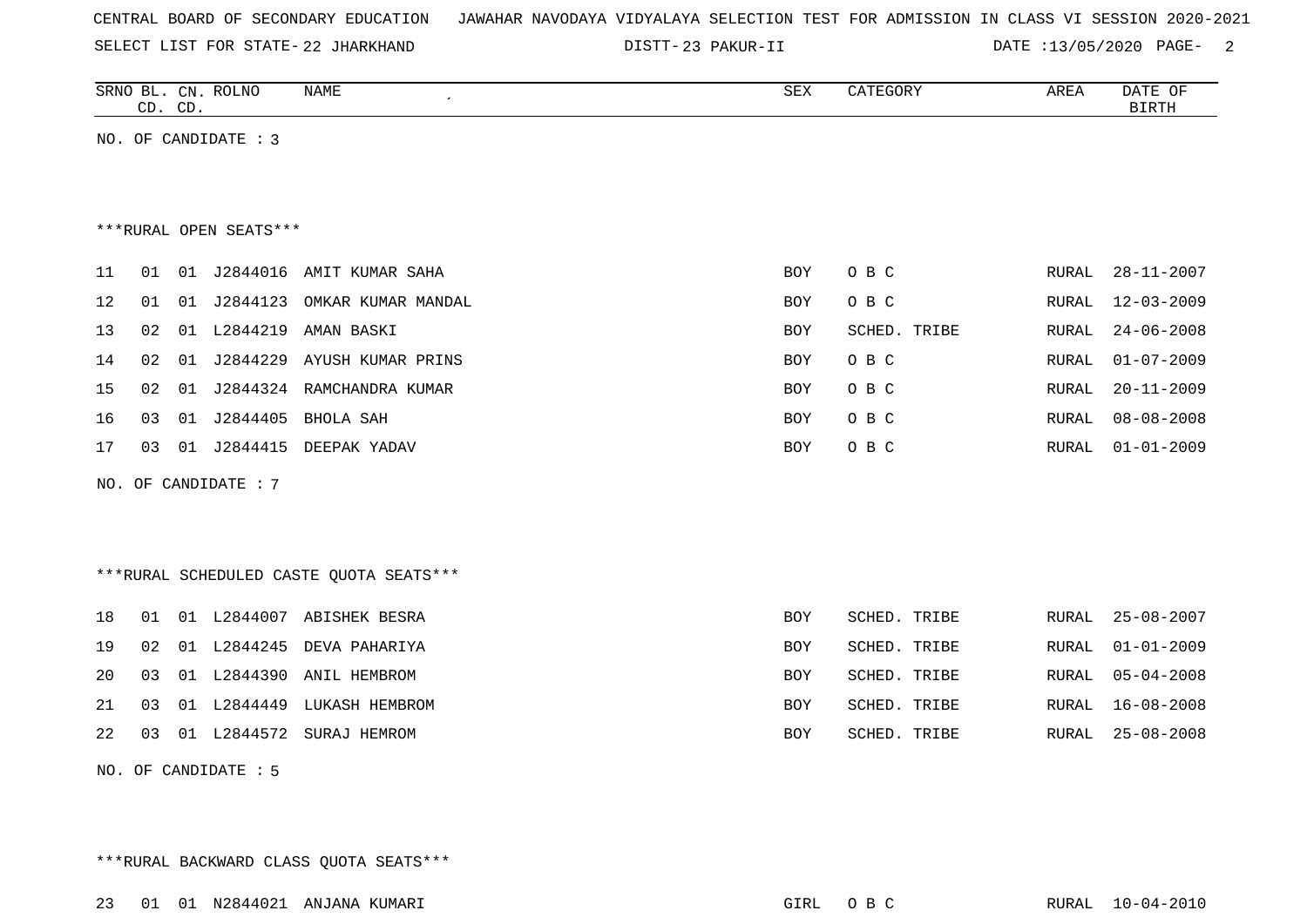|  |  |  |  | CENTRAL BOARD OF SECONDARY EDUCATION GJAWAHAR NAVODAYA VIDYALAYA SELECTION TEST FOR ADMISSION IN CLASS VI SESSION 2020-2021 |  |  |  |  |  |  |  |  |  |  |  |  |  |  |  |
|--|--|--|--|-----------------------------------------------------------------------------------------------------------------------------|--|--|--|--|--|--|--|--|--|--|--|--|--|--|--|
|--|--|--|--|-----------------------------------------------------------------------------------------------------------------------------|--|--|--|--|--|--|--|--|--|--|--|--|--|--|--|

SELECT LIST FOR STATE- DISTT- 22 JHARKHAND

23 PAKUR-II DATE :13/05/2020 PAGE- 3

|    |         | SRNO BL. CN. ROLNO     | NAME<br>$\epsilon$                     | SEX  | CATEGORY | AREA  | DATE OF          |
|----|---------|------------------------|----------------------------------------|------|----------|-------|------------------|
|    | CD. CD. |                        |                                        |      |          |       | BIRTH            |
|    |         |                        | ***RURAL BACKWARD CLASS OUOTA SEATS*** |      |          |       |                  |
| 24 | 01      |                        | 01 N2844114 MUSKAN RAJ                 | GIRL | O B C    | RURAL | 10-03-2009       |
| 25 | 02      |                        | 01 N2844230 BABLY KUMARI               | GIRL | O B C    | RURAL | 26-11-2008       |
| 26 | 03      |                        | 01 N2844395 ANSHU KUMARI               | GIRL | O B C    | RURAL | 21-08-2009       |
| 27 | 03      |                        | 01 N2844472 MEHVEZ JAHAN               | GIRL | O B C    | RURAL | $01 - 01 - 2009$ |
| 28 | 03      |                        | 01 N2844492 NISHA RANI                 | GIRL | O B C    | RURAL | $23 - 09 - 2009$ |
| 29 | 03      | 01 N2844514            | PUMMY KUMARI                           | GIRL | O B C    | RURAL | 12-09-2009       |
| 30 | 03      | 01 N2844558            | SONI KUMARI                            | GIRL | O B C    | RURAL | 01-01-2009       |
|    |         | NO. OF CANDIDATE $: 8$ |                                        |      |          |       |                  |
|    |         |                        |                                        |      |          |       |                  |

# \*\*\*RURAL SCHEDULED TRIBE QUOTA SEATS\*\*\*

| 31 | O 1 | 01    | L2844027 | ARVIND BESRA         | BOY        | SCHED. TRIBE | RURAL | $02 - 01 - 2009$ |
|----|-----|-------|----------|----------------------|------------|--------------|-------|------------------|
| 32 | 01  | O 1   | P2844133 | PREETI SOREN         | GIRL       | SCHED. TRIBE | RURAL | $20 - 08 - 2007$ |
| 33 | 01  | 01    | L2844151 | ROBISON MURMU        | <b>BOY</b> | SCHED. TRIBE | RURAL | $28 - 04 - 2008$ |
| 34 | 02  | . በ 1 | L2844218 | ALOK HEMBROM         | <b>BOY</b> | SCHED. TRIBE | RURAL | 11-11-2008       |
| 35 | 02  | 01    | L2844221 | ANIL BASKI           | BOY        | SCHED. TRIBE | RURAL | $01 - 01 - 2009$ |
| 36 | 02  | 01    | L2844266 | JEMS MURMU           | <b>BOY</b> | SCHED. TRIBE | RURAL | $28 - 04 - 2008$ |
| 37 | 02  | 01    | L2844283 | MANU KISKU           | <b>BOY</b> | SCHED. TRIBE | RURAL | $01 - 01 - 2009$ |
| 38 | 02  | 01    | L2844381 | VINAY TUDU           | <b>BOY</b> | SCHED. TRIBE | RURAL | $25 - 12 - 2007$ |
| 39 | 03  | . በ 1 | L2844383 | ABINASH SOREN        | <b>BOY</b> | SCHED. TRIBE | RURAL | 18-05-2008       |
| 40 | 03  | 01    |          | P2844552 SIMON MURMU | GIRL       | SCHED. TRIBE | RURAL | 19-06-2007       |

NO. OF CANDIDATE : 10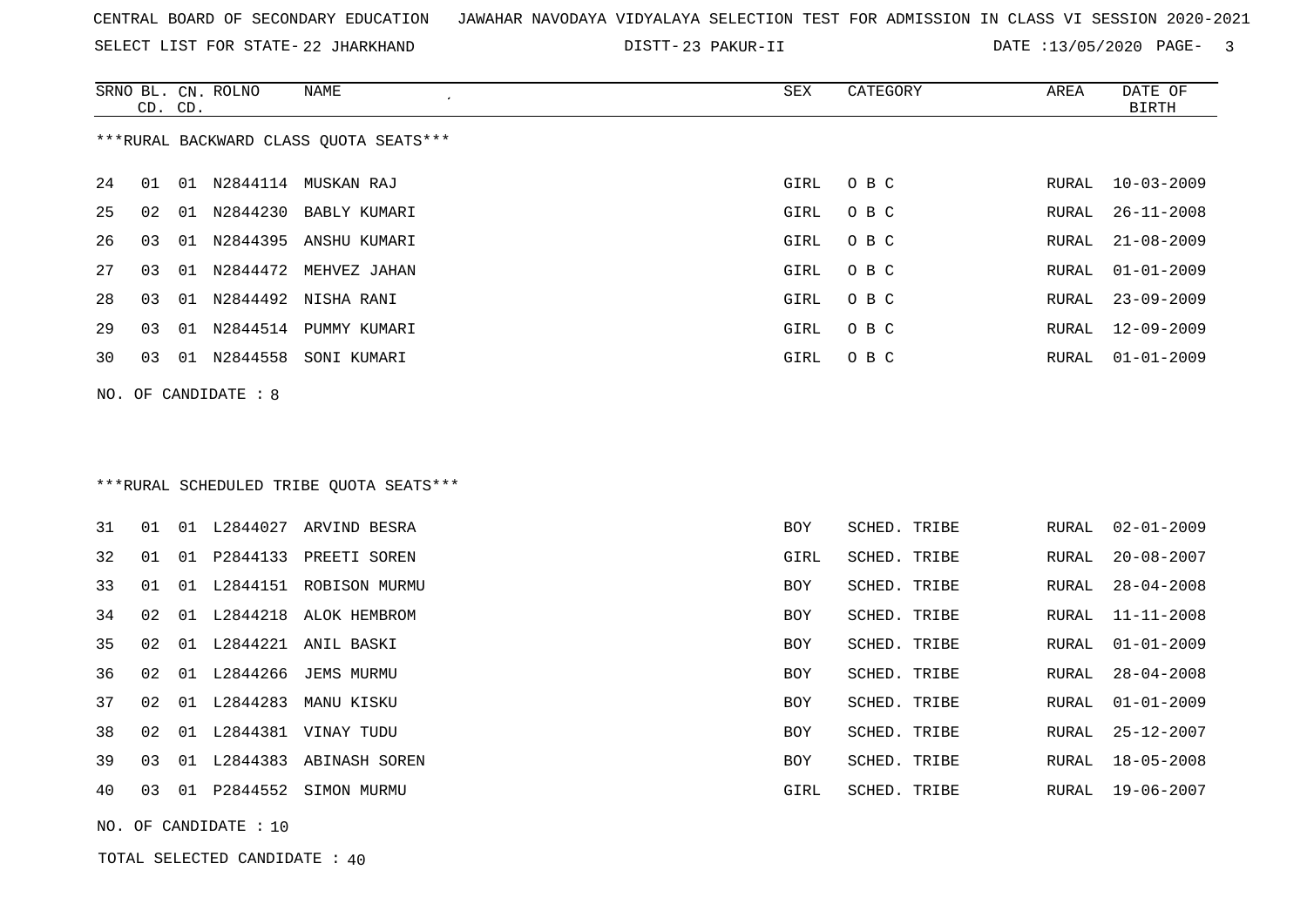SELECT LIST FOR STATE- DISTT- 22 JHARKHAND

24 PALAMU-2 DATE :13/05/2020 PAGE- 1

|   |    | CD. CD. | SRNO BL. CN. ROLNO   | <b>NAME</b>                            | SEX        | CATEGORY     | AREA  | DATE OF<br>BIRTH |
|---|----|---------|----------------------|----------------------------------------|------------|--------------|-------|------------------|
|   |    |         | ***OPEN UR SEATS***  |                                        |            |              |       |                  |
| 1 |    |         |                      | 02 01 J2844866 LUCKY KUMAR             | BOY        | O B C        |       | RURAL 30-03-2009 |
| 2 | 02 |         |                      | 01 L2844926 RANJAN SINGH               | BOY        | SCHED. TRIBE | RURAL | $01 - 06 - 2008$ |
| 3 | 03 |         |                      | 01 J2845031 ANKIT PATEL                | BOY        | O B C        | RURAL | $31 - 08 - 2008$ |
|   |    |         | NO. OF CANDIDATE : 3 |                                        |            |              |       |                  |
|   |    |         |                      |                                        |            |              |       |                  |
|   |    |         |                      | ***OPEN SCHEDULED CASTE QUOTA SEATS*** |            |              |       |                  |
| 4 |    |         |                      | 02 01 K2844884 NEERAJ KISHOR           | BOY        | SCHED. CASTE | RURAL | $24 - 04 - 2008$ |
| 5 | 03 |         |                      | 01 K2845027 ANCHAL KUMAR               | BOY        | SCHED. CASTE | RURAL | $11 - 09 - 2008$ |
| 6 |    |         |                      | 03 01 K2845115 SAMIR KUMAR             | <b>BOY</b> | SCHED. CASTE | RURAL | $22 - 03 - 2009$ |
|   |    |         | NO. OF CANDIDATE : 3 |                                        |            |              |       |                  |
|   |    |         |                      |                                        |            |              |       |                  |
|   |    |         |                      | *** OPEN BACKWARD CLASS QUOTA SEATS*** |            |              |       |                  |
| 7 |    |         |                      | 04 01 F2845395 SHANA AAFRIN            | GIRL       | O B C        | URBAN | $22 - 12 - 2008$ |
| 8 | 04 |         |                      | 01 F2845434 SUSUMITA KUMARI            | GIRL       | O B C        | URBAN | $03 - 08 - 2009$ |
| 9 | 06 |         |                      | 01 N2845699 RITU KUMARI                | GIRL       | O B C        | RURAL | $01 - 01 - 2009$ |
|   |    |         | NO. OF CANDIDATE : 3 |                                        |            |              |       |                  |

\*\*\*OPEN SCHEDULED TRIBE QUOTA SEATS\*\*\*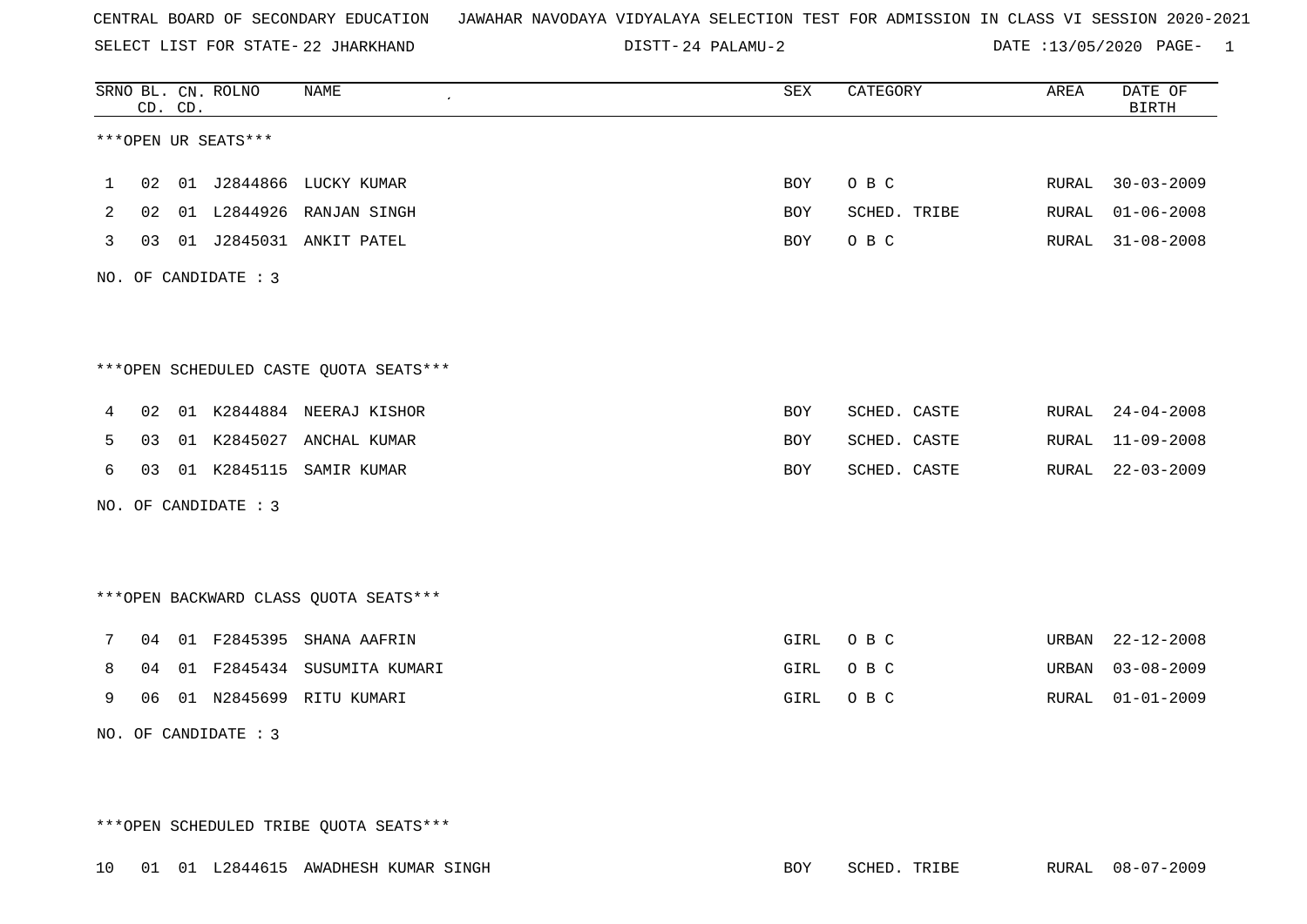|  |  |  |  | CENTRAL BOARD OF SECONDARY EDUCATION – JAWAHAR NAVODAYA VIDYALAYA SELECTION TEST FOR ADMISSION IN CLASS VI SESSION 2020-2021 |  |  |  |  |  |  |  |  |  |  |  |  |  |  |
|--|--|--|--|------------------------------------------------------------------------------------------------------------------------------|--|--|--|--|--|--|--|--|--|--|--|--|--|--|
|--|--|--|--|------------------------------------------------------------------------------------------------------------------------------|--|--|--|--|--|--|--|--|--|--|--|--|--|--|

SELECT LIST FOR STATE- DISTT- 22 JHARKHAND

24 PALAMU-2 DATE :13/05/2020 PAGE- 2

| ROLNC<br>SRNO<br>$\mathcal{C}N$<br>$\sim$ | NAME | SEX | GUR | א החרי<br>ARLA | DATE<br>OF |
|-------------------------------------------|------|-----|-----|----------------|------------|
| $\cap$ T<br>∼<br>◡◡<br>ىت                 |      |     |     |                | חס         |

NO. OF CANDIDATE : 1

#### \*\*\*RURAL OPEN SEATS\*\*\*

| 11 | 01 | . O 1 | I2844650 | KUMAR ARNAV SINGH        | <b>BOY</b> | GENERAL | RURAL | $20 - 02 - 2008$ |
|----|----|-------|----------|--------------------------|------------|---------|-------|------------------|
| 12 | 01 | 01    | J2844700 | PRIYA RANJAN VISHWAKARMA | <b>BOY</b> | O B C   | RURAL | $01 - 01 - 2009$ |
| 13 | 02 | 01    | J2844767 | ABHISHEK KUMAR           | <b>BOY</b> | O B C   | RURAL | $20 - 03 - 2008$ |
| 14 | 02 | 01    | J2844903 | PRINCE KUMAR             | <b>BOY</b> | O B C   | RURAL | 05-01-2010       |
| 15 | 03 | . N 1 | J2845012 | AADARSH KUMAR            | <b>BOY</b> | O B C   | RURAL | $20 - 12 - 2007$ |
| 16 | 04 | . N 1 | I2845267 | MOTIBUL HUSSAIN          | BOY        | GENERAL | RURAL | $21 - 01 - 2009$ |
| 17 | 04 | O 1   | J2845280 | NITISH KUMAR             | <b>BOY</b> | O B C   | RURAL | 01-01-2009       |
| 18 | 05 | 01    | J2845487 | AYUSH RAJ                | <b>BOY</b> | O B C   | RURAL | $05 - 12 - 2009$ |
| 19 | 05 | -01   | J2845619 | YASH RAJ                 | <b>BOY</b> | O B C   | RURAL | $25 - 05 - 2008$ |
| 20 | 06 | . N 1 | J2845667 | MUKESH KUMAR GUPTA       | BOY        | O B C   | RURAL | $10 - 01 - 2008$ |
|    |    |       |          |                          |            |         |       |                  |

NO. OF CANDIDATE : 10

\*\*\*RURAL SCHEDULED CASTE QUOTA SEATS\*\*\*

| 21  | 01             |      |          | 01 K2844601 ANKIT RAJA      | <b>BOY</b> | SCHED. CASTE |  | RURAL 09-01-2008 |
|-----|----------------|------|----------|-----------------------------|------------|--------------|--|------------------|
| 2.2 | 01             |      |          | 01 K2844739 SIDDHARTH KUMAR | <b>BOY</b> | SCHED. CASTE |  | RURAL 12-07-2009 |
| 23  | 02             |      |          | 01 02844890 PALAK PRIYA     | GIRL       | SCHED. CASTE |  | RURAL 23-08-2008 |
| 2.4 | 0 <sub>3</sub> |      |          | 01 02845026 ANANYA KUMARI   | GIRL       | SCHED. CASTE |  | RURAL 30-04-2008 |
| 25  | 03             |      |          | 01 K2845058 HARSHIT KUMAR   | BOY.       | SCHED. CASTE |  | RURAL 01-01-2010 |
| 26  | 03 01          |      | K2845081 | OM PRAKASH NARAYAN PASWAN   | <b>BOY</b> | SCHED. CASTE |  | RURAL 07-06-2007 |
| 27  | 04             | - 01 | 02845153 | AKANKSHA KUMARI             | GIRL       | SCHED. CASTE |  | RURAL 24-06-2009 |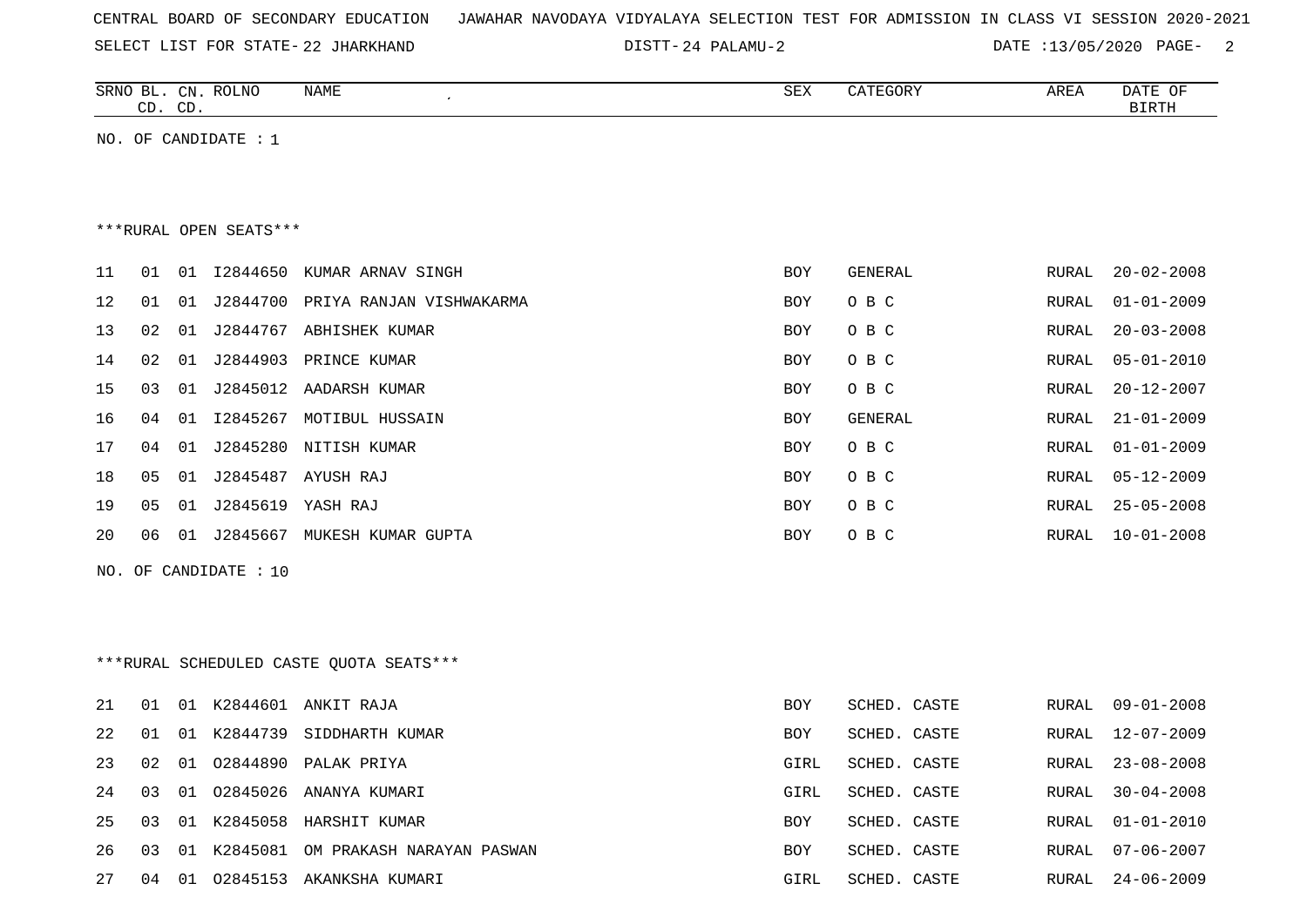SELECT LIST FOR STATE- DISTT- 22 JHARKHAND

24 PALAMU-2 DATE :13/05/2020 PAGE- 3

|    |                 | CD. CD. | SRNO BL. CN. ROLNO    | NAME                                    | SEX        | CATEGORY     | AREA  | DATE OF<br><b>BIRTH</b> |
|----|-----------------|---------|-----------------------|-----------------------------------------|------------|--------------|-------|-------------------------|
|    |                 |         |                       | ***RURAL SCHEDULED CASTE QUOTA SEATS*** |            |              |       |                         |
| 28 | 04              |         |                       | 01 02845239 KHUSHBOO RAJ                | GIRL       | SCHED. CASTE | RURAL | $30 - 05 - 2007$        |
| 29 | 04              |         |                       | 01 K2845245 KRISHNA KUMAR               | BOY        | SCHED. CASTE | RURAL | $01 - 01 - 2011$        |
| 30 | 06              |         |                       | 01 K2845722 SHUBHAM KUMAR               | BOY        | SCHED. CASTE | RURAL | $02 - 05 - 2008$        |
|    |                 |         | NO. OF CANDIDATE : 10 |                                         |            |              |       |                         |
|    |                 |         |                       |                                         |            |              |       |                         |
|    |                 |         |                       |                                         |            |              |       |                         |
|    |                 |         |                       | ***RURAL BACKWARD CLASS QUOTA SEATS***  |            |              |       |                         |
| 31 | 02              |         |                       | 01 J2844834 HARSH RAJ YADAV             | <b>BOY</b> | O B C        | RURAL | $06 - 03 - 2011$        |
| 32 | 02 <sub>o</sub> |         |                       | 01 N2844887 NISHA KUMARI                | GIRL       | O B C        | RURAL | $01 - 01 - 2008$        |
| 33 | 04              |         |                       | 01 N2845143 AAYUSHI AGRAWAL             | GIRL       | O B C        | RURAL | $16 - 03 - 2008$        |
| 34 | 04              |         |                       | 01 J2845273 NIKHIL KUMAR                | BOY        | O B C        | RURAL | $23 - 11 - 2008$        |
| 35 | 04              |         |                       | 01 N2845308 PRITI KUMARI                | GIRL       | O B C        | RURAL | $01 - 10 - 2009$        |
| 36 | 04              |         |                       | 01 N2845313 PRIYANSHU KUMARI            | GIRL       | O B C        | RURAL | $04 - 03 - 2010$        |
| 37 | 04              |         |                       | 01 N2845340 RIDHI MEHTA                 | GIRL       | O B C        | RURAL | $15 - 10 - 2008$        |
| 38 |                 |         |                       | 04 01 N2845440 VARSHA KUMARI            | GIRL       | O B C        | RURAL | $01 - 01 - 2009$        |
|    |                 |         | NO. OF CANDIDATE : 8  |                                         |            |              |       |                         |
|    |                 |         |                       |                                         |            |              |       |                         |
|    |                 |         |                       |                                         |            |              |       |                         |
|    |                 |         |                       | ***RURAL SCHEDULED TRIBE QUOTA SEATS*** |            |              |       |                         |
| 39 | 01              |         |                       | 01 L2844724 SANTOSH KUMAR SINGH         | <b>BOY</b> | SCHED. TRIBE | RURAL | $05 - 04 - 2008$        |
| 40 |                 |         |                       | 02 01 L2844825 DIPAK KUMAR              | BOY        | SCHED. TRIBE | RURAL | $07 - 03 - 2008$        |
|    |                 |         | NO. OF CANDIDATE : 2  |                                         |            |              |       |                         |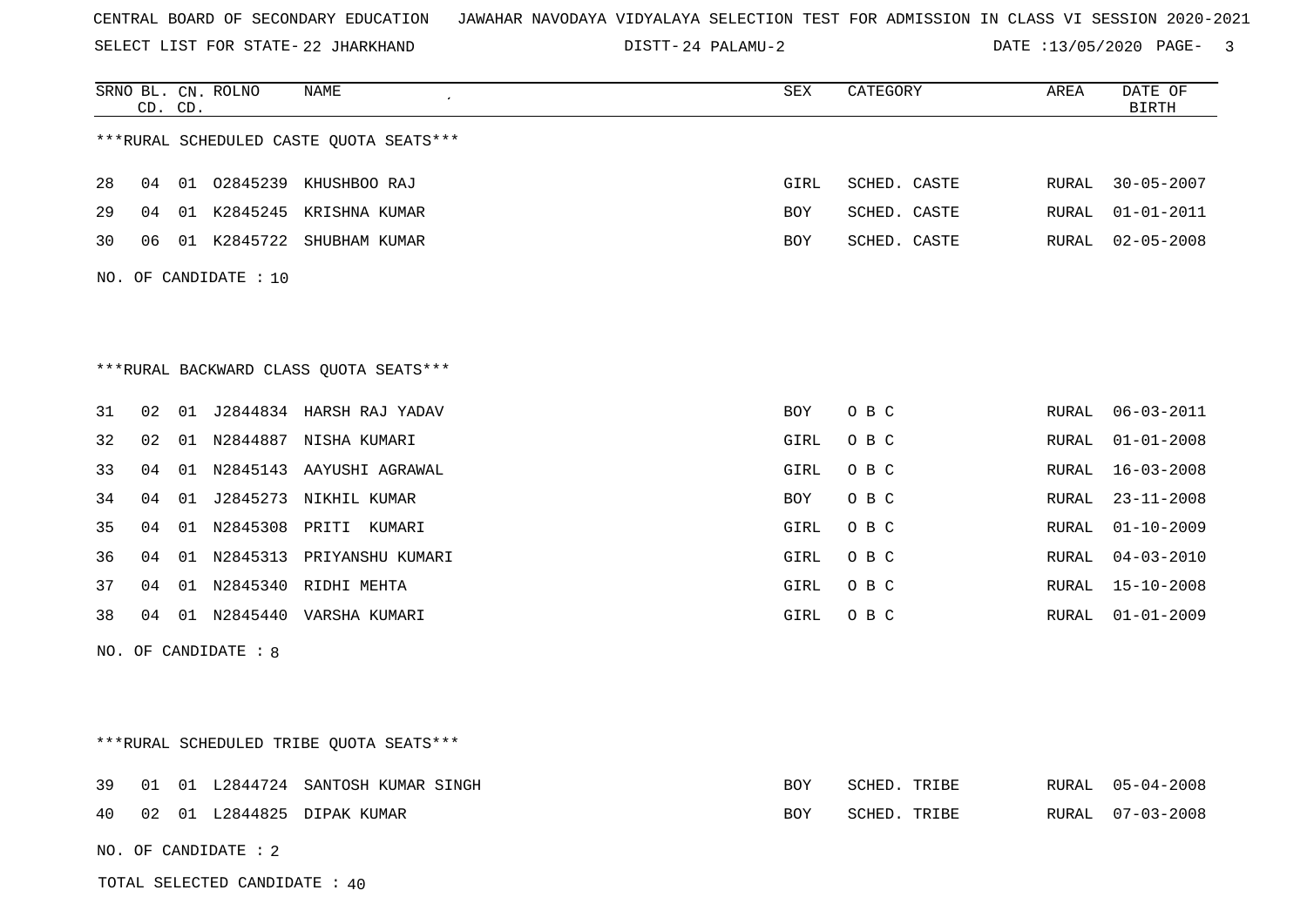SELECT LIST FOR STATE- DISTT- 22 JHARKHAND

25 KHUNTI DATE :13/05/2020 PAGE- 1

|              |    | CD. CD. | SRNO BL. CN. ROLNO   | <b>NAME</b>                            | ${\tt SEX}$ | CATEGORY     | AREA  | DATE OF<br><b>BIRTH</b> |
|--------------|----|---------|----------------------|----------------------------------------|-------------|--------------|-------|-------------------------|
|              |    |         | ***OPEN UR SEATS***  |                                        |             |              |       |                         |
| $\mathbf{1}$ |    |         |                      | 01 01 L2845842 SHIV SHANKAR ORAON      | <b>BOY</b>  | SCHED. TRIBE |       | RURAL 15-02-2009        |
| 2            |    |         |                      | 03 01 L2846061 ANURAG SOY              | BOY         | SCHED. TRIBE | RURAL | 15-12-2009              |
|              |    |         | NO. OF CANDIDATE : 2 |                                        |             |              |       |                         |
|              |    |         |                      | ***OPEN SCHEDULED CASTE QUOTA SEATS*** |             |              |       |                         |
| 3            | 01 |         |                      | 01 K2845813 NITESH RAJ                 | BOY         | SCHED. CASTE |       | RURAL 07-08-2008        |
| 4            |    |         |                      | 05 01 02846689 KHUSHBU KUMARI          | GIRL        | SCHED. CASTE |       | RURAL 28-05-2008        |
|              |    |         | NO. OF CANDIDATE : 2 |                                        |             |              |       |                         |
|              |    |         |                      | *** OPEN BACKWARD CLASS QUOTA SEATS*** |             |              |       |                         |
| 5            | 04 |         |                      | 01 J2846336 JAY PRAKASH NAG            | BOY         | O B C        | RURAL | $26 - 06 - 2008$        |
| 6            | 05 |         |                      | 01 F2846498 AMISHA KUMARI              | GIRL        | O B C        | URBAN | $31 - 12 - 2007$        |
| 7            | 06 |         |                      | 01 J2847076 RAHUL KUMAR MAHTO          | BOY         | O B C        | RURAL | $05 - 02 - 2009$        |
|              |    |         | NO. OF CANDIDATE : 3 |                                        |             |              |       |                         |
|              |    |         |                      |                                        |             |              |       |                         |
|              |    |         |                      | ***OPEN SCHEDULED TRIBE QUOTA SEATS*** |             |              |       |                         |
| 8            |    |         |                      | 01 01 L2845745 ALBERT PURTY            | BOY         | SCHED. TRIBE | RURAL | 12-05-2008              |
| 9            | 01 |         |                      | 01 L2845777 GHANSHYAM PURTI            | BOY         | SCHED. TRIBE | RURAL | $25 - 07 - 2009$        |
| 10           | 06 |         |                      | 01 P2847068 NEHA KUMARI                | GIRL        | SCHED. TRIBE | RURAL | $25 - 12 - 2008$        |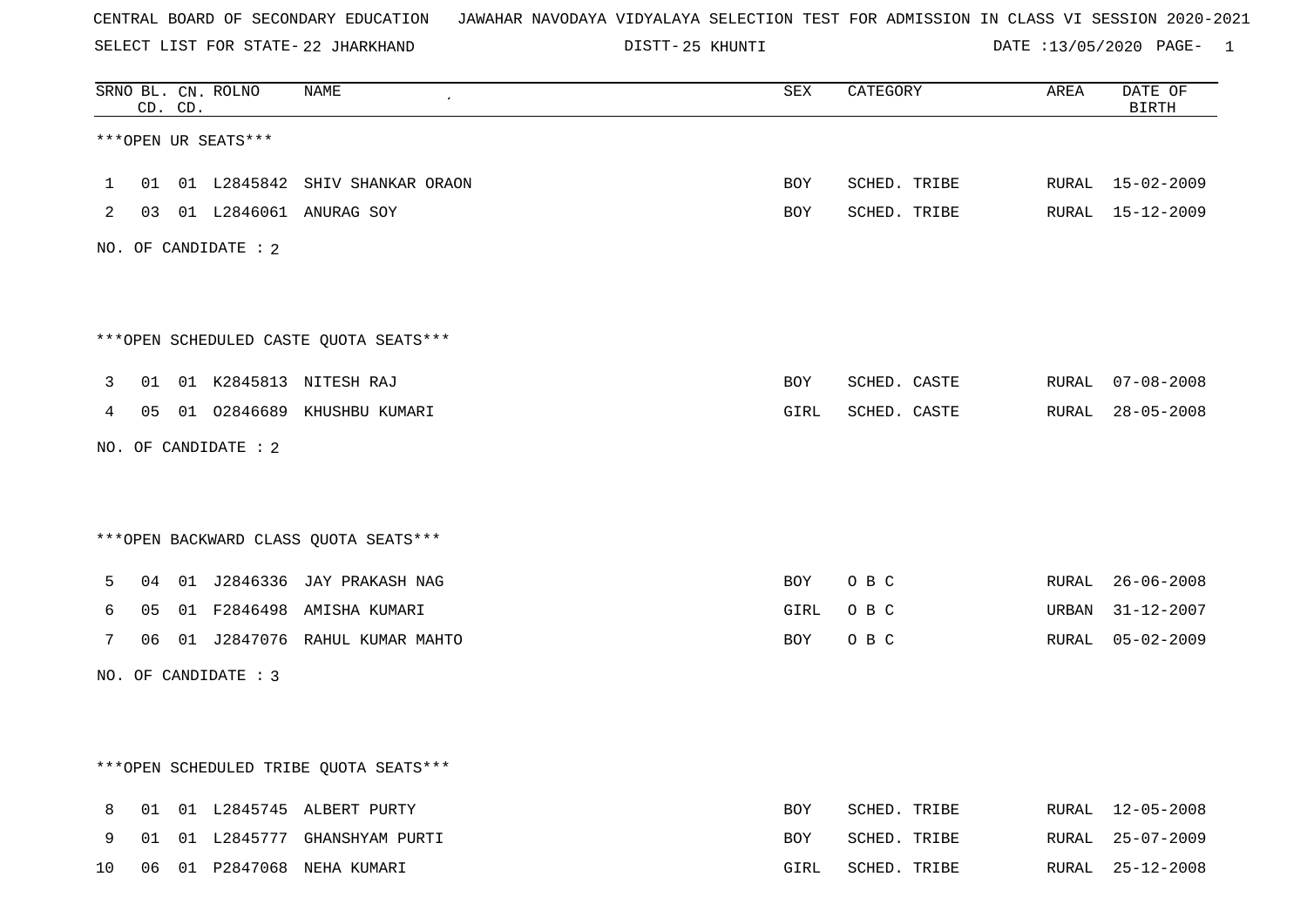| CENTRAL BOARD OF SECONDARY EDUCATION – JAWAHAR NAVODAYA VIDYALAYA SELECTION TEST FOR ADMISSION IN CLASS VI SESSION 2020-2021 |  |  |  |  |  |  |  |
|------------------------------------------------------------------------------------------------------------------------------|--|--|--|--|--|--|--|
|------------------------------------------------------------------------------------------------------------------------------|--|--|--|--|--|--|--|

SELECT LIST FOR STATE- DISTT- 22 JHARKHAND

25 KHUNTI DATE :13/05/2020 PAGE- 2

|    | CD. CD. |    | SRNO BL. CN. ROLNO     | <b>NAME</b>                             | <b>SEX</b> | CATEGORY     | AREA  | DATE OF<br><b>BIRTH</b> |
|----|---------|----|------------------------|-----------------------------------------|------------|--------------|-------|-------------------------|
|    |         |    | NO. OF CANDIDATE : 3   |                                         |            |              |       |                         |
|    |         |    |                        |                                         |            |              |       |                         |
|    |         |    |                        |                                         |            |              |       |                         |
|    |         |    | ***RURAL OPEN SEATS*** |                                         |            |              |       |                         |
| 11 | 02      |    | 01 L2845990            | SAKSHAM KUMAR                           | BOY        | O B C        | RURAL | $01 - 01 - 2009$        |
| 12 | 03      |    |                        | 01 N2846051 ANJLI KASHYAP               | GIRL       | O B C        | RURAL | $12 - 01 - 2009$        |
| 13 | 03      | 01 |                        | J2846077 AYUSH HARIHAR                  | <b>BOY</b> | O B C        | RURAL | $28 - 08 - 2009$        |
| 14 | 03      |    |                        | 01 P2846123 KIRAN SOY                   | GIRL       | SCHED. TRIBE | RURAL | $04 - 03 - 2009$        |
| 15 | 03      |    |                        | 01 P2846162 NOMITA DHAN                 | GIRL       | SCHED. TRIBE | RURAL | $14 - 09 - 2009$        |
| 16 | 04      |    |                        | 01 P2846402 PUNAM KANDULNA              | GIRL       | SCHED. TRIBE | RURAL | $03 - 02 - 2009$        |
| 17 | 05      | 01 |                        | J2846549 AYUSH KUMAR MAHTO              | <b>BOY</b> | O B C        | RURAL | $26 - 06 - 2008$        |
|    |         |    | NO. OF CANDIDATE : 7   |                                         |            |              |       |                         |
|    |         |    |                        |                                         |            |              |       |                         |
|    |         |    |                        |                                         |            |              |       |                         |
|    |         |    |                        | ***RURAL SCHEDULED CASTE QUOTA SEATS*** |            |              |       |                         |
| 18 | 01      |    | 01 K2845862            | SURAJ NAYAK                             | <b>BOY</b> | SCHED. CASTE | RURAL | $06 - 04 - 2009$        |
| 19 | 02      |    |                        | 01 K2845982 ROHIT PRADHAN               | <b>BOY</b> | SCHED. CASTE | RURAL | $01 - 01 - 2009$        |
| 20 | 03      | 01 |                        | K2846070 ASHISH MANJHI                  | <b>BOY</b> | SCHED. CASTE | RURAL | $02 - 05 - 2007$        |
| 21 | 04      | 01 | 02846436               | SAPNA KUMARI                            | GIRL       | SCHED. CASTE | RURAL | $05 - 03 - 2008$        |
| 22 | 05      | 01 |                        | 02846675 KALPANA KUMARI                 | GIRL       | SCHED. CASTE | RURAL | $16 - 05 - 2009$        |

NO. OF CANDIDATE : 5

\*\*\*RURAL BACKWARD CLASS QUOTA SEATS\*\*\*

23 01 01 J2845762 ASHISH KUMAR RAM BOY O B C RURAL 23-01-2009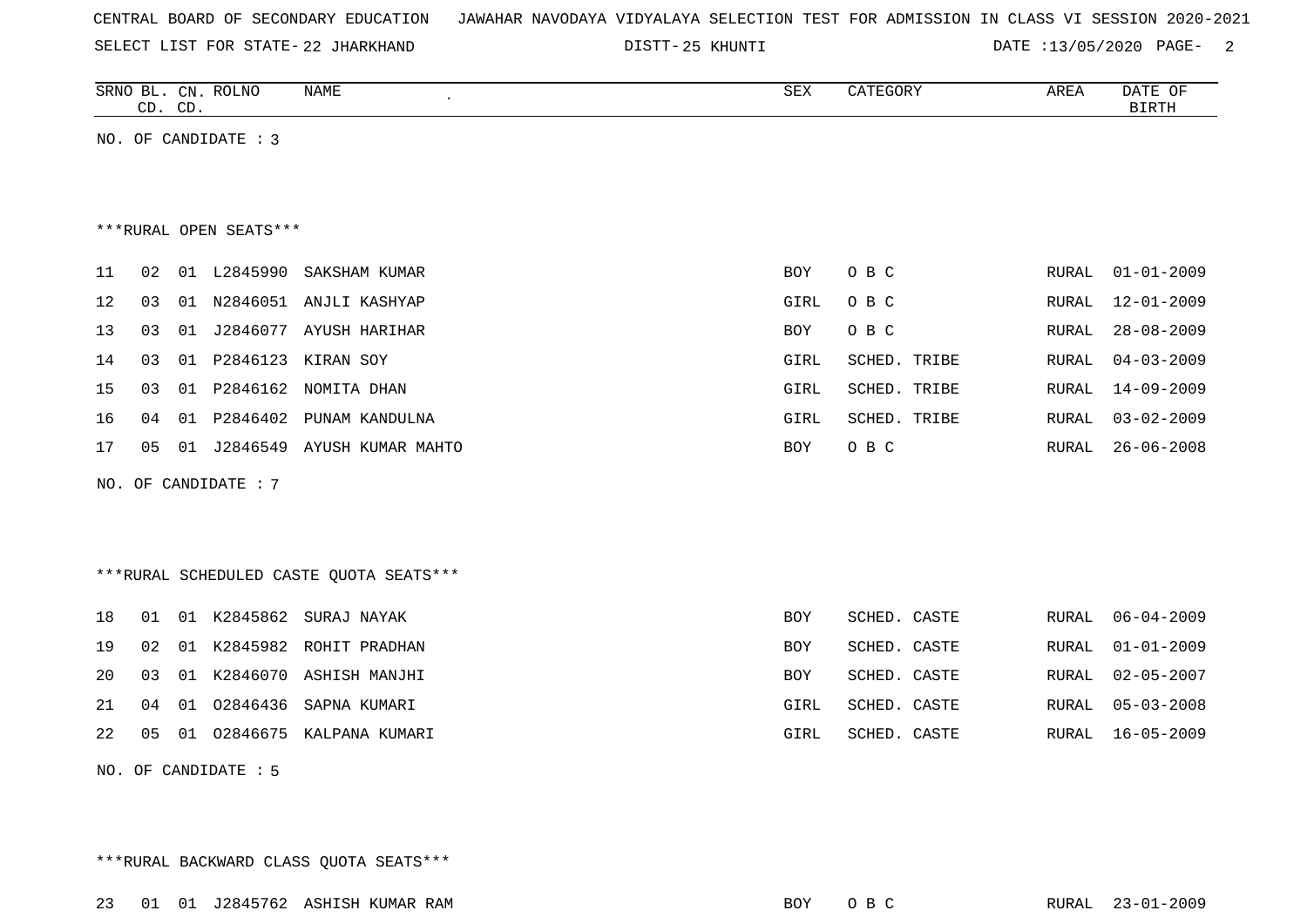SELECT LIST FOR STATE- DISTT- 22 JHARKHAND

25 KHUNTI DATE :13/05/2020 PAGE- 3

SCHED. TRIBE RURAL 01-01-2008

SCHED. TRIBE RURAL 06-08-2009

|     |    | CD. CD. | SRNO BL. CN. ROLNO | <b>NAME</b>                              | <b>SEX</b> | CATEGORY     | AREA  | DATE OF<br><b>BIRTH</b> |
|-----|----|---------|--------------------|------------------------------------------|------------|--------------|-------|-------------------------|
|     |    |         |                    | *** RURAL BACKWARD CLASS QUOTA SEATS***  |            |              |       |                         |
| 24  | 01 | 01      | J2845782           | JAYSURYA MAHTO                           | <b>BOY</b> | O B C        | RURAL | $08 - 07 - 2008$        |
| 25  | 01 | 01      | J2845857           | SUJIT KUMAR                              | <b>BOY</b> | O B C        | RURAL | $22 - 06 - 2007$        |
| 26  | 02 | 01      | J2845972           | RAMESH GOPE                              | <b>BOY</b> | O B C        | RURAL | $28 - 06 - 2008$        |
| 27  | 05 | 01      |                    | J2846538 ARYAN KUMAR                     | BOY        | O B C        | RURAL | $05 - 10 - 2008$        |
| 28  | 05 |         |                    | 01 N2846718 LAXMI KUMARI                 | GIRL       | O B C        | RURAL | $01 - 01 - 2008$        |
| 29  | 06 |         | 01 N2847040        | JYOTI KUMARI                             | GIRL       | O B C        | RURAL | $04 - 03 - 2010$        |
| 30  | 06 | 01      | J2847110           | SOURABH KUMAR DAS DAN                    | <b>BOY</b> | O B C        | RURAL | $13 - 06 - 2008$        |
| NO. |    |         | OF CANDIDATE : 8   |                                          |            |              |       |                         |
|     |    |         |                    |                                          |            |              |       |                         |
|     |    |         |                    |                                          |            |              |       |                         |
|     |    |         |                    | *** RURAL SCHEDULED TRIBE QUOTA SEATS*** |            |              |       |                         |
|     |    |         |                    |                                          |            |              |       |                         |
| 31  | 02 |         |                    | 01 L2845874 AMRIT LOHRA                  | <b>BOY</b> | SCHED. TRIBE | RURAL | $29 - 07 - 2007$        |
| 32  | 02 |         |                    | 01 L2845980 RITESH LOHRA                 | <b>BOY</b> | SCHED. TRIBE | RURAL | $02 - 06 - 2007$        |
| 33  | 02 | 01      | L2846007           | SHAILESH KONGARI                         | <b>BOY</b> | SCHED. TRIBE | RURAL | $14 - 05 - 2009$        |
| 34  | 03 |         |                    | 01 P2846073 ASMA DEEPTI HORO             | GIRL       | SCHED. TRIBE | RURAL | $10 - 06 - 2008$        |
| 35  | 05 | 01      | P2846752           | MARTHA MUNDRI                            | GIRL       | SCHED. TRIBE | RURAL | $17 - 06 - 2009$        |
| 36  | 06 |         |                    | 01 L2847051 MADHUSUDAN SOY               | <b>BOY</b> | SCHED. TRIBE | RURAL | $15 - 11 - 2007$        |

37 06 01 L2847064 MUKESH KUMAR SINGH MUNDA BOY SCHED. TRIBE ROY

38 06 01 L2847069 NITISH MANGAL HASSA SCHED. TRIBE ROY

39 06 01 P2847080 RANI KUMARI GIRL SCHED. TRIBE RURAL 01-09-2008

40 06 01 L2847087 SAHIL MUNDA BOY SCHED. TRIBE RURAL 05-03-2011

NO. OF CANDIDATE : 10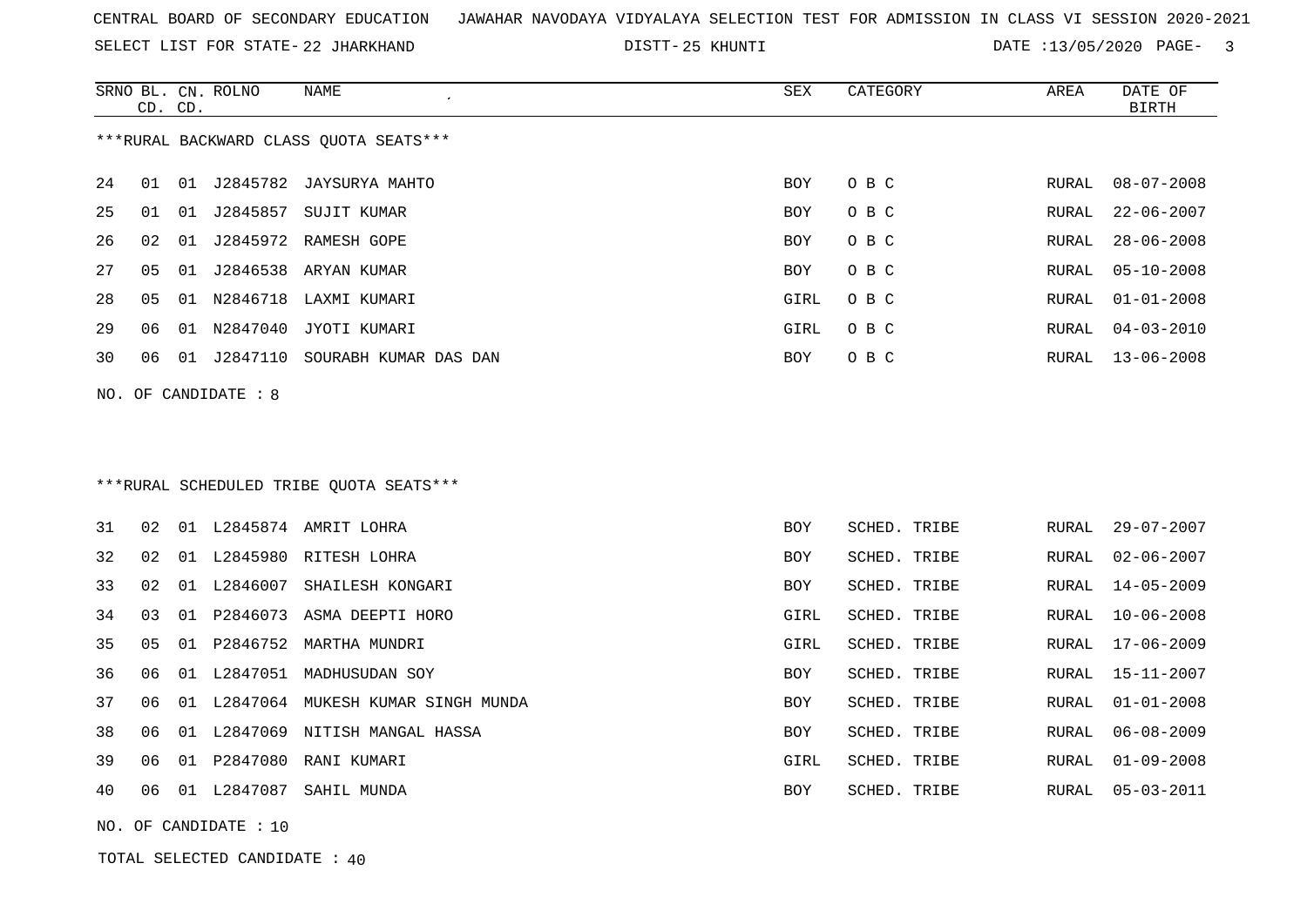SELECT LIST FOR STATE- DISTT- 22 JHARKHAND

26 RAMGARH DATE :13/05/2020 PAGE- 1

|                |    | CD. CD. | SRNO BL. CN. ROLNO   | NAME                                    | <b>SEX</b> | CATEGORY     | AREA  | DATE OF<br><b>BIRTH</b> |
|----------------|----|---------|----------------------|-----------------------------------------|------------|--------------|-------|-------------------------|
|                |    |         | ***OPEN UR SEATS***  |                                         |            |              |       |                         |
| 1              | 01 |         |                      | 01 J2847338 RISHABH RAJ                 | BOY        | O B C        | RURAL | $30 - 04 - 2008$        |
| $\overline{2}$ |    |         |                      | 02 01 J2847603 SUJAL KUMAR THAKUR       | BOY        | O B C        | RURAL | $20 - 10 - 2009$        |
| 3              | 06 |         |                      | 01 J2848178 BAIBHAW ANSH                | BOY        | O B C        | RURAL | $14 - 07 - 2009$        |
|                |    |         | NO. OF CANDIDATE : 3 |                                         |            |              |       |                         |
|                |    |         |                      |                                         |            |              |       |                         |
|                |    |         |                      | ***OPEN SCHEDULED CASTE QUOTA SEATS***  |            |              |       |                         |
| 4              | 02 |         |                      | 01 C2847587 SATENDRA KUMAR              | BOY        | SCHED. CASTE | URBAN | $01 - 02 - 2009$        |
| 5              |    |         |                      | 06 01 02848193 KUMARI SHAILI NAYAK      | GIRL       | SCHED. CASTE | RURAL | 16-12-2008              |
|                |    |         | NO. OF CANDIDATE : 2 |                                         |            |              |       |                         |
|                |    |         |                      |                                         |            |              |       |                         |
|                |    |         |                      | *** OPEN BACKWARD CLASS QUOTA SEATS *** |            |              |       |                         |
| 6              |    |         |                      | 02 01 J2847441 AASHISH KUMAR            | BOY        | O B C        |       | RURAL 10-04-2008        |
| 7              | 02 |         |                      | 01 N2847568 RANI KUMARI                 | GIRL       | O B C        | RURAL | $04 - 06 - 2008$        |
| 8              | 06 |         |                      | 01 J2848218 RISHAV RAJ                  | BOY        | O B C        | RURAL | 22-07-2009              |
|                |    |         | NO. OF CANDIDATE : 3 |                                         |            |              |       |                         |
|                |    |         |                      |                                         |            |              |       |                         |
|                |    |         |                      | ***OPEN SCHEDULED TRIBE QUOTA SEATS***  |            |              |       |                         |
|                |    |         |                      |                                         |            |              |       |                         |
| 9              |    |         |                      | 01 01 P2847153 ANJALI KUMARI            | GIRL       | SCHED. TRIBE |       | RURAL 02-07-2008        |

10 02 01 L2847589 SATYARTH KUMAR BOY SCHED. TRIBE RURAL 22-10-2008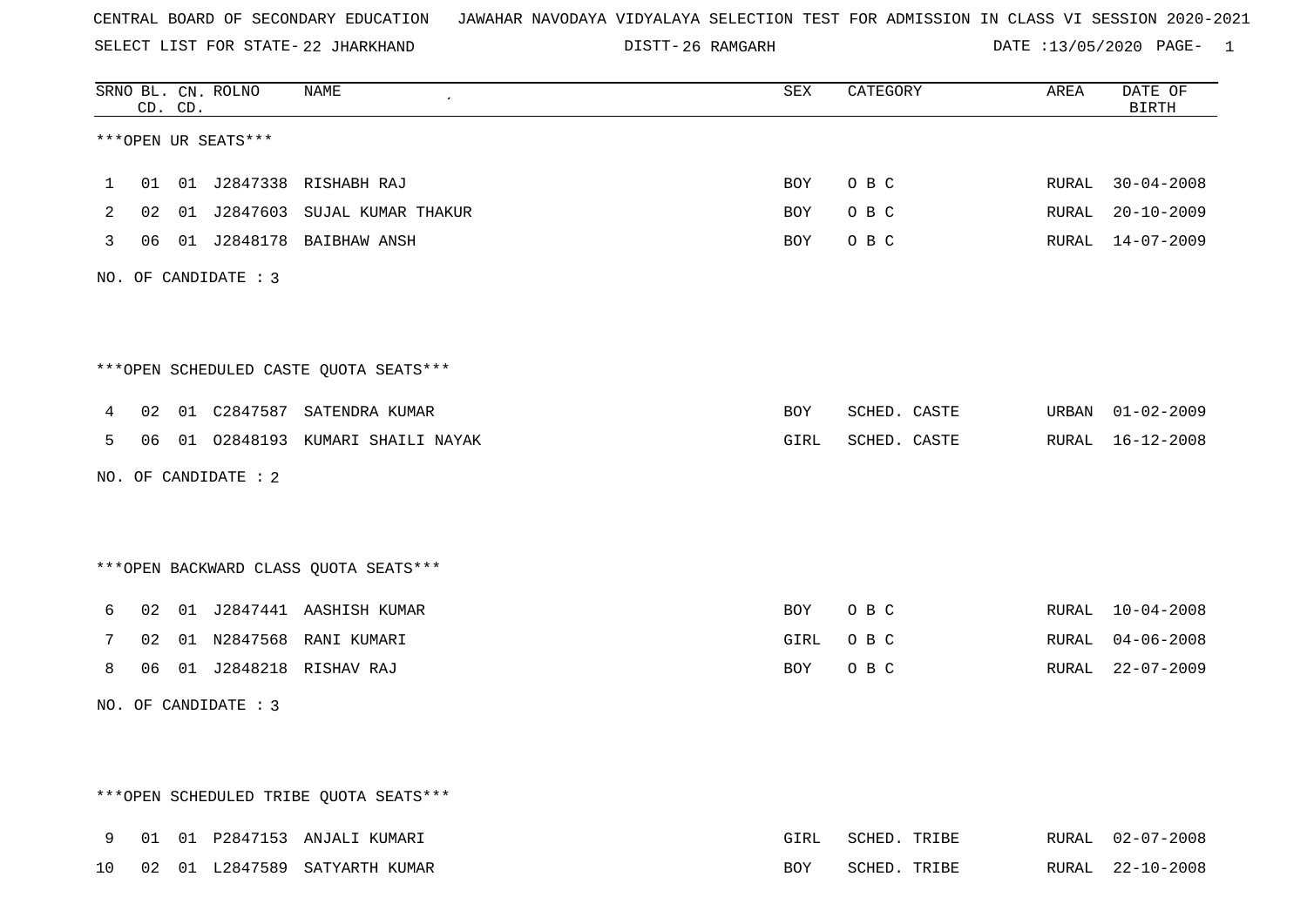| CENTRAL BOARD OF SECONDARY EDUCATION – JAWAHAR NAVODAYA VIDYALAYA SELECTION TEST FOR ADMISSION IN CLASS VI SESSION 2020-2021 |  |  |  |
|------------------------------------------------------------------------------------------------------------------------------|--|--|--|
|------------------------------------------------------------------------------------------------------------------------------|--|--|--|

SELECT LIST FOR STATE- DISTT- 22 JHARKHAND 26 RAMGARH DATE :13/05/2020 PAGE- 2

|    |    | CD. CD. | SRNO BL. CN. ROLNO     | <b>NAME</b><br>$\pmb{\cdot}$   | ${\tt SEX}$ | CATEGORY     | AREA          | DATE OF<br><b>BIRTH</b> |
|----|----|---------|------------------------|--------------------------------|-------------|--------------|---------------|-------------------------|
|    |    |         | NO. OF CANDIDATE : 2   |                                |             |              |               |                         |
|    |    |         |                        |                                |             |              |               |                         |
|    |    |         |                        |                                |             |              |               |                         |
|    |    |         | ***RURAL OPEN SEATS*** |                                |             |              |               |                         |
| 11 | 01 | 01      |                        | N2847142 ALIYA PARWEEN         | GIRL        | O B C        | RURAL         | $03 - 06 - 2009$        |
| 12 | 01 | 01      | M2847229               | KOMAL KUMARI                   | GIRL        | GENERAL      | ${\tt RURAL}$ | $11 - 01 - 2008$        |
| 13 | 02 | 01      | J2847532               | MOHIT SHARMA                   | BOY         | $O$ B $C$    | RURAL         | $20 - 10 - 2009$        |
| 14 | 02 | 01      | K2847585               | SARANSH KUMAR                  | BOY         | SCHED. CASTE | RURAL         | $07 - 08 - 2008$        |
| 15 | 02 | 01      | N2847596               | SHIVANI KUMARI VERMA           | GIRL        | O B C        | RURAL         | $21 - 09 - 2009$        |
| 16 | 03 | 01      | L2847636               | AVINASH KUMAR                  | BOY         | SCHED. TRIBE | RURAL         | $05 - 08 - 2009$        |
| 17 | 04 | 01      | P2847839               | DOLI KUMARI                    | GIRL        | SCHED. TRIBE | RURAL         | $06 - 03 - 2009$        |
| 18 | 04 | 01      | L2848019               | RAJU TUDU                      | BOY         | SCHED. TRIBE | RURAL         | $13 - 11 - 2008$        |
| 19 | 04 | 01      | N2848099               | SNEHA KUMARI                   | GIRL        | O B C        | RURAL         | $16 - 12 - 2009$        |
| 20 | 05 | 01      |                        | L2848170 VAIBHAW KUMAR MUNDA   | BOY         | SCHED. TRIBE | RURAL         | $05 - 01 - 2010$        |
| 21 | 06 | 01      | N2848232               | SONAM KUMARI                   | GIRL        | O B C        | RURAL         | $11 - 09 - 2008$        |
| 22 | 06 |         |                        | 01 J2848243 VIVEK KUMAR BHARTI | BOY         | O B C        | RURAL         | $17 - 08 - 2008$        |
|    |    |         | NO. OF CANDIDATE : 12  |                                |             |              |               |                         |
|    |    |         |                        |                                |             |              |               |                         |
|    |    |         |                        |                                |             |              |               |                         |
|    | .  |         |                        | --------                       |             |              |               |                         |

|  | ***RURAL SCHEDULED CASTE QUOTA SEATS*** |  |  |  |
|--|-----------------------------------------|--|--|--|
|--|-----------------------------------------|--|--|--|

|  |  | 23 01 01 02847322 RAGNI KUMARI  | GIRL       | SCHED. CASTE | RURAL 15-09-2009 |
|--|--|---------------------------------|------------|--------------|------------------|
|  |  | 24 02 01 K2847449 AKASH KUMAR   | BOY        | SCHED. CASTE | RURAL 05-05-2009 |
|  |  | 25 02 01 02847496 GARIMA KUMARI | GIRL       | SCHED. CASTE | RURAL 14-08-2009 |
|  |  | 26 02 01 K2847497 GOUTAM KUMAR  | <b>BOY</b> | SCHED. CASTE | RURAL 30-06-2009 |
|  |  | 27 04 01 02847883 KOMAL RANI    | GIRL       | SCHED. CASTE | RURAL 30-06-2008 |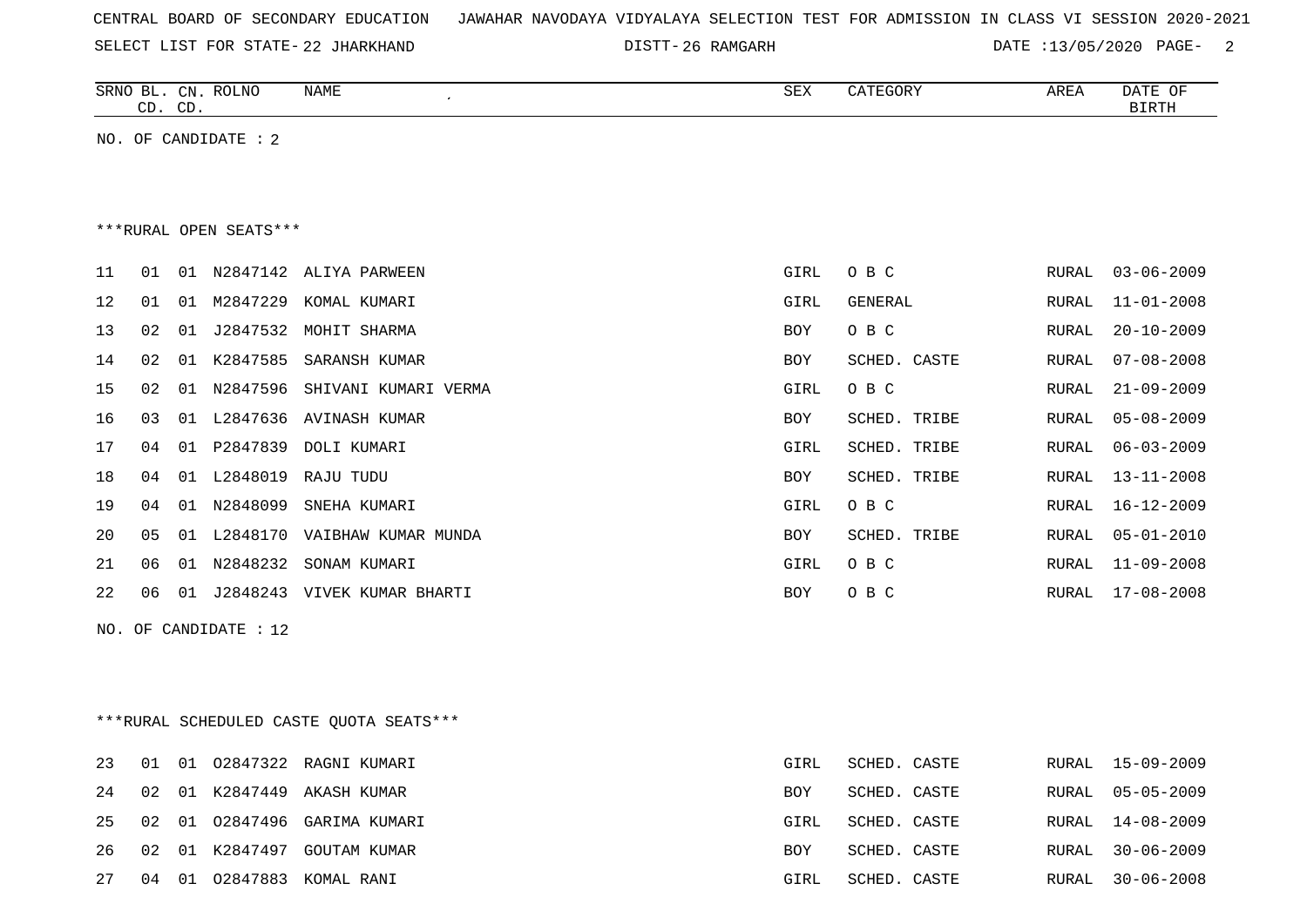| CENTRAL BOARD OF SECONDARY EDUCATION – JAWAHAR NAVODAYA VIDYALAYA SELECTION TEST FOR ADMISSION IN CLASS VI SESSION 2020-2021 |  |
|------------------------------------------------------------------------------------------------------------------------------|--|
|------------------------------------------------------------------------------------------------------------------------------|--|

SELECT LIST FOR STATE- DISTT- 22 JHARKHAND

DISTT-26 RAMGARH DATE :13/05/2020 PAGE- 3

| SRNO BL. CN. ROLNO | CD. CD. |                               | NAME                                    | SEX        | CATEGORY     | AREA  | DATE OF<br><b>BIRTH</b> |
|--------------------|---------|-------------------------------|-----------------------------------------|------------|--------------|-------|-------------------------|
|                    |         | NO. OF CANDIDATE : 5          |                                         |            |              |       |                         |
|                    |         |                               |                                         |            |              |       |                         |
|                    |         |                               | *** RURAL BACKWARD CLASS QUOTA SEATS*** |            |              |       |                         |
|                    |         |                               |                                         |            |              |       |                         |
| 28<br>01           |         |                               | 01 N2847134 ADITI GUPTA                 | GIRL       | O B C        | RURAL | $23 - 01 - 2010$        |
| 29<br>01           |         |                               | 01 N2847151 ANCHAL KUMARI               | GIRL       | O B C        | RURAL | $22 - 01 - 2010$        |
| 30<br>01           |         |                               | 01 N2847353 ROSHNI KUMARI               | GIRL       | O B C        | RURAL | $01 - 09 - 2008$        |
| 31<br>01           |         |                               | 01 J2847408 SUHAIB ANSARI               | <b>BOY</b> | O B C        | RURAL | $12 - 01 - 2009$        |
| 32<br>02           | 01      |                               | J2847446 ABHYANK RAJ                    | <b>BOY</b> | O B C        | RURAL | $04 - 12 - 2008$        |
| 33<br>02           |         |                               | 01 J2847454 AMIR FARHAN                 | <b>BOY</b> | O B C        | RURAL | $12 - 12 - 2008$        |
| 02<br>34           | 01      |                               | J2847457 AMRIT KUMAR                    | BOY        | O B C        | RURAL | $12 - 09 - 2007$        |
| 35<br>02           |         |                               | 01 J2847504 KARAN KUMAR MAHTO           | <b>BOY</b> | O B C        | RURAL | $01 - 01 - 2009$        |
|                    |         | NO. OF CANDIDATE : 8          |                                         |            |              |       |                         |
|                    |         |                               |                                         |            |              |       |                         |
|                    |         |                               |                                         |            |              |       |                         |
|                    |         |                               | ***RURAL SCHEDULED TRIBE QUOTA SEATS*** |            |              |       |                         |
| 36<br>01           |         |                               | 01 L2847235 KRITICK KUMAR GARI          | <b>BOY</b> | SCHED. TRIBE | RURAL | $10 - 10 - 2009$        |
| 37<br>01           |         |                               | 01 P2847343 RIYA KUMARI                 | GIRL       | SCHED. TRIBE | RURAL | $24 - 12 - 2009$        |
| 38<br>01           |         | 01 L2847388                   | SHANI KUMAR                             | <b>BOY</b> | SCHED. TRIBE | RURAL | $19 - 11 - 2008$        |
| 39<br>01           |         |                               | 01 L2847436 VIKAS KUMAR                 | <b>BOY</b> | SCHED. TRIBE | RURAL | 18-12-2008              |
| 40<br>02           |         |                               | 01 P2847537 NANDANI KUMARI              | GIRL       | SCHED. TRIBE | RURAL | $09 - 10 - 2009$        |
|                    |         | NO. OF CANDIDATE : 5          |                                         |            |              |       |                         |
|                    |         | TOTAL SELECTED CANDIDATE : 40 |                                         |            |              |       |                         |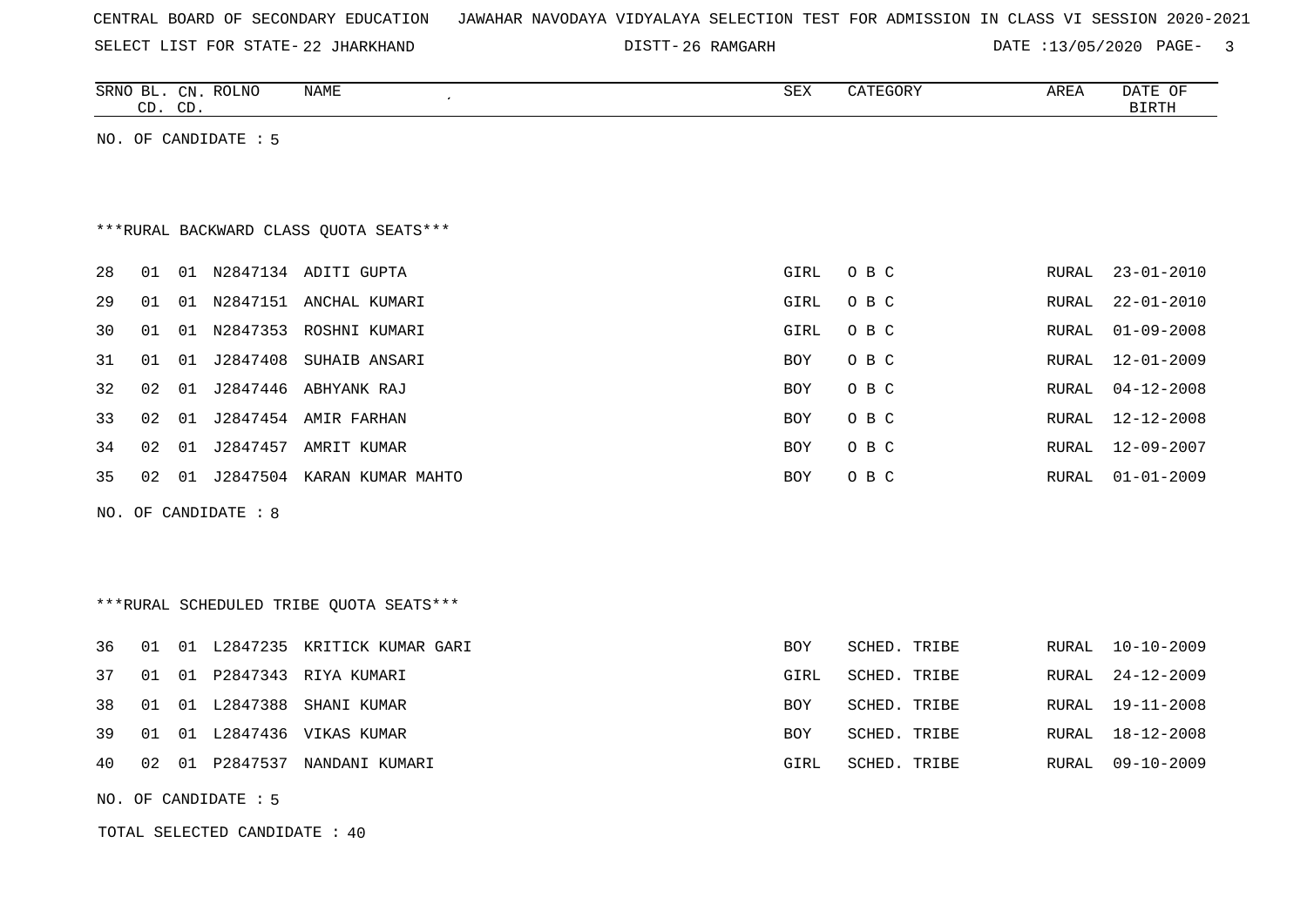SELECT LIST FOR STATE- DISTT- 35 WEST BENGAL

02 MURSHIDABAD DATE :13/05/2020 PAGE- 1

|   |    | CD. CD. | SRNO BL. CN. ROLNO   | <b>NAME</b>                            | ${\tt SEX}$ | CATEGORY     | AREA  | DATE OF<br><b>BIRTH</b> |
|---|----|---------|----------------------|----------------------------------------|-------------|--------------|-------|-------------------------|
|   |    |         | ***OPEN UR SEATS***  |                                        |             |              |       |                         |
| 1 | 09 |         |                      | 01 N3468176 TANIA ISLAM                | GIRL        | O B C        | RURAL | $10 - 01 - 2008$        |
| 2 |    |         |                      | 18 01 A3468737 TOUHID HOSSAIN          | BOY         | GENERAL      |       | URBAN 17-01-2009        |
|   |    |         | NO. OF CANDIDATE : 2 |                                        |             |              |       |                         |
|   |    |         |                      | ***OPEN SCHEDULED CASTE QUOTA SEATS*** |             |              |       |                         |
| 3 | 07 |         |                      | 01 03467960 SAMAPTI DAS                | GIRL        | SCHED. CASTE |       | RURAL 22-10-2008        |
| 4 |    |         |                      | 22 01 03468963 SAGNIKA SARKAR          | GIRL        | SCHED. CASTE | RURAL | $18 - 12 - 2008$        |
|   |    |         | NO. OF CANDIDATE : 2 |                                        |             |              |       |                         |
|   |    |         |                      |                                        |             |              |       |                         |
|   |    |         |                      | ***OPEN DISABLED QUOTA SEATS***        |             |              |       |                         |
| 5 |    |         |                      | 12 01 I3468291 ASARUL SK               | <b>BOY</b>  | GENERAL      | RURAL | 08-09-2008              |
| 6 | 15 |         |                      | 01 G3468589 SHYAMASHREE HAZRA          | GIRL        | SCHED. CASTE | URBAN | $23 - 03 - 2008$        |
|   |    |         | NO. OF CANDIDATE : 2 |                                        |             |              |       |                         |
|   |    |         |                      |                                        |             |              |       |                         |
|   |    |         |                      | *** OPEN BACKWARD CLASS QUOTA SEATS*** |             |              |       |                         |
| 7 |    |         |                      | 19 01 N3468770 POULOMI GHOSH           | GIRL        | O B C        | RURAL | 15-05-2008              |
| 8 | 21 |         |                      | 01 J3468850 NAVEEM AL SUFRASH          | <b>BOY</b>  | O B C        | RURAL | 14-11-2007              |
| 9 | 22 |         |                      | 01 J3469001 TANVEER AHMED              | <b>BOY</b>  | O B C        | RURAL | $28 - 02 - 2008$        |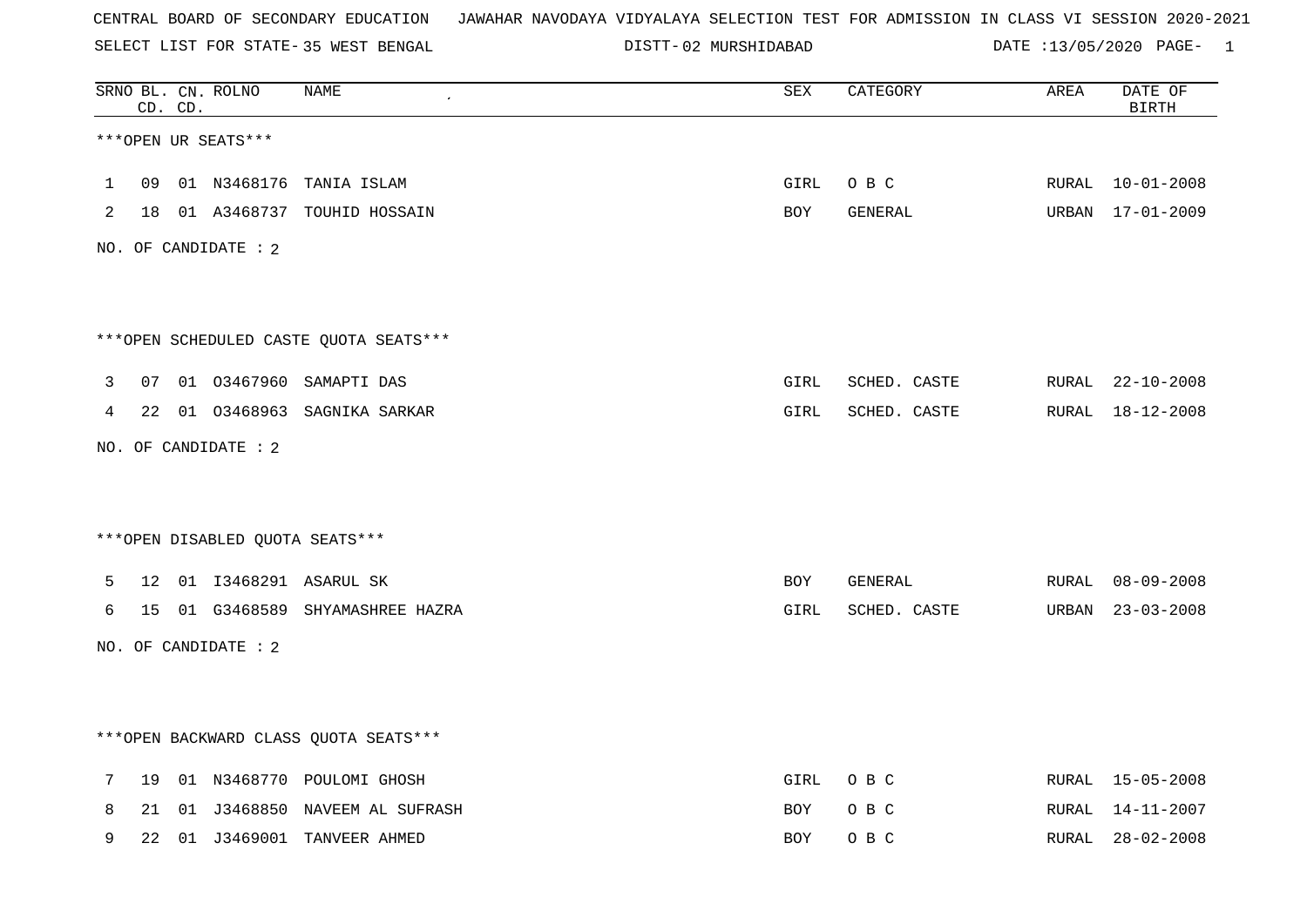| CENTRAL BOARD OF SECONDARY EDUCATION – JAWAHAR NAVODAYA VIDYALAYA SELECTION TEST FOR ADMISSION IN CLASS VI SESSION 2020-2021 |  |  |
|------------------------------------------------------------------------------------------------------------------------------|--|--|
|------------------------------------------------------------------------------------------------------------------------------|--|--|

SELECT LIST FOR STATE- DISTT- 35 WEST BENGAL

02 MURSHIDABAD DATE :13/05/2020 PAGE- 2

|    |                                        | CD. CD. | SRNO BL. CN. ROLNO     | NAME                         | SEX        | CATEGORY     | AREA  | DATE OF<br><b>BIRTH</b> |  |  |  |  |  |  |
|----|----------------------------------------|---------|------------------------|------------------------------|------------|--------------|-------|-------------------------|--|--|--|--|--|--|
|    |                                        |         | NO. OF CANDIDATE : 3   |                              |            |              |       |                         |  |  |  |  |  |  |
|    |                                        |         |                        |                              |            |              |       |                         |  |  |  |  |  |  |
|    | ***OPEN SCHEDULED TRIBE QUOTA SEATS*** |         |                        |                              |            |              |       |                         |  |  |  |  |  |  |
|    |                                        |         |                        |                              |            |              |       |                         |  |  |  |  |  |  |
| 10 |                                        |         |                        | 22 01 D3468917 KUNAL PAHAN   | BOY        | SCHED. TRIBE | URBAN | $20 - 12 - 2008$        |  |  |  |  |  |  |
|    |                                        |         | NO. OF CANDIDATE : 1   |                              |            |              |       |                         |  |  |  |  |  |  |
|    |                                        |         |                        |                              |            |              |       |                         |  |  |  |  |  |  |
|    |                                        |         |                        |                              |            |              |       |                         |  |  |  |  |  |  |
|    |                                        |         | ***RURAL OPEN SEATS*** |                              |            |              |       |                         |  |  |  |  |  |  |
| 11 | 01                                     |         |                        | 01 I3467495 EKBAL HOSSAIN    | <b>BOY</b> | GENERAL      | RURAL | $18 - 11 - 2007$        |  |  |  |  |  |  |
| 12 | 04                                     |         | 01 J3467688            | IMON HASSAN                  | <b>BOY</b> | O B C        | RURAL | $15 - 06 - 2007$        |  |  |  |  |  |  |
| 13 | 07                                     | 01      | I3467923               | MD SHAAHID KHAN              | <b>BOY</b> | GENERAL      | RURAL | $19 - 08 - 2008$        |  |  |  |  |  |  |
| 14 | 08                                     |         |                        | 01 J3468035 MD NAFISUL ISLAM | <b>BOY</b> | O B C        | RURAL | $11 - 05 - 2008$        |  |  |  |  |  |  |
| 15 | 11                                     | 01      |                        | N3468211 ALI TANISHA ALAM    | GIRL       | O B C        | RURAL | $07 - 02 - 2008$        |  |  |  |  |  |  |
| 16 | 12                                     | 01      | M3468340               | SANIA ARJU                   | GIRL       | GENERAL      | RURAL | $15 - 02 - 2008$        |  |  |  |  |  |  |
| 17 | 13                                     |         | 01 13468430            | SHAHINUR RAHAMAN             | BOY        | GENERAL      | RURAL | $03 - 08 - 2007$        |  |  |  |  |  |  |
| 18 | 14                                     | 01      |                        | N3468474 CHAYANIKA GHOSH     | GIRL       | O B C        | RURAL | $14 - 01 - 2008$        |  |  |  |  |  |  |
| 19 | 16                                     | 01      |                        | 13468600 ANKIT MUKHERJEE     | BOY        | GENERAL      | RURAL | $26 - 06 - 2008$        |  |  |  |  |  |  |
| 20 | 17                                     | 01      |                        | N3468642 UTSA DHARA          | GIRL       | O B C        | RURAL | 19-07-2008              |  |  |  |  |  |  |
| 21 | 18                                     | 01      |                        | I3468713 RUPAM MONDAL        | BOY        | GENERAL      | RURAL | $23 - 12 - 2008$        |  |  |  |  |  |  |
| 22 | 19                                     |         |                        | 01 N3468794 TAMANNA RAHAMAN  | GIRL       | O B C        | RURAL | $21 - 10 - 2007$        |  |  |  |  |  |  |
| 23 | 20                                     | 01      |                        | M3468806 NISHAT TASNIM       | GIRL       | GENERAL      | RURAL | $21 - 10 - 2008$        |  |  |  |  |  |  |
| 24 | 21                                     | 01      | M3468847 MUSKAN        |                              | GIRL       | GENERAL      | RURAL | $10 - 07 - 2008$        |  |  |  |  |  |  |
| 25 | 23                                     | 01      |                        | J3469011 ANIK AHAMED         | <b>BOY</b> | O B C        | RURAL | $27 - 02 - 2008$        |  |  |  |  |  |  |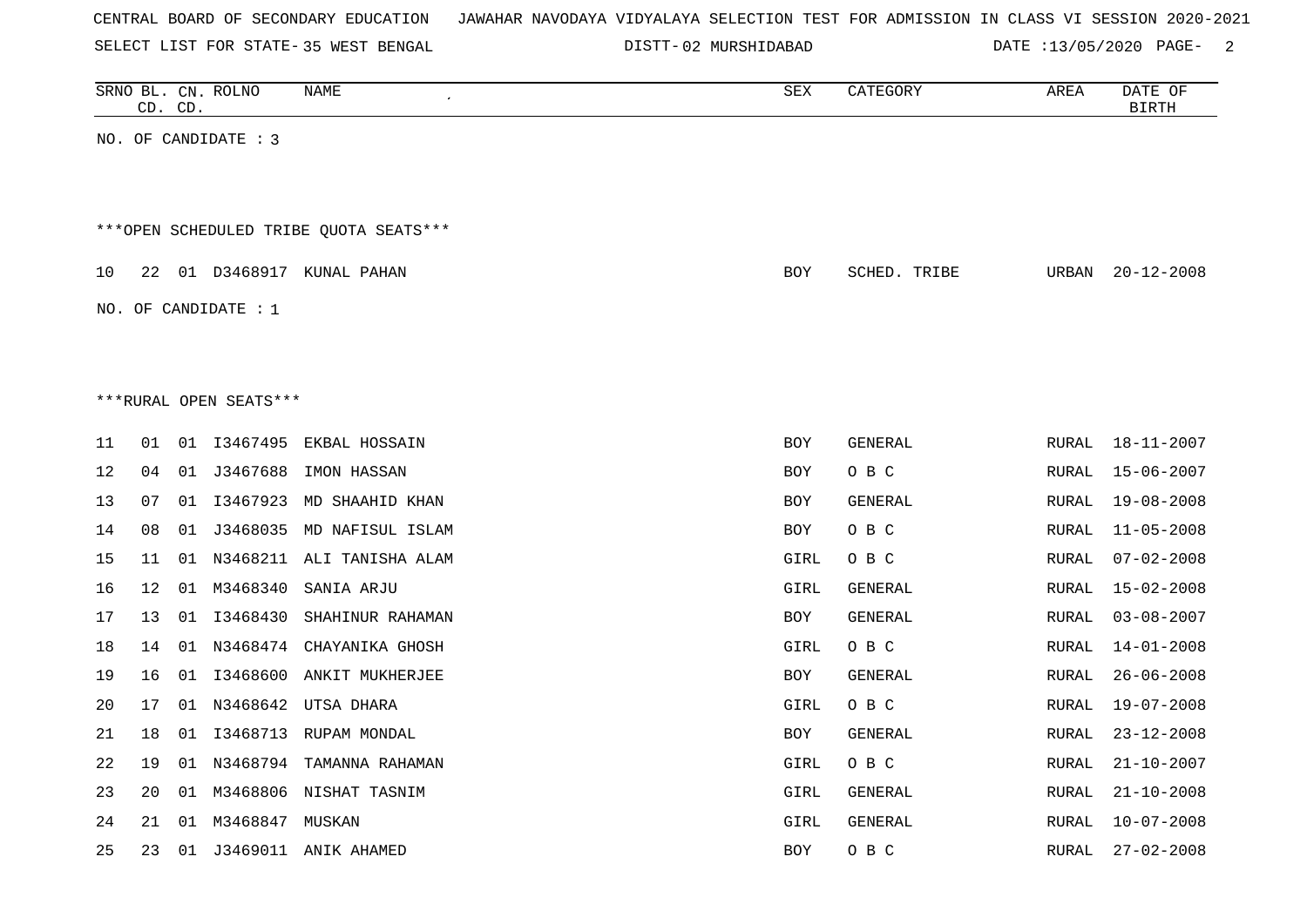| CENTRAL BOARD OF SECONDARY EDUCATION – JAWAHAR NAVODAYA VIDYALAYA SELECTION TEST FOR ADMISSION IN CLASS VI SESSION 2020-2021 |
|------------------------------------------------------------------------------------------------------------------------------|
|------------------------------------------------------------------------------------------------------------------------------|

SELECT LIST FOR STATE- DISTT- 35 WEST BENGAL

02 MURSHIDABAD DATE :13/05/2020 PAGE- 3

|    | CD. CD. |    | SRNO BL. CN. ROLNO    | NAME                                    | SEX  | CATEGORY     | AREA  | DATE OF<br>BIRTH |
|----|---------|----|-----------------------|-----------------------------------------|------|--------------|-------|------------------|
|    |         |    | NO. OF CANDIDATE : 15 |                                         |      |              |       |                  |
|    |         |    |                       |                                         |      |              |       |                  |
|    |         |    |                       |                                         |      |              |       |                  |
|    |         |    |                       | ***RURAL SCHEDULED CASTE QUOTA SEATS*** |      |              |       |                  |
| 26 | 09      | 01 |                       | K3468118 GOURAV CHOWDHURY               | BOY  | SCHED. CASTE | RURAL | $26 - 03 - 2008$ |
| 27 | 15      |    |                       | 01 03468588 SAYANI HALDAR               | GIRL | SCHED. CASTE | RURAL | $13 - 01 - 2008$ |
| 28 | 17      | 01 | 03468641              | SWARNALI SAHA                           | GIRL | SCHED. CASTE | RURAL | $10 - 10 - 2008$ |
| 29 | 22      |    |                       | 01 K3468945 PRINCE SARKAR               | BOY  | SCHED. CASTE | RURAL | $24 - 08 - 2008$ |
| 30 | 26      |    | 01 03469210           | MANASHI MANDAL                          | GIRL | SCHED. CASTE | RURAL | $15 - 06 - 2008$ |
|    |         |    | NO. OF CANDIDATE : 5  |                                         |      |              |       |                  |
|    |         |    |                       |                                         |      |              |       |                  |
|    |         |    |                       |                                         |      |              |       |                  |
|    |         |    |                       | *** RURAL BACKWARD CLASS QUOTA SEATS*** |      |              |       |                  |

| 31 | 06 | -01   | N3467812 | ELMA YEASMIN      | GIRL       | O B C | RURAL | 17-07-2007       |
|----|----|-------|----------|-------------------|------------|-------|-------|------------------|
| 32 | 16 | 01    | J3468602 | ARITRA MONDAL     | BOY        | O B C | RURAL | 07-02-2008       |
| 33 | 18 | 01    | J3468708 | RAIHAN REJA       | <b>BOY</b> | O B C | RURAL | 23-05-2008       |
| 34 | 19 | -01   | N3468795 | TANIA SULTANA     | GIRL       | O B C | RURAL | 17-01-2008       |
| 35 | 22 | 01    | J3468925 | MEHEBUB ALAM      | <b>BOY</b> | O B C | RURAL | 24-07-2008       |
| 36 | 23 | . N 1 | N3469040 | NURNEHAR KHATUN   | GIRL       | O B C | RURAL | 21-09-2007       |
| 37 | 23 | O 1   | J3469063 | SHAHAN WAZ MONDAL | <b>BOY</b> | O B C | RURAL | 24-11-2007       |
| 38 | 24 | -01   | J3469124 | PRIYANGSHU GHOSH  | BOY        | O B C | RURAL | $21 - 05 - 2008$ |

NO. OF CANDIDATE : 8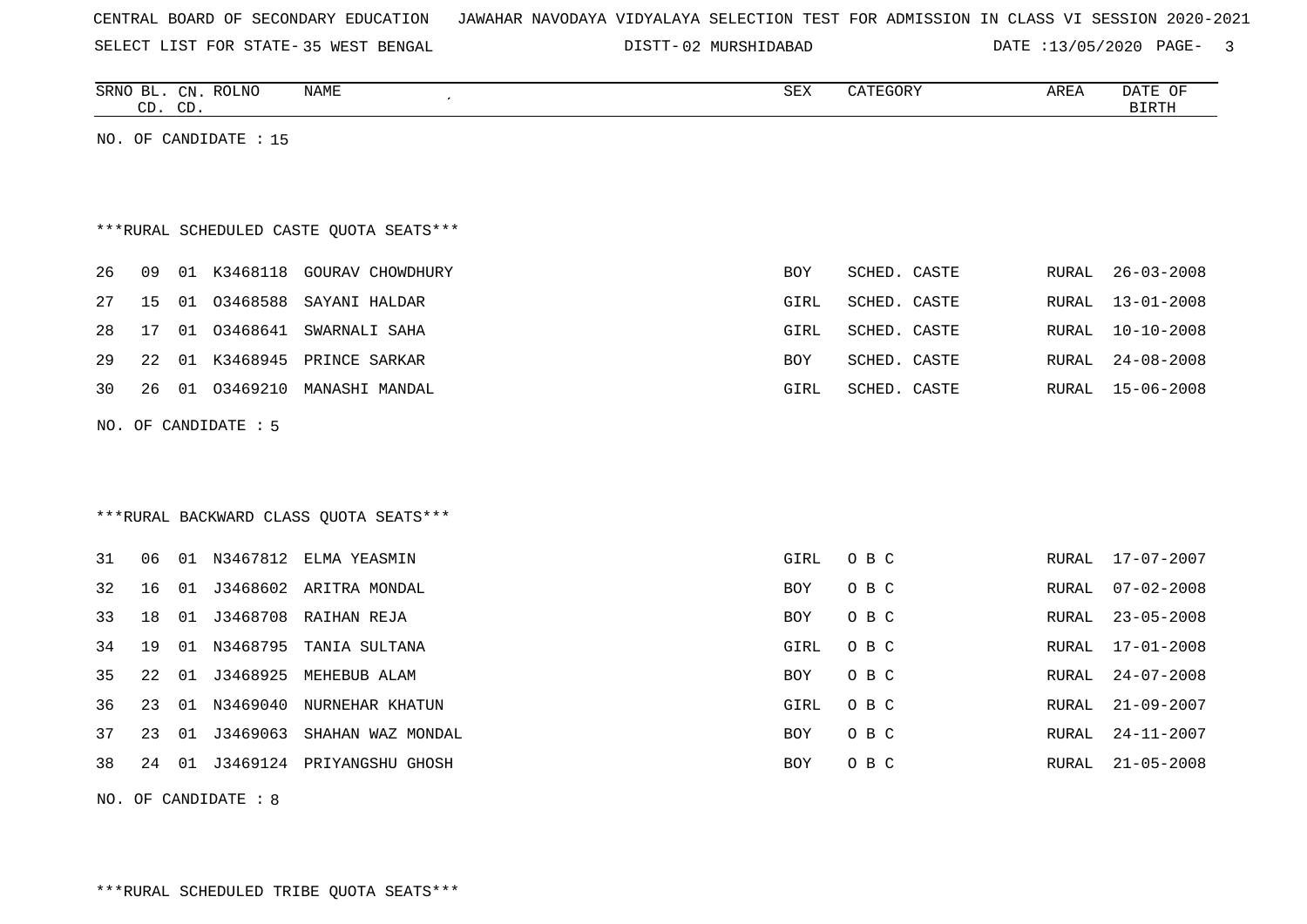SELECT LIST FOR STATE- DISTT- 35 WEST BENGAL

02 MURSHIDABAD DATE :13/05/2020 PAGE- 4

| NAME<br>SRNO BL. CN. ROLNO<br>CD. CD.       | SEX | CATEGORY     | AREA  | DATE OF<br>BIRTH |
|---------------------------------------------|-----|--------------|-------|------------------|
| ***RURAL SCHEDULED TRIBE QUOTA SEATS***     |     |              |       |                  |
| 39<br>L3468427<br>01<br>SANDIP SARDAR<br>13 | BOY | SCHED. TRIBE | RURAL | $10 - 10 - 2008$ |
| 01 L3469126 RAHUL SINGH<br>40<br>24         | BOY | SCHED. TRIBE | RURAL | 18-09-2007       |
| NO. OF CANDIDATE : $2$                      |     |              |       |                  |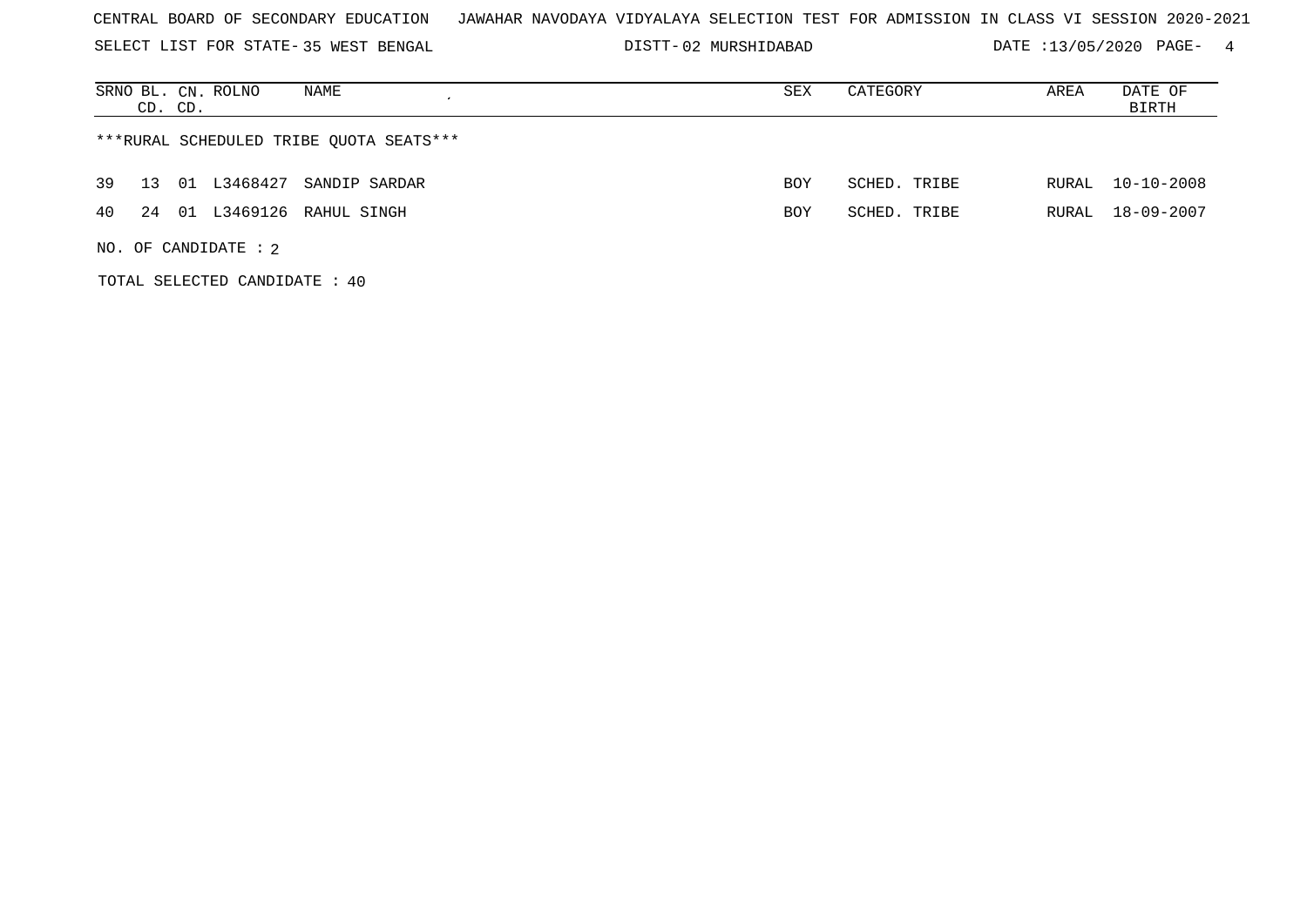SELECT LIST FOR STATE- DISTT- 35 WEST BENGAL

03 N-24-PARAGANAS DATE :13/05/2020 PAGE- 1

|    |                   | CD. CD. | SRNO BL. CN. ROLNO              | <b>NAME</b>                            | SEX        | CATEGORY     | AREA         | DATE OF<br><b>BIRTH</b> |
|----|-------------------|---------|---------------------------------|----------------------------------------|------------|--------------|--------------|-------------------------|
|    |                   |         | ***OPEN UR SEATS***             |                                        |            |              |              |                         |
| 1  | 08                |         |                                 | 01 F3470529 AETHENA AKTAR              | GIRL       | O B C        | URBAN        | $30 - 06 - 2008$        |
| 2  | 13                |         |                                 | 01 J3471489 SAHABUL PARVEZ MONDAL      | <b>BOY</b> | O B C        | RURAL        | $04 - 07 - 2008$        |
| 3  | 22                |         |                                 | 01 I3473718 DIPAYAN KAR                | <b>BOY</b> | GENERAL      | RURAL        | $15 - 12 - 2008$        |
|    |                   |         | NO. OF CANDIDATE : 3            |                                        |            |              |              |                         |
|    |                   |         |                                 |                                        |            |              |              |                         |
|    |                   |         |                                 | ***OPEN SCHEDULED CASTE QUOTA SEATS*** |            |              |              |                         |
| 4  | 04                |         |                                 | 01 K3469604 ARPON ROY                  | <b>BOY</b> | SCHED. CASTE | RURAL        | $08 - 09 - 2008$        |
| 5  | 08                |         |                                 | 01 C3470542 AYANANKA MONDAL            | BOY        | SCHED. CASTE | URBAN        | $06 - 07 - 2008$        |
| 6  | 10                |         |                                 | 01 K3471048 UPANSHU MONDAL             | <b>BOY</b> | SCHED. CASTE | RURAL        | $30 - 04 - 2008$        |
| 7  | $12 \overline{ }$ |         |                                 | 01 K3471178 ARGHA ROY                  | <b>BOY</b> | SCHED. CASTE | <b>RURAL</b> | $23 - 06 - 2008$        |
| 8  | 12                |         | 01 C3471266                     | SHUBHENDU SARKAR                       | BOY        | SCHED. CASTE | URBAN        | $28 - 12 - 2008$        |
| 9  | 12 <sup>°</sup>   |         |                                 | 01 K3471283 SURJYA PRATAP DEURY        | <b>BOY</b> | SCHED. CASTE | RURAL        | $03 - 02 - 2008$        |
| 10 | 13                |         |                                 | 01 03471306 ADITI GAIN                 | GIRL       | SCHED. CASTE | RURAL        | $20 - 08 - 2009$        |
| 11 | 13                |         |                                 | 01 C3471439 PARAM DAS                  | BOY        | SCHED. CASTE | URBAN        | $27 - 10 - 2009$        |
|    |                   |         | NO. OF CANDIDATE $: 8$          |                                        |            |              |              |                         |
|    |                   |         |                                 |                                        |            |              |              |                         |
|    |                   |         |                                 |                                        |            |              |              |                         |
|    |                   |         | ***OPEN DISABLED OUOTA SEATS*** |                                        |            |              |              |                         |

|  |  | 12   10   01   F3470900   DEBARATI   DEBNATH | GIRL OBC |              | URBAN 19-08-2008 |
|--|--|----------------------------------------------|----------|--------------|------------------|
|  |  | 13   13   01   K3471485   RUPAM   HALDER     | BOY      | SCHED. CASTE | RURAL 05-04-2008 |

NO. OF CANDIDATE : 2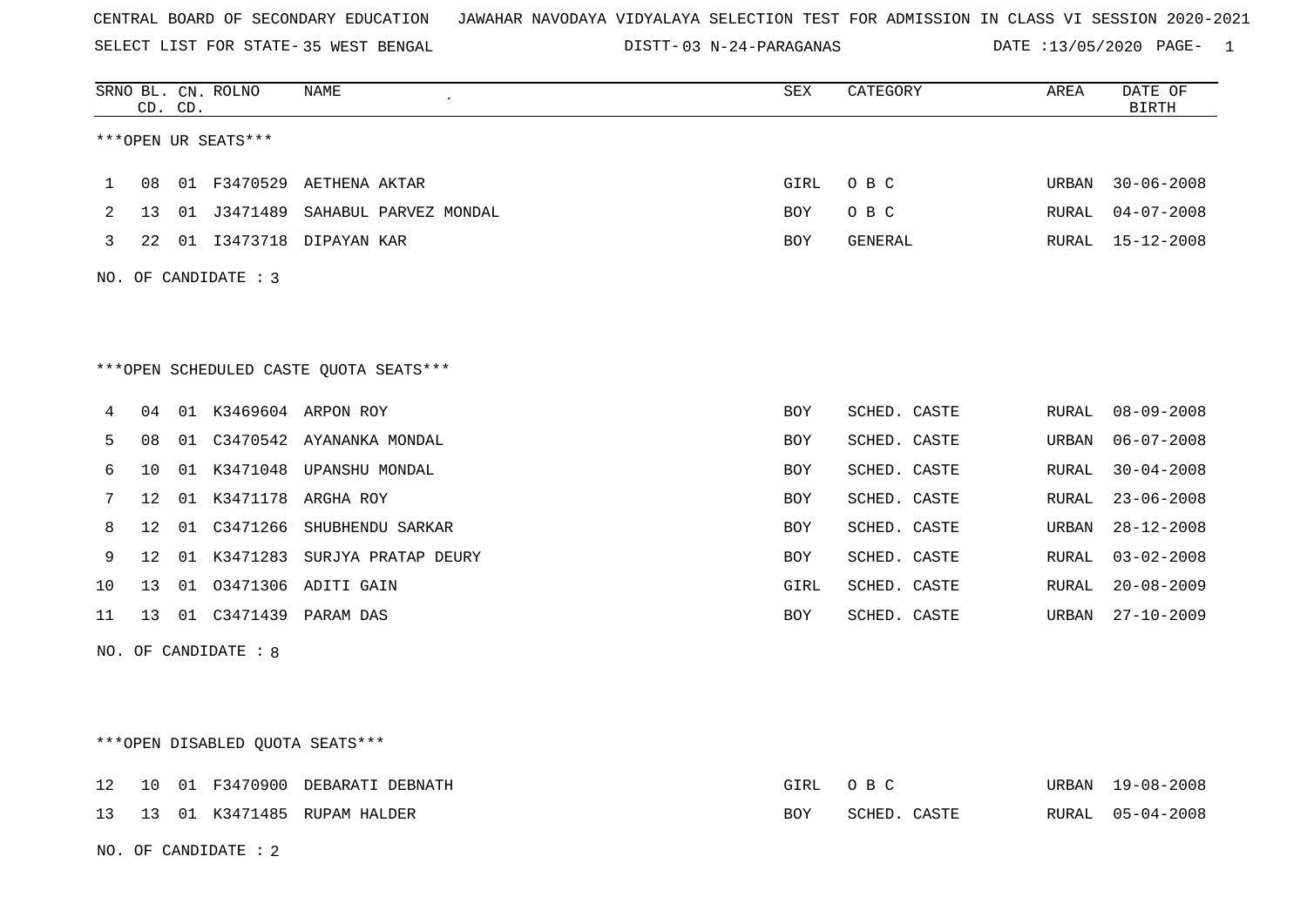SELECT LIST FOR STATE- DISTT- 35 WEST BENGAL

03 N-24-PARAGANAS DATE :13/05/2020 PAGE- 2

|    |    | CD. CD. | SRNO BL. CN. ROLNO     | NAME                                    | SEX        | CATEGORY       | AREA         | DATE OF<br><b>BIRTH</b> |
|----|----|---------|------------------------|-----------------------------------------|------------|----------------|--------------|-------------------------|
|    |    |         |                        | *** OPEN BACKWARD CLASS QUOTA SEATS***  |            |                |              |                         |
| 14 |    |         |                        | 04  01  B3469750  SAYAN  PAUL           | BOY        | O B C          | URBAN        | $29 - 03 - 2008$        |
| 15 | 10 |         | 01 J3470864            | AMLAN DEY                               | BOY        | O B C          | RURAL        | $20 - 02 - 2009$        |
| 16 | 14 | 01      | F3471689               | SANJUKTA PAL                            | GIRL       | O B C          | URBAN        | $12 - 10 - 2008$        |
| 17 | 15 | 01      | N3471767               | ANKITA NATH                             | GIRL       | O B C          | RURAL        | $29 - 06 - 2008$        |
| 18 | 15 |         | 01 N3471847            | ISHITA GHOSH                            | GIRL       | O B C          | RURAL        | $05 - 12 - 2008$        |
|    |    |         | NO. OF CANDIDATE : 5   |                                         |            |                |              |                         |
|    |    |         |                        |                                         |            |                |              |                         |
|    |    |         |                        | *** OPEN SCHEDULED TRIBE QUOTA SEATS*** |            |                |              |                         |
| 19 | 13 |         | 01 H3471429            | NANDINI SARDAR                          | GIRL       | SCHED. TRIBE   | URBAN        | 17-02-2008              |
| 20 | 13 |         |                        | 01 H3471558 SUDIP SARDAR                | GIRL       | SCHED. TRIBE   | URBAN        | $16 - 09 - 2008$        |
|    |    |         | NO. OF CANDIDATE : 2   |                                         |            |                |              |                         |
|    |    |         |                        |                                         |            |                |              |                         |
|    |    |         |                        |                                         |            |                |              |                         |
|    |    |         | ***RURAL OPEN SEATS*** |                                         |            |                |              |                         |
| 21 | 02 | 01      |                        | J3469476 SABBAR HOSSAIN                 | BOY        | O B C          | RURAL        | $04 - 03 - 2008$        |
| 22 | 03 | 01      | I3469559               | RITESH BAKSI                            | <b>BOY</b> | GENERAL        | RURAL        | $01 - 03 - 2008$        |
| 23 | 04 | 01      | M3469700               | PARAMITA GHOSH                          | GIRL       | <b>GENERAL</b> | RURAL        | $13 - 08 - 2008$        |
| 24 | 05 | 01      |                        | I3469939 MD. RAJIBUL ISLAM              | BOY        | GENERAL        | RURAL        | $07 - 11 - 2008$        |
| 25 | 06 | 01      |                        | I3470235 RUPAM GHOSH                    | BOY        | GENERAL        | <b>RURAL</b> | $07 - 10 - 2008$        |
| 26 | 08 | 01      |                        | I3470596 ROUNAK ISLAM                   | BOY        | GENERAL        | RURAL        | $08 - 02 - 2008$        |
| 27 | 10 |         |                        | 01 I3470861 ABHIJIT ROY                 | BOY        | GENERAL        | RURAL        | $23 - 03 - 2008$        |
| 28 | 11 |         |                        | 01 N3471087 IVANA YEASMIN               | GIRL       | O B C          | RURAL        | $08 - 05 - 2008$        |
| 29 | 12 |         |                        | 01 J3471179 ARIJIT PAUL                 | BOY        | O B C          | RURAL        | $19 - 11 - 2008$        |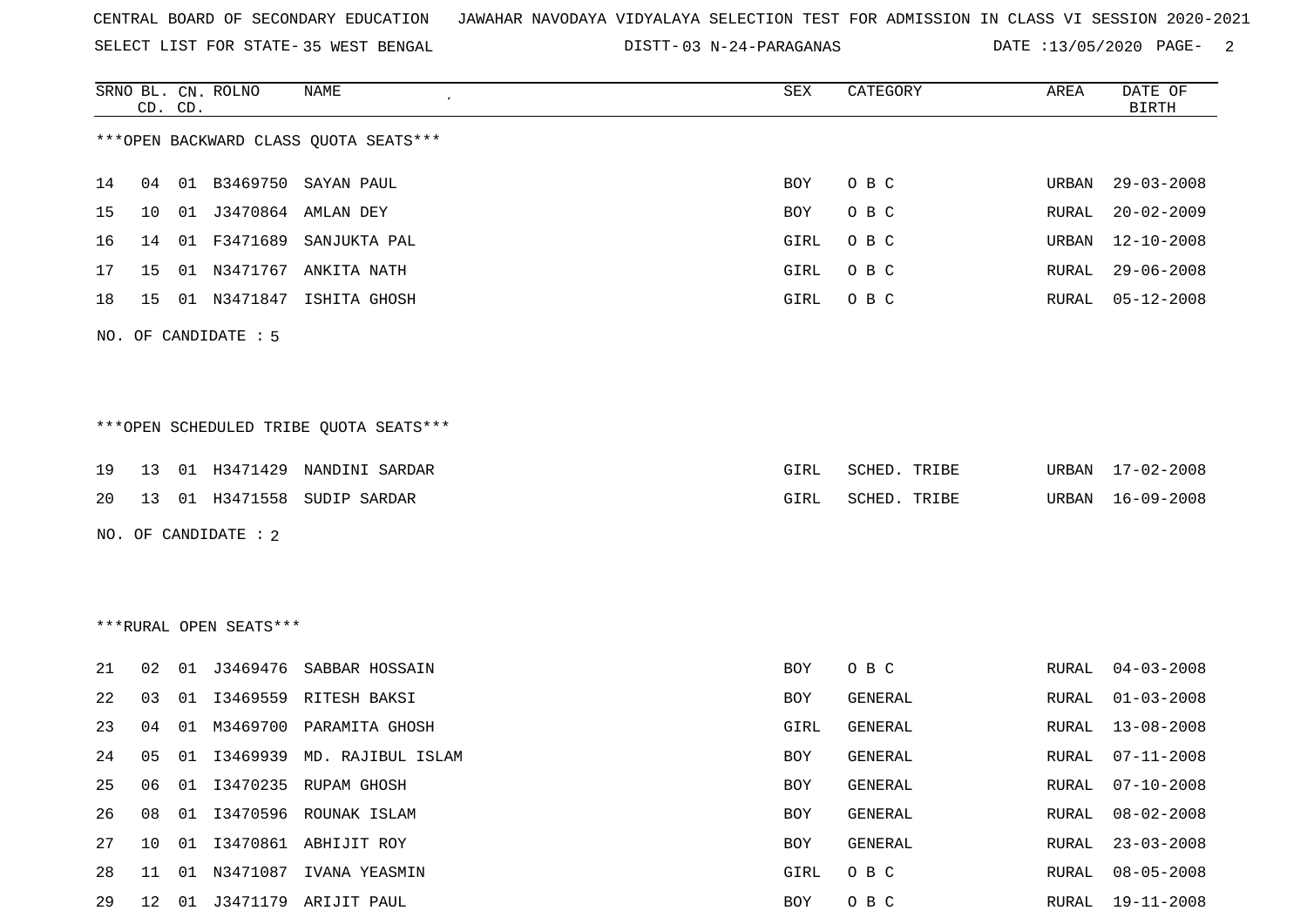SELECT LIST FOR STATE- DISTT- 35 WEST BENGAL

03 N-24-PARAGANAS DATE :13/05/2020 PAGE- 3

RURAL 30-12-2008

|    |    | CD. CD. | SRNO BL. CN. ROLNO      | NAME                                    | SEX        | CATEGORY     | AREA         | DATE OF<br><b>BIRTH</b> |
|----|----|---------|-------------------------|-----------------------------------------|------------|--------------|--------------|-------------------------|
|    |    |         | ***RURAL OPEN SEATS***  |                                         |            |              |              |                         |
| 30 | 13 |         |                         | 01 K3471574 TIRTHANKAR BISWAS           | <b>BOY</b> | SCHED. CASTE | RURAL        | $09 - 08 - 2008$        |
| 31 | 14 | 01      | J3471731                | SUMIT MONDAL                            | BOY        | O B C        | RURAL        | $02 - 03 - 2008$        |
| 32 | 15 |         |                         | 01 J3471825 EMRAN MOLLA                 | BOY        | O B C        | RURAL        | $28 - 04 - 2008$        |
| 33 | 18 |         |                         | 01 M3472752 UMA TAJEL                   | GIRL       | GENERAL      | RURAL        | $27 - 04 - 2008$        |
| 34 | 22 |         |                         | 01 M3473771 POUSHALI DEY                | GIRL       | GENERAL      | RURAL        | $11 - 01 - 2008$        |
|    |    |         | NO. OF CANDIDATE : $14$ |                                         |            |              |              |                         |
|    |    |         |                         |                                         |            |              |              |                         |
|    |    |         |                         |                                         |            |              |              |                         |
|    |    |         |                         | ***RURAL SCHEDULED CASTE QUOTA SEATS*** |            |              |              |                         |
| 35 | 01 |         | 01 03469283 LATA DAS    |                                         | GIRL       | SCHED. CASTE | RURAL        | $05 - 01 - 2009$        |
| 36 | 02 |         |                         | 01 K3469370 ALAPAN SARKAR               | BOY        | SCHED. CASTE | RURAL        | $24 - 01 - 2008$        |
| 37 | 03 |         |                         | 01 K3469537 DIPTO BISWAS                | BOY        | SCHED. CASTE | <b>RURAL</b> | $20 - 10 - 2008$        |
| 38 | 03 |         |                         | 01 K3469565 SAYAN MONDAL                | <b>BOY</b> | SCHED. CASTE | <b>RURAL</b> | $18 - 08 - 2008$        |
| 39 | 07 |         |                         | 01 03470517 TITHI MALLICK               | GIRL       | SCHED. CASTE | RURAL        | $24 - 11 - 2008$        |
| 40 | 10 | 01      |                         | K3470870 ANKUR SARKAR                   | BOY        | SCHED. CASTE | <b>RURAL</b> | $01 - 08 - 2008$        |
| 41 | 10 | 01      |                         | 03470891 BARSHA MONDAL                  | GIRL       | SCHED. CASTE | RURAL        | $10 - 09 - 2008$        |
| 42 | 10 | 01      |                         | K3470931 NAYAN BISWAS                   | BOY        | SCHED. CASTE | RURAL        | $06 - 01 - 2008$        |
| 43 | 10 |         |                         | 01 03470939 PAWLY ROY                   | GIRL       | SCHED. CASTE | <b>RURAL</b> | $10 - 04 - 2009$        |
| 44 | 10 |         |                         | 01 K3470971 RICK PODDER                 | BOY        | SCHED. CASTE | RURAL        | $18 - 06 - 2008$        |
| 45 | 12 | 01      |                         | K3471219 PRADIPTA SARKAR                | BOY        | SCHED. CASTE | RURAL        | $17 - 01 - 2008$        |
| 46 | 12 |         |                         | 01 K3471232 RAJARSHI BISWAS             | BOY        | SCHED. CASTE | RURAL        | $14 - 06 - 2008$        |
| 47 | 12 |         |                         | 01 K3471245 RUPAM BISWAS                | BOY        | SCHED. CASTE | RURAL        | $18 - 07 - 2008$        |
| 48 | 12 |         |                         | 01 K3471285 SWADHIN BISWAS              | <b>BOY</b> | SCHED. CASTE | RURAL        | $06 - 10 - 2007$        |

49 12 01 K3471298 TUSHAR DAS BOY SCHED. CASTE

50 13 01 K3471391 DIPAYAN ROY BOY SCHED. CASTE RURAL 07-02-2009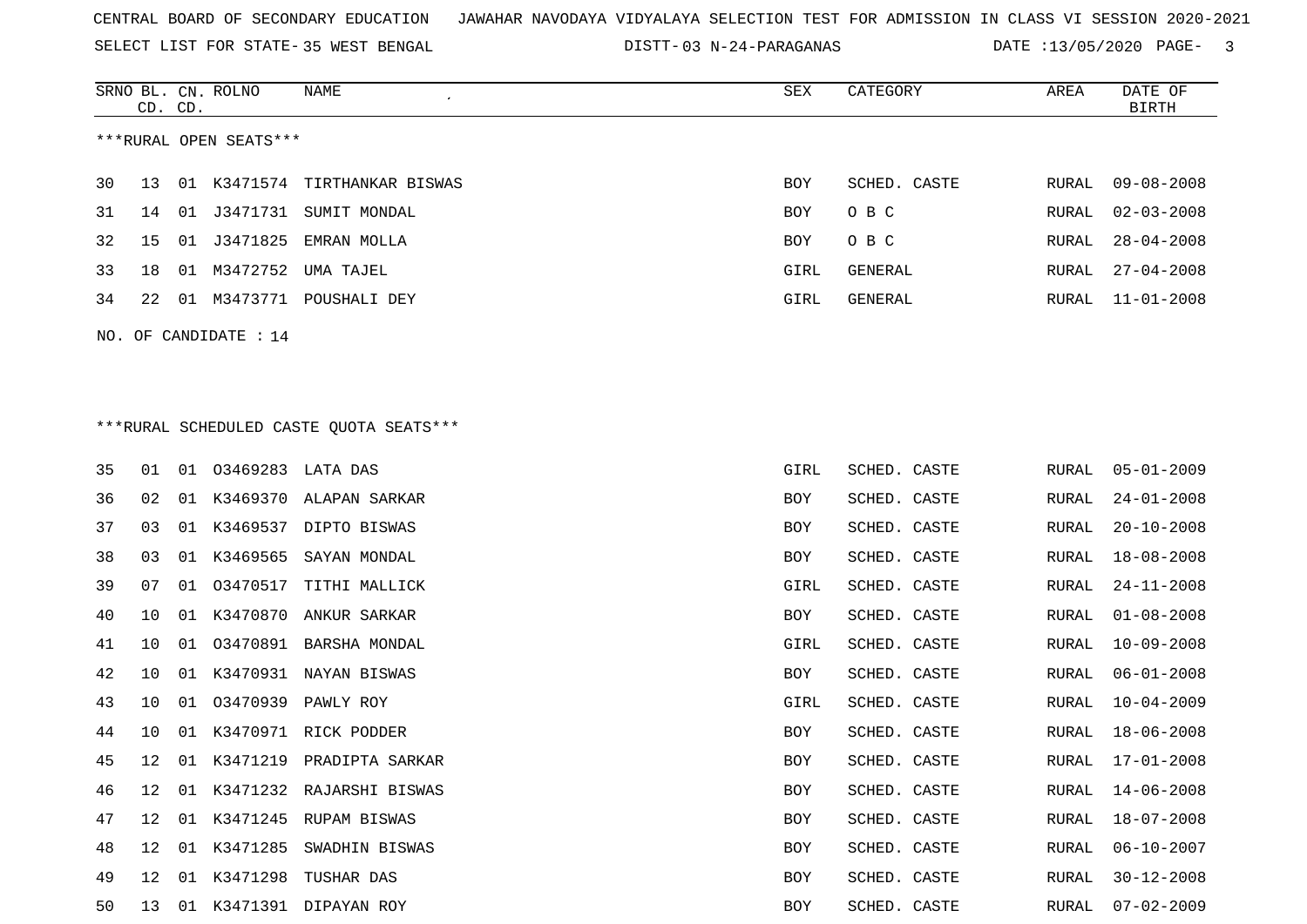SELECT LIST FOR STATE- DISTT- 35 WEST BENGAL

03 N-24-PARAGANAS DATE :13/05/2020 PAGE- 4

|    | CD. CD. |    | SRNO BL. CN. ROLNO    | NAME                                    | SEX  | CATEGORY     | AREA          | DATE OF<br><b>BIRTH</b> |
|----|---------|----|-----------------------|-----------------------------------------|------|--------------|---------------|-------------------------|
|    |         |    |                       | ***RURAL SCHEDULED CASTE QUOTA SEATS*** |      |              |               |                         |
| 51 | 13      |    | 01 K3471435           | OMSHUMAN BAKSHI                         | BOY  | SCHED. CASTE | RURAL         | $17 - 08 - 2008$        |
| 52 | 14      |    | 01 K3471718           | SUBHAJIT SIKDER                         | BOY  | SCHED. CASTE | RURAL         | $23 - 03 - 2008$        |
| 53 | 17      | 01 | 03472439              | MONALISHA MANDAL                        | GIRL | SCHED. CASTE | RURAL         | $05 - 05 - 2008$        |
| 54 | 21      | 01 | K3473477              | CHAYAN KANTI RAY                        | BOY  | SCHED. CASTE | RURAL         | $04 - 07 - 2008$        |
| 55 | 21      | 01 | K3473641              | SOUTWIK BARMAN                          | BOY  | SCHED. CASTE | RURAL         | $27 - 04 - 2008$        |
| 56 | 22      | 01 | K3473709              | ARNOB GAIN                              | BOY  | SCHED. CASTE | RURAL         | $27 - 01 - 2008$        |
| 57 | 22      | 01 | 03473738              | ITU MONDAL                              | GIRL | SCHED. CASTE | RURAL         | $16 - 12 - 2008$        |
| 58 | 22      | 01 | 03473779              | PRIYA MANDAL                            | GIRL | SCHED. CASTE | RURAL         | $22 - 08 - 2008$        |
| 59 | 22      |    |                       | 01 K3473821 SHANTANU MANDAL             | BOY  | SCHED. CASTE | RURAL         | $08 - 03 - 2008$        |
|    |         |    | NO. OF CANDIDATE : 25 |                                         |      |              |               |                         |
|    |         |    |                       |                                         |      |              |               |                         |
|    |         |    |                       |                                         |      |              |               |                         |
|    |         |    |                       | *** RURAL BACKWARD CLASS QUOTA SEATS*** |      |              |               |                         |
| 60 | 02      | 01 |                       | N3469375 ANANYA SARKAR                  | GIRL | O B C        | RURAL         | $25 - 05 - 2008$        |
| 61 | 03      | 01 | J3469535              | DEBAYAN SADHUKHAN                       | BOY  | O B C        | RURAL         | $17 - 11 - 2008$        |
| 62 | 09      | 01 | N3470819              | SOHANA SULTANA                          | GIRL | O B C        | RURAL         | $08 - 05 - 2008$        |
| 63 | 10      | 01 | J3470989              | SAKIB MONDAL                            | BOY  | O B C        | RURAL         | $08 - 03 - 2008$        |
| 64 | 10      | 01 | N3471016              | SRIJA DEBNATH                           | GIRL | O B C        | RURAL         | $15 - 09 - 2008$        |
| 65 | 10      | 01 | J3471021              | SRIJON MONDAL                           | BOY  | O B C        | RURAL         | $28 - 08 - 2008$        |
| 66 | 11      |    |                       | 01 N3471126 SAHANI MALLICK              | GIRL | O B C        | RURAL         | $06 - 03 - 2008$        |
| 67 | 12      |    |                       | 01 N3471227 PRIYA ROY                   | GIRL | O B C        | ${\tt RURAL}$ | $13 - 10 - 2008$        |
| 68 | 12      | 01 | J3471277              | SUBHANKAR PAUL                          | BOY  | O B C        | RURAL         | $19 - 03 - 2008$        |
| 69 | 13      | 01 | J3471501              | SAPTADIP PAUL                           | BOY  | O B C        | RURAL         | $05 - 02 - 2008$        |
| 70 | 13      |    | 01 N3471509           | SHAMIMA SULTANA                         | GIRL | O B C        | RURAL         | 12-11-2008              |
| 71 |         |    |                       | 14 01 J3471678 SAJID KHAN               | BOY  | O B C        | RURAL         | $02 - 09 - 2008$        |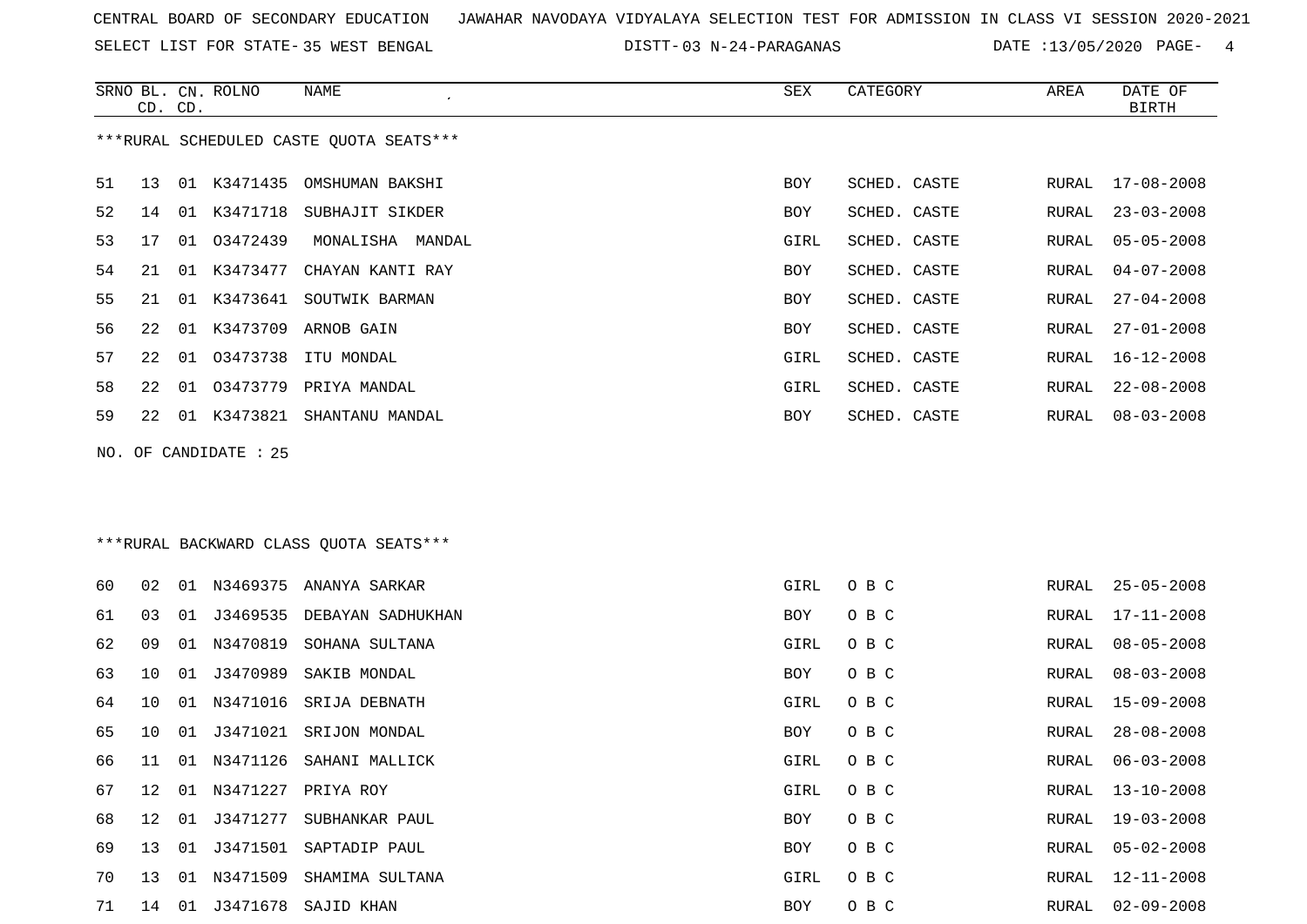SELECT LIST FOR STATE- DISTT- 35 WEST BENGAL

03 N-24-PARAGANAS DATE :13/05/2020 PAGE- 5

|    | CD. CD. |    | SRNO BL. CN. ROLNO    | NAME                                   | SEX        | CATEGORY | AREA  | DATE OF<br>BIRTH |
|----|---------|----|-----------------------|----------------------------------------|------------|----------|-------|------------------|
|    |         |    |                       | ***RURAL BACKWARD CLASS QUOTA SEATS*** |            |          |       |                  |
| 72 | 14 01   |    | N3471741              | TAMANNA SULTANA                        | GIRL       | O B C    |       | RURAL 15-09-2008 |
| 73 | 16      | 01 | N3472312              | SOHANA PARVEEN                         | GIRL       | O B C    |       | RURAL 06-11-2008 |
| 74 | 18      | 01 | J3472656              | MURSALIN MOLLA                         | <b>BOY</b> | O B C    | RURAL | $08 - 01 - 2008$ |
| 75 | 20      | 01 | J3473376              | SOHEL HOSSAIN MOLLA                    | <b>BOY</b> | O B C    | RURAL | 09-05-2007       |
|    |         |    | NO. OF CANDIDATE : 16 |                                        |            |          |       |                  |

\*\*\*RURAL SCHEDULED TRIBE QUOTA SEATS\*\*\*

|    |  | 76 04 01 P3469771 SOHINI SARDAR   | GIRL       | SCHED. TRIBE | RURAL 19-03-2009 |
|----|--|-----------------------------------|------------|--------------|------------------|
| 77 |  | 08 01 L3470623 SHANTANU KARMAKAR  | <b>BOY</b> | SCHED. TRIBE | RURAL 21-04-2008 |
|    |  | 78 15 01 P3471811 DEBALINA MAHALI | GIRL       | SCHED. TRIBE | RURAL 03-06-2008 |
|    |  | 79 20 01 P3473229 ANKITA SARDAR   | GIRL       | SCHED. TRIBE | RURAL 15-09-2008 |
|    |  | 80 20 01 P3473319 PAYEL SARDER    | GIRL       | SCHED. TRIBE | RURAL 08-01-2008 |

NO. OF CANDIDATE : 5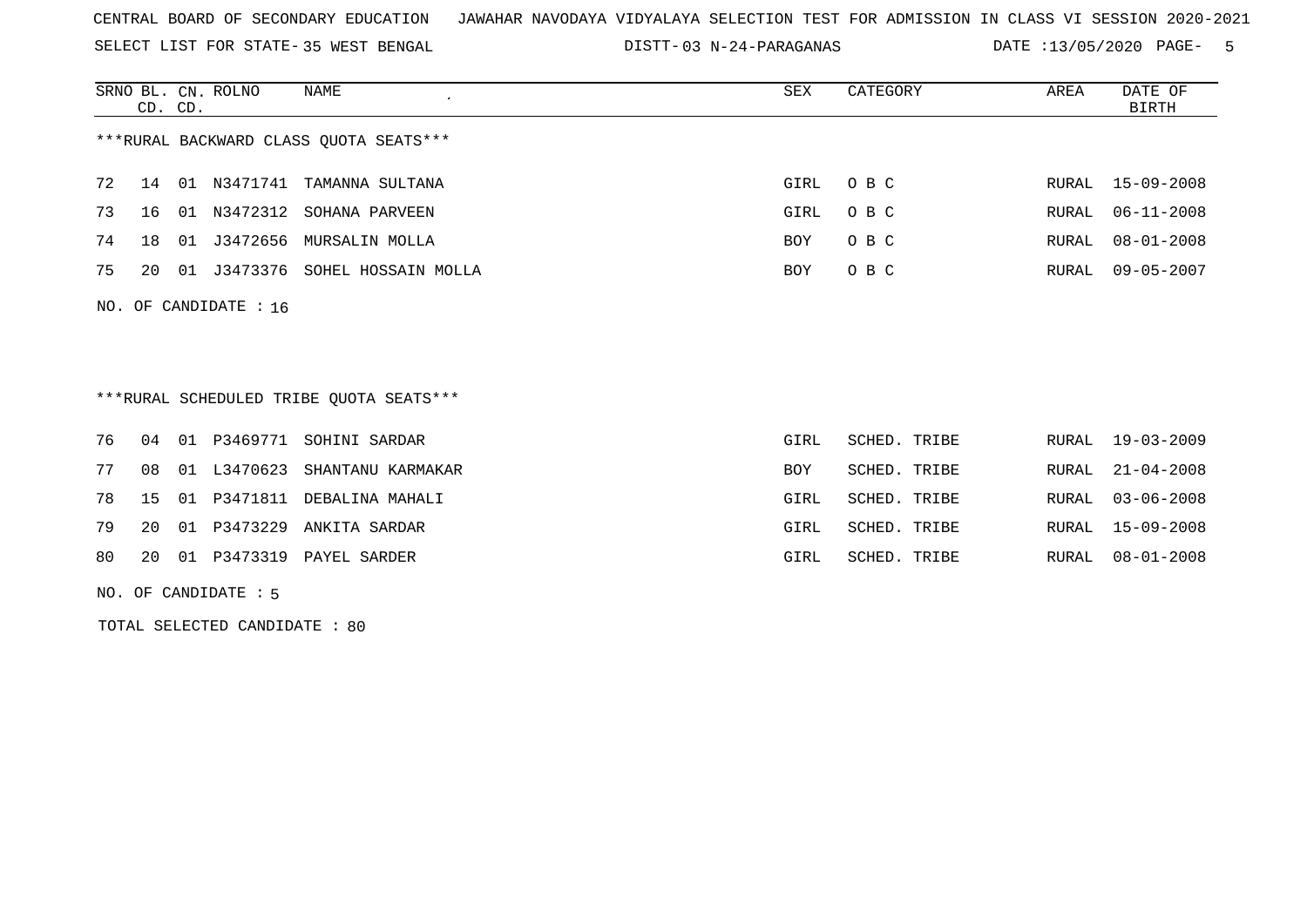SELECT LIST FOR STATE- DISTT- 35 WEST BENGAL

04 BURDWAN DATE :13/05/2020 PAGE- 1

|              |         | CD. CD. | SRNO BL. CN. ROLNO   | <b>NAME</b>                            | SEX        | CATEGORY       | AREA  | DATE OF<br><b>BIRTH</b> |
|--------------|---------|---------|----------------------|----------------------------------------|------------|----------------|-------|-------------------------|
|              |         |         | ***OPEN UR SEATS***  |                                        |            |                |       |                         |
| $\mathbf{1}$ | $12 \,$ | 01      |                      | 03474284 PAREENITA MONDAL              | GIRL       | SCHED. CASTE   | RURAL | $13 - 09 - 2008$        |
| 2            | 14      | 01      |                      | I3474347 ANKIT PAL                     | <b>BOY</b> | <b>GENERAL</b> | RURAL | $08 - 12 - 2008$        |
| 3            | 20      |         | 01 J3474500          | AHNAF ALVI                             | <b>BOY</b> | O B C          | RURAL | $15 - 12 - 2008$        |
| 4            | 34      |         |                      | 01 I3474784 SHAIKH NOUROZ ISLAM        | <b>BOY</b> | GENERAL        | RURAL | $18 - 09 - 2008$        |
| 5            | 38      |         |                      | 01 N3474837 PRITHA DAS                 | GIRL       | O B C          | RURAL | 12-10-2008              |
|              |         |         | NO. OF CANDIDATE : 5 |                                        |            |                |       |                         |
|              |         |         |                      |                                        |            |                |       |                         |
|              |         |         |                      | ***OPEN SCHEDULED CASTE QUOTA SEATS*** |            |                |       |                         |
| 6            | 02      |         |                      | 01 K3473950 SOURAV MONDAL              | <b>BOY</b> | SCHED. CASTE   | RURAL | $09 - 03 - 2009$        |
| 7            | 15      |         |                      | 01 K3474361 AVIJIT BISWAS              | <b>BOY</b> | SCHED. CASTE   | RURAL | $17 - 05 - 2008$        |
| 8            | 26      | 01      |                      | 03474586 ANSHIKA BISWAS                | GIRL       | SCHED. CASTE   | RURAL | $16 - 10 - 2008$        |
| 9            | 36      | 01      |                      | C3474797 HIMANSHU SAHA                 | <b>BOY</b> | SCHED. CASTE   | URBAN | $12 - 05 - 2008$        |
| 10           | 38      |         | 01 G3474853          | SNEHA MONDAL                           | GIRL       | SCHED. CASTE   | URBAN | $26 - 12 - 2008$        |
| 11           | 39      | 01      | 03474857             | ANKITA ROY                             | GIRL       | SCHED. CASTE   | RURAL | $23 - 11 - 2008$        |
| 12           | 42      |         |                      | 01 K3474910 RACKI DAS                  | <b>BOY</b> | SCHED. CASTE   | RURAL | $21 - 11 - 2008$        |
|              |         |         | NO. OF CANDIDATE : 7 |                                        |            |                |       |                         |

# \*\*\*OPEN BACKWARD CLASS QUOTA SEATS\*\*\*

|  |  | 16 20 01 J3474521 SAYAN PARAMANICK        | BOY OBC | RURAL 22-04-2008 |
|--|--|-------------------------------------------|---------|------------------|
|  |  | 15   15   01   J3474393   ZULKAR   NINE   | BOY OBC | RURAL 09-04-2008 |
|  |  | 14   15   01   J3474365   BISWADEEP   DAS | BOY OBC | RURAL 25-10-2008 |
|  |  | 13 09 01 J3474089 AMARNATH KUMBHAKAR      | BOY OBC | RURAL 08-01-2008 |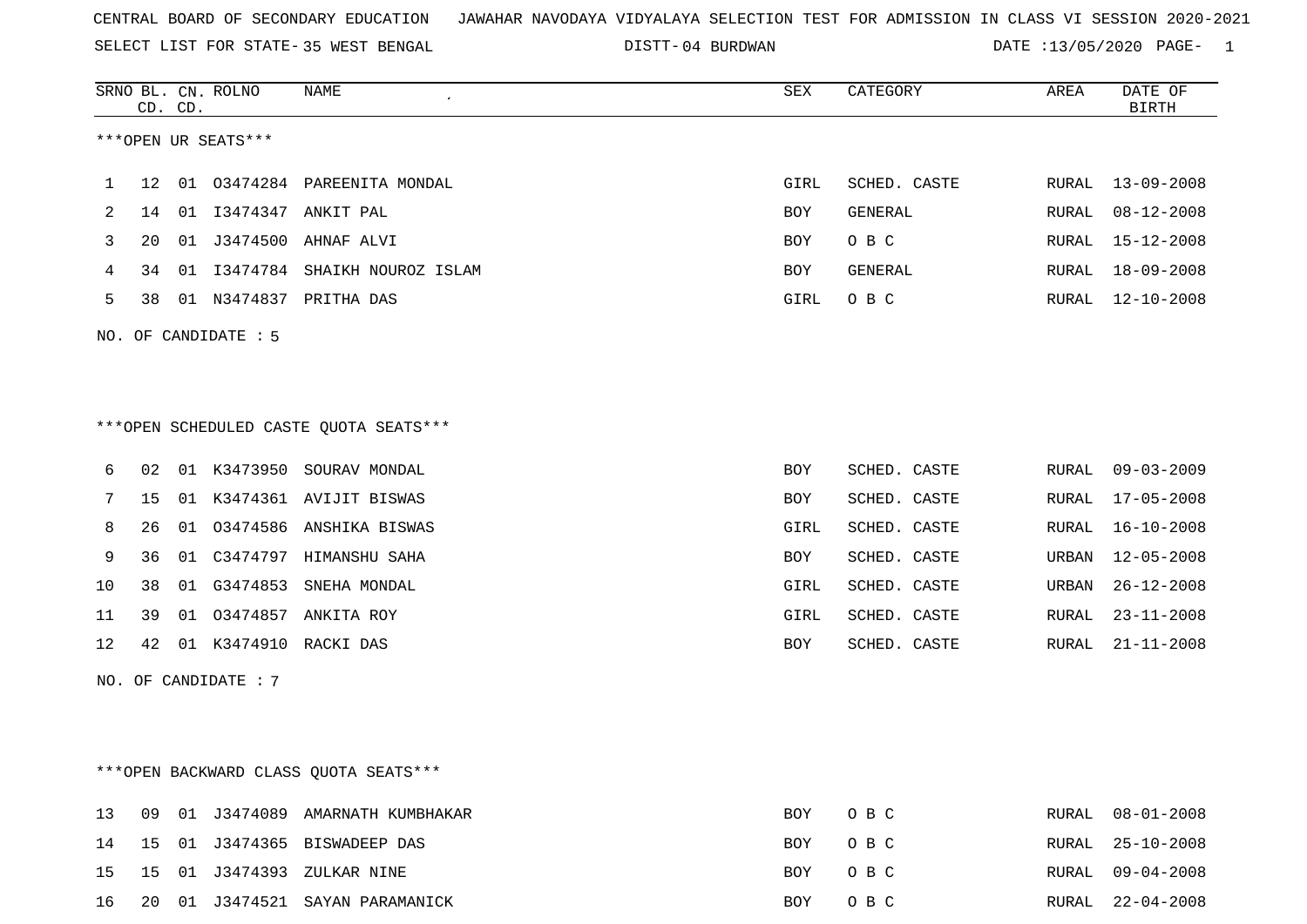SELECT LIST FOR STATE- DISTT- 35 WEST BENGAL

04 BURDWAN DATE :13/05/2020 PAGE- 2

|    |    | CD. CD. | SRNO BL. CN. ROLNO     | NAME                                   | SEX  | CATEGORY     | AREA         | DATE OF<br><b>BIRTH</b> |
|----|----|---------|------------------------|----------------------------------------|------|--------------|--------------|-------------------------|
|    |    |         |                        | *** OPEN BACKWARD CLASS QUOTA SEATS*** |      |              |              |                         |
| 17 | 39 |         |                        | 01 N3474866 KARIMUN SULTANA            | GIRL | O B C        |              | RURAL 30-03-2009        |
|    |    |         | NO. OF CANDIDATE : 5   |                                        |      |              |              |                         |
|    |    |         |                        | ***OPEN SCHEDULED TRIBE QUOTA SEATS*** |      |              |              |                         |
| 18 | 06 |         | 01 L3474042            | RAJ TUDU                               | BOY  | SCHED. TRIBE | RURAL        | 19-02-2008              |
| 19 | 23 |         |                        | 01 H3474564 JHAARNA TUDU               | GIRL | SCHED. TRIBE | URBAN        | $26 - 04 - 2008$        |
| 20 | 26 |         |                        | 01 L3474589 ARUP HEMBRAM               | BOY  | SCHED. TRIBE | RURAL        | $22 - 08 - 2008$        |
|    |    |         | NO. OF CANDIDATE : 3   |                                        |      |              |              |                         |
|    |    |         |                        |                                        |      |              |              |                         |
|    |    |         |                        |                                        |      |              |              |                         |
|    |    |         | ***RURAL OPEN SEATS*** |                                        |      |              |              |                         |
| 21 | 01 |         | 01 J3473899            | PREM KUMAR SHAW                        | BOY  | O B C        | RURAL        | $29 - 07 - 2009$        |
| 22 | 01 |         | 01 M3473927            | SUJATA KUMARI                          | GIRL | GENERAL      | RURAL        | $10 - 11 - 2010$        |
| 23 | 02 | 01      | J3473949               | SOURAV MAL                             | BOY  | O B C        | <b>RURAL</b> | $05 - 07 - 2008$        |
| 24 | 04 | 01      | I3473989               | URNAVA CHAKRABORTY                     | BOY  | GENERAL      | RURAL        | $04 - 11 - 2008$        |
| 25 | 09 | 01      | K3474087               | ADRISH BADYAKAR                        | BOY  | SCHED. CASTE | RURAL        | $17 - 10 - 2008$        |
| 26 | 10 | 01      | I3474159               | BIKKI KUMAR BURNWAL                    | BOY  | GENERAL      | RURAL        | $24 - 02 - 2009$        |
| 27 | 12 |         |                        | 01 M3474294 SHRABANI PAL               | GIRL | GENERAL      | RURAL        | 12-08-2007              |
| 28 | 15 |         |                        | 01 K3474389 TARUN BISWAS               | BOY  | SCHED. CASTE | <b>RURAL</b> | $29 - 04 - 2008$        |
| 29 | 18 |         |                        | 01 I3474463 ANIK GHOSH                 | BOY  | GENERAL      | RURAL        | $30 - 12 - 2008$        |
| 30 | 20 |         |                        | 01 M3474511 PRERANA GOSWAMI            | GIRL | GENERAL      | RURAL        | $30 - 08 - 2008$        |
| 31 | 21 | 01      | N3474550               | SANCHITA NANDI                         | GIRL | O B C        | <b>RURAL</b> | $05 - 12 - 2008$        |
| 32 | 27 |         | 01 M3474638            | SAYANTIKA SEN                          | GIRL | GENERAL      | RURAL        | $21 - 05 - 2008$        |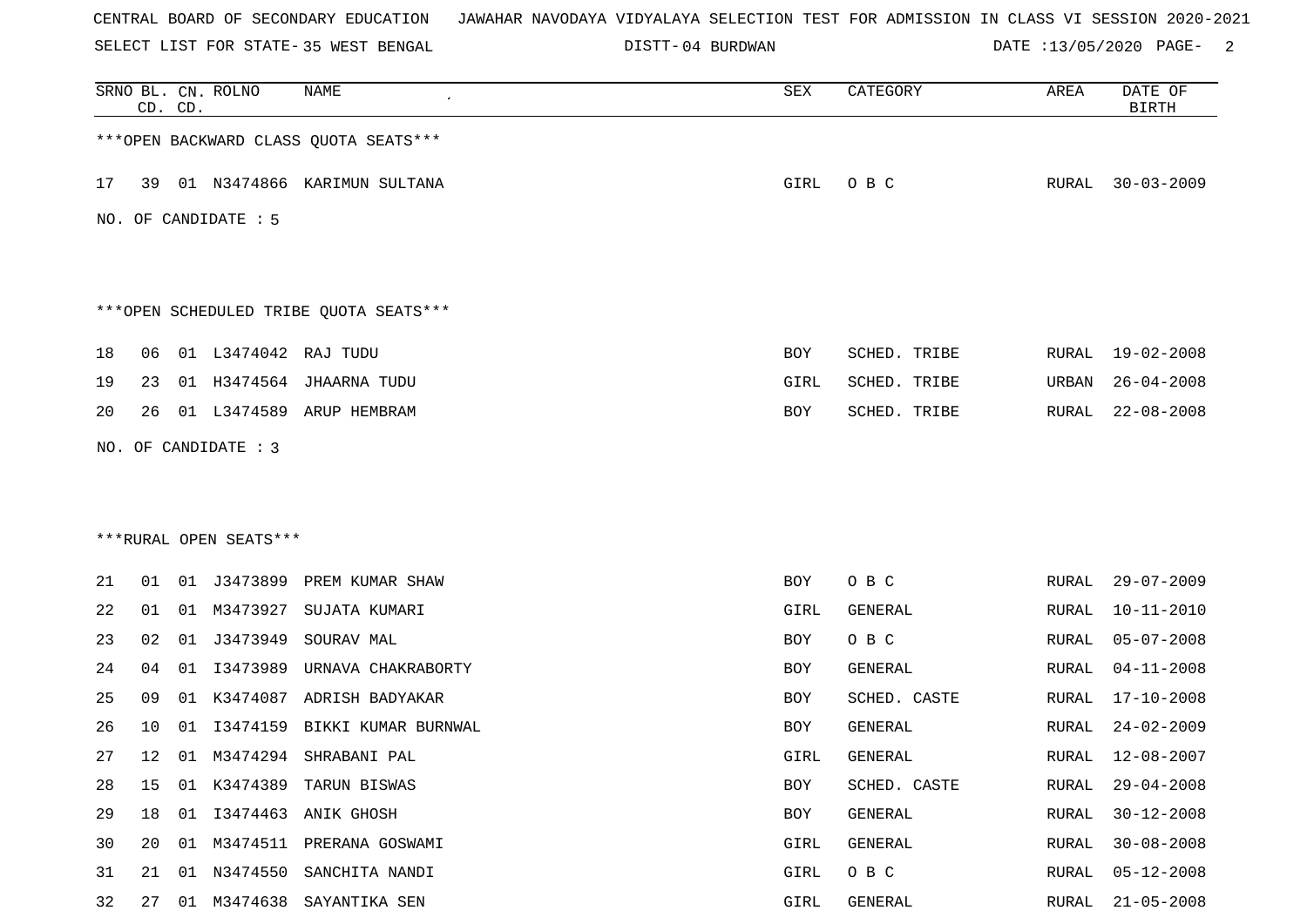SELECT LIST FOR STATE- DISTT- 35 WEST BENGAL

04 BURDWAN DATE :13/05/2020 PAGE- 3

|    | CD. CD. |    | SRNO BL. CN. ROLNO     | NAME<br>$\epsilon$                       | SEX  | CATEGORY       | AREA  | DATE OF<br><b>BIRTH</b> |
|----|---------|----|------------------------|------------------------------------------|------|----------------|-------|-------------------------|
|    |         |    | ***RURAL OPEN SEATS*** |                                          |      |                |       |                         |
| 33 | 31      | 01 |                        | I3474678 ARITRA GHOSH                    | BOY  | <b>GENERAL</b> | RURAL | $07 - 05 - 2008$        |
| 34 | 33      |    | 01 M3474729            | ANITA MOHANTA                            | GIRL | GENERAL        | RURAL | $22 - 04 - 2008$        |
| 35 | 40      |    | 01 I3474887 MD SELIM   |                                          | BOY  | GENERAL        | RURAL | $23 - 04 - 2008$        |
|    |         |    | NO. OF CANDIDATE : 15  |                                          |      |                |       |                         |
|    |         |    |                        |                                          |      |                |       |                         |
|    |         |    |                        |                                          |      |                |       |                         |
|    |         |    |                        | *** RURAL SCHEDULED CASTE QUOTA SEATS*** |      |                |       |                         |
| 36 | 02      |    |                        | 01 K3473952 SUBHAM MONDAL                | BOY  | SCHED. CASTE   | RURAL | $31 - 07 - 2008$        |
| 37 | 06      | 01 |                        | K3474030 DEEP MONDAL                     | BOY  | SCHED. CASTE   | RURAL | $28 - 07 - 2009$        |
| 38 | 07      |    |                        | 01 03474053 BHAKTI MAHATO                | GIRL | SCHED. CASTE   | RURAL | 19-08-2008              |
| 39 | 12      | 01 | 03474288               | RIYA SARKAR                              | GIRL | SCHED. CASTE   | RURAL | $03 - 08 - 2008$        |
| 40 | 13      | 01 | 03474342               | SUDESHNA RUIDAS                          | GIRL | SCHED. CASTE   | RURAL | $12 - 08 - 2008$        |
| 41 | 15      |    | 01 K3474368            | GOURAB ROY                               | BOY  | SCHED. CASTE   | RURAL | $17 - 06 - 2008$        |
| 42 | 15      | 01 | 03474380               | SANTOSHI BISWAS                          | GIRL | SCHED. CASTE   | RURAL | $28 - 01 - 2008$        |
| 43 | 15      |    | 01 K3474381            | SHAMBHU BISWAS                           | BOY  | SCHED. CASTE   | RURAL | $28 - 01 - 2008$        |
| 44 | 15      | 01 | 03474383               | SHRESTHA BISWAS                          | GIRL | SCHED. CASTE   | RURAL | $13 - 10 - 2008$        |
| 45 | 15      |    |                        | 01 K3474384 SHUVANKAR BISWAS             | BOY  | SCHED. CASTE   | RURAL | $26 - 03 - 2008$        |
| 46 | 19      | 01 | K3474496               | UPAYAN SAHA                              | BOY  | SCHED. CASTE   | RURAL | $02 - 11 - 2007$        |
| 47 | 26      | 01 | K3474600               | MOHIT SADHAK                             | BOY  | SCHED. CASTE   | RURAL | $29 - 02 - 2008$        |
| 48 | 26      |    |                        | 01 K3474614 SUBHAM ROY                   | BOY  | SCHED. CASTE   | RURAL | $19 - 02 - 2008$        |
| 49 | 29      |    |                        | 01 03474654 ABANTIKA KRITANIYA           | GIRL | SCHED. CASTE   | RURAL | $16 - 08 - 2008$        |
| 50 | 29      |    |                        | 01 K3474662 SATYABRATA ROY               | BOY  | SCHED. CASTE   | RURAL | $04 - 04 - 2008$        |
| 51 | 31      |    |                        | 01 K3474683 DEBANJAN PANDIT              | BOY  | SCHED. CASTE   | RURAL | $07 - 02 - 2008$        |
| 52 | 31      |    |                        | 01 03474700 SRIJITA SAHA                 | GIRL | SCHED. CASTE   | RURAL | $01 - 08 - 2008$        |
| 53 | 33      |    |                        | 01 K3474744 MOUSAM SANTRA                | BOY  | SCHED. CASTE   | RURAL | $20 - 12 - 2008$        |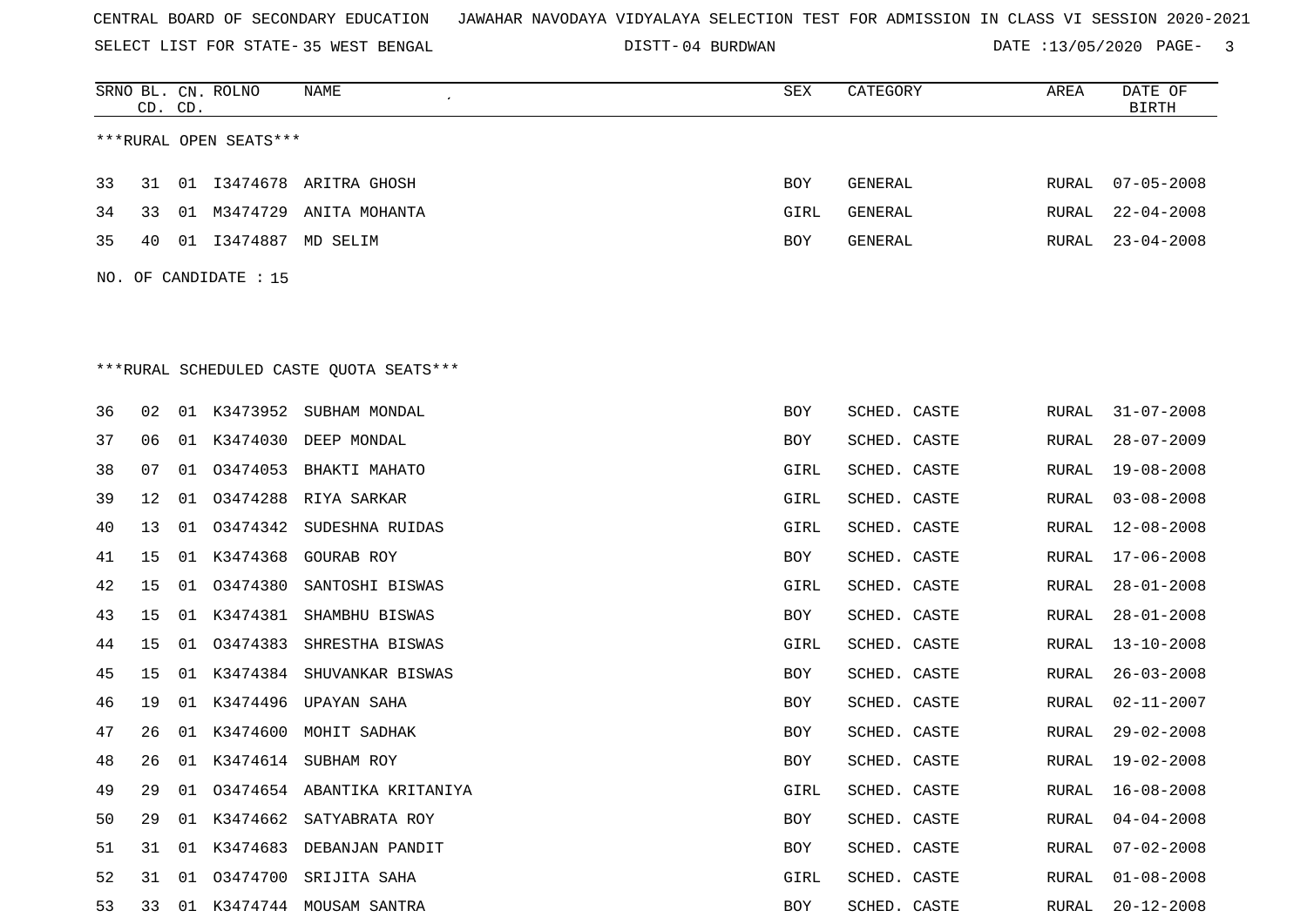SELECT LIST FOR STATE- DISTT- 35 WEST BENGAL

04 BURDWAN DATE :13/05/2020 PAGE- 4

|    |    | CD. CD. | SRNO BL. CN. ROLNO    | NAME                                    | ${\tt SEX}$ | CATEGORY     | AREA         | DATE OF<br><b>BIRTH</b> |
|----|----|---------|-----------------------|-----------------------------------------|-------------|--------------|--------------|-------------------------|
|    |    |         |                       | ***RURAL SCHEDULED CASTE OUOTA SEATS*** |             |              |              |                         |
| 54 | 37 |         |                       | 01 K3474810 ANIRBAN MONDAL              | <b>BOY</b>  | SCHED. CASTE | RURAL        | $01 - 06 - 2008$        |
| 55 | 37 |         |                       | 01 K3474813 DIBYENDU SARKAR             | BOY         | SCHED. CASTE | RURAL        | $29 - 09 - 2008$        |
| 56 | 37 |         |                       | 01 K3474822 SOUGAT SARKAR               | BOY         | SCHED. CASTE | RURAL        | $09 - 02 - 2008$        |
|    |    |         | NO. OF CANDIDATE : 21 |                                         |             |              |              |                         |
|    |    |         |                       |                                         |             |              |              |                         |
|    |    |         |                       |                                         |             |              |              |                         |
|    |    |         |                       | ***RURAL BACKWARD CLASS QUOTA SEATS***  |             |              |              |                         |
| 57 | 02 |         |                       | 01 J3473951 SOUVIK MAJI                 | BOY         | O B C        | RURAL        | $12 - 03 - 2008$        |
| 58 | 04 |         |                       | 01 N3473971 NAYANIKA MAJI               | GIRL        | O B C        | RURAL        | $20 - 02 - 2009$        |
| 59 | 04 | 01      | J3473983              | SUBHAM MONDAL                           | BOY         | O B C        | RURAL        | $04 - 04 - 2008$        |
| 60 | 07 |         |                       | 01 J3474075 VINAY KUMAR                 | <b>BOY</b>  | O B C        | RURAL        | $11 - 01 - 2009$        |
| 61 | 09 |         | 01 J3474120           | SUDIP CHOWDHURY                         | BOY         | O B C        | RURAL        | $18 - 11 - 2008$        |
| 62 | 16 | 01      | N3474420              | PURNA PRAMANIK                          | GIRL        | O B C        | <b>RURAL</b> | $05 - 02 - 2008$        |
| 63 | 16 | 01      | J3474426              | SHUBHRABRATA MODAK                      | BOY         | O B C        | RURAL        | $01 - 01 - 2009$        |
| 64 | 16 | 01      | J3474430              | SOHAM GHOSH                             | BOY         | O B C        | RURAL        | $16 - 04 - 2008$        |
| 65 | 21 | 01      |                       | J3474541 RATHIN ROY                     | BOY         | O B C        | RURAL        | $01 - 04 - 2009$        |
| 66 | 21 | 01      |                       | J3474555 SK RUHUL AMIN                  | BOY         | O B C        | RURAL        | $08 - 09 - 2008$        |
| 67 | 24 | 01      |                       | J3474567 ARPAN BISWAS                   | BOY         | O B C        | RURAL        | $30 - 07 - 2008$        |
| 68 | 25 |         |                       | 01 J3474575 AINUL HUDA MALLICK          | BOY         | O B C        | RURAL        | $25 - 08 - 2008$        |
| 69 | 31 |         |                       | 01 N3474674 ADITI GHOSH                 | GIRL        | O B C        | RURAL        | 18-09-2008              |
| 70 | 33 | 01      |                       | N3474738 ASMINA PARVIN                  | GIRL        | O B C        | RURAL        | $01 - 05 - 2008$        |
| 71 | 37 |         |                       | 01 N3474808 ANANYA DEBNATH              | GIRL        | O B C        | RURAL        | $22 - 06 - 2009$        |
| 72 | 42 |         |                       | 01 J3474904 ASHISH SARKAR               | <b>BOY</b>  | O B C        |              | RURAL 10-01-2008        |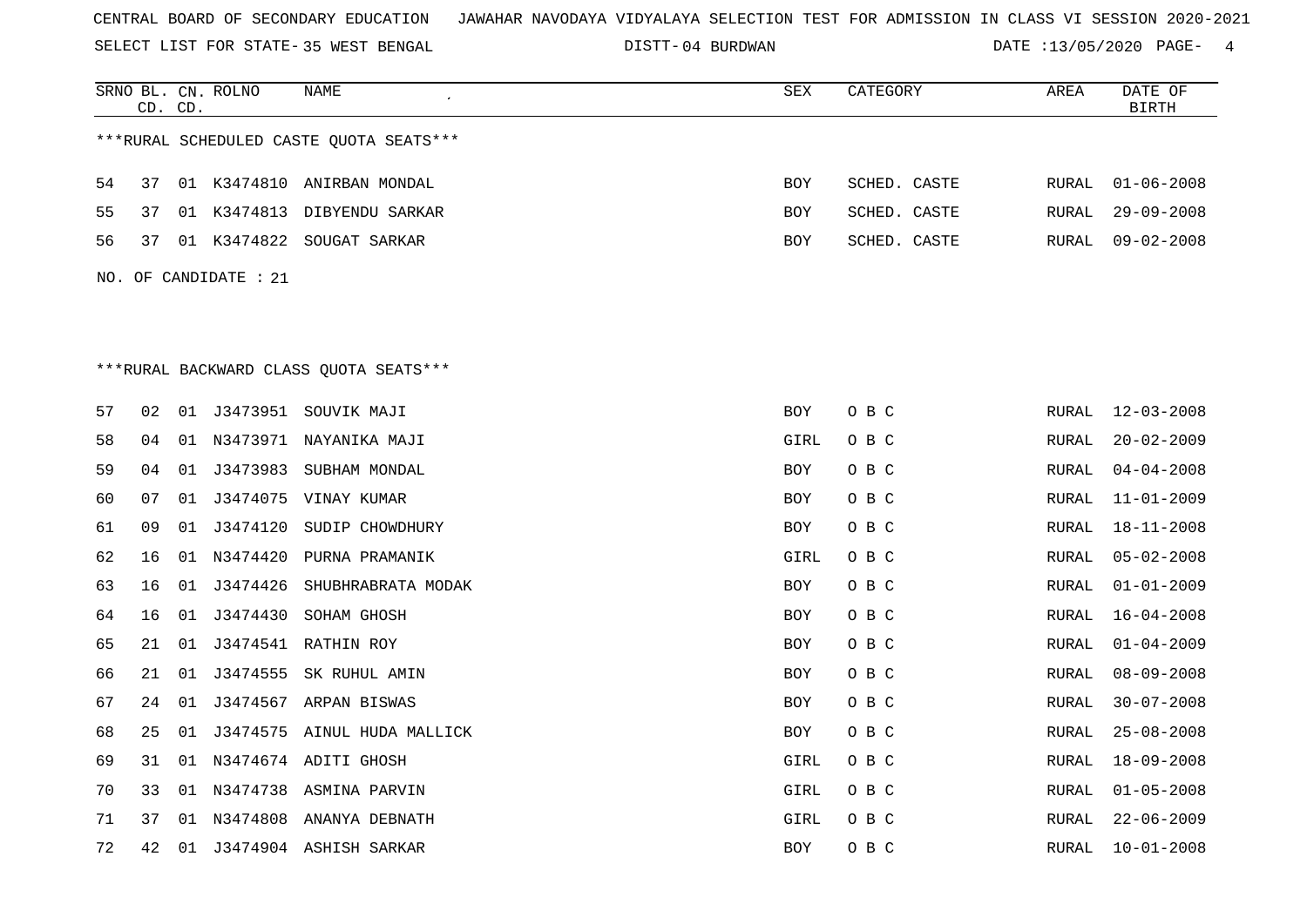| CENTRAL BOARD OF SECONDARY EDUCATION – JAWAHAR NAVODAYA VIDYALAYA SELECTION TEST FOR ADMISSION IN CLASS VI SESSION 2020-2021 |  |
|------------------------------------------------------------------------------------------------------------------------------|--|
|------------------------------------------------------------------------------------------------------------------------------|--|

SELECT LIST FOR STATE- DISTT- 35 WEST BENGAL

04 BURDWAN DATE :13/05/2020 PAGE- 5

| <b>ROLNO</b><br><b>SRNC</b><br>CN<br>⊐∟<br>$\sim$ | 57757<br>INAME | SEX | ᅐ뮤<br>ARLA | $\sim$<br>DATE<br>U™ |
|---------------------------------------------------|----------------|-----|------------|----------------------|
| $\cap$<br>$\cap$<br>$\sim$<br>س                   |                |     |            | FDML.                |

NO. OF CANDIDATE : 16

# \*\*\*RURAL SCHEDULED TRIBE QUOTA SEATS\*\*\*

| 73 | 02              | 01             | L3473937 | DIPAK MURMU    | <b>BOY</b> | SCHED. TRIBE | RURAL | 19-11-2009       |
|----|-----------------|----------------|----------|----------------|------------|--------------|-------|------------------|
| 74 | 09              | 01             | P3474095 | BHUMI KOLE     | GIRL       | SCHED. TRIBE | RURAL | 20-11-2008       |
| 75 | 12 <sub>1</sub> | O 1            | L3474278 | JEET HEMBRAM   | <b>BOY</b> | SCHED. TRIBE | RURAL | 25-08-2007       |
| 76 | 12 01           |                | L3474311 | TUHIN HANSDA   | <b>BOY</b> | SCHED, TRIBE |       | RURAL 15-06-2008 |
| 77 | 16              | 01             | L3474436 | SUKANTA MARDI  | <b>BOY</b> | SCHED. TRIBE | RURAL | $20 - 03 - 2009$ |
| 78 | 26              | $\bigcirc$ 0.1 | L3474607 | RAJESH KISKU   | <b>BOY</b> | SCHED. TRIBE | RURAL | $10 - 02 - 2008$ |
| 79 | 33              | O 1            | P3474740 | DIPANJANA MUDI | GIRL       | SCHED. TRIBE | RURAL | $22 - 04 - 2008$ |
| 80 | 41              | O 1            | L3474895 | ANUBHAB KISKU  | <b>BOY</b> | SCHED. TRIBE | RURAL | $24 - 09 - 2008$ |
|    |                 |                |          |                |            |              |       |                  |

NO. OF CANDIDATE : 8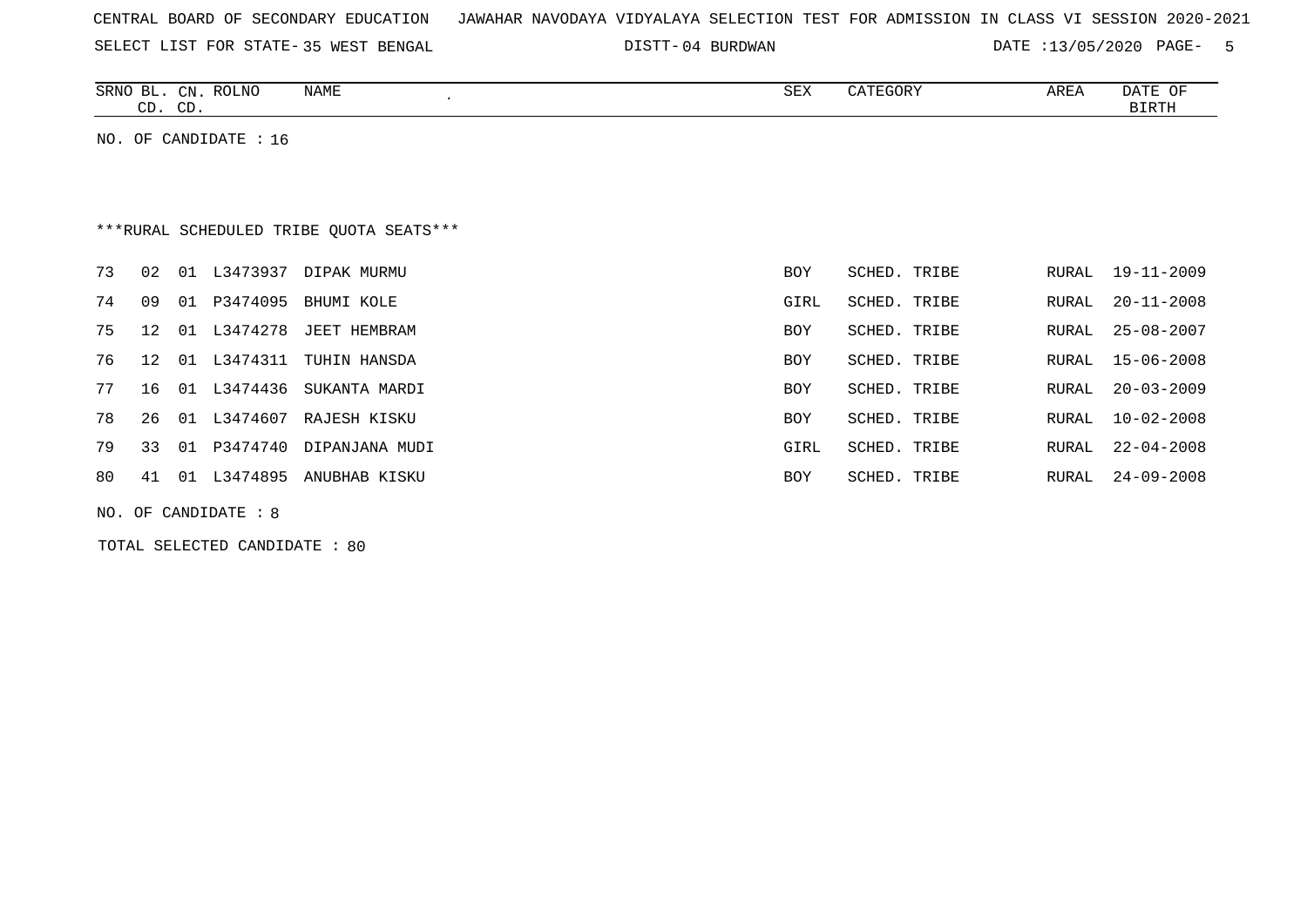SELECT LIST FOR STATE- DISTT- 35 WEST BENGAL

05 NADIA DATE :13/05/2020 PAGE- 1

|              |                 | CD. CD. | SRNO BL. CN. ROLNO               | NAME                                    | $\overline{\mathtt{SEX}}$ | CATEGORY     | AREA  | DATE OF<br><b>BIRTH</b> |
|--------------|-----------------|---------|----------------------------------|-----------------------------------------|---------------------------|--------------|-------|-------------------------|
|              |                 |         | ***OPEN UR SEATS***              |                                         |                           |              |       |                         |
| $\mathbf{1}$ |                 |         |                                  | 03 01 03475503 JOITA MAJUMDER           | GIRL                      | SCHED. CASTE |       | RURAL 29-10-2007        |
|              |                 |         | NO. OF CANDIDATE : $1$           |                                         |                           |              |       |                         |
|              |                 |         |                                  |                                         |                           |              |       |                         |
|              |                 |         |                                  | ***OPEN SCHEDULED CASTE QUOTA SEATS***  |                           |              |       |                         |
| 2            | 13 <sup>°</sup> |         | 01 G3475975 RUMI DAS             |                                         | <b>GIRL</b>               | SCHED. CASTE | URBAN | $02 - 11 - 2009$        |
| 3            | 15              |         |                                  | 01 K3476048 AMITABHA BARMAN             | BOY                       | SCHED. CASTE | RURAL | $09 - 11 - 2008$        |
| 4            | 17              |         |                                  | 01 K3476162 PREETAM MONDAL              | <b>BOY</b>                | SCHED. CASTE | RURAL | $31 - 01 - 2008$        |
|              |                 |         | NO. OF CANDIDATE : 3             |                                         |                           |              |       |                         |
|              |                 |         |                                  |                                         |                           |              |       |                         |
|              |                 |         | *** OPEN DISABLED QUOTA SEATS*** |                                         |                           |              |       |                         |
| 5            |                 |         |                                  | 01 01 I3474962 ANISH MONDAL             | BOY                       | GENERAL      |       | RURAL 17-11-2007        |
| 6            |                 |         |                                  | 12 01 N3475931 SMRITI MONDAL            | GIRL                      | O B C        |       | RURAL 23-04-2008        |
|              |                 |         | NO. OF CANDIDATE : 2             |                                         |                           |              |       |                         |
|              |                 |         |                                  |                                         |                           |              |       |                         |
|              |                 |         |                                  | *** OPEN BACKWARD CLASS QUOTA SEATS *** |                           |              |       |                         |
| 7            | 02              |         |                                  | 01 N3475450 RIJUYANA MONDAL             | GIRL                      | O B C        |       | RURAL 11-03-2008        |
| 8            | 07              |         |                                  | 01 N3475760 BINATA SHARMA               | GIRL                      | O B C        | RURAL | 14-05-2008              |
| 9            | 17              |         |                                  | 01 J3476183 SUBHANKAR PAUL              | BOY                       | O B C        |       | RURAL 04-01-2008        |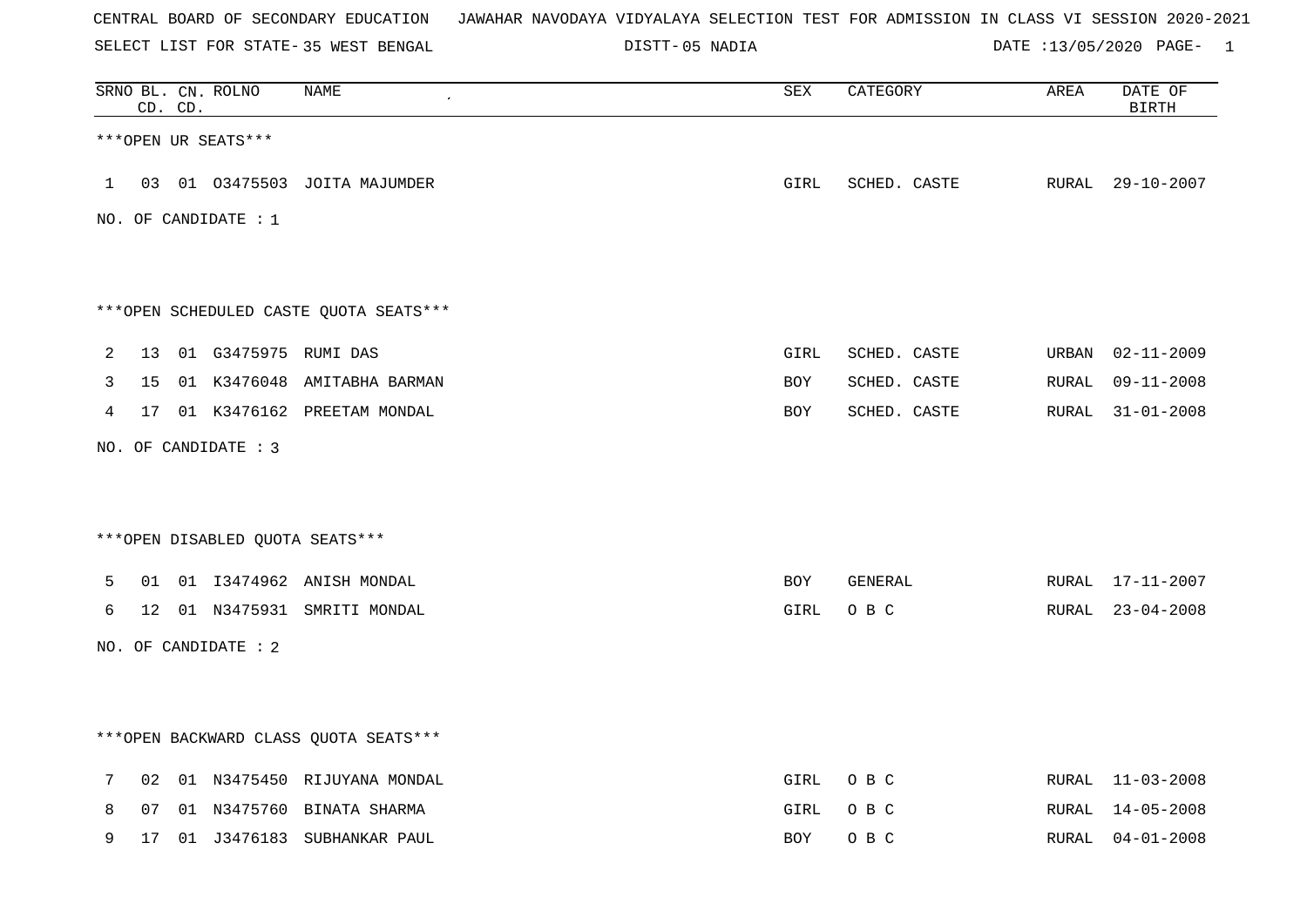|  |  |  |  | CENTRAL BOARD OF SECONDARY EDUCATION – JAWAHAR NAVODAYA VIDYALAYA SELECTION TEST FOR ADMISSION IN CLASS VI SESSION 2020-2021 |  |  |  |  |  |  |  |  |  |  |  |  |  |  |
|--|--|--|--|------------------------------------------------------------------------------------------------------------------------------|--|--|--|--|--|--|--|--|--|--|--|--|--|--|
|--|--|--|--|------------------------------------------------------------------------------------------------------------------------------|--|--|--|--|--|--|--|--|--|--|--|--|--|--|

SELECT LIST FOR STATE- DISTT- 35 WEST BENGAL

05 NADIA DATE :13/05/2020 PAGE- 2

|    | CD. CD. |    | SRNO BL. CN. ROLNO     | NAME                                   | SEX        | CATEGORY       | AREA          | DATE OF<br><b>BIRTH</b> |
|----|---------|----|------------------------|----------------------------------------|------------|----------------|---------------|-------------------------|
|    |         |    | NO. OF CANDIDATE : 3   |                                        |            |                |               |                         |
|    |         |    |                        |                                        |            |                |               |                         |
|    |         |    |                        | ***OPEN SCHEDULED TRIBE QUOTA SEATS*** |            |                |               |                         |
|    |         |    |                        |                                        |            |                |               |                         |
| 10 |         |    |                        | 04 01 L3475609 SNEHASHISH SINGHA       | <b>BOY</b> | SCHED. TRIBE   |               | RURAL 17-11-2008        |
|    |         |    | NO. OF CANDIDATE : 1   |                                        |            |                |               |                         |
|    |         |    |                        |                                        |            |                |               |                         |
|    |         |    |                        |                                        |            |                |               |                         |
|    |         |    | ***RURAL OPEN SEATS*** |                                        |            |                |               |                         |
| 11 | 01      |    |                        | 01 K3474958 ANIRBAN BISWAS             | BOY        | SCHED. CASTE   | RURAL         | $12 - 08 - 2008$        |
| 12 | 01      |    |                        | 01 K3474989 ANURAG SARKAR              | <b>BOY</b> | SCHED. CASTE   | RURAL         | $11 - 04 - 2008$        |
| 13 | 02      | 01 | J3475448               | PABITRA GHOSH                          | <b>BOY</b> | O B C          | RURAL         | $27 - 09 - 2008$        |
| 14 | 03      | 01 |                        | I3475491 DEBJIT BISWAS                 | <b>BOY</b> | GENERAL        | <b>RURAL</b>  | $28 - 02 - 2009$        |
| 15 | 04      | 01 |                        | I3475597 PRITAM DEY                    | BOY        | GENERAL        | <b>RURAL</b>  | $01 - 07 - 2008$        |
| 16 | 05      | 01 | M3475675               | NURANI YEASMIN                         | GIRL       | GENERAL        | RURAL         | $28 - 11 - 2007$        |
| 17 | 07      | 01 | I3475775               | SWAPNADEEP MONDAL                      | <b>BOY</b> | GENERAL        | <b>RURAL</b>  | $05 - 02 - 2008$        |
| 18 | 12      |    | 01 03475897            | JAYETA SARKAR                          | GIRL       | SCHED. CASTE   | ${\tt RURAL}$ | $22 - 03 - 2008$        |
| 19 | 13      | 01 | I3475953               | BIBARTAN SAHA                          | BOY        | <b>GENERAL</b> | RURAL         | $13 - 07 - 2007$        |
| 20 | 14      | 01 | K3475990               | ABHIJIT ROY                            | BOY        | SCHED. CASTE   | RURAL         | $23 - 05 - 2009$        |
| 21 | 16      |    |                        | 01 I3476126 SOUVIK SARKAR              | BOY        | GENERAL        | RURAL         | $01 - 10 - 2008$        |
|    |         |    |                        |                                        |            |                |               |                         |

NO. OF CANDIDATE : 11

\*\*\*RURAL SCHEDULED CASTE QUOTA SEATS\*\*\*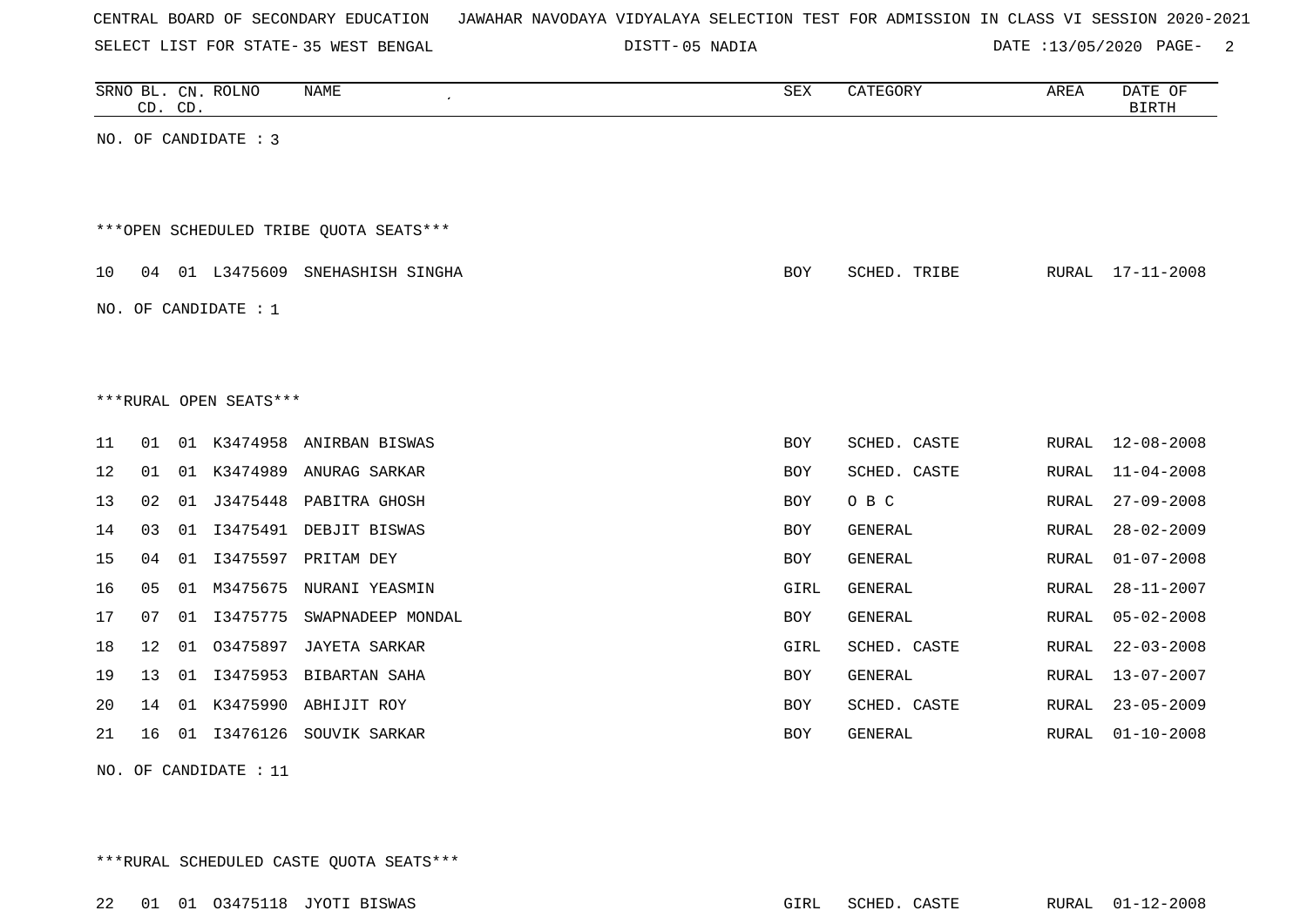SELECT LIST FOR STATE- DISTT- 35 WEST BENGAL

05 NADIA DATE :13/05/2020 PAGE- 3

|     | CD. CD. |    | SRNO BL. CN. ROLNO | <b>NAME</b>                             | <b>SEX</b> | CATEGORY     | AREA         | DATE OF<br><b>BIRTH</b> |
|-----|---------|----|--------------------|-----------------------------------------|------------|--------------|--------------|-------------------------|
|     |         |    |                    | ***RURAL SCHEDULED CASTE QUOTA SEATS*** |            |              |              |                         |
| 23  | 01      | 01 |                    | 03475151 MANISHA ROY                    | GIRL       | SCHED. CASTE | RURAL        | $15 - 07 - 2009$        |
| 24  | 03      |    |                    | 01 K3475466 AKASH DUTTA                 | BOY        | SCHED. CASTE | RURAL        | $12 - 01 - 2008$        |
| 25  | 03      |    |                    | 01 K3475528 PRITAM SARKAR               | BOY        | SCHED. CASTE | RURAL        | $12 - 05 - 2008$        |
| 26  | 09      |    | 01 K3475830        | SRISHANT MONDAL                         | <b>BOY</b> | SCHED. CASTE | RURAL        | $17 - 01 - 2008$        |
| 27  | 12      | 01 |                    | 03475911 PRITI BISWAS                   | GIRL       | SCHED. CASTE | RURAL        | $24 - 01 - 2008$        |
| 28  | 13      | 01 | K3475982           | SOUVIK BISWAS                           | BOY        | SCHED. CASTE | <b>RURAL</b> | $13 - 09 - 2007$        |
| 29  | 16      |    |                    | 01 K3476100 MONOTOSH BISWAS             | <b>BOY</b> | SCHED. CASTE | RURAL        | $30 - 08 - 2008$        |
| 30  | 16      |    |                    | 01 K3476105 PRABHAKAR SARKAR            | <b>BOY</b> | SCHED. CASTE | RURAL        | $18 - 12 - 2008$        |
| NO. |         |    | OF CANDIDATE : 9   |                                         |            |              |              |                         |
|     |         |    |                    |                                         |            |              |              |                         |
|     |         |    |                    |                                         |            |              |              |                         |
|     |         |    |                    | *** RURAL BACKWARD CLASS QUOTA SEATS*** |            |              |              |                         |
| 31  | 01      |    |                    | 01 N3475085 DISHA MONDAL                | GIRL       | O B C        | RURAL        | $22 - 11 - 2008$        |
| 32  | 01      | 02 |                    | N3475238 RINKI BHOWMICK                 | GIRL       | O B C        | RURAL        | $02 - 02 - 2008$        |
| 33  | 02      | 01 |                    | J3475435 ANIRBAN GHOSH                  | BOY        | O B C        | RURAL        | $13 - 06 - 2008$        |
| 34  | 05      | 01 |                    | J3475688 RUDRA MODAK                    | BOY        | O B C        | RURAL        | $10 - 01 - 2009$        |
| 35  | 06      |    |                    | 01 N3475724 ANNANYA GHOSH               | GIRL       | O B C        | RURAL        | $17 - 10 - 2007$        |
| 36  | 09      |    |                    | 01 N3475816 RINITA PANDIT               | GIRL       | O B C        | RURAL        | $16 - 05 - 2008$        |
| 37  | 12      |    |                    | 01 N3475935 SOHINI MODAK                | GIRL       | O B C        | RURAL        | $22 - 01 - 2008$        |
| 38  | 13      |    |                    | 01 J3475977 SAGAR GHOSH                 | BOY        | O B C        | <b>RURAL</b> | $05 - 05 - 2009$        |
|     |         |    |                    |                                         |            |              |              |                         |

NO. OF CANDIDATE : 8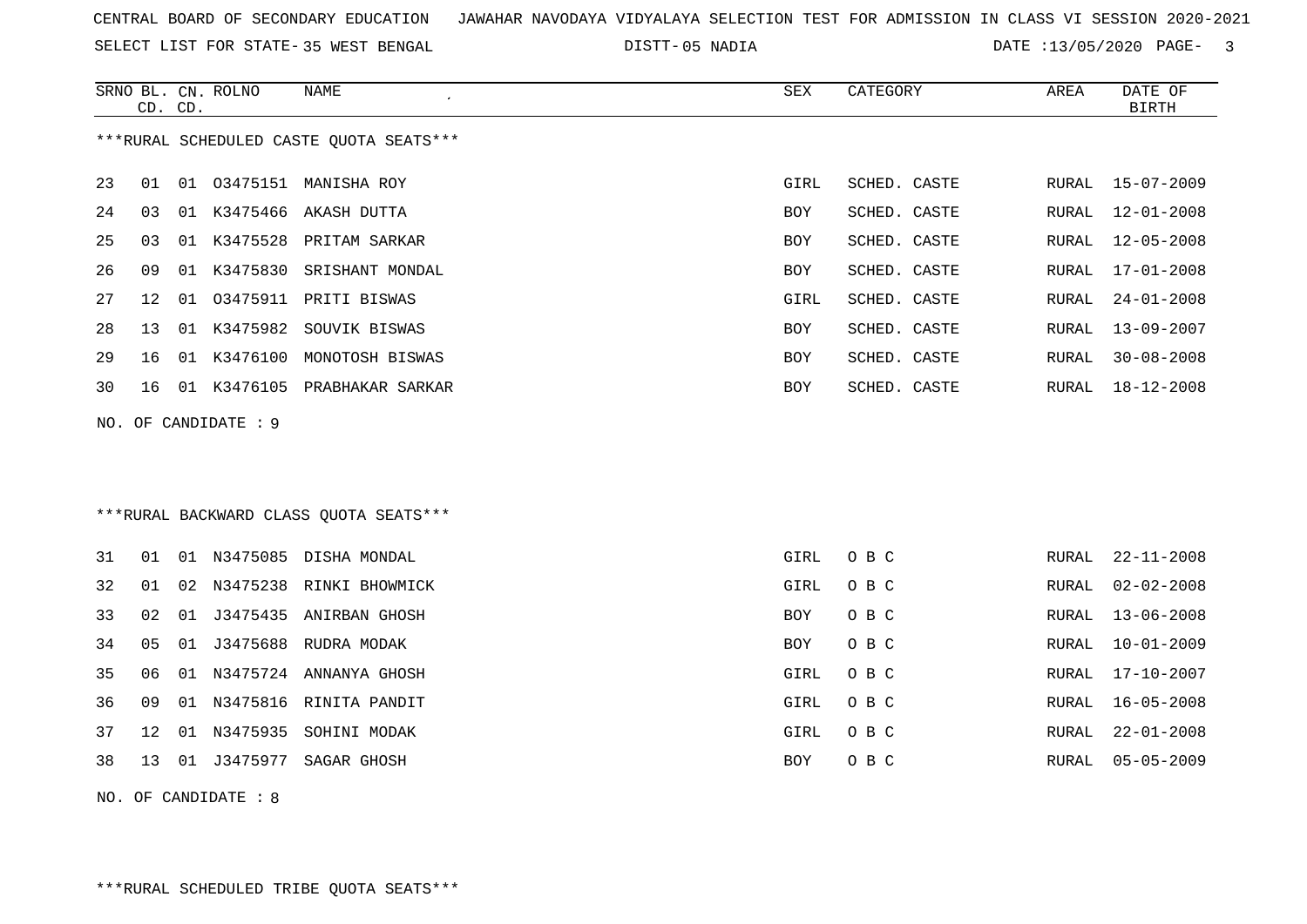SELECT LIST FOR STATE- DISTT- 35 WEST BENGAL

05 NADIA DATE :13/05/2020 PAGE- 4

| SRNO BL. CN. ROLNO<br>NAME<br>CD. CD.        | SEX        | CATEGORY     | AREA  | DATE OF<br>BIRTH |
|----------------------------------------------|------------|--------------|-------|------------------|
| ***RURAL SCHEDULED TRIBE OUOTA SEATS***      |            |              |       |                  |
| 39<br>01 L3475015 ARPAN MUNDARI<br>01        | <b>BOY</b> | SCHED. TRIBE |       | RURAL 15-04-2008 |
| 40<br>05 01 L3475714<br>SOUMAYAJIT CHOWDHURY | <b>BOY</b> | SCHED. TRIBE | RURAL | $01 - 04 - 2008$ |
| NO. OF CANDIDATE : $2$                       |            |              |       |                  |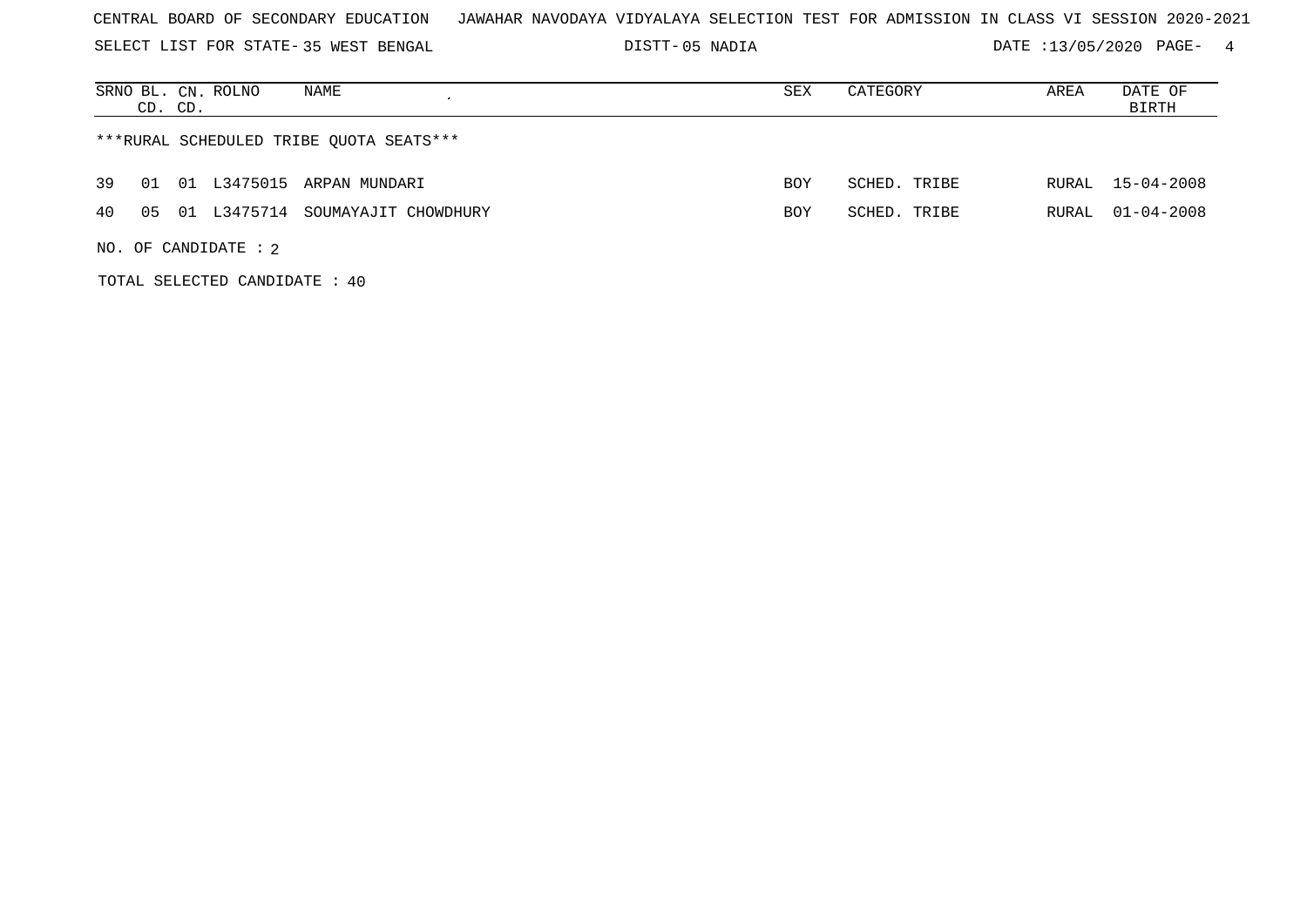SELECT LIST FOR STATE- DISTT- 35 WEST BENGAL

DISTT-06 EAST MEDINIPUR **DATE** :13/05/2020 PAGE- 1

|   |                 | CD. CD. | SRNO BL. CN. ROLNO   | <b>NAME</b>                            | SEX        | CATEGORY     | AREA  | DATE OF<br><b>BIRTH</b> |
|---|-----------------|---------|----------------------|----------------------------------------|------------|--------------|-------|-------------------------|
|   |                 |         | ***OPEN UR SEATS***  |                                        |            |              |       |                         |
| 1 |                 |         |                      | 01 01 I3476234 PALASH MAITY            | <b>BOY</b> | GENERAL      | RURAL | $29 - 09 - 2008$        |
| 2 | 09              |         |                      | 01 F3476786 SATHI MANNA                | GIRL       | O B C        | URBAN | $22 - 04 - 2008$        |
| 3 | 12 <sup>°</sup> |         |                      | 01 I3476884 SRIJAN MAL                 | <b>BOY</b> | GENERAL      | RURAL | $16 - 10 - 2008$        |
| 4 |                 |         |                      | 21 01 I3477031 SURYENDU PANDA          | <b>BOY</b> | GENERAL      | RURAL | $25 - 10 - 2008$        |
|   |                 |         | NO. OF CANDIDATE : 4 |                                        |            |              |       |                         |
|   |                 |         |                      |                                        |            |              |       |                         |
|   |                 |         |                      | ***OPEN SCHEDULED CASTE QUOTA SEATS*** |            |              |       |                         |
| 5 |                 |         |                      | 01 01 03476223 KOYEL KARAN             | GIRL       | SCHED. CASTE | RURAL | $30 - 04 - 2008$        |
| 6 |                 |         |                      | 05 01 03476546 ARUNTIKA MANI           | GIRL       | SCHED. CASTE | RURAL | $09 - 07 - 2008$        |
|   |                 |         | NO. OF CANDIDATE : 2 |                                        |            |              |       |                         |
|   |                 |         |                      |                                        |            |              |       |                         |
|   |                 |         |                      | *** OPEN BACKWARD CLASS QUOTA SEATS*** |            |              |       |                         |
| 7 |                 |         |                      | 04 01 N3476480 POULAMI MALAKAR         | GIRL       | O B C        | RURAL | $01 - 06 - 2008$        |
| 8 | 07              |         |                      | 01 J3476644 ANSHUMAN SAHOO             | <b>BOY</b> | O B C        | RURAL | $01 - 01 - 2009$        |
| 9 |                 |         |                      | 24 01 J3477104 SK ROHIT ALI            | <b>BOY</b> | O B C        |       | RURAL 15-08-2008        |
|   |                 |         | NO. OF CANDIDATE : 3 |                                        |            |              |       |                         |

\*\*\*OPEN SCHEDULED TRIBE QUOTA SEATS\*\*\*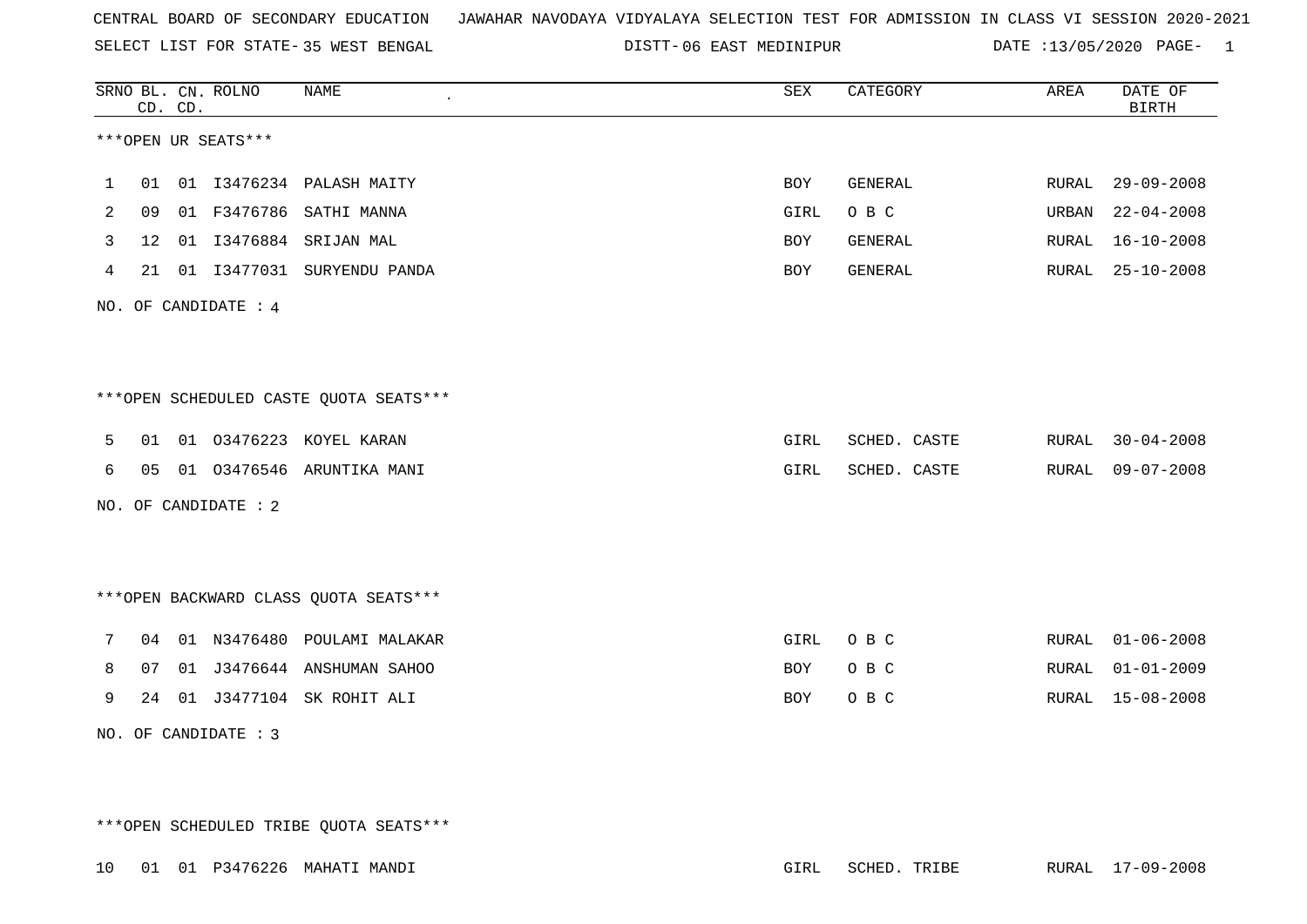| CENTRAL BOARD OF SECONDARY EDUCATION – JAWAHAR NAVODAYA VIDYALAYA SELECTION TEST FOR ADMISSION IN CLASS VI SESSION 2020-2021 |
|------------------------------------------------------------------------------------------------------------------------------|
|------------------------------------------------------------------------------------------------------------------------------|

SELECT LIST FOR STATE- DISTT- 35 WEST BENGAL 06 EAST MEDINIPUR DATE :13/05/2020 PAGE- 2

|    |                | CD. CD. | SRNO BL. CN. ROLNO     | <b>NAME</b><br>$\epsilon$ | ${\tt SEX}$ | CATEGORY       | AREA         | DATE OF<br><b>BIRTH</b> |
|----|----------------|---------|------------------------|---------------------------|-------------|----------------|--------------|-------------------------|
|    |                |         | NO. OF CANDIDATE : 1   |                           |             |                |              |                         |
|    |                |         |                        |                           |             |                |              |                         |
|    |                |         | ***RURAL OPEN SEATS*** |                           |             |                |              |                         |
|    |                |         |                        |                           |             |                |              |                         |
| 11 | 01             | 01      | I3476187               | ABHINABA SAMANTA          | <b>BOY</b>  | GENERAL        | RURAL        | $21 - 04 - 2008$        |
| 12 | 02             | 01      | I3476330               | <b>GOURISH BERA</b>       | <b>BOY</b>  | <b>GENERAL</b> | <b>RURAL</b> | $06 - 05 - 2008$        |
| 13 | 03             | 01      | I3476439               | SURYAKANTA SAMANTA        | <b>BOY</b>  | <b>GENERAL</b> | <b>RURAL</b> | $18 - 04 - 2009$        |
| 14 | 04             | 01      | M3476475               | MANIRIMA CHOWDHURY        | <b>GIRL</b> | <b>GENERAL</b> | <b>RURAL</b> | $09 - 07 - 2008$        |
| 15 | 0 <sub>5</sub> | 01      | K3476558               | SAIKAT BAG                | <b>BOY</b>  | SCHED. CASTE   | <b>RURAL</b> | $16 - 07 - 2007$        |
| 16 | 07             | 01      | I3476704               | TANBIR ALI KHAN           | <b>BOY</b>  | <b>GENERAL</b> | <b>RURAL</b> | $04 - 09 - 2009$        |
| 17 | 09             | 01      | I3476812               | UTSAB PAIK                | <b>BOY</b>  | <b>GENERAL</b> | <b>RURAL</b> | $06 - 11 - 2007$        |
| 18 | 10             | 01      | I3476827               | SK JAHIR HOSSAIN          | <b>BOY</b>  | <b>GENERAL</b> | <b>RURAL</b> | $24 - 08 - 2008$        |
| 19 | 14             | 01      | M3476921               | SAMANWITA SAHOO           | GIRL        | GENERAL        | <b>RURAL</b> | $26 - 01 - 2009$        |
| 20 | 15             | 01      | I3476957               | RITESH JANA               | <b>BOY</b>  | <b>GENERAL</b> | <b>RURAL</b> | $14 - 12 - 2008$        |
| 21 | 16             | 01      | 03476972               | SANGHITA PATRA            | GIRL        | SCHED. CASTE   | <b>RURAL</b> | $29 - 09 - 2008$        |
| 22 | 21             | 01      | I3477025               | SHANTANU PATRA            | BOY         | <b>GENERAL</b> | <b>RURAL</b> | $09 - 02 - 2008$        |
| 23 | 23             | 01      | I3477066               | APURBA MANNA              | <b>BOY</b>  | <b>GENERAL</b> | <b>RURAL</b> | $13 - 07 - 2008$        |
| 24 | 24             | 01      | M3477109               | SUCHANDRA BERA            | GIRL        | <b>GENERAL</b> | <b>RURAL</b> | $01 - 03 - 2008$        |
| 25 | 25             | 01      | I3477197               | SUDIPTA MAITY             | <b>BOY</b>  | <b>GENERAL</b> | <b>RURAL</b> | $01 - 05 - 2008$        |

NO. OF CANDIDATE : 15

\*\*\*RURAL SCHEDULED CASTE QUOTA SEATS\*\*\*

|  |  |                                | GIRL | SCHED. CASTE |  | RURAL 20-03-2009 |
|--|--|--------------------------------|------|--------------|--|------------------|
|  |  | 27 05 01 K3476545 ARNAB BARMAN | BOY  | SCHED. CASTE |  | RURAL 29-12-2008 |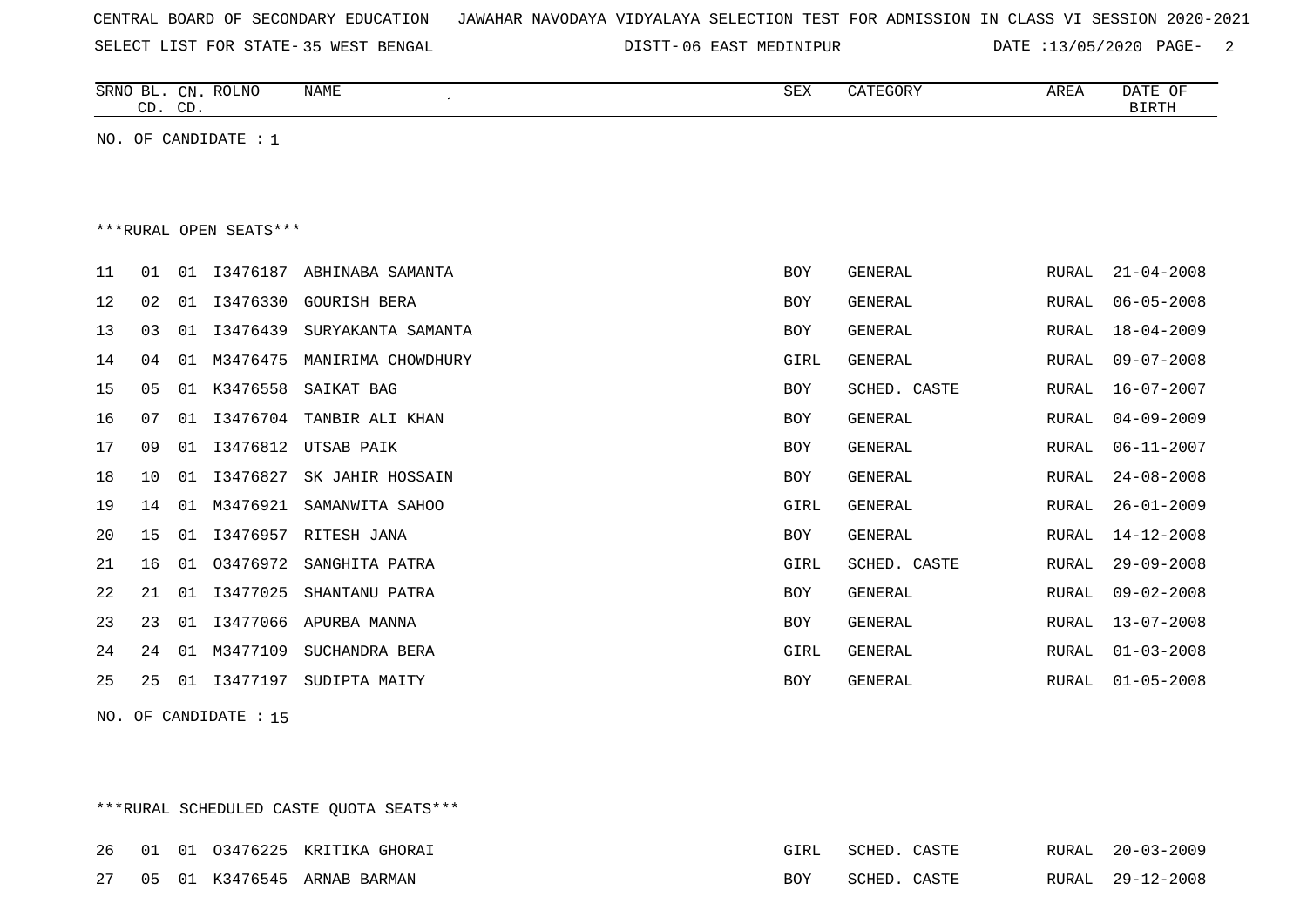SELECT LIST FOR STATE- DISTT- 35 WEST BENGAL

06 EAST MEDINIPUR DATE :13/05/2020 PAGE- 3

|    |    | CD. CD. | SRNO BL. CN. ROLNO      | NAME                                    | SEX  | CATEGORY     | AREA  | DATE OF<br><b>BIRTH</b> |
|----|----|---------|-------------------------|-----------------------------------------|------|--------------|-------|-------------------------|
|    |    |         |                         | ***RURAL SCHEDULED CASTE QUOTA SEATS*** |      |              |       |                         |
| 28 |    |         |                         | 08 01 K3476719 DEBANJAN MONDAL          | BOY  | SCHED. CASTE | RURAL | $26 - 08 - 2008$        |
| 29 |    |         |                         | 11 01 K3476838 SUBHRADIP GAYEN          | BOY  | SCHED. CASTE | RURAL | 12-07-2008              |
| 30 |    |         |                         | 25 01 03477182 SHIRSHA MANDAL           | GIRL | SCHED. CASTE | RURAL | $01 - 03 - 2008$        |
|    |    |         | NO. OF CANDIDATE : 5    |                                         |      |              |       |                         |
|    |    |         |                         |                                         |      |              |       |                         |
|    |    |         |                         |                                         |      |              |       |                         |
|    |    |         |                         | ***RURAL BACKWARD CLASS OUOTA SEATS***  |      |              |       |                         |
| 31 | 02 |         |                         | 01 N3476351 RENUKA KHATUN               | GIRL | O B C        |       | RURAL 28-11-2008        |
| 32 | 04 |         |                         | 01 N3476488 RIDDHI RAUT                 | GIRL | O B C        | RURAL | $17 - 03 - 2008$        |
| 33 | 08 |         |                         | 01 J3476738 SUBHADIP PAL                | BOY  | O B C        | RURAL | $20 - 06 - 2008$        |
| 34 | 09 |         | 01 J3476791 SK MIRAJ    |                                         | BOY  | O B C        | RURAL | $26 - 09 - 2008$        |
| 35 | 10 |         |                         | 01 J3476813 ABHIJIT RANA                | BOY  | O B C        | RURAL | $09 - 12 - 2008$        |
| 36 | 15 |         |                         | 01 N3476963 SONAM PANDIT                | GIRL | O B C        | RURAL | $04 - 12 - 2008$        |
| 37 |    |         | 24 01 J3477080 AYAN PAL |                                         | BOY  | O B C        | RURAL | $06 - 12 - 2008$        |
| 38 |    |         |                         | 25 01 J3477164 PRINCE MANDAL            | BOY  | O B C        | RURAL | $05 - 02 - 2009$        |
|    |    |         | NO. OF CANDIDATE : 8    |                                         |      |              |       |                         |
|    |    |         |                         |                                         |      |              |       |                         |
|    |    |         |                         |                                         |      |              |       |                         |
|    |    |         |                         | ***RURAL SCHEDULED TRIBE QUOTA SEATS*** |      |              |       |                         |
| 39 |    |         |                         | 07 01 P3476708 URBASHI HEMBRAM          | GIRL | SCHED. TRIBE | RURAL | $13 - 04 - 2008$        |
| 40 |    |         |                         | 22 01 L3477041 BAPAN BIJULI             | BOY  | SCHED. TRIBE | RURAL | 22-07-2008              |
|    |    |         | NO. OF CANDIDATE : 2    |                                         |      |              |       |                         |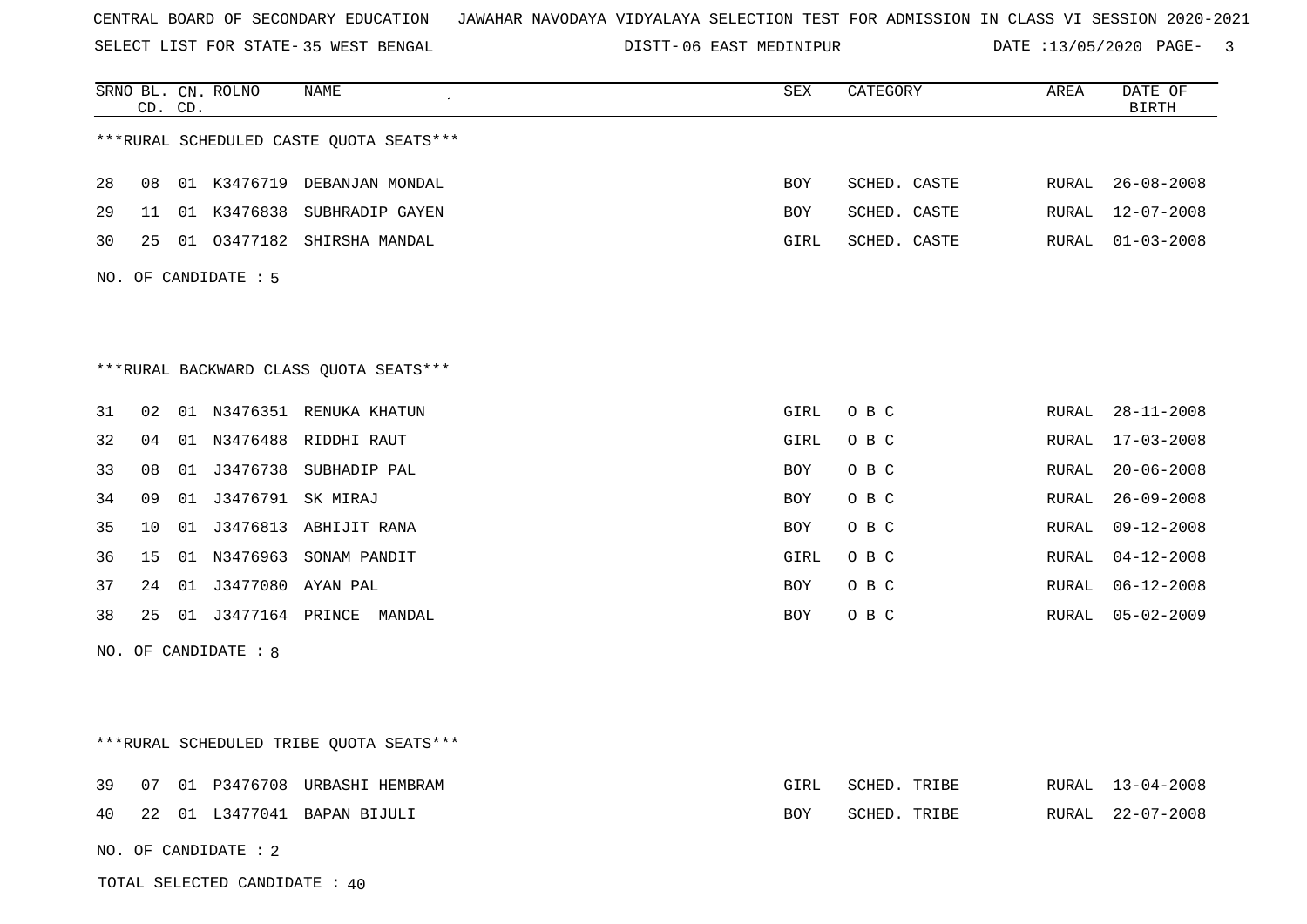| CENTRAL BOARD OF SECONDARY EDUCATION – JAWAHAR NAVODAYA VIDYALAYA SELECTION TEST FOR ADMISSION IN CLASS VI SESSION 2020-2021 |  |
|------------------------------------------------------------------------------------------------------------------------------|--|
|------------------------------------------------------------------------------------------------------------------------------|--|

SELECT LIST FOR STATE- DISTT- 35 WEST BENGAL 07 BANKURA DATE :13/05/2020 PAGE- 1

|              |    | CD. CD. | SRNO BL. CN. ROLNO   | <b>NAME</b>                            | $\overline{\mathtt{SEX}}$ | CATEGORY     | AREA  | DATE OF<br>$\operatorname{BIRTH}$ |
|--------------|----|---------|----------------------|----------------------------------------|---------------------------|--------------|-------|-----------------------------------|
|              |    |         | ***OPEN UR SEATS***  |                                        |                           |              |       |                                   |
| $\mathbf{1}$ |    |         |                      | 16 01 M3478138 ESHITA MAHATA           | GIRL                      | GENERAL      |       | RURAL 02-05-2008                  |
|              |    |         | NO. OF CANDIDATE : 1 |                                        |                           |              |       |                                   |
|              |    |         |                      | ***OPEN SCHEDULED CASTE QUOTA SEATS*** |                           |              |       |                                   |
| 2            |    |         |                      | 01 01 K3477341 RAHUL RAJAK             | BOY                       | SCHED. CASTE | RURAL | $07 - 01 - 2008$                  |
| 3            | 21 |         |                      | 01 03478385 SAYANI MONDAL              | GIRL                      | SCHED. CASTE |       | RURAL 11-02-2008                  |
| 4            |    |         |                      | 21 01 C3478388 SHUVRANIL SAHA          | BOY                       | SCHED. CASTE |       | URBAN 14-05-2008                  |
|              |    |         | NO. OF CANDIDATE : 3 |                                        |                           |              |       |                                   |
|              |    |         |                      | ***OPEN DISABLED QUOTA SEATS***        |                           |              |       |                                   |
| 5            |    |         |                      | 04 01 B3477539 DEBOJIT NAG             | BOY                       | O B C        |       | URBAN 30-11-2008                  |
| 6            |    |         |                      | 14 01 13478013 ANIRBAN GHOSH           | BOY                       | GENERAL      |       | RURAL 11-09-2007                  |
|              |    |         | NO. OF CANDIDATE : 2 |                                        |                           |              |       |                                   |
|              |    |         |                      | *** OPEN BACKWARD CLASS QUOTA SEATS*** |                           |              |       |                                   |
| 7            | 03 |         |                      | 01 J3477498 SAYAN KARMAKAR             | BOY                       | O B C        | RURAL | $26 - 07 - 2007$                  |
| 8            | 07 |         |                      | 01 N3477724 SUKLA DAS                  | GIRL                      | O B C        | RURAL | $30 - 12 - 2008$                  |
| 9            | 14 |         |                      | 01 J3478024 ARKA KARMAKAR              | BOY                       | O B C        | RURAL | $21 - 11 - 2007$                  |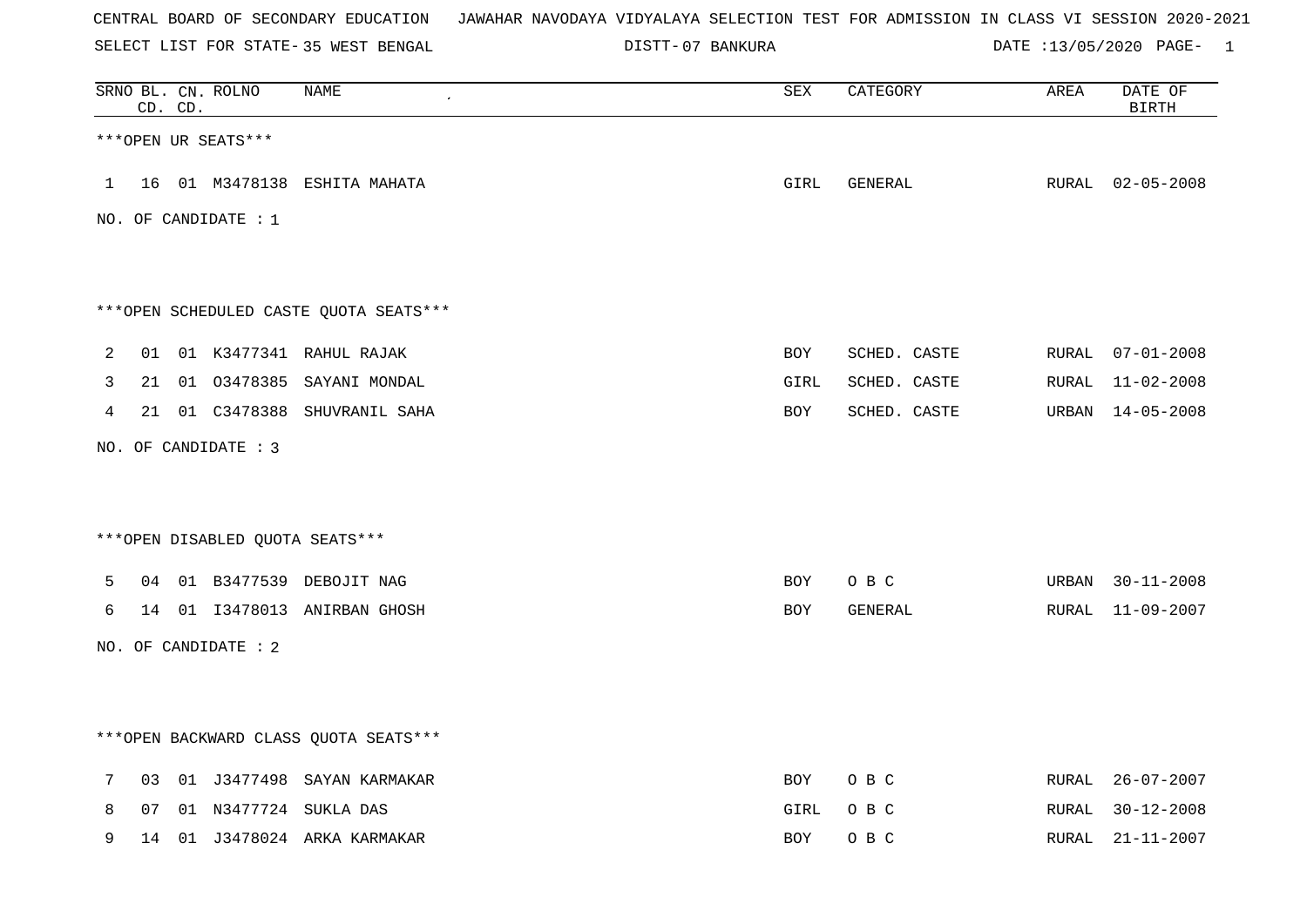|  |  |  |  | CENTRAL BOARD OF SECONDARY EDUCATION – JAWAHAR NAVODAYA VIDYALAYA SELECTION TEST FOR ADMISSION IN CLASS VI SESSION 2020-2021 |  |  |  |  |  |  |  |  |  |  |  |  |  |
|--|--|--|--|------------------------------------------------------------------------------------------------------------------------------|--|--|--|--|--|--|--|--|--|--|--|--|--|
|--|--|--|--|------------------------------------------------------------------------------------------------------------------------------|--|--|--|--|--|--|--|--|--|--|--|--|--|

SELECT LIST FOR STATE-35 WEST BENGAL

35 WEST BENGAL 07 BANKURA DATE :13/05/2020 PAGE- 2

|                      | SRNO BL. CN. ROLNO<br>CD. CD. |                        | <b>NAME</b>                            | ${\tt SEX}$ | CATEGORY       | AREA         | DATE OF<br><b>BIRTH</b> |
|----------------------|-------------------------------|------------------------|----------------------------------------|-------------|----------------|--------------|-------------------------|
| NO. OF CANDIDATE : 3 |                               |                        |                                        |             |                |              |                         |
|                      |                               |                        |                                        |             |                |              |                         |
|                      |                               |                        | ***OPEN SCHEDULED TRIBE QUOTA SEATS*** |             |                |              |                         |
| 10<br>08             |                               |                        | 01 L3477748 DEBENDRANATH SAREN         | <b>BOY</b>  | SCHED. TRIBE   | RURAL        | $20 - 08 - 2008$        |
| NO. OF CANDIDATE : 1 |                               |                        |                                        |             |                |              |                         |
|                      |                               |                        |                                        |             |                |              |                         |
|                      |                               | ***RURAL OPEN SEATS*** |                                        |             |                |              |                         |
| 11<br>03             | 01                            | M3477474               | BARSHA GHOSH                           | GIRL        | GENERAL        | RURAL        | $26 - 01 - 2008$        |
| 12<br>08             | 01                            | M3477786               | SHIPRA PATI                            | GIRL        | GENERAL        | RURAL        | $26 - 01 - 2009$        |
| 13<br>09             | 01                            | M3477819               | ANANYA MANDAL                          | GIRL        | <b>GENERAL</b> | RURAL        | $15 - 04 - 2008$        |
| 14<br>10             | 01                            |                        | I3477873 PRITAM MOHANTA                | BOY         | GENERAL        | RURAL        | $30 - 04 - 2009$        |
| 15<br>$12 \,$        | 01                            | M3477989               | SUBHANA KHATUN                         | GIRL        | GENERAL        | RURAL        | $19 - 12 - 2008$        |
| 16<br>14             | 01                            | M3478021               | ANUSHREE MONDAL                        | GIRL        | <b>GENERAL</b> | <b>RURAL</b> | $03 - 03 - 2008$        |
| 17<br>15             | 01                            | M3478086               | ANUSHKA GOSWAMI                        | GIRL        | GENERAL        | RURAL        | $20 - 11 - 2008$        |
| 18<br>16             | 01                            | J3478128               | ANURAG GARAI                           | BOY         | O B C          | RURAL        | $13 - 10 - 2007$        |
| 19<br>21             |                               |                        | 01 M3478356 ADITI BANERJEE             | GIRL        | GENERAL        | <b>RURAL</b> | $25 - 08 - 2008$        |
| NO. OF CANDIDATE : 9 |                               |                        |                                        |             |                |              |                         |

\*\*\*RURAL SCHEDULED CASTE QUOTA SEATS\*\*\*

|  |  |                                   | <b>BOY</b> | SCHED. CASTE | RURAL 05-11-2008 |
|--|--|-----------------------------------|------------|--------------|------------------|
|  |  | 21 03 01 K3477508 SUNANDA BALLAB  | <b>BOY</b> | SCHED. CASTE | RURAL 14-07-2008 |
|  |  | 22 05 01 K3477640 SUBHAJIT MANDAL | <b>BOY</b> | SCHED. CASTE | RURAL 13-02-2009 |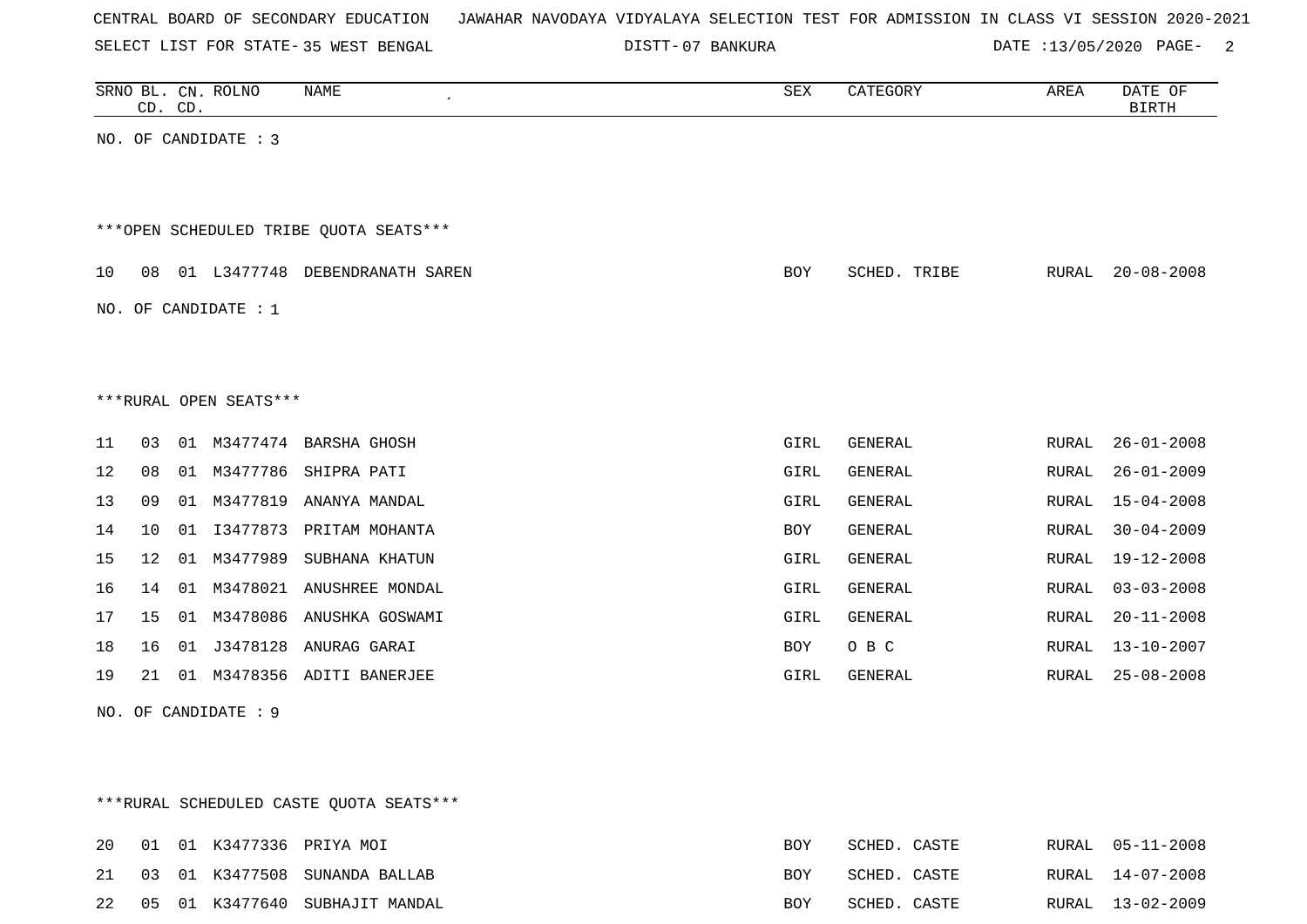SELECT LIST FOR STATE- DISTT- 35 WEST BENGAL

07 BANKURA DATE :13/05/2020 PAGE- 3

|     | CD. CD. |    | SRNO BL. CN. ROLNO    | <b>NAME</b>                              | <b>SEX</b> | CATEGORY     | AREA  | DATE OF<br><b>BIRTH</b> |
|-----|---------|----|-----------------------|------------------------------------------|------------|--------------|-------|-------------------------|
|     |         |    |                       | *** RURAL SCHEDULED CASTE QUOTA SEATS*** |            |              |       |                         |
| 23  | 08      |    | 01 K3477808           | SUMON SATBHAYA                           | <b>BOY</b> | SCHED. CASTE | RURAL | $12 - 10 - 2008$        |
| 24  | 09      |    | 01 K3477848           | SUMAN BAGDI                              | <b>BOY</b> | SCHED. CASTE | RURAL | $02 - 09 - 2008$        |
| 25  | 11      |    |                       | 01 K3477927 SUBHAJIT RUHIDAS             | <b>BOY</b> | SCHED. CASTE | RURAL | $12 - 01 - 2008$        |
| 26  | 14      |    | 01 K3478033           | CHIRANTAN PARYAL                         | BOY        | SCHED. CASTE | RURAL | $25 - 09 - 2008$        |
| 27  | 16      |    |                       | 01 K3478149 SAGNIK MANDAL                | BOY        | SCHED. CASTE | RURAL | $20 - 05 - 2008$        |
| 28  | 20      |    |                       | 01 K3478351 SURAJIT LOHAR                | BOY        | SCHED. CASTE | RURAL | $01 - 12 - 2008$        |
| 29  | 21      |    |                       | 01 K3478387 SHUVASHIS DAS                | BOY        | SCHED. CASTE | RURAL | $18 - 06 - 2008$        |
|     |         |    | NO. OF CANDIDATE : 10 |                                          |            |              |       |                         |
|     |         |    |                       |                                          |            |              |       |                         |
|     |         |    |                       |                                          |            |              |       |                         |
|     |         |    |                       | *** RURAL BACKWARD CLASS QUOTA SEATS***  |            |              |       |                         |
| 30  | 01      |    |                       | 01 N3477220 AINDRILA DUTTA               | GIRL       | O B C        | RURAL | $22 - 01 - 2009$        |
| 31  | 08      | 01 |                       | J3477733 ANIMESH MANDAL                  | BOY        | O B C        | RURAL | $15 - 05 - 2008$        |
| 32  | 12      |    |                       | 01 J3477969 SANDIP RIT                   | BOY        | O B C        | RURAL | $16 - 05 - 2008$        |
| 33  | 15      | 01 |                       | J3478081 AMIT KARMAKAR                   | BOY        | O B C        | RURAL | $22 - 01 - 2008$        |
| 34  | 17      |    |                       | 01 N3478217 TANIA ABEDIN                 | GIRL       | O B C        | RURAL | $06 - 12 - 2007$        |
| 35  | 20      |    |                       | 01 J3478284 ARJYA DIPTA DAS              | BOY        | O B C        | RURAL | $28 - 05 - 2008$        |
| 36  | 21      |    |                       | 01 N3478377 POULAMI GHOSH                | GIRL       | O B C        | RURAL | $04 - 10 - 2008$        |
| 37  | 22      |    |                       | 01 J3478438 SUJOY LAYEK                  | BOY        | O B C        | RURAL | $16 - 04 - 2008$        |
| NO. |         |    | OF CANDIDATE : 8      |                                          |            |              |       |                         |

\*\*\*RURAL SCHEDULED TRIBE QUOTA SEATS\*\*\*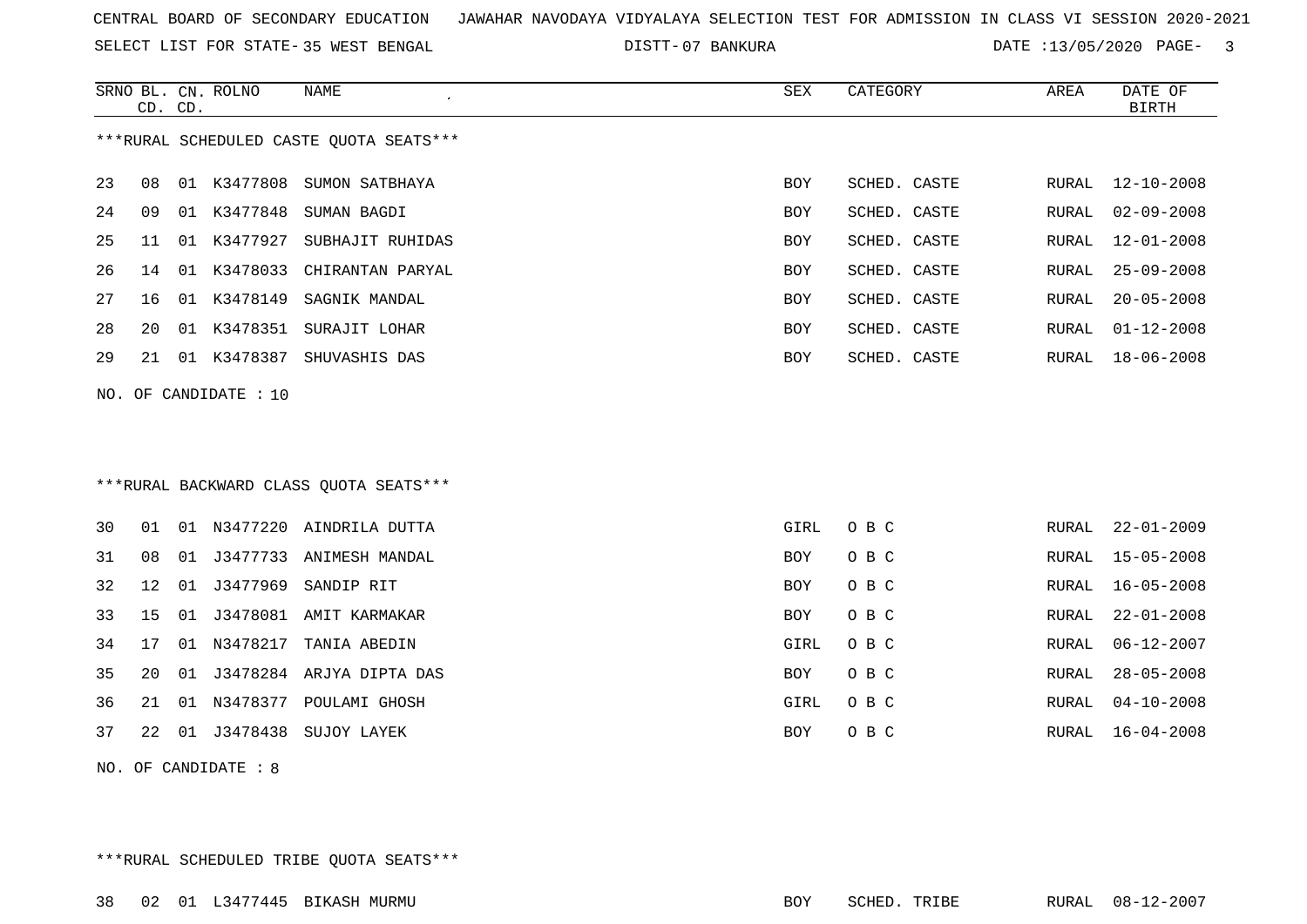| CENTRAL BOARD OF SECONDARY EDUCATION – JAWAHAR NAVODAYA VIDYALAYA SELECTION TEST FOR ADMISSION IN CLASS VI SESSION 2020-2021 |  |
|------------------------------------------------------------------------------------------------------------------------------|--|
|------------------------------------------------------------------------------------------------------------------------------|--|

SELECT LIST FOR STATE- DISTT- 35 WEST BENGAL 07 BANKURA DATE :13/05/2020 PAGE- 4

| SRNO BL. CN. ROLNO<br>NAME<br>CD. CD.   | SEX        | CATEGORY     | AREA  | DATE OF<br>BIRTH |  |  |  |  |  |
|-----------------------------------------|------------|--------------|-------|------------------|--|--|--|--|--|
| ***RURAL SCHEDULED TRIBE QUOTA SEATS*** |            |              |       |                  |  |  |  |  |  |
| 01 L3477896<br>SUHAN SAREN<br>39<br>10  | BOY        | SCHED. TRIBE |       | RURAL 15-02-2009 |  |  |  |  |  |
| 01 L3478216 SUSHOR HANSDA<br>40<br>17   | <b>BOY</b> | SCHED. TRIBE | RURAL | 11-08-2008       |  |  |  |  |  |
| NO. OF CANDIDATE : $3$                  |            |              |       |                  |  |  |  |  |  |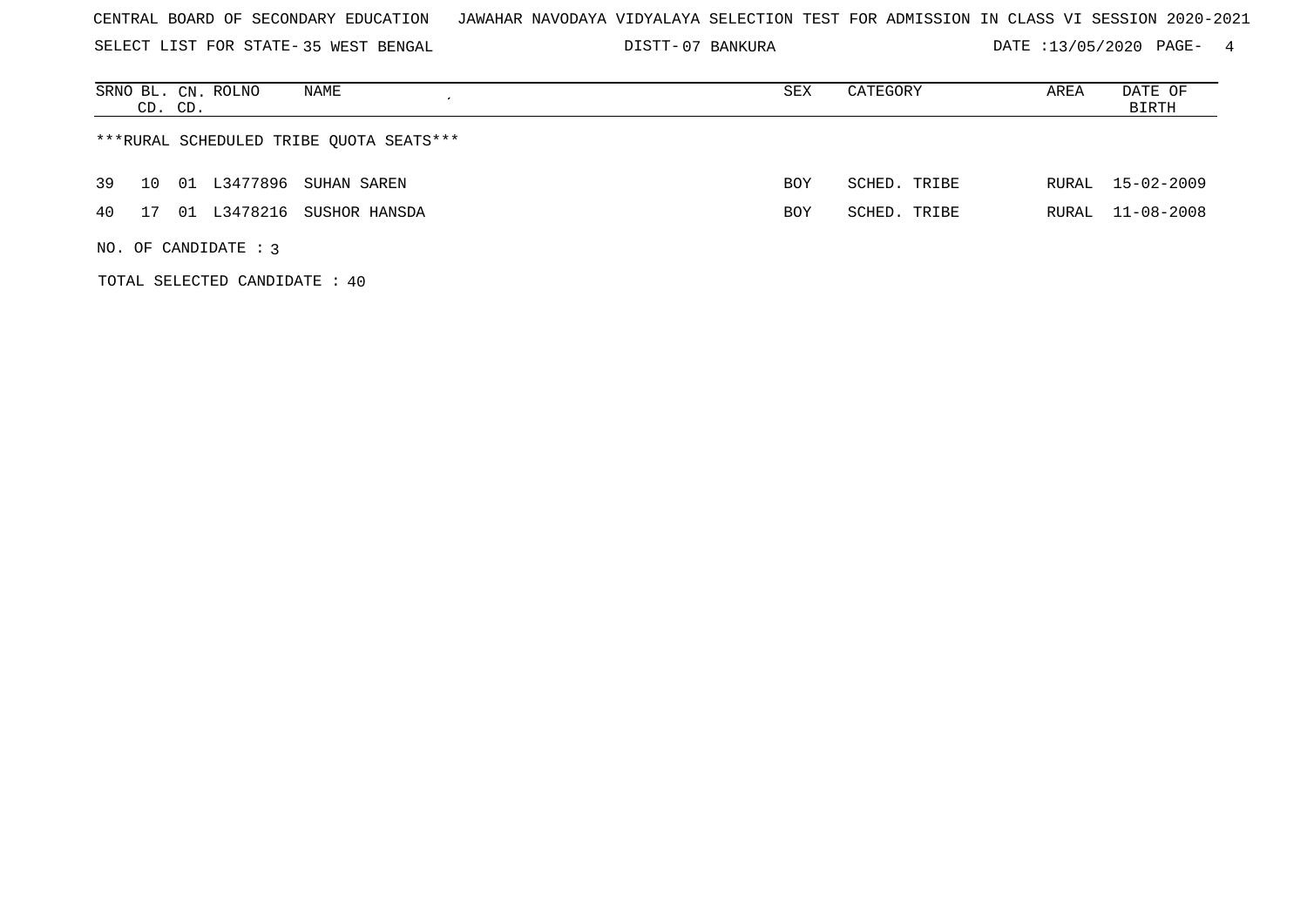| CENTRAL BOARD OF SECONDARY EDUCATION – JAWAHAR NAVODAYA VIDYALAYA SELECTION TEST FOR ADMISSION IN CLASS VI SESSION 2020-2021 |  |
|------------------------------------------------------------------------------------------------------------------------------|--|
|------------------------------------------------------------------------------------------------------------------------------|--|

SELECT LIST FOR STATE- DISTT- 35 WEST BENGAL 08 HOOGHLY DATE :13/05/2020 PAGE- 1

|    |                   | CD. CD. | SRNO BL. CN. ROLNO     | <b>NAME</b><br>$\pmb{\cdot}$           | <b>SEX</b> | CATEGORY       | AREA         | DATE OF<br><b>BIRTH</b> |
|----|-------------------|---------|------------------------|----------------------------------------|------------|----------------|--------------|-------------------------|
|    |                   |         | ***OPEN UR SEATS***    |                                        |            |                |              |                         |
| 1  | 03                |         | 01 A3478912            | SAMPAD SAMUI                           | <b>BOY</b> | GENERAL        | URBAN        | $26 - 04 - 2009$        |
| 2  | 04                | 01      | M3479083               | PAPRI MANDAL                           | GIRL       | <b>GENERAL</b> | <b>RURAL</b> | $20 - 07 - 2008$        |
| 3  | 06                |         | 01 M3479443            | SREEJA ADAK                            | GIRL       | <b>GENERAL</b> | RURAL        | $19 - 07 - 2008$        |
| 4  | $12 \overline{ }$ |         | 01 A3479865            | GAURAB DE                              | <b>BOY</b> | GENERAL        | URBAN        | $26 - 07 - 2008$        |
| 5  | 14                |         | 01 M3479975 UTSA DAS   |                                        | GIRL       | GENERAL        | RURAL        | $10 - 04 - 2008$        |
| 6  | 16                |         | 01 M3480122            | DYUTI KOLE                             | GIRL       | <b>GENERAL</b> | RURAL        | $05 - 09 - 2008$        |
|    |                   |         | NO. OF CANDIDATE $: 6$ |                                        |            |                |              |                         |
|    |                   |         |                        |                                        |            |                |              |                         |
|    |                   |         |                        |                                        |            |                |              |                         |
|    |                   |         |                        | ***OPEN SCHEDULED CASTE QUOTA SEATS*** |            |                |              |                         |
| 7  | 01                |         |                        | 01 K3478527 SANKHADIP POREL            | BOY        | SCHED. CASTE   | RURAL        | $25 - 04 - 2008$        |
| 8  | 03                |         |                        | 01 K3478836 KULDIP SINGH               | <b>BOY</b> | SCHED. CASTE   | RURAL        | $29 - 09 - 2008$        |
| 9  | 03                | 01      | G3478957               | SOUMITA DEY                            | GIRL       | SCHED. CASTE   | URBAN        | $15 - 12 - 2008$        |
|    |                   |         |                        |                                        |            |                |              |                         |
| 10 | 05                | 01      |                        | K3479214 ARNAB DAS                     | BOY        | SCHED. CASTE   | RURAL        | $25 - 08 - 2008$        |
| 11 | 06                |         |                        | 01 K3479297 ARIJIT KANJI               | BOY        | SCHED. CASTE   | RURAL        | $24 - 12 - 2008$        |
| 12 | 06                |         |                        | 01 K3479363 PRAVAKAR GAYEN             | BOY        | SCHED. CASTE   | RURAL        | $05 - 02 - 2008$        |
|    |                   |         | NO. OF CANDIDATE : 6   |                                        |            |                |              |                         |

## \*\*\*OPEN DISABLED QUOTA SEATS\*\*\*

|  |  | 13 05 01 13479264 TAMOJIT CHAKRABORTY | BOY | GENERAL | RURAL 14-09-2008 |
|--|--|---------------------------------------|-----|---------|------------------|
|  |  | 14 14 01 13479940 CHIRANJIT PAL       | BOY | GENERAL | RURAL 30-03-2008 |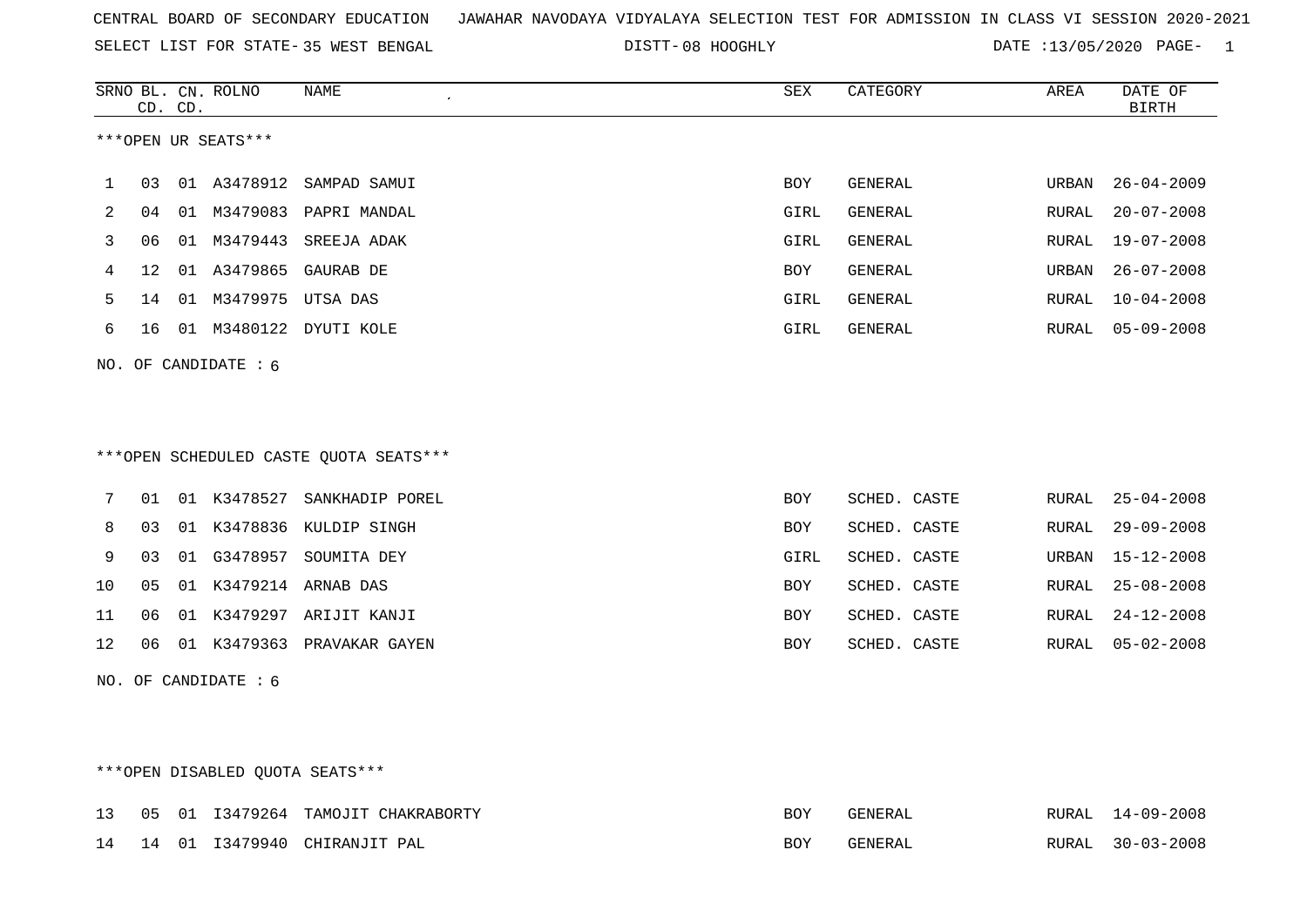| CENTRAL BOARD OF SECONDARY EDUCATION – JAWAHAR NAVODAYA VIDYALAYA SELECTION TEST FOR ADMISSION IN CLASS VI SESSION 2020-2021 |  |
|------------------------------------------------------------------------------------------------------------------------------|--|
|------------------------------------------------------------------------------------------------------------------------------|--|

SELECT LIST FOR STATE- DISTT- 35 WEST BENGAL

DISTT-08 HOOGHLY DATE :13/05/2020 PAGE- 2

|    |    | CD. CD. | SRNO BL. CN. ROLNO     | <b>NAME</b>                            | ${\tt SEX}$ | CATEGORY     | AREA         | DATE OF<br><b>BIRTH</b> |
|----|----|---------|------------------------|----------------------------------------|-------------|--------------|--------------|-------------------------|
|    |    |         | NO. OF CANDIDATE : 2   |                                        |             |              |              |                         |
|    |    |         |                        |                                        |             |              |              |                         |
|    |    |         |                        |                                        |             |              |              |                         |
|    |    |         |                        | *** OPEN BACKWARD CLASS QUOTA SEATS*** |             |              |              |                         |
| 15 | 02 |         |                        | 01 J3478710 SAYAN GHOSH                | <b>BOY</b>  | O B C        | RURAL        | $14 - 01 - 2008$        |
| 16 | 02 |         |                        | 01 N3478737 SUBHRA DEY                 | GIRL        | O B C        | <b>RURAL</b> | $25 - 08 - 2008$        |
| 17 | 03 |         |                        | 01 J3478908 RUPAM GHOSH                | BOY         | O B C        | RURAL        | $21 - 06 - 2008$        |
| 18 | 08 |         | 01 N3479628            | SHINJINI SADHUKHAN                     | GIRL        | O B C        | RURAL        | $01 - 09 - 2008$        |
| 19 | 15 |         |                        | 01 J3480073 SOUMYADEEP DAS             | BOY         | O B C        | RURAL        | $12 - 06 - 2008$        |
|    |    |         | NO. OF CANDIDATE : 5   |                                        |             |              |              |                         |
|    |    |         |                        |                                        |             |              |              |                         |
|    |    |         |                        |                                        |             |              |              |                         |
|    |    |         |                        | ***OPEN SCHEDULED TRIBE QUOTA SEATS*** |             |              |              |                         |
| 20 |    |         |                        | 15 01 L3480091 SWAGATO TUDU            | BOY         | SCHED. TRIBE | RURAL        | $04 - 08 - 2008$        |
|    |    |         | NO. OF CANDIDATE : 1   |                                        |             |              |              |                         |
|    |    |         |                        |                                        |             |              |              |                         |
|    |    |         |                        |                                        |             |              |              |                         |
|    |    |         | ***RURAL OPEN SEATS*** |                                        |             |              |              |                         |
| 21 | 01 |         |                        | 01 I3478538 SIDDHARTHA MULA            | BOY         | GENERAL      | RURAL        | $29 - 06 - 2007$        |
| 22 | 02 |         |                        | 01 I3478693 RUDRA ROY                  | BOY         | GENERAL      | <b>RURAL</b> | $21 - 08 - 2008$        |
| 23 | 03 |         |                        | 01 M3478950 SNEHA BHUKTA               | GIRL        | GENERAL      | RURAL        | $05 - 08 - 2008$        |
| 24 | 04 |         |                        | 01 I3479162 SOUMYA MANNA               | BOY         | GENERAL      | RURAL        | $15 - 08 - 2008$        |
| 25 | 05 |         |                        | 01 M3479235 PRIYANKA PORE              | GIRL        | GENERAL      | RURAL        | $10 - 10 - 2008$        |
| 26 | 06 |         |                        | 01 M3479432 SNEHA ADAK                 | GIRL        | GENERAL      | RURAL        | $30 - 09 - 2008$        |
| 27 | 07 |         |                        | 01 I3479549 SOUMYADIP BAG              | BOY         | GENERAL      | RURAL        | $20 - 04 - 2008$        |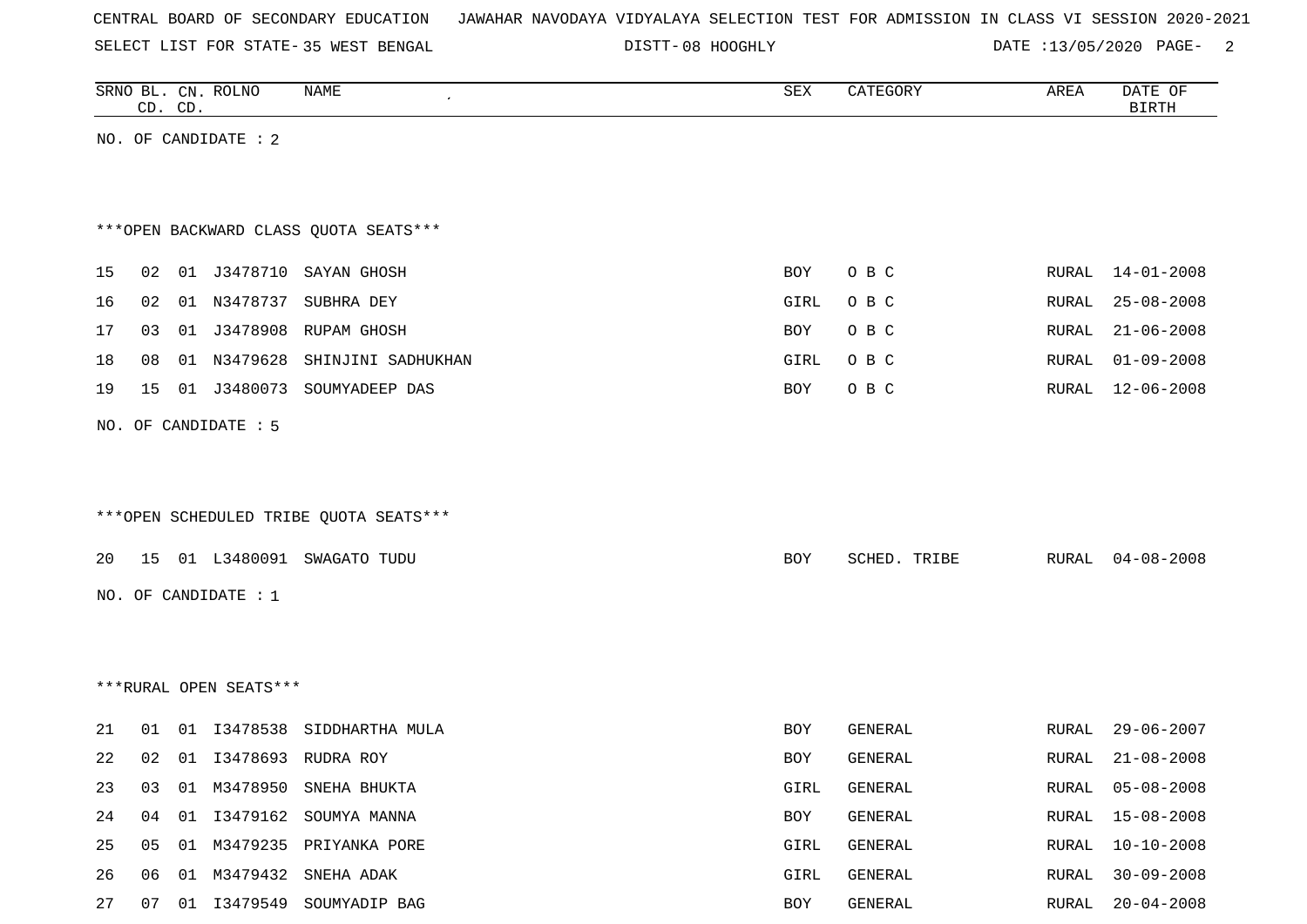SELECT LIST FOR STATE- DISTT- 35 WEST BENGAL

DISTT-08 HOOGHLY **DATE** :13/05/2020 PAGE- 3

|    |    | CD. CD. | SRNO BL. CN. ROLNO     | NAME                                     | SEX  | CATEGORY     | AREA  | DATE OF<br><b>BIRTH</b> |
|----|----|---------|------------------------|------------------------------------------|------|--------------|-------|-------------------------|
|    |    |         | ***RURAL OPEN SEATS*** |                                          |      |              |       |                         |
| 28 | 08 |         |                        | 01 I3479654 SWAPNIL GHOSH                | BOY  | GENERAL      | RURAL | 18-02-2008              |
| 29 | 09 |         | 01 J3479681            | TANMOY PAL                               | BOY  | O B C        | RURAL | $30 - 08 - 2008$        |
| 30 | 10 | 01      |                        | J3479684 ABHAY SHAW                      | BOY  | O B C        | RURAL | $05 - 07 - 2008$        |
| 31 | 10 | 01      |                        | J3479701 ANIKET SAH                      | BOY  | O B C        | RURAL | $05 - 02 - 2009$        |
| 32 | 10 |         | 01 N3479779            | SNEHA GUPTA                              | GIRL | O B C        | RURAL | $10 - 03 - 2009$        |
| 33 | 11 |         | 01 13479850            | SUBHAJIT SADHUKHAN                       | BOY  | GENERAL      | RURAL | $22 - 05 - 2008$        |
| 34 | 12 | 01      | I3479885               | SOUDIPTA GHOSH MONDAL                    | BOY  | GENERAL      | RURAL | $12 - 02 - 2009$        |
| 35 | 13 |         |                        | 01 M3479897 ADRIJA DATTA                 | GIRL | GENERAL      | RURAL | $05 - 07 - 2008$        |
| 36 | 14 |         | 01 13479968            | SNAYAN SANTRA                            | BOY  | GENERAL      | RURAL | $26 - 11 - 2007$        |
| 37 | 15 |         |                        | 01 M3479983 ANDESHA DEY                  | GIRL | GENERAL      | RURAL | $01 - 10 - 2008$        |
| 38 | 16 | 01      | J3480154               | SAGNIK SEN                               | BOY  | O B C        | RURAL | $29 - 07 - 2008$        |
| 39 | 17 | 01      | I3480294               | SAYAN DAS                                | BOY  | GENERAL      | RURAL | $25 - 07 - 2008$        |
| 40 | 18 |         |                        | 01 I3480355 ADITYA KUMAR PRASAD          | BOY  | GENERAL      | RURAL | $03 - 07 - 2009$        |
|    |    |         | NO. OF CANDIDATE : 20  |                                          |      |              |       |                         |
|    |    |         |                        |                                          |      |              |       |                         |
|    |    |         |                        | *** RURAL SCHEDULED CASTE QUOTA SEATS*** |      |              |       |                         |
| 41 | 01 | 01      |                        | 03478476 BOYSAMI PATRA                   | GIRL | SCHED. CASTE | RURAL | $25 - 03 - 2008$        |
| 42 | 03 |         |                        | 01 K3478906 ROKI MALIK                   | BOY  | SCHED. CASTE | RURAL | $09 - 07 - 2008$        |
| 43 | 03 |         |                        | 01 K3478965 SUBHANKAR SANTRA             | BOY  | SCHED. CASTE | RURAL | $22 - 12 - 2008$        |
| 44 | 04 |         |                        | 01 03479189 TANDRA PRAMANIK              | GIRL | SCHED. CASTE |       | RURAL 08-07-2008        |
| 45 | 05 |         |                        | 01 03479210 ANKITA MALIK                 | GIRL | SCHED. CASTE | RURAL | $26 - 06 - 2008$        |
| 46 | 05 |         |                        | 01 03479224 DISHA MALIK                  | GIRL | SCHED. CASTE | RURAL | $03 - 09 - 2007$        |
| 47 | 06 |         |                        | 01 K3479296 ARGHYA MONDAL                | BOY  | SCHED. CASTE | RURAL | 24-08-2008              |
| 48 |    |         |                        | 06  01  K3479334  GOURAB MANDAL          | BOY  | SCHED. CASTE |       | RURAL 28-03-2008        |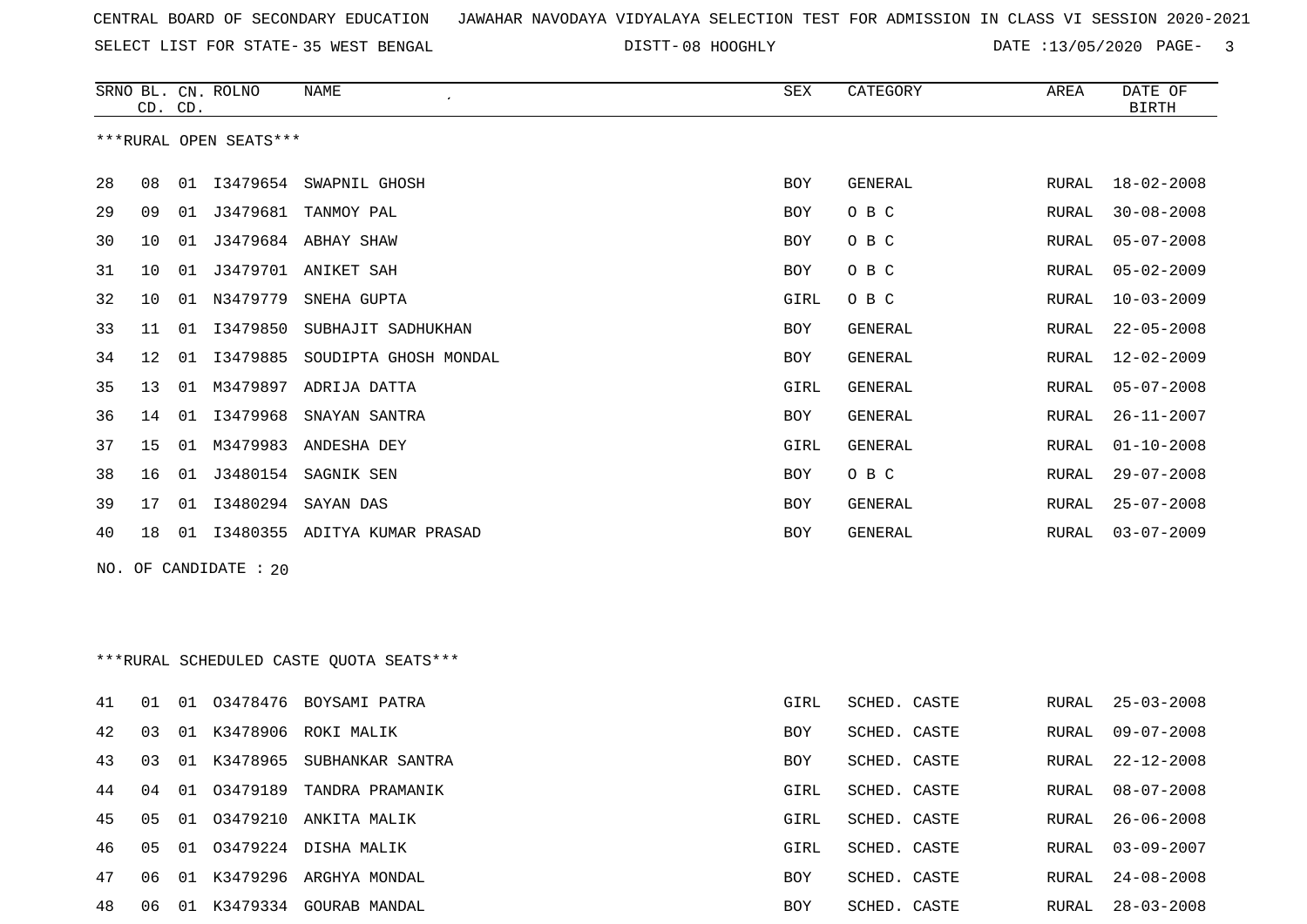SELECT LIST FOR STATE- DISTT- 35 WEST BENGAL

DISTT-08 HOOGHLY **DATE** :13/05/2020 PAGE- 4

|    | CD. CD.                                 |    | SRNO BL. CN. ROLNO   | NAME                             | SEX        | CATEGORY     | AREA  | DATE OF<br><b>BIRTH</b> |  |  |
|----|-----------------------------------------|----|----------------------|----------------------------------|------------|--------------|-------|-------------------------|--|--|
|    | ***RURAL SCHEDULED CASTE QUOTA SEATS*** |    |                      |                                  |            |              |       |                         |  |  |
| 49 | 06                                      | 01 |                      | K3479362 PRATYAY PANDIT          | <b>BOY</b> | SCHED. CASTE | RURAL | $23 - 04 - 2008$        |  |  |
| 50 | 06                                      |    |                      | 01 K3479408 SAYAN DOLUI          | <b>BOY</b> | SCHED. CASTE | RURAL | $26 - 11 - 2007$        |  |  |
| 51 | 08                                      | 01 | K3479655             | SWARNADEEP MISTRI                | <b>BOY</b> | SCHED. CASTE | RURAL | $24 - 09 - 2008$        |  |  |
| 52 | 12                                      |    |                      | 01 03479866 ISHIKA MALIK         | GIRL       | SCHED. CASTE | RURAL | $20 - 08 - 2008$        |  |  |
| 53 | 12                                      | 01 | 03479889             | SUPRIYA BARIK                    | GIRL       | SCHED. CASTE | RURAL | $10 - 06 - 2008$        |  |  |
| 54 | 12                                      |    |                      | 01 K3479896 UDAYAN PANDIT        | <b>BOY</b> | SCHED. CASTE | RURAL | $24 - 08 - 2008$        |  |  |
| 55 | 13                                      |    | 01 K3479917          | SAYAN MAJHI                      | <b>BOY</b> | SCHED. CASTE | RURAL | $11 - 10 - 2008$        |  |  |
| 56 | 14                                      |    |                      | 01 03479938 ASMITA MALICK        | GIRL       | SCHED. CASTE | RURAL | $19 - 03 - 2008$        |  |  |
| 57 | 15                                      |    |                      | 01 K3479989 APARUN MANNA         | BOY        | SCHED. CASTE | RURAL | $11 - 05 - 2008$        |  |  |
| 58 | 15                                      |    |                      | 01 03480014 KUMARI PRANEETA OJHA | GIRL       | SCHED. CASTE | RURAL | $28 - 09 - 2008$        |  |  |
| 59 | 17                                      |    |                      | 01 K3480191 ABHISHEK HALDER      | <b>BOY</b> | SCHED. CASTE | RURAL | $11 - 03 - 2008$        |  |  |
|    |                                         |    | NO. OF CANDIDATE: 19 |                                  |            |              |       |                         |  |  |

\*\*\*RURAL BACKWARD CLASS QUOTA SEATS\*\*\*

| 60 | 02   | 01 | N3478683 | RAMISHA MANDAL                 | GIRL       | O B C | RURAL | 17-11-2008       |
|----|------|----|----------|--------------------------------|------------|-------|-------|------------------|
| 61 | 02   | 01 |          | J3478698 SAGAR SON             | BOY        | O B C | RURAL | $22 - 05 - 2008$ |
| 62 | 02   | 01 | J3478724 | SOMRAJ CHANAK                  | BOY        | O B C | RURAL | 09-10-2008       |
| 63 | O 2. | 01 | 13478755 | TOUFIK RAHAMAN KHAN            | <b>BOY</b> | O B C | RURAL | 15-12-2008       |
| 64 | 03   |    |          | 01 N3478766 AFRIN BENOJEER NUR | GIRL       | O B C | RURAL | $30 - 08 - 2008$ |
| 65 | 03   |    |          | 01 J3478931 SEKH IJHARUL HAQUE | <b>BOY</b> | O B C | RURAL | $21 - 01 - 2008$ |
| 66 | 05   | 01 |          | J3479222 DEEP RANA             | <b>BOY</b> | O B C | RURAL | $17 - 11 - 2008$ |
| 67 | 06   | 01 | J3479403 | SARTHAK DEY                    | BOY        | O B C | RURAL | $31 - 03 - 2008$ |
| 68 | 09   | 01 | J3479671 | MD SOHAIB                      | BOY        | O B C | RURAL | 29-02-2008       |
| 69 | 14   | 01 | J3479930 | ALOK RAJBHAR                   | <b>BOY</b> | O B C | RURAL | $26 - 06 - 2009$ |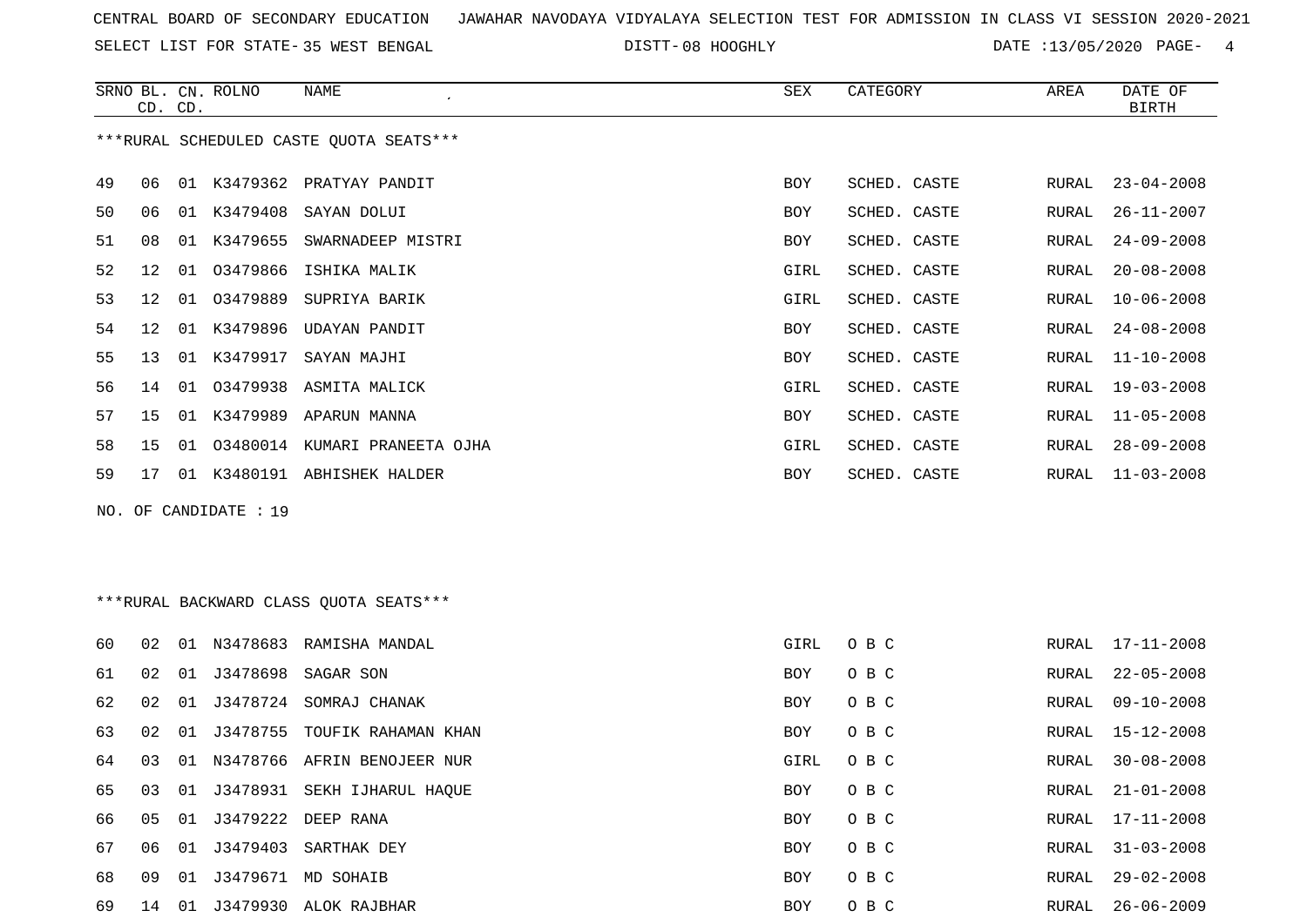SELECT LIST FOR STATE- DISTT- 35 WEST BENGAL

DISTT-08 HOOGHLY **DATE** :13/05/2020 PAGE- 5

|                                        | CD. CD. |    | SRNO BL. CN. ROLNO    | NAME                     | SEX        | CATEGORY | AREA  | DATE OF<br>BIRTH |  |
|----------------------------------------|---------|----|-----------------------|--------------------------|------------|----------|-------|------------------|--|
| ***RURAL BACKWARD CLASS OUOTA SEATS*** |         |    |                       |                          |            |          |       |                  |  |
| 70                                     | 14      | 01 |                       | J3479937 ARITRA GHOSH    | BOY.       | O B C    | RURAL | $23 - 10 - 2008$ |  |
| 71                                     | 14      |    |                       | 01 N3479948 PRAPTI GHOSH | GIRL       | O B C    |       | RURAL 11-02-2008 |  |
| 72                                     | 14      | 01 | J3479955              | RUDRAKSHA GHOSH          | <b>BOY</b> | O B C    | RURAL | 05-05-2008       |  |
| 73                                     | 15      |    | 01 J3479993           | BARNIK KHAN              | <b>BOY</b> | O B C    | RURAL | $08 - 05 - 2008$ |  |
| 74                                     | 15      | 01 | J3480076              | SOUNIK BHAR              | <b>BOY</b> | O B C    | RURAL | 17-09-2008       |  |
| 75                                     | 15      | 01 |                       | N3480096 TIYASA DAS      | GIRL       | O B C    |       | RURAL 14-12-2008 |  |
|                                        |         |    | NO. OF CANDIDATE : 16 |                          |            |          |       |                  |  |

# \*\*\*RURAL SCHEDULED TRIBE QUOTA SEATS\*\*\*

|  |  | 76 01 01 L3478448 ANIMESH SOREN   | <b>BOY</b> | SCHED. TRIBE |  | RURAL 06-11-2008 |
|--|--|-----------------------------------|------------|--------------|--|------------------|
|  |  | 77 01 01 P3478466 ASTHAMANI SOREN | GIRL       | SCHED. TRIBE |  | RURAL 25-11-2007 |
|  |  | 78 01 01 L3478479 DIPRAJ TUDU     | <b>BOY</b> | SCHED. TRIBE |  | RURAL 05-08-2007 |
|  |  | 79 01 01 P3478584 SUPRIYA MUDI    | GIRL       | SCHED. TRIBE |  | RURAL 01-02-2008 |
|  |  | 80 08 01 L3479621 SAGEN MURMU     | <b>BOY</b> | SCHED. TRIBE |  | RURAL 19-01-2009 |
|  |  |                                   |            |              |  |                  |

#### NO. OF CANDIDATE : 5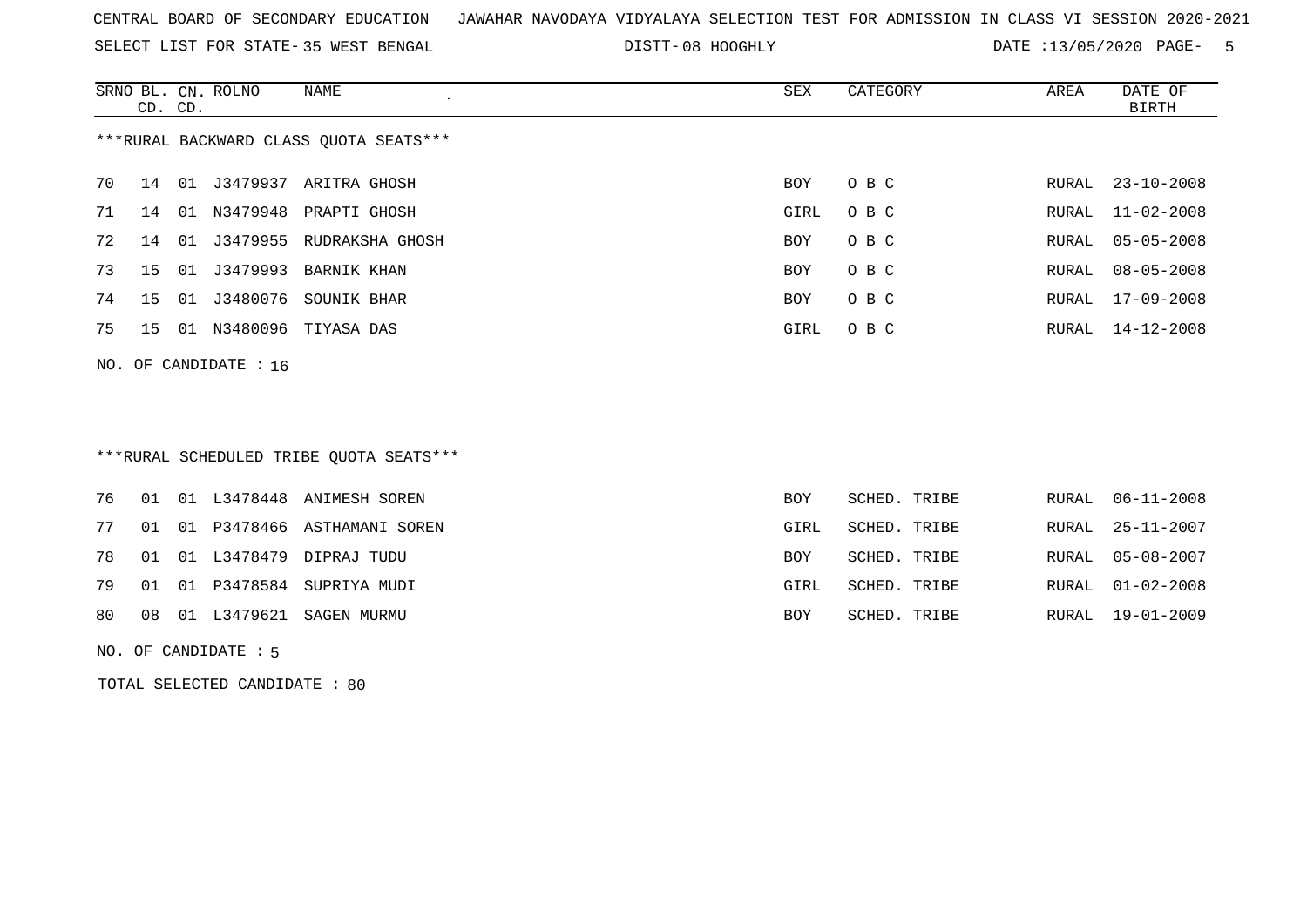SELECT LIST FOR STATE- DISTT- 35 WEST BENGAL

09 ALIPURDWAR DATE :13/05/2020 PAGE- 1

|    |    | CD. CD. | SRNO BL. CN. ROLNO     | NAME                                   | SEX        | CATEGORY     | AREA  | DATE OF<br><b>BIRTH</b> |
|----|----|---------|------------------------|----------------------------------------|------------|--------------|-------|-------------------------|
|    |    |         | ***OPEN UR SEATS***    |                                        |            |              |       |                         |
| 1  |    |         |                        | 01 01 M3480516 MUKTA SAHA              | GIRL       | GENERAL      | RURAL | $28 - 09 - 2008$        |
| 2  |    |         |                        | 02 01 K3480591 KRISHAN BARMAN          | BOY        | SCHED. CASTE | RURAL | $21 - 01 - 2008$        |
| 3  | 03 |         |                        | 01 J3480656 ARITRA BISWAS              | BOY        | O B C        | RURAL | $08 - 02 - 2008$        |
| 4  | 03 |         |                        | 01 K3480702 RATNADEEP SINGHA           | BOY        | SCHED. CASTE | RURAL | $11 - 07 - 2008$        |
| 5  |    |         |                        | 05 01 P3480866 HIYA BASUMATA           | GIRL       | SCHED. TRIBE |       | RURAL 11-01-2009        |
|    |    |         | NO. OF CANDIDATE : 5   |                                        |            |              |       |                         |
|    |    |         |                        |                                        |            |              |       |                         |
|    |    |         |                        | ***OPEN SCHEDULED CASTE QUOTA SEATS*** |            |              |       |                         |
| 6  |    |         |                        | 01 01 C3480504 GOURAB SAHA             | BOY        | SCHED. CASTE | URBAN | $26 - 10 - 2008$        |
| 7  | 02 |         |                        | 01 K3480550 AADITYA ROY                | BOY        | SCHED. CASTE | RURAL | 12-11-2008              |
| 8  | 02 |         |                        | 01 K3480630 SUBHADEEP BISWAS           | BOY        | SCHED. CASTE | RURAL | $31 - 05 - 2009$        |
| 9  | 05 |         |                        | 01 K3480859 DHANMAY ROY                | BOY        | SCHED. CASTE | RURAL | $25 - 01 - 2009$        |
| 10 | 05 |         |                        | 01 03480959 SHIULI BARMAN              | GIRL       | SCHED. CASTE | RURAL | $23 - 12 - 2008$        |
| 11 |    |         |                        | 05 01 03480969 SUDESHNA ROY SARKAR     | GIRL       | SCHED. CASTE | RURAL | 18-08-2008              |
|    |    |         | NO. OF CANDIDATE $: 6$ |                                        |            |              |       |                         |
|    |    |         |                        |                                        |            |              |       |                         |
|    |    |         |                        | *** OPEN BACKWARD CLASS QUOTA SEATS*** |            |              |       |                         |
| 12 |    |         |                        | 01 01 B3480503 GARVEET MAHATO          | BOY        | O B C        |       | URBAN 11-06-2008        |
| 13 |    |         |                        | 02 01 N3480628 SNEHA DAS               | GIRL       | O B C        |       | RURAL 12-03-2009        |
| 14 | 02 |         |                        | 01 N3480633 SULEKHA PANDIT             | GIRL       | O B C        | RURAL | $26 - 11 - 2009$        |
| 15 |    |         |                        | 03 01 J3480681 MASHRUR AHMED           | <b>BOY</b> | O B C        | RURAL | $03 - 12 - 2008$        |

16 06 01 J3481053 SAHID ANWAR BOY O B C RURAL 05-01-2009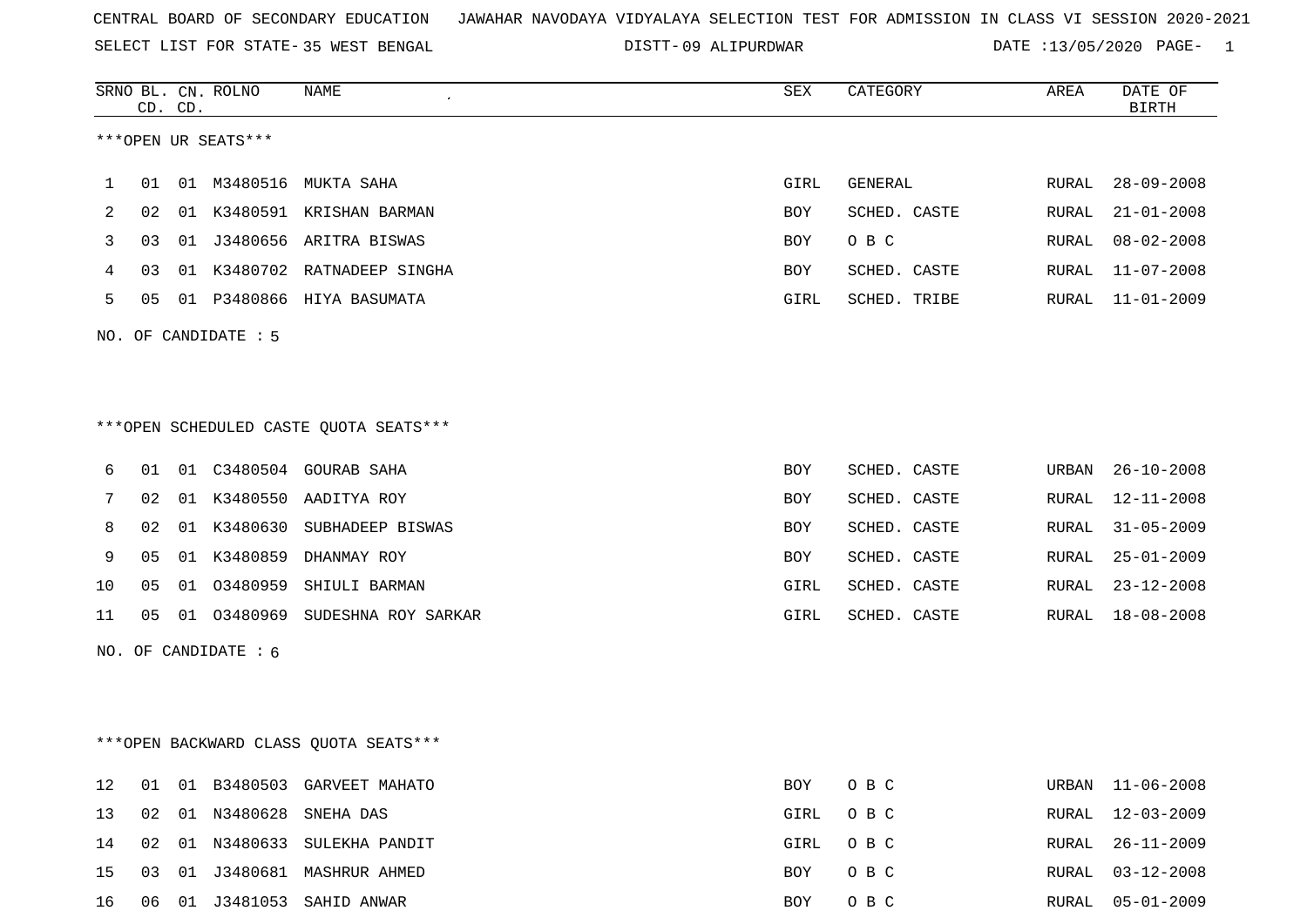| CENTRAL BOARD OF SECONDARY EDUCATION – JAWAHAR NAVODAYA VIDYALAYA SELECTION TEST FOR ADMISSION IN CLASS VI SESSION 2020-2021 |  |  |
|------------------------------------------------------------------------------------------------------------------------------|--|--|
|------------------------------------------------------------------------------------------------------------------------------|--|--|

SELECT LIST FOR STATE- DISTT- 35 WEST BENGAL

09 ALIPURDWAR DATE :13/05/2020 PAGE- 2

| SRNO<br>NAME<br>CEV<br><b>ROLNO</b><br>: תתר<br>$\sim$ $\sim$<br>$\bigcap_{\tau}$<br>DAIF<br>U™<br>ARLI<br>Δ⊔Δ<br>ີ<br>$\sim$<br>$\sim$<br>$\sim$ |    |     |  |  |  |  |
|---------------------------------------------------------------------------------------------------------------------------------------------------|----|-----|--|--|--|--|
|                                                                                                                                                   |    |     |  |  |  |  |
|                                                                                                                                                   | ىد | ر__ |  |  |  |  |

NO. OF CANDIDATE : 5

# \*\*\*OPEN SCHEDULED TRIBE QUOTA SEATS\*\*\*

|  |  | 17 01 01 P3480536 SNEHA ORAON    | GIRL       | SCHED. TRIBE |  | RURAL 06-09-2008 |
|--|--|----------------------------------|------------|--------------|--|------------------|
|  |  | 18 05 01 L3480801 AKASH MOCHARI  | BOY        | SCHED. TRIBE |  | RURAL 26-11-2008 |
|  |  | 19 05 01 L3480986 YUBARAJ RAVA   | BOY        | SCHED. TRIBE |  | RURAL 18-02-2009 |
|  |  | 20 06 01 L3481023 KOUSHIK KARJEE | <b>BOY</b> | SCHED. TRIBE |  | RURAL 28-10-2008 |
|  |  |                                  |            |              |  |                  |

#### NO. OF CANDIDATE : 4

#### \*\*\*RURAL OPEN SEATS\*\*\*

| 21 | 01             | O 1 | M3480541 | SUKANYA SAHA ROY             | GIRL | GENERAL      | RURAL | $09 - 04 - 2009$ |
|----|----------------|-----|----------|------------------------------|------|--------------|-------|------------------|
| 22 | 01             | O 1 | I3480548 | TUHIN GHOSH                  | BOY  | GENERAL      | RURAL | 18-02-2009       |
| 23 | 02             | 01  | K3480557 | ANIK DAS                     | BOY  | SCHED. CASTE | RURAL | $09 - 07 - 2008$ |
| 24 | 02             | 01  | I3480598 | MANJIT ROUTIA                | BOY  | GENERAL      | RURAL | $09 - 01 - 2008$ |
| 25 | 03             | 01  | K3480680 | MANISH ROY                   | BOY  | SCHED. CASTE | RURAL | $24 - 10 - 2008$ |
| 26 | 03             | 01  |          | 03480694 PRITISHA ROY SARKAR | GIRL | SCHED. CASTE | RURAL | 14-10-2008       |
| 27 | 03             | 01  | I3480716 | SWARUP DAS                   | BOY  | GENERAL      | RURAL | 16-04-2009       |
| 28 | 04             | 01  |          | K3480736 AYUSH BISWAS        | BOY  | SCHED. CASTE | RURAL | $06 - 11 - 2008$ |
| 29 | 04             | 01  | L3480769 | REWAJ BARA                   | BOY  | SCHED. TRIBE | RURAL | $02 - 01 - 2008$ |
| 30 | 04             | O 1 |          | N3480772 ROSHNI RAI          | GIRL | O B C        | RURAL | $29 - 08 - 2008$ |
| 31 | 05             | 01  |          | M3480868 JAGRITI GOON        | GIRL | GENERAL      | RURAL | $04 - 11 - 2008$ |
| 32 | 0 <sub>5</sub> | 01  | K3480900 | NAYAN DAS                    | BOY  | SCHED. CASTE | RURAL | $10 - 02 - 2009$ |
| 33 | 06             | 01  | M3481039 | PUJA PAUL                    | GIRL | GENERAL      | RURAL | $16 - 10 - 2008$ |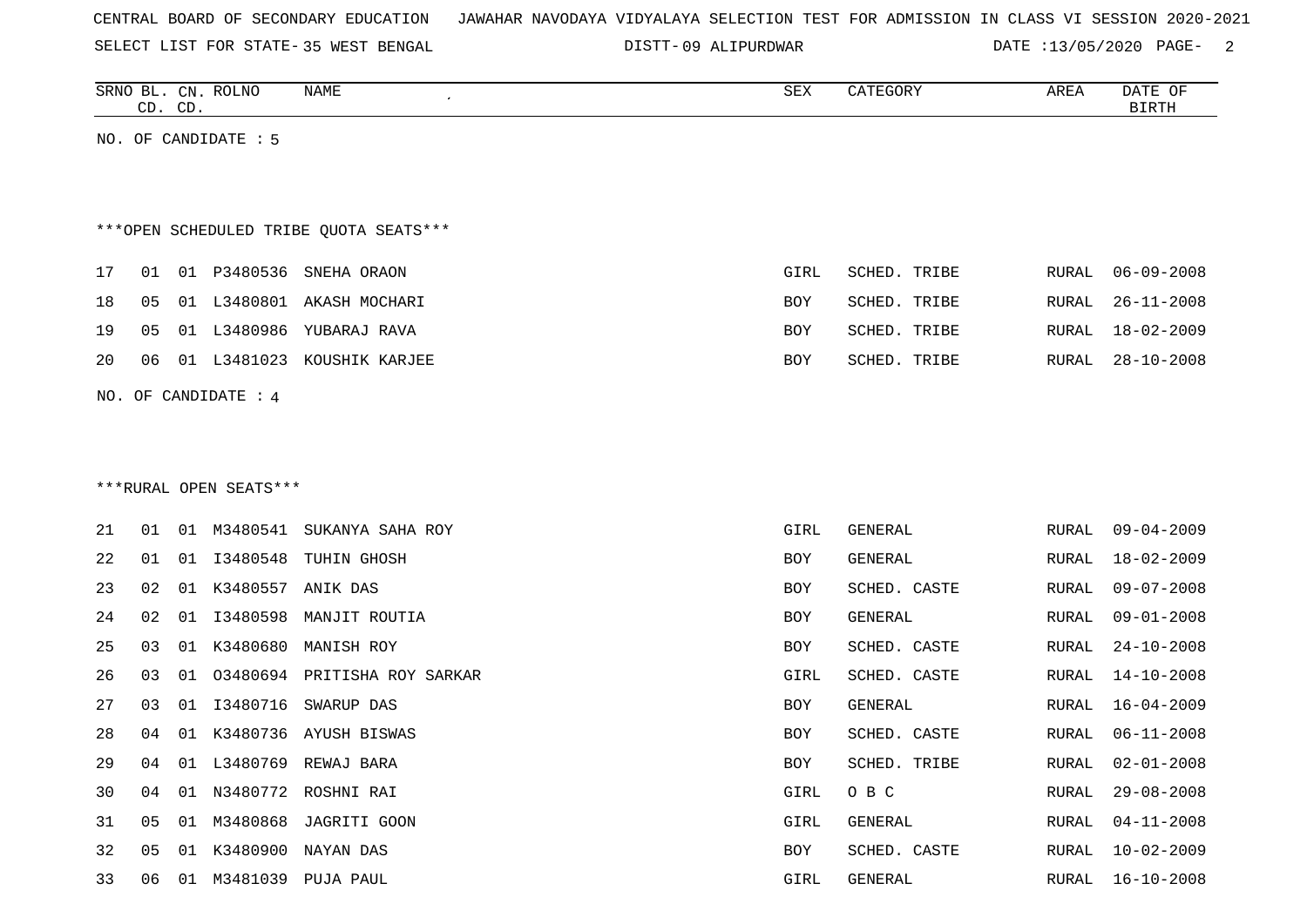SELECT LIST FOR STATE- DISTT- 35 WEST BENGAL

09 ALIPURDWAR DATE :13/05/2020 PAGE- 3

|    | CD. CD. |    | SRNO BL. CN. ROLNO      | NAME                                    | ${\tt SEX}$ | CATEGORY     | AREA  | DATE OF<br><b>BIRTH</b> |
|----|---------|----|-------------------------|-----------------------------------------|-------------|--------------|-------|-------------------------|
|    |         |    | ***RURAL OPEN SEATS***  |                                         |             |              |       |                         |
| 34 | 06      |    |                         | 01 I3481043 RAJDEEP PAUL                | <b>BOY</b>  | GENERAL      |       | RURAL 19-09-2007        |
|    |         |    | NO. OF CANDIDATE : $14$ |                                         |             |              |       |                         |
|    |         |    |                         |                                         |             |              |       |                         |
|    |         |    |                         |                                         |             |              |       |                         |
|    |         |    |                         | ***RURAL SCHEDULED CASTE QUOTA SEATS*** |             |              |       |                         |
| 35 | 01      |    |                         | 01 K3480481 ANIRUDDHA RAY               | BOY         | SCHED. CASTE | RURAL | 13-06-2007              |
| 36 | 01      |    |                         | 01 K3480497 DHRITIRAJ SARKAR            | <b>BOY</b>  | SCHED. CASTE | RURAL | $13 - 08 - 2008$        |
| 37 | 01      |    |                         | 01 03480546 SWARNALI ROY                | GIRL        | SCHED. CASTE | RURAL | $02 - 11 - 2007$        |
| 38 | 02      | 01 | 03480558                | ANKITA DAS                              | GIRL        | SCHED. CASTE | RURAL | $09 - 07 - 2008$        |
| 39 | 02      |    |                         | 01 K3480565 ASIM KUMAR DAS              | <b>BOY</b>  | SCHED. CASTE | RURAL | $18 - 07 - 2008$        |
| 40 | 02      | 01 | K3480575                | DHRUBA ROY                              | BOY         | SCHED. CASTE | RURAL | $20 - 02 - 2009$        |
| 41 | 02      | 01 |                         | 03480593 KUMKUM BARMAN                  | GIRL        | SCHED. CASTE | RURAL | $16 - 11 - 2008$        |
| 42 | 02      | 01 |                         | 03480624 SHIKHA ROY                     | GIRL        | SCHED. CASTE | RURAL | $03 - 10 - 2008$        |
| 43 | 02      | 01 |                         | 03480643 TITHI BISWAS                   | GIRL        | SCHED. CASTE | RURAL | $22 - 11 - 2008$        |
| 44 | 02      | 01 | K3480645                | TUSHAR DAS                              | BOY         | SCHED. CASTE | RURAL | $20 - 01 - 2009$        |
| 45 | 03      |    |                         | 01 K3480696 PRIYAM DAS                  | <b>BOY</b>  | SCHED. CASTE | RURAL | $15 - 12 - 2008$        |
| 46 | 05      |    |                         | 01 03480831 ARPITA DAS                  | GIRL        | SCHED. CASTE | RURAL | 15-07-2008              |
| 47 | 05      |    |                         | 01 K3480854 CHIRANJIT DAS               | <b>BOY</b>  | SCHED. CASTE | RURAL | $01 - 02 - 2009$        |
| 48 | 05      |    |                         | 01 03480874 KABERI DAS                  | GIRL        | SCHED. CASTE | RURAL | $14 - 04 - 2008$        |
| 49 | 05      | 01 |                         | 03480884 MAHUA BARMAN                   | GIRL        | SCHED. CASTE | RURAL | $14 - 05 - 2008$        |
| 50 | 05      | 01 |                         | K3480927 RANIT BARMAN                   | <b>BOY</b>  | SCHED. CASTE | RURAL | $27 - 06 - 2008$        |
| 51 | 05      |    | 01 K3480978             | TUHIN SARKAR                            | <b>BOY</b>  | SCHED. CASTE | RURAL | $06 - 02 - 2008$        |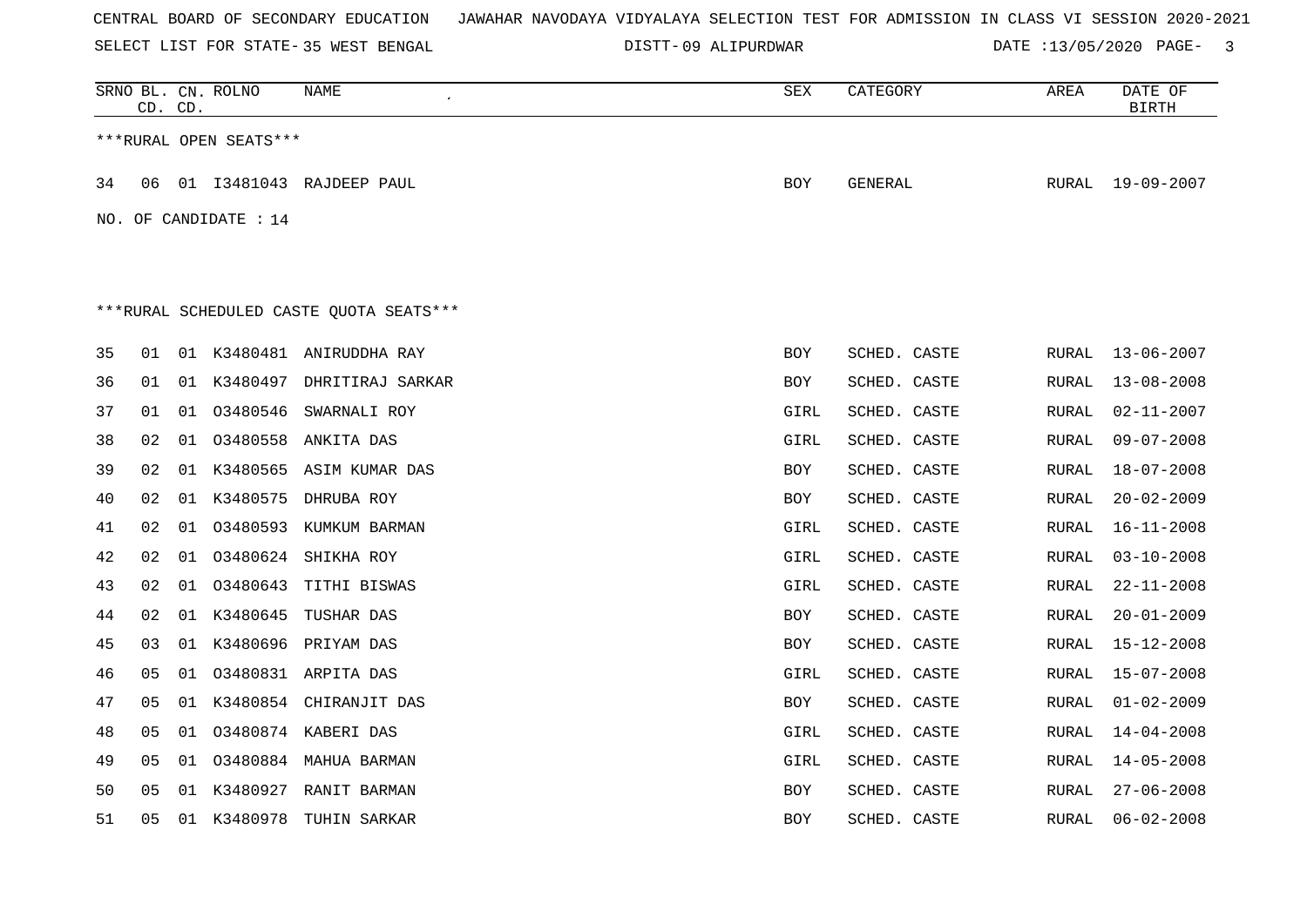|  |  |  | CENTRAL BOARD OF SECONDARY EDUCATION – JAWAHAR NAVODAYA VIDYALAYA SELECTION TEST FOR ADMISSION IN CLASS VI SESSION 2020-2021 |  |  |  |  |  |  |  |  |  |  |  |  |  |  |
|--|--|--|------------------------------------------------------------------------------------------------------------------------------|--|--|--|--|--|--|--|--|--|--|--|--|--|--|
|--|--|--|------------------------------------------------------------------------------------------------------------------------------|--|--|--|--|--|--|--|--|--|--|--|--|--|--|

SELECT LIST FOR STATE- DISTT- 35 WEST BENGAL

09 ALIPURDWAR DATE :13/05/2020 PAGE- 4

| <b>SRNO</b><br>ىن | <b>ROLNO</b><br>CN | NAME | C <sub>II</sub><br>ついひ | CATEGORY | AREA | DATE<br>ΟF   |
|-------------------|--------------------|------|------------------------|----------|------|--------------|
| $\cap$<br>. .     | $\cap$<br>ັ        |      |                        |          |      | <b>BIRTH</b> |

NO. OF CANDIDATE : 17

## \*\*\*RURAL BACKWARD CLASS QUOTA SEATS\*\*\*

| 53<br>54<br>55<br>56 | 02<br>02<br>02 | 01<br>01 | J3480582 | J3480577 DIP BISWAS    | BOY        | O B C   | RURAL | $08 - 01 - 2009$ |
|----------------------|----------------|----------|----------|------------------------|------------|---------|-------|------------------|
|                      |                |          |          |                        |            |         |       |                  |
|                      |                |          |          | HASINUR RAHAMAN        | <b>BOY</b> | O B C   | RURAL | $17 - 08 - 2008$ |
|                      |                | 01       |          | J3480584 HRIDAM MODAK  | BOY        | O B C   | RURAL | $22 - 10 - 2008$ |
|                      | 02             | 01       | N3480587 | ISHITA DAS             | GIRL       | O B C   | RURAL | $25 - 08 - 2009$ |
| 57                   | 02             | 01       | N3480599 | MOUSHUMI BISWAS        | GIRL       | O B C   | RURAL | $17 - 12 - 2008$ |
| 58                   | 03             | 01       |          | N3480651 ANANYA BASAK  | GIRL       | O B C   | RURAL | $02 - 03 - 2009$ |
| 59                   | 03             | 01       | I3480670 | JANNATUL FIRDOUS       | BOY        | GENERAL | RURAL | $23 - 11 - 2008$ |
| 60                   | 03             | 01       |          | N3480682 MASUDA PARVIN | GIRL       | O B C   | RURAL | $11 - 08 - 2009$ |
| 61                   | 03             | 01       |          | J3480701 RAJ HOSSAIN   | BOY        | O B C   | RURAL | $08 - 09 - 2008$ |
| 62                   | 03             | 01       | J3480703 | REDWANUR HOQUE         | BOY        | O B C   | RURAL | $25 - 01 - 2009$ |
| 63                   | 04             | 01       |          | N3480768 RENUKA NEWAR  | GIRL       | O B C   | RURAL | $23 - 12 - 2008$ |
| 64                   | 05             | 01       | J3480809 | ANIKESH BISWAS         | BOY        | O B C   | RURAL | $27 - 09 - 2008$ |
| 65                   | 05             | 01       |          | J3480892 MD ABUL KABIR | <b>BOY</b> | O B C   | RURAL | $30 - 10 - 2008$ |
| 66                   | 05             | 01       |          | N3480912 PAULAMI NANDI | GIRL       | O B C   | RURAL | $05 - 07 - 2008$ |
| 67                   | 06             | 01       | N3481021 | KHUSBOO SHA            | GIRL       | O B C   | RURAL | $17 - 10 - 2007$ |
|                      |                |          |          |                        |            |         |       |                  |

NO. OF CANDIDATE : 16

\*\*\*RURAL SCHEDULED TRIBE QUOTA SEATS\*\*\*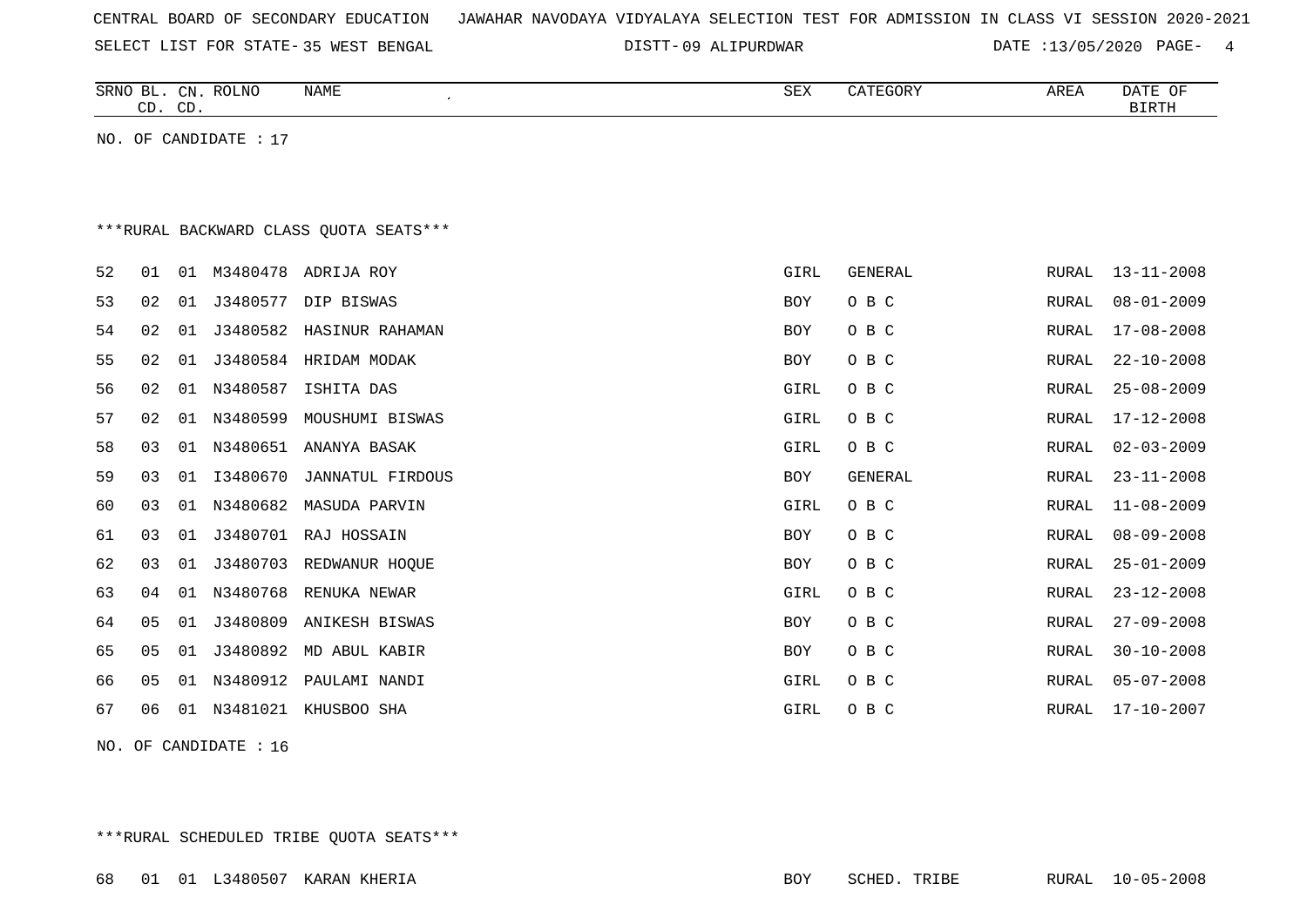SELECT LIST FOR STATE- DISTT- 35 WEST BENGAL

09 ALIPURDWAR DATE :13/05/2020 PAGE- 5

|    | CD. CD.        |    | SRNO BL. CN. ROLNO    | NAME                                    | SEX        | CATEGORY     | AREA         | DATE OF<br><b>BIRTH</b> |
|----|----------------|----|-----------------------|-----------------------------------------|------------|--------------|--------------|-------------------------|
|    |                |    |                       | ***RURAL SCHEDULED TRIBE OUOTA SEATS*** |            |              |              |                         |
| 69 | 02             | 01 |                       | L3480564 ARPIT TUTIYAR                  | <b>BOY</b> | SCHED. TRIBE | RURAL        | 12-10-2007              |
| 70 | 02             |    |                       | 01 L3480612 RIEASH SURIN                | <b>BOY</b> | SCHED. TRIBE | RURAL        | $23 - 03 - 2008$        |
| 71 | 02             | 01 | L3480615              | RITWIK RIMIL MARANDI                    | <b>BOY</b> | SCHED. TRIBE | RURAL        | $13 - 08 - 2009$        |
| 72 | 03             | 01 | L3480679              | MANASH SAIBA                            | BOY        | SCHED. TRIBE | RURAL        | $27 - 09 - 2008$        |
| 73 | 05             |    |                       | 01 L3480834 ASHIT KUMAR KUJUR           | BOY        | SCHED. TRIBE | RURAL        | $19 - 04 - 2009$        |
| 74 | 0 <sub>5</sub> | 01 | L3480837              | ASIT MINJ                               | <b>BOY</b> | SCHED. TRIBE | <b>RURAL</b> | $14 - 02 - 2009$        |
| 75 | 05             | 01 | L3480888              | MANOJIT ORAON                           | <b>BOY</b> | SCHED. TRIBE | RURAL        | $26 - 03 - 2008$        |
| 76 | 05             |    | 01 L3480941           | RYTHEM KACHHAP                          | <b>BOY</b> | SCHED. TRIBE | RURAL        | $09 - 11 - 2009$        |
| 77 | 05             | 01 | L3480951              | SANJOY TOPPO                            | <b>BOY</b> | SCHED. TRIBE | RURAL        | $23 - 05 - 2007$        |
| 78 | 0 <sub>5</sub> | 01 | L3480958              | SHASHANK LAMA                           | <b>BOY</b> | SCHED. TRIBE | RURAL        | $23 - 04 - 2008$        |
| 79 | 06             | 01 |                       | P3481012 DRISTI TAMANG                  | GIRL       | SCHED. TRIBE | RURAL        | $23 - 03 - 2009$        |
| 80 | 06             | 01 | P3481048              | RINCHEN DUKPA                           | GIRL       | SCHED. TRIBE | RURAL        | $25 - 12 - 2008$        |
|    |                |    | NO. OF CANDIDATE : 13 |                                         |            |              |              |                         |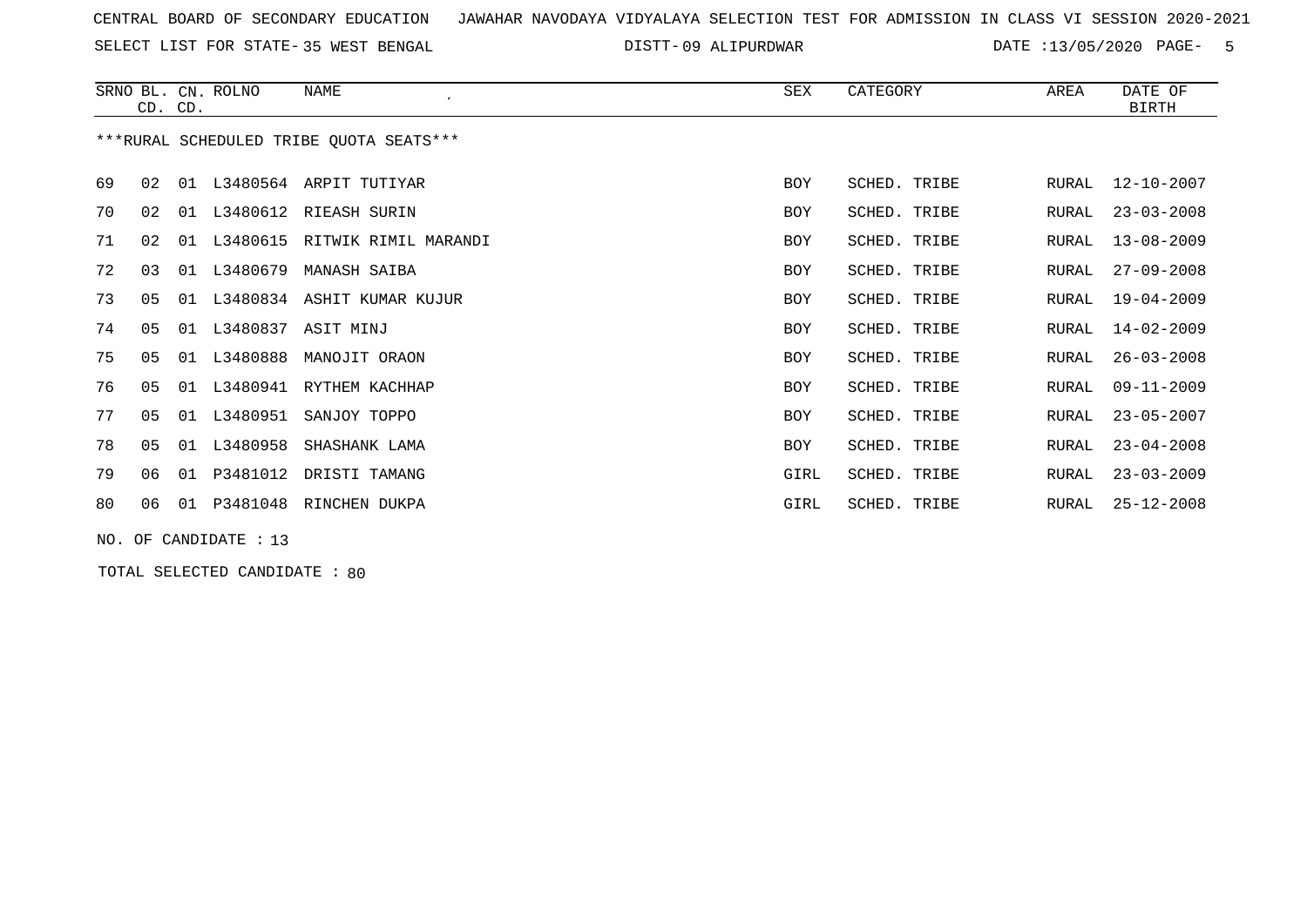SELECT LIST FOR STATE- DISTT- 35 WEST BENGAL

10 UTTAR DINAJPUR DATE :13/05/2020 PAGE- 1

|   |    | CD. CD. | SRNO BL. CN. ROLNO        | <b>NAME</b>                            | ${\tt SEX}$ | CATEGORY     | AREA  | DATE OF<br><b>BIRTH</b> |
|---|----|---------|---------------------------|----------------------------------------|-------------|--------------|-------|-------------------------|
|   |    |         | ***OPEN UR SEATS***       |                                        |             |              |       |                         |
|   |    |         | 1 08 01 03481327 DIPA ROY |                                        | <b>GIRL</b> | SCHED. CASTE |       | RURAL 26-02-2008        |
|   |    |         | NO. OF CANDIDATE : $1$    |                                        |             |              |       |                         |
|   |    |         |                           | ***OPEN SCHEDULED CASTE QUOTA SEATS*** |             |              |       |                         |
| 2 |    |         |                           | 02 01 K3481126 SURJO SARKAR            | BOY         | SCHED. CASTE | RURAL | 19-11-2008              |
| 3 | 08 |         |                           | 01 03481299 ARPITA DAS                 | GIRL        | SCHED. CASTE | RURAL | $31 - 01 - 2008$        |
| 4 |    |         |                           | 08 01 K3481437 SUSANTA BARMAN          | BOY         | SCHED. CASTE |       | RURAL 13-03-2008        |
|   |    |         | NO. OF CANDIDATE : 3      |                                        |             |              |       |                         |
|   |    |         |                           | *** OPEN DISABLED QUOTA SEATS***       |             |              |       |                         |
| 5 |    |         |                           | 08 01 K3481276 ABHIK SINHA             | BOY         | SCHED. CASTE |       | RURAL 11-12-2008        |
| 6 |    |         |                           | 08 01 K3481352 KADAM LAL SINGHA        | BOY         | SCHED. CASTE | RURAL | 12-04-2008              |
|   |    |         | NO. OF CANDIDATE : 2      |                                        |             |              |       |                         |
|   |    |         |                           | *** OPEN BACKWARD CLASS QUOTA SEATS*** |             |              |       |                         |
| 7 | 05 |         |                           | 01 J3481190 AZHAR RAZA                 | BOY         | O B C        | RURAL | $24 - 08 - 2008$        |
| 8 | 08 |         |                           | 01 N3481344 JEMIMA NASRIN              | GIRL        | O B C        | RURAL | 01-01-2009              |
| 9 | 08 |         |                           | 01 F3481413 RISHIKA RANJAN             | GIRL        | O B C        | URBAN | 17-10-2009              |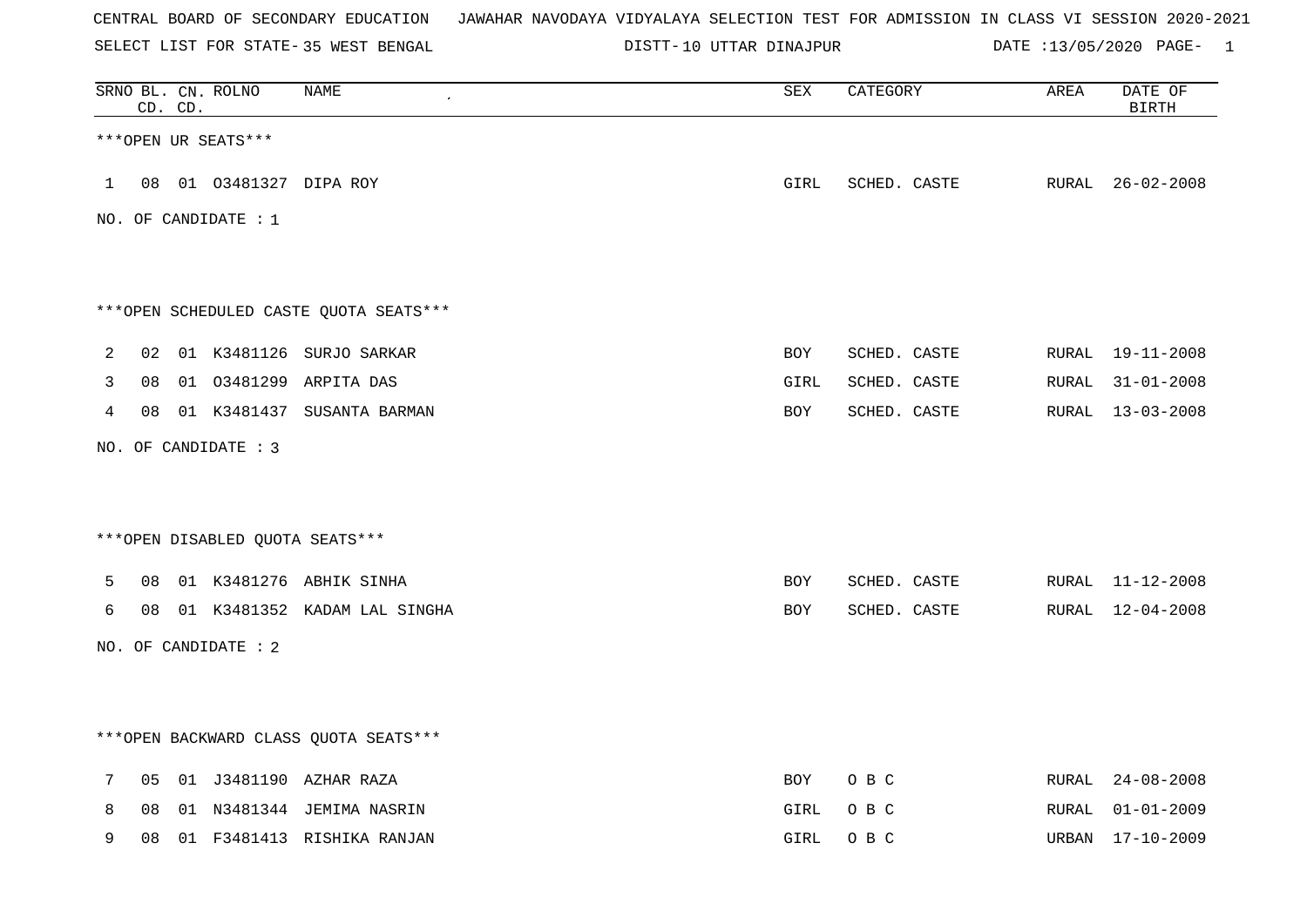| CENTRAL BOARD OF SECONDARY EDUCATION – JAWAHAR NAVODAYA VIDYALAYA SELECTION TEST FOR ADMISSION IN CLASS VI SESSION 2020-2021 |  |  |  |  |
|------------------------------------------------------------------------------------------------------------------------------|--|--|--|--|
|------------------------------------------------------------------------------------------------------------------------------|--|--|--|--|

SELECT LIST FOR STATE- DISTT- 35 WEST BENGAL 10 UTTAR DINAJPUR DATE :13/05/2020 PAGE- 2

|      | CD. CD. |    | SRNO BL. CN. ROLNO     | <b>NAME</b>                            | <b>SEX</b> | CATEGORY     | AREA         | DATE OF<br><b>BIRTH</b> |
|------|---------|----|------------------------|----------------------------------------|------------|--------------|--------------|-------------------------|
|      |         |    | NO. OF CANDIDATE : 3   |                                        |            |              |              |                         |
|      |         |    |                        |                                        |            |              |              |                         |
|      |         |    |                        | ***OPEN SCHEDULED TRIBE OUOTA SEATS*** |            |              |              |                         |
| 10   | 08      |    | 01 L3481348            | JOY SOREN                              | BOY        | SCHED. TRIBE | <b>RURAL</b> | $11 - 11 - 2008$        |
|      |         |    | NO. OF CANDIDATE : 1   |                                        |            |              |              |                         |
|      |         |    |                        |                                        |            |              |              |                         |
|      |         |    | ***RURAL OPEN SEATS*** |                                        |            |              |              |                         |
| 11   | 01      |    | 01 J3481078            | MD IZAHAR AHAMED JILANI                | BOY        | O B C        | <b>RURAL</b> | $21 - 06 - 2008$        |
| 12   | 02      |    | 01 K3481089            | CHHANI BISWAS                          | BOY        | SCHED. CASTE | <b>RURAL</b> | $05 - 04 - 2008$        |
| 13   | 02      |    | 01 K3481097            | <b>JAYDIP BALA</b>                     | BOY        | SCHED. CASTE | <b>RURAL</b> | $11 - 09 - 2008$        |
| 14   | 03      | 01 | 03481179               | SUMI BAUL                              | GIRL       | SCHED. CASTE | <b>RURAL</b> | $15 - 06 - 2007$        |
| 15   | 04      | 01 | J3481186               | RAYEDUR RAYHAN                         | BOY        | O B C        | <b>RURAL</b> | $08 - 04 - 2008$        |
| 16   | 05      | 01 | K3481219               | SANJIT ADHIKARY SINGHA                 | BOY        | SCHED. CASTE | <b>RURAL</b> | $05 - 09 - 2007$        |
| $17$ | 06      | 01 | I3481243               | SAFIUR RAHAMAN                         | <b>BOY</b> | GENERAL      | <b>RURAL</b> | $02 - 04 - 2008$        |
| 18   | 07      | 01 | P3481249               | ANNAPURNA KISKU                        | GIRL       | SCHED. TRIBE | <b>RURAL</b> | $24 - 10 - 2008$        |
| 19   | 08      | 01 | 03481293               | ANIMA SINHA                            | GIRL       | SCHED. CASTE | <b>RURAL</b> | $14 - 12 - 2008$        |
| 20   | 08      | 01 | M3481306               | <b>BARSHA DAS</b>                      | GIRL       | GENERAL      | <b>RURAL</b> | $10 - 08 - 2007$        |
| 21   | 09      |    | 01 M3481486            | PUJA KUMARI                            | GIRL       | GENERAL      | <b>RURAL</b> | $06 - 02 - 2008$        |
| 22   | 09      | 01 | 03481492               | SHRABANI BARMAN                        | GIRL       | SCHED. CASTE | <b>RURAL</b> | $17 - 07 - 2008$        |
|      |         |    |                        |                                        |            |              |              |                         |

NO. OF CANDIDATE : 12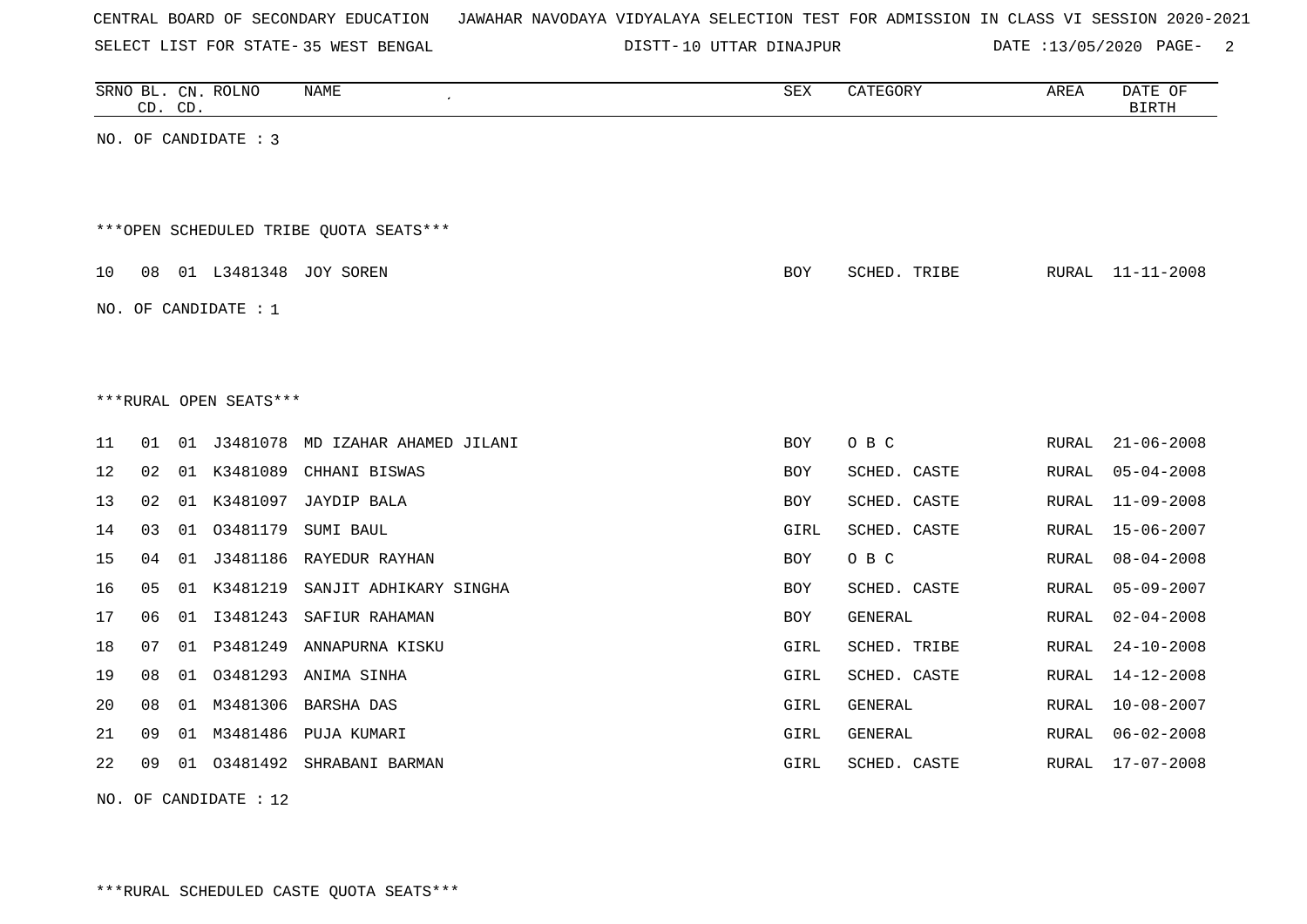SELECT LIST FOR STATE- DISTT- 35 WEST BENGAL

DISTT-10 UTTAR DINAJPUR DATE :13/05/2020 PAGE- 3

|     | CD. CD. |    | SRNO BL. CN. ROLNO | NAME                                    | SEX        | CATEGORY     | AREA          | DATE OF<br><b>BIRTH</b> |
|-----|---------|----|--------------------|-----------------------------------------|------------|--------------|---------------|-------------------------|
|     |         |    |                    | ***RURAL SCHEDULED CASTE OUOTA SEATS*** |            |              |               |                         |
| 23  | 03      |    |                    | 01 K3481137 DEEP MANDAL                 | <b>BOY</b> | SCHED. CASTE | RURAL         | $01 - 01 - 2009$        |
| 24  | 03      | 01 | K3481177           | SUJAN SARKAR                            | BOY        | SCHED. CASTE | RURAL         | $12 - 10 - 2008$        |
| 25  | 06      |    |                    | 01 03481239 KOYEL BARMAN                | GIRL       | SCHED. CASTE | RURAL         | $10 - 04 - 2008$        |
| 26  | 08      |    |                    | 01 K3481320 DEB DAS BISWAS              | BOY        | SCHED. CASTE | RURAL         | $03 - 10 - 2008$        |
| 27  | 08      |    |                    | 01 K3481359 KOUSHIK TIKADAR             | BOY        | SCHED. CASTE | RURAL         | $10 - 10 - 2008$        |
| 28  | 08      |    |                    | 01 03481400 PARBATI BISWAS              | GIRL       | SCHED. CASTE | RURAL         | $30 - 09 - 2009$        |
| 29  | 08      |    |                    | 01 K3481436 SUNIL CHANDRA SINGHA        | BOY        | SCHED. CASTE | <b>RURAL</b>  | $11 - 12 - 2008$        |
| 30  | 08      |    | 01 K3481445        | TANMAY SINHA                            | BOY        | SCHED. CASTE | RURAL         | $27 - 09 - 2008$        |
| NO. |         |    | OF CANDIDATE : 8   |                                         |            |              |               |                         |
|     |         |    |                    |                                         |            |              |               |                         |
|     |         |    |                    |                                         |            |              |               |                         |
|     |         |    |                    | *** RURAL BACKWARD CLASS QUOTA SEATS*** |            |              |               |                         |
| 31  | 02      |    |                    | 01 J3481105 MD KAMRAN HAYAT             | BOY        | O B C        | RURAL         | 19-04-2008              |
| 32  | 03      |    |                    | 01 N3481155 NADIA SHAHEEN               | GIRL       | O B C        | ${\tt RURAL}$ | $15 - 07 - 2008$        |
| 33  | 03      |    |                    | 01 J3481165 RAWANNAQUE ALAM             | BOY        | O B C        | RURAL         | $27 - 09 - 2007$        |
| 34  | 03      | 01 | J3481182           | ZAWED AKHTAR                            | BOY        | O B C        | RURAL         | $28 - 10 - 2008$        |
| 35  | 08      |    |                    | 01 J3481387 NAJIM RAHAMAN               | BOY        | O B C        | RURAL         | $10 - 03 - 2008$        |
| 36  | 08      | 01 | J3481432           | SUBHANKAR PAUL                          | <b>BOY</b> | O B C        | RURAL         | $09 - 06 - 2008$        |
| 37  | 08      | 01 |                    | N3481454 WAHIDA RAHAMAN                 | GIRL       | O B C        | RURAL         | $10 - 03 - 2008$        |
| 38  | 09      |    |                    | 01 J3481490 SAKAL DEB MAHATO            | BOY        | O B C        | RURAL         | $24 - 11 - 2008$        |
|     |         |    |                    |                                         |            |              |               |                         |

NO. OF CANDIDATE : 8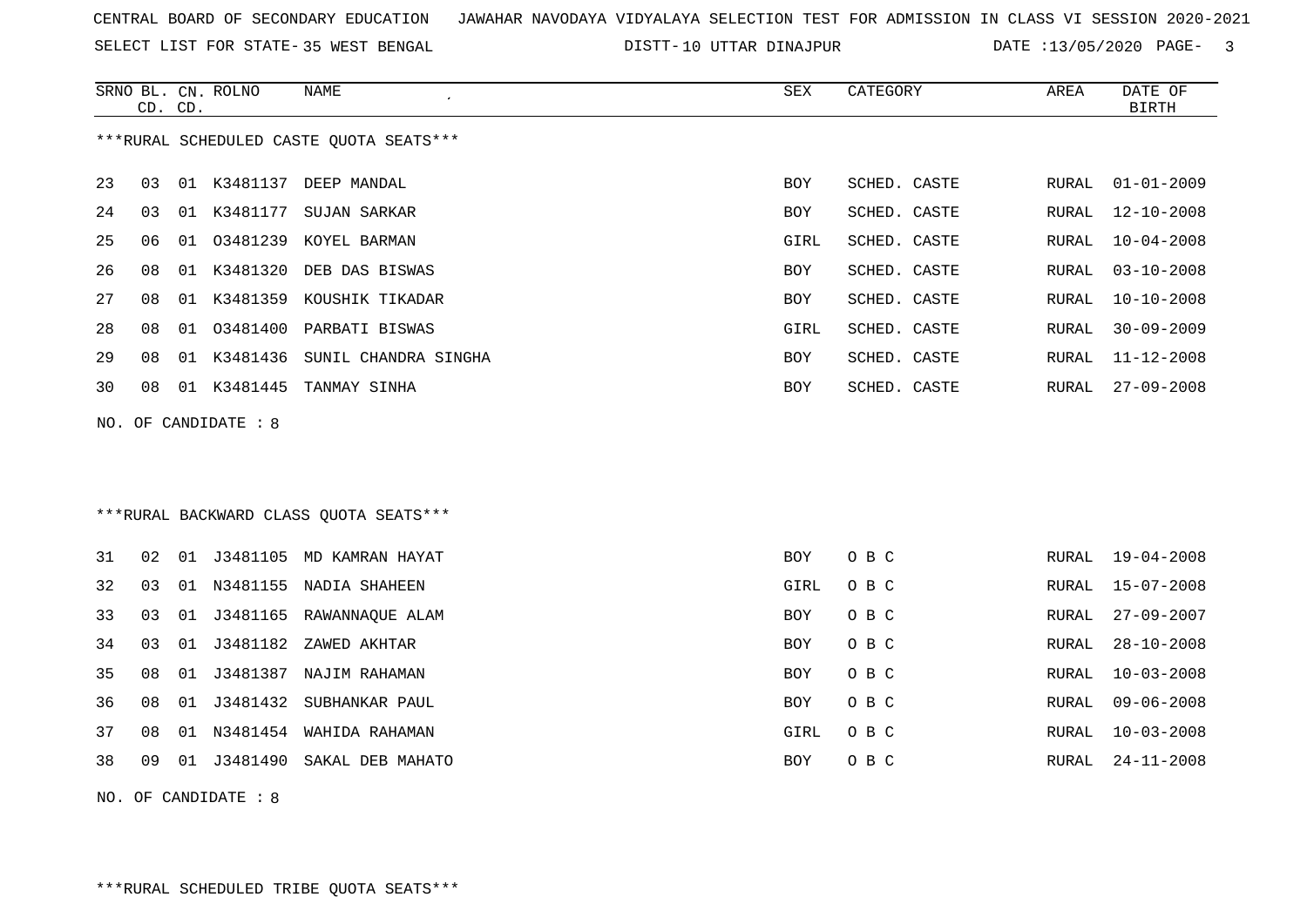SELECT LIST FOR STATE- DISTT- 35 WEST BENGAL

10 UTTAR DINAJPUR DATE :13/05/2020 PAGE- 4

| NAME<br>SRNO BL. CN. ROLNO<br>CD. CD.   | SEX        | CATEGORY     | AREA  | DATE OF<br>BIRTH |
|-----------------------------------------|------------|--------------|-------|------------------|
| ***RURAL SCHEDULED TRIBE QUOTA SEATS*** |            |              |       |                  |
| 01 L3481288 AJAY KUMAR<br>39<br>08      | <b>BOY</b> | SCHED. TRIBE | RURAL | $05 - 04 - 2009$ |
| 40<br>01 L3481316 DEBASHIS KHALKO<br>08 | <b>BOY</b> | SCHED. TRIBE | RURAL | 18-11-2008       |
| NO. OF CANDIDATE : $2$                  |            |              |       |                  |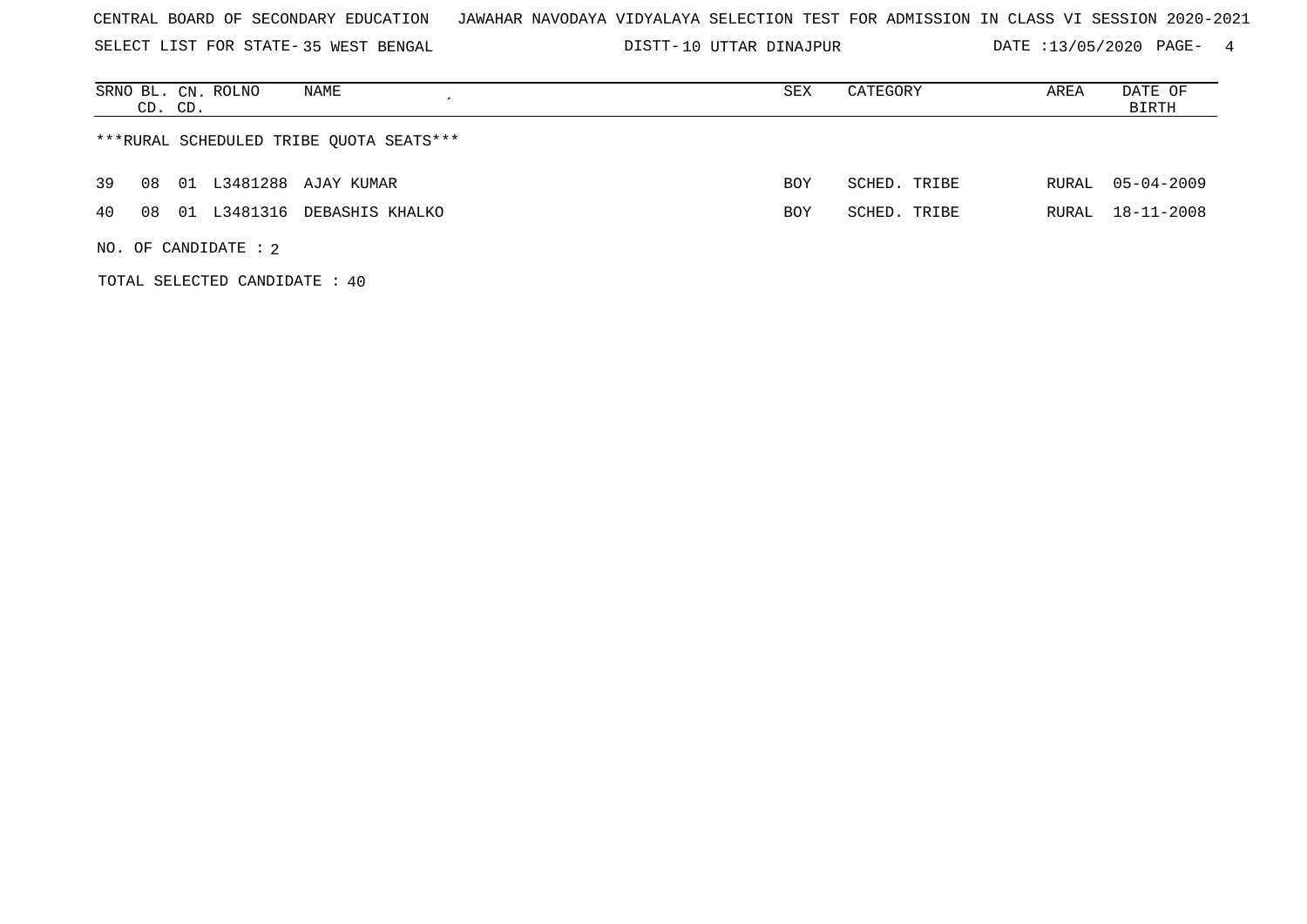SELECT LIST FOR STATE- DISTT- 35 WEST BENGAL

|    |                 | CD. CD. | SRNO BL. CN. ROLNO     | NAME                                   | SEX        | CATEGORY     | AREA  | DATE OF<br><b>BIRTH</b> |
|----|-----------------|---------|------------------------|----------------------------------------|------------|--------------|-------|-------------------------|
|    |                 |         | ***OPEN UR SEATS***    |                                        |            |              |       |                         |
| 1  | 01              |         |                        | 01 M3481526 KAZI TAMANNA SULTANA       | GIRL       | GENERAL      | RURAL | 16-12-2008              |
| 2  |                 |         |                        | 03 01 I3481868 GANIUL AZIZ             | BOY        | GENERAL      | RURAL | $08 - 05 - 2007$        |
| 3  |                 |         |                        | 11 01 M3482171 ANANYA DAS              | GIRL       | GENERAL      |       | RURAL 18-08-2008        |
|    |                 |         | NO. OF CANDIDATE : 3   |                                        |            |              |       |                         |
|    |                 |         |                        |                                        |            |              |       |                         |
|    |                 |         |                        | ***OPEN SCHEDULED CASTE QUOTA SEATS*** |            |              |       |                         |
| 4  | 02              |         |                        | 01 K3481616 ATANU SAHA                 | BOY        | SCHED. CASTE | RURAL | $04 - 05 - 2008$        |
| 5  | 04              |         |                        | 01 K3481932 BAPPA BISWAS               | BOY        | SCHED. CASTE | RURAL | $23 - 07 - 2008$        |
| 6  | 12 <sup>°</sup> |         |                        | 01 K3482294 GIRISH CHANDRA BAGDI       | BOY        | SCHED. CASTE | RURAL | $15 - 03 - 2008$        |
| 7  | 12              |         |                        | 01 K3482307 PAPU DHIBAR                | <b>BOY</b> | SCHED. CASTE | RURAL | $24 - 02 - 2008$        |
| 8  | 12              |         |                        | 01 03482309 PAYEL MONDAL               | GIRL       | SCHED. CASTE | RURAL | $25 - 12 - 2008$        |
| 9  | 12              |         |                        | 01 K3482310 PRITAM MONDAL              | BOY        | SCHED. CASTE | RURAL | $29 - 11 - 2008$        |
| 10 | 12              |         |                        | 01 K3482335 SURYA DHIBAR               | BOY        | SCHED. CASTE |       | RURAL 30-11-2007        |
|    |                 |         | NO. OF CANDIDATE : $7$ |                                        |            |              |       |                         |
|    |                 |         |                        |                                        |            |              |       |                         |
|    |                 |         |                        |                                        |            |              |       |                         |
|    |                 |         |                        | ***OPEN DISABLED QUOTA SEATS***        |            |              |       |                         |
| 11 | 04              |         |                        | 01 M3481930 ASIYA KHATUN               | GIRL       | GENERAL      |       | RURAL 16-08-2008        |
| 12 | 15              |         |                        | 01 M3482535 MARIAM KHATUN              | GIRL       | GENERAL      | RURAL | 10-11-2007              |
| 13 | 15              |         |                        | 01 I3482538 MD ASIFUL ABEDIN           | <b>BOY</b> | GENERAL      |       | RURAL 25-05-2008        |
|    |                 |         | NO. OF CANDIDATE : 3   |                                        |            |              |       |                         |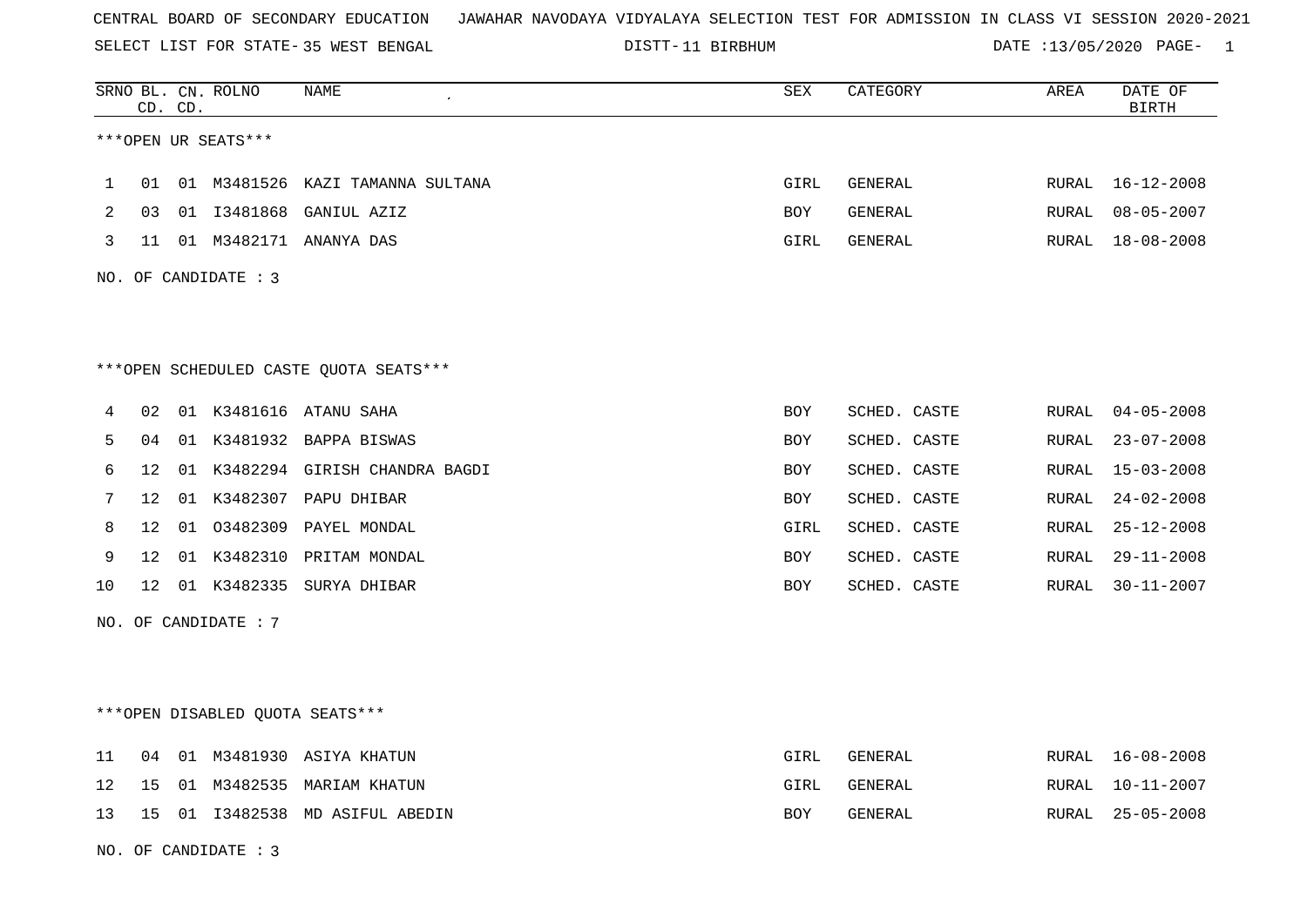SELECT LIST FOR STATE- DISTT- 35 WEST BENGAL

|    |    | CD. CD. | SRNO BL. CN. ROLNO     | NAME                                    | SEX  | CATEGORY     | AREA          | DATE OF<br><b>BIRTH</b> |
|----|----|---------|------------------------|-----------------------------------------|------|--------------|---------------|-------------------------|
|    |    |         |                        | *** OPEN BACKWARD CLASS QUOTA SEATS***  |      |              |               |                         |
| 14 |    |         |                        | 04 01 J3481931 AZIZUR RAHAMAN           | BOY  | O B C        | RURAL         | $09 - 11 - 2008$        |
| 15 | 04 | 01      | J3481939               | GURUPRASAD GARAIN                       | BOY  | O B C        | RURAL         | $30 - 07 - 2007$        |
| 16 | 04 | 01      | J3481979               | SAHINUR RAHAMAN                         | BOY  | O B C        | ${\tt RURAL}$ | $16 - 09 - 2008$        |
| 17 | 14 | 01      | B3482456               | PRITAM MONDAL                           | BOY  | O B C        | URBAN         | $24 - 02 - 2008$        |
| 18 | 19 |         | 01 N3482865            | SURAYA SULTANA                          | GIRL | O B C        | RURAL         | $28 - 09 - 2007$        |
|    |    |         | NO. OF CANDIDATE : 5   |                                         |      |              |               |                         |
|    |    |         |                        |                                         |      |              |               |                         |
|    |    |         |                        | *** OPEN SCHEDULED TRIBE QUOTA SEATS*** |      |              |               |                         |
| 19 | 03 |         |                        | 01 L3481863 DINESH MURMU                | BOY  | SCHED. TRIBE | RURAL         | $31 - 10 - 2007$        |
| 20 |    |         |                        | 04 01 P3481935 DEBAPRIYA MARDI          | GIRL | SCHED. TRIBE | RURAL         | $04 - 09 - 2007$        |
|    |    |         | NO. OF CANDIDATE : 2   |                                         |      |              |               |                         |
|    |    |         |                        |                                         |      |              |               |                         |
|    |    |         |                        |                                         |      |              |               |                         |
|    |    |         | ***RURAL OPEN SEATS*** |                                         |      |              |               |                         |
| 21 | 01 |         |                        | 01 M3481508 ARPITA PAL                  | GIRL | GENERAL      | RURAL         | $17 - 08 - 2008$        |
| 22 | 02 | 01      | N3481603               | APSARA KHATUN                           | GIRL | O B C        | RURAL         | $20 - 06 - 2008$        |
| 23 | 03 | 01      | M3481871               | KAZI ASMA SADIA                         | GIRL | GENERAL      | RURAL         | $24 - 08 - 2007$        |
| 24 | 04 |         |                        | 01 M3481986 SUHANA KHATUN               | GIRL | GENERAL      | RURAL         | $02 - 05 - 2008$        |
| 25 | 05 | 01      |                        | J3481997 ABIR GARAIN                    | BOY  | O B C        | <b>RURAL</b>  | $21 - 03 - 2008$        |
| 26 | 07 | 01      |                        | M3482053 SONASHREE CHATTERJEE           | GIRL | GENERAL      | RURAL         | $22 - 10 - 2008$        |
| 27 | 08 |         |                        | 01 J3482063 BIBHAS MANDAL               | BOY  | O B C        | RURAL         | $21 - 12 - 2008$        |
| 28 | 10 |         |                        | 01 J3482126 BAIDURYA MANDAL             | BOY  | O B C        | RURAL         | $09 - 09 - 2009$        |
| 29 | 11 |         |                        | 01 I3482253 SHUVADIP MONDAL             | BOY  | GENERAL      | RURAL         | $04 - 03 - 2008$        |
|    |    |         |                        |                                         |      |              |               |                         |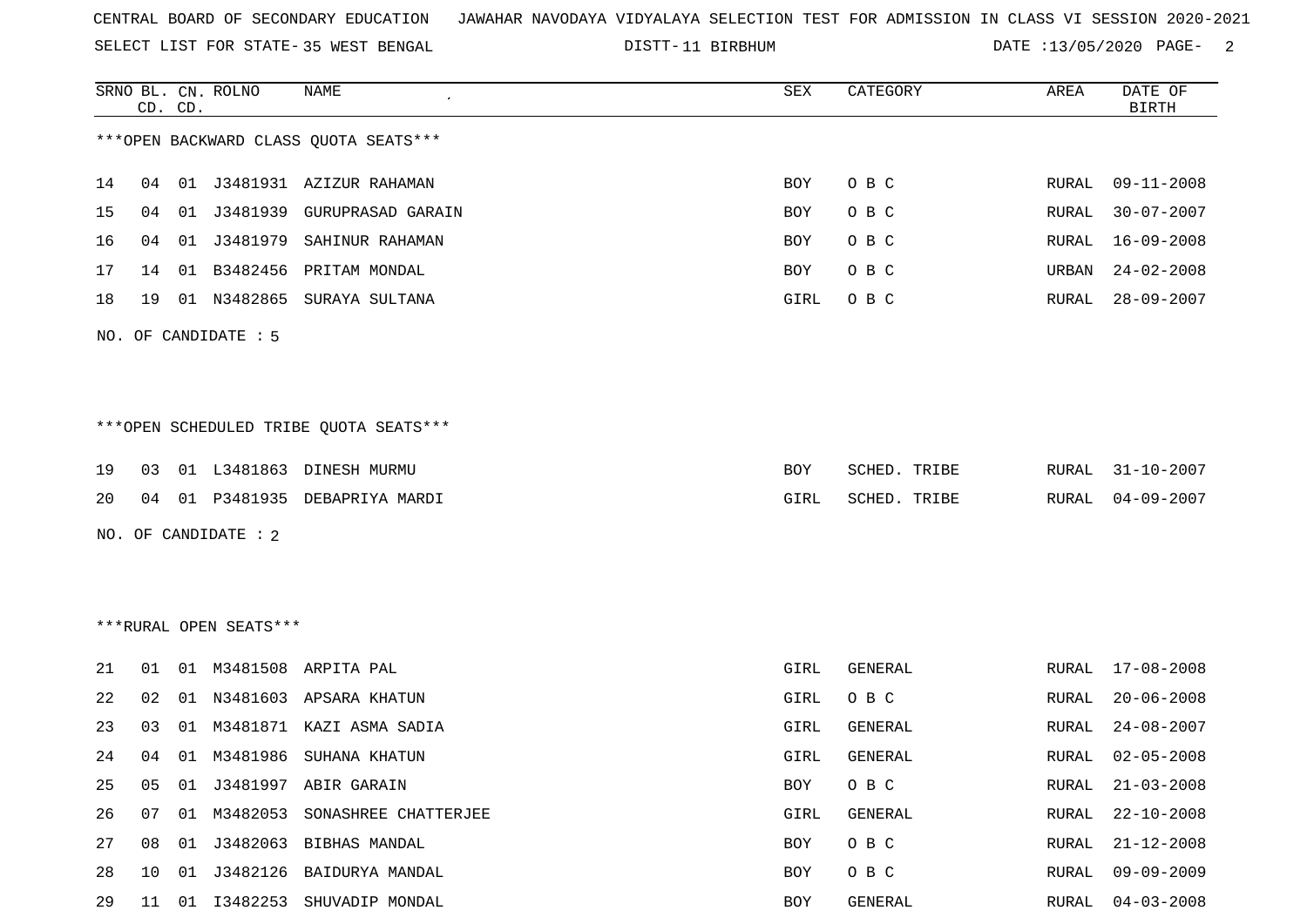SELECT LIST FOR STATE- DISTT- 35 WEST BENGAL

|     | CD. CD. |    | SRNO BL. CN. ROLNO     | NAME                                    | SEX         | CATEGORY       | AREA         | DATE OF<br><b>BIRTH</b> |
|-----|---------|----|------------------------|-----------------------------------------|-------------|----------------|--------------|-------------------------|
|     |         |    | ***RURAL OPEN SEATS*** |                                         |             |                |              |                         |
| 30  | 12      |    |                        | 01 M3482312 RAYISHA ALI                 | <b>GIRL</b> | <b>GENERAL</b> | RURAL        | $07 - 03 - 2009$        |
| 31  | 13      | 01 |                        | N3482366 NASRIN KHATUN                  | GIRL        | O B C          | RURAL        | $14 - 08 - 2007$        |
| 32  | 14      | 01 |                        | N3482457 PRITI PAL                      | GIRL        | O B C          | RURAL        | $27 - 03 - 2008$        |
| 33  | 15      | 01 | M3482517               | CHAMPA KHATUN                           | GIRL        | GENERAL        | RURAL        | $23 - 11 - 2010$        |
| 34  | 16      |    |                        | 01 K3482683 ROHIT MONDAL                | BOY         | SCHED. CASTE   | RURAL        | $11 - 12 - 2007$        |
| 35  | 17      | 01 | J3482727               | ANIKET DAS                              | BOY         | O B C          | RURAL        | $24 - 09 - 2008$        |
| 36  | 18      | 01 |                        | I3482774 MD JUNAID ISLAM                | BOY         | <b>GENERAL</b> | RURAL        | $06 - 01 - 2008$        |
| 37  | 19      |    |                        | 01 M3482848 NURJAHAN KHATUN             | GIRL        | <b>GENERAL</b> | RURAL        | $15 - 12 - 2008$        |
| NO. |         |    | OF CANDIDATE : 17      |                                         |             |                |              |                         |
|     |         |    |                        |                                         |             |                |              |                         |
|     |         |    |                        |                                         |             |                |              |                         |
|     |         |    |                        | ***RURAL SCHEDULED CASTE QUOTA SEATS*** |             |                |              |                         |
| 38  | 04      | 01 | 03481938               | DIYA BISWAS                             | GIRL        | SCHED. CASTE   | RURAL        | $08 - 12 - 2008$        |
| 39  | 04      | 01 | 03481964               | NANDITA BISWAS                          | GIRL        | SCHED. CASTE   | RURAL        | $09 - 10 - 2008$        |
| 40  | 04      |    | 01 K3481985            | SUBHADEEP SOW                           | BOY         | SCHED. CASTE   | RURAL        | $09 - 05 - 2007$        |
| 41  | 05      |    |                        | 01 K3482002 ASHTAM MIRDHA               | BOY         | SCHED. CASTE   | RURAL        | $07 - 10 - 2008$        |
| 42  | 06      | 01 | K3482025               | MITH CHOWDHARY                          | BOY         | SCHED. CASTE   | RURAL        | $15 - 04 - 2008$        |
| 43  | 09      |    | 01 K3482109            | DIP SAHA                                | BOY         | SCHED. CASTE   | RURAL        | $20 - 11 - 2007$        |
| 44  | 10      | 01 | K3482150               | RAHUL MANDAL                            | BOY         | SCHED. CASTE   | <b>RURAL</b> | $19 - 11 - 2008$        |
| 45  | 10      |    |                        | 01 K3482153 RANAJIT MONDAL              | BOY         | SCHED. CASTE   | RURAL        | $06 - 04 - 2008$        |
| 46  | 10      |    |                        | 01 03482155 RIMI SAHA                   | GIRL        | SCHED. CASTE   | RURAL        | $22 - 04 - 2008$        |
| 47  | 11      |    |                        | 01 K3482220 NISHANT SAMADDAR            | BOY         | SCHED. CASTE   | RURAL        | $21 - 06 - 2008$        |
| 48  |         |    |                        | 12 01 K3482288 BISWAJIT DHIBAR          | BOY         | SCHED. CASTE   | RURAL        | 19-06-2008              |
| 49  | 12      |    |                        | 01 03482289 BRISTI SAHA                 | GIRL        | SCHED. CASTE   | RURAL        | $05 - 03 - 2008$        |
| 50  | 12      |    |                        | 01 03482290 CHAITALI DAS                | GIRL        | SCHED. CASTE   | RURAL        | $19 - 03 - 2009$        |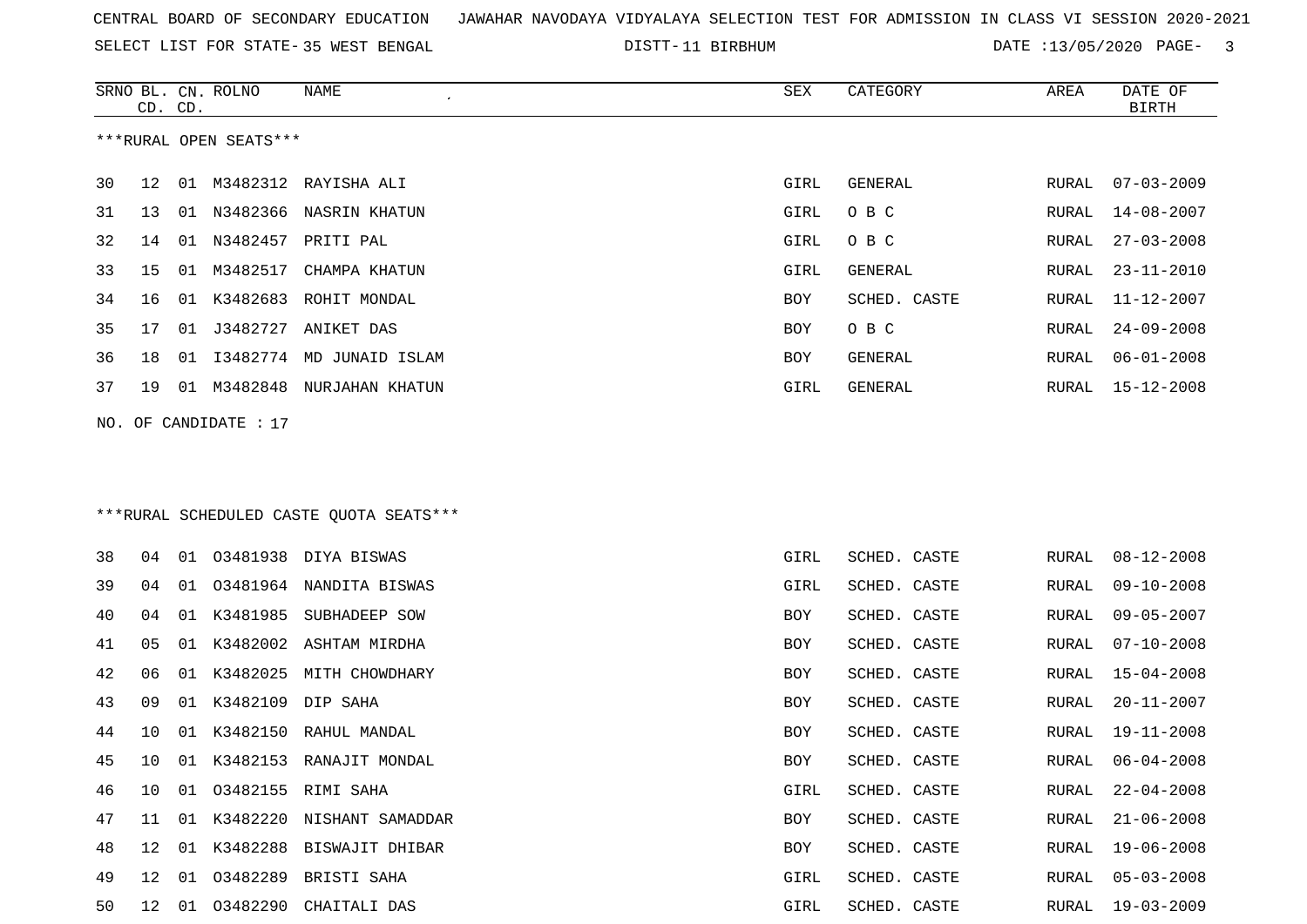SELECT LIST FOR STATE- DISTT- 35 WEST BENGAL

SRNO BL. CN.

ROLNO NAME SEX CATEGORY AREA DATE OF

|    | CD. CD. |    |                       |                                         |      |              |       | BIRTH            |
|----|---------|----|-----------------------|-----------------------------------------|------|--------------|-------|------------------|
|    |         |    |                       | ***RURAL SCHEDULED CASTE QUOTA SEATS*** |      |              |       |                  |
| 51 | 12      |    | 01 K3482330           | SUBHAJIT DAI                            | BOY  | SCHED. CASTE | RURAL | $26 - 12 - 2007$ |
| 52 | 12      | 01 | K3482333              | SUMAN BAYEN                             | BOY  | SCHED. CASTE | RURAL | $28 - 09 - 2007$ |
| 53 | 13      | 01 | K3482348              | BAPPA BAGDI                             | BOY  | SCHED. CASTE | RURAL | $04 - 06 - 2008$ |
| 54 | 15      | 01 | K3482520              | DEBOBRATA MONDAL                        | BOY  | SCHED. CASTE | RURAL | 14-11-2008       |
| 55 | 15      | 01 | K3482582              | SUMAN SAHA                              | BOY  | SCHED. CASTE | RURAL | $22 - 06 - 2008$ |
| 56 | 16      | 01 | K3482599              | ANAGH MONDAL                            | BOY  | SCHED. CASTE | RURAL | $24 - 07 - 2008$ |
| 57 | 16      |    |                       | 01 K3482617 BIBEK MAL                   | BOY  | SCHED. CASTE | RURAL | 15-11-2008       |
| 58 | 16      |    |                       | 01 K3482712 SUROJIT SEN                 | BOY  | SCHED. CASTE | RURAL | $18 - 01 - 2008$ |
| 59 | 17      |    |                       | 01 K3482762 SOURAB MONDAL               | BOY  | SCHED. CASTE | RURAL | $01 - 06 - 2008$ |
|    |         |    | NO. OF CANDIDATE : 22 |                                         |      |              |       |                  |
|    |         |    |                       |                                         |      |              |       |                  |
|    |         |    |                       |                                         |      |              |       |                  |
|    |         |    |                       | *** RURAL BACKWARD CLASS QUOTA SEATS*** |      |              |       |                  |
| 60 | 01      | 01 |                       | J3481556 SAHIDUL MOLLA                  | BOY  | O B C        | RURAL | $06 - 08 - 2008$ |
| 61 | 01      | 01 |                       | J3481573 SUNDAR PRAMANIK                | BOY  | O B C        | RURAL | $28 - 11 - 2008$ |
| 62 | 03      | 01 | J3481866              | EKRAMUL HAQUE                           | BOY  | O B C        | RURAL | 19-06-2007       |
| 63 | 04      | 01 |                       | J3481921 AKIL PARVEZ                    | BOY  | O B C        | RURAL | 17-12-2008       |
| 64 | 05      | 01 |                       | J3481996 AAYAN ALI SHAH                 | BOY  | O B C        | RURAL | $26 - 09 - 2007$ |
| 65 | 05      | 01 |                       | J3482003 ASIKUR ALAM                    | BOY  | O B C        | RURAL | $13 - 02 - 2008$ |
| 66 | 05      | 01 | J3482015              | NISHAR MOLLA                            | BOY  | O B C        | RURAL | $01 - 08 - 2007$ |
| 67 | 07      | 01 |                       | J3482047 MD WASIM AKTAR                 | BOY  | O B C        | RURAL | $19 - 08 - 2007$ |
| 68 |         |    |                       | 10 01 J3482143 PIJUSH LAHA              | BOY  | O B C        |       | RURAL 10-10-2008 |
| 69 |         |    |                       | 12 01 N3482321 SHREYA MONDAL            | GIRL | O B C        |       | RURAL 17-11-2008 |
| 70 |         |    |                       | 12 01 J3482334 SUMIT BHANDARY           | BOY  | O B C        | RURAL | $22 - 02 - 2008$ |
| 71 |         |    |                       | 15 01 J3482522 DEEP GARAI               | BOY  | O B C        |       | RURAL 07-04-2008 |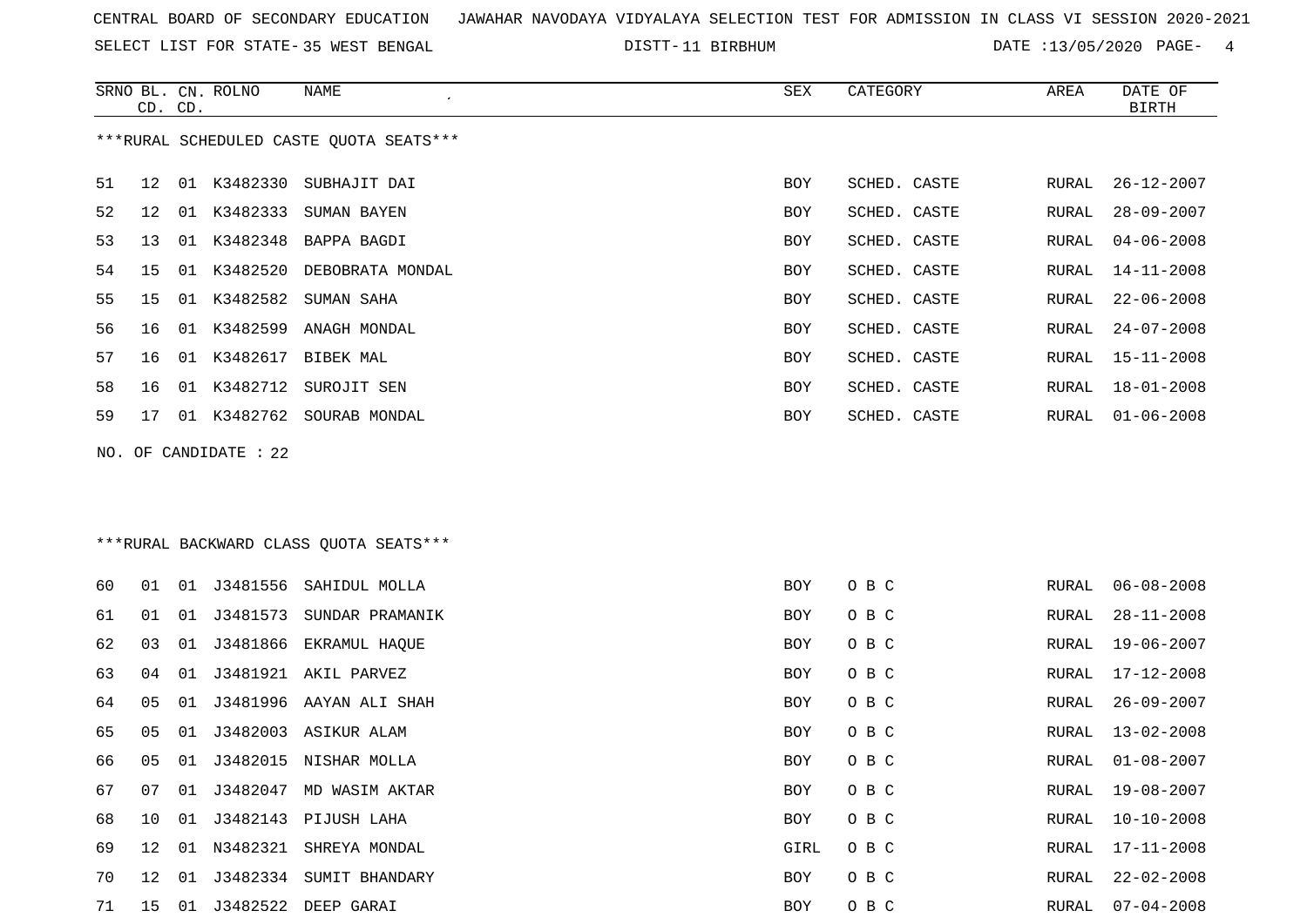SELECT LIST FOR STATE- DISTT- 35 WEST BENGAL

DISTT-11 BIRBHUM **DATE** :13/05/2020 PAGE- 5

| SRNO BL. CN. ROLNO                     | CD. CD. |          | NAME<br>$\cdot$   | SEX  | CATEGORY | AREA  | DATE OF<br>BIRTH |  |  |  |
|----------------------------------------|---------|----------|-------------------|------|----------|-------|------------------|--|--|--|
| ***RURAL BACKWARD CLASS QUOTA SEATS*** |         |          |                   |      |          |       |                  |  |  |  |
| 72<br>17                               | 01      | N3482741 | NAFISA KHANAM     | GIRL | O B C    |       | RURAL 11-12-2007 |  |  |  |
| 73<br>19                               | 01      | J3482811 | ARMANUDDIN MONDAL | BOY  | O B C    | RURAL | 07-02-2008       |  |  |  |
| 74<br>19                               | 01      | N3482816 | FAHIMA SULTANA    | GIRL | O B C    | RURAL | $14 - 08 - 2008$ |  |  |  |
| 75<br>19                               | 01      | N3482819 | FARHANA TASNIM    | GIRL | O B C    |       | RURAL 16-11-2008 |  |  |  |
| NO. OF CANDIDATE : $16$                |         |          |                   |      |          |       |                  |  |  |  |
| $+$ ++ $n$                             |         |          |                   |      |          |       |                  |  |  |  |

\*\*\*RURAL SCHEDULED TRIBE QUOTA SEATS\*\*\*

|  |  | 76 03 01 L3481858 BIBEK HEMBRAM   | BOY        | SCHED. TRIBE | RURAL 31-12-2007 |
|--|--|-----------------------------------|------------|--------------|------------------|
|  |  | 77 03 01 L3481903 SORJEN KISKU    | <b>BOY</b> | SCHED. TRIBE | RURAL 03-10-2008 |
|  |  | 78 04 01 L3481990 SUKANTA BESRA   | <b>BOY</b> | SCHED. TRIBE | RURAL 19-02-2008 |
|  |  | 79 11 01 P3482200 GITA MARDI      | GIRL       | SCHED. TRIBE | RURAL 18-09-2008 |
|  |  | 80 12 01 L3482275 AMARJIT HEMBROM | BOY        | SCHED. TRIBE | RURAL 12-12-2008 |

NO. OF CANDIDATE : 5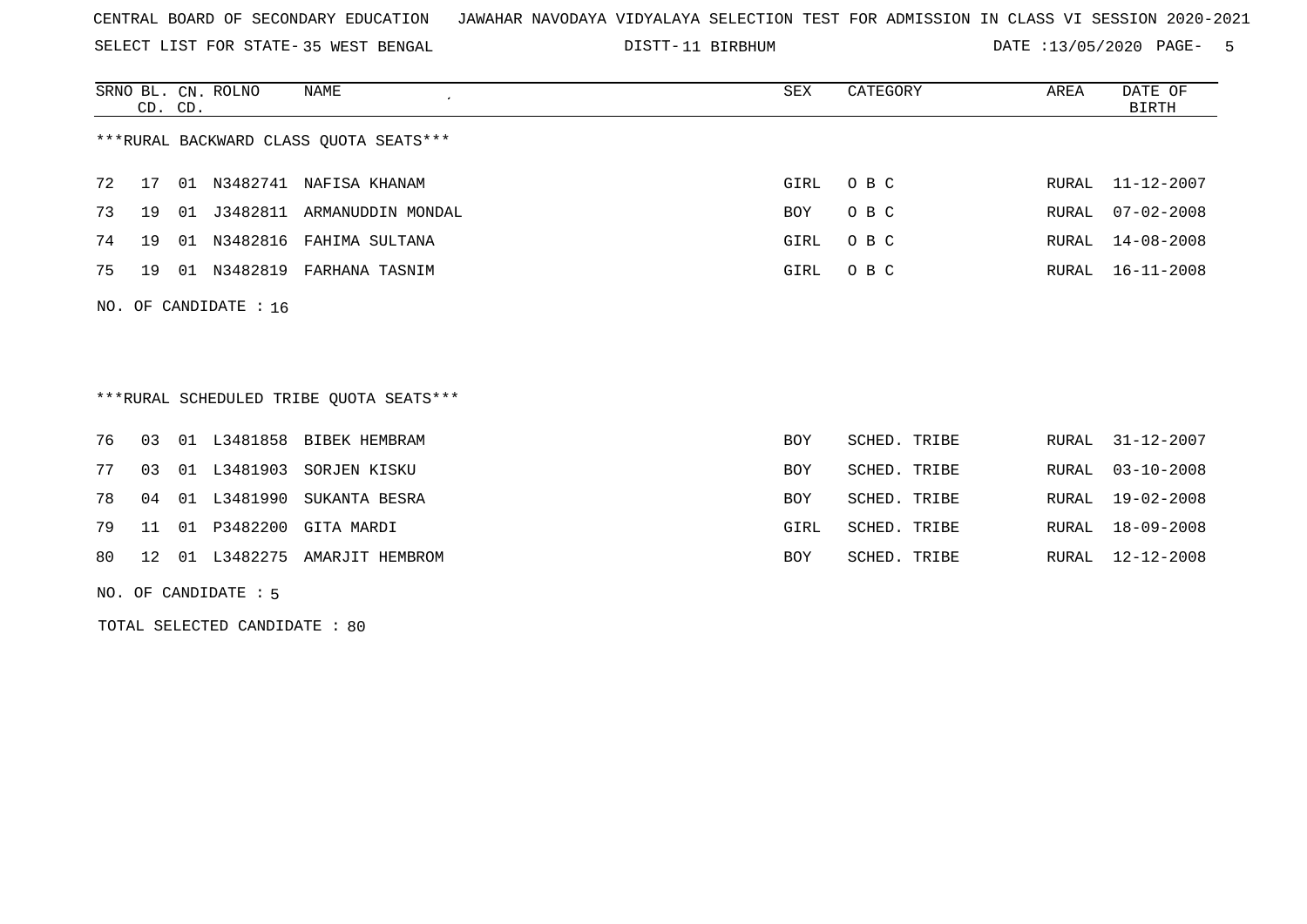SELECT LIST FOR STATE- DISTT- 35 WEST BENGAL

DISTT-12 COOCH BEHAR DATE :13/05/2020 PAGE- 1

|   |    | CD. CD. | SRNO BL. CN. ROLNO   | <b>NAME</b>                            | SEX         | CATEGORY     | AREA  | DATE OF<br><b>BIRTH</b> |
|---|----|---------|----------------------|----------------------------------------|-------------|--------------|-------|-------------------------|
|   |    |         | ***OPEN UR SEATS***  |                                        |             |              |       |                         |
| 1 | 05 |         |                      | 01 I3483196 SOUMIK TARAFDER            | BOY         | GENERAL      | RURAL | $09 - 08 - 2008$        |
| 2 | 08 |         |                      | 01 G3483676 BRITTIKA ADHIKARY          | GIRL        | SCHED. CASTE | URBAN | $30 - 10 - 2008$        |
|   |    |         | NO. OF CANDIDATE : 2 |                                        |             |              |       |                         |
|   |    |         |                      |                                        |             |              |       |                         |
|   |    |         |                      |                                        |             |              |       |                         |
|   |    |         |                      | ***OPEN SCHEDULED CASTE QUOTA SEATS*** |             |              |       |                         |
| 3 | 04 |         |                      | 01 K3483140 SAGAR DIP BARMAN           | BOY         | SCHED. CASTE | RURAL | $23 - 07 - 2008$        |
| 4 | 05 |         |                      | 01 K3483188 RIPAN ROY                  | BOY         | SCHED. CASTE | RURAL | $26 - 09 - 2008$        |
| 5 | 08 | 01      | 03483803             | SEEMA ROY MAJHI                        | <b>GIRL</b> | SCHED. CASTE | RURAL | $11 - 05 - 2007$        |
| 6 | 10 |         | 01 K3483909          | KUNTAL ROY BIR                         | BOY         | SCHED. CASTE | RURAL | $16 - 11 - 2008$        |
|   |    |         | NO. OF CANDIDATE : 4 |                                        |             |              |       |                         |
|   |    |         |                      |                                        |             |              |       |                         |
|   |    |         |                      |                                        |             |              |       |                         |
|   |    |         |                      | *** OPEN BACKWARD CLASS QUOTA SEATS*** |             |              |       |                         |
| 7 | 02 | 01      |                      | B3482932 DIPTARKO DATTA                | <b>BOY</b>  | O B C        | URBAN | $20 - 08 - 2008$        |
| 8 | 02 | 01      | J3482936             | JOYJIT DAS                             | <b>BOY</b>  | O B C        | RURAL | $19 - 11 - 2008$        |
| 9 | 03 |         |                      | 01 N3483049 RUKSA YASMIN               | GIRL        | O B C        | RURAL | $11 - 07 - 2008$        |
|   |    |         | NO. OF CANDIDATE : 3 |                                        |             |              |       |                         |

\*\*\*OPEN SCHEDULED TRIBE QUOTA SEATS\*\*\*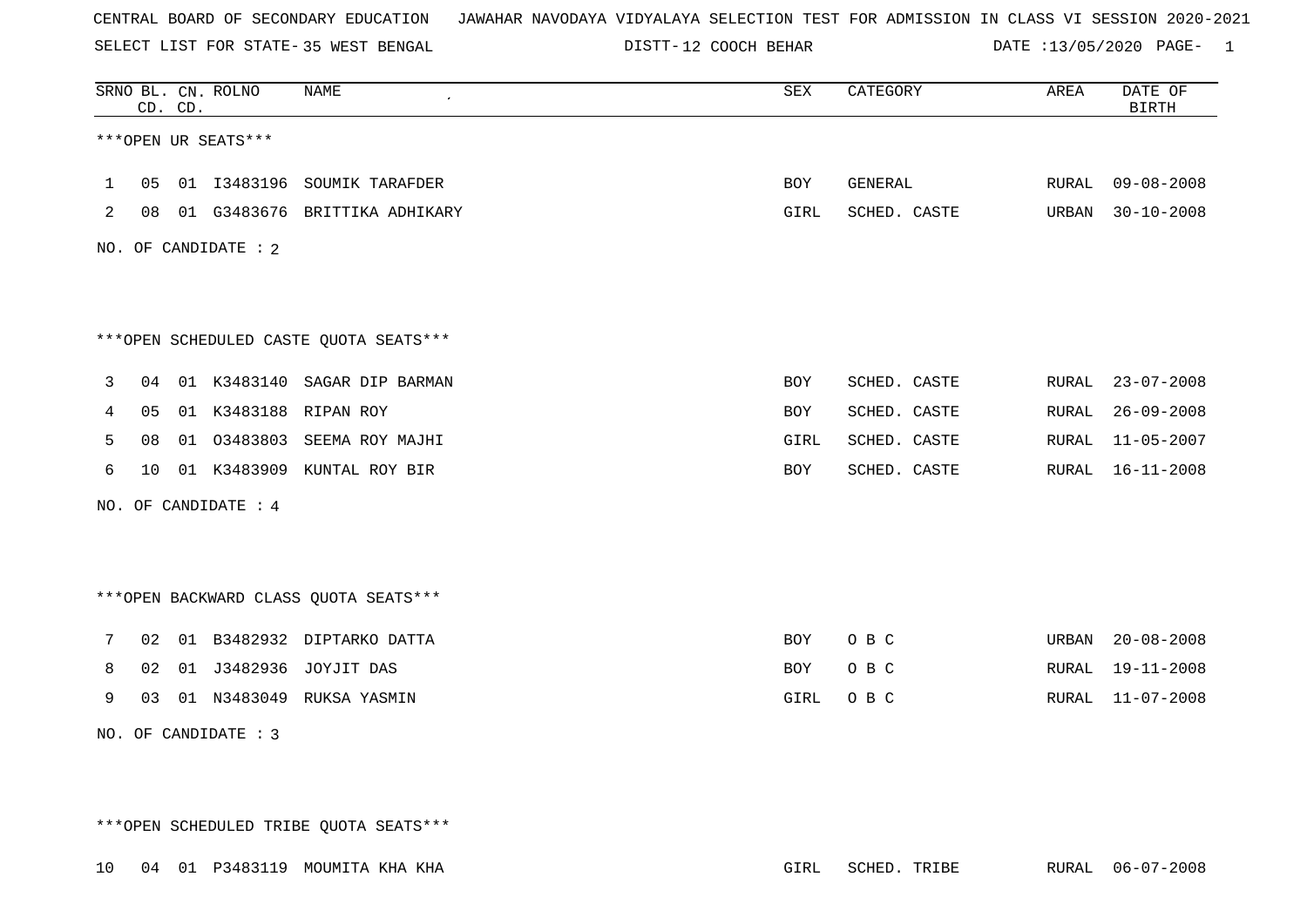| CENTRAL BOARD OF SECONDARY EDUCATION – JAWAHAR NAVODAYA VIDYALAYA SELECTION TEST FOR ADMISSION IN CLASS VI SESSION 2020-2021 |
|------------------------------------------------------------------------------------------------------------------------------|
|------------------------------------------------------------------------------------------------------------------------------|

SELECT LIST FOR STATE- DISTT- 35 WEST BENGAL

DISTT-12 COOCH BEHAR DATE :13/05/2020 PAGE- 2

| SRNO<br>ᆸ    | CN          | $DAT$ $\Lambda T$<br>RULINU | NAME | CDU<br>ついて | $\sqrt{2}$<br>コレコレコル | <b>AREA</b><br>$\cdots$ | DATE<br>◡   |
|--------------|-------------|-----------------------------|------|------------|----------------------|-------------------------|-------------|
| $\sim$<br>ىت | $\cap$<br>ັ |                             |      |            |                      |                         | .<br>------ |
|              |             |                             |      |            |                      |                         |             |

NO. OF CANDIDATE : 1

#### \*\*\*RURAL OPEN SEATS\*\*\*

| 11              | 01        | 01    | M3482907 | SHILA MAJUMDAR      | GIRL       | GENERAL      |       | RURAL 31-10-2008 |
|-----------------|-----------|-------|----------|---------------------|------------|--------------|-------|------------------|
| 12 <sub>1</sub> | 02        | 01    | K3482981 | UDAY ROY            | <b>BOY</b> | SCHED. CASTE | RURAL | 18-07-2009       |
| 13 <sup>1</sup> | 04        | 01    | K3483107 | KAPIL RAY           | <b>BOY</b> | SCHED. CASTE | RURAL | 16-11-2008       |
| 14              | 05        | 01    | I3483201 | SURJA SEN           | <b>BOY</b> | GENERAL      | RURAL | 15-07-2008       |
| 15              | 06        | . O 1 | 03483476 | SUMITA BARMAN       | GIRL       | SCHED. CASTE | RURAL | 01-04-2009       |
| 16              | 08        | 01    | M3483749 | PRIYA CHAKROBARTI   | GIRL       | GENERAL      | RURAL | 13-09-2007       |
| 17              | <u>በዓ</u> | . O 1 | I3483836 | ABHIMANYU CHOWDHURY | <b>BOY</b> | GENERAL      | RURAL | 26-07-2008       |
|                 |           |       |          |                     |            |              |       |                  |

NO. OF CANDIDATE : 7

## \*\*\*RURAL SCHEDULED CASTE QUOTA SEATS\*\*\*

| 18     | 02 | 01 03482953 RIMA DAS |                             | GIRL       | SCHED. CASTE | RURAL | $05 - 12 - 2008$ |
|--------|----|----------------------|-----------------------------|------------|--------------|-------|------------------|
| 19     | 03 |                      | 01 03482986 ANANYA RAY      | GIRL       | SCHED. CASTE | RURAL | $10 - 06 - 2009$ |
| 20     | 04 | 01 K3483083          | BIPRADEB SARKAR             | BOY        | SCHED. CASTE | RURAL | 13-08-2007       |
| 21     | 04 |                      | 01 K3483112 LITON ROY       | <b>BOY</b> | SCHED. CASTE | RURAL | 28-11-2007       |
| 22     | 05 |                      | 01 03483174 AYANTIKA ROY    | GIRL       | SCHED. CASTE | RURAL | 02-01-2008       |
| 23     | 05 | 01 03483183          | MINU ROY                    | GIRL       | SCHED. CASTE | RURAL | $12 - 05 - 2008$ |
| 2.4    |    |                      | 05 01 K3483186 PRANAB ROY   | <b>BOY</b> | SCHED. CASTE | RURAL | $16 - 11 - 2008$ |
| $25 -$ | 05 |                      | 01 03483195 SONALI ROY      | GIRL       | SCHED. CASTE | RURAL | 13-09-2008       |
| 26     | 07 | 01 K3483529          | DARSHON BISWAS              | <b>BOY</b> | SCHED. CASTE | RURAL | 24-01-2008       |
| 27     | 07 |                      | 01 K3483595 SANTUSTA BARMAN | <b>BOY</b> | SCHED. CASTE | RURAL | 06-03-2008       |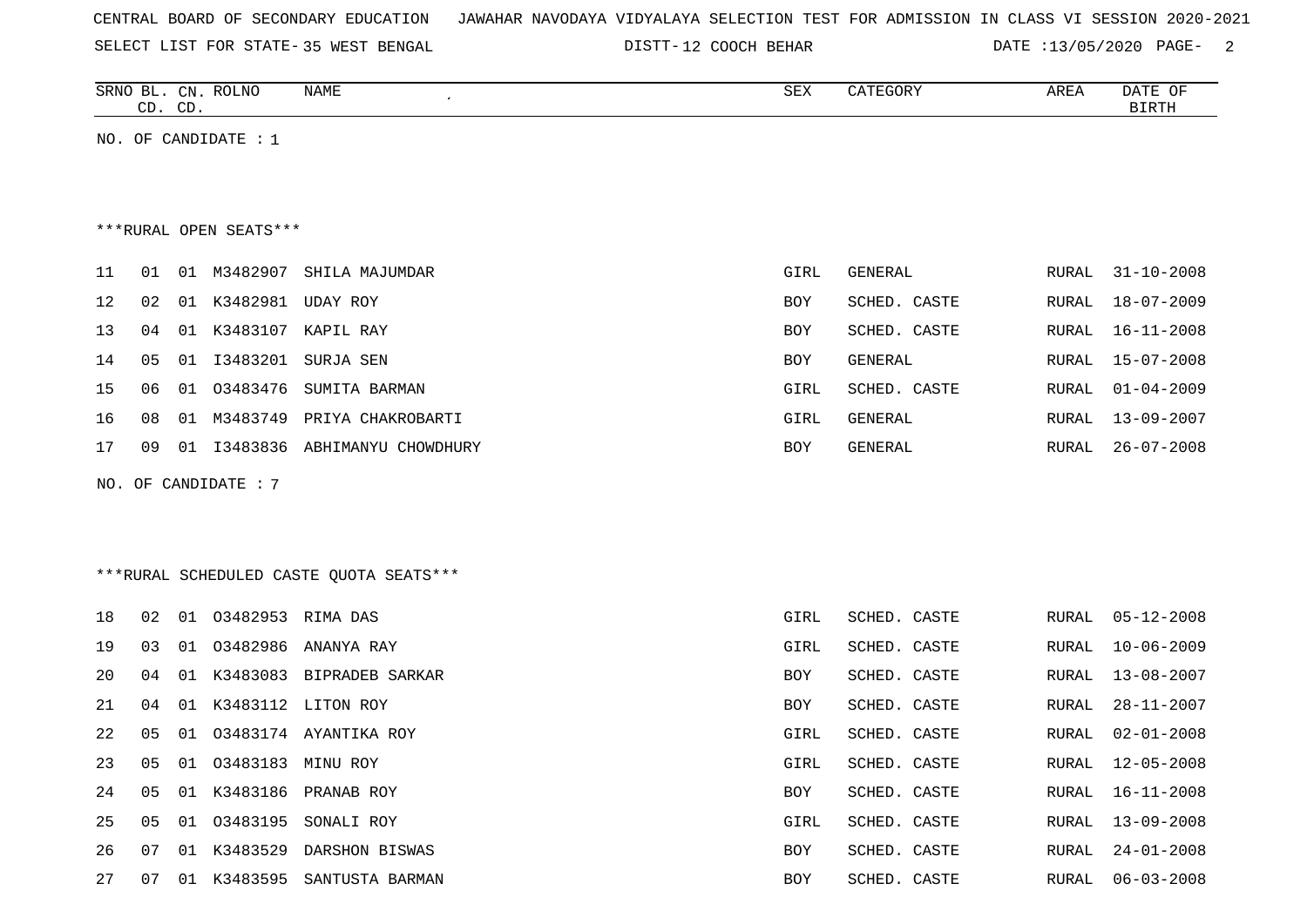SELECT LIST FOR STATE- DISTT- 35 WEST BENGAL

DISTT-12 COOCH BEHAR DATE :13/05/2020 PAGE- 3

|    | CD. | CD. | SRNO BL. CN. ROLNO    | NAME                                    | SEX        | CATEGORY     | AREA  | DATE OF<br><b>BIRTH</b> |
|----|-----|-----|-----------------------|-----------------------------------------|------------|--------------|-------|-------------------------|
|    |     |     |                       | ***RURAL SCHEDULED CASTE QUOTA SEATS*** |            |              |       |                         |
| 28 | 08  |     | 01 03483828           | TANUSHRI BARMAN                         | GIRL       | SCHED. CASTE | RURAL | $06 - 12 - 2007$        |
| 29 | 10  |     |                       | 01 K3483946 SURJYA BARMAN               | BOY        | SCHED. CASTE | RURAL | $24 - 03 - 2008$        |
| 30 | 11  |     |                       | 01 K3483958 DHRUBOJYOTI BARMAN          | BOY        | SCHED. CASTE | RURAL | $08 - 09 - 2008$        |
|    |     |     | NO. OF CANDIDATE : 13 |                                         |            |              |       |                         |
|    |     |     |                       |                                         |            |              |       |                         |
|    |     |     |                       |                                         |            |              |       |                         |
|    |     |     |                       | *** RURAL BACKWARD CLASS QUOTA SEATS*** |            |              |       |                         |
| 31 | 01  |     |                       | 01 J3482872 ALAMIN ISLAM                | BOY        | O B C        | RURAL | $25 - 03 - 2008$        |
| 32 | 03  |     |                       | 01 N3483023 KUSHUM PARVEEN              | GIRL       | O B C        | RURAL | $04 - 12 - 2007$        |
| 33 | 03  |     |                       | 01 N3483029 MEGHLA SHARMA               | GIRL       | O B C        | RURAL | $01 - 09 - 2008$        |
| 34 | 04  | 01  |                       | J3483126 PARTHA PROTIM PASHARI          | <b>BOY</b> | O B C        | RURAL | $28 - 01 - 2008$        |
| 35 | 05  |     |                       | 01 J3483192 SAYANTAN SEN                | BOY        | O B C        | RURAL | $24 - 06 - 2008$        |
| 36 | 06  |     |                       | 01 N3483321 LISA PARVIN                 | GIRL       | O B C        | RURAL | $31 - 01 - 2009$        |
| 37 | 07  |     |                       | 01 J3483502 ABHIK PAUL                  | BOY        | O B C        | RURAL | $30 - 04 - 2008$        |
| 38 | 10  |     |                       | 01 J3483933 SHUBHAM KUMAR BASAK         | BOY        | O B C        | RURAL | $20 - 09 - 2007$        |
|    |     |     | NO. OF CANDIDATE : 8  |                                         |            |              |       |                         |
|    |     |     |                       |                                         |            |              |       |                         |
|    |     |     |                       |                                         |            |              |       |                         |
|    |     |     |                       | ***RURAL SCHEDULED TRIBE OUOTA SEATS*** |            |              |       |                         |
| 39 | 07  |     |                       | 01 L3483536 DIPPAYAN RAVA               | <b>BOY</b> | SCHED. TRIBE | RURAL | $23 - 12 - 2008$        |
| 40 | 07  |     |                       | 01 P3483583 RITU RAVA                   | GIRL       | SCHED. TRIBE | RURAL | $09 - 06 - 2009$        |
|    |     |     | NO. OF CANDIDATE : 2  |                                         |            |              |       |                         |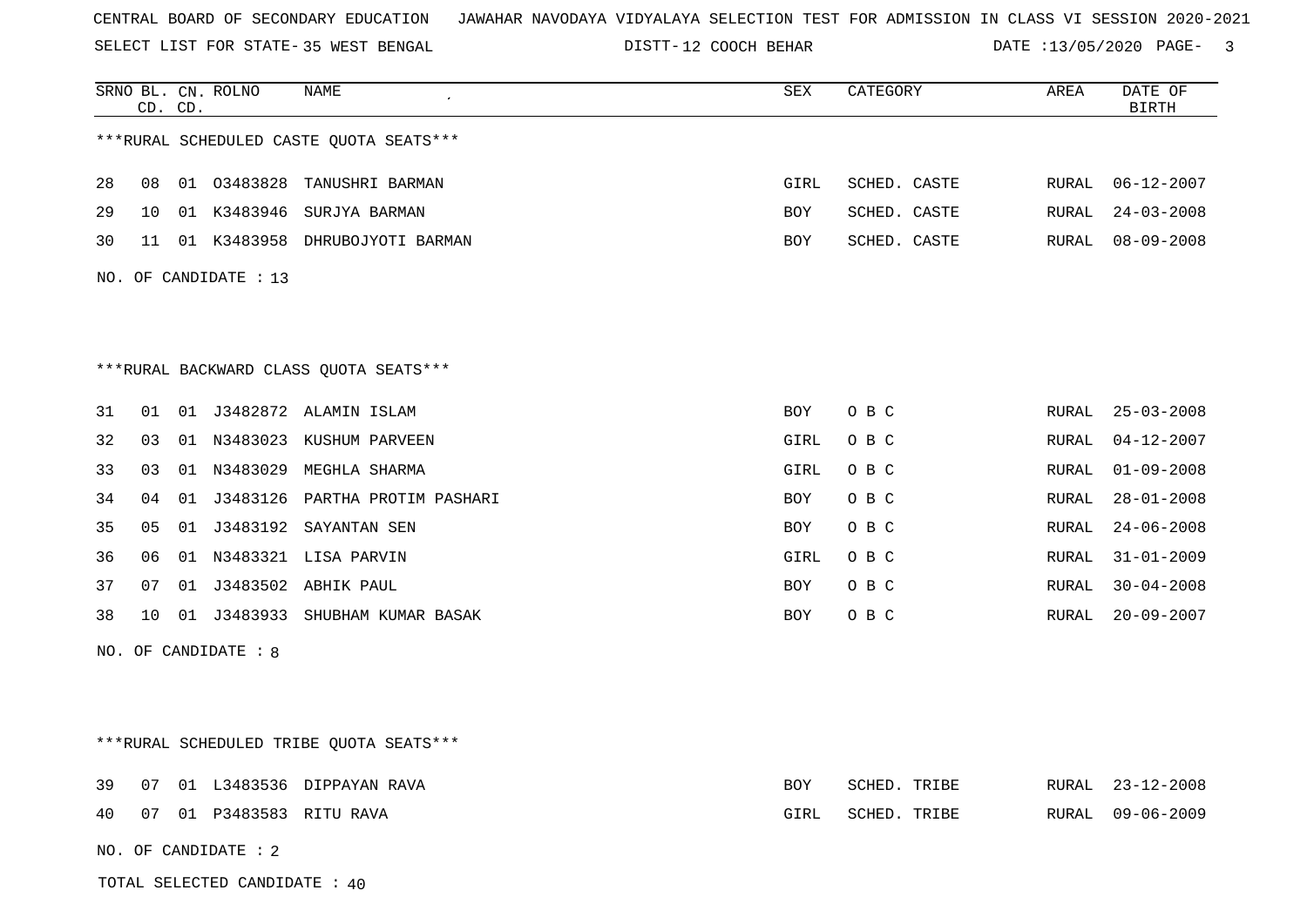SELECT LIST FOR STATE- DISTT- 35 WEST BENGAL

13 HOWRAH DATE :13/05/2020 PAGE- 1

|   |    | CD. CD. | SRNO BL. CN. ROLNO   | <b>NAME</b>                            | <b>SEX</b> | CATEGORY       | AREA         | DATE OF<br><b>BIRTH</b> |
|---|----|---------|----------------------|----------------------------------------|------------|----------------|--------------|-------------------------|
|   |    |         | ***OPEN UR SEATS***  |                                        |            |                |              |                         |
| 1 | 03 |         |                      | 01 M3484263 DIPANJANA SAMANTA          | GIRL       | GENERAL        | RURAL        | $03 - 12 - 2007$        |
| 2 | 03 |         | 01 M3484286          | SANCHARI BODHAK                        | GIRL       | <b>GENERAL</b> | RURAL        | $21 - 05 - 2008$        |
| 3 | 04 |         |                      | 01 J3484404 RUPAM PAUL                 | BOY        | O B C          | RURAL        | $04 - 11 - 2008$        |
| 4 | 10 |         |                      | 01 M3485509 SHREYASI DAS               | GIRL       | GENERAL        | RURAL        | $11 - 11 - 2008$        |
|   |    |         | NO. OF CANDIDATE : 4 |                                        |            |                |              |                         |
|   |    |         |                      |                                        |            |                |              |                         |
|   |    |         |                      |                                        |            |                |              |                         |
|   |    |         |                      | ***OPEN SCHEDULED CASTE QUOTA SEATS*** |            |                |              |                         |
| 5 | 05 |         |                      | 01 G3484492 ISHANI ROY                 | GIRL       | SCHED. CASTE   | URBAN        | $21 - 09 - 2008$        |
| 6 | 13 |         |                      | 01 K3485774 RANIT SINHA                | BOY        | SCHED. CASTE   | RURAL        | $27 - 08 - 2008$        |
|   |    |         | NO. OF CANDIDATE : 2 |                                        |            |                |              |                         |
|   |    |         |                      |                                        |            |                |              |                         |
|   |    |         |                      |                                        |            |                |              |                         |
|   |    |         |                      | *** OPEN BACKWARD CLASS QUOTA SEATS*** |            |                |              |                         |
| 7 | 03 |         |                      | 01 N3484295 SAYANTIKA KUNDU            | GIRL       | O B C          | RURAL        | $22 - 06 - 2008$        |
| 8 | 05 |         |                      | 01 J3484516 PRIYAJIT GHOSH             | BOY        | O B C          | RURAL        | $09 - 08 - 2008$        |
| 9 | 08 |         | 01 J3485328          | SUMIT SADHUKHAN                        | <b>BOY</b> | O B C          | <b>RURAL</b> | $28 - 06 - 2008$        |
|   |    |         | NO. OF CANDIDATE : 3 |                                        |            |                |              |                         |

\*\*\*OPEN SCHEDULED TRIBE QUOTA SEATS\*\*\*

10 01 01 L3484094 RHISAV CHOWDHURY BOY SCHED. TRIBE RURAL 15-11-2008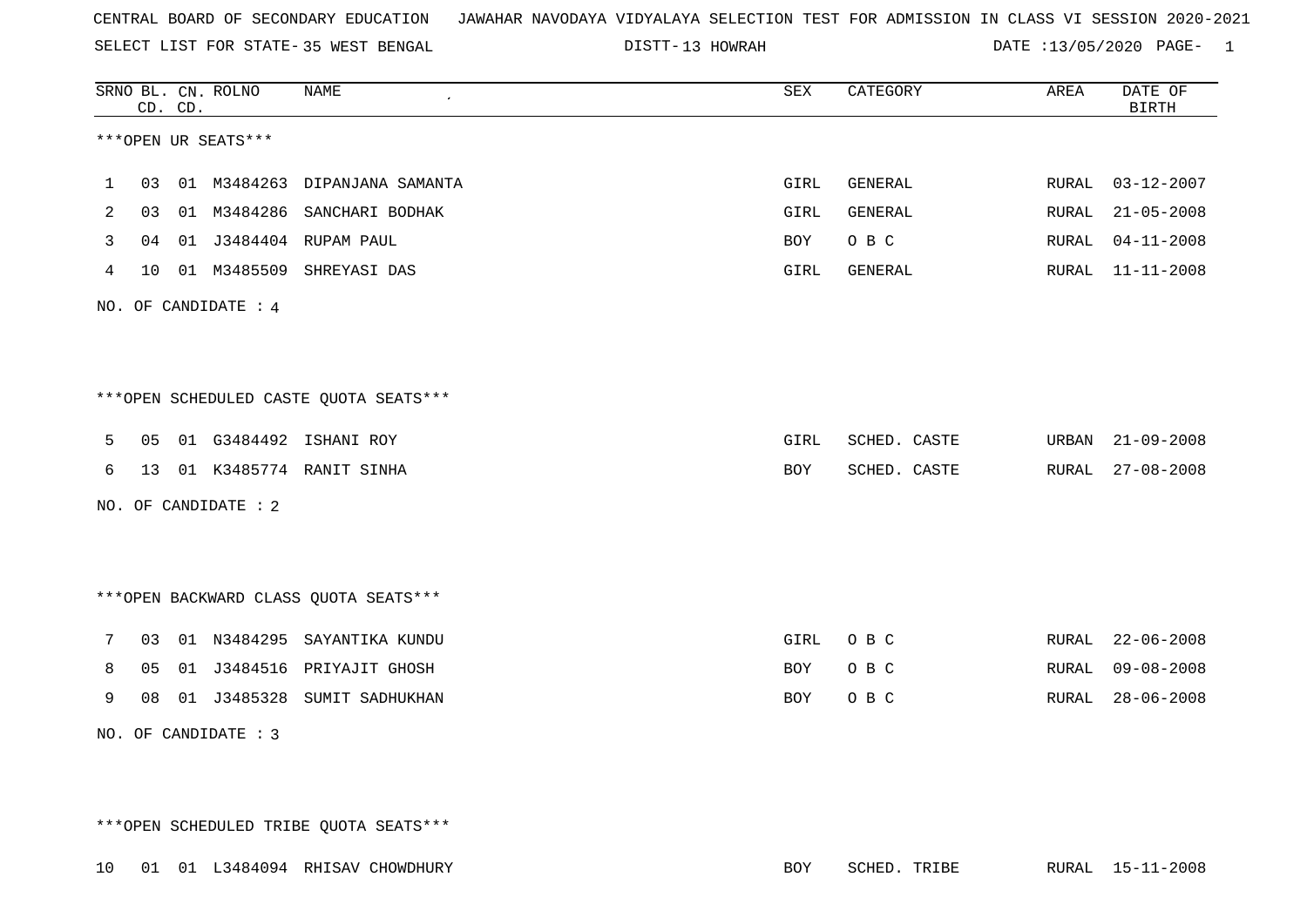| CENTRAL BOARD OF SECONDARY EDUCATION – JAWAHAR NAVODAYA VIDYALAYA SELECTION TEST FOR ADMISSION IN CLASS VI SESSION 2020-2021 |  |
|------------------------------------------------------------------------------------------------------------------------------|--|
|------------------------------------------------------------------------------------------------------------------------------|--|

SELECT LIST FOR STATE- DISTT- 35 WEST BENGAL

DISTT-13 HOWRAH DATE :13/05/2020 PAGE- 2

|    | CD. CD. |    | SRNO BL. CN. ROLNO     | <b>NAME</b>                | <b>SEX</b>  | CATEGORY       | AREA         | DATE OF<br><b>BIRTH</b> |
|----|---------|----|------------------------|----------------------------|-------------|----------------|--------------|-------------------------|
|    |         |    | NO. OF CANDIDATE $: 1$ |                            |             |                |              |                         |
|    |         |    |                        |                            |             |                |              |                         |
|    |         |    |                        |                            |             |                |              |                         |
|    |         |    | ***RURAL OPEN SEATS*** |                            |             |                |              |                         |
| 11 | 01      |    | 01 N3484166            | SUDESHNA GHOSH             | GIRL        | O B C          | RURAL        | $11 - 09 - 2008$        |
| 12 | 01      | 01 | J3484167               | SUDIP GHOSH                | <b>BOY</b>  | O B C          | RURAL        | $11 - 09 - 2008$        |
| 13 | 02      | 01 | I3484230               | SUBHODEEP SAMUI            | BOY         | <b>GENERAL</b> | <b>RURAL</b> | $03 - 10 - 2008$        |
| 14 | 03      | 01 | M3484269               | <b>MASRIFA KHATUN</b>      | <b>GIRL</b> | <b>GENERAL</b> | <b>RURAL</b> | $03 - 03 - 2009$        |
| 15 | 04      | 01 | 03484424               | SIMRA MONDAL               | GIRL        | SCHED. CASTE   | RURAL        | $12 - 04 - 2008$        |
| 16 | 05      | 01 |                        | M3484491 HRITWISA CHONGDER | <b>GIRL</b> | <b>GENERAL</b> | RURAL        | $16 - 10 - 2007$        |
| 17 | 07      | 01 | I3484747               | AYUSH KR. GHOSH            | <b>BOY</b>  | <b>GENERAL</b> | RURAL        | $26 - 06 - 2008$        |
| 18 | 07      | 01 | K3484758               | DEBJIT MAKHAL              | BOY         | SCHED. CASTE   | RURAL        | $17 - 09 - 2009$        |
| 19 | 08      | 01 | M3485302               | SOUMILI SAMANTA            | GIRL        | <b>GENERAL</b> | <b>RURAL</b> | $11 - 04 - 2008$        |
| 20 | 08      | 01 | M3485352               | TRISHA HAZRA               | <b>GIRL</b> | <b>GENERAL</b> | <b>RURAL</b> | $17 - 02 - 2009$        |
| 21 | 09      | 01 | I3485398               | SHREYAN DUTTA              | <b>BOY</b>  | GENERAL        | RURAL        | $10 - 09 - 2008$        |
| 22 | 09      | 01 | K3485402               | SOUMOJIT SARDAR            | <b>BOY</b>  | SCHED. CASTE   | RURAL        | $30 - 05 - 2008$        |
| 23 | 10      | 01 | I3485529               | SOUVIK PRAMANICK           | <b>BOY</b>  | <b>GENERAL</b> | <b>RURAL</b> | $13 - 11 - 2008$        |
| 24 | 11      | 01 | I3485609               | RUDRANIL DAS               | <b>BOY</b>  | <b>GENERAL</b> | RURAL        | $30 - 09 - 2008$        |
| 25 | 12      | 01 | M3485696               | SAMPRITI SASMAL            | <b>GIRL</b> | <b>GENERAL</b> | RURAL        | $28 - 03 - 2008$        |

NO. OF CANDIDATE : 15

\*\*\*RURAL SCHEDULED CASTE QUOTA SEATS\*\*\*

|  |  | 26 01 01 K3484173 SUMANTA MAKHAL   | BOY | SCHED.       | C A CTF      |       | RURAL 11-10-2008 |
|--|--|------------------------------------|-----|--------------|--------------|-------|------------------|
|  |  | 27 03 01 K3484260 BAPPADITYA MANNA | BOY | <b>SURLA</b> | <b>CACTE</b> | RURAL | $04 - 06 - 2008$ |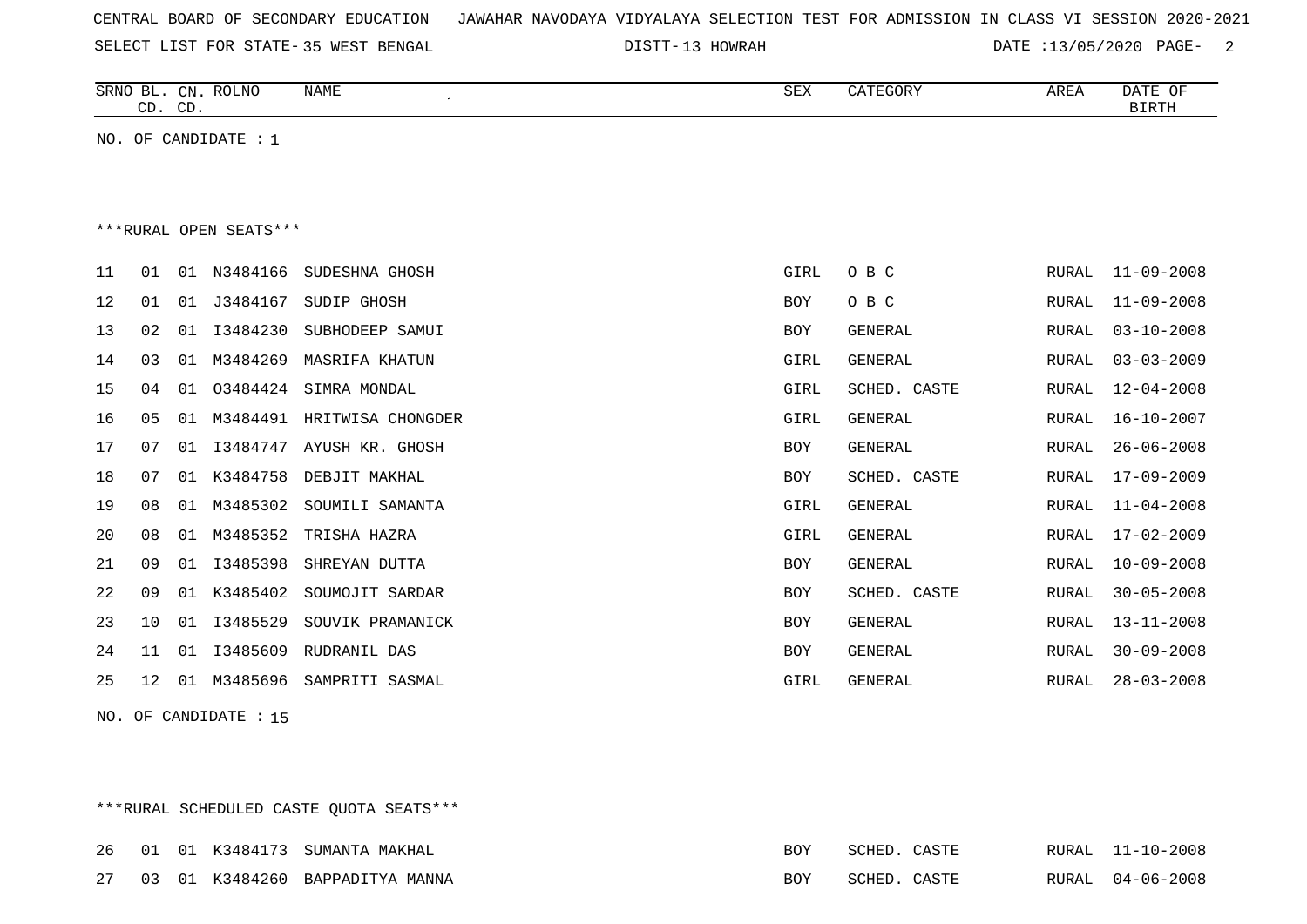| CENTRAL BOARD OF SECONDARY EDUCATION – JAWAHAR NAVODAYA VIDYALAYA SELECTION TEST FOR ADMISSION IN CLASS VI SESSION 2020-2021 |  |  |  |  |  |  |  |
|------------------------------------------------------------------------------------------------------------------------------|--|--|--|--|--|--|--|
|------------------------------------------------------------------------------------------------------------------------------|--|--|--|--|--|--|--|

SELECT LIST FOR STATE- DISTT- 35 WEST BENGAL 13 HOWRAH DATE :13/05/2020 PAGE- 3

|    |    | CD. CD. | SRNO BL. CN. ROLNO     | NAME                                     | SEX        | CATEGORY     | AREA  | DATE OF<br>BIRTH |
|----|----|---------|------------------------|------------------------------------------|------------|--------------|-------|------------------|
|    |    |         |                        | ***RURAL SCHEDULED CASTE QUOTA SEATS***  |            |              |       |                  |
| 28 | 03 |         |                        | 01 K3484278 RANGAN PATRA                 | <b>BOY</b> | SCHED. CASTE | RURAL | $09 - 12 - 2008$ |
| 29 | 06 |         |                        | 01 K3484651 SAYAN HUDATI                 | BOY        | SCHED. CASTE | RURAL | $10 - 07 - 2008$ |
| 30 | 07 |         |                        | 01 K3484763 DIPAYAN HAZRA                | <b>BOY</b> | SCHED. CASTE | RURAL | $29 - 05 - 2008$ |
|    |    |         | NO. OF CANDIDATE: 5    |                                          |            |              |       |                  |
|    |    |         |                        |                                          |            |              |       |                  |
|    |    |         |                        |                                          |            |              |       |                  |
|    |    |         |                        | ***RURAL BACKWARD CLASS QUOTA SEATS***   |            |              |       |                  |
| 31 | 01 |         |                        | 01 J3484142 SK RUPCHAND ALI              | BOY        | O B C        | RURAL | $26 - 10 - 2007$ |
| 32 | 03 |         |                        | 01 J3484287 SANDIPAN MONDAL              | BOY        | O B C        | RURAL | $11 - 05 - 2008$ |
| 33 | 04 | 01      |                        | J3484425 SK RAFIUDDIN                    | BOY        | O B C        | RURAL | $18 - 10 - 2008$ |
| 34 | 07 |         |                        | 01 J3484845 PRATIM PAL                   | BOY        | O B C        | RURAL | $16 - 04 - 2008$ |
| 35 | 08 |         |                        | 01 N3485081 AYANTIKA GHOSH               | GIRL       | O B C        | RURAL | $06 - 08 - 2008$ |
| 36 | 09 | 01      |                        | J3485377 EESA BIN MEHRAJ                 | <b>BOY</b> | O B C        | RURAL | $15 - 12 - 2008$ |
| 37 | 10 |         |                        | 01 J3485464 KRISHNENDU MANNA             | BOY        | O B C        | RURAL | $30 - 03 - 2008$ |
| 38 | 14 |         |                        | 01 J3485849 KUSHAL KOLEY                 | BOY        | O B C        | RURAL | $27 - 06 - 2008$ |
|    |    |         | NO. OF CANDIDATE : 8   |                                          |            |              |       |                  |
|    |    |         |                        |                                          |            |              |       |                  |
|    |    |         |                        |                                          |            |              |       |                  |
|    |    |         |                        | *** RURAL SCHEDULED TRIBE QUOTA SEATS*** |            |              |       |                  |
| 39 | 07 |         |                        | 01 P3484873 RIMIL HEMBREM                | GIRL       | SCHED. TRIBE | RURAL | 22-04-2008       |
| 40 | 10 |         |                        | 01 P3485501 SARADAMANI TUDU              | GIRL       | SCHED. TRIBE | RURAL | $30 - 07 - 2008$ |
|    |    |         | NO. OF CANDIDATE : $2$ |                                          |            |              |       |                  |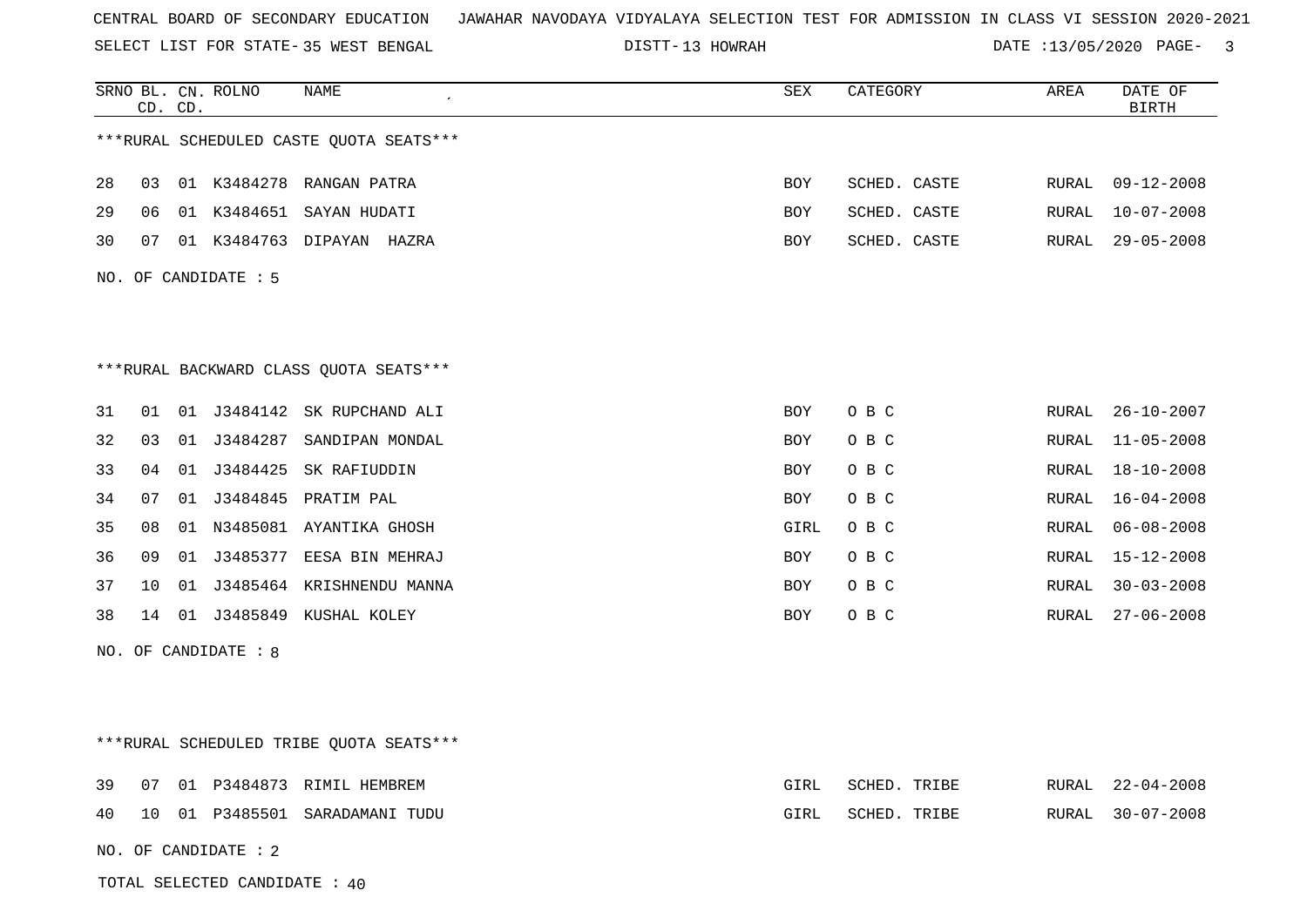SELECT LIST FOR STATE- DISTT- 35 WEST BENGAL

NO. OF CANDIDATE : 3

14 PASCHIM MEDINIPUR DATE :13/05/2020 PAGE- 1

|              | CD. CD.         | SRNO BL. CN. ROLNO     | NAME                                   | ${\tt SEX}$ | CATEGORY     | AREA  | DATE OF<br>$\operatorname{BIRTH}$ |
|--------------|-----------------|------------------------|----------------------------------------|-------------|--------------|-------|-----------------------------------|
|              |                 | ***OPEN UR SEATS***    |                                        |             |              |       |                                   |
| $\mathbf{1}$ |                 |                        | 08 01 M3486553 MEGHNA MAJI             | GIRL        | GENERAL      |       | RURAL 09-03-2008                  |
|              |                 | NO. OF CANDIDATE : $1$ |                                        |             |              |       |                                   |
|              |                 |                        | ***OPEN SCHEDULED CASTE QUOTA SEATS*** |             |              |       |                                   |
| 2            |                 |                        | 01 01 K3485999 AKASH MANDAL            | <b>BOY</b>  | SCHED. CASTE |       | RURAL 28-11-2008                  |
| 3            |                 |                        | 06 01 C3486453 SUBHADIP SAHA           | BOY         | SCHED. CASTE | URBAN | $03 - 03 - 2008$                  |
|              |                 | NO. OF CANDIDATE : 2   |                                        |             |              |       |                                   |
|              |                 |                        | *** OPEN DISABLED QUOTA SEATS***       |             |              |       |                                   |
| 4            |                 |                        | 03 01 J3486206 SRI SWATADHRITI DAS     | BOY         | O B C        |       | RURAL 15-04-2008                  |
| 5            |                 |                        | 22 01 I3487512 GOURAB MIDYA            | BOY         | GENERAL      | RURAL | $26 - 03 - 2008$                  |
|              |                 | NO. OF CANDIDATE : 2   |                                        |             |              |       |                                   |
|              |                 |                        | *** OPEN BACKWARD CLASS QUOTA SEATS*** |             |              |       |                                   |
| 6            |                 |                        | 09 01 J3486615 ZAHID ARMAN SEKH        | BOY         | O B C        |       | RURAL 30-04-2009                  |
| 7            | 12 <sub>2</sub> |                        | 01 N3486735 BIDISHA MAHATA             | GIRL        | O B C        | RURAL | $08 - 04 - 2008$                  |
| 8            |                 |                        | 14 01 B3486962 ARPAN MAHATA            | BOY         | O B C        | URBAN | 21-08-2008                        |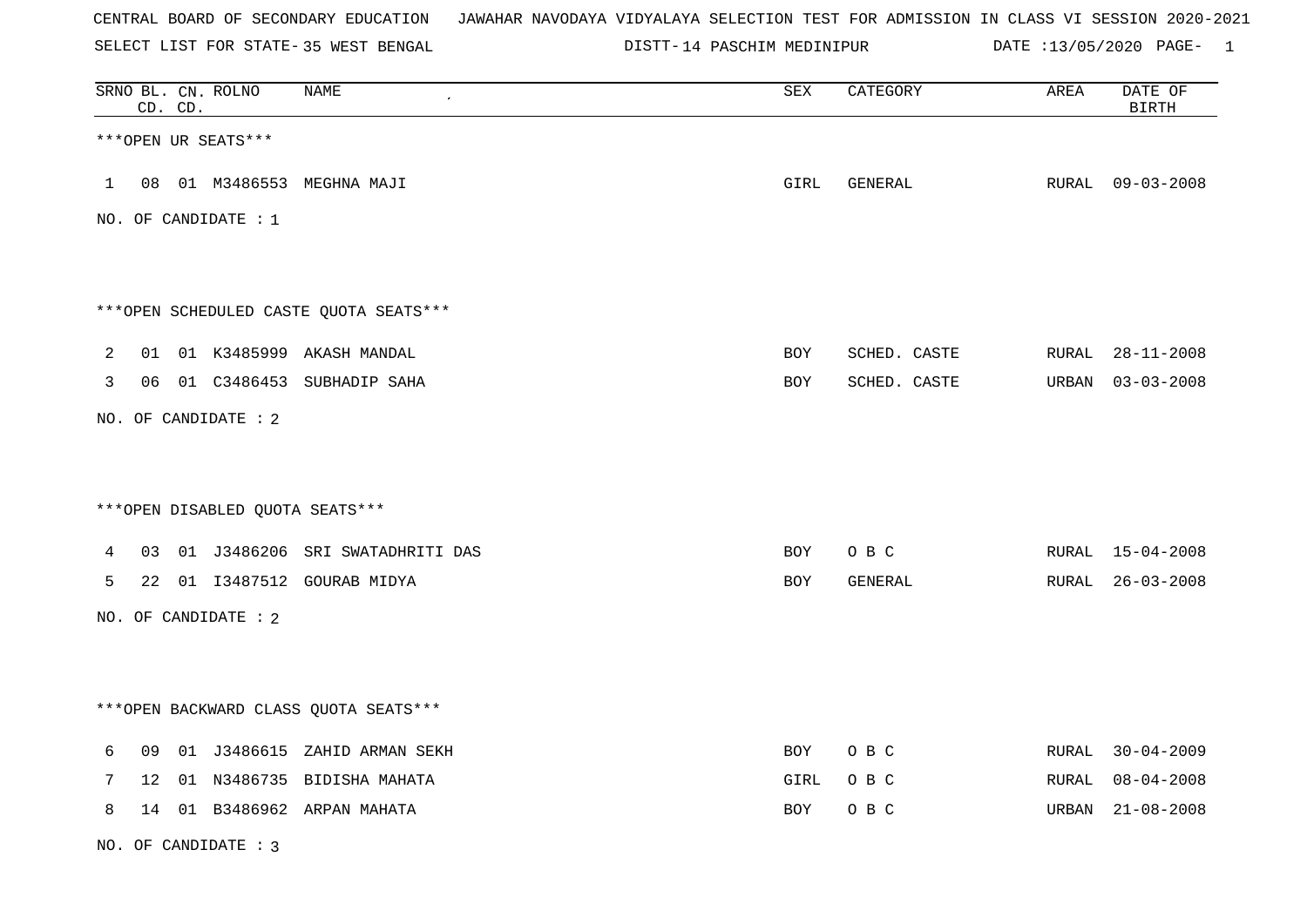SELECT LIST FOR STATE- DISTT- 35 WEST BENGAL

14 PASCHIM MEDINIPUR DATE :13/05/2020 PAGE- 2

|    |    | CD. CD. | SRNO BL. CN. ROLNO     | <b>NAME</b>                            | <b>SEX</b> | CATEGORY       | AREA         | DATE OF<br><b>BIRTH</b> |
|----|----|---------|------------------------|----------------------------------------|------------|----------------|--------------|-------------------------|
|    |    |         |                        | ***OPEN SCHEDULED TRIBE QUOTA SEATS*** |            |                |              |                         |
| 9  | 07 | 01      | H3486529               | SUMANA HEMBRAM                         | GIRL       | SCHED. TRIBE   | URBAN        | $18 - 09 - 2008$        |
| 10 | 24 |         | 01 L3487687            | SAROJ KUMAR SING                       | BOY        | SCHED. TRIBE   | RURAL        | $10 - 11 - 2007$        |
|    |    |         | NO. OF CANDIDATE : 2   |                                        |            |                |              |                         |
|    |    |         |                        |                                        |            |                |              |                         |
|    |    |         |                        |                                        |            |                |              |                         |
|    |    |         | ***RURAL OPEN SEATS*** |                                        |            |                |              |                         |
| 11 | 02 | 01      | M3486139               | SNEHA DAS                              | GIRL       | GENERAL        | RURAL        | $28 - 04 - 2008$        |
| 12 | 07 | 01      | K3486532               | TUFAN CHANDRA KOTAL                    | <b>BOY</b> | SCHED. CASTE   | RURAL        | $28 - 06 - 2008$        |
| 13 | 08 | 01      | M3486551               | KATHAKALI DUTTA                        | GIRL       | GENERAL        | RURAL        | $22 - 11 - 2008$        |
| 14 | 09 | 01      | I3486605               | SOUMADIP MAITY                         | BOY        | <b>GENERAL</b> | <b>RURAL</b> | $29 - 07 - 2008$        |
| 15 | 10 | 01      | I3486633               | SOUMYAJEET DHARA                       | BOY        | GENERAL        | RURAL        | $20 - 06 - 2008$        |
| 16 | 12 | 01      | N3486784               | SANGITA MAHATA                         | GIRL       | O B C          | RURAL        | $09 - 11 - 2007$        |
| 17 | 13 | 01      | J3486924               | SK RAMIJ RAJ                           | BOY        | O B C          | RURAL        | $03 - 06 - 2007$        |
| 18 | 19 | 01      | I3487317               | ARITRA KAR                             | BOY        | <b>GENERAL</b> | RURAL        | $21 - 07 - 2008$        |
| 19 | 23 | 01      | I3487618               | SOUMYADEEP DAS                         | <b>BOY</b> | <b>GENERAL</b> | <b>RURAL</b> | $05 - 07 - 2007$        |
| 20 | 25 | 01      | M3487711               | ADRIJA KHATUA                          | GIRL       | <b>GENERAL</b> | RURAL        | $20 - 04 - 2009$        |
| 21 | 26 | 01      | I3487779               | SABUJ PANI                             | <b>BOY</b> | <b>GENERAL</b> | RURAL        | $16 - 07 - 2008$        |

NO. OF CANDIDATE : 11

\*\*\*RURAL SCHEDULED CASTE QUOTA SEATS\*\*\*

|  |  | 22 15 01 K3487130 SUSAM RANA       | BOY        | SCHED. CASTE |  | RURAL 23-10-2008 |
|--|--|------------------------------------|------------|--------------|--|------------------|
|  |  | 23 15 01 03487131 SUSMITA DHAL     | GIRL       | SCHED. CASTE |  | RURAL 20-05-2007 |
|  |  | 24 23 01 K3487580 ASHITABHA MANDAL | <b>BOY</b> | SCHED. CASTE |  | RURAL 11-01-2009 |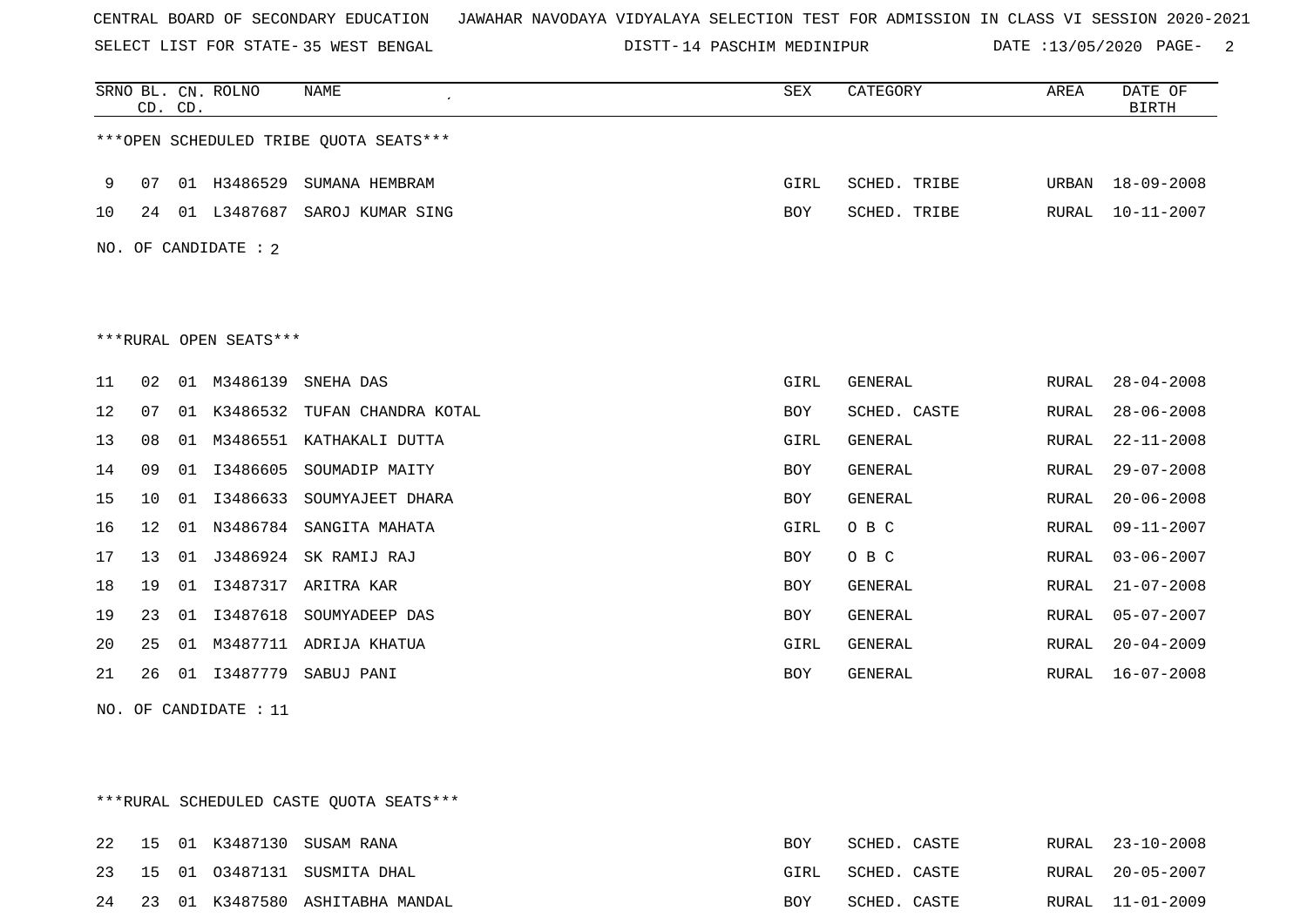SELECT LIST FOR STATE- DISTT- 35 WEST BENGAL

14 PASCHIM MEDINIPUR DATE :13/05/2020 PAGE- 3

|    |    | CD. CD. | SRNO BL. CN. ROLNO     | <b>NAME</b>                              | SEX        | CATEGORY     | AREA  | DATE OF<br><b>BIRTH</b> |
|----|----|---------|------------------------|------------------------------------------|------------|--------------|-------|-------------------------|
|    |    |         |                        | *** RURAL SCHEDULED CASTE QUOTA SEATS*** |            |              |       |                         |
| 25 |    |         |                        | 24 01 K3487624 ABIR SHIT                 | BOY        | SCHED. CASTE | RURAL | $18 - 01 - 2008$        |
| 26 |    |         |                        | 24 01 03487649 JAYITA MANDAL             | GIRL       | SCHED. CASTE | RURAL | $13 - 09 - 2008$        |
| 27 | 25 |         |                        | 01 03487758 SUDESNA GIRI                 | GIRL       | SCHED. CASTE | RURAL | $02 - 03 - 2008$        |
|    |    |         | NO. OF CANDIDATE $: 6$ |                                          |            |              |       |                         |
|    |    |         |                        |                                          |            |              |       |                         |
|    |    |         |                        | *** RURAL BACKWARD CLASS QUOTA SEATS***  |            |              |       |                         |
| 28 |    |         |                        | 01  01  J3486040  SOURAV GARAI           | BOY        | O B C        | RURAL | $07 - 07 - 2008$        |
| 29 | 01 |         |                        | 01 J3486042 SUBHAJIT MAHATA              | BOY        | O B C        | RURAL | $13 - 05 - 2008$        |
| 30 | 04 |         |                        | 01 J3486275 RUPAM DEY                    | BOY        | O B C        | RURAL | $17 - 05 - 2008$        |
| 31 | 14 |         |                        | 01 J3486967 BHASKAR MAHATA               | BOY        | O B C        | RURAL | $21 - 06 - 2008$        |
| 32 | 21 |         |                        | 01 N3487474 SAMPA DUTTA                  | GIRL       | O B C        | RURAL | $05 - 07 - 2008$        |
| 33 | 26 |         |                        | 01 J3487766 AVIK DASMAHAPATRA            | BOY        | O B C        | RURAL | $28 - 10 - 2007$        |
| 34 | 28 |         |                        | 01 J3487821 ANKIT BERA                   | BOY        | O B C        | RURAL | $29 - 10 - 2008$        |
| 35 |    |         |                        | 29 01 J3487853 AVIJIT BHANJA             | BOY        | O B C        | RURAL | $20 - 10 - 2007$        |
|    |    |         | NO. OF CANDIDATE : 8   |                                          |            |              |       |                         |
|    |    |         |                        |                                          |            |              |       |                         |
|    |    |         |                        | ***RURAL SCHEDULED TRIBE QUOTA SEATS***  |            |              |       |                         |
| 36 | 01 |         |                        | 01 L3486045 SUBHAM TUDU                  | <b>BOY</b> | SCHED. TRIBE | RURAL | $02 - 04 - 2008$        |
| 37 | 06 |         |                        | 01 P3486374 ANJALI MANDI                 | GIRL       | SCHED. TRIBE | RURAL | $13 - 11 - 2007$        |
| 38 | 15 |         |                        | 01 L3487120 SRIJAN SAREN                 | BOY        | SCHED. TRIBE | RURAL | $15 - 07 - 2007$        |
| 39 |    |         |                        | 19 01 P3487324 MADHUPARNA SINGH          | GIRL       | SCHED. TRIBE | RURAL | 14-09-2008              |
| 40 |    |         |                        | 26 01 P3487772 KUNAMI MURMU              | GIRL       | SCHED. TRIBE |       | RURAL 13-11-2007        |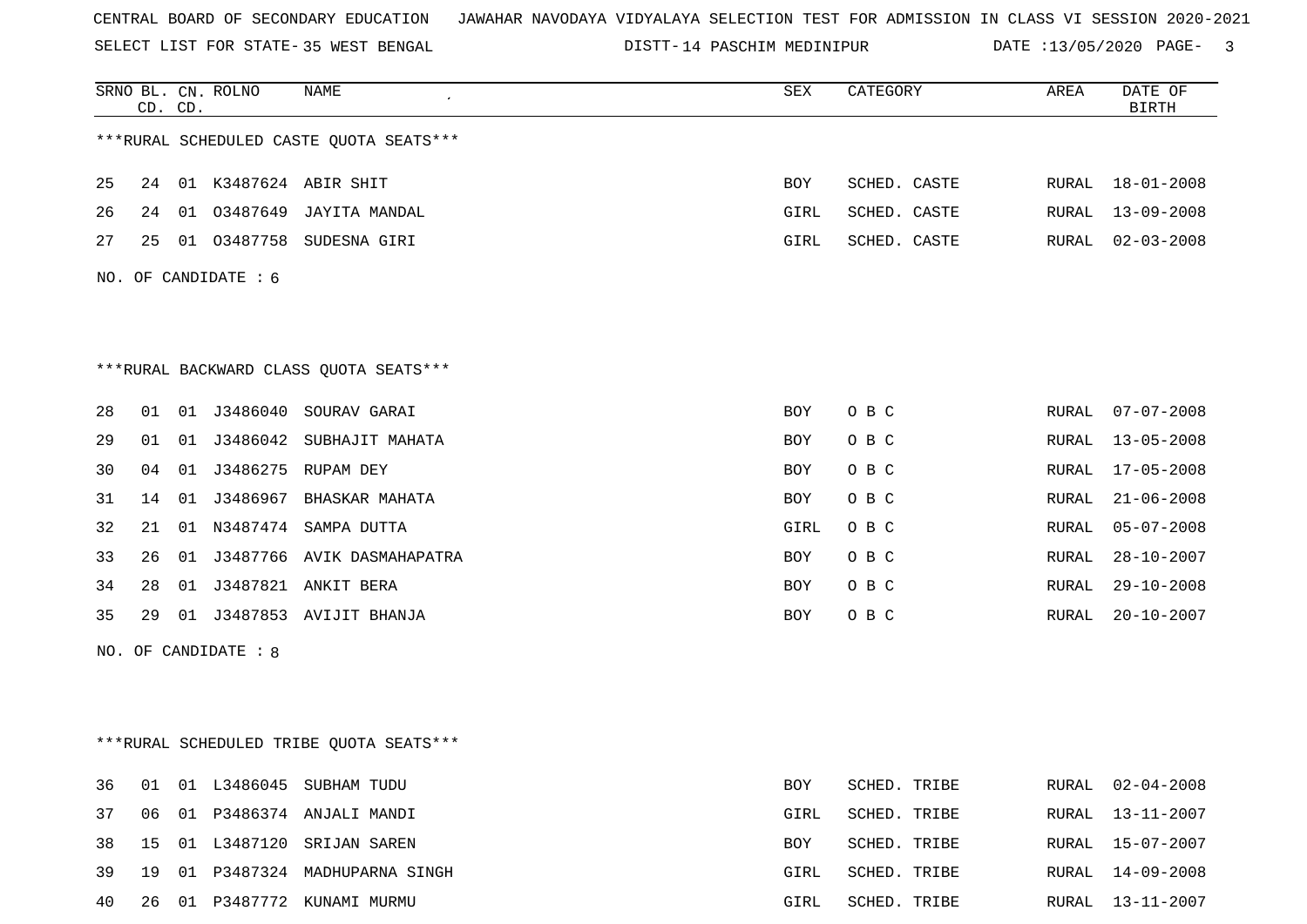SELECT LIST FOR STATE- DISTT- 35 WEST BENGAL

DISTT-14 PASCHIM MEDINIPUR DATE :13/05/2020 PAGE- 4

| ВL<br>SRNO    | $\cap$<br>$-11$ | <b>ROLNO</b> | NAME | $\alpha$ msz<br>∆ײַכ | $\Box \cap \cap \Box$<br>- 100 | AREA | DATE<br>$\cup$ |
|---------------|-----------------|--------------|------|----------------------|--------------------------------|------|----------------|
| $\sim$<br>. س | $\cap$<br>ັ     |              |      |                      |                                |      | BIRTH          |

NO. OF CANDIDATE : 5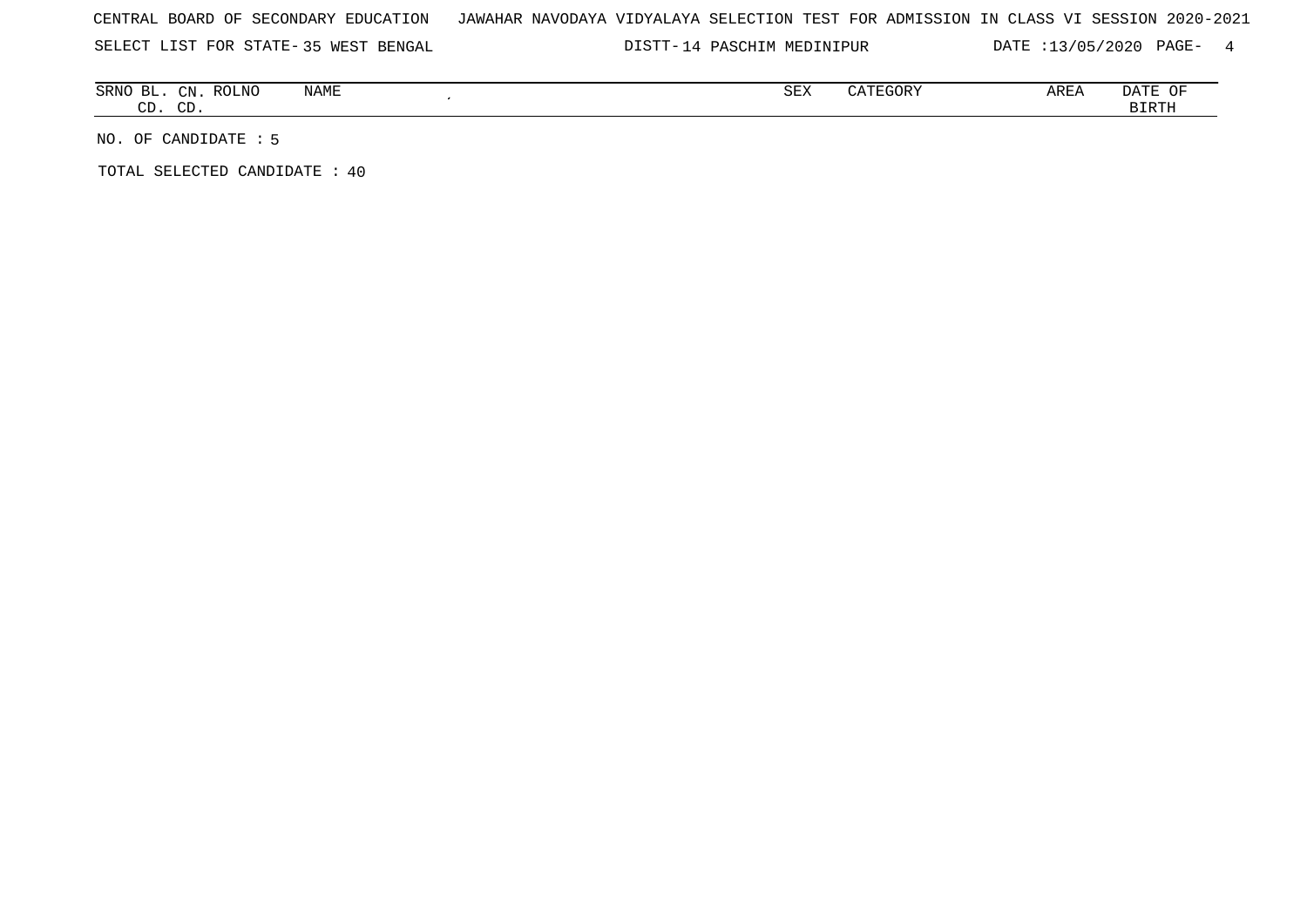SELECT LIST FOR STATE- DISTT- 35 WEST BENGAL

15 PURULIA DATE :13/05/2020 PAGE- 1

|    |                                        | CD. CD. | SRNO BL. CN. ROLNO               | <b>NAME</b>                   | SEX        | CATEGORY     | AREA          | DATE OF<br><b>BIRTH</b> |  |  |  |
|----|----------------------------------------|---------|----------------------------------|-------------------------------|------------|--------------|---------------|-------------------------|--|--|--|
|    |                                        |         | ***OPEN UR SEATS***              |                               |            |              |               |                         |  |  |  |
| 1  | 06                                     |         | 01 N3488470                      | SWATI MAHATA                  | GIRL       | O B C        | RURAL         | $22 - 02 - 2008$        |  |  |  |
| 2  | 08                                     |         |                                  | 01 J3488711 RAKESH MAHATO     | BOY        | O B C        | ${\tt RURAL}$ | $01 - 09 - 2008$        |  |  |  |
| 3  | 15                                     |         |                                  | 01 M3489280 PRANTIKA BANERJEE | GIRL       | GENERAL      | RURAL         | $05 - 12 - 2008$        |  |  |  |
| 4  | 17                                     |         |                                  | 01 M3489700 RAMA MAHATO       | GIRL       | GENERAL      | RURAL         | $17 - 05 - 2008$        |  |  |  |
|    |                                        |         | NO. OF CANDIDATE : 4             |                               |            |              |               |                         |  |  |  |
|    | ***OPEN SCHEDULED CASTE QUOTA SEATS*** |         |                                  |                               |            |              |               |                         |  |  |  |
| 5  | 04                                     |         | 01 K3488308                      | SUMAN RUHIDAS                 | BOY        | SCHED. CASTE | RURAL         | $21 - 05 - 2007$        |  |  |  |
| 6  | 05                                     |         | 01 K3488350                      | RAJ KALINDI                   | <b>BOY</b> | SCHED. CASTE | RURAL         | $13 - 04 - 2008$        |  |  |  |
| 7  | 08                                     |         |                                  | 01 K3488701 PRITHWISH RAJAK   | BOY        | SCHED. CASTE | RURAL         | $25 - 09 - 2008$        |  |  |  |
| 8  | 17                                     |         |                                  | 01 K3489736 SOUMYADEEP BAURI  | BOY        | SCHED. CASTE | RURAL         | $03 - 10 - 2007$        |  |  |  |
|    |                                        |         | NO. OF CANDIDATE : 4             |                               |            |              |               |                         |  |  |  |
|    |                                        |         | *** OPEN DISABLED QUOTA SEATS*** |                               |            |              |               |                         |  |  |  |
| 9  | 07                                     |         |                                  | 01 K3488506 DEBDEEP RAJWAR    | <b>BOY</b> | SCHED. CASTE | RURAL         | $05 - 11 - 2008$        |  |  |  |
| 10 | 11                                     |         |                                  | 01 I3489043 SUMAN MAHATO      | <b>BOY</b> | GENERAL      | RURAL         | $29 - 08 - 2008$        |  |  |  |
| 11 | 19                                     |         |                                  | 01 J3489858 RABIN MAHATO      | <b>BOY</b> | O B C        | RURAL         | $10 - 12 - 2008$        |  |  |  |

NO. OF CANDIDATE : 3

\*\*\*OPEN BACKWARD CLASS QUOTA SEATS\*\*\*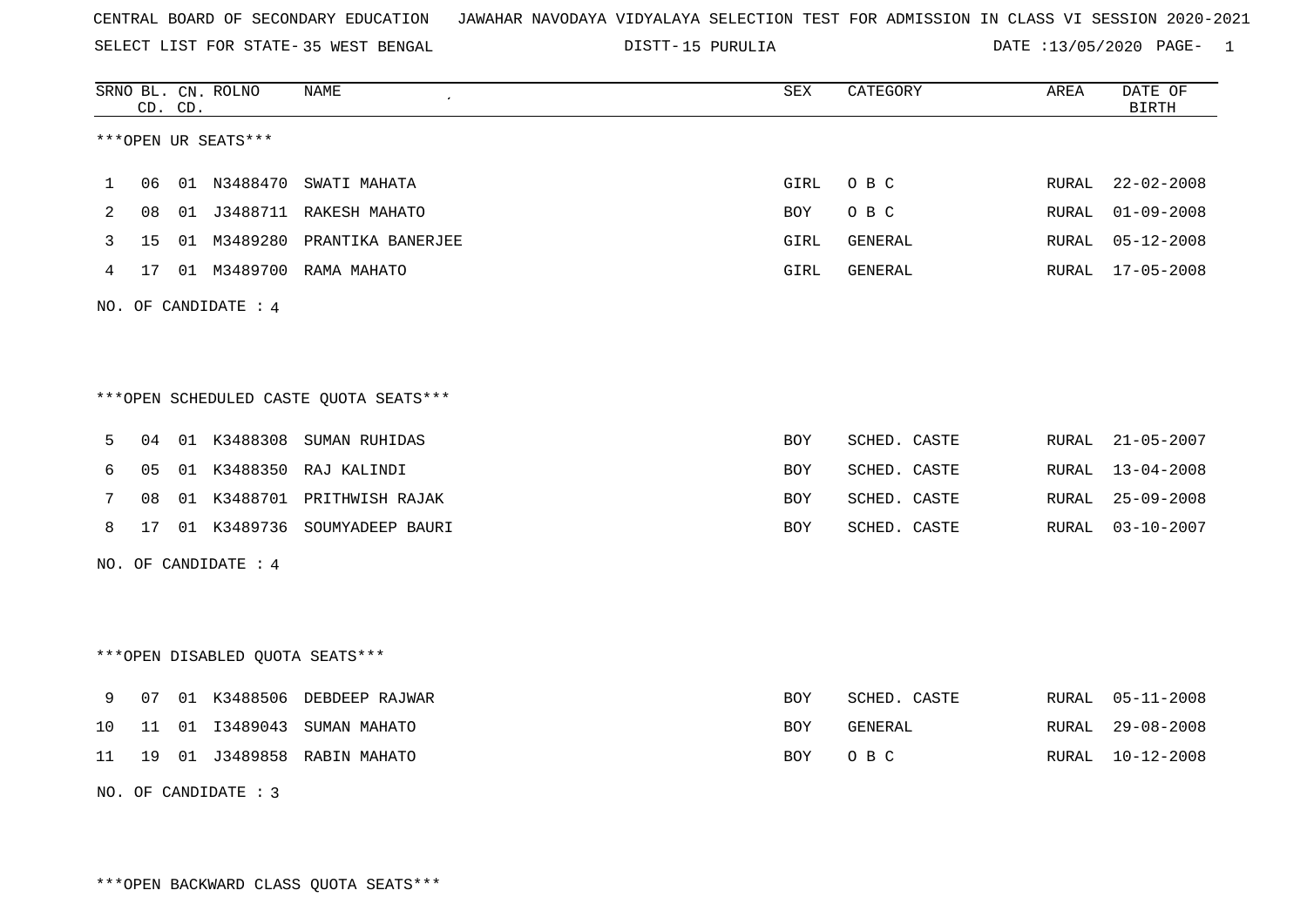SELECT LIST FOR STATE- DISTT- 35 WEST BENGAL

15 PURULIA DATE :13/05/2020 PAGE- 2

RURAL 02-03-2008

|    | CD. CD. | SRNO BL. CN. ROLNO     | <b>NAME</b>                            | SEX        | CATEGORY       | AREA  | DATE OF<br><b>BIRTH</b> |
|----|---------|------------------------|----------------------------------------|------------|----------------|-------|-------------------------|
|    |         |                        | *** OPEN BACKWARD CLASS QUOTA SEATS*** |            |                |       |                         |
| 12 | 02      |                        | 01 J3488057 RAJENDRA NATH GOPE         | BOY        | O B C          | RURAL | $15 - 06 - 2008$        |
| 13 | 06      |                        | 01 N3488406 MANAMI MAHATO              | GIRL       | O B C          | RURAL | $20 - 03 - 2008$        |
| 14 | 06      |                        | 01 J3488412 MRITYUNJOY MAHATO          | BOY        | O B C          | RURAL | $15 - 04 - 2008$        |
| 15 | 08      |                        | 01 N3488620 ANKITA MAHATO              | GIRL       | O B C          | RURAL | $09 - 07 - 2008$        |
| 16 | 10      |                        | 01 J3488950 TANMOY MAJEE               | BOY        | O B C          | RURAL | $23 - 03 - 2008$        |
|    |         | NO. OF CANDIDATE : 5   |                                        |            |                |       |                         |
|    |         |                        |                                        |            |                |       |                         |
|    |         |                        | ***OPEN SCHEDULED TRIBE OUOTA SEATS*** |            |                |       |                         |
| 17 | 02      |                        | 01 L3488092 SUSHIL TUDU                | BOY        | SCHED. TRIBE   | RURAL | $11 - 09 - 2008$        |
| 18 | 09      |                        | 01 P3488766 ANKITA TUDU                | GIRL       | SCHED. TRIBE   | RURAL | $29 - 11 - 2008$        |
| 19 | 11      |                        | 01 P3489017 SAYANTIKA KISKU            | GIRL       | SCHED. TRIBE   | RURAL | $26 - 01 - 2008$        |
| 20 | 18      | 01 D3489806            | SAGEN KISKU                            | BOY        | SCHED. TRIBE   | URBAN | $07 - 06 - 2008$        |
|    |         | NO. OF CANDIDATE : 4   |                                        |            |                |       |                         |
|    |         |                        |                                        |            |                |       |                         |
|    |         | ***RURAL OPEN SEATS*** |                                        |            |                |       |                         |
| 21 | 01      |                        | 01 M3487905 CHANDRANI BEHARA           | GIRL       | GENERAL        | RURAL | $27 - 10 - 2007$        |
| 22 | 02      |                        | 01 J3488050 PRITHWIRAJ MAHATO          | <b>BOY</b> | O B C          | RURAL | $16 - 06 - 2008$        |
| 23 | 03      | 01 13488165            | SOUMYA MAHANTY                         | <b>BOY</b> | <b>GENERAL</b> | RURAL | $22 - 12 - 2008$        |

24 04 01 I3488272 RAUNAK MAHANTI BOY GENERAL RURAL 28-12-2008 25 05 01 N3488359 SURYATAPA KAR GIRL O B C RURAL 29-11-2008

27 07 01 J3488492 ASIM MAHATO BOY O B C RURAL 05-05-2008

26 06 01 J3488395 DIBENDU MAHATO **BOY** O B C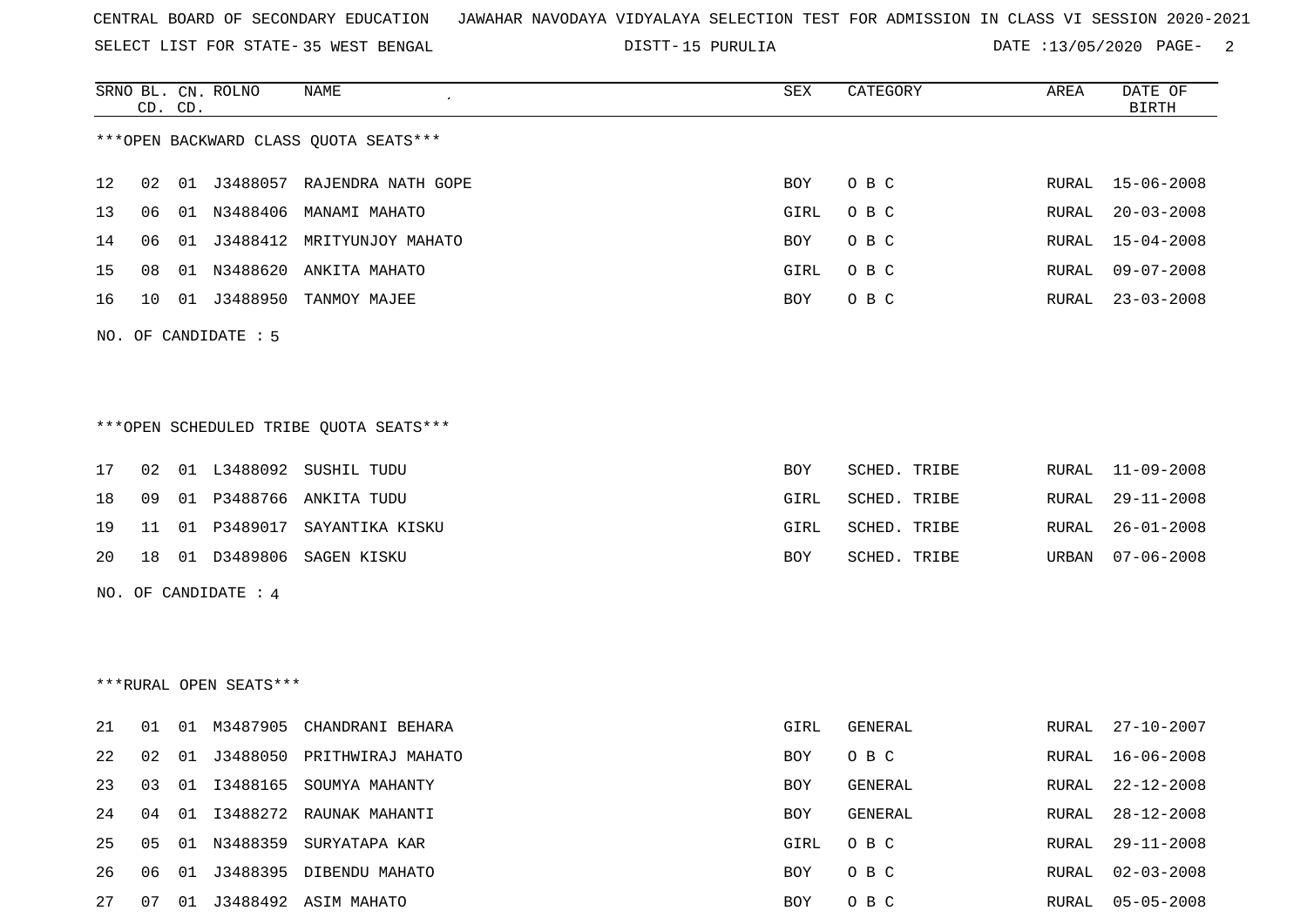SELECT LIST FOR STATE- DISTT- 35 WEST BENGAL

15 PURULIA DATE :13/05/2020 PAGE- 3

|    | CD. CD.           |    | SRNO BL. CN. ROLNO     | NAME<br>SEX<br>CATEGORY |            |                | AREA  | DATE OF<br><b>BIRTH</b> |
|----|-------------------|----|------------------------|-------------------------|------------|----------------|-------|-------------------------|
|    |                   |    | ***RURAL OPEN SEATS*** |                         |            |                |       |                         |
| 28 | 08                | 01 | I3488631               | BAPAN CHANDRA           | <b>BOY</b> | <b>GENERAL</b> | RURAL | $23 - 02 - 2008$        |
| 29 | 09                | 01 | M3488830               | SNIGDHA CHATTERJEE      | GIRL       | <b>GENERAL</b> | RURAL | $25 - 06 - 2008$        |
| 30 | 10                | 01 | J3488887               | DEEP MAHATO             | <b>BOY</b> | O B C          | RURAL | $12 - 11 - 2008$        |
| 31 | 10                | 01 | N3488944               | SUPRIYA MAHATO          | GIRL       | O B C          | RURAL | $18 - 02 - 2008$        |
| 32 | 11                | 01 | M3488979               | JYOTIPRIYA MAHATO       | GIRL       | <b>GENERAL</b> | RURAL | $27 - 11 - 2008$        |
| 33 | $12 \overline{ }$ | 01 | J3489062               | ARPAN MAHATO            | <b>BOY</b> | O B C          | RURAL | $10 - 04 - 2008$        |
| 34 | 13                | 01 | I3489108               | BIDHAN CHANDRA MAHATO   | <b>BOY</b> | <b>GENERAL</b> | RURAL | $13 - 03 - 2009$        |
| 35 | 14                | 01 | J3489163               | JOY MAHATO              | <b>BOY</b> | O B C          | RURAL | $03 - 07 - 2008$        |
| 36 | 14                | 01 | M3489201               | SAYANI MUKHERJEE        | GIRL       | <b>GENERAL</b> | RURAL | $03 - 09 - 2008$        |
| 37 | 15                | 01 | J3489306               | SOUVIK MAHATO           | <b>BOY</b> | O B C          | RURAL | $31 - 12 - 2007$        |
| 38 | 16                | 01 | J3489349               | ANIMESH MAHATA          | <b>BOY</b> | O B C          | RURAL | $23 - 11 - 2008$        |
| 39 | 17                | 01 | J3489766               | TAMAL MAHATO            | <b>BOY</b> | O B C          | RURAL | $08 - 01 - 2008$        |
| 40 | 18                | 01 | J3489811               | SOUMENDRA MODAK         | <b>BOY</b> | O B C          | RURAL | $12 - 12 - 2008$        |
| 41 | 19                | 01 | J3489853               | NILKANTHA MAJHI GOPE    | <b>BOY</b> | O B C          | RURAL | $07 - 02 - 2008$        |
| 42 | 20                | 01 | K3489883               | KIRAN MANDAL            | <b>BOY</b> | SCHED. CASTE   | RURAL | $01 - 08 - 2008$        |

NO. OF CANDIDATE : 22

\*\*\*RURAL SCHEDULED CASTE QUOTA SEATS\*\*\*

| 43  | 01 |    | 01 K3487870 | AKASH SAHIS              | <b>BOY</b> | SCHED. CASTE |       | RURAL 17-04-2008 |
|-----|----|----|-------------|--------------------------|------------|--------------|-------|------------------|
| 44  | 04 | 01 |             | K3488266 RAHUL SAHIS     | <b>BOY</b> | SCHED. CASTE | RURAL | 24-07-2007       |
| 45  | 04 | 01 | K3488285    | SHIV CHARAN MANDAL       | BOY        | SCHED. CASTE |       | RURAL 19-11-2007 |
| 46  | 07 |    |             | 01 K3488511 DIPANJAN DAS | BOY        | SCHED. CASTE |       | RURAL 01-08-2008 |
| 47  | 07 | 01 |             | 03488532 MAMONI RAJWAR   | GIRL       | SCHED. CASTE |       | RURAL 19-03-2008 |
| 48. | 07 | 01 |             | 03488594 SUNITA RAJWAR   | GIRL       | SCHED. CASTE | RURAL | 29-03-2008       |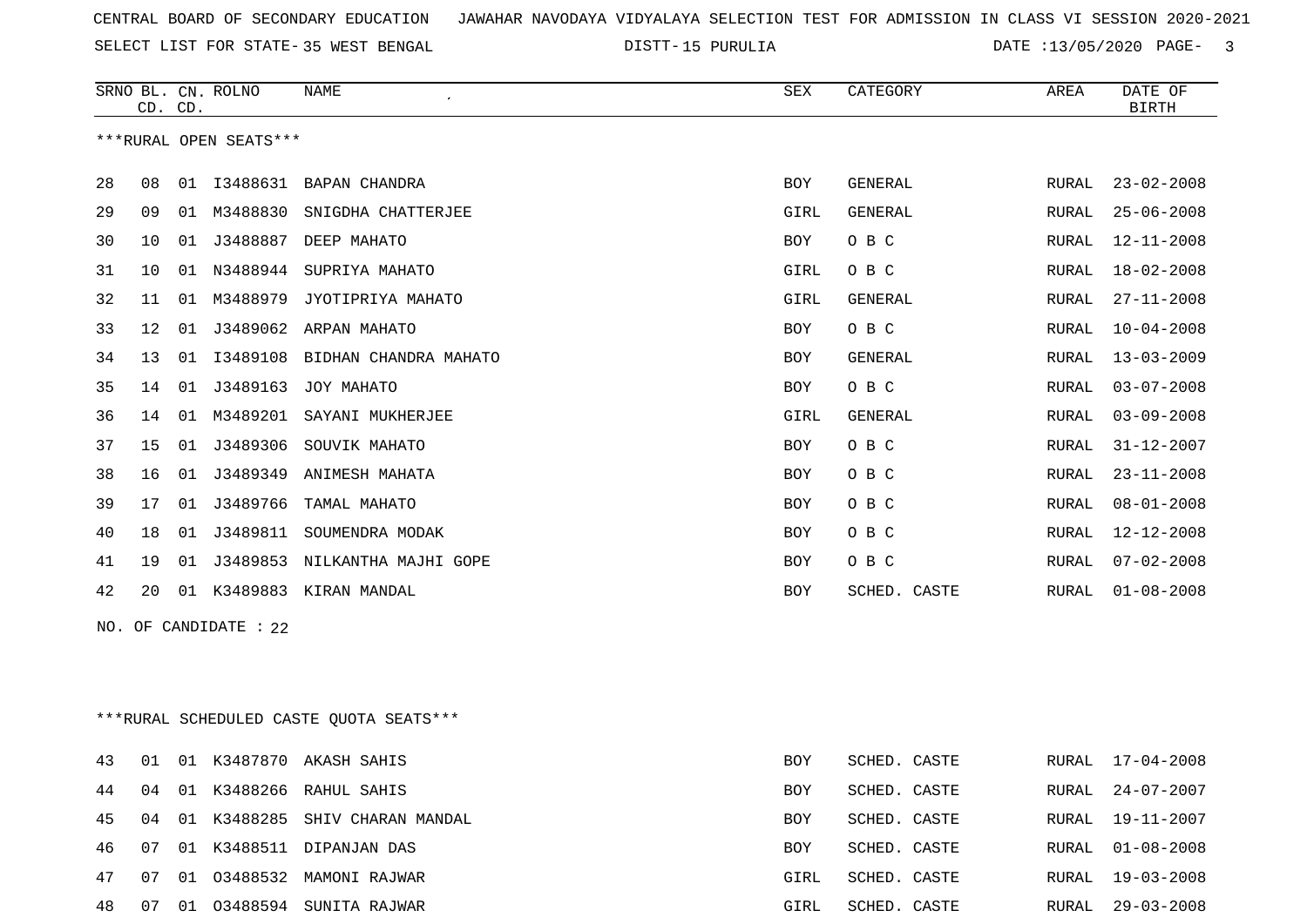SELECT LIST FOR STATE- DISTT- 35 WEST BENGAL

SRNO BL. CN.

ROLNO NAME SEX CATEGORY AREA DATE OF

15 PURULIA DATE :13/05/2020 PAGE- 4

|                                         | CD. CD. |    |                       |                                         |      |              |  |       | <b>BIRTH</b>     |  |  |  |
|-----------------------------------------|---------|----|-----------------------|-----------------------------------------|------|--------------|--|-------|------------------|--|--|--|
| ***RURAL SCHEDULED CASTE QUOTA SEATS*** |         |    |                       |                                         |      |              |  |       |                  |  |  |  |
| 49                                      | 10      |    |                       | 01 K3488902 NIRJHAR BAURI               | BOY  | SCHED. CASTE |  | RURAL | $23 - 12 - 2008$ |  |  |  |
| 50                                      | 11      |    |                       | 01 K3489031 SUBHADIP RUHIDAS            | BOY  | SCHED. CASTE |  | RURAL | $23 - 05 - 2008$ |  |  |  |
| 51                                      | 11      |    |                       | 01 K3489052 UJJWAL BAURI                | BOY  | SCHED. CASTE |  | RURAL | $16 - 07 - 2008$ |  |  |  |
| 52                                      | 13      |    |                       | 01 03489124 SHRUTI RAJ                  | GIRL | SCHED. CASTE |  | RURAL | $09 - 11 - 2008$ |  |  |  |
| 53                                      | 19      |    |                       | 01 K3489824 ADARSHA BAURI               | BOY  | SCHED. CASTE |  | RURAL | $04 - 05 - 2008$ |  |  |  |
|                                         |         |    | NO. OF CANDIDATE : 11 |                                         |      |              |  |       |                  |  |  |  |
|                                         |         |    |                       |                                         |      |              |  |       |                  |  |  |  |
|                                         |         |    |                       |                                         |      |              |  |       |                  |  |  |  |
|                                         |         |    |                       | *** RURAL BACKWARD CLASS QUOTA SEATS*** |      |              |  |       |                  |  |  |  |
|                                         |         |    |                       |                                         |      |              |  |       |                  |  |  |  |
| 54                                      | 01      |    |                       | 01 J3487872 AMIT MAJHI                  | BOY  | O B C        |  | RURAL | $15 - 01 - 2008$ |  |  |  |
| 55                                      | 01      |    |                       | 01 J3487902 BISWAJIT MAHATO             | BOY  | O B C        |  | RURAL | $05 - 03 - 2008$ |  |  |  |
| 56                                      | 01      | 01 | N3487912              | IPSITA BHUIN                            | GIRL | O B C        |  | RURAL | $30 - 03 - 2009$ |  |  |  |
| 57                                      | 01      | 01 | J3487925              | MRINMOY KUMAR                           | BOY  | O B C        |  | RURAL | $09 - 06 - 2008$ |  |  |  |
| 58                                      | 01      | 01 | J3487964              | SOUMYADEEP KUMAR                        | BOY  | O B C        |  | RURAL | $11 - 10 - 2008$ |  |  |  |
| 59                                      | 02      | 01 | N3487997              | BANASHRI MAHATO                         | GIRL | O B C        |  | RURAL | $26 - 04 - 2008$ |  |  |  |
| 60                                      | 04      | 01 | N3488245              | MANI MAHATO                             | GIRL | O B C        |  | RURAL | $03 - 07 - 2007$ |  |  |  |
| 61                                      | 04      | 01 | J3488296              | SUBHADIP MAHATO                         | BOY  | O B C        |  | RURAL | $21 - 06 - 2007$ |  |  |  |
| 62                                      | 06      | 01 | N3488390              | BRATATI MAHATO                          | GIRL | O B C        |  | RURAL | $29 - 07 - 2008$ |  |  |  |
| 63                                      | 06      | 01 | N3488401              | KEYA MANDAL                             | GIRL | O B C        |  | RURAL | $27 - 08 - 2008$ |  |  |  |
| 64                                      | 06      | 01 |                       | N3488414 POULAMI MAHATA                 | GIRL | O B C        |  | RURAL | $13 - 01 - 2009$ |  |  |  |
| 65                                      | 08      |    |                       | 01 N3488625 ARPITA MAHATO               | GIRL | O B C        |  | RURAL | $02 - 09 - 2007$ |  |  |  |
| 66                                      | 09      |    |                       | 01 N3488767 ANUREKHA MAHATO             | GIRL | O B C        |  | RURAL | 16-02-2008       |  |  |  |
| 67                                      | 09      |    |                       | 01 J3488770 ASHISH KUMAR                | BOY  | O B C        |  | RURAL | $19 - 03 - 2008$ |  |  |  |
| 68                                      | 09      | 01 | J3488782              | DEBDIP MAHATO                           | BOY  | O B C        |  | RURAL | $25 - 05 - 2008$ |  |  |  |
| 69                                      | 09      |    |                       | 01 J3488808 PARIJAT DEY                 | BOY  | O B C        |  | RURAL | $02 - 12 - 2008$ |  |  |  |
|                                         |         |    |                       |                                         |      |              |  |       |                  |  |  |  |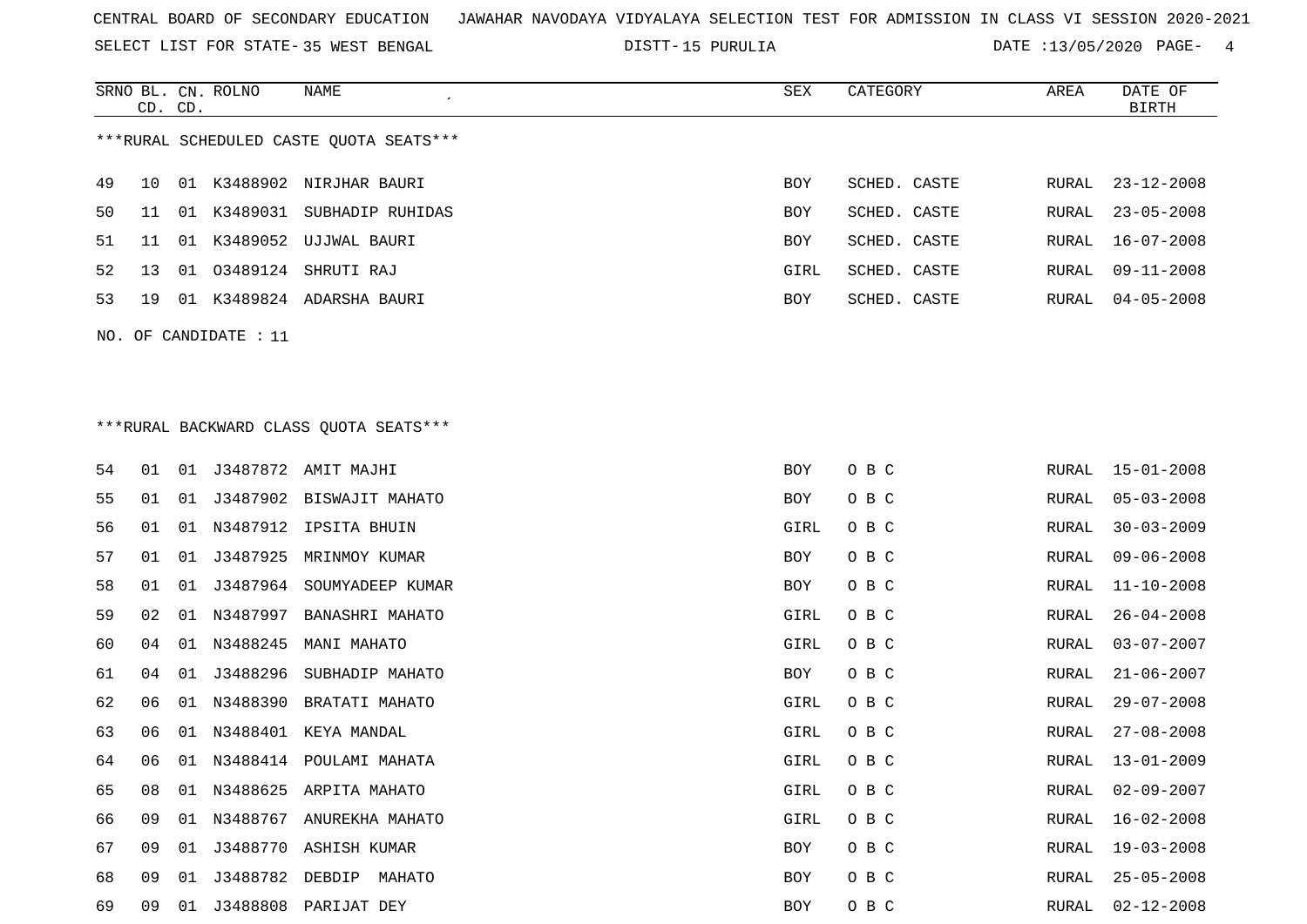| CENTRAL BOARD OF SECONDARY EDUCATION – JAWAHAR NAVODAYA VIDYALAYA SELECTION TEST FOR ADMISSION IN CLASS VI SESSION 2020-2021 |  |
|------------------------------------------------------------------------------------------------------------------------------|--|
|------------------------------------------------------------------------------------------------------------------------------|--|

15 PURULIA DATE :13/05/2020 PAGE- 5

| SRNO<br>BL.<br>$\mathbb{C}N$ | ROLNO | <b>NAME</b> | SEX | CATEGORY | AREA | DATE<br>ΟF |
|------------------------------|-------|-------------|-----|----------|------|------------|
|                              |       |             |     |          |      |            |
| $\cap$<br>$\cap$<br>ىب<br>ີ  |       |             |     |          |      | RTRTH      |
|                              |       |             |     |          |      |            |

NO. OF CANDIDATE : 16

# \*\*\*RURAL SCHEDULED TRIBE QUOTA SEATS\*\*\*

| 70 |       |     | 01 01 P3487928 | NAMITA HEMBRAM              | GIRL       | SCHED. TRIBE | RURAL | 30-12-2008       |
|----|-------|-----|----------------|-----------------------------|------------|--------------|-------|------------------|
| 71 | 01    | 01  | L3487978       | SUKLAL MANDI                | BOY        | SCHED. TRIBE | RURAL | 19-07-2008       |
| 72 | 01    | 01  | L3487982       | SHUSHEN MANDI               | BOY        | SCHED. TRIBE | RURAL | 27-07-2008       |
| 73 | 06    | 01  | L3488371       | ANIK KUMAR SOREN            | BOY        | SCHED. TRIBE | RURAL | 16-03-2008       |
| 74 | 06    | 01  |                | P3488440 SARADA SING SARDAR | GIRL       | SCHED. TRIBE | RURAL | 11-01-2008       |
| 75 | 08    | 01  | L3488629       | BADAL KUMAR HANSDA          | <b>BOY</b> | SCHED. TRIBE | RURAL | $01 - 03 - 2008$ |
| 76 | 11 01 |     | P3488980       | KOYEL BASKEY                | GIRL       | SCHED. TRIBE | RURAL | $30 - 01 - 2008$ |
| 77 | 11    | 01  | L3489018       | SHANTIRAM MAJHI             | BOY        | SCHED. TRIBE | RURAL | $21 - 06 - 2008$ |
| 78 | 13    | 01  | L3489105       | APURBA MURMU                | BOY        | SCHED. TRIBE | RURAL | 05-08-2008       |
| 79 | 15    | 01  | L3489253       | BIJAY KISKU                 | BOY        | SCHED. TRIBE | RURAL | $24 - 03 - 2008$ |
| 80 | 15    | O 1 | L3489270       | MANORANJAN<br>MURMU         | <b>BOY</b> | SCHED. TRIBE | RURAL | 12-09-2008       |
|    |       |     |                |                             |            |              |       |                  |

NO. OF CANDIDATE : 11

TOTAL SELECTED CANDIDATE : 80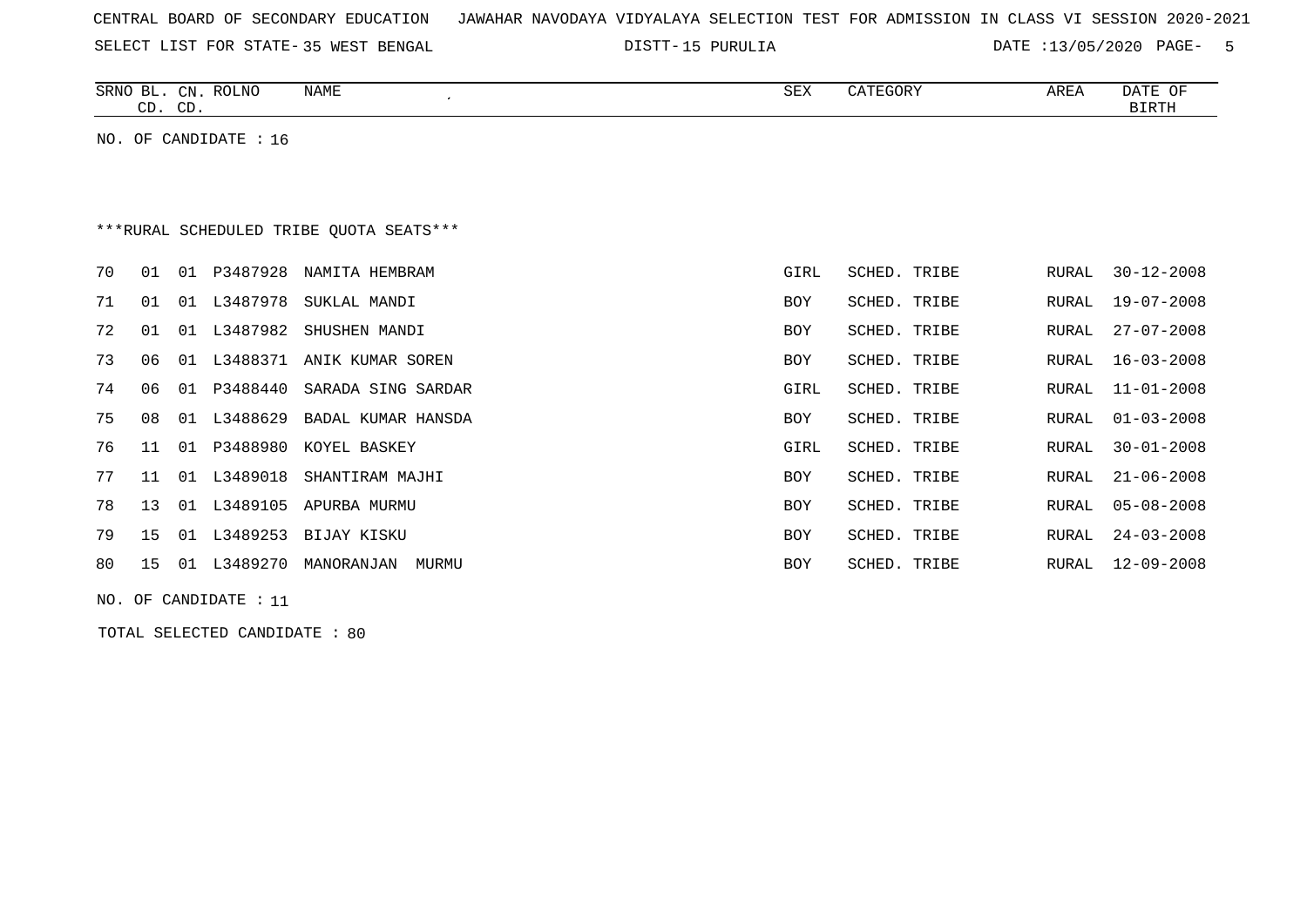SELECT LIST FOR STATE- DISTT- 35 WEST BENGAL

16 S- 24 PARGANAS I DATE :13/05/2020 PAGE- 1

|              |    | CD. CD. | SRNO BL. CN. ROLNO   | <b>NAME</b>                             | <b>SEX</b> | CATEGORY     | AREA  | DATE OF<br><b>BIRTH</b> |
|--------------|----|---------|----------------------|-----------------------------------------|------------|--------------|-------|-------------------------|
|              |    |         | ***OPEN UR SEATS***  |                                         |            |              |       |                         |
| $\mathbf{1}$ | 11 |         |                      | 01 K3490355 SAMBO MONDAL                | BOY        | SCHED. CASTE |       | RURAL 31-03-2009        |
| 2            |    |         |                      | 12 01 M3490368 AYANIKA DAS              | GIRL       | GENERAL      |       | RURAL 13-10-2007        |
|              |    |         | NO. OF CANDIDATE : 2 |                                         |            |              |       |                         |
|              |    |         |                      | ***OPEN SCHEDULED CASTE QUOTA SEATS***  |            |              |       |                         |
| 3            | 09 |         |                      | 01 03490258 SWAGATA MONDAL              | GIRL       | SCHED. CASTE |       | RURAL 22-08-2008        |
| 4            | 09 |         |                      | 01 K3490262 VIBEK ADAK                  | BOY        | SCHED. CASTE | RURAL | $01 - 12 - 2008$        |
| 5            | 13 |         |                      | 01 03490416 PARNA NASKAR                | GIRL       | SCHED. CASTE | RURAL | $20 - 09 - 2007$        |
|              |    |         | NO. OF CANDIDATE : 3 |                                         |            |              |       |                         |
|              |    |         |                      | ***OPEN DISABLED QUOTA SEATS***         |            |              |       |                         |
| 6            | 08 |         |                      | 01 N3490135 RIFA TAMANNA                | GIRL       | O B C        |       | RURAL 01-01-2009        |
|              |    |         | NO. OF CANDIDATE : 1 |                                         |            |              |       |                         |
|              |    |         |                      | *** OPEN BACKWARD CLASS QUOTA SEATS *** |            |              |       |                         |
| 7            | 03 |         |                      | 01 J3489924 SAJID SAPUI                 | BOY        | O B C        |       | RURAL 07-03-2008        |
| 8            | 04 |         |                      | 01 N3489937 SAMPRIKTAA KARMAKAR         | GIRL       | O B C        |       | RURAL 11-06-2008        |
| 9            | 09 |         |                      | 01 J3490233 ANIOUE ANWAR LASKAR         | <b>BOY</b> | O B C        |       | RURAL 26-09-2009        |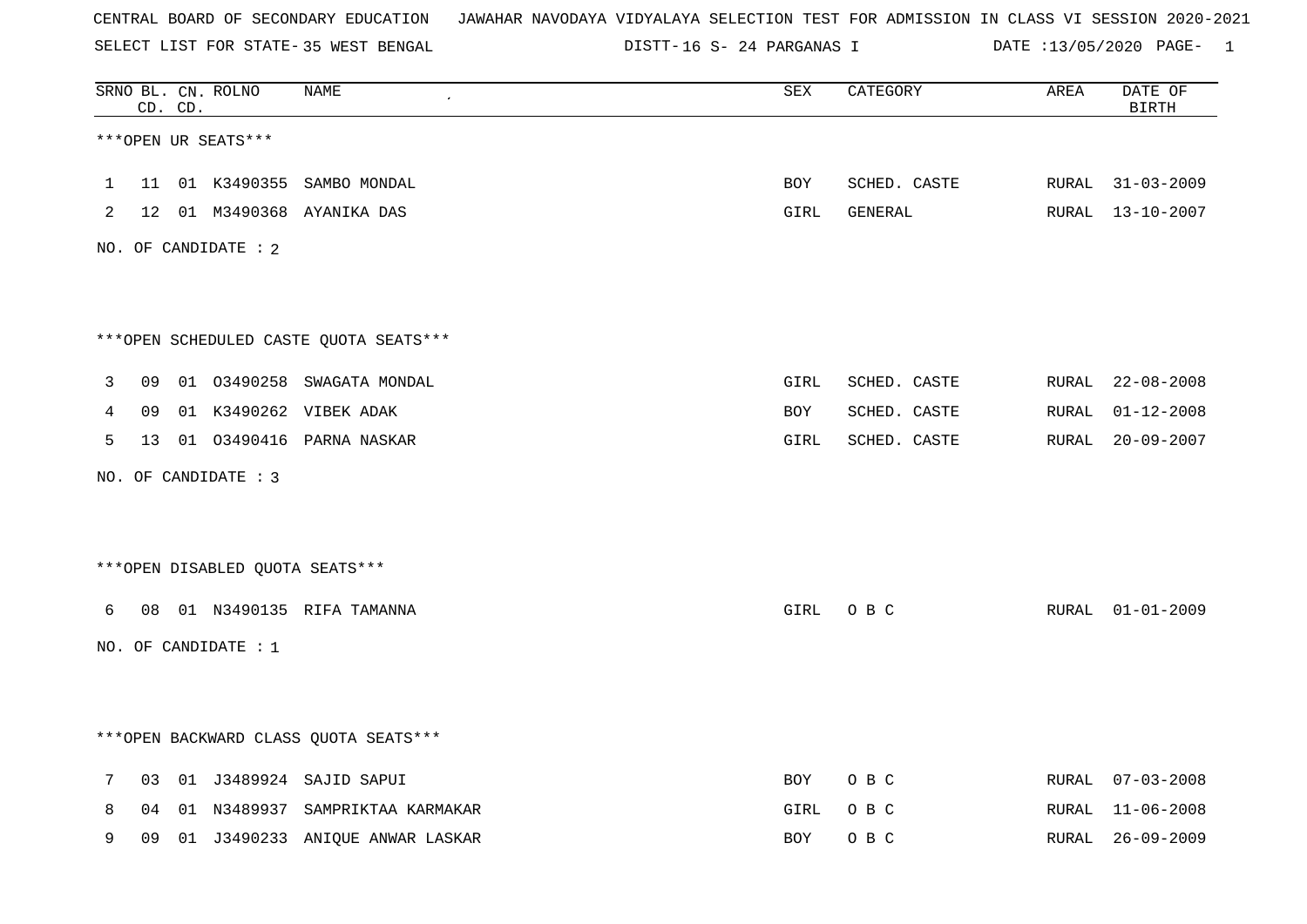|  |  | CENTRAL BOARD OF SECONDARY EDUCATION |  |  |  | JAWAHAR NAVODAYA VIDYALAYA SELECTION TEST FOR ADMISSION IN CLASS VI SESSION 2020-2021 |  |  |  |
|--|--|--------------------------------------|--|--|--|---------------------------------------------------------------------------------------|--|--|--|
|  |  |                                      |  |  |  |                                                                                       |  |  |  |

16 S- 24 PARGANAS I DATE :13/05/2020 PAGE- 2

|    | CD. CD. |    | SRNO BL. CN. ROLNO     | NAME                                   | SEX        | CATEGORY       | AREA         | DATE OF<br><b>BIRTH</b> |
|----|---------|----|------------------------|----------------------------------------|------------|----------------|--------------|-------------------------|
|    |         |    | NO. OF CANDIDATE : 3   |                                        |            |                |              |                         |
|    |         |    |                        | ***OPEN SCHEDULED TRIBE QUOTA SEATS*** |            |                |              |                         |
| 10 | 12      |    |                        | 01 L3490393 SUBHAJIT SARDAR            | <b>BOY</b> | SCHED. TRIBE   | RURAL        | $24 - 10 - 2008$        |
|    |         |    | NO. OF CANDIDATE : $1$ |                                        |            |                |              |                         |
|    |         |    |                        |                                        |            |                |              |                         |
|    |         |    | ***RURAL OPEN SEATS*** |                                        |            |                |              |                         |
| 11 | 02      |    | 01 13489907            | SAYAN MALIK                            | <b>BOY</b> | GENERAL        | RURAL        | $24 - 06 - 2008$        |
| 12 | 05      | 01 | K3489939               | MADHAB MONDAL                          | <b>BOY</b> | SCHED. CASTE   | <b>RURAL</b> | $03 - 08 - 2008$        |
| 13 | 06      |    | 01 K3489970            | SOMALOK TALUKDAR                       | <b>BOY</b> | SCHED. CASTE   | RURAL        | $01 - 01 - 2009$        |
| 14 | 07      | 01 |                        | N3489991 NASRIN SULTANA                | GIRL       | O B C          | RURAL        | $03 - 03 - 2008$        |
| 15 | 09      |    | 01 K3490254            | RAHUL MONDAL                           | BOY        | SCHED. CASTE   | RURAL        | $11 - 06 - 2008$        |
| 16 | 10      | 01 |                        | J3490346 ZISHAN BAIDYA                 | <b>BOY</b> | O B C          | RURAL        | $02 - 10 - 2008$        |
| 17 | 11      | 01 | J3490350               | MIJANUDDIN MOLLA                       | BOY        | O B C          | RURAL        | $17 - 01 - 2009$        |
| 18 | 12      | 01 | J3490363               | AKASH BISWAS                           | <b>BOY</b> | O B C          | RURAL        | $29 - 06 - 2008$        |
| 19 | 13      | 01 | I3490411               | KRISHANU GIRI                          | BOY        | <b>GENERAL</b> | <b>RURAL</b> | $09 - 12 - 2007$        |
| 20 | 14      |    | 01 13490455            | SOUMEN DAS                             | BOY        | <b>GENERAL</b> | RURAL        | $25 - 12 - 2008$        |
| 21 | 15      | 01 | M3490464               | PRAGNASHREE DAS                        | GIRL       | GENERAL        | <b>RURAL</b> | $22 - 11 - 2008$        |
|    |         |    |                        |                                        |            |                |              |                         |

NO. OF CANDIDATE : 11

\*\*\*RURAL SCHEDULED CASTE QUOTA SEATS\*\*\*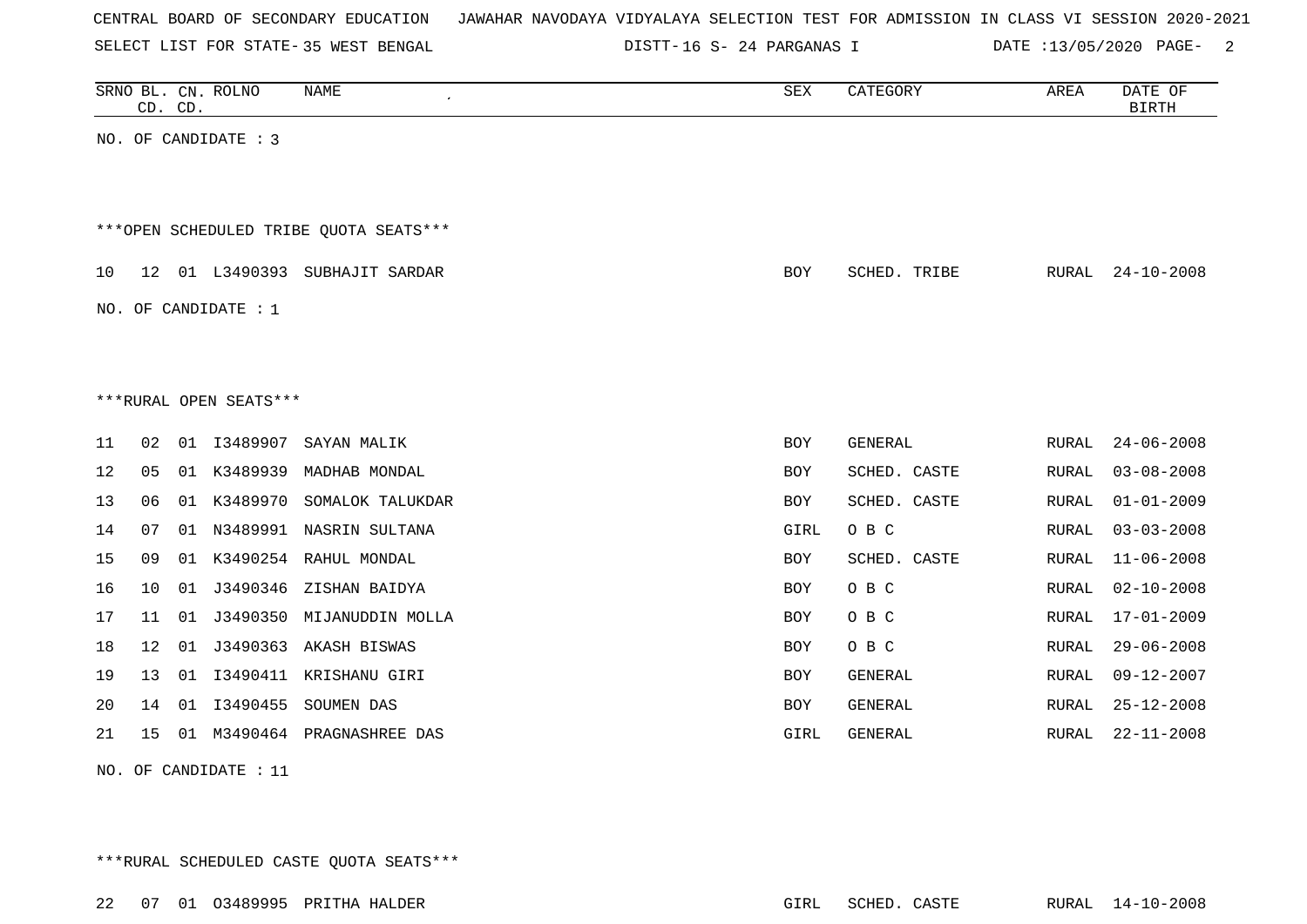|  |  | CENTRAL BOARD OF SECONDARY EDUCATION – JAWAHAR NAVODAYA VIDYALAYA SELECTION TEST FOR ADMISSION IN CLASS VI SESSION 2020-2021 |  |  |  |  |  |  |  |
|--|--|------------------------------------------------------------------------------------------------------------------------------|--|--|--|--|--|--|--|
|  |  |                                                                                                                              |  |  |  |  |  |  |  |

SELECT LIST FOR STATE- DISTT- 35 WEST BENGAL 16 S- 24 PARGANAS I DATE :13/05/2020 PAGE- 3

|    |    | CD. CD. | SRNO BL. CN. ROLNO   | NAME                                    | SEX        | CATEGORY     | AREA         | DATE OF<br><b>BIRTH</b> |
|----|----|---------|----------------------|-----------------------------------------|------------|--------------|--------------|-------------------------|
|    |    |         |                      | ***RURAL SCHEDULED CASTE QUOTA SEATS*** |            |              |              |                         |
|    |    |         |                      |                                         |            |              |              |                         |
| 23 | 07 |         | 01 K3490001          | SAURAV MONDAL                           | <b>BOY</b> | SCHED. CASTE | <b>RURAL</b> | $19 - 05 - 2008$        |
| 24 | 08 | 01      | K3490180             | SAMAYAN MONDAL                          | BOY        | SCHED. CASTE | RURAL        | $02 - 08 - 2008$        |
| 25 | 09 | 01      | K3490241             | DIPAYAN SARDAR                          | BOY        | SCHED. CASTE | <b>RURAL</b> | $26 - 09 - 2008$        |
| 26 | 12 | 01      |                      | 03490370 AYNDRILA MONDAL                | GIRL       | SCHED. CASTE | RURAL        | $16 - 11 - 2008$        |
| 27 | 12 | 01      | 03490375             | MITALI BAIRAGI                          | GIRL       | SCHED. CASTE | RURAL        | $01 - 11 - 2007$        |
| 28 | 12 | 01      | K3490388             | SAYANDEEP MALI                          | BOY        | SCHED. CASTE | RURAL        | $01 - 01 - 2009$        |
| 29 | 12 | 01      | 03490391             | SMRITILATA SARDAR                       | GIRL       | SCHED. CASTE | RURAL        | $08 - 11 - 2007$        |
| 30 | 13 | 01      | K3490425             | SAYANTAN GAYEN                          | BOY        | SCHED. CASTE | RURAL        | $23 - 08 - 2007$        |
|    |    |         | NO. OF CANDIDATE : 9 |                                         |            |              |              |                         |
|    |    |         |                      |                                         |            |              |              |                         |
|    |    |         |                      |                                         |            |              |              |                         |
|    |    |         |                      | ***RURAL BACKWARD CLASS OUOTA SEATS***  |            |              |              |                         |
|    |    |         |                      |                                         |            |              |              |                         |
| 31 | 08 |         |                      | 01 N3490021 ARIFA KHATUN                | GIRL       | O B C        | RURAL        | $10 - 12 - 2008$        |
| 32 | 08 |         |                      | 01 N3490078 MARISHA SUHANA              | GIRL       | O B C        | RURAL        | $19 - 11 - 2008$        |
| 33 | 08 |         |                      | 01 N3490106 NISHAT RIMA HALDER          | GIRL       | O B C        | <b>RURAL</b> | $08 - 09 - 2008$        |
| 34 | 08 |         | 01 N3490167          | SAHELI SAFUI                            | GIRL       | O B C        | <b>RURAL</b> | $16 - 04 - 2008$        |
| 35 | 09 |         |                      | 01 N3490236 ANWESHA MONDAL              | GIRL       | O B C        | RURAL        | $11 - 02 - 2008$        |
| 36 | 10 |         |                      | 01 N3490293 MAMTAJ BANU                 | GIRL       | O B C        | RURAL        | $29 - 11 - 2008$        |
| 37 | 10 |         |                      | 01 N3490316 RIFA SONIA KHAN             | GIRL       | O B C        | RURAL        | $19 - 06 - 2008$        |
| 38 | 13 |         |                      | 01 N3490412 LABANYA HALDER              | GIRL       | O B C        | <b>RURAL</b> | $28 - 06 - 2008$        |
|    |    |         | NO. OF CANDIDATE : 8 |                                         |            |              |              |                         |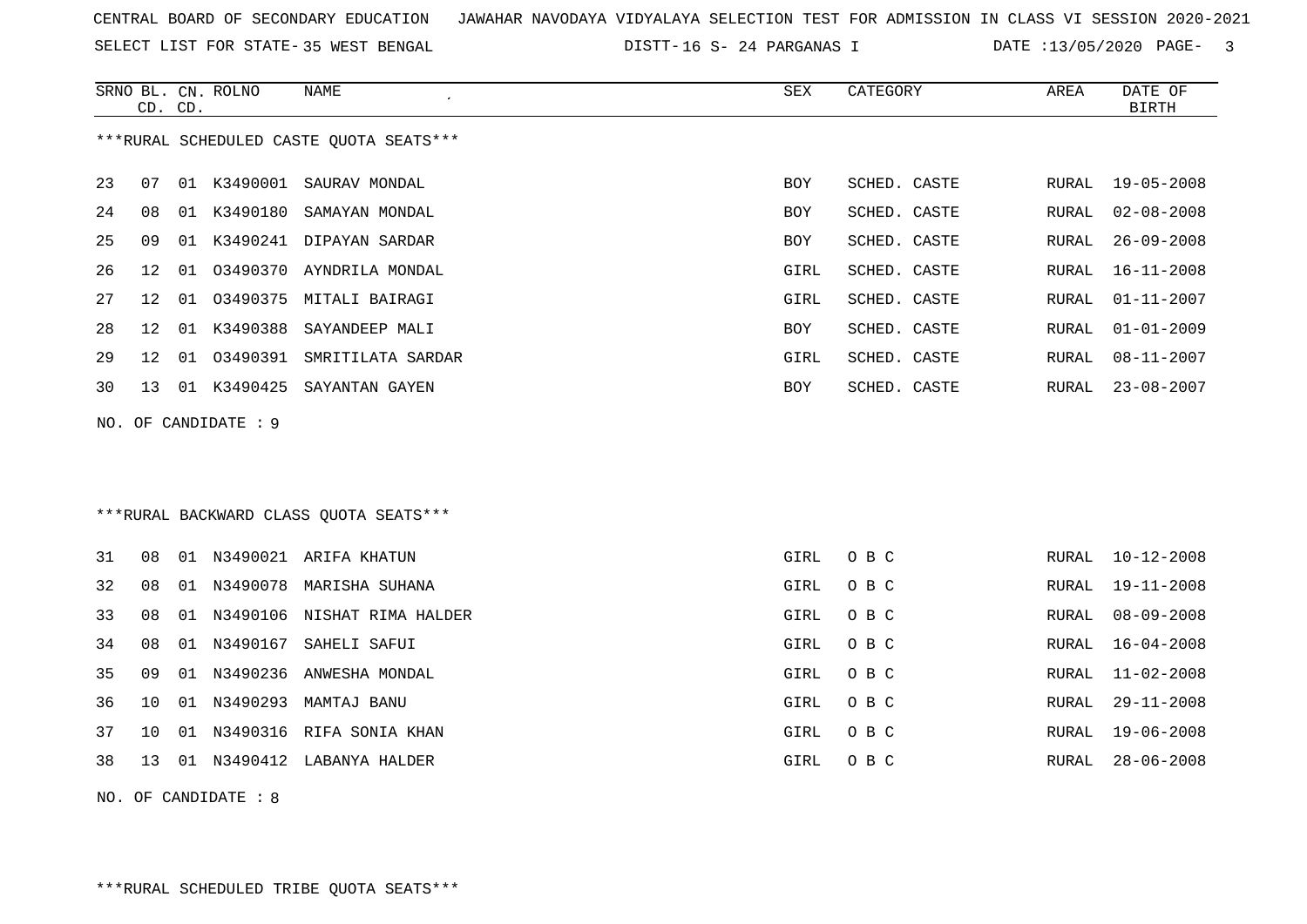| CENTRAL BOARD OF SECONDARY EDUCATION – JAWAHAR NAVODAYA VIDYALAYA SELECTION TEST FOR ADMISSION IN CLASS VI SESSION 2020-2021 |  |
|------------------------------------------------------------------------------------------------------------------------------|--|
|------------------------------------------------------------------------------------------------------------------------------|--|

SELECT LIST FOR STATE- DISTT- 35 WEST BENGAL 16 S- 24 PARGANAS I DATE :13/05/2020 PAGE- 4

|                                         | CD. CD. |    | SRNO BL. CN. ROLNO     | NAME          |  | SEX  | CATEGORY     | AREA  | DATE OF<br>BIRTH |
|-----------------------------------------|---------|----|------------------------|---------------|--|------|--------------|-------|------------------|
| ***RURAL SCHEDULED TRIBE QUOTA SEATS*** |         |    |                        |               |  |      |              |       |                  |
| 39                                      | 09      | 01 | 03490250 MOUMITA PATRA |               |  | GIRL | SCHED. CASTE | RURAL | 06-09-2008       |
| 4 O                                     | 1 O     | 01 | 03490277               | BRISHTI GAYEN |  | GIRL | SCHED. CASTE | RURAL | $20 - 09 - 2008$ |
|                                         |         |    | NO. OF CANDIDATE : $2$ |               |  |      |              |       |                  |

TOTAL SELECTED CANDIDATE : 40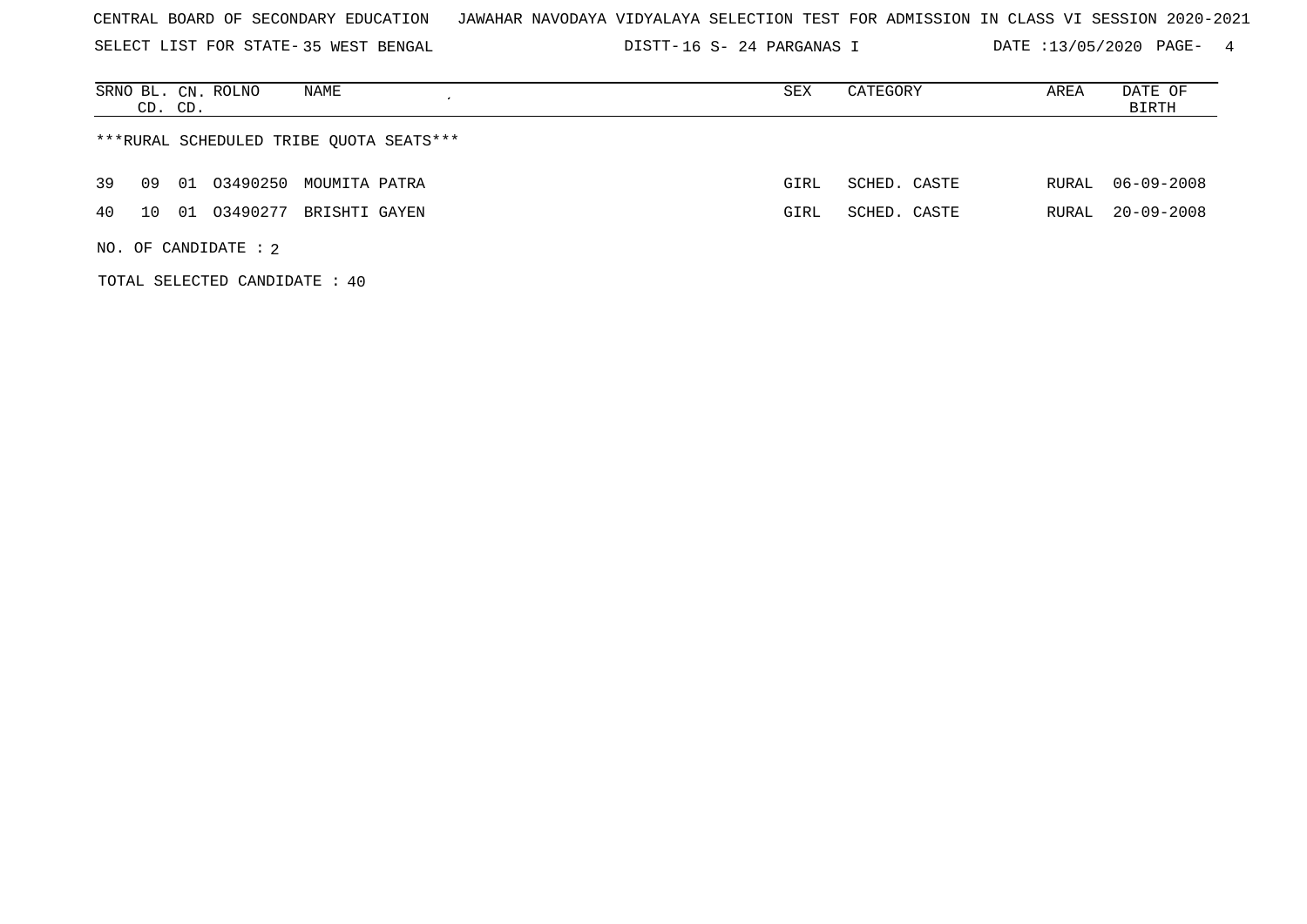SELECT LIST FOR STATE- DISTT- 35 WEST BENGAL

17 DAKSHIN DINAJPUR DATE :13/05/2020 PAGE- 1

|              |    | CD. CD. | SRNO BL. CN. ROLNO      | NAME                                   | SEX  | CATEGORY     | AREA  | DATE OF<br><b>BIRTH</b> |
|--------------|----|---------|-------------------------|----------------------------------------|------|--------------|-------|-------------------------|
|              |    |         | ***OPEN UR SEATS***     |                                        |      |              |       |                         |
| $\mathbf{1}$ | 02 |         |                         | 01 A3490683 DEBAJIT SARKAR             | BOY  | GENERAL      | URBAN | $21 - 06 - 2008$        |
| 2            |    |         |                         | 07 01 I3491063 MD MASUM RANA           | BOY  | GENERAL      |       | RURAL 12-07-2007        |
|              |    |         | NO. OF CANDIDATE : 2    |                                        |      |              |       |                         |
|              |    |         |                         |                                        |      |              |       |                         |
|              |    |         |                         | ***OPEN SCHEDULED CASTE QUOTA SEATS*** |      |              |       |                         |
| 3            | 05 |         |                         | 01 03490962 MONAMI SAHA                | GIRL | SCHED. CASTE | RURAL | 11-09-2007              |
| 4            | 05 |         | 01 C3491009 UDAY ROY    |                                        | BOY  | SCHED. CASTE | URBAN | 16-08-2009              |
| 5            |    |         | 07 01 K3491058 JEET DAS |                                        | BOY  | SCHED. CASTE | RURAL | 08-12-2008              |
|              |    |         | NO. OF CANDIDATE : 3    |                                        |      |              |       |                         |
|              |    |         |                         |                                        |      |              |       |                         |
|              |    |         |                         |                                        |      |              |       |                         |
|              |    |         |                         | *** OPEN BACKWARD CLASS QUOTA SEATS*** |      |              |       |                         |
| 6            | 01 |         |                         | 01 F3490516 ANKITA MANDAL              | GIRL | O B C        | URBAN | $04 - 04 - 2008$        |
| 7            | 07 |         |                         | 01 J3491068 MISBAHUL BASAR             | BOY  | O B C        | RURAL | $02 - 08 - 2008$        |
| 8            | 07 |         |                         | 01 J3491100 UYASHIM SARIF ALAM         | BOY  | O B C        | RURAL | 15-02-2008              |
|              |    |         | NO. OF CANDIDATE : 3    |                                        |      |              |       |                         |
|              |    |         |                         |                                        |      |              |       |                         |
|              |    |         |                         |                                        |      |              |       |                         |
|              |    |         |                         | ***OPEN SCHEDULED TRIBE QUOTA SEATS*** |      |              |       |                         |
| 9            | 01 |         |                         | 01 H3490585 PRERINA MURMU              | GIRL | SCHED. TRIBE |       | URBAN 30-08-2007        |
| 10           |    |         |                         | 01 01 D3490618 SHIB SANKAR KISKU       | BOY  | SCHED. TRIBE |       | URBAN 14-11-2009        |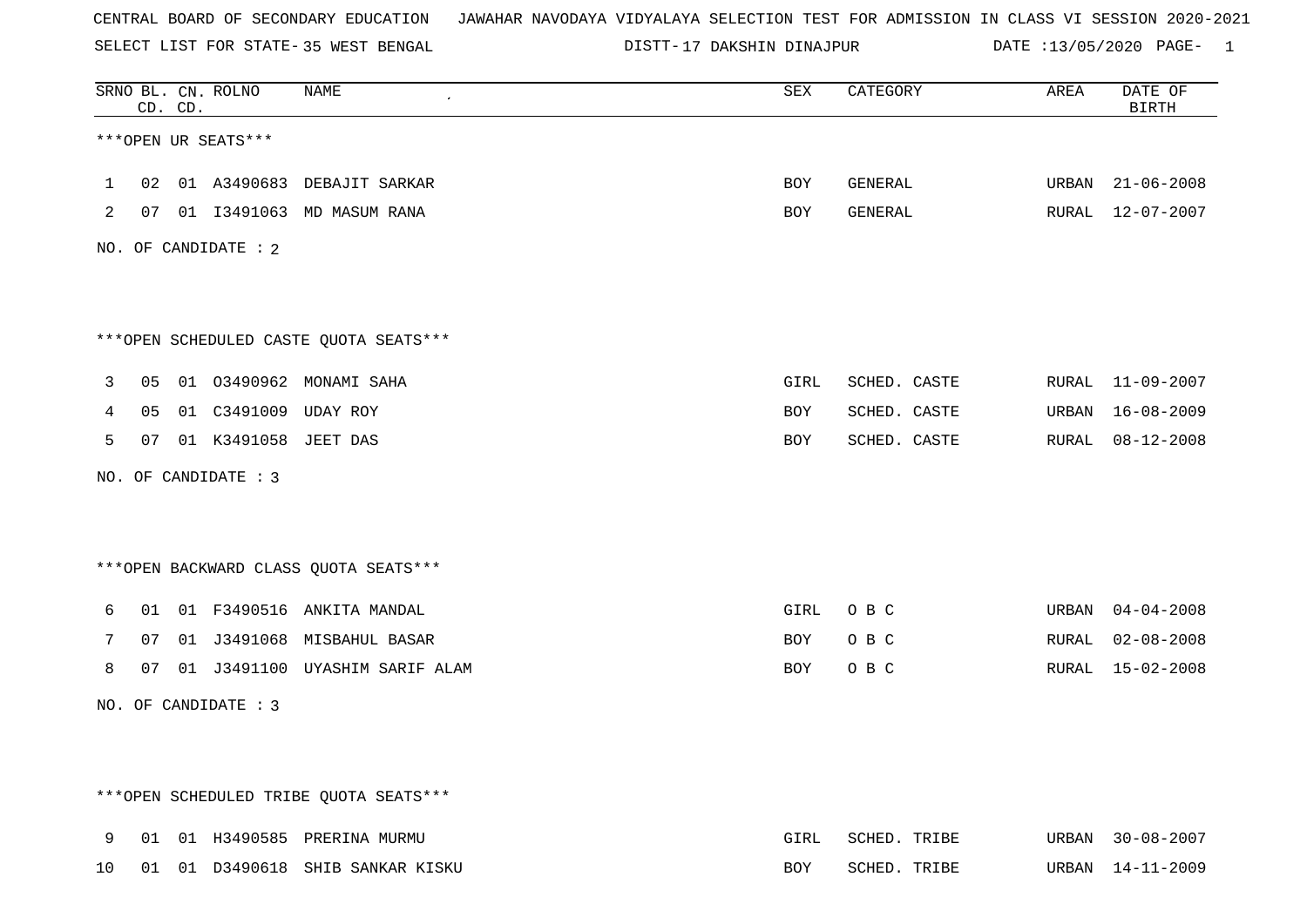| CENTRAL BOARD OF SECONDARY EDUCATION – JAWAHAR NAVODAYA VIDYALAYA SELECTION TEST FOR ADMISSION IN CLASS VI SESSION 2020-2021 |  |  |  |  |  |
|------------------------------------------------------------------------------------------------------------------------------|--|--|--|--|--|
|------------------------------------------------------------------------------------------------------------------------------|--|--|--|--|--|

DISTT-17 DAKSHIN DINAJPUR DATE :13/05/2020 PAGE- 2

|    | CD. CD. |    | SRNO BL. CN. ROLNO     | NAME                                    | SEX        | CATEGORY       | AREA         | DATE OF<br><b>BIRTH</b> |
|----|---------|----|------------------------|-----------------------------------------|------------|----------------|--------------|-------------------------|
|    |         |    | NO. OF CANDIDATE : 2   |                                         |            |                |              |                         |
|    |         |    |                        |                                         |            |                |              |                         |
|    |         |    |                        |                                         |            |                |              |                         |
|    |         |    | ***RURAL OPEN SEATS*** |                                         |            |                |              |                         |
| 11 | 01      |    |                        | 01 J3490631 SUBHOJIT PAUL               | <b>BOY</b> | O B C          | RURAL        | $10 - 01 - 2009$        |
| 12 | 02      |    | 01 N3490760            | SAHANA PARVEEN                          | GIRL       | O B C          | RURAL        | $01 - 08 - 2009$        |
| 13 | 03      |    | 01 M3490829            | SUSMITA KABIRAJ                         | GIRL       | GENERAL        | RURAL        | $05 - 01 - 2009$        |
| 14 | 04      | 01 | I3490911               | TAPABRATA DAS                           | <b>BOY</b> | <b>GENERAL</b> | RURAL        | $16 - 05 - 2007$        |
| 15 | 05      |    |                        | 01 M3490964 MUSTAHIDA KHATUN            | GIRL       | GENERAL        | RURAL        | $16 - 02 - 2008$        |
| 16 | 07      |    | 01 13491056            | GULJAR ALI                              | <b>BOY</b> | <b>GENERAL</b> | RURAL        | $05 - 12 - 2007$        |
| 17 | 07      |    |                        | 01 I3491067 MEHEBUB MURSHID ALAM        | BOY        | GENERAL        | RURAL        | $27 - 08 - 2007$        |
| 18 | 08      |    |                        | 01 M3491124 MONAMI MAHANTA              | GIRL       | GENERAL        | RURAL        | $20 - 07 - 2008$        |
|    |         |    | NO. OF CANDIDATE : 8   |                                         |            |                |              |                         |
|    |         |    |                        |                                         |            |                |              |                         |
|    |         |    |                        |                                         |            |                |              |                         |
|    |         |    |                        | ***RURAL SCHEDULED CASTE OUOTA SEATS*** |            |                |              |                         |
| 19 | 01      |    |                        | 01 K3490517 ANKUR BARMAN                | <b>BOY</b> | SCHED. CASTE   | RURAL        | $02 - 02 - 2008$        |
| 20 | 01      |    | 01 K3490529            | BIDYUT BARMAN                           | <b>BOY</b> | SCHED. CASTE   | <b>RURAL</b> | $20 - 03 - 2008$        |
| 21 | 01      |    |                        | 01 K3490539 DEBOBRATA ROY               | BOY        | SCHED. CASTE   | RURAL        | $21 - 08 - 2008$        |
| 22 | 01      |    |                        | 01 K3490572 MRINAL MANDAL               | BOY        | SCHED. CASTE   | RURAL        | $07 - 10 - 2007$        |
| 23 | 01      |    | 01 K3490616            | SHANKHADWIP MANDAL                      | <b>BOY</b> | SCHED. CASTE   | <b>RURAL</b> | $09 - 04 - 2008$        |
| 24 | 04      |    | 01 03490839            | ARPITA ROY                              | GIRL       | SCHED. CASTE   | RURAL        | 18-11-2007              |
| 25 | 05      |    |                        | 01 K3490967 NANDAN BARMAN               | BOY        | SCHED. CASTE   | RURAL        | $06 - 09 - 2008$        |
| 26 | 07      |    | 01 K3491060            | JOY MANDAL                              | BOY        | SCHED. CASTE   | RURAL        | $12 - 08 - 2008$        |
| 27 | 08      |    |                        | 01 K3491130 PROVA SANKAR BARMAN         | BOY        | SCHED. CASTE   | RURAL        | 12-12-2008              |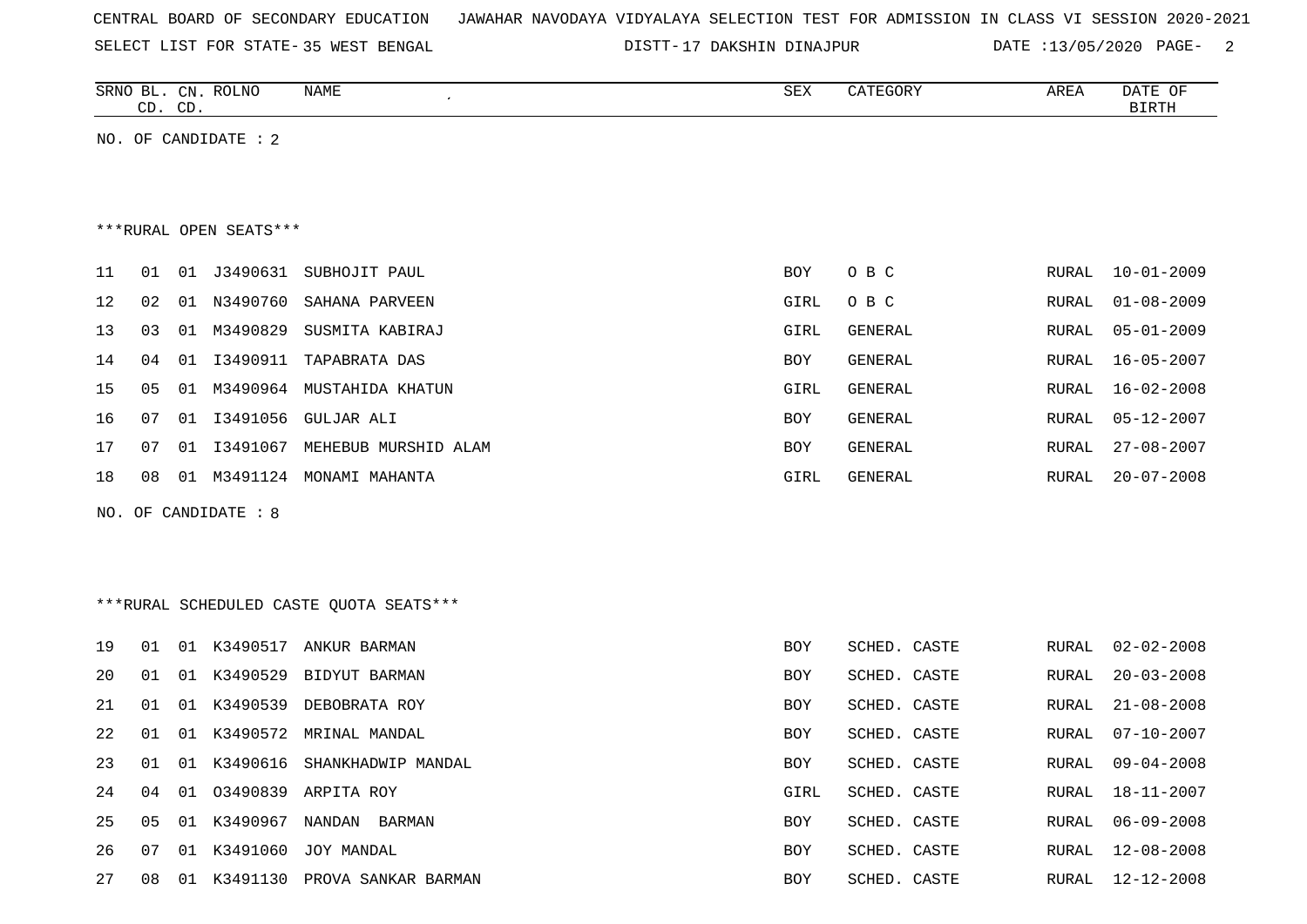| CENTRAL BOARD OF SECONDARY EDUCATION – JAWAHAR NAVODAYA VIDYALAYA SELECTION TEST FOR ADMISSION IN CLASS VI SESSION 2020-2021 |  |
|------------------------------------------------------------------------------------------------------------------------------|--|
|------------------------------------------------------------------------------------------------------------------------------|--|

SELECT LIST FOR STATE- DISTT- 35 WEST BENGAL 17 DAKSHIN DINAJPUR DATE :13/05/2020 PAGE- 3

|                                         | CD. CD. |  | SRNO BL. CN. ROLNO            | NAME                                     | SEX        | CATEGORY     | AREA         | DATE OF<br><b>BIRTH</b> |  |  |  |
|-----------------------------------------|---------|--|-------------------------------|------------------------------------------|------------|--------------|--------------|-------------------------|--|--|--|
|                                         |         |  | NO. OF CANDIDATE : 9          |                                          |            |              |              |                         |  |  |  |
|                                         |         |  |                               |                                          |            |              |              |                         |  |  |  |
|                                         |         |  |                               |                                          |            |              |              |                         |  |  |  |
| *** RURAL BACKWARD CLASS QUOTA SEATS*** |         |  |                               |                                          |            |              |              |                         |  |  |  |
| 28                                      | 01      |  |                               | 01 N3490625 SOHANA MONDAL                | GIRL       | O B C        | RURAL        | $31 - 07 - 2008$        |  |  |  |
| 29                                      | 03      |  |                               | 01 N3490820 RAIMA SARKAR                 | GIRL       | O B C        | RURAL        | $03 - 06 - 2009$        |  |  |  |
| 30                                      | 05      |  | 01 J3491001                   | SUMIT SARKAR                             | BOY        | O B C        | <b>RURAL</b> | $01 - 11 - 2008$        |  |  |  |
| 31                                      | 07      |  |                               | 01 N3491047 ARGINA PARVIN                | GIRL       | O B C        | RURAL        | $17 - 10 - 2007$        |  |  |  |
| 32                                      | 07      |  |                               | 01 J3491051 BIJOY SHIL                   | <b>BOY</b> | O B C        | <b>RURAL</b> | $03 - 11 - 2008$        |  |  |  |
| 33                                      | 07      |  | 01 J3491086                   | SAHED ANOYAR                             | <b>BOY</b> | O B C        | RURAL        | $18 - 04 - 2009$        |  |  |  |
| 34                                      | 07      |  | 01 J3491095                   | TABSHIR ALAM                             | BOY        | O B C        | RURAL        | $10 - 03 - 2008$        |  |  |  |
| 35                                      | 08      |  |                               | 01 J3491145 SOHEB SARKAR                 | <b>BOY</b> | O B C        | RURAL        | $22 - 08 - 2008$        |  |  |  |
|                                         |         |  | NO. OF CANDIDATE : 8          |                                          |            |              |              |                         |  |  |  |
|                                         |         |  |                               |                                          |            |              |              |                         |  |  |  |
|                                         |         |  |                               |                                          |            |              |              |                         |  |  |  |
|                                         |         |  |                               | *** RURAL SCHEDULED TRIBE QUOTA SEATS*** |            |              |              |                         |  |  |  |
| 36                                      | 01      |  |                               | 01 P3490548 DIPIKA ORAW                  | GIRL       | SCHED. TRIBE | RURAL        | $10 - 01 - 2009$        |  |  |  |
| 37                                      | 05      |  | 01 L3490948                   | JIT BESRA                                | BOY        | SCHED. TRIBE | RURAL        | $13 - 07 - 2008$        |  |  |  |
| 38                                      | 06      |  |                               | 01 L3491010 AMAR PAHAN                   | <b>BOY</b> | SCHED. TRIBE | RURAL        | $11 - 12 - 2008$        |  |  |  |
| 39                                      | 06      |  | 01 L3491036                   | TUFAN MINJ                               | BOY        | SCHED. TRIBE | RURAL        | $12 - 04 - 2008$        |  |  |  |
| 40                                      | 08      |  |                               | 01 P3491142 SARMILA ORAW                 | GIRL       | SCHED. TRIBE | RURAL        | $20 - 08 - 2008$        |  |  |  |
|                                         |         |  | NO. OF CANDIDATE : 5          |                                          |            |              |              |                         |  |  |  |
|                                         |         |  | TOTAL SELECTED CANDIDATE : 40 |                                          |            |              |              |                         |  |  |  |
|                                         |         |  |                               |                                          |            |              |              |                         |  |  |  |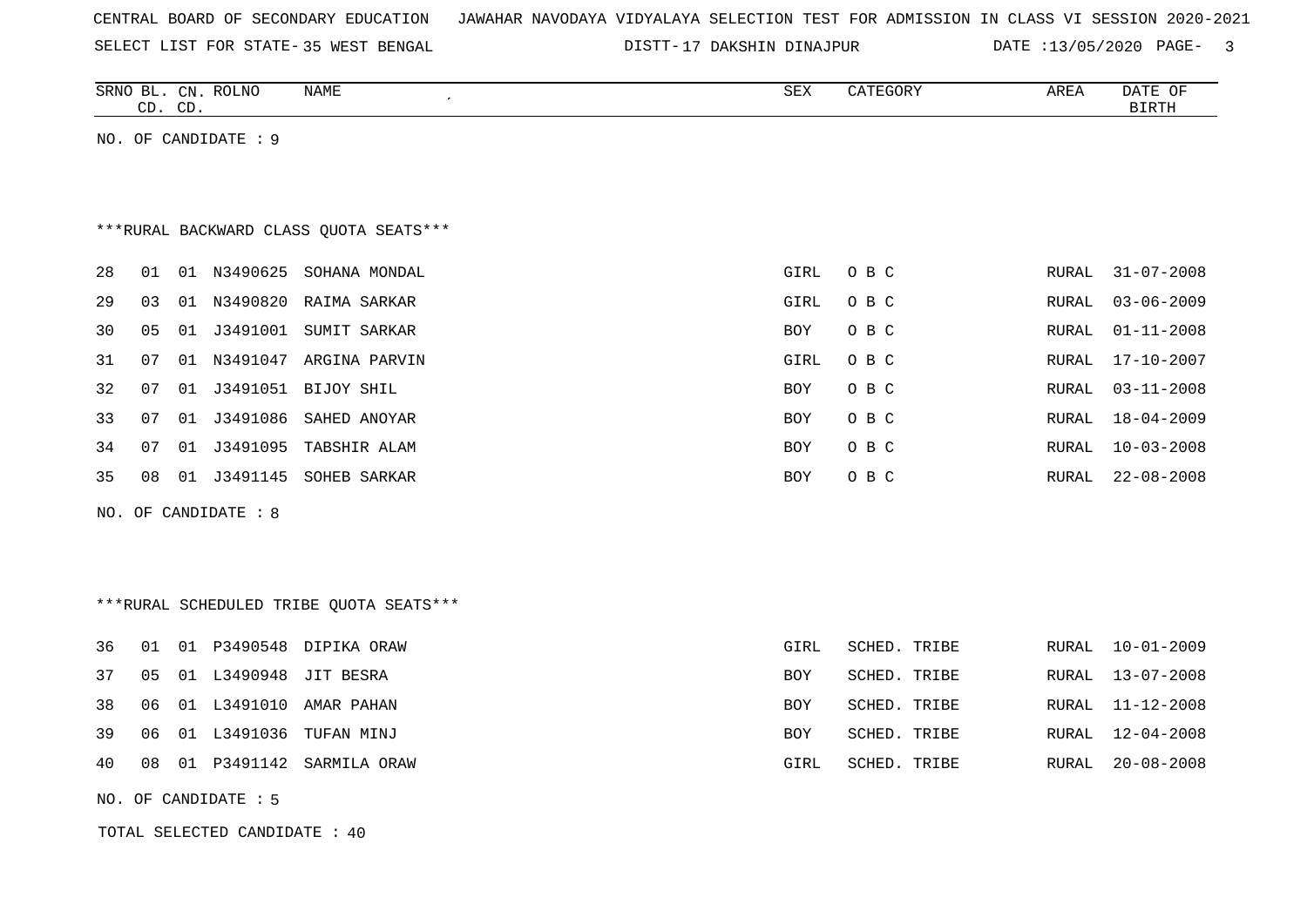SELECT LIST FOR STATE- DISTT- 35 WEST BENGAL

\*\*\*OPEN BACKWARD CLASS QUOTA SEATS\*\*\*

18 SOUTH 24 PARGANA-II DATE :13/05/2020 PAGE- 1

|                |    | CD. CD. | SRNO BL. CN. ROLNO   | <b>NAME</b><br>$\epsilon$              | ${\tt SEX}$ | CATEGORY     | AREA  | DATE OF<br><b>BIRTH</b> |
|----------------|----|---------|----------------------|----------------------------------------|-------------|--------------|-------|-------------------------|
|                |    |         | ***OPEN UR SEATS***  |                                        |             |              |       |                         |
|                |    |         |                      |                                        |             |              |       |                         |
| 1              | 01 |         |                      | 01 03491161 DIPIKA MONDAL              | GIRL        | SCHED. CASTE | RURAL | $14 - 06 - 2008$        |
| $\overline{2}$ | 02 | 01      | 03491292             | SMRITI MONDAL.                         | GIRL        | SCHED. CASTE | RURAL | $19 - 02 - 2009$        |
| 3              | 02 | 01      |                      | 03491306 SWASTIKA MONDAL               | GIRL        | SCHED. CASTE | RURAL | $05 - 11 - 2007$        |
| 4              | 08 | 01      |                      | 03491936 MONISHA DAS                   | GIRL        | SCHED. CASTE | RURAL | $26 - 07 - 2008$        |
| 5              | 08 | 01      |                      | 03491969 NEHA MONDAL.                  | GIRL        | SCHED. CASTE | RURAL | $12 - 11 - 2009$        |
| 6              | 08 | 01      |                      | 03491988 PUJA MONDAL                   | GIRL        | SCHED. CASTE | RURAL | $06 - 06 - 2009$        |
| 7              | 08 |         |                      | 01 P3492136 SHIPRA SARDAR              | GIRL        | SCHED. TRIBE | RURAL | $25 - 05 - 2007$        |
| 8              | 13 |         |                      | 01 03492331 SUDESHNA NASKAR            | GIRL        | SCHED. CASTE | RURAL | $06 - 02 - 2009$        |
|                |    |         | NO. OF CANDIDATE : 8 |                                        |             |              |       |                         |
|                |    |         |                      |                                        |             |              |       |                         |
|                |    |         |                      |                                        |             |              |       |                         |
|                |    |         |                      | ***OPEN SCHEDULED CASTE QUOTA SEATS*** |             |              |       |                         |
|                |    |         |                      |                                        |             |              |       |                         |
| 9              | 01 |         |                      | 01 K3491178 SAYANDEEP GAYEN            | <b>BOY</b>  | SCHED. CASTE | RURAL | $03 - 09 - 2008$        |
| 10             | 02 | 01      |                      | K3491303 SUVAYAN HALDER                | BOY         | SCHED. CASTE | RURAL | $10 - 08 - 2008$        |
| 11             | 05 |         |                      | 01 K3491504 ARIJIT SINGH               | BOY         | SCHED. CASTE | RURAL | $06 - 11 - 2008$        |
| 12             | 08 | 01      | K3492029             | RONI GAYEN.                            | BOY         | SCHED. CASTE | RURAL | $14 - 12 - 2007$        |
| 13             | 08 |         |                      | 01 K3492031 ROUNAK DAS.                | <b>BOY</b>  | SCHED. CASTE | RURAL | $19 - 04 - 2008$        |
| 14             | 09 |         |                      | 01 K3492215 RIDDHIK MANDAL             | BOY         | SCHED. CASTE | RURAL | $25 - 05 - 2008$        |
|                |    |         | NO. OF CANDIDATE : 6 |                                        |             |              |       |                         |
|                |    |         |                      |                                        |             |              |       |                         |
|                |    |         |                      |                                        |             |              |       |                         |

15 01 01 N3491192 TANIA PARVEEN GIRL O B C RURAL 10-08-2008 16 02 01 N3491298 SULTANA MOLLA GIRL O B C RURAL 07-11-2008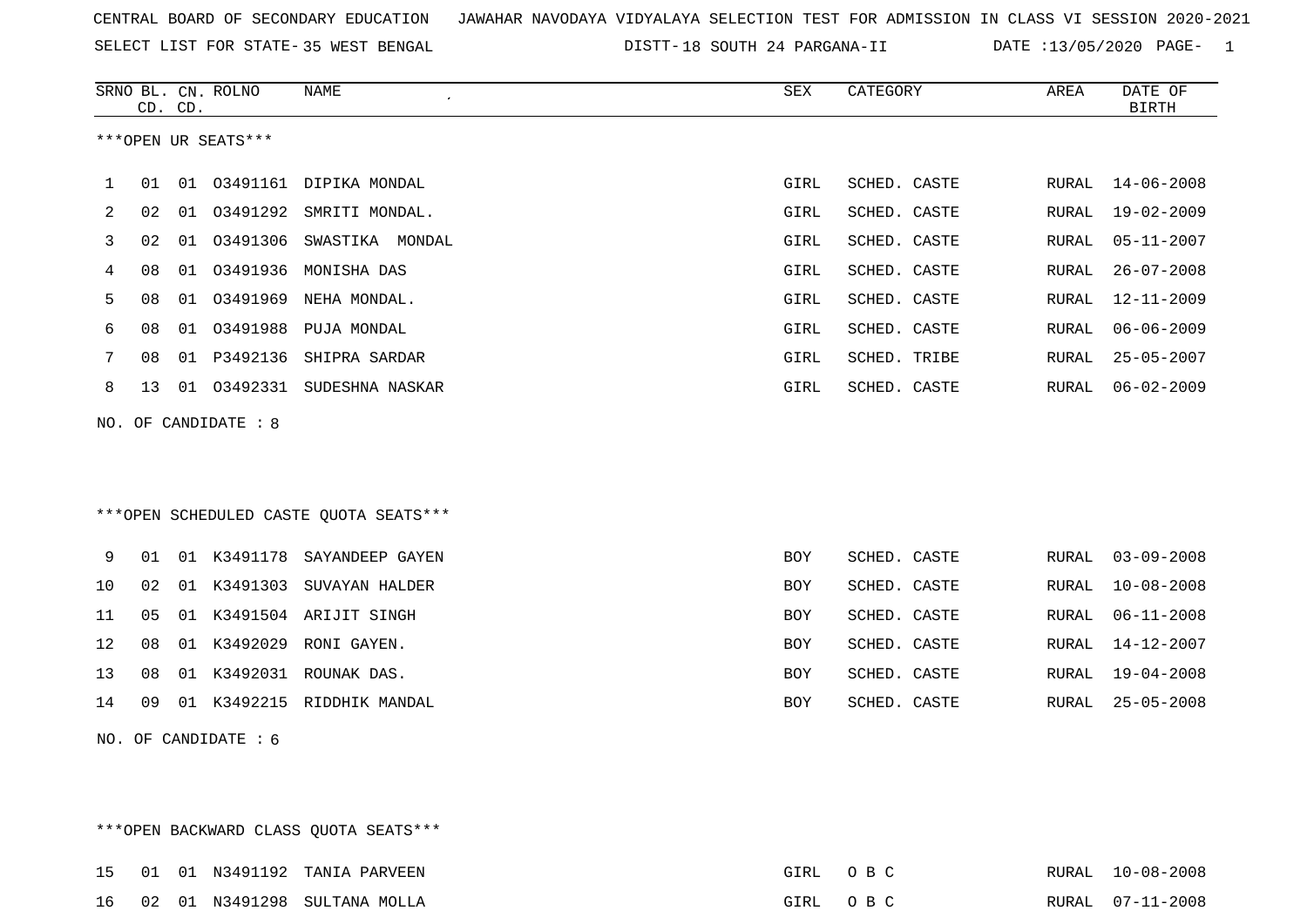SELECT LIST FOR STATE- DISTT- 35 WEST BENGAL

DISTT-18 SOUTH 24 PARGANA-II DATE :13/05/2020 PAGE- 2

|    |    | CD. CD. | SRNO BL. CN. ROLNO     | <b>NAME</b>                            | ${\tt SEX}$ | CATEGORY     | AREA  | DATE OF<br><b>BIRTH</b> |
|----|----|---------|------------------------|----------------------------------------|-------------|--------------|-------|-------------------------|
|    |    |         |                        | *** OPEN BACKWARD CLASS QUOTA SEATS*** |             |              |       |                         |
| 17 | 02 |         |                        | 01 N3491310 TANIYA GAZI                | GIRL        | O B C        | RURAL | $20 - 09 - 2009$        |
| 18 | 08 | 01      | N3491965               | NAZIRA KHATUN                          | GIRL        | O B C        | RURAL | $08 - 08 - 2008$        |
| 19 | 13 |         |                        | 01 N3492332 SUHANI SADIQUE             | GIRL        | O B C        | RURAL | $23 - 10 - 2008$        |
|    |    |         | NO. OF CANDIDATE : 5   |                                        |             |              |       |                         |
|    |    |         |                        | ***OPEN SCHEDULED TRIBE QUOTA SEATS*** |             |              |       |                         |
| 20 | 08 |         |                        | 01 P3491967 NEBADITA SARDAR            | GIRL        | SCHED. TRIBE |       | RURAL 12-01-2008        |
|    |    |         | NO. OF CANDIDATE : 1   |                                        |             |              |       |                         |
|    |    |         |                        |                                        |             |              |       |                         |
|    |    |         |                        |                                        |             |              |       |                         |
|    |    |         | ***RURAL OPEN SEATS*** |                                        |             |              |       |                         |
| 21 | 01 |         |                        | 01 I3491172 PREM SARKAR                | BOY         | GENERAL      | RURAL | $23 - 06 - 2007$        |
| 22 | 02 |         | 01 13491220            | IMANUR LASKAR                          | BOY         | GENERAL      | RURAL | $08 - 11 - 2007$        |
| 23 | 02 |         | 01 K3491274            | SAGAR MONDAL                           | BOY         | SCHED. CASTE | RURAL | $05 - 11 - 2007$        |
| 24 | 03 | 01      | J3491340               | BONI AMIN MOLLA                        | BOY         | O B C        | RURAL | $17 - 01 - 2009$        |
| 25 | 03 | 01      | M3491453               | TAMANNA KHATUN                         | GIRL        | GENERAL      | RURAL | $09 - 08 - 2008$        |
| 26 | 04 | 01      | J3491483               | MD. SELIM HOSSAIN MOLLA                | BOY         | O B C        | RURAL | $04 - 11 - 2007$        |
| 27 | 04 |         | 01 N3491496            | SNEHA SULTANA                          | GIRL        | O B C        | RURAL | $11 - 11 - 2008$        |
| 28 | 05 | 01      |                        | N3491509 REHANI SULTANA                | GIRL        | O B C        | RURAL | $10 - 06 - 2007$        |
| 29 | 06 |         |                        | 01 J3491519 ISHAN MOLLA                | BOY         | O B C        | RURAL | $25 - 07 - 2008$        |
| 30 | 07 |         |                        | 01 J3491621 MAYUKH PAL.                | BOY         | O B C        | RURAL | 18-12-2008              |
| 31 | 07 | 01      | M3491663               | SAFRIN GHARAMI.                        | GIRL        | GENERAL      | RURAL | $11 - 10 - 2007$        |
| 32 | 08 |         |                        | 01 K3491830 HIRAK BISWAS               | BOY         | SCHED. CASTE | RURAL | $29 - 11 - 2007$        |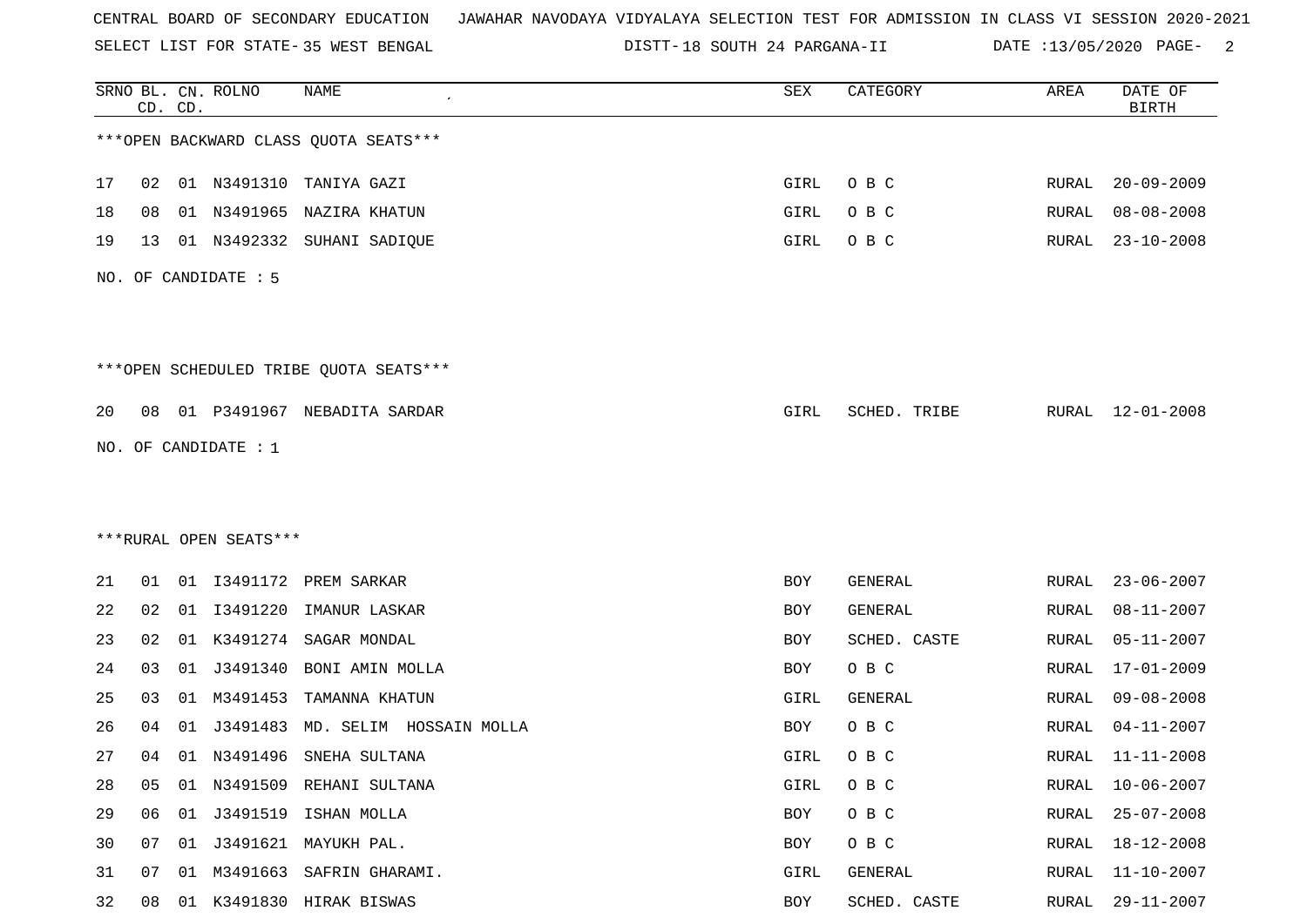SELECT LIST FOR STATE- DISTT- 35 WEST BENGAL

18 SOUTH 24 PARGANA-II DATE :13/05/2020 PAGE- 3

 $\overline{\phantom{a}}$ 

| ***RURAL OPEN SEATS***<br>33<br>01 M3491959 NAKISA MORAL<br>GENERAL<br>08<br>GIRL<br>RURAL<br>34<br>01 J3492212 NAFISH HAQUE<br>O B C<br>09<br>BOY<br>RURAL<br>35<br>13492213 PRIYABRATA JANA<br>09<br>01<br>BOY<br>GENERAL<br>RURAL<br>36<br>M3492227<br>GIRL<br><b>GENERAL</b><br>10<br>01<br>ALISHAPARVEEN<br>RURAL<br>37<br>I3492231<br><b>GENERAL</b><br>10<br>01<br>ARIF ULLAH MOLLA<br>BOY<br>RURAL<br>O B C<br>38<br>J3492273<br>ANOWAR HOSSAIN SEKH<br>11<br>01<br>BOY<br>RURAL<br>39<br>N3492279 MOUSINA PARVIN<br>O B C<br>01<br>GIRL<br>RURAL<br>11<br>01<br>J3492293<br>AKASH KHAN<br>O B C<br>40<br>12<br>BOY<br>RURAL<br>01 J3492335 WASIM FARHAN MOLLA<br>O B C<br>41<br>13<br>BOY<br>RURAL<br>NO. OF CANDIDATE : 21<br>***RURAL SCHEDULED CASTE QUOTA SEATS***<br>42<br>01 K3491173 RAJDEEP SARDAR<br>SCHED. CASTE<br>01<br>BOY<br>RURAL<br>43<br>K3491176<br>RANIT MONDAL<br>SCHED. CASTE<br>01<br>01<br>BOY<br>RURAL<br>44<br>01<br>K3491206<br>AYAN ROY.<br>SCHED. CASTE<br>02<br>BOY<br>RURAL<br>45<br>K3491360 KOUSHIK MONDAL<br>SCHED. CASTE<br>03<br>01<br>RURAL<br>BOY<br>46<br>04<br>01<br>03491500<br>SWARNALI ROY<br>SCHED. CASTE<br>GIRL<br>RURAL<br>K3491567<br>47<br>07<br>01<br>BAPPA NASKAR.<br>BOY<br>SCHED. CASTE<br>RURAL<br>48<br>01 K3491585<br>DEBANGSHU NASKAR.<br>07<br>BOY<br>SCHED. CASTE<br>RURAL<br>49<br>01 K3491693<br>SCHED. CASTE<br>07<br>SUBHAJIT NASKAR.<br>RURAL<br>BOY<br>50<br>07<br>K3491708<br>SWADESH SEKHAR MISTRY.<br><b>BOY</b><br>SCHED. CASTE<br>RURAL<br>01<br>03492160<br>51<br>08<br>SUNANDA KHAN.<br>GIRL<br>SCHED. CASTE<br>RURAL<br>01<br>52<br>03492170<br>GIRL<br>08<br>SWAGATA GAYEN.<br>SCHED. CASTE<br>RURAL<br>01 |    | CD. CD. | SRNO BL. CN. ROLNO | NAME | SEX | CATEGORY     | AREA  | DATE OF<br><b>BIRTH</b> |
|----------------------------------------------------------------------------------------------------------------------------------------------------------------------------------------------------------------------------------------------------------------------------------------------------------------------------------------------------------------------------------------------------------------------------------------------------------------------------------------------------------------------------------------------------------------------------------------------------------------------------------------------------------------------------------------------------------------------------------------------------------------------------------------------------------------------------------------------------------------------------------------------------------------------------------------------------------------------------------------------------------------------------------------------------------------------------------------------------------------------------------------------------------------------------------------------------------------------------------------------------------------------------------------------------------------------------------------------------------------------------------------------------------------------------------------------------------------------------------------------------------------------------------------------------------------------------------------------------------------------------------------------------------------------------------------------|----|---------|--------------------|------|-----|--------------|-------|-------------------------|
|                                                                                                                                                                                                                                                                                                                                                                                                                                                                                                                                                                                                                                                                                                                                                                                                                                                                                                                                                                                                                                                                                                                                                                                                                                                                                                                                                                                                                                                                                                                                                                                                                                                                                              |    |         |                    |      |     |              |       |                         |
|                                                                                                                                                                                                                                                                                                                                                                                                                                                                                                                                                                                                                                                                                                                                                                                                                                                                                                                                                                                                                                                                                                                                                                                                                                                                                                                                                                                                                                                                                                                                                                                                                                                                                              |    |         |                    |      |     |              |       | $24 - 10 - 2008$        |
|                                                                                                                                                                                                                                                                                                                                                                                                                                                                                                                                                                                                                                                                                                                                                                                                                                                                                                                                                                                                                                                                                                                                                                                                                                                                                                                                                                                                                                                                                                                                                                                                                                                                                              |    |         |                    |      |     |              |       | $20 - 05 - 2007$        |
|                                                                                                                                                                                                                                                                                                                                                                                                                                                                                                                                                                                                                                                                                                                                                                                                                                                                                                                                                                                                                                                                                                                                                                                                                                                                                                                                                                                                                                                                                                                                                                                                                                                                                              |    |         |                    |      |     |              |       | $24 - 05 - 2008$        |
|                                                                                                                                                                                                                                                                                                                                                                                                                                                                                                                                                                                                                                                                                                                                                                                                                                                                                                                                                                                                                                                                                                                                                                                                                                                                                                                                                                                                                                                                                                                                                                                                                                                                                              |    |         |                    |      |     |              |       | $02 - 05 - 2008$        |
|                                                                                                                                                                                                                                                                                                                                                                                                                                                                                                                                                                                                                                                                                                                                                                                                                                                                                                                                                                                                                                                                                                                                                                                                                                                                                                                                                                                                                                                                                                                                                                                                                                                                                              |    |         |                    |      |     |              |       | $02 - 10 - 2008$        |
|                                                                                                                                                                                                                                                                                                                                                                                                                                                                                                                                                                                                                                                                                                                                                                                                                                                                                                                                                                                                                                                                                                                                                                                                                                                                                                                                                                                                                                                                                                                                                                                                                                                                                              |    |         |                    |      |     |              |       | $20 - 12 - 2007$        |
|                                                                                                                                                                                                                                                                                                                                                                                                                                                                                                                                                                                                                                                                                                                                                                                                                                                                                                                                                                                                                                                                                                                                                                                                                                                                                                                                                                                                                                                                                                                                                                                                                                                                                              |    |         |                    |      |     |              |       | $10 - 12 - 2007$        |
|                                                                                                                                                                                                                                                                                                                                                                                                                                                                                                                                                                                                                                                                                                                                                                                                                                                                                                                                                                                                                                                                                                                                                                                                                                                                                                                                                                                                                                                                                                                                                                                                                                                                                              |    |         |                    |      |     |              |       | $14 - 11 - 2008$        |
|                                                                                                                                                                                                                                                                                                                                                                                                                                                                                                                                                                                                                                                                                                                                                                                                                                                                                                                                                                                                                                                                                                                                                                                                                                                                                                                                                                                                                                                                                                                                                                                                                                                                                              |    |         |                    |      |     |              |       | $06 - 05 - 2008$        |
|                                                                                                                                                                                                                                                                                                                                                                                                                                                                                                                                                                                                                                                                                                                                                                                                                                                                                                                                                                                                                                                                                                                                                                                                                                                                                                                                                                                                                                                                                                                                                                                                                                                                                              |    |         |                    |      |     |              |       |                         |
|                                                                                                                                                                                                                                                                                                                                                                                                                                                                                                                                                                                                                                                                                                                                                                                                                                                                                                                                                                                                                                                                                                                                                                                                                                                                                                                                                                                                                                                                                                                                                                                                                                                                                              |    |         |                    |      |     |              |       |                         |
|                                                                                                                                                                                                                                                                                                                                                                                                                                                                                                                                                                                                                                                                                                                                                                                                                                                                                                                                                                                                                                                                                                                                                                                                                                                                                                                                                                                                                                                                                                                                                                                                                                                                                              |    |         |                    |      |     |              |       |                         |
|                                                                                                                                                                                                                                                                                                                                                                                                                                                                                                                                                                                                                                                                                                                                                                                                                                                                                                                                                                                                                                                                                                                                                                                                                                                                                                                                                                                                                                                                                                                                                                                                                                                                                              |    |         |                    |      |     |              |       |                         |
|                                                                                                                                                                                                                                                                                                                                                                                                                                                                                                                                                                                                                                                                                                                                                                                                                                                                                                                                                                                                                                                                                                                                                                                                                                                                                                                                                                                                                                                                                                                                                                                                                                                                                              |    |         |                    |      |     |              |       | $03 - 01 - 2009$        |
|                                                                                                                                                                                                                                                                                                                                                                                                                                                                                                                                                                                                                                                                                                                                                                                                                                                                                                                                                                                                                                                                                                                                                                                                                                                                                                                                                                                                                                                                                                                                                                                                                                                                                              |    |         |                    |      |     |              |       | $30 - 04 - 2008$        |
|                                                                                                                                                                                                                                                                                                                                                                                                                                                                                                                                                                                                                                                                                                                                                                                                                                                                                                                                                                                                                                                                                                                                                                                                                                                                                                                                                                                                                                                                                                                                                                                                                                                                                              |    |         |                    |      |     |              |       | $18 - 09 - 2007$        |
|                                                                                                                                                                                                                                                                                                                                                                                                                                                                                                                                                                                                                                                                                                                                                                                                                                                                                                                                                                                                                                                                                                                                                                                                                                                                                                                                                                                                                                                                                                                                                                                                                                                                                              |    |         |                    |      |     |              |       | $11 - 10 - 2008$        |
|                                                                                                                                                                                                                                                                                                                                                                                                                                                                                                                                                                                                                                                                                                                                                                                                                                                                                                                                                                                                                                                                                                                                                                                                                                                                                                                                                                                                                                                                                                                                                                                                                                                                                              |    |         |                    |      |     |              |       | $07 - 04 - 2009$        |
|                                                                                                                                                                                                                                                                                                                                                                                                                                                                                                                                                                                                                                                                                                                                                                                                                                                                                                                                                                                                                                                                                                                                                                                                                                                                                                                                                                                                                                                                                                                                                                                                                                                                                              |    |         |                    |      |     |              |       | $31 - 05 - 2009$        |
|                                                                                                                                                                                                                                                                                                                                                                                                                                                                                                                                                                                                                                                                                                                                                                                                                                                                                                                                                                                                                                                                                                                                                                                                                                                                                                                                                                                                                                                                                                                                                                                                                                                                                              |    |         |                    |      |     |              |       | $17 - 11 - 2008$        |
|                                                                                                                                                                                                                                                                                                                                                                                                                                                                                                                                                                                                                                                                                                                                                                                                                                                                                                                                                                                                                                                                                                                                                                                                                                                                                                                                                                                                                                                                                                                                                                                                                                                                                              |    |         |                    |      |     |              |       | $15 - 12 - 2008$        |
|                                                                                                                                                                                                                                                                                                                                                                                                                                                                                                                                                                                                                                                                                                                                                                                                                                                                                                                                                                                                                                                                                                                                                                                                                                                                                                                                                                                                                                                                                                                                                                                                                                                                                              |    |         |                    |      |     |              |       | $01 - 02 - 2008$        |
|                                                                                                                                                                                                                                                                                                                                                                                                                                                                                                                                                                                                                                                                                                                                                                                                                                                                                                                                                                                                                                                                                                                                                                                                                                                                                                                                                                                                                                                                                                                                                                                                                                                                                              |    |         |                    |      |     |              |       | $21 - 08 - 2008$        |
|                                                                                                                                                                                                                                                                                                                                                                                                                                                                                                                                                                                                                                                                                                                                                                                                                                                                                                                                                                                                                                                                                                                                                                                                                                                                                                                                                                                                                                                                                                                                                                                                                                                                                              |    |         |                    |      |     |              |       | $07 - 06 - 2008$        |
| 01 K3492197 UTPAL MONDAL                                                                                                                                                                                                                                                                                                                                                                                                                                                                                                                                                                                                                                                                                                                                                                                                                                                                                                                                                                                                                                                                                                                                                                                                                                                                                                                                                                                                                                                                                                                                                                                                                                                                     | 53 | 08      |                    |      | BOY | SCHED. CASTE | RURAL | $24 - 05 - 2009$        |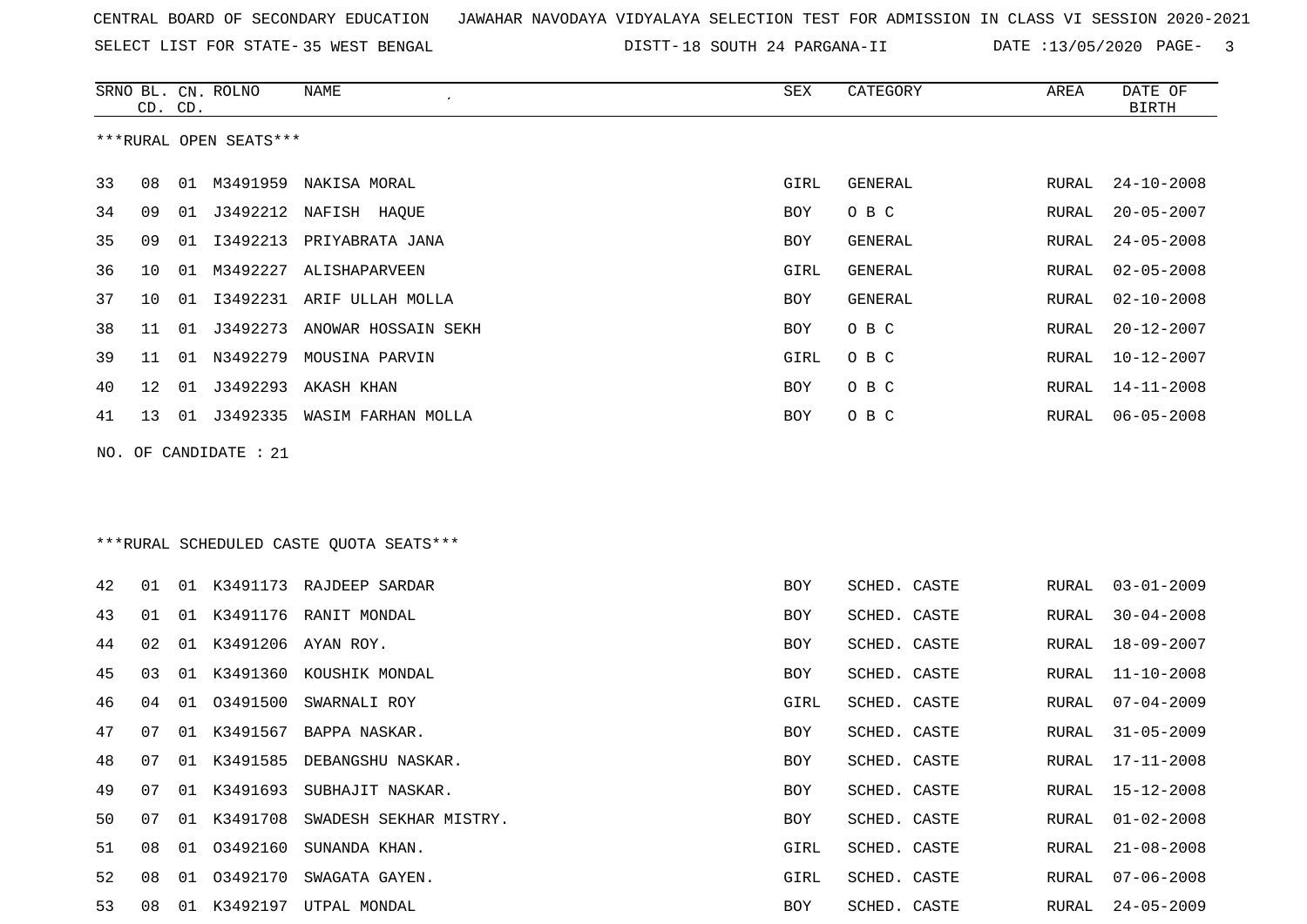SELECT LIST FOR STATE- DISTT- 35 WEST BENGAL

18 SOUTH 24 PARGANA-II DATE :13/05/2020 PAGE- 4

|                                         | CD. CD.         |    | SRNO BL. CN. ROLNO      | NAME<br>$\epsilon$                     | SEX        | CATEGORY     | AREA  | DATE OF<br>BIRTH |  |  |  |
|-----------------------------------------|-----------------|----|-------------------------|----------------------------------------|------------|--------------|-------|------------------|--|--|--|
| ***RURAL SCHEDULED CASTE QUOTA SEATS*** |                 |    |                         |                                        |            |              |       |                  |  |  |  |
| 54                                      | 09              |    |                         | 01 K3492205 ANJAN GAYEN                | <b>BOY</b> | SCHED. CASTE | RURAL | $01 - 07 - 2008$ |  |  |  |
| 55                                      | 09              | 01 | K3492217                | SAGNIK MONDAL                          | <b>BOY</b> | SCHED. CASTE | RURAL | $06 - 10 - 2008$ |  |  |  |
| 56                                      | 10              | 01 |                         | K3492249 RUDRADEEP BAIDYA              | BOY        | SCHED. CASTE | RURAL | $25 - 11 - 2008$ |  |  |  |
| 57                                      | 11              | 01 |                         | 03492281 NISHA MONDAL                  | GIRL       | SCHED. CASTE | RURAL | $20 - 08 - 2008$ |  |  |  |
| 58                                      | 12              | 01 | 03492305                | SNEHA HALDER                           | GIRL       | SCHED. CASTE | RURAL | $18 - 08 - 2008$ |  |  |  |
| 59                                      | 12 <sup>°</sup> |    |                         | 01 03492306 SOUMILI MAJHI              | GIRL       | SCHED. CASTE | RURAL | $22 - 02 - 2008$ |  |  |  |
|                                         |                 |    | NO. OF CANDIDATE : $18$ |                                        |            |              |       |                  |  |  |  |
|                                         |                 |    |                         | ***RURAL BACKWARD CLASS QUOTA SEATS*** |            |              |       |                  |  |  |  |
| 60                                      | 01              |    |                         | 01 J3491182 SOHEL MONDAL               | BOY        | O B C        | RURAL | $01 - 01 - 2008$ |  |  |  |

| 61 | 02 | 01 |             | N3491272 SADIKA PURKAIT          | GIRL | O B C | RURAL | $10 - 10 - 2010$ |
|----|----|----|-------------|----------------------------------|------|-------|-------|------------------|
| 62 | 02 | 01 | J3491313    | TOWSIF LASKAR                    | BOY  | O B C | RURAL | $24 - 10 - 2008$ |
| 63 | 03 | 01 |             | J3491394 RAHINUR MOLLA           | BOY  | O B C | RURAL | $22 - 08 - 2008$ |
| 64 | 03 | 01 |             | N3491403 RIFAH JAKIA             | GIRL | O B C | RURAL | $03 - 12 - 2008$ |
| 65 | 04 |    | 01 N3491471 | ANJUMAN FIZA                     | GIRL | O B C | RURAL | $15 - 01 - 2008$ |
| 66 | 04 | 01 |             | J3491490 RAIHANUR RAHAMAN BAIDYA | BOY  | O B C | RURAL | $30 - 03 - 2008$ |
| 67 | 04 | 01 | J3491498    | SUHAIL TARAFDAR                  | BOY  | O B C | RURAL | $14 - 09 - 2008$ |
| 68 | 08 | 01 |             | N3491724 AFRIN HOSSAIN           | GIRL | O B C | RURAL | $27 - 07 - 2008$ |
| 69 | 08 | 01 | N3491829    | HENA KHATUN GAZI                 | GIRL | O B C | RURAL | $06 - 12 - 2008$ |
| 70 | 08 | 01 | J3491838    | IRFAN SEKH                       | BOY  | O B C | RURAL | $12 - 07 - 2007$ |
| 71 | 08 | 01 | J3491907    | MD ASHIK MOLLA                   | BOY  | O B C | RURAL | $24 - 11 - 2008$ |
| 72 | 10 | 01 | J3492241    | MD HASEEF GAYEN                  | BOY  | O B C | RURAL | $04 - 02 - 2008$ |
| 73 | 10 | 01 | J3492250    | SAHARUKH HOSEN KHAN              | BOY  | O B C | RURAL | $22 - 10 - 2008$ |
| 74 | 11 | 01 |             | N3492285 RIFA SHAIKH             | GIRL | O B C | RURAL | $28 - 10 - 2008$ |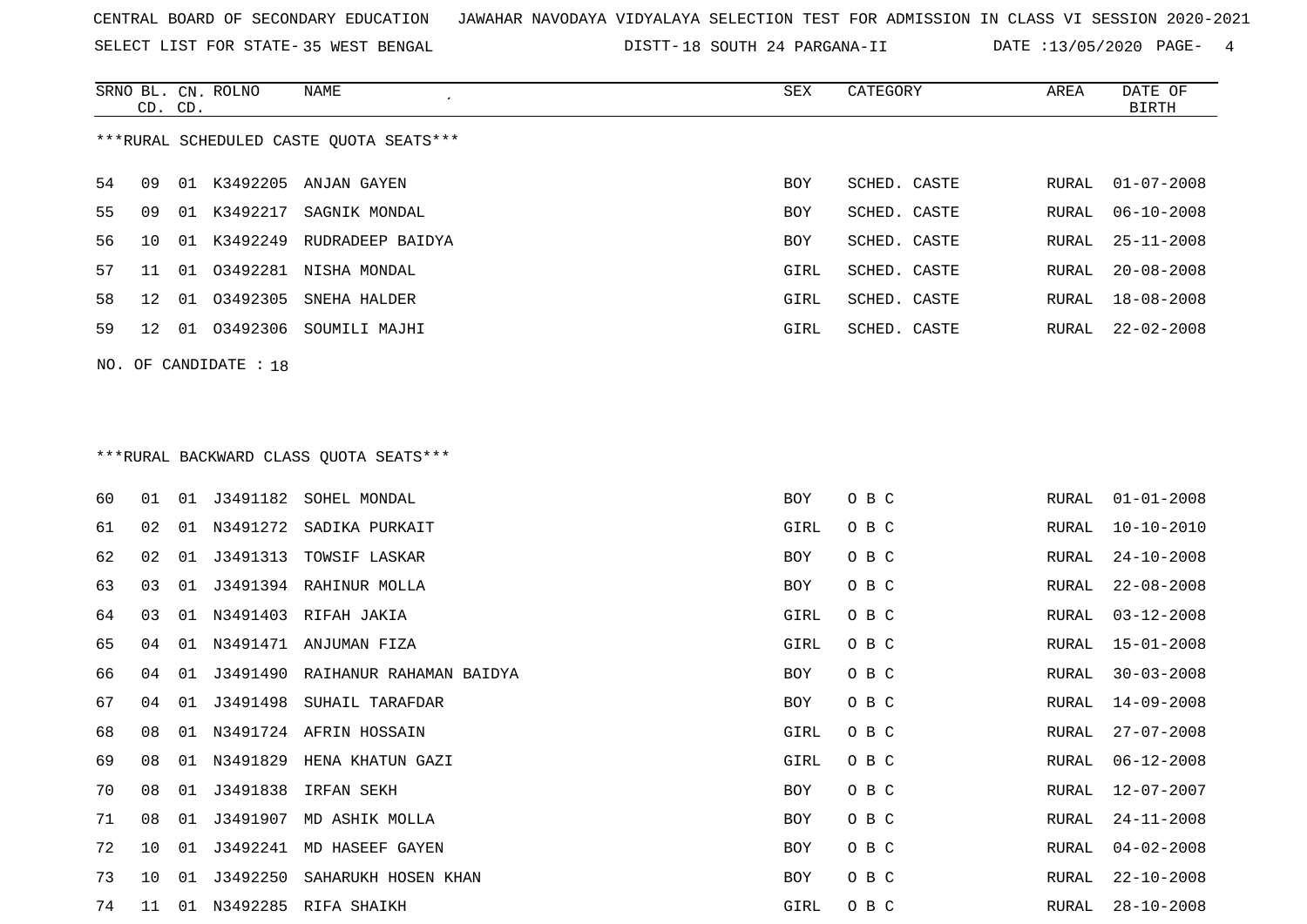SELECT LIST FOR STATE- DISTT- 35 WEST BENGAL

DISTT-18 SOUTH 24 PARGANA-II DATE :13/05/2020 PAGE- 5

| SRNO BL. CN. ROLNO                      | CD. CD.               |                      | NAME                            | SEX        | CATEGORY     | AREA  | DATE OF<br>BIRTH |  |  |  |  |  |
|-----------------------------------------|-----------------------|----------------------|---------------------------------|------------|--------------|-------|------------------|--|--|--|--|--|
| *** RURAL BACKWARD CLASS QUOTA SEATS*** |                       |                      |                                 |            |              |       |                  |  |  |  |  |  |
| 75<br>12                                |                       | 01 J3492309          | TAUHID LASKAR.                  | BOY        | O B C        | RURAL | $06 - 05 - 2007$ |  |  |  |  |  |
|                                         | NO. OF CANDIDATE : 16 |                      |                                 |            |              |       |                  |  |  |  |  |  |
|                                         |                       |                      |                                 |            |              |       |                  |  |  |  |  |  |
| ***RURAL SCHEDULED TRIBE QUOTA SEATS*** |                       |                      |                                 |            |              |       |                  |  |  |  |  |  |
| 76<br>03                                |                       |                      | 01 L3491345 DIBYA SARDAR        | <b>BOY</b> | SCHED. TRIBE | RURAL | 25-10-2008       |  |  |  |  |  |
| 77<br>07                                |                       |                      | 01 L3491572 BIPUL SARDAR.       | <b>BOY</b> | SCHED. TRIBE | RURAL | $01 - 07 - 2008$ |  |  |  |  |  |
| 78<br>07                                |                       |                      | 01 L3491677 SHANKHADEEP SARDAR. | <b>BOY</b> | SCHED. TRIBE | RURAL | $08 - 11 - 2008$ |  |  |  |  |  |
| 79<br>08                                | 01                    | P3492143             | SOUMI MAHATO.                   | GIRL       | SCHED. TRIBE | RURAL | $06 - 08 - 2008$ |  |  |  |  |  |
| 80<br>08                                |                       |                      | 01 L3492156 SUMAN MAHATO.       | BOY        | SCHED. TRIBE | RURAL | $04 - 08 - 2008$ |  |  |  |  |  |
|                                         |                       | NO. OF CANDIDATE : 5 |                                 |            |              |       |                  |  |  |  |  |  |

TOTAL SELECTED CANDIDATE : 80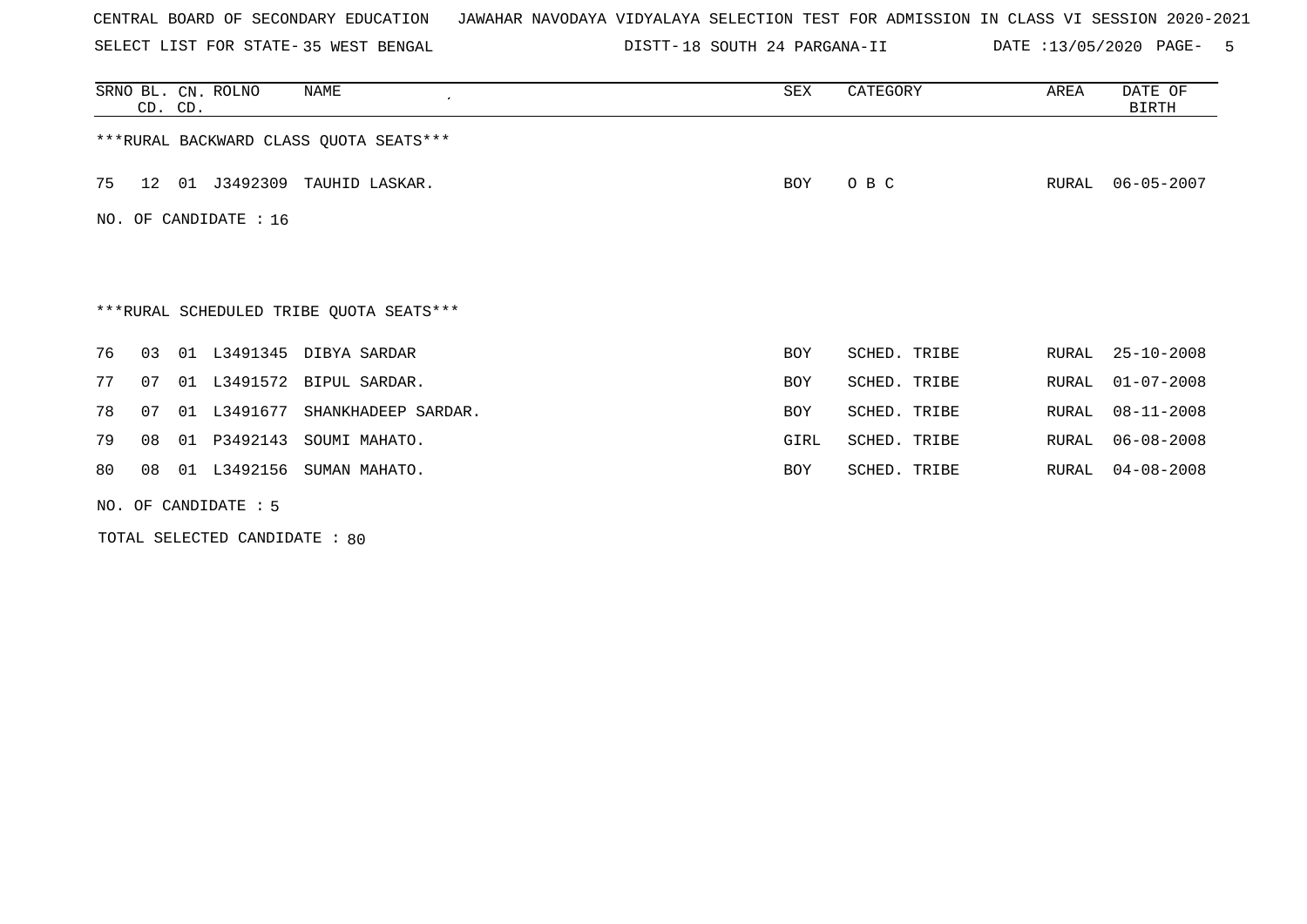SELECT LIST FOR STATE- DISTT- 35 WEST BENGAL

19 JALPAIGURI DATE :13/05/2020 PAGE- 1

|   |                     | CD. CD. | SRNO BL. CN. ROLNO   | <b>NAME</b>                            | ${\tt SEX}$ | CATEGORY     | AREA  | DATE OF<br><b>BIRTH</b> |  |  |  |  |  |
|---|---------------------|---------|----------------------|----------------------------------------|-------------|--------------|-------|-------------------------|--|--|--|--|--|
|   | ***OPEN UR SEATS*** |         |                      |                                        |             |              |       |                         |  |  |  |  |  |
| 1 | 02                  |         |                      | 01 K3492453 BISWAJIT CHANDRA ROY       | <b>BOY</b>  | SCHED. CASTE | RURAL | $03 - 07 - 2008$        |  |  |  |  |  |
| 2 | 06                  |         | 01 13492826          | SAURAV KUMAR                           | <b>BOY</b>  | GENERAL      | RURAL | $01 - 01 - 2009$        |  |  |  |  |  |
|   |                     |         | NO. OF CANDIDATE : 2 |                                        |             |              |       |                         |  |  |  |  |  |
|   |                     |         |                      |                                        |             |              |       |                         |  |  |  |  |  |
|   |                     |         |                      | ***OPEN SCHEDULED CASTE QUOTA SEATS*** |             |              |       |                         |  |  |  |  |  |
| 3 | 02                  |         |                      | 01 G3492439 ASTAMI ROY                 | GIRL        | SCHED. CASTE | URBAN | $23 - 08 - 2008$        |  |  |  |  |  |
| 4 | 02                  | 01      | K3492458             | CHANDAN ROY                            | <b>BOY</b>  | SCHED. CASTE | RURAL | $28 - 04 - 2008$        |  |  |  |  |  |
| 5 | 02                  | 01      | C3492459             | DAMAL ROY                              | <b>BOY</b>  | SCHED. CASTE | URBAN | $07 - 12 - 2008$        |  |  |  |  |  |
| 6 | 02 <sub>o</sub>     |         |                      | 01 03492461 DEBALINA ROY BASUNIA       | GIRL        | SCHED. CASTE | RURAL | $12 - 12 - 2008$        |  |  |  |  |  |
|   |                     |         | NO. OF CANDIDATE : 4 |                                        |             |              |       |                         |  |  |  |  |  |
|   |                     |         |                      |                                        |             |              |       |                         |  |  |  |  |  |
|   |                     |         |                      | *** OPEN BACKWARD CLASS QUOTA SEATS*** |             |              |       |                         |  |  |  |  |  |
| 7 | 02                  |         | 01 J3492527          | SABIR SARKAR                           | <b>BOY</b>  | O B C        |       | RURAL 19-04-2008        |  |  |  |  |  |
| 8 | 03                  | 01      | J3492569             | DHIMAN BASAK                           | BOY         | O B C        | RURAL | 19-09-2007              |  |  |  |  |  |
| 9 | 06                  |         |                      | 01 N3492702 ABSANA SARKAR              | GIRL        | O B C        | RURAL | $04 - 12 - 2008$        |  |  |  |  |  |
|   |                     |         | NO. OF CANDIDATE : 3 |                                        |             |              |       |                         |  |  |  |  |  |

\*\*\*OPEN SCHEDULED TRIBE QUOTA SEATS\*\*\*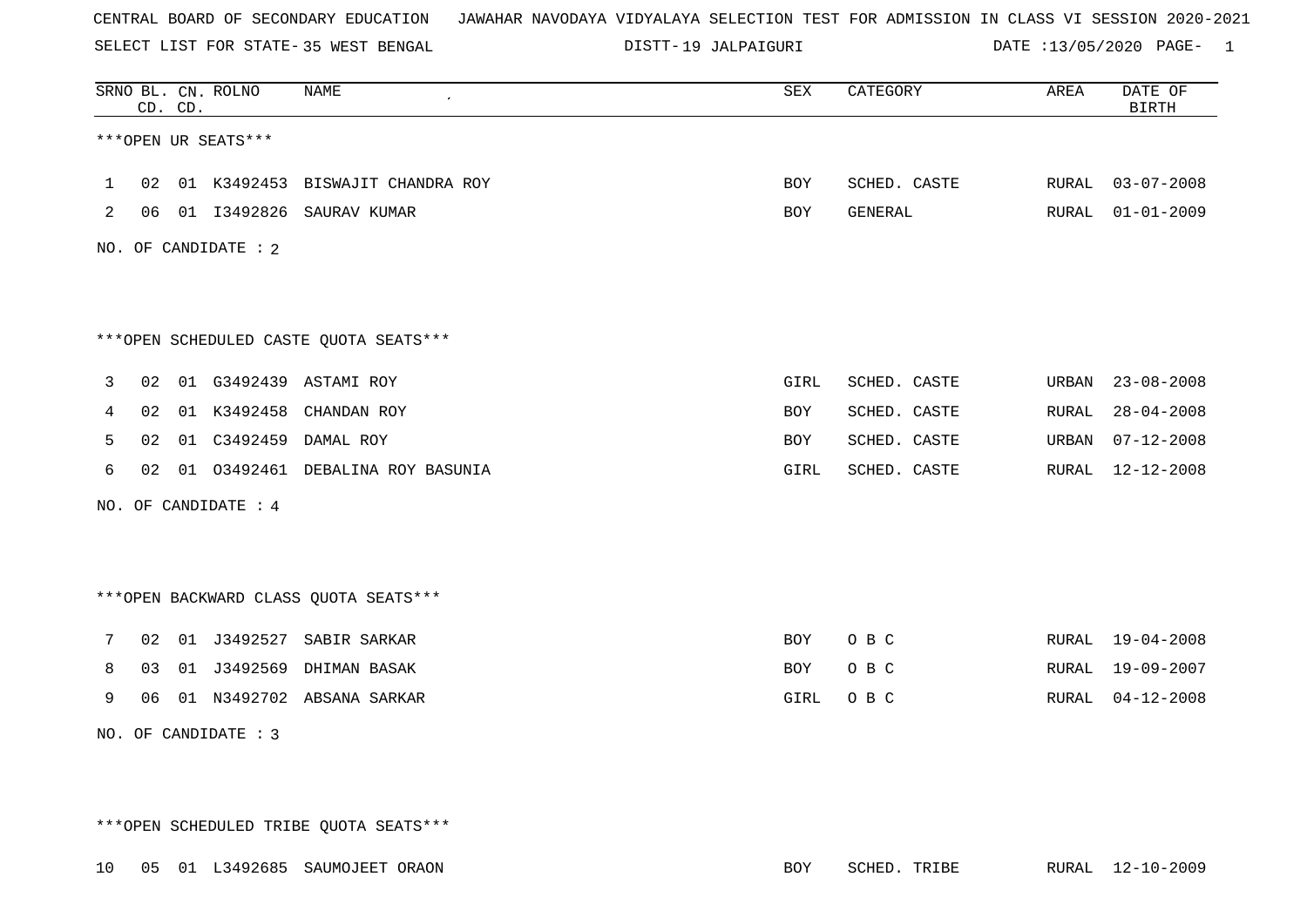|  |  |  |  | CENTRAL BOARD OF SECONDARY EDUCATION – JAWAHAR NAVODAYA VIDYALAYA SELECTION TEST FOR ADMISSION IN CLASS VI SESSION 2020-2021 |  |  |  |  |  |  |  |  |  |  |  |  |  |  |
|--|--|--|--|------------------------------------------------------------------------------------------------------------------------------|--|--|--|--|--|--|--|--|--|--|--|--|--|--|
|--|--|--|--|------------------------------------------------------------------------------------------------------------------------------|--|--|--|--|--|--|--|--|--|--|--|--|--|--|

19 JALPAIGURI DATE :13/05/2020 PAGE- 2

|    | CD. CD.                |    | SRNO BL. CN. ROLNO     | NAME                                    | ${\tt SEX}$ | CATEGORY       | AREA         | DATE OF<br><b>BIRTH</b> |  |  |  |  |  |  |
|----|------------------------|----|------------------------|-----------------------------------------|-------------|----------------|--------------|-------------------------|--|--|--|--|--|--|
|    |                        |    | NO. OF CANDIDATE : $1$ |                                         |             |                |              |                         |  |  |  |  |  |  |
|    |                        |    |                        |                                         |             |                |              |                         |  |  |  |  |  |  |
|    | ***RURAL OPEN SEATS*** |    |                        |                                         |             |                |              |                         |  |  |  |  |  |  |
|    |                        |    |                        |                                         |             |                |              |                         |  |  |  |  |  |  |
| 11 | 01                     | 01 |                        | J3492392 JUWEL ALAM                     | <b>BOY</b>  | O B C          | RURAL        | $17 - 05 - 2008$        |  |  |  |  |  |  |
| 12 | 01                     | 01 | K3492416               | SAYAK SARKAR                            | BOY         | SCHED. CASTE   | RURAL        | $29 - 03 - 2008$        |  |  |  |  |  |  |
| 13 | 02                     | 01 |                        | 03492467 DEBOMITA SARKAR                | GIRL        | SCHED. CASTE   | RURAL        | $20 - 10 - 2007$        |  |  |  |  |  |  |
| 14 | 03                     | 01 | K3492570               | DHRUBAJEET RAY                          | BOY         | SCHED. CASTE   | RURAL        | $11 - 12 - 2007$        |  |  |  |  |  |  |
| 15 | 04                     | 01 | 03492635 RIYA ROY      |                                         | GIRL        | SCHED. CASTE   | RURAL        | $31 - 01 - 2009$        |  |  |  |  |  |  |
| 16 | 06                     | 01 |                        | I3492704 ADITYA ARYAN                   | <b>BOY</b>  | <b>GENERAL</b> | <b>RURAL</b> | $29 - 03 - 2010$        |  |  |  |  |  |  |
| 17 | 07                     | 01 | I3492855               | ANAS ALAM                               | BOY         | GENERAL        | RURAL        | $04 - 09 - 2008$        |  |  |  |  |  |  |
|    |                        |    | NO. OF CANDIDATE : 7   |                                         |             |                |              |                         |  |  |  |  |  |  |
|    |                        |    |                        |                                         |             |                |              |                         |  |  |  |  |  |  |
|    |                        |    |                        |                                         |             |                |              |                         |  |  |  |  |  |  |
|    |                        |    |                        | ***RURAL SCHEDULED CASTE QUOTA SEATS*** |             |                |              |                         |  |  |  |  |  |  |
| 18 | 02                     | 01 |                        | K3492454 BISWAJIT ROY                   | <b>BOY</b>  | SCHED. CASTE   | RURAL        | $22 - 11 - 2008$        |  |  |  |  |  |  |
|    |                        |    |                        |                                         |             |                |              |                         |  |  |  |  |  |  |
| 19 | 02                     | 01 |                        | 03492474 HASHI ROY                      | GIRL        | SCHED. CASTE   | RURAL        | $10 - 10 - 2007$        |  |  |  |  |  |  |
| 20 | 02                     | 01 | 03492483               | KEYA ROY                                | GIRL        | SCHED. CASTE   | RURAL        | $20 - 01 - 2008$        |  |  |  |  |  |  |
| 21 | 02                     | 01 | K3492486               | KHOKAN ROY                              | <b>BOY</b>  | SCHED. CASTE   | RURAL        | $10 - 05 - 2007$        |  |  |  |  |  |  |
| 22 | 02                     | 01 | K3492498               | MANORANJAN ROY                          | <b>BOY</b>  | SCHED. CASTE   | RURAL        | $24 - 06 - 2007$        |  |  |  |  |  |  |
| 23 | 02                     |    |                        | 01 K3492510 PRANAB ROY                  | <b>BOY</b>  | SCHED. CASTE   | RURAL        | $31 - 01 - 2008$        |  |  |  |  |  |  |

24 02 01 K3492542 SUMAN SARKAR BOY SCHED. CASTE RURAL 14-05-2008

25 03 01 O3492579 JUI ROY GIRL SCHED. CASTE RURAL 11-09-2008

26 03 01 K3492597 SAYAN SARKAR BOY SCHED. CASTE RURAL 07-09-2008

27 03 01 O3492606 UPAMA RAY GIRL SCHED. CASTE RURAL 06-05-2008